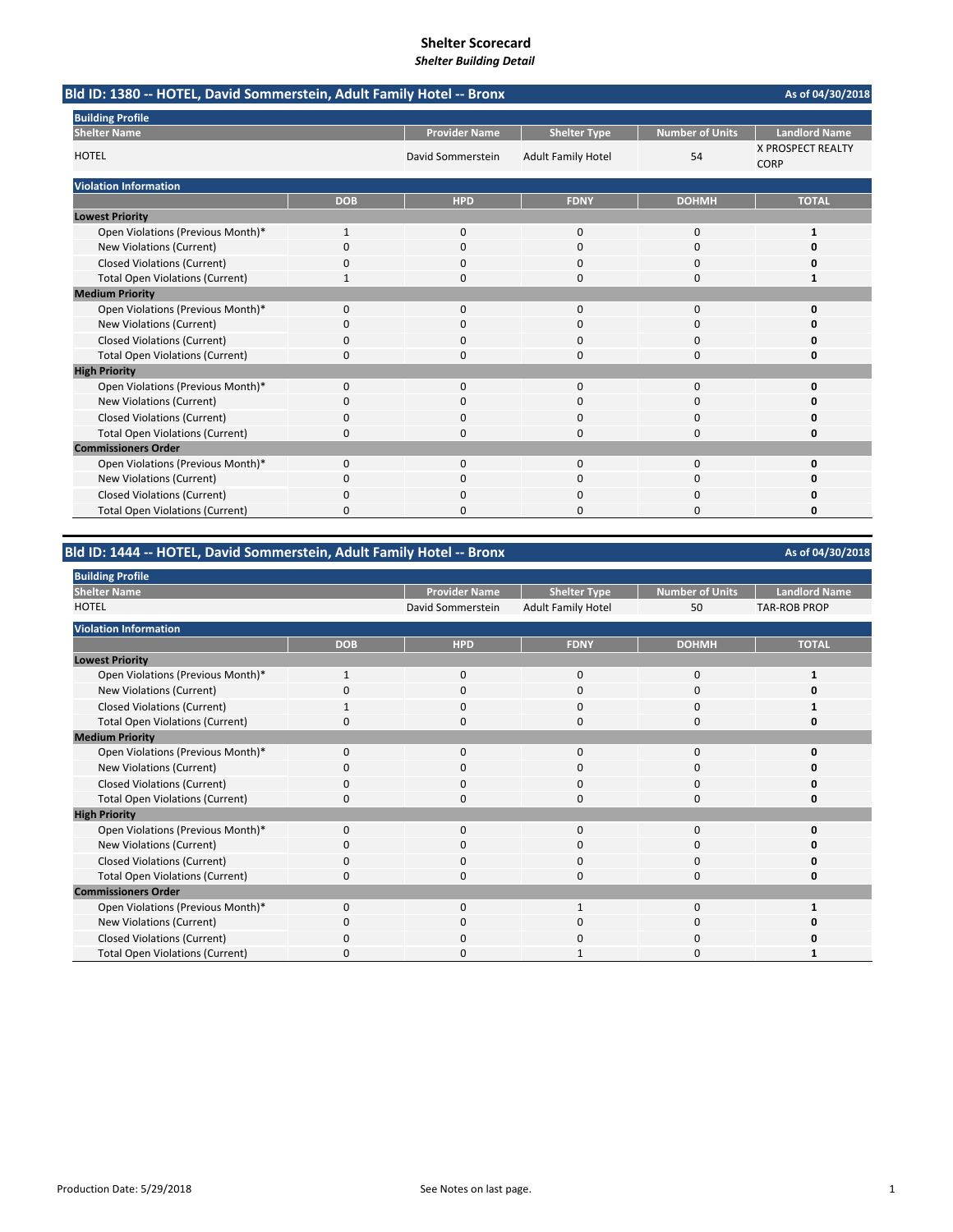# **Shelter Scorecard**

*Shelter Building Detail*

|                                        | Bld ID: 1371 -- HOTEL, JERRY SCHRECK/SUSAN ALTER, Adult Family Hotel -- Bronx |                                     |                           |                        |                                   |  |
|----------------------------------------|-------------------------------------------------------------------------------|-------------------------------------|---------------------------|------------------------|-----------------------------------|--|
| <b>Building Profile</b>                |                                                                               |                                     |                           |                        |                                   |  |
| <b>Shelter Name</b>                    |                                                                               | <b>Provider Name</b>                | <b>Shelter Type</b>       | <b>Number of Units</b> | <b>Landlord Name</b>              |  |
| <b>HOTEL</b>                           |                                                                               | JERRY SCHRECK/SUSAN<br><b>ALTER</b> | <b>Adult Family Hotel</b> | 39                     | <b>STEBBINS</b><br>MANAGEMENTLTD. |  |
| <b>Violation Information</b>           |                                                                               |                                     |                           |                        |                                   |  |
|                                        | <b>DOB</b>                                                                    | <b>HPD</b>                          | <b>FDNY</b>               | <b>DOHMH</b>           | <b>TOTAL</b>                      |  |
| <b>Lowest Priority</b>                 |                                                                               |                                     |                           |                        |                                   |  |
| Open Violations (Previous Month)*      | 0                                                                             | 0                                   | $\mathbf{0}$              | 0                      | 0                                 |  |
| New Violations (Current)               | 0                                                                             | $\Omega$                            | $\Omega$                  | $\Omega$               | 0                                 |  |
| <b>Closed Violations (Current)</b>     | 0                                                                             | 0                                   | 0                         | $\Omega$               | O                                 |  |
| <b>Total Open Violations (Current)</b> | 0                                                                             | $\Omega$                            | $\Omega$                  | $\Omega$               | 0                                 |  |
| <b>Medium Priority</b>                 |                                                                               |                                     |                           |                        |                                   |  |
| Open Violations (Previous Month)*      | 0                                                                             | 0                                   | $\mathbf{0}$              | $\mathbf 0$            | 0                                 |  |
| New Violations (Current)               | 0                                                                             | $\Omega$                            | 0                         | $\Omega$               | O                                 |  |
| <b>Closed Violations (Current)</b>     | 0                                                                             | 0                                   | 0                         | 0                      | 0                                 |  |
| <b>Total Open Violations (Current)</b> | 0                                                                             | 0                                   | 0                         | 0                      | 0                                 |  |
| <b>High Priority</b>                   |                                                                               |                                     |                           |                        |                                   |  |
| Open Violations (Previous Month)*      | 0                                                                             | 0                                   | $\Omega$                  | $\mathbf 0$            | 0                                 |  |
| New Violations (Current)               | 0                                                                             | 0                                   | 0                         | 0                      | 0                                 |  |
| <b>Closed Violations (Current)</b>     | 0                                                                             | 0                                   | $\Omega$                  | 0                      | o                                 |  |
| <b>Total Open Violations (Current)</b> | 0                                                                             | 0                                   | $\Omega$                  | 0                      | 0                                 |  |
| <b>Commissioners Order</b>             |                                                                               |                                     |                           |                        |                                   |  |
| Open Violations (Previous Month)*      | 0                                                                             | 0                                   | $\Omega$                  | $\Omega$               | 0                                 |  |
| New Violations (Current)               | 0                                                                             | 0                                   | $\Omega$                  | $\Omega$               | 0                                 |  |
| <b>Closed Violations (Current)</b>     | 0                                                                             | $\Omega$                            | $\Omega$                  | $\Omega$               | 0                                 |  |
| <b>Total Open Violations (Current)</b> | $\Omega$                                                                      | $\Omega$                            | O                         | $\Omega$               | O                                 |  |

## **Bld ID: 1365 ‐‐ PARK OVERLOOK, BRONX PARENT HOUSING NETWORK, Adult Family Hotel ‐‐ Bronx**

| <b>Building Profile</b>                |              |                                               |                           |                 |                          |
|----------------------------------------|--------------|-----------------------------------------------|---------------------------|-----------------|--------------------------|
| <b>Shelter Name</b>                    |              | <b>Provider Name</b>                          | <b>Shelter Type</b>       | Number of Units | <b>Landlord Name</b>     |
| <b>PARK OVERLOOK</b>                   |              | <b>BRONX PARENT</b><br><b>HOUSING NETWORK</b> | <b>Adult Family Hotel</b> | 58              | <b>PARK OVERLOOK INC</b> |
| <b>Violation Information</b>           |              |                                               |                           |                 |                          |
|                                        | <b>DOB</b>   | <b>HPD</b>                                    | <b>FDNY</b>               | <b>DOHMH</b>    | <b>TOTAL</b>             |
| <b>Lowest Priority</b>                 |              |                                               |                           |                 |                          |
| Open Violations (Previous Month)*      | $\mathbf{1}$ | 0                                             | $\overline{2}$            | 0               | 3                        |
| New Violations (Current)               | $\Omega$     | $\mathbf 0$                                   | 0                         | 0               |                          |
| <b>Closed Violations (Current)</b>     | 0            | $\mathbf 0$                                   | 0                         | $\mathbf 0$     |                          |
| <b>Total Open Violations (Current)</b> | -1           | $\mathbf 0$                                   | 2                         | $\mathbf 0$     |                          |
| <b>Medium Priority</b>                 |              |                                               |                           |                 |                          |
| Open Violations (Previous Month)*      | 0            | $\mathbf 0$                                   | 0                         | $\mathbf 0$     |                          |
| New Violations (Current)               | O            | $\mathbf 0$                                   | 0                         | 0               |                          |
| <b>Closed Violations (Current)</b>     | 0            | 0                                             | 0                         | 0               |                          |
| <b>Total Open Violations (Current)</b> | $\Omega$     | $\mathbf 0$                                   | $\Omega$                  | $\mathbf 0$     |                          |
| <b>High Priority</b>                   |              |                                               |                           |                 |                          |
| Open Violations (Previous Month)*      | $\Omega$     | $\mathbf 0$                                   | 0                         | 0               |                          |
| New Violations (Current)               | 0            | 0                                             | 0                         | 0               |                          |
| <b>Closed Violations (Current)</b>     | 0            | $\mathbf 0$                                   | 0                         | 0               |                          |
| <b>Total Open Violations (Current)</b> | 0            | $\mathbf 0$                                   | 0                         | $\mathbf 0$     |                          |
| <b>Commissioners Order</b>             |              |                                               |                           |                 |                          |
| Open Violations (Previous Month)*      | $\Omega$     | $\mathbf 0$                                   | $\mathbf{1}$              | $\mathbf 0$     |                          |
| New Violations (Current)               | $\Omega$     | 0                                             | 0                         | 0               |                          |
| <b>Closed Violations (Current)</b>     | 0            | 0                                             | 0                         | 0               |                          |
| <b>Total Open Violations (Current)</b> | n            | O                                             |                           | $\Omega$        |                          |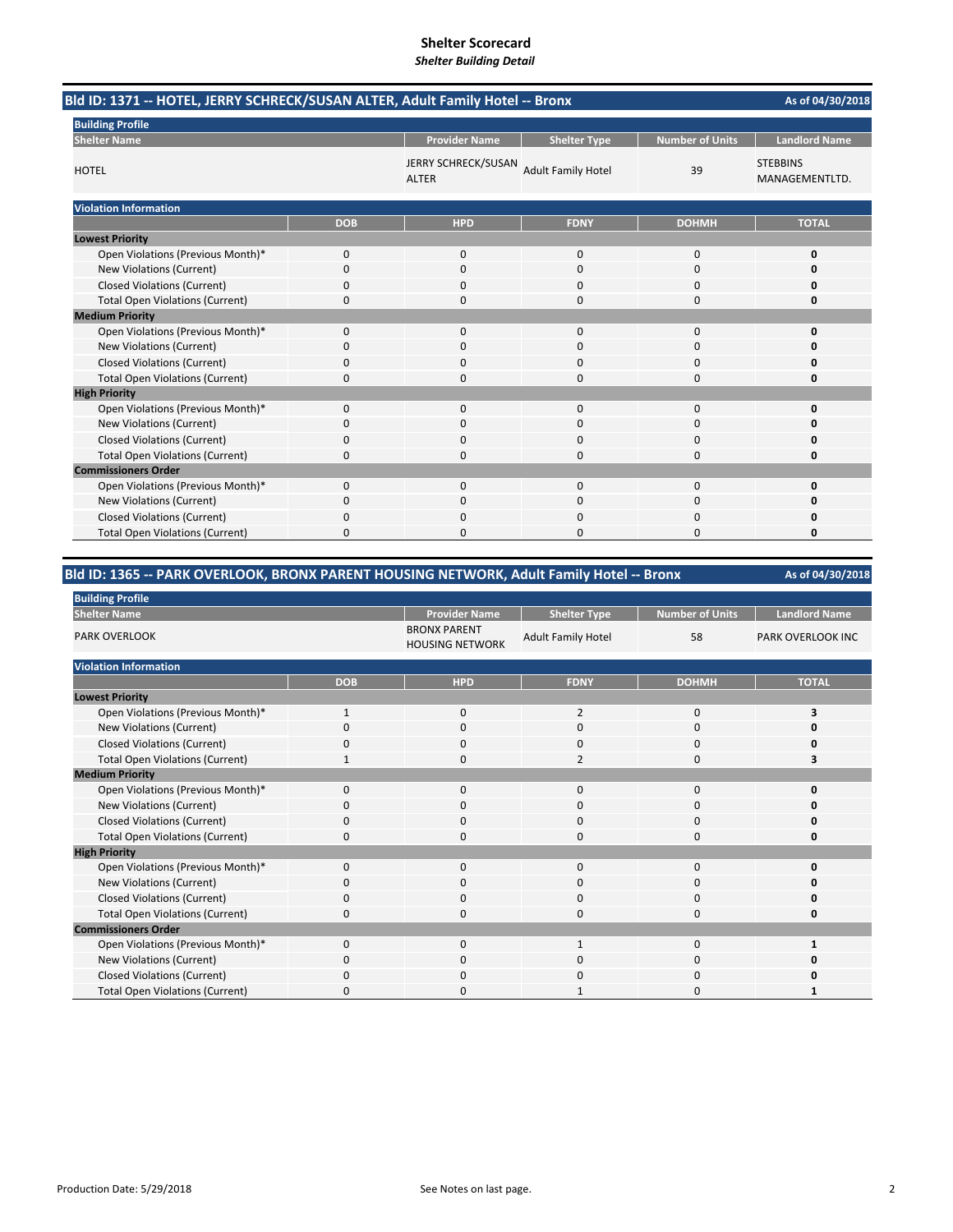|                                        | Bld ID: 1383 -- RESIDENCE, Ben Berger, Adult Family Hotel -- Bronx<br>As of 04/30/2018<br><b>Provider Name</b><br><b>Number of Units</b><br><b>Landlord Name</b><br><b>Shelter Type</b><br><b>CONCOURSE RES</b><br><b>Ben Berger</b><br><b>Adult Family Hotel</b><br>124<br><b>HOTEL</b><br><b>TOTAL</b><br><b>DOB</b><br><b>HPD</b><br><b>FDNY</b><br><b>DOHMH</b><br>$\mathbf 0$<br>0<br>$\mathbf{1}$<br>$\mathbf{0}$<br>1<br>0<br>$\Omega$<br>$\Omega$<br>0<br>$\Omega$<br>$\Omega$<br>0<br>0<br>0<br>0<br>$\Omega$<br>0<br>$\Omega$<br>1<br>1<br>$\Omega$<br>$\Omega$<br>$\Omega$<br>$\Omega$<br>$\mathbf 0$<br>0<br>0<br>O<br>ŋ<br>0<br>0<br>$\Omega$<br>0<br>0<br>0<br>0<br>$\Omega$<br>0<br>$\Omega$<br>0<br>$\Omega$<br>4<br>$\Omega$<br>$\Omega$<br>4<br>0<br>0<br>$\Omega$<br>0<br>$\Omega$<br>$\Omega$<br>$\Omega$<br>5<br>$\Omega$<br>$\Omega$<br>5<br><sup>0</sup><br>$\Omega$<br>$\Omega$<br>0<br>0<br>0<br>0<br>0<br>$\Omega$<br>0<br>0<br>0<br>$\Omega$<br>$\Omega$<br>0<br>0<br>0<br>$\Omega$<br>$\Omega$<br>0<br>O |  |  |
|----------------------------------------|--------------------------------------------------------------------------------------------------------------------------------------------------------------------------------------------------------------------------------------------------------------------------------------------------------------------------------------------------------------------------------------------------------------------------------------------------------------------------------------------------------------------------------------------------------------------------------------------------------------------------------------------------------------------------------------------------------------------------------------------------------------------------------------------------------------------------------------------------------------------------------------------------------------------------------------------------------------------------------------------------------------------------------------|--|--|
| <b>Building Profile</b>                |                                                                                                                                                                                                                                                                                                                                                                                                                                                                                                                                                                                                                                                                                                                                                                                                                                                                                                                                                                                                                                      |  |  |
| <b>Shelter Name</b>                    |                                                                                                                                                                                                                                                                                                                                                                                                                                                                                                                                                                                                                                                                                                                                                                                                                                                                                                                                                                                                                                      |  |  |
| <b>RESIDENCE</b>                       |                                                                                                                                                                                                                                                                                                                                                                                                                                                                                                                                                                                                                                                                                                                                                                                                                                                                                                                                                                                                                                      |  |  |
| <b>Violation Information</b>           |                                                                                                                                                                                                                                                                                                                                                                                                                                                                                                                                                                                                                                                                                                                                                                                                                                                                                                                                                                                                                                      |  |  |
|                                        |                                                                                                                                                                                                                                                                                                                                                                                                                                                                                                                                                                                                                                                                                                                                                                                                                                                                                                                                                                                                                                      |  |  |
| <b>Lowest Priority</b>                 |                                                                                                                                                                                                                                                                                                                                                                                                                                                                                                                                                                                                                                                                                                                                                                                                                                                                                                                                                                                                                                      |  |  |
| Open Violations (Previous Month)*      |                                                                                                                                                                                                                                                                                                                                                                                                                                                                                                                                                                                                                                                                                                                                                                                                                                                                                                                                                                                                                                      |  |  |
| New Violations (Current)               |                                                                                                                                                                                                                                                                                                                                                                                                                                                                                                                                                                                                                                                                                                                                                                                                                                                                                                                                                                                                                                      |  |  |
| <b>Closed Violations (Current)</b>     |                                                                                                                                                                                                                                                                                                                                                                                                                                                                                                                                                                                                                                                                                                                                                                                                                                                                                                                                                                                                                                      |  |  |
| <b>Total Open Violations (Current)</b> |                                                                                                                                                                                                                                                                                                                                                                                                                                                                                                                                                                                                                                                                                                                                                                                                                                                                                                                                                                                                                                      |  |  |
| <b>Medium Priority</b>                 |                                                                                                                                                                                                                                                                                                                                                                                                                                                                                                                                                                                                                                                                                                                                                                                                                                                                                                                                                                                                                                      |  |  |
| Open Violations (Previous Month)*      |                                                                                                                                                                                                                                                                                                                                                                                                                                                                                                                                                                                                                                                                                                                                                                                                                                                                                                                                                                                                                                      |  |  |
| <b>New Violations (Current)</b>        |                                                                                                                                                                                                                                                                                                                                                                                                                                                                                                                                                                                                                                                                                                                                                                                                                                                                                                                                                                                                                                      |  |  |
| <b>Closed Violations (Current)</b>     |                                                                                                                                                                                                                                                                                                                                                                                                                                                                                                                                                                                                                                                                                                                                                                                                                                                                                                                                                                                                                                      |  |  |
| <b>Total Open Violations (Current)</b> |                                                                                                                                                                                                                                                                                                                                                                                                                                                                                                                                                                                                                                                                                                                                                                                                                                                                                                                                                                                                                                      |  |  |
| <b>High Priority</b>                   |                                                                                                                                                                                                                                                                                                                                                                                                                                                                                                                                                                                                                                                                                                                                                                                                                                                                                                                                                                                                                                      |  |  |
| Open Violations (Previous Month)*      |                                                                                                                                                                                                                                                                                                                                                                                                                                                                                                                                                                                                                                                                                                                                                                                                                                                                                                                                                                                                                                      |  |  |
| New Violations (Current)               |                                                                                                                                                                                                                                                                                                                                                                                                                                                                                                                                                                                                                                                                                                                                                                                                                                                                                                                                                                                                                                      |  |  |
| <b>Closed Violations (Current)</b>     |                                                                                                                                                                                                                                                                                                                                                                                                                                                                                                                                                                                                                                                                                                                                                                                                                                                                                                                                                                                                                                      |  |  |
| <b>Total Open Violations (Current)</b> |                                                                                                                                                                                                                                                                                                                                                                                                                                                                                                                                                                                                                                                                                                                                                                                                                                                                                                                                                                                                                                      |  |  |
| <b>Commissioners Order</b>             |                                                                                                                                                                                                                                                                                                                                                                                                                                                                                                                                                                                                                                                                                                                                                                                                                                                                                                                                                                                                                                      |  |  |
| Open Violations (Previous Month)*      |                                                                                                                                                                                                                                                                                                                                                                                                                                                                                                                                                                                                                                                                                                                                                                                                                                                                                                                                                                                                                                      |  |  |
| <b>New Violations (Current)</b>        |                                                                                                                                                                                                                                                                                                                                                                                                                                                                                                                                                                                                                                                                                                                                                                                                                                                                                                                                                                                                                                      |  |  |
| <b>Closed Violations (Current)</b>     |                                                                                                                                                                                                                                                                                                                                                                                                                                                                                                                                                                                                                                                                                                                                                                                                                                                                                                                                                                                                                                      |  |  |
| <b>Total Open Violations (Current)</b> |                                                                                                                                                                                                                                                                                                                                                                                                                                                                                                                                                                                                                                                                                                                                                                                                                                                                                                                                                                                                                                      |  |  |

# **Bld ID: 1165 ‐‐ ANDREW'S COURT, ACACIA NETWORK HOUSING INC, Adult Family Tier 2 ‐‐ Bronx**

| <b>Building Profile</b>                |              |                                             |                            |                        |                          |
|----------------------------------------|--------------|---------------------------------------------|----------------------------|------------------------|--------------------------|
| <b>Shelter Name</b>                    |              | <b>Provider Name</b>                        | <b>Shelter Type</b>        | <b>Number of Units</b> | <b>Landlord Name</b>     |
| <b>ANDREW'S COURT</b>                  |              | <b>ACACIA NETWORK</b><br><b>HOUSING INC</b> | <b>Adult Family Tier 2</b> | 15                     | <b>45 ASSOCIATES LLC</b> |
| <b>Violation Information</b>           |              |                                             |                            |                        |                          |
|                                        | <b>DOB</b>   | <b>HPD</b>                                  | <b>FDNY</b>                | <b>DOHMH</b>           | <b>TOTAL</b>             |
| <b>Lowest Priority</b>                 |              |                                             |                            |                        |                          |
| Open Violations (Previous Month)*      | $\mathbf 0$  | 0                                           | $\mathbf{0}$               | 0                      | O                        |
| New Violations (Current)               | $\Omega$     | $\mathbf 0$                                 | $\mathbf 0$                | 0                      | Ω                        |
| <b>Closed Violations (Current)</b>     | 0            | $\mathbf 0$                                 | $\mathbf 0$                | 0                      | O                        |
| <b>Total Open Violations (Current)</b> | $\Omega$     | $\Omega$                                    | $\Omega$                   | $\Omega$               | O                        |
| <b>Medium Priority</b>                 |              |                                             |                            |                        |                          |
| Open Violations (Previous Month)*      | $\Omega$     | $\mathbf 0$                                 | $\Omega$                   | $\Omega$               | O                        |
| New Violations (Current)               | O            | 0                                           | 0                          | 0                      | o                        |
| <b>Closed Violations (Current)</b>     | 0            | $\mathbf 0$                                 | $\mathbf 0$                | 0                      | 0                        |
| <b>Total Open Violations (Current)</b> | $\mathbf 0$  | $\mathbf 0$                                 | $\mathbf 0$                | 0                      | 0                        |
| <b>High Priority</b>                   |              |                                             |                            |                        |                          |
| Open Violations (Previous Month)*      | $\Omega$     | $\mathbf 0$                                 | $\mathbf{0}$               | $\mathbf 0$            | O                        |
| New Violations (Current)               | <sup>0</sup> | $\mathbf 0$                                 | 0                          | 0                      | O                        |
| <b>Closed Violations (Current)</b>     | $\Omega$     | $\mathbf 0$                                 | 0                          | 0                      | O                        |
| <b>Total Open Violations (Current)</b> | $\Omega$     | $\mathbf 0$                                 | $\mathbf 0$                | 0                      | 0                        |
| <b>Commissioners Order</b>             |              |                                             |                            |                        |                          |
| Open Violations (Previous Month)*      | $\Omega$     | $\Omega$                                    | $\Omega$                   | $\Omega$               | 0                        |
| New Violations (Current)               | $\Omega$     | $\mathbf 0$                                 | 0                          | 0                      | O                        |
| <b>Closed Violations (Current)</b>     | $\Omega$     | $\mathbf 0$                                 | 0                          | 0                      | n                        |
| <b>Total Open Violations (Current)</b> | <sup>0</sup> | O                                           | 0                          | $\Omega$               | O                        |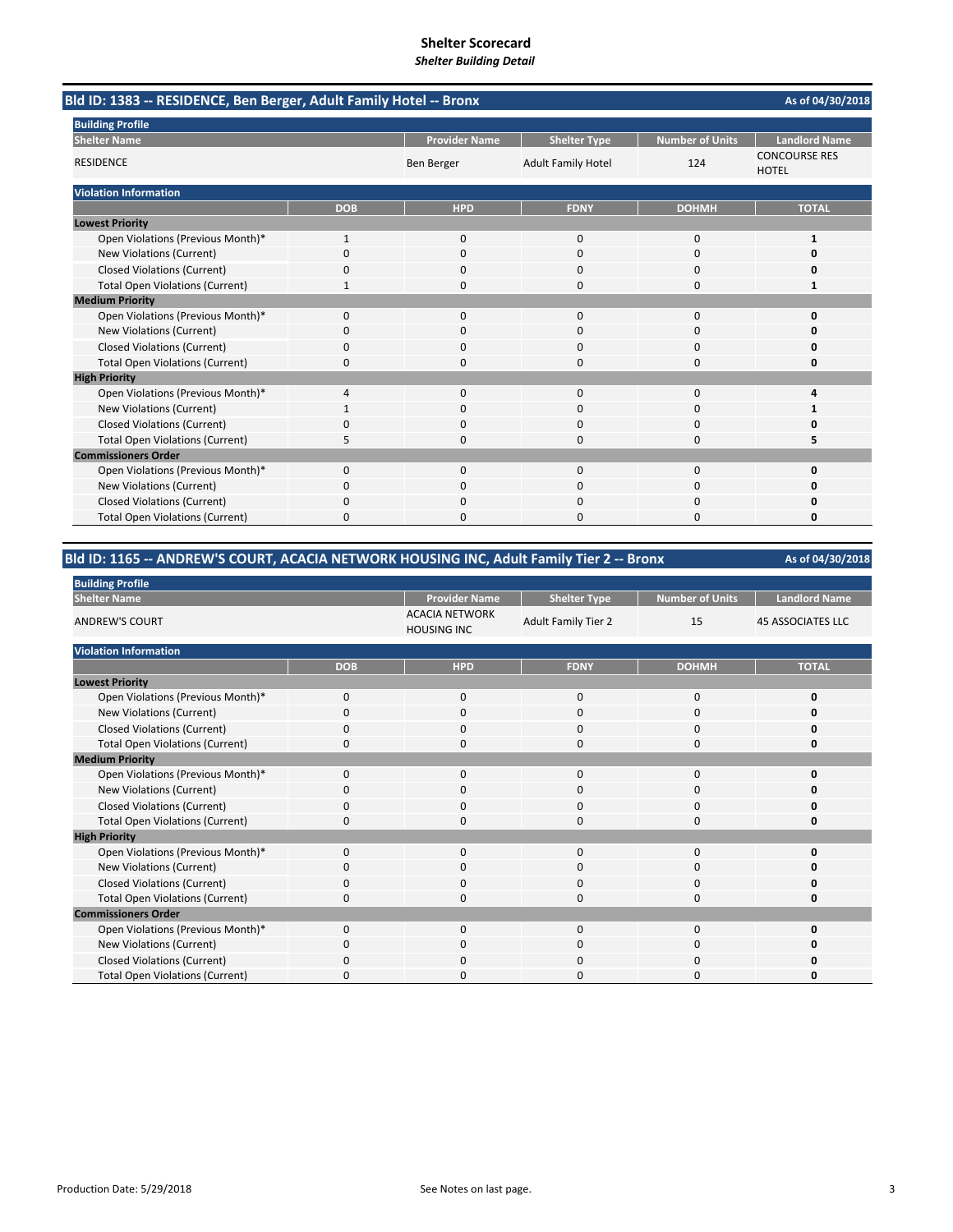| Bld ID: 187169 -- Bruckner Rapid Rehousing, Westhab, Inc, Adult Family Tier 2 -- Bronx |              |                      |                            |                        | As of 04/30/2018     |
|----------------------------------------------------------------------------------------|--------------|----------------------|----------------------------|------------------------|----------------------|
| <b>Building Profile</b>                                                                |              |                      |                            |                        |                      |
| <b>Shelter Name</b>                                                                    |              | <b>Provider Name</b> | <b>Shelter Type</b>        | <b>Number of Units</b> | <b>Landlord Name</b> |
| <b>Bruckner Rapid Rehousing</b>                                                        |              | Westhab, Inc         | <b>Adult Family Tier 2</b> | 94                     | X EAST 134TH OWNERS  |
| <b>Violation Information</b>                                                           |              |                      |                            |                        |                      |
|                                                                                        | <b>DOB</b>   | <b>HPD</b>           | <b>FDNY</b>                | <b>DOHMH</b>           | <b>TOTAL</b>         |
| <b>Lowest Priority</b>                                                                 |              |                      |                            |                        |                      |
| Open Violations (Previous Month)*                                                      | $\mathbf{1}$ | $\Omega$             | $\Omega$                   | 0                      | $\mathbf{1}$         |
| <b>New Violations (Current)</b>                                                        | 0            | $\Omega$             | $\mathbf 0$                | 0                      | ŋ                    |
| <b>Closed Violations (Current)</b>                                                     |              | 0                    | $\mathbf 0$                | 0                      |                      |
| <b>Total Open Violations (Current)</b>                                                 | 0            | 0                    | $\mathbf 0$                | 0                      | 0                    |
| <b>Medium Priority</b>                                                                 |              |                      |                            |                        |                      |
| Open Violations (Previous Month)*                                                      | $\Omega$     | $\Omega$             | $\Omega$                   | $\Omega$               | $\Omega$             |
| New Violations (Current)                                                               | 0            | 0                    | 0                          | 0                      | O                    |
| <b>Closed Violations (Current)</b>                                                     | 0            | 0                    | $\mathbf 0$                | 0                      | O                    |
| <b>Total Open Violations (Current)</b>                                                 | 0            | ŋ                    | $\Omega$                   | $\Omega$               | 0                    |
| <b>High Priority</b>                                                                   |              |                      |                            |                        |                      |
| Open Violations (Previous Month)*                                                      | $\mathbf{0}$ | $\mathbf{0}$         | $\mathbf 0$                | 0                      | $\Omega$             |
| New Violations (Current)                                                               | 0            | 0                    | $\Omega$                   | 0                      |                      |
| <b>Closed Violations (Current)</b>                                                     | 0            | 0                    | 0                          | 0                      | 0                    |
| <b>Total Open Violations (Current)</b>                                                 | 0            | 0                    | $\Omega$                   | 0                      | 0                    |
| <b>Commissioners Order</b>                                                             |              |                      |                            |                        |                      |
| Open Violations (Previous Month)*                                                      | $\Omega$     | $\Omega$             | $\Omega$                   | $\Omega$               | 0                    |
| New Violations (Current)                                                               | 2            | 0                    | $\Omega$                   | 0                      | 2                    |
| <b>Closed Violations (Current)</b>                                                     | 0            | 0                    | $\mathbf 0$                | 0                      |                      |
| <b>Total Open Violations (Current)</b>                                                 | 2            | n                    | $\Omega$                   | 0                      | $\overline{2}$       |

## **Bld ID: 1143 ‐‐ MILLENNIUM CARE, ACACIA NETWORK HOUSING INC, Adult Family Tier 2 ‐‐ Bronx**

| <b>Building Profile</b>                |                |                                             |                            |                        |                      |
|----------------------------------------|----------------|---------------------------------------------|----------------------------|------------------------|----------------------|
| <b>Shelter Name</b>                    |                | <b>Provider Name</b>                        | <b>Shelter Type</b>        | <b>Number of Units</b> | <b>Landlord Name</b> |
| <b>MILLENNIUM CARE</b>                 |                | <b>ACACIA NETWORK</b><br><b>HOUSING INC</b> | <b>Adult Family Tier 2</b> | 100                    | X PROSPECT, LLC      |
| <b>Violation Information</b>           |                |                                             |                            |                        |                      |
|                                        | <b>DOB</b>     | <b>HPD</b>                                  | <b>FDNY</b>                | <b>DOHMH</b>           | <b>TOTAL</b>         |
| <b>Lowest Priority</b>                 |                |                                             |                            |                        |                      |
| Open Violations (Previous Month)*      | 9              | 1                                           | 1                          | 0                      | 11                   |
| New Violations (Current)               | 0              | 0                                           | $\mathbf{1}$               | 0                      |                      |
| <b>Closed Violations (Current)</b>     | 8              | 0                                           | 1                          | 0                      | 9                    |
| <b>Total Open Violations (Current)</b> | $\mathbf{1}$   | 1                                           | $\mathbf{1}$               | $\mathbf{0}$           | ٦                    |
| <b>Medium Priority</b>                 |                |                                             |                            |                        |                      |
| Open Violations (Previous Month)*      | 0              | 0                                           | $\mathbf{0}$               | $\mathbf{0}$           | ŋ                    |
| New Violations (Current)               | O              | 0                                           | 0                          | 0                      |                      |
| <b>Closed Violations (Current)</b>     | 0              | 0                                           | 0                          | 0                      | 0                    |
| <b>Total Open Violations (Current)</b> | $\Omega$       | 0                                           | $\Omega$                   | $\Omega$               | U                    |
| <b>High Priority</b>                   |                |                                             |                            |                        |                      |
| Open Violations (Previous Month)*      | 2              | 0                                           | 0                          | $\mathbf{0}$           |                      |
| New Violations (Current)               | C              | 3                                           | 0                          | 0                      |                      |
| <b>Closed Violations (Current)</b>     |                | 1                                           | 0                          | 0                      |                      |
| <b>Total Open Violations (Current)</b> |                | $\overline{2}$                              | 0                          | 0                      |                      |
| <b>Commissioners Order</b>             |                |                                             |                            |                        |                      |
| Open Violations (Previous Month)*      | $\overline{7}$ | 0                                           | $\overline{2}$             | $\mathbf 0$            | q                    |
| New Violations (Current)               | 0              | 0                                           | 0                          | 0                      | 0                    |
| <b>Closed Violations (Current)</b>     | 0              | 0                                           | 0                          | 0                      | n                    |
| <b>Total Open Violations (Current)</b> |                | 0                                           |                            | 0                      |                      |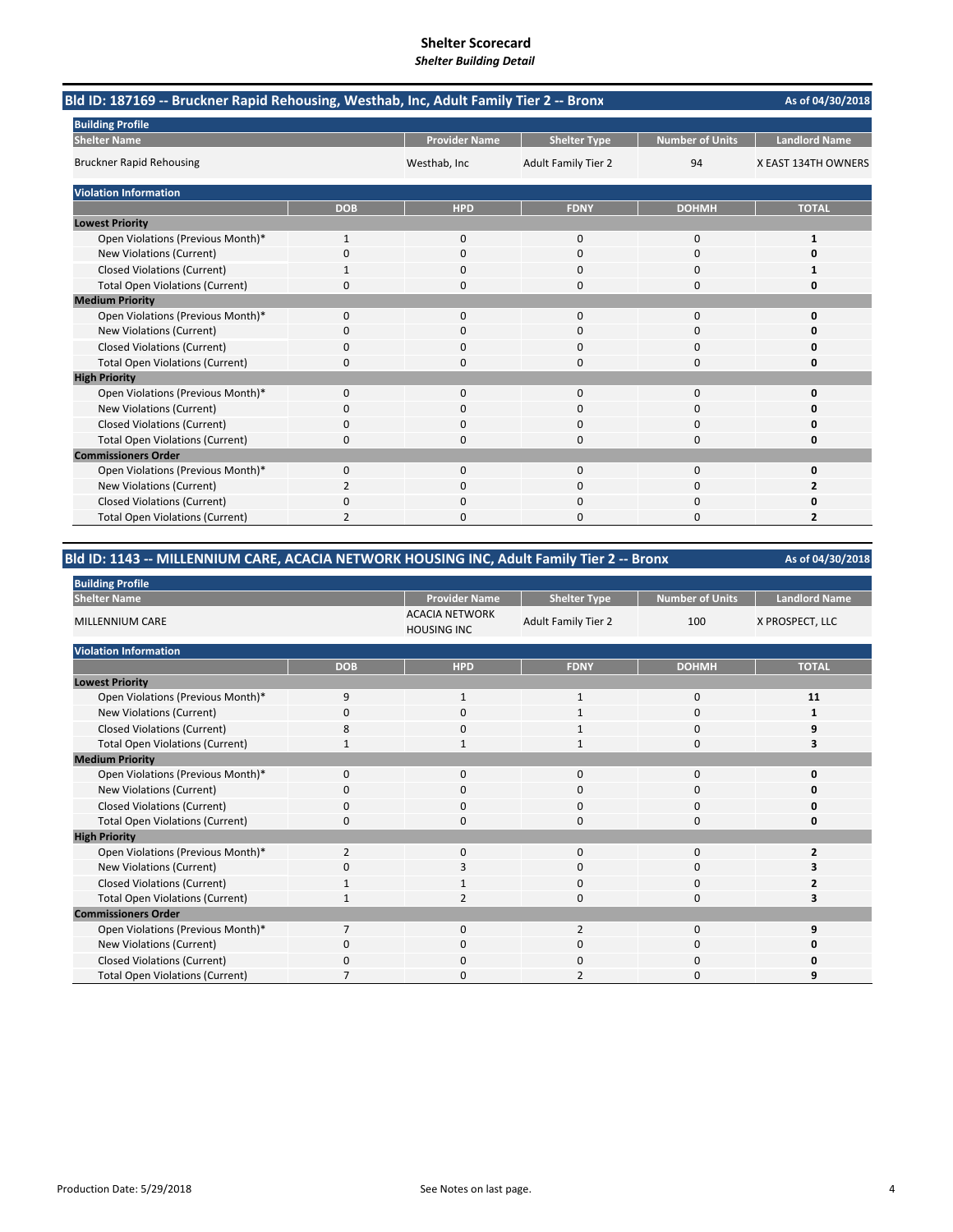# **Shelter Scorecard**

*Shelter Building Detail*

| Bld ID: 34833 -- Ana's Place, Project Renewal, Adult Shelter -- Bronx |              |                        |                      |                        | As of 04/30/2018                                                             |
|-----------------------------------------------------------------------|--------------|------------------------|----------------------|------------------------|------------------------------------------------------------------------------|
| <b>Building Profile</b>                                               |              |                        |                      |                        |                                                                              |
| <b>Shelter Name</b>                                                   |              | <b>Provider Name</b>   | <b>Shelter Type</b>  | <b>Number of Units</b> | <b>Landlord Name</b>                                                         |
| Ana's Place                                                           |              | <b>Project Renewal</b> | <b>Adult Shelter</b> | 108                    | <b>BRONX BOULEVARD</b><br><b>HOUSING</b><br><b>DEVELOPMENT FUND</b><br>CORP. |
| <b>Violation Information</b>                                          |              |                        |                      |                        |                                                                              |
|                                                                       | <b>DOB</b>   | <b>HPD</b>             | <b>FDNY</b>          | <b>DOHMH</b>           | <b>TOTAL</b>                                                                 |
| <b>Lowest Priority</b>                                                |              |                        |                      |                        |                                                                              |
| Open Violations (Previous Month)*                                     | 0            | $\mathbf{0}$           | 0                    | $\mathbf 0$            | $\mathbf{0}$                                                                 |
| New Violations (Current)                                              | 0            | 0                      | 0                    | $\Omega$               | ŋ                                                                            |
| <b>Closed Violations (Current)</b>                                    | 0            | 0                      | 0                    | $\mathbf 0$            | Ω                                                                            |
| <b>Total Open Violations (Current)</b>                                | 0            | 0                      | 0                    | $\Omega$               | Ω                                                                            |
| <b>Medium Priority</b>                                                |              |                        |                      |                        |                                                                              |
| Open Violations (Previous Month)*                                     | 0            | 0                      | $\Omega$             | $\Omega$               | ŋ                                                                            |
| New Violations (Current)                                              | 0            | 0                      | $\Omega$             | $\mathbf 0$            | n                                                                            |
| <b>Closed Violations (Current)</b>                                    | 0            | 0                      | 0                    | 0                      |                                                                              |
| <b>Total Open Violations (Current)</b>                                | 0            | 0                      | $\Omega$             | $\Omega$               | O                                                                            |
| <b>High Priority</b>                                                  |              |                        |                      |                        |                                                                              |
| Open Violations (Previous Month)*                                     | 0            | $\mathbf{0}$           | 0                    | 0                      | O                                                                            |
| New Violations (Current)                                              | 0            | 0                      | $\Omega$             | $\mathbf 0$            | ŋ                                                                            |
| <b>Closed Violations (Current)</b>                                    | 0            | 0                      | 0                    | $\Omega$               | c                                                                            |
| <b>Total Open Violations (Current)</b>                                | 0            | 0                      | $\Omega$             | $\Omega$               | O                                                                            |
| <b>Commissioners Order</b>                                            |              |                        |                      |                        |                                                                              |
| Open Violations (Previous Month)*                                     | $\mathbf{1}$ | 0                      | 0                    | $\mathbf 0$            | 1                                                                            |
| New Violations (Current)                                              | 0            | 0                      | 0                    | 0                      | Ω                                                                            |
| <b>Closed Violations (Current)</b>                                    | 0            | 0                      | 0                    | $\Omega$               |                                                                              |
| <b>Total Open Violations (Current)</b>                                |              | 0                      | 0                    | $\Omega$               |                                                                              |

## **Bld ID: 1652 ‐‐ Casa Esperanza, VIP Community Services, Adult Shelter ‐‐ Bronx**

| <b>Building Profile</b>                |             |                                         |                      |                        |                                                     |
|----------------------------------------|-------------|-----------------------------------------|----------------------|------------------------|-----------------------------------------------------|
| <b>Shelter Name</b>                    |             | <b>Provider Name</b>                    | <b>Shelter Type</b>  | <b>Number of Units</b> | <b>Landlord Name</b>                                |
| Casa Esperanza                         |             | <b>VIP Community</b><br><b>Services</b> | <b>Adult Shelter</b> | 48                     | <b>CASA ESPERANZA</b><br><b>HOUSING DEVEL, FUND</b> |
| <b>Violation Information</b>           |             |                                         |                      |                        |                                                     |
|                                        | <b>DOB</b>  | <b>HPD</b>                              | <b>FDNY</b>          | <b>DOHMH</b>           | <b>TOTAL</b>                                        |
| <b>Lowest Priority</b>                 |             |                                         |                      |                        |                                                     |
| Open Violations (Previous Month)*      | $\mathbf 0$ | $\mathbf{0}$                            | $\mathbf 0$          | $\mathbf 0$            | $\Omega$                                            |
| New Violations (Current)               | $\Omega$    | $\mathbf 0$                             | 0                    | $\Omega$               | n                                                   |
| <b>Closed Violations (Current)</b>     | $\Omega$    | $\mathbf 0$                             | 0                    | $\Omega$               |                                                     |
| <b>Total Open Violations (Current)</b> | 0           | $\Omega$                                | 0                    | $\Omega$               |                                                     |
| <b>Medium Priority</b>                 |             |                                         |                      |                        |                                                     |
| Open Violations (Previous Month)*      | $\Omega$    | $\mathbf 0$                             | $\Omega$             | $\Omega$               |                                                     |
| New Violations (Current)               | O           | 0                                       | 0                    | $\Omega$               |                                                     |
| <b>Closed Violations (Current)</b>     | $\Omega$    | 0                                       | 0                    | $\Omega$               |                                                     |
| <b>Total Open Violations (Current)</b> | $\Omega$    | $\Omega$                                | 0                    | $\Omega$               | n                                                   |
| <b>High Priority</b>                   |             |                                         |                      |                        |                                                     |
| Open Violations (Previous Month)*      | $\Omega$    | 0                                       | $\Omega$             | $\Omega$               |                                                     |
| New Violations (Current)               | $\Omega$    | $\mathbf 0$                             | 0                    | $\Omega$               |                                                     |
| <b>Closed Violations (Current)</b>     | 0           | $\mathbf 0$                             | 0                    | 0                      |                                                     |
| <b>Total Open Violations (Current)</b> | $\Omega$    | $\Omega$                                | $\Omega$             | $\Omega$               | n                                                   |
| <b>Commissioners Order</b>             |             |                                         |                      |                        |                                                     |
| Open Violations (Previous Month)*      | $\Omega$    | $\mathbf 0$                             | $\Omega$             | $\Omega$               | n                                                   |
| New Violations (Current)               | O           | $\Omega$                                | 0                    | $\Omega$               |                                                     |
| <b>Closed Violations (Current)</b>     | $\Omega$    | 0                                       | 0                    | $\Omega$               |                                                     |
| <b>Total Open Violations (Current)</b> | O           | $\Omega$                                | 0                    | $\Omega$               |                                                     |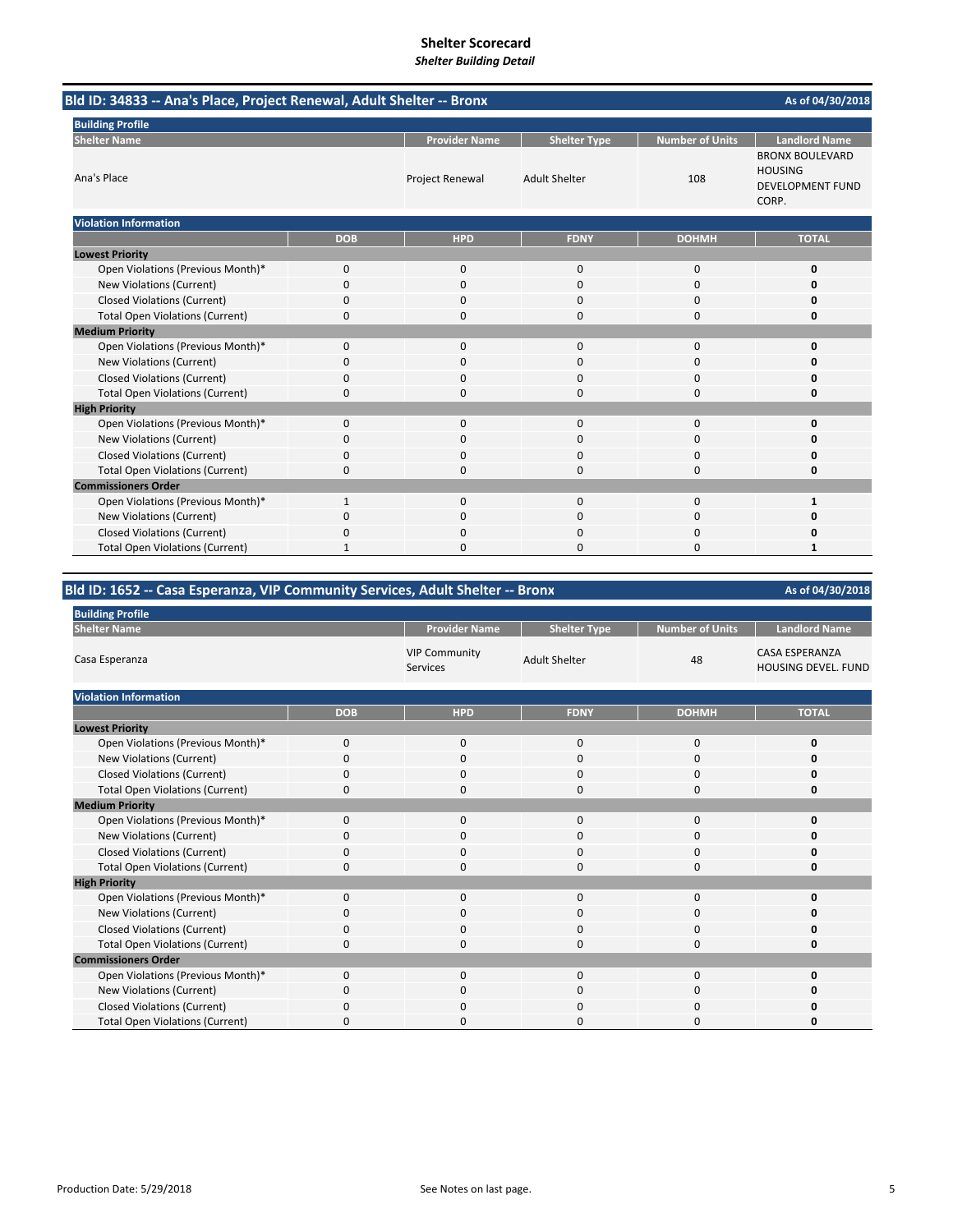| Bld ID: 1666 -- Delta Manor, Center For Urban Community Services, Adult Shelter -- Bronx |            |                                                      |                      |                        | As of 04/30/2018                         |
|------------------------------------------------------------------------------------------|------------|------------------------------------------------------|----------------------|------------------------|------------------------------------------|
| <b>Building Profile</b>                                                                  |            |                                                      |                      |                        |                                          |
| <b>Shelter Name</b>                                                                      |            | <b>Provider Name</b>                                 | <b>Shelter Type</b>  | <b>Number of Units</b> | <b>Landlord Name</b>                     |
| Delta Manor                                                                              |            | <b>Center For Urban</b><br><b>Community Services</b> | <b>Adult Shelter</b> | 101                    | <b>NEW BEACH</b><br><b>RESIDENCE LLC</b> |
| <b>Violation Information</b>                                                             |            |                                                      |                      |                        |                                          |
|                                                                                          | <b>DOB</b> | <b>HPD</b>                                           | <b>FDNY</b>          | <b>DOHMH</b>           | <b>TOTAL</b>                             |
| <b>Lowest Priority</b>                                                                   |            |                                                      |                      |                        |                                          |
| Open Violations (Previous Month)*                                                        | 0          | $\mathbf{0}$                                         | $\mathbf{0}$         | 0                      | 0                                        |
| New Violations (Current)                                                                 | 0          | $\Omega$                                             | $\Omega$             | $\Omega$               | n                                        |
| <b>Closed Violations (Current)</b>                                                       | 0          | n                                                    | n                    | O                      | n                                        |
| <b>Total Open Violations (Current)</b>                                                   | 0          | $\Omega$                                             | $\Omega$             | 0                      | 0                                        |
| <b>Medium Priority</b>                                                                   |            |                                                      |                      |                        |                                          |
| Open Violations (Previous Month)*                                                        | 0          | $\Omega$                                             | $\Omega$             | $\Omega$               | 0                                        |
| New Violations (Current)                                                                 | 0          | $\Omega$                                             | $\Omega$             | 0                      | O                                        |
| <b>Closed Violations (Current)</b>                                                       | 0          | O                                                    | $\Omega$             | $\Omega$               |                                          |
| <b>Total Open Violations (Current)</b>                                                   | 0          |                                                      | n                    | $\Omega$               | n                                        |
| <b>High Priority</b>                                                                     |            |                                                      |                      |                        |                                          |
| Open Violations (Previous Month)*                                                        | 0          | $\mathbf{0}$                                         | $\mathbf 0$          | 0                      | 0                                        |
| New Violations (Current)                                                                 | $\Omega$   | n                                                    | $\Omega$             | 0                      | n                                        |
| <b>Closed Violations (Current)</b>                                                       | 0          | n                                                    | n                    | O                      | n                                        |
| <b>Total Open Violations (Current)</b>                                                   | 0          | $\Omega$                                             | $\Omega$             | 0                      | 0                                        |
| <b>Commissioners Order</b>                                                               |            |                                                      |                      |                        |                                          |
| Open Violations (Previous Month)*                                                        | 0          | $\Omega$                                             | $\Omega$             | $\Omega$               | $\Omega$                                 |
| New Violations (Current)                                                                 | 0          | $\Omega$                                             | $\Omega$             | $\Omega$               | 0                                        |
| <b>Closed Violations (Current)</b>                                                       | 0          | 0                                                    | n                    | 0                      | O                                        |
| <b>Total Open Violations (Current)</b>                                                   | ŋ          |                                                      | n                    | n                      | n                                        |

# **Bld ID: 1668 ‐‐ Father Smith, SEBCO Development Corp., Adult Shelter ‐‐ Bronx**

| <b>Building Profile</b>                |             |                                   |                      |                        |                             |
|----------------------------------------|-------------|-----------------------------------|----------------------|------------------------|-----------------------------|
| <b>Shelter Name</b>                    |             | <b>Provider Name</b>              | <b>Shelter Type</b>  | <b>Number of Units</b> | <b>Landlord Name</b>        |
| <b>Father Smith</b>                    |             | <b>SEBCO Development</b><br>Corp. | <b>Adult Shelter</b> | 40                     | X HOE AVENUEREALTY<br>CORP. |
| <b>Violation Information</b>           |             |                                   |                      |                        |                             |
|                                        | <b>DOB</b>  | <b>HPD</b>                        | <b>FDNY</b>          | <b>DOHMH</b>           | <b>TOTAL</b>                |
| <b>Lowest Priority</b>                 |             |                                   |                      |                        |                             |
| Open Violations (Previous Month)*      | $\mathbf 0$ | 0                                 | 0                    | 0                      | 0                           |
| New Violations (Current)               | $\Omega$    | 0                                 | 0                    | 0                      | 0                           |
| Closed Violations (Current)            | $\mathbf 0$ | 0                                 | 0                    | 0                      | 0                           |
| <b>Total Open Violations (Current)</b> | $\Omega$    | $\Omega$                          | $\Omega$             | 0                      | 0                           |
| <b>Medium Priority</b>                 |             |                                   |                      |                        |                             |
| Open Violations (Previous Month)*      | $\mathbf 0$ | $\mathbf 0$                       | 0                    | 0                      | 0                           |
| New Violations (Current)               | $\Omega$    | 0                                 | 0                    | 0                      | $\Omega$                    |
| <b>Closed Violations (Current)</b>     | $\Omega$    | 0                                 | 0                    | 0                      | 0                           |
| <b>Total Open Violations (Current)</b> | 0           | 0                                 | 0                    | 0                      | 0                           |
| <b>High Priority</b>                   |             |                                   |                      |                        |                             |
| Open Violations (Previous Month)*      | $\mathbf 0$ | $\mathbf 0$                       | 0                    | 0                      | $\mathbf 0$                 |
| New Violations (Current)               | $\Omega$    | 0                                 | 0                    | 0                      | 0                           |
| <b>Closed Violations (Current)</b>     | $\Omega$    | 0                                 | 0                    | 0                      | 0                           |
| <b>Total Open Violations (Current)</b> | 0           | $\mathbf 0$                       | 0                    | 0                      | 0                           |
| <b>Commissioners Order</b>             |             |                                   |                      |                        |                             |
| Open Violations (Previous Month)*      | 0           | $\mathbf 0$                       | 0                    | 0                      | 0                           |
| New Violations (Current)               | $\Omega$    | $\Omega$                          | 1                    | 0                      |                             |
| <b>Closed Violations (Current)</b>     | 0           | 0                                 |                      | 0                      |                             |
| <b>Total Open Violations (Current)</b> | $\Omega$    | 0                                 | O                    | 0                      | O                           |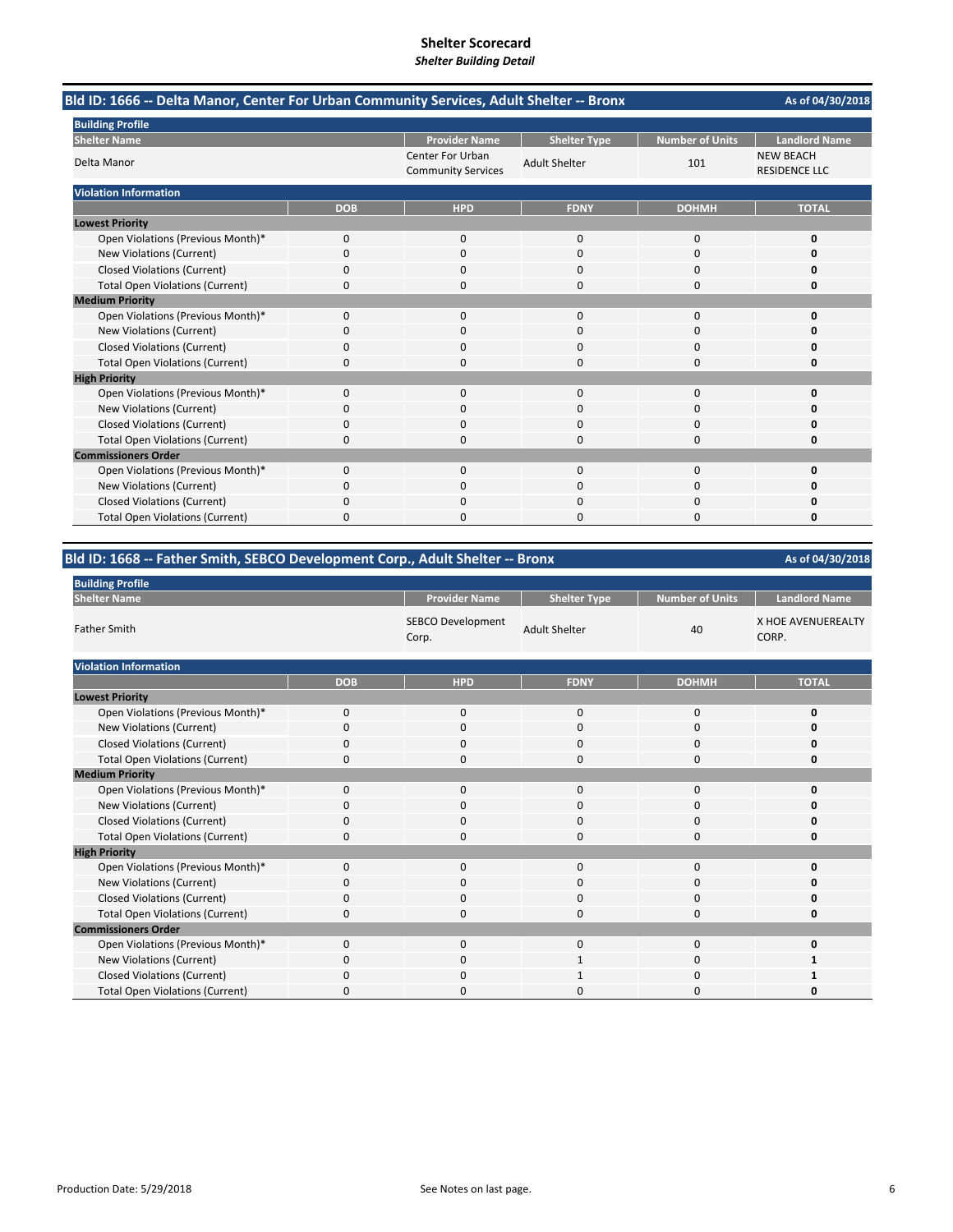| Bld ID: 1669 -- Father Smith, SEBCO Development Corp., Adult Shelter -- Bronx |            |                                   |                      |                        | As of 04/30/2018               |
|-------------------------------------------------------------------------------|------------|-----------------------------------|----------------------|------------------------|--------------------------------|
| <b>Building Profile</b>                                                       |            |                                   |                      |                        |                                |
| <b>Shelter Name</b>                                                           |            | <b>Provider Name</b>              | <b>Shelter Type</b>  | <b>Number of Units</b> | <b>Landlord Name</b>           |
| <b>Father Smith</b>                                                           |            | <b>SEBCO Development</b><br>Corp. | <b>Adult Shelter</b> | 27                     | X - X HOE AVE. REALTY<br>CORP. |
| <b>Violation Information</b>                                                  |            |                                   |                      |                        |                                |
|                                                                               | <b>DOB</b> | <b>HPD</b>                        | <b>FDNY</b>          | <b>DOHMH</b>           | <b>TOTAL</b>                   |
| <b>Lowest Priority</b>                                                        |            |                                   |                      |                        |                                |
| Open Violations (Previous Month)*                                             | $\Omega$   | $\mathbf{0}$                      | $\mathbf{0}$         | 0                      | 0                              |
| <b>New Violations (Current)</b>                                               | 0          | $\Omega$                          | $\mathbf 0$          | 0                      | O                              |
| <b>Closed Violations (Current)</b>                                            | 0          | 0                                 | $\mathbf 0$          | 0                      | 0                              |
| <b>Total Open Violations (Current)</b>                                        | 0          | 0                                 | $\Omega$             | 0                      | O                              |
| <b>Medium Priority</b>                                                        |            |                                   |                      |                        |                                |
| Open Violations (Previous Month)*                                             | $\Omega$   | $\Omega$                          | $\Omega$             | $\Omega$               | 0                              |
| New Violations (Current)                                                      | 0          | 0                                 | $\Omega$             | 0                      | o                              |
| <b>Closed Violations (Current)</b>                                            | 0          | 0                                 | $\Omega$             | 0                      |                                |
| <b>Total Open Violations (Current)</b>                                        | 0          | n                                 | $\Omega$             | 0                      | $\Omega$                       |
| <b>High Priority</b>                                                          |            |                                   |                      |                        |                                |
| Open Violations (Previous Month)*                                             | 0          | $\mathbf{0}$                      | $\mathbf{0}$         | 0                      | $\Omega$                       |
| <b>New Violations (Current)</b>                                               | 0          | $\Omega$                          | $\Omega$             | 0                      | n                              |
| <b>Closed Violations (Current)</b>                                            | 0          | 0                                 | 0                    | 0                      | 0                              |
| <b>Total Open Violations (Current)</b>                                        | 0          | $\mathbf 0$                       | $\mathbf 0$          | 0                      | 0                              |
| <b>Commissioners Order</b>                                                    |            |                                   |                      |                        |                                |
| Open Violations (Previous Month)*                                             | $\Omega$   | $\Omega$                          | $\Omega$             | $\Omega$               | $\Omega$                       |
| New Violations (Current)                                                      | 0          | 0                                 | $\Omega$             | 0                      | 0                              |
| <b>Closed Violations (Current)</b>                                            | 0          | 0                                 | $\mathbf 0$          | 0                      |                                |
| <b>Total Open Violations (Current)</b>                                        | 0          | n                                 | $\Omega$             | 0                      | 0                              |

# **Bld ID: 1670 ‐‐ Father Smith, SEBCO Development Corp., Adult Shelter ‐‐ Bronx**

| <b>Building Profile</b>                |            |                                   |                      |                        |                                |
|----------------------------------------|------------|-----------------------------------|----------------------|------------------------|--------------------------------|
| <b>Shelter Name</b>                    |            | <b>Provider Name</b>              | <b>Shelter Type</b>  | <b>Number of Units</b> | <b>Landlord Name</b>           |
| <b>Father Smith</b>                    |            | <b>SEBCO Development</b><br>Corp. | <b>Adult Shelter</b> | 29                     | X - X HOE AVE. REALTY<br>CORP. |
| <b>Violation Information</b>           |            |                                   |                      |                        |                                |
|                                        | <b>DOB</b> | <b>HPD</b>                        | <b>FDNY</b>          | <b>DOHMH</b>           | <b>TOTAL</b>                   |
| <b>Lowest Priority</b>                 |            |                                   |                      |                        |                                |
| Open Violations (Previous Month)*      | $\Omega$   | $\mathbf{0}$                      | 0                    | $\mathbf 0$            | 0                              |
| New Violations (Current)               | 0          | $\mathbf 0$                       | 0                    | 0                      | O                              |
| <b>Closed Violations (Current)</b>     | $\Omega$   | 0                                 | $\Omega$             | $\mathbf 0$            | O                              |
| <b>Total Open Violations (Current)</b> | 0          | $\Omega$                          | $\Omega$             | 0                      | 0                              |
| <b>Medium Priority</b>                 |            |                                   |                      |                        |                                |
| Open Violations (Previous Month)*      | $\Omega$   | $\Omega$                          | $\Omega$             | $\Omega$               | 0                              |
| New Violations (Current)               | 0          | $\mathbf 0$                       | 0                    | $\mathbf 0$            | O                              |
| <b>Closed Violations (Current)</b>     | O          | $\Omega$                          | $\Omega$             | $\Omega$               | O                              |
| <b>Total Open Violations (Current)</b> | 0          | $\Omega$                          | $\Omega$             | 0                      | 0                              |
| <b>High Priority</b>                   |            |                                   |                      |                        |                                |
| Open Violations (Previous Month)*      | $\Omega$   | $\Omega$                          | 0                    | 0                      | 0                              |
| New Violations (Current)               | 0          | $\mathbf 0$                       | 0                    | 0                      | 0                              |
| <b>Closed Violations (Current)</b>     | 0          | $\mathbf 0$                       | $\Omega$             | 0                      | 0                              |
| <b>Total Open Violations (Current)</b> | 0          | $\mathbf 0$                       | 0                    | 0                      | 0                              |
| <b>Commissioners Order</b>             |            |                                   |                      |                        |                                |
| Open Violations (Previous Month)*      | 0          | $\Omega$                          | 0                    | $\Omega$               | 0                              |
| New Violations (Current)               | 0          | $\Omega$                          |                      | $\mathbf 0$            |                                |
| <b>Closed Violations (Current)</b>     | O          | $\Omega$                          |                      | 0                      |                                |
| <b>Total Open Violations (Current)</b> | $\Omega$   | $\Omega$                          | O                    | 0                      | n                              |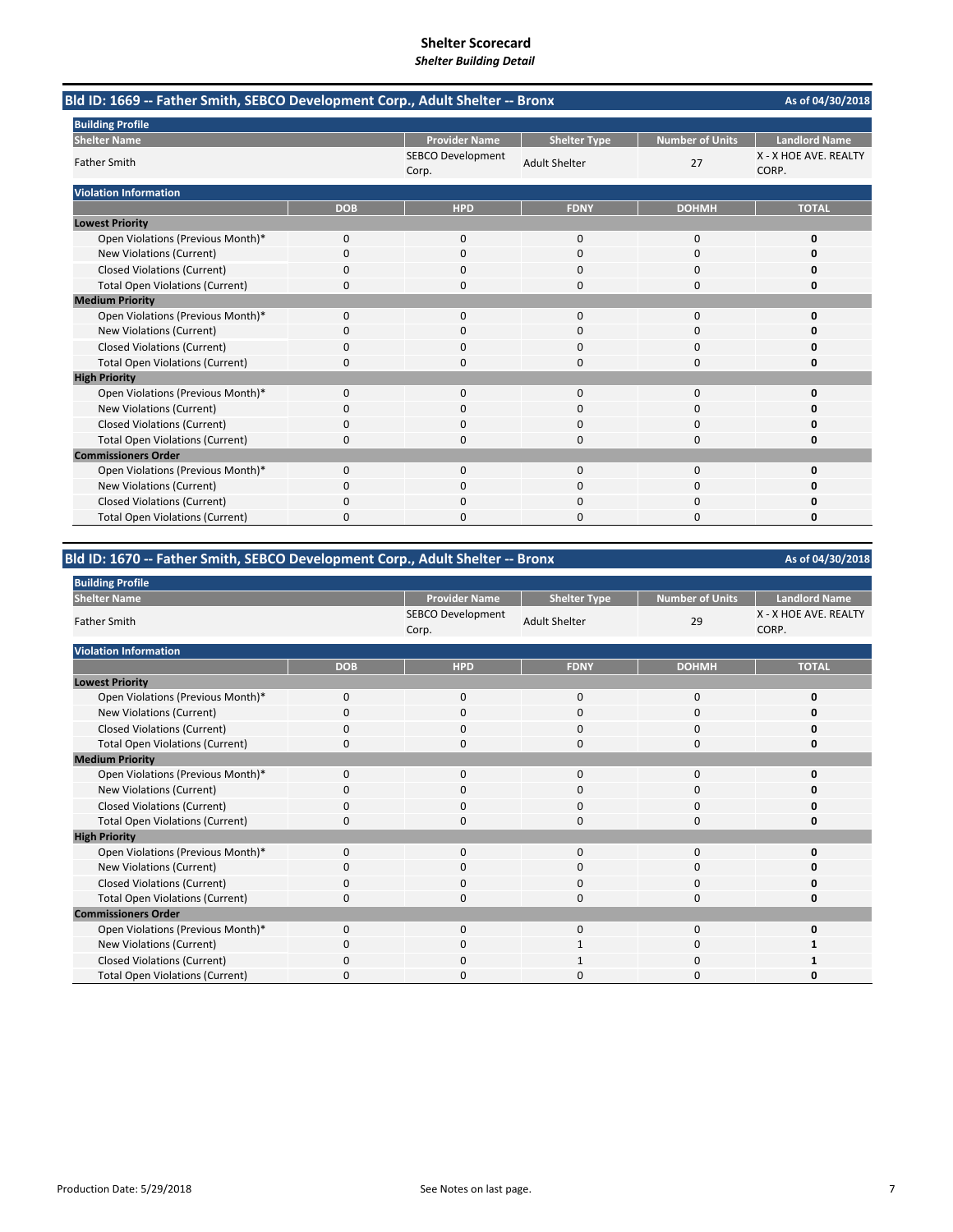| Bld ID: 1610 -- HELP SEC, Help U.S.A, Adult Shelter -- Bronx |              |                      |                      |                        | As of 04/30/2018     |
|--------------------------------------------------------------|--------------|----------------------|----------------------|------------------------|----------------------|
| <b>Building Profile</b>                                      |              |                      |                      |                        |                      |
| <b>Shelter Name</b>                                          |              | <b>Provider Name</b> | <b>Shelter Type</b>  | <b>Number of Units</b> | <b>Landlord Name</b> |
| <b>HELP SEC</b>                                              |              | Help U.S.A           | <b>Adult Shelter</b> | 52                     | <b>JMTR PROP INC</b> |
| <b>Violation Information</b>                                 |              |                      |                      |                        |                      |
|                                                              | <b>DOB</b>   | <b>HPD</b>           | <b>FDNY</b>          | <b>DOHMH</b>           | <b>TOTAL</b>         |
| <b>Lowest Priority</b>                                       |              |                      |                      |                        |                      |
| Open Violations (Previous Month)*                            | 0            | 0                    | $\mathbf{0}$         | $\mathbf 0$            | 0                    |
| New Violations (Current)                                     | $\mathbf{1}$ | $\Omega$             | $\Omega$             | $\Omega$               |                      |
| <b>Closed Violations (Current)</b>                           | 0            | $\Omega$             | $\Omega$             | 0                      | 0                    |
| <b>Total Open Violations (Current)</b>                       | $\mathbf{1}$ | 0                    | $\Omega$             | $\Omega$               | $\mathbf{1}$         |
| <b>Medium Priority</b>                                       |              |                      |                      |                        |                      |
| Open Violations (Previous Month)*                            | 0            | $\Omega$             | $\Omega$             | $\Omega$               | O                    |
| New Violations (Current)                                     | 0            | 0                    | 0                    | 0                      | 0                    |
| <b>Closed Violations (Current)</b>                           | 0            | $\Omega$             | $\Omega$             | $\Omega$               | O                    |
| <b>Total Open Violations (Current)</b>                       | 0            | $\Omega$             | 0                    | $\Omega$               | 0                    |
| <b>High Priority</b>                                         |              |                      |                      |                        |                      |
| Open Violations (Previous Month)*                            | $\Omega$     | $\Omega$             | $\Omega$             | $\Omega$               | O                    |
| New Violations (Current)                                     | 2            | 0                    | 0                    | 0                      | 2                    |
| <b>Closed Violations (Current)</b>                           | 1            | 0                    | 0                    | 0                      |                      |
| <b>Total Open Violations (Current)</b>                       | 1            | n                    | $\Omega$             | $\Omega$               |                      |
| <b>Commissioners Order</b>                                   |              |                      |                      |                        |                      |
| Open Violations (Previous Month)*                            | 0            | 0                    | $\mathbf{0}$         | $\mathbf 0$            | 0                    |
| New Violations (Current)                                     | 0            | $\Omega$             | 0                    | $\Omega$               | o                    |
| <b>Closed Violations (Current)</b>                           | 0            | 0                    | O                    | $\Omega$               | 0                    |
| <b>Total Open Violations (Current)</b>                       | 0            | $\Omega$             | $\Omega$             | $\Omega$               | 0                    |

# **Bld ID: 128771 ‐‐ Marsha's House, Project Renewal, Adult Shelter ‐‐ Bronx**

| <b>Building Profile</b>                |                |                      |                      |                 |                      |  |  |  |  |
|----------------------------------------|----------------|----------------------|----------------------|-----------------|----------------------|--|--|--|--|
| <b>Shelter Name</b>                    |                | <b>Provider Name</b> | <b>Shelter Type</b>  | Number of Units | <b>Landlord Name</b> |  |  |  |  |
| Marsha's House                         |                | Project Renewal      | <b>Adult Shelter</b> | 81              | PHOENIX BRONX LLC    |  |  |  |  |
| <b>Violation Information</b>           |                |                      |                      |                 |                      |  |  |  |  |
|                                        | <b>DOB</b>     | <b>HPD</b>           | <b>FDNY</b>          | <b>DOHMH</b>    | <b>TOTAL</b>         |  |  |  |  |
| <b>Lowest Priority</b>                 |                |                      |                      |                 |                      |  |  |  |  |
| Open Violations (Previous Month)*      |                | 0                    | 1                    | 0               |                      |  |  |  |  |
| New Violations (Current)               |                | 0                    | 0                    | 0               |                      |  |  |  |  |
| <b>Closed Violations (Current)</b>     | O              | 0                    | 0                    | 0               |                      |  |  |  |  |
| <b>Total Open Violations (Current)</b> |                | 0                    |                      | 0               |                      |  |  |  |  |
| <b>Medium Priority</b>                 |                |                      |                      |                 |                      |  |  |  |  |
| Open Violations (Previous Month)*      | $\Omega$       | 0                    | $\mathbf{0}$         | 0               | ŋ                    |  |  |  |  |
| New Violations (Current)               | 0              | 0                    | 0                    | 0               |                      |  |  |  |  |
| <b>Closed Violations (Current)</b>     | O              | 0                    | 0                    | 0               |                      |  |  |  |  |
| <b>Total Open Violations (Current)</b> | 0              | 0                    | 0                    | 0               | Ω                    |  |  |  |  |
| <b>High Priority</b>                   |                |                      |                      |                 |                      |  |  |  |  |
| Open Violations (Previous Month)*      | $\overline{2}$ | 0                    | $\mathbf{0}$         | 0               | 2                    |  |  |  |  |
| New Violations (Current)               | O              | 0                    | 0                    | 0               |                      |  |  |  |  |
| Closed Violations (Current)            | 0              | 0                    | 0                    | 0               | O                    |  |  |  |  |
| <b>Total Open Violations (Current)</b> | $\overline{2}$ | 0                    | 0                    | 0               | 2                    |  |  |  |  |
| <b>Commissioners Order</b>             |                |                      |                      |                 |                      |  |  |  |  |
| Open Violations (Previous Month)*      | $\mathbf{1}$   | $\Omega$             | 3                    | 0               | Δ                    |  |  |  |  |
| New Violations (Current)               | O              | 0                    | 1                    | 0               |                      |  |  |  |  |
| Closed Violations (Current)            | 0              | 0                    | $\Omega$             | 0               |                      |  |  |  |  |
| <b>Total Open Violations (Current)</b> |                | 0                    | 4                    | $\Omega$        |                      |  |  |  |  |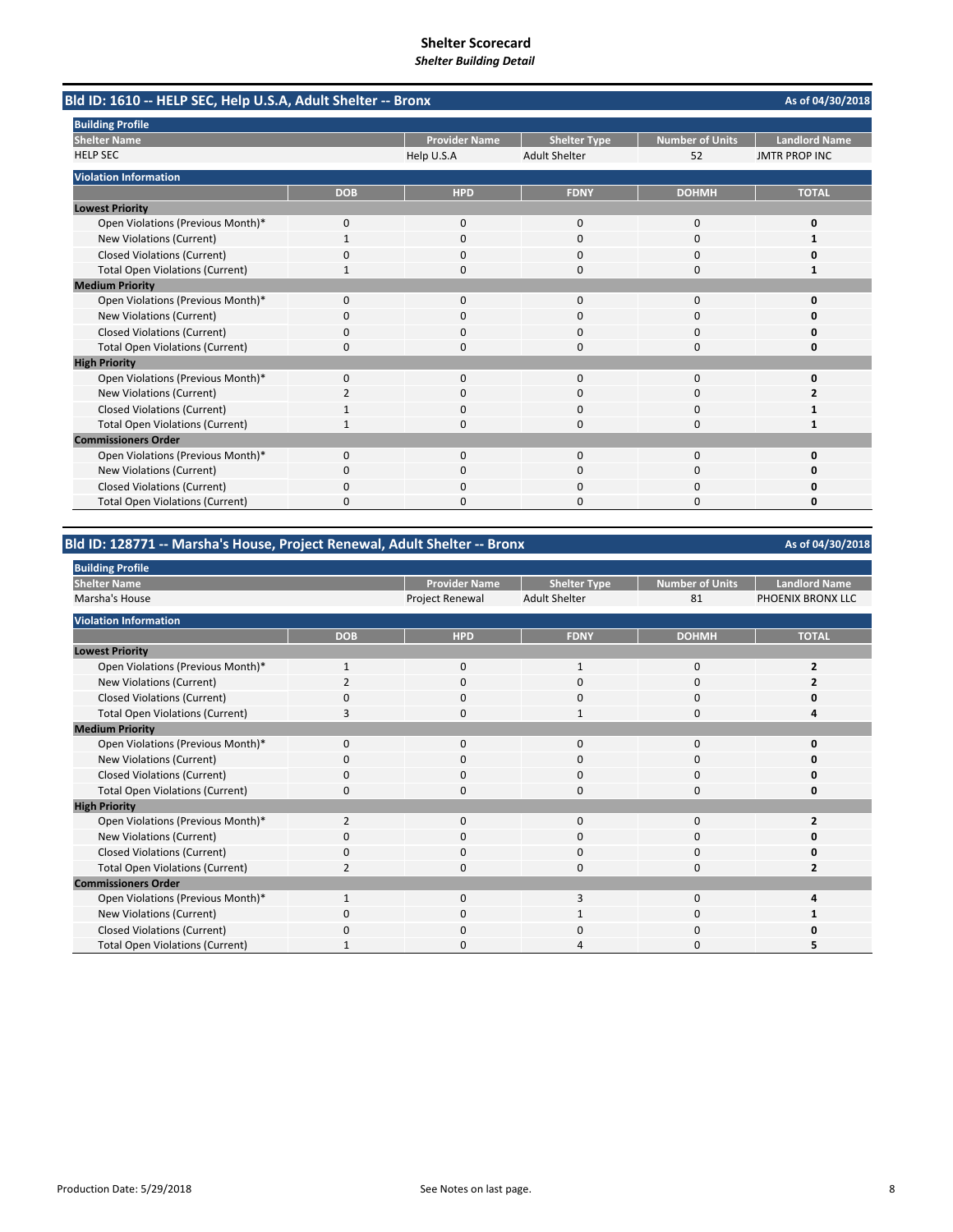| Bld ID: 1611 -- Men's Center, Help U.S.A, Adult Shelter -- Bronx |            |                      |                      |                        | As of 04/30/2018     |
|------------------------------------------------------------------|------------|----------------------|----------------------|------------------------|----------------------|
| <b>Building Profile</b>                                          |            |                      |                      |                        |                      |
| <b>Shelter Name</b>                                              |            | <b>Provider Name</b> | <b>Shelter Type</b>  | <b>Number of Units</b> | <b>Landlord Name</b> |
| Men's Center                                                     |            | Help U.S.A           | <b>Adult Shelter</b> | 69                     | LOWER CRESTON, LLC   |
| <b>Violation Information</b>                                     |            |                      |                      |                        |                      |
|                                                                  | <b>DOB</b> | <b>HPD</b>           | <b>FDNY</b>          | <b>DOHMH</b>           | <b>TOTAL</b>         |
| <b>Lowest Priority</b>                                           |            |                      |                      |                        |                      |
| Open Violations (Previous Month)*                                | 0          | 0                    | $\mathbf{0}$         | $\mathbf 0$            | 0                    |
| <b>New Violations (Current)</b>                                  | 0          | 0                    | $\Omega$             | $\Omega$               | O                    |
| <b>Closed Violations (Current)</b>                               | 0          | 0                    | 0                    | $\Omega$               | 0                    |
| <b>Total Open Violations (Current)</b>                           | 0          | $\Omega$             | $\Omega$             | $\Omega$               | 0                    |
| <b>Medium Priority</b>                                           |            |                      |                      |                        |                      |
| Open Violations (Previous Month)*                                | $\Omega$   | $\Omega$             | $\Omega$             | $\Omega$               | $\Omega$             |
| New Violations (Current)                                         | ŋ          | <sup>0</sup>         | O                    | $\Omega$               | n                    |
| <b>Closed Violations (Current)</b>                               | 0          | $\Omega$             | $\Omega$             | $\Omega$               | 0                    |
| <b>Total Open Violations (Current)</b>                           | $\Omega$   | $\Omega$             | 0                    | $\Omega$               | 0                    |
| <b>High Priority</b>                                             |            |                      |                      |                        |                      |
| Open Violations (Previous Month)*                                | 0          | 0                    | 0                    | $\Omega$               | O                    |
| New Violations (Current)                                         | 0          | $\Omega$             | $\Omega$             | $\Omega$               | Ω                    |
| <b>Closed Violations (Current)</b>                               | 0          | $\Omega$             | 0                    | $\Omega$               | O                    |
| <b>Total Open Violations (Current)</b>                           | 0          | <sup>0</sup>         | O                    | $\Omega$               | 0                    |
| <b>Commissioners Order</b>                                       |            |                      |                      |                        |                      |
| Open Violations (Previous Month)*                                | 0          | 0                    | $\Omega$             | $\mathbf 0$            | 0                    |
| New Violations (Current)                                         | 0          | $\Omega$             | 0                    | $\Omega$               | 0                    |
| <b>Closed Violations (Current)</b>                               | 0          | $\Omega$             | 0                    | $\Omega$               | n                    |
| <b>Total Open Violations (Current)</b>                           | 0          | $\Omega$             | $\Omega$             | $\Omega$               | 0                    |

**Bld ID: 1661 ‐‐ Men's Shelter, Westhab, Inc, Adult Shelter ‐‐ Bronx**

| <b>Building Profile</b>                |                |                      |                      |                        |                      |
|----------------------------------------|----------------|----------------------|----------------------|------------------------|----------------------|
| <b>Shelter Name</b>                    |                | <b>Provider Name</b> | <b>Shelter Type</b>  | <b>Number of Units</b> | <b>Landlord Name</b> |
| Men's Shelter                          |                | Westhab, Inc         | <b>Adult Shelter</b> | 177                    | NYC Owned (DHS)      |
| <b>Violation Information</b>           |                |                      |                      |                        |                      |
|                                        | <b>DOB</b>     | <b>HPD</b>           | <b>FDNY</b>          | <b>DOHMH</b>           | <b>TOTAL</b>         |
| <b>Lowest Priority</b>                 |                |                      |                      |                        |                      |
| Open Violations (Previous Month)*      | 4              | $\mathbf 0$          | $\Omega$             | 0                      | 4                    |
| New Violations (Current)               |                | $\mathbf 0$          | $\Omega$             | 0                      |                      |
| <b>Closed Violations (Current)</b>     |                | $\Omega$             | O                    | 0                      |                      |
| <b>Total Open Violations (Current)</b> | 5              | $\mathbf 0$          | $\Omega$             | 0                      | 5                    |
| <b>Medium Priority</b>                 |                |                      |                      |                        |                      |
| Open Violations (Previous Month)*      | $\Omega$       | $\mathbf{0}$         | $\Omega$             | 0                      | 0                    |
| New Violations (Current)               | 0              | $\Omega$             | $\Omega$             | $\Omega$               | O                    |
| <b>Closed Violations (Current)</b>     | 0              | $\mathbf 0$          | $\Omega$             | 0                      | 0                    |
| <b>Total Open Violations (Current)</b> | 0              | $\Omega$             | $\Omega$             | 0                      | 0                    |
| <b>High Priority</b>                   |                |                      |                      |                        |                      |
| Open Violations (Previous Month)*      | $\overline{2}$ | $\Omega$             | $\Omega$             | 0                      | ,                    |
| New Violations (Current)               | O              | 0                    | 0                    | 0                      |                      |
| <b>Closed Violations (Current)</b>     |                | $\mathbf 0$          | $\Omega$             | 0                      |                      |
| <b>Total Open Violations (Current)</b> |                | 0                    | O                    | 0                      |                      |
| <b>Commissioners Order</b>             |                |                      |                      |                        |                      |
| Open Violations (Previous Month)*      | $\overline{2}$ | $\mathbf 0$          | $\overline{2}$       | 0                      | Δ                    |
| New Violations (Current)               | O              | $\mathbf 0$          | $\Omega$             | 0                      | n                    |
| <b>Closed Violations (Current)</b>     | O              | $\Omega$             | O                    | 0                      | ი                    |
| <b>Total Open Violations (Current)</b> |                | 0                    |                      | 0                      | Δ                    |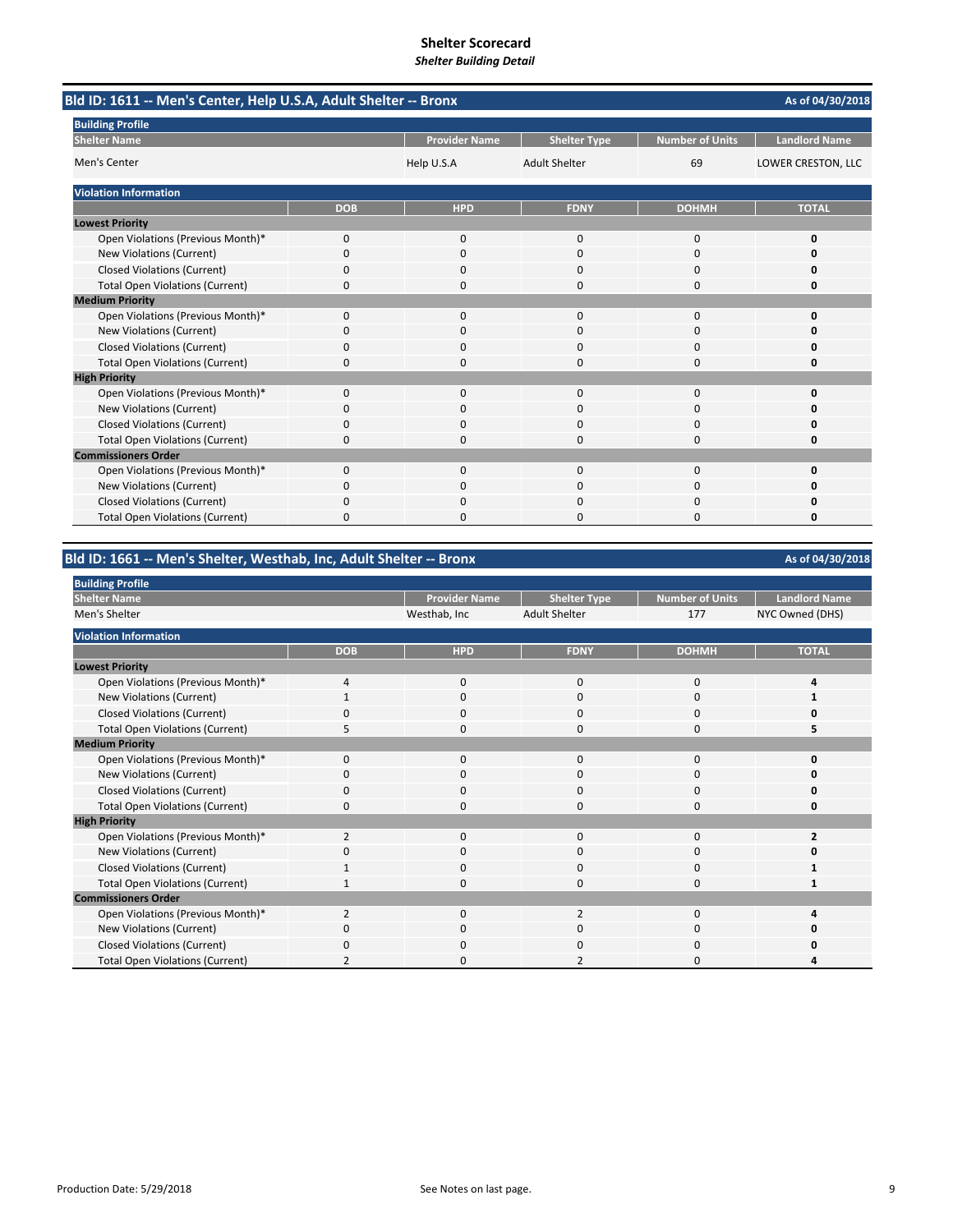|                                        | Bld ID: 114177 -- NAICA Courtlandt THF, NAICA, Adult Shelter -- Bronx |                      |                      |                        |                                      |  |  |
|----------------------------------------|-----------------------------------------------------------------------|----------------------|----------------------|------------------------|--------------------------------------|--|--|
| <b>Building Profile</b>                |                                                                       |                      |                      |                        |                                      |  |  |
| <b>Shelter Name</b>                    |                                                                       | <b>Provider Name</b> | <b>Shelter Type</b>  | <b>Number of Units</b> | <b>Landlord Name</b>                 |  |  |
| <b>NAICA Courtlandt THF</b>            |                                                                       | <b>NAICA</b>         | <b>Adult Shelter</b> | 48                     | <b>X COURTLANDT</b><br><b>AVENUE</b> |  |  |
| <b>Violation Information</b>           |                                                                       |                      |                      |                        |                                      |  |  |
|                                        | <b>DOB</b>                                                            | <b>HPD</b>           | <b>FDNY</b>          | <b>DOHMH</b>           | <b>TOTAL</b>                         |  |  |
| <b>Lowest Priority</b>                 |                                                                       |                      |                      |                        |                                      |  |  |
| Open Violations (Previous Month)*      | 3                                                                     | 0                    | $\overline{2}$       | 0                      | 5                                    |  |  |
| New Violations (Current)               | $\mathbf{1}$                                                          | $\Omega$             | $\Omega$             | $\Omega$               |                                      |  |  |
| <b>Closed Violations (Current)</b>     | 4                                                                     | 0                    | 0                    | 0                      |                                      |  |  |
| <b>Total Open Violations (Current)</b> | 0                                                                     | $\Omega$             | $\overline{2}$       | $\Omega$               | 2                                    |  |  |
| <b>Medium Priority</b>                 |                                                                       |                      |                      |                        |                                      |  |  |
| Open Violations (Previous Month)*      | $\Omega$                                                              | $\Omega$             | $\Omega$             | $\Omega$               | 0                                    |  |  |
| New Violations (Current)               | 0                                                                     | 0                    | O                    | $\Omega$               | Ω                                    |  |  |
| <b>Closed Violations (Current)</b>     | 0                                                                     | 0                    | 0                    | 0                      | 0                                    |  |  |
| <b>Total Open Violations (Current)</b> | 0                                                                     | $\Omega$             | 0                    | $\Omega$               | 0                                    |  |  |
| <b>High Priority</b>                   |                                                                       |                      |                      |                        |                                      |  |  |
| Open Violations (Previous Month)*      | 5                                                                     | 0                    | $\mathbf{0}$         | $\Omega$               | 5                                    |  |  |
| New Violations (Current)               | 2                                                                     | 0                    | $\Omega$             | $\Omega$               | 2                                    |  |  |
| <b>Closed Violations (Current)</b>     | $\overline{7}$                                                        | $\Omega$             | 0                    | $\Omega$               | 7                                    |  |  |
| <b>Total Open Violations (Current)</b> | 0                                                                     | 0                    | $\Omega$             | $\Omega$               | 0                                    |  |  |
| <b>Commissioners Order</b>             |                                                                       |                      |                      |                        |                                      |  |  |
| Open Violations (Previous Month)*      | $\overline{2}$                                                        | 0                    | 0                    | $\mathbf 0$            | $\overline{2}$                       |  |  |
| New Violations (Current)               | 0                                                                     | 0                    | 0                    | 0                      | Ω                                    |  |  |
| <b>Closed Violations (Current)</b>     | $\overline{2}$                                                        | $\Omega$             | $\Omega$             | 0                      | 2                                    |  |  |
| <b>Total Open Violations (Current)</b> | 0                                                                     | <sup>0</sup>         | O                    | $\Omega$               | 0                                    |  |  |

# **Bld ID: 141239 ‐‐ NAICA I, NAICA, Adult Shelter ‐‐ Bronx**

| <b>Building Profile</b>                |            |                      |                      |                        |                      |
|----------------------------------------|------------|----------------------|----------------------|------------------------|----------------------|
| <b>Shelter Name</b>                    |            | <b>Provider Name</b> | <b>Shelter Type</b>  | <b>Number of Units</b> | <b>Landlord Name</b> |
| <b>NAICA I</b>                         |            | <b>NAICA</b>         | <b>Adult Shelter</b> | 72                     | M.H.J. MOTEL CORP.   |
| <b>Violation Information</b>           |            |                      |                      |                        |                      |
|                                        | <b>DOB</b> | <b>HPD</b>           | <b>FDNY</b>          | <b>DOHMH</b>           | <b>TOTAL</b>         |
| <b>Lowest Priority</b>                 |            |                      |                      |                        |                      |
| Open Violations (Previous Month)*      | $\Omega$   | $\mathbf 0$          | $\Omega$             | 0                      | n                    |
| New Violations (Current)               | 0          | 0                    | 0                    | 0                      |                      |
| <b>Closed Violations (Current)</b>     |            | 0                    | n                    | O                      |                      |
| <b>Total Open Violations (Current)</b> | 0          | 0                    | 0                    | 0                      | Ω                    |
| <b>Medium Priority</b>                 |            |                      |                      |                        |                      |
| Open Violations (Previous Month)*      | $\Omega$   | $\mathbf 0$          | $\Omega$             | 0                      | n                    |
| New Violations (Current)               | 0          | $\Omega$             | $\Omega$             | 0                      | n                    |
| <b>Closed Violations (Current)</b>     | 0          | $\mathbf 0$          | $\Omega$             | 0                      | n                    |
| <b>Total Open Violations (Current)</b> | 0          | $\Omega$             | $\Omega$             | $\Omega$               | O                    |
| <b>High Priority</b>                   |            |                      |                      |                        |                      |
| Open Violations (Previous Month)*      | $\Omega$   | $\mathbf 0$          | $\Omega$             | $\Omega$               | n                    |
| New Violations (Current)               | 0          | 0                    | 0                    | 0                      |                      |
| <b>Closed Violations (Current)</b>     | 0          | 0                    | $\Omega$             | 0                      |                      |
| <b>Total Open Violations (Current)</b> | n          | $\Omega$             | 0                    | O                      | n                    |
| <b>Commissioners Order</b>             |            |                      |                      |                        |                      |
| Open Violations (Previous Month)*      |            | $\Omega$             | $\overline{2}$       | $\Omega$               | 3                    |
| New Violations (Current)               | n          | $\Omega$             | 0                    | 0                      |                      |
| <b>Closed Violations (Current)</b>     | n          | $\Omega$             | O                    | O                      |                      |
| <b>Total Open Violations (Current)</b> |            | $\Omega$             |                      | O                      |                      |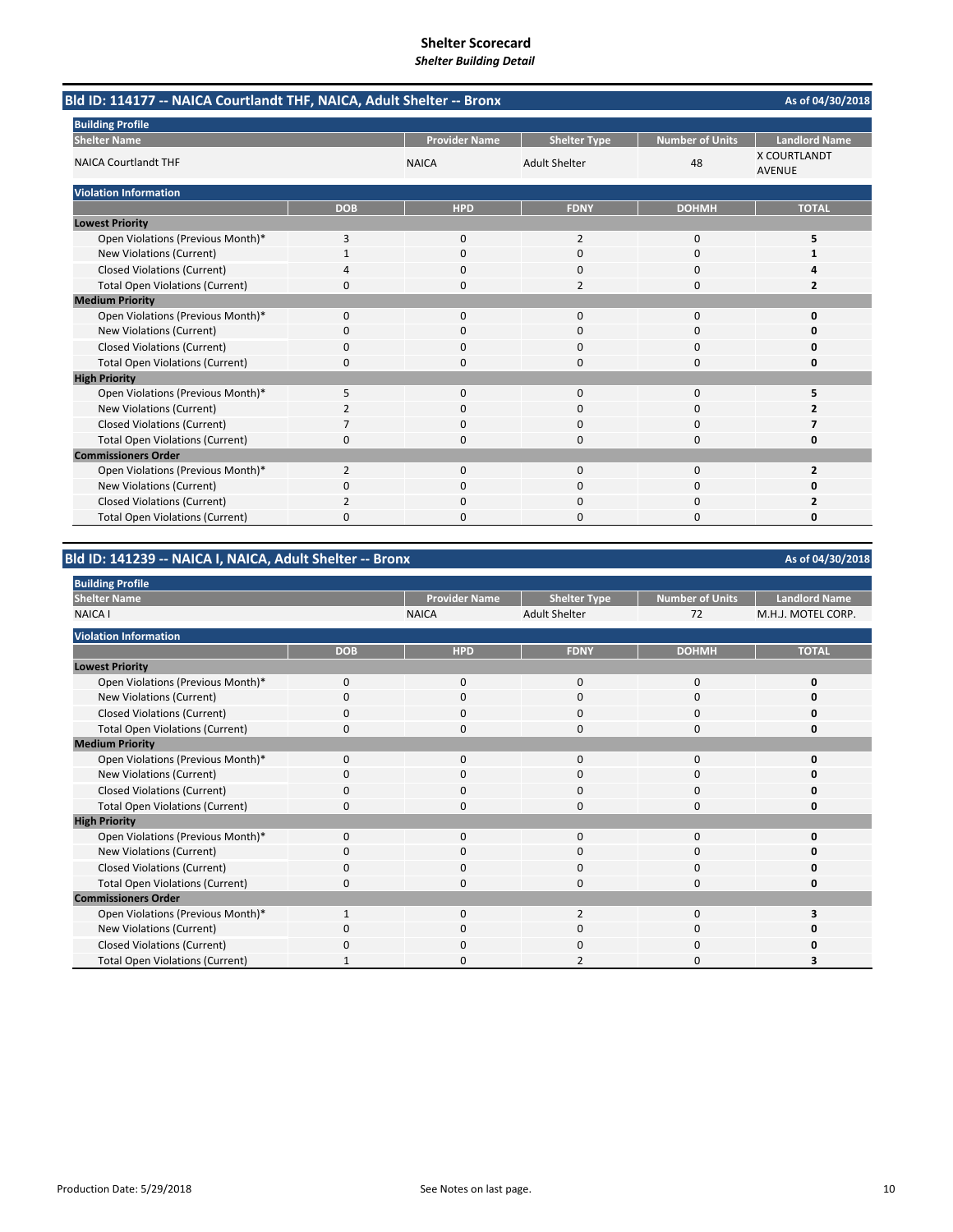| Bld ID: 1672 -- NAICA I, NAICA, Adult Shelter -- Bronx |              |                      |                      |                        | As of 04/30/2018                        |
|--------------------------------------------------------|--------------|----------------------|----------------------|------------------------|-----------------------------------------|
| <b>Building Profile</b>                                |              |                      |                      |                        |                                         |
| <b>Shelter Name</b>                                    |              | <b>Provider Name</b> | <b>Shelter Type</b>  | <b>Number of Units</b> | <b>Landlord Name</b>                    |
| <b>NAICA I</b>                                         |              | <b>NAICA</b>         | <b>Adult Shelter</b> | 241                    | <b>X PARK DEVELOPMENT</b><br><b>LLC</b> |
| <b>Violation Information</b>                           |              |                      |                      |                        |                                         |
|                                                        | <b>DOB</b>   | <b>HPD</b>           | <b>FDNY</b>          | <b>DOHMH</b>           | <b>TOTAL</b>                            |
| <b>Lowest Priority</b>                                 |              |                      |                      |                        |                                         |
| Open Violations (Previous Month)*                      | $\mathbf{0}$ | $\mathbf{0}$         | $\mathbf 0$          | 0                      | 0                                       |
| <b>New Violations (Current)</b>                        | $\Omega$     | $\Omega$             | $\Omega$             | 0                      | 0                                       |
| <b>Closed Violations (Current)</b>                     | 0            | $\Omega$             | $\Omega$             | 0                      | 0                                       |
| <b>Total Open Violations (Current)</b>                 | 0            | $\Omega$             | $\Omega$             | 0                      | 0                                       |
| <b>Medium Priority</b>                                 |              |                      |                      |                        |                                         |
| Open Violations (Previous Month)*                      | $\Omega$     | $\Omega$             | $\Omega$             | $\Omega$               | $\Omega$                                |
| New Violations (Current)                               | 0            | 0                    | $\Omega$             | 0                      | O                                       |
| <b>Closed Violations (Current)</b>                     | 0            | $\Omega$             | $\Omega$             | 0                      | 0                                       |
| <b>Total Open Violations (Current)</b>                 | 0            | 0                    | $\Omega$             | $\Omega$               | 0                                       |
| <b>High Priority</b>                                   |              |                      |                      |                        |                                         |
| Open Violations (Previous Month)*                      | $\mathbf{0}$ | 0                    | $\mathbf 0$          | 0                      | $\Omega$                                |
| New Violations (Current)                               | 0            | $\Omega$             | $\Omega$             | $\Omega$               |                                         |
| <b>Closed Violations (Current)</b>                     | 0            | 0                    | $\mathbf 0$          | 0                      | 0                                       |
| <b>Total Open Violations (Current)</b>                 | 0            | 0                    | $\Omega$             | 0                      | 0                                       |
| <b>Commissioners Order</b>                             |              |                      |                      |                        |                                         |
| Open Violations (Previous Month)*                      | 2            | $\Omega$             | $\Omega$             | 0                      | $\overline{2}$                          |
| New Violations (Current)                               | 0            | 0                    | C                    | 0                      | Ω                                       |
| <b>Closed Violations (Current)</b>                     | 0            | 0                    | $\Omega$             | 0                      |                                         |
| <b>Total Open Violations (Current)</b>                 | 2            | n                    | $\Omega$             | $\Omega$               | $\overline{2}$                          |

**Bld ID: 72962 ‐‐ NAICA II, NAICA, Adult Shelter ‐‐ Bronx**

| <b>Building Profile</b>                |              |                      |                      |                 |                           |
|----------------------------------------|--------------|----------------------|----------------------|-----------------|---------------------------|
| <b>Shelter Name</b>                    |              | <b>Provider Name</b> | <b>Shelter Type</b>  | Number of Units | <b>Landlord Name</b>      |
| <b>NAICA II</b>                        |              | <b>NAICA</b>         | <b>Adult Shelter</b> | 154             | <b>X EAST TREMONT LLC</b> |
| <b>Violation Information</b>           |              |                      |                      |                 |                           |
|                                        | <b>DOB</b>   | <b>HPD</b>           | <b>FDNY</b>          | <b>DOHMH</b>    | <b>TOTAL</b>              |
| <b>Lowest Priority</b>                 |              |                      |                      |                 |                           |
| Open Violations (Previous Month)*      | $\Omega$     | $\Omega$             | $\Omega$             | 0               | 0                         |
| New Violations (Current)               | 0            | 0                    | 0                    | 0               |                           |
| <b>Closed Violations (Current)</b>     |              | $\Omega$             | U                    | 0               | 0                         |
| <b>Total Open Violations (Current)</b> | 0            | $\mathbf 0$          | $\Omega$             | 0               | 0                         |
| <b>Medium Priority</b>                 |              |                      |                      |                 |                           |
| Open Violations (Previous Month)*      | $\Omega$     | $\mathbf 0$          | $\Omega$             | 0               | 0                         |
| New Violations (Current)               | $\Omega$     | $\Omega$             | $\Omega$             | $\Omega$        | O                         |
| <b>Closed Violations (Current)</b>     | 0            | $\mathbf 0$          | 0                    | 0               | 0                         |
| <b>Total Open Violations (Current)</b> | $\Omega$     | $\Omega$             | $\Omega$             | 0               | 0                         |
| <b>High Priority</b>                   |              |                      |                      |                 |                           |
| Open Violations (Previous Month)*      |              |                      | $\Omega$             | 0               | 2                         |
| New Violations (Current)               | O            | 0                    | U                    | 0               |                           |
| <b>Closed Violations (Current)</b>     | $\Omega$     |                      | $\Omega$             | 0               |                           |
| <b>Total Open Violations (Current)</b> |              | C                    | O                    | 0               |                           |
| <b>Commissioners Order</b>             |              |                      |                      |                 |                           |
| Open Violations (Previous Month)*      | $\Omega$     | $\Omega$             | $\Omega$             | 0               | O                         |
| New Violations (Current)               | $\Omega$     | $\Omega$             | 0                    | 0               |                           |
| <b>Closed Violations (Current)</b>     | <sup>0</sup> | $\Omega$             | O                    | 0               | Ω                         |
| <b>Total Open Violations (Current)</b> | O            | <sup>0</sup>         | n                    | 0               | n                         |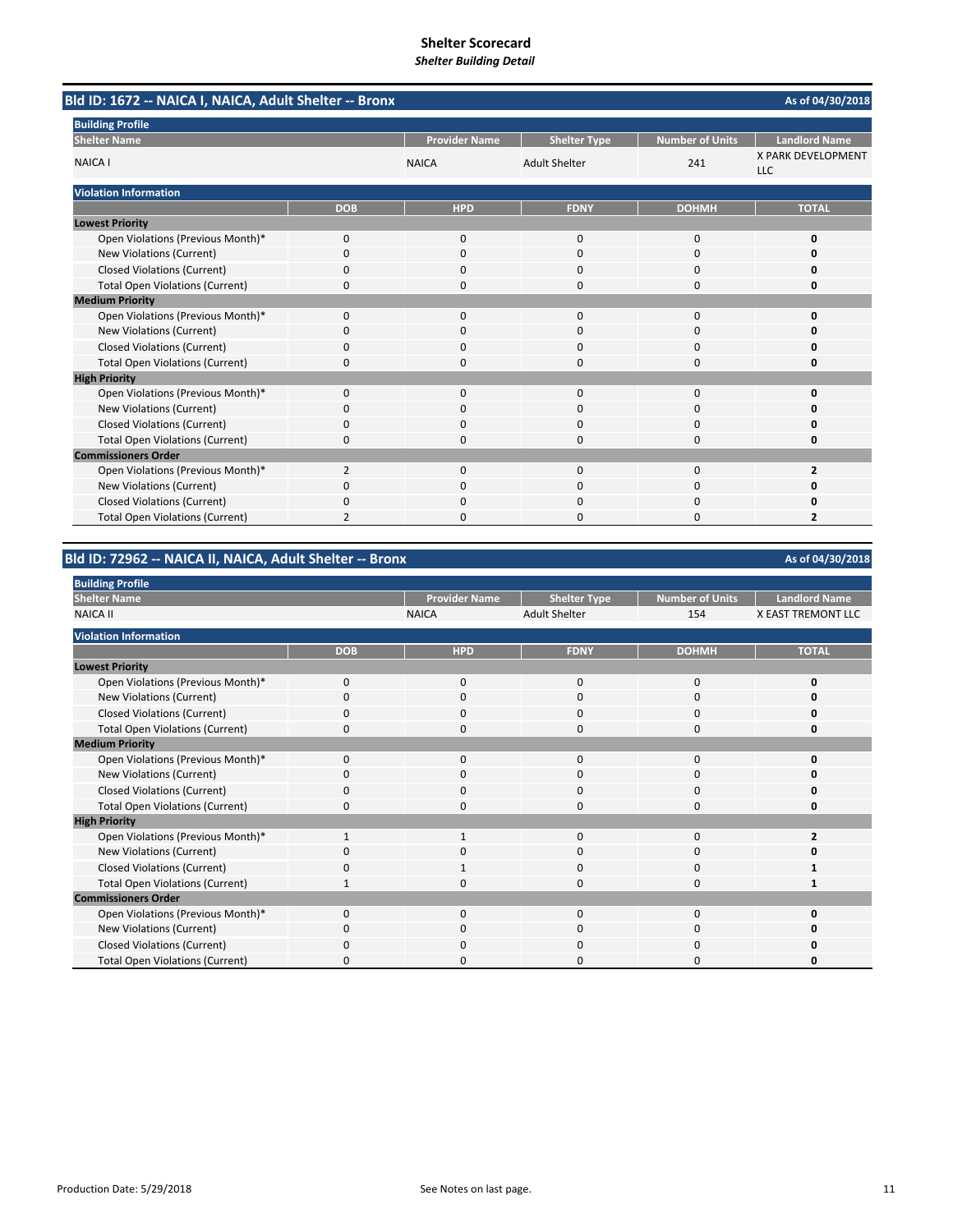| Bld ID: 193286 -- Phelan Men's Shelter, CHILDREN'S COMMUNITY SERVICES, Adult Shelter -- Bronx | As of 04/30/2018 |                                                |                      |                        |                          |
|-----------------------------------------------------------------------------------------------|------------------|------------------------------------------------|----------------------|------------------------|--------------------------|
| <b>Building Profile</b>                                                                       |                  |                                                |                      |                        |                          |
| <b>Shelter Name</b>                                                                           |                  | <b>Provider Name</b>                           | <b>Shelter Type</b>  | <b>Number of Units</b> | <b>Landlord Name</b>     |
| Phelan Men's Shelter                                                                          |                  | <b>CHILDREN'S</b><br><b>COMMUNITY SERVICES</b> | <b>Adult Shelter</b> | 144                    | <b>18XX PARTNERS LLC</b> |
| <b>Violation Information</b>                                                                  |                  |                                                |                      |                        |                          |
|                                                                                               | <b>DOB</b>       | <b>HPD</b>                                     | <b>FDNY</b>          | <b>DOHMH</b>           | <b>TOTAL</b>             |
| <b>Lowest Priority</b>                                                                        |                  |                                                |                      |                        |                          |
| Open Violations (Previous Month)*                                                             | 0                | 10                                             | $\overline{4}$       | 0                      | 14                       |
| New Violations (Current)                                                                      | 0                | 0                                              | $\mathbf 0$          | 0                      | 0                        |
| <b>Closed Violations (Current)</b>                                                            | 0                | 10                                             | 0                    | 0                      | 10                       |
| <b>Total Open Violations (Current)</b>                                                        | 0                | $\Omega$                                       |                      | $\Omega$               | 4                        |
| <b>Medium Priority</b>                                                                        |                  |                                                |                      |                        |                          |
| Open Violations (Previous Month)*                                                             | 0                | $\overline{2}$                                 | $\mathbf 0$          | 0                      | $\overline{2}$           |
| New Violations (Current)                                                                      | 0                | $\Omega$                                       | $\Omega$             | $\Omega$               | 0                        |
| <b>Closed Violations (Current)</b>                                                            | 0                | 2                                              | $\Omega$             | 0                      | $\overline{2}$           |
| <b>Total Open Violations (Current)</b>                                                        | 0                | $\Omega$                                       | $\Omega$             | $\Omega$               | 0                        |
| <b>High Priority</b>                                                                          |                  |                                                |                      |                        |                          |
| Open Violations (Previous Month)*                                                             | 0                | $\overline{2}$                                 | $\mathbf 0$          | 0                      | $\overline{2}$           |
| <b>New Violations (Current)</b>                                                               | 0                | $\Omega$                                       | $\Omega$             | 0                      | 0                        |
| <b>Closed Violations (Current)</b>                                                            | 0                | 2                                              | $\Omega$             | 0                      | 2                        |
| <b>Total Open Violations (Current)</b>                                                        | 0                | 0                                              | $\Omega$             | 0                      | 0                        |
| <b>Commissioners Order</b>                                                                    |                  |                                                |                      |                        |                          |
| Open Violations (Previous Month)*                                                             | 0                | 0                                              | $\Omega$             | 0                      | 0                        |
| New Violations (Current)                                                                      | 0                | 0                                              | 0                    | 0                      | 0                        |
| <b>Closed Violations (Current)</b>                                                            | 0                | 0                                              | $\mathbf 0$          | 0                      | 0                        |
| <b>Total Open Violations (Current)</b>                                                        | 0                | <sup>0</sup>                                   | $\Omega$             | $\Omega$               | 0                        |

### **Bld ID: 189457 ‐‐ Reaching New Heights Residence, Bowery Residents Committee, Inc., Adult Shelter ‐‐ Bronx**

**As of 04/30/2018** Provider Name | Shelter Type | Number of Units | Landlord Name Bowery Residents Committee, Inc. Adult Shelter 200 Not On File **DOB HPD FDNY DOHMH TOTAL** Open Violations (Previous Month)\* 0000 **0 New Violations (Current)** Closed Violations (Current) 0000 **0** Total Open Violations (Current) 0000 **0** Open Violations (Previous Month)\* 0000 **0 New Violations (Current)** Closed Violations (Current) 0000 **0** Total Open Violations (Current) 0000 **0** Open Violations (Previous Month)\* 0000 **0** New Violations (Current) 0000 **0** Closed Violations (Current) 0000 **0** Total Open Violations (Current) **0** 0000 **0** 0000 **0** 0000 **0** Open Violations (Previous Month)\* 0000 **0** New Violations (Current) **0** 0000 **0** 0000 **0** 0000 **0** Closed Violations (Current) 0000 **0 Building Profile Shelter Name** Reaching New Heights Residence **Violation Information Lowest Priority Medium Priority High Priority Commissioners Order**

**Total Open Violations (Current)**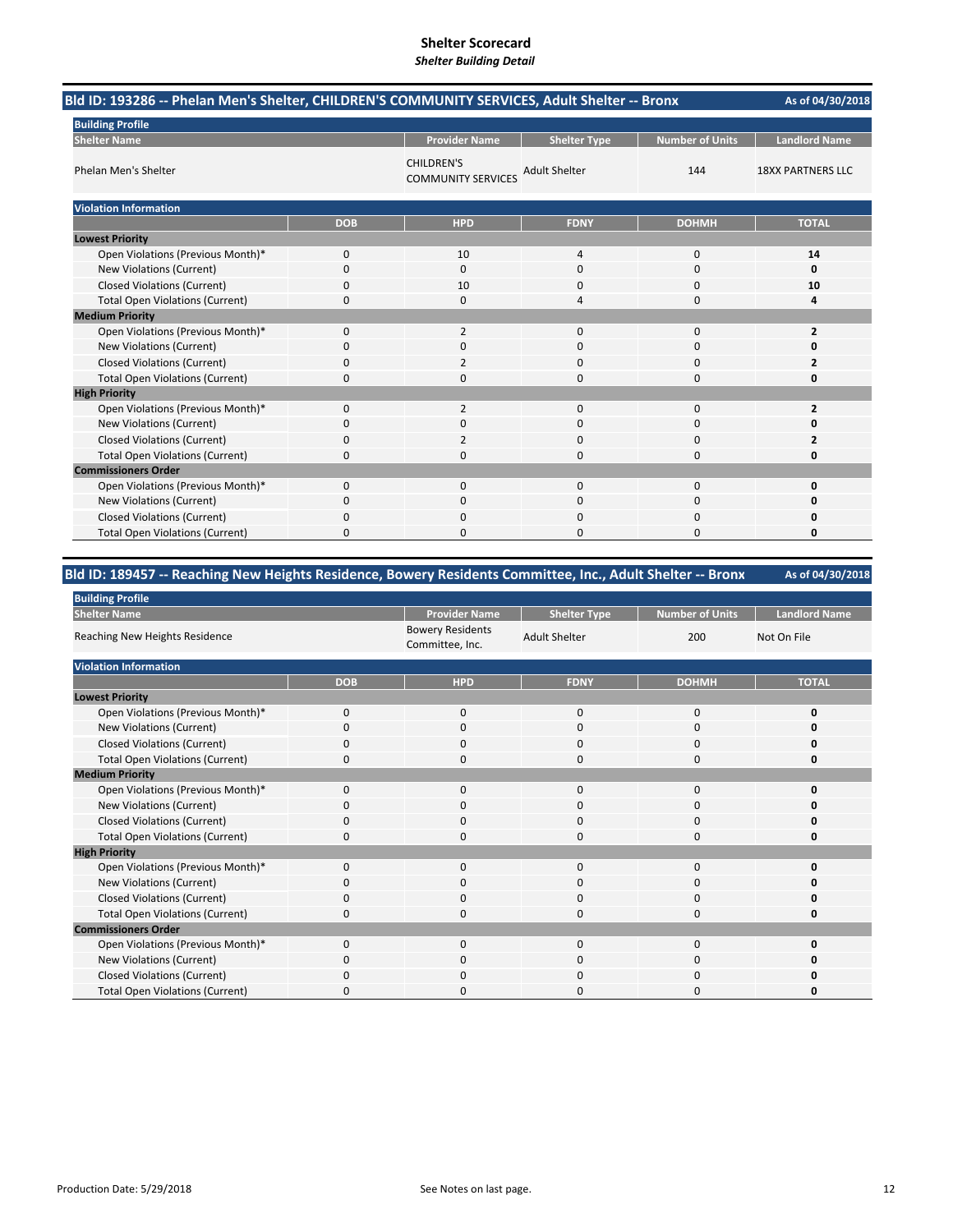| Bld ID: 35599 -- Robert's Court, ACACIA NETWORK HOUSING INC, Adult Shelter -- Bronx |                |                                             |                      |                        | As of 04/30/2018                                                                  |
|-------------------------------------------------------------------------------------|----------------|---------------------------------------------|----------------------|------------------------|-----------------------------------------------------------------------------------|
| <b>Building Profile</b>                                                             |                |                                             |                      |                        |                                                                                   |
| <b>Shelter Name</b>                                                                 |                | <b>Provider Name</b>                        | <b>Shelter Type</b>  | <b>Number of Units</b> | <b>Landlord Name</b>                                                              |
| Robert's Court                                                                      |                | <b>ACACIA NETWORK</b><br><b>HOUSING INC</b> | <b>Adult Shelter</b> | 142                    | <b>X FRANKLIN AVE</b><br><b>HOUSING</b><br><b>DEVELOPMENT FUND</b><br><b>CORP</b> |
| <b>Violation Information</b>                                                        |                |                                             |                      |                        |                                                                                   |
|                                                                                     | <b>DOB</b>     | <b>HPD</b>                                  | <b>FDNY</b>          | <b>DOHMH</b>           | <b>TOTAL</b>                                                                      |
| <b>Lowest Priority</b>                                                              |                |                                             |                      |                        |                                                                                   |
| Open Violations (Previous Month)*                                                   | 2              | $\mathbf{0}$                                | $\overline{2}$       | $\mathbf 0$            | 4                                                                                 |
| New Violations (Current)                                                            | 0              | 0                                           | 2                    | 0                      | 2                                                                                 |
| <b>Closed Violations (Current)</b>                                                  | 0              | $\Omega$                                    | O                    | 0                      |                                                                                   |
| <b>Total Open Violations (Current)</b>                                              | 2              | $\Omega$                                    | 4                    | 0                      | 6                                                                                 |
| <b>Medium Priority</b>                                                              |                |                                             |                      |                        |                                                                                   |
| Open Violations (Previous Month)*                                                   | $\mathbf{0}$   | $\mathbf{0}$                                | 0                    | $\mathbf 0$            | O                                                                                 |
| <b>New Violations (Current)</b>                                                     | 0              | $\Omega$                                    | 0                    | 0                      |                                                                                   |
| <b>Closed Violations (Current)</b>                                                  | 0              | $\Omega$                                    | $\Omega$             | $\Omega$               |                                                                                   |
| <b>Total Open Violations (Current)</b>                                              | 0              | $\Omega$                                    | 0                    | $\Omega$               | n                                                                                 |
| <b>High Priority</b>                                                                |                |                                             |                      |                        |                                                                                   |
| Open Violations (Previous Month)*                                                   | $\overline{2}$ | $\mathbf{0}$                                | 0                    | $\mathbf 0$            | $\overline{2}$                                                                    |
| <b>New Violations (Current)</b>                                                     | 1              | $\Omega$                                    | 0                    | $\mathbf 0$            | 1                                                                                 |
| <b>Closed Violations (Current)</b>                                                  | 0              | $\Omega$                                    | $\Omega$             | $\Omega$               |                                                                                   |
| <b>Total Open Violations (Current)</b>                                              | 3              | $\Omega$                                    | 0                    | $\Omega$               | з                                                                                 |
| <b>Commissioners Order</b>                                                          |                |                                             |                      |                        |                                                                                   |
| Open Violations (Previous Month)*                                                   | $\overline{2}$ | $\mathbf{0}$                                | 0                    | $\mathbf 0$            | $\overline{2}$                                                                    |
| New Violations (Current)                                                            | 0              | $\Omega$                                    | $\Omega$             | $\mathbf 0$            |                                                                                   |
| <b>Closed Violations (Current)</b>                                                  | 0              | $\Omega$                                    | 0                    | $\mathbf 0$            |                                                                                   |
| <b>Total Open Violations (Current)</b>                                              | 2              | n                                           | O                    | 0                      | $\overline{2}$                                                                    |

# **Bld ID: 1665 ‐‐ Susan's Place, Care For The Homeless, Adult Shelter ‐‐ Bronx**

| <b>Building Profile</b>                |                |                                     |                     |                        |                          |
|----------------------------------------|----------------|-------------------------------------|---------------------|------------------------|--------------------------|
| <b>Shelter Name</b>                    |                | <b>Provider Name</b>                | <b>Shelter Type</b> | <b>Number of Units</b> | <b>Landlord Name</b>     |
| Susan's Place                          |                | Care For The Homeless Adult Shelter |                     | 200                    | <b>DELEONARDIS FRANK</b> |
| <b>Violation Information</b>           |                |                                     |                     |                        |                          |
|                                        | <b>DOB</b>     | <b>HPD</b>                          | <b>FDNY</b>         | <b>DOHMH</b>           | <b>TOTAL</b>             |
| <b>Lowest Priority</b>                 |                |                                     |                     |                        |                          |
| Open Violations (Previous Month)*      | $\overline{2}$ | $\mathbf{0}$                        | $\mathbf{1}$        | $\mathbf 0$            | 3                        |
| New Violations (Current)               | 0              | 0                                   | 0                   | 0                      | n                        |
| <b>Closed Violations (Current)</b>     | $\mathbf 0$    | $\mathbf 0$                         | $\mathbf{0}$        | 0                      | O                        |
| <b>Total Open Violations (Current)</b> | $\overline{2}$ | $\mathbf 0$                         | $\mathbf{1}$        | 0                      | 3                        |
| <b>Medium Priority</b>                 |                |                                     |                     |                        |                          |
| Open Violations (Previous Month)*      | $\mathbf 0$    | 0                                   | $\mathbf{0}$        | 0                      | O                        |
| New Violations (Current)               | 0              | 0                                   | 0                   | 0                      | o                        |
| <b>Closed Violations (Current)</b>     | $\Omega$       | $\mathbf 0$                         | 0                   | 0                      | O                        |
| <b>Total Open Violations (Current)</b> | 0              | $\mathbf 0$                         | $\mathbf{0}$        | 0                      | 0                        |
| <b>High Priority</b>                   |                |                                     |                     |                        |                          |
| Open Violations (Previous Month)*      | $\Omega$       | $\Omega$                            | $\Omega$            | $\Omega$               | O                        |
| New Violations (Current)               | $\Omega$       | $\mathbf 0$                         | 0                   | 0                      | 0                        |
| <b>Closed Violations (Current)</b>     | $\Omega$       | $\mathbf 0$                         | $\mathbf{0}$        | 0                      | O                        |
| <b>Total Open Violations (Current)</b> | 0              | $\mathbf 0$                         | 0                   | 0                      | 0                        |
| <b>Commissioners Order</b>             |                |                                     |                     |                        |                          |
| Open Violations (Previous Month)*      | $\Omega$       | $\mathbf 0$                         | $\mathbf 0$         | $\Omega$               | O                        |
| New Violations (Current)               | $\Omega$       | $\mathbf 0$                         | $\mathbf{0}$        | 0                      | O                        |
| <b>Closed Violations (Current)</b>     | $\Omega$       | $\Omega$                            | $\Omega$            | 0                      | Ω                        |
| <b>Total Open Violations (Current)</b> | O              | 0                                   | 0                   | $\Omega$               | O                        |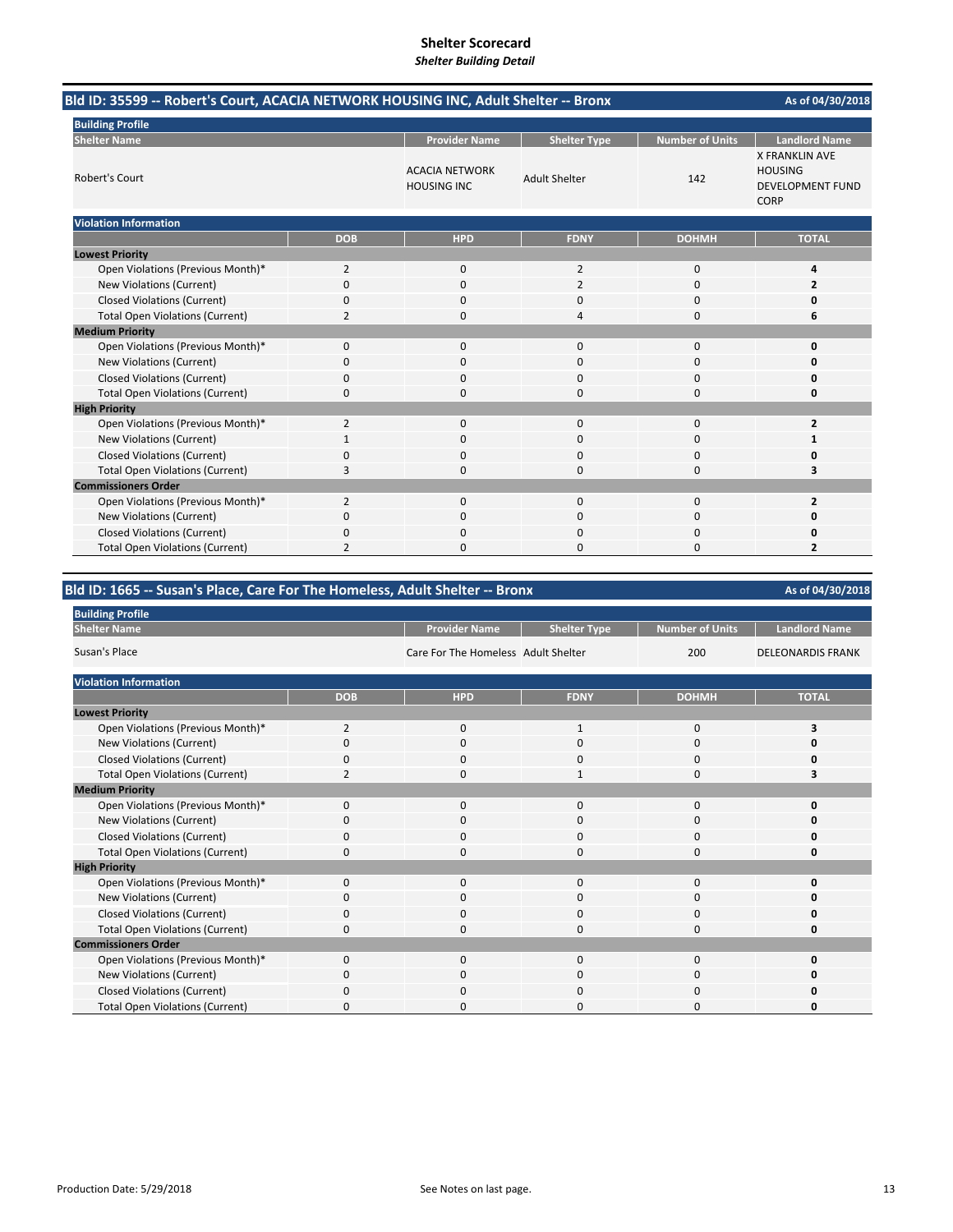| Bld ID: 1667 -- THE STADIUM WOMEN'S SHELTER, ACACIA NETWORK HOUSING INC, Adult Shelter -- Bronx |              |                                             |                      |                        | As of 04/30/2018         |
|-------------------------------------------------------------------------------------------------|--------------|---------------------------------------------|----------------------|------------------------|--------------------------|
| <b>Building Profile</b>                                                                         |              |                                             |                      |                        |                          |
| <b>Shelter Name</b>                                                                             |              | <b>Provider Name</b>                        | <b>Shelter Type</b>  | <b>Number of Units</b> | <b>Landlord Name</b>     |
| THE STADIUM WOMEN'S SHELTER                                                                     |              | <b>ACACIA NETWORK</b><br><b>HOUSING INC</b> | <b>Adult Shelter</b> | 200                    | <b>DEEGAN HOTEL CORP</b> |
| <b>Violation Information</b>                                                                    |              |                                             |                      |                        |                          |
|                                                                                                 | <b>DOB</b>   | <b>HPD</b>                                  | <b>FDNY</b>          | <b>DOHMH</b>           | <b>TOTAL</b>             |
| <b>Lowest Priority</b>                                                                          |              |                                             |                      |                        |                          |
| Open Violations (Previous Month)*                                                               | $\mathbf{1}$ | 0                                           | $\mathbf{1}$         | $\mathbf 0$            | 2                        |
| New Violations (Current)                                                                        | $\Omega$     | $\Omega$                                    | $\Omega$             | $\Omega$               | O                        |
| <b>Closed Violations (Current)</b>                                                              | 0            | 0                                           |                      | 0                      | 1                        |
| <b>Total Open Violations (Current)</b>                                                          |              | $\Omega$                                    | 0                    | $\Omega$               | 1                        |
| <b>Medium Priority</b>                                                                          |              |                                             |                      |                        |                          |
| Open Violations (Previous Month)*                                                               | $\Omega$     | $\Omega$                                    | $\Omega$             | $\Omega$               | $\Omega$                 |
| New Violations (Current)                                                                        | 0            | 0                                           | 0                    | $\Omega$               | o                        |
| <b>Closed Violations (Current)</b>                                                              | 0            | 0                                           | $\Omega$             | 0                      | 0                        |
| <b>Total Open Violations (Current)</b>                                                          | $\Omega$     | $\Omega$                                    | 0                    | $\Omega$               | O                        |
| <b>High Priority</b>                                                                            |              |                                             |                      |                        |                          |
| Open Violations (Previous Month)*                                                               | $\mathbf{1}$ | $\Omega$                                    | $\Omega$             | $\Omega$               | 1                        |
| New Violations (Current)                                                                        | 0            | $\Omega$                                    | $\Omega$             | $\Omega$               | o                        |
| <b>Closed Violations (Current)</b>                                                              |              | 0                                           | 0                    | 0                      | 1                        |
| <b>Total Open Violations (Current)</b>                                                          | 0            | 0                                           | $\Omega$             | 0                      | 0                        |
| <b>Commissioners Order</b>                                                                      |              |                                             |                      |                        |                          |
| Open Violations (Previous Month)*                                                               | $\mathbf{1}$ | $\Omega$                                    | $\Omega$             | $\Omega$               | 1                        |
| New Violations (Current)                                                                        | 0            | 0                                           | 0                    | $\Omega$               | o                        |
| <b>Closed Violations (Current)</b>                                                              | 0            | 0                                           | 0                    | 0                      | 0                        |
| <b>Total Open Violations (Current)</b>                                                          |              | O                                           | O                    | $\Omega$               |                          |

**Bld ID: 1664 ‐‐ Women's Shelter, Help U.S.A, Adult Shelter ‐‐ Bronx**

| <b>Building Profile</b>                |              |                      |                      |                 |                      |
|----------------------------------------|--------------|----------------------|----------------------|-----------------|----------------------|
| <b>Shelter Name</b>                    |              | <b>Provider Name</b> | <b>Shelter Type</b>  | Number of Units | <b>Landlord Name</b> |
| Women's Shelter                        |              | Help U.S.A           | <b>Adult Shelter</b> | 200             | NYC Owned (DHS)      |
| <b>Violation Information</b>           |              |                      |                      |                 |                      |
|                                        | <b>DOB</b>   | <b>HPD</b>           | <b>FDNY</b>          | <b>DOHMH</b>    | <b>TOTAL</b>         |
| <b>Lowest Priority</b>                 |              |                      |                      |                 |                      |
| Open Violations (Previous Month)*      | 9            | $\Omega$             | $\Omega$             | 0               | 9                    |
| New Violations (Current)               | 0            | 0                    | 0                    | 0               |                      |
| <b>Closed Violations (Current)</b>     |              | $\Omega$             | U                    | 0               |                      |
| <b>Total Open Violations (Current)</b> |              | $\mathbf 0$          | $\Omega$             | 0               | 7                    |
| <b>Medium Priority</b>                 |              |                      |                      |                 |                      |
| Open Violations (Previous Month)*      | $\Omega$     | $\mathbf 0$          | $\Omega$             | 0               | 0                    |
| New Violations (Current)               | $\Omega$     | $\Omega$             | $\Omega$             | $\Omega$        | O                    |
| <b>Closed Violations (Current)</b>     | 0            | $\mathbf 0$          | 0                    | 0               | 0                    |
| <b>Total Open Violations (Current)</b> | $\Omega$     | $\Omega$             | $\Omega$             | 0               | 0                    |
| <b>High Priority</b>                   |              |                      |                      |                 |                      |
| Open Violations (Previous Month)*      | $\Omega$     | $\Omega$             | $\Omega$             | 0               | O                    |
| New Violations (Current)               | 0            | 0                    | U                    | 0               | n                    |
| <b>Closed Violations (Current)</b>     | $\Omega$     | $\mathbf 0$          | $\Omega$             | 0               | o                    |
| <b>Total Open Violations (Current)</b> | Ω            | $\Omega$             | O                    | 0               | ი                    |
| <b>Commissioners Order</b>             |              |                      |                      |                 |                      |
| Open Violations (Previous Month)*      | $\Omega$     | $\Omega$             | $\mathbf{1}$         | 0               |                      |
| New Violations (Current)               | $\Omega$     | $\Omega$             | O                    | 0               |                      |
| <b>Closed Violations (Current)</b>     | <sup>0</sup> | $\Omega$             | O                    | 0               | Ω                    |
| <b>Total Open Violations (Current)</b> | O            | <sup>0</sup>         |                      | 0               |                      |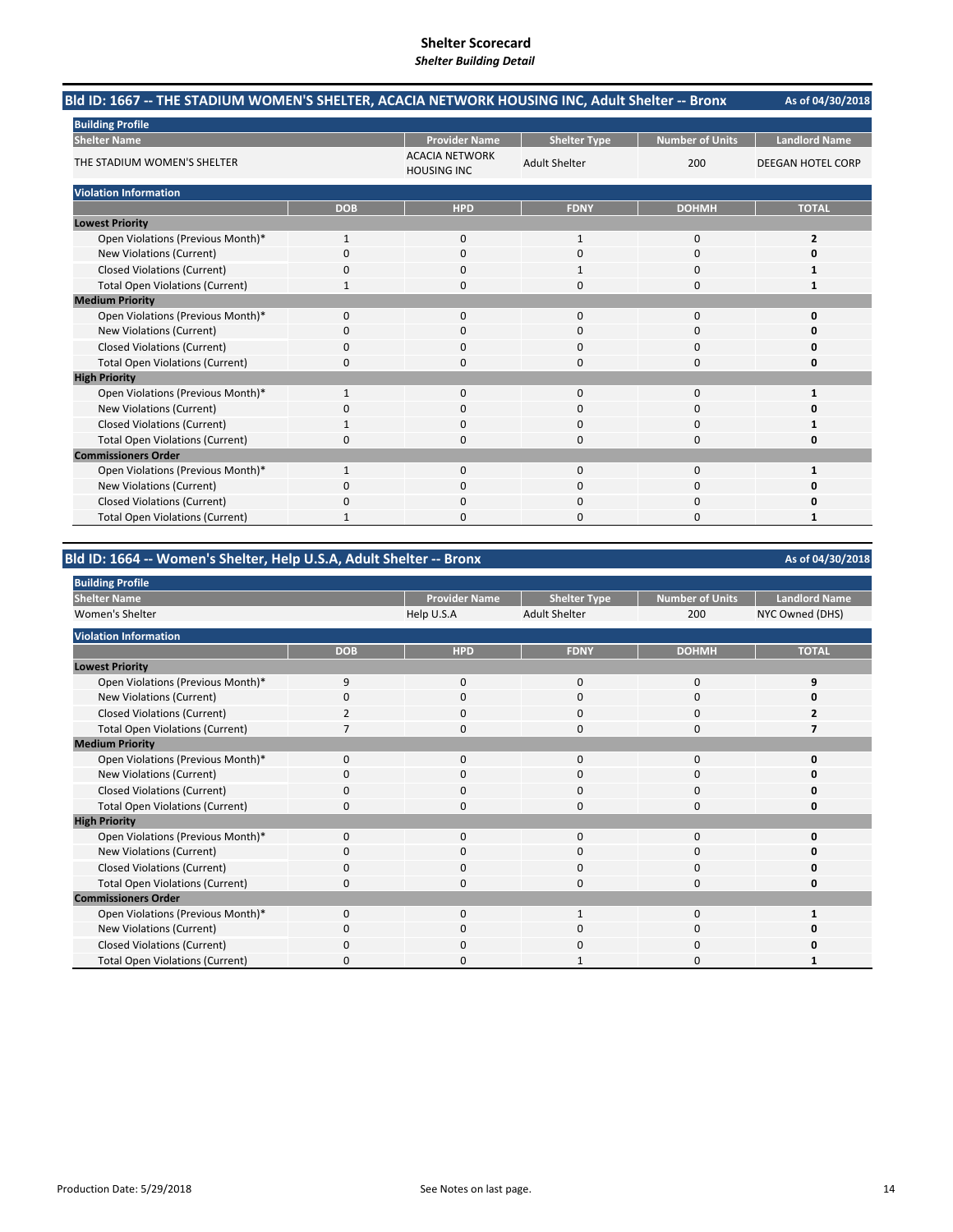|                                        | Bld ID: 1368 -- BAYCHESTER, John Palladino, Family Hotel -- Bronx |                      |                     |                        |                                   |  |  |
|----------------------------------------|-------------------------------------------------------------------|----------------------|---------------------|------------------------|-----------------------------------|--|--|
| <b>Building Profile</b>                |                                                                   |                      |                     |                        |                                   |  |  |
| <b>Shelter Name</b>                    |                                                                   | <b>Provider Name</b> | <b>Shelter Type</b> | <b>Number of Units</b> | <b>Landlord Name</b>              |  |  |
| <b>BAYCHESTER</b>                      |                                                                   | John Palladino       | <b>Family Hotel</b> | 35                     | <b>BAY CHESTER</b><br>MOTEL, INC. |  |  |
| <b>Violation Information</b>           |                                                                   |                      |                     |                        |                                   |  |  |
|                                        | <b>DOB</b>                                                        | <b>HPD</b>           | <b>FDNY</b>         | <b>DOHMH</b>           | <b>TOTAL</b>                      |  |  |
| <b>Lowest Priority</b>                 |                                                                   |                      |                     |                        |                                   |  |  |
| Open Violations (Previous Month)*      | 0                                                                 | 0                    | $\mathbf 0$         | $\mathbf 0$            | 0                                 |  |  |
| <b>New Violations (Current)</b>        | 0                                                                 | $\Omega$             | $\Omega$            | $\Omega$               | O                                 |  |  |
| <b>Closed Violations (Current)</b>     | 0                                                                 | 0                    | 0                   | $\Omega$               | 0                                 |  |  |
| <b>Total Open Violations (Current)</b> | 0                                                                 | $\Omega$             | $\Omega$            | $\Omega$               | 0                                 |  |  |
| <b>Medium Priority</b>                 |                                                                   |                      |                     |                        |                                   |  |  |
| Open Violations (Previous Month)*      | $\Omega$                                                          | $\Omega$             | $\Omega$            | $\Omega$               | $\Omega$                          |  |  |
| New Violations (Current)               | ŋ                                                                 | <sup>0</sup>         | O                   | $\Omega$               | n                                 |  |  |
| <b>Closed Violations (Current)</b>     | 0                                                                 | $\Omega$             | 0                   | $\Omega$               | 0                                 |  |  |
| <b>Total Open Violations (Current)</b> | $\Omega$                                                          | $\Omega$             | 0                   | $\Omega$               | 0                                 |  |  |
| <b>High Priority</b>                   |                                                                   |                      |                     |                        |                                   |  |  |
| Open Violations (Previous Month)*      | 0                                                                 | 0                    | 0                   | $\Omega$               | O                                 |  |  |
| New Violations (Current)               | 0                                                                 | $\Omega$             | $\Omega$            | $\Omega$               | Ω                                 |  |  |
| <b>Closed Violations (Current)</b>     | $\Omega$                                                          | 0                    | 0                   | $\Omega$               | O                                 |  |  |
| <b>Total Open Violations (Current)</b> | 0                                                                 | <sup>0</sup>         | O                   | $\Omega$               | 0                                 |  |  |
| <b>Commissioners Order</b>             |                                                                   |                      |                     |                        |                                   |  |  |
| Open Violations (Previous Month)*      | 0                                                                 | 0                    | $\Omega$            | $\mathbf 0$            | 0                                 |  |  |
| New Violations (Current)               | 0                                                                 | 0                    | 0                   | $\Omega$               | 0                                 |  |  |
| <b>Closed Violations (Current)</b>     | 0                                                                 | $\Omega$             | 0                   | $\Omega$               | n                                 |  |  |
| <b>Total Open Violations (Current)</b> | 0                                                                 | $\Omega$             | $\Omega$            | $\Omega$               | 0                                 |  |  |

## **Bld ID: 1392 ‐‐ BRONX BRIDGE 1, Kalman Tabak, Family Hotel ‐‐ Bronx**

| <b>Building Profile</b>                |            |                      |                     |                        |                           |
|----------------------------------------|------------|----------------------|---------------------|------------------------|---------------------------|
| <b>Shelter Name</b>                    |            | <b>Provider Name</b> | <b>Shelter Type</b> | <b>Number of Units</b> | <b>Landlord Name</b>      |
| <b>BRONX BRIDGE 1</b>                  |            | Kalman Tabak         | <b>Family Hotel</b> | 23                     | <b>X EAST TREMONT LLC</b> |
| <b>Violation Information</b>           |            |                      |                     |                        |                           |
|                                        | <b>DOB</b> | <b>HPD</b>           | <b>FDNY</b>         | <b>DOHMH</b>           | <b>TOTAL</b>              |
| <b>Lowest Priority</b>                 |            |                      |                     |                        |                           |
| Open Violations (Previous Month)*      | $\Omega$   | $\Omega$             | $\Omega$            | $\Omega$               | n                         |
| New Violations (Current)               | 0          | $\mathbf 0$          | $\Omega$            | 0                      |                           |
| <b>Closed Violations (Current)</b>     |            | $\Omega$             | O                   | O                      |                           |
| <b>Total Open Violations (Current)</b> | 0          | 0                    | 0                   | 0                      | 0                         |
| <b>Medium Priority</b>                 |            |                      |                     |                        |                           |
| Open Violations (Previous Month)*      | $\Omega$   | 1                    | $\Omega$            | 0                      |                           |
| New Violations (Current)               | 0          | $\Omega$             | $\Omega$            | 0                      | n                         |
| <b>Closed Violations (Current)</b>     | 0          | $\mathbf{1}$         | $\Omega$            | 0                      |                           |
| <b>Total Open Violations (Current)</b> | 0          | $\Omega$             | $\Omega$            | $\Omega$               | Ω                         |
| <b>High Priority</b>                   |            |                      |                     |                        |                           |
| Open Violations (Previous Month)*      |            | 2                    | $\Omega$            | $\Omega$               |                           |
| New Violations (Current)               |            | 0                    | 0                   | 0                      |                           |
| <b>Closed Violations (Current)</b>     |            |                      | $\Omega$            | 0                      |                           |
| <b>Total Open Violations (Current)</b> |            | <sup>0</sup>         | 0                   | O                      |                           |
| <b>Commissioners Order</b>             |            |                      |                     |                        |                           |
| Open Violations (Previous Month)*      | $\Omega$   | $\mathbf 0$          |                     | $\Omega$               |                           |
| New Violations (Current)               | O          | 0                    | <sup>0</sup>        | 0                      |                           |
| <b>Closed Violations (Current)</b>     | ŋ          | $\Omega$             | O                   | C                      |                           |
| <b>Total Open Violations (Current)</b> | n          | 0                    |                     | O                      |                           |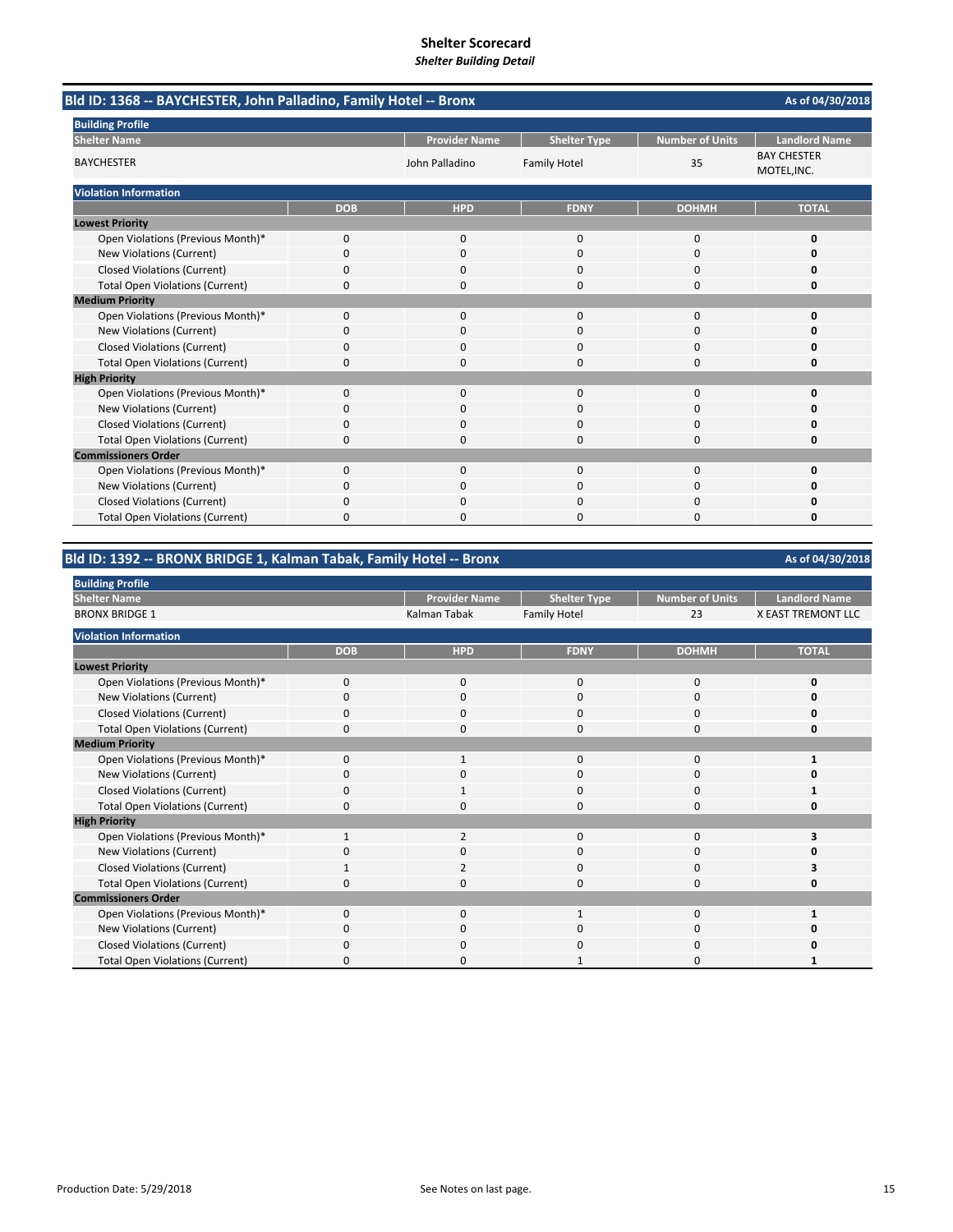| Bld ID: 1393 -- BRONX BRIDGE 2, Kalman Tabak, Family Hotel -- Bronx |            |                      |                     |                        | As of 04/30/2018     |
|---------------------------------------------------------------------|------------|----------------------|---------------------|------------------------|----------------------|
| <b>Building Profile</b>                                             |            |                      |                     |                        |                      |
| <b>Shelter Name</b>                                                 |            | <b>Provider Name</b> | <b>Shelter Type</b> | <b>Number of Units</b> | <b>Landlord Name</b> |
| <b>BRONX BRIDGE 2</b>                                               |            | Kalman Tabak         | <b>Family Hotel</b> | 25                     | <b>KALMAN TABAK</b>  |
| <b>Violation Information</b>                                        |            |                      |                     |                        |                      |
|                                                                     | <b>DOB</b> | <b>HPD</b>           | <b>FDNY</b>         | <b>DOHMH</b>           | <b>TOTAL</b>         |
| <b>Lowest Priority</b>                                              |            |                      |                     |                        |                      |
| Open Violations (Previous Month)*                                   | 0          | 0                    | $\mathbf 0$         | $\mathbf 0$            | 0                    |
| New Violations (Current)                                            | $\Omega$   | $\Omega$             | $\Omega$            | $\Omega$               | o                    |
| <b>Closed Violations (Current)</b>                                  | 0          | $\Omega$             | 0                   | $\Omega$               | 0                    |
| <b>Total Open Violations (Current)</b>                              | 0          | 0                    | $\Omega$            | $\Omega$               | 0                    |
| <b>Medium Priority</b>                                              |            |                      |                     |                        |                      |
| Open Violations (Previous Month)*                                   | 0          | $\Omega$             | $\Omega$            | $\Omega$               | O                    |
| New Violations (Current)                                            | 0          | 0                    | 0                   | 0                      | n                    |
| <b>Closed Violations (Current)</b>                                  | 0          | 0                    | $\Omega$            | $\Omega$               | o                    |
| <b>Total Open Violations (Current)</b>                              | 0          | 0                    | 0                   | $\Omega$               | 0                    |
| <b>High Priority</b>                                                |            |                      |                     |                        |                      |
| Open Violations (Previous Month)*                                   | $\Omega$   | $\Omega$             | $\Omega$            | $\Omega$               | $\Omega$             |
| New Violations (Current)                                            | 0          | 0                    | $\Omega$            | $\Omega$               | o                    |
| <b>Closed Violations (Current)</b>                                  | 0          | $\Omega$             | $\Omega$            | $\Omega$               | n                    |
| <b>Total Open Violations (Current)</b>                              | $\Omega$   | ŋ                    | 0                   | $\Omega$               | 0                    |
| <b>Commissioners Order</b>                                          |            |                      |                     |                        |                      |
| Open Violations (Previous Month)*                                   | 1          | $\Omega$             | $\Omega$            | $\Omega$               |                      |
| New Violations (Current)                                            | ŋ          |                      | O                   | $\Omega$               | o                    |
| <b>Closed Violations (Current)</b>                                  | 0          | 0                    | 0                   | $\Omega$               | n                    |
| <b>Total Open Violations (Current)</b>                              | 1          | $\Omega$             | O                   | $\Omega$               |                      |

# **Bld ID: 93440 ‐‐ BRONX HOTELS, ACACIA NETWORK HOUSING INC, Family Hotel ‐‐ Bronx**

| <b>Building Profile</b>                |              |                                             |                     |                        |                      |  |
|----------------------------------------|--------------|---------------------------------------------|---------------------|------------------------|----------------------|--|
| <b>Shelter Name</b>                    |              | <b>Provider Name</b>                        | <b>Shelter Type</b> | <b>Number of Units</b> | <b>Landlord Name</b> |  |
| <b>BRONX HOTELS</b>                    |              | <b>ACACIA NETWORK</b><br><b>HOUSING INC</b> | <b>Family Hotel</b> | 32                     | AMG ELTON LLC        |  |
| <b>Violation Information</b>           |              |                                             |                     |                        |                      |  |
|                                        | <b>DOB</b>   | <b>HPD</b>                                  | <b>FDNY</b>         | <b>DOHMH</b>           | <b>TOTAL</b>         |  |
| <b>Lowest Priority</b>                 |              |                                             |                     |                        |                      |  |
| Open Violations (Previous Month)*      | $\mathbf{1}$ | $\mathbf 0$                                 | 0                   | 0                      |                      |  |
| New Violations (Current)               | $\Omega$     | $\mathbf 0$                                 |                     | $\mathbf 0$            |                      |  |
| <b>Closed Violations (Current)</b>     | 0            | $\mathbf 0$                                 | 0                   | 0                      |                      |  |
| <b>Total Open Violations (Current)</b> | $\mathbf{1}$ | $\Omega$                                    | $\mathbf{1}$        | $\mathbf 0$            | $\overline{2}$       |  |
| <b>Medium Priority</b>                 |              |                                             |                     |                        |                      |  |
| Open Violations (Previous Month)*      | $\Omega$     | 0                                           | 0                   | 0                      |                      |  |
| New Violations (Current)               | 0            | 0                                           | 0                   | 0                      |                      |  |
| <b>Closed Violations (Current)</b>     | 0            | $\mathbf 0$                                 | 0                   | 0                      |                      |  |
| <b>Total Open Violations (Current)</b> | 0            | $\mathbf 0$                                 | 0                   | $\mathbf 0$            |                      |  |
| <b>High Priority</b>                   |              |                                             |                     |                        |                      |  |
| Open Violations (Previous Month)*      | $\mathbf{1}$ | $\Omega$                                    | $\Omega$            | $\mathbf 0$            | 1                    |  |
| New Violations (Current)               | 0            | 0                                           | 0                   | 0                      |                      |  |
| <b>Closed Violations (Current)</b>     | $\Omega$     | $\mathbf 0$                                 | 0                   | 0                      |                      |  |
| <b>Total Open Violations (Current)</b> | 1            | 0                                           | 0                   | 0                      |                      |  |
| <b>Commissioners Order</b>             |              |                                             |                     |                        |                      |  |
| Open Violations (Previous Month)*      | $\Omega$     | $\Omega$                                    | 0                   | $\mathbf 0$            |                      |  |
| New Violations (Current)               | $\Omega$     | $\mathbf 0$                                 | 0                   | 0                      |                      |  |
| <b>Closed Violations (Current)</b>     | $\Omega$     | $\Omega$                                    | 0                   | 0                      |                      |  |
| <b>Total Open Violations (Current)</b> | 0            | 0                                           | $\Omega$            | 0                      |                      |  |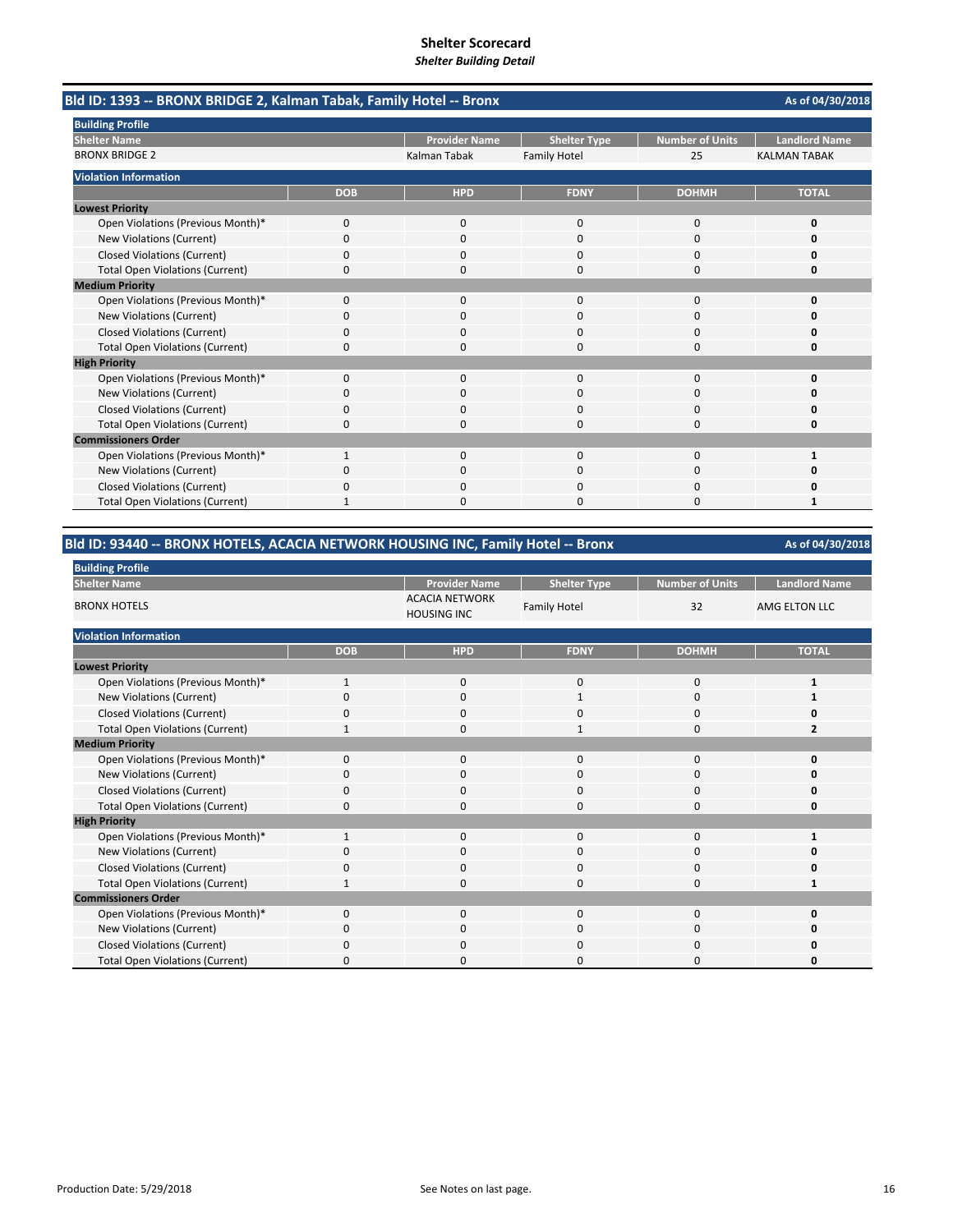| Bld ID: 67073 -- BRONX HOTELS, ACACIA NETWORK HOUSING INC, Family Hotel -- Bronx |              | As of 04/30/2018                            |                     |                        |                                     |
|----------------------------------------------------------------------------------|--------------|---------------------------------------------|---------------------|------------------------|-------------------------------------|
| <b>Building Profile</b>                                                          |              |                                             |                     |                        |                                     |
| <b>Shelter Name</b>                                                              |              | <b>Provider Name</b>                        | <b>Shelter Type</b> | <b>Number of Units</b> | <b>Landlord Name</b>                |
| <b>BRONX HOTELS</b>                                                              |              | <b>ACACIA NETWORK</b><br><b>HOUSING INC</b> | <b>Family Hotel</b> | 70                     | <b>SOUTHERN</b><br>HOSPITALITY, LLC |
| <b>Violation Information</b>                                                     |              |                                             |                     |                        |                                     |
|                                                                                  | <b>DOB</b>   | <b>HPD</b>                                  | <b>FDNY</b>         | <b>DOHMH</b>           | <b>TOTAL</b>                        |
| <b>Lowest Priority</b>                                                           |              |                                             |                     |                        |                                     |
| Open Violations (Previous Month)*                                                | $\mathbf{1}$ | $\Omega$                                    | $\Omega$            | $\Omega$               | 1                                   |
| New Violations (Current)                                                         | ŋ            | $\Omega$                                    | $\Omega$            | 0                      | Ω                                   |
| <b>Closed Violations (Current)</b>                                               | 0            | 0                                           | $\Omega$            | 0                      | Ω                                   |
| <b>Total Open Violations (Current)</b>                                           |              | 0                                           | $\Omega$            | 0                      | 1                                   |
| <b>Medium Priority</b>                                                           |              |                                             |                     |                        |                                     |
| Open Violations (Previous Month)*                                                | 0            | $\mathbf{0}$                                | $\mathbf 0$         | 0                      | O                                   |
| New Violations (Current)                                                         | ŋ            | 0                                           | O                   | O                      |                                     |
| <b>Closed Violations (Current)</b>                                               | 0            | $\Omega$                                    | 0                   | 0                      | Ω                                   |
| <b>Total Open Violations (Current)</b>                                           | 0            | $\Omega$                                    | $\Omega$            | 0                      | 0                                   |
| <b>High Priority</b>                                                             |              |                                             |                     |                        |                                     |
| Open Violations (Previous Month)*                                                | 0            | $\Omega$                                    | $\Omega$            | 0                      | O                                   |
| New Violations (Current)                                                         | 0            | 0                                           | 0                   | 0                      |                                     |
| <b>Closed Violations (Current)</b>                                               | 0            | 0                                           | $\Omega$            | $\Omega$               | 0                                   |
| <b>Total Open Violations (Current)</b>                                           | 0            | 0                                           | $\Omega$            | 0                      | 0                                   |
| <b>Commissioners Order</b>                                                       |              |                                             |                     |                        |                                     |
| Open Violations (Previous Month)*                                                | 0            | $\Omega$                                    | $\Omega$            | $\Omega$               | O                                   |
| New Violations (Current)                                                         | 0            | 0                                           | ი                   | 0                      |                                     |
| <b>Closed Violations (Current)</b>                                               | 0            | $\Omega$                                    | $\Omega$            | $\Omega$               |                                     |
| <b>Total Open Violations (Current)</b>                                           | 0            | n                                           | n                   | O                      | 0                                   |

## **Bld ID: 37908 ‐‐ BRONX PARENT, BRONX PARENT HOUSING NETWORK, Family Hotel ‐‐ Bronx**

| <b>Building Profile</b>                |            |                                               |                     |                 |                      |
|----------------------------------------|------------|-----------------------------------------------|---------------------|-----------------|----------------------|
| <b>Shelter Name</b>                    |            | <b>Provider Name</b>                          | <b>Shelter Type</b> | Number of Units | <b>Landlord Name</b> |
| <b>BRONX PARENT</b>                    |            | <b>BRONX PARENT</b><br><b>HOUSING NETWORK</b> | <b>Family Hotel</b> | 26              | 2304 REALTY          |
| <b>Violation Information</b>           |            |                                               |                     |                 |                      |
|                                        | <b>DOB</b> | <b>HPD</b>                                    | <b>FDNY</b>         | <b>DOHMH</b>    | <b>TOTAL</b>         |
| <b>Lowest Priority</b>                 |            |                                               |                     |                 |                      |
| Open Violations (Previous Month)*      | 3          | 0                                             | 1                   | 0               |                      |
| New Violations (Current)               | $\Omega$   | 0                                             | $\Omega$            | 0               | ŋ                    |
| <b>Closed Violations (Current)</b>     | $\Omega$   | 0                                             | 0                   | 0               | ŋ                    |
| <b>Total Open Violations (Current)</b> | 3          | 0                                             | $\mathbf{1}$        | $\mathbf{0}$    | л                    |
| <b>Medium Priority</b>                 |            |                                               |                     |                 |                      |
| Open Violations (Previous Month)*      | 0          | $\mathbf{0}$                                  | $\mathbf{0}$        | $\mathbf{0}$    | ŋ                    |
| New Violations (Current)               | C          | 0                                             | 0                   | 0               |                      |
| <b>Closed Violations (Current)</b>     | 0          | 0                                             | 0                   | 0               | 0                    |
| <b>Total Open Violations (Current)</b> | $\Omega$   | 0                                             | $\Omega$            | $\Omega$        | ŋ                    |
| <b>High Priority</b>                   |            |                                               |                     |                 |                      |
| Open Violations (Previous Month)*      | 4          | 0                                             | $\mathbf{0}$        | $\mathbf{0}$    |                      |
| New Violations (Current)               | C          | 0                                             | 0                   | 0               | Ω                    |
| <b>Closed Violations (Current)</b>     | 0          | 0                                             | 0                   | 0               | ŋ                    |
| <b>Total Open Violations (Current)</b> |            | 0                                             | 0                   | 0               |                      |
| <b>Commissioners Order</b>             |            |                                               |                     |                 |                      |
| Open Violations (Previous Month)*      | 8          | 0                                             | 0                   | $\mathbf{0}$    |                      |
| New Violations (Current)               | 0          | 0                                             | 0                   | 0               | 0                    |
| <b>Closed Violations (Current)</b>     | 0          | 0                                             | 0                   | 0               | n                    |
| <b>Total Open Violations (Current)</b> | 8          | 0                                             | ი                   | 0               | 8                    |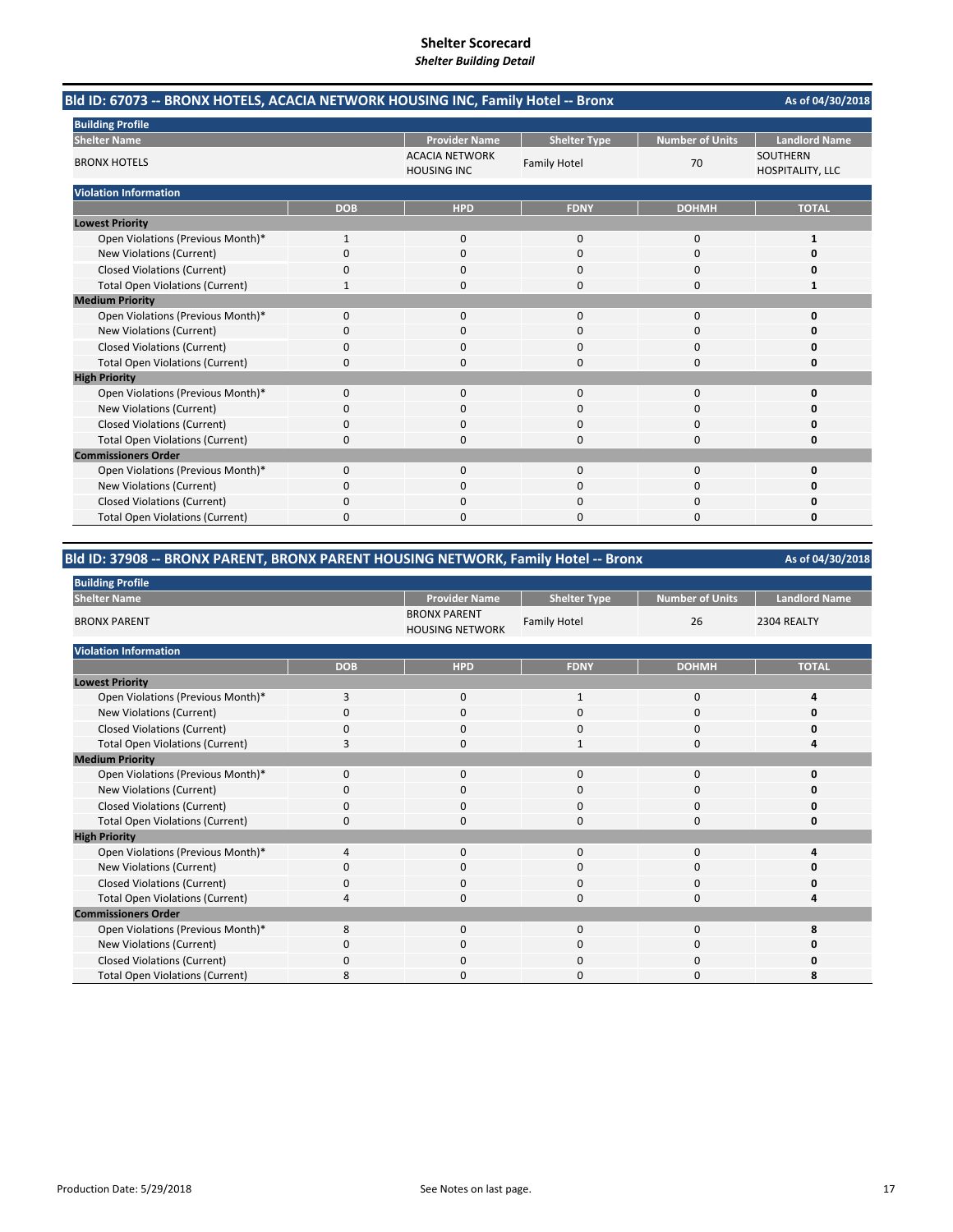| Bld ID: 38401 -- BRONX PARENT, BRONX PARENT HOUSING NETWORK, Family Hotel -- Bronx |            |                                               |                     |                        | As of 04/30/2018     |
|------------------------------------------------------------------------------------|------------|-----------------------------------------------|---------------------|------------------------|----------------------|
| <b>Building Profile</b>                                                            |            |                                               |                     |                        |                      |
| <b>Shelter Name</b>                                                                |            | <b>Provider Name</b>                          | <b>Shelter Type</b> | <b>Number of Units</b> | <b>Landlord Name</b> |
| <b>BRONX PARENT</b>                                                                |            | <b>BRONX PARENT</b><br><b>HOUSING NETWORK</b> | <b>Family Hotel</b> | 14                     | X TAYLOR HOLDINGS    |
| <b>Violation Information</b>                                                       |            |                                               |                     |                        |                      |
|                                                                                    | <b>DOB</b> | <b>HPD</b>                                    | <b>FDNY</b>         | <b>DOHMH</b>           | <b>TOTAL</b>         |
| <b>Lowest Priority</b>                                                             |            |                                               |                     |                        |                      |
| Open Violations (Previous Month)*                                                  | 3          | $\mathbf{0}$                                  | $\mathbf 0$         | 0                      | 3                    |
| New Violations (Current)                                                           | $\Omega$   | 0                                             | $\Omega$            | 0                      | n                    |
| <b>Closed Violations (Current)</b>                                                 | 0          | 0                                             | $\Omega$            | 0                      | Ω                    |
| <b>Total Open Violations (Current)</b>                                             | 3          | 0                                             | $\Omega$            | 0                      | 3                    |
| <b>Medium Priority</b>                                                             |            |                                               |                     |                        |                      |
| Open Violations (Previous Month)*                                                  | 0          | $\mathbf{0}$                                  | $\mathbf{0}$        | 0                      | O                    |
| New Violations (Current)                                                           | 0          | 0                                             | 0                   | 0                      |                      |
| <b>Closed Violations (Current)</b>                                                 | 0          | $\Omega$                                      | 0                   | 0                      | n                    |
| <b>Total Open Violations (Current)</b>                                             | 0          | <sup>0</sup>                                  | $\Omega$            | $\Omega$               | 0                    |
| <b>High Priority</b>                                                               |            |                                               |                     |                        |                      |
| Open Violations (Previous Month)*                                                  | 4          | $\Omega$                                      | 0                   | $\Omega$               | Δ                    |
| New Violations (Current)                                                           | 0          | 0                                             | $\Omega$            | 0                      |                      |
| <b>Closed Violations (Current)</b>                                                 | 0          | ŋ                                             | $\Omega$            | 0                      | Ω                    |
| <b>Total Open Violations (Current)</b>                                             | 4          | 0                                             | $\Omega$            | 0                      | Δ                    |
| <b>Commissioners Order</b>                                                         |            |                                               |                     |                        |                      |
| Open Violations (Previous Month)*                                                  | 6          | $\Omega$                                      | $\Omega$            | $\Omega$               | 6                    |
| <b>New Violations (Current)</b>                                                    | 0          | 0                                             |                     | 0                      |                      |
| <b>Closed Violations (Current)</b>                                                 | 0          | n                                             | $\Omega$            | $\Omega$               |                      |
| <b>Total Open Violations (Current)</b>                                             | 6          | n                                             | $\Omega$            | O                      | 6                    |

## **Bld ID: 1384 ‐‐ CALLAWAY FAMILY RESIDENCE, ALAN LAPES, Family Hotel ‐‐ Bronx**

| <b>Building Profile</b>                |                |                      |                     |                        |                      |
|----------------------------------------|----------------|----------------------|---------------------|------------------------|----------------------|
| <b>Shelter Name</b>                    |                | <b>Provider Name</b> | <b>Shelter Type</b> | <b>Number of Units</b> | <b>Landlord Name</b> |
| <b>CALLAWAY FAMILY RESIDENCE</b>       |                | <b>ALAN LAPES</b>    | <b>Family Hotel</b> | 15                     | <b>ANTHONY COMO</b>  |
| <b>Violation Information</b>           |                |                      |                     |                        |                      |
|                                        | <b>DOB</b>     | <b>HPD</b>           | <b>FDNY</b>         | <b>DOHMH</b>           | <b>TOTAL</b>         |
| <b>Lowest Priority</b>                 |                |                      |                     |                        |                      |
| Open Violations (Previous Month)*      | $\overline{2}$ | 1                    |                     | 0                      |                      |
| New Violations (Current)               | O              | $\Omega$             | 0                   | $\Omega$               | o                    |
| <b>Closed Violations (Current)</b>     | $\Omega$       | $\mathbf 0$          | 0                   | 0                      | O                    |
| <b>Total Open Violations (Current)</b> |                |                      |                     | $\Omega$               |                      |
| <b>Medium Priority</b>                 |                |                      |                     |                        |                      |
| Open Violations (Previous Month)*      | $\Omega$       | $\Omega$             | 0                   | $\Omega$               | ŋ                    |
| New Violations (Current)               | 0              | $\mathbf 0$          | 0                   | 0                      | ŋ                    |
| <b>Closed Violations (Current)</b>     |                | $\Omega$             | 0                   | 0                      | ი                    |
| <b>Total Open Violations (Current)</b> | 0              | 0                    | 0                   | 0                      | O                    |
| <b>High Priority</b>                   |                |                      |                     |                        |                      |
| Open Violations (Previous Month)*      | 4              | 0                    | 0                   | 0                      | Δ                    |
| New Violations (Current)               |                | $\Omega$             | $\Omega$            | 0                      |                      |
| <b>Closed Violations (Current)</b>     | 0              | $\Omega$             | 0                   | 0                      | O                    |
| <b>Total Open Violations (Current)</b> | 5              | $\Omega$             | 0                   | $\Omega$               |                      |
| <b>Commissioners Order</b>             |                |                      |                     |                        |                      |
| Open Violations (Previous Month)*      | $\overline{2}$ | $\Omega$             | 0                   | 0                      |                      |
| New Violations (Current)               | <sup>0</sup>   | 0                    | 0                   | 0                      | O                    |
| <b>Closed Violations (Current)</b>     | 0              | $\Omega$             | 0                   | 0                      | n                    |
| <b>Total Open Violations (Current)</b> |                | <sup>0</sup>         | ი                   | 0                      |                      |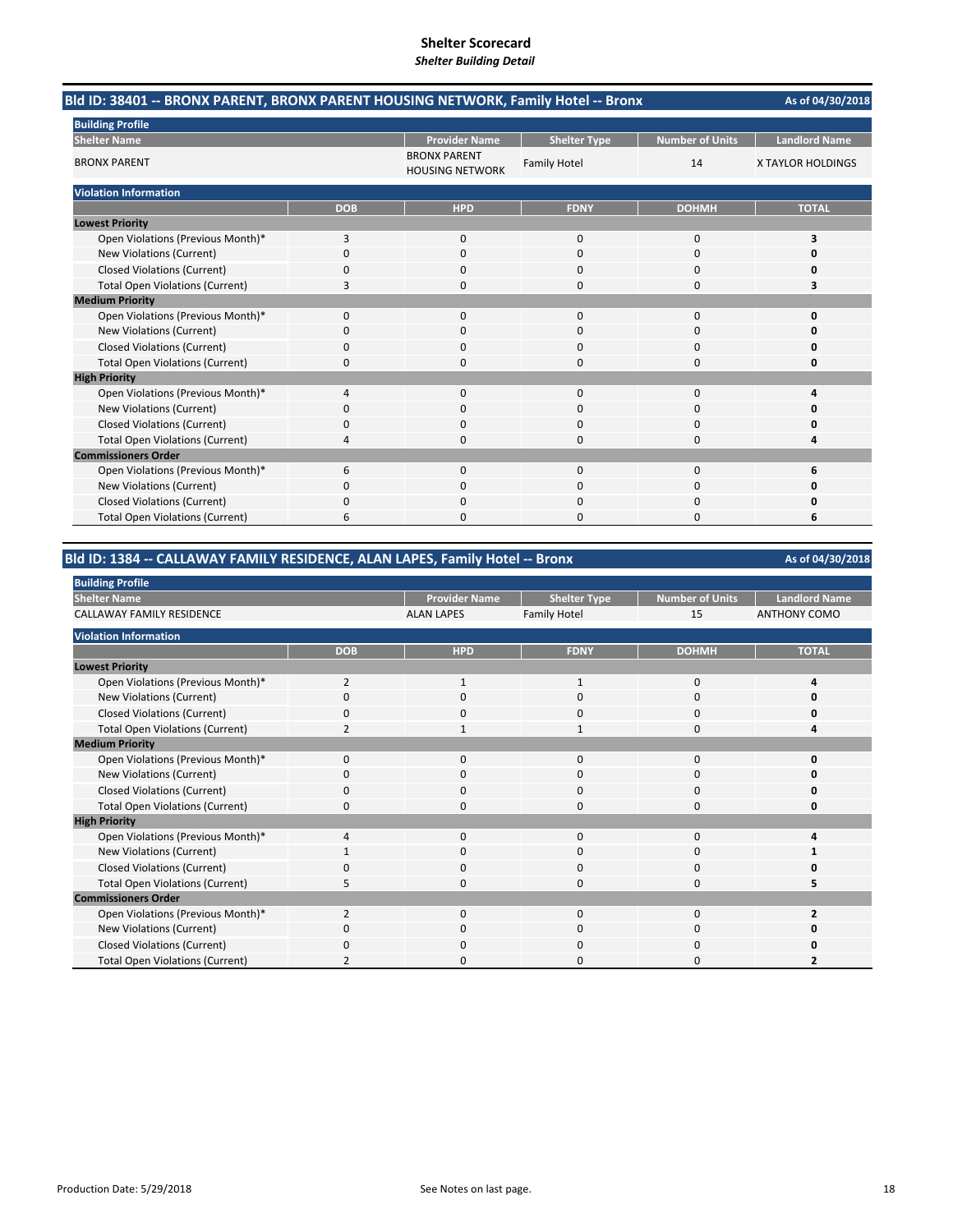|                                        | Bld ID: 118278 -- CALLAWAY FAMILY RESIDENCE, ALAN LAPES, Family Hotel -- Bronx |                      |                     |                        |                      |  |  |
|----------------------------------------|--------------------------------------------------------------------------------|----------------------|---------------------|------------------------|----------------------|--|--|
| <b>Building Profile</b>                |                                                                                |                      |                     |                        |                      |  |  |
| <b>Shelter Name</b>                    |                                                                                | <b>Provider Name</b> | <b>Shelter Type</b> | <b>Number of Units</b> | <b>Landlord Name</b> |  |  |
| <b>CALLAWAY FAMILY RESIDENCE</b>       |                                                                                | <b>ALAN LAPES</b>    | <b>Family Hotel</b> | 6                      | MAZZELLA, FRANCO     |  |  |
| <b>Violation Information</b>           |                                                                                |                      |                     |                        |                      |  |  |
|                                        | <b>DOB</b>                                                                     | <b>HPD</b>           | <b>FDNY</b>         | <b>DOHMH</b>           | <b>TOTAL</b>         |  |  |
| <b>Lowest Priority</b>                 |                                                                                |                      |                     |                        |                      |  |  |
| Open Violations (Previous Month)*      | $\overline{2}$                                                                 | $\mathbf{0}$         | $\mathbf{0}$        | 0                      | $\overline{2}$       |  |  |
| New Violations (Current)               | 0                                                                              | 0                    | 0                   | 0                      | Ω                    |  |  |
| <b>Closed Violations (Current)</b>     | 0                                                                              | $\Omega$             | $\Omega$            | $\Omega$               | 0                    |  |  |
| <b>Total Open Violations (Current)</b> | 2                                                                              | <sup>n</sup>         | $\Omega$            | $\Omega$               | 2                    |  |  |
| <b>Medium Priority</b>                 |                                                                                |                      |                     |                        |                      |  |  |
| Open Violations (Previous Month)*      | 0                                                                              | 3                    | $\Omega$            | $\Omega$               | 3                    |  |  |
| New Violations (Current)               | 0                                                                              |                      | $\Omega$            | 0                      |                      |  |  |
| <b>Closed Violations (Current)</b>     | 0                                                                              |                      | $\Omega$            | $\Omega$               | 1                    |  |  |
| <b>Total Open Violations (Current)</b> | 0                                                                              | 3                    | $\Omega$            | 0                      | 3                    |  |  |
| <b>High Priority</b>                   |                                                                                |                      |                     |                        |                      |  |  |
| Open Violations (Previous Month)*      | 13                                                                             | $\Omega$             | $\Omega$            | $\Omega$               | 13                   |  |  |
| <b>New Violations (Current)</b>        | 0                                                                              | $\Omega$             | $\Omega$            | $\Omega$               | 0                    |  |  |
| <b>Closed Violations (Current)</b>     | 11                                                                             | 0                    | $\Omega$            | 0                      | 11                   |  |  |
| <b>Total Open Violations (Current)</b> | 2                                                                              | 0                    | $\Omega$            | $\Omega$               | $\overline{2}$       |  |  |
| <b>Commissioners Order</b>             |                                                                                |                      |                     |                        |                      |  |  |
| Open Violations (Previous Month)*      | 4                                                                              | 0                    | 0                   | 0                      | Δ                    |  |  |
| New Violations (Current)               | 0                                                                              | 0                    | $\Omega$            | $\Omega$               |                      |  |  |
| <b>Closed Violations (Current)</b>     | ŋ                                                                              |                      | ი                   | 0                      | Ω                    |  |  |
| <b>Total Open Violations (Current)</b> | 4                                                                              |                      | n                   | 0                      |                      |  |  |

## **Bld ID: 1370 ‐‐ Cauldwell, AGUILA, Family Hotel ‐‐ Bronx**

| <b>Building Profile</b>                |                |                      |                     |                        |                                     |
|----------------------------------------|----------------|----------------------|---------------------|------------------------|-------------------------------------|
| <b>Shelter Name</b>                    |                | <b>Provider Name</b> | <b>Shelter Type</b> | <b>Number of Units</b> | <b>Landlord Name</b>                |
| Cauldwell                              |                | <b>AGUILA</b>        | <b>Family Hotel</b> | 56                     | CAULDWELL<br><b>DEVELOPMENT LLC</b> |
| <b>Violation Information</b>           |                |                      |                     |                        |                                     |
|                                        | <b>DOB</b>     | <b>HPD</b>           | <b>FDNY</b>         | <b>DOHMH</b>           | <b>TOTAL</b>                        |
| <b>Lowest Priority</b>                 |                |                      |                     |                        |                                     |
| Open Violations (Previous Month)*      | $\mathbf 0$    | $\mathbf 0$          | $\mathbf 0$         | 0                      | 0                                   |
| New Violations (Current)               | $\Omega$       | $\mathbf 0$          | $\mathbf 0$         | 0                      | 0                                   |
| <b>Closed Violations (Current)</b>     | $\mathbf 0$    | $\mathbf 0$          | $\mathbf 0$         | 0                      | 0                                   |
| <b>Total Open Violations (Current)</b> | $\Omega$       | $\mathbf 0$          | 0                   | $\mathbf 0$            | O                                   |
| <b>Medium Priority</b>                 |                |                      |                     |                        |                                     |
| Open Violations (Previous Month)*      | $\mathbf 0$    | $\mathbf 0$          | $\mathbf{0}$        | 0                      | O                                   |
| New Violations (Current)               | 0              | $\mathbf 0$          | 0                   | 0                      | o                                   |
| <b>Closed Violations (Current)</b>     | $\Omega$       | $\mathbf 0$          | 0                   | 0                      | O                                   |
| <b>Total Open Violations (Current)</b> | 0              | $\mathbf 0$          | 0                   | 0                      | 0                                   |
| <b>High Priority</b>                   |                |                      |                     |                        |                                     |
| Open Violations (Previous Month)*      | $\Omega$       | $\mathbf{1}$         | $\mathbf{0}$        | 0                      |                                     |
| New Violations (Current)               | 0              | 0                    | 0                   | 0                      | 0                                   |
| <b>Closed Violations (Current)</b>     | $\Omega$       | $\mathbf{1}$         | $\mathbf 0$         | 0                      |                                     |
| <b>Total Open Violations (Current)</b> | 0              | $\mathbf 0$          | $\mathbf 0$         | 0                      | 0                                   |
| <b>Commissioners Order</b>             |                |                      |                     |                        |                                     |
| Open Violations (Previous Month)*      | $\overline{2}$ | $\mathbf 0$          | $\overline{2}$      | 0                      |                                     |
| New Violations (Current)               | 0              | $\mathbf 0$          | $\mathbf 0$         | 0                      |                                     |
| <b>Closed Violations (Current)</b>     | $\Omega$       | $\Omega$             | 0                   | 0                      | 0                                   |
| <b>Total Open Violations (Current)</b> | $\overline{2}$ | $\Omega$             | 2                   | $\Omega$               |                                     |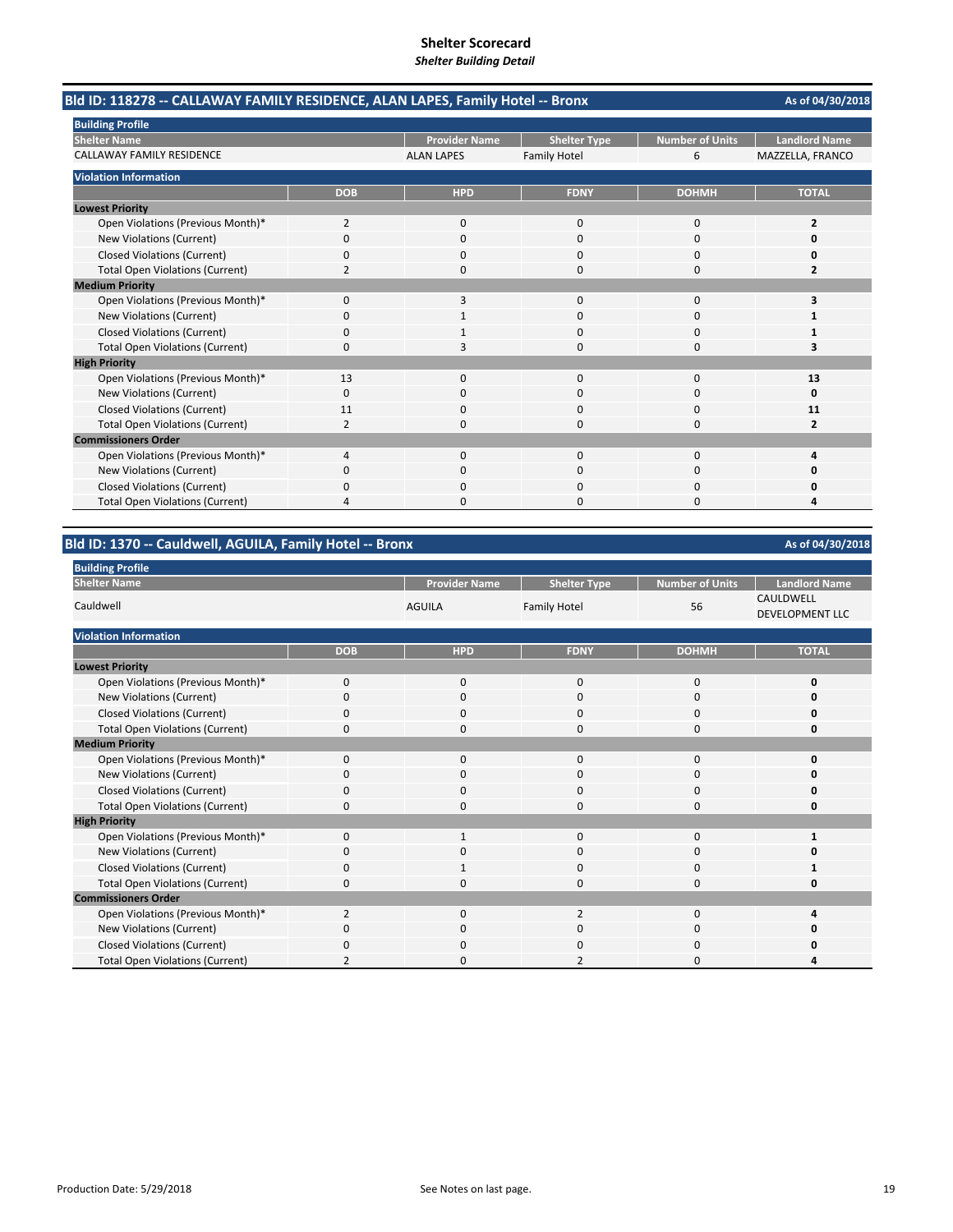| Bld ID: 180240 -- CCS Bronx Hotels, CHILDREN'S COMMUNITY SERVICES, Family Hotel -- Bronx |              |                                                |                     |                        |                                        |
|------------------------------------------------------------------------------------------|--------------|------------------------------------------------|---------------------|------------------------|----------------------------------------|
| <b>Building Profile</b>                                                                  |              |                                                |                     |                        |                                        |
| <b>Shelter Name</b>                                                                      |              | <b>Provider Name</b>                           | <b>Shelter Type</b> | <b>Number of Units</b> | <b>Landlord Name</b>                   |
| <b>CCS Bronx Hotels</b>                                                                  |              | <b>CHILDREN'S</b><br><b>COMMUNITY SERVICES</b> | <b>Family Hotel</b> | 54                     | <b>BROOK HOSPITALITY</b><br><b>LLC</b> |
| <b>Violation Information</b>                                                             |              |                                                |                     |                        |                                        |
|                                                                                          | <b>DOB</b>   | <b>HPD</b>                                     | <b>FDNY</b>         | <b>DOHMH</b>           | <b>TOTAL</b>                           |
| <b>Lowest Priority</b>                                                                   |              |                                                |                     |                        |                                        |
| Open Violations (Previous Month)*                                                        | 0            | 0                                              | $\mathbf{1}$        | 0                      | 1                                      |
| New Violations (Current)                                                                 | 1            | 0                                              | 0                   | 0                      | 1                                      |
| <b>Closed Violations (Current)</b>                                                       | 0            | 0                                              | $\Omega$            | 0                      | Ω                                      |
| <b>Total Open Violations (Current)</b>                                                   |              | 0                                              |                     | 0                      | 2                                      |
| <b>Medium Priority</b>                                                                   |              |                                                |                     |                        |                                        |
| Open Violations (Previous Month)*                                                        | 0            | $\mathbf{0}$                                   | $\mathbf{0}$        | 0                      | 0                                      |
| New Violations (Current)                                                                 | 0            | $\Omega$                                       | $\Omega$            | 0                      | O                                      |
| <b>Closed Violations (Current)</b>                                                       | 0            | 0                                              | $\Omega$            | 0                      | 0                                      |
| <b>Total Open Violations (Current)</b>                                                   | 0            | $\Omega$                                       | $\Omega$            | 0                      | 0                                      |
| <b>High Priority</b>                                                                     |              |                                                |                     |                        |                                        |
| Open Violations (Previous Month)*                                                        | $\mathbf{1}$ | $\mathbf{0}$                                   | $\mathbf{0}$        | 0                      | 1                                      |
| New Violations (Current)                                                                 | 0            | 0                                              | $\Omega$            | 0                      | Ω                                      |
| <b>Closed Violations (Current)</b>                                                       | 0            | 0                                              | $\Omega$            | 0                      | Ω                                      |
| <b>Total Open Violations (Current)</b>                                                   | 1            | 0                                              | $\Omega$            | 0                      | 1                                      |
| <b>Commissioners Order</b>                                                               |              |                                                |                     |                        |                                        |
| Open Violations (Previous Month)*                                                        | 0            | $\mathbf{0}$                                   | $\mathbf 0$         | 0                      | 0                                      |
| New Violations (Current)                                                                 | 0            | 0                                              | $\Omega$            | 0                      | 0                                      |
| <b>Closed Violations (Current)</b>                                                       | 0            | 0                                              | 0                   | 0                      | 0                                      |
| <b>Total Open Violations (Current)</b>                                                   | 0            | $\Omega$                                       | $\Omega$            | $\Omega$               | 0                                      |

# **Bld ID: 1388 ‐‐ CLEVELAND FAMILY RESIDENCE, ALAN LAPES, Family Hotel ‐‐ Bronx**

| <b>Building Profile</b>                |                |                      |                     |                        |                                            |
|----------------------------------------|----------------|----------------------|---------------------|------------------------|--------------------------------------------|
| <b>Shelter Name</b>                    |                | <b>Provider Name</b> | <b>Shelter Type</b> | <b>Number of Units</b> | <b>Landlord Name</b>                       |
| <b>CLEVELAND FAMILY RESIDENCE</b>      |                | <b>ALAN LAPES</b>    | <b>Family Hotel</b> | 32                     | <b>MORRIS AVENUE</b><br><b>ESTATES LLC</b> |
| <b>Violation Information</b>           |                |                      |                     |                        |                                            |
|                                        | <b>DOB</b>     | <b>HPD</b>           | <b>FDNY</b>         | <b>DOHMH</b>           | <b>TOTAL</b>                               |
| <b>Lowest Priority</b>                 |                |                      |                     |                        |                                            |
| Open Violations (Previous Month)*      | $\mathbf 0$    | 0                    | $\mathbf 0$         | 0                      | 0                                          |
| New Violations (Current)               | $\overline{2}$ | 0                    | 0                   | 0                      |                                            |
| <b>Closed Violations (Current)</b>     | 0              | 0                    | $\mathbf{0}$        | 0                      | n                                          |
| <b>Total Open Violations (Current)</b> | $\overline{2}$ | 0                    | $\Omega$            | 0                      | 2                                          |
| <b>Medium Priority</b>                 |                |                      |                     |                        |                                            |
| Open Violations (Previous Month)*      | $\Omega$       | 0                    | $\mathbf{0}$        | 0                      | n                                          |
| New Violations (Current)               | 0              | 0                    | 0                   | 0                      |                                            |
| <b>Closed Violations (Current)</b>     | 0              | 0                    | $\mathbf{0}$        | 0                      | Ω                                          |
| <b>Total Open Violations (Current)</b> | $\Omega$       | 0                    | $\Omega$            | 0                      | O                                          |
| <b>High Priority</b>                   |                |                      |                     |                        |                                            |
| Open Violations (Previous Month)*      | $\overline{2}$ | $\mathbf{0}$         | $\mathbf 0$         | 0                      |                                            |
| New Violations (Current)               | n              | 0                    | 0                   | 0                      |                                            |
| <b>Closed Violations (Current)</b>     | 1              | 0                    | 0                   | 0                      |                                            |
| <b>Total Open Violations (Current)</b> |                | 0                    | $\mathbf{0}$        | 0                      |                                            |
| <b>Commissioners Order</b>             |                |                      |                     |                        |                                            |
| Open Violations (Previous Month)*      | $\mathbf{1}$   | 0                    | $\mathbf 0$         | 0                      | 1                                          |
| New Violations (Current)               | 0              | 0                    | $\mathbf{0}$        | 0                      | n                                          |
| <b>Closed Violations (Current)</b>     | $\Omega$       | 0                    | $\mathbf{0}$        | 0                      |                                            |
| <b>Total Open Violations (Current)</b> |                | 0                    | 0                   | $\Omega$               |                                            |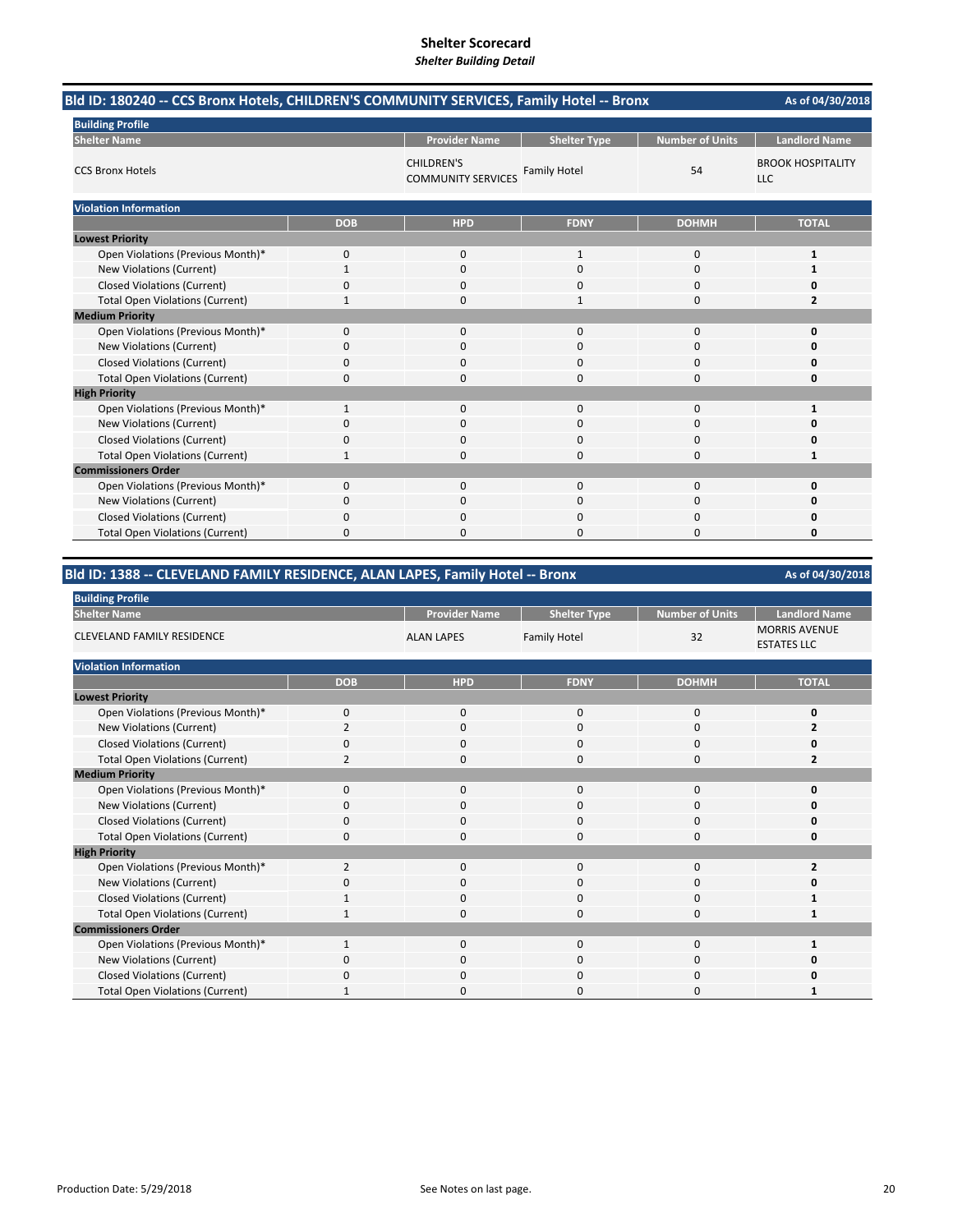| Bld ID: 121345 -- Community Outreach, COMMUNITY OUTREACH CONSULTING FIRM INC., Family Hotel -- |            |                                                                       |                     |                        | As of 04/30/2018                           |
|------------------------------------------------------------------------------------------------|------------|-----------------------------------------------------------------------|---------------------|------------------------|--------------------------------------------|
| <b>Building Profile</b>                                                                        |            |                                                                       |                     |                        |                                            |
| <b>Shelter Name</b>                                                                            |            | <b>Provider Name</b>                                                  | <b>Shelter Type</b> | <b>Number of Units</b> | <b>Landlord Name</b>                       |
| <b>Community Outreach</b>                                                                      |            | <b>COMMUNITY</b><br><b>OUTREACH</b><br><b>CONSULTING FIRM</b><br>INC. | <b>Family Hotel</b> | 20                     | <b>EAST 170TH STREET</b><br>PROPERTIES LLC |
| <b>Violation Information</b>                                                                   |            |                                                                       |                     |                        |                                            |
|                                                                                                | <b>DOB</b> | <b>HPD</b>                                                            | <b>FDNY</b>         | <b>DOHMH</b>           | <b>TOTAL</b>                               |
| <b>Lowest Priority</b>                                                                         |            |                                                                       |                     |                        |                                            |
| Open Violations (Previous Month)*                                                              | 0          | 0                                                                     | 1                   | $\mathbf 0$            | 1                                          |
| New Violations (Current)                                                                       | 0          | 0                                                                     | $\Omega$            | $\mathbf 0$            | O                                          |
| <b>Closed Violations (Current)</b>                                                             | 0          | $\Omega$                                                              | 0                   | $\Omega$               | n                                          |
| <b>Total Open Violations (Current)</b>                                                         | 0          | 0                                                                     | $\mathbf{1}$        | $\Omega$               | $\mathbf{1}$                               |
| <b>Medium Priority</b>                                                                         |            |                                                                       |                     |                        |                                            |
| Open Violations (Previous Month)*                                                              | 0          | 0                                                                     | 0                   | $\mathbf 0$            | O                                          |
| New Violations (Current)                                                                       | 0          | 0                                                                     | 0                   | $\mathbf 0$            |                                            |
| <b>Closed Violations (Current)</b>                                                             | 0          | 0                                                                     | 0                   | $\Omega$               |                                            |
| <b>Total Open Violations (Current)</b>                                                         | 0          | 0                                                                     | 0                   | $\Omega$               | ŋ                                          |
| <b>High Priority</b>                                                                           |            |                                                                       |                     |                        |                                            |
| Open Violations (Previous Month)*                                                              | 0          | $\mathbf{0}$                                                          | 0                   | $\mathbf 0$            | O                                          |
| New Violations (Current)                                                                       | 0          | $\Omega$                                                              | 0                   | $\Omega$               |                                            |
| <b>Closed Violations (Current)</b>                                                             | 0          | 0                                                                     | 0                   | 0                      |                                            |
| <b>Total Open Violations (Current)</b>                                                         | 0          | 0                                                                     | 0                   | $\Omega$               | ŋ                                          |
| <b>Commissioners Order</b>                                                                     |            |                                                                       |                     |                        |                                            |
| Open Violations (Previous Month)*                                                              | 0          | 0                                                                     | 0                   | $\Omega$               | ŋ                                          |
| New Violations (Current)                                                                       | 0          | 0                                                                     | 0                   | $\Omega$               |                                            |
| <b>Closed Violations (Current)</b>                                                             | 0          | 0                                                                     |                     | $\Omega$               |                                            |
| <b>Total Open Violations (Current)</b>                                                         | 0          | 0                                                                     | O                   | $\Omega$               | ŋ                                          |

## **Bld ID: 1389 ‐‐ FAMILY RESIDENCE, CHARLES ABRAMSON, Family Hotel ‐‐ Bronx**

| <b>Building Profile</b>                |             |                         |                     |                        |                                                |
|----------------------------------------|-------------|-------------------------|---------------------|------------------------|------------------------------------------------|
| <b>Shelter Name</b>                    |             | <b>Provider Name</b>    | <b>Shelter Type</b> | <b>Number of Units</b> | <b>Landlord Name</b>                           |
| <b>FAMILY RESIDENCE</b>                |             | <b>CHARLES ABRAMSON</b> | <b>Family Hotel</b> | 59                     | <b>WEBSTER TREMONT</b><br><b>EQUITIES CORP</b> |
| <b>Violation Information</b>           |             |                         |                     |                        |                                                |
|                                        | <b>DOB</b>  | <b>HPD</b>              | <b>FDNY</b>         | <b>DOHMH</b>           | <b>TOTAL</b>                                   |
| <b>Lowest Priority</b>                 |             |                         |                     |                        |                                                |
| Open Violations (Previous Month)*      | $\mathbf 0$ | 0                       | 0                   | 0                      |                                                |
| New Violations (Current)               | 0           | 0                       | 0                   | 0                      |                                                |
| <b>Closed Violations (Current)</b>     | 0           | $\mathbf 0$             | 0                   | 0                      |                                                |
| <b>Total Open Violations (Current)</b> | $\Omega$    | $\Omega$                | 0                   | $\mathbf 0$            | ŋ                                              |
| <b>Medium Priority</b>                 |             |                         |                     |                        |                                                |
| Open Violations (Previous Month)*      | $\mathbf 0$ | 0                       | 0                   | 0                      |                                                |
| New Violations (Current)               | 0           | 0                       | 0                   | 0                      |                                                |
| <b>Closed Violations (Current)</b>     | 0           | $\mathbf 0$             | 0                   | 0                      |                                                |
| <b>Total Open Violations (Current)</b> | 0           | $\Omega$                | 0                   | 0                      |                                                |
| <b>High Priority</b>                   |             |                         |                     |                        |                                                |
| Open Violations (Previous Month)*      | $\Omega$    | $\Omega$                | $\Omega$            | $\mathbf 0$            | ŋ                                              |
| New Violations (Current)               | $\Omega$    | $\mathbf 0$             | 0                   | 0                      |                                                |
| <b>Closed Violations (Current)</b>     | $\mathbf 0$ | $\mathbf 0$             | 0                   | $\mathbf 0$            |                                                |
| <b>Total Open Violations (Current)</b> | $\Omega$    | $\mathbf 0$             | 0                   | 0                      |                                                |
| <b>Commissioners Order</b>             |             |                         |                     |                        |                                                |
| Open Violations (Previous Month)*      | $\Omega$    | $\Omega$                | 4                   | $\mathbf 0$            |                                                |
| New Violations (Current)               | $\Omega$    | $\mathbf 0$             | 0                   | 0                      |                                                |
| <b>Closed Violations (Current)</b>     | $\Omega$    | $\Omega$                | 0                   | $\Omega$               |                                                |
| <b>Total Open Violations (Current)</b> | $\Omega$    | $\Omega$                | 4                   | 0                      |                                                |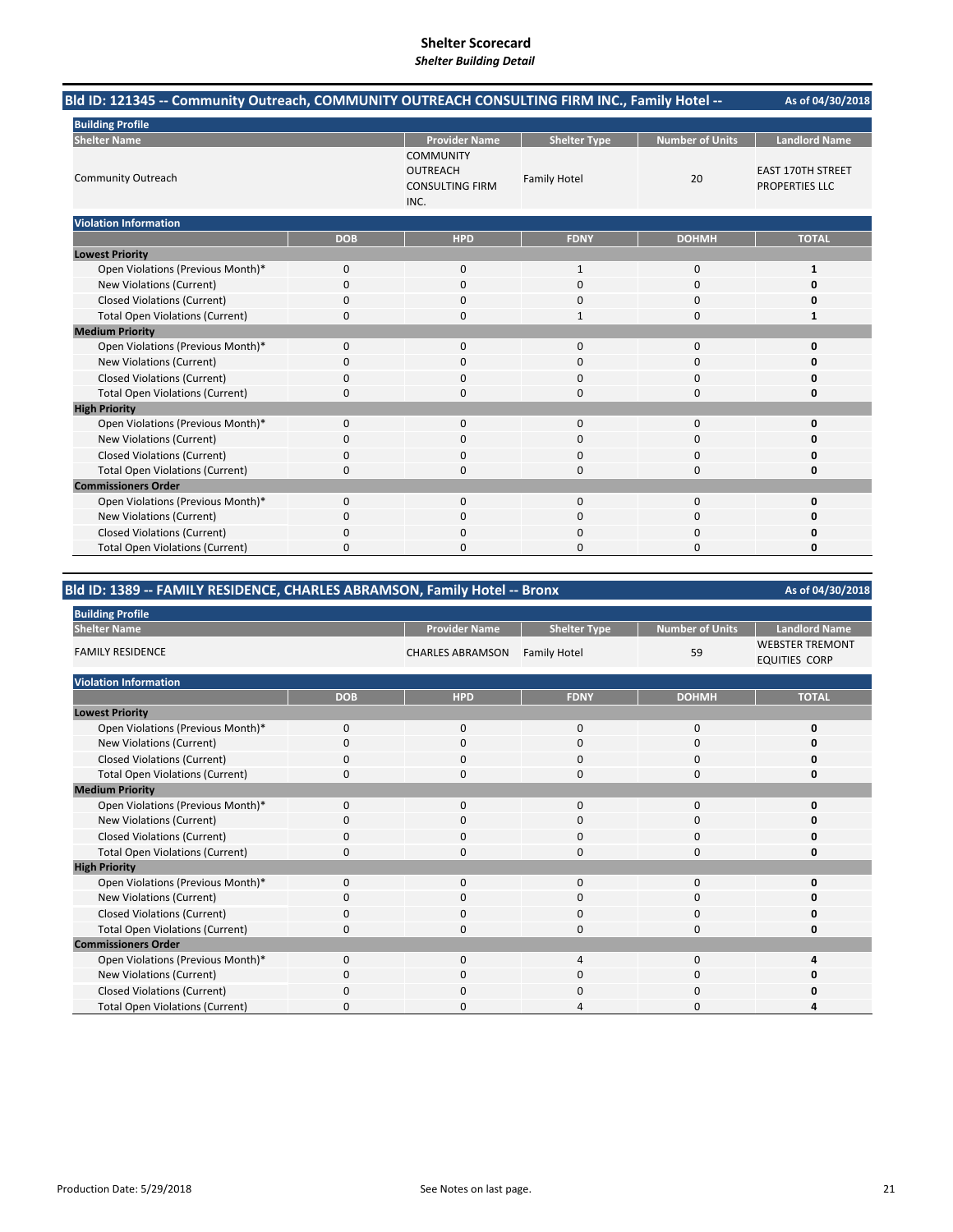| Bld ID: 1386 -- FAMILY RESIDENCE, Kalman Tabak, Family Hotel -- Bronx |              |                      |                     |                        | As of 04/30/2018     |
|-----------------------------------------------------------------------|--------------|----------------------|---------------------|------------------------|----------------------|
| <b>Building Profile</b>                                               |              |                      |                     |                        |                      |
| <b>Shelter Name</b>                                                   |              | <b>Provider Name</b> | <b>Shelter Type</b> | <b>Number of Units</b> | <b>Landlord Name</b> |
| <b>FAMILY RESIDENCE</b>                                               |              | Kalman Tabak         | <b>Family Hotel</b> | 21                     | 187 REALTY LLC       |
| <b>Violation Information</b>                                          |              |                      |                     |                        |                      |
|                                                                       | <b>DOB</b>   | <b>HPD</b>           | <b>FDNY</b>         | <b>DOHMH</b>           | <b>TOTAL</b>         |
| <b>Lowest Priority</b>                                                |              |                      |                     |                        |                      |
| Open Violations (Previous Month)*                                     | 3            | 0                    | 0                   | $\mathbf 0$            | 3                    |
| <b>New Violations (Current)</b>                                       | $\Omega$     | <sup>0</sup>         | $\Omega$            | $\Omega$               | o                    |
| <b>Closed Violations (Current)</b>                                    | 0            | <sup>0</sup>         | 0                   | $\Omega$               | o                    |
| <b>Total Open Violations (Current)</b>                                | 3            | 0                    | $\Omega$            | 0                      | 3                    |
| <b>Medium Priority</b>                                                |              |                      |                     |                        |                      |
| Open Violations (Previous Month)*                                     | 0            | <sup>0</sup>         | $\Omega$            | $\Omega$               | o                    |
| <b>New Violations (Current)</b>                                       | 0            | 0                    | 0                   | 0                      | Ω                    |
| <b>Closed Violations (Current)</b>                                    | $\Omega$     | <sup>0</sup>         | O                   | $\Omega$               | o                    |
| <b>Total Open Violations (Current)</b>                                | 0            | 0                    | 0                   | $\Omega$               | 0                    |
| <b>High Priority</b>                                                  |              |                      |                     |                        |                      |
| Open Violations (Previous Month)*                                     | $\mathbf{1}$ | $\Omega$             | $\Omega$            | $\Omega$               | 1                    |
| New Violations (Current)                                              | n            | <sup>0</sup>         | O                   | $\Omega$               | n                    |
| <b>Closed Violations (Current)</b>                                    | 0            | 0                    | 0                   | 0                      |                      |
| <b>Total Open Violations (Current)</b>                                |              | n                    | O                   | $\Omega$               |                      |
| <b>Commissioners Order</b>                                            |              |                      |                     |                        |                      |
| Open Violations (Previous Month)*                                     |              | 0                    | 0                   | $\Omega$               |                      |
| New Violations (Current)                                              | ŋ            | ŋ                    | O                   | $\Omega$               | o                    |
| <b>Closed Violations (Current)</b>                                    | 0            | 0                    | 0                   | $\Omega$               | Ω                    |
| <b>Total Open Violations (Current)</b>                                | 1            | ŋ                    | O                   | $\Omega$               |                      |

# **Bld ID: 1390 ‐‐ FAMILY RESIDENCE, Kalman Tabak, Family Hotel ‐‐ Bronx**

| <b>Building Profile</b>                |            |                      |                     |                 |                      |
|----------------------------------------|------------|----------------------|---------------------|-----------------|----------------------|
| <b>Shelter Name</b>                    |            | <b>Provider Name</b> | <b>Shelter Type</b> | Number of Units | <b>Landlord Name</b> |
| <b>FAMILY RESIDENCE</b>                |            | Kalman Tabak         | <b>Family Hotel</b> | 44              | X HALL PLACE LLC     |
| <b>Violation Information</b>           |            |                      |                     |                 |                      |
|                                        | <b>DOB</b> | <b>HPD</b>           | <b>FDNY</b>         | <b>DOHMH</b>    | <b>TOTAL</b>         |
| <b>Lowest Priority</b>                 |            |                      |                     |                 |                      |
| Open Violations (Previous Month)*      | 0          | 0                    | $\mathbf 0$         | 0               | 0                    |
| New Violations (Current)               | $\Omega$   | 0                    | 0                   | 0               | O                    |
| Closed Violations (Current)            | 0          | $\mathbf{0}$         | 0                   | 0               |                      |
| <b>Total Open Violations (Current)</b> | O          | $\mathbf 0$          | 0                   | 0               | 0                    |
| <b>Medium Priority</b>                 |            |                      |                     |                 |                      |
| Open Violations (Previous Month)*      | $\Omega$   | $\mathbf{0}$         | $\mathbf 0$         | 0               | $\Omega$             |
| New Violations (Current)               | 0          | 0                    | 0                   | 0               | 0                    |
| Closed Violations (Current)            | $\Omega$   | 0                    | 0                   | 0               | 0                    |
| <b>Total Open Violations (Current)</b> | 0          | 0                    | 0                   | 0               | 0                    |
| <b>High Priority</b>                   |            |                      |                     |                 |                      |
| Open Violations (Previous Month)*      | 0          | 0                    | 0                   | 0               | O                    |
| New Violations (Current)               | $\Omega$   | 3                    | 0                   | 0               |                      |
| <b>Closed Violations (Current)</b>     | $\Omega$   | $\mathbf 0$          | $\Omega$            | 0               |                      |
| <b>Total Open Violations (Current)</b> | $\Omega$   | 3                    | 0                   | 0               |                      |
| <b>Commissioners Order</b>             |            |                      |                     |                 |                      |
| Open Violations (Previous Month)*      | 0          | $\mathbf 0$          | 0                   | 0               | O                    |
| New Violations (Current)               | $\Omega$   | $\mathbf{0}$         | $\mathbf 0$         | 0               | 0                    |
| <b>Closed Violations (Current)</b>     | $\Omega$   | 0                    | 0                   | 0               | o                    |
| <b>Total Open Violations (Current)</b> | 0          | 0                    | U                   | 0               | o                    |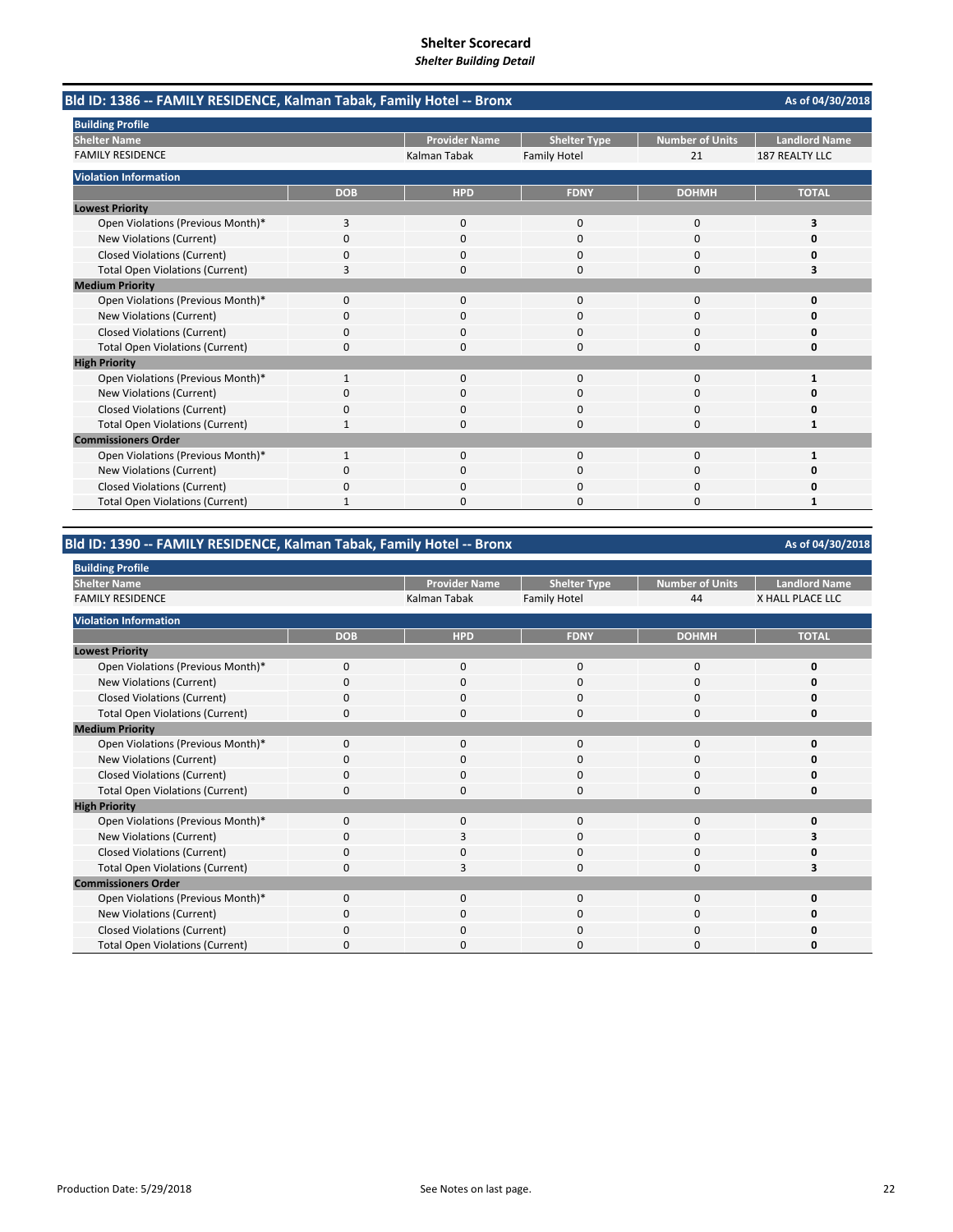| Bld ID: 1391 -- FAMILY RESIDENCE, Kalman Tabak, Family Hotel -- Bronx |              |                      |                     |                        | As of 04/30/2018         |
|-----------------------------------------------------------------------|--------------|----------------------|---------------------|------------------------|--------------------------|
| <b>Building Profile</b>                                               |              |                      |                     |                        |                          |
| <b>Shelter Name</b>                                                   |              | <b>Provider Name</b> | <b>Shelter Type</b> | <b>Number of Units</b> | <b>Landlord Name</b>     |
| <b>FAMILY RESIDENCE</b>                                               |              | Kalman Tabak         | <b>Family Hotel</b> | 8                      | <b>X TELLER AVE CORP</b> |
| <b>Violation Information</b>                                          |              |                      |                     |                        |                          |
|                                                                       | <b>DOB</b>   | <b>HPD</b>           | <b>FDNY</b>         | <b>DOHMH</b>           | <b>TOTAL</b>             |
| <b>Lowest Priority</b>                                                |              |                      |                     |                        |                          |
| Open Violations (Previous Month)*                                     | 5            | 0                    | $\mathbf 0$         | $\mathbf 0$            | 5                        |
| New Violations (Current)                                              | 3            | $\Omega$             | $\Omega$            | $\Omega$               | 3                        |
| <b>Closed Violations (Current)</b>                                    | 2            | $\Omega$             | 0                   | $\Omega$               |                          |
| <b>Total Open Violations (Current)</b>                                | 6            | 0                    | $\Omega$            | $\Omega$               | 6                        |
| <b>Medium Priority</b>                                                |              |                      |                     |                        |                          |
| Open Violations (Previous Month)*                                     | 0            | $\Omega$             | $\Omega$            | $\Omega$               | O                        |
| New Violations (Current)                                              | 0            | 0                    | 0                   | 0                      | Ω                        |
| <b>Closed Violations (Current)</b>                                    | 0            | 0                    | $\Omega$            | $\Omega$               | o                        |
| <b>Total Open Violations (Current)</b>                                | 0            | 0                    | 0                   | $\Omega$               | 0                        |
| <b>High Priority</b>                                                  |              |                      |                     |                        |                          |
| Open Violations (Previous Month)*                                     | 5            | $\Omega$             | $\Omega$            | $\Omega$               | 5                        |
| New Violations (Current)                                              | 0            | 0                    | $\Omega$            | $\Omega$               | n                        |
| <b>Closed Violations (Current)</b>                                    | 0            | $\Omega$             | $\Omega$            | $\Omega$               |                          |
| <b>Total Open Violations (Current)</b>                                | 5            | ŋ                    | O                   | $\Omega$               | 5                        |
| <b>Commissioners Order</b>                                            |              |                      |                     |                        |                          |
| Open Violations (Previous Month)*                                     | $\mathbf{1}$ | $\Omega$             | $\Omega$            | $\Omega$               |                          |
| New Violations (Current)                                              | ŋ            |                      | O                   | $\Omega$               | o                        |
| <b>Closed Violations (Current)</b>                                    | 0            | 0                    | 0                   | $\Omega$               | n                        |
| <b>Total Open Violations (Current)</b>                                | 1            | <sup>n</sup>         | O                   | $\Omega$               |                          |

## **Bld ID: 115968 ‐‐ FAMILY RESIDENCE, Kalman Tabak, Family Hotel ‐‐ Bronx**

| <b>Building Profile</b>                |              |                      |                     |                 |                          |
|----------------------------------------|--------------|----------------------|---------------------|-----------------|--------------------------|
| <b>Shelter Name</b>                    |              | <b>Provider Name</b> | <b>Shelter Type</b> | Number of Units | <b>Landlord Name</b>     |
| <b>FAMILY RESIDENCE</b>                |              | Kalman Tabak         | <b>Family Hotel</b> | 8               | <b>X TELLER AVE CORP</b> |
| <b>Violation Information</b>           |              |                      |                     |                 |                          |
|                                        | <b>DOB</b>   | <b>HPD</b>           | <b>FDNY</b>         | <b>DOHMH</b>    | <b>TOTAL</b>             |
| <b>Lowest Priority</b>                 |              |                      |                     |                 |                          |
| Open Violations (Previous Month)*      | 7            | 0                    | 1                   | 0               | 8                        |
| New Violations (Current)               |              | $\mathbf 0$          | $\Omega$            | 0               |                          |
| <b>Closed Violations (Current)</b>     | n            | 0                    | $\Omega$            | 0               |                          |
| <b>Total Open Violations (Current)</b> | 8            | $\mathbf 0$          |                     | 0               |                          |
| <b>Medium Priority</b>                 |              |                      |                     |                 |                          |
| Open Violations (Previous Month)*      | $\Omega$     | $\mathbf 0$          | $\Omega$            | 2               | $\overline{2}$           |
| New Violations (Current)               | $\Omega$     | 0                    | 0                   | 0               |                          |
| <b>Closed Violations (Current)</b>     | 0            | $\mathbf 0$          | 0                   | 0               |                          |
| <b>Total Open Violations (Current)</b> | 0            | $\mathbf 0$          | $\Omega$            | 2               |                          |
| <b>High Priority</b>                   |              |                      |                     |                 |                          |
| Open Violations (Previous Month)*      | 8            | $\mathbf 0$          | 0                   | $\mathbf 0$     | 8                        |
| New Violations (Current)               | $\Omega$     | $\mathbf{0}$         | 0                   | 0               |                          |
| <b>Closed Violations (Current)</b>     | 0            | 0                    | 0                   | $\mathbf 0$     | Ω                        |
| <b>Total Open Violations (Current)</b> | 8            | $\mathbf 0$          | $\Omega$            | $\mathbf 0$     | 8                        |
| <b>Commissioners Order</b>             |              |                      |                     |                 |                          |
| Open Violations (Previous Month)*      | $\mathbf{1}$ | $\mathbf 0$          | $\Omega$            | 0               |                          |
| New Violations (Current)               | $\Omega$     | 0                    | 0                   | $\mathbf 0$     |                          |
| <b>Closed Violations (Current)</b>     | $\Omega$     | $\mathbf{0}$         | 0                   | 0               |                          |
| <b>Total Open Violations (Current)</b> |              | 0                    | <sup>0</sup>        | 0               |                          |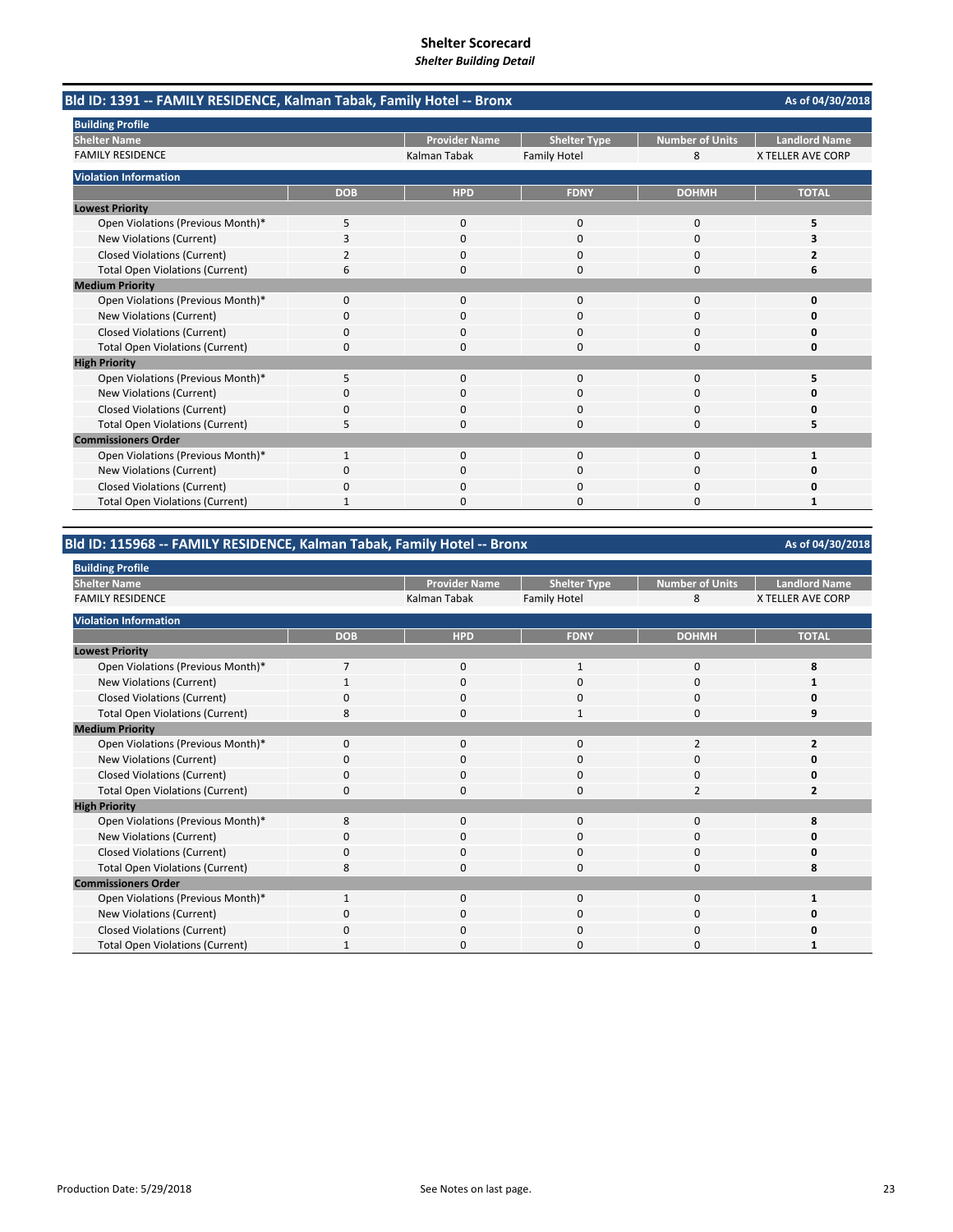| Bld ID: 1382 -- HOTEL, Kalman Tabak, Family Hotel -- Bronx |            |                      |                     |                        | As of 04/30/2018     |
|------------------------------------------------------------|------------|----------------------|---------------------|------------------------|----------------------|
| <b>Building Profile</b>                                    |            |                      |                     |                        |                      |
| <b>Shelter Name</b>                                        |            | <b>Provider Name</b> | <b>Shelter Type</b> | <b>Number of Units</b> | <b>Landlord Name</b> |
| <b>HOTEL</b>                                               |            | Kalman Tabak         | <b>Family Hotel</b> | 21                     | <b>X WALTON LLC</b>  |
| <b>Violation Information</b>                               |            |                      |                     |                        |                      |
|                                                            | <b>DOB</b> | <b>HPD</b>           | <b>FDNY</b>         | <b>DOHMH</b>           | <b>TOTAL</b>         |
| <b>Lowest Priority</b>                                     |            |                      |                     |                        |                      |
| Open Violations (Previous Month)*                          | 0          | 0                    | $\mathbf{0}$        | $\mathbf 0$            | 0                    |
| <b>New Violations (Current)</b>                            | $\Omega$   | 9                    | $\Omega$            | $\Omega$               | q                    |
| <b>Closed Violations (Current)</b>                         | 0          | 0                    | 0                   | $\Omega$               | o                    |
| <b>Total Open Violations (Current)</b>                     | 0          | 9                    | $\Omega$            | 0                      | 9                    |
| <b>Medium Priority</b>                                     |            |                      |                     |                        |                      |
| Open Violations (Previous Month)*                          | $\Omega$   | 0                    | $\Omega$            | 1                      |                      |
| New Violations (Current)                                   | 0          | 3                    | 0                   | 0                      | 3                    |
| <b>Closed Violations (Current)</b>                         | 0          | <sup>0</sup>         | $\Omega$            | $\Omega$               | n                    |
| <b>Total Open Violations (Current)</b>                     | 0          | 3                    | 0                   | -1                     | Δ                    |
| <b>High Priority</b>                                       |            |                      |                     |                        |                      |
| Open Violations (Previous Month)*                          | $\Omega$   |                      | $\Omega$            | $\Omega$               |                      |
| New Violations (Current)                                   | n          | 0                    | 0                   | 0                      | n                    |
| <b>Closed Violations (Current)</b>                         | 0          | 0                    | 0                   | 0                      | 0                    |
| <b>Total Open Violations (Current)</b>                     | 0          |                      | O                   | $\Omega$               | 1                    |
| <b>Commissioners Order</b>                                 |            |                      |                     |                        |                      |
| Open Violations (Previous Month)*                          | 0          | 0                    | $\mathbf{0}$        | $\Omega$               | 0                    |
| New Violations (Current)                                   | 0          | <sup>0</sup>         | 0                   | $\Omega$               | o                    |
| <b>Closed Violations (Current)</b>                         | 0          | 0                    | O                   | $\Omega$               | o                    |
| <b>Total Open Violations (Current)</b>                     | 0          | $\Omega$             | 0                   | $\Omega$               | 0                    |

# **Bld ID: 1372 ‐‐ JULIO FAM RESIDENCE, AGUILA, Family Hotel ‐‐ Bronx**

| <b>Building Profile</b>                |                |                      |                     |                        |                                      |  |
|----------------------------------------|----------------|----------------------|---------------------|------------------------|--------------------------------------|--|
| <b>Shelter Name</b>                    |                | <b>Provider Name</b> | <b>Shelter Type</b> | <b>Number of Units</b> | <b>Landlord Name</b>                 |  |
| <b>JULIO FAM RESIDENCE</b>             |                | <b>AGUILA</b>        | <b>Family Hotel</b> | 24                     | <b>HOUSING NOW</b><br><b>COMPANY</b> |  |
| <b>Violation Information</b>           |                |                      |                     |                        |                                      |  |
|                                        | <b>DOB</b>     | <b>HPD</b>           | <b>FDNY</b>         | <b>DOHMH</b>           | <b>TOTAL</b>                         |  |
| <b>Lowest Priority</b>                 |                |                      |                     |                        |                                      |  |
| Open Violations (Previous Month)*      | $\overline{2}$ | $\mathbf 0$          | $\mathbf 0$         | 0                      | 2                                    |  |
| New Violations (Current)               |                | $\mathbf 0$          |                     | 0                      |                                      |  |
| <b>Closed Violations (Current)</b>     | $\mathbf 0$    | 0                    | 0                   | 0                      | 0                                    |  |
| <b>Total Open Violations (Current)</b> | 3              | $\Omega$             | $\mathbf{1}$        | $\mathbf 0$            | Δ                                    |  |
| <b>Medium Priority</b>                 |                |                      |                     |                        |                                      |  |
| Open Violations (Previous Month)*      | $\Omega$       | $\mathbf 0$          | $\mathbf{0}$        | 0                      | 0                                    |  |
| New Violations (Current)               | O              | $\mathbf 0$          | 0                   | 0                      | 0                                    |  |
| <b>Closed Violations (Current)</b>     | $\mathbf 0$    | $\mathbf 0$          | 0                   | 0                      | 0                                    |  |
| <b>Total Open Violations (Current)</b> | 0              | $\mathbf 0$          | $\mathbf 0$         | 0                      | 0                                    |  |
| <b>High Priority</b>                   |                |                      |                     |                        |                                      |  |
| Open Violations (Previous Month)*      | $\Omega$       | $\Omega$             | $\Omega$            | $\mathbf{0}$           | O                                    |  |
| New Violations (Current)               | $\Omega$       | 0                    | 0                   | 0                      | O                                    |  |
| <b>Closed Violations (Current)</b>     | $\Omega$       | $\mathbf 0$          | 0                   | 0                      | 0                                    |  |
| <b>Total Open Violations (Current)</b> | 0              | $\mathbf 0$          | 0                   | 0                      | 0                                    |  |
| <b>Commissioners Order</b>             |                |                      |                     |                        |                                      |  |
| Open Violations (Previous Month)*      | $\Omega$       | $\mathbf 0$          | $\mathbf{0}$        | 0                      | O                                    |  |
| New Violations (Current)               | $\Omega$       | $\mathbf 0$          | 0                   | 0                      | O                                    |  |
| <b>Closed Violations (Current)</b>     | $\Omega$       | $\Omega$             | 0                   | 0                      | 0                                    |  |
| <b>Total Open Violations (Current)</b> | 0              | $\Omega$             | $\Omega$            | 0                      | O                                    |  |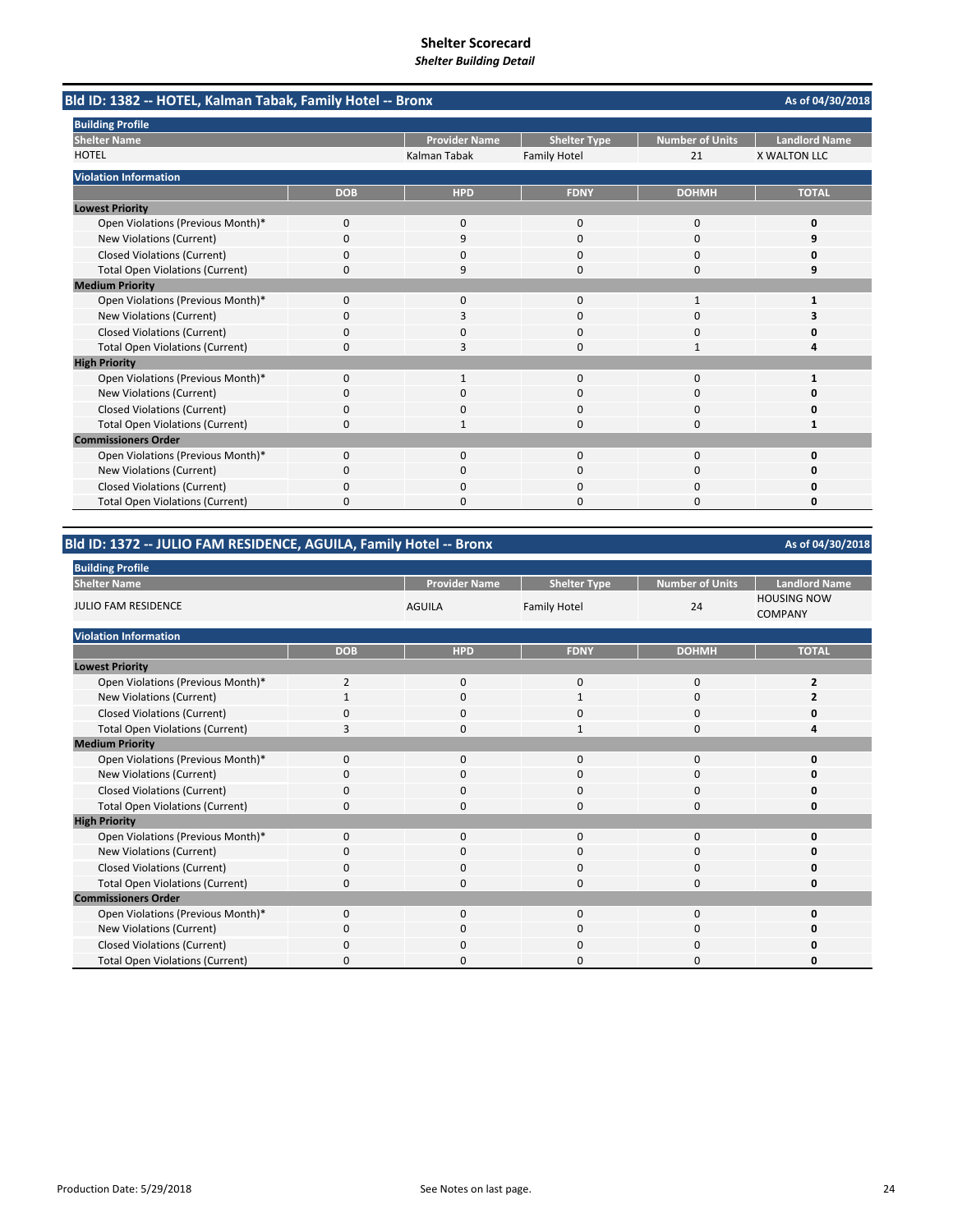| Bld ID: 1387 -- PLAZA FAMILY RESIDENCE, CHARLES ABRAMSON, Family Hotel -- Bronx |            |                         |                     |                        |                          |  |
|---------------------------------------------------------------------------------|------------|-------------------------|---------------------|------------------------|--------------------------|--|
| <b>Building Profile</b>                                                         |            |                         |                     |                        |                          |  |
| <b>Shelter Name</b>                                                             |            | <b>Provider Name</b>    | <b>Shelter Type</b> | <b>Number of Units</b> | <b>Landlord Name</b>     |  |
| PLAZA FAMILY RESIDENCE                                                          |            | <b>CHARLES ABRAMSON</b> | <b>Family Hotel</b> | 20                     | <b>PARK OVERLOOK INC</b> |  |
| <b>Violation Information</b>                                                    |            |                         |                     |                        |                          |  |
|                                                                                 | <b>DOB</b> | <b>HPD</b>              | <b>FDNY</b>         | <b>DOHMH</b>           | <b>TOTAL</b>             |  |
| <b>Lowest Priority</b>                                                          |            |                         |                     |                        |                          |  |
| Open Violations (Previous Month)*                                               | 0          | $\mathbf{0}$            | $\mathbf{0}$        | 0                      | 0                        |  |
| New Violations (Current)                                                        | 0          | $\Omega$                | $\Omega$            | $\Omega$               | 0                        |  |
| <b>Closed Violations (Current)</b>                                              | 0          | 0                       | 0                   | 0                      | 0                        |  |
| <b>Total Open Violations (Current)</b>                                          | 0          | 0                       | $\Omega$            | 0                      | 0                        |  |
| <b>Medium Priority</b>                                                          |            |                         |                     |                        |                          |  |
| Open Violations (Previous Month)*                                               | $\Omega$   | $\Omega$                | $\Omega$            | $\Omega$               | $\Omega$                 |  |
| New Violations (Current)                                                        | 0          | 0                       | 0                   | $\Omega$               | O                        |  |
| <b>Closed Violations (Current)</b>                                              | 0          | 0                       | 0                   | 0                      |                          |  |
| <b>Total Open Violations (Current)</b>                                          | 0          | n                       | $\Omega$            | $\Omega$               | O                        |  |
| <b>High Priority</b>                                                            |            |                         |                     |                        |                          |  |
| Open Violations (Previous Month)*                                               | 0          | $\mathbf{0}$            | $\mathbf{0}$        | 0                      | 0                        |  |
| <b>New Violations (Current)</b>                                                 | 0          | 0                       | $\Omega$            | 0                      | O                        |  |
| <b>Closed Violations (Current)</b>                                              | 0          | 0                       | $\Omega$            | 0                      | 0                        |  |
| <b>Total Open Violations (Current)</b>                                          | 0          | 0                       | $\Omega$            | 0                      | 0                        |  |
| <b>Commissioners Order</b>                                                      |            |                         |                     |                        |                          |  |
| Open Violations (Previous Month)*                                               | 0          | $\Omega$                | $\Omega$            | $\Omega$               | $\Omega$                 |  |
| New Violations (Current)                                                        | 0          | 0                       | 0                   | 0                      | O                        |  |
| <b>Closed Violations (Current)</b>                                              | 0          | 0                       | 0                   | 0                      | Ω                        |  |
| <b>Total Open Violations (Current)</b>                                          | 0          |                         | n                   | n                      | n                        |  |

**Bld ID: 1366 ‐‐ RESIDENCE, Ben Berger, Family Hotel ‐‐ Bronx**

| <b>Building Profile</b>                |             |                      |                     |                        |                                            |
|----------------------------------------|-------------|----------------------|---------------------|------------------------|--------------------------------------------|
| <b>Shelter Name</b>                    |             | <b>Provider Name</b> | <b>Shelter Type</b> | <b>Number of Units</b> | <b>Landlord Name</b>                       |
| <b>RESIDENCE</b>                       |             | Ben Berger           | <b>Family Hotel</b> | 101                    | <b>CROSS BRONX</b><br><b>RESIDENCE INC</b> |
| <b>Violation Information</b>           |             |                      |                     |                        |                                            |
|                                        | <b>DOB</b>  | <b>HPD</b>           | <b>FDNY</b>         | <b>DOHMH</b>           | <b>TOTAL</b>                               |
| <b>Lowest Priority</b>                 |             |                      |                     |                        |                                            |
| Open Violations (Previous Month)*      | $\mathbf 0$ | $\mathbf 0$          | $\mathbf{0}$        | 0                      | 0                                          |
| New Violations (Current)               | $\Omega$    | $\mathbf 0$          | $\Omega$            | 0                      | ŋ                                          |
| <b>Closed Violations (Current)</b>     | $\Omega$    | $\mathbf 0$          | $\Omega$            | 0                      | U                                          |
| <b>Total Open Violations (Current)</b> | $\Omega$    | $\Omega$             | $\Omega$            | $\Omega$               | 0                                          |
| <b>Medium Priority</b>                 |             |                      |                     |                        |                                            |
| Open Violations (Previous Month)*      | $\Omega$    | $\Omega$             | $\Omega$            | 0                      | 0                                          |
| New Violations (Current)               | 0           | $\mathbf 0$          | 0                   | 0                      | U                                          |
| <b>Closed Violations (Current)</b>     | $\Omega$    | $\Omega$             | $\Omega$            | $\Omega$               | U                                          |
| <b>Total Open Violations (Current)</b> | 0           | $\mathbf 0$          | $\Omega$            | 0                      | 0                                          |
| <b>High Priority</b>                   |             |                      |                     |                        |                                            |
| Open Violations (Previous Month)*      | $\Omega$    | $\mathbf 0$          | $\Omega$            | 0                      | U                                          |
| New Violations (Current)               | 0           | $\mathbf 0$          | 0                   | 0                      | ŋ                                          |
| <b>Closed Violations (Current)</b>     | $\Omega$    | $\mathbf 0$          | $\Omega$            | 0                      | U                                          |
| <b>Total Open Violations (Current)</b> | $\Omega$    | 0                    | $\Omega$            | 0                      | 0                                          |
| <b>Commissioners Order</b>             |             |                      |                     |                        |                                            |
| Open Violations (Previous Month)*      | $\Omega$    | $\Omega$             | $\Omega$            | $\Omega$               | 0                                          |
| New Violations (Current)               | 0           | $\Omega$             | $\Omega$            | 0                      | n                                          |
| <b>Closed Violations (Current)</b>     | 0           | $\Omega$             | O                   | $\Omega$               | 0                                          |
| <b>Total Open Violations (Current)</b> | $\Omega$    | $\Omega$             | $\Omega$            | $\Omega$               | U                                          |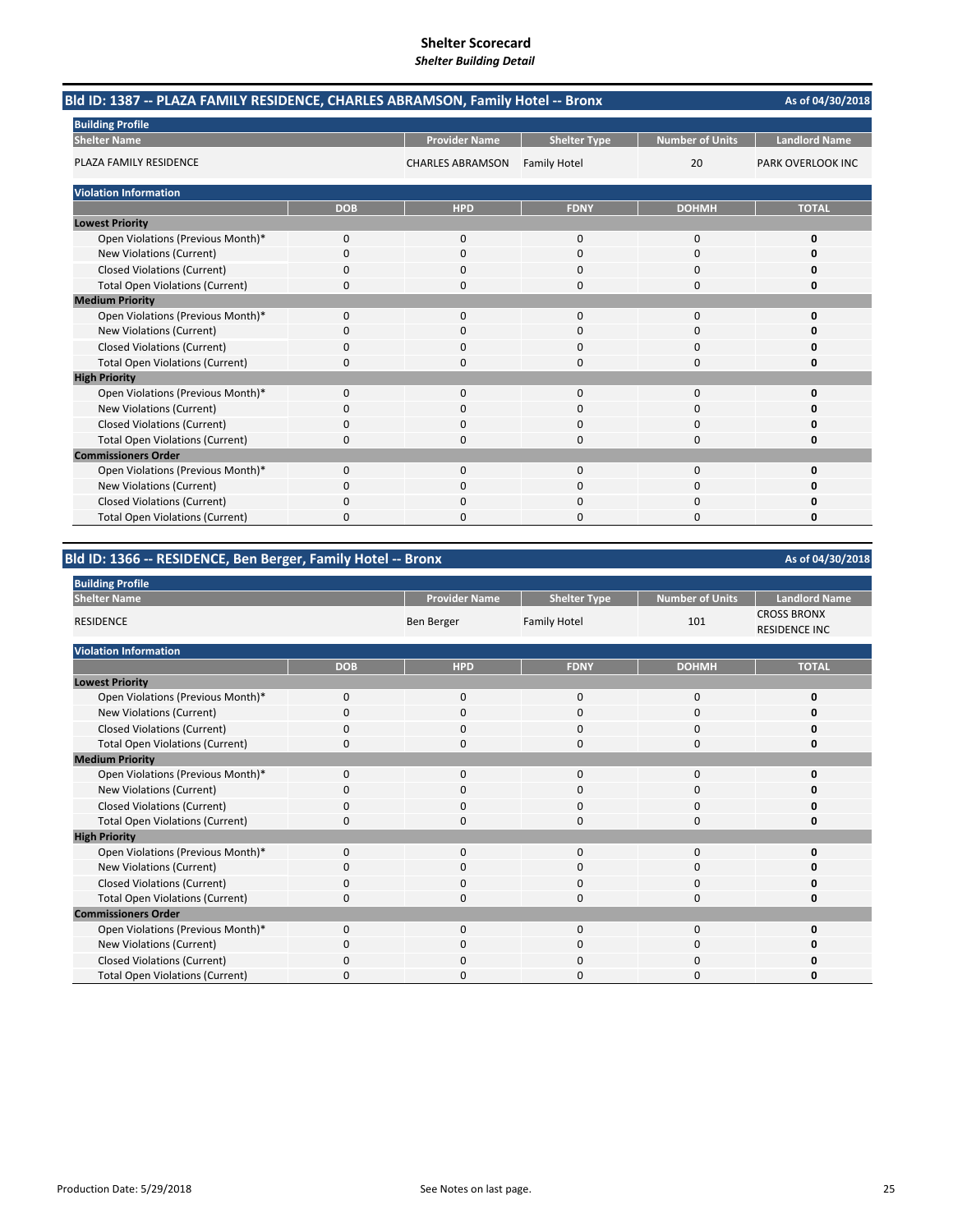# **Shelter Scorecard**

*Shelter Building Detail*

|                                        | Bld ID: 1367 -- RESIDENCE, JERRY SCHRECK/SUSAN ALTER, Family Hotel -- Bronx |                                     |                     |                        |                                     |  |  |
|----------------------------------------|-----------------------------------------------------------------------------|-------------------------------------|---------------------|------------------------|-------------------------------------|--|--|
| <b>Building Profile</b>                |                                                                             |                                     |                     |                        |                                     |  |  |
| <b>Shelter Name</b>                    |                                                                             | <b>Provider Name</b>                | <b>Shelter Type</b> | <b>Number of Units</b> | <b>Landlord Name</b>                |  |  |
| <b>RESIDENCE</b>                       |                                                                             | JERRY SCHRECK/SUSAN<br><b>ALTER</b> | <b>Family Hotel</b> | 55                     | <b>CONCOURSE</b><br>RESIDENCE CORP. |  |  |
| <b>Violation Information</b>           |                                                                             |                                     |                     |                        |                                     |  |  |
|                                        | <b>DOB</b>                                                                  | <b>HPD</b>                          | <b>FDNY</b>         | <b>DOHMH</b>           | <b>TOTAL</b>                        |  |  |
| <b>Lowest Priority</b>                 |                                                                             |                                     |                     |                        |                                     |  |  |
| Open Violations (Previous Month)*      | 0                                                                           | 0                                   | $\Omega$            | $\mathbf 0$            | 0                                   |  |  |
| New Violations (Current)               | 0                                                                           | 0                                   | $\Omega$            | 0                      | 0                                   |  |  |
| <b>Closed Violations (Current)</b>     | 0                                                                           | $\Omega$                            | $\Omega$            | $\Omega$               | o                                   |  |  |
| <b>Total Open Violations (Current)</b> | 0                                                                           | $\Omega$                            | $\Omega$            | $\Omega$               | O                                   |  |  |
| <b>Medium Priority</b>                 |                                                                             |                                     |                     |                        |                                     |  |  |
| Open Violations (Previous Month)*      | $\Omega$                                                                    | $\Omega$                            | $\Omega$            | $\Omega$               | 0                                   |  |  |
| New Violations (Current)               | 0                                                                           | $\Omega$                            | $\Omega$            | $\Omega$               | o                                   |  |  |
| <b>Closed Violations (Current)</b>     | 0                                                                           | $\Omega$                            | $\Omega$            | $\Omega$               | O                                   |  |  |
| <b>Total Open Violations (Current)</b> | 0                                                                           | $\Omega$                            | 0                   | $\Omega$               | 0                                   |  |  |
| <b>High Priority</b>                   |                                                                             |                                     |                     |                        |                                     |  |  |
| Open Violations (Previous Month)*      | 3                                                                           | 0                                   | $\Omega$            | $\mathbf 0$            | 3                                   |  |  |
| New Violations (Current)               | $\overline{2}$                                                              | $\Omega$                            | $\Omega$            | $\Omega$               | 2                                   |  |  |
| <b>Closed Violations (Current)</b>     | 0                                                                           | $\Omega$                            | $\Omega$            | $\Omega$               | O                                   |  |  |
| <b>Total Open Violations (Current)</b> | 5                                                                           | 0                                   | $\Omega$            | $\mathbf 0$            | 5                                   |  |  |
| <b>Commissioners Order</b>             |                                                                             |                                     |                     |                        |                                     |  |  |
| Open Violations (Previous Month)*      | 0                                                                           | $\Omega$                            | $\Omega$            | $\Omega$               | 0                                   |  |  |
| New Violations (Current)               | 0                                                                           | 0                                   | $\Omega$            | 0                      | 0                                   |  |  |
| <b>Closed Violations (Current)</b>     | 0                                                                           | 0                                   | 0                   | $\mathbf 0$            | 0                                   |  |  |
| <b>Total Open Violations (Current)</b> | $\Omega$                                                                    | $\Omega$                            | 0                   | $\Omega$               | 0                                   |  |  |

# **Bld ID: 1394 ‐‐ SHELTER, ACACIA NETWORK HOUSING INC, Family Hotel ‐‐ Bronx**

| <b>Building Profile</b>                |                         |                                             |                     |                        |                                    |
|----------------------------------------|-------------------------|---------------------------------------------|---------------------|------------------------|------------------------------------|
| <b>Shelter Name</b>                    |                         | <b>Provider Name</b>                        | <b>Shelter Type</b> | <b>Number of Units</b> | <b>Landlord Name</b>               |
| <b>SHELTER</b>                         |                         | <b>ACACIA NETWORK</b><br><b>HOUSING INC</b> | <b>Family Hotel</b> | 42                     | <b>PROMESA</b><br>FOUNDATION, INC. |
| <b>Violation Information</b>           |                         |                                             |                     |                        |                                    |
|                                        | <b>DOB</b>              | <b>HPD</b>                                  | <b>FDNY</b>         | <b>DOHMH</b>           | <b>TOTAL</b>                       |
| <b>Lowest Priority</b>                 |                         |                                             |                     |                        |                                    |
| Open Violations (Previous Month)*      | $\mathbf{1}$            | $\mathbf 0$                                 | 6                   | $\mathbf 0$            | 7                                  |
| New Violations (Current)               |                         | 0                                           | 0                   | 0                      |                                    |
| <b>Closed Violations (Current)</b>     | 0                       | 0                                           | 0                   | 0                      | 0                                  |
| <b>Total Open Violations (Current)</b> | $\overline{2}$          | 0                                           | 6                   | 0                      | 8                                  |
| <b>Medium Priority</b>                 |                         |                                             |                     |                        |                                    |
| Open Violations (Previous Month)*      | $\mathbf 0$             | $\mathbf 0$                                 | 0                   | 0                      | 0                                  |
| New Violations (Current)               | 0                       | 0                                           | 0                   | 0                      | 0                                  |
| <b>Closed Violations (Current)</b>     | 0                       | $\Omega$                                    | 0                   | 0                      | 0                                  |
| <b>Total Open Violations (Current)</b> | 0                       | 0                                           | 0                   | $\mathbf 0$            | 0                                  |
| <b>High Priority</b>                   |                         |                                             |                     |                        |                                    |
| Open Violations (Previous Month)*      | 2                       | $\mathbf 0$                                 | 0                   | $\mathbf 0$            | $\overline{2}$                     |
| New Violations (Current)               | 0                       | 0                                           | 0                   | $\mathbf 0$            | 0                                  |
| <b>Closed Violations (Current)</b>     | $\mathbf 0$             | $\mathbf 0$                                 | 0                   | $\mathbf 0$            | 0                                  |
| <b>Total Open Violations (Current)</b> | $\overline{\mathbf{c}}$ | 0                                           | 0                   | 0                      | 2                                  |
| <b>Commissioners Order</b>             |                         |                                             |                     |                        |                                    |
| Open Violations (Previous Month)*      | $\overline{7}$          | 0                                           | 0                   | $\mathbf 0$            |                                    |
| New Violations (Current)               | 0                       | 0                                           | 0                   | 0                      | 0                                  |
| <b>Closed Violations (Current)</b>     | $\Omega$                | 0                                           | 0                   | 0                      | 0                                  |
| <b>Total Open Violations (Current)</b> |                         | 0                                           | $\Omega$            | 0                      |                                    |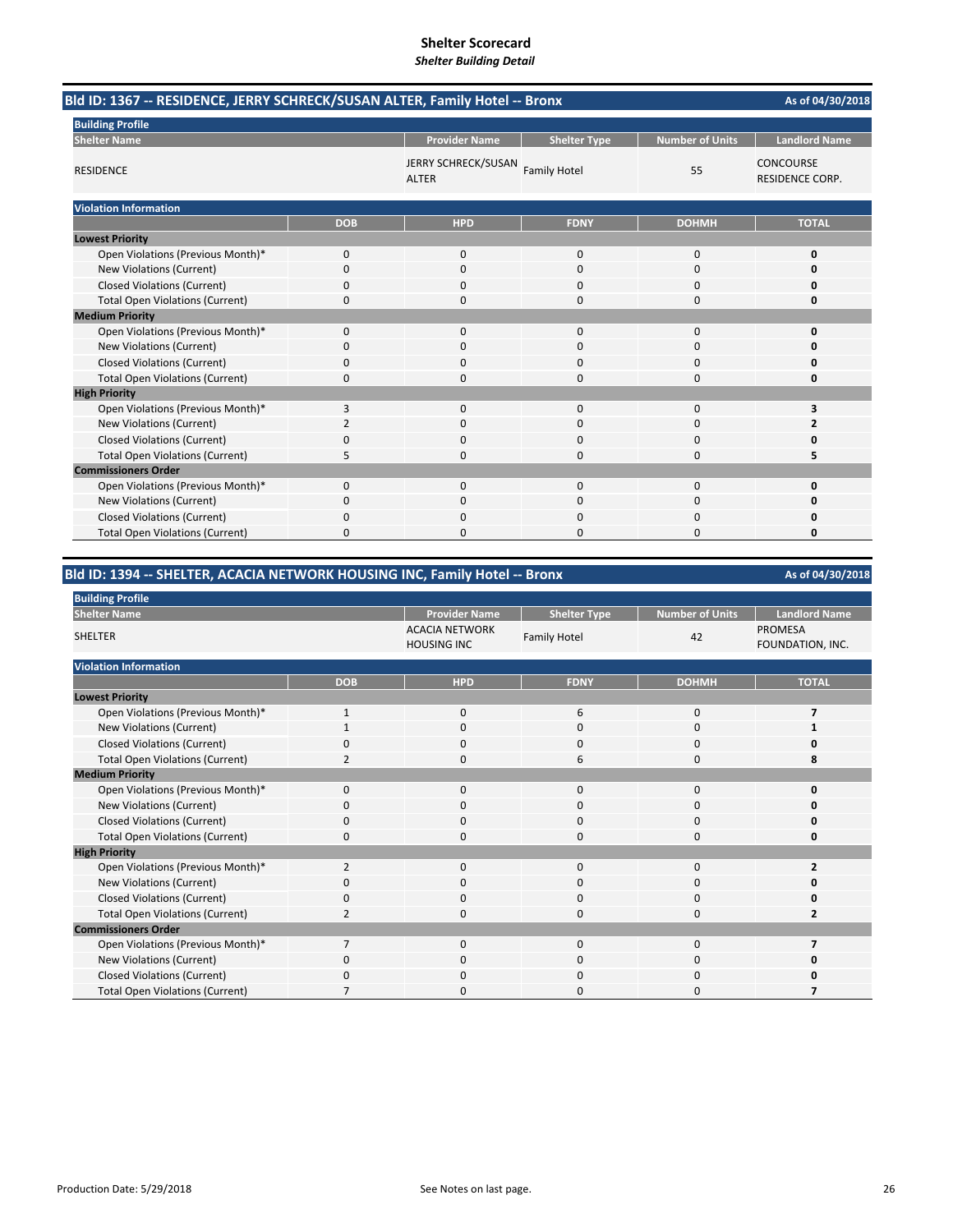| Bld ID: 1385 -- SOUTH BRONX RESIDENCE, BRONX FAMILY HOUSING, Family Hotel -- Bronx |              |                                       | As of 04/30/2018<br><b>Number of Units</b><br><b>Landlord Name</b><br><b>Shelter Type</b><br><b>X SOUTHERN</b><br>45<br><b>Family Hotel</b><br><b>BOULEVARD LLC</b><br><b>TOTAL</b><br><b>FDNY</b><br><b>DOHMH</b><br>$\mathbf 0$<br>12<br>0<br>$\Omega$<br>$\Omega$<br>1<br>0<br>11<br>0<br>$\Omega$<br>$\overline{2}$<br>0<br>2<br>$\Omega$<br>$\overline{2}$<br>$\Omega$<br>0<br>O<br>0<br>0<br>Ω<br>O<br>$\mathcal{P}$<br>$\overline{\mathbf{z}}$<br>10<br>0<br>$\Omega$<br>$\Omega$<br>$\Omega$<br>1<br>11<br>$\Omega$<br>0<br>0<br>0<br>0<br>10<br>$\Omega$<br>$\Omega$<br>0<br>$\Omega$<br>$\mathbf 0$<br>0<br>5<br>5<br>0<br>$\Omega$ |  |
|------------------------------------------------------------------------------------|--------------|---------------------------------------|-----------------------------------------------------------------------------------------------------------------------------------------------------------------------------------------------------------------------------------------------------------------------------------------------------------------------------------------------------------------------------------------------------------------------------------------------------------------------------------------------------------------------------------------------------------------------------------------------------------------------------------------------|--|
| <b>Building Profile</b>                                                            |              |                                       |                                                                                                                                                                                                                                                                                                                                                                                                                                                                                                                                                                                                                                               |  |
| <b>Shelter Name</b>                                                                |              | <b>Provider Name</b>                  |                                                                                                                                                                                                                                                                                                                                                                                                                                                                                                                                                                                                                                               |  |
| <b>SOUTH BRONX RESIDENCE</b>                                                       |              | <b>BRONX FAMILY</b><br><b>HOUSING</b> |                                                                                                                                                                                                                                                                                                                                                                                                                                                                                                                                                                                                                                               |  |
| <b>Violation Information</b>                                                       |              |                                       |                                                                                                                                                                                                                                                                                                                                                                                                                                                                                                                                                                                                                                               |  |
|                                                                                    | <b>DOB</b>   | <b>HPD</b>                            |                                                                                                                                                                                                                                                                                                                                                                                                                                                                                                                                                                                                                                               |  |
| <b>Lowest Priority</b>                                                             |              |                                       |                                                                                                                                                                                                                                                                                                                                                                                                                                                                                                                                                                                                                                               |  |
| Open Violations (Previous Month)*                                                  | 12           | $\mathbf 0$                           |                                                                                                                                                                                                                                                                                                                                                                                                                                                                                                                                                                                                                                               |  |
| New Violations (Current)                                                           | 1            | 0                                     |                                                                                                                                                                                                                                                                                                                                                                                                                                                                                                                                                                                                                                               |  |
| <b>Closed Violations (Current)</b>                                                 | 11           | 0                                     |                                                                                                                                                                                                                                                                                                                                                                                                                                                                                                                                                                                                                                               |  |
| <b>Total Open Violations (Current)</b>                                             | 2            | 0                                     |                                                                                                                                                                                                                                                                                                                                                                                                                                                                                                                                                                                                                                               |  |
| <b>Medium Priority</b>                                                             |              |                                       |                                                                                                                                                                                                                                                                                                                                                                                                                                                                                                                                                                                                                                               |  |
| Open Violations (Previous Month)*                                                  | $\Omega$     | $\Omega$                              |                                                                                                                                                                                                                                                                                                                                                                                                                                                                                                                                                                                                                                               |  |
| New Violations (Current)                                                           | 0            | 0                                     |                                                                                                                                                                                                                                                                                                                                                                                                                                                                                                                                                                                                                                               |  |
| <b>Closed Violations (Current)</b>                                                 | 0            | 0                                     |                                                                                                                                                                                                                                                                                                                                                                                                                                                                                                                                                                                                                                               |  |
| <b>Total Open Violations (Current)</b>                                             | 0            | 0                                     |                                                                                                                                                                                                                                                                                                                                                                                                                                                                                                                                                                                                                                               |  |
| <b>High Priority</b>                                                               |              |                                       |                                                                                                                                                                                                                                                                                                                                                                                                                                                                                                                                                                                                                                               |  |
| Open Violations (Previous Month)*                                                  | 10           | $\Omega$                              |                                                                                                                                                                                                                                                                                                                                                                                                                                                                                                                                                                                                                                               |  |
| New Violations (Current)                                                           | $\mathbf{1}$ | $\Omega$                              |                                                                                                                                                                                                                                                                                                                                                                                                                                                                                                                                                                                                                                               |  |
| <b>Closed Violations (Current)</b>                                                 | 11           | 0                                     |                                                                                                                                                                                                                                                                                                                                                                                                                                                                                                                                                                                                                                               |  |
| <b>Total Open Violations (Current)</b>                                             | 0            | 0                                     |                                                                                                                                                                                                                                                                                                                                                                                                                                                                                                                                                                                                                                               |  |
| <b>Commissioners Order</b>                                                         |              |                                       |                                                                                                                                                                                                                                                                                                                                                                                                                                                                                                                                                                                                                                               |  |
| Open Violations (Previous Month)*                                                  | 10           | $\Omega$                              |                                                                                                                                                                                                                                                                                                                                                                                                                                                                                                                                                                                                                                               |  |
| New Violations (Current)                                                           | 0            | 0                                     |                                                                                                                                                                                                                                                                                                                                                                                                                                                                                                                                                                                                                                               |  |
| <b>Closed Violations (Current)</b>                                                 | 5            | 0                                     |                                                                                                                                                                                                                                                                                                                                                                                                                                                                                                                                                                                                                                               |  |
| <b>Total Open Violations (Current)</b>                                             | 5            | 0                                     |                                                                                                                                                                                                                                                                                                                                                                                                                                                                                                                                                                                                                                               |  |

## **Bld ID: 1369 ‐‐ XXX HOTEL, John Palladino, Family Hotel ‐‐ Bronx**

| <b>Building Profile</b>                |              |                      |                     |                        |                      |
|----------------------------------------|--------------|----------------------|---------------------|------------------------|----------------------|
| <b>Shelter Name</b>                    |              | <b>Provider Name</b> | <b>Shelter Type</b> | <b>Number of Units</b> | <b>Landlord Name</b> |
| <b>XXX HOTEL</b>                       |              | John Palladino       | <b>Family Hotel</b> | 27                     | R M J MOTEL CORP     |
| <b>Violation Information</b>           |              |                      |                     |                        |                      |
|                                        | <b>DOB</b>   | <b>HPD</b>           | <b>FDNY</b>         | <b>DOHMH</b>           | <b>TOTAL</b>         |
| <b>Lowest Priority</b>                 |              |                      |                     |                        |                      |
| Open Violations (Previous Month)*      | $\Omega$     | $\Omega$             | $\Omega$            | $\Omega$               | n                    |
| New Violations (Current)               | 0            | $\mathbf 0$          | 0                   | 0                      |                      |
| <b>Closed Violations (Current)</b>     |              | $\Omega$             | 0                   | 0                      |                      |
| <b>Total Open Violations (Current)</b> | 0            | 0                    | 0                   | 0                      |                      |
| <b>Medium Priority</b>                 |              |                      |                     |                        |                      |
| Open Violations (Previous Month)*      | $\Omega$     | $\Omega$             | 0                   | $\Omega$               | ŋ                    |
| New Violations (Current)               | 0            | $\Omega$             | $\Omega$            | 0                      | n                    |
| <b>Closed Violations (Current)</b>     | 0            | 0                    | 0                   | 0                      | n                    |
| <b>Total Open Violations (Current)</b> | 0            | $\Omega$             | $\Omega$            | 0                      | n                    |
| <b>High Priority</b>                   |              |                      |                     |                        |                      |
| Open Violations (Previous Month)*      | $\Omega$     | $\Omega$             | $\Omega$            | $\Omega$               |                      |
| New Violations (Current)               | O            | 0                    | C                   | 0                      |                      |
| <b>Closed Violations (Current)</b>     | <sup>0</sup> | $\Omega$             | $\Omega$            | 0                      |                      |
| <b>Total Open Violations (Current)</b> |              | O                    | C                   | C                      |                      |
| <b>Commissioners Order</b>             |              |                      |                     |                        |                      |
| Open Violations (Previous Month)*      | $\Omega$     | $\Omega$             | $\Omega$            | $\Omega$               | n                    |
| New Violations (Current)               | 0            | $\Omega$             | 0                   | 0                      |                      |
| <b>Closed Violations (Current)</b>     | ŋ            | O                    | $\Omega$            | $\Omega$               |                      |
| <b>Total Open Violations (Current)</b> | ŋ            | n                    | O                   | O                      |                      |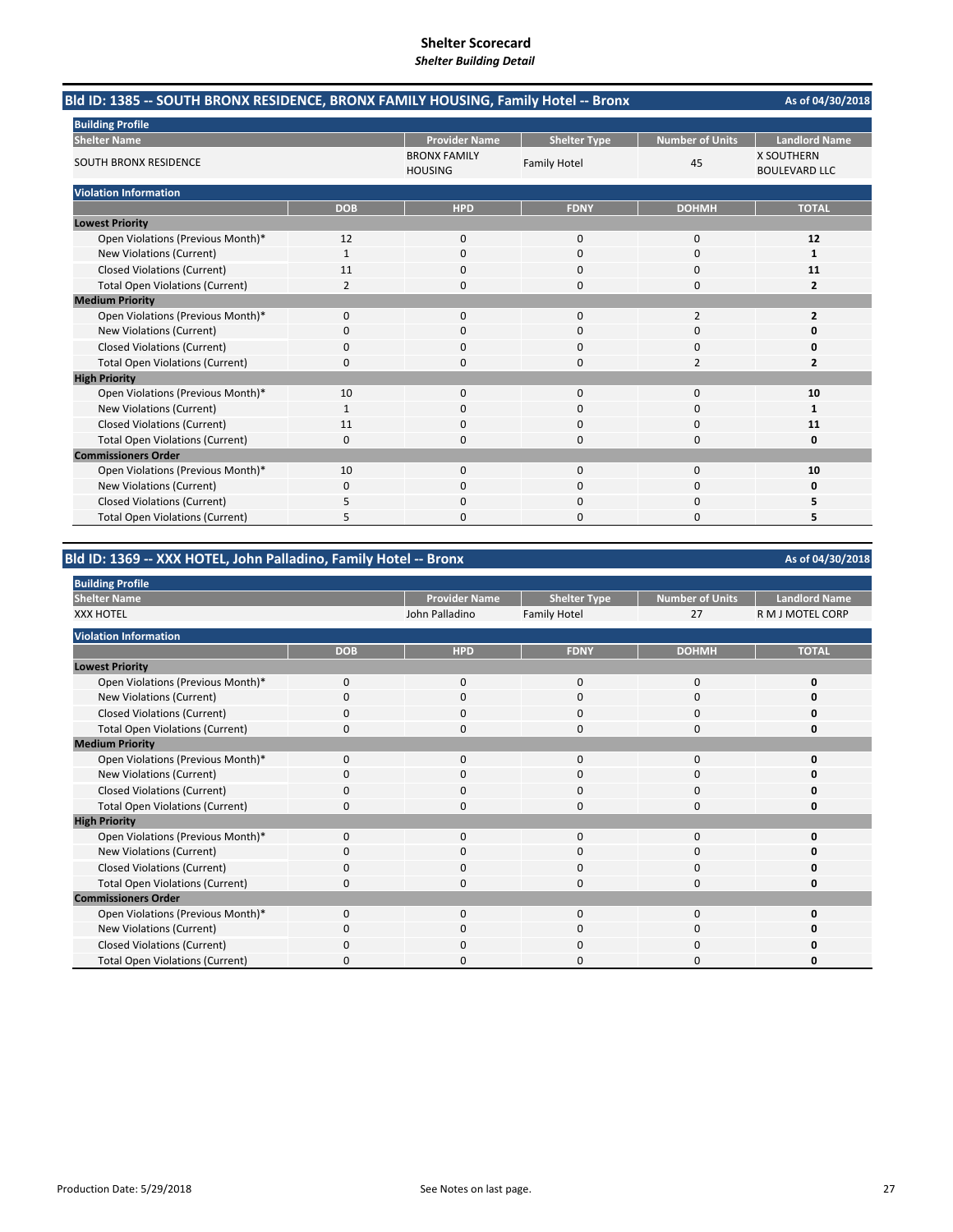| Bld ID: 1131 -- ACACIA RESID, ACACIA NETWORK HOUSING INC, Family Tier 2 -- Bronx |            |                                             |                     |                        | As of 04/30/2018         |
|----------------------------------------------------------------------------------|------------|---------------------------------------------|---------------------|------------------------|--------------------------|
| <b>Building Profile</b>                                                          |            |                                             |                     |                        |                          |
| <b>Shelter Name</b>                                                              |            | <b>Provider Name</b>                        | <b>Shelter Type</b> | <b>Number of Units</b> | <b>Landlord Name</b>     |
| <b>ACACIA RESID</b>                                                              |            | <b>ACACIA NETWORK</b><br><b>HOUSING INC</b> | Family Tier 2       | 38                     | <b>SAINTS TOWER, LLC</b> |
| <b>Violation Information</b>                                                     |            |                                             |                     |                        |                          |
|                                                                                  | <b>DOB</b> | <b>HPD</b>                                  | <b>FDNY</b>         | <b>DOHMH</b>           | <b>TOTAL</b>             |
| <b>Lowest Priority</b>                                                           |            |                                             |                     |                        |                          |
| Open Violations (Previous Month)*                                                | 0          | $\mathbf{0}$                                | $\mathbf 0$         | 0                      | 0                        |
| New Violations (Current)                                                         | 0          | $\Omega$                                    | $\Omega$            | $\Omega$               | O                        |
| <b>Closed Violations (Current)</b>                                               | 0          | 0                                           | O                   | 0                      | Ω                        |
| <b>Total Open Violations (Current)</b>                                           | 0          | $\Omega$                                    | $\Omega$            | 0                      | Ω                        |
| <b>Medium Priority</b>                                                           |            |                                             |                     |                        |                          |
| Open Violations (Previous Month)*                                                | $\Omega$   | $\Omega$                                    | $\Omega$            | $\Omega$               | 0                        |
| New Violations (Current)                                                         | 0          | $\Omega$                                    | $\Omega$            | 0                      | O                        |
| <b>Closed Violations (Current)</b>                                               | 0          | 0                                           | $\Omega$            | $\Omega$               | O                        |
| <b>Total Open Violations (Current)</b>                                           | 0          |                                             | $\Omega$            | $\Omega$               | n                        |
| <b>High Priority</b>                                                             |            |                                             |                     |                        |                          |
| Open Violations (Previous Month)*                                                | 0          | $\mathbf{0}$                                | $\mathbf{0}$        | 0                      | 0                        |
| New Violations (Current)                                                         | 0          | 0                                           | $\Omega$            | 0                      | n                        |
| <b>Closed Violations (Current)</b>                                               | 0          | <sup>0</sup>                                | n                   | 0                      | n                        |
| <b>Total Open Violations (Current)</b>                                           | 0          | $\Omega$                                    | $\Omega$            | 0                      | 0                        |
| <b>Commissioners Order</b>                                                       |            |                                             |                     |                        |                          |
| Open Violations (Previous Month)*                                                | 0          | $\Omega$                                    | $\Omega$            | $\Omega$               | 0                        |
| New Violations (Current)                                                         | 0          | 0                                           | $\Omega$            | 0                      | 0                        |
| <b>Closed Violations (Current)</b>                                               | 0          | n                                           | n                   | 0                      | n                        |
| <b>Total Open Violations (Current)</b>                                           | 0          |                                             | ∩                   | $\Omega$               | n                        |

### **Bld ID: 1142 ‐‐ BRIDGE HAVEN, Samaritan Village, Family Tier 2 ‐‐ Bronx**

**Provider Name** Shelter Type Number of Units Landlord Name<br>**A Sharehort American Contains Container Sharehort Container Sharehort Container Sharehort Container Sharehort C** Samaritan Village Family Tier 2 18 **DOB HPD FDNY DOHMH TOTAL** Open Violations (Previous Month)\* 1 0 1 0 2 New Violations (Current) **1** 1000 **1 1 1 1 1 1 1** Closed Violations (Current) 0000 **0** Total Open Violations (Current) **2** 2 0 3 3 Open Violations (Previous Month)\* 0000 **0** New Violations (Current) 0000 **0** Closed Violations (Current) **0**<br>
Total Open Violations (Current) **0** 0<br>
0<br>
0<br>
0<br>
0<br>
0<br>
0<br>
0<br>
0 Total Open Violations (Current) 0000 **0** Open Violations (Previous Month)\* 0000 **0** New Violations (Current) 1100 **2** Closed Violations (Current) 0100 **1** Total Open Violations (Current) **1** 1000 **1** 1000 **1** 1000 **1** 1000 **1** 1000 **1** Open Violations (Previous Month)\* 0000 **0** New Violations (Current) **0** 0000 **0** 0000 **0** Closed Violations (Current) 0000 **0** Total Open Violations (Current) 0000 **0 High Priority Commissioners Order Building Profile Shelter Name** BRIDGE HAVEN **Lowest Priority Medium Priority Violation Information**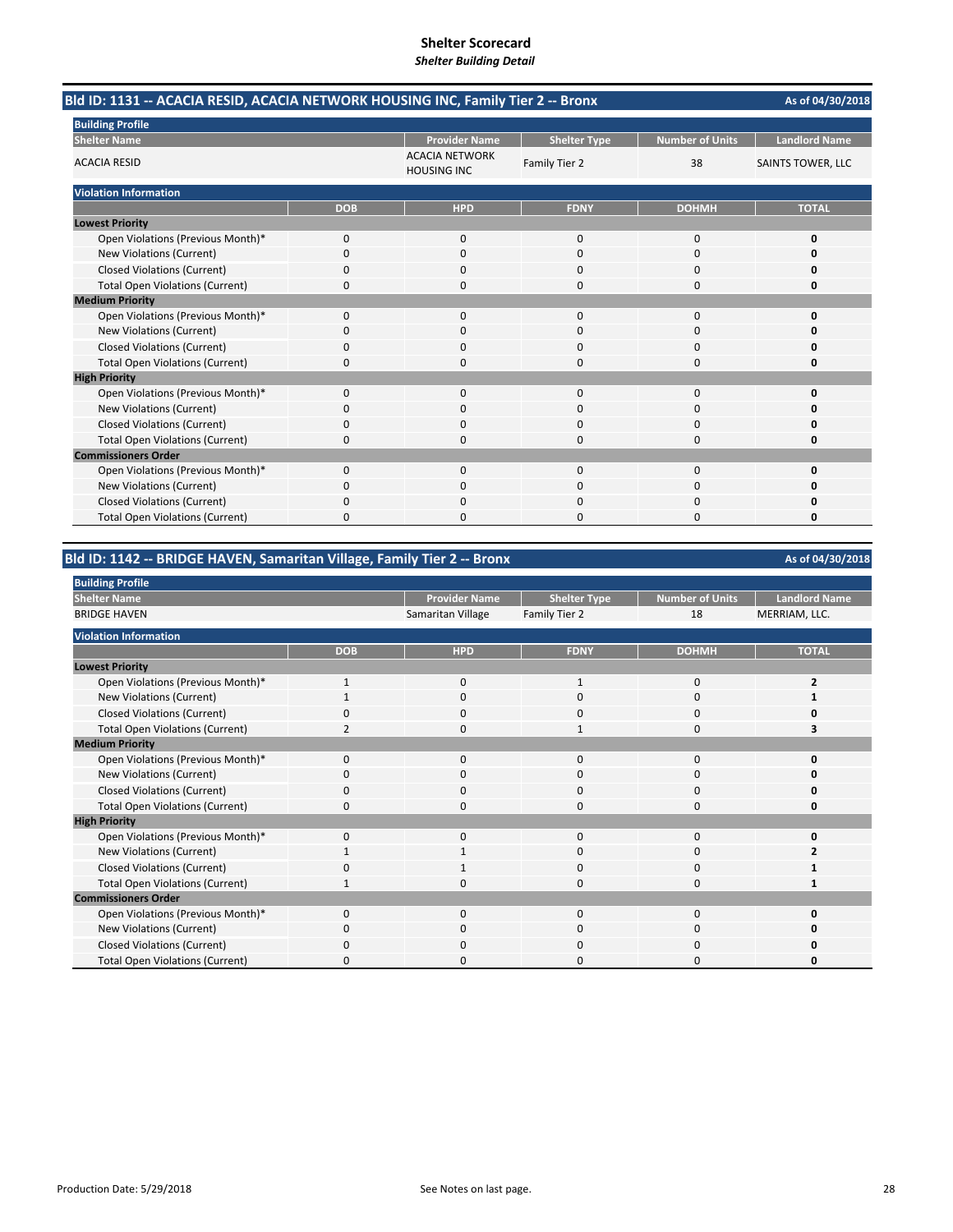| Bld ID: 176386 -- Briggs Housing Residence, BRONX PARENT HOUSING NETWORK, Family Tier 2 -- Bronx |              |                                               |                     |                        | As of 04/30/2018         |
|--------------------------------------------------------------------------------------------------|--------------|-----------------------------------------------|---------------------|------------------------|--------------------------|
| <b>Building Profile</b>                                                                          |              |                                               |                     |                        |                          |
| <b>Shelter Name</b>                                                                              |              | <b>Provider Name</b>                          | <b>Shelter Type</b> | <b>Number of Units</b> | <b>Landlord Name</b>     |
| <b>Briggs Housing Residence</b>                                                                  |              | <b>BRONX PARENT</b><br><b>HOUSING NETWORK</b> | Family Tier 2       | 25                     | <b>BRIGGS REALTY LLC</b> |
| <b>Violation Information</b>                                                                     |              |                                               |                     |                        |                          |
|                                                                                                  | <b>DOB</b>   | <b>HPD</b>                                    | <b>FDNY</b>         | <b>DOHMH</b>           | <b>TOTAL</b>             |
| <b>Lowest Priority</b>                                                                           |              |                                               |                     |                        |                          |
| Open Violations (Previous Month)*                                                                | $\mathbf{1}$ | $\mathbf{1}$                                  | $\mathbf{0}$        | $\mathbf 0$            | $\overline{2}$           |
| New Violations (Current)                                                                         | 0            | 0                                             | $\Omega$            | $\Omega$               | O                        |
| <b>Closed Violations (Current)</b>                                                               | 0            | 0                                             | $\Omega$            | 0                      | 0                        |
| <b>Total Open Violations (Current)</b>                                                           |              |                                               | $\Omega$            | $\Omega$               | 2                        |
| <b>Medium Priority</b>                                                                           |              |                                               |                     |                        |                          |
| Open Violations (Previous Month)*                                                                | 0            | $\Omega$                                      | $\Omega$            | $\Omega$               | $\Omega$                 |
| New Violations (Current)                                                                         | 0            | 0                                             | 0                   | 0                      | n                        |
| <b>Closed Violations (Current)</b>                                                               | 0            | 0                                             | 0                   | 0                      | Ω                        |
| <b>Total Open Violations (Current)</b>                                                           | 0            | $\Omega$                                      | $\Omega$            | $\Omega$               | 0                        |
| <b>High Priority</b>                                                                             |              |                                               |                     |                        |                          |
| Open Violations (Previous Month)*                                                                | $\Omega$     | $\mathbf{1}$                                  | $\Omega$            | $\Omega$               | 1                        |
| New Violations (Current)                                                                         | 0            | 6                                             | $\Omega$            | $\Omega$               | 6                        |
| <b>Closed Violations (Current)</b>                                                               | 0            | 6                                             | $\Omega$            | 0                      | 6                        |
| <b>Total Open Violations (Current)</b>                                                           | 0            |                                               | $\Omega$            | $\Omega$               | 1                        |
| <b>Commissioners Order</b>                                                                       |              |                                               |                     |                        |                          |
| Open Violations (Previous Month)*                                                                | 1            | $\Omega$                                      | $\mathbf{0}$        | $\Omega$               | 1                        |
| New Violations (Current)                                                                         | ŋ            | 0                                             | 0                   | 0                      | O                        |
| <b>Closed Violations (Current)</b>                                                               | 0            | $\Omega$                                      | 0                   | 0                      | 0                        |
| <b>Total Open Violations (Current)</b>                                                           |              | 0                                             | $\Omega$            | 0                      | 1                        |

## **Bld ID: 184892 ‐‐ BROADWAY FAMILY PLAZA, Praxis Housing Iniatives, Inc., Family Tier 2 ‐‐ Bronx**

| <b>Building Profile</b>                |            |                                          |                     |                 |                              |  |
|----------------------------------------|------------|------------------------------------------|---------------------|-----------------|------------------------------|--|
| <b>Shelter Name</b>                    |            | <b>Provider Name</b>                     | <b>Shelter Type</b> | Number of Units | <b>Landlord Name</b>         |  |
| <b>BROADWAY FAMILY PLAZA</b>           |            | <b>Praxis Housing</b><br>Iniatives, Inc. | Family Tier 2       | 83              | X BROADWAY<br><b>DEVELOP</b> |  |
| <b>Violation Information</b>           |            |                                          |                     |                 |                              |  |
|                                        | <b>DOB</b> | <b>HPD</b>                               | <b>FDNY</b>         | <b>DOHMH</b>    | <b>TOTAL</b>                 |  |
| <b>Lowest Priority</b>                 |            |                                          |                     |                 |                              |  |
| Open Violations (Previous Month)*      | 0          | 0                                        | 0                   | 0               | Ω                            |  |
| New Violations (Current)               | 0          | $\mathbf 0$                              | $\Omega$            | 0               | n                            |  |
| <b>Closed Violations (Current)</b>     | 0          | $\mathbf 0$                              | $\Omega$            | 0               | n                            |  |
| <b>Total Open Violations (Current)</b> | $\Omega$   | $\mathbf 0$                              | $\Omega$            | 0               | Ω                            |  |
| <b>Medium Priority</b>                 |            |                                          |                     |                 |                              |  |
| Open Violations (Previous Month)*      | 0          | $\mathbf 0$                              | $\mathbf{0}$        | 0               | n                            |  |
| New Violations (Current)               | O          | $\Omega$                                 | $\Omega$            | $\Omega$        |                              |  |
| <b>Closed Violations (Current)</b>     | $\Omega$   | $\mathbf 0$                              | $\Omega$            | 0               | n                            |  |
| <b>Total Open Violations (Current)</b> | 0          | $\Omega$                                 | $\Omega$            | $\Omega$        | Ω                            |  |
| <b>High Priority</b>                   |            |                                          |                     |                 |                              |  |
| Open Violations (Previous Month)*      | 0          | $\mathbf 0$                              | $\mathbf{0}$        | 0               | n                            |  |
| New Violations (Current)               | O          | $\mathbf 0$                              | 0                   | 0               |                              |  |
| <b>Closed Violations (Current)</b>     | 0          | $\mathbf 0$                              | $\mathbf{0}$        | 0               |                              |  |
| <b>Total Open Violations (Current)</b> | $\Omega$   | $\Omega$                                 | $\Omega$            | $\Omega$        | n                            |  |
| <b>Commissioners Order</b>             |            |                                          |                     |                 |                              |  |
| Open Violations (Previous Month)*      | $\Omega$   | $\mathbf 0$                              | $\mathbf{0}$        | 0               | n                            |  |
| New Violations (Current)               | 0          | 0                                        | 0                   | 0               |                              |  |
| <b>Closed Violations (Current)</b>     | 0          | $\mathbf 0$                              | 0                   | 0               |                              |  |
| <b>Total Open Violations (Current)</b> | $\Omega$   | $\Omega$                                 | 0                   | 0               | U                            |  |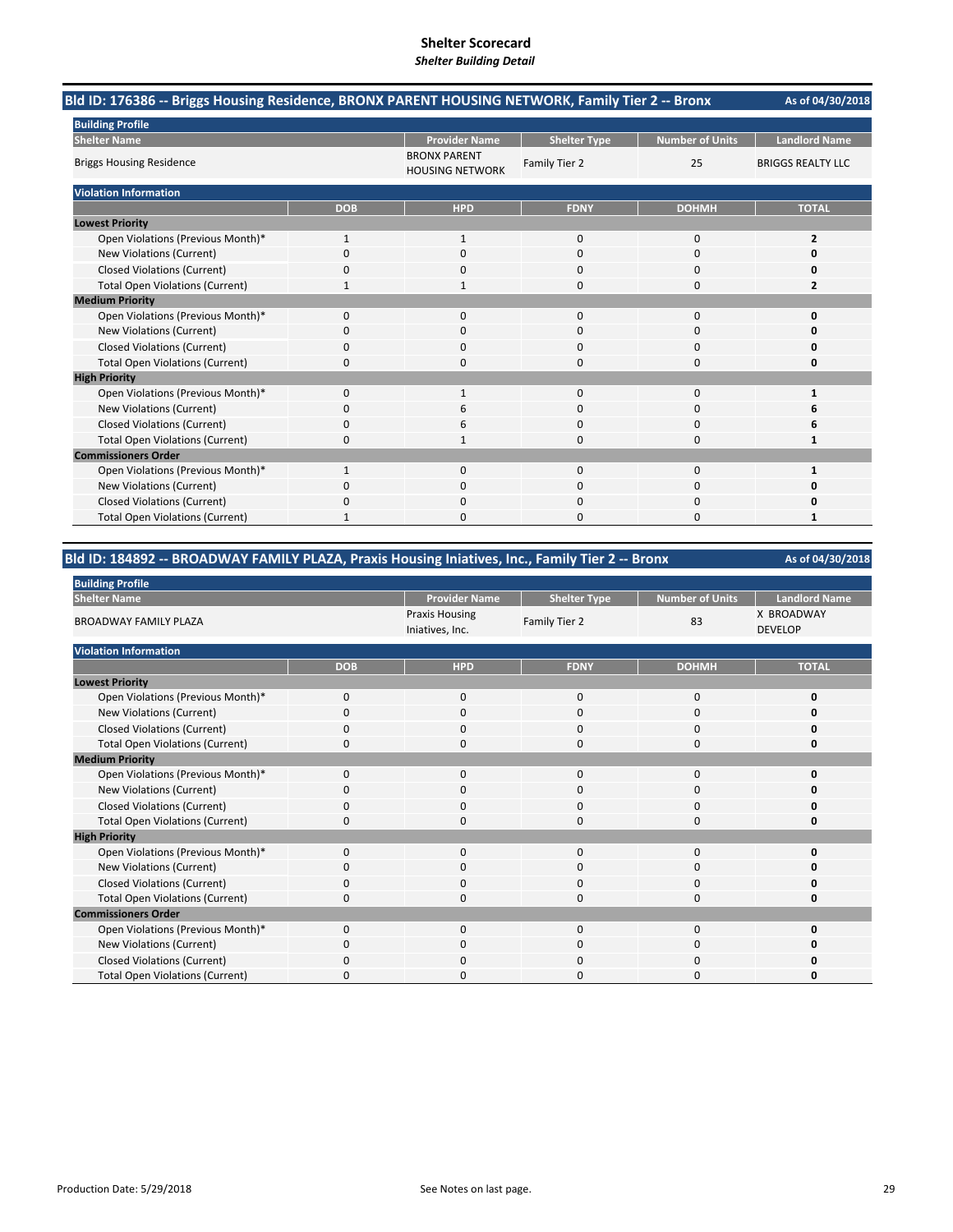| Bld ID: 1164 -- CARMEN'S RESIDENCE, ACACIA NETWORK HOUSING INC, Family Tier 2 -- Bronx |                |                                             |                     |                        | As of 04/30/2018<br><b>Landlord Name</b><br><b>TYLERS DIMES LLC</b><br><b>TOTAL</b><br>0<br>O<br>0<br>0<br>$\Omega$<br>n<br>0<br>O<br>1<br>O<br>0<br>1<br>2<br>Ω<br>$\overline{2}$ |
|----------------------------------------------------------------------------------------|----------------|---------------------------------------------|---------------------|------------------------|------------------------------------------------------------------------------------------------------------------------------------------------------------------------------------|
| <b>Building Profile</b>                                                                |                |                                             |                     |                        |                                                                                                                                                                                    |
| <b>Shelter Name</b>                                                                    |                | <b>Provider Name</b>                        | <b>Shelter Type</b> | <b>Number of Units</b> |                                                                                                                                                                                    |
| <b>CARMEN'S RESIDENCE</b>                                                              |                | <b>ACACIA NETWORK</b><br><b>HOUSING INC</b> | Family Tier 2       | 81                     |                                                                                                                                                                                    |
| <b>Violation Information</b>                                                           |                |                                             |                     |                        |                                                                                                                                                                                    |
|                                                                                        | <b>DOB</b>     | <b>HPD</b>                                  | <b>FDNY</b>         | <b>DOHMH</b>           |                                                                                                                                                                                    |
| <b>Lowest Priority</b>                                                                 |                |                                             |                     |                        |                                                                                                                                                                                    |
| Open Violations (Previous Month)*                                                      | 0              | $\mathbf{0}$                                | $\Omega$            | 0                      |                                                                                                                                                                                    |
| New Violations (Current)                                                               | $\Omega$       | $\Omega$                                    | $\Omega$            | $\Omega$               |                                                                                                                                                                                    |
| <b>Closed Violations (Current)</b>                                                     | 0              | 0                                           | $\Omega$            | 0                      |                                                                                                                                                                                    |
| <b>Total Open Violations (Current)</b>                                                 | 0              | 0                                           | $\Omega$            | 0                      |                                                                                                                                                                                    |
| <b>Medium Priority</b>                                                                 |                |                                             |                     |                        |                                                                                                                                                                                    |
| Open Violations (Previous Month)*                                                      | 0              | $\Omega$                                    | $\Omega$            | $\Omega$               |                                                                                                                                                                                    |
| New Violations (Current)                                                               | 0              | 0                                           | 0                   | 0                      |                                                                                                                                                                                    |
| <b>Closed Violations (Current)</b>                                                     | 0              | $\Omega$                                    | $\Omega$            | $\Omega$               |                                                                                                                                                                                    |
| <b>Total Open Violations (Current)</b>                                                 | $\Omega$       | O                                           | $\Omega$            | $\Omega$               |                                                                                                                                                                                    |
| <b>High Priority</b>                                                                   |                |                                             |                     |                        |                                                                                                                                                                                    |
| Open Violations (Previous Month)*                                                      | $\mathbf{1}$   | $\Omega$                                    | $\Omega$            | $\Omega$               |                                                                                                                                                                                    |
| New Violations (Current)                                                               | 0              | $\Omega$                                    | $\Omega$            | $\Omega$               |                                                                                                                                                                                    |
| <b>Closed Violations (Current)</b>                                                     | 0              | $\Omega$                                    | $\Omega$            | 0                      |                                                                                                                                                                                    |
| <b>Total Open Violations (Current)</b>                                                 | 1              | 0                                           | $\Omega$            | 0                      |                                                                                                                                                                                    |
| <b>Commissioners Order</b>                                                             |                |                                             |                     |                        |                                                                                                                                                                                    |
| Open Violations (Previous Month)*                                                      | $\overline{2}$ | $\Omega$                                    | $\Omega$            | $\Omega$               |                                                                                                                                                                                    |
| New Violations (Current)                                                               | 0              | 0                                           | 0                   | 0                      |                                                                                                                                                                                    |
| <b>Closed Violations (Current)</b>                                                     | 0              | $\Omega$                                    | $\Omega$            | $\Omega$               |                                                                                                                                                                                    |
| <b>Total Open Violations (Current)</b>                                                 | 2              | n                                           | n                   | $\Omega$               |                                                                                                                                                                                    |

## **Bld ID: 1166 ‐‐ CRYSTAL'S PLACE, ACACIA NETWORK HOUSING INC, Family Tier 2 ‐‐ Bronx**

| <b>Building Profile</b>                |              |                                             |                     |                        |                                       |
|----------------------------------------|--------------|---------------------------------------------|---------------------|------------------------|---------------------------------------|
| <b>Shelter Name</b>                    |              | <b>Provider Name</b>                        | <b>Shelter Type</b> | <b>Number of Units</b> | <b>Landlord Name</b>                  |
| <b>CRYSTAL'S PLACE</b>                 |              | <b>ACACIA NETWORK</b><br><b>HOUSING INC</b> | Family Tier 2       | 91                     | <b>CAPRI WHITESTONE</b><br><b>LLC</b> |
| <b>Violation Information</b>           |              |                                             |                     |                        |                                       |
|                                        | <b>DOB</b>   | <b>HPD</b>                                  | <b>FDNY</b>         | <b>DOHMH</b>           | <b>TOTAL</b>                          |
| <b>Lowest Priority</b>                 |              |                                             |                     |                        |                                       |
| Open Violations (Previous Month)*      | $\mathbf 0$  | 0                                           | 0                   | 0                      | 0                                     |
| New Violations (Current)               | 0            | $\mathbf{0}$                                | $\Omega$            | 0                      | ŋ                                     |
| <b>Closed Violations (Current)</b>     | 0            | $\mathbf{0}$                                | $\Omega$            | 0                      | ŋ                                     |
| <b>Total Open Violations (Current)</b> | $\Omega$     | $\mathbf{0}$                                | $\Omega$            | 0                      | 0                                     |
| <b>Medium Priority</b>                 |              |                                             |                     |                        |                                       |
| Open Violations (Previous Month)*      | $\mathbf 0$  | $\mathbf{0}$                                | $\mathbf 0$         | 0                      | O                                     |
| New Violations (Current)               | 0            | $\mathbf 0$                                 | 0                   | 0                      | n                                     |
| <b>Closed Violations (Current)</b>     | 0            | 0                                           | 0                   | 0                      | U                                     |
| <b>Total Open Violations (Current)</b> | 0            | $\Omega$                                    | $\Omega$            | $\Omega$               | O                                     |
| <b>High Priority</b>                   |              |                                             |                     |                        |                                       |
| Open Violations (Previous Month)*      | $\mathbf{1}$ | $\mathbf{0}$                                | $\mathbf 0$         | 0                      |                                       |
| New Violations (Current)               | 0            | $\mathbf 0$                                 | 0                   | 0                      |                                       |
| <b>Closed Violations (Current)</b>     | 1            | 0                                           | $\mathbf 0$         | 0                      |                                       |
| <b>Total Open Violations (Current)</b> | O            | $\Omega$                                    | $\Omega$            | $\Omega$               | ŋ                                     |
| <b>Commissioners Order</b>             |              |                                             |                     |                        |                                       |
| Open Violations (Previous Month)*      | 1            | $\mathbf{0}$                                | $\mathbf 0$         | $\mathbf{0}$           |                                       |
| New Violations (Current)               | O            | $\mathbf 0$                                 | 0                   | 0                      | ŋ                                     |
| <b>Closed Violations (Current)</b>     | 0            | 0                                           | 0                   | 0                      | U                                     |
| <b>Total Open Violations (Current)</b> |              | 0                                           | $\Omega$            | 0                      |                                       |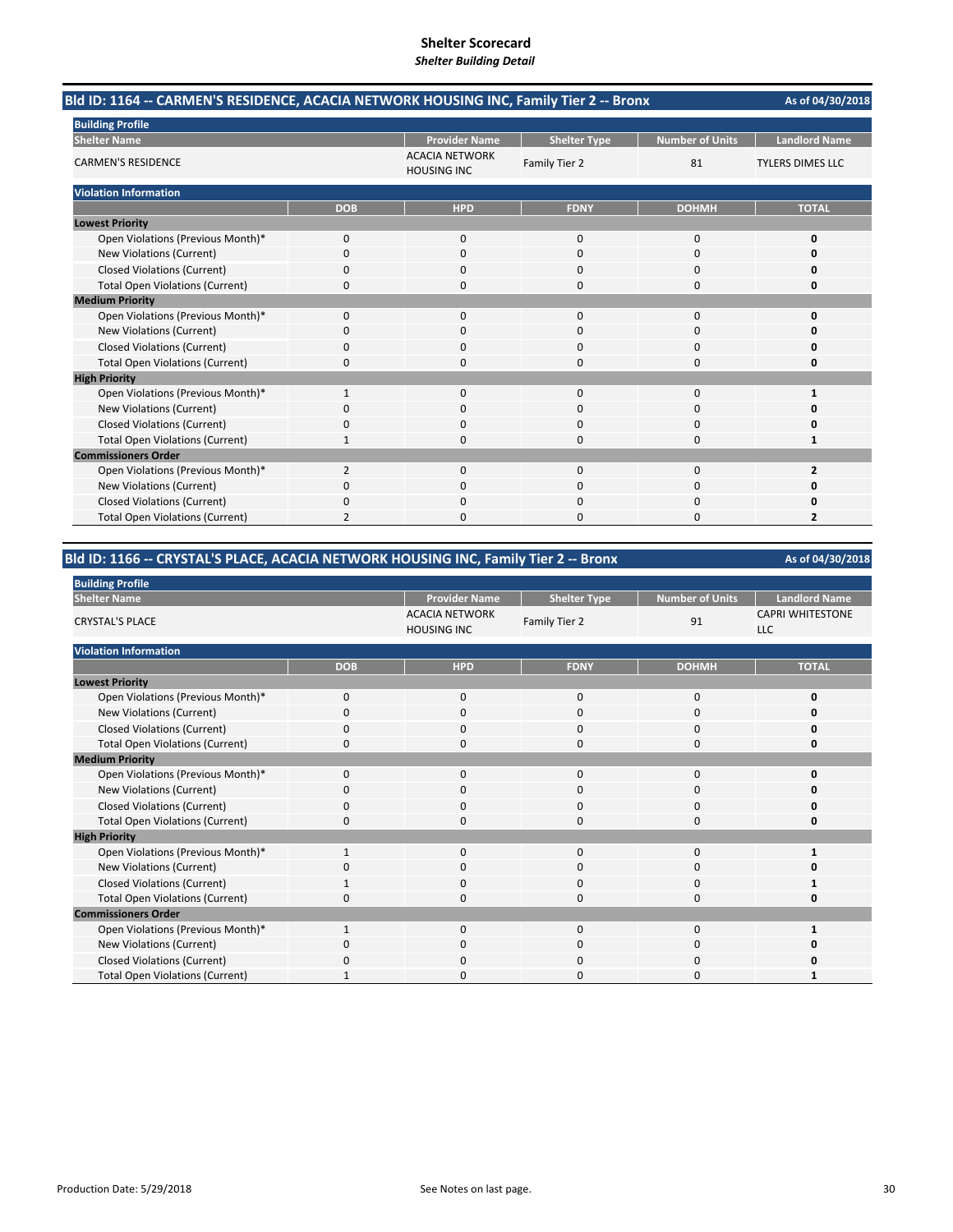| Bld ID: 1050 -- FAM CTR, Volunteers Of America, Family Tier 2 -- Bronx |                |                                     |                     |                        | As of 04/30/2018     |
|------------------------------------------------------------------------|----------------|-------------------------------------|---------------------|------------------------|----------------------|
| <b>Building Profile</b>                                                |                |                                     |                     |                        |                      |
| <b>Shelter Name</b>                                                    |                | <b>Provider Name</b>                | <b>Shelter Type</b> | <b>Number of Units</b> | <b>Landlord Name</b> |
| <b>FAM CTR</b>                                                         |                | Volunteers Of America Family Tier 2 |                     | 70                     | NYC Owned (DHS)      |
| <b>Violation Information</b>                                           |                |                                     |                     |                        |                      |
|                                                                        | <b>DOB</b>     | <b>HPD</b>                          | <b>FDNY</b>         | <b>DOHMH</b>           | <b>TOTAL</b>         |
| <b>Lowest Priority</b>                                                 |                |                                     |                     |                        |                      |
| Open Violations (Previous Month)*                                      | $\overline{2}$ | $\mathbf 0$                         | $\mathbf 0$         | $\mathbf 0$            | $\overline{2}$       |
| New Violations (Current)                                               | 0              | <sup>0</sup>                        | $\Omega$            | $\Omega$               | O                    |
| <b>Closed Violations (Current)</b>                                     | 0              | 0                                   | $\Omega$            | $\Omega$               | 0                    |
| <b>Total Open Violations (Current)</b>                                 | $\overline{2}$ | 0                                   | $\Omega$            | $\Omega$               | 2                    |
| <b>Medium Priority</b>                                                 |                |                                     |                     |                        |                      |
| Open Violations (Previous Month)*                                      | 0              | $\Omega$                            | $\Omega$            | $\Omega$               | $\Omega$             |
| New Violations (Current)                                               | 0              | 2                                   | 0                   | 0                      |                      |
| <b>Closed Violations (Current)</b>                                     | 0              | 2                                   | 0                   | 0                      |                      |
| <b>Total Open Violations (Current)</b>                                 | 0              | O                                   | $\Omega$            | $\Omega$               | 0                    |
| <b>High Priority</b>                                                   |                |                                     |                     |                        |                      |
| Open Violations (Previous Month)*                                      | $\Omega$       | $\Omega$                            | $\Omega$            | $\Omega$               | O                    |
| New Violations (Current)                                               | ŋ              | <sup>0</sup>                        | $\Omega$            | $\Omega$               | O                    |
| <b>Closed Violations (Current)</b>                                     | 0              | 0                                   | $\Omega$            | 0                      | Ω                    |
| <b>Total Open Violations (Current)</b>                                 | 0              | 0                                   | $\Omega$            | 0                      | 0                    |
| <b>Commissioners Order</b>                                             |                |                                     |                     |                        |                      |
| Open Violations (Previous Month)*                                      | 0              | $\Omega$                            | $\mathbf{1}$        | $\Omega$               | 1                    |
| New Violations (Current)                                               | ŋ              | 0                                   | O                   | 0                      | O                    |
| <b>Closed Violations (Current)</b>                                     | 0              | $\Omega$                            | 0                   | 0                      | 0                    |
| <b>Total Open Violations (Current)</b>                                 | 0              | 0                                   |                     | 0                      | 1                    |

# **Bld ID: 1048 ‐‐ FAM RESID, SEBCO Development Corp., Family Tier 2 ‐‐ Bronx**

| <b>Building Profile</b>                |              |                                   |                     |                 |                      |
|----------------------------------------|--------------|-----------------------------------|---------------------|-----------------|----------------------|
| <b>Shelter Name</b>                    |              | <b>Provider Name</b>              | <b>Shelter Type</b> | Number of Units | <b>Landlord Name</b> |
| <b>FAM RESID</b>                       |              | <b>SEBCO Development</b><br>Corp. | Family Tier 2       | 22              | NYC Owned (DHS)      |
| <b>Violation Information</b>           |              |                                   |                     |                 |                      |
|                                        | <b>DOB</b>   | <b>HPD</b>                        | <b>FDNY</b>         | <b>DOHMH</b>    | <b>TOTAL</b>         |
| <b>Lowest Priority</b>                 |              |                                   |                     |                 |                      |
| Open Violations (Previous Month)*      | $\mathbf{1}$ | $\mathbf 0$                       | 0                   | $\mathbf 0$     | 1                    |
| New Violations (Current)               | $\Omega$     | 0                                 | $\Omega$            | 0               | ŋ                    |
| <b>Closed Violations (Current)</b>     |              | 0                                 | $\Omega$            | $\mathbf 0$     |                      |
| <b>Total Open Violations (Current)</b> | 0            | 0                                 | $\Omega$            | 0               | 0                    |
| <b>Medium Priority</b>                 |              |                                   |                     |                 |                      |
| Open Violations (Previous Month)*      | $\Omega$     | $\Omega$                          | $\Omega$            | 0               | 0                    |
| New Violations (Current)               | $\mathbf 0$  | 0                                 | 0                   | 0               | U                    |
| <b>Closed Violations (Current)</b>     | $\Omega$     | $\Omega$                          | $\Omega$            | 0               | U                    |
| <b>Total Open Violations (Current)</b> | $\Omega$     | 0                                 | $\Omega$            | 0               | 0                    |
| <b>High Priority</b>                   |              |                                   |                     |                 |                      |
| Open Violations (Previous Month)*      | $\Omega$     | 0                                 | $\Omega$            | 0               | U                    |
| New Violations (Current)               | $\Omega$     | 0                                 | 0                   | 0               | ŋ                    |
| <b>Closed Violations (Current)</b>     | $\Omega$     | 0                                 | 0                   | 0               | U                    |
| <b>Total Open Violations (Current)</b> | $\Omega$     | 0                                 | 0                   | 0               | 0                    |
| <b>Commissioners Order</b>             |              |                                   |                     |                 |                      |
| Open Violations (Previous Month)*      | $\Omega$     | $\Omega$                          | 1                   | 0               |                      |
| New Violations (Current)               | O            | $\Omega$                          | 0                   | 0               | n                    |
| <b>Closed Violations (Current)</b>     | O            | 0                                 | O                   | 0               | 0                    |
| <b>Total Open Violations (Current)</b> | $\Omega$     | 0                                 | 1                   | 0               |                      |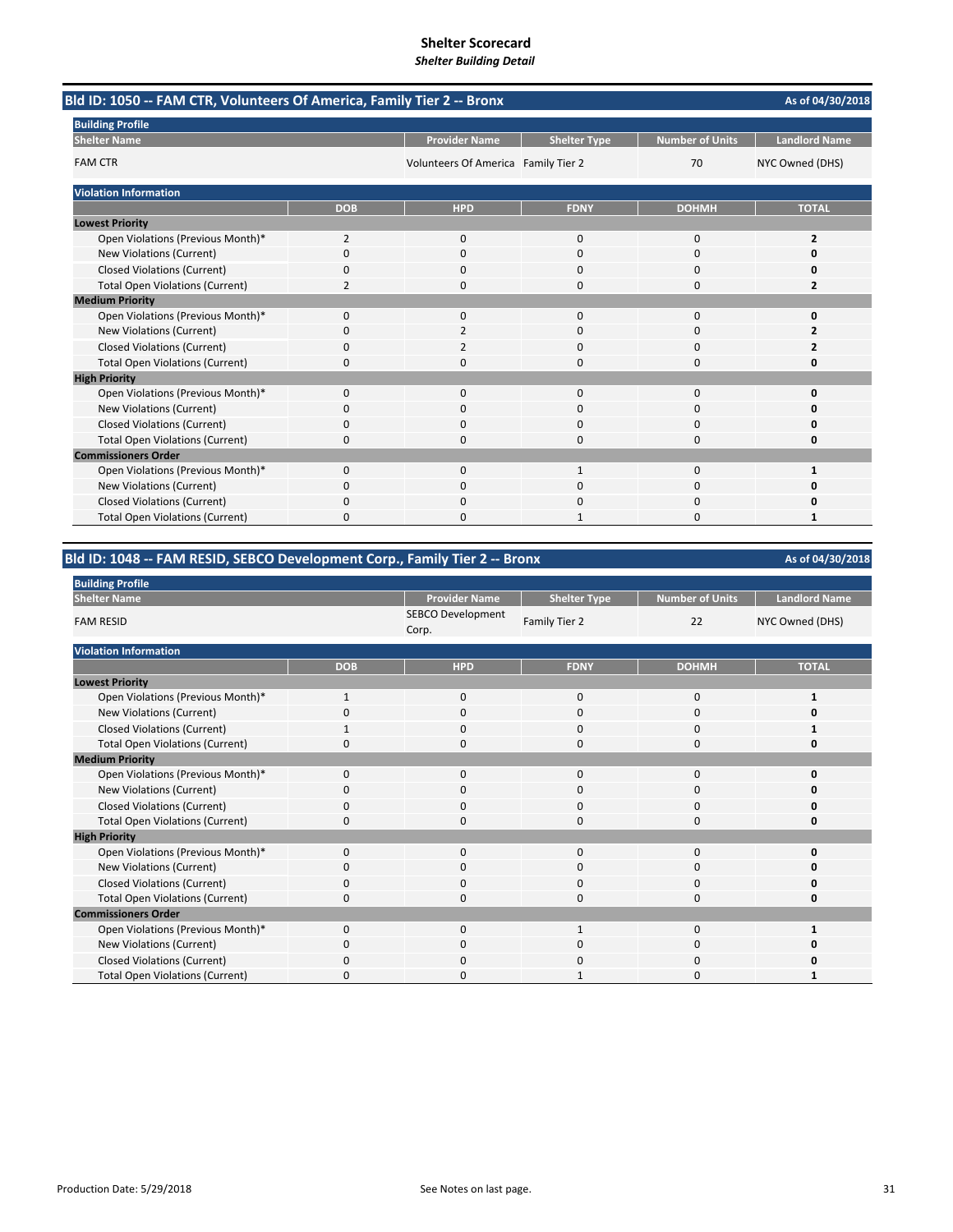# **Shelter Scorecard**

*Shelter Building Detail*

| Bld ID: 1052 -- FAMILY INN, Homes For The Homeless, Family Tier 2 -- Bronx |              |                           |                     |                        | As of 04/30/2018                            |
|----------------------------------------------------------------------------|--------------|---------------------------|---------------------|------------------------|---------------------------------------------|
| <b>Building Profile</b>                                                    |              |                           |                     |                        |                                             |
| <b>Shelter Name</b>                                                        |              | <b>Provider Name</b>      | <b>Shelter Type</b> | <b>Number of Units</b> | <b>Landlord Name</b>                        |
| <b>FAMILY INN</b>                                                          |              | Homes For The<br>Homeless | Family Tier 2       | 88                     | <b>HOMES FOR THE</b><br>HOMELESS INSTITUTE, |
| <b>Violation Information</b>                                               |              |                           |                     |                        |                                             |
|                                                                            | <b>DOB</b>   | <b>HPD</b>                | <b>FDNY</b>         | <b>DOHMH</b>           | <b>TOTAL</b>                                |
| <b>Lowest Priority</b>                                                     |              |                           |                     |                        |                                             |
| Open Violations (Previous Month)*                                          | 0            | $\mathbf{0}$              | $\mathbf 0$         | 0                      | 0                                           |
| New Violations (Current)                                                   | 0            | $\Omega$                  | $\Omega$            | 0                      | 0                                           |
| <b>Closed Violations (Current)</b>                                         | 0            | $\Omega$                  | $\Omega$            | 0                      | O                                           |
| <b>Total Open Violations (Current)</b>                                     | 0            | ŋ                         | $\Omega$            | 0                      | 0                                           |
| <b>Medium Priority</b>                                                     |              |                           |                     |                        |                                             |
| Open Violations (Previous Month)*                                          | 0            | $\Omega$                  | $\mathbf 0$         | 0                      | 0                                           |
| New Violations (Current)                                                   | 0            | $\Omega$                  | $\Omega$            | 0                      |                                             |
| <b>Closed Violations (Current)</b>                                         | 0            | 0                         | $\mathbf 0$         | 0                      | 0                                           |
| <b>Total Open Violations (Current)</b>                                     | 0            | 0                         | $\mathbf 0$         | 0                      | 0                                           |
| <b>High Priority</b>                                                       |              |                           |                     |                        |                                             |
| Open Violations (Previous Month)*                                          | $\mathbf{0}$ | $\mathbf{0}$              | $\mathbf 0$         | 0                      | 0                                           |
| New Violations (Current)                                                   | 0            | 0                         | $\Omega$            | 0                      | O                                           |
| <b>Closed Violations (Current)</b>                                         | 0            | $\Omega$                  | $\Omega$            | 0                      | 0                                           |
| <b>Total Open Violations (Current)</b>                                     | 0            | 0                         | $\mathbf 0$         | 0                      | 0                                           |
| <b>Commissioners Order</b>                                                 |              |                           |                     |                        |                                             |
| Open Violations (Previous Month)*                                          | $\mathbf{0}$ | $\mathbf{0}$              | $\mathbf{0}$        | 0                      | 0                                           |
| New Violations (Current)                                                   | 0            | $\mathbf{0}$              | $\Omega$            | 0                      | 0                                           |
| <b>Closed Violations (Current)</b>                                         | 0            | 0                         | $\mathbf 0$         | 0                      | 0                                           |
| <b>Total Open Violations (Current)</b>                                     | 0            | 0                         | $\Omega$            | $\Omega$               | 0                                           |

## **Bld ID: 1053 ‐‐ FAMILY RESID, Bronx Works, Family Tier 2 ‐‐ Bronx**

#### Provider Name **Name Shelter Type** Number of Units Landlord Name Bronx Works Family Tier 2 102 **DOB HPD FDNY DOHMH TOTAL** Open Violations (Previous Month)\* 0000 **0** New Violations (Current) **1** 1000 **1** 1000 **1** 1000 **1** Closed Violations (Current) 0000 **0** Total Open Violations (Current) 1 0 0 0 0 1 Open Violations (Previous Month)\* 0000 **0 New Violations (Current)** Closed Violations (Current) 0000 **0** Total Open Violations (Current) 0000 **0** Open Violations (Previous Month)\* 1000 **1** New Violations (Current) 0000 **0** Closed Violations (Current) 0000 **0** Total Open Violations (Current) 1000 **1** Open Violations (Previous Month)\* 1 0 0 0 0 1 New Violations (Current) **0** 0000 **0** 0000 **0** Closed Violations (Current) 0000 **0** Total Open Violations (Current) 1 0 0 0 0 1 **Medium Priority High Priority Building Profile Shelter Name** FAMILY RESID **Violation Information Lowest Priority Commissioners Order**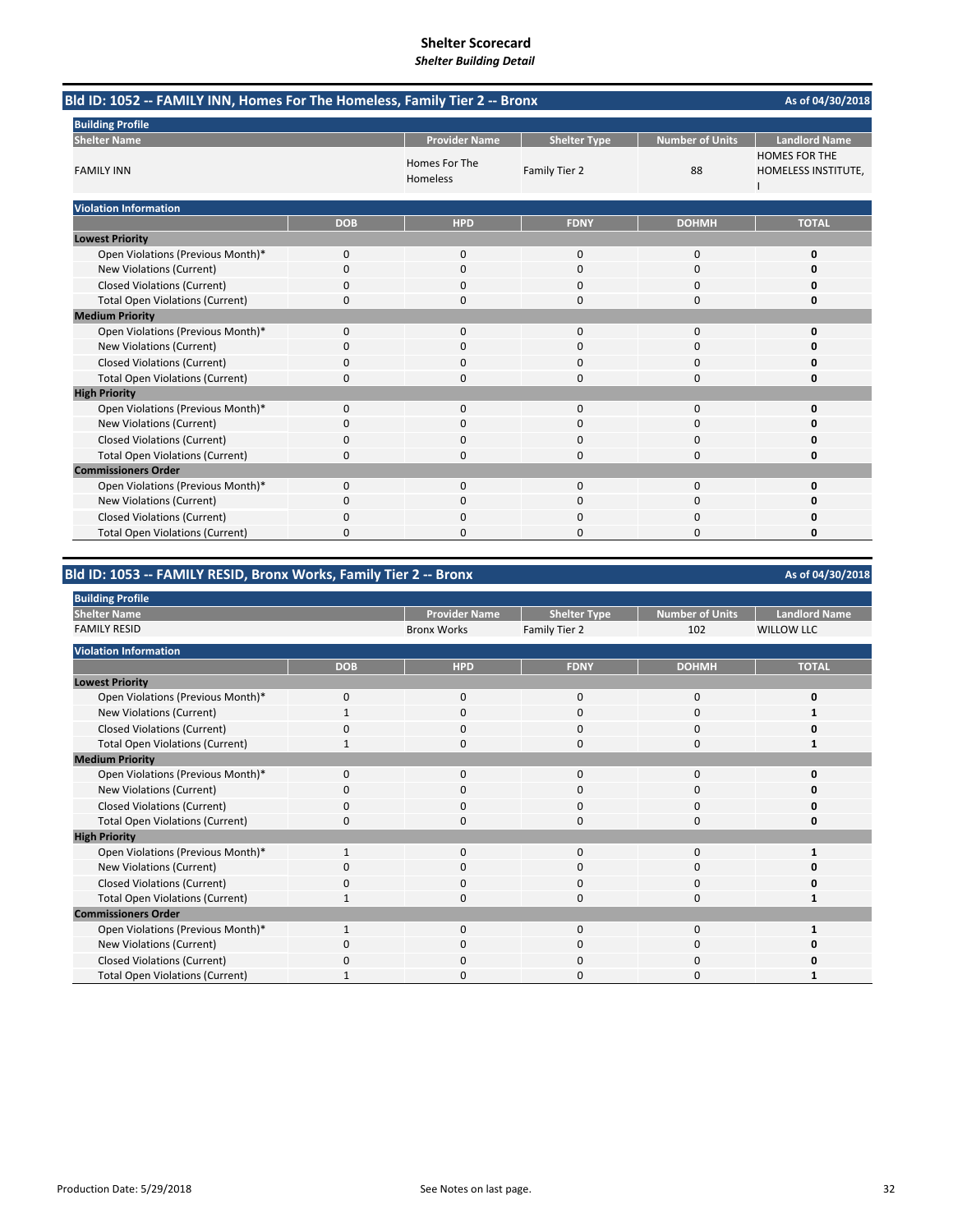|                                        | Bld ID: 1147 -- FAMILY RESIDENCE, ACACIA NETWORK HOUSING INC, Family Tier 2 -- Bronx<br>As of 04/30/2018<br><b>Landlord Name</b><br><b>Number of Units</b><br><b>Provider Name</b><br><b>Shelter Type</b><br><b>ACACIA NETWORK</b><br>36<br>Family Tier 2<br><b>MY NYC LLC</b><br><b>HOUSING INC</b><br><b>DOHMH</b><br><b>TOTAL</b><br><b>DOB</b><br><b>HPD</b><br><b>FDNY</b><br>$\Omega$<br>0<br>$\Omega$<br>$\Omega$<br>O<br>0<br>$\Omega$<br>$\Omega$<br>0<br>0<br>0<br>$\Omega$<br>0<br>0<br>$\Omega$<br>1<br>0<br>0<br>$\Omega$<br>$\Omega$<br>n<br>ŋ<br>0<br>0<br>0<br>0<br>0<br>$\Omega$<br>0<br>$\Omega$<br>0<br>O<br>n |   |  |   |   |
|----------------------------------------|-----------------------------------------------------------------------------------------------------------------------------------------------------------------------------------------------------------------------------------------------------------------------------------------------------------------------------------------------------------------------------------------------------------------------------------------------------------------------------------------------------------------------------------------------------------------------------------------------------------------------------------|---|--|---|---|
| <b>Building Profile</b>                | 0<br>0<br>$\Omega$<br>0<br>n<br>0<br>0<br>0<br>0<br>0<br>0<br>O<br>$\Omega$<br>ŋ<br>0<br>O<br>n.<br>0<br>$\Omega$<br>$\mathbf 0$<br>1<br>1<br>0<br>0<br>$\Omega$<br>0<br>0<br>0<br>$\Omega$<br>U                                                                                                                                                                                                                                                                                                                                                                                                                                  |   |  |   |   |
| <b>Shelter Name</b>                    |                                                                                                                                                                                                                                                                                                                                                                                                                                                                                                                                                                                                                                   |   |  |   |   |
| <b>FAMILY RESIDENCE</b>                |                                                                                                                                                                                                                                                                                                                                                                                                                                                                                                                                                                                                                                   |   |  |   |   |
| <b>Violation Information</b>           |                                                                                                                                                                                                                                                                                                                                                                                                                                                                                                                                                                                                                                   |   |  |   |   |
|                                        |                                                                                                                                                                                                                                                                                                                                                                                                                                                                                                                                                                                                                                   |   |  |   |   |
| <b>Lowest Priority</b>                 |                                                                                                                                                                                                                                                                                                                                                                                                                                                                                                                                                                                                                                   |   |  |   |   |
| Open Violations (Previous Month)*      |                                                                                                                                                                                                                                                                                                                                                                                                                                                                                                                                                                                                                                   |   |  |   |   |
| New Violations (Current)               |                                                                                                                                                                                                                                                                                                                                                                                                                                                                                                                                                                                                                                   |   |  |   |   |
| <b>Closed Violations (Current)</b>     |                                                                                                                                                                                                                                                                                                                                                                                                                                                                                                                                                                                                                                   |   |  |   |   |
| <b>Total Open Violations (Current)</b> |                                                                                                                                                                                                                                                                                                                                                                                                                                                                                                                                                                                                                                   |   |  |   |   |
| <b>Medium Priority</b>                 |                                                                                                                                                                                                                                                                                                                                                                                                                                                                                                                                                                                                                                   |   |  |   |   |
| Open Violations (Previous Month)*      |                                                                                                                                                                                                                                                                                                                                                                                                                                                                                                                                                                                                                                   |   |  |   |   |
| <b>New Violations (Current)</b>        |                                                                                                                                                                                                                                                                                                                                                                                                                                                                                                                                                                                                                                   |   |  |   |   |
| <b>Closed Violations (Current)</b>     |                                                                                                                                                                                                                                                                                                                                                                                                                                                                                                                                                                                                                                   |   |  |   |   |
| <b>Total Open Violations (Current)</b> |                                                                                                                                                                                                                                                                                                                                                                                                                                                                                                                                                                                                                                   |   |  |   |   |
| <b>High Priority</b>                   |                                                                                                                                                                                                                                                                                                                                                                                                                                                                                                                                                                                                                                   |   |  |   |   |
| Open Violations (Previous Month)*      |                                                                                                                                                                                                                                                                                                                                                                                                                                                                                                                                                                                                                                   |   |  |   |   |
| New Violations (Current)               |                                                                                                                                                                                                                                                                                                                                                                                                                                                                                                                                                                                                                                   |   |  |   |   |
| <b>Closed Violations (Current)</b>     |                                                                                                                                                                                                                                                                                                                                                                                                                                                                                                                                                                                                                                   |   |  |   |   |
| <b>Total Open Violations (Current)</b> |                                                                                                                                                                                                                                                                                                                                                                                                                                                                                                                                                                                                                                   |   |  |   |   |
| <b>Commissioners Order</b>             |                                                                                                                                                                                                                                                                                                                                                                                                                                                                                                                                                                                                                                   |   |  |   |   |
| Open Violations (Previous Month)*      |                                                                                                                                                                                                                                                                                                                                                                                                                                                                                                                                                                                                                                   |   |  |   |   |
| New Violations (Current)               |                                                                                                                                                                                                                                                                                                                                                                                                                                                                                                                                                                                                                                   |   |  |   |   |
| <b>Closed Violations (Current)</b>     |                                                                                                                                                                                                                                                                                                                                                                                                                                                                                                                                                                                                                                   |   |  |   |   |
| <b>Total Open Violations (Current)</b> | 0                                                                                                                                                                                                                                                                                                                                                                                                                                                                                                                                                                                                                                 | 0 |  | 0 | 1 |

**Bld ID: 1138 ‐‐ FAMILY RESIDENCE, AGUILA, Family Tier 2 ‐‐ Bronx**

| <b>Building Profile</b>                |            |                      |                     |                        |                                 |
|----------------------------------------|------------|----------------------|---------------------|------------------------|---------------------------------|
| <b>Shelter Name</b>                    |            | <b>Provider Name</b> | <b>Shelter Type</b> | <b>Number of Units</b> | <b>Landlord Name</b>            |
| <b>FAMILY RESIDENCE</b>                |            | <b>AGUILA</b>        | Family Tier 2       | 24                     | X 31 FULTON AVE<br><b>OWNER</b> |
| <b>Violation Information</b>           |            |                      |                     |                        |                                 |
|                                        | <b>DOB</b> | <b>HPD</b>           | <b>FDNY</b>         | <b>DOHMH</b>           | <b>TOTAL</b>                    |
| <b>Lowest Priority</b>                 |            |                      |                     |                        |                                 |
| Open Violations (Previous Month)*      | $\Omega$   | $\mathbf 0$          | 0                   | $\mathbf 0$            | 0                               |
| New Violations (Current)               | $\Omega$   | 0                    | 0                   | 0                      | 0                               |
| <b>Closed Violations (Current)</b>     | $\Omega$   | $\mathbf 0$          | 0                   | 0                      | 0                               |
| <b>Total Open Violations (Current)</b> | O          | 0                    | U                   | 0                      | 0                               |
| <b>Medium Priority</b>                 |            |                      |                     |                        |                                 |
| Open Violations (Previous Month)*      | $\Omega$   | $\mathbf 0$          | 0                   | $\mathbf 0$            | O                               |
| New Violations (Current)               | 0          | 0                    | 0                   | 0                      | ŋ                               |
| <b>Closed Violations (Current)</b>     | $\Omega$   | $\mathbf 0$          | $\Omega$            | 0                      | 0                               |
| <b>Total Open Violations (Current)</b> | 0          | 0                    | 0                   | 0                      | 0                               |
| <b>High Priority</b>                   |            |                      |                     |                        |                                 |
| Open Violations (Previous Month)*      | $\Omega$   | 0                    | $\Omega$            | 0                      | U                               |
| New Violations (Current)               | $\Omega$   | 0                    | 0                   | 0                      | ŋ                               |
| <b>Closed Violations (Current)</b>     | $\Omega$   | $\Omega$             | 0                   | 0                      | ŋ                               |
| <b>Total Open Violations (Current)</b> | 0          | 0                    | 0                   | 0                      | 0                               |
| <b>Commissioners Order</b>             |            |                      |                     |                        |                                 |
| Open Violations (Previous Month)*      | $\Omega$   | $\Omega$             | $\Omega$            | 0                      | 0                               |
| New Violations (Current)               | O          | $\Omega$             | $\Omega$            | $\mathbf 0$            | Ω                               |
| <b>Closed Violations (Current)</b>     | O          | 0                    | O                   | 0                      | 0                               |
| <b>Total Open Violations (Current)</b> | 0          | 0                    | 0                   | 0                      | ŋ                               |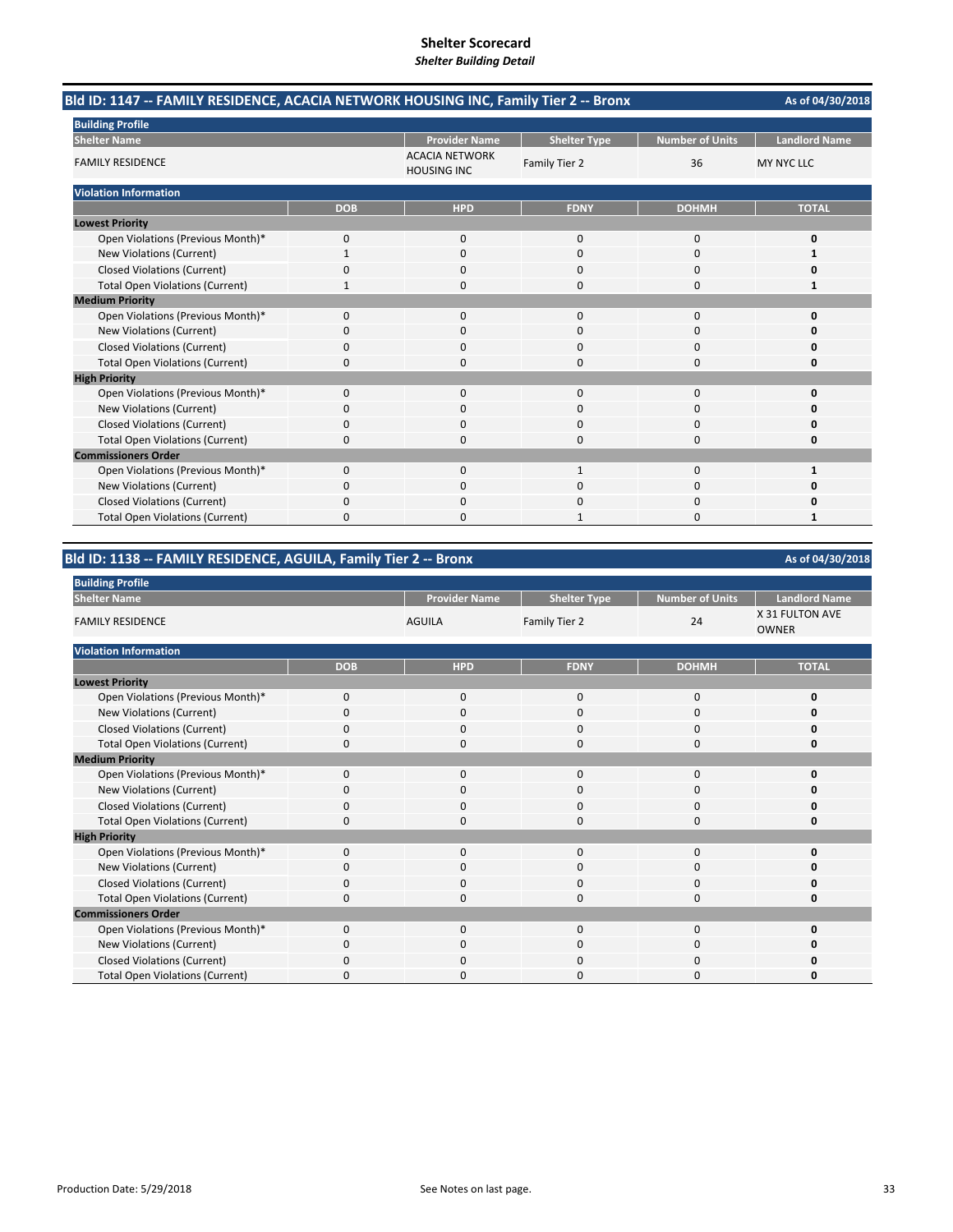| Bld ID: 1132 -- GLORIAS HOUSE, Samaritan Village, Family Tier 2 -- Bronx |            |                      |                     |                        | As of 04/30/2018                                       |
|--------------------------------------------------------------------------|------------|----------------------|---------------------|------------------------|--------------------------------------------------------|
| <b>Building Profile</b>                                                  |            |                      |                     |                        |                                                        |
| <b>Shelter Name</b>                                                      |            | <b>Provider Name</b> | <b>Shelter Type</b> | <b>Number of Units</b> | <b>Landlord Name</b>                                   |
| <b>GLORIAS HOUSE</b>                                                     |            | Samaritan Village    | Family Tier 2       | 17                     | <b>FIVE STAR REATLY &amp;</b><br><b>MANAGEMENT LLC</b> |
| <b>Violation Information</b>                                             |            |                      |                     |                        |                                                        |
|                                                                          | <b>DOB</b> | <b>HPD</b>           | <b>FDNY</b>         | <b>DOHMH</b>           | <b>TOTAL</b>                                           |
| <b>Lowest Priority</b>                                                   |            |                      |                     |                        |                                                        |
| Open Violations (Previous Month)*                                        | 1          | 0                    | $\mathbf 0$         | $\mathbf 0$            | $\mathbf{1}$                                           |
| <b>New Violations (Current)</b>                                          | $\Omega$   | $\Omega$             | $\Omega$            | $\Omega$               | o                                                      |
| <b>Closed Violations (Current)</b>                                       | 0          | 0                    | O                   | 0                      | o                                                      |
| <b>Total Open Violations (Current)</b>                                   | 1          | $\Omega$             | 0                   | $\Omega$               | 1                                                      |
| <b>Medium Priority</b>                                                   |            |                      |                     |                        |                                                        |
| Open Violations (Previous Month)*                                        | 0          | 0                    | $\Omega$            | $\Omega$               | 0                                                      |
| New Violations (Current)                                                 | 0          | 0                    | 0                   | 0                      | O                                                      |
| <b>Closed Violations (Current)</b>                                       | 0          | <sup>0</sup>         | $\Omega$            | $\Omega$               | n                                                      |
| <b>Total Open Violations (Current)</b>                                   | 0          |                      | U                   | $\Omega$               | n                                                      |
| <b>High Priority</b>                                                     |            |                      |                     |                        |                                                        |
| Open Violations (Previous Month)*                                        | 0          | $\Omega$             | $\mathbf{0}$        | $\Omega$               | 0                                                      |
| <b>New Violations (Current)</b>                                          | 0          | $\Omega$             | O                   | $\Omega$               | n                                                      |
| <b>Closed Violations (Current)</b>                                       | 0          | O                    | O                   | 0                      | n                                                      |
| <b>Total Open Violations (Current)</b>                                   | 0          | $\Omega$             | $\Omega$            | $\Omega$               | 0                                                      |
| <b>Commissioners Order</b>                                               |            |                      |                     |                        |                                                        |
| Open Violations (Previous Month)*                                        | $\Omega$   | $\Omega$             | $\Omega$            | $\Omega$               | 0                                                      |
| New Violations (Current)                                                 | 0          | $\Omega$             | $\Omega$            | $\Omega$               | O                                                      |
| <b>Closed Violations (Current)</b>                                       | 0          | 0                    | 0                   | 0                      | Ω                                                      |
| <b>Total Open Violations (Current)</b>                                   | $\Omega$   | <sup>0</sup>         | O                   | $\Omega$               | 0                                                      |

**Bld ID: 1136 ‐‐ GLORIAS HOUSE, Samaritan Village, Family Tier 2 ‐‐ Bronx**

| <b>Building Profile</b>                |             |                      |                     |                        |                                          |
|----------------------------------------|-------------|----------------------|---------------------|------------------------|------------------------------------------|
| <b>Shelter Name</b>                    |             | <b>Provider Name</b> | <b>Shelter Type</b> | <b>Number of Units</b> | <b>Landlord Name</b>                     |
| <b>GLORIAS HOUSE</b>                   |             | Samaritan Village    | Family Tier 2       | 23                     | <b>THE BRONX</b><br><b>APARTMENT LLC</b> |
| <b>Violation Information</b>           |             |                      |                     |                        |                                          |
|                                        | <b>DOB</b>  | <b>HPD</b>           | <b>FDNY</b>         | <b>DOHMH</b>           | <b>TOTAL</b>                             |
| <b>Lowest Priority</b>                 |             |                      |                     |                        |                                          |
| Open Violations (Previous Month)*      | $\mathbf 0$ | $\mathbf 0$          | $\mathbf 0$         | 0                      | 0                                        |
| New Violations (Current)               | $\Omega$    | 0                    | 0                   | 0                      | 0                                        |
| <b>Closed Violations (Current)</b>     | $\Omega$    | $\mathbf 0$          | $\Omega$            | 0                      | 0                                        |
| <b>Total Open Violations (Current)</b> | $\Omega$    | $\Omega$             | $\Omega$            | 0                      | 0                                        |
| <b>Medium Priority</b>                 |             |                      |                     |                        |                                          |
| Open Violations (Previous Month)*      | $\Omega$    | $\Omega$             | $\Omega$            | 0                      | O                                        |
| New Violations (Current)               | 0           | $\mathbf 0$          | 0                   | 0                      | O                                        |
| <b>Closed Violations (Current)</b>     | $\Omega$    | $\Omega$             | 0                   | 0                      | 0                                        |
| <b>Total Open Violations (Current)</b> | 0           | $\mathbf 0$          | $\Omega$            | 0                      | 0                                        |
| <b>High Priority</b>                   |             |                      |                     |                        |                                          |
| Open Violations (Previous Month)*      | 0           | $\mathbf 0$          | $\Omega$            | 0                      | 0                                        |
| New Violations (Current)               | $\Omega$    | 0                    | 0                   | 0                      | 0                                        |
| <b>Closed Violations (Current)</b>     | $\Omega$    | $\mathbf 0$          | 0                   | 0                      | $\Omega$                                 |
| <b>Total Open Violations (Current)</b> | $\Omega$    | $\mathbf 0$          | $\Omega$            | 0                      | 0                                        |
| <b>Commissioners Order</b>             |             |                      |                     |                        |                                          |
| Open Violations (Previous Month)*      | $\Omega$    | $\Omega$             | 1                   | 0                      |                                          |
| New Violations (Current)               | 0           | $\Omega$             | 0                   | 0                      |                                          |
| <b>Closed Violations (Current)</b>     | O           | $\Omega$             | 0                   | 0                      | ი                                        |
| <b>Total Open Violations (Current)</b> | $\Omega$    | $\Omega$             | 1                   | 0                      |                                          |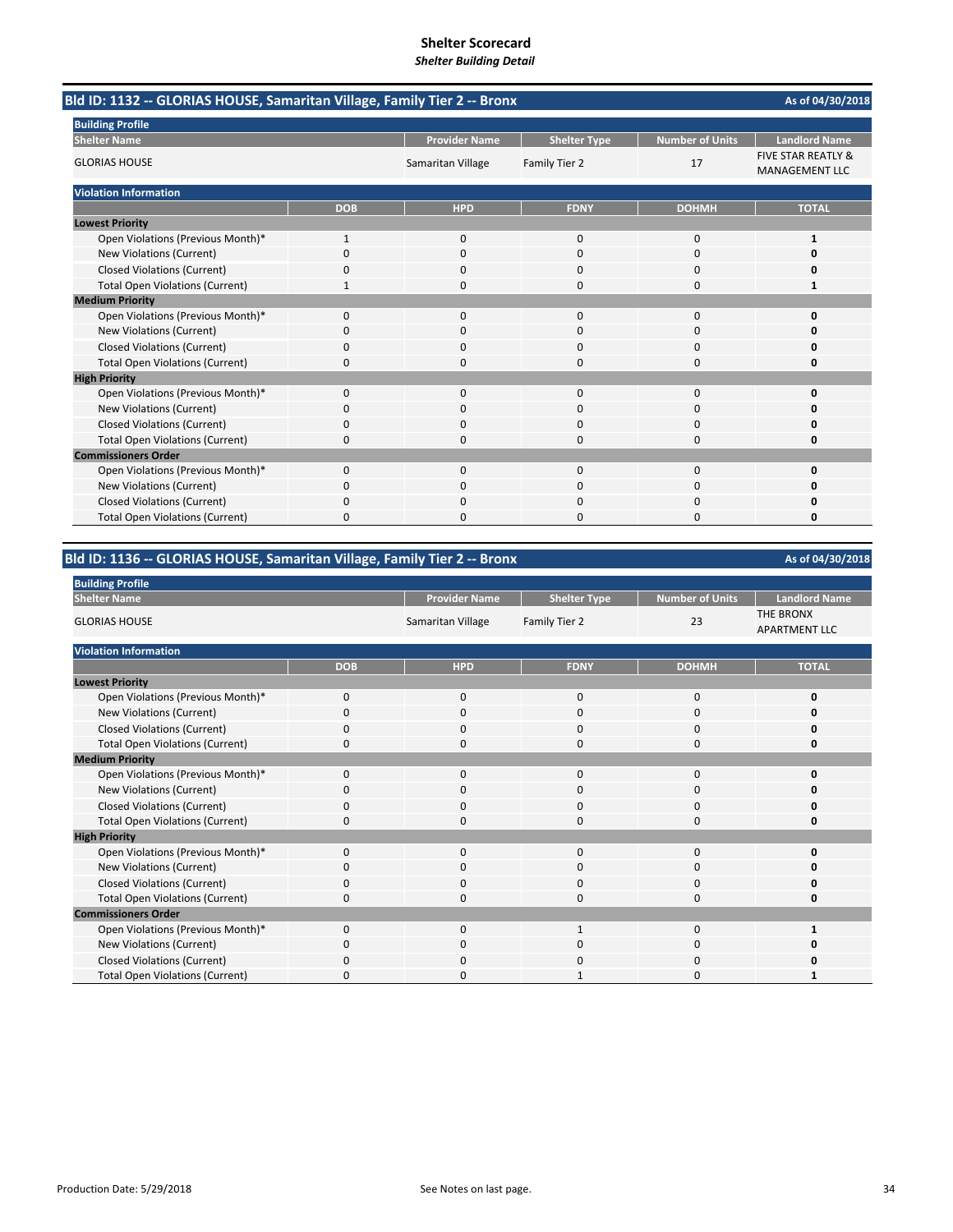| Bld ID: 1135 -- GLORIAS HOUSE, Samaritan Village, Family Tier 2 -- Bronx |            |                      |                     |                        | As of 04/30/2018                          |  |
|--------------------------------------------------------------------------|------------|----------------------|---------------------|------------------------|-------------------------------------------|--|
| <b>Building Profile</b>                                                  |            |                      |                     |                        |                                           |  |
| <b>Shelter Name</b>                                                      |            | <b>Provider Name</b> | <b>Shelter Type</b> | <b>Number of Units</b> | <b>Landlord Name</b>                      |  |
| <b>GLORIAS HOUSE</b>                                                     |            | Samaritan Village    | Family Tier 2       | 24                     | <b>THE BRONX</b><br><b>APARTMENTS LLC</b> |  |
| <b>Violation Information</b>                                             |            |                      |                     |                        |                                           |  |
|                                                                          | <b>DOB</b> | <b>HPD</b>           | <b>FDNY</b>         | <b>DOHMH</b>           | <b>TOTAL</b>                              |  |
| <b>Lowest Priority</b>                                                   |            |                      |                     |                        |                                           |  |
| Open Violations (Previous Month)*                                        | 0          | $\mathbf{0}$         | $\mathbf 0$         | 0                      | 0                                         |  |
| New Violations (Current)                                                 | $\Omega$   | $\Omega$             | $\Omega$            | 0                      | O                                         |  |
| <b>Closed Violations (Current)</b>                                       | 0          | <sup>0</sup>         | $\Omega$            | $\Omega$               | n                                         |  |
| <b>Total Open Violations (Current)</b>                                   | 0          | 0                    | $\Omega$            | 0                      | 0                                         |  |
| <b>Medium Priority</b>                                                   |            |                      |                     |                        |                                           |  |
| Open Violations (Previous Month)*                                        | 0          | $\mathbf{0}$         | $\Omega$            | 0                      | 0                                         |  |
| New Violations (Current)                                                 | 0          | $\Omega$             | $\Omega$            | $\Omega$               | 0                                         |  |
| <b>Closed Violations (Current)</b>                                       | 0          | $\Omega$             | $\Omega$            | 0                      | Ω                                         |  |
| <b>Total Open Violations (Current)</b>                                   | 0          | n                    | $\Omega$            | $\Omega$               | n                                         |  |
| <b>High Priority</b>                                                     |            |                      |                     |                        |                                           |  |
| Open Violations (Previous Month)*                                        | 0          | $\mathbf{0}$         | $\mathbf 0$         | 0                      | 0                                         |  |
| New Violations (Current)                                                 | 0          | 0                    | $\Omega$            | 0                      | O                                         |  |
| <b>Closed Violations (Current)</b>                                       | 0          | 0                    | 0                   | 0                      | 0                                         |  |
| <b>Total Open Violations (Current)</b>                                   | 0          | 0                    | $\Omega$            | 0                      | 0                                         |  |
| <b>Commissioners Order</b>                                               |            |                      |                     |                        |                                           |  |
| Open Violations (Previous Month)*                                        | $\Omega$   | $\Omega$             | $\Omega$            | $\Omega$               | O                                         |  |
| New Violations (Current)                                                 | 0          | 0                    | <sup>0</sup>        | 0                      | O                                         |  |
| <b>Closed Violations (Current)</b>                                       | 0          | 0                    | $\Omega$            | 0                      | 0                                         |  |
| <b>Total Open Violations (Current)</b>                                   | 0          | n                    | $\Omega$            | $\Omega$               | O                                         |  |

**Bld ID: 1134 ‐‐ GLORIAS HOUSE, Samaritan Village, Family Tier 2 ‐‐ Bronx**

| <b>Building Profile</b>                |              |                      |                     |                        |                                           |
|----------------------------------------|--------------|----------------------|---------------------|------------------------|-------------------------------------------|
| <b>Shelter Name</b>                    |              | <b>Provider Name</b> | <b>Shelter Type</b> | <b>Number of Units</b> | <b>Landlord Name</b>                      |
| <b>GLORIAS HOUSE</b>                   |              | Samaritan Village    | Family Tier 2       | 20                     | <b>THE BRONX</b><br><b>APARTMENTS LLC</b> |
| <b>Violation Information</b>           |              |                      |                     |                        |                                           |
|                                        | <b>DOB</b>   | <b>HPD</b>           | <b>FDNY</b>         | <b>DOHMH</b>           | <b>TOTAL</b>                              |
| <b>Lowest Priority</b>                 |              |                      |                     |                        |                                           |
| Open Violations (Previous Month)*      | $\mathbf{1}$ | $\mathbf 0$          | $\Omega$            | 0                      | 1                                         |
| New Violations (Current)               |              | $\mathbf 0$          | $\mathbf 0$         | 0                      |                                           |
| Closed Violations (Current)            | O            | $\mathbf 0$          | 0                   | 0                      | 0                                         |
| <b>Total Open Violations (Current)</b> | 2            | 0                    | 0                   | 0                      | 2                                         |
| <b>Medium Priority</b>                 |              |                      |                     |                        |                                           |
| Open Violations (Previous Month)*      | $\Omega$     | $\Omega$             | 0                   | 0                      | 0                                         |
| New Violations (Current)               | 0            | 0                    | 0                   | 0                      | ŋ                                         |
| <b>Closed Violations (Current)</b>     | $\Omega$     | $\mathbf 0$          | 0                   | 0                      | 0                                         |
| <b>Total Open Violations (Current)</b> | 0            | $\mathbf 0$          | $\Omega$            | 0                      | 0                                         |
| <b>High Priority</b>                   |              |                      |                     |                        |                                           |
| Open Violations (Previous Month)*      | $\Omega$     | $\Omega$             | 0                   | 0                      | O                                         |
| New Violations (Current)               | $\Omega$     | $\mathbf 0$          | $\mathbf 0$         | 0                      | O                                         |
| <b>Closed Violations (Current)</b>     | 0            | $\Omega$             | 0                   | 0                      | 0                                         |
| <b>Total Open Violations (Current)</b> | $\Omega$     | 0                    | 0                   | 0                      | 0                                         |
| <b>Commissioners Order</b>             |              |                      |                     |                        |                                           |
| Open Violations (Previous Month)*      | $\Omega$     | $\Omega$             | $\Omega$            | 0                      | O                                         |
| New Violations (Current)               | 0            | $\Omega$             | 0                   | 0                      | ი                                         |
| Closed Violations (Current)            | O            | $\Omega$             | O                   | 0                      | 0                                         |
| <b>Total Open Violations (Current)</b> | $\Omega$     | $\Omega$             | O                   | 0                      | n                                         |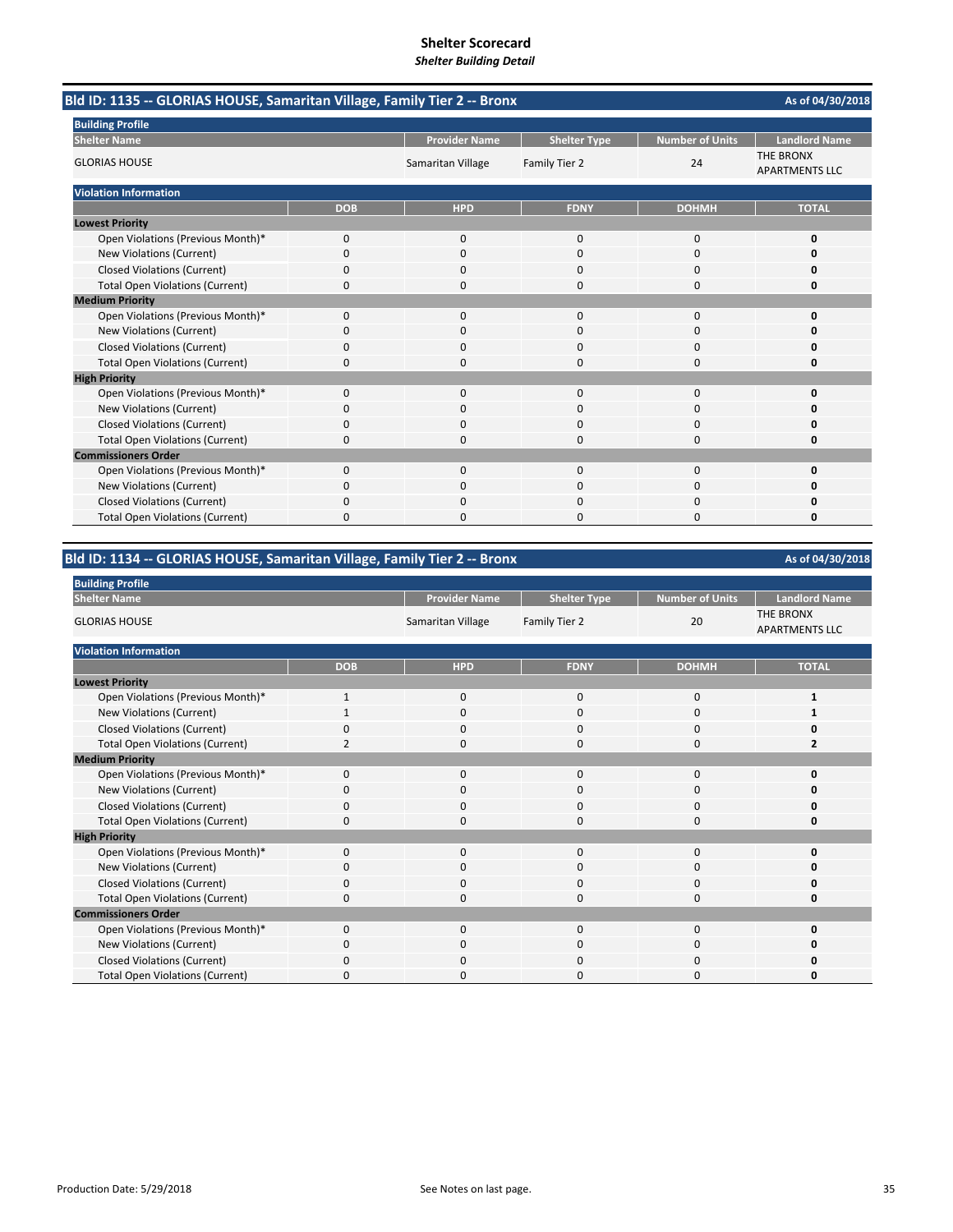| Bld ID: 1133 -- GLORIAS HOUSE, Samaritan Village, Family Tier 2 -- Bronx |            | As of 04/30/2018     |                     |                        |                                           |
|--------------------------------------------------------------------------|------------|----------------------|---------------------|------------------------|-------------------------------------------|
| <b>Building Profile</b>                                                  |            |                      |                     |                        |                                           |
| <b>Shelter Name</b>                                                      |            | <b>Provider Name</b> | <b>Shelter Type</b> | <b>Number of Units</b> | <b>Landlord Name</b>                      |
| <b>GLORIAS HOUSE</b>                                                     |            | Samaritan Village    | Family Tier 2       | 21                     | <b>THE BRONX</b><br><b>APARTMENTS LLC</b> |
| <b>Violation Information</b>                                             |            |                      |                     |                        |                                           |
|                                                                          | <b>DOB</b> | <b>HPD</b>           | <b>FDNY</b>         | <b>DOHMH</b>           | <b>TOTAL</b>                              |
| <b>Lowest Priority</b>                                                   |            |                      |                     |                        |                                           |
| Open Violations (Previous Month)*                                        | 0          | 0                    | $\mathbf{0}$        | $\mathbf 0$            | 0                                         |
| <b>New Violations (Current)</b>                                          | 0          | $\Omega$             | $\Omega$            | $\Omega$               | o                                         |
| <b>Closed Violations (Current)</b>                                       | 0          | 0                    | O                   | 0                      | O                                         |
| <b>Total Open Violations (Current)</b>                                   | 0          | $\Omega$             | 0                   | $\Omega$               | 0                                         |
| <b>Medium Priority</b>                                                   |            |                      |                     |                        |                                           |
| Open Violations (Previous Month)*                                        | 0          | 0                    | $\Omega$            | $\Omega$               | 0                                         |
| New Violations (Current)                                                 | 0          | 0                    | 0                   | 0                      | O                                         |
| <b>Closed Violations (Current)</b>                                       | 0          | <sup>0</sup>         | $\Omega$            | $\Omega$               | n                                         |
| <b>Total Open Violations (Current)</b>                                   | 0          | n                    | U                   | $\Omega$               | n                                         |
| <b>High Priority</b>                                                     |            |                      |                     |                        |                                           |
| Open Violations (Previous Month)*                                        | 0          | 0                    | $\mathbf{0}$        | $\Omega$               | 0                                         |
| <b>New Violations (Current)</b>                                          | 0          | $\Omega$             | O                   | $\Omega$               | n                                         |
| <b>Closed Violations (Current)</b>                                       | 0          | O                    | O                   | 0                      | n                                         |
| <b>Total Open Violations (Current)</b>                                   | 0          | $\Omega$             | $\Omega$            | $\Omega$               | 0                                         |
| <b>Commissioners Order</b>                                               |            |                      |                     |                        |                                           |
| Open Violations (Previous Month)*                                        | $\Omega$   | $\Omega$             | $\Omega$            | $\Omega$               | 0                                         |
| New Violations (Current)                                                 | 0          | $\Omega$             | $\Omega$            | $\Omega$               | O                                         |
| <b>Closed Violations (Current)</b>                                       | 0          | 0                    | 0                   | 0                      | Ω                                         |
| <b>Total Open Violations (Current)</b>                                   | $\Omega$   | $\Omega$             | O                   | $\Omega$               | 0                                         |

**Bld ID: 1146 ‐‐ HELP ‐ BRONX II, Help U.S.A, Family Tier 2 ‐‐ Bronx**

| <b>Building Profile</b>                       |            |                      |                     |                        |                      |
|-----------------------------------------------|------------|----------------------|---------------------|------------------------|----------------------|
| <b>Shelter Name</b><br><b>HELP - BRONX II</b> |            | <b>Provider Name</b> | <b>Shelter Type</b> | <b>Number of Units</b> | <b>Landlord Name</b> |
|                                               |            | Help U.S.A           | Family Tier 2       | 33                     | X EAST 178 LLC       |
| <b>Violation Information</b>                  |            |                      |                     |                        |                      |
|                                               | <b>DOB</b> | <b>HPD</b>           | <b>FDNY</b>         | <b>DOHMH</b>           | <b>TOTAL</b>         |
| <b>Lowest Priority</b>                        |            |                      |                     |                        |                      |
| Open Violations (Previous Month)*             | $\Omega$   | $\Omega$             | $\Omega$            | $\mathbf 0$            | 0                    |
| New Violations (Current)                      | 0          | $\mathbf 0$          | 0                   | 0                      | 0                    |
| <b>Closed Violations (Current)</b>            |            | $\Omega$             | 0                   | 0                      | 0                    |
| <b>Total Open Violations (Current)</b>        | $\Omega$   | $\mathbf 0$          | 0                   | $\mathbf 0$            | 0                    |
| <b>Medium Priority</b>                        |            |                      |                     |                        |                      |
| Open Violations (Previous Month)*             | $\Omega$   | $\mathbf 0$          | 0                   | $\mathbf 0$            | 0                    |
| New Violations (Current)                      | $\Omega$   | $\Omega$             | $\Omega$            | $\Omega$               | 0                    |
| <b>Closed Violations (Current)</b>            | $\Omega$   | $\mathbf 0$          | $\Omega$            | 0                      | 0                    |
| <b>Total Open Violations (Current)</b>        | $\Omega$   | $\Omega$             | $\Omega$            | $\mathbf 0$            | 0                    |
| <b>High Priority</b>                          |            |                      |                     |                        |                      |
| Open Violations (Previous Month)*             | $\Omega$   | $\Omega$             | $\Omega$            | $\mathbf 0$            | 0                    |
| New Violations (Current)                      | o          | 0                    | 0                   | 0                      | 0                    |
| <b>Closed Violations (Current)</b>            | $\Omega$   | $\mathbf 0$          | 0                   | 0                      | 0                    |
| <b>Total Open Violations (Current)</b>        | n          | $\Omega$             | O                   | $\Omega$               | 0                    |
| <b>Commissioners Order</b>                    |            |                      |                     |                        |                      |
| Open Violations (Previous Month)*             | $\Omega$   | $\Omega$             | 0                   | $\mathbf 0$            | 0                    |
| New Violations (Current)                      | $\Omega$   | $\mathbf 0$          | 0                   | 0                      | O                    |
| <b>Closed Violations (Current)</b>            | U          | $\Omega$             | 0                   | $\Omega$               | 0                    |
| <b>Total Open Violations (Current)</b>        | ŋ          | 0                    | U                   | 0                      | O                    |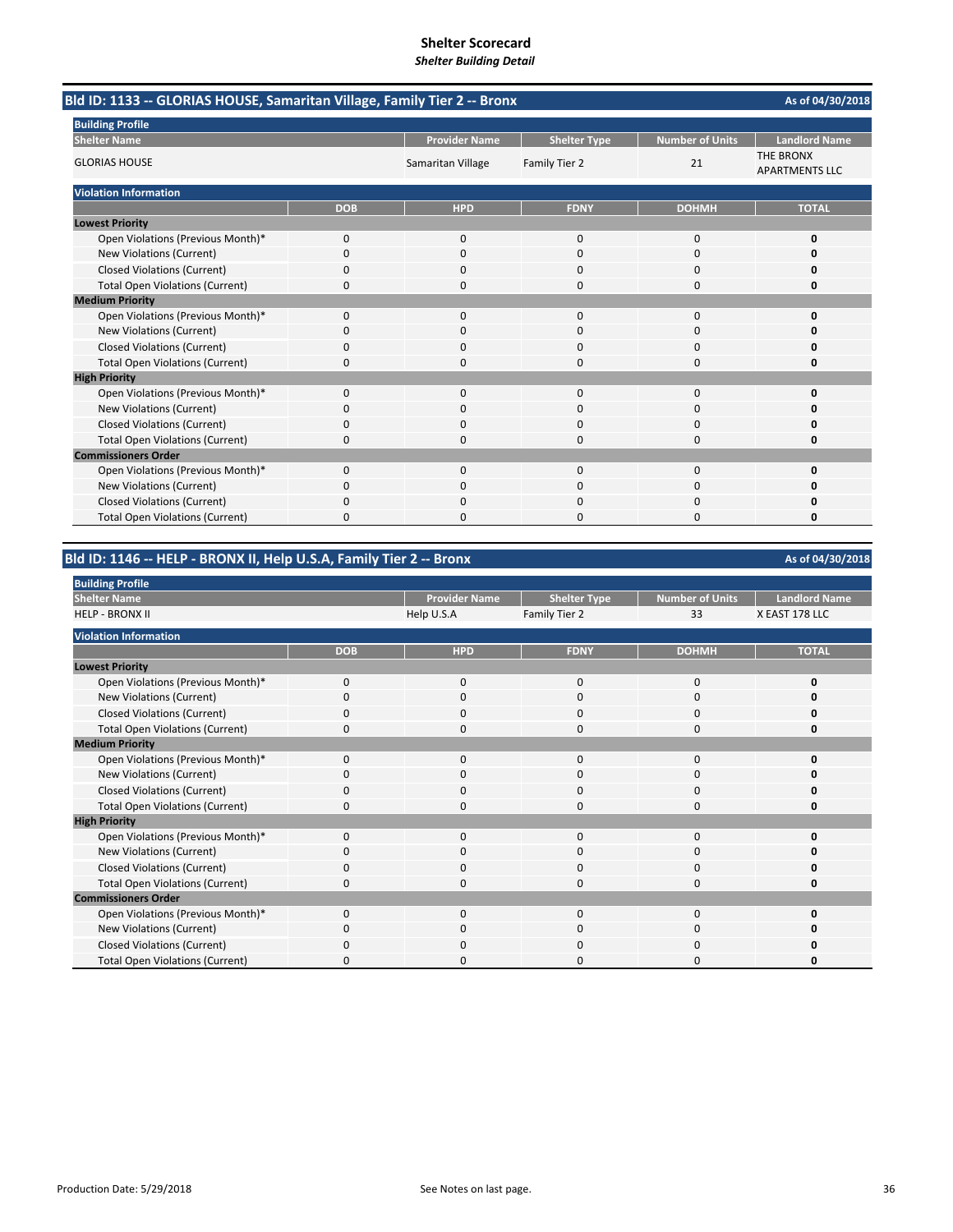| Bld ID: 1039 -- HELP - BRONX, Help U.S.A, Family Tier 2 -- Bronx |                |                      |                     |                        | As of 04/30/2018     |
|------------------------------------------------------------------|----------------|----------------------|---------------------|------------------------|----------------------|
| <b>Building Profile</b>                                          |                |                      |                     |                        |                      |
| <b>Shelter Name</b>                                              |                | <b>Provider Name</b> | <b>Shelter Type</b> | <b>Number of Units</b> | <b>Landlord Name</b> |
| <b>HELP - BRONX</b>                                              |                | Help U.S.A           | Family Tier 2       | 212                    | <b>HELP BRONX LP</b> |
| <b>Violation Information</b>                                     |                |                      |                     |                        |                      |
|                                                                  | <b>DOB</b>     | <b>HPD</b>           | <b>FDNY</b>         | <b>DOHMH</b>           | <b>TOTAL</b>         |
| <b>Lowest Priority</b>                                           |                |                      |                     |                        |                      |
| Open Violations (Previous Month)*                                | 2              | 0                    | $\mathbf{0}$        | $\mathbf 0$            | 2                    |
| <b>New Violations (Current)</b>                                  | $\overline{2}$ | $\Omega$             | $\Omega$            | $\Omega$               | 2                    |
| <b>Closed Violations (Current)</b>                               | 0              | 0                    | 0                   | $\Omega$               | o                    |
| <b>Total Open Violations (Current)</b>                           | 4              | 0                    | $\Omega$            | $\Omega$               | 4                    |
| <b>Medium Priority</b>                                           |                |                      |                     |                        |                      |
| Open Violations (Previous Month)*                                | $\Omega$       | O                    | O                   | $\Omega$               | o                    |
| New Violations (Current)                                         | 0              | 0                    | 0                   | 0                      | o                    |
| <b>Closed Violations (Current)</b>                               | $\Omega$       | <sup>0</sup>         | $\Omega$            | $\Omega$               | o                    |
| <b>Total Open Violations (Current)</b>                           | $\Omega$       | 0                    | 0                   | $\Omega$               | 0                    |
| <b>High Priority</b>                                             |                |                      |                     |                        |                      |
| Open Violations (Previous Month)*                                | $\overline{2}$ | $\Omega$             | $\Omega$            | $\Omega$               | $\overline{2}$       |
| New Violations (Current)                                         | 6              | 0                    | 0                   | $\Omega$               | 6                    |
| <b>Closed Violations (Current)</b>                               | 0              | 0                    | 0                   | 0                      | 0                    |
| <b>Total Open Violations (Current)</b>                           | 8              | <sup>n</sup>         | $\Omega$            | $\Omega$               | 8                    |
| <b>Commissioners Order</b>                                       |                |                      |                     |                        |                      |
| Open Violations (Previous Month)*                                | 0              | 0                    | $\mathbf{1}$        | $\mathbf 0$            |                      |
| New Violations (Current)                                         | 0              | <sup>0</sup>         | O                   | $\Omega$               | O                    |
| <b>Closed Violations (Current)</b>                               | 0              | $\Omega$             | 0                   | 0                      | 0                    |
| <b>Total Open Violations (Current)</b>                           | 0              | $\Omega$             |                     | $\Omega$               | 1                    |

## **Bld ID: 1040 ‐‐ HELP ‐ BRONX, Help U.S.A, Family Tier 2 ‐‐ Bronx**

| <b>Building Profile</b>                |                |                      |                     |                 |                      |
|----------------------------------------|----------------|----------------------|---------------------|-----------------|----------------------|
| <b>Shelter Name</b>                    |                | <b>Provider Name</b> | <b>Shelter Type</b> | Number of Units | <b>Landlord Name</b> |
| <b>HELP - BRONX</b>                    |                | Help U.S.A           | Family Tier 2       | 96              | <b>HELPBRONXLP</b>   |
| <b>Violation Information</b>           |                |                      |                     |                 |                      |
|                                        | <b>DOB</b>     | <b>HPD</b>           | <b>FDNY</b>         | <b>DOHMH</b>    | <b>TOTAL</b>         |
| <b>Lowest Priority</b>                 |                |                      |                     |                 |                      |
| Open Violations (Previous Month)*      | 0              | 0                    | 0                   | 0               |                      |
| New Violations (Current)               | $\Omega$       | $\mathbf 0$          | 0                   | 0               |                      |
| Closed Violations (Current)            | $\Omega$       | 0                    | $\Omega$            | 0               |                      |
| <b>Total Open Violations (Current)</b> | $\Omega$       | $\mathbf 0$          | $\Omega$            | 0               |                      |
| <b>Medium Priority</b>                 |                |                      |                     |                 |                      |
| Open Violations (Previous Month)*      | $\Omega$       | $\mathbf 0$          | $\Omega$            | 0               |                      |
| New Violations (Current)               | $\Omega$       | 0                    | 0                   | 0               |                      |
| Closed Violations (Current)            | 0              | $\mathbf 0$          | 0                   | 0               |                      |
| <b>Total Open Violations (Current)</b> | 0              | $\mathbf 0$          | 0                   | 0               |                      |
| <b>High Priority</b>                   |                |                      |                     |                 |                      |
| Open Violations (Previous Month)*      | 0              | 0                    | 0                   | $\mathbf 0$     | Ω                    |
| New Violations (Current)               | $\Omega$       | $\mathbf{0}$         | 0                   | 0               |                      |
| Closed Violations (Current)            | 0              | 0                    | 0                   | 0               | Ω                    |
| <b>Total Open Violations (Current)</b> | $\Omega$       | $\mathbf 0$          | $\Omega$            | $\mathbf 0$     | Ω                    |
| <b>Commissioners Order</b>             |                |                      |                     |                 |                      |
| Open Violations (Previous Month)*      | $\overline{2}$ | $\mathbf 0$          | $\mathbf{1}$        | 0               |                      |
| New Violations (Current)               | $\Omega$       | 0                    | 0                   | 0               |                      |
| Closed Violations (Current)            | $\Omega$       | $\mathbf{0}$         | $\Omega$            | 0               |                      |
| <b>Total Open Violations (Current)</b> |                | 0                    |                     | 0               |                      |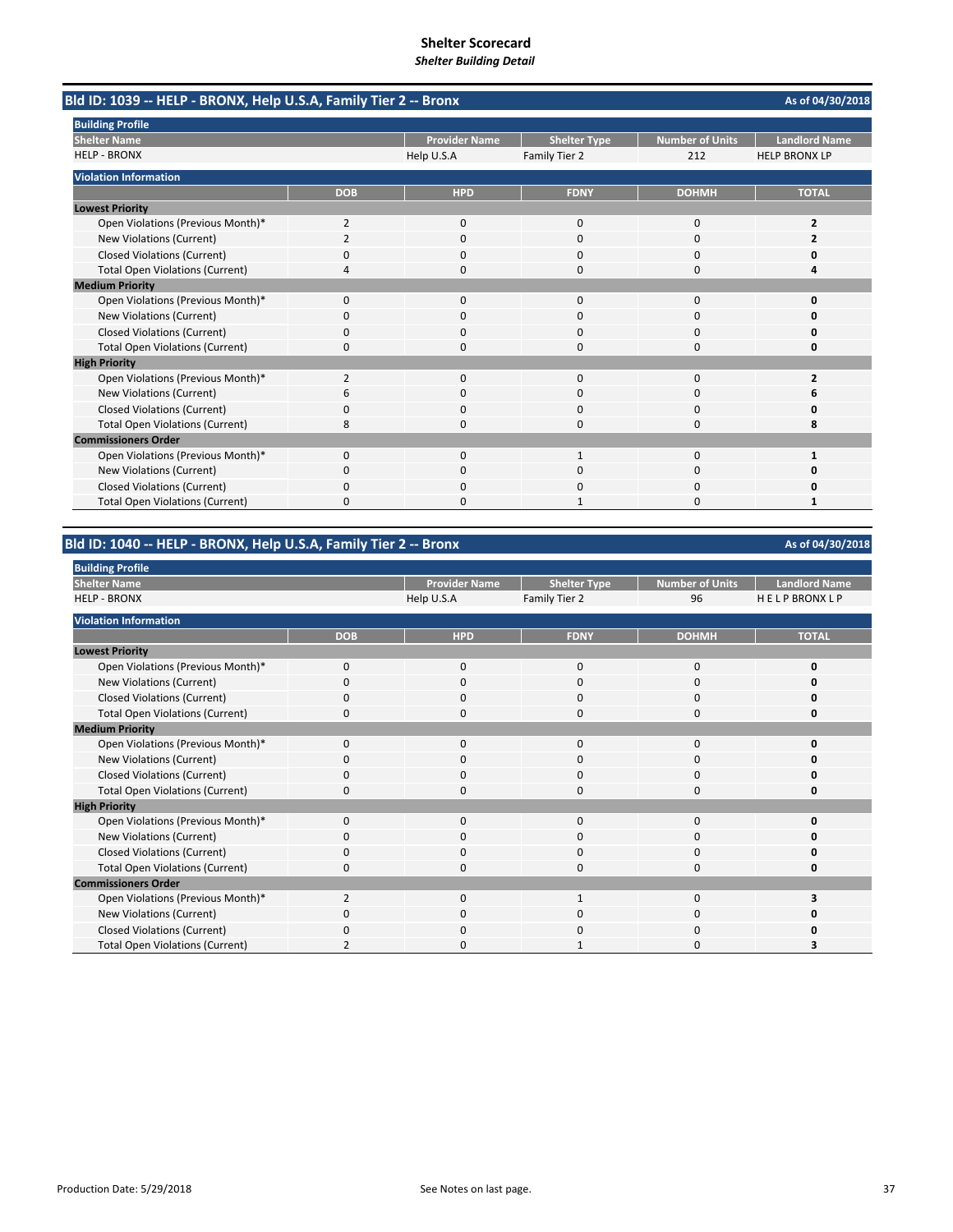| Bld ID: 1044 -- HOUSES, SEBCO Development Corp., Family Tier 2 -- Bronx<br><b>Building Profile</b><br><b>Shelter Name</b><br><b>Provider Name</b><br><b>Number of Units</b><br><b>Landlord Name</b><br><b>Shelter Type</b><br>SEBCO Development<br><b>HOUSES</b><br>Family Tier 2<br>75<br>NYC Owned (DHS)<br>Corp.<br><b>Violation Information</b><br><b>FDNY</b><br><b>DOHMH</b><br><b>TOTAL</b><br><b>DOB</b><br><b>HPD</b><br><b>Lowest Priority</b><br>Open Violations (Previous Month)*<br>2<br>0<br>$\mathbf 0$<br>0<br>$\overline{2}$<br><b>New Violations (Current)</b><br>$\Omega$<br>$\Omega$<br>$\Omega$<br>0<br>Ω<br><b>Closed Violations (Current)</b><br>$\Omega$<br>ŋ<br>n<br>n<br>O<br><b>Total Open Violations (Current)</b><br>$\overline{2}$<br>$\overline{2}$<br>0<br>0<br>0<br><b>Medium Priority</b><br>Open Violations (Previous Month)*<br>0<br>$\mathbf{0}$<br>$\Omega$<br>$\Omega$<br>0<br>New Violations (Current)<br>0<br>$\Omega$<br>0<br>0<br>0<br><b>Closed Violations (Current)</b><br>0<br>$\Omega$<br>0<br><sup>0</sup><br>n<br><b>Total Open Violations (Current)</b><br>0<br>n<br>$\Omega$<br>n<br><b>High Priority</b><br>Open Violations (Previous Month)*<br>0<br>$\mathbf 0$<br>$\mathbf{0}$<br>0<br>0<br>New Violations (Current)<br>0<br>$\Omega$<br>0<br>0<br>n<br><b>Closed Violations (Current)</b><br>0<br>n<br>0<br>O<br>n<br><b>Total Open Violations (Current)</b><br>0<br>$\Omega$<br>0<br>0<br>$\Omega$<br><b>Commissioners Order</b><br>Open Violations (Previous Month)*<br>0<br>$\mathbf 0$<br>$\Omega$<br>0<br>0<br>New Violations (Current)<br>0<br>0<br>0<br>1 | As of 04/30/2018 |   |          |          |   |
|--------------------------------------------------------------------------------------------------------------------------------------------------------------------------------------------------------------------------------------------------------------------------------------------------------------------------------------------------------------------------------------------------------------------------------------------------------------------------------------------------------------------------------------------------------------------------------------------------------------------------------------------------------------------------------------------------------------------------------------------------------------------------------------------------------------------------------------------------------------------------------------------------------------------------------------------------------------------------------------------------------------------------------------------------------------------------------------------------------------------------------------------------------------------------------------------------------------------------------------------------------------------------------------------------------------------------------------------------------------------------------------------------------------------------------------------------------------------------------------------------------------------------------------------------------------------------------------------------------------------------|------------------|---|----------|----------|---|
|                                                                                                                                                                                                                                                                                                                                                                                                                                                                                                                                                                                                                                                                                                                                                                                                                                                                                                                                                                                                                                                                                                                                                                                                                                                                                                                                                                                                                                                                                                                                                                                                                          |                  |   |          |          |   |
|                                                                                                                                                                                                                                                                                                                                                                                                                                                                                                                                                                                                                                                                                                                                                                                                                                                                                                                                                                                                                                                                                                                                                                                                                                                                                                                                                                                                                                                                                                                                                                                                                          |                  |   |          |          |   |
|                                                                                                                                                                                                                                                                                                                                                                                                                                                                                                                                                                                                                                                                                                                                                                                                                                                                                                                                                                                                                                                                                                                                                                                                                                                                                                                                                                                                                                                                                                                                                                                                                          |                  |   |          |          |   |
|                                                                                                                                                                                                                                                                                                                                                                                                                                                                                                                                                                                                                                                                                                                                                                                                                                                                                                                                                                                                                                                                                                                                                                                                                                                                                                                                                                                                                                                                                                                                                                                                                          |                  |   |          |          |   |
|                                                                                                                                                                                                                                                                                                                                                                                                                                                                                                                                                                                                                                                                                                                                                                                                                                                                                                                                                                                                                                                                                                                                                                                                                                                                                                                                                                                                                                                                                                                                                                                                                          |                  |   |          |          |   |
|                                                                                                                                                                                                                                                                                                                                                                                                                                                                                                                                                                                                                                                                                                                                                                                                                                                                                                                                                                                                                                                                                                                                                                                                                                                                                                                                                                                                                                                                                                                                                                                                                          |                  |   |          |          |   |
|                                                                                                                                                                                                                                                                                                                                                                                                                                                                                                                                                                                                                                                                                                                                                                                                                                                                                                                                                                                                                                                                                                                                                                                                                                                                                                                                                                                                                                                                                                                                                                                                                          |                  |   |          |          |   |
|                                                                                                                                                                                                                                                                                                                                                                                                                                                                                                                                                                                                                                                                                                                                                                                                                                                                                                                                                                                                                                                                                                                                                                                                                                                                                                                                                                                                                                                                                                                                                                                                                          |                  |   |          |          |   |
|                                                                                                                                                                                                                                                                                                                                                                                                                                                                                                                                                                                                                                                                                                                                                                                                                                                                                                                                                                                                                                                                                                                                                                                                                                                                                                                                                                                                                                                                                                                                                                                                                          |                  |   |          |          |   |
|                                                                                                                                                                                                                                                                                                                                                                                                                                                                                                                                                                                                                                                                                                                                                                                                                                                                                                                                                                                                                                                                                                                                                                                                                                                                                                                                                                                                                                                                                                                                                                                                                          |                  |   |          |          |   |
|                                                                                                                                                                                                                                                                                                                                                                                                                                                                                                                                                                                                                                                                                                                                                                                                                                                                                                                                                                                                                                                                                                                                                                                                                                                                                                                                                                                                                                                                                                                                                                                                                          |                  |   |          |          |   |
|                                                                                                                                                                                                                                                                                                                                                                                                                                                                                                                                                                                                                                                                                                                                                                                                                                                                                                                                                                                                                                                                                                                                                                                                                                                                                                                                                                                                                                                                                                                                                                                                                          |                  |   |          |          |   |
|                                                                                                                                                                                                                                                                                                                                                                                                                                                                                                                                                                                                                                                                                                                                                                                                                                                                                                                                                                                                                                                                                                                                                                                                                                                                                                                                                                                                                                                                                                                                                                                                                          |                  |   |          |          |   |
|                                                                                                                                                                                                                                                                                                                                                                                                                                                                                                                                                                                                                                                                                                                                                                                                                                                                                                                                                                                                                                                                                                                                                                                                                                                                                                                                                                                                                                                                                                                                                                                                                          |                  |   |          |          |   |
|                                                                                                                                                                                                                                                                                                                                                                                                                                                                                                                                                                                                                                                                                                                                                                                                                                                                                                                                                                                                                                                                                                                                                                                                                                                                                                                                                                                                                                                                                                                                                                                                                          |                  |   |          |          |   |
|                                                                                                                                                                                                                                                                                                                                                                                                                                                                                                                                                                                                                                                                                                                                                                                                                                                                                                                                                                                                                                                                                                                                                                                                                                                                                                                                                                                                                                                                                                                                                                                                                          |                  |   |          |          |   |
|                                                                                                                                                                                                                                                                                                                                                                                                                                                                                                                                                                                                                                                                                                                                                                                                                                                                                                                                                                                                                                                                                                                                                                                                                                                                                                                                                                                                                                                                                                                                                                                                                          |                  |   |          |          |   |
|                                                                                                                                                                                                                                                                                                                                                                                                                                                                                                                                                                                                                                                                                                                                                                                                                                                                                                                                                                                                                                                                                                                                                                                                                                                                                                                                                                                                                                                                                                                                                                                                                          |                  |   |          |          |   |
|                                                                                                                                                                                                                                                                                                                                                                                                                                                                                                                                                                                                                                                                                                                                                                                                                                                                                                                                                                                                                                                                                                                                                                                                                                                                                                                                                                                                                                                                                                                                                                                                                          |                  |   |          |          |   |
|                                                                                                                                                                                                                                                                                                                                                                                                                                                                                                                                                                                                                                                                                                                                                                                                                                                                                                                                                                                                                                                                                                                                                                                                                                                                                                                                                                                                                                                                                                                                                                                                                          |                  |   |          |          |   |
|                                                                                                                                                                                                                                                                                                                                                                                                                                                                                                                                                                                                                                                                                                                                                                                                                                                                                                                                                                                                                                                                                                                                                                                                                                                                                                                                                                                                                                                                                                                                                                                                                          |                  |   |          |          |   |
|                                                                                                                                                                                                                                                                                                                                                                                                                                                                                                                                                                                                                                                                                                                                                                                                                                                                                                                                                                                                                                                                                                                                                                                                                                                                                                                                                                                                                                                                                                                                                                                                                          |                  |   |          |          |   |
|                                                                                                                                                                                                                                                                                                                                                                                                                                                                                                                                                                                                                                                                                                                                                                                                                                                                                                                                                                                                                                                                                                                                                                                                                                                                                                                                                                                                                                                                                                                                                                                                                          |                  |   |          |          |   |
| <b>Closed Violations (Current)</b>                                                                                                                                                                                                                                                                                                                                                                                                                                                                                                                                                                                                                                                                                                                                                                                                                                                                                                                                                                                                                                                                                                                                                                                                                                                                                                                                                                                                                                                                                                                                                                                       | 0                | n | $\Omega$ | $\Omega$ | n |
| <b>Total Open Violations (Current)</b>                                                                                                                                                                                                                                                                                                                                                                                                                                                                                                                                                                                                                                                                                                                                                                                                                                                                                                                                                                                                                                                                                                                                                                                                                                                                                                                                                                                                                                                                                                                                                                                   | 0                |   |          | $\Omega$ | 1 |

## **Bld ID: 1042 ‐‐ HSE, Fordham Bedford Housing Corp., Family Tier 2 ‐‐ Bronx**

| <b>Building Profile</b>                |              |                                  |                     |                        |                                       |
|----------------------------------------|--------------|----------------------------------|---------------------|------------------------|---------------------------------------|
| <b>Shelter Name</b>                    |              | <b>Provider Name</b>             | <b>Shelter Type</b> | <b>Number of Units</b> | <b>Landlord Name</b>                  |
| <b>HSE</b>                             |              | Fordham Bedford<br>Housing Corp. | Family Tier 2       | 44                     | <b>CONCOURSE HOUSE</b><br><b>HDFC</b> |
| <b>Violation Information</b>           |              |                                  |                     |                        |                                       |
|                                        | <b>DOB</b>   | <b>HPD</b>                       | <b>FDNY</b>         | <b>DOHMH</b>           | <b>TOTAL</b>                          |
| <b>Lowest Priority</b>                 |              |                                  |                     |                        |                                       |
| Open Violations (Previous Month)*      | $\mathbf{1}$ | $\mathbf{0}$                     | 0                   | 0                      | 1                                     |
| New Violations (Current)               | Δ            | $\mathbf 0$                      | 0                   | 0                      | Δ                                     |
| <b>Closed Violations (Current)</b>     | $\Omega$     | $\mathbf 0$                      | 0                   | 0                      | n                                     |
| <b>Total Open Violations (Current)</b> | 5            | $\Omega$                         | O                   | O                      | 5                                     |
| <b>Medium Priority</b>                 |              |                                  |                     |                        |                                       |
| Open Violations (Previous Month)*      | $\Omega$     | $\mathbf{0}$                     | $\Omega$            | $\Omega$               | $\Omega$                              |
| New Violations (Current)               | $\Omega$     | 0                                | 0                   | 0                      | Ω                                     |
| <b>Closed Violations (Current)</b>     | $\Omega$     | $\mathbf 0$                      | 0                   | $\Omega$               | Ω                                     |
| <b>Total Open Violations (Current)</b> | 0            | 0                                | 0                   | 0                      | 0                                     |
| <b>High Priority</b>                   |              |                                  |                     |                        |                                       |
| Open Violations (Previous Month)*      | $\Omega$     | $\Omega$                         | $\Omega$            | $\Omega$               | Ω                                     |
| New Violations (Current)               |              | $\mathbf 0$                      | 0                   | 0                      |                                       |
| <b>Closed Violations (Current)</b>     | $\Omega$     | $\mathbf 0$                      | 0                   | 0                      | n                                     |
| <b>Total Open Violations (Current)</b> |              | 0                                | 0                   | $\Omega$               | 1                                     |
| <b>Commissioners Order</b>             |              |                                  |                     |                        |                                       |
| Open Violations (Previous Month)*      | $\Omega$     | $\Omega$                         | $\Omega$            | 0                      | n                                     |
| New Violations (Current)               | 0            | $\Omega$                         | 0                   | 0                      |                                       |
| <b>Closed Violations (Current)</b>     | ŋ            | $\Omega$                         | 0                   | O                      |                                       |
| <b>Total Open Violations (Current)</b> | 0            | 0                                | O                   | 0                      | n                                     |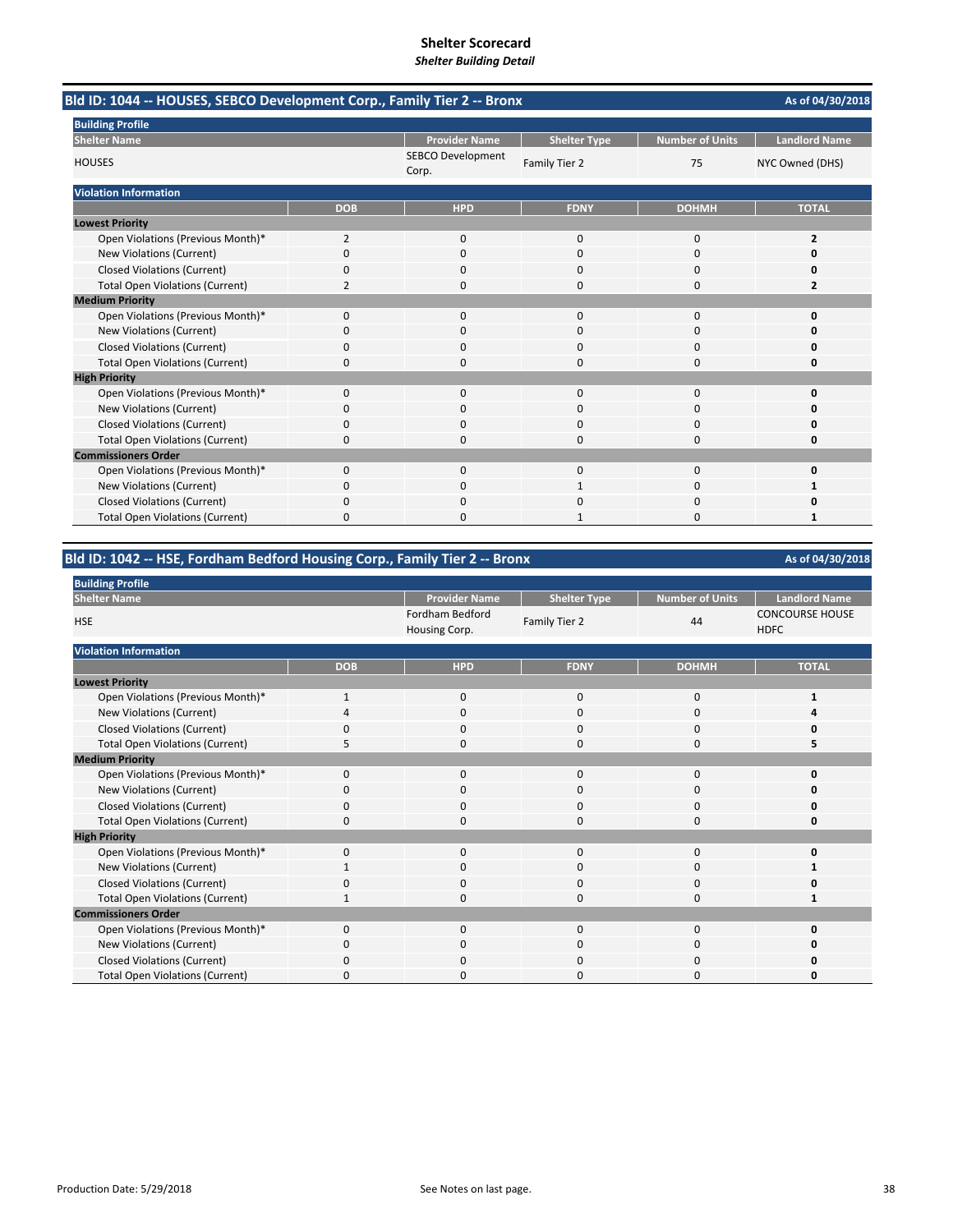| Bld ID: 1046 -- ICAHN HOUSE, Children's Rescue Fund, LLC, Family Tier 2 -- Bronx |            |                                                     |                     |                        | As of 04/30/2018                        |
|----------------------------------------------------------------------------------|------------|-----------------------------------------------------|---------------------|------------------------|-----------------------------------------|
| <b>Building Profile</b>                                                          |            |                                                     |                     |                        |                                         |
| <b>Shelter Name</b>                                                              |            | <b>Provider Name</b>                                | <b>Shelter Type</b> | <b>Number of Units</b> | <b>Landlord Name</b>                    |
| <b>ICAHN HOUSE</b>                                                               |            | Children's Rescue Fund, Family Tier 2<br><b>LLC</b> |                     | 65                     | <b>CHILDREN'S RESCUE</b><br><b>FUND</b> |
| <b>Violation Information</b>                                                     |            |                                                     |                     |                        |                                         |
|                                                                                  | <b>DOB</b> | <b>HPD</b>                                          | <b>FDNY</b>         | <b>DOHMH</b>           | <b>TOTAL</b>                            |
| <b>Lowest Priority</b>                                                           |            |                                                     |                     |                        |                                         |
| Open Violations (Previous Month)*                                                | 0          | 0                                                   | $\mathbf{0}$        | $\mathbf 0$            | 0                                       |
| New Violations (Current)                                                         | 0          | $\Omega$                                            | $\Omega$            | $\Omega$               | O                                       |
| <b>Closed Violations (Current)</b>                                               | 0          | <sup>0</sup>                                        | O                   | <sup>0</sup>           | o                                       |
| <b>Total Open Violations (Current)</b>                                           | 0          | 0                                                   | $\Omega$            | 0                      | 0                                       |
| <b>Medium Priority</b>                                                           |            |                                                     |                     |                        |                                         |
| Open Violations (Previous Month)*                                                | 0          | 0                                                   | $\Omega$            | $\mathbf 0$            | 0                                       |
| New Violations (Current)                                                         | 0          | 0                                                   | 0                   | 0                      | O                                       |
| <b>Closed Violations (Current)</b>                                               | 0          | <sup>0</sup>                                        | $\Omega$            | $\Omega$               | n                                       |
| <b>Total Open Violations (Current)</b>                                           | $\Omega$   |                                                     | O                   | $\Omega$               | O                                       |
| <b>High Priority</b>                                                             |            |                                                     |                     |                        |                                         |
| Open Violations (Previous Month)*                                                | 0          | 0                                                   | $\mathbf{0}$        | $\mathbf 0$            | 0                                       |
| New Violations (Current)                                                         | $\Omega$   | $\Omega$                                            | $\Omega$            | $\Omega$               | o                                       |
| <b>Closed Violations (Current)</b>                                               | 0          | <sup>0</sup>                                        | O                   | 0                      | o                                       |
| <b>Total Open Violations (Current)</b>                                           | 0          | 0                                                   | 0                   | 0                      | 0                                       |
| <b>Commissioners Order</b>                                                       |            |                                                     |                     |                        |                                         |
| Open Violations (Previous Month)*                                                | 0          | 0                                                   | $\Omega$            | 0                      | 0                                       |
| New Violations (Current)                                                         | 0          | 0                                                   | $\Omega$            | $\Omega$               | o                                       |
| <b>Closed Violations (Current)</b>                                               | 0          | $\Omega$                                            | O                   | 0                      | 0                                       |
| <b>Total Open Violations (Current)</b>                                           | 0          |                                                     | O                   | $\Omega$               | O                                       |

# **Bld ID: 1051 ‐‐ INN, SCO, Family Tier 2 ‐‐ Bronx**

| <b>Building Profile</b>                |              |                      |                     |                 |                      |
|----------------------------------------|--------------|----------------------|---------------------|-----------------|----------------------|
| <b>Shelter Name</b>                    |              | <b>Provider Name</b> | <b>Shelter Type</b> | Number of Units | <b>Landlord Name</b> |
| <b>INN</b>                             |              | <b>SCO</b>           | Family Tier 2       | 87              | THIRDVIEW LLC        |
| <b>Violation Information</b>           |              |                      |                     |                 |                      |
|                                        | <b>DOB</b>   | <b>HPD</b>           | <b>FDNY</b>         | <b>DOHMH</b>    | <b>TOTAL</b>         |
| <b>Lowest Priority</b>                 |              |                      |                     |                 |                      |
| Open Violations (Previous Month)*      | $\mathbf{0}$ | $\mathbf 0$          | $\mathbf{0}$        | 0               | O                    |
| New Violations (Current)               | O            | 0                    | 0                   | 0               |                      |
| <b>Closed Violations (Current)</b>     | O            | $\mathbf{0}$         | $\Omega$            | 0               |                      |
| <b>Total Open Violations (Current)</b> | 0            | 0                    | 0                   | 0               | O                    |
| <b>Medium Priority</b>                 |              |                      |                     |                 |                      |
| Open Violations (Previous Month)*      | 0            | $\mathbf 0$          | $\Omega$            | $\Omega$        | ŋ                    |
| New Violations (Current)               | 0            | $\Omega$             | $\Omega$            | 0               |                      |
| <b>Closed Violations (Current)</b>     | 0            | 0                    | $\Omega$            | 0               | n                    |
| <b>Total Open Violations (Current)</b> | $\Omega$     | $\Omega$             | $\Omega$            | $\Omega$        | ŋ                    |
| <b>High Priority</b>                   |              |                      |                     |                 |                      |
| Open Violations (Previous Month)*      | $\Omega$     | 0                    | $\Omega$            | $\Omega$        |                      |
| New Violations (Current)               |              | 0                    | 0                   | 0               |                      |
| <b>Closed Violations (Current)</b>     | O            | $\Omega$             | $\Omega$            | 0               |                      |
| <b>Total Open Violations (Current)</b> |              | 0                    | O                   | C               |                      |
| <b>Commissioners Order</b>             |              |                      |                     |                 |                      |
| Open Violations (Previous Month)*      |              | $\Omega$             | $\Omega$            | $\Omega$        |                      |
| New Violations (Current)               | n            | $\Omega$             | 0                   | 0               |                      |
| <b>Closed Violations (Current)</b>     |              | $\Omega$             | $\Omega$            | O               |                      |
| <b>Total Open Violations (Current)</b> |              | ი                    | O                   | O               |                      |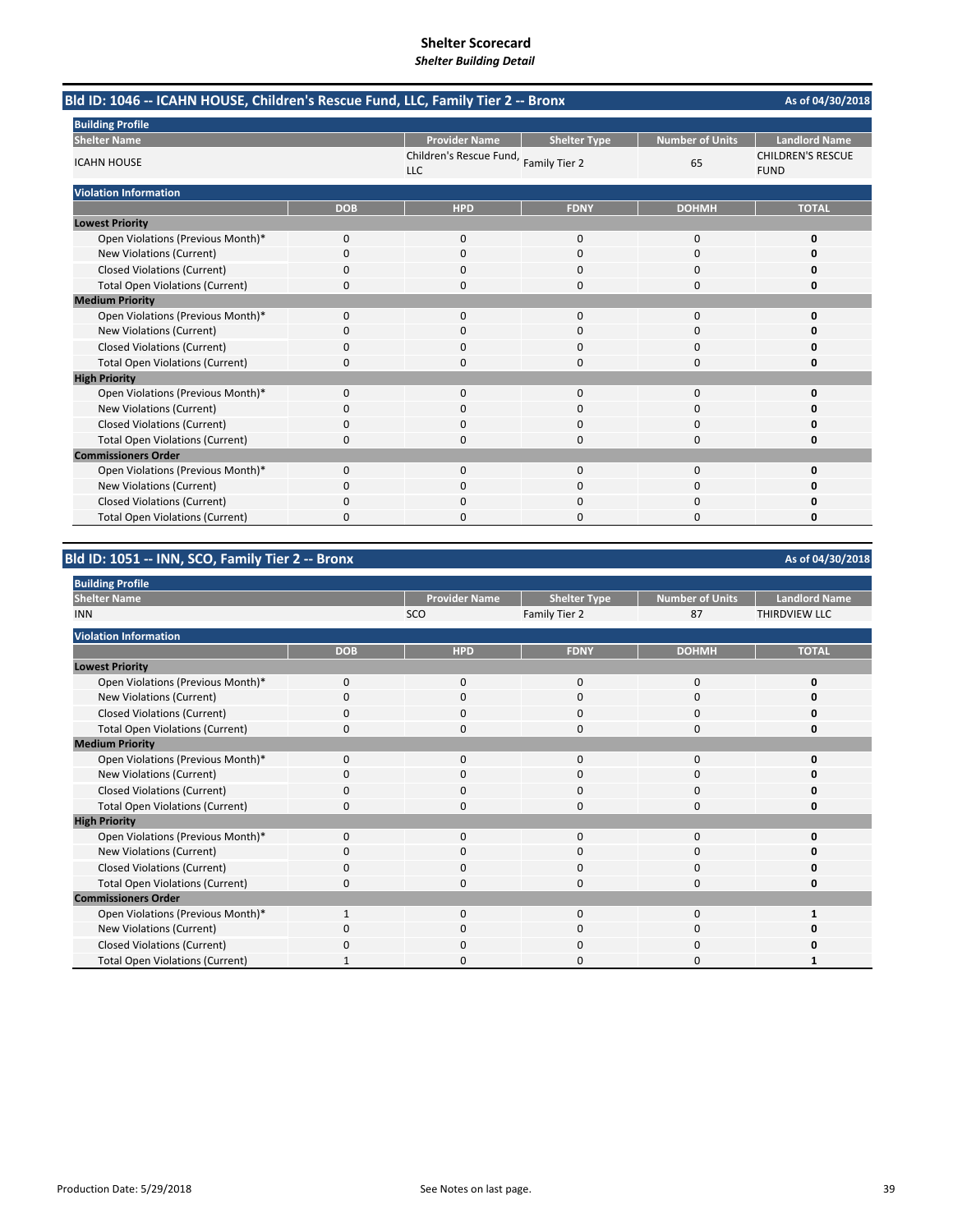# **Shelter Scorecard**

*Shelter Building Detail*

| Bld ID: 1033 -- INTERFAITH, Homes For The Homeless, Family Tier 2 -- Bronx |              |                           |                     |                        |                                                         |  |
|----------------------------------------------------------------------------|--------------|---------------------------|---------------------|------------------------|---------------------------------------------------------|--|
| <b>Building Profile</b>                                                    |              |                           |                     |                        |                                                         |  |
| <b>Shelter Name</b>                                                        |              | <b>Provider Name</b>      | <b>Shelter Type</b> | <b>Number of Units</b> | <b>Landlord Name</b>                                    |  |
| <b>INTERFAITH</b>                                                          |              | Homes For The<br>Homeless | Family Tier 2       | 88                     | <b>HOMES FOR THE</b><br><b>HOMELESS INSTITUTE</b><br>IN |  |
| <b>Violation Information</b>                                               |              |                           |                     |                        |                                                         |  |
|                                                                            | <b>DOB</b>   | <b>HPD</b>                | <b>FDNY</b>         | <b>DOHMH</b>           | <b>TOTAL</b>                                            |  |
| <b>Lowest Priority</b>                                                     |              |                           |                     |                        |                                                         |  |
| Open Violations (Previous Month)*                                          | $\mathbf{0}$ | 0                         | 0                   | 0                      | 0                                                       |  |
| <b>New Violations (Current)</b>                                            | 0            | 0                         | $\mathbf 0$         | 0                      | 0                                                       |  |
| <b>Closed Violations (Current)</b>                                         | 0            | 0                         | $\Omega$            | 0                      | 0                                                       |  |
| <b>Total Open Violations (Current)</b>                                     | 0            | 0                         | $\mathbf 0$         | 0                      | 0                                                       |  |
| <b>Medium Priority</b>                                                     |              |                           |                     |                        |                                                         |  |
| Open Violations (Previous Month)*                                          | $\mathbf{0}$ | $\mathbf{0}$              | $\mathbf 0$         | 0                      | 0                                                       |  |
| New Violations (Current)                                                   | 0            | $\Omega$                  | $\Omega$            | 0                      | O                                                       |  |
| <b>Closed Violations (Current)</b>                                         | 0            | 0                         | $\mathbf 0$         | 0                      | 0                                                       |  |
| <b>Total Open Violations (Current)</b>                                     | 0            | $\Omega$                  | $\Omega$            | 0                      | 0                                                       |  |
| <b>High Priority</b>                                                       |              |                           |                     |                        |                                                         |  |
| Open Violations (Previous Month)*                                          | $\mathbf{0}$ | $\mathbf{0}$              | $\mathbf 0$         | 0                      | 0                                                       |  |
| <b>New Violations (Current)</b>                                            | 0            | 0                         | $\Omega$            | 0                      | 0                                                       |  |
| <b>Closed Violations (Current)</b>                                         | 0            | 0                         | $\Omega$            | 0                      | 0                                                       |  |
| <b>Total Open Violations (Current)</b>                                     | 0            | 0                         | 0                   | 0                      | 0                                                       |  |
| <b>Commissioners Order</b>                                                 |              |                           |                     |                        |                                                         |  |
| Open Violations (Previous Month)*                                          | $\mathbf{0}$ | $\Omega$                  | $\Omega$            | 0                      | 0                                                       |  |
| New Violations (Current)                                                   | 0            | 0                         | $\mathbf 0$         | 0                      | 0                                                       |  |
| <b>Closed Violations (Current)</b>                                         | 0            | 0                         | $\mathbf 0$         | 0                      | Ω                                                       |  |
| <b>Total Open Violations (Current)</b>                                     | 0            | 0                         | $\Omega$            | $\Omega$               | 0                                                       |  |

## **Bld ID: 94476 ‐‐ JACKIE'S PLACE, BRONX PARENT HOUSING NETWORK, Family Tier 2 ‐‐ Bronx**

| <b>Building Profile</b>                |              |                                               |                     |                        |                         |  |  |  |
|----------------------------------------|--------------|-----------------------------------------------|---------------------|------------------------|-------------------------|--|--|--|
| <b>Shelter Name</b>                    |              | <b>Provider Name</b>                          | <b>Shelter Type</b> | <b>Number of Units</b> | <b>Landlord Name</b>    |  |  |  |
| <b>JACKIE'S PLACE</b>                  |              | <b>BRONX PARENT</b><br><b>HOUSING NETWORK</b> | Family Tier 2       | 24                     | <b>BRONX LIVING LLC</b> |  |  |  |
| <b>Violation Information</b>           |              |                                               |                     |                        |                         |  |  |  |
|                                        | <b>DOB</b>   | <b>HPD</b>                                    | <b>FDNY</b>         | <b>DOHMH</b>           | <b>TOTAL</b>            |  |  |  |
| <b>Lowest Priority</b>                 |              |                                               |                     |                        |                         |  |  |  |
| Open Violations (Previous Month)*      | 0            | 0                                             | 0                   | 0                      | 0                       |  |  |  |
| New Violations (Current)               | $\mathbf{1}$ | $\mathbf{0}$                                  | 0                   | 0                      |                         |  |  |  |
| <b>Closed Violations (Current)</b>     | 0            | 0                                             | 0                   | 0                      | ŋ                       |  |  |  |
| <b>Total Open Violations (Current)</b> | $\mathbf{1}$ | $\mathbf{0}$                                  | $\mathbf{0}$        | 0                      |                         |  |  |  |
| <b>Medium Priority</b>                 |              |                                               |                     |                        |                         |  |  |  |
| Open Violations (Previous Month)*      | $\Omega$     | 0                                             | 0                   | 0                      | ŋ                       |  |  |  |
| New Violations (Current)               | O            | 0                                             | 0                   | 0                      | Ω                       |  |  |  |
| <b>Closed Violations (Current)</b>     | 0            | $\mathbf{0}$                                  | $\mathbf{0}$        | 0                      | 0                       |  |  |  |
| <b>Total Open Violations (Current)</b> | 0            | $\mathbf 0$                                   | 0                   | 0                      | 0                       |  |  |  |
| <b>High Priority</b>                   |              |                                               |                     |                        |                         |  |  |  |
| Open Violations (Previous Month)*      | $\mathbf{1}$ | $\mathbf 0$                                   | $\mathbf{0}$        | 0                      |                         |  |  |  |
| New Violations (Current)               | O            | $\mathbf 0$                                   | 0                   | 0                      | Ω                       |  |  |  |
| <b>Closed Violations (Current)</b>     | 0            | 0                                             | 0                   | 0                      | ŋ                       |  |  |  |
| <b>Total Open Violations (Current)</b> |              | $\mathbf 0$                                   | 0                   | 0                      |                         |  |  |  |
| <b>Commissioners Order</b>             |              |                                               |                     |                        |                         |  |  |  |
| Open Violations (Previous Month)*      | $\mathbf{1}$ | $\mathbf{0}$                                  | $\mathbf{0}$        | 0                      |                         |  |  |  |
| New Violations (Current)               | O            | 0                                             | $\Omega$            | 0                      | ŋ                       |  |  |  |
| <b>Closed Violations (Current)</b>     | O            | 0                                             | 0                   | 0                      | 0                       |  |  |  |
| <b>Total Open Violations (Current)</b> |              | $\Omega$                                      | 0                   | 0                      |                         |  |  |  |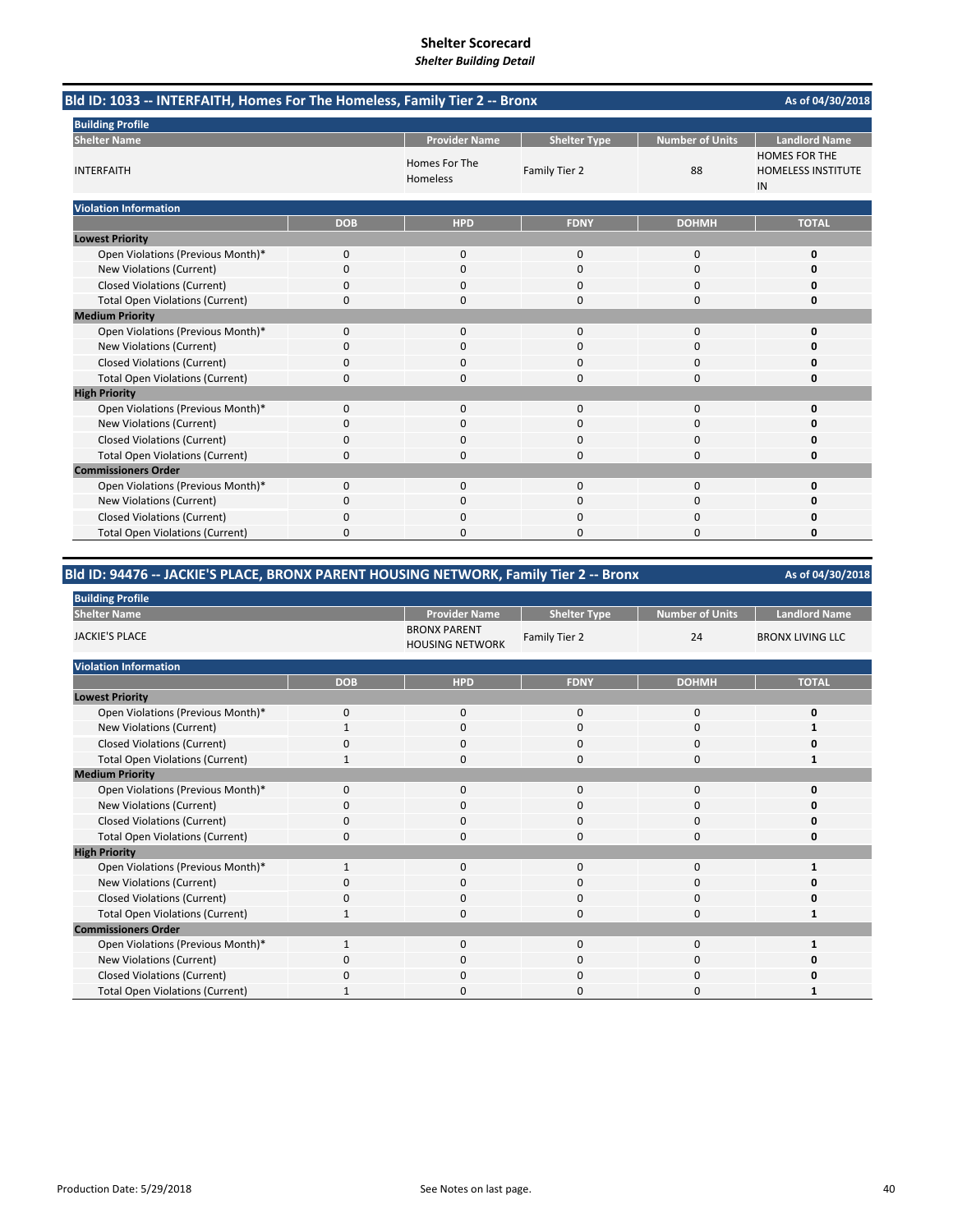|                                        | Bld ID: 175628 -- JACKIE'S PLACE, BRONX PARENT HOUSING NETWORK, Family Tier 2 -- Bronx<br>As of 04/30/2018<br><b>Landlord Name</b><br><b>Provider Name</b><br><b>Number of Units</b><br><b>Shelter Type</b><br><b>BRONX PARENT</b><br>Family Tier 2<br>16<br>X COURTLANDT LLC<br><b>HOUSING NETWORK</b><br><b>DOB</b><br><b>HPD</b><br><b>FDNY</b><br><b>DOHMH</b><br><b>TOTAL</b><br>0<br>$\mathbf{0}$<br>$\mathbf 0$<br>0<br>0<br>0<br>$\Omega$<br>$\Omega$<br>$\Omega$<br>O<br>0<br>0<br>0<br>0<br>0<br>0<br>0<br>0<br>0<br>0<br>$\Omega$<br>$\Omega$<br>0<br>$\mathbf{1}$<br>1<br>0<br>0<br>0<br>0<br>O |          |          |          |   |
|----------------------------------------|-------------------------------------------------------------------------------------------------------------------------------------------------------------------------------------------------------------------------------------------------------------------------------------------------------------------------------------------------------------------------------------------------------------------------------------------------------------------------------------------------------------------------------------------------------------------------------------------------------------|----------|----------|----------|---|
| <b>Building Profile</b>                |                                                                                                                                                                                                                                                                                                                                                                                                                                                                                                                                                                                                             |          |          |          |   |
| <b>Shelter Name</b>                    |                                                                                                                                                                                                                                                                                                                                                                                                                                                                                                                                                                                                             |          |          |          |   |
| <b>JACKIE'S PLACE</b>                  |                                                                                                                                                                                                                                                                                                                                                                                                                                                                                                                                                                                                             |          |          |          |   |
| <b>Violation Information</b>           |                                                                                                                                                                                                                                                                                                                                                                                                                                                                                                                                                                                                             |          |          |          |   |
|                                        |                                                                                                                                                                                                                                                                                                                                                                                                                                                                                                                                                                                                             |          |          |          |   |
| <b>Lowest Priority</b>                 |                                                                                                                                                                                                                                                                                                                                                                                                                                                                                                                                                                                                             |          |          |          |   |
| Open Violations (Previous Month)*      |                                                                                                                                                                                                                                                                                                                                                                                                                                                                                                                                                                                                             |          |          |          |   |
| New Violations (Current)               |                                                                                                                                                                                                                                                                                                                                                                                                                                                                                                                                                                                                             |          |          |          |   |
| <b>Closed Violations (Current)</b>     |                                                                                                                                                                                                                                                                                                                                                                                                                                                                                                                                                                                                             |          |          |          |   |
| <b>Total Open Violations (Current)</b> |                                                                                                                                                                                                                                                                                                                                                                                                                                                                                                                                                                                                             |          |          |          |   |
| <b>Medium Priority</b>                 |                                                                                                                                                                                                                                                                                                                                                                                                                                                                                                                                                                                                             |          |          |          |   |
| Open Violations (Previous Month)*      |                                                                                                                                                                                                                                                                                                                                                                                                                                                                                                                                                                                                             |          |          |          |   |
| New Violations (Current)               |                                                                                                                                                                                                                                                                                                                                                                                                                                                                                                                                                                                                             |          |          |          |   |
| <b>Closed Violations (Current)</b>     | 0                                                                                                                                                                                                                                                                                                                                                                                                                                                                                                                                                                                                           | 0        | 0        | 0        | 0 |
| <b>Total Open Violations (Current)</b> | $\Omega$                                                                                                                                                                                                                                                                                                                                                                                                                                                                                                                                                                                                    |          | $\Omega$ | 0        | 1 |
| <b>High Priority</b>                   |                                                                                                                                                                                                                                                                                                                                                                                                                                                                                                                                                                                                             |          |          |          |   |
| Open Violations (Previous Month)*      | 1                                                                                                                                                                                                                                                                                                                                                                                                                                                                                                                                                                                                           | $\Omega$ | 0        | $\Omega$ | 1 |
| New Violations (Current)               | 0                                                                                                                                                                                                                                                                                                                                                                                                                                                                                                                                                                                                           | 0        | $\Omega$ | 0        |   |
| <b>Closed Violations (Current)</b>     | 0                                                                                                                                                                                                                                                                                                                                                                                                                                                                                                                                                                                                           | $\Omega$ | $\Omega$ | 0        | 0 |
| <b>Total Open Violations (Current)</b> | 1                                                                                                                                                                                                                                                                                                                                                                                                                                                                                                                                                                                                           | 0        | $\Omega$ | 0        | 1 |
| <b>Commissioners Order</b>             |                                                                                                                                                                                                                                                                                                                                                                                                                                                                                                                                                                                                             |          |          |          |   |
| Open Violations (Previous Month)*      | 0                                                                                                                                                                                                                                                                                                                                                                                                                                                                                                                                                                                                           | $\Omega$ | $\Omega$ | $\Omega$ | O |
| New Violations (Current)               | 0                                                                                                                                                                                                                                                                                                                                                                                                                                                                                                                                                                                                           | 0        | ი        | 0        |   |
| <b>Closed Violations (Current)</b>     | 0                                                                                                                                                                                                                                                                                                                                                                                                                                                                                                                                                                                                           | O        | $\Omega$ | 0        | O |
| <b>Total Open Violations (Current)</b> | 0                                                                                                                                                                                                                                                                                                                                                                                                                                                                                                                                                                                                           | n        | $\Omega$ | O        | O |

### **Bld ID: 1038 ‐‐ JACKSON FAMILY RESID, Bronx Works, Family Tier 2 ‐‐ Bronx**

**Provider Name | Shelter Type | Number of Units | Landlord Name** Bronx Works Family Tier 2 95 NYC Owned (DHS) **DOB HPD FDNY DOHMH TOTAL** Open Violations (Previous Month)\* 0 0 0 1 1 0 1 New Violations (Current) **0** 0000 **0** 0000 **0** 0000 **0** Closed Violations (Current) **0**<br>
Total Open Violations (Current) **0** 0<br>
1 0<br>
1 0<br>
1 Total Open Violations (Current) **0** 0000 **1** 0000 **1** Open Violations (Previous Month)\* 0000 **0** New Violations (Current) 0000 **0** Closed Violations (Current) **0**<br>
Total Open Violations (Current) **0** 0<br>
0<br>
0<br>
0<br>
0<br>
0<br>
0<br>
0<br>
0 Total Open Violations (Current) 0000 **0** Open Violations (Previous Month)\* 0000 **0 New Violations (Current)** Closed Violations (Current) 0200 **2** Total Open Violations (Current) 0100 **1** Open Violations (Previous Month)\* 0000 **0** New Violations (Current) **0** 0000 **0** 0000 **0** Closed Violations (Current) 0000 **0** Total Open Violations (Current) 0000 **0 Building Profile Shelter Name Medium Priority High Priority Commissioners Order Violation Information Lowest Priority** JACKSON FAMILY RESID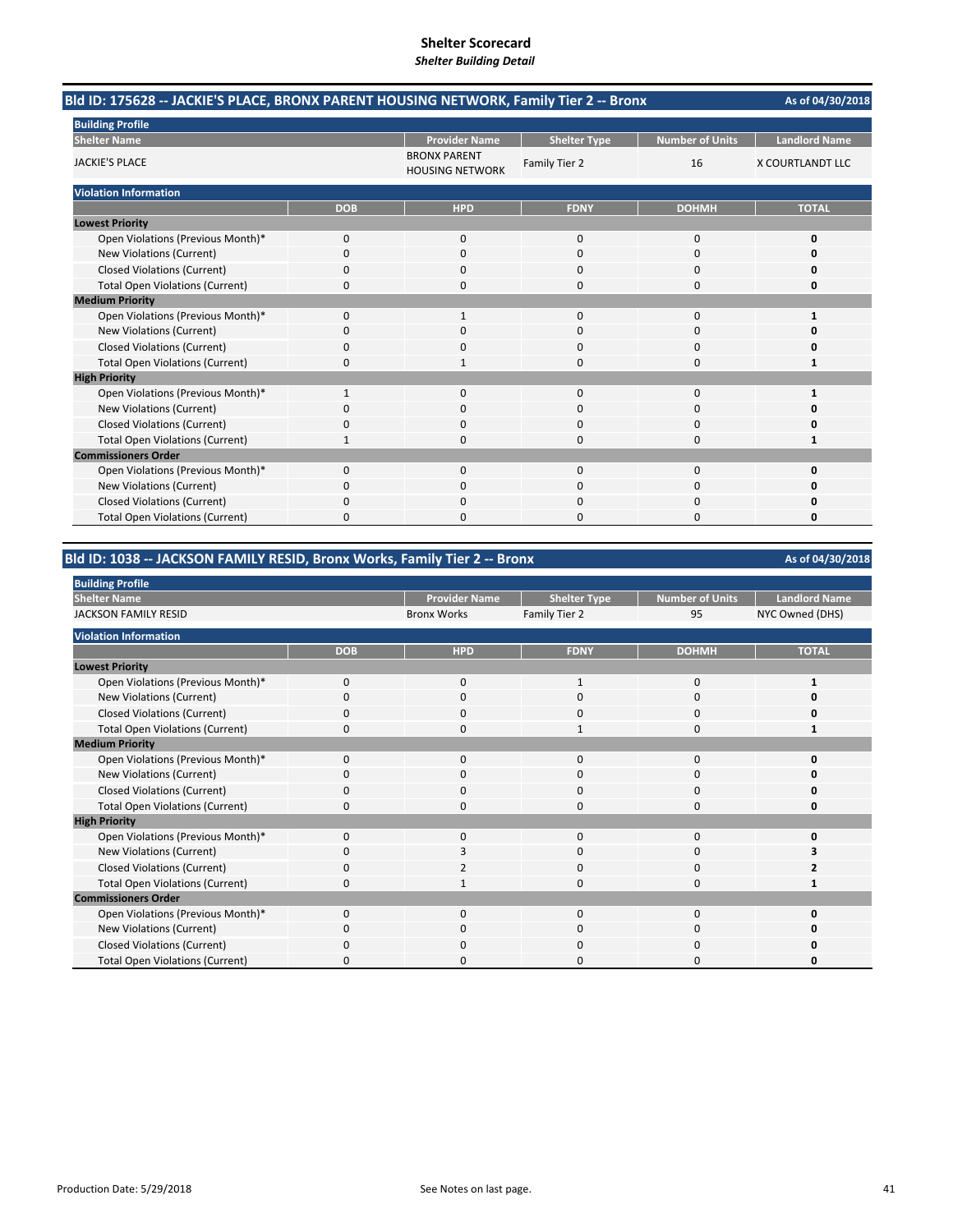| Bld ID: 189704 -- Joshua Family, ACACIA NETWORK HOUSING INC, Family Tier 2 -- Bronx |                |                                             |                     |                        | As of 04/30/2018                   |
|-------------------------------------------------------------------------------------|----------------|---------------------------------------------|---------------------|------------------------|------------------------------------|
| <b>Building Profile</b>                                                             |                |                                             |                     |                        |                                    |
| <b>Shelter Name</b>                                                                 |                | <b>Provider Name</b>                        | <b>Shelter Type</b> | <b>Number of Units</b> | <b>Landlord Name</b>               |
| Joshua Family                                                                       |                | <b>ACACIA NETWORK</b><br><b>HOUSING INC</b> | Family Tier 2       | 41                     | 941 INTERVALE REALTY<br><b>LLC</b> |
| <b>Violation Information</b>                                                        |                |                                             |                     |                        |                                    |
|                                                                                     | <b>DOB</b>     | <b>HPD</b>                                  | <b>FDNY</b>         | <b>DOHMH</b>           | <b>TOTAL</b>                       |
| <b>Lowest Priority</b>                                                              |                |                                             |                     |                        |                                    |
| Open Violations (Previous Month)*                                                   | 13             | 0                                           | $\mathbf{0}$        | $\mathbf 0$            | 13                                 |
| New Violations (Current)                                                            | $\overline{2}$ | 1                                           | $\Omega$            | $\Omega$               | з                                  |
| <b>Closed Violations (Current)</b>                                                  | 0              | $\Omega$                                    | 0                   | $\Omega$               | 0                                  |
| <b>Total Open Violations (Current)</b>                                              | 15             |                                             | 0                   | 0                      | 16                                 |
| <b>Medium Priority</b>                                                              |                |                                             |                     |                        |                                    |
| Open Violations (Previous Month)*                                                   | 0              | 0                                           | $\Omega$            | $\overline{2}$         | $\overline{2}$                     |
| New Violations (Current)                                                            | 0              | 11                                          | 0                   | 0                      | 11                                 |
| <b>Closed Violations (Current)</b>                                                  | 0              | 5                                           | $\Omega$            | $\mathbf{1}$           | 6                                  |
| <b>Total Open Violations (Current)</b>                                              | $\Omega$       | 6                                           | O                   | $\mathbf{1}$           | $\overline{7}$                     |
| <b>High Priority</b>                                                                |                |                                             |                     |                        |                                    |
| Open Violations (Previous Month)*                                                   | 9              | 0                                           | $\Omega$            | $\Omega$               | 9                                  |
| <b>New Violations (Current)</b>                                                     | 4              |                                             | $\Omega$            | 0                      | 5                                  |
| <b>Closed Violations (Current)</b>                                                  | 0              | ŋ                                           | 0                   | $\Omega$               | $\Omega$                           |
| <b>Total Open Violations (Current)</b>                                              | 13             | 1                                           | 0                   | $\Omega$               | 14                                 |
| <b>Commissioners Order</b>                                                          |                |                                             |                     |                        |                                    |
| Open Violations (Previous Month)*                                                   | 0              | $\Omega$                                    | $\Omega$            | $\Omega$               | 0                                  |
| <b>New Violations (Current)</b>                                                     | 0              | 0                                           | 0                   | 0                      | Ω                                  |
| <b>Closed Violations (Current)</b>                                                  | 0              | <sup>0</sup>                                | O                   | $\Omega$               | n                                  |
| <b>Total Open Violations (Current)</b>                                              | 0              | O                                           | n                   | $\Omega$               | 0                                  |

### **Bld ID: 1145 ‐‐ KETTY'S PLACE II, ACACIA NETWORK HOUSING INC, Family Tier 2 ‐‐ Bronx**

| <b>Building Profile</b>                |             |                                             |                     |                        |                      |
|----------------------------------------|-------------|---------------------------------------------|---------------------|------------------------|----------------------|
| <b>Shelter Name</b>                    |             | <b>Provider Name</b>                        | <b>Shelter Type</b> | <b>Number of Units</b> | <b>Landlord Name</b> |
| <b>KETTY'S PLACE II</b>                |             | <b>ACACIA NETWORK</b><br><b>HOUSING INC</b> | Family Tier 2       | 20                     | X EAST 140, LLC      |
| <b>Violation Information</b>           |             |                                             |                     |                        |                      |
|                                        | <b>DOB</b>  | <b>HPD</b>                                  | <b>FDNY</b>         | <b>DOHMH</b>           | <b>TOTAL</b>         |
| <b>Lowest Priority</b>                 |             |                                             |                     |                        |                      |
| Open Violations (Previous Month)*      | $\mathbf 0$ | $\mathbf 0$                                 | $\overline{2}$      | 0                      | $\overline{2}$       |
| New Violations (Current)               | O           | $\mathbf 0$                                 | 0                   | 0                      |                      |
| <b>Closed Violations (Current)</b>     | 0           | $\mathbf 0$                                 | $\mathbf{0}$        | 0                      | n                    |
| <b>Total Open Violations (Current)</b> | $\Omega$    | $\mathbf 0$                                 | $\overline{2}$      | $\Omega$               | 2                    |
| <b>Medium Priority</b>                 |             |                                             |                     |                        |                      |
| Open Violations (Previous Month)*      | $\Omega$    | 0                                           | $\Omega$            | $\Omega$               | O                    |
| New Violations (Current)               | O           | 0                                           | 0                   | 0                      | o                    |
| <b>Closed Violations (Current)</b>     | 0           | $\mathbf 0$                                 | $\mathbf{0}$        | 0                      | O                    |
| <b>Total Open Violations (Current)</b> | $\Omega$    | $\Omega$                                    | $\mathbf{0}$        | $\Omega$               | 0                    |
| <b>High Priority</b>                   |             |                                             |                     |                        |                      |
| Open Violations (Previous Month)*      |             | 0                                           | $\mathbf{0}$        | $\mathbf{0}$           |                      |
| New Violations (Current)               | O           | $\mathbf 0$                                 | 0                   | 0                      | n                    |
| <b>Closed Violations (Current)</b>     | $\Omega$    | $\mathbf 0$                                 | 0                   | 0                      | O                    |
| <b>Total Open Violations (Current)</b> |             | $\mathbf 0$                                 | $\mathbf{0}$        | 0                      |                      |
| <b>Commissioners Order</b>             |             |                                             |                     |                        |                      |
| Open Violations (Previous Month)*      |             | $\Omega$                                    | $\Omega$            | $\Omega$               |                      |
| New Violations (Current)               | 0           | $\mathbf 0$                                 | 0                   | 0                      | o                    |
| <b>Closed Violations (Current)</b>     | 0           | $\mathbf 0$                                 | $\Omega$            | 0                      |                      |
| <b>Total Open Violations (Current)</b> |             | O                                           | 0                   | $\Omega$               |                      |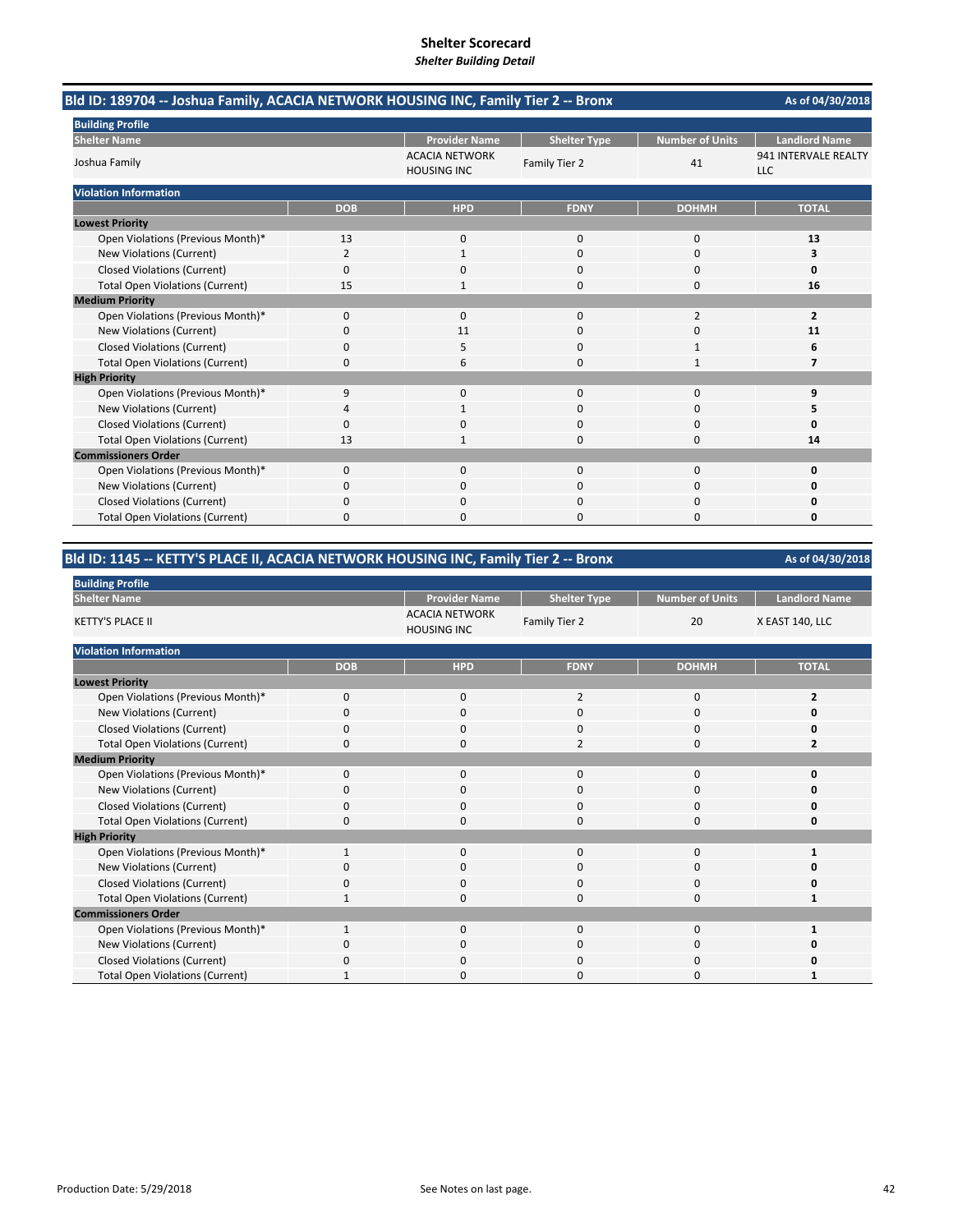| Bld ID: 1144 -- KETTY'S PLACE, ACACIA NETWORK HOUSING INC, Family Tier 2 -- Bronx |            |                                             |                     |                        | As of 04/30/2018                                |
|-----------------------------------------------------------------------------------|------------|---------------------------------------------|---------------------|------------------------|-------------------------------------------------|
| <b>Building Profile</b>                                                           |            |                                             |                     |                        |                                                 |
| <b>Shelter Name</b>                                                               |            | <b>Provider Name</b>                        | <b>Shelter Type</b> | <b>Number of Units</b> | <b>Landlord Name</b>                            |
| <b>KETTY'S PLACE</b>                                                              |            | <b>ACACIA NETWORK</b><br><b>HOUSING INC</b> | Family Tier 2       | 76                     | <b>JACKSON AVENUE</b><br><b>DEVELOPMENT LLC</b> |
| <b>Violation Information</b>                                                      |            |                                             |                     |                        |                                                 |
|                                                                                   | <b>DOB</b> | <b>HPD</b>                                  | <b>FDNY</b>         | <b>DOHMH</b>           | <b>TOTAL</b>                                    |
| <b>Lowest Priority</b>                                                            |            |                                             |                     |                        |                                                 |
| Open Violations (Previous Month)*                                                 | 1          | 0                                           | $\overline{7}$      | 0                      | 8                                               |
| <b>New Violations (Current)</b>                                                   | $\Omega$   | $\Omega$                                    | $\Omega$            | $\Omega$               | o                                               |
| <b>Closed Violations (Current)</b>                                                | 0          | <sup>0</sup>                                | O                   | $\Omega$               | O                                               |
| <b>Total Open Violations (Current)</b>                                            | 1          | 0                                           | 7                   | 0                      | 8                                               |
| <b>Medium Priority</b>                                                            |            |                                             |                     |                        |                                                 |
| Open Violations (Previous Month)*                                                 | $\Omega$   | $\Omega$                                    | $\Omega$            | $\Omega$               | 0                                               |
| New Violations (Current)                                                          | 0          | $\Omega$                                    | $\Omega$            | $\Omega$               | n                                               |
| <b>Closed Violations (Current)</b>                                                | 0          | $\Omega$                                    | 0                   | $\Omega$               | o                                               |
| <b>Total Open Violations (Current)</b>                                            | 0          | 0                                           | O                   | $\Omega$               | 0                                               |
| <b>High Priority</b>                                                              |            |                                             |                     |                        |                                                 |
| Open Violations (Previous Month)*                                                 | 3          | $\Omega$                                    | $\Omega$            | $\Omega$               | 3                                               |
| New Violations (Current)                                                          | 0          | $\Omega$                                    | 0                   | $\Omega$               | o                                               |
| <b>Closed Violations (Current)</b>                                                | 0          | 0                                           | O                   | 0                      | o                                               |
| <b>Total Open Violations (Current)</b>                                            | 3          | 0                                           | $\Omega$            | $\Omega$               | 3                                               |
| <b>Commissioners Order</b>                                                        |            |                                             |                     |                        |                                                 |
| Open Violations (Previous Month)*                                                 | 0          | $\Omega$                                    | $\mathbf{1}$        | $\Omega$               | 1                                               |
| New Violations (Current)                                                          | 0          | $\Omega$                                    | $\mathbf{1}$        | $\Omega$               |                                                 |
| <b>Closed Violations (Current)</b>                                                | 0          | ŋ                                           | O                   | 0                      | n                                               |
| <b>Total Open Violations (Current)</b>                                            | U          |                                             |                     | <sup>0</sup>           | 2                                               |

### **Bld ID: 185346 ‐‐ LAFAYETTE FAMILY RESIDENCE, JERRY SCHRECK/SUSAN ALTER, Family Tier 2 ‐‐ Bronx**

| <b>Building Profile</b>                |             |                                     |                     |                        |                      |
|----------------------------------------|-------------|-------------------------------------|---------------------|------------------------|----------------------|
| <b>Shelter Name</b>                    |             | <b>Provider Name</b>                | <b>Shelter Type</b> | <b>Number of Units</b> | <b>Landlord Name</b> |
| LAFAYETTE FAMILY RESIDENCE             |             | JERRY SCHRECK/SUSAN<br><b>ALTER</b> | Family Tier 2       | 44                     | <b>J&amp;X LLC</b>   |
| <b>Violation Information</b>           |             |                                     |                     |                        |                      |
|                                        | <b>DOB</b>  | <b>HPD</b>                          | <b>FDNY</b>         | <b>DOHMH</b>           | <b>TOTAL</b>         |
| <b>Lowest Priority</b>                 |             |                                     |                     |                        |                      |
| Open Violations (Previous Month)*      | $\mathbf 0$ | $\mathbf 0$                         | $\mathbf{1}$        | $\mathbf 0$            | 1                    |
| New Violations (Current)               | $\mathbf 0$ | $\mathbf 0$                         | $\mathbf 0$         | $\mathbf 0$            | O                    |
| <b>Closed Violations (Current)</b>     | $\Omega$    | 0                                   | 0                   | 0                      | 0                    |
| <b>Total Open Violations (Current)</b> | $\mathbf 0$ | $\mathbf 0$                         | $\mathbf{1}$        | $\mathbf 0$            | $\mathbf{1}$         |
| <b>Medium Priority</b>                 |             |                                     |                     |                        |                      |
| Open Violations (Previous Month)*      | 0           | $\mathbf 0$                         | 0                   | 0                      | 0                    |
| New Violations (Current)               | $\Omega$    | $\mathbf 0$                         | $\mathbf 0$         | 0                      | O                    |
| <b>Closed Violations (Current)</b>     | $\Omega$    | $\mathbf 0$                         | 0                   | 0                      | 0                    |
| <b>Total Open Violations (Current)</b> | $\mathbf 0$ | 0                                   | $\mathbf 0$         | 0                      | 0                    |
| <b>High Priority</b>                   |             |                                     |                     |                        |                      |
| Open Violations (Previous Month)*      | $\Omega$    | $\mathbf 0$                         | 0                   | 0                      | 0                    |
| New Violations (Current)               | $\mathbf 0$ | $\mathbf 0$                         | $\mathbf 0$         | 0                      | O                    |
| <b>Closed Violations (Current)</b>     | $\Omega$    | $\mathbf 0$                         | $\mathbf 0$         | 0                      | 0                    |
| <b>Total Open Violations (Current)</b> | $\mathbf 0$ | $\mathbf 0$                         | 0                   | 0                      | 0                    |
| <b>Commissioners Order</b>             |             |                                     |                     |                        |                      |
| Open Violations (Previous Month)*      | $\Omega$    | 0                                   | 0                   | 0                      | 0                    |
| New Violations (Current)               | $\Omega$    | $\mathbf 0$                         | 0                   | 0                      | 0                    |
| <b>Closed Violations (Current)</b>     | $\Omega$    | $\mathbf 0$                         | 0                   | 0                      | 0                    |
| <b>Total Open Violations (Current)</b> | $\Omega$    | O                                   | 0                   | $\Omega$               | O                    |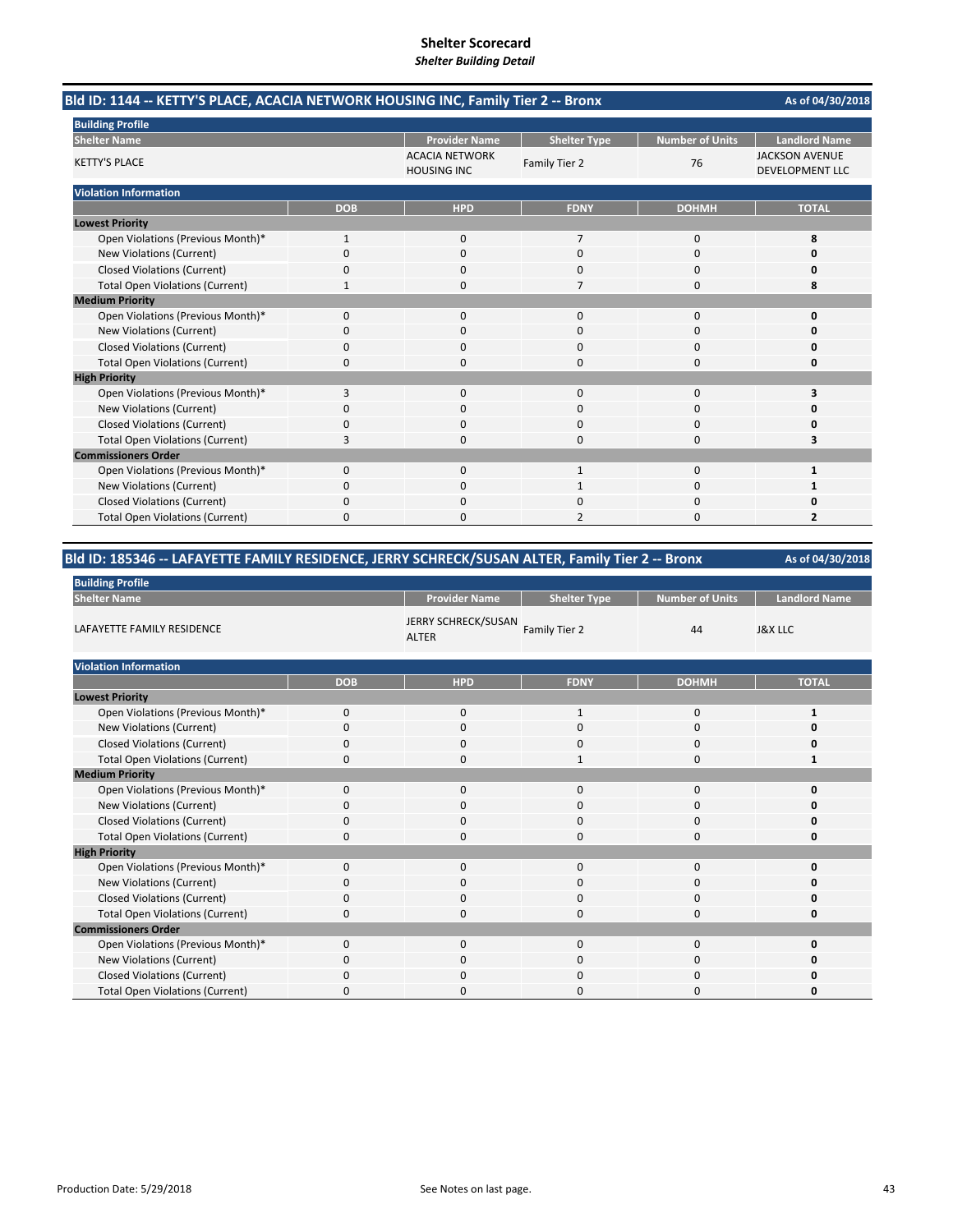| Bld ID: 175975 -- Life Together Residence, BRONX PARENT HOUSING NETWORK, Family Tier 2 -- Bronx |            |                                               |                     | As of 04/30/2018<br><b>Number of Units</b><br><b>Landlord Name</b><br>15<br><b>X WEBSTER LLC</b><br><b>DOHMH</b><br><b>TOTAL</b><br>$\Omega$<br>$\Omega$<br>0<br>$\Omega$<br>$\Omega$<br>O<br>0<br>0<br>0<br>0<br>$\Omega$<br>0<br>$\Omega$<br>$\Omega$<br>$\Omega$<br>0<br>0<br>n<br>$\Omega$<br>$\Omega$<br>0<br>O<br>$\Omega$<br>O<br>$\Omega$<br>$\Omega$<br>0<br>$\Omega$<br>$\Omega$<br>n<br>0<br>$\Omega$<br>0<br>$\Omega$<br>$\Omega$<br>0<br>$\Omega$<br>0<br>O<br>0<br>0<br>n<br>$\Omega$<br>$\Omega$<br>O<br>O<br>$\Omega$<br>0 |  |
|-------------------------------------------------------------------------------------------------|------------|-----------------------------------------------|---------------------|--------------------------------------------------------------------------------------------------------------------------------------------------------------------------------------------------------------------------------------------------------------------------------------------------------------------------------------------------------------------------------------------------------------------------------------------------------------------------------------------------------------------------------------------|--|
| <b>Building Profile</b>                                                                         |            |                                               |                     |                                                                                                                                                                                                                                                                                                                                                                                                                                                                                                                                            |  |
| <b>Shelter Name</b>                                                                             |            | <b>Provider Name</b>                          | <b>Shelter Type</b> |                                                                                                                                                                                                                                                                                                                                                                                                                                                                                                                                            |  |
| Life Together Residence                                                                         |            | <b>BRONX PARENT</b><br><b>HOUSING NETWORK</b> | Family Tier 2       |                                                                                                                                                                                                                                                                                                                                                                                                                                                                                                                                            |  |
| <b>Violation Information</b>                                                                    |            |                                               |                     |                                                                                                                                                                                                                                                                                                                                                                                                                                                                                                                                            |  |
|                                                                                                 | <b>DOB</b> | <b>HPD</b>                                    | <b>FDNY</b>         |                                                                                                                                                                                                                                                                                                                                                                                                                                                                                                                                            |  |
| <b>Lowest Priority</b>                                                                          |            |                                               |                     |                                                                                                                                                                                                                                                                                                                                                                                                                                                                                                                                            |  |
| Open Violations (Previous Month)*                                                               | 0          | $\Omega$                                      |                     |                                                                                                                                                                                                                                                                                                                                                                                                                                                                                                                                            |  |
| New Violations (Current)                                                                        | $\Omega$   | $\Omega$                                      |                     |                                                                                                                                                                                                                                                                                                                                                                                                                                                                                                                                            |  |
| <b>Closed Violations (Current)</b>                                                              | 0          | 0                                             |                     |                                                                                                                                                                                                                                                                                                                                                                                                                                                                                                                                            |  |
| <b>Total Open Violations (Current)</b>                                                          | 0          | 0                                             |                     |                                                                                                                                                                                                                                                                                                                                                                                                                                                                                                                                            |  |
| <b>Medium Priority</b>                                                                          |            |                                               |                     |                                                                                                                                                                                                                                                                                                                                                                                                                                                                                                                                            |  |
| Open Violations (Previous Month)*                                                               | $\Omega$   | $\Omega$                                      |                     |                                                                                                                                                                                                                                                                                                                                                                                                                                                                                                                                            |  |
| New Violations (Current)                                                                        | 0          | 0                                             |                     |                                                                                                                                                                                                                                                                                                                                                                                                                                                                                                                                            |  |
| <b>Closed Violations (Current)</b>                                                              | 0          | $\Omega$                                      |                     |                                                                                                                                                                                                                                                                                                                                                                                                                                                                                                                                            |  |
| <b>Total Open Violations (Current)</b>                                                          | $\Omega$   | O                                             |                     |                                                                                                                                                                                                                                                                                                                                                                                                                                                                                                                                            |  |
| <b>High Priority</b>                                                                            |            |                                               |                     |                                                                                                                                                                                                                                                                                                                                                                                                                                                                                                                                            |  |
| Open Violations (Previous Month)*                                                               | 0          | $\Omega$                                      |                     |                                                                                                                                                                                                                                                                                                                                                                                                                                                                                                                                            |  |
| New Violations (Current)                                                                        | 0          | $\Omega$                                      |                     |                                                                                                                                                                                                                                                                                                                                                                                                                                                                                                                                            |  |
| <b>Closed Violations (Current)</b>                                                              | 0          | 0                                             |                     |                                                                                                                                                                                                                                                                                                                                                                                                                                                                                                                                            |  |
| <b>Total Open Violations (Current)</b>                                                          | 0          | 0                                             |                     |                                                                                                                                                                                                                                                                                                                                                                                                                                                                                                                                            |  |
| <b>Commissioners Order</b>                                                                      |            |                                               |                     |                                                                                                                                                                                                                                                                                                                                                                                                                                                                                                                                            |  |
| Open Violations (Previous Month)*                                                               | 0          | 0                                             |                     |                                                                                                                                                                                                                                                                                                                                                                                                                                                                                                                                            |  |
| New Violations (Current)                                                                        | 0          | 0                                             |                     |                                                                                                                                                                                                                                                                                                                                                                                                                                                                                                                                            |  |
| <b>Closed Violations (Current)</b>                                                              | 0          | $\Omega$                                      |                     |                                                                                                                                                                                                                                                                                                                                                                                                                                                                                                                                            |  |
| <b>Total Open Violations (Current)</b>                                                          | 0          | O                                             |                     |                                                                                                                                                                                                                                                                                                                                                                                                                                                                                                                                            |  |

### **Bld ID: 175974 ‐‐ Life Together Residence, BRONX PARENT HOUSING NETWORK, Family Tier 2 ‐‐ Bronx**

| <b>Building Profile</b>                |             |                                               |                     |                        |                      |
|----------------------------------------|-------------|-----------------------------------------------|---------------------|------------------------|----------------------|
| <b>Shelter Name</b>                    |             | <b>Provider Name</b>                          | <b>Shelter Type</b> | <b>Number of Units</b> | <b>Landlord Name</b> |
| Life Together Residence                |             | <b>BRONX PARENT</b><br><b>HOUSING NETWORK</b> | Family Tier 2       | 15                     | <b>X WEBSTER LLC</b> |
| <b>Violation Information</b>           |             |                                               |                     |                        |                      |
|                                        | <b>DOB</b>  | <b>HPD</b>                                    | <b>FDNY</b>         | <b>DOHMH</b>           | <b>TOTAL</b>         |
| <b>Lowest Priority</b>                 |             |                                               |                     |                        |                      |
| Open Violations (Previous Month)*      | $\mathbf 0$ | $\mathbf 0$                                   | 0                   | 0                      | 0                    |
| New Violations (Current)               | O           | 0                                             | $\Omega$            | $\Omega$               | o                    |
| <b>Closed Violations (Current)</b>     | 0           | $\mathbf 0$                                   | $\mathbf 0$         | 0                      | 0                    |
| <b>Total Open Violations (Current)</b> | $\Omega$    | $\mathbf 0$                                   | $\mathbf 0$         | 0                      | O                    |
| <b>Medium Priority</b>                 |             |                                               |                     |                        |                      |
| Open Violations (Previous Month)*      | $\Omega$    |                                               | 0                   | 0                      |                      |
| New Violations (Current)               | O           | 0                                             | 0                   | 0                      |                      |
| <b>Closed Violations (Current)</b>     | 0           | 1                                             | 0                   | 0                      |                      |
| <b>Total Open Violations (Current)</b> | $\Omega$    | $\Omega$                                      | $\mathbf 0$         | 0                      | Ω                    |
| <b>High Priority</b>                   |             |                                               |                     |                        |                      |
| Open Violations (Previous Month)*      | $\Omega$    | $\mathbf 0$                                   | $\mathbf{0}$        | 0                      | O                    |
| New Violations (Current)               | 0           | $\Omega$                                      | $\Omega$            | $\Omega$               | n                    |
| <b>Closed Violations (Current)</b>     | $\Omega$    | $\mathbf 0$                                   | $\Omega$            | 0                      | O                    |
| <b>Total Open Violations (Current)</b> | $\Omega$    | $\Omega$                                      | $\mathbf{0}$        | $\Omega$               | 0                    |
| <b>Commissioners Order</b>             |             |                                               |                     |                        |                      |
| Open Violations (Previous Month)*      | $\Omega$    | $\Omega$                                      | $\Omega$            | $\Omega$               | 0                    |
| New Violations (Current)               | $\Omega$    | $\mathbf 0$                                   | 0                   | 0                      | O                    |
| <b>Closed Violations (Current)</b>     | $\Omega$    | $\mathbf 0$                                   | $\Omega$            | $\Omega$               |                      |
| <b>Total Open Violations (Current)</b> |             | O                                             | ი                   | $\Omega$               | O                    |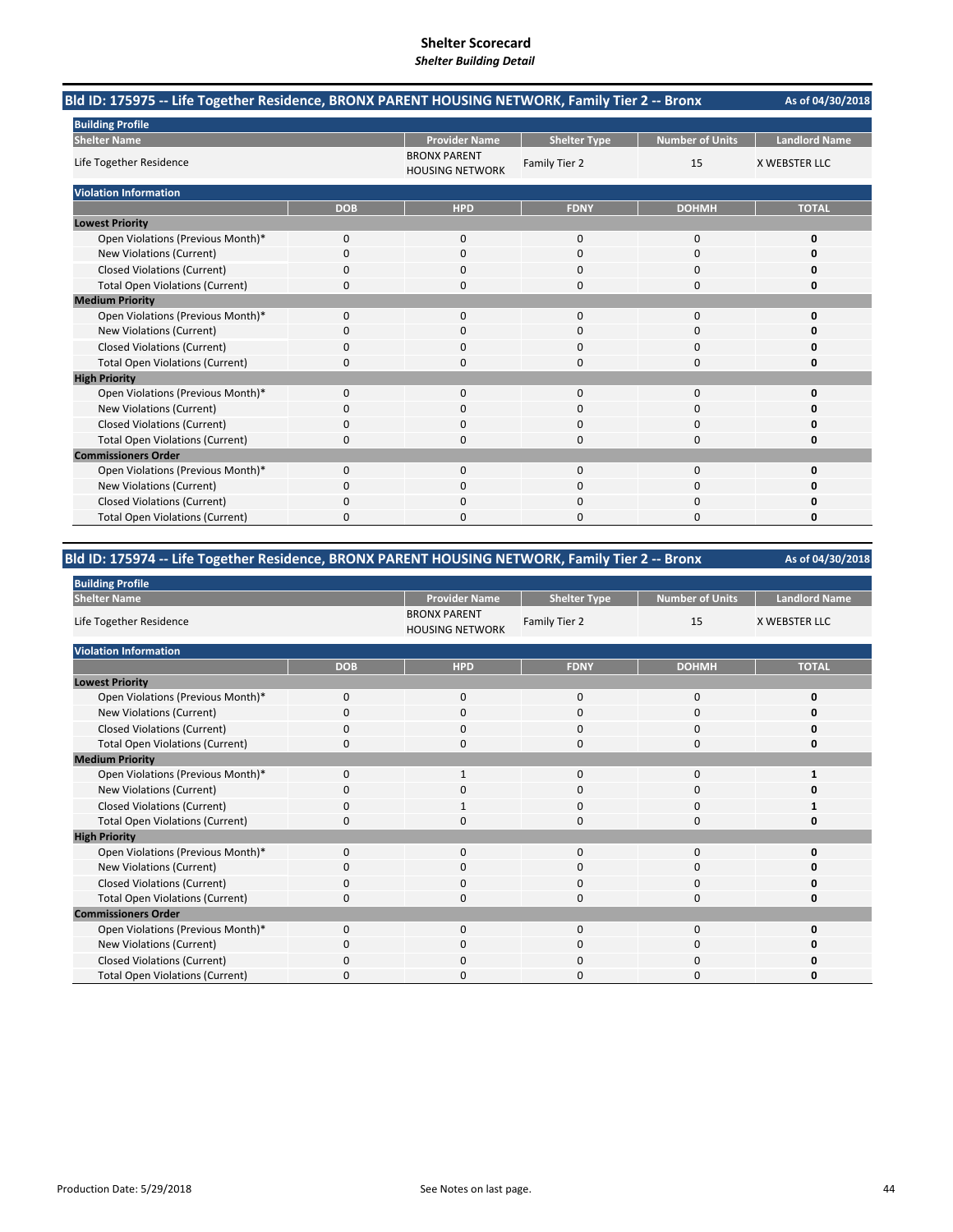|                                        |            |                                               | Bld ID: 175976 -- Life Together Residence, BRONX PARENT HOUSING NETWORK, Family Tier 2 -- Bronx<br>As of 04/30/2018<br><b>Landlord Name</b><br><b>Number of Units</b><br><b>Shelter Type</b><br>Family Tier 2<br>15<br><b>X WEBSTER LLC</b><br><b>FDNY</b><br><b>TOTAL</b><br><b>DOHMH</b><br>$\Omega$<br>$\Omega$<br>0<br>$\Omega$<br>$\Omega$<br>O<br>$\Omega$<br>0<br>0<br>$\Omega$<br>$\Omega$<br>0<br>$\Omega$<br>$\Omega$<br>$\Omega$<br>0<br>0<br>n<br>$\Omega$<br>$\Omega$<br>Ω<br>$\Omega$<br>$\Omega$<br>O<br>$\Omega$<br>$\Omega$<br>0<br>$\Omega$<br>0<br>O<br>$\Omega$<br>0<br>0<br>$\Omega$<br>0<br>0<br>$\Omega$<br>$\Omega$<br>O<br>0<br>0<br>$\Omega$<br>$\Omega$<br>O<br>0<br>n<br>O |  |
|----------------------------------------|------------|-----------------------------------------------|--------------------------------------------------------------------------------------------------------------------------------------------------------------------------------------------------------------------------------------------------------------------------------------------------------------------------------------------------------------------------------------------------------------------------------------------------------------------------------------------------------------------------------------------------------------------------------------------------------------------------------------------------------------------------------------------------------|--|
| <b>Building Profile</b>                |            |                                               |                                                                                                                                                                                                                                                                                                                                                                                                                                                                                                                                                                                                                                                                                                        |  |
| <b>Shelter Name</b>                    |            | <b>Provider Name</b>                          |                                                                                                                                                                                                                                                                                                                                                                                                                                                                                                                                                                                                                                                                                                        |  |
| Life Together Residence                |            | <b>BRONX PARENT</b><br><b>HOUSING NETWORK</b> |                                                                                                                                                                                                                                                                                                                                                                                                                                                                                                                                                                                                                                                                                                        |  |
| <b>Violation Information</b>           |            |                                               |                                                                                                                                                                                                                                                                                                                                                                                                                                                                                                                                                                                                                                                                                                        |  |
|                                        | <b>DOB</b> | <b>HPD</b>                                    |                                                                                                                                                                                                                                                                                                                                                                                                                                                                                                                                                                                                                                                                                                        |  |
| <b>Lowest Priority</b>                 |            |                                               |                                                                                                                                                                                                                                                                                                                                                                                                                                                                                                                                                                                                                                                                                                        |  |
| Open Violations (Previous Month)*      | 0          | $\mathbf{0}$                                  |                                                                                                                                                                                                                                                                                                                                                                                                                                                                                                                                                                                                                                                                                                        |  |
| New Violations (Current)               | $\Omega$   | $\Omega$                                      |                                                                                                                                                                                                                                                                                                                                                                                                                                                                                                                                                                                                                                                                                                        |  |
| <b>Closed Violations (Current)</b>     | 0          | 0                                             |                                                                                                                                                                                                                                                                                                                                                                                                                                                                                                                                                                                                                                                                                                        |  |
| <b>Total Open Violations (Current)</b> | 0          | 0                                             |                                                                                                                                                                                                                                                                                                                                                                                                                                                                                                                                                                                                                                                                                                        |  |
| <b>Medium Priority</b>                 |            |                                               |                                                                                                                                                                                                                                                                                                                                                                                                                                                                                                                                                                                                                                                                                                        |  |
| Open Violations (Previous Month)*      | 0          | $\Omega$                                      |                                                                                                                                                                                                                                                                                                                                                                                                                                                                                                                                                                                                                                                                                                        |  |
| New Violations (Current)               | 0          | 0                                             |                                                                                                                                                                                                                                                                                                                                                                                                                                                                                                                                                                                                                                                                                                        |  |
| <b>Closed Violations (Current)</b>     | 0          | $\Omega$                                      |                                                                                                                                                                                                                                                                                                                                                                                                                                                                                                                                                                                                                                                                                                        |  |
| <b>Total Open Violations (Current)</b> | $\Omega$   | O                                             |                                                                                                                                                                                                                                                                                                                                                                                                                                                                                                                                                                                                                                                                                                        |  |
| <b>High Priority</b>                   |            |                                               |                                                                                                                                                                                                                                                                                                                                                                                                                                                                                                                                                                                                                                                                                                        |  |
| Open Violations (Previous Month)*      | 0          | $\Omega$                                      |                                                                                                                                                                                                                                                                                                                                                                                                                                                                                                                                                                                                                                                                                                        |  |
| New Violations (Current)               | 0          | $\Omega$                                      |                                                                                                                                                                                                                                                                                                                                                                                                                                                                                                                                                                                                                                                                                                        |  |
| <b>Closed Violations (Current)</b>     | 0          | $\Omega$                                      |                                                                                                                                                                                                                                                                                                                                                                                                                                                                                                                                                                                                                                                                                                        |  |
| <b>Total Open Violations (Current)</b> | 0          | 0                                             |                                                                                                                                                                                                                                                                                                                                                                                                                                                                                                                                                                                                                                                                                                        |  |
| <b>Commissioners Order</b>             |            |                                               |                                                                                                                                                                                                                                                                                                                                                                                                                                                                                                                                                                                                                                                                                                        |  |
| Open Violations (Previous Month)*      | 0          | $\Omega$                                      |                                                                                                                                                                                                                                                                                                                                                                                                                                                                                                                                                                                                                                                                                                        |  |
| New Violations (Current)               | 0          | 0                                             |                                                                                                                                                                                                                                                                                                                                                                                                                                                                                                                                                                                                                                                                                                        |  |
| <b>Closed Violations (Current)</b>     | 0          | $\Omega$                                      |                                                                                                                                                                                                                                                                                                                                                                                                                                                                                                                                                                                                                                                                                                        |  |
| <b>Total Open Violations (Current)</b> | 0          | n                                             |                                                                                                                                                                                                                                                                                                                                                                                                                                                                                                                                                                                                                                                                                                        |  |

### **Bld ID: 1047 ‐‐ NELSON FAM RESID, Bronx Works, Family Tier 2 ‐‐ Bronx**

| <b>Building Profile</b>                |            |                      |                     |                        |                      |
|----------------------------------------|------------|----------------------|---------------------|------------------------|----------------------|
| <b>Shelter Name</b>                    |            | <b>Provider Name</b> | <b>Shelter Type</b> | <b>Number of Units</b> | <b>Landlord Name</b> |
| <b>NELSON FAM RESID</b>                |            | <b>Bronx Works</b>   | Family Tier 2       | 79                     | NYC Owned (DHS)      |
| <b>Violation Information</b>           |            |                      |                     |                        |                      |
|                                        | <b>DOB</b> | <b>HPD</b>           | <b>FDNY</b>         | <b>DOHMH</b>           | <b>TOTAL</b>         |
| <b>Lowest Priority</b>                 |            |                      |                     |                        |                      |
| Open Violations (Previous Month)*      |            | $\Omega$             |                     | 0                      |                      |
| New Violations (Current)               |            | $\Omega$             | 0                   | 0                      |                      |
| <b>Closed Violations (Current)</b>     |            | 0                    |                     | 0                      |                      |
| <b>Total Open Violations (Current)</b> | 3          | 0                    | 0                   | 0                      |                      |
| <b>Medium Priority</b>                 |            |                      |                     |                        |                      |
| Open Violations (Previous Month)*      | $\Omega$   | $\mathbf{0}$         | 0                   | $\Omega$               |                      |
| New Violations (Current)               | 0          | 3                    | $\Omega$            | 0                      |                      |
| <b>Closed Violations (Current)</b>     | 0          | 3                    | 0                   | 0                      |                      |
| <b>Total Open Violations (Current)</b> | 0          | $\Omega$             | $\Omega$            | 0                      | n                    |
| <b>High Priority</b>                   |            |                      |                     |                        |                      |
| Open Violations (Previous Month)*      | $\Omega$   | $\Omega$             | $\Omega$            | $\Omega$               |                      |
| New Violations (Current)               | O          | 4                    | 0                   | 0                      |                      |
| <b>Closed Violations (Current)</b>     | 0          | Δ                    | $\Omega$            | 0                      |                      |
| <b>Total Open Violations (Current)</b> |            | O                    | C                   | C                      |                      |
| <b>Commissioners Order</b>             |            |                      |                     |                        |                      |
| Open Violations (Previous Month)*      | $\Omega$   | $\Omega$             | $\Omega$            | $\Omega$               |                      |
| New Violations (Current)               | O          | $\Omega$             | 0                   | O                      |                      |
| <b>Closed Violations (Current)</b>     | ŋ          | O                    | $\Omega$            | $\Omega$               |                      |
| <b>Total Open Violations (Current)</b> | n          | n                    | O                   | O                      |                      |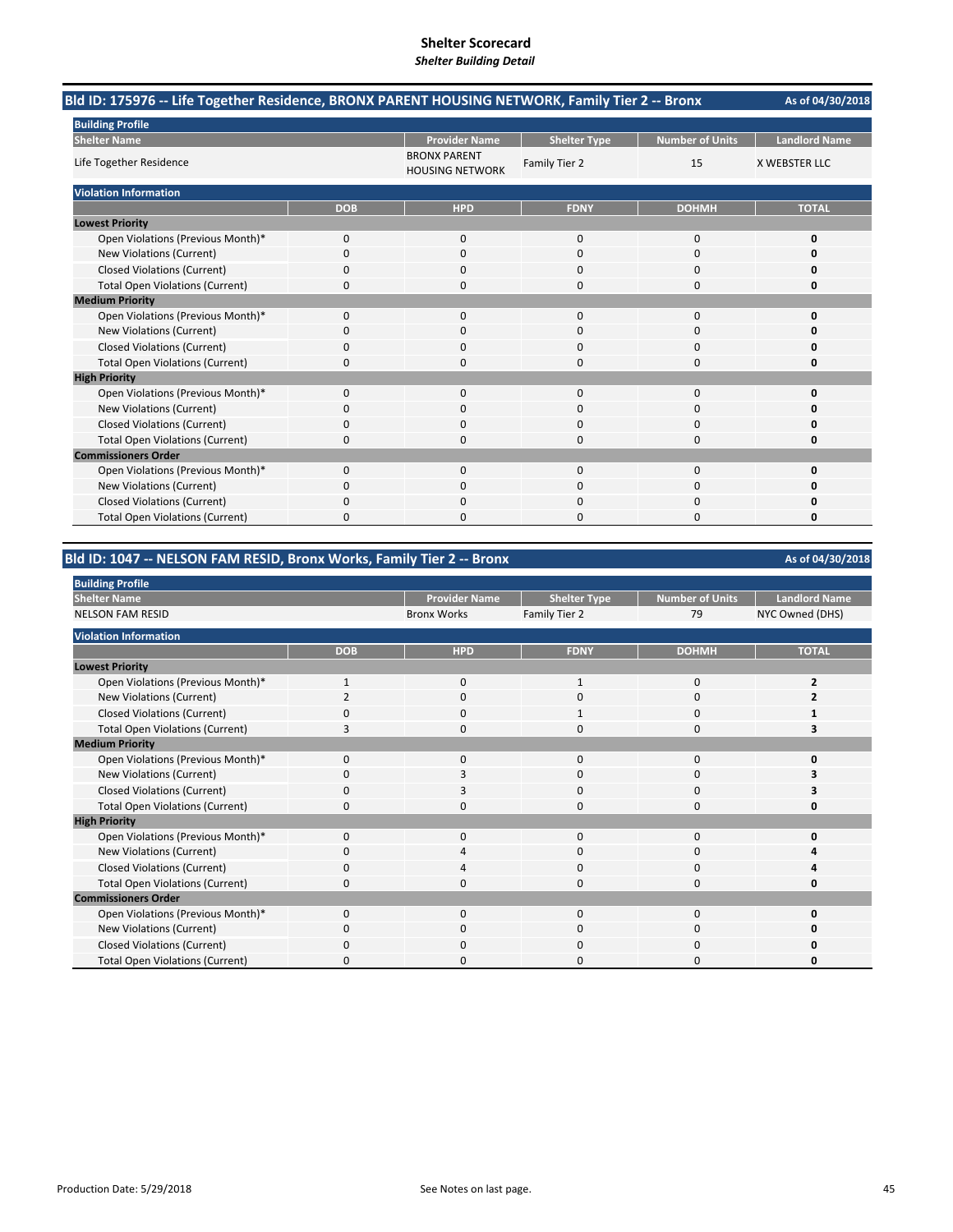| Bld ID: 176387 -- New Life Family Residence, BRONX PARENT HOUSING NETWORK, Family Tier 2 -- Bronx<br><b>Number of Units</b><br><b>Provider Name</b><br><b>Shelter Type</b><br><b>BRONX PARENT</b><br>40<br>Family Tier 2<br><b>HOUSING NETWORK</b><br><b>DOB</b><br><b>HPD</b><br><b>FDNY</b><br><b>DOHMH</b><br>Open Violations (Previous Month)*<br>$\overline{2}$<br>0<br>$\mathbf 0$<br>0<br>New Violations (Current)<br>0<br>$\Omega$<br>0<br>$\Omega$<br><b>Closed Violations (Current)</b><br>0<br>0<br>0<br>0<br><b>Total Open Violations (Current)</b><br>2<br>$\Omega$<br>$\Omega$<br>0<br>Open Violations (Previous Month)*<br>$\Omega$<br>$\Omega$<br>$\Omega$<br>$\Omega$<br>New Violations (Current)<br>0<br>$\Omega$<br>O<br>0<br><b>Closed Violations (Current)</b><br>0<br>0<br>0<br>0<br><b>Total Open Violations (Current)</b><br>0<br>$\Omega$<br>$\Omega$<br>O<br>Open Violations (Previous Month)*<br>0<br>$\Omega$<br>$\mathbf 0$<br>$\Omega$<br><b>New Violations (Current)</b><br>0<br>$\Omega$<br>$\Omega$<br>0<br><b>Closed Violations (Current)</b><br>0<br>$\Omega$<br>$\Omega$<br>0<br><b>Total Open Violations (Current)</b><br>0<br>$\mathbf 0$<br>0<br>0<br>Open Violations (Previous Month)*<br>$\Omega$<br>$\Omega$<br>$\Omega$<br>$\Omega$<br><b>New Violations (Current)</b><br>0<br>$\Omega$<br>O<br>0 | As of 04/30/2018 |              |             |          |                                 |
|----------------------------------------------------------------------------------------------------------------------------------------------------------------------------------------------------------------------------------------------------------------------------------------------------------------------------------------------------------------------------------------------------------------------------------------------------------------------------------------------------------------------------------------------------------------------------------------------------------------------------------------------------------------------------------------------------------------------------------------------------------------------------------------------------------------------------------------------------------------------------------------------------------------------------------------------------------------------------------------------------------------------------------------------------------------------------------------------------------------------------------------------------------------------------------------------------------------------------------------------------------------------------------------------------------------------------------------------|------------------|--------------|-------------|----------|---------------------------------|
| <b>Building Profile</b>                                                                                                                                                                                                                                                                                                                                                                                                                                                                                                                                                                                                                                                                                                                                                                                                                                                                                                                                                                                                                                                                                                                                                                                                                                                                                                                      |                  |              |             |          |                                 |
| <b>Shelter Name</b>                                                                                                                                                                                                                                                                                                                                                                                                                                                                                                                                                                                                                                                                                                                                                                                                                                                                                                                                                                                                                                                                                                                                                                                                                                                                                                                          |                  |              |             |          | <b>Landlord Name</b>            |
| New Life Family Residence                                                                                                                                                                                                                                                                                                                                                                                                                                                                                                                                                                                                                                                                                                                                                                                                                                                                                                                                                                                                                                                                                                                                                                                                                                                                                                                    |                  |              |             |          | X GRAND CONCOURSE<br><b>LLC</b> |
| <b>Violation Information</b>                                                                                                                                                                                                                                                                                                                                                                                                                                                                                                                                                                                                                                                                                                                                                                                                                                                                                                                                                                                                                                                                                                                                                                                                                                                                                                                 |                  |              |             |          |                                 |
|                                                                                                                                                                                                                                                                                                                                                                                                                                                                                                                                                                                                                                                                                                                                                                                                                                                                                                                                                                                                                                                                                                                                                                                                                                                                                                                                              |                  |              |             |          | <b>TOTAL</b>                    |
| <b>Lowest Priority</b>                                                                                                                                                                                                                                                                                                                                                                                                                                                                                                                                                                                                                                                                                                                                                                                                                                                                                                                                                                                                                                                                                                                                                                                                                                                                                                                       |                  |              |             |          |                                 |
|                                                                                                                                                                                                                                                                                                                                                                                                                                                                                                                                                                                                                                                                                                                                                                                                                                                                                                                                                                                                                                                                                                                                                                                                                                                                                                                                              |                  |              |             |          | $\overline{2}$                  |
|                                                                                                                                                                                                                                                                                                                                                                                                                                                                                                                                                                                                                                                                                                                                                                                                                                                                                                                                                                                                                                                                                                                                                                                                                                                                                                                                              |                  |              |             |          | $\Omega$                        |
|                                                                                                                                                                                                                                                                                                                                                                                                                                                                                                                                                                                                                                                                                                                                                                                                                                                                                                                                                                                                                                                                                                                                                                                                                                                                                                                                              |                  |              |             |          | 0                               |
|                                                                                                                                                                                                                                                                                                                                                                                                                                                                                                                                                                                                                                                                                                                                                                                                                                                                                                                                                                                                                                                                                                                                                                                                                                                                                                                                              |                  |              |             |          | 2                               |
| <b>Medium Priority</b>                                                                                                                                                                                                                                                                                                                                                                                                                                                                                                                                                                                                                                                                                                                                                                                                                                                                                                                                                                                                                                                                                                                                                                                                                                                                                                                       |                  |              |             |          |                                 |
|                                                                                                                                                                                                                                                                                                                                                                                                                                                                                                                                                                                                                                                                                                                                                                                                                                                                                                                                                                                                                                                                                                                                                                                                                                                                                                                                              |                  |              |             |          | $\mathbf 0$                     |
|                                                                                                                                                                                                                                                                                                                                                                                                                                                                                                                                                                                                                                                                                                                                                                                                                                                                                                                                                                                                                                                                                                                                                                                                                                                                                                                                              |                  |              |             |          | O                               |
|                                                                                                                                                                                                                                                                                                                                                                                                                                                                                                                                                                                                                                                                                                                                                                                                                                                                                                                                                                                                                                                                                                                                                                                                                                                                                                                                              |                  |              |             |          | 0                               |
|                                                                                                                                                                                                                                                                                                                                                                                                                                                                                                                                                                                                                                                                                                                                                                                                                                                                                                                                                                                                                                                                                                                                                                                                                                                                                                                                              |                  |              |             |          | 0                               |
| <b>High Priority</b>                                                                                                                                                                                                                                                                                                                                                                                                                                                                                                                                                                                                                                                                                                                                                                                                                                                                                                                                                                                                                                                                                                                                                                                                                                                                                                                         |                  |              |             |          |                                 |
|                                                                                                                                                                                                                                                                                                                                                                                                                                                                                                                                                                                                                                                                                                                                                                                                                                                                                                                                                                                                                                                                                                                                                                                                                                                                                                                                              |                  |              |             |          | $\mathbf 0$                     |
|                                                                                                                                                                                                                                                                                                                                                                                                                                                                                                                                                                                                                                                                                                                                                                                                                                                                                                                                                                                                                                                                                                                                                                                                                                                                                                                                              |                  |              |             |          | O                               |
|                                                                                                                                                                                                                                                                                                                                                                                                                                                                                                                                                                                                                                                                                                                                                                                                                                                                                                                                                                                                                                                                                                                                                                                                                                                                                                                                              |                  |              |             |          | 0                               |
|                                                                                                                                                                                                                                                                                                                                                                                                                                                                                                                                                                                                                                                                                                                                                                                                                                                                                                                                                                                                                                                                                                                                                                                                                                                                                                                                              |                  |              |             |          | 0                               |
| <b>Commissioners Order</b>                                                                                                                                                                                                                                                                                                                                                                                                                                                                                                                                                                                                                                                                                                                                                                                                                                                                                                                                                                                                                                                                                                                                                                                                                                                                                                                   |                  |              |             |          |                                 |
|                                                                                                                                                                                                                                                                                                                                                                                                                                                                                                                                                                                                                                                                                                                                                                                                                                                                                                                                                                                                                                                                                                                                                                                                                                                                                                                                              |                  |              |             |          | $\mathbf 0$                     |
|                                                                                                                                                                                                                                                                                                                                                                                                                                                                                                                                                                                                                                                                                                                                                                                                                                                                                                                                                                                                                                                                                                                                                                                                                                                                                                                                              |                  |              |             |          | ŋ                               |
| <b>Closed Violations (Current)</b>                                                                                                                                                                                                                                                                                                                                                                                                                                                                                                                                                                                                                                                                                                                                                                                                                                                                                                                                                                                                                                                                                                                                                                                                                                                                                                           | 0                | 0            | $\mathbf 0$ | 0        | 0                               |
| <b>Total Open Violations (Current)</b>                                                                                                                                                                                                                                                                                                                                                                                                                                                                                                                                                                                                                                                                                                                                                                                                                                                                                                                                                                                                                                                                                                                                                                                                                                                                                                       | 0                | <sup>0</sup> | $\Omega$    | $\Omega$ | 0                               |

| Bld ID: 5552 -- POWERS ANNEX, WOMEN IN NEED, INC, Family Tier 2 // POWERS, WOMEN IN NEED, INC, | As of 04/30/2018 |                                  |                     |                        |                      |
|------------------------------------------------------------------------------------------------|------------------|----------------------------------|---------------------|------------------------|----------------------|
| <b>Building Profile</b>                                                                        |                  |                                  |                     |                        |                      |
| <b>Shelter Name</b>                                                                            |                  | <b>Provider Name</b>             | <b>Shelter Type</b> | <b>Number of Units</b> | <b>Landlord Name</b> |
| <b>POWERS ANNEX</b>                                                                            |                  | WOMEN IN NEED, INC Family Tier 2 |                     | 8                      | NYC Owned (DHS)      |
| <b>POWERS</b>                                                                                  |                  | WOMEN IN NEED, INC Family Tier 2 |                     | 70                     | NYC Owned (DHS)      |
| <b>Violation Information</b>                                                                   |                  |                                  |                     |                        |                      |
|                                                                                                | <b>DOB</b>       | <b>HPD</b>                       | <b>FDNY</b>         | <b>DOHMH</b>           | <b>TOTAL</b>         |
| <b>Lowest Priority</b>                                                                         |                  |                                  |                     |                        |                      |
| Open Violations (Previous Month)*                                                              | 0                | 0                                | $\mathbf{0}$        | $\mathbf 0$            | 0                    |
| New Violations (Current)                                                                       | 0                | 0                                | 0                   | 0                      | 0                    |
| <b>Closed Violations (Current)</b>                                                             | 0                | 0                                | 0                   | 0                      | O                    |
| <b>Total Open Violations (Current)</b>                                                         | 0                | 0                                | 0                   | 0                      | 0                    |
| <b>Medium Priority</b>                                                                         |                  |                                  |                     |                        |                      |
| Open Violations (Previous Month)*                                                              | 0                | 0                                | $\mathbf{0}$        | $\mathbf 0$            | 0                    |
| New Violations (Current)                                                                       | 0                | 0                                | $\Omega$            | 0                      | 0                    |
| <b>Closed Violations (Current)</b>                                                             | 0                | 0                                | 0                   | 0                      | 0                    |
| <b>Total Open Violations (Current)</b>                                                         | 0                | $\Omega$                         | $\Omega$            | $\Omega$               | 0                    |
| <b>High Priority</b>                                                                           |                  |                                  |                     |                        |                      |
| Open Violations (Previous Month)*                                                              | 0                | 0                                | $\mathbf{0}$        | $\mathbf 0$            | 0                    |
| New Violations (Current)                                                                       | 0                | 0                                | $\Omega$            | $\Omega$               | 0                    |
| <b>Closed Violations (Current)</b>                                                             | 0                | <sup>0</sup>                     | 0                   | 0                      | O                    |
| <b>Total Open Violations (Current)</b>                                                         | 0                | <sup>0</sup>                     | 0                   | $\Omega$               | 0                    |
| <b>Commissioners Order</b>                                                                     |                  |                                  |                     |                        |                      |
| Open Violations (Previous Month)*                                                              | 0                | 0                                | 0                   | 0                      | 0                    |
| New Violations (Current)                                                                       | 0                | <sup>0</sup>                     | 0                   | $\Omega$               | O                    |
| <b>Closed Violations (Current)</b>                                                             | 0                | 0                                | O                   | 0                      | o                    |
| <b>Total Open Violations (Current)</b>                                                         | 0                | 0                                | 0                   | $\Omega$               | 0                    |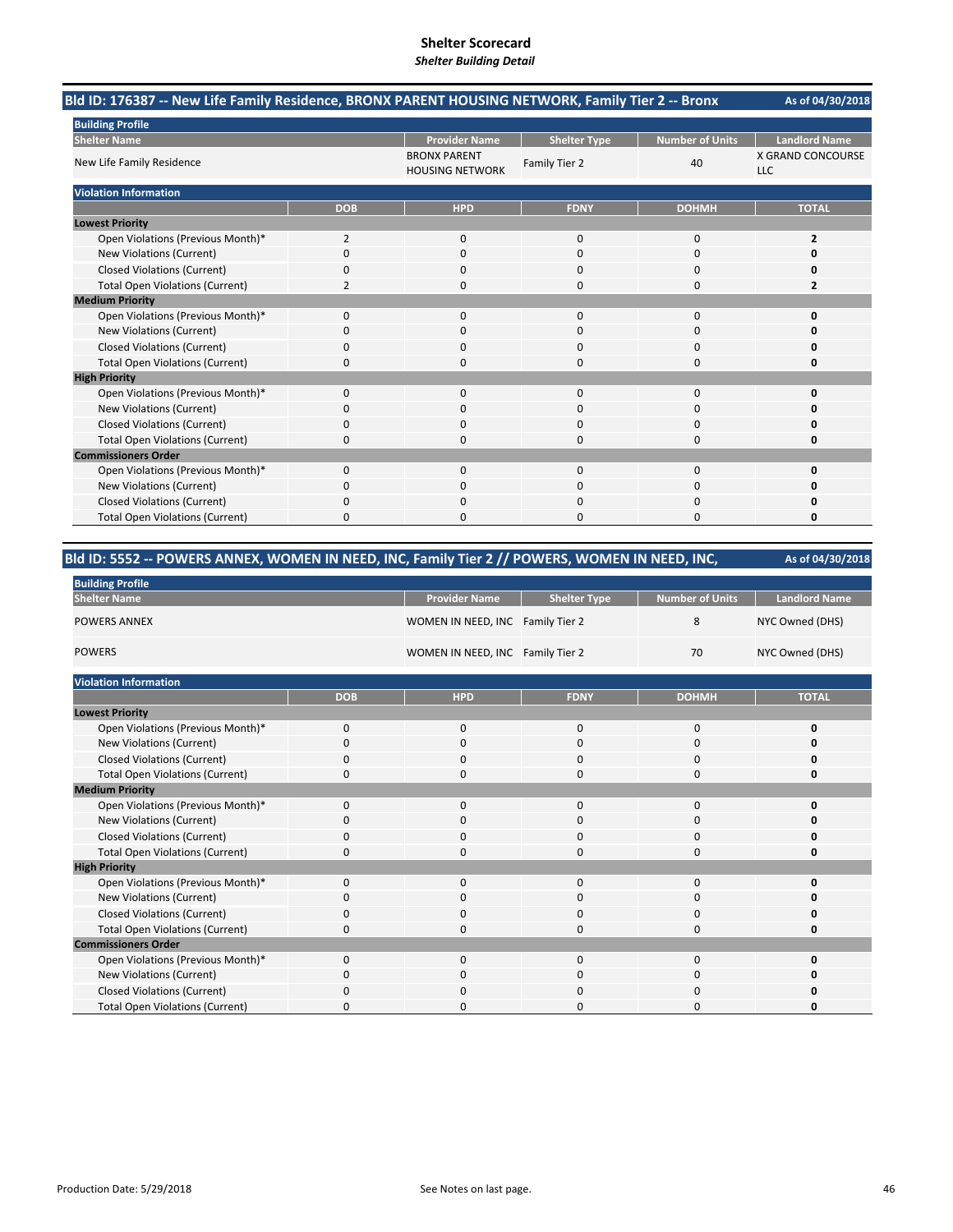|                                        |            |                      | Bld ID: 1043 -- SAMMON B.U.I.L.D. CT, Tolentine Zeiser Comm. Life Center, Family Tier 2 -- Bronx<br>As of 04/30/2018<br><b>Landlord Name</b><br><b>Number of Units</b><br><b>Shelter Type</b><br>SAMMON-BUILD<br>Tolentine Zeiser Comm. Family Tier 2<br>49<br>CENTER/ETC<br><b>HPD</b><br><b>FDNY</b><br><b>TOTAL</b><br><b>DOHMH</b><br>0<br>0<br>0<br>1<br>$\Omega$<br>$\Omega$<br>$\Omega$<br>O<br>0<br>0<br>O<br>0<br>$\Omega$<br>$\Omega$<br>0<br>1<br>$\Omega$<br>$\Omega$<br>$\Omega$<br>$\Omega$<br>O<br>$\Omega$<br><sup>0</sup><br>Ω<br>0<br>0<br>0<br>Ω<br>$\Omega$<br>$\Omega$<br>0<br>0<br>$\Omega$<br>$\Omega$<br>0<br>O<br>$\Omega$<br>$\Omega$<br>0<br>n<br>0<br>$\Omega$<br>0<br>0<br>$\Omega$<br>$\Omega$<br>$\Omega$<br>0<br>0<br>2<br>$\mathbf 0$<br>$\overline{2}$<br>0<br>0<br>0<br>n<br>$\Omega$<br>$\Omega$<br>0<br>O<br>$\overline{2}$<br>2<br>$\Omega$<br><sup>0</sup> |  |
|----------------------------------------|------------|----------------------|---------------------------------------------------------------------------------------------------------------------------------------------------------------------------------------------------------------------------------------------------------------------------------------------------------------------------------------------------------------------------------------------------------------------------------------------------------------------------------------------------------------------------------------------------------------------------------------------------------------------------------------------------------------------------------------------------------------------------------------------------------------------------------------------------------------------------------------------------------------------------------------------------|--|
| <b>Building Profile</b>                |            |                      |                                                                                                                                                                                                                                                                                                                                                                                                                                                                                                                                                                                                                                                                                                                                                                                                                                                                                                   |  |
| <b>Shelter Name</b>                    |            | <b>Provider Name</b> |                                                                                                                                                                                                                                                                                                                                                                                                                                                                                                                                                                                                                                                                                                                                                                                                                                                                                                   |  |
| SAMMON B.U.I.L.D. CT                   |            | Life Center          |                                                                                                                                                                                                                                                                                                                                                                                                                                                                                                                                                                                                                                                                                                                                                                                                                                                                                                   |  |
| <b>Violation Information</b>           |            |                      |                                                                                                                                                                                                                                                                                                                                                                                                                                                                                                                                                                                                                                                                                                                                                                                                                                                                                                   |  |
|                                        | <b>DOB</b> |                      |                                                                                                                                                                                                                                                                                                                                                                                                                                                                                                                                                                                                                                                                                                                                                                                                                                                                                                   |  |
| <b>Lowest Priority</b>                 |            |                      |                                                                                                                                                                                                                                                                                                                                                                                                                                                                                                                                                                                                                                                                                                                                                                                                                                                                                                   |  |
| Open Violations (Previous Month)*      | 1          |                      |                                                                                                                                                                                                                                                                                                                                                                                                                                                                                                                                                                                                                                                                                                                                                                                                                                                                                                   |  |
| New Violations (Current)               | $\Omega$   |                      |                                                                                                                                                                                                                                                                                                                                                                                                                                                                                                                                                                                                                                                                                                                                                                                                                                                                                                   |  |
| <b>Closed Violations (Current)</b>     | 0          |                      |                                                                                                                                                                                                                                                                                                                                                                                                                                                                                                                                                                                                                                                                                                                                                                                                                                                                                                   |  |
| <b>Total Open Violations (Current)</b> |            |                      |                                                                                                                                                                                                                                                                                                                                                                                                                                                                                                                                                                                                                                                                                                                                                                                                                                                                                                   |  |
| <b>Medium Priority</b>                 |            |                      |                                                                                                                                                                                                                                                                                                                                                                                                                                                                                                                                                                                                                                                                                                                                                                                                                                                                                                   |  |
| Open Violations (Previous Month)*      | $\Omega$   |                      |                                                                                                                                                                                                                                                                                                                                                                                                                                                                                                                                                                                                                                                                                                                                                                                                                                                                                                   |  |
| New Violations (Current)               | ŋ          |                      |                                                                                                                                                                                                                                                                                                                                                                                                                                                                                                                                                                                                                                                                                                                                                                                                                                                                                                   |  |
| <b>Closed Violations (Current)</b>     | 0          |                      |                                                                                                                                                                                                                                                                                                                                                                                                                                                                                                                                                                                                                                                                                                                                                                                                                                                                                                   |  |
| <b>Total Open Violations (Current)</b> | 0          |                      |                                                                                                                                                                                                                                                                                                                                                                                                                                                                                                                                                                                                                                                                                                                                                                                                                                                                                                   |  |
| <b>High Priority</b>                   |            |                      |                                                                                                                                                                                                                                                                                                                                                                                                                                                                                                                                                                                                                                                                                                                                                                                                                                                                                                   |  |
| Open Violations (Previous Month)*      | 0          |                      |                                                                                                                                                                                                                                                                                                                                                                                                                                                                                                                                                                                                                                                                                                                                                                                                                                                                                                   |  |
| New Violations (Current)               | 0          |                      |                                                                                                                                                                                                                                                                                                                                                                                                                                                                                                                                                                                                                                                                                                                                                                                                                                                                                                   |  |
| <b>Closed Violations (Current)</b>     | 0          |                      |                                                                                                                                                                                                                                                                                                                                                                                                                                                                                                                                                                                                                                                                                                                                                                                                                                                                                                   |  |
| <b>Total Open Violations (Current)</b> | 0          |                      |                                                                                                                                                                                                                                                                                                                                                                                                                                                                                                                                                                                                                                                                                                                                                                                                                                                                                                   |  |
| <b>Commissioners Order</b>             |            |                      |                                                                                                                                                                                                                                                                                                                                                                                                                                                                                                                                                                                                                                                                                                                                                                                                                                                                                                   |  |
| Open Violations (Previous Month)*      | 0          |                      |                                                                                                                                                                                                                                                                                                                                                                                                                                                                                                                                                                                                                                                                                                                                                                                                                                                                                                   |  |
| New Violations (Current)               | 0          |                      |                                                                                                                                                                                                                                                                                                                                                                                                                                                                                                                                                                                                                                                                                                                                                                                                                                                                                                   |  |
| <b>Closed Violations (Current)</b>     | 0          |                      |                                                                                                                                                                                                                                                                                                                                                                                                                                                                                                                                                                                                                                                                                                                                                                                                                                                                                                   |  |
| <b>Total Open Violations (Current)</b> | 0          |                      |                                                                                                                                                                                                                                                                                                                                                                                                                                                                                                                                                                                                                                                                                                                                                                                                                                                                                                   |  |

### **Bld ID: 155906 ‐‐ SANDRA'S FAMILY RESIDENCE, BRONX PARENT HOUSING NETWORK, Family Tier 2 ‐‐ Bronx**

| <b>Building Profile</b>                |             |                                               |                     |                 |                                       |
|----------------------------------------|-------------|-----------------------------------------------|---------------------|-----------------|---------------------------------------|
| <b>Shelter Name</b>                    |             | <b>Provider Name</b>                          | <b>Shelter Type</b> | Number of Units | <b>Landlord Name</b>                  |
| SANDRA'S FAMILY RESIDENCE              |             | <b>BRONX PARENT</b><br><b>HOUSING NETWORK</b> | Family Tier 2       | 32              | <b>RYANS PROMPTNESS</b><br><b>LLC</b> |
| <b>Violation Information</b>           |             |                                               |                     |                 |                                       |
|                                        | <b>DOB</b>  | <b>HPD</b>                                    | <b>FDNY</b>         | <b>DOHMH</b>    | <b>TOTAL</b>                          |
| <b>Lowest Priority</b>                 |             |                                               |                     |                 |                                       |
| Open Violations (Previous Month)*      | $\mathbf 0$ | $\mathbf 0$                                   | 0                   | $\mathbf 0$     |                                       |
| New Violations (Current)               | 0           | $\mathbf 0$                                   | 0                   | $\mathbf 0$     |                                       |
| <b>Closed Violations (Current)</b>     | 0           | $\mathbf 0$                                   | 0                   | 0               |                                       |
| <b>Total Open Violations (Current)</b> | $\Omega$    | $\Omega$                                      | $\Omega$            | $\Omega$        |                                       |
| <b>Medium Priority</b>                 |             |                                               |                     |                 |                                       |
| Open Violations (Previous Month)*      | $\Omega$    | $\Omega$                                      | $\Omega$            | 0               |                                       |
| New Violations (Current)               | 0           | 0                                             | 0                   | 0               |                                       |
| <b>Closed Violations (Current)</b>     | 0           | $\mathbf 0$                                   | 0                   | $\mathbf 0$     |                                       |
| <b>Total Open Violations (Current)</b> | 0           | $\Omega$                                      | 0                   | $\mathbf 0$     |                                       |
| <b>High Priority</b>                   |             |                                               |                     |                 |                                       |
| Open Violations (Previous Month)*      | $\mathbf 0$ | $\mathbf 0$                                   | $\mathbf 0$         | 0               | ŋ                                     |
| New Violations (Current)               | 0           | 0                                             | 0                   | 0               |                                       |
| <b>Closed Violations (Current)</b>     | $\Omega$    | $\mathbf 0$                                   | 0                   | $\mathbf 0$     |                                       |
| <b>Total Open Violations (Current)</b> | 0           | 0                                             | 0                   | 0               |                                       |
| <b>Commissioners Order</b>             |             |                                               |                     |                 |                                       |
| Open Violations (Previous Month)*      | $\Omega$    | $\Omega$                                      | $\Omega$            | $\mathbf 0$     |                                       |
| New Violations (Current)               | $\Omega$    | $\mathbf 0$                                   | 0                   | 0               |                                       |
| <b>Closed Violations (Current)</b>     | $\Omega$    | $\mathbf 0$                                   | 0                   | $\mathbf 0$     |                                       |
| <b>Total Open Violations (Current)</b> | O           | $\Omega$                                      | O                   | $\Omega$        |                                       |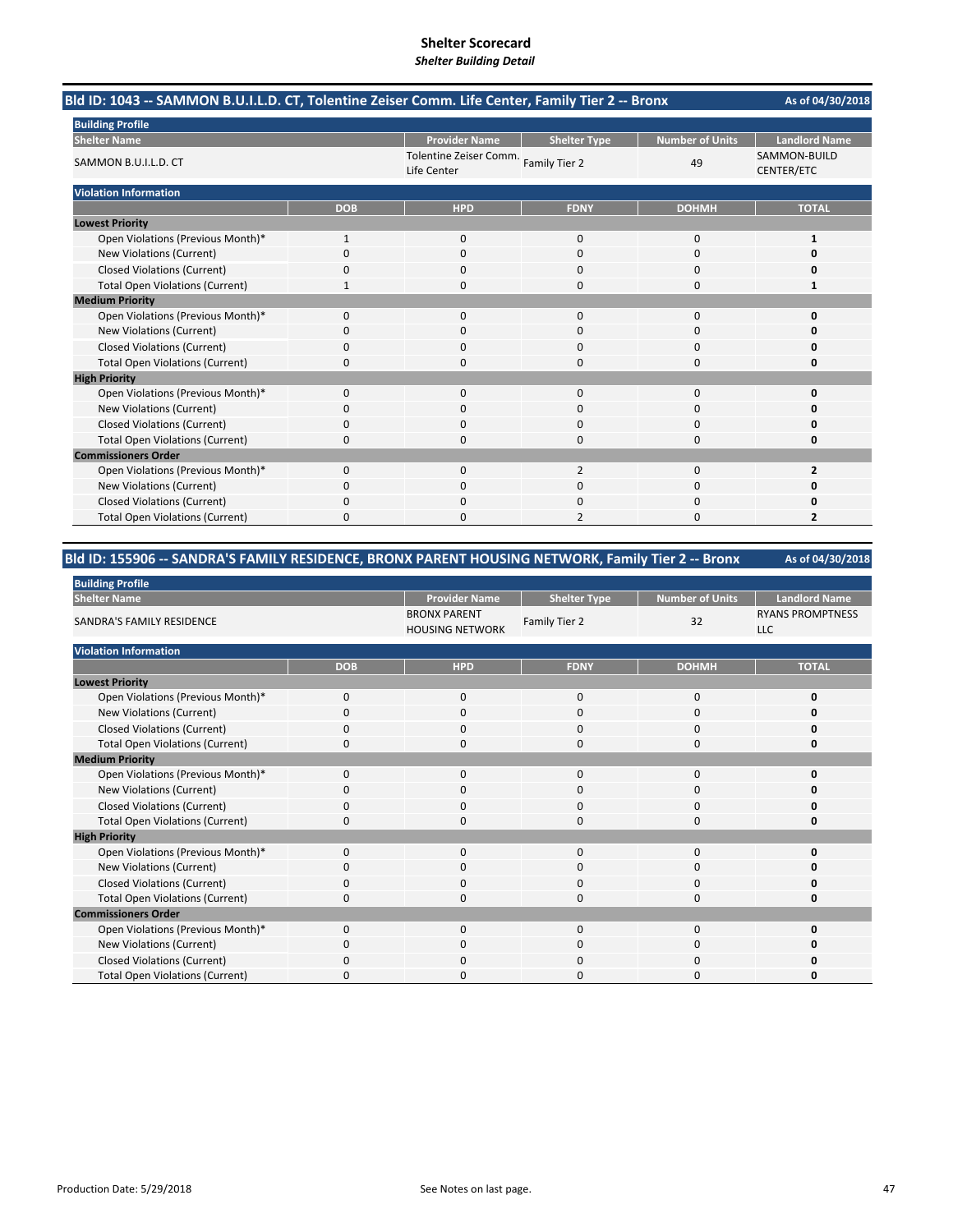| Bld ID: 1037 -- SIENA HOUSE, Tolentine Zeiser Comm. Life Center, Family Tier 2 -- Bronx |            |                                                        |                     |                        | As of 04/30/2018          |
|-----------------------------------------------------------------------------------------|------------|--------------------------------------------------------|---------------------|------------------------|---------------------------|
| <b>Building Profile</b>                                                                 |            |                                                        |                     |                        |                           |
| <b>Shelter Name</b>                                                                     |            | <b>Provider Name</b>                                   | <b>Shelter Type</b> | <b>Number of Units</b> | <b>Landlord Name</b>      |
| <b>SIENA HOUSE</b>                                                                      |            | Tolentine Zeiser Comm.<br>Family Tier 2<br>Life Center |                     | 27                     | <b>RC CH SACRED HEART</b> |
| <b>Violation Information</b>                                                            |            |                                                        |                     |                        |                           |
|                                                                                         | <b>DOB</b> | <b>HPD</b>                                             | <b>FDNY</b>         | <b>DOHMH</b>           | <b>TOTAL</b>              |
| <b>Lowest Priority</b>                                                                  |            |                                                        |                     |                        |                           |
| Open Violations (Previous Month)*                                                       | 0          | 0                                                      | $\mathbf{0}$        | $\mathbf 0$            | 0                         |
| New Violations (Current)                                                                | 0          | $\Omega$                                               | $\Omega$            | $\Omega$               | O                         |
| <b>Closed Violations (Current)</b>                                                      | 0          | 0                                                      | 0                   | $\Omega$               | 0                         |
| <b>Total Open Violations (Current)</b>                                                  | 0          | $\Omega$                                               | 0                   | $\Omega$               | 0                         |
| <b>Medium Priority</b>                                                                  |            |                                                        |                     |                        |                           |
| Open Violations (Previous Month)*                                                       | $\Omega$   | $\Omega$                                               | $\Omega$            | $\Omega$               | $\Omega$                  |
| New Violations (Current)                                                                | 0          | 0                                                      | 0                   | 0                      | o                         |
| <b>Closed Violations (Current)</b>                                                      | 0          | 0                                                      | 0                   | 0                      | Ω                         |
| <b>Total Open Violations (Current)</b>                                                  | $\Omega$   | $\Omega$                                               | 0                   | $\Omega$               | 0                         |
| <b>High Priority</b>                                                                    |            |                                                        |                     |                        |                           |
| Open Violations (Previous Month)*                                                       | $\Omega$   | $\Omega$                                               | $\Omega$            | $\Omega$               | 0                         |
| New Violations (Current)                                                                | 0          | $\Omega$                                               | $\Omega$            | $\Omega$               | O                         |
| <b>Closed Violations (Current)</b>                                                      | 0          | 0                                                      | 0                   | 0                      | 0                         |
| <b>Total Open Violations (Current)</b>                                                  | 0          | 0                                                      | 0                   | 0                      | 0                         |
| <b>Commissioners Order</b>                                                              |            |                                                        |                     |                        |                           |
| Open Violations (Previous Month)*                                                       | $\Omega$   | $\Omega$                                               | $\Omega$            | $\Omega$               | O                         |
| New Violations (Current)                                                                | 0          | 0                                                      | 0                   | $\Omega$               | o                         |
| <b>Closed Violations (Current)</b>                                                      | 0          | 0                                                      | 0                   | 0                      | Ω                         |
| <b>Total Open Violations (Current)</b>                                                  | 0          | O                                                      | O                   | $\Omega$               | O                         |

## **Bld ID: 1045 ‐‐ SOJOURNER TRUTH HSES, Phipps Houses, Family Tier 2 ‐‐ Bronx**

| <b>Building Profile</b>                |              |                      |                     |                        |                                 |
|----------------------------------------|--------------|----------------------|---------------------|------------------------|---------------------------------|
| <b>Shelter Name</b>                    |              | <b>Provider Name</b> | <b>Shelter Type</b> | <b>Number of Units</b> | <b>Landlord Name</b>            |
| SOJOURNER TRUTH HSES                   |              | <b>Phipps Houses</b> | Family Tier 2       | 60                     | <b>X CROTONA PKY</b><br>HSNG/ET |
| <b>Violation Information</b>           |              |                      |                     |                        |                                 |
|                                        | <b>DOB</b>   | <b>HPD</b>           | <b>FDNY</b>         | <b>DOHMH</b>           | <b>TOTAL</b>                    |
| <b>Lowest Priority</b>                 |              |                      |                     |                        |                                 |
| Open Violations (Previous Month)*      | $\mathbf{1}$ | $\mathbf 0$          | $\Omega$            | 0                      | 1                               |
| New Violations (Current)               | 0            | 0                    | 0                   | 0                      | Ω                               |
| Closed Violations (Current)            | O            | 0                    | $\Omega$            | 0                      | ŋ                               |
| <b>Total Open Violations (Current)</b> | 1            | 0                    | $\Omega$            | 0                      |                                 |
| <b>Medium Priority</b>                 |              |                      |                     |                        |                                 |
| Open Violations (Previous Month)*      | $\Omega$     | $\Omega$             | $\Omega$            | $\Omega$               | U                               |
| New Violations (Current)               | 0            | 0                    | 0                   | 0                      | n                               |
| <b>Closed Violations (Current)</b>     | $\Omega$     | $\Omega$             | $\Omega$            | 0                      | 0                               |
| <b>Total Open Violations (Current)</b> | 0            | 0                    | $\Omega$            | 0                      | 0                               |
| <b>High Priority</b>                   |              |                      |                     |                        |                                 |
| Open Violations (Previous Month)*      | $\Omega$     | $\Omega$             | $\Omega$            | $\Omega$               | U                               |
| New Violations (Current)               | 0            | 0                    | $\Omega$            | 0                      | Ω                               |
| <b>Closed Violations (Current)</b>     | O            | 0                    | $\Omega$            | 0                      | ŋ                               |
| <b>Total Open Violations (Current)</b> | $\Omega$     | 0                    | $\Omega$            | 0                      | ŋ                               |
| <b>Commissioners Order</b>             |              |                      |                     |                        |                                 |
| Open Violations (Previous Month)*      | $\Omega$     | $\Omega$             | $\overline{2}$      | $\Omega$               | 2                               |
| New Violations (Current)               | 0            | $\Omega$             | O                   | 0                      | n                               |
| Closed Violations (Current)            | O            | $\Omega$             | O                   | 0                      | Ω                               |
| <b>Total Open Violations (Current)</b> | $\Omega$     | 0                    | $\overline{2}$      | $\Omega$               | 7                               |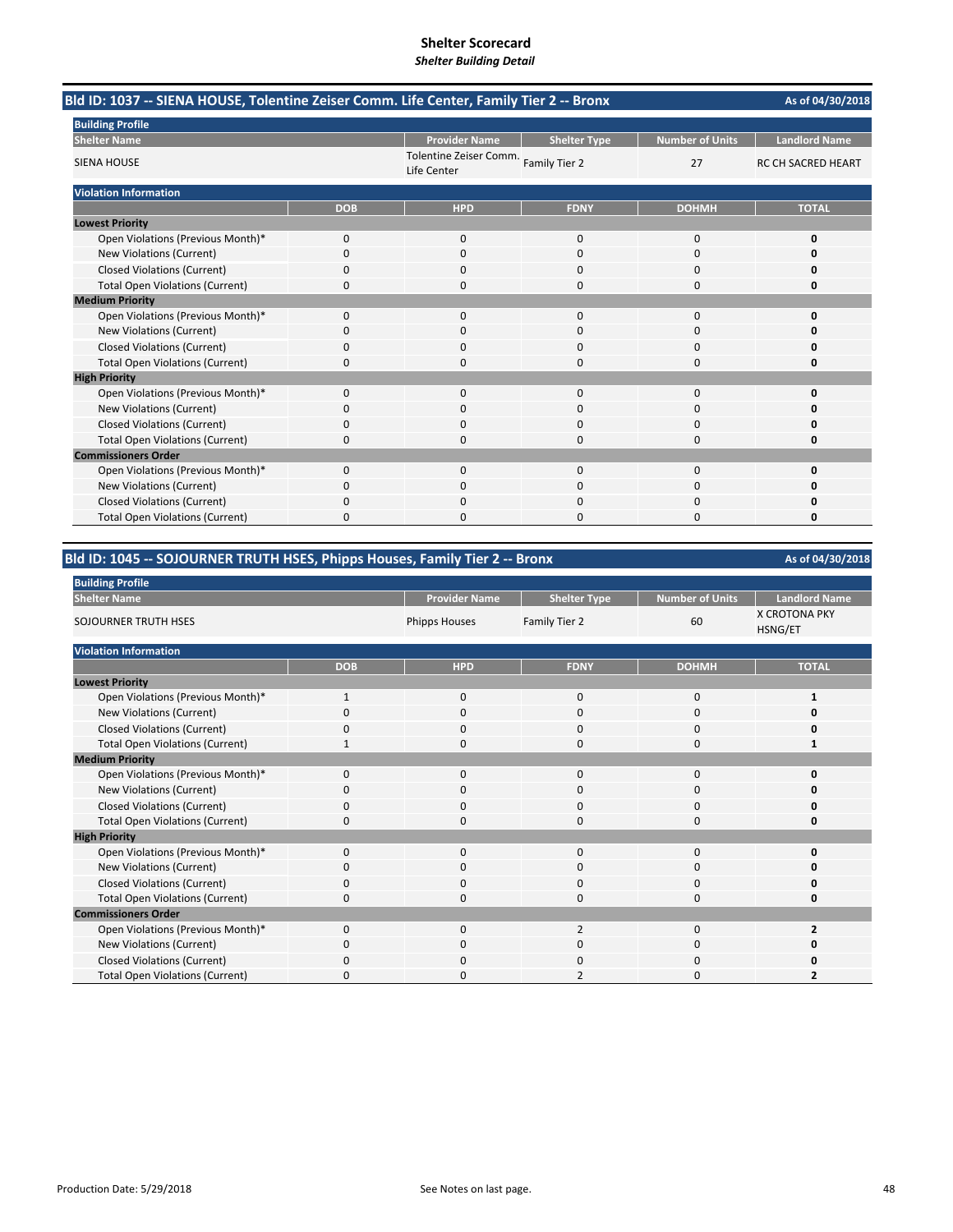| Bld ID: 1049 -- THERESA HAVEN, Family Support System, Family Tier 2 -- Bronx |            |                                     |                     |                        | As of 04/30/2018          |
|------------------------------------------------------------------------------|------------|-------------------------------------|---------------------|------------------------|---------------------------|
| <b>Building Profile</b>                                                      |            |                                     |                     |                        |                           |
| <b>Shelter Name</b>                                                          |            | <b>Provider Name</b>                | <b>Shelter Type</b> | <b>Number of Units</b> | <b>Landlord Name</b>      |
| <b>THERESA HAVEN</b>                                                         |            | Family Support System Family Tier 2 |                     | 39                     | X CRESTON AVE ASSOC<br>LP |
| <b>Violation Information</b>                                                 |            |                                     |                     |                        |                           |
|                                                                              | <b>DOB</b> | <b>HPD</b>                          | <b>FDNY</b>         | <b>DOHMH</b>           | <b>TOTAL</b>              |
| <b>Lowest Priority</b>                                                       |            |                                     |                     |                        |                           |
| Open Violations (Previous Month)*                                            | 4          | $\mathbf{0}$                        | $\mathbf 0$         | 0                      | 4                         |
| New Violations (Current)                                                     | 5          | 0                                   | $\mathbf 0$         | 0                      | 5                         |
| <b>Closed Violations (Current)</b>                                           | 5          | 0                                   | $\Omega$            | 0                      | 5                         |
| <b>Total Open Violations (Current)</b>                                       | 4          | 0                                   | $\Omega$            | $\Omega$               | 4                         |
| <b>Medium Priority</b>                                                       |            |                                     |                     |                        |                           |
| Open Violations (Previous Month)*                                            | 0          | $\Omega$                            | $\Omega$            | $\Omega$               | 0                         |
| <b>New Violations (Current)</b>                                              | 0          | 0                                   | 0                   | 0                      | 0                         |
| <b>Closed Violations (Current)</b>                                           | 0          | 0                                   | $\mathbf 0$         | 0                      | 0                         |
| <b>Total Open Violations (Current)</b>                                       | 0          | $\Omega$                            | $\Omega$            | $\Omega$               | 0                         |
| <b>High Priority</b>                                                         |            |                                     |                     |                        |                           |
| Open Violations (Previous Month)*                                            | 6          | $\mathbf{1}$                        | $\Omega$            | $\Omega$               | $\overline{\phantom{a}}$  |
| New Violations (Current)                                                     | 4          | <sup>0</sup>                        | $\Omega$            | $\Omega$               |                           |
| <b>Closed Violations (Current)</b>                                           |            |                                     | $\Omega$            | 0                      |                           |
| <b>Total Open Violations (Current)</b>                                       | 9          |                                     | $\Omega$            | $\Omega$               | 10                        |
| <b>Commissioners Order</b>                                                   |            |                                     |                     |                        |                           |
| Open Violations (Previous Month)*                                            | 4          | $\Omega$                            | $\Omega$            | 0                      | 4                         |
| <b>New Violations (Current)</b>                                              | ი          | 0                                   | 0                   | O                      | ŋ                         |
| <b>Closed Violations (Current)</b>                                           | 0          | $\Omega$                            | $\Omega$            | 0                      | 0                         |
| <b>Total Open Violations (Current)</b>                                       | 4          | <sup>0</sup>                        | $\Omega$            | $\Omega$               | 4                         |

## **Bld ID: 1035 ‐‐ THORPE RESIDENCE, Nazareth Housing, Family Tier 2 ‐‐ Bronx**

| <b>Building Profile</b>                |            |                      |                     |                        |                                      |
|----------------------------------------|------------|----------------------|---------------------|------------------------|--------------------------------------|
| <b>Shelter Name</b>                    |            | <b>Provider Name</b> | <b>Shelter Type</b> | <b>Number of Units</b> | <b>Landlord Name</b>                 |
| <b>THORPE RESIDENCE</b>                |            | Nazareth Housing     | Family Tier 2       | 16                     | <b>CROTONA THORPE</b><br><b>HDFC</b> |
| <b>Violation Information</b>           |            |                      |                     |                        |                                      |
|                                        | <b>DOB</b> | <b>HPD</b>           | <b>FDNY</b>         | <b>DOHMH</b>           | <b>TOTAL</b>                         |
| <b>Lowest Priority</b>                 |            |                      |                     |                        |                                      |
| Open Violations (Previous Month)*      | $\Omega$   | $\mathbf 0$          | $\Omega$            | $\Omega$               | O                                    |
| New Violations (Current)               | 0          | $\mathbf 0$          | $\mathbf 0$         | $\Omega$               |                                      |
| Closed Violations (Current)            | $\Omega$   | 0                    | $\Omega$            | $\Omega$               |                                      |
| <b>Total Open Violations (Current)</b> | 0          | 0                    | $\Omega$            | $\Omega$               | n                                    |
| <b>Medium Priority</b>                 |            |                      |                     |                        |                                      |
| Open Violations (Previous Month)*      | $\Omega$   | $\Omega$             | $\Omega$            | $\Omega$               |                                      |
| New Violations (Current)               | 0          | 0                    | 0                   | $\Omega$               |                                      |
| <b>Closed Violations (Current)</b>     | 0          | $\mathbf 0$          | $\Omega$            | $\Omega$               |                                      |
| <b>Total Open Violations (Current)</b> | 0          | $\mathbf 0$          | $\Omega$            | $\Omega$               | n                                    |
| <b>High Priority</b>                   |            |                      |                     |                        |                                      |
| Open Violations (Previous Month)*      | $\Omega$   | $\Omega$             | $\Omega$            | $\Omega$               |                                      |
| New Violations (Current)               | $\Omega$   | $\mathbf 0$          | $\Omega$            | $\Omega$               |                                      |
| <b>Closed Violations (Current)</b>     | O          | $\mathbf 0$          | $\Omega$            | $\Omega$               |                                      |
| <b>Total Open Violations (Current)</b> | $\Omega$   | 0                    | $\Omega$            | $\Omega$               |                                      |
| <b>Commissioners Order</b>             |            |                      |                     |                        |                                      |
| Open Violations (Previous Month)*      | $\Omega$   | $\Omega$             |                     | $\Omega$               |                                      |
| New Violations (Current)               | 0          | $\Omega$             | 0                   | $\Omega$               |                                      |
| Closed Violations (Current)            | O          | $\Omega$             | $\Omega$            | $\Omega$               |                                      |
| <b>Total Open Violations (Current)</b> | $\Omega$   | $\Omega$             | 1                   | $\Omega$               |                                      |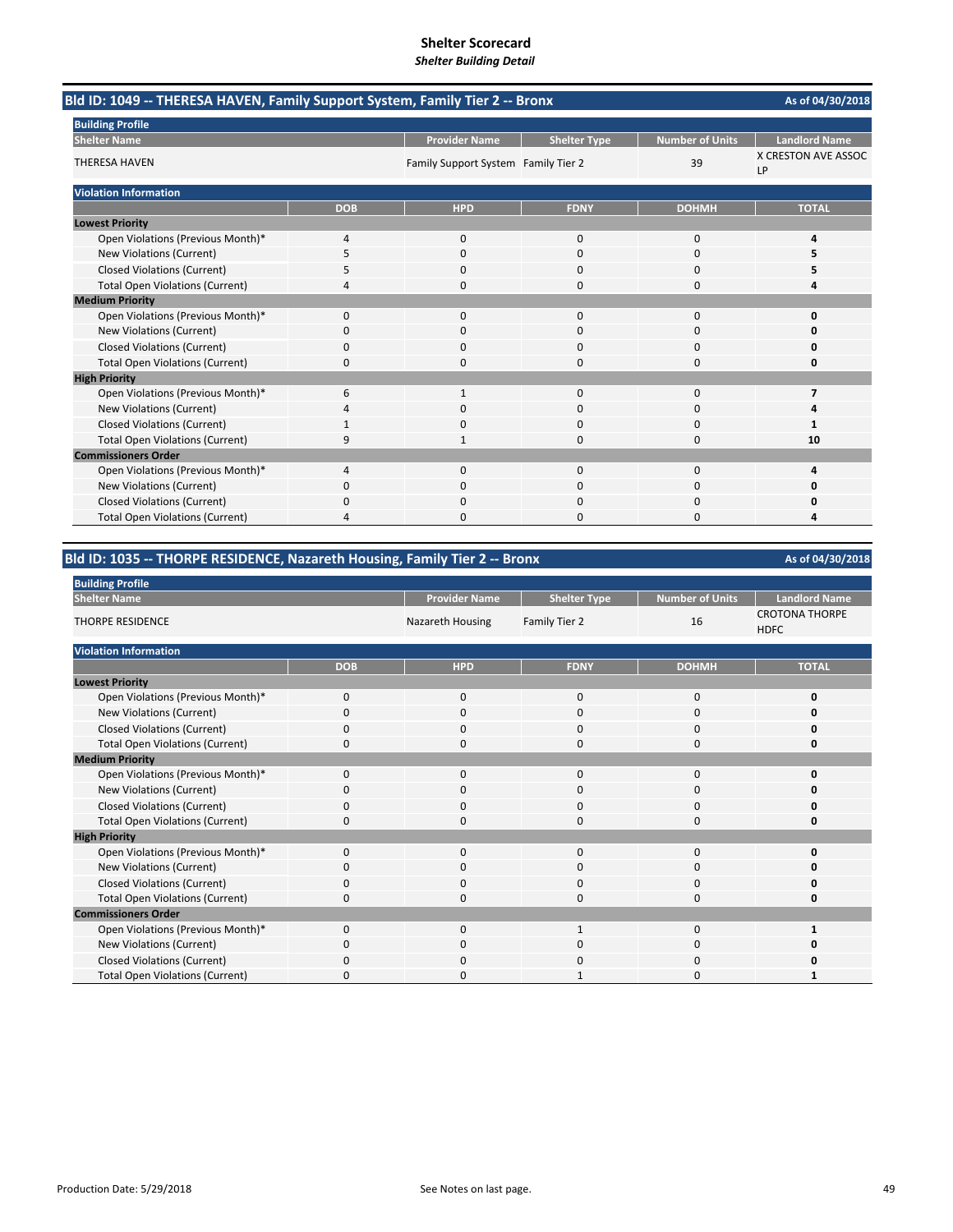| Bld ID: 1066 -- TOWN AND COUNTRY, Phipps Houses, Family Tier 2 -- Bronx | As of 04/30/2018 |                      |                     |                        |                                           |
|-------------------------------------------------------------------------|------------------|----------------------|---------------------|------------------------|-------------------------------------------|
| <b>Building Profile</b>                                                 |                  |                      |                     |                        |                                           |
| <b>Shelter Name</b>                                                     |                  | <b>Provider Name</b> | <b>Shelter Type</b> | <b>Number of Units</b> | <b>Landlord Name</b>                      |
| <b>TOWN AND COUNTRY</b>                                                 |                  | <b>Phipps Houses</b> | Family Tier 2       | 97                     | <b>BROADWAY BRONX</b><br><b>MOTEL LLC</b> |
| <b>Violation Information</b>                                            |                  |                      |                     |                        |                                           |
|                                                                         | <b>DOB</b>       | <b>HPD</b>           | <b>FDNY</b>         | <b>DOHMH</b>           | <b>TOTAL</b>                              |
| <b>Lowest Priority</b>                                                  |                  |                      |                     |                        |                                           |
| Open Violations (Previous Month)*                                       | 2                | 0                    | $\mathbf{0}$        | $\mathbf 0$            | 2                                         |
| New Violations (Current)                                                | $\Omega$         | $\Omega$             | $\Omega$            | $\Omega$               | n                                         |
| <b>Closed Violations (Current)</b>                                      | ŋ                | O                    | n                   | $\Omega$               | n                                         |
| <b>Total Open Violations (Current)</b>                                  | $\overline{2}$   | $\Omega$             | 0                   | $\Omega$               | 2                                         |
| <b>Medium Priority</b>                                                  |                  |                      |                     |                        |                                           |
| Open Violations (Previous Month)*                                       | $\Omega$         | 0                    | $\Omega$            | $\Omega$               | $\Omega$                                  |
| New Violations (Current)                                                | 0                | 0                    | 0                   | $\Omega$               | 0                                         |
| <b>Closed Violations (Current)</b>                                      | 0                | 0                    | $\Omega$            | $\Omega$               | n                                         |
| <b>Total Open Violations (Current)</b>                                  | 0                |                      | U                   | n                      | n                                         |
| <b>High Priority</b>                                                    |                  |                      |                     |                        |                                           |
| Open Violations (Previous Month)*                                       | 3                | 0                    | $\mathbf{0}$        | $\Omega$               | 3                                         |
| New Violations (Current)                                                |                  | $\Omega$             | 0                   | $\Omega$               |                                           |
| <b>Closed Violations (Current)</b>                                      | n                | O                    | O                   | $\Omega$               | n                                         |
| <b>Total Open Violations (Current)</b>                                  | 4                | $\Omega$             | $\Omega$            | $\Omega$               | л                                         |
| <b>Commissioners Order</b>                                              |                  |                      |                     |                        |                                           |
| Open Violations (Previous Month)*                                       | $\overline{2}$   | $\Omega$             | 3                   | $\Omega$               | 5                                         |
| New Violations (Current)                                                | 0                | $\Omega$             | $\Omega$            | $\Omega$               | 0                                         |
| <b>Closed Violations (Current)</b>                                      | 0                | $\Omega$             | O                   | $\Omega$               | Ω                                         |
| <b>Total Open Violations (Current)</b>                                  | $\mathfrak{p}$   |                      |                     | n                      |                                           |

### **Bld ID: 60449 ‐‐ VICTOR'S FAMILY RESIDENCE, BRONX PARENT HOUSING NETWORK, Family Tier 2 ‐‐ Bronx**

| <b>Building Profile</b>                |             |                                               |                     |                        |                           |
|----------------------------------------|-------------|-----------------------------------------------|---------------------|------------------------|---------------------------|
| <b>Shelter Name</b>                    |             | <b>Provider Name</b>                          | <b>Shelter Type</b> | <b>Number of Units</b> | <b>Landlord Name</b>      |
| <b>VICTOR'S FAMILY RESIDENCE</b>       |             | <b>BRONX PARENT</b><br><b>HOUSING NETWORK</b> | Family Tier 2       | 44                     | <b>TYLER'S PLACE, LLC</b> |
| <b>Violation Information</b>           |             |                                               |                     |                        |                           |
|                                        | <b>DOB</b>  | <b>HPD</b>                                    | <b>FDNY</b>         | <b>DOHMH</b>           | <b>TOTAL</b>              |
| <b>Lowest Priority</b>                 |             |                                               |                     |                        |                           |
| Open Violations (Previous Month)*      | $\mathbf 0$ | 0                                             | $\mathbf{0}$        | 0                      | 0                         |
| New Violations (Current)               | O           | 0                                             | 0                   | 0                      | o                         |
| <b>Closed Violations (Current)</b>     | $\Omega$    | $\Omega$                                      | 0                   | 0                      | O                         |
| <b>Total Open Violations (Current)</b> | 0           | $\Omega$                                      | 0                   | 0                      | 0                         |
| <b>Medium Priority</b>                 |             |                                               |                     |                        |                           |
| Open Violations (Previous Month)*      | $\Omega$    | $\mathbf 0$                                   | 0                   | 0                      | ŋ                         |
| New Violations (Current)               | 0           | 0                                             | 0                   | 0                      | O                         |
| <b>Closed Violations (Current)</b>     | 0           | 0                                             | 0                   | 0                      | O                         |
| <b>Total Open Violations (Current)</b> | 0           | $\Omega$                                      | 0                   | 0                      | O                         |
| <b>High Priority</b>                   |             |                                               |                     |                        |                           |
| Open Violations (Previous Month)*      | $\Omega$    | $\mathbf{0}$                                  | $\mathbf{0}$        | 0                      | 0                         |
| New Violations (Current)               | $\Omega$    | 0                                             | 0                   | 0                      | O                         |
| <b>Closed Violations (Current)</b>     | $\Omega$    | $\mathbf 0$                                   | $\Omega$            | 0                      | O                         |
| <b>Total Open Violations (Current)</b> | 0           | 0                                             | 0                   | 0                      | 0                         |
| <b>Commissioners Order</b>             |             |                                               |                     |                        |                           |
| Open Violations (Previous Month)*      | $\Omega$    | $\Omega$                                      | $\Omega$            | $\Omega$               | O                         |
| New Violations (Current)               |             | $\Omega$                                      | 0                   | $\Omega$               |                           |
| <b>Closed Violations (Current)</b>     | $\Omega$    | 0                                             | $\Omega$            | $\Omega$               |                           |
| <b>Total Open Violations (Current)</b> |             | O                                             | 0                   | $\Omega$               |                           |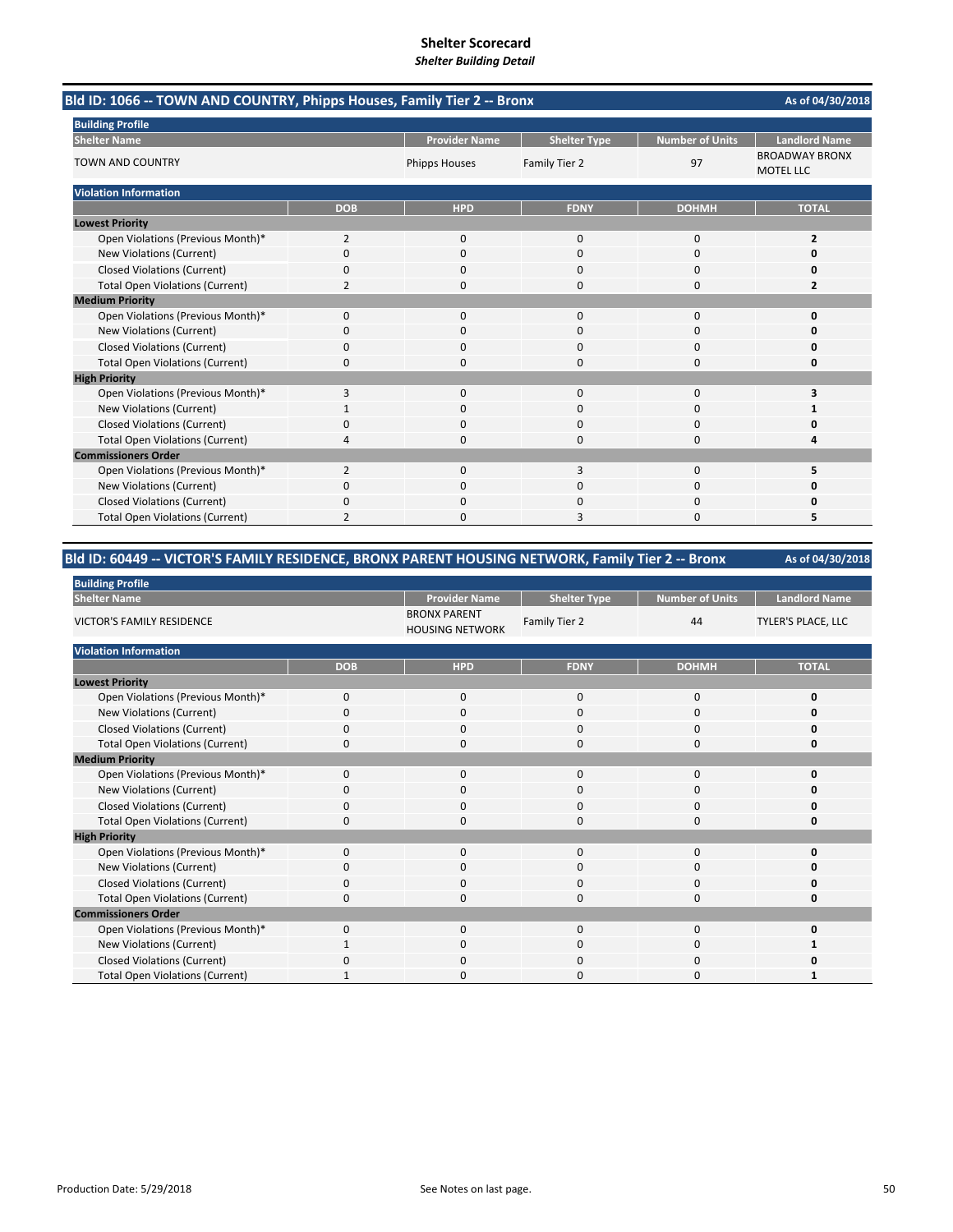| Bld ID: 1041 -- VOA FAMILY RESIDENCE, Volunteers Of America, Family Tier 2 -- Bronx |                |                                     |                     |                        | As of 04/30/2018            |
|-------------------------------------------------------------------------------------|----------------|-------------------------------------|---------------------|------------------------|-----------------------------|
| <b>Building Profile</b>                                                             |                |                                     |                     |                        |                             |
| <b>Shelter Name</b>                                                                 |                | <b>Provider Name</b>                | <b>Shelter Type</b> | <b>Number of Units</b> | <b>Landlord Name</b>        |
| <b>VOA FAMILY RESIDENCE</b>                                                         |                | Volunteers Of America Family Tier 2 |                     | 35                     | EAST 175TH ST HSG<br>DEV CP |
| <b>Violation Information</b>                                                        |                |                                     |                     |                        |                             |
|                                                                                     | <b>DOB</b>     | <b>HPD</b>                          | <b>FDNY</b>         | <b>DOHMH</b>           | <b>TOTAL</b>                |
| <b>Lowest Priority</b>                                                              |                |                                     |                     |                        |                             |
| Open Violations (Previous Month)*                                                   | $\mathbf{0}$   | $\mathbf{0}$                        | $\mathbf{0}$        | 0                      | 0                           |
| New Violations (Current)                                                            | 0              | $\Omega$                            | $\Omega$            | 0                      | O                           |
| <b>Closed Violations (Current)</b>                                                  | 0              | 0                                   | $\Omega$            | 0                      | 0                           |
| <b>Total Open Violations (Current)</b>                                              | 0              | 0                                   | $\Omega$            | 0                      | 0                           |
| <b>Medium Priority</b>                                                              |                |                                     |                     |                        |                             |
| Open Violations (Previous Month)*                                                   | $\Omega$       | $\Omega$                            | $\Omega$            | $\Omega$               | $\Omega$                    |
| New Violations (Current)                                                            | 0              | 0                                   | $\Omega$            | 0                      |                             |
| <b>Closed Violations (Current)</b>                                                  | 0              | 0                                   | $\mathbf 0$         | 0                      | 0                           |
| <b>Total Open Violations (Current)</b>                                              | 0              | ŋ                                   | $\Omega$            | $\Omega$               | $\Omega$                    |
| <b>High Priority</b>                                                                |                |                                     |                     |                        |                             |
| Open Violations (Previous Month)*                                                   | $\Omega$       | $\Omega$                            | $\Omega$            | $\Omega$               | 0                           |
| <b>New Violations (Current)</b>                                                     | 0              | $\Omega$                            | $\Omega$            | 0                      | n                           |
| <b>Closed Violations (Current)</b>                                                  | 0              | 0                                   | $\mathbf 0$         | 0                      | 0                           |
| <b>Total Open Violations (Current)</b>                                              | 0              | 0                                   | $\Omega$            | 0                      | 0                           |
| <b>Commissioners Order</b>                                                          |                |                                     |                     |                        |                             |
| Open Violations (Previous Month)*                                                   | $\overline{2}$ | $\Omega$                            | $\Omega$            | $\Omega$               | $\overline{2}$              |
| New Violations (Current)                                                            | 0              | $\Omega$                            | $\Omega$            | 0                      | Ω                           |
| <b>Closed Violations (Current)</b>                                                  |                | 0                                   | 0                   | 0                      |                             |
| <b>Total Open Violations (Current)</b>                                              |                | ŋ                                   | $\sqrt{ }$          | $\Omega$               |                             |

### **Bld ID: 176385 ‐‐ West Farms Family Residence, BRONX PARENT HOUSING NETWORK, Family Tier 2 ‐‐ Bronx**

| <b>Building Profile</b>                |             |                                               |                     |                 |                        |
|----------------------------------------|-------------|-----------------------------------------------|---------------------|-----------------|------------------------|
| <b>Shelter Name</b>                    |             | <b>Provider Name</b>                          | <b>Shelter Type</b> | Number of Units | <b>Landlord Name</b>   |
| West Farms Family Residence            |             | <b>BRONX PARENT</b><br><b>HOUSING NETWORK</b> | Family Tier 2       | 60              | <b>RRW REALTY CORP</b> |
| <b>Violation Information</b>           |             |                                               |                     |                 |                        |
|                                        | <b>DOB</b>  | <b>HPD</b>                                    | <b>FDNY</b>         | <b>DOHMH</b>    | <b>TOTAL</b>           |
| <b>Lowest Priority</b>                 |             |                                               |                     |                 |                        |
| Open Violations (Previous Month)*      | 0           | 0                                             | 0                   | 0               | 0                      |
| New Violations (Current)               | $\Omega$    | $\overline{\mathbf{c}}$                       | 0                   | 0               |                        |
| <b>Closed Violations (Current)</b>     | 0           | $\overline{2}$                                | 0                   | 0               | 2                      |
| <b>Total Open Violations (Current)</b> | $\Omega$    | $\Omega$                                      | 0                   | 0               | n                      |
| <b>Medium Priority</b>                 |             |                                               |                     |                 |                        |
| Open Violations (Previous Month)*      | $\Omega$    | $\Omega$                                      | 0                   | 0               |                        |
| New Violations (Current)               | 0           |                                               | 0                   | 0               |                        |
| <b>Closed Violations (Current)</b>     | 0           | 0                                             | 0                   | 0               |                        |
| <b>Total Open Violations (Current)</b> | $\Omega$    | $\mathbf{1}$                                  | 0                   | 0               | 1                      |
| <b>High Priority</b>                   |             |                                               |                     |                 |                        |
| Open Violations (Previous Month)*      | $\mathbf 0$ | 0                                             | 0                   | 0               |                        |
| New Violations (Current)               | 0           | 1                                             | 0                   | 0               |                        |
| <b>Closed Violations (Current)</b>     | 0           | 0                                             | 0                   | 0               |                        |
| <b>Total Open Violations (Current)</b> | $\Omega$    |                                               | 0                   | 0               |                        |
| <b>Commissioners Order</b>             |             |                                               |                     |                 |                        |
| Open Violations (Previous Month)*      |             | $\Omega$                                      | 0                   | 0               |                        |
| New Violations (Current)               | 0           | $\Omega$                                      | 0                   | 0               |                        |
| <b>Closed Violations (Current)</b>     | $\Omega$    | $\Omega$                                      | 0                   | 0               |                        |
| <b>Total Open Violations (Current)</b> |             | $\Omega$                                      | U                   | 0               |                        |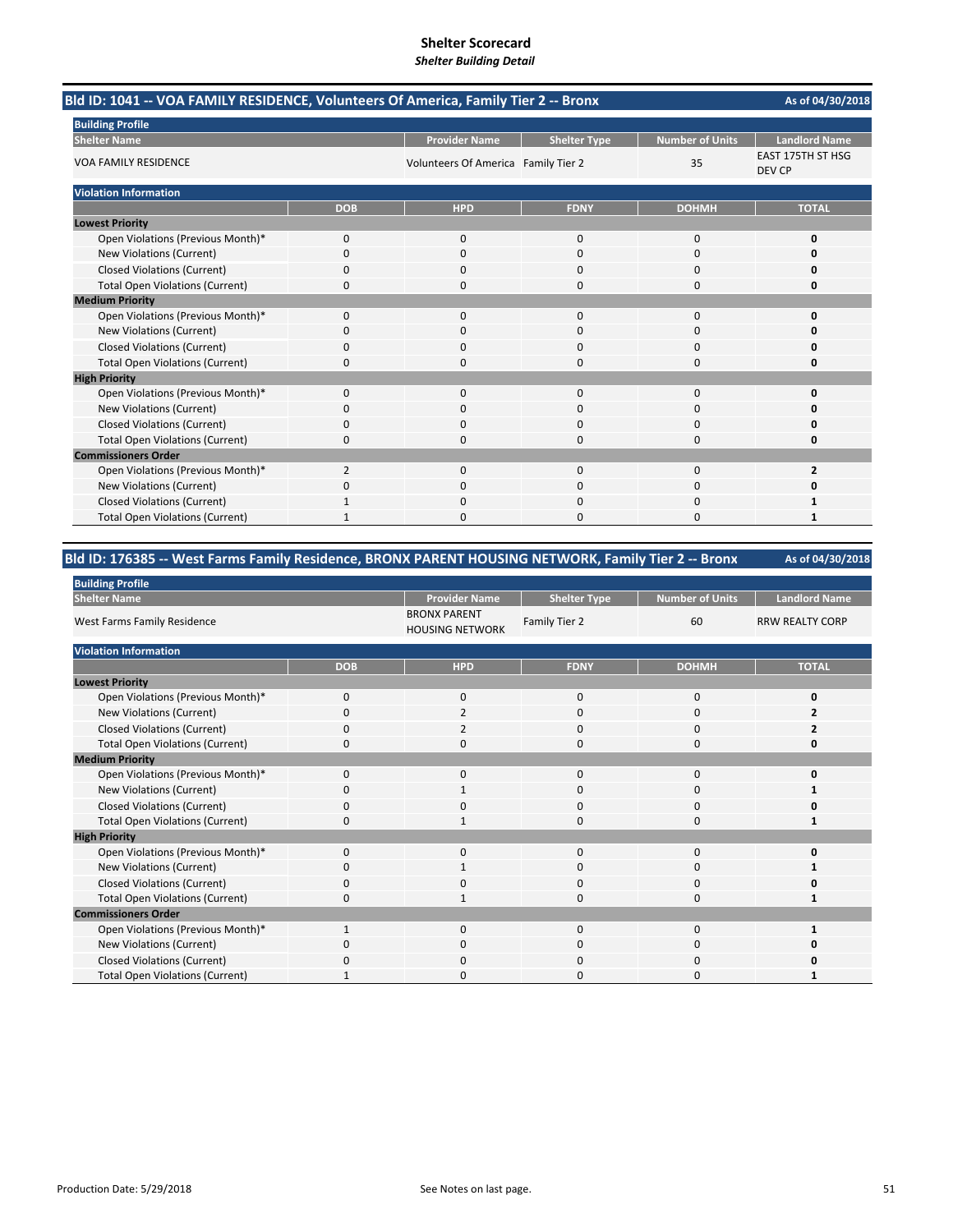| Bld ID: 1535 -- LATE ARRIVAL, CHARLES ABRAMSON, Late Arrival -- Bronx<br>As of 04/30/2018 |            |                         |                     |                        |                      |
|-------------------------------------------------------------------------------------------|------------|-------------------------|---------------------|------------------------|----------------------|
| <b>Building Profile</b>                                                                   |            |                         |                     |                        |                      |
| <b>Shelter Name</b>                                                                       |            | <b>Provider Name</b>    | <b>Shelter Type</b> | <b>Number of Units</b> | <b>Landlord Name</b> |
| <b>LATE ARRIVAL</b>                                                                       |            | <b>CHARLES ABRAMSON</b> | Late Arrival        | 20                     | <b>X BOYNTON LLC</b> |
| <b>Violation Information</b>                                                              |            |                         |                     |                        |                      |
|                                                                                           | <b>DOB</b> | <b>HPD</b>              | <b>FDNY</b>         | <b>DOHMH</b>           | <b>TOTAL</b>         |
| <b>Lowest Priority</b>                                                                    |            |                         |                     |                        |                      |
| Open Violations (Previous Month)*                                                         | 0          | $\mathbf{0}$            | $\mathbf 0$         | 0                      | 0                    |
| New Violations (Current)                                                                  | 0          | $\Omega$                | $\Omega$            | $\Omega$               | 0                    |
| <b>Closed Violations (Current)</b>                                                        | 0          | 0                       | 0                   | 0                      | 0                    |
| <b>Total Open Violations (Current)</b>                                                    | 0          | $\Omega$                | $\Omega$            | 0                      | 0                    |
| <b>Medium Priority</b>                                                                    |            |                         |                     |                        |                      |
| Open Violations (Previous Month)*                                                         | $\Omega$   | $\Omega$                | $\Omega$            | $\Omega$               | $\Omega$             |
| New Violations (Current)                                                                  | 0          | 0                       | $\Omega$            | $\Omega$               | O                    |
| <b>Closed Violations (Current)</b>                                                        | 0          | $\Omega$                | $\Omega$            | 0                      | n                    |
| <b>Total Open Violations (Current)</b>                                                    | 0          | n                       | $\Omega$            | $\Omega$               | O                    |
| <b>High Priority</b>                                                                      |            |                         |                     |                        |                      |
| Open Violations (Previous Month)*                                                         | 0          | $\mathbf{0}$            | $\mathbf 0$         | 0                      | 0                    |
| New Violations (Current)                                                                  | 0          | $\Omega$                | $\Omega$            | 0                      | O                    |
| <b>Closed Violations (Current)</b>                                                        | 0          | 0                       | 0                   | 0                      | 0                    |
| <b>Total Open Violations (Current)</b>                                                    | 0          | $\Omega$                | $\Omega$            | 0                      | 0                    |
| <b>Commissioners Order</b>                                                                |            |                         |                     |                        |                      |
| Open Violations (Previous Month)*                                                         | $\Omega$   | $\Omega$                | $\mathbf{1}$        | $\Omega$               | 1                    |
| New Violations (Current)                                                                  | 0          | 0                       | 0                   | 0                      | 0                    |
| <b>Closed Violations (Current)</b>                                                        | 0          | $\Omega$                | $\Omega$            | 0                      | Ω                    |
| <b>Total Open Violations (Current)</b>                                                    | U          |                         |                     | n                      | 1                    |

## **Bld ID: 35591 ‐‐ SHELTER, FAMILY CENTER ASSOCIATES, Late Arrival ‐‐ Bronx**

| <b>Building Profile</b>                |              |                                           |                     |                        |                           |
|----------------------------------------|--------------|-------------------------------------------|---------------------|------------------------|---------------------------|
| <b>Shelter Name</b>                    |              | <b>Provider Name</b>                      | <b>Shelter Type</b> | <b>Number of Units</b> | <b>Landlord Name</b>      |
| <b>SHELTER</b>                         |              | <b>FAMILY CENTER</b><br><b>ASSOCIATES</b> | Late Arrival        | 20                     | <b>X FAILE REALTY LLC</b> |
| <b>Violation Information</b>           |              |                                           |                     |                        |                           |
|                                        | <b>DOB</b>   | <b>HPD</b>                                | <b>FDNY</b>         | <b>DOHMH</b>           | <b>TOTAL</b>              |
| <b>Lowest Priority</b>                 |              |                                           |                     |                        |                           |
| Open Violations (Previous Month)*      | $\mathbf{1}$ | $\mathbf 0$                               | $\Omega$            | 0                      | 1                         |
| New Violations (Current)               | $\Omega$     | $\mathbf 0$                               | $\Omega$            | 0                      | ŋ                         |
| <b>Closed Violations (Current)</b>     | $\Omega$     | $\Omega$                                  | $\Omega$            | 0                      | ŋ                         |
| <b>Total Open Violations (Current)</b> |              | $\Omega$                                  | $\Omega$            | 0                      | 1                         |
| <b>Medium Priority</b>                 |              |                                           |                     |                        |                           |
| Open Violations (Previous Month)*      | $\Omega$     | Е                                         | $\Omega$            | $\Omega$               | 3                         |
| New Violations (Current)               | $\Omega$     | 0                                         | $\Omega$            | 0                      | n                         |
| <b>Closed Violations (Current)</b>     | $\Omega$     | $\Omega$                                  | $\Omega$            | $\Omega$               | ŋ                         |
| <b>Total Open Violations (Current)</b> | 0            | 3                                         | $\Omega$            | 0                      | 3                         |
| <b>High Priority</b>                   |              |                                           |                     |                        |                           |
| Open Violations (Previous Month)*      | $\Omega$     |                                           | $\Omega$            | 0                      |                           |
| New Violations (Current)               | 0            | 0                                         | 0                   | 0                      | 0                         |
| <b>Closed Violations (Current)</b>     | $\Omega$     | 1                                         | $\Omega$            | 0                      |                           |
| <b>Total Open Violations (Current)</b> | $\Omega$     | 0                                         | $\Omega$            | 0                      | 0                         |
| <b>Commissioners Order</b>             |              |                                           |                     |                        |                           |
| Open Violations (Previous Month)*      | $\Omega$     | $\Omega$                                  | $\Omega$            | $\Omega$               | U                         |
| New Violations (Current)               | O            | $\Omega$                                  | $\Omega$            | 0                      |                           |
| <b>Closed Violations (Current)</b>     | O            | $\Omega$                                  | n                   | $\Omega$               | Ω                         |
| <b>Total Open Violations (Current)</b> | $\Omega$     | $\Omega$                                  | $\Omega$            | $\Omega$               | n                         |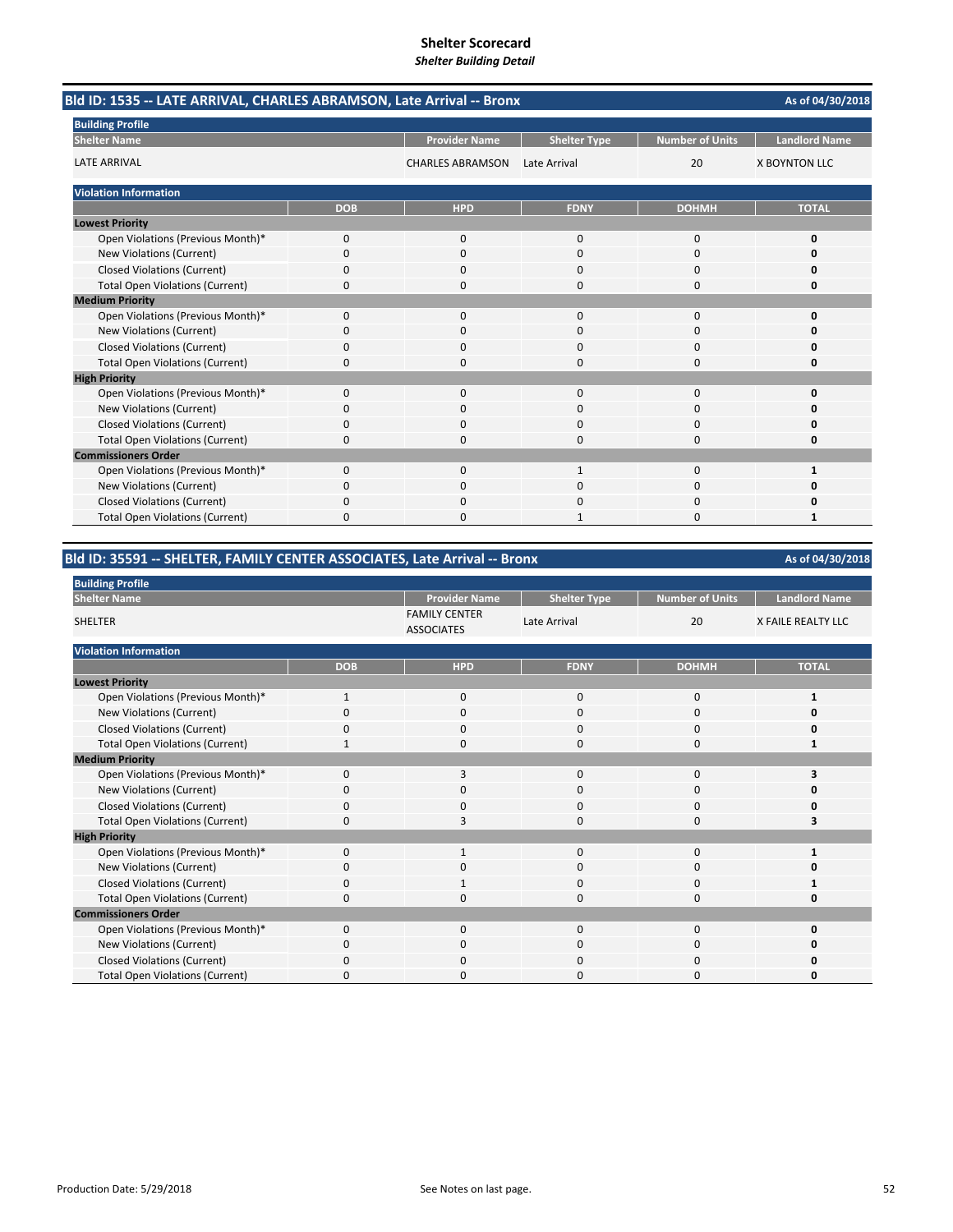| Bld ID: 1662 -- BronxWorks Safe Haven, Bronx Works, Safe Haven -- Bronx | As of 04/30/2018 |                      |                     |                        |                                            |
|-------------------------------------------------------------------------|------------------|----------------------|---------------------|------------------------|--------------------------------------------|
| <b>Building Profile</b>                                                 |                  |                      |                     |                        |                                            |
| <b>Shelter Name</b>                                                     |                  | <b>Provider Name</b> | <b>Shelter Type</b> | <b>Number of Units</b> | <b>Landlord Name</b>                       |
| <b>BronxWorks Safe Haven</b>                                            |                  | <b>Bronx Works</b>   | Safe Haven          | 50                     | <b>ELLEN ROSE</b><br><b>ASSOCIATES LLC</b> |
| <b>Violation Information</b>                                            |                  |                      |                     |                        |                                            |
|                                                                         | <b>DOB</b>       | <b>HPD</b>           | <b>FDNY</b>         | <b>DOHMH</b>           | <b>TOTAL</b>                               |
| <b>Lowest Priority</b>                                                  |                  |                      |                     |                        |                                            |
| Open Violations (Previous Month)*                                       | 0                | 0                    | $\mathbf{0}$        | $\Omega$               | 0                                          |
| New Violations (Current)                                                | $\Omega$         | $\Omega$             | $\mathbf{1}$        | $\Omega$               | 1                                          |
| <b>Closed Violations (Current)</b>                                      | 0                | <sup>0</sup>         | O                   | $\Omega$               | o                                          |
| <b>Total Open Violations (Current)</b>                                  | 0                | $\Omega$             | $\mathbf{1}$        | $\Omega$               | $\mathbf{1}$                               |
| <b>Medium Priority</b>                                                  |                  |                      |                     |                        |                                            |
| Open Violations (Previous Month)*                                       | $\Omega$         | $\Omega$             | $\Omega$            | $\Omega$               | 0                                          |
| New Violations (Current)                                                | 0                | 0                    | 0                   | $\Omega$               | o                                          |
| <b>Closed Violations (Current)</b>                                      | 0                | $\Omega$             | $\Omega$            | $\Omega$               | n                                          |
| <b>Total Open Violations (Current)</b>                                  | $\Omega$         | n                    | O                   | $\Omega$               | O                                          |
| <b>High Priority</b>                                                    |                  |                      |                     |                        |                                            |
| Open Violations (Previous Month)*                                       | 0                | 0                    | 0                   | 0                      | 0                                          |
| <b>New Violations (Current)</b>                                         | 0                | $\Omega$             | $\Omega$            | $\Omega$               | o                                          |
| <b>Closed Violations (Current)</b>                                      | 0                | 0                    | 0                   | 0                      | 0                                          |
| <b>Total Open Violations (Current)</b>                                  | 0                | $\Omega$             | $\Omega$            | $\Omega$               | 0                                          |
| <b>Commissioners Order</b>                                              |                  |                      |                     |                        |                                            |
| Open Violations (Previous Month)*                                       | $\Omega$         | $\Omega$             | $\Omega$            | $\Omega$               | O                                          |
| New Violations (Current)                                                | 0                | 0                    | 0                   | 0                      | n                                          |
| <b>Closed Violations (Current)</b>                                      | 0                | $\Omega$             | 0                   | $\Omega$               | Ω                                          |
| <b>Total Open Violations (Current)</b>                                  | $\Omega$         | O                    | O                   | $\Omega$               | 0                                          |

### **Bld ID: 58891 ‐‐ Comunilife Safe Haven II, Comunilife, Safe Haven ‐‐ Bronx**

**Provider Name Shelter Type Number of Units | Landlord Name** Comunilife Safe Haven 42 PEPO REALTY CORP **DOB HPD FDNY DOHMH TOTAL** Open Violations (Previous Month)\* 3000 **3** New Violations (Current) 0000 **0** Closed Violations (Current) 0000 **0** Total Open Violations (Current) **3** 0 0 0 0 3 Open Violations (Previous Month)\* 0000 **0** New Violations (Current) 0000 **0** Closed Violations (Current) 0000 **0 Total Open Violations (Current)** Open Violations (Previous Month)\* 0000 **0 New Violations (Current)** Closed Violations (Current) 0000 **0** Total Open Violations (Current) **1** 1000 **1** 1000 **1** 1000 **1** 1000 **1** 1000 **1** Open Violations (Previous Month)\* 1000 **1** New Violations (Current) 0000 **0** Closed Violations (Current) 0000 **0** Total Open Violations (Current) 1 0 0 0 0 1 **Medium Priority High Priority Building Profile Shelter Name** Comunilife Safe Haven II **Commissioners Order Violation Information Lowest Priority**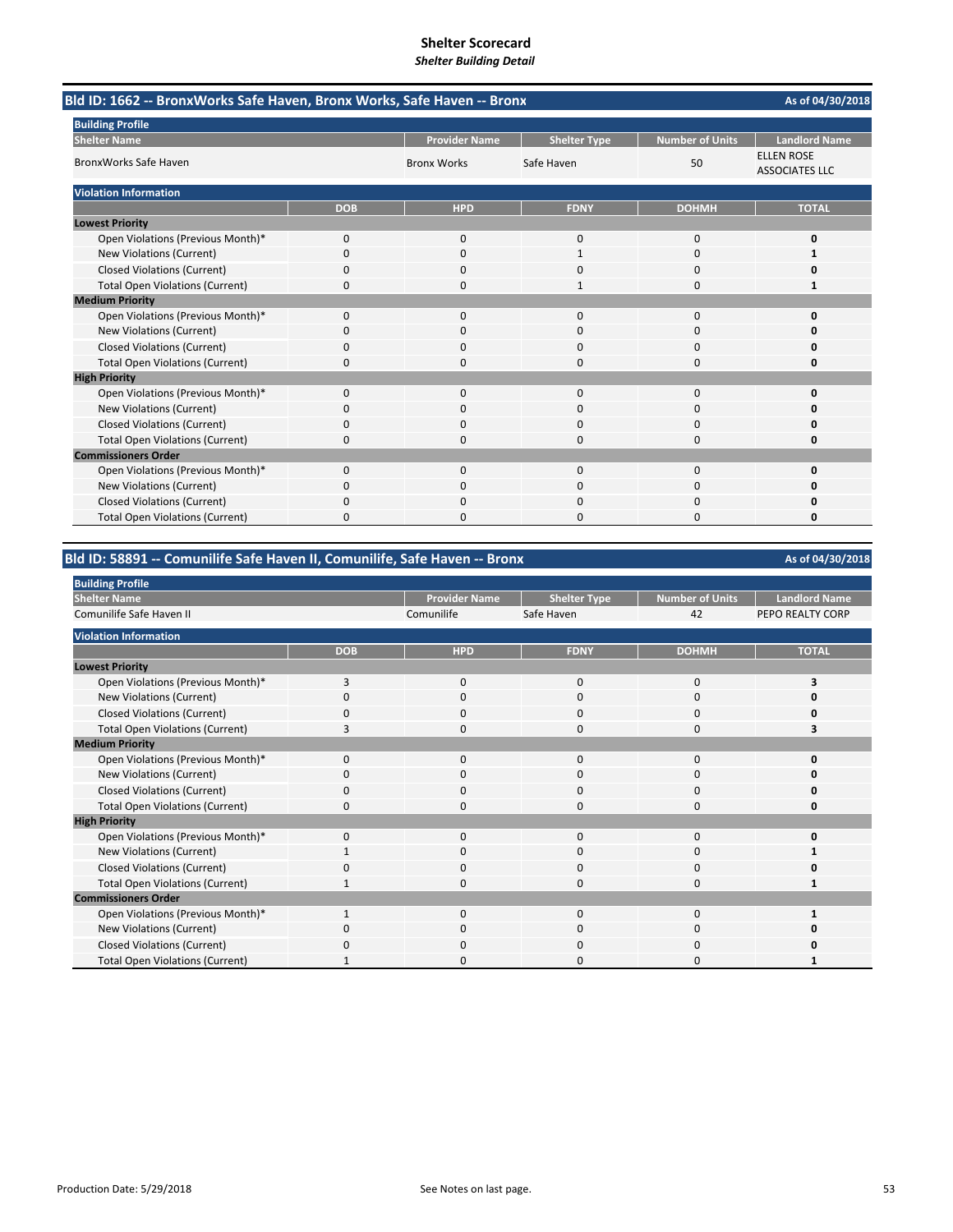| Bld ID: 87555 -- Comunilife Street Safe Haven I, Comunilife, Safe Haven -- Bronx |            |                      |                          |                        | As of 04/30/2018     |
|----------------------------------------------------------------------------------|------------|----------------------|--------------------------|------------------------|----------------------|
| <b>Building Profile</b>                                                          |            |                      |                          |                        |                      |
| <b>Shelter Name</b>                                                              |            | <b>Provider Name</b> | <b>Shelter Type</b>      | <b>Number of Units</b> | <b>Landlord Name</b> |
| Comunilife Street Safe Haven I                                                   |            | Comunilife           | Safe Haven               | 66                     | KY 146 REALTY, LLC.  |
| <b>Violation Information</b>                                                     |            |                      |                          |                        |                      |
|                                                                                  | <b>DOB</b> | <b>HPD</b>           | <b>FDNY</b>              | <b>DOHMH</b>           | <b>TOTAL</b>         |
| <b>Lowest Priority</b>                                                           |            |                      |                          |                        |                      |
| Open Violations (Previous Month)*                                                | 0          | $\Omega$             | $\mathbf{1}$             | $\Omega$               | 1                    |
| <b>New Violations (Current)</b>                                                  | 3          | 0                    |                          | 0                      |                      |
| <b>Closed Violations (Current)</b>                                               | 0          | $\Omega$             | $\Omega$                 | $\Omega$               | n                    |
| <b>Total Open Violations (Current)</b>                                           | 3          | $\Omega$             | $\overline{\phantom{a}}$ | 0                      | 5                    |
| <b>Medium Priority</b>                                                           |            |                      |                          |                        |                      |
| Open Violations (Previous Month)*                                                | 0          | $\Omega$             | $\Omega$                 | $\Omega$               | O                    |
| New Violations (Current)                                                         | 0          | $\Omega$             | $\Omega$                 | 0                      | O                    |
| <b>Closed Violations (Current)</b>                                               | 0          | O                    | O                        | 0                      | n                    |
| <b>Total Open Violations (Current)</b>                                           | 0          | 0                    | $\Omega$                 | 0                      | 0                    |
| <b>High Priority</b>                                                             |            |                      |                          |                        |                      |
| Open Violations (Previous Month)*                                                | 0          | ŋ                    | $\Omega$                 | 0                      | n                    |
| New Violations (Current)                                                         |            | 0                    | $\Omega$                 | 0                      |                      |
| <b>Closed Violations (Current)</b>                                               | U          | O                    | $\Omega$                 | 0                      | n                    |
| <b>Total Open Violations (Current)</b>                                           |            | 0                    | $\Omega$                 | 0                      | 1                    |
| <b>Commissioners Order</b>                                                       |            |                      |                          |                        |                      |
| Open Violations (Previous Month)*                                                | $\Omega$   | $\Omega$             | $\mathbf{1}$             | $\Omega$               | 1                    |
| New Violations (Current)                                                         | 0          | 0                    |                          | 0                      |                      |
| <b>Closed Violations (Current)</b>                                               | 0          | <sup>0</sup>         | $\Omega$                 | 0                      | n                    |
| <b>Total Open Violations (Current)</b>                                           | 0          |                      |                          | 0                      |                      |

## **Bld ID: 34834 ‐‐ Stabilization Beds, Bronx Works, Safe Haven ‐‐ Bronx**

| <b>Building Profile</b>                |                |                      |                     |                 |                      |
|----------------------------------------|----------------|----------------------|---------------------|-----------------|----------------------|
| <b>Shelter Name</b>                    |                | <b>Provider Name</b> | <b>Shelter Type</b> | Number of Units | <b>Landlord Name</b> |
| <b>Stabilization Beds</b>              |                | <b>Bronx Works</b>   | Safe Haven          | 75              | X EAST 161 LLC       |
| <b>Violation Information</b>           |                |                      |                     |                 |                      |
|                                        | <b>DOB</b>     | <b>HPD</b>           | <b>FDNY</b>         | <b>DOHMH</b>    | <b>TOTAL</b>         |
| <b>Lowest Priority</b>                 |                |                      |                     |                 |                      |
| Open Violations (Previous Month)*      | $\overline{2}$ | 0                    | 0                   | 0               |                      |
| New Violations (Current)               |                | 0                    | 0                   | 0               |                      |
| <b>Closed Violations (Current)</b>     |                | 0                    | $\Omega$            | 0               |                      |
| <b>Total Open Violations (Current)</b> |                | 0                    | $\Omega$            | 0               |                      |
| <b>Medium Priority</b>                 |                |                      |                     |                 |                      |
| Open Violations (Previous Month)*      | $\Omega$       | 0                    | $\Omega$            | 0               |                      |
| New Violations (Current)               | $\Omega$       | 0                    | 0                   | 0               |                      |
| <b>Closed Violations (Current)</b>     | <sup>0</sup>   | $\mathbf 0$          | $\Omega$            | 0               |                      |
| <b>Total Open Violations (Current)</b> | 0              | 0                    | 0                   | 0               |                      |
| <b>High Priority</b>                   |                |                      |                     |                 |                      |
| Open Violations (Previous Month)*      | $\mathbf{1}$   | 0                    | 0                   | 0               |                      |
| New Violations (Current)               | $\Omega$       | 0                    | 0                   | 0               |                      |
| <b>Closed Violations (Current)</b>     | 1              | 0                    | 0                   | $\mathbf 0$     |                      |
| <b>Total Open Violations (Current)</b> | $\Omega$       | $\mathbf 0$          | $\Omega$            | $\mathbf 0$     |                      |
| <b>Commissioners Order</b>             |                |                      |                     |                 |                      |
| Open Violations (Previous Month)*      | $\Omega$       | $\mathbf{0}$         | 1                   | 0               |                      |
| New Violations (Current)               | $\Omega$       | 0                    | 0                   | 0               |                      |
| <b>Closed Violations (Current)</b>     | $\Omega$       | $\mathbf{0}$         | $\Omega$            | 0               |                      |
| <b>Total Open Violations (Current)</b> | <sup>0</sup>   | 0                    |                     | 0               |                      |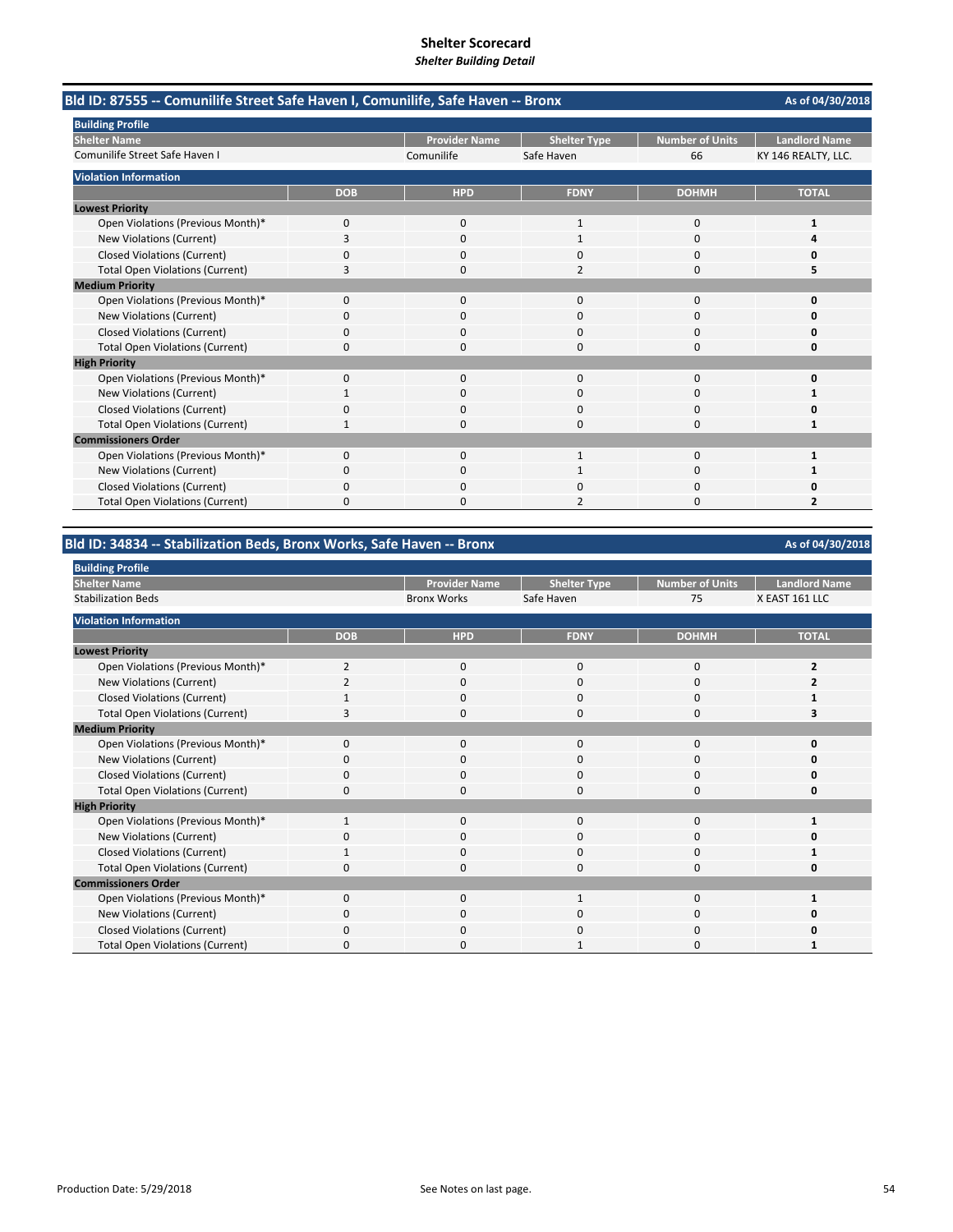| Bld ID: 152579 -- The Bridge Safe Haven, The Bridge, Safe Haven -- Bronx |            |                      |                     |                        | As of 04/30/2018     |
|--------------------------------------------------------------------------|------------|----------------------|---------------------|------------------------|----------------------|
| <b>Building Profile</b>                                                  |            |                      |                     |                        |                      |
| <b>Shelter Name</b>                                                      |            | <b>Provider Name</b> | <b>Shelter Type</b> | <b>Number of Units</b> | <b>Landlord Name</b> |
| The Bridge Safe Haven                                                    |            | The Bridge           | Safe Haven          | 41                     | <b>X MARMION LLC</b> |
| <b>Violation Information</b>                                             |            |                      |                     |                        |                      |
|                                                                          | <b>DOB</b> | <b>HPD</b>           | <b>FDNY</b>         | <b>DOHMH</b>           | <b>TOTAL</b>         |
| <b>Lowest Priority</b>                                                   |            |                      |                     |                        |                      |
| Open Violations (Previous Month)*                                        | 0          | 0                    | $\mathbf{0}$        | $\mathbf 0$            | 0                    |
| New Violations (Current)                                                 | 0          | $\Omega$             |                     | $\Omega$               |                      |
| <b>Closed Violations (Current)</b>                                       | 0          | 0                    | 0                   | $\Omega$               | n                    |
| <b>Total Open Violations (Current)</b>                                   | $\Omega$   | <sup>0</sup>         | 1                   | $\Omega$               |                      |
| <b>Medium Priority</b>                                                   |            |                      |                     |                        |                      |
| Open Violations (Previous Month)*                                        | 0          | $\Omega$             | 0                   | $\Omega$               | o                    |
| New Violations (Current)                                                 | ŋ          | O                    | $\Omega$            | $\Omega$               |                      |
| <b>Closed Violations (Current)</b>                                       | 0          | 0                    | 0                   | 0                      | n                    |
| <b>Total Open Violations (Current)</b>                                   | 0          | $\Omega$             | $\Omega$            | $\Omega$               | O                    |
| <b>High Priority</b>                                                     |            |                      |                     |                        |                      |
| Open Violations (Previous Month)*                                        | $\Omega$   | $\Omega$             | $\Omega$            | $\Omega$               | O                    |
| New Violations (Current)                                                 | 0          | $\Omega$             | $\Omega$            | $\Omega$               | n                    |
| <b>Closed Violations (Current)</b>                                       | 0          | $\Omega$             | 0                   | $\Omega$               | o                    |
| <b>Total Open Violations (Current)</b>                                   | 0          | <sup>0</sup>         | O                   | $\Omega$               | o                    |
| <b>Commissioners Order</b>                                               |            |                      |                     |                        |                      |
| Open Violations (Previous Month)*                                        | 0          | $\Omega$             | $\Omega$            | $\Omega$               | O                    |
| New Violations (Current)                                                 | n          | 0                    | O                   | 0                      | n                    |
| <b>Closed Violations (Current)</b>                                       | 0          | 0                    | 0                   | $\Omega$               | Ω                    |
| <b>Total Open Violations (Current)</b>                                   | n          |                      | n                   | n                      | n                    |

## **Bld ID: 1649 ‐‐ VOA Safe Haven, Volunteers Of America, Safe Haven ‐‐ Bronx**

**As of 04/30/2018**

| <b>DUILDING Profile</b>                |              |                                  |                     |                        |                                       |  |
|----------------------------------------|--------------|----------------------------------|---------------------|------------------------|---------------------------------------|--|
| <b>Shelter Name</b>                    |              | <b>Provider Name</b>             | <b>Shelter Type</b> | <b>Number of Units</b> | <b>Landlord Name</b>                  |  |
| VOA Safe Haven                         |              | Volunteers Of America Safe Haven |                     | 43                     | <b>CROMWELL X</b><br>ASSOCIATES, INC. |  |
| <b>Violation Information</b>           |              |                                  |                     |                        |                                       |  |
|                                        | <b>DOB</b>   | <b>HPD</b>                       | <b>FDNY</b>         | <b>DOHMH</b>           | <b>TOTAL</b>                          |  |
| <b>Lowest Priority</b>                 |              |                                  |                     |                        |                                       |  |
| Open Violations (Previous Month)*      | $\mathbf{0}$ | $\mathbf 0$                      | 0                   | 0                      | 0                                     |  |
| New Violations (Current)               |              | $\mathbf 0$                      | 0                   | $\mathbf 0$            |                                       |  |
| <b>Closed Violations (Current)</b>     | $\Omega$     | $\mathbf 0$                      | 0                   | 0                      |                                       |  |
| <b>Total Open Violations (Current)</b> | 1            | 0                                | 0                   | 0                      | 1                                     |  |
| <b>Medium Priority</b>                 |              |                                  |                     |                        |                                       |  |
| Open Violations (Previous Month)*      | 0            | $\mathbf 0$                      | 0                   | 0                      |                                       |  |
| New Violations (Current)               | $\Omega$     | $\Omega$                         | 0                   | 0                      |                                       |  |
| <b>Closed Violations (Current)</b>     | 0            | $\mathbf 0$                      | 0                   | $\mathbf 0$            |                                       |  |
| <b>Total Open Violations (Current)</b> | $\Omega$     | $\Omega$                         | $\Omega$            | $\Omega$               | n                                     |  |
| <b>High Priority</b>                   |              |                                  |                     |                        |                                       |  |
| Open Violations (Previous Month)*      | $\Omega$     | $\mathbf 0$                      | 0                   | $\mathbf 0$            |                                       |  |
| New Violations (Current)               |              | $\mathbf 0$                      | 0                   | 0                      |                                       |  |
| <b>Closed Violations (Current)</b>     | $\Omega$     | $\mathbf 0$                      | 0                   | $\mathbf 0$            |                                       |  |
| <b>Total Open Violations (Current)</b> |              | 0                                | 0                   | 0                      |                                       |  |
| <b>Commissioners Order</b>             |              |                                  |                     |                        |                                       |  |
| Open Violations (Previous Month)*      | $\Omega$     | $\Omega$                         | 0                   | $\mathbf 0$            |                                       |  |
| New Violations (Current)               | $\Omega$     | $\mathbf 0$                      | 0                   | 0                      |                                       |  |
| <b>Closed Violations (Current)</b>     | 0            | $\Omega$                         | 0                   | 0                      |                                       |  |
| <b>Total Open Violations (Current)</b> | 0            | $\Omega$                         | $\Omega$            | 0                      |                                       |  |

**Building Profile**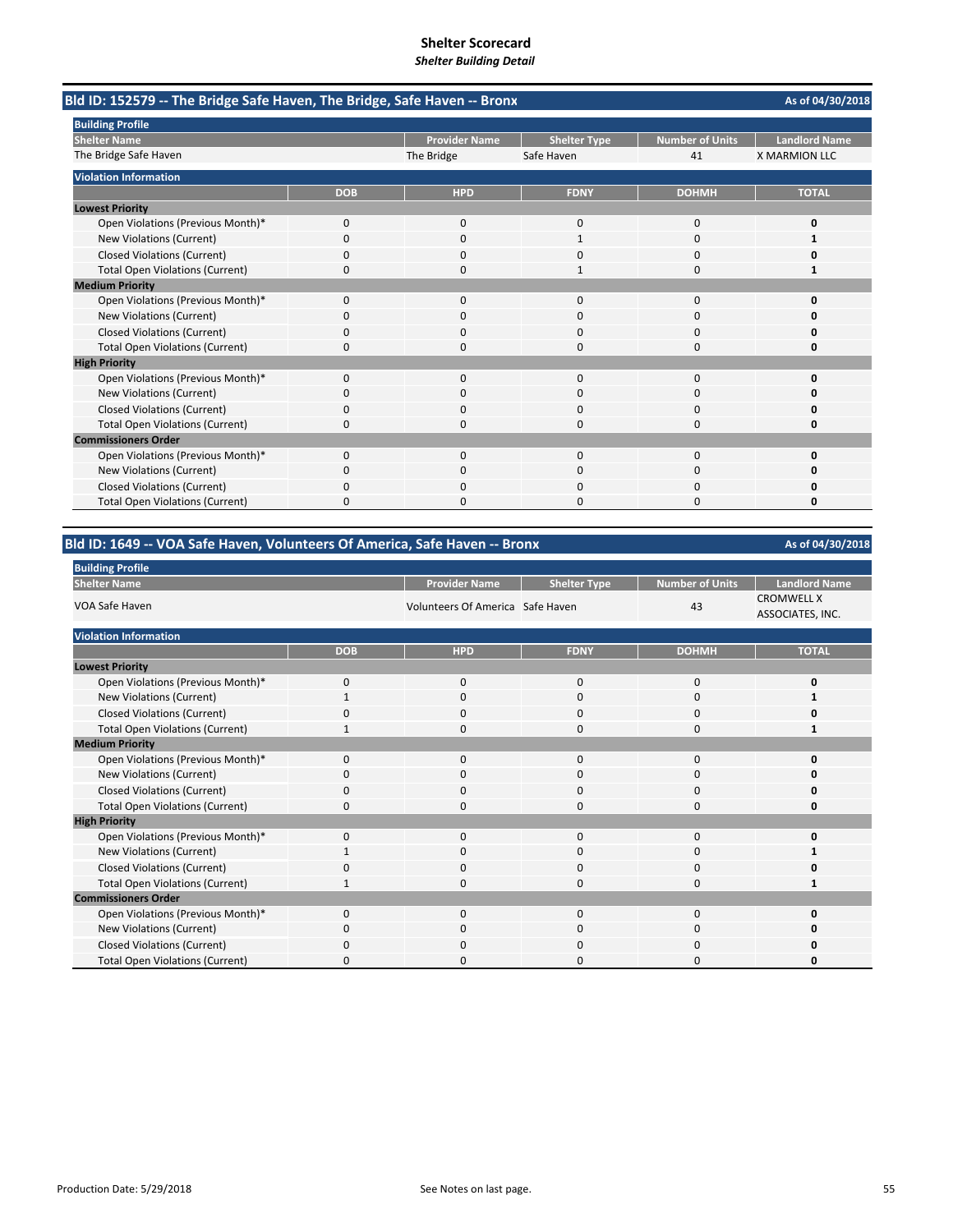| Bld ID: 1557 -- INFINITI FAMILY RESIDENCE, CHARLES ABRAMSON, Adult Family Hotel -- Brooklyn |                |                         |                           |                        | As of 04/30/2018     |
|---------------------------------------------------------------------------------------------|----------------|-------------------------|---------------------------|------------------------|----------------------|
| <b>Building Profile</b>                                                                     |                |                         |                           |                        |                      |
| <b>Shelter Name</b>                                                                         |                | <b>Provider Name</b>    | <b>Shelter Type</b>       | <b>Number of Units</b> | <b>Landlord Name</b> |
| <b>INFINITI FAMILY RESIDENCE</b>                                                            |                | <b>CHARLES ABRAMSON</b> | <b>Adult Family Hotel</b> | 34                     | TEPPER, DAVID        |
| <b>Violation Information</b>                                                                |                |                         |                           |                        |                      |
|                                                                                             | <b>DOB</b>     | <b>HPD</b>              | <b>FDNY</b>               | <b>DOHMH</b>           | <b>TOTAL</b>         |
| <b>Lowest Priority</b>                                                                      |                |                         |                           |                        |                      |
| Open Violations (Previous Month)*                                                           | 3              | 0                       | 0                         | 0                      | 3                    |
| New Violations (Current)                                                                    |                | $\Omega$                | $\Omega$                  | $\Omega$               |                      |
| <b>Closed Violations (Current)</b>                                                          |                | 0                       | O                         | $\Omega$               |                      |
| <b>Total Open Violations (Current)</b>                                                      | 3              | $\Omega$                | $\Omega$                  | $\Omega$               | 3                    |
| <b>Medium Priority</b>                                                                      |                |                         |                           |                        |                      |
| Open Violations (Previous Month)*                                                           | $\Omega$       | $\overline{2}$          | $\Omega$                  | $\Omega$               | $\overline{2}$       |
| <b>New Violations (Current)</b>                                                             | 0              | $\Omega$                | $\Omega$                  | $\Omega$               | O                    |
| <b>Closed Violations (Current)</b>                                                          | 0              | 2                       | $\Omega$                  | $\Omega$               | 2                    |
| <b>Total Open Violations (Current)</b>                                                      | 0              | n                       | O                         | $\Omega$               | O                    |
| <b>High Priority</b>                                                                        |                |                         |                           |                        |                      |
| Open Violations (Previous Month)*                                                           | 3              | 0                       | $\mathbf{0}$              | $\mathbf 0$            | 3                    |
| New Violations (Current)                                                                    | 0              | $\Omega$                | 0                         | $\Omega$               | n                    |
| <b>Closed Violations (Current)</b>                                                          |                | <sup>0</sup>            | O                         | $\Omega$               |                      |
| <b>Total Open Violations (Current)</b>                                                      | $\overline{2}$ | $\Omega$                | 0                         | 0                      | 2                    |
| <b>Commissioners Order</b>                                                                  |                |                         |                           |                        |                      |
| Open Violations (Previous Month)*                                                           | 1              | $\Omega$                | $\Omega$                  | $\Omega$               | $\mathbf{1}$         |
| New Violations (Current)                                                                    | 0              | 0                       | $\Omega$                  | $\Omega$               | 0                    |
| <b>Closed Violations (Current)</b>                                                          | 0              | <sup>0</sup>            | O                         | $\Omega$               | n                    |
| <b>Total Open Violations (Current)</b>                                                      |                |                         | n                         | n                      |                      |

### **As of 04/30/2018 Bld ID: 1031 ‐‐ FAMILY RESIDENCE, NYC Department Of Homeless Services, Adult Family Tier 2 // Adult Family**

| <b>Building Profile</b>                |                |                                               |                            |                        |                      |
|----------------------------------------|----------------|-----------------------------------------------|----------------------------|------------------------|----------------------|
| <b>Shelter Name</b>                    |                | <b>Provider Name</b>                          | <b>Shelter Type</b>        | <b>Number of Units</b> | <b>Landlord Name</b> |
| <b>FAMILY RESIDENCE</b>                |                | NYC Department Of<br><b>Homeless Services</b> | <b>Adult Family Tier 2</b> | 153                    | NYC Owned (H&H)      |
| <b>Adult Family Annex</b>              |                | NYC Department Of<br><b>Homeless Services</b> | Late Arrival               | 24                     | NYC Owned (H&H)      |
| <b>Violation Information</b>           |                |                                               |                            |                        |                      |
|                                        | <b>DOB</b>     | <b>HPD</b>                                    | <b>FDNY</b>                | <b>DOHMH</b>           | <b>TOTAL</b>         |
| <b>Lowest Priority</b>                 |                |                                               |                            |                        |                      |
| Open Violations (Previous Month)*      | $\overline{2}$ | 0                                             | 0                          | 0                      | $\overline{2}$       |
| New Violations (Current)               | 0              | 0                                             | 0                          | 0                      | 0                    |
| <b>Closed Violations (Current)</b>     | 0              | $\mathbf 0$                                   | 0                          | 0                      | 0                    |
| <b>Total Open Violations (Current)</b> | $\overline{2}$ | $\mathbf 0$                                   | 0                          | 0                      | $\overline{2}$       |
| <b>Medium Priority</b>                 |                |                                               |                            |                        |                      |
| Open Violations (Previous Month)*      | 0              | $\mathbf{0}$                                  | 0                          | $\mathbf 0$            | $\mathbf 0$          |
| New Violations (Current)               | 0              | $\mathbf 0$                                   | 0                          | 0                      | 0                    |
| <b>Closed Violations (Current)</b>     | 0              | $\mathbf 0$                                   | 0                          | 0                      | 0                    |
| <b>Total Open Violations (Current)</b> | 0              | $\mathbf 0$                                   | 0                          | 0                      | 0                    |
| <b>High Priority</b>                   |                |                                               |                            |                        |                      |
| Open Violations (Previous Month)*      | $\Omega$       | 6                                             | $\Omega$                   | $\Omega$               | 6                    |
| New Violations (Current)               | 0              | 0                                             | 0                          | 0                      | 0                    |
| <b>Closed Violations (Current)</b>     | 0              | 6                                             | 0                          | 0                      | 6                    |
| <b>Total Open Violations (Current)</b> | $\Omega$       | $\Omega$                                      | $\Omega$                   | $\Omega$               | $\Omega$             |
| <b>Commissioners Order</b>             |                |                                               |                            |                        |                      |
| Open Violations (Previous Month)*      | $\mathbf 0$    | $\mathbf 0$                                   | 3                          | 0                      | 3                    |
| <b>New Violations (Current)</b>        | 0              | $\mathbf 0$                                   | 0                          | 0                      | 0                    |
| <b>Closed Violations (Current)</b>     | 0              | 0                                             | ŋ                          | 0                      | 0                    |
| <b>Total Open Violations (Current)</b> | 0              | $\Omega$                                      | 3                          | 0                      | 3                    |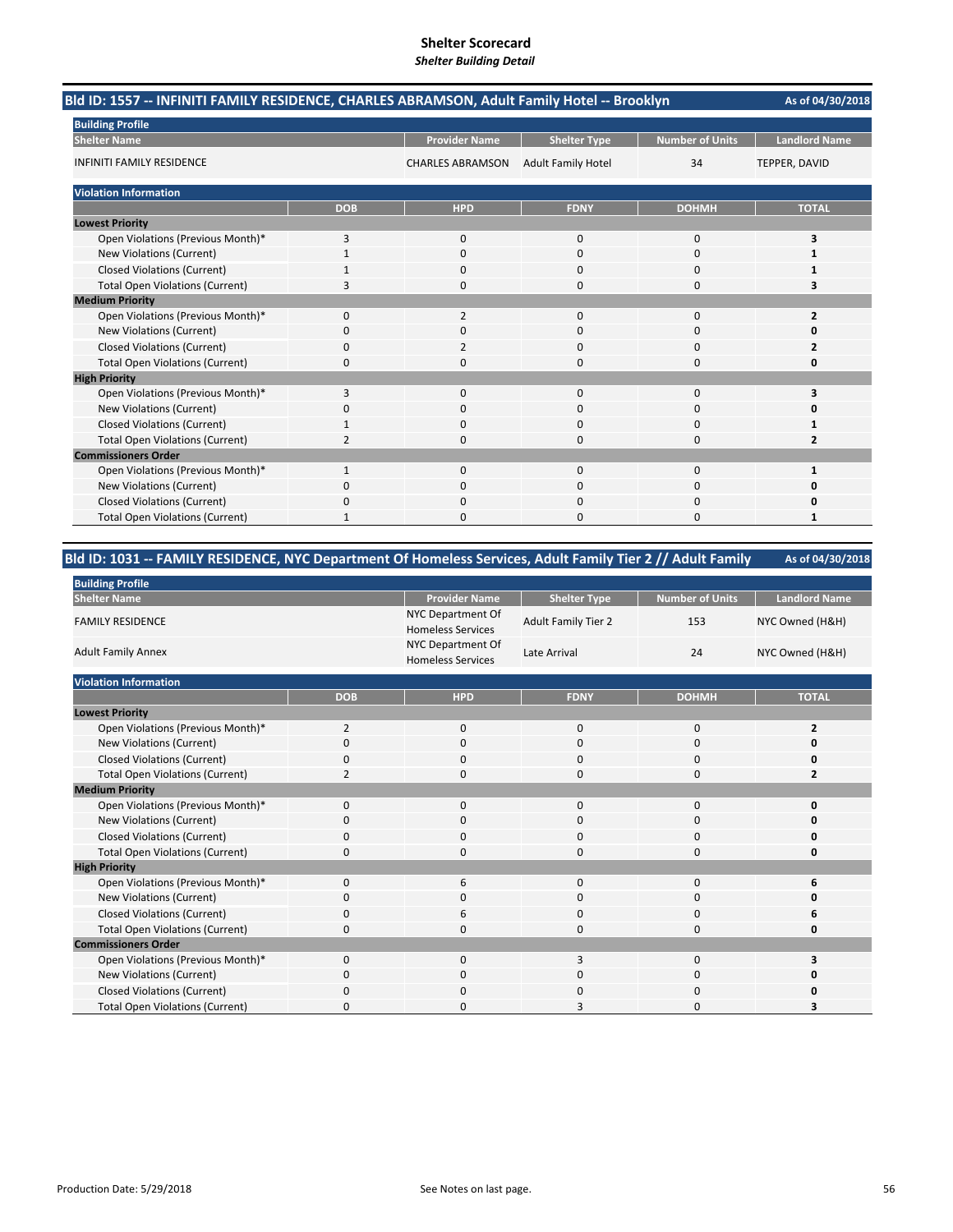#### **As of 04/30/2018 Bld ID: 9907 ‐‐ KLARA'S FAMILY RESIDENCE, LCG COMMUNITY SERVICES, INC, Adult Family Tier 2 ‐‐ Brooklyn**

| <b>Building Profile</b>                |                |                                       |                            |                        |                                             |
|----------------------------------------|----------------|---------------------------------------|----------------------------|------------------------|---------------------------------------------|
| <b>Shelter Name</b>                    |                | <b>Provider Name</b>                  | <b>Shelter Type</b>        | <b>Number of Units</b> | <b>Landlord Name</b>                        |
| <b>KLARA'S FAMILY RESIDENCE</b>        |                | <b>LCG COMMUNITY</b><br>SERVICES, INC | <b>Adult Family Tier 2</b> | 60                     | <b>X EMMONS AVENUE</b><br><b>REALTY LLC</b> |
| <b>Violation Information</b>           |                |                                       |                            |                        |                                             |
|                                        | <b>DOB</b>     | <b>HPD</b>                            | <b>FDNY</b>                | <b>DOHMH</b>           | <b>TOTAL</b>                                |
| <b>Lowest Priority</b>                 |                |                                       |                            |                        |                                             |
| Open Violations (Previous Month)*      | 1              | 2                                     | 1                          | 0                      | 4                                           |
| New Violations (Current)               | $\Omega$       | $\Omega$                              | 0                          | $\Omega$               |                                             |
| <b>Closed Violations (Current)</b>     | 0              | 0                                     | 0                          | 0                      |                                             |
| <b>Total Open Violations (Current)</b> |                | $\overline{\mathbf{c}}$               | 1                          | $\mathbf 0$            |                                             |
| <b>Medium Priority</b>                 |                |                                       |                            |                        |                                             |
| Open Violations (Previous Month)*      | $\Omega$       | $\Omega$                              | $\Omega$                   | 0                      |                                             |
| New Violations (Current)               |                | O                                     | 0                          | 0                      |                                             |
| <b>Closed Violations (Current)</b>     | 0              | $\mathbf 0$                           | 0                          | 0                      |                                             |
| <b>Total Open Violations (Current)</b> | n              | n                                     | O                          | $\Omega$               |                                             |
| <b>High Priority</b>                   |                |                                       |                            |                        |                                             |
| Open Violations (Previous Month)*      | $\Omega$       | $\Omega$                              | 0                          | 0                      |                                             |
| New Violations (Current)               | O              | O                                     | 0                          | 0                      |                                             |
| <b>Closed Violations (Current)</b>     | 0              | 0                                     | 0                          | $\mathbf 0$            |                                             |
| <b>Total Open Violations (Current)</b> | $\Omega$       | $\Omega$                              | 0                          | $\Omega$               |                                             |
| <b>Commissioners Order</b>             |                |                                       |                            |                        |                                             |
| Open Violations (Previous Month)*      | $\overline{2}$ | $\mathbf 0$                           | 0                          | 0                      |                                             |
| New Violations (Current)               | n              | $\Omega$                              | 0                          | $\Omega$               |                                             |
| <b>Closed Violations (Current)</b>     | $\Omega$       | $\Omega$                              | 0                          | 0                      |                                             |
| <b>Total Open Violations (Current)</b> | $\overline{2}$ | $\Omega$                              | 0                          | 0                      | $\overline{2}$                              |

### **Bld ID: 1304 ‐‐ RESIDENCE, JERRY SCHRECK/SUSAN ALTER, Adult Family Tier 2 ‐‐ Brooklyn**

| <b>Building Profile</b>                |              |                                            |                            |                        |                                             |
|----------------------------------------|--------------|--------------------------------------------|----------------------------|------------------------|---------------------------------------------|
| <b>Shelter Name</b>                    |              | <b>Provider Name</b>                       | <b>Shelter Type</b>        | <b>Number of Units</b> | <b>Landlord Name</b>                        |
| <b>RESIDENCE</b>                       |              | <b>JERRY SCHRECK/SUSAN</b><br><b>ALTER</b> | <b>Adult Family Tier 2</b> | 89                     | <b>MANHATTAN AVENUE</b><br><b>HOTEL LLC</b> |
| <b>Violation Information</b>           |              |                                            |                            |                        |                                             |
|                                        | <b>DOB</b>   | <b>HPD</b>                                 | <b>FDNY</b>                | <b>DOHMH</b>           | <b>TOTAL</b>                                |
| <b>Lowest Priority</b>                 |              |                                            |                            |                        |                                             |
| Open Violations (Previous Month)*      | 3            | $\mathbf 0$                                | 0                          | 0                      | 3                                           |
| New Violations (Current)               | $\Omega$     | $\mathbf 0$                                | 0                          | 0                      |                                             |
| <b>Closed Violations (Current)</b>     | $\Omega$     | $\mathbf 0$                                | 0                          | $\mathbf 0$            |                                             |
| <b>Total Open Violations (Current)</b> | 3            | $\mathbf 0$                                | 0                          | 0                      | 3                                           |
| <b>Medium Priority</b>                 |              |                                            |                            |                        |                                             |
| Open Violations (Previous Month)*      | $\mathbf 0$  | $\mathbf 0$                                | 0                          | 0                      |                                             |
| New Violations (Current)               | $\mathbf 0$  | $\mathbf 0$                                | 0                          | $\mathbf 0$            |                                             |
| <b>Closed Violations (Current)</b>     | $\Omega$     | $\mathbf 0$                                | 0                          | $\mathbf 0$            | 0                                           |
| <b>Total Open Violations (Current)</b> | $\mathbf 0$  | 0                                          | 0                          | 0                      | O                                           |
| <b>High Priority</b>                   |              |                                            |                            |                        |                                             |
| Open Violations (Previous Month)*      | $\Omega$     | $\Omega$                                   | 0                          | $\mathbf 0$            |                                             |
| New Violations (Current)               | $\mathbf 0$  | $\mathbf 0$                                | 0                          | 0                      |                                             |
| <b>Closed Violations (Current)</b>     | $\Omega$     | 0                                          | 0                          | $\mathbf 0$            |                                             |
| <b>Total Open Violations (Current)</b> | 0            | $\mathbf 0$                                | 0                          | 0                      | o                                           |
| <b>Commissioners Order</b>             |              |                                            |                            |                        |                                             |
| Open Violations (Previous Month)*      | $\mathbf 0$  | $\mathbf 0$                                | 0                          | 0                      |                                             |
| New Violations (Current)               | $\Omega$     | $\mathbf 0$                                | 0                          | $\mathbf 0$            |                                             |
| <b>Closed Violations (Current)</b>     | $\Omega$     | $\mathbf 0$                                | 0                          | 0                      |                                             |
| <b>Total Open Violations (Current)</b> | <sup>0</sup> | n                                          | ი                          | 0                      |                                             |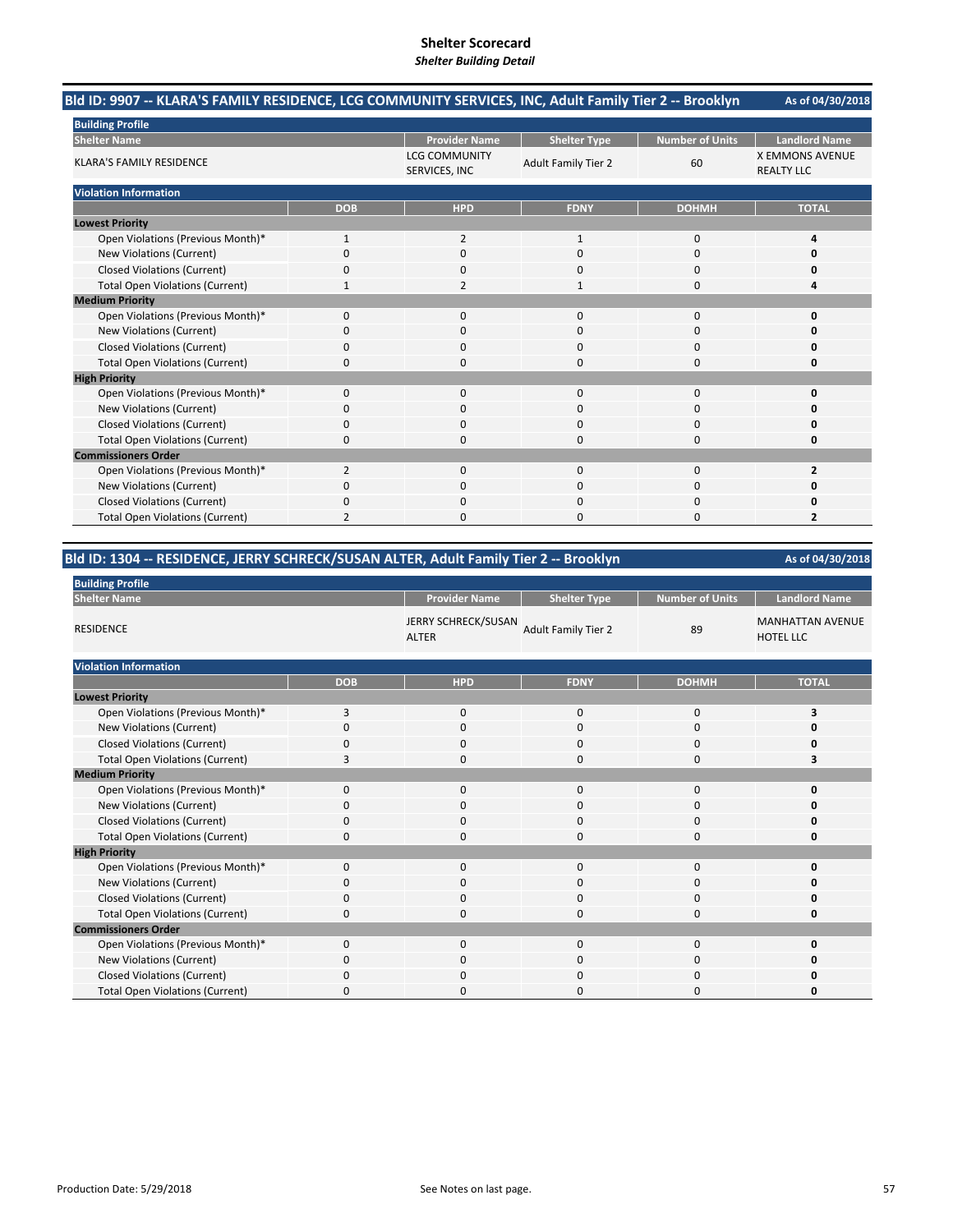# **Shelter Scorecard**

|  | <b>Shelter Building Detail</b> |  |
|--|--------------------------------|--|
|--|--------------------------------|--|

| Bld ID: 1244 -- STAR BRIGHT RESIDENCE, JERRY SCHRECK/SUSAN ALTER, Adult Family Tier 2 -- Brooklyn |                |                                     |                            |                        | As of 04/30/2018                |
|---------------------------------------------------------------------------------------------------|----------------|-------------------------------------|----------------------------|------------------------|---------------------------------|
| <b>Building Profile</b>                                                                           |                |                                     |                            |                        |                                 |
| <b>Shelter Name</b>                                                                               |                | <b>Provider Name</b>                | <b>Shelter Type</b>        | <b>Number of Units</b> | <b>Landlord Name</b>            |
| <b>STAR BRIGHT RESIDENCE</b>                                                                      |                | JERRY SCHRECK/SUSAN<br><b>ALTER</b> | <b>Adult Family Tier 2</b> | 173                    | <b>E&amp;M ASSOCIATES I LLC</b> |
| <b>Violation Information</b>                                                                      |                |                                     |                            |                        |                                 |
|                                                                                                   | <b>DOB</b>     | <b>HPD</b>                          | <b>FDNY</b>                | <b>DOHMH</b>           | <b>TOTAL</b>                    |
| <b>Lowest Priority</b>                                                                            |                |                                     |                            |                        |                                 |
| Open Violations (Previous Month)*                                                                 | 2              | $\mathbf 0$                         | 0                          | $\mathbf 0$            | $\overline{2}$                  |
| New Violations (Current)                                                                          | 4              | 0                                   | 0                          | $\mathbf 0$            | 4                               |
| <b>Closed Violations (Current)</b>                                                                | 3              | $\Omega$                            | 0                          | $\mathbf 0$            | 3                               |
| <b>Total Open Violations (Current)</b>                                                            | 3              | $\Omega$                            | O                          | $\Omega$               | 3                               |
| <b>Medium Priority</b>                                                                            |                |                                     |                            |                        |                                 |
| Open Violations (Previous Month)*                                                                 | $\Omega$       | $\Omega$                            | $\Omega$                   | $\Omega$               | n                               |
| New Violations (Current)                                                                          | 0              | $\Omega$                            | 0                          | 0                      |                                 |
| <b>Closed Violations (Current)</b>                                                                | 0              | $\Omega$                            | $\Omega$                   | $\mathbf 0$            |                                 |
| <b>Total Open Violations (Current)</b>                                                            | 0              | $\Omega$                            | 0                          | 0                      | n                               |
| <b>High Priority</b>                                                                              |                |                                     |                            |                        |                                 |
| Open Violations (Previous Month)*                                                                 | 0              | $\mathbf{0}$                        | 0                          | 0                      | O                               |
| <b>New Violations (Current)</b>                                                                   | 1              | $\Omega$                            | $\Omega$                   | $\Omega$               |                                 |
| <b>Closed Violations (Current)</b>                                                                | 0              | $\Omega$                            | $\Omega$                   | 0                      |                                 |
| <b>Total Open Violations (Current)</b>                                                            | 1              | 0                                   | 0                          | $\mathbf 0$            | 1                               |
| <b>Commissioners Order</b>                                                                        |                |                                     |                            |                        |                                 |
| Open Violations (Previous Month)*                                                                 | $\overline{2}$ | $\Omega$                            | $\Omega$                   | $\Omega$               | $\overline{2}$                  |
| New Violations (Current)                                                                          | 0              | 0                                   | $\Omega$                   | 0                      |                                 |
| <b>Closed Violations (Current)</b>                                                                | 0              | 0                                   | 0                          | 0                      |                                 |
| <b>Total Open Violations (Current)</b>                                                            | 2              | $\Omega$                            | 0                          | $\Omega$               | $\overline{2}$                  |

## **Bld ID: 1008 ‐‐ Atlantic Assessment Shelter, NYC Department Of Homeless Services, Adult Shelter ‐‐ Brooklyn**

| <b>Building Profile</b>                |              |                                               |                      |                 |                      |
|----------------------------------------|--------------|-----------------------------------------------|----------------------|-----------------|----------------------|
| <b>Shelter Name</b>                    |              | <b>Provider Name</b>                          | <b>Shelter Type</b>  | Number of Units | <b>Landlord Name</b> |
| <b>Atlantic Assessment Shelter</b>     |              | NYC Department Of<br><b>Homeless Services</b> | <b>Adult Shelter</b> | 394             | NYC Owned (DHS)      |
| <b>Violation Information</b>           |              |                                               |                      |                 |                      |
|                                        | <b>DOB</b>   | <b>HPD</b>                                    | <b>FDNY</b>          | <b>DOHMH</b>    | <b>TOTAL</b>         |
| <b>Lowest Priority</b>                 |              |                                               |                      |                 |                      |
| Open Violations (Previous Month)*      | $\mathbf{1}$ | $\mathbf{0}$                                  | $\mathbf 0$          | $\mathbf 0$     |                      |
| New Violations (Current)               |              | 0                                             | 0                    | $\mathbf 0$     |                      |
| <b>Closed Violations (Current)</b>     |              | 0                                             | $\mathbf 0$          | $\mathbf 0$     |                      |
| <b>Total Open Violations (Current)</b> | 1            | 0                                             | $\Omega$             | $\mathbf 0$     |                      |
| <b>Medium Priority</b>                 |              |                                               |                      |                 |                      |
| Open Violations (Previous Month)*      | $\Omega$     | $\mathbf{0}$                                  | $\Omega$             | $\mathbf{0}$    |                      |
| New Violations (Current)               | O            | 0                                             | 0                    | 0               |                      |
| <b>Closed Violations (Current)</b>     | 0            | 0                                             | 0                    | $\mathbf 0$     |                      |
| <b>Total Open Violations (Current)</b> | 0            | 0                                             | 0                    | $\mathbf 0$     |                      |
| <b>High Priority</b>                   |              |                                               |                      |                 |                      |
| Open Violations (Previous Month)*      | $\mathbf 0$  | 0                                             | $\mathbf{0}$         | $\mathbf{0}$    | n                    |
| New Violations (Current)               | 0            | 0                                             | $\Omega$             | 0               |                      |
| <b>Closed Violations (Current)</b>     | 0            | 0                                             | $\mathbf 0$          | $\mathbf 0$     |                      |
| <b>Total Open Violations (Current)</b> | O            | 0                                             | 0                    | 0               |                      |
| <b>Commissioners Order</b>             |              |                                               |                      |                 |                      |
| Open Violations (Previous Month)*      | $\Omega$     | 0                                             | $\mathbf{1}$         | $\mathbf 0$     |                      |
| New Violations (Current)               | 0            | 0                                             | 0                    | 0               |                      |
| <b>Closed Violations (Current)</b>     | 0            | 0                                             | $\Omega$             | 0               |                      |
| <b>Total Open Violations (Current)</b> | n            | 0                                             |                      | 0               |                      |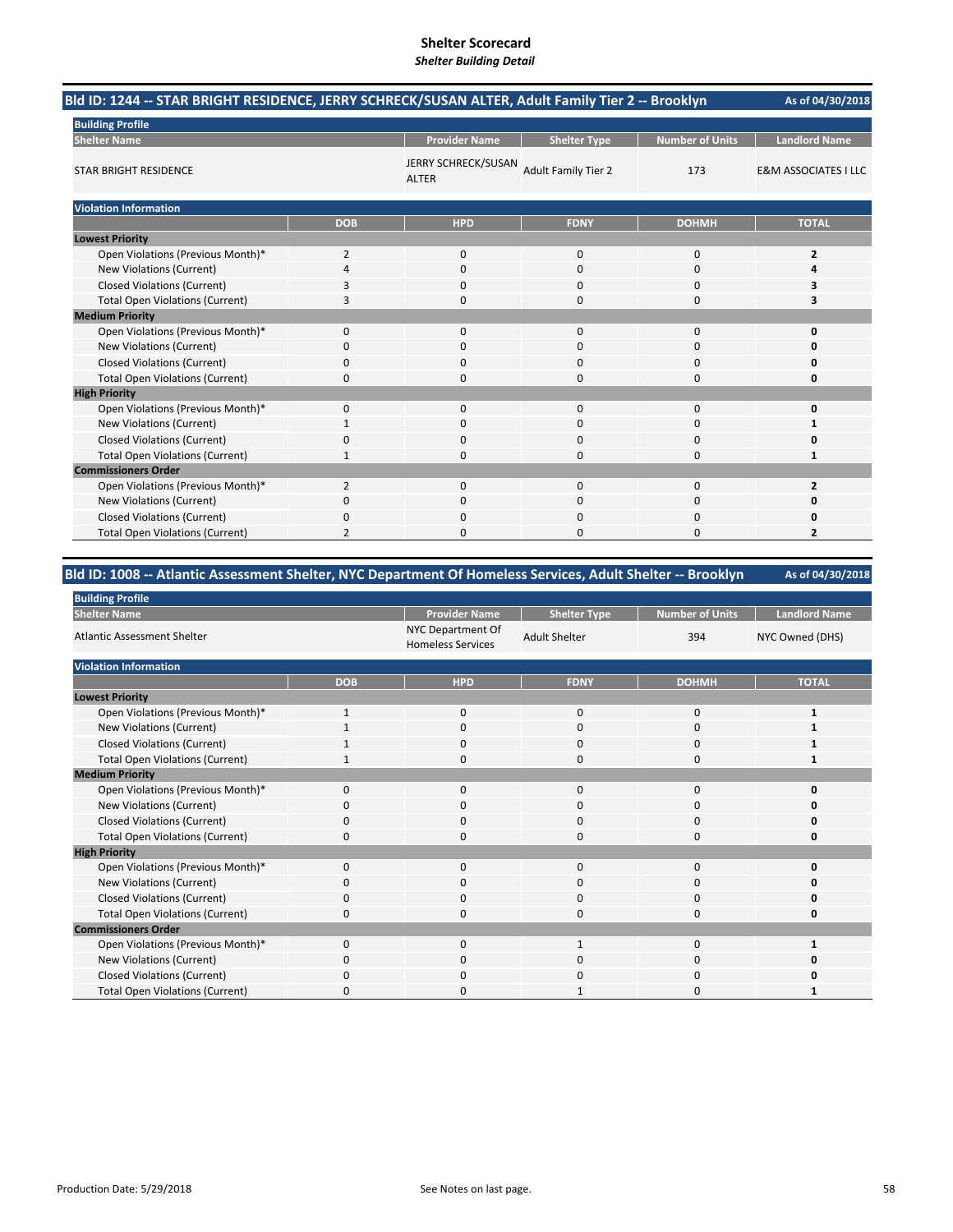| -- Bld ID: 1004 -- Barbara S. Kleiman Residence, NYC Department Of Homeless Services, Adult Shelter |            |                                               |                      |                        | As of 04/30/2018     |
|-----------------------------------------------------------------------------------------------------|------------|-----------------------------------------------|----------------------|------------------------|----------------------|
| <b>Building Profile</b>                                                                             |            |                                               |                      |                        |                      |
| <b>Shelter Name</b>                                                                                 |            | <b>Provider Name</b>                          | <b>Shelter Type</b>  | <b>Number of Units</b> | <b>Landlord Name</b> |
| Barbara S. Kleiman Residence                                                                        |            | NYC Department Of<br><b>Homeless Services</b> | <b>Adult Shelter</b> | 200                    | NYC Owned (DHS)      |
| <b>Violation Information</b>                                                                        |            |                                               |                      |                        |                      |
|                                                                                                     | <b>DOB</b> | <b>HPD</b>                                    | <b>FDNY</b>          | <b>DOHMH</b>           | <b>TOTAL</b>         |
| <b>Lowest Priority</b>                                                                              |            |                                               |                      |                        |                      |
| Open Violations (Previous Month)*                                                                   | 4          | 0                                             | 2                    | 0                      | 6                    |
| New Violations (Current)                                                                            | 0          | 0                                             | $\Omega$             | 0                      | O                    |
| <b>Closed Violations (Current)</b>                                                                  | 0          | $\Omega$                                      | $\Omega$             | $\Omega$               | Ω                    |
| <b>Total Open Violations (Current)</b>                                                              | 4          | 0                                             | 2                    | 0                      | 6                    |
| <b>Medium Priority</b>                                                                              |            |                                               |                      |                        |                      |
| Open Violations (Previous Month)*                                                                   | 0          | $\Omega$                                      | $\Omega$             | $\Omega$               | O                    |
| <b>New Violations (Current)</b>                                                                     | 0          | 0                                             | O                    | 0                      |                      |
| <b>Closed Violations (Current)</b>                                                                  | 0          | $\Omega$                                      | $\Omega$             | $\Omega$               | n                    |
| <b>Total Open Violations (Current)</b>                                                              | 0          | 0                                             | $\Omega$             | 0                      | 0                    |
| <b>High Priority</b>                                                                                |            |                                               |                      |                        |                      |
| Open Violations (Previous Month)*                                                                   | 4          | $\Omega$                                      | $\mathbf 0$          | $\Omega$               | Δ                    |
| New Violations (Current)                                                                            | 0          | 0                                             | $\Omega$             | 0                      |                      |
| <b>Closed Violations (Current)</b>                                                                  | 0          | n                                             | U                    | 0                      | Ω                    |
| <b>Total Open Violations (Current)</b>                                                              | 4          | ŋ                                             | <sup>0</sup>         | 0                      | Δ                    |
| <b>Commissioners Order</b>                                                                          |            |                                               |                      |                        |                      |
| Open Violations (Previous Month)*                                                                   | 10         | 0                                             | 0                    | 0                      | 10                   |
| New Violations (Current)                                                                            | 0          | 0                                             |                      | 0                      | Ω                    |
| <b>Closed Violations (Current)</b>                                                                  | 0          | ŋ                                             | $\Omega$             | 0                      | n                    |
| <b>Total Open Violations (Current)</b>                                                              | 10         | n                                             | n                    | O                      | 10                   |

## **Bld ID: 161025 ‐‐ Bergen House, CORE SERVICES GROUP INC, Adult Shelter ‐‐ Brooklyn**

| <b>Building Profile</b>                |            |                                          |                      |                 |                        |
|----------------------------------------|------------|------------------------------------------|----------------------|-----------------|------------------------|
| <b>Shelter Name</b>                    |            | <b>Provider Name</b>                     | <b>Shelter Type</b>  | Number of Units | <b>Landlord Name</b>   |
| Bergen House                           |            | <b>CORE SERVICES GROUP</b><br><b>INC</b> | <b>Adult Shelter</b> | 104             | <b>CSN PARTNERS LP</b> |
| <b>Violation Information</b>           |            |                                          |                      |                 |                        |
|                                        | <b>DOB</b> | <b>HPD</b>                               | <b>FDNY</b>          | <b>DOHMH</b>    | <b>TOTAL</b>           |
| <b>Lowest Priority</b>                 |            |                                          |                      |                 |                        |
| Open Violations (Previous Month)*      | 0          | 0                                        | 0                    | 0               | 0                      |
| New Violations (Current)               |            | 0                                        | 0                    | 0               |                        |
| <b>Closed Violations (Current)</b>     | 0          | 0                                        | $\mathbf{0}$         | 0               | 0                      |
| <b>Total Open Violations (Current)</b> |            | 0                                        | $\Omega$             | $\mathbf{0}$    |                        |
| <b>Medium Priority</b>                 |            |                                          |                      |                 |                        |
| Open Violations (Previous Month)*      | 0          | 0                                        | $\mathbf{0}$         | 0               | ŋ                      |
| New Violations (Current)               | 0          | 0                                        | 0                    | 0               | n                      |
| <b>Closed Violations (Current)</b>     | 0          | 0                                        | 0                    | 0               | 0                      |
| <b>Total Open Violations (Current)</b> | 0          | 0                                        | $\Omega$             | $\mathbf{0}$    | U                      |
| <b>High Priority</b>                   |            |                                          |                      |                 |                        |
| Open Violations (Previous Month)*      | 0          | $\mathbf 0$                              | $\mathbf{0}$         | $\mathbf{0}$    | 0                      |
| New Violations (Current)               | 0          | 0                                        | 0                    | 0               | ŋ                      |
| <b>Closed Violations (Current)</b>     | 0          | 0                                        | 0                    | 0               | ŋ                      |
| <b>Total Open Violations (Current)</b> | $\Omega$   | 0                                        | 0                    | 0               | 0                      |
| <b>Commissioners Order</b>             |            |                                          |                      |                 |                        |
| Open Violations (Previous Month)*      | 3          | 0                                        | $\mathbf{0}$         | $\mathbf{0}$    |                        |
| New Violations (Current)               | 0          | 0                                        |                      | 0               |                        |
| <b>Closed Violations (Current)</b>     |            | 0                                        | 0                    | 0               |                        |
| <b>Total Open Violations (Current)</b> |            | $\Omega$                                 |                      | 0               |                        |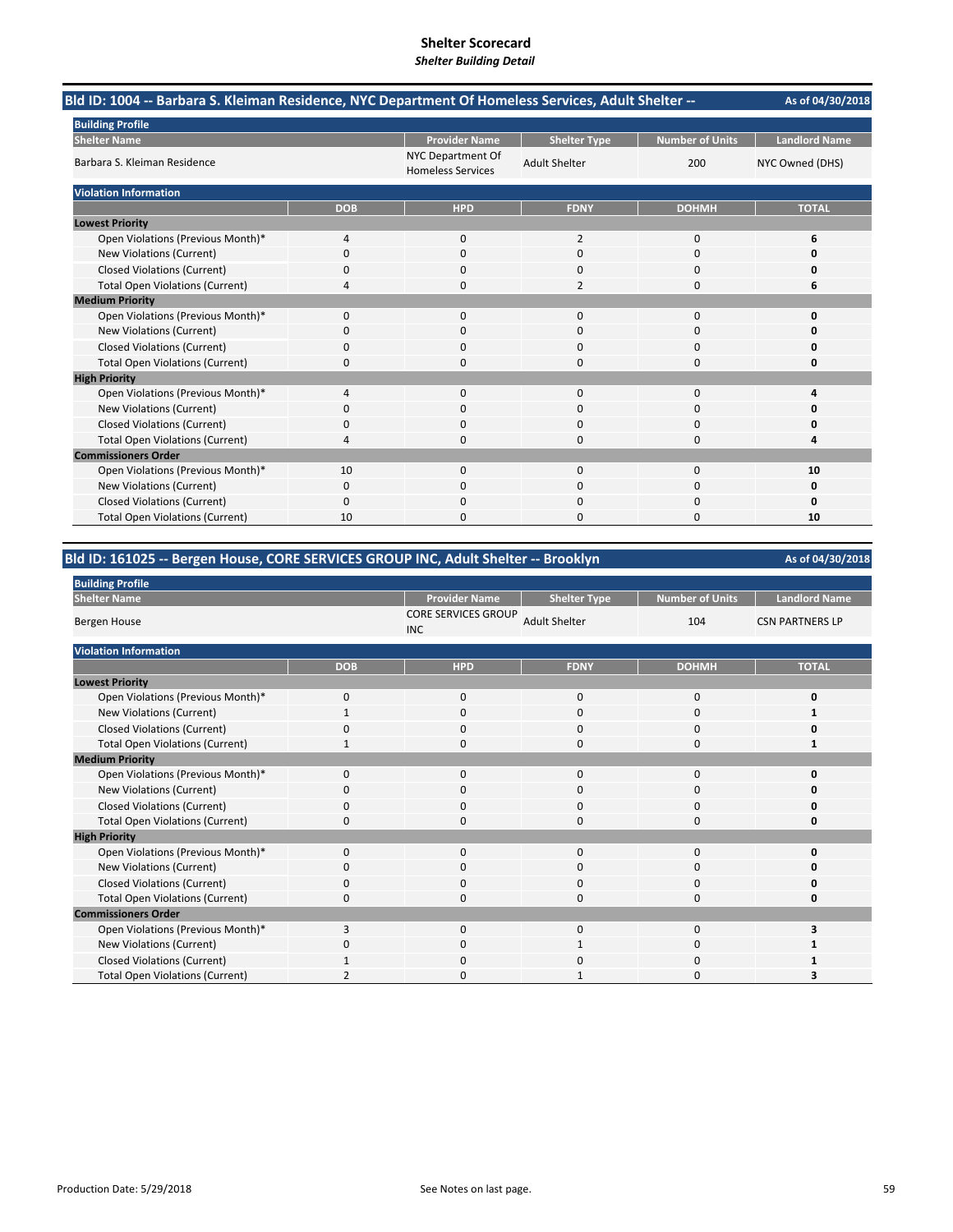| Bld ID: 35584 -- BRC Men's Assessment Shelter, Bowery Residents Committee, Inc., Adult Shelter -- Brooklyn |            |                                            |                      |                        | As of 04/30/2018                              |
|------------------------------------------------------------------------------------------------------------|------------|--------------------------------------------|----------------------|------------------------|-----------------------------------------------|
| <b>Building Profile</b>                                                                                    |            |                                            |                      |                        |                                               |
| <b>Shelter Name</b>                                                                                        |            | <b>Provider Name</b>                       | <b>Shelter Type</b>  | <b>Number of Units</b> | <b>Landlord Name</b>                          |
| <b>BRC Men's Assessment Shelter</b>                                                                        |            | <b>Bowery Residents</b><br>Committee, Inc. | <b>Adult Shelter</b> | 200                    | <b>X MC CGUINNESS</b><br><b>BOULEVARD LLC</b> |
| <b>Violation Information</b>                                                                               |            |                                            |                      |                        |                                               |
|                                                                                                            | <b>DOB</b> | <b>HPD</b>                                 | <b>FDNY</b>          | <b>DOHMH</b>           | <b>TOTAL</b>                                  |
| <b>Lowest Priority</b>                                                                                     |            |                                            |                      |                        |                                               |
| Open Violations (Previous Month)*                                                                          | 1          | $\Omega$                                   | $\Omega$             | $\Omega$               | 1                                             |
| New Violations (Current)                                                                                   | 0          | 0                                          | O                    | $\Omega$               |                                               |
| <b>Closed Violations (Current)</b>                                                                         |            | 0                                          | 0                    | $\Omega$               |                                               |
| <b>Total Open Violations (Current)</b>                                                                     | 0          | 0                                          | 0                    | <sup>0</sup>           | n                                             |
| <b>Medium Priority</b>                                                                                     |            |                                            |                      |                        |                                               |
| Open Violations (Previous Month)*                                                                          | 0          | $\Omega$                                   | $\Omega$             | $\Omega$               | n                                             |
| New Violations (Current)                                                                                   | ŋ          | 0                                          |                      | 0                      |                                               |
| <b>Closed Violations (Current)</b>                                                                         | 0          | $\Omega$                                   | 0                    | $\Omega$               |                                               |
| <b>Total Open Violations (Current)</b>                                                                     | 0          | 0                                          | 0                    | $\Omega$               | ŋ                                             |
| <b>High Priority</b>                                                                                       |            |                                            |                      |                        |                                               |
| Open Violations (Previous Month)*                                                                          | 0          | 0                                          | 0                    | $\Omega$               |                                               |
| New Violations (Current)                                                                                   | 0          | 0                                          | 0                    | $\Omega$               |                                               |
| <b>Closed Violations (Current)</b>                                                                         | 0          | 0                                          | 0                    | $\Omega$               |                                               |
| <b>Total Open Violations (Current)</b>                                                                     | 0          | 0                                          | 0                    | $\Omega$               | ŋ                                             |
| <b>Commissioners Order</b>                                                                                 |            |                                            |                      |                        |                                               |
| Open Violations (Previous Month)*                                                                          | 4          | $\Omega$                                   | $\Omega$             | $\Omega$               |                                               |
| New Violations (Current)                                                                                   |            | 0                                          |                      | 0                      |                                               |
| <b>Closed Violations (Current)</b>                                                                         | 0          | 0                                          | O                    | 0                      |                                               |
| <b>Total Open Violations (Current)</b>                                                                     | 4          | n.                                         | O                    | <sup>0</sup>           |                                               |

| Bld ID: 188794 -- Brooklyn XX Hotel, African American Planning Commission, Adult Shelter -- Brooklyn |  |  |
|------------------------------------------------------------------------------------------------------|--|--|
|                                                                                                      |  |  |

| <b>Building Profile</b>                |              |                                                |                      |                        |                      |
|----------------------------------------|--------------|------------------------------------------------|----------------------|------------------------|----------------------|
| <b>Shelter Name</b>                    |              | <b>Provider Name</b>                           | <b>Shelter Type</b>  | <b>Number of Units</b> | <b>Landlord Name</b> |
| Brooklyn XX Hotel                      |              | African American<br><b>Planning Commission</b> | <b>Adult Shelter</b> | 98                     | X 4TH AVE ASSOCIATE  |
| <b>Violation Information</b>           |              |                                                |                      |                        |                      |
|                                        | <b>DOB</b>   | <b>HPD</b>                                     | <b>FDNY</b>          | <b>DOHMH</b>           | <b>TOTAL</b>         |
| <b>Lowest Priority</b>                 |              |                                                |                      |                        |                      |
| Open Violations (Previous Month)*      | $\Omega$     | $\mathbf 0$                                    | 0                    | $\mathbf 0$            | 0                    |
| New Violations (Current)               | 0            | $\mathbf 0$                                    | 0                    | $\mathbf 0$            | n                    |
| Closed Violations (Current)            | 0            | $\Omega$                                       | $\Omega$             | 0                      |                      |
| <b>Total Open Violations (Current)</b> | 0            | $\mathbf 0$                                    | 0                    | 0                      | Ω                    |
| <b>Medium Priority</b>                 |              |                                                |                      |                        |                      |
| Open Violations (Previous Month)*      | $\mathbf{0}$ | $\mathbf 0$                                    | 0                    | 0                      |                      |
| New Violations (Current)               | 0            | $\mathbf 0$                                    | 0                    | 0                      |                      |
| <b>Closed Violations (Current)</b>     | 0            | $\mathbf 0$                                    | 0                    | $\mathbf 0$            | Ω                    |
| <b>Total Open Violations (Current)</b> | 0            | 0                                              | 0                    | $\mathbf 0$            | 0                    |
| <b>High Priority</b>                   |              |                                                |                      |                        |                      |
| Open Violations (Previous Month)*      | $\mathbf{1}$ | $\mathbf 0$                                    | $\mathbf 0$          | $\bf 0$                | 1                    |
| New Violations (Current)               | 0            | $\mathbf 0$                                    | 0                    | 0                      | n                    |
| <b>Closed Violations (Current)</b>     | 0            | $\mathbf 0$                                    | 0                    | 0                      | Ω                    |
| <b>Total Open Violations (Current)</b> |              | $\Omega$                                       | $\Omega$             | 0                      | 1                    |
| <b>Commissioners Order</b>             |              |                                                |                      |                        |                      |
| Open Violations (Previous Month)*      | $\Omega$     | $\Omega$                                       | 0                    | 0                      | ŋ                    |
| New Violations (Current)               | 0            | 0                                              | 0                    | 0                      | n                    |
| <b>Closed Violations (Current)</b>     | 0            | $\mathbf 0$                                    | 0                    | 0                      |                      |
| <b>Total Open Violations (Current)</b> | n            | $\Omega$                                       | O                    | $\Omega$               |                      |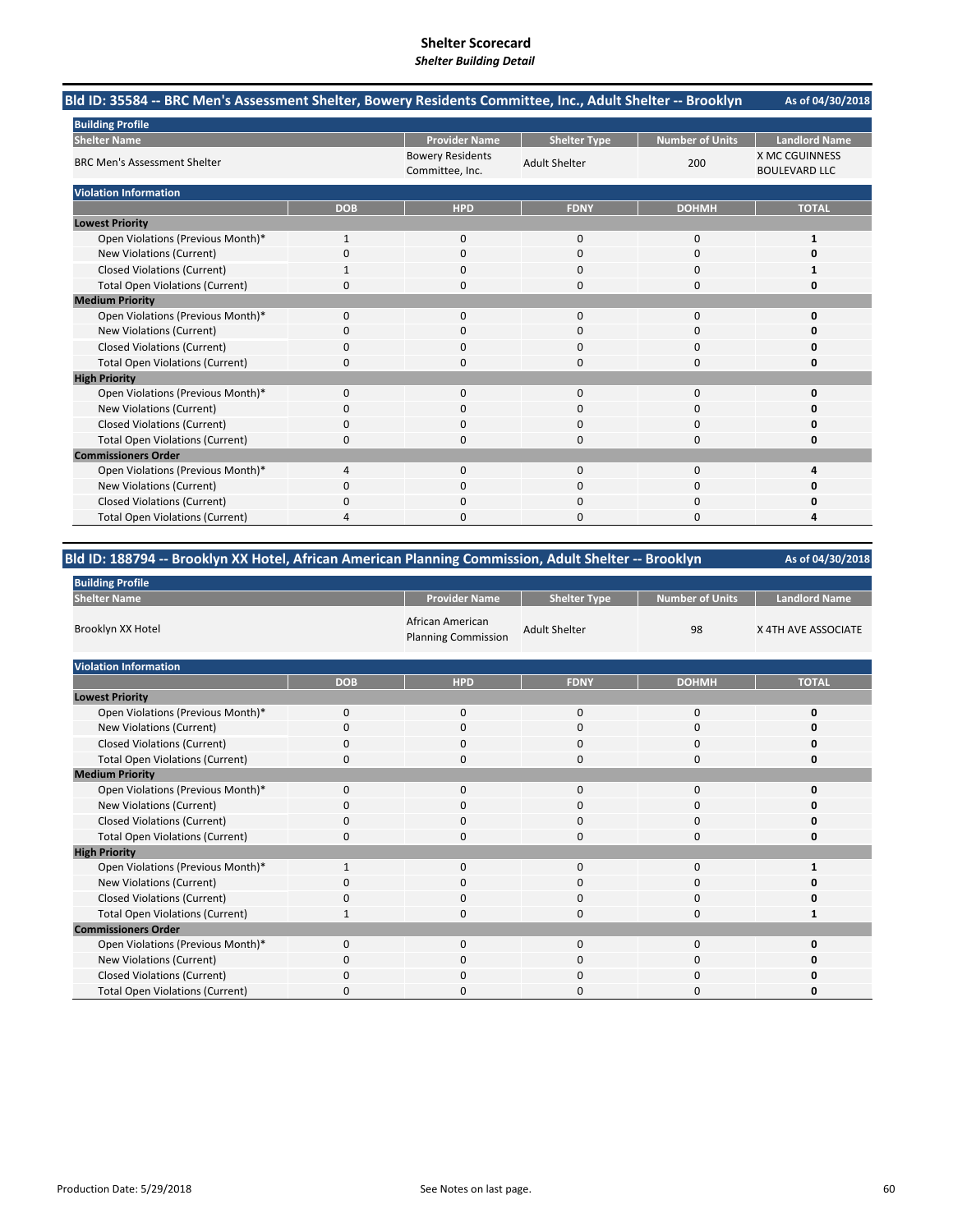| Bld ID: 1020 -- CAMBA/Atlantic House Men's Shelter, CAMBA, Adult Shelter -- Brooklyn |            |                      |                      |                        | As of 04/30/2018     |
|--------------------------------------------------------------------------------------|------------|----------------------|----------------------|------------------------|----------------------|
| <b>Building Profile</b>                                                              |            |                      |                      |                        |                      |
| <b>Shelter Name</b>                                                                  |            | <b>Provider Name</b> | <b>Shelter Type</b>  | <b>Number of Units</b> | <b>Landlord Name</b> |
| CAMBA/Atlantic House Men's Shelter                                                   |            | <b>CAMBA</b>         | <b>Adult Shelter</b> | 200                    | X ATLANTIC HOLDING   |
| <b>Violation Information</b>                                                         |            |                      |                      |                        |                      |
|                                                                                      | <b>DOB</b> | <b>HPD</b>           | <b>FDNY</b>          | <b>DOHMH</b>           | <b>TOTAL</b>         |
| <b>Lowest Priority</b>                                                               |            |                      |                      |                        |                      |
| Open Violations (Previous Month)*                                                    | 0          | $\Omega$             | $\Omega$             | $\Omega$               | 0                    |
| New Violations (Current)                                                             | 0          | $\Omega$             | $\Omega$             | $\Omega$               | Ω                    |
| <b>Closed Violations (Current)</b>                                                   | 0          | 0                    | 0                    | 0                      | 0                    |
| <b>Total Open Violations (Current)</b>                                               | 0          | 0                    | 0                    | $\Omega$               | 0                    |
| <b>Medium Priority</b>                                                               |            |                      |                      |                        |                      |
| Open Violations (Previous Month)*                                                    | 0          | 0                    | $\Omega$             | $\mathbf 0$            | O                    |
| New Violations (Current)                                                             | n          | 0                    | O                    | O                      | n                    |
| <b>Closed Violations (Current)</b>                                                   | 0          | $\Omega$             | 0                    | $\Omega$               | 0                    |
| <b>Total Open Violations (Current)</b>                                               | 0          | $\Omega$             | 0                    | $\Omega$               | 0                    |
| <b>High Priority</b>                                                                 |            |                      |                      |                        |                      |
| Open Violations (Previous Month)*                                                    | 0          | $\Omega$             | $\Omega$             | $\Omega$               | O                    |
| New Violations (Current)                                                             | ŋ          | 0                    | $\Omega$             | 0                      | n                    |
| <b>Closed Violations (Current)</b>                                                   | $\Omega$   | 0                    | 0                    | $\Omega$               | 0                    |
| <b>Total Open Violations (Current)</b>                                               | 0          | 0                    | 0                    | $\Omega$               | 0                    |
| <b>Commissioners Order</b>                                                           |            |                      |                      |                        |                      |
| Open Violations (Previous Month)*                                                    | 0          | $\Omega$             | $\Omega$             | $\Omega$               | 0                    |
| New Violations (Current)                                                             | 0          | 0                    | 0                    | 0                      | n                    |
| <b>Closed Violations (Current)</b>                                                   | 0          | $\Omega$             | 0                    | $\Omega$               | Ω                    |
| <b>Total Open Violations (Current)</b>                                               | 0          | O                    | O                    | $\Omega$               | 0                    |

## **Bld ID: 1006 ‐‐ CAMBA/Broadway House, CAMBA, Adult Shelter ‐‐ Brooklyn**

| <b>Building Profile</b>                |                |                      |                      |                        |                                  |
|----------------------------------------|----------------|----------------------|----------------------|------------------------|----------------------------------|
| <b>Shelter Name</b>                    |                | <b>Provider Name</b> | <b>Shelter Type</b>  | <b>Number of Units</b> | <b>Landlord Name</b>             |
| CAMBA/Broadway House                   |                | <b>CAMBA</b>         | <b>Adult Shelter</b> | 165                    | X BROADWAY REALTY,<br><b>LLC</b> |
| <b>Violation Information</b>           |                |                      |                      |                        |                                  |
|                                        | <b>DOB</b>     | <b>HPD</b>           | <b>FDNY</b>          | <b>DOHMH</b>           | <b>TOTAL</b>                     |
| <b>Lowest Priority</b>                 |                |                      |                      |                        |                                  |
| Open Violations (Previous Month)*      | $\overline{2}$ | $\mathbf 0$          | 0                    | 0                      | $\overline{2}$                   |
| New Violations (Current)               | 0              | 0                    | 0                    | 0                      | 0                                |
| <b>Closed Violations (Current)</b>     | $\Omega$       | 0                    | 0                    | 0                      | O                                |
| <b>Total Open Violations (Current)</b> | 2              | 0                    | 0                    | 0                      | 2                                |
| <b>Medium Priority</b>                 |                |                      |                      |                        |                                  |
| Open Violations (Previous Month)*      | $\Omega$       | $\Omega$             | $\Omega$             | 0                      | O                                |
| New Violations (Current)               | 0              | 0                    | 0                    | 0                      | O                                |
| <b>Closed Violations (Current)</b>     | $\Omega$       | 0                    | 0                    | 0                      | 0                                |
| <b>Total Open Violations (Current)</b> | $\mathbf 0$    | 0                    | $\Omega$             | 0                      | 0                                |
| <b>High Priority</b>                   |                |                      |                      |                        |                                  |
| Open Violations (Previous Month)*      | $\overline{a}$ | $\Omega$             | $\Omega$             | 0                      | Δ                                |
| New Violations (Current)               |                | 0                    | 0                    | 0                      |                                  |
| <b>Closed Violations (Current)</b>     | $\Omega$       | $\Omega$             | $\Omega$             | 0                      | O                                |
| <b>Total Open Violations (Current)</b> | 5              | 0                    | $\Omega$             | 0                      | 5                                |
| <b>Commissioners Order</b>             |                |                      |                      |                        |                                  |
| Open Violations (Previous Month)*      | 5              | 0                    | 0                    | 0                      | 5                                |
| New Violations (Current)               | 0              | 0                    | 0                    | 0                      | Ω                                |
| Closed Violations (Current)            |                | 0                    | O                    | 0                      |                                  |
| <b>Total Open Violations (Current)</b> |                | 0                    | O                    | 0                      |                                  |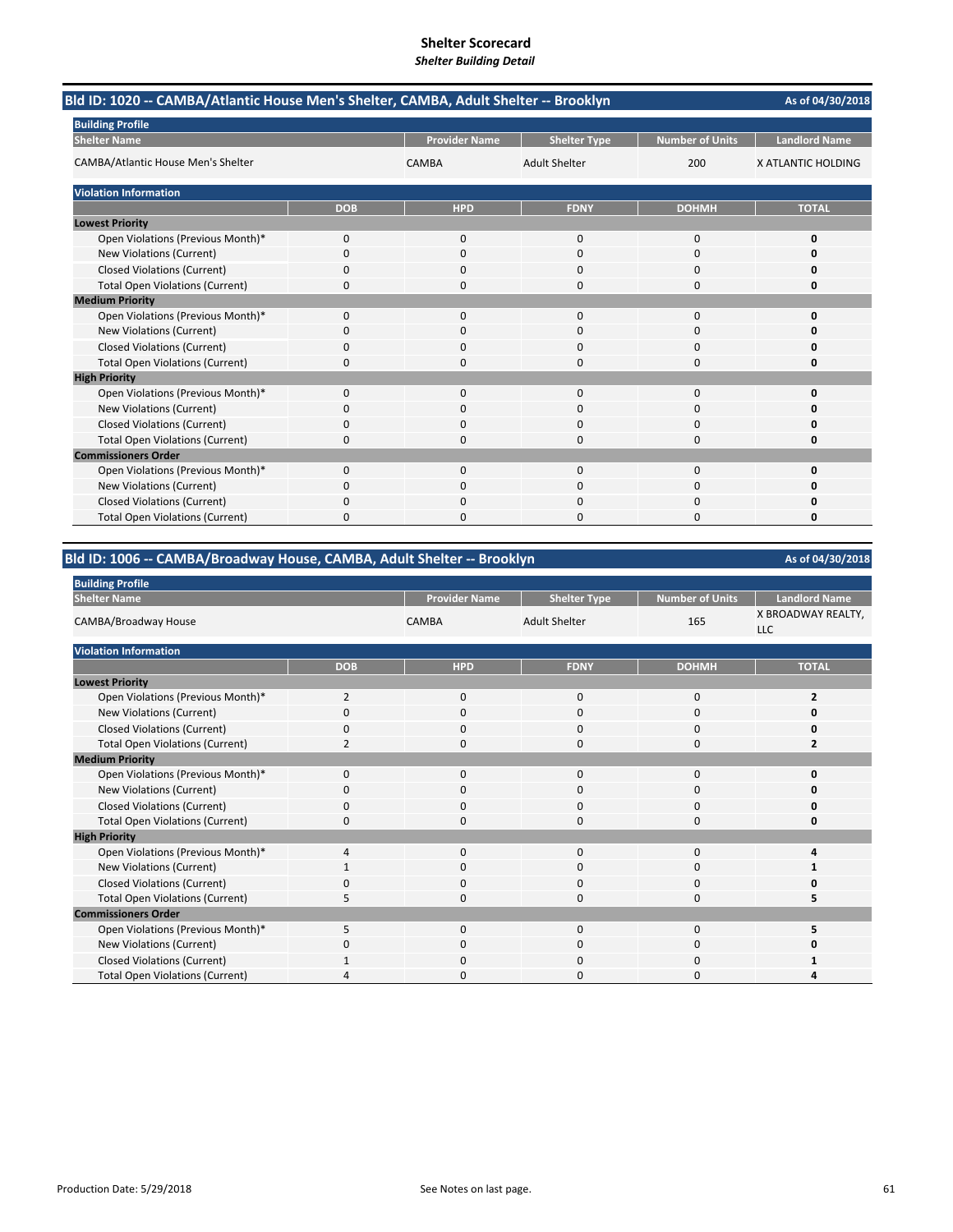| Bld ID: 191104 -- Comfort Inn XX, CHILDREN'S COMMUNITY SERVICES, Adult Shelter -- Brooklyn |                |                                                |                      |                        | As of 04/30/2018                        |
|--------------------------------------------------------------------------------------------|----------------|------------------------------------------------|----------------------|------------------------|-----------------------------------------|
| <b>Building Profile</b>                                                                    |                |                                                |                      |                        |                                         |
| <b>Shelter Name</b>                                                                        |                | <b>Provider Name</b>                           | <b>Shelter Type</b>  | <b>Number of Units</b> | <b>Landlord Name</b>                    |
| Comfort Inn XX                                                                             |                | <b>CHILDREN'S</b><br><b>COMMUNITY SERVICES</b> | <b>Adult Shelter</b> | 144                    | <b>SAANYA HOSPITALITY</b><br><b>LLC</b> |
| <b>Violation Information</b>                                                               |                |                                                |                      |                        |                                         |
|                                                                                            | <b>DOB</b>     | <b>HPD</b>                                     | <b>FDNY</b>          | <b>DOHMH</b>           | <b>TOTAL</b>                            |
| <b>Lowest Priority</b>                                                                     |                |                                                |                      |                        |                                         |
| Open Violations (Previous Month)*                                                          | 1              | 0                                              | 0                    | $\mathbf 0$            | $\mathbf{1}$                            |
| New Violations (Current)                                                                   | 0              | $\Omega$                                       | 0                    | $\Omega$               | ŋ                                       |
| <b>Closed Violations (Current)</b>                                                         | 0              | 0                                              | 0                    | <sup>0</sup>           | ŋ                                       |
| <b>Total Open Violations (Current)</b>                                                     | $\mathbf{1}$   | $\mathbf 0$                                    | 0                    | 0                      | 1                                       |
| <b>Medium Priority</b>                                                                     |                |                                                |                      |                        |                                         |
| Open Violations (Previous Month)*                                                          | 0              | $\mathbf 0$                                    | 0                    | $\mathbf 0$            | 0                                       |
| New Violations (Current)                                                                   | 0              | 0                                              | 0                    | 0                      | ŋ                                       |
| <b>Closed Violations (Current)</b>                                                         | 0              | $\mathbf 0$                                    | 0                    | 0                      | O                                       |
| <b>Total Open Violations (Current)</b>                                                     | 0              | $\mathbf 0$                                    | 0                    | 0                      | 0                                       |
| <b>High Priority</b>                                                                       |                |                                                |                      |                        |                                         |
| Open Violations (Previous Month)*                                                          | $\overline{2}$ | $\Omega$                                       | $\Omega$             | $\Omega$               | $\overline{2}$                          |
| New Violations (Current)                                                                   | 0              | 0                                              | 0                    | 0                      | ŋ                                       |
| <b>Closed Violations (Current)</b>                                                         | 0              | $\mathbf 0$                                    | 0                    | 0                      | O                                       |
| <b>Total Open Violations (Current)</b>                                                     | $\overline{2}$ | $\Omega$                                       | 0                    | O                      | $\overline{2}$                          |
| <b>Commissioners Order</b>                                                                 |                |                                                |                      |                        |                                         |
| Open Violations (Previous Month)*                                                          | 0              | $\mathbf 0$                                    | 0                    | $\Omega$               | ŋ                                       |
| New Violations (Current)                                                                   | 0              | $\Omega$                                       | 0                    | 0                      | O                                       |
| <b>Closed Violations (Current)</b>                                                         | 0              | $\mathbf{0}$                                   | 0                    | 0                      | n                                       |
| <b>Total Open Violations (Current)</b>                                                     | 0              | $\Omega$                                       | 0                    | $\Omega$               | O                                       |

## **Bld ID: 142034 ‐‐ CORE Super 8, CORE SERVICES GROUP INC, Adult Shelter ‐‐ Brooklyn**

| <b>Building Profile</b>                |             |                                          |                      |                        |                      |  |
|----------------------------------------|-------------|------------------------------------------|----------------------|------------------------|----------------------|--|
| <b>Shelter Name</b>                    |             | <b>Provider Name</b>                     | <b>Shelter Type</b>  | <b>Number of Units</b> | <b>Landlord Name</b> |  |
| <b>CORE Super 8</b>                    |             | <b>CORE SERVICES GROUP</b><br><b>INC</b> | <b>Adult Shelter</b> | 105                    | PRIOLO, JOSEPH       |  |
| <b>Violation Information</b>           |             |                                          |                      |                        |                      |  |
|                                        | <b>DOB</b>  | <b>HPD</b>                               | <b>FDNY</b>          | <b>DOHMH</b>           | <b>TOTAL</b>         |  |
| <b>Lowest Priority</b>                 |             |                                          |                      |                        |                      |  |
| Open Violations (Previous Month)*      | $\mathbf 0$ | $\mathbf 0$                              | 0                    | 0                      | 0                    |  |
| New Violations (Current)               | $\Omega$    | $\mathbf 0$                              | $\Omega$             | 0                      |                      |  |
| <b>Closed Violations (Current)</b>     | 0           | $\mathbf 0$                              | 0                    | $\mathbf 0$            | n                    |  |
| <b>Total Open Violations (Current)</b> | $\Omega$    | $\mathbf 0$                              | $\Omega$             | $\mathbf 0$            | Ω                    |  |
| <b>Medium Priority</b>                 |             |                                          |                      |                        |                      |  |
| Open Violations (Previous Month)*      | $\mathbf 0$ | $\mathbf 0$                              | 0                    | 0                      |                      |  |
| New Violations (Current)               | 0           | $\Omega$                                 | 0                    | 0                      |                      |  |
| <b>Closed Violations (Current)</b>     | 0           | $\mathbf 0$                              | 0                    | $\mathbf 0$            |                      |  |
| <b>Total Open Violations (Current)</b> | $\Omega$    | $\Omega$                                 | $\Omega$             | 0                      | ŋ                    |  |
| <b>High Priority</b>                   |             |                                          |                      |                        |                      |  |
| Open Violations (Previous Month)*      | $\mathbf 0$ | $\mathbf 0$                              | 0                    | $\mathbf 0$            |                      |  |
| New Violations (Current)               | 0           | 0                                        | 0                    | 0                      |                      |  |
| <b>Closed Violations (Current)</b>     | 0           | $\mathbf 0$                              | 0                    | 0                      |                      |  |
| <b>Total Open Violations (Current)</b> | 0           | $\mathbf 0$                              | 0                    | $\mathbf 0$            | Ω                    |  |
| <b>Commissioners Order</b>             |             |                                          |                      |                        |                      |  |
| Open Violations (Previous Month)*      | $\Omega$    | $\mathbf 0$                              | 0                    | $\mathbf 0$            | O                    |  |
| New Violations (Current)               | 0           | $\mathbf 0$                              | 0                    | $\mathbf 0$            |                      |  |
| <b>Closed Violations (Current)</b>     | 0           | $\mathbf 0$                              | 0                    | $\mathbf 0$            |                      |  |
| <b>Total Open Violations (Current)</b> | 0           | 0                                        | ŋ                    | $\Omega$               |                      |  |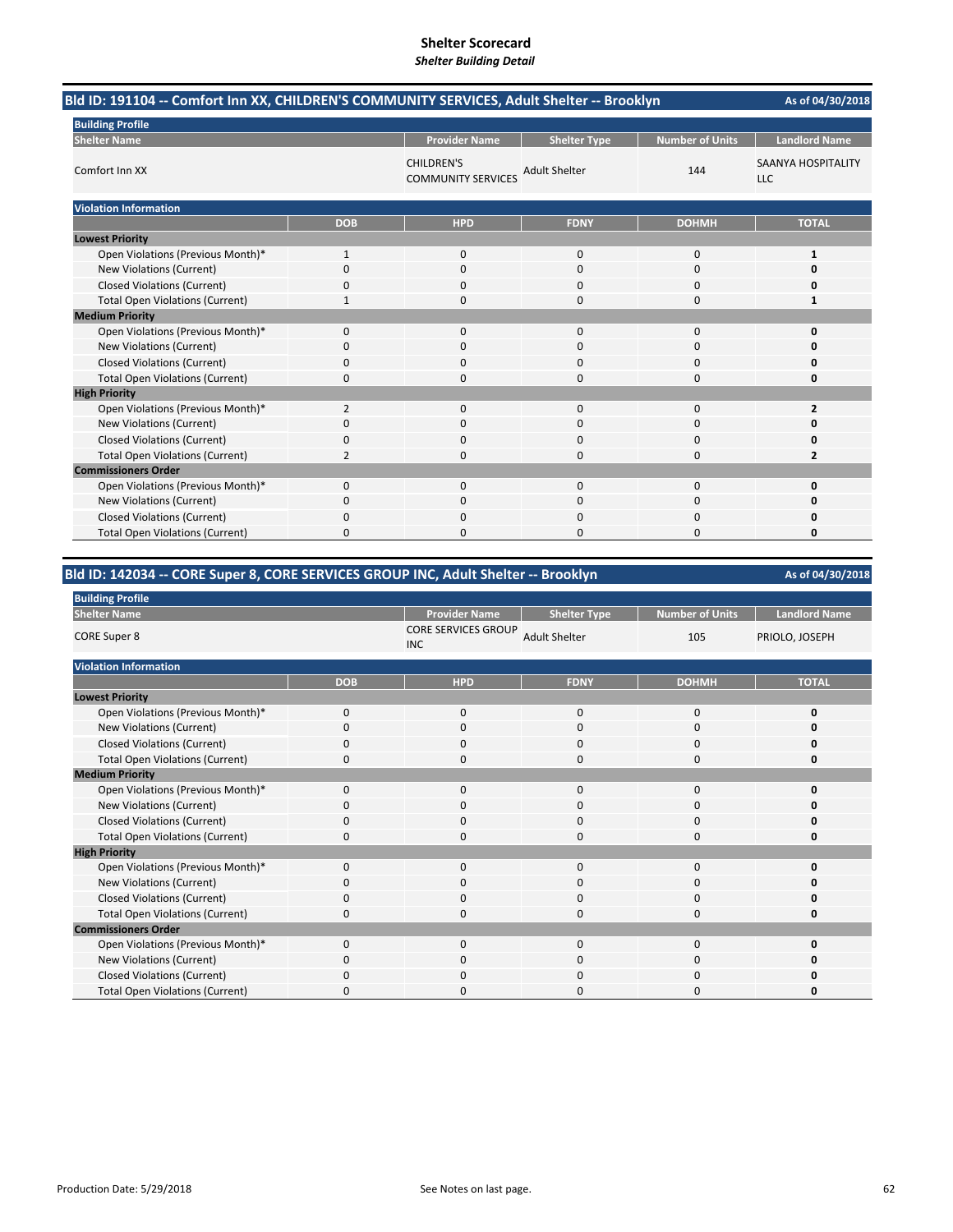| Bld ID: 97282 -- Dekalb Men's Shelter, NAICA, Adult Shelter -- Brooklyn |            |                      |                      |                        | As of 04/30/2018     |
|-------------------------------------------------------------------------|------------|----------------------|----------------------|------------------------|----------------------|
| <b>Building Profile</b>                                                 |            |                      |                      |                        |                      |
| <b>Shelter Name</b>                                                     |            | <b>Provider Name</b> | <b>Shelter Type</b>  | <b>Number of Units</b> | <b>Landlord Name</b> |
| Dekalb Men's Shelter                                                    |            | <b>NAICA</b>         | <b>Adult Shelter</b> | 100                    | DAMON HOUSE NY INC   |
| <b>Violation Information</b>                                            |            |                      |                      |                        |                      |
|                                                                         | <b>DOB</b> | <b>HPD</b>           | <b>FDNY</b>          | <b>DOHMH</b>           | <b>TOTAL</b>         |
| <b>Lowest Priority</b>                                                  |            |                      |                      |                        |                      |
| Open Violations (Previous Month)*                                       | 0          | 0                    | $\mathbf{0}$         | $\mathbf 0$            | 0                    |
| New Violations (Current)                                                | 0          | $\Omega$             | $\Omega$             | $\Omega$               | O                    |
| <b>Closed Violations (Current)</b>                                      | 0          | 0                    | 0                    | 0                      | 0                    |
| <b>Total Open Violations (Current)</b>                                  | 0          | $\Omega$             | 0                    | $\Omega$               | 0                    |
| <b>Medium Priority</b>                                                  |            |                      |                      |                        |                      |
| Open Violations (Previous Month)*                                       | $\Omega$   | $\Omega$             | $\Omega$             | $\Omega$               | $\Omega$             |
| New Violations (Current)                                                | 0          | 0                    | 0                    | $\Omega$               | o                    |
| <b>Closed Violations (Current)</b>                                      | 0          | 0                    | 0                    | 0                      | 0                    |
| <b>Total Open Violations (Current)</b>                                  | $\Omega$   | $\Omega$             | 0                    | $\Omega$               | 0                    |
| <b>High Priority</b>                                                    |            |                      |                      |                        |                      |
| Open Violations (Previous Month)*                                       | $\Omega$   | $\Omega$             | $\Omega$             | $\Omega$               | 0                    |
| New Violations (Current)                                                | 0          | $\Omega$             | $\Omega$             | $\Omega$               | O                    |
| <b>Closed Violations (Current)</b>                                      | 0          | 0                    | 0                    | 0                      | 0                    |
| <b>Total Open Violations (Current)</b>                                  | 0          | 0                    | 0                    | 0                      | 0                    |
| <b>Commissioners Order</b>                                              |            |                      |                      |                        |                      |
| Open Violations (Previous Month)*                                       | $\Omega$   | $\Omega$             | $\Omega$             | $\Omega$               | $\Omega$             |
| New Violations (Current)                                                | 0          | 0                    | 0                    | $\Omega$               | o                    |
| <b>Closed Violations (Current)</b>                                      | 0          | 0                    | 0                    | 0                      | 0                    |
| <b>Total Open Violations (Current)</b>                                  | 0          | O                    | O                    | $\Omega$               | 0                    |

## **Bld ID: 109568 ‐‐ East Williamsburg Men's Shelter, Project Renewal, Adult Shelter ‐‐ Brooklyn**

| <b>Building Profile</b>                |             |                      |                      |                 |                      |
|----------------------------------------|-------------|----------------------|----------------------|-----------------|----------------------|
| <b>Shelter Name</b>                    |             | <b>Provider Name</b> | <b>Shelter Type</b>  | Number of Units | <b>Landlord Name</b> |
| East Williamsburg Men's Shelter        |             | Project Renewal      | <b>Adult Shelter</b> | 98              | <b>X VARET LLC</b>   |
| <b>Violation Information</b>           |             |                      |                      |                 |                      |
|                                        | <b>DOB</b>  | <b>HPD</b>           | <b>FDNY</b>          | <b>DOHMH</b>    | <b>TOTAL</b>         |
| <b>Lowest Priority</b>                 |             |                      |                      |                 |                      |
| Open Violations (Previous Month)*      | 1           | 0                    |                      | 0               |                      |
| New Violations (Current)               |             | $\Omega$             | 0                    | 0               |                      |
| Closed Violations (Current)            | $\Omega$    | $\Omega$             |                      | 0               |                      |
| <b>Total Open Violations (Current)</b> |             | $\Omega$             | 0                    | $\Omega$        |                      |
| <b>Medium Priority</b>                 |             |                      |                      |                 |                      |
| Open Violations (Previous Month)*      | $\Omega$    | $\Omega$             | $\Omega$             | $\Omega$        | ŋ                    |
| New Violations (Current)               | 0           | 0                    | 0                    | 0               | ŋ                    |
| <b>Closed Violations (Current)</b>     | $\Omega$    | $\Omega$             | $\Omega$             | 0               | O                    |
| <b>Total Open Violations (Current)</b> | 0           | $\mathbf 0$          | 0                    | 0               | O                    |
| <b>High Priority</b>                   |             |                      |                      |                 |                      |
| Open Violations (Previous Month)*      | $\mathbf 1$ | $\mathbf 0$          | 0                    | 0               |                      |
| New Violations (Current)               | $\Omega$    | $\Omega$             | $\Omega$             | $\Omega$        | n                    |
| <b>Closed Violations (Current)</b>     | 0           | 0                    | $\Omega$             | 0               | O                    |
| <b>Total Open Violations (Current)</b> |             | $\Omega$             | $\Omega$             | $\Omega$        |                      |
| <b>Commissioners Order</b>             |             |                      |                      |                 |                      |
| Open Violations (Previous Month)*      | $\Omega$    | $\Omega$             | $\Omega$             | $\Omega$        | O                    |
| New Violations (Current)               | O           | $\Omega$             | 0                    | $\Omega$        | 0                    |
| Closed Violations (Current)            | $\Omega$    | $\Omega$             | $\Omega$             | 0               | O                    |
| <b>Total Open Violations (Current)</b> | O           | O                    | 0                    | 0               | O                    |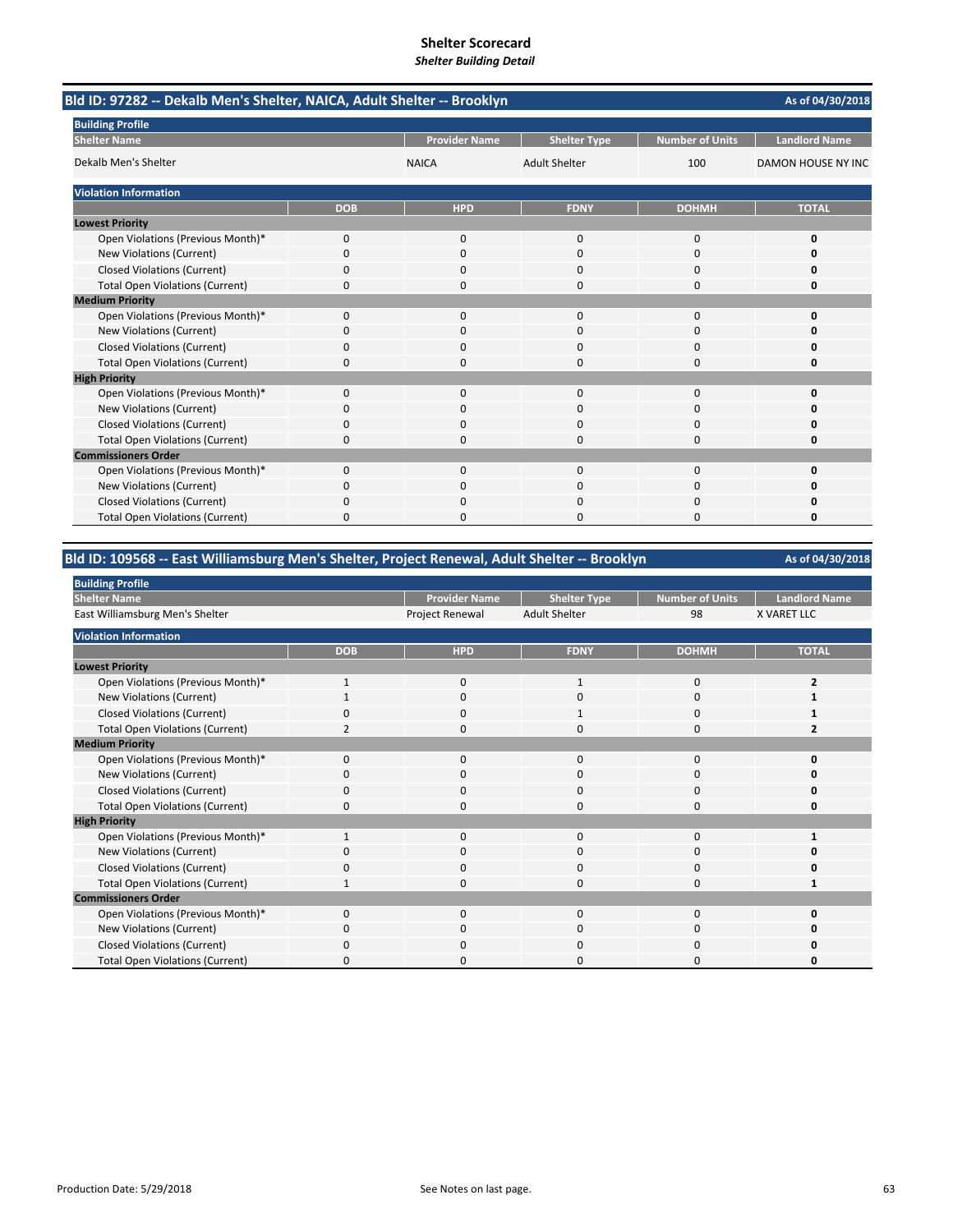# **Shelter Scorecard**

| <b>Shelter Building Detail</b> |  |
|--------------------------------|--|
|--------------------------------|--|

| Bld ID: 1211 -- Eddie Harris Men's Shelter, Bushwick Economic Development Corp., Adult Shelter -- Brooklyn |                |                                               |                      |                        | As of 04/30/2018                                    |
|------------------------------------------------------------------------------------------------------------|----------------|-----------------------------------------------|----------------------|------------------------|-----------------------------------------------------|
| <b>Building Profile</b>                                                                                    |                |                                               |                      |                        |                                                     |
| <b>Shelter Name</b>                                                                                        |                | <b>Provider Name</b>                          | <b>Shelter Type</b>  | <b>Number of Units</b> | <b>Landlord Name</b>                                |
| <b>Eddie Harris Men's Shelter</b>                                                                          |                | <b>Bushwick Economic</b><br>Development Corp. | <b>Adult Shelter</b> | 106                    | <b>BUSHWICK ECONOMIC</b><br><b>DEVELOPMENT CORP</b> |
| <b>Violation Information</b>                                                                               |                |                                               |                      |                        |                                                     |
|                                                                                                            | <b>DOB</b>     | <b>HPD</b>                                    | <b>FDNY</b>          | <b>DOHMH</b>           | <b>TOTAL</b>                                        |
| <b>Lowest Priority</b>                                                                                     |                |                                               |                      |                        |                                                     |
| Open Violations (Previous Month)*                                                                          | 0              | 0                                             | $\mathbf{0}$         | $\mathbf 0$            | 0                                                   |
| New Violations (Current)                                                                                   | 0              | 0                                             | 0                    | $\Omega$               | 0                                                   |
| <b>Closed Violations (Current)</b>                                                                         | 0              | 0                                             | 0                    | $\mathbf 0$            | 0                                                   |
| <b>Total Open Violations (Current)</b>                                                                     | 0              | 0                                             | 0                    | 0                      | 0                                                   |
| <b>Medium Priority</b>                                                                                     |                |                                               |                      |                        |                                                     |
| Open Violations (Previous Month)*                                                                          | 0              | $\Omega$                                      | $\Omega$             | $\Omega$               | 0                                                   |
| New Violations (Current)                                                                                   | 0              | $\Omega$                                      | 0                    | $\Omega$               | 0                                                   |
| <b>Closed Violations (Current)</b>                                                                         | 0              | $\Omega$                                      | 0                    | $\Omega$               | 0                                                   |
| <b>Total Open Violations (Current)</b>                                                                     | 0              | 0                                             | 0                    | $\Omega$               | 0                                                   |
| <b>High Priority</b>                                                                                       |                |                                               |                      |                        |                                                     |
| Open Violations (Previous Month)*                                                                          | $\overline{2}$ | 0                                             | 0                    | $\mathbf 0$            | $\overline{2}$                                      |
| New Violations (Current)                                                                                   | 0              | $\Omega$                                      | 0                    | $\Omega$               | 0                                                   |
| <b>Closed Violations (Current)</b>                                                                         | 0              | $\Omega$                                      | 0                    | 0                      | 0                                                   |
| <b>Total Open Violations (Current)</b>                                                                     | $\overline{2}$ | 0                                             | 0                    | $\mathbf 0$            | 2                                                   |
| <b>Commissioners Order</b>                                                                                 |                |                                               |                      |                        |                                                     |
| Open Violations (Previous Month)*                                                                          | 2              | 0                                             | $\mathbf{1}$         | $\Omega$               | 3                                                   |
| New Violations (Current)                                                                                   | 0              | $\Omega$                                      | 0                    | $\Omega$               | 0                                                   |
| <b>Closed Violations (Current)</b>                                                                         | 0              | $\Omega$                                      | 0                    | 0                      | 0                                                   |
| <b>Total Open Violations (Current)</b>                                                                     | $\overline{2}$ | $\Omega$                                      |                      | $\Omega$               | 3                                                   |

## **Bld ID: 1016 ‐‐ Forbell Men's Shelter, Samaritan Village, Adult Shelter ‐‐ Brooklyn**

| <b>Building Profile</b>                |              |                      |                      |                        |                      |
|----------------------------------------|--------------|----------------------|----------------------|------------------------|----------------------|
| <b>Shelter Name</b>                    |              | <b>Provider Name</b> | <b>Shelter Type</b>  | <b>Number of Units</b> | <b>Landlord Name</b> |
| <b>Forbell Men's Shelter</b>           |              | Samaritan Village    | <b>Adult Shelter</b> | 57                     | YMCA OF GREATER N Y  |
| <b>Violation Information</b>           |              |                      |                      |                        |                      |
|                                        | <b>DOB</b>   | <b>HPD</b>           | <b>FDNY</b>          | <b>DOHMH</b>           | <b>TOTAL</b>         |
| <b>Lowest Priority</b>                 |              |                      |                      |                        |                      |
| Open Violations (Previous Month)*      | $\mathbf{1}$ | $\mathbf 0$          | $\mathbf 0$          | 0                      | 1                    |
| New Violations (Current)               | O            | $\Omega$             | 0                    | 0                      |                      |
| <b>Closed Violations (Current)</b>     | 1            | $\Omega$             | 0                    | 0                      |                      |
| <b>Total Open Violations (Current)</b> | 0            | $\Omega$             | 0                    | $\mathbf 0$            | 0                    |
| <b>Medium Priority</b>                 |              |                      |                      |                        |                      |
| Open Violations (Previous Month)*      | $\Omega$     | $\Omega$             | $\Omega$             | $\Omega$               | O                    |
| New Violations (Current)               | 0            | $\mathbf 0$          | $\mathbf 0$          | 0                      | n                    |
| <b>Closed Violations (Current)</b>     | 0            | $\mathbf 0$          | $\mathbf 0$          | $\mathbf 0$            |                      |
| <b>Total Open Violations (Current)</b> | n            | $\Omega$             | 0                    | 0                      | n                    |
| <b>High Priority</b>                   |              |                      |                      |                        |                      |
| Open Violations (Previous Month)*      | $\Omega$     | $\mathbf 0$          | $\mathbf 0$          | $\mathbf 0$            | $\mathbf{0}$         |
| New Violations (Current)               | 1            | $\Omega$             | $\Omega$             | 0                      | 1                    |
| <b>Closed Violations (Current)</b>     |              | $\mathbf 0$          | $\mathbf 0$          | $\mathbf 0$            |                      |
| <b>Total Open Violations (Current)</b> | 0            | 0                    | 0                    | $\mathbf 0$            | Ω                    |
| <b>Commissioners Order</b>             |              |                      |                      |                        |                      |
| Open Violations (Previous Month)*      | 0            | $\Omega$             | 0                    | $\mathbf 0$            |                      |
| New Violations (Current)               | 0            | $\mathbf 0$          | 0                    | $\mathbf 0$            | n                    |
| Closed Violations (Current)            | O            | $\Omega$             | 0                    | 0                      | n                    |
| <b>Total Open Violations (Current)</b> | 0            | $\Omega$             | 0                    | 0                      |                      |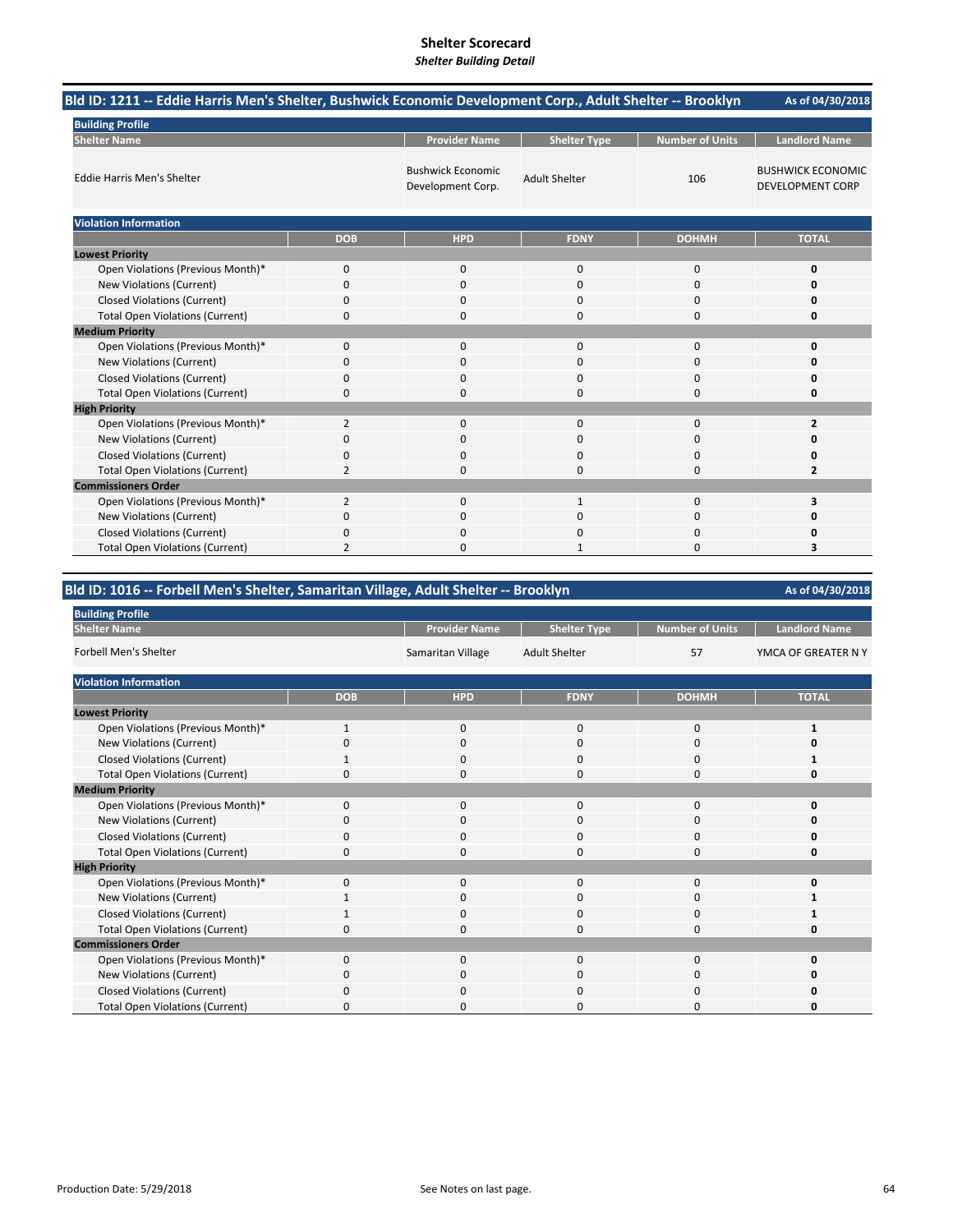| Bld ID: 1012 -- Forbell Men's Shelter, Samaritan Village, Adult Shelter -- Brooklyn |            |                      |                      |                        | As of 04/30/2018     |
|-------------------------------------------------------------------------------------|------------|----------------------|----------------------|------------------------|----------------------|
| <b>Building Profile</b>                                                             |            |                      |                      |                        |                      |
| <b>Shelter Name</b>                                                                 |            | <b>Provider Name</b> | <b>Shelter Type</b>  | <b>Number of Units</b> | <b>Landlord Name</b> |
| <b>Forbell Men's Shelter</b>                                                        |            | Samaritan Village    | <b>Adult Shelter</b> | 194                    | <b>NYS Owned</b>     |
| <b>Violation Information</b>                                                        |            |                      |                      |                        |                      |
|                                                                                     | <b>DOB</b> | <b>HPD</b>           | <b>FDNY</b>          | <b>DOHMH</b>           | <b>TOTAL</b>         |
| <b>Lowest Priority</b>                                                              |            |                      |                      |                        |                      |
| Open Violations (Previous Month)*                                                   | 0          | 0                    | $\mathbf 0$          | 0                      | 0                    |
| <b>New Violations (Current)</b>                                                     | U          | $\Omega$             | $\Omega$             | $\Omega$               | n                    |
| <b>Closed Violations (Current)</b>                                                  | 0          | 0                    | 0                    | 0                      | n                    |
| <b>Total Open Violations (Current)</b>                                              | 0          | O                    | $\Omega$             | $\Omega$               | Ω                    |
| <b>Medium Priority</b>                                                              |            |                      |                      |                        |                      |
| Open Violations (Previous Month)*                                                   | 0          | $\Omega$             | $\Omega$             | $\Omega$               | n                    |
| New Violations (Current)                                                            | 0          | n                    | $\Omega$             | 0                      |                      |
| <b>Closed Violations (Current)</b>                                                  | 0          | O                    | 0                    | 0                      |                      |
| <b>Total Open Violations (Current)</b>                                              | 0          | ŋ                    | $\Omega$             | 0                      | Ω                    |
| <b>High Priority</b>                                                                |            |                      |                      |                        |                      |
| Open Violations (Previous Month)*                                                   | 0          | $\Omega$             | $\Omega$             | $\Omega$               | n                    |
| New Violations (Current)                                                            | 0          | $\Omega$             | $\Omega$             | 0                      |                      |
| <b>Closed Violations (Current)</b>                                                  | 0          | ŋ                    | 0                    | 0                      | n                    |
| <b>Total Open Violations (Current)</b>                                              | 0          | n                    | 0                    | 0                      | n                    |
| <b>Commissioners Order</b>                                                          |            |                      |                      |                        |                      |
| Open Violations (Previous Month)*                                                   | $\Omega$   | $\Omega$             | $\Omega$             | $\Omega$               | O                    |
| New Violations (Current)                                                            | 0          | 0                    | 0                    | 0                      | n                    |
| <b>Closed Violations (Current)</b>                                                  | 0          | n                    | n                    | 0                      |                      |
| <b>Total Open Violations (Current)</b>                                              | 0          |                      | n                    | r                      | n                    |

## **Bld ID: 1026 ‐‐ Forbell Men's Shelter, Samaritan Village, Adult Shelter // Van Siclen Shelter, Samaritan Village,**

| <b>Building Profile</b>                |                |                      |                      |                        |                      |
|----------------------------------------|----------------|----------------------|----------------------|------------------------|----------------------|
| <b>Shelter Name</b>                    |                | <b>Provider Name</b> | <b>Shelter Type</b>  | <b>Number of Units</b> | <b>Landlord Name</b> |
| <b>Forbell Men's Shelter</b>           |                | Samaritan Village    | <b>Adult Shelter</b> | 11                     | YMCA OF GREATER N Y  |
| Van Siclen Shelter                     |                | Samaritan Village    | <b>Adult Shelter</b> | 29                     | YMCA OF GREATER N Y  |
| <b>Violation Information</b>           |                |                      |                      |                        |                      |
|                                        | <b>DOB</b>     | <b>HPD</b>           | <b>FDNY</b>          | <b>DOHMH</b>           | <b>TOTAL</b>         |
| <b>Lowest Priority</b>                 |                |                      |                      |                        |                      |
| Open Violations (Previous Month)*      | $\overline{2}$ | $\mathbf 0$          | $\mathbf{0}$         | 0                      | $\overline{2}$       |
| New Violations (Current)               | 0              | $\mathbf 0$          | $\Omega$             | 0                      | 0                    |
| <b>Closed Violations (Current)</b>     | 0              | $\mathbf 0$          | 0                    | $\mathbf{0}$           | 0                    |
| <b>Total Open Violations (Current)</b> | $\overline{2}$ | 0                    | 0                    | 0                      | $\overline{2}$       |
| <b>Medium Priority</b>                 |                |                      |                      |                        |                      |
| Open Violations (Previous Month)*      | 0              | 0                    | 0                    | 0                      | 0                    |
| New Violations (Current)               | 0              | $\mathbf 0$          | 0                    | 0                      | 0                    |
| <b>Closed Violations (Current)</b>     | O              | 0                    | 0                    | 0                      | U                    |
| <b>Total Open Violations (Current)</b> | 0              | 0                    | $\Omega$             | 0                      | 0                    |
| <b>High Priority</b>                   |                |                      |                      |                        |                      |
| Open Violations (Previous Month)*      | $\mathbf{1}$   | $\mathbf 0$          | $\mathbf 0$          | 0                      | 1                    |
| <b>New Violations (Current)</b>        | 0              | $\mathbf 0$          | 0                    | 0                      | 0                    |
| <b>Closed Violations (Current)</b>     | 0              | 0                    | $\mathbf 0$          | 0                      | 0                    |
| <b>Total Open Violations (Current)</b> | $\mathbf{1}$   | 0                    | $\Omega$             | $\Omega$               | $\mathbf{1}$         |
| <b>Commissioners Order</b>             |                |                      |                      |                        |                      |
| Open Violations (Previous Month)*      | 3              | $\mathbf 0$          | $\mathbf 0$          | $\mathbf{0}$           | 3                    |
| <b>New Violations (Current)</b>        | 0              | 0                    | 0                    | 0                      | n                    |
| <b>Closed Violations (Current)</b>     |                | 0                    | 0                    | 0                      | 1                    |
| <b>Total Open Violations (Current)</b> | 2              | 0                    | $\Omega$             | 0                      | 2                    |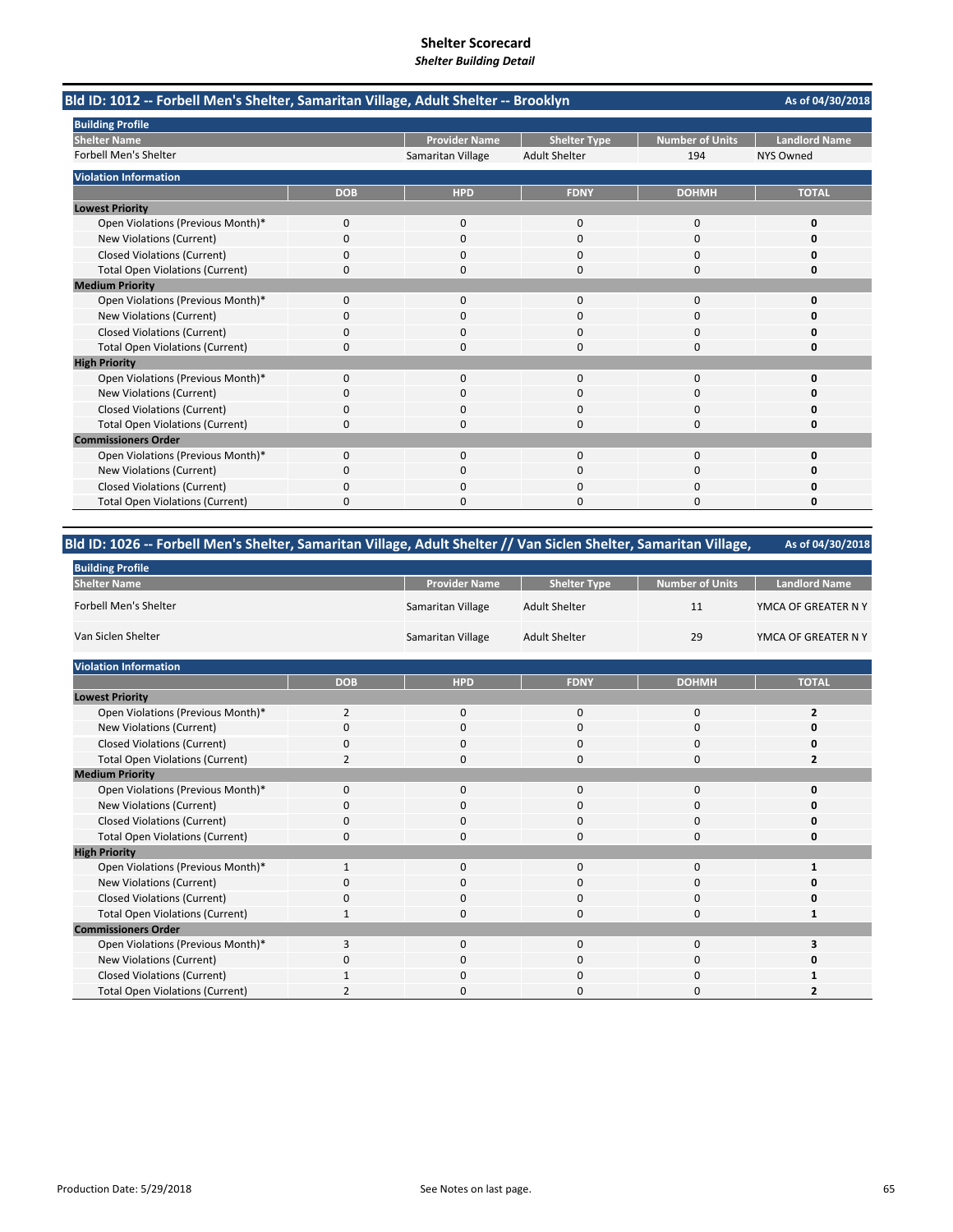| Bld ID: 35594 -- HARRY'S PLACE, ACACIA NETWORK HOUSING INC, Adult Shelter -- Brooklyn |                |                      |                      |                        | As of 04/30/2018                     |
|---------------------------------------------------------------------------------------|----------------|----------------------|----------------------|------------------------|--------------------------------------|
| <b>Building Profile</b>                                                               |                |                      |                      |                        |                                      |
| <b>Shelter Name</b>                                                                   |                | <b>Provider Name</b> | <b>Shelter Type</b>  | <b>Number of Units</b> | <b>Landlord Name</b>                 |
| <b>HARRY'S PLACE</b>                                                                  |                |                      | <b>Adult Shelter</b> | 50                     | <b>MARC-SCOT MEATS</b><br><b>INC</b> |
| <b>Violation Information</b>                                                          |                |                      |                      |                        |                                      |
|                                                                                       | <b>DOB</b>     | <b>HPD</b>           | <b>FDNY</b>          | <b>DOHMH</b>           | <b>TOTAL</b>                         |
| <b>Lowest Priority</b>                                                                |                |                      |                      |                        |                                      |
| Open Violations (Previous Month)*                                                     | 0              | 0                    | $\mathbf{1}$         | $\mathbf 0$            | $\mathbf{1}$                         |
| New Violations (Current)                                                              | 0              | 0                    | $\Omega$             | $\Omega$               | 0                                    |
| <b>Closed Violations (Current)</b>                                                    | 0              | 0                    |                      | 0                      | 1                                    |
| <b>Total Open Violations (Current)</b>                                                | 0              | $\Omega$             | 0                    | $\Omega$               | 0                                    |
| <b>Medium Priority</b>                                                                |                |                      |                      |                        |                                      |
| Open Violations (Previous Month)*                                                     | $\Omega$       | $\Omega$             | $\Omega$             | $\Omega$               | $\Omega$                             |
| New Violations (Current)                                                              | ŋ              | <sup>0</sup>         | O                    | $\Omega$               | n                                    |
| <b>Closed Violations (Current)</b>                                                    | 0              | $\Omega$             | 0                    | $\Omega$               | 0                                    |
| <b>Total Open Violations (Current)</b>                                                | 0              | $\Omega$             | O                    | $\Omega$               | O                                    |
| <b>High Priority</b>                                                                  |                |                      |                      |                        |                                      |
| Open Violations (Previous Month)*                                                     | $\overline{7}$ | $\Omega$             | $\Omega$             | $\Omega$               | 7                                    |
| New Violations (Current)                                                              |                | $\Omega$             | $\Omega$             | $\Omega$               |                                      |
| <b>Closed Violations (Current)</b>                                                    | $\overline{2}$ | $\Omega$             | 0                    | $\Omega$               | $\overline{2}$                       |
| <b>Total Open Violations (Current)</b>                                                | 6              | <sup>0</sup>         | $\Omega$             | $\Omega$               | 6                                    |
| <b>Commissioners Order</b>                                                            |                |                      |                      |                        |                                      |
| Open Violations (Previous Month)*                                                     | 3              | $\Omega$             | $\Omega$             | $\mathbf 0$            | 3                                    |
| New Violations (Current)                                                              | 0              | 0                    |                      | $\Omega$               |                                      |
| <b>Closed Violations (Current)</b>                                                    | 0              | <sup>0</sup>         |                      | $\Omega$               |                                      |
| <b>Total Open Violations (Current)</b>                                                | 3              | O                    | n                    | $\Omega$               | 3                                    |

### **Bld ID: 1007 ‐‐ HELP Women's Center, Help U.S.A, Adult Shelter // Help Women's Center‐TLC, Brooklyn**

| <b>Building Profile</b>                |                |                                    |                      |                        |                         |
|----------------------------------------|----------------|------------------------------------|----------------------|------------------------|-------------------------|
| <b>Shelter Name</b>                    |                | <b>Provider Name</b>               | <b>Shelter Type</b>  | <b>Number of Units</b> | <b>Landlord Name</b>    |
| <b>HELP Women's Center</b>             |                | Help U.S.A                         | <b>Adult Shelter</b> | 199                    | NYC Owned (DHS)         |
| <b>Market Corp. 742</b>                |                | <b>Brandige Community Services</b> | <b>Main Shelter</b>  | $\mathbf{m}$           | <b>ArC Daniel (DHS)</b> |
| <b>Violation Information</b>           |                |                                    |                      |                        |                         |
|                                        | <b>DOB</b>     | <b>HPD</b>                         | <b>FDNY</b>          | <b>DOHMH</b>           | <b>TOTAL</b>            |
| <b>Lowest Priority</b>                 |                |                                    |                      |                        |                         |
| Open Violations (Previous Month)*      | $\overline{7}$ | $\mathbf 0$                        | $\mathbf{0}$         | $\mathbf 0$            | 7                       |
| New Violations (Current)               | 2              | $\mathbf 0$                        | 0                    | 0                      |                         |
| <b>Closed Violations (Current)</b>     | 3              | $\mathbf 0$                        | 0                    | 0                      |                         |
| <b>Total Open Violations (Current)</b> | 6              | $\mathbf 0$                        | $\mathbf{0}$         | 0                      | 6                       |
| <b>Medium Priority</b>                 |                |                                    |                      |                        |                         |
| Open Violations (Previous Month)*      | $\mathbf 0$    | 0                                  | 0                    | 0                      | 0                       |
| New Violations (Current)               | $\Omega$       | $\mathbf 0$                        | 0                    | 0                      | O                       |
| <b>Closed Violations (Current)</b>     | 0              | $\mathbf 0$                        | 0                    | 0                      | O                       |
| <b>Total Open Violations (Current)</b> | $\Omega$       | $\Omega$                           | $\Omega$             | $\Omega$               | O                       |
| <b>High Priority</b>                   |                |                                    |                      |                        |                         |
| Open Violations (Previous Month)*      |                | $\mathbf 0$                        | 0                    | 0                      |                         |
| New Violations (Current)               |                | $\mathbf 0$                        | $\mathbf{0}$         | 0                      |                         |
| <b>Closed Violations (Current)</b>     | $\mathbf 0$    | $\mathbf 0$                        | $\mathbf{0}$         | 0                      | O                       |
| <b>Total Open Violations (Current)</b> | $\mathcal{P}$  | $\Omega$                           | $\Omega$             | $\Omega$               | 2                       |
| <b>Commissioners Order</b>             |                |                                    |                      |                        |                         |
| Open Violations (Previous Month)*      | $\mathbf 0$    | $\mathbf 0$                        | 3                    | 0                      |                         |
| New Violations (Current)               | O              | 0                                  |                      | 0                      |                         |
| <b>Closed Violations (Current)</b>     | $\Omega$       | $\mathbf 0$                        | 0                    | 0                      |                         |
| <b>Total Open Violations (Current)</b> | $\Omega$       | $\Omega$                           | Δ                    | 0                      |                         |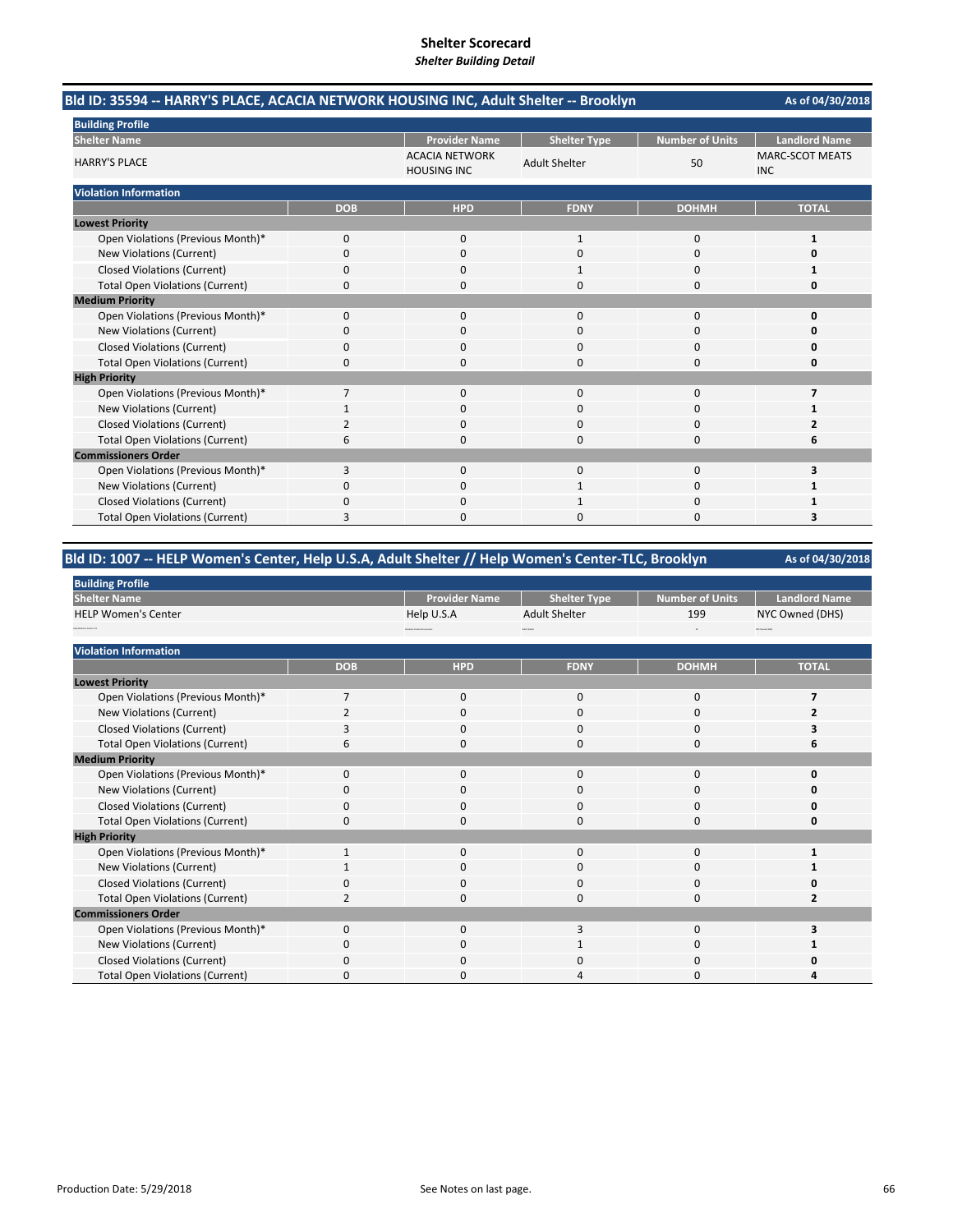| Bld ID: 169228 -- Hotel OmXX, CORE SERVICES GROUP INC, Adult Shelter -- Brooklyn |              |                                          |                      |                        | As of 04/30/2018               |
|----------------------------------------------------------------------------------|--------------|------------------------------------------|----------------------|------------------------|--------------------------------|
| <b>Building Profile</b>                                                          |              |                                          |                      |                        |                                |
| <b>Shelter Name</b>                                                              |              | <b>Provider Name</b>                     | <b>Shelter Type</b>  | <b>Number of Units</b> | <b>Landlord Name</b>           |
| <b>Hotel OmXX</b>                                                                |              | <b>CORE SERVICES GROUP</b><br><b>INC</b> | <b>Adult Shelter</b> | 115                    | AMR DEVELOPMENT,<br><b>LLC</b> |
| <b>Violation Information</b>                                                     |              |                                          |                      |                        |                                |
|                                                                                  | <b>DOB</b>   | <b>HPD</b>                               | <b>FDNY</b>          | <b>DOHMH</b>           | <b>TOTAL</b>                   |
| <b>Lowest Priority</b>                                                           |              |                                          |                      |                        |                                |
| Open Violations (Previous Month)*                                                | $\Omega$     | $\Omega$                                 | $\Omega$             | $\Omega$               | 0                              |
| New Violations (Current)                                                         | 0            | $\Omega$                                 | 0                    | 0                      | O                              |
| <b>Closed Violations (Current)</b>                                               | 0            | 0                                        | 0                    | 0                      | 0                              |
| <b>Total Open Violations (Current)</b>                                           | 0            | 0                                        | 0                    | 0                      | 0                              |
| <b>Medium Priority</b>                                                           |              |                                          |                      |                        |                                |
| Open Violations (Previous Month)*                                                | $\Omega$     | $\Omega$                                 | $\Omega$             | $\Omega$               | $\Omega$                       |
| New Violations (Current)                                                         | 0            | 0                                        | 0                    | 0                      | o                              |
| <b>Closed Violations (Current)</b>                                               | 0            | 0                                        | 0                    | 0                      | Ω                              |
| <b>Total Open Violations (Current)</b>                                           | $\Omega$     | $\Omega$                                 | 0                    | $\Omega$               | 0                              |
| <b>High Priority</b>                                                             |              |                                          |                      |                        |                                |
| Open Violations (Previous Month)*                                                | 0            | 0                                        | $\mathbf 0$          | $\mathbf 0$            | $\Omega$                       |
| New Violations (Current)                                                         | 0            | $\Omega$                                 | $\Omega$             | $\Omega$               | O                              |
| <b>Closed Violations (Current)</b>                                               | 0            | 0                                        | 0                    | 0                      | 0                              |
| <b>Total Open Violations (Current)</b>                                           | 0            | $\Omega$                                 | $\Omega$             | $\Omega$               | 0                              |
| <b>Commissioners Order</b>                                                       |              |                                          |                      |                        |                                |
| Open Violations (Previous Month)*                                                | $\mathbf{1}$ | $\Omega$                                 | $\Omega$             | $\Omega$               | 1                              |
| New Violations (Current)                                                         | 0            | 0                                        | $\Omega$             | $\Omega$               | 0                              |
| <b>Closed Violations (Current)</b>                                               | 0            | 0                                        | 0                    | 0                      | 0                              |
| <b>Total Open Violations (Current)</b>                                           |              | <sup>0</sup>                             | O                    | $\Omega$               | 1                              |

## **Bld ID: 1018 ‐‐ Kingsboro STAR, NYC Department Of Homeless Services, Adult Shelter // East Flatbush Safe**

| <b>Building Profile</b>                |              |                                               |                      |                        |                      |
|----------------------------------------|--------------|-----------------------------------------------|----------------------|------------------------|----------------------|
| <b>Shelter Name</b>                    |              | <b>Provider Name</b>                          | <b>Shelter Type</b>  | <b>Number of Units</b> | <b>Landlord Name</b> |
| Kingsboro STAR                         |              | NYC Department Of<br><b>Homeless Services</b> | <b>Adult Shelter</b> | 221                    | <b>NYS Owned</b>     |
| East Flatbush Safe Haven               |              | <b>Common Ground</b>                          | Safe Haven           | 39                     | <b>NYS Owned</b>     |
| Kingsboro MICA Men's Shelter           |              | <b>Salvation Army</b>                         | <b>Adult Shelter</b> | 143                    | <b>NYS Owned</b>     |
| <b>Violation Information</b>           |              |                                               |                      |                        |                      |
|                                        | <b>DOB</b>   | <b>HPD</b>                                    | <b>FDNY</b>          | <b>DOHMH</b>           | <b>TOTAL</b>         |
|                                        |              |                                               |                      |                        |                      |
| <b>Lowest Priority</b>                 |              |                                               |                      |                        |                      |
| Open Violations (Previous Month)*      | $\mathbf{0}$ | $\mathbf 0$                                   | $\mathbf{1}$         | 0                      | 1                    |
| New Violations (Current)               | 0            | 0                                             | $\mathbf 0$          | 0                      | 0                    |
| <b>Closed Violations (Current)</b>     | 0            | 0                                             | 0                    | 0                      | 0                    |
| <b>Total Open Violations (Current)</b> | $\Omega$     | 0                                             | $\mathbf{1}$         | $\mathbf 0$            | $\mathbf{1}$         |
| <b>Medium Priority</b>                 |              |                                               |                      |                        |                      |
| Open Violations (Previous Month)*      | 0            | $\mathbf{1}$                                  | $\mathbf 0$          | 0                      | $\mathbf{1}$         |
| New Violations (Current)               | $\Omega$     | 0                                             | 0                    | 0                      | 0                    |
| <b>Closed Violations (Current)</b>     | 0            | 0                                             | $\Omega$             | 0                      | 0                    |
| <b>Total Open Violations (Current)</b> | 0            | $\mathbf{1}$                                  | 0                    | 0                      | $\mathbf{1}$         |
| <b>High Priority</b>                   |              |                                               |                      |                        |                      |
| Open Violations (Previous Month)*      | $\Omega$     | $\mathbf{0}$                                  | $\mathbf 0$          | $\mathbf 0$            | 0                    |
| New Violations (Current)               | 0            | $\mathbf{0}$                                  | $\mathbf 0$          | $\mathbf 0$            | 0                    |
| <b>Closed Violations (Current)</b>     | 0            | $\mathbf 0$                                   | $\Omega$             | 0                      | 0                    |
| <b>Total Open Violations (Current)</b> | $\Omega$     | 0                                             | 0                    | $\mathbf 0$            | 0                    |
| <b>Commissioners Order</b>             |              |                                               |                      |                        |                      |
| Open Violations (Previous Month)*      | 1            | $\mathbf 0$                                   | 11                   | $\bf 0$                | 12                   |
| New Violations (Current)               | 0            | 0                                             | $\Omega$             | 0                      | 0                    |
| <b>Closed Violations (Current)</b>     | O            | 0                                             | 1                    | $\Omega$               | 1                    |
| <b>Total Open Violations (Current)</b> | $\mathbf{1}$ | 0                                             | 10                   | 0                      | 11                   |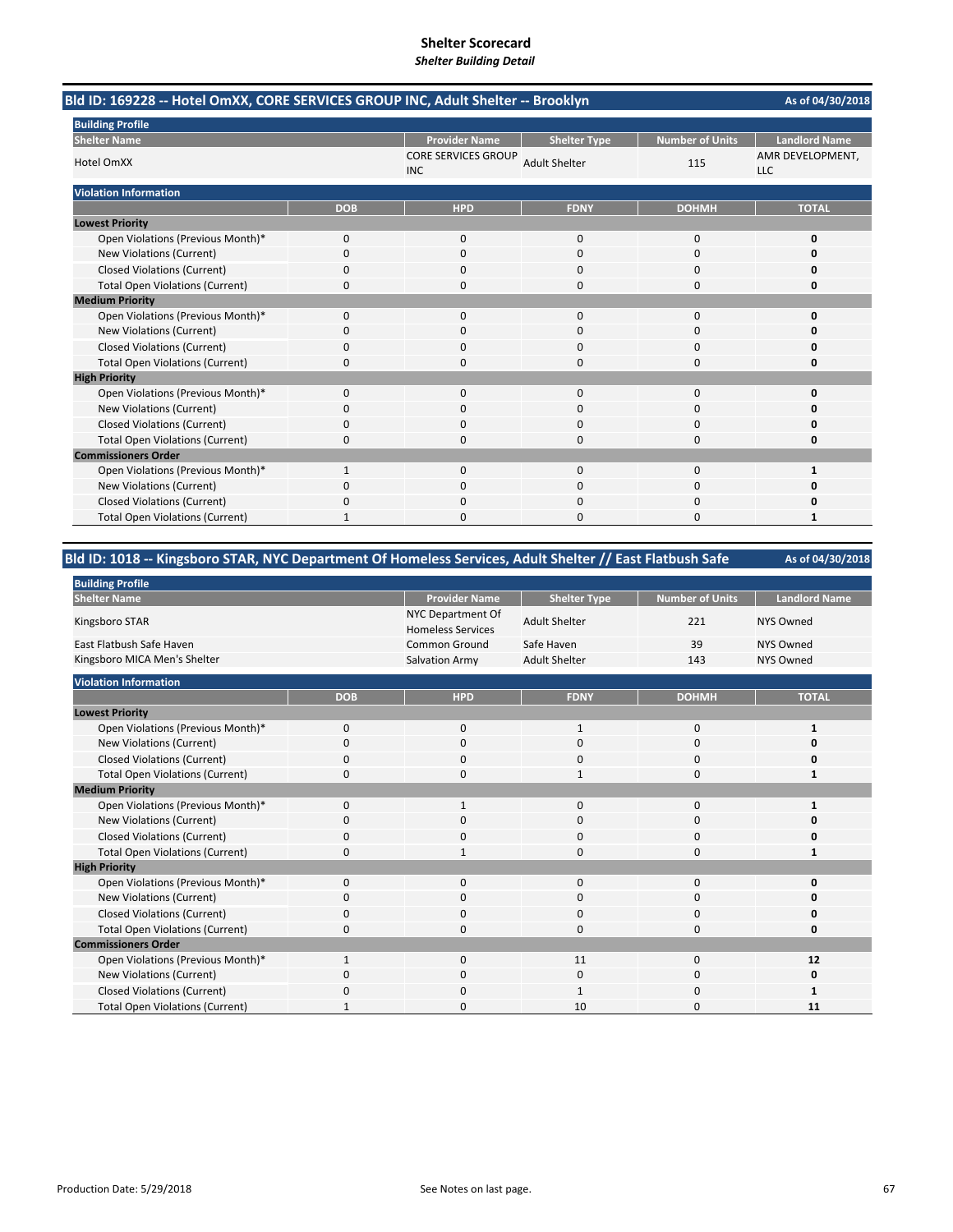| Bld ID: 1002 -- Lexington Shelter, Bowery Residents Committee, Inc., Adult Shelter -- Brooklyn | As of 04/30/2018 |                                            |                      |                        |                      |
|------------------------------------------------------------------------------------------------|------------------|--------------------------------------------|----------------------|------------------------|----------------------|
| <b>Building Profile</b>                                                                        |                  |                                            |                      |                        |                      |
| <b>Shelter Name</b>                                                                            |                  | <b>Provider Name</b>                       | <b>Shelter Type</b>  | <b>Number of Units</b> | <b>Landlord Name</b> |
| Lexington Shelter                                                                              |                  | <b>Bowery Residents</b><br>Committee, Inc. | <b>Adult Shelter</b> | 103                    | NYC Owned (DHS)      |
| <b>Violation Information</b>                                                                   |                  |                                            |                      |                        |                      |
|                                                                                                | <b>DOB</b>       | <b>HPD</b>                                 | <b>FDNY</b>          | <b>DOHMH</b>           | <b>TOTAL</b>         |
| <b>Lowest Priority</b>                                                                         |                  |                                            |                      |                        |                      |
| Open Violations (Previous Month)*                                                              | 4                | $\mathbf{0}$                               | 1                    | 0                      | 5                    |
| New Violations (Current)                                                                       | 0                | $\Omega$                                   | $\Omega$             | $\Omega$               | O                    |
| <b>Closed Violations (Current)</b>                                                             | 0                | 0                                          | 0                    | 0                      | O                    |
| <b>Total Open Violations (Current)</b>                                                         | 4                | 0                                          | 1                    | 0                      | 5                    |
| <b>Medium Priority</b>                                                                         |                  |                                            |                      |                        |                      |
| Open Violations (Previous Month)*                                                              | 0                | $\Omega$                                   | $\Omega$             | $\Omega$               | 0                    |
| New Violations (Current)                                                                       | ŋ                | 0                                          | 0                    | 0                      | O                    |
| <b>Closed Violations (Current)</b>                                                             | 0                | $\Omega$                                   | 0                    | 0                      | Ω                    |
| <b>Total Open Violations (Current)</b>                                                         | 0                | $\Omega$                                   | $\Omega$             | 0                      | 0                    |
| <b>High Priority</b>                                                                           |                  |                                            |                      |                        |                      |
| Open Violations (Previous Month)*                                                              | 1                | 0                                          | $\mathbf{0}$         | $\Omega$               | 1                    |
| New Violations (Current)                                                                       | $\overline{2}$   | 0                                          | $\Omega$             | 0                      |                      |
| <b>Closed Violations (Current)</b>                                                             | 0                | ŋ                                          | $\Omega$             | 0                      | n                    |
| <b>Total Open Violations (Current)</b>                                                         | 3                | O                                          | 0                    | 0                      | 3                    |
| <b>Commissioners Order</b>                                                                     |                  |                                            |                      |                        |                      |
| Open Violations (Previous Month)*                                                              | $\overline{2}$   | $\Omega$                                   | $\overline{2}$       | $\Omega$               | Δ                    |
| New Violations (Current)                                                                       | 0                | 0                                          | ი                    | 0                      |                      |
| <b>Closed Violations (Current)</b>                                                             | 0                | 0                                          | $\Omega$             | 0                      | n                    |
| <b>Total Open Violations (Current)</b>                                                         | 2                | $\Omega$                                   | 2                    | 0                      | 4                    |

## **Bld ID: 1022 ‐‐ Magnolia House, CAMBA, Adult Shelter ‐‐ Brooklyn**

| <b>Building Profile</b>                |              |                      |                      |                        |                                             |
|----------------------------------------|--------------|----------------------|----------------------|------------------------|---------------------------------------------|
| <b>Shelter Name</b>                    |              | <b>Provider Name</b> | <b>Shelter Type</b>  | <b>Number of Units</b> | <b>Landlord Name</b>                        |
| Magnolia House                         |              | <b>CAMBA</b>         | <b>Adult Shelter</b> | 199                    | X HERKIMER STREET<br><b>DEVELOPMENT LLC</b> |
| <b>Violation Information</b>           |              |                      |                      |                        |                                             |
|                                        | <b>DOB</b>   | <b>HPD</b>           | <b>FDNY</b>          | <b>DOHMH</b>           | <b>TOTAL</b>                                |
| <b>Lowest Priority</b>                 |              |                      |                      |                        |                                             |
| Open Violations (Previous Month)*      | $\mathbf{1}$ | $\mathbf{0}$         | $\mathbf{0}$         | $\mathbf 0$            | 1                                           |
| New Violations (Current)               | $\Omega$     | 0                    | $\Omega$             | $\Omega$               |                                             |
| <b>Closed Violations (Current)</b>     | -1           | $\mathbf 0$          | $\Omega$             | $\Omega$               |                                             |
| <b>Total Open Violations (Current)</b> | $\Omega$     | $\Omega$             | $\Omega$             | $\Omega$               | n                                           |
| <b>Medium Priority</b>                 |              |                      |                      |                        |                                             |
| Open Violations (Previous Month)*      | $\Omega$     | $\Omega$             | $\Omega$             | $\Omega$               |                                             |
| New Violations (Current)               | 0            | $\mathbf 0$          | $\mathbf 0$          | 0                      |                                             |
| <b>Closed Violations (Current)</b>     | $\Omega$     | $\mathbf 0$          | $\Omega$             | $\Omega$               |                                             |
| <b>Total Open Violations (Current)</b> | 0            | 0                    | $\mathbf 0$          | 0                      | n                                           |
| <b>High Priority</b>                   |              |                      |                      |                        |                                             |
| Open Violations (Previous Month)*      | 0            | $\mathbf 0$          | $\mathbf 0$          | $\Omega$               |                                             |
| New Violations (Current)               | 0            | 0                    | $\mathbf 0$          | 0                      |                                             |
| <b>Closed Violations (Current)</b>     | $\Omega$     | $\mathbf 0$          | $\mathbf 0$          | 0                      |                                             |
| <b>Total Open Violations (Current)</b> | $\Omega$     | 0                    | 0                    | 0                      | O                                           |
| <b>Commissioners Order</b>             |              |                      |                      |                        |                                             |
| Open Violations (Previous Month)*      | $\Omega$     | $\Omega$             | $\Omega$             | $\Omega$               |                                             |
| New Violations (Current)               | 0            | 0                    |                      | $\Omega$               |                                             |
| <b>Closed Violations (Current)</b>     | 0            | $\Omega$             | O                    | $\Omega$               |                                             |
| <b>Total Open Violations (Current)</b> | $\Omega$     | $\Omega$             | -1                   | $\Omega$               |                                             |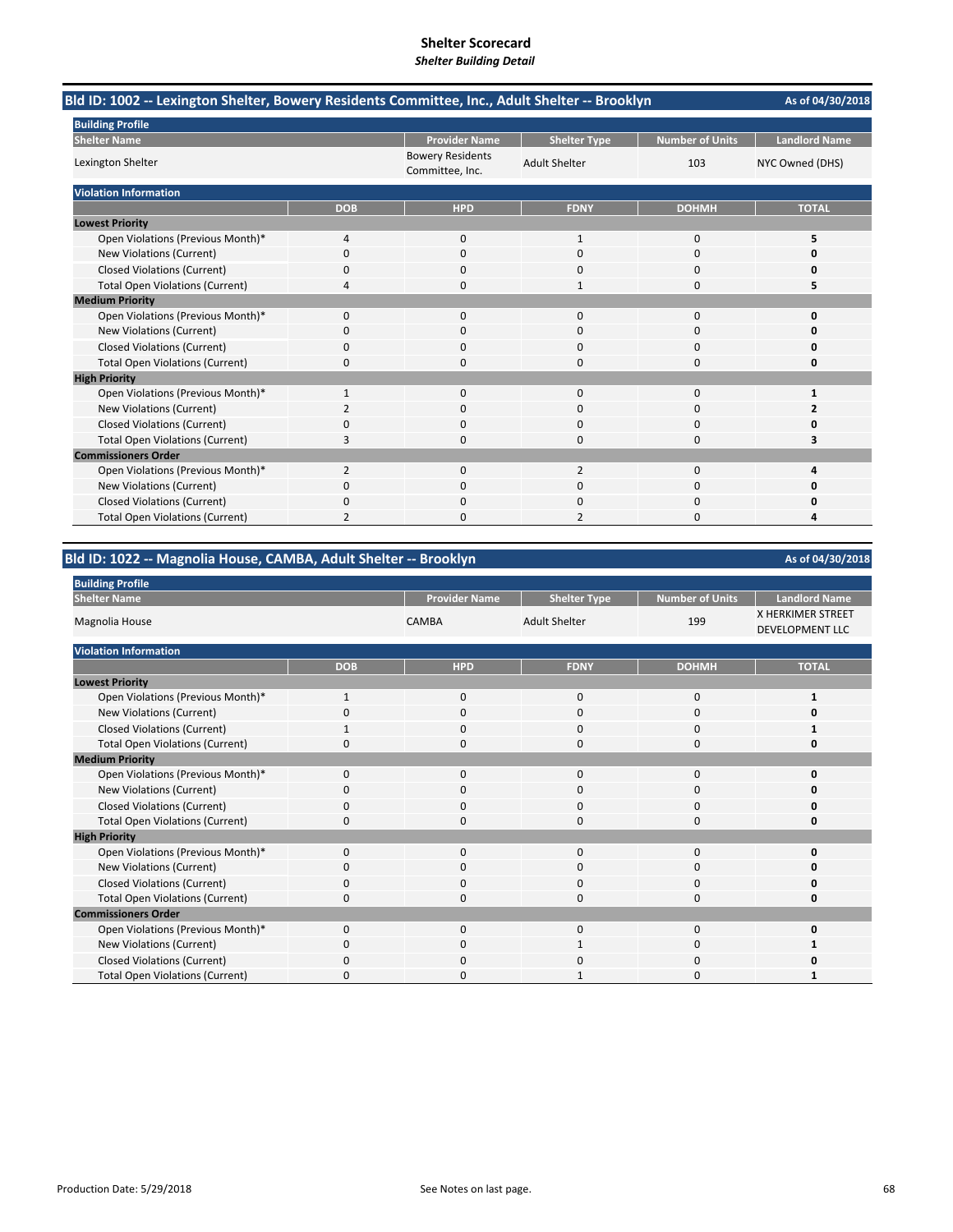| Bld ID: 1206 -- Men's Shelter, NYC Department Of Homeless Services, Adult Shelter -- Brooklyn |                |                                               |                      |                        | As of 04/30/2018     |
|-----------------------------------------------------------------------------------------------|----------------|-----------------------------------------------|----------------------|------------------------|----------------------|
| <b>Building Profile</b>                                                                       |                |                                               |                      |                        |                      |
| <b>Shelter Name</b>                                                                           |                | <b>Provider Name</b>                          | <b>Shelter Type</b>  | <b>Number of Units</b> | <b>Landlord Name</b> |
| Men's Shelter                                                                                 |                | NYC Department Of<br><b>Homeless Services</b> | <b>Adult Shelter</b> | 67                     | NYC Owned (DHS)      |
| <b>Violation Information</b>                                                                  |                |                                               |                      |                        |                      |
|                                                                                               | <b>DOB</b>     | <b>HPD</b>                                    | <b>FDNY</b>          | <b>DOHMH</b>           | <b>TOTAL</b>         |
| <b>Lowest Priority</b>                                                                        |                |                                               |                      |                        |                      |
| Open Violations (Previous Month)*                                                             | 3              | 0                                             | $\mathbf{1}$         | $\mathbf 0$            | Δ                    |
| New Violations (Current)                                                                      | 2              | 0                                             | $\Omega$             | $\Omega$               | 2                    |
| <b>Closed Violations (Current)</b>                                                            | 0              | 0                                             | 0                    | 0                      | 0                    |
| <b>Total Open Violations (Current)</b>                                                        | 5              | 0                                             | 1                    | $\Omega$               | 6                    |
| <b>Medium Priority</b>                                                                        |                |                                               |                      |                        |                      |
| Open Violations (Previous Month)*                                                             | 0              | 0                                             | $\Omega$             | $\Omega$               | $\Omega$             |
| New Violations (Current)                                                                      | ŋ              | 0                                             | O                    | 0                      | n                    |
| <b>Closed Violations (Current)</b>                                                            | 0              | $\Omega$                                      | $\Omega$             | $\Omega$               | O                    |
| <b>Total Open Violations (Current)</b>                                                        | 0              | 0                                             | 0                    | $\Omega$               | 0                    |
| <b>High Priority</b>                                                                          |                |                                               |                      |                        |                      |
| Open Violations (Previous Month)*                                                             | 3              | 0                                             | 0                    | $\mathbf 0$            | 3                    |
| New Violations (Current)                                                                      | 3              | 0                                             | 0                    | $\mathbf 0$            | З                    |
| <b>Closed Violations (Current)</b>                                                            | $\overline{2}$ | <sup>0</sup>                                  | 0                    | $\Omega$               | 2                    |
| <b>Total Open Violations (Current)</b>                                                        | 4              | O                                             | 0                    | $\Omega$               | Δ                    |
| <b>Commissioners Order</b>                                                                    |                |                                               |                      |                        |                      |
| Open Violations (Previous Month)*                                                             | $\overline{2}$ | $\Omega$                                      | $\Omega$             | 0                      | 2                    |
| New Violations (Current)                                                                      | 0              | $\Omega$                                      | $\Omega$             | $\Omega$               | O                    |
| <b>Closed Violations (Current)</b>                                                            | 0              | 0                                             | 0                    | $\Omega$               | O                    |
| <b>Total Open Violations (Current)</b>                                                        | 2              | 0                                             | 0                    | 0                      | 2                    |

# **Bld ID: 35598 ‐‐ Men's Shelter, Samaritan Village, Adult Shelter ‐‐ Brooklyn**

| <b>Building Profile</b>                |            |                      |                      |                        |                                           |
|----------------------------------------|------------|----------------------|----------------------|------------------------|-------------------------------------------|
| <b>Shelter Name</b>                    |            | <b>Provider Name</b> | <b>Shelter Type</b>  | <b>Number of Units</b> | <b>Landlord Name</b>                      |
| Men's Shelter                          |            | Samaritan Village    | <b>Adult Shelter</b> | 160                    | <b>MYRTLE AVE FAMILY</b><br><b>CENTER</b> |
| <b>Violation Information</b>           |            |                      |                      |                        |                                           |
|                                        | <b>DOB</b> | <b>HPD</b>           | <b>FDNY</b>          | <b>DOHMH</b>           | <b>TOTAL</b>                              |
| <b>Lowest Priority</b>                 |            |                      |                      |                        |                                           |
| Open Violations (Previous Month)*      | $\Omega$   | $\mathbf 0$          | $\Omega$             | $\Omega$               | O                                         |
| New Violations (Current)               | $\Omega$   | $\mathbf 0$          | $\Omega$             | $\Omega$               |                                           |
| <b>Closed Violations (Current)</b>     | $\Omega$   | $\mathbf 0$          | $\Omega$             | $\Omega$               |                                           |
| <b>Total Open Violations (Current)</b> | $\Omega$   | $\Omega$             | $\Omega$             | $\Omega$               | n                                         |
| <b>Medium Priority</b>                 |            |                      |                      |                        |                                           |
| Open Violations (Previous Month)*      | $\Omega$   | $\Omega$             | $\Omega$             | $\Omega$               |                                           |
| New Violations (Current)               | $\Omega$   | $\mathbf 0$          | $\mathbf 0$          | $\Omega$               |                                           |
| <b>Closed Violations (Current)</b>     | $\Omega$   | $\Omega$             | $\Omega$             | $\Omega$               |                                           |
| <b>Total Open Violations (Current)</b> | 0          | 0                    | $\Omega$             | $\Omega$               | n                                         |
| <b>High Priority</b>                   |            |                      |                      |                        |                                           |
| Open Violations (Previous Month)*      | $\Omega$   | $\Omega$             | $\Omega$             | $\Omega$               |                                           |
| New Violations (Current)               | 0          | $\mathbf 0$          | $\mathbf 0$          | $\Omega$               |                                           |
| <b>Closed Violations (Current)</b>     | $\Omega$   | $\mathbf 0$          | $\Omega$             | $\Omega$               |                                           |
| <b>Total Open Violations (Current)</b> | $\Omega$   | 0                    | $\Omega$             | $\Omega$               | O                                         |
| <b>Commissioners Order</b>             |            |                      |                      |                        |                                           |
| Open Violations (Previous Month)*      | $\Omega$   | $\Omega$             | $\Omega$             | $\Omega$               |                                           |
| New Violations (Current)               | O          | 0                    | $\Omega$             | $\Omega$               |                                           |
| <b>Closed Violations (Current)</b>     | C          | 0                    | O                    | C                      |                                           |
| <b>Total Open Violations (Current)</b> | $\Omega$   | $\Omega$             | $\Omega$             | $\Omega$               |                                           |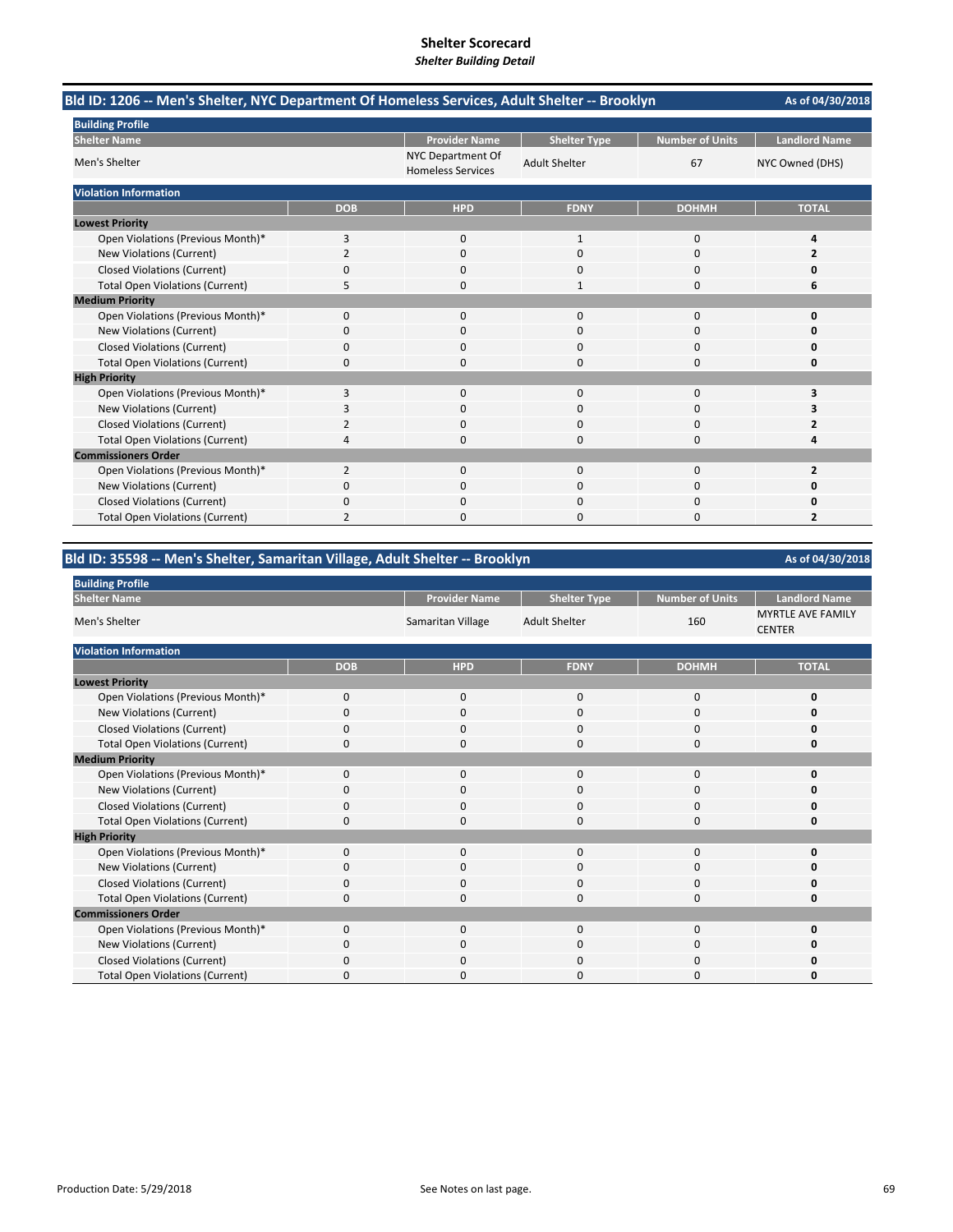| Bld ID: 1017 -- Men's Shelter, SERVICES FOR THE UNDERSERVED, Adult Shelter -- Brooklyn | As of 04/30/2018 |                                        |                      |                        |                                                 |
|----------------------------------------------------------------------------------------|------------------|----------------------------------------|----------------------|------------------------|-------------------------------------------------|
| <b>Building Profile</b>                                                                |                  |                                        |                      |                        |                                                 |
| <b>Shelter Name</b>                                                                    |                  | <b>Provider Name</b>                   | <b>Shelter Type</b>  | <b>Number of Units</b> | <b>Landlord Name</b>                            |
| Men's Shelter                                                                          |                  | <b>SERVICES FOR THE</b><br>UNDERSERVED | <b>Adult Shelter</b> | 200                    | <b>X RALPH AVENUE</b><br><b>DEVELOPMENT LLC</b> |
| <b>Violation Information</b>                                                           |                  |                                        |                      |                        |                                                 |
|                                                                                        | <b>DOB</b>       | <b>HPD</b>                             | <b>FDNY</b>          | <b>DOHMH</b>           | <b>TOTAL</b>                                    |
| <b>Lowest Priority</b>                                                                 |                  |                                        |                      |                        |                                                 |
| Open Violations (Previous Month)*                                                      | 0                | $\mathbf 0$                            | 0                    | 0                      | 0                                               |
| New Violations (Current)                                                               | 0                | $\Omega$                               | $\Omega$             | $\Omega$               | O                                               |
| <b>Closed Violations (Current)</b>                                                     | 0                | 0                                      | 0                    | 0                      | 0                                               |
| <b>Total Open Violations (Current)</b>                                                 | 0                | $\Omega$                               | $\Omega$             | 0                      | 0                                               |
| <b>Medium Priority</b>                                                                 |                  |                                        |                      |                        |                                                 |
| Open Violations (Previous Month)*                                                      | $\Omega$         | $\Omega$                               | $\Omega$             | $\Omega$               | 0                                               |
| New Violations (Current)                                                               | 0                | 0                                      | ი                    | 0                      | O                                               |
| <b>Closed Violations (Current)</b>                                                     | 0                | 0                                      | 0                    | 0                      | Ω                                               |
| <b>Total Open Violations (Current)</b>                                                 | 0                | O                                      | $\Omega$             | $\Omega$               | 0                                               |
| <b>High Priority</b>                                                                   |                  |                                        |                      |                        |                                                 |
| Open Violations (Previous Month)*                                                      | 0                | $\Omega$                               | $\mathbf 0$          | $\Omega$               | 0                                               |
| New Violations (Current)                                                               | 0                | 0                                      | $\Omega$             | $\Omega$               | n                                               |
| <b>Closed Violations (Current)</b>                                                     | 0                | $\Omega$                               | $\Omega$             | 0                      | 0                                               |
| <b>Total Open Violations (Current)</b>                                                 | 0                | $\Omega$                               | $\Omega$             | 0                      | 0                                               |
| <b>Commissioners Order</b>                                                             |                  |                                        |                      |                        |                                                 |
| Open Violations (Previous Month)*                                                      | 1                | $\mathbf 0$                            | $\mathbf{1}$         | 0                      | $\overline{\mathbf{z}}$                         |
| New Violations (Current)                                                               |                  | 0                                      | 0                    | 0                      |                                                 |
| <b>Closed Violations (Current)</b>                                                     | 0                | $\Omega$                               | $\Omega$             | $\Omega$               | n                                               |
| <b>Total Open Violations (Current)</b>                                                 | 2                | O                                      | 1                    | $\Omega$               | 3                                               |

## **Bld ID: 1010 ‐‐ Pamoja Employment Men's Shelter, Black Vets for Social Justice, Adult Shelter ‐‐ Brooklyn**

| <b>Building Profile</b>                |            |                                         |                      |                        |                      |
|----------------------------------------|------------|-----------------------------------------|----------------------|------------------------|----------------------|
| <b>Shelter Name</b>                    |            | <b>Provider Name</b>                    | <b>Shelter Type</b>  | <b>Number of Units</b> | <b>Landlord Name</b> |
| Pamoja Employment Men's Shelter        |            | <b>Black Vets for Social</b><br>Justice | <b>Adult Shelter</b> | 198                    | NYC Owned (DHS)      |
| <b>Violation Information</b>           |            |                                         |                      |                        |                      |
|                                        | <b>DOB</b> | <b>HPD</b>                              | <b>FDNY</b>          | <b>DOHMH</b>           | <b>TOTAL</b>         |
| <b>Lowest Priority</b>                 |            |                                         |                      |                        |                      |
| Open Violations (Previous Month)*      | 9          | $\mathbf 0$                             | 0                    | $\mathbf 0$            | 9                    |
| New Violations (Current)               |            | 0                                       | 0                    | 0                      |                      |
| <b>Closed Violations (Current)</b>     | 0          | $\Omega$                                | 0                    | $\mathbf 0$            |                      |
| <b>Total Open Violations (Current)</b> | 9          | $\Omega$                                | 0                    | 0                      | 9                    |
| <b>Medium Priority</b>                 |            |                                         |                      |                        |                      |
| Open Violations (Previous Month)*      | $\Omega$   | $\mathbf 0$                             | 0                    | 0                      |                      |
| New Violations (Current)               | O          | 0                                       | 0                    | 0                      |                      |
| <b>Closed Violations (Current)</b>     | 0          | 0                                       | 0                    | 0                      |                      |
| <b>Total Open Violations (Current)</b> | 0          | $\Omega$                                | 0                    | 0                      |                      |
| <b>High Priority</b>                   |            |                                         |                      |                        |                      |
| Open Violations (Previous Month)*      | 3          | $\mathbf{0}$                            | 0                    | $\mathbf 0$            | 3                    |
| New Violations (Current)               | 0          | $\mathbf 0$                             | 0                    | 0                      |                      |
| <b>Closed Violations (Current)</b>     | $\Omega$   | $\mathbf 0$                             | 0                    | 0                      |                      |
| <b>Total Open Violations (Current)</b> | З          | 0                                       | 0                    | 0                      | 3                    |
| <b>Commissioners Order</b>             |            |                                         |                      |                        |                      |
| Open Violations (Previous Month)*      | $\Omega$   | $\Omega$                                | $\Omega$             | $\Omega$               | n                    |
| New Violations (Current)               | 0          | $\Omega$                                | 0                    | 0                      |                      |
| <b>Closed Violations (Current)</b>     | 0          | $\Omega$                                | $\Omega$             | 0                      |                      |
| <b>Total Open Violations (Current)</b> | n          | <sup>0</sup>                            | U                    | 0                      |                      |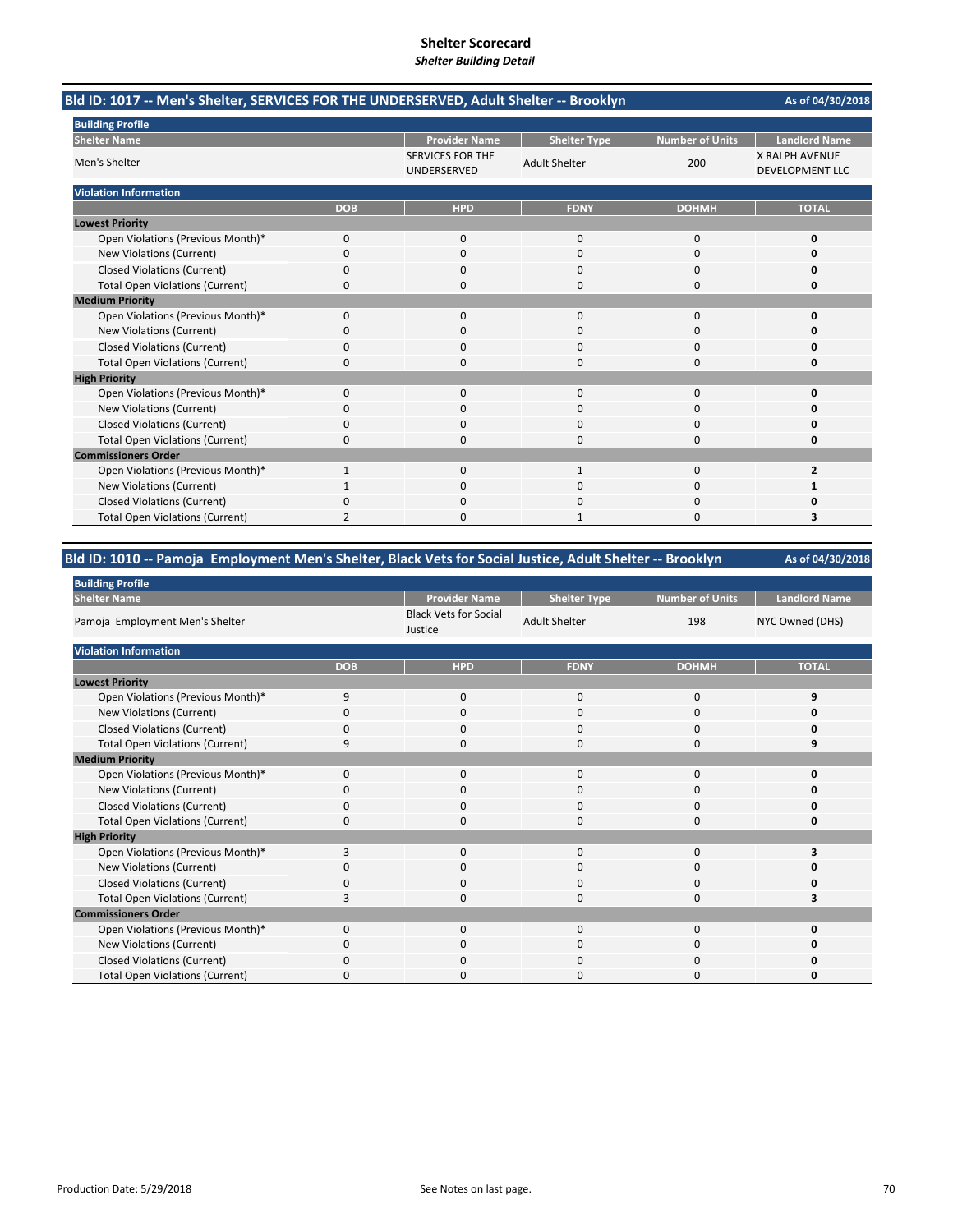| Bld ID: 148736 -- Pamoja Employment Men's Shelter, Black Vets for Social Justice, Adult Shelter -- Brooklyn |            |                                         |                      |                        | As of 04/30/2018     |
|-------------------------------------------------------------------------------------------------------------|------------|-----------------------------------------|----------------------|------------------------|----------------------|
| <b>Building Profile</b>                                                                                     |            |                                         |                      |                        |                      |
| <b>Shelter Name</b>                                                                                         |            | <b>Provider Name</b>                    | <b>Shelter Type</b>  | <b>Number of Units</b> | <b>Landlord Name</b> |
| Pamoja Employment Men's Shelter                                                                             |            | <b>Black Vets for Social</b><br>Justice | <b>Adult Shelter</b> | 63                     | <b>SANRAJ INC</b>    |
| <b>Violation Information</b>                                                                                |            |                                         |                      |                        |                      |
|                                                                                                             | <b>DOB</b> | <b>HPD</b>                              | <b>FDNY</b>          | <b>DOHMH</b>           | <b>TOTAL</b>         |
| <b>Lowest Priority</b>                                                                                      |            |                                         |                      |                        |                      |
| Open Violations (Previous Month)*                                                                           | 0          | $\Omega$                                | 1                    | $\Omega$               | 1                    |
| New Violations (Current)                                                                                    | 0          | $\Omega$                                | $\Omega$             | $\Omega$               | o                    |
| <b>Closed Violations (Current)</b>                                                                          | 0          | 0                                       | 0                    | 0                      | 0                    |
| <b>Total Open Violations (Current)</b>                                                                      | 0          | 0                                       | 1                    | 0                      | 1                    |
| <b>Medium Priority</b>                                                                                      |            |                                         |                      |                        |                      |
| Open Violations (Previous Month)*                                                                           | $\Omega$   | $\Omega$                                | $\Omega$             | $\Omega$               | $\Omega$             |
| New Violations (Current)                                                                                    | 0          | <sup>0</sup>                            | O                    | 0                      | o                    |
| <b>Closed Violations (Current)</b>                                                                          | 0          | 0                                       | 0                    | 0                      | Ω                    |
| <b>Total Open Violations (Current)</b>                                                                      | 0          | O                                       | O                    | $\Omega$               | o                    |
| <b>High Priority</b>                                                                                        |            |                                         |                      |                        |                      |
| Open Violations (Previous Month)*                                                                           | 0          | 0                                       | $\mathbf{0}$         | 0                      | 0                    |
| New Violations (Current)                                                                                    | 0          | $\Omega$                                | $\Omega$             | $\Omega$               | O                    |
| <b>Closed Violations (Current)</b>                                                                          | 0          | 0                                       | O                    | 0                      | o                    |
| <b>Total Open Violations (Current)</b>                                                                      | 0          | $\Omega$                                | $\Omega$             | $\Omega$               | O                    |
| <b>Commissioners Order</b>                                                                                  |            |                                         |                      |                        |                      |
| Open Violations (Previous Month)*                                                                           | $\Omega$   | $\Omega$                                | 3                    | $\Omega$               | 3                    |
| New Violations (Current)                                                                                    | 0          | 0                                       | 0                    | $\Omega$               | O                    |
| <b>Closed Violations (Current)</b>                                                                          | 0          | 0                                       | O                    | $\Omega$               | Ω                    |
| <b>Total Open Violations (Current)</b>                                                                      | ŋ          |                                         |                      | n                      | 3                    |

## **Bld ID: 148774 ‐‐ Pamoja Employment Men's Shelter, Black Vets for Social Justice, Adult Shelter ‐‐ Brooklyn**

| <b>Building Profile</b>                |                |                                         |                      |                        |                        |
|----------------------------------------|----------------|-----------------------------------------|----------------------|------------------------|------------------------|
| <b>Shelter Name</b>                    |                | <b>Provider Name</b>                    | <b>Shelter Type</b>  | <b>Number of Units</b> | <b>Landlord Name</b>   |
| Pamoja Employment Men's Shelter        |                | <b>Black Vets for Social</b><br>Justice | <b>Adult Shelter</b> | 96                     | <b>BGFLATLANDS LLC</b> |
| <b>Violation Information</b>           |                |                                         |                      |                        |                        |
|                                        | <b>DOB</b>     | <b>HPD</b>                              | <b>FDNY</b>          | <b>DOHMH</b>           | <b>TOTAL</b>           |
| <b>Lowest Priority</b>                 |                |                                         |                      |                        |                        |
| Open Violations (Previous Month)*      | $\mathbf 0$    | 0                                       | $\mathbf{0}$         | 0                      | 0                      |
| New Violations (Current)               | O              | 0                                       | 0                    | 0                      | o                      |
| <b>Closed Violations (Current)</b>     | $\Omega$       | $\Omega$                                | 0                    | 0                      | O                      |
| <b>Total Open Violations (Current)</b> | 0              | $\Omega$                                | 0                    | 0                      | 0                      |
| <b>Medium Priority</b>                 |                |                                         |                      |                        |                        |
| Open Violations (Previous Month)*      | $\Omega$       | $\mathbf 0$                             | 0                    | 0                      | ŋ                      |
| New Violations (Current)               | 0              | 0                                       | 0                    | 0                      | O                      |
| <b>Closed Violations (Current)</b>     | 0              | 0                                       | 0                    | 0                      | O                      |
| <b>Total Open Violations (Current)</b> | 0              | $\Omega$                                | 0                    | 0                      | O                      |
| <b>High Priority</b>                   |                |                                         |                      |                        |                        |
| Open Violations (Previous Month)*      | $\Omega$       | $\mathbf{0}$                            | $\mathbf{0}$         | 0                      | 0                      |
| New Violations (Current)               | $\Omega$       | 0                                       | $\Omega$             | 0                      | O                      |
| <b>Closed Violations (Current)</b>     | $\Omega$       | $\mathbf 0$                             | $\Omega$             | 0                      | O                      |
| <b>Total Open Violations (Current)</b> | 0              | 0                                       | 0                    | 0                      | 0                      |
| <b>Commissioners Order</b>             |                |                                         |                      |                        |                        |
| Open Violations (Previous Month)*      | $\overline{2}$ | $\Omega$                                | $\mathbf{1}$         | $\Omega$               |                        |
| New Violations (Current)               | $\Omega$       | $\Omega$                                | 0                    | $\Omega$               |                        |
| Closed Violations (Current)            | $\Omega$       | $\Omega$                                | $\Omega$             | $\Omega$               |                        |
| <b>Total Open Violations (Current)</b> |                | O                                       |                      | $\Omega$               |                        |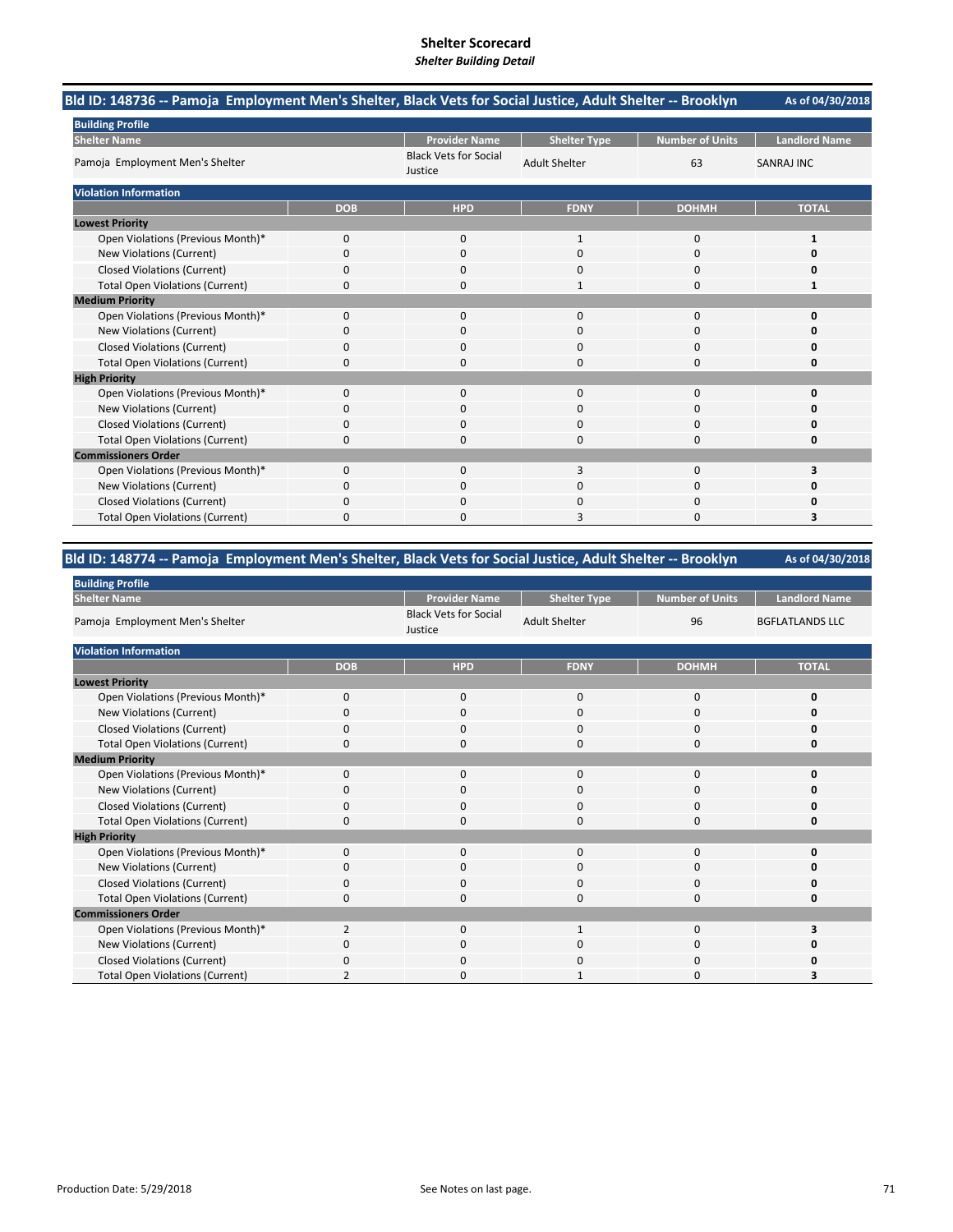| Bld ID: 138639 -- Pamoja Employment Men's Shelter, Black Vets for Social Justice, Adult Shelter -- Brooklyn |            |                                         |                      |                        | As of 04/30/2018                           |
|-------------------------------------------------------------------------------------------------------------|------------|-----------------------------------------|----------------------|------------------------|--------------------------------------------|
| <b>Building Profile</b>                                                                                     |            |                                         |                      |                        |                                            |
| <b>Shelter Name</b>                                                                                         |            | <b>Provider Name</b>                    | <b>Shelter Type</b>  | <b>Number of Units</b> | <b>Landlord Name</b>                       |
| Pamoja Employment Men's Shelter                                                                             |            | <b>Black Vets for Social</b><br>Justice | <b>Adult Shelter</b> | 69                     | <b>NEW P &amp; S REALTY</b><br><b>CORP</b> |
| <b>Violation Information</b>                                                                                |            |                                         |                      |                        |                                            |
|                                                                                                             | <b>DOB</b> | <b>HPD</b>                              | <b>FDNY</b>          | <b>DOHMH</b>           | <b>TOTAL</b>                               |
| <b>Lowest Priority</b>                                                                                      |            |                                         |                      |                        |                                            |
| Open Violations (Previous Month)*                                                                           | 0          | 0                                       | 0                    | 0                      | 0                                          |
| <b>New Violations (Current)</b>                                                                             | $\Omega$   | $\Omega$                                | $\Omega$             | $\Omega$               | O                                          |
| <b>Closed Violations (Current)</b>                                                                          | 0          | 0                                       | O                    | 0                      | 0                                          |
| <b>Total Open Violations (Current)</b>                                                                      | 0          | $\Omega$                                | $\Omega$             | 0                      | O                                          |
| <b>Medium Priority</b>                                                                                      |            |                                         |                      |                        |                                            |
| Open Violations (Previous Month)*                                                                           | $\Omega$   | $\Omega$                                | $\Omega$             | $\Omega$               | 0                                          |
| New Violations (Current)                                                                                    | 0          | $\Omega$                                | 0                    | $\Omega$               | o                                          |
| <b>Closed Violations (Current)</b>                                                                          | $\Omega$   | <sup>0</sup>                            | $\Omega$             | $\Omega$               | o                                          |
| <b>Total Open Violations (Current)</b>                                                                      | 0          | n                                       | $\Omega$             | $\Omega$               | O                                          |
| <b>High Priority</b>                                                                                        |            |                                         |                      |                        |                                            |
| Open Violations (Previous Month)*                                                                           | 0          | 0                                       | $\mathbf{0}$         | $\mathbf 0$            | 0                                          |
| New Violations (Current)                                                                                    | 0          | <sup>0</sup>                            | O                    | $\Omega$               | O                                          |
| <b>Closed Violations (Current)</b>                                                                          | 0          | 0                                       | 0                    | $\Omega$               | 0                                          |
| <b>Total Open Violations (Current)</b>                                                                      | 0          | 0                                       | $\Omega$             | 0                      | 0                                          |
| <b>Commissioners Order</b>                                                                                  |            |                                         |                      |                        |                                            |
| Open Violations (Previous Month)*                                                                           | 0          | $\Omega$                                | $\mathbf{1}$         | $\Omega$               | 1                                          |
| New Violations (Current)                                                                                    | 0          | $\Omega$                                | $\Omega$             | $\Omega$               | n                                          |
| <b>Closed Violations (Current)</b>                                                                          | 0          | 0                                       | O                    | $\Omega$               | n                                          |
| <b>Total Open Violations (Current)</b>                                                                      | 0          | 0                                       |                      | O                      |                                            |

# **\*\* LOCATION CLOSED \*\* ‐ Bld ID: 187136 ‐‐ Pamoja Employment Men's Shelter, Black Vets for Social Justice,**

| <b>Building Profile</b>                |                |                                         |                      |                        |                       |
|----------------------------------------|----------------|-----------------------------------------|----------------------|------------------------|-----------------------|
| <b>Shelter Name</b>                    |                | <b>Provider Name</b>                    | <b>Shelter Type</b>  | <b>Number of Units</b> | <b>Landlord Name</b>  |
| Pamoja Employment Men's Shelter        |                | <b>Black Vets for Social</b><br>Justice | <b>Adult Shelter</b> | $\mathbf{0}$           | <b>X FLATBUSH LLC</b> |
| <b>Violation Information</b>           |                |                                         |                      |                        |                       |
|                                        | <b>DOB</b>     | <b>HPD</b>                              | <b>FDNY</b>          | <b>DOHMH</b>           | <b>TOTAL</b>          |
| <b>Lowest Priority</b>                 |                |                                         |                      |                        |                       |
| Open Violations (Previous Month)*      | $\mathbf{1}$   | 0                                       | 0                    | 0                      |                       |
| New Violations (Current)               |                | $\Omega$                                | 0                    | 0                      |                       |
| <b>Closed Violations (Current)</b>     |                | $\mathbf 0$                             | 0                    | 0                      |                       |
| <b>Total Open Violations (Current)</b> | 0              | $\Omega$                                | 0                    | 0                      |                       |
| <b>Medium Priority</b>                 |                |                                         |                      |                        |                       |
| Open Violations (Previous Month)*      | $\Omega$       | $\mathbf 0$                             | 0                    | 0                      |                       |
| New Violations (Current)               | <sup>0</sup>   | 0                                       | 0                    | 0                      |                       |
| <b>Closed Violations (Current)</b>     | 0              | $\Omega$                                | $\Omega$             | $\mathbf 0$            |                       |
| <b>Total Open Violations (Current)</b> | 0              | $\Omega$                                | 0                    | 0                      | Ω                     |
| <b>High Priority</b>                   |                |                                         |                      |                        |                       |
| Open Violations (Previous Month)*      | $\overline{2}$ | $\Omega$                                | $\Omega$             | $\Omega$               | $\overline{2}$        |
| New Violations (Current)               | 0              | $\mathbf 0$                             | 0                    | $\mathbf 0$            |                       |
| <b>Closed Violations (Current)</b>     | 2              | $\mathbf 0$                             | 0                    | $\mathbf 0$            |                       |
| <b>Total Open Violations (Current)</b> | O              | 0                                       | 0                    | 0                      | 0                     |
| <b>Commissioners Order</b>             |                |                                         |                      |                        |                       |
| Open Violations (Previous Month)*      | $\Omega$       | $\Omega$                                | $\Omega$             | $\Omega$               | Ω                     |
| New Violations (Current)               | 0              | $\mathbf 0$                             | 0                    | 0                      |                       |
| Closed Violations (Current)            | 0              | $\mathbf 0$                             | 0                    | $\mathbf 0$            |                       |
| <b>Total Open Violations (Current)</b> | n              | $\Omega$                                | O                    | $\Omega$               |                       |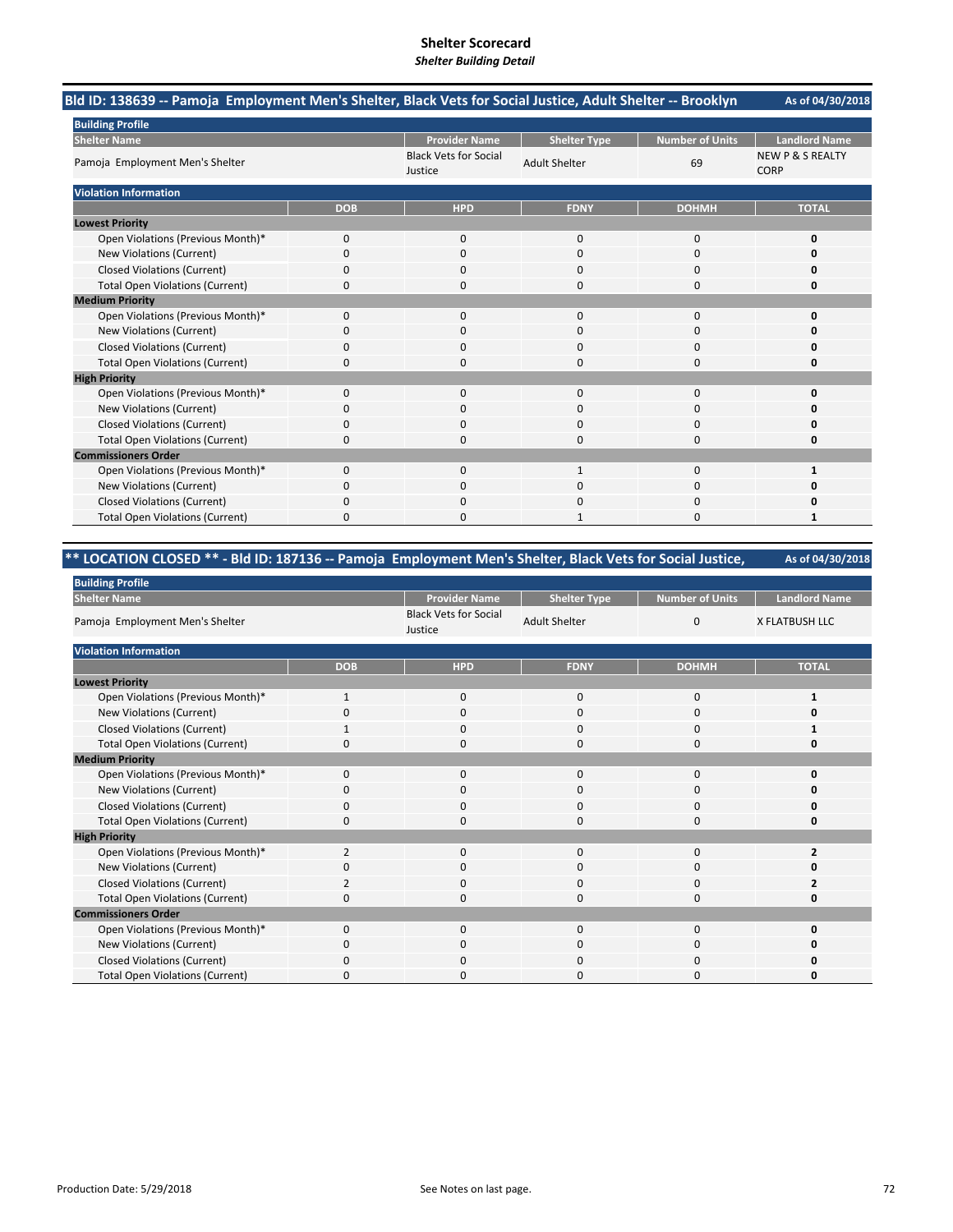| Bld ID: 198417 -- Pamoja Employment Men's Shelter, Black Vets for Social Justice, Adult Shelter -- Brooklyn |              |                                         |                      |                        | As of 04/30/2018     |
|-------------------------------------------------------------------------------------------------------------|--------------|-----------------------------------------|----------------------|------------------------|----------------------|
| <b>Building Profile</b>                                                                                     |              |                                         |                      |                        |                      |
| <b>Shelter Name</b>                                                                                         |              | <b>Provider Name</b>                    | <b>Shelter Type</b>  | <b>Number of Units</b> | <b>Landlord Name</b> |
| Pamoja Employment Men's Shelter                                                                             |              | <b>Black Vets for Social</b><br>Justice | <b>Adult Shelter</b> | 123                    | X ST MARKS AVE LLC   |
| <b>Violation Information</b>                                                                                |              |                                         |                      |                        |                      |
|                                                                                                             | <b>DOB</b>   | <b>HPD</b>                              | <b>FDNY</b>          | <b>DOHMH</b>           | <b>TOTAL</b>         |
| <b>Lowest Priority</b>                                                                                      |              |                                         |                      |                        |                      |
| Open Violations (Previous Month)*                                                                           | 0            | $\mathbf{0}$                            | $\mathbf{0}$         | 0                      | 0                    |
| New Violations (Current)                                                                                    | $\Omega$     | $\Omega$                                | $\Omega$             | 0                      | n                    |
| <b>Closed Violations (Current)</b>                                                                          | 0            | 0                                       | 0                    | 0                      | 0                    |
| <b>Total Open Violations (Current)</b>                                                                      | 0            | $\Omega$                                | $\Omega$             | 0                      | 0                    |
| <b>Medium Priority</b>                                                                                      |              |                                         |                      |                        |                      |
| Open Violations (Previous Month)*                                                                           | $\Omega$     | $\Omega$                                | $\Omega$             | 0                      | 0                    |
| New Violations (Current)                                                                                    | 0            | 0                                       | $\Omega$             | 0                      | 0                    |
| <b>Closed Violations (Current)</b>                                                                          | 0            | 0                                       | $\Omega$             | 0                      |                      |
| <b>Total Open Violations (Current)</b>                                                                      | 0            | n                                       | $\Omega$             | 0                      | O                    |
| <b>High Priority</b>                                                                                        |              |                                         |                      |                        |                      |
| Open Violations (Previous Month)*                                                                           | $\mathbf{0}$ | $\Omega$                                | $\mathbf 0$          | 0                      | 0                    |
| <b>New Violations (Current)</b>                                                                             | 0            | ŋ                                       | $\Omega$             | $\Omega$               | o                    |
| <b>Closed Violations (Current)</b>                                                                          | 0            | ŋ                                       | O                    | 0                      | o                    |
| <b>Total Open Violations (Current)</b>                                                                      | 0            | 0                                       | $\Omega$             | 0                      | $\Omega$             |
| <b>Commissioners Order</b>                                                                                  |              |                                         |                      |                        |                      |
| Open Violations (Previous Month)*                                                                           | $\Omega$     | $\Omega$                                | $\Omega$             | $\mathbf 0$            | 0                    |
| <b>New Violations (Current)</b>                                                                             | 0            | $\Omega$                                | $\Omega$             | 0                      | 0                    |
| <b>Closed Violations (Current)</b>                                                                          | 0            | ŋ                                       | $\Omega$             | 0                      |                      |
| <b>Total Open Violations (Current)</b>                                                                      | U            |                                         | C                    | 0                      | ŋ                    |

#### **Bld ID: 1005 ‐‐ Park Slope Women's Shelter, CAMBA, Adult Shelter ‐‐ Brooklyn**

**Provider Name Shelter Type Number of Units Landlord Name** CAMBA Adult Shelter 100 NYC Owned (DHS) **DOB HPD FDNY DOHMH TOTAL** Open Violations (Previous Month)\* 6000 **6**<br>
0000 0000 **6** New Violations (Current) **0** 0000 **0** 0000 **0** 0000 **0** Closed Violations (Current) 0000 **0** Total Open Violations (Current) 6000 **6** Open Violations (Previous Month)\* 0000 **0** New Violations (Current) 0000 **0** Closed Violations (Current) **0**<br>
Total Open Violations (Current) **0** 0<br>
0<br>
0<br>
0<br>
0<br>
0<br>
0<br>
0<br>
0 Total Open Violations (Current) 0000 **0** Open Violations (Previous Month)\* 2<br>
Open Violations (Current)<br>
Open Violations (Current)<br>
Open Violations (Current)<br>
Open Violations (Current)<br>
Open Violations (Current)<br>
Open Violations (Current) **New Violations (Current)** Closed Violations (Current) 0000 **0** Total Open Violations (Current) 2000 **2** Open Violations (Previous Month)\* 0020 **2** New Violations (Current) 0000 **0** Closed Violations (Current) 0000 **0** Total Open Violations (Current) **0** 0 0 2<br>
2 0 2 **Violation Information Lowest Priority Medium Priority High Priority Commissioners Order Building Profile Shelter Name** Park Slope Women's Shelter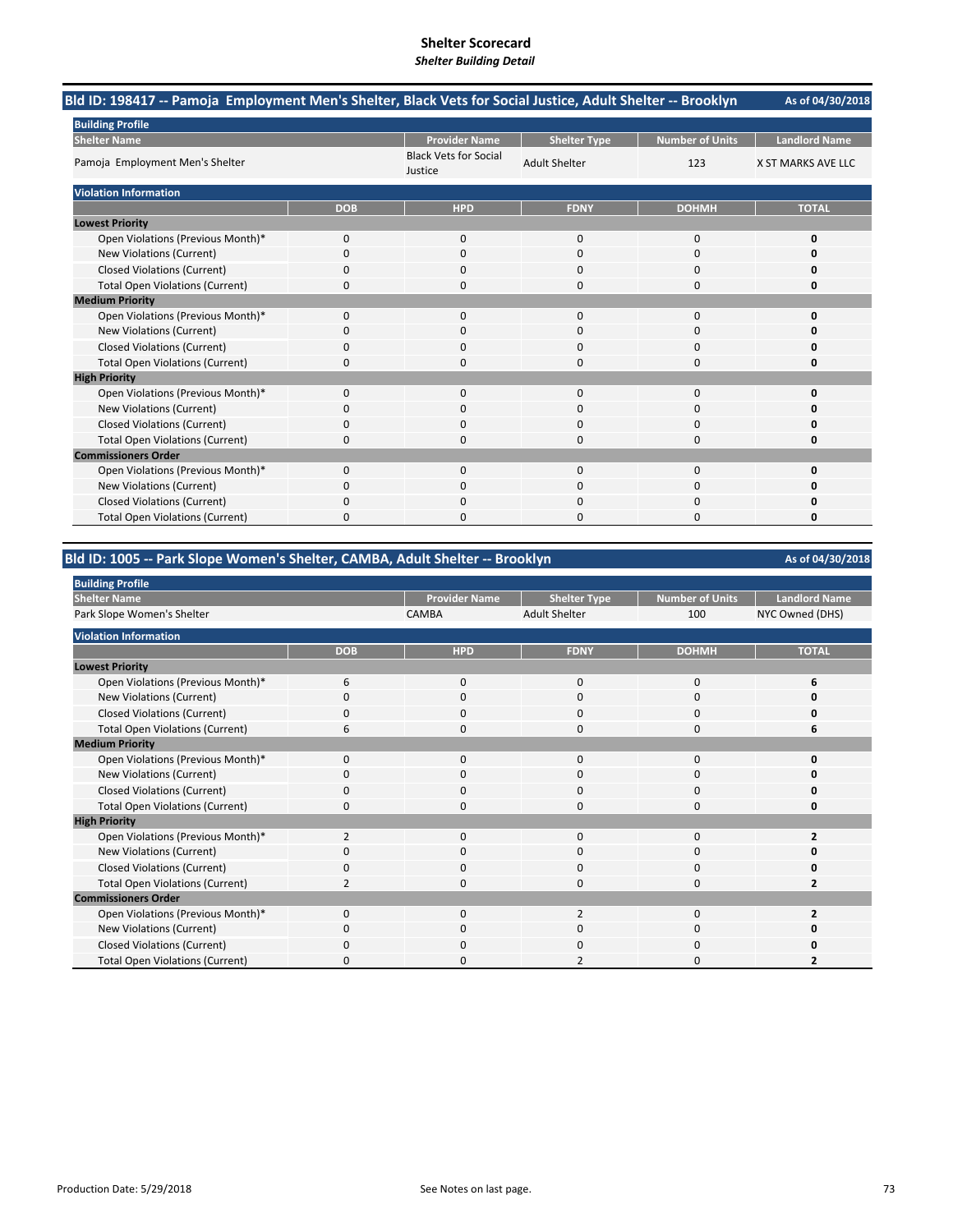## **Shelter Scorecard**

#### *Shelter Building Detail*

| Bld ID: 1629 -- Porter Criminal Justice, The Doe Fund, Veterans Short Term Housing // Shelter, The Doe Fund, |              |                      |                                       |                        | As of 04/30/2018                                               |
|--------------------------------------------------------------------------------------------------------------|--------------|----------------------|---------------------------------------|------------------------|----------------------------------------------------------------|
| <b>Building Profile</b>                                                                                      |              |                      |                                       |                        |                                                                |
| <b>Shelter Name</b>                                                                                          |              | <b>Provider Name</b> | <b>Shelter Type</b>                   | <b>Number of Units</b> | <b>Landlord Name</b>                                           |
| <b>Porter Criminal Justice</b>                                                                               |              | The Doe Fund         | <b>Veterans Short Term</b><br>Housing | 152                    | <b>PORTER AVENUE</b><br><b>HOUSING</b><br><b>DEVELOPMENT F</b> |
| Shelter                                                                                                      |              | The Doe Fund         | <b>Adult Shelter</b>                  | 248                    | PORTER AVENUE<br><b>HOUSING</b><br><b>DEVELOPMENT F</b>        |
| <b>Violation Information</b>                                                                                 |              |                      |                                       |                        |                                                                |
|                                                                                                              | <b>DOB</b>   | <b>HPD</b>           | <b>FDNY</b>                           | <b>DOHMH</b>           | <b>TOTAL</b>                                                   |
| <b>Lowest Priority</b>                                                                                       |              |                      |                                       |                        |                                                                |
| Open Violations (Previous Month)*                                                                            | 0            | $\mathsf 0$          | 0                                     | $\mathbf 0$            | 0                                                              |
| <b>New Violations (Current)</b>                                                                              | $\mathbf{1}$ | $\Omega$             | $\mathbf{1}$                          | $\mathbf 0$            | $\overline{2}$                                                 |
| <b>Closed Violations (Current)</b>                                                                           | 1            | 0                    | 0                                     | $\mathbf 0$            | 1                                                              |
| <b>Total Open Violations (Current)</b>                                                                       | 0            | 0                    | $\mathbf{1}$                          | $\mathbf 0$            | 1                                                              |
| <b>Medium Priority</b>                                                                                       |              |                      |                                       |                        |                                                                |
| Open Violations (Previous Month)*                                                                            | $\mathbf{0}$ | $\mathbf 0$          | 0                                     | $\mathbf 0$            | 0                                                              |
| New Violations (Current)                                                                                     | 0            | $\mathbf{0}$         | 0                                     | $\mathbf 0$            | 0                                                              |
| <b>Closed Violations (Current)</b>                                                                           | 0            | $\Omega$             | 0                                     | $\mathbf 0$            | ŋ                                                              |
| <b>Total Open Violations (Current)</b>                                                                       | $\Omega$     | $\Omega$             | $\Omega$                              | $\Omega$               | 0                                                              |
| <b>High Priority</b>                                                                                         |              |                      |                                       |                        |                                                                |
| Open Violations (Previous Month)*                                                                            | $\mathbf 0$  | $\mathbf 0$          | 0                                     | $\mathbf 0$            | 0                                                              |
| <b>New Violations (Current)</b>                                                                              | 0            | $\Omega$             | $\Omega$                              | 0                      |                                                                |
| <b>Closed Violations (Current)</b>                                                                           | 0            | 0                    | $\Omega$                              | $\mathbf 0$            | Ω                                                              |
| <b>Total Open Violations (Current)</b>                                                                       | 0            | 0                    | 0                                     | $\mathbf 0$            | 0                                                              |
| <b>Commissioners Order</b>                                                                                   |              |                      |                                       |                        |                                                                |
| Open Violations (Previous Month)*                                                                            | $\mathbf 0$  | $\mathbf 0$          | $\mathbf{1}$                          | $\mathbf 0$            | 1                                                              |
| <b>New Violations (Current)</b>                                                                              | 0            | 0                    | 0                                     | $\mathbf 0$            | 0                                                              |
| <b>Closed Violations (Current)</b>                                                                           | 0            | 0                    | 0                                     | 0                      |                                                                |
| <b>Total Open Violations (Current)</b>                                                                       | 0            | $\Omega$             | $\mathbf{1}$                          | $\Omega$               | 1                                                              |

| Bld ID: 147201 -- Prospect Place, Center For Urban Community Services, Adult Shelter -- Brooklyn |            |                                                      |                      |                        | As of 04/30/2018      |  |
|--------------------------------------------------------------------------------------------------|------------|------------------------------------------------------|----------------------|------------------------|-----------------------|--|
| <b>Building Profile</b>                                                                          |            |                                                      |                      |                        |                       |  |
| <b>Shelter Name</b>                                                                              |            | <b>Provider Name</b>                                 | <b>Shelter Type</b>  | <b>Number of Units</b> | <b>Landlord Name</b>  |  |
| <b>Prospect Place</b>                                                                            |            | <b>Center For Urban</b><br><b>Community Services</b> | <b>Adult Shelter</b> | 90                     | <b>X PROSPECT LLC</b> |  |
| <b>Violation Information</b>                                                                     |            |                                                      |                      |                        |                       |  |
|                                                                                                  | <b>DOB</b> | <b>HPD</b>                                           | <b>FDNY</b>          | <b>DOHMH</b>           | <b>TOTAL</b>          |  |
| <b>Lowest Priority</b>                                                                           |            |                                                      |                      |                        |                       |  |
| Open Violations (Previous Month)*                                                                | 1          | $\mathbf{1}$                                         | 0                    | 0                      | 2                     |  |
| New Violations (Current)                                                                         |            | $\Omega$                                             | 0                    | $\Omega$               |                       |  |
| <b>Closed Violations (Current)</b>                                                               | 0          | 0                                                    | 0                    | 0                      | 0                     |  |
| <b>Total Open Violations (Current)</b>                                                           | 2          |                                                      | 0                    | $\Omega$               | 3                     |  |
| <b>Medium Priority</b>                                                                           |            |                                                      |                      |                        |                       |  |
| Open Violations (Previous Month)*                                                                | 0          | 0                                                    | 0                    | $\mathbf 0$            | 0                     |  |
| New Violations (Current)                                                                         | 0          | 0                                                    | 0                    | 0                      | Ω                     |  |
| <b>Closed Violations (Current)</b>                                                               | 0          | 0                                                    | 0                    | 0                      | 0                     |  |
| <b>Total Open Violations (Current)</b>                                                           | 0          | 0                                                    | 0                    | $\Omega$               | 0                     |  |
| <b>High Priority</b>                                                                             |            |                                                      |                      |                        |                       |  |
| Open Violations (Previous Month)*                                                                | 0          | $\mathbf{0}$                                         | 0                    | 0                      | 0                     |  |
| <b>New Violations (Current)</b>                                                                  | 0          | 0                                                    | 0                    | $\Omega$               | ŋ                     |  |
| <b>Closed Violations (Current)</b>                                                               | 0          | <sup>0</sup>                                         | 0                    | 0                      | O                     |  |
| <b>Total Open Violations (Current)</b>                                                           | 0          | 0                                                    | 0                    | $\Omega$               | 0                     |  |
| <b>Commissioners Order</b>                                                                       |            |                                                      |                      |                        |                       |  |
| Open Violations (Previous Month)*                                                                | 0          | 0                                                    | 0                    | $\Omega$               | 0                     |  |
| New Violations (Current)                                                                         | 0          | 0                                                    | 0                    | $\Omega$               | Ω                     |  |
| <b>Closed Violations (Current)</b>                                                               | 0          |                                                      | 0                    | 0                      | 0                     |  |
| <b>Total Open Violations (Current)</b>                                                           | 0          | ŋ                                                    | 0                    | $\Omega$               | 0                     |  |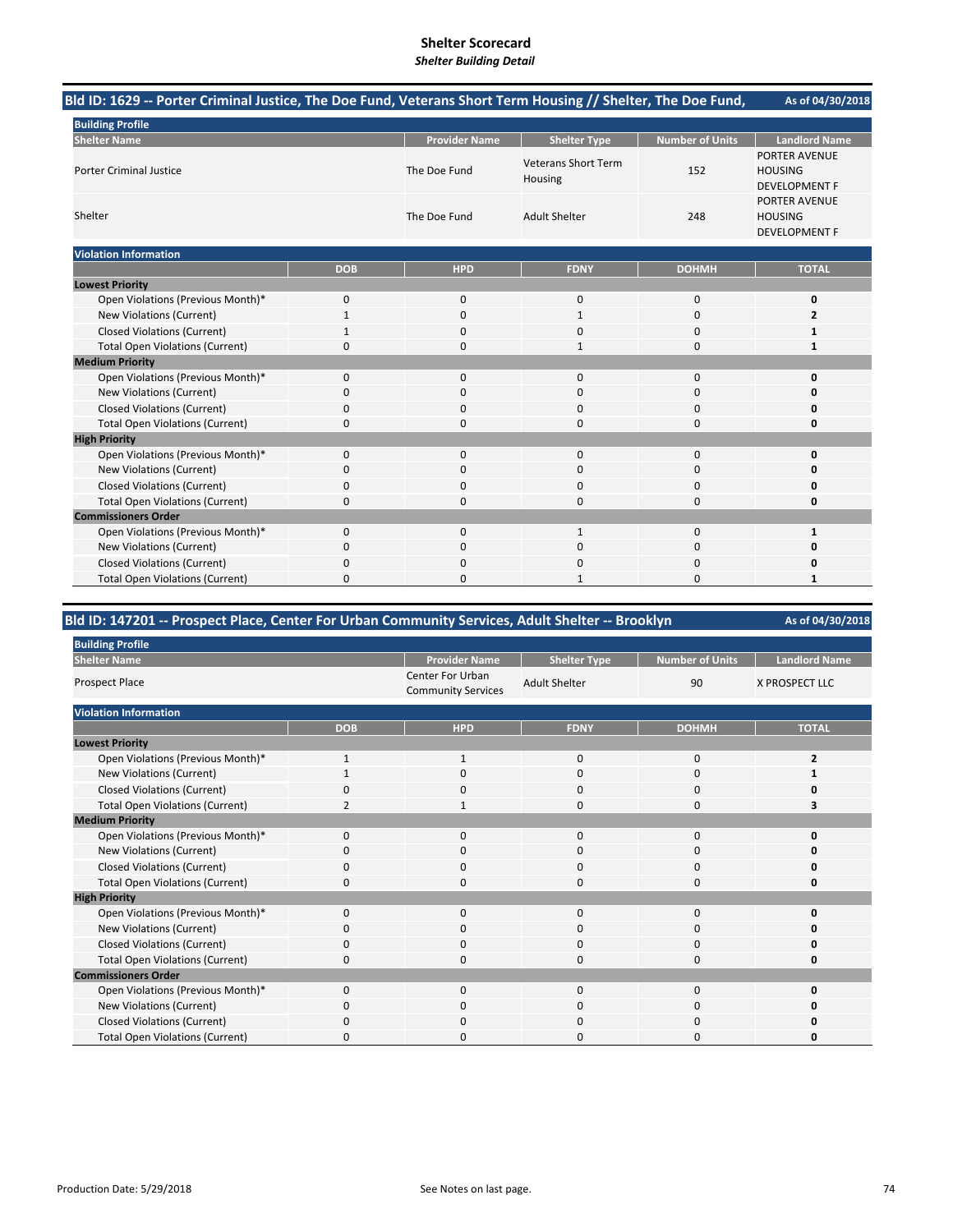| Bld ID: 187235 -- Red Lion, CORE SERVICES GROUP INC, Adult Shelter -- Brooklyn |            |                                          |                      |                        | As of 04/30/2018                           |
|--------------------------------------------------------------------------------|------------|------------------------------------------|----------------------|------------------------|--------------------------------------------|
| <b>Building Profile</b>                                                        |            |                                          |                      |                        |                                            |
| <b>Shelter Name</b>                                                            |            | <b>Provider Name</b>                     | <b>Shelter Type</b>  | <b>Number of Units</b> | <b>Landlord Name</b>                       |
| Red Lion                                                                       |            | <b>CORE SERVICES GROUP</b><br><b>INC</b> | <b>Adult Shelter</b> | 118                    | <b>BUTLER HOTEL</b><br><b>PROPERTY LLC</b> |
| <b>Violation Information</b>                                                   |            |                                          |                      |                        |                                            |
|                                                                                | <b>DOB</b> | <b>HPD</b>                               | <b>FDNY</b>          | <b>DOHMH</b>           | <b>TOTAL</b>                               |
| <b>Lowest Priority</b>                                                         |            |                                          |                      |                        |                                            |
| Open Violations (Previous Month)*                                              | 0          | $\mathbf{1}$                             | 6                    | 0                      | 7                                          |
| New Violations (Current)                                                       | 0          | $\Omega$                                 | $\Omega$             | $\Omega$               | 0                                          |
| <b>Closed Violations (Current)</b>                                             | 0          | O                                        | n                    | 0                      | n                                          |
| <b>Total Open Violations (Current)</b>                                         | 0          |                                          | 6                    | 0                      | 7                                          |
| <b>Medium Priority</b>                                                         |            |                                          |                      |                        |                                            |
| Open Violations (Previous Month)*                                              | $\Omega$   | $\Omega$                                 | $\Omega$             | $\Omega$               | 0                                          |
| New Violations (Current)                                                       | 0          | $\Omega$                                 | $\Omega$             | 0                      | O                                          |
| <b>Closed Violations (Current)</b>                                             | 0          | $\Omega$                                 | $\Omega$             | $\Omega$               | O                                          |
| <b>Total Open Violations (Current)</b>                                         | 0          |                                          | $\Omega$             | $\Omega$               | n                                          |
| <b>High Priority</b>                                                           |            |                                          |                      |                        |                                            |
| Open Violations (Previous Month)*                                              | 0          | $\mathbf{0}$                             | $\mathbf 0$          | 0                      | 0                                          |
| New Violations (Current)                                                       | 0          | 0                                        | $\Omega$             | 0                      | n                                          |
| <b>Closed Violations (Current)</b>                                             | 0          | O                                        | n                    | 0                      | n                                          |
| <b>Total Open Violations (Current)</b>                                         | 0          | $\Omega$                                 | $\Omega$             | 0                      | 0                                          |
| <b>Commissioners Order</b>                                                     |            |                                          |                      |                        |                                            |
| Open Violations (Previous Month)*                                              | 3          | $\Omega$                                 | 1                    | $\Omega$               | Δ                                          |
| New Violations (Current)                                                       | 0          | $\Omega$                                 | $\Omega$             | 0                      | 0                                          |
| <b>Closed Violations (Current)</b>                                             | 0          | n                                        | n                    | 0                      | n                                          |
| <b>Total Open Violations (Current)</b>                                         | 3          |                                          |                      | $\Omega$               |                                            |

**Bld ID: 69405 ‐‐ Residence, Samaritan Village, Adult Shelter ‐‐ Brooklyn**

| <b>Building Profile</b>                |             |                      |                      |                        |                                               |
|----------------------------------------|-------------|----------------------|----------------------|------------------------|-----------------------------------------------|
| <b>Shelter Name</b>                    |             | <b>Provider Name</b> | <b>Shelter Type</b>  | <b>Number of Units</b> | <b>Landlord Name</b>                          |
| Residence                              |             | Samaritan Village    | <b>Adult Shelter</b> | 88                     | <b>CLERMONT PARK</b><br><b>ASSOCIATES LLC</b> |
| <b>Violation Information</b>           |             |                      |                      |                        |                                               |
|                                        | <b>DOB</b>  | <b>HPD</b>           | <b>FDNY</b>          | <b>DOHMH</b>           | <b>TOTAL</b>                                  |
| <b>Lowest Priority</b>                 |             |                      |                      |                        |                                               |
| Open Violations (Previous Month)*      | $\mathbf 0$ | $\mathbf 0$          | 0                    | 0                      | 0                                             |
| New Violations (Current)               | 0           | 0                    | 0                    | 0                      | 0                                             |
| <b>Closed Violations (Current)</b>     | $\Omega$    | 0                    | 0                    | 0                      | O                                             |
| <b>Total Open Violations (Current)</b> | 0           | 0                    | 0                    | 0                      | 0                                             |
| <b>Medium Priority</b>                 |             |                      |                      |                        |                                               |
| Open Violations (Previous Month)*      | $\Omega$    | $\Omega$             | $\Omega$             | 0                      | O                                             |
| New Violations (Current)               | 0           | 0                    | 0                    | 0                      | Ω                                             |
| <b>Closed Violations (Current)</b>     | $\Omega$    | 0                    | 0                    | 0                      | 0                                             |
| <b>Total Open Violations (Current)</b> | $\mathbf 0$ | 0                    | $\Omega$             | 0                      | 0                                             |
| <b>High Priority</b>                   |             |                      |                      |                        |                                               |
| Open Violations (Previous Month)*      | $\Omega$    | $\Omega$             | $\Omega$             | 0                      | 0                                             |
| New Violations (Current)               | 0           | 0                    | 0                    | 0                      | 0                                             |
| <b>Closed Violations (Current)</b>     | $\Omega$    | 0                    | $\Omega$             | 0                      | 0                                             |
| <b>Total Open Violations (Current)</b> | $\Omega$    | 0                    | $\Omega$             | 0                      | 0                                             |
| <b>Commissioners Order</b>             |             |                      |                      |                        |                                               |
| Open Violations (Previous Month)*      | $\Omega$    | 0                    | 0                    | 0                      | O                                             |
| New Violations (Current)               | $\Omega$    | 0                    | 0                    | 0                      | Ω                                             |
| Closed Violations (Current)            | $\Omega$    | O                    | O                    | 0                      | 0                                             |
| <b>Total Open Violations (Current)</b> | $\Omega$    | 0                    | O                    | 0                      | ŋ                                             |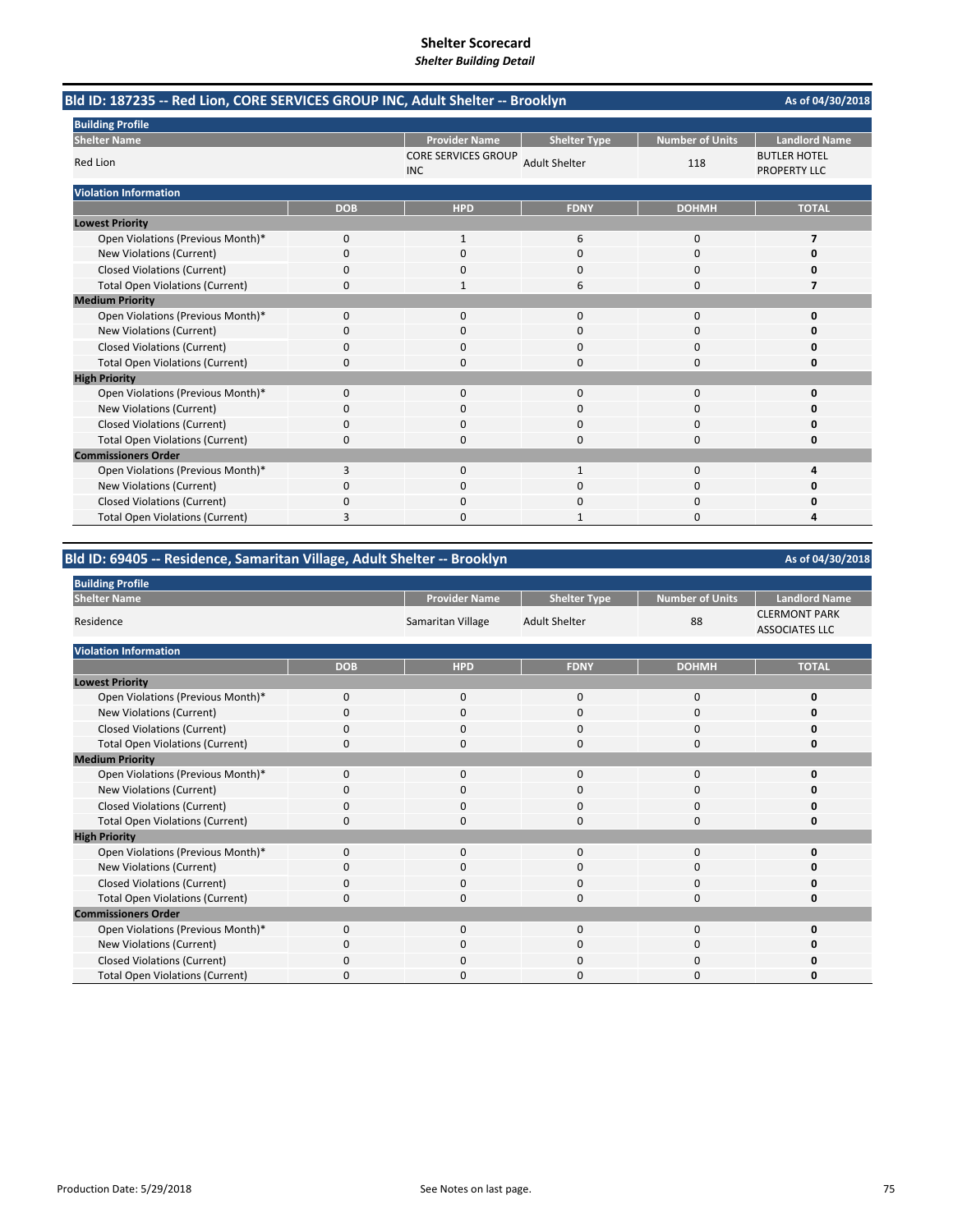| Bld ID: 35585 -- SHELTER, SERVICES FOR THE UNDERSERVED, Adult Shelter -- Brooklyn |            |                                        |                                             |                        | As of 04/30/2018          |
|-----------------------------------------------------------------------------------|------------|----------------------------------------|---------------------------------------------|------------------------|---------------------------|
| <b>Building Profile</b><br><b>Shelter Name</b>                                    |            | <b>Provider Name</b>                   |                                             | <b>Number of Units</b> | <b>Landlord Name</b>      |
| <b>SHELTER</b>                                                                    |            | <b>SERVICES FOR THE</b><br>UNDERSERVED | <b>Shelter Type</b><br><b>Adult Shelter</b> | 151                    | <b>BLAKE HOLDINGS LLC</b> |
| <b>Violation Information</b>                                                      |            |                                        |                                             |                        |                           |
|                                                                                   | <b>DOB</b> | <b>HPD</b>                             | <b>FDNY</b>                                 | <b>DOHMH</b>           | <b>TOTAL</b>              |
| <b>Lowest Priority</b>                                                            |            |                                        |                                             |                        |                           |
| Open Violations (Previous Month)*                                                 | 0          | $\mathbf{0}$                           | $\mathbf{0}$                                | 0                      | 0                         |
| New Violations (Current)                                                          | 0          | $\Omega$                               | $\Omega$                                    | $\Omega$               | 0                         |
| <b>Closed Violations (Current)</b>                                                | 0          | 0                                      | 0                                           | 0                      | 0                         |
| <b>Total Open Violations (Current)</b>                                            | 0          | $\Omega$                               | $\Omega$                                    | $\Omega$               | 0                         |
| <b>Medium Priority</b>                                                            |            |                                        |                                             |                        |                           |
| Open Violations (Previous Month)*                                                 | $\Omega$   | $\Omega$                               | $\Omega$                                    | $\Omega$               | $\Omega$                  |
| New Violations (Current)                                                          | 0          | 0                                      | $\Omega$                                    | $\Omega$               | O                         |
| <b>Closed Violations (Current)</b>                                                | 0          | 0                                      | $\Omega$                                    | 0                      | n                         |
| <b>Total Open Violations (Current)</b>                                            | 0          | n                                      | $\Omega$                                    | $\Omega$               | O                         |
| <b>High Priority</b>                                                              |            |                                        |                                             |                        |                           |
| Open Violations (Previous Month)*                                                 | 0          | $\mathbf{0}$                           | $\mathbf{0}$                                | 0                      | 0                         |
| New Violations (Current)                                                          | 0          | $\Omega$                               | $\Omega$                                    | 0                      | O                         |
| <b>Closed Violations (Current)</b>                                                | 0          | 0                                      | 0                                           | 0                      | Ω                         |
| <b>Total Open Violations (Current)</b>                                            | 0          | $\Omega$                               | $\Omega$                                    | 0                      | 0                         |
| <b>Commissioners Order</b>                                                        |            |                                        |                                             |                        |                           |
| Open Violations (Previous Month)*                                                 | $\Omega$   | $\Omega$                               | $\Omega$                                    | $\Omega$               | 0                         |
| New Violations (Current)                                                          | 0          | 0                                      | 1                                           | 0                      | 1                         |
| <b>Closed Violations (Current)</b>                                                | 0          | 0                                      |                                             | 0                      | 1                         |
| <b>Total Open Violations (Current)</b>                                            | U          |                                        | n                                           | n                      | n                         |

## **Bld ID: 71172 ‐‐ Street Residence , Samaritan Village, Adult Shelter ‐‐ Brooklyn**

**Provider Name Shelter Type Number of Units Landlord Name Shelter Type Number of Units Landlord Name** Samaritan Village Adult Shelter 150 **DOB HPD FDNY DOHMH TOTAL** Open Violations (Previous Month)\* 1 1000 **1** 1000 **1** 1000 **1** New Violations (Current) **0** 0000 **0** 0000 **0** 0000 **0** Closed Violations (Current) 1000 **1** Total Open Violations (Current) 0000 **0** Open Violations (Previous Month)\* 0000 **0** New Violations (Current) 0000 **0** Closed Violations (Current) **0**<br>
Total Open Violations (Current) **0** 0<br>
0<br>
0<br>
0<br>
0<br>
0<br>
0<br>
0<br>
0 Total Open Violations (Current) 0000 **0** Open Violations (Previous Month)\* 0000 **0 New Violations (Current)** Closed Violations (Current) 0000 **0** Total Open Violations (Current) 0000 **0** Open Violations (Previous Month)\* 7 0 0 2 0 9<br>New Violations (Current) 0 0 0 1 0 1 New Violations (Current) 0010 **1** Closed Violations (Current) 2010 **3** Total Open Violations (Current) **5** 2 2 0 **7 Building Profile Shelter Name** Street Residence **Violation Information Lowest Priority High Priority Commissioners Order Medium Priority**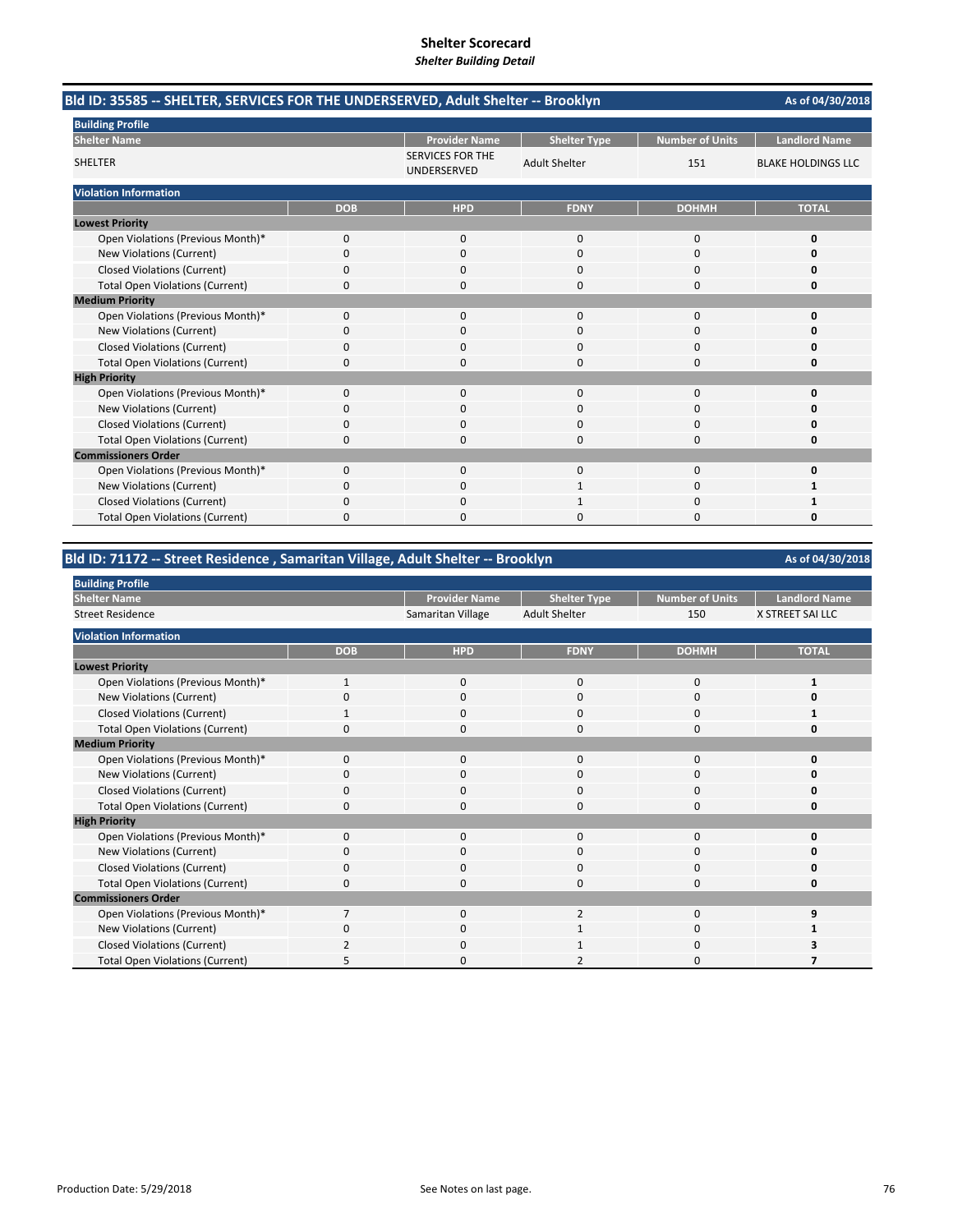| Bld ID: 1019 -- Turning Point, Turning Point Red Hook, Adult Shelter -- Brooklyn | As of 04/30/2018 |                                      |                     |                        |                                           |
|----------------------------------------------------------------------------------|------------------|--------------------------------------|---------------------|------------------------|-------------------------------------------|
| <b>Building Profile</b>                                                          |                  |                                      |                     |                        |                                           |
| <b>Shelter Name</b>                                                              |                  | <b>Provider Name</b>                 | <b>Shelter Type</b> | <b>Number of Units</b> | <b>Landlord Name</b>                      |
| <b>Turning Point</b>                                                             |                  | Turning Point Red Hook Adult Shelter |                     | 39                     | <b>TURNING POINT HSNG</b><br><b>DVLPT</b> |
| <b>Violation Information</b>                                                     |                  |                                      |                     |                        |                                           |
|                                                                                  | <b>DOB</b>       | <b>HPD</b>                           | <b>FDNY</b>         | <b>DOHMH</b>           | <b>TOTAL</b>                              |
| <b>Lowest Priority</b>                                                           |                  |                                      |                     |                        |                                           |
| Open Violations (Previous Month)*                                                | 3                | $\Omega$                             | $\Omega$            | $\Omega$               | 3                                         |
| New Violations (Current)                                                         | 0                | $\Omega$                             | $\Omega$            | $\Omega$               | n                                         |
| <b>Closed Violations (Current)</b>                                               | 2                | 0                                    | 0                   | 0                      | 2                                         |
| <b>Total Open Violations (Current)</b>                                           |                  | 0                                    | 0                   | $\Omega$               | 1                                         |
| <b>Medium Priority</b>                                                           |                  |                                      |                     |                        |                                           |
| Open Violations (Previous Month)*                                                | 0                | 0                                    | $\Omega$            | $\mathbf 0$            | O                                         |
| New Violations (Current)                                                         | n                | 0                                    | O                   | O                      | n                                         |
| <b>Closed Violations (Current)</b>                                               | 0                | $\Omega$                             | 0                   | $\Omega$               | 0                                         |
| <b>Total Open Violations (Current)</b>                                           | 0                | <sup>0</sup>                         | 0                   | $\Omega$               | 0                                         |
| <b>High Priority</b>                                                             |                  |                                      |                     |                        |                                           |
| Open Violations (Previous Month)*                                                | 0                | $\Omega$                             | $\Omega$            | $\Omega$               | O                                         |
| New Violations (Current)                                                         | ŋ                | 0                                    | 0                   | 0                      | n                                         |
| <b>Closed Violations (Current)</b>                                               | $\Omega$         | 0                                    | 0                   | $\Omega$               | 0                                         |
| <b>Total Open Violations (Current)</b>                                           | 0                | 0                                    | $\Omega$            | $\Omega$               | 0                                         |
| <b>Commissioners Order</b>                                                       |                  |                                      |                     |                        |                                           |
| Open Violations (Previous Month)*                                                | 0                | $\Omega$                             | $\Omega$            | $\Omega$               | 0                                         |
| New Violations (Current)                                                         | 0                | 0                                    | 0                   | 0                      | n                                         |
| <b>Closed Violations (Current)</b>                                               | 0                | $\Omega$                             | 0                   | $\Omega$               | Ω                                         |
| <b>Total Open Violations (Current)</b>                                           | 0                | O                                    | O                   | $\Omega$               | 0                                         |

## **Bld ID: 1025 ‐‐ Van Siclen Shelter, Samaritan Village, Adult Shelter ‐‐ Brooklyn**

| <b>Building Profile</b>                |            |                      |                      |                        |                                 |
|----------------------------------------|------------|----------------------|----------------------|------------------------|---------------------------------|
| <b>Shelter Name</b>                    |            | <b>Provider Name</b> | <b>Shelter Type</b>  | <b>Number of Units</b> | <b>Landlord Name</b>            |
| Van Siclen Shelter                     |            | Samaritan Village    | <b>Adult Shelter</b> | 40                     | YWCA OF BROOKLYN<br>CONDOMINIUM |
| <b>Violation Information</b>           |            |                      |                      |                        |                                 |
|                                        | <b>DOB</b> | <b>HPD</b>           | <b>FDNY</b>          | <b>DOHMH</b>           | <b>TOTAL</b>                    |
| <b>Lowest Priority</b>                 |            |                      |                      |                        |                                 |
| Open Violations (Previous Month)*      | $\Omega$   | $\Omega$             | $\mathbf{1}$         | 0                      | 1                               |
| New Violations (Current)               | 0          | 0                    | 0                    | 0                      | 0                               |
| Closed Violations (Current)            | 0          | 0                    | $\Omega$             | 0                      | 0                               |
| <b>Total Open Violations (Current)</b> | 0          | 0                    | 1                    | 0                      | 1                               |
| <b>Medium Priority</b>                 |            |                      |                      |                        |                                 |
| Open Violations (Previous Month)*      | $\Omega$   | 0                    | $\Omega$             | $\Omega$               | n                               |
| New Violations (Current)               | 0          | 0                    | $\Omega$             | 0                      |                                 |
| <b>Closed Violations (Current)</b>     | 0          | 0                    | $\Omega$             | 0                      | Ω                               |
| <b>Total Open Violations (Current)</b> | 0          | 0                    | $\Omega$             | 0                      | 0                               |
| <b>High Priority</b>                   |            |                      |                      |                        |                                 |
| Open Violations (Previous Month)*      | $\Omega$   | $\Omega$             | $\Omega$             | $\Omega$               | Ω                               |
| New Violations (Current)               | 0          | 0                    | $\Omega$             | 0                      | Ω                               |
| <b>Closed Violations (Current)</b>     | 0          | 0                    | $\Omega$             | 0                      | Ω                               |
| <b>Total Open Violations (Current)</b> | 0          | 0                    | $\Omega$             | 0                      | 0                               |
| <b>Commissioners Order</b>             |            |                      |                      |                        |                                 |
| Open Violations (Previous Month)*      | $\Omega$   | $\Omega$             | $\Omega$             | $\Omega$               | Ω                               |
| New Violations (Current)               | 0          | $\Omega$             | $\Omega$             | $\Omega$               |                                 |
| Closed Violations (Current)            | O          | 0                    | O                    | 0                      | Ω                               |
| <b>Total Open Violations (Current)</b> | 0          | 0                    | $\Omega$             | $\Omega$               | n                               |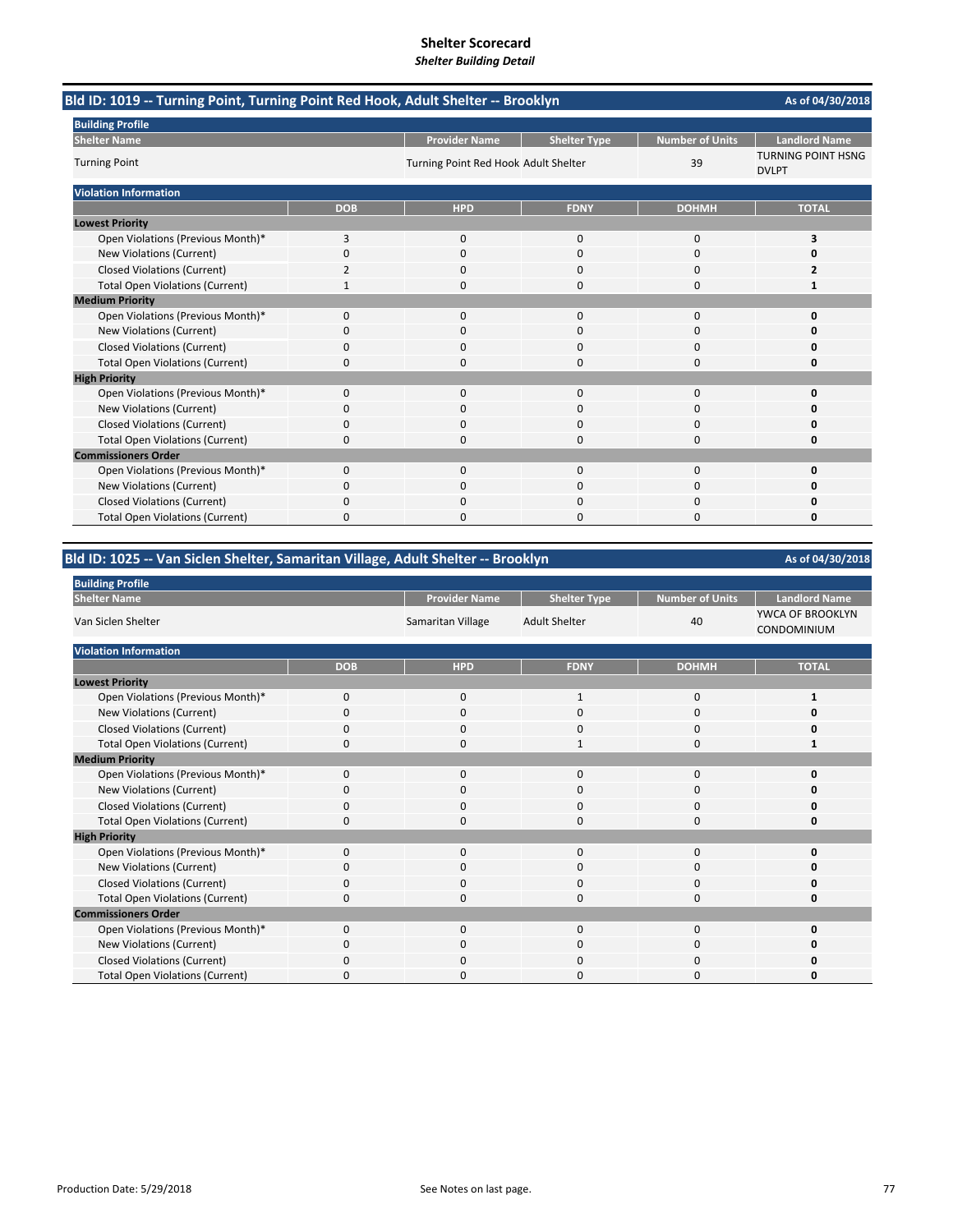| Bld ID: 1027 -- Van Siclen Shelter, Samaritan Village, Adult Shelter -- Brooklyn |            |                      |                      |                        |                                              |  |
|----------------------------------------------------------------------------------|------------|----------------------|----------------------|------------------------|----------------------------------------------|--|
| <b>Building Profile</b>                                                          |            |                      |                      |                        |                                              |  |
| <b>Shelter Name</b>                                                              |            | <b>Provider Name</b> | <b>Shelter Type</b>  | <b>Number of Units</b> | <b>Landlord Name</b>                         |  |
| Van Siclen Shelter                                                               |            | Samaritan Village    | <b>Adult Shelter</b> | 200                    | <b>X VAN SICLEN</b><br><b>ASSOCIATES LLC</b> |  |
| <b>Violation Information</b>                                                     |            |                      |                      |                        |                                              |  |
|                                                                                  | <b>DOB</b> | <b>HPD</b>           | <b>FDNY</b>          | <b>DOHMH</b>           | <b>TOTAL</b>                                 |  |
| <b>Lowest Priority</b>                                                           |            |                      |                      |                        |                                              |  |
| Open Violations (Previous Month)*                                                | 0          | 0                    | $\mathbf{0}$         | $\mathbf 0$            | 0                                            |  |
| New Violations (Current)                                                         | $\Omega$   | $\Omega$             | $\Omega$             | $\Omega$               | O                                            |  |
| <b>Closed Violations (Current)</b>                                               | 0          | <sup>0</sup>         | O                    | $\Omega$               | O                                            |  |
| <b>Total Open Violations (Current)</b>                                           | 0          | $\Omega$             | 0                    | $\Omega$               | 0                                            |  |
| <b>Medium Priority</b>                                                           |            |                      |                      |                        |                                              |  |
| Open Violations (Previous Month)*                                                | 0          | $\Omega$             | $\Omega$             | $\Omega$               | 0                                            |  |
| New Violations (Current)                                                         | 0          | 0                    | 0                    | 0                      | O                                            |  |
| <b>Closed Violations (Current)</b>                                               | $\Omega$   | 0                    | $\Omega$             | $\Omega$               | n                                            |  |
| <b>Total Open Violations (Current)</b>                                           | $\Omega$   | n                    | O                    | $\Omega$               | O                                            |  |
| <b>High Priority</b>                                                             |            |                      |                      |                        |                                              |  |
| Open Violations (Previous Month)*                                                | 0          | 0                    | $\mathbf{0}$         | $\mathbf 0$            | 0                                            |  |
| New Violations (Current)                                                         | 0          | $\Omega$             | 0                    | $\Omega$               | o                                            |  |
| <b>Closed Violations (Current)</b>                                               | 0          | 0                    | O                    | $\Omega$               | Ω                                            |  |
| <b>Total Open Violations (Current)</b>                                           | 0          | $\Omega$             | $\Omega$             | $\Omega$               | 0                                            |  |
| <b>Commissioners Order</b>                                                       |            |                      |                      |                        |                                              |  |
| Open Violations (Previous Month)*                                                | $\Omega$   | $\Omega$             | $\Omega$             | $\Omega$               | $\Omega$                                     |  |
| New Violations (Current)                                                         | 0          | 0                    | 0                    | 0                      | O                                            |  |
| <b>Closed Violations (Current)</b>                                               | 0          | 0                    | 0                    | 0                      | 0                                            |  |
| <b>Total Open Violations (Current)</b>                                           | 0          | $\Omega$             | O                    | $\Omega$               | O                                            |  |

## **Bld ID: 1657 ‐‐ Women's Shelter, Help U.S.A, Adult Shelter ‐‐ Brooklyn**

**Provider Name Shelter Type Number of Units Landlord Name Help U.S.A** Adult Shelter 66 MYC Owned (DHS) Adult Shelter 66 NYC Owned (DHS) **DOB HPD FDNY DOHMH TOTAL** Open Violations (Previous Month)\* 0000 **0** New Violations (Current) **0** 0000 **0** 0000 **0** 0000 **0** Closed Violations (Current) 0000 **0** Total Open Violations (Current) 0000 **0** Open Violations (Previous Month)\* 0000 **0** New Violations (Current) 0000 **0** Closed Violations (Current) **0**<br>
Total Open Violations (Current) **0** 0<br>
0<br>
0<br>
0<br>
0<br>
0<br>
0<br>
0<br>
0 **Total Open Violations (Current)** Open Violations (Previous Month)\*  $\begin{array}{cccccccc} 6 & 0 & 0 & 0 & 0 & 0 & 6 \\ \text{New Violations (Current)} & 2 & 0 & 0 & 0 & 2 \end{array}$ **New Violations (Current)** Closed Violations (Current) 0000 **0** Total Open Violations (Current) **8** and **8** and **8** and **8** and **8** and **8** and **8** and **8** and **8** and **8** and **8** and **8** and **8** and **8** and **8** and **8** and **8** and **8** and **8** and **8** and **8** and **8** and **8** and **8** an Open Violations (Previous Month)\* 0010 **1** New Violations (Current) 0000 **0** Closed Violations (Current) 0000 **0** Total Open Violations (Current) **0** 0000 **1** 0000 **1** 000 **1 Building Profile Shelter Name** Women's Shelter **Violation Information Lowest Priority Medium Priority High Priority Commissioners Order**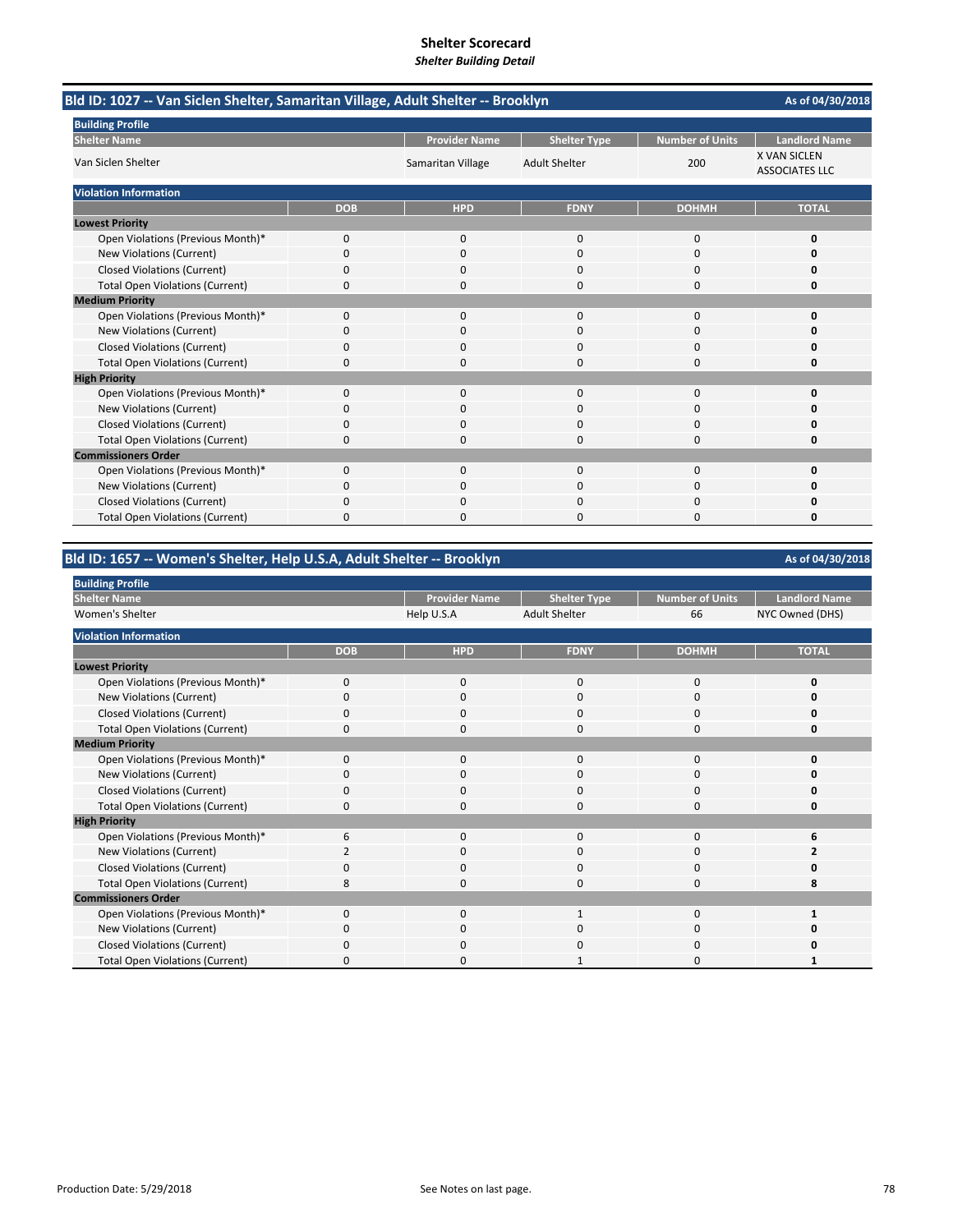# **Shelter Scorecard**

#### *Shelter Building Detail*

| Bld ID: 1009 -- Women's Shelter, Institute For Community Living, Adult Shelter // Opportunity House, CAMBA, |              |                                                 |                      |                        | As of 04/30/2018                         |
|-------------------------------------------------------------------------------------------------------------|--------------|-------------------------------------------------|----------------------|------------------------|------------------------------------------|
| <b>Building Profile</b>                                                                                     |              |                                                 |                      |                        |                                          |
| <b>Shelter Name</b>                                                                                         |              | <b>Provider Name</b>                            | <b>Shelter Type</b>  | <b>Number of Units</b> | <b>Landlord Name</b>                     |
| Women's Shelter                                                                                             |              | <b>Institute For</b><br><b>Community Living</b> | <b>Adult Shelter</b> | 200                    | X TILLARY REAL ESTATE<br><b>HOLDGING</b> |
| <b>Opportunity House</b>                                                                                    |              | CAMBA                                           | <b>Adult Shelter</b> | 62                     | X TILLARY REAL ESTATE<br><b>HOLDGING</b> |
| <b>Violation Information</b>                                                                                |              |                                                 |                      |                        |                                          |
|                                                                                                             | <b>DOB</b>   | <b>HPD</b>                                      | <b>FDNY</b>          | <b>DOHMH</b>           | <b>TOTAL</b>                             |
| <b>Lowest Priority</b>                                                                                      |              |                                                 |                      |                        |                                          |
| Open Violations (Previous Month)*                                                                           | $\mathbf{1}$ | $\mathbf 0$                                     | 3                    | $\mathbf 0$            | 4                                        |
| New Violations (Current)                                                                                    | 0            | $\Omega$                                        | 1                    | $\Omega$               | 1                                        |
| <b>Closed Violations (Current)</b>                                                                          | $\mathbf{1}$ | $\Omega$                                        | 3                    | $\Omega$               | Δ                                        |
| <b>Total Open Violations (Current)</b>                                                                      | 0            | 0                                               | 1                    | 0                      | 1                                        |
| <b>Medium Priority</b>                                                                                      |              |                                                 |                      |                        |                                          |
| Open Violations (Previous Month)*                                                                           | 0            | $\mathbf 0$                                     | $\mathbf{0}$         | $\mathbf 0$            | 0                                        |
| New Violations (Current)                                                                                    | 0            | 0                                               | $\Omega$             | 0                      | 0                                        |
| <b>Closed Violations (Current)</b>                                                                          | 0            | 0                                               | 0                    | 0                      | 0                                        |
| <b>Total Open Violations (Current)</b>                                                                      | 0            | $\Omega$                                        | $\Omega$             | $\Omega$               | 0                                        |
| <b>High Priority</b>                                                                                        |              |                                                 |                      |                        |                                          |
| Open Violations (Previous Month)*                                                                           | 0            | $\mathbf{0}$                                    | $\Omega$             | $\Omega$               | 0                                        |
| New Violations (Current)                                                                                    | 0            | $\mathbf 0$                                     | 0                    | 0                      | O                                        |
| <b>Closed Violations (Current)</b>                                                                          | 0            | $\Omega$                                        | $\Omega$             | $\Omega$               | 0                                        |
| <b>Total Open Violations (Current)</b>                                                                      | 0            | $\Omega$                                        | $\Omega$             | $\Omega$               | 0                                        |
| <b>Commissioners Order</b>                                                                                  |              |                                                 |                      |                        |                                          |
| Open Violations (Previous Month)*                                                                           | 3            | $\mathbf{0}$                                    | $\mathbf{0}$         | 0                      | 3                                        |
| New Violations (Current)                                                                                    | 0            | 0                                               | 1                    | 0                      | 1                                        |
| <b>Closed Violations (Current)</b>                                                                          | 0            | 0                                               | $\Omega$             | 0                      | Ω                                        |
| <b>Total Open Violations (Current)</b>                                                                      | 3            | 0                                               | 1                    | 0                      | Δ                                        |

## **Bld ID: 1021 ‐‐ XXX Avenue Men's Shelter, The Doe Fund, Adult Shelter ‐‐ Brooklyn**

| <b>Building Profile</b>                |            |                      |                      |                        |                                                         |
|----------------------------------------|------------|----------------------|----------------------|------------------------|---------------------------------------------------------|
| <b>Shelter Name</b>                    |            | <b>Provider Name</b> | <b>Shelter Type</b>  | <b>Number of Units</b> | <b>Landlord Name</b>                                    |
| <b>XXX Avenue Men's Shelter</b>        |            | The Doe Fund         | <b>Adult Shelter</b> | 61                     | PAUL J. COOPER<br><b>CENTER FOR HUMAN</b><br><b>SER</b> |
| <b>Violation Information</b>           |            |                      |                      |                        |                                                         |
|                                        | <b>DOB</b> | <b>HPD</b>           | <b>FDNY</b>          | <b>DOHMH</b>           | <b>TOTAL</b>                                            |
| <b>Lowest Priority</b>                 |            |                      |                      |                        |                                                         |
| Open Violations (Previous Month)*      | 1          | $\mathbf 0$          | $\mathbf{0}$         | 0                      | 1                                                       |
| New Violations (Current)               |            | $\mathbf 0$          | 0                    | 0                      | 1                                                       |
| <b>Closed Violations (Current)</b>     | 2          | $\mathbf 0$          | 0                    | 0                      | 2                                                       |
| <b>Total Open Violations (Current)</b> | O          | $\Omega$             | 0                    | $\Omega$               | O                                                       |
| <b>Medium Priority</b>                 |            |                      |                      |                        |                                                         |
| Open Violations (Previous Month)*      | 0          | $\mathbf 0$          | $\Omega$             | 0                      | 0                                                       |
| New Violations (Current)               | O          | 0                    | 0                    | 0                      | O                                                       |
| <b>Closed Violations (Current)</b>     | 0          | $\mathbf 0$          | $\Omega$             | 0                      | O                                                       |
| <b>Total Open Violations (Current)</b> | 0          | $\Omega$             | $\Omega$             | 0                      | 0                                                       |
| <b>High Priority</b>                   |            |                      |                      |                        |                                                         |
| Open Violations (Previous Month)*      | $\Omega$   | $\mathbf 0$          | 0                    | 0                      | 0                                                       |
| New Violations (Current)               | 0          | $\mathbf 0$          | $\Omega$             | 0                      | O                                                       |
| <b>Closed Violations (Current)</b>     | n          | 0                    | 0                    | 0                      | O                                                       |
| <b>Total Open Violations (Current)</b> | 0          | $\mathbf 0$          | $\Omega$             | 0                      | 0                                                       |
| <b>Commissioners Order</b>             |            |                      |                      |                        |                                                         |
| Open Violations (Previous Month)*      | 0          | $\mathbf 0$          | 0                    | 0                      | O                                                       |
| New Violations (Current)               | 0          | $\mathbf 0$          | $\Omega$             | 0                      | 0                                                       |
| <b>Closed Violations (Current)</b>     | n          | $\Omega$             | 0                    | 0                      | 0                                                       |
| <b>Total Open Violations (Current)</b> | ŋ          | $\Omega$             | 0                    | 0                      | 0                                                       |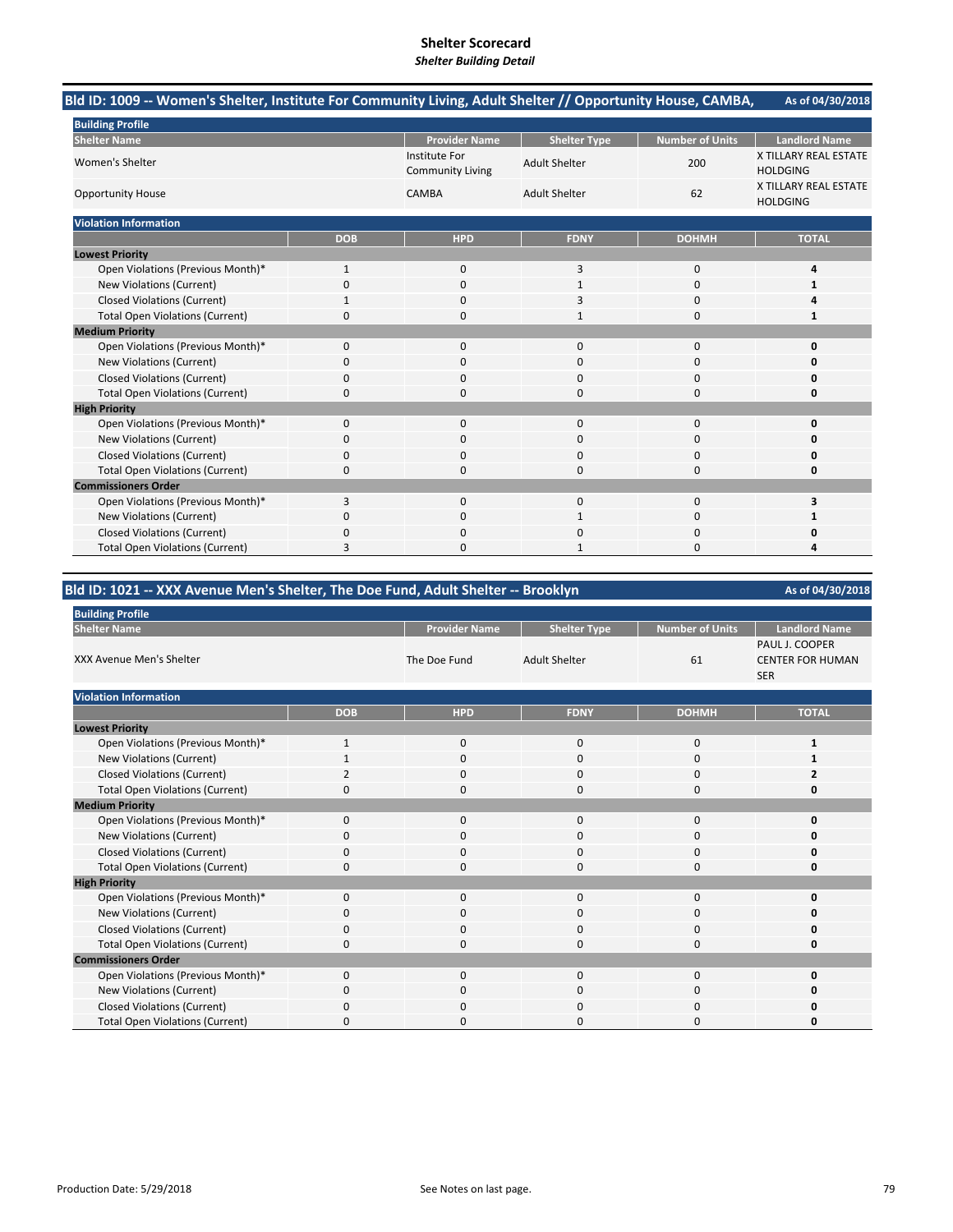| Bld ID: 167906 -- ACACIA BROOKLYN HOTELS, ACACIA NETWORK HOUSING INC, Family Hotel -- Brooklyn |              |                                             |                     |                        | As of 04/30/2018                     |
|------------------------------------------------------------------------------------------------|--------------|---------------------------------------------|---------------------|------------------------|--------------------------------------|
| <b>Building Profile</b>                                                                        |              |                                             |                     |                        |                                      |
| <b>Shelter Name</b>                                                                            |              | <b>Provider Name</b>                        | <b>Shelter Type</b> | <b>Number of Units</b> | <b>Landlord Name</b>                 |
| <b>ACACIA BROOKLYN HOTELS</b>                                                                  |              | <b>ACACIA NETWORK</b><br><b>HOUSING INC</b> | <b>Family Hotel</b> | 58                     | <b>XRD ST BPM</b><br><b>BROOKLYN</b> |
| <b>Violation Information</b>                                                                   |              |                                             |                     |                        |                                      |
|                                                                                                | <b>DOB</b>   | <b>HPD</b>                                  | <b>FDNY</b>         | <b>DOHMH</b>           | <b>TOTAL</b>                         |
| <b>Lowest Priority</b>                                                                         |              |                                             |                     |                        |                                      |
| Open Violations (Previous Month)*                                                              | 1            | $\mathbf{0}$                                | $\mathbf 0$         | 0                      | 1                                    |
| New Violations (Current)                                                                       | 0            | $\Omega$                                    | $\Omega$            | 0                      | O                                    |
| <b>Closed Violations (Current)</b>                                                             | ŋ            | n                                           | n                   | O                      | n                                    |
| <b>Total Open Violations (Current)</b>                                                         | 1            | 0                                           | $\Omega$            | 0                      | 1                                    |
| <b>Medium Priority</b>                                                                         |              |                                             |                     |                        |                                      |
| Open Violations (Previous Month)*                                                              | 0            | $\mathbf{0}$                                | $\Omega$            | 0                      | $\Omega$                             |
| New Violations (Current)                                                                       | 0            | 0                                           | $\Omega$            | 0                      | 0                                    |
| <b>Closed Violations (Current)</b>                                                             | 0            | 0                                           | $\Omega$            | 0                      |                                      |
| <b>Total Open Violations (Current)</b>                                                         | 0            |                                             | n                   | $\Omega$               | n                                    |
| <b>High Priority</b>                                                                           |              |                                             |                     |                        |                                      |
| Open Violations (Previous Month)*                                                              | $\mathbf{1}$ | $\Omega$                                    | $\mathbf{0}$        | 0                      | 1                                    |
| New Violations (Current)                                                                       | ŋ            | O                                           | $\Omega$            | $\Omega$               | n                                    |
| <b>Closed Violations (Current)</b>                                                             | ŋ            | n                                           | n                   | O                      | O                                    |
| <b>Total Open Violations (Current)</b>                                                         | 1            | $\Omega$                                    | $\Omega$            | 0                      | 1                                    |
| <b>Commissioners Order</b>                                                                     |              |                                             |                     |                        |                                      |
| Open Violations (Previous Month)*                                                              | 3            | $\Omega$                                    | $\overline{2}$      | $\Omega$               | 5                                    |
| New Violations (Current)                                                                       |              | $\Omega$                                    | $\Omega$            | $\Omega$               | 1                                    |
| <b>Closed Violations (Current)</b>                                                             |              | 0                                           | $\Omega$            | 0                      |                                      |
| <b>Total Open Violations (Current)</b>                                                         | 3            |                                             |                     | n                      |                                      |

## **Bld ID: 168159 ‐‐ ACACIA BROOKLYN HOTELS, ACACIA NETWORK HOUSING INC, Family Hotel ‐‐ Brooklyn**

| <b>Building Profile</b>                |                |                                             |                     |                        |                            |
|----------------------------------------|----------------|---------------------------------------------|---------------------|------------------------|----------------------------|
| <b>Shelter Name</b>                    |                | <b>Provider Name</b>                        | <b>Shelter Type</b> | <b>Number of Units</b> | <b>Landlord Name</b>       |
| <b>ACACIA BROOKLYN HOTELS</b>          |                | <b>ACACIA NETWORK</b><br><b>HOUSING INC</b> | <b>Family Hotel</b> | 77                     | <b>BRISAM BROOKLYN LLC</b> |
| <b>Violation Information</b>           |                |                                             |                     |                        |                            |
|                                        | <b>DOB</b>     | <b>HPD</b>                                  | <b>FDNY</b>         | <b>DOHMH</b>           | <b>TOTAL</b>               |
| <b>Lowest Priority</b>                 |                |                                             |                     |                        |                            |
| Open Violations (Previous Month)*      | 1              | 0                                           | 0                   | 0                      |                            |
| New Violations (Current)               | O              | $\Omega$                                    | $\Omega$            | $\Omega$               | n                          |
| <b>Closed Violations (Current)</b>     | 0              | 0                                           | 0                   | 0                      | O                          |
| <b>Total Open Violations (Current)</b> |                | $\Omega$                                    | 0                   | 0                      |                            |
| <b>Medium Priority</b>                 |                |                                             |                     |                        |                            |
| Open Violations (Previous Month)*      | $\Omega$       | 0                                           | 0                   | 0                      | n                          |
| New Violations (Current)               | 0              | 0                                           | 0                   | 0                      | n                          |
| <b>Closed Violations (Current)</b>     | 0              | 0                                           | 0                   | 0                      | O                          |
| <b>Total Open Violations (Current)</b> | 0              | $\Omega$                                    | 0                   | 0                      | O                          |
| <b>High Priority</b>                   |                |                                             |                     |                        |                            |
| Open Violations (Previous Month)*      | $\overline{2}$ | $\Omega$                                    | $\mathbf{0}$        | 0                      |                            |
| New Violations (Current)               | $\Omega$       | $\Omega$                                    | 0                   | 0                      | n                          |
| <b>Closed Violations (Current)</b>     | $\Omega$       | $\Omega$                                    | $\Omega$            | $\Omega$               | O                          |
| <b>Total Open Violations (Current)</b> | $\overline{2}$ | $\Omega$                                    | 0                   | $\Omega$               |                            |
| <b>Commissioners Order</b>             |                |                                             |                     |                        |                            |
| Open Violations (Previous Month)*      | $\mathbf 1$    | $\Omega$                                    | $\Omega$            | $\Omega$               |                            |
| New Violations (Current)               | $\Omega$       | 0                                           | 0                   | 0                      | o                          |
| <b>Closed Violations (Current)</b>     |                | $\Omega$                                    | 0                   | $\Omega$               |                            |
| <b>Total Open Violations (Current)</b> |                | O                                           | 0                   | $\Omega$               | Ω                          |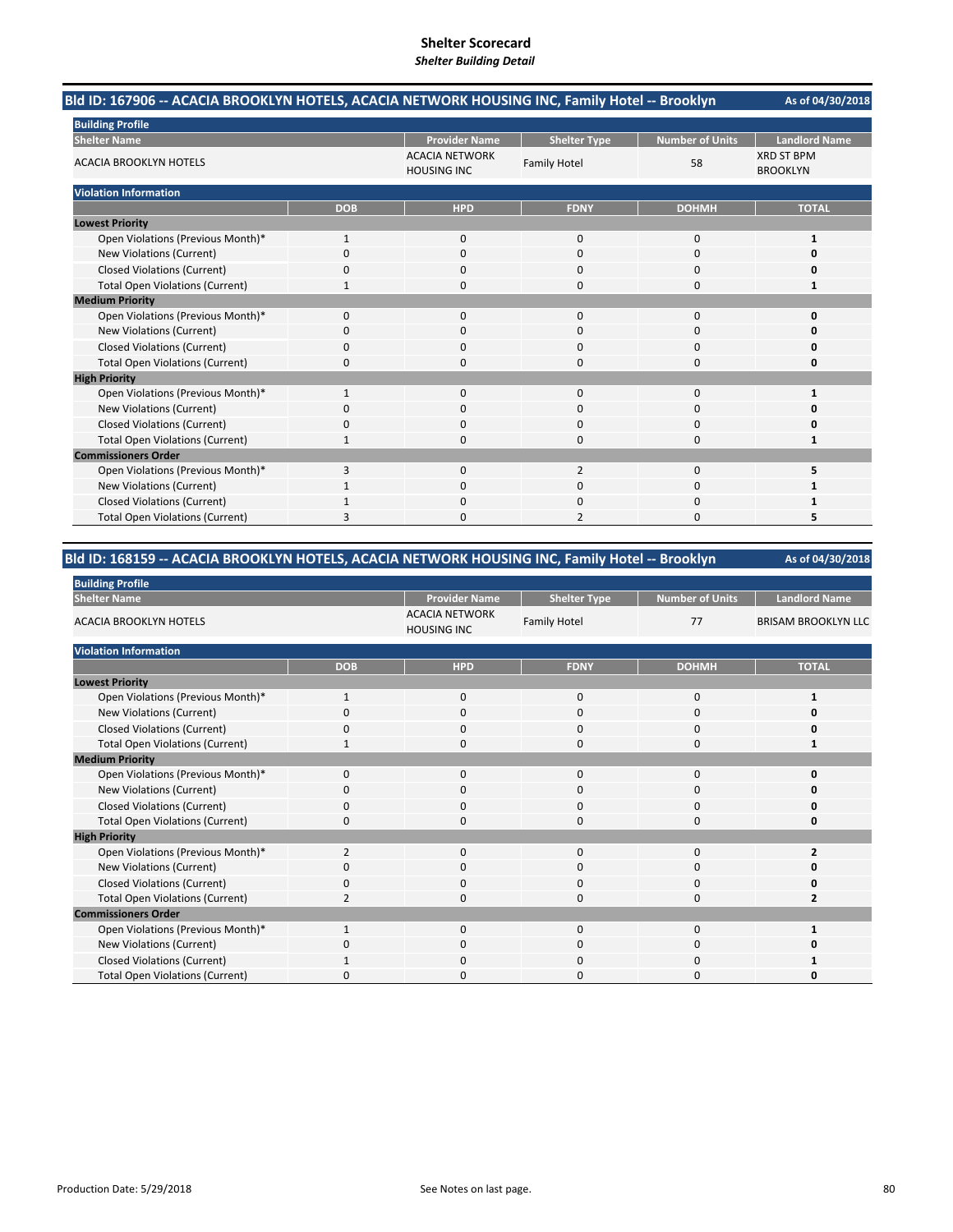| Bld ID: 167620 -- ACACIA BROOKLYN HOTELS, ACACIA NETWORK HOUSING INC, Family Hotel -- Brooklyn |            |                                             |                     |                        | As of 04/30/2018     |
|------------------------------------------------------------------------------------------------|------------|---------------------------------------------|---------------------|------------------------|----------------------|
| <b>Building Profile</b>                                                                        |            |                                             |                     |                        |                      |
| <b>Shelter Name</b>                                                                            |            | <b>Provider Name</b>                        | <b>Shelter Type</b> | <b>Number of Units</b> | <b>Landlord Name</b> |
| <b>ACACIA BROOKLYN HOTELS</b>                                                                  |            | <b>ACACIA NETWORK</b><br><b>HOUSING INC</b> | <b>Family Hotel</b> | 29                     | 22 STREET SAI, LLC   |
| <b>Violation Information</b>                                                                   |            |                                             |                     |                        |                      |
|                                                                                                | <b>DOB</b> | <b>HPD</b>                                  | <b>FDNY</b>         | <b>DOHMH</b>           | <b>TOTAL</b>         |
| <b>Lowest Priority</b>                                                                         |            |                                             |                     |                        |                      |
| Open Violations (Previous Month)*                                                              | 0          | $\Omega$                                    | $\Omega$            | $\Omega$               | 0                    |
| New Violations (Current)                                                                       | 0          | $\Omega$                                    | $\Omega$            | $\Omega$               | Ω                    |
| <b>Closed Violations (Current)</b>                                                             | 0          | 0                                           | 0                   | $\Omega$               | 0                    |
| <b>Total Open Violations (Current)</b>                                                         | 0          | 0                                           | 0                   | $\Omega$               | 0                    |
| <b>Medium Priority</b>                                                                         |            |                                             |                     |                        |                      |
| Open Violations (Previous Month)*                                                              | 0          | 0                                           | $\Omega$            | $\Omega$               | O                    |
| New Violations (Current)                                                                       | n          | 0                                           | O                   | <sup>0</sup>           | n                    |
| <b>Closed Violations (Current)</b>                                                             | 0          | $\Omega$                                    | $\Omega$            | $\Omega$               | 0                    |
| <b>Total Open Violations (Current)</b>                                                         | 0          | <sup>0</sup>                                | 0                   | $\Omega$               | O                    |
| <b>High Priority</b>                                                                           |            |                                             |                     |                        |                      |
| Open Violations (Previous Month)*                                                              | 1          | $\Omega$                                    | $\Omega$            | $\Omega$               |                      |
| New Violations (Current)                                                                       | ŋ          | 0                                           | $\Omega$            | $\Omega$               |                      |
| <b>Closed Violations (Current)</b>                                                             | 0          | 0                                           | 0                   | $\Omega$               | 0                    |
| <b>Total Open Violations (Current)</b>                                                         | 1          | 0                                           | $\Omega$            | $\Omega$               | 1                    |
| <b>Commissioners Order</b>                                                                     |            |                                             |                     |                        |                      |
| Open Violations (Previous Month)*                                                              |            | $\Omega$                                    | $\Omega$            | $\Omega$               |                      |
| New Violations (Current)                                                                       | n          | 0                                           | 0                   | 0                      | n                    |
| <b>Closed Violations (Current)</b>                                                             | 0          | <sup>0</sup>                                | 0                   | $\Omega$               | Ω                    |
| <b>Total Open Violations (Current)</b>                                                         | 1          | ŋ                                           | O                   | $\Omega$               | 1                    |

## **Bld ID: 167597 ‐‐ ACACIA BROOKLYN HOTELS, ACACIA NETWORK HOUSING INC, Family Hotel ‐‐ Brooklyn**

| <b>Building Profile</b>                |                |                                             |                     |                        |                                              |  |  |  |
|----------------------------------------|----------------|---------------------------------------------|---------------------|------------------------|----------------------------------------------|--|--|--|
| <b>Shelter Name</b>                    |                | <b>Provider Name</b>                        | <b>Shelter Type</b> | <b>Number of Units</b> | <b>Landlord Name</b>                         |  |  |  |
| <b>ACACIA BROOKLYN HOTELS</b>          |                | <b>ACACIA NETWORK</b><br><b>HOUSING INC</b> | <b>Family Hotel</b> | 41                     | <b>SUNSET PARK</b><br><b>HOSPITALITY LLC</b> |  |  |  |
| <b>Violation Information</b>           |                |                                             |                     |                        |                                              |  |  |  |
|                                        | <b>DOB</b>     | <b>HPD</b>                                  | <b>FDNY</b>         | <b>DOHMH</b>           | <b>TOTAL</b>                                 |  |  |  |
| <b>Lowest Priority</b>                 |                |                                             |                     |                        |                                              |  |  |  |
| Open Violations (Previous Month)*      | 2              | $\mathbf{0}$                                | 0                   | $\mathbf 0$            | $\overline{2}$                               |  |  |  |
| New Violations (Current)               | 0              | $\mathbf 0$                                 | 0                   | 0                      |                                              |  |  |  |
| <b>Closed Violations (Current)</b>     | $\Omega$       | $\mathbf 0$                                 | 0                   | 0                      |                                              |  |  |  |
| <b>Total Open Violations (Current)</b> | $\overline{2}$ | $\mathbf 0$                                 | 0                   | $\mathbf 0$            | $\overline{2}$                               |  |  |  |
| <b>Medium Priority</b>                 |                |                                             |                     |                        |                                              |  |  |  |
| Open Violations (Previous Month)*      | $\Omega$       | $\Omega$                                    | $\Omega$            | $\Omega$               | O                                            |  |  |  |
| New Violations (Current)               | 0              | $\Omega$                                    | 0                   | 0                      |                                              |  |  |  |
| <b>Closed Violations (Current)</b>     | $\Omega$       | $\mathbf 0$                                 | 0                   | $\mathbf 0$            |                                              |  |  |  |
| <b>Total Open Violations (Current)</b> | 0              | $\Omega$                                    | $\Omega$            | 0                      | o                                            |  |  |  |
| <b>High Priority</b>                   |                |                                             |                     |                        |                                              |  |  |  |
| Open Violations (Previous Month)*      | $\mathbf{1}$   | $\Omega$                                    | $\Omega$            | $\Omega$               |                                              |  |  |  |
| New Violations (Current)               | 0              | $\mathbf 0$                                 | 0                   | 0                      |                                              |  |  |  |
| <b>Closed Violations (Current)</b>     | 0              | $\mathbf 0$                                 | 0                   | $\mathbf 0$            |                                              |  |  |  |
| <b>Total Open Violations (Current)</b> |                | $\Omega$                                    | 0                   | 0                      |                                              |  |  |  |
| <b>Commissioners Order</b>             |                |                                             |                     |                        |                                              |  |  |  |
| Open Violations (Previous Month)*      | $\mathbf{1}$   | $\mathbf{0}$                                | 0                   | $\mathbf 0$            |                                              |  |  |  |
| New Violations (Current)               | 0              | $\mathbf 0$                                 | 0                   | 0                      |                                              |  |  |  |
| <b>Closed Violations (Current)</b>     | O              | $\mathbf 0$                                 | 0                   | 0                      |                                              |  |  |  |
| <b>Total Open Violations (Current)</b> |                | $\Omega$                                    | O                   | $\Omega$               |                                              |  |  |  |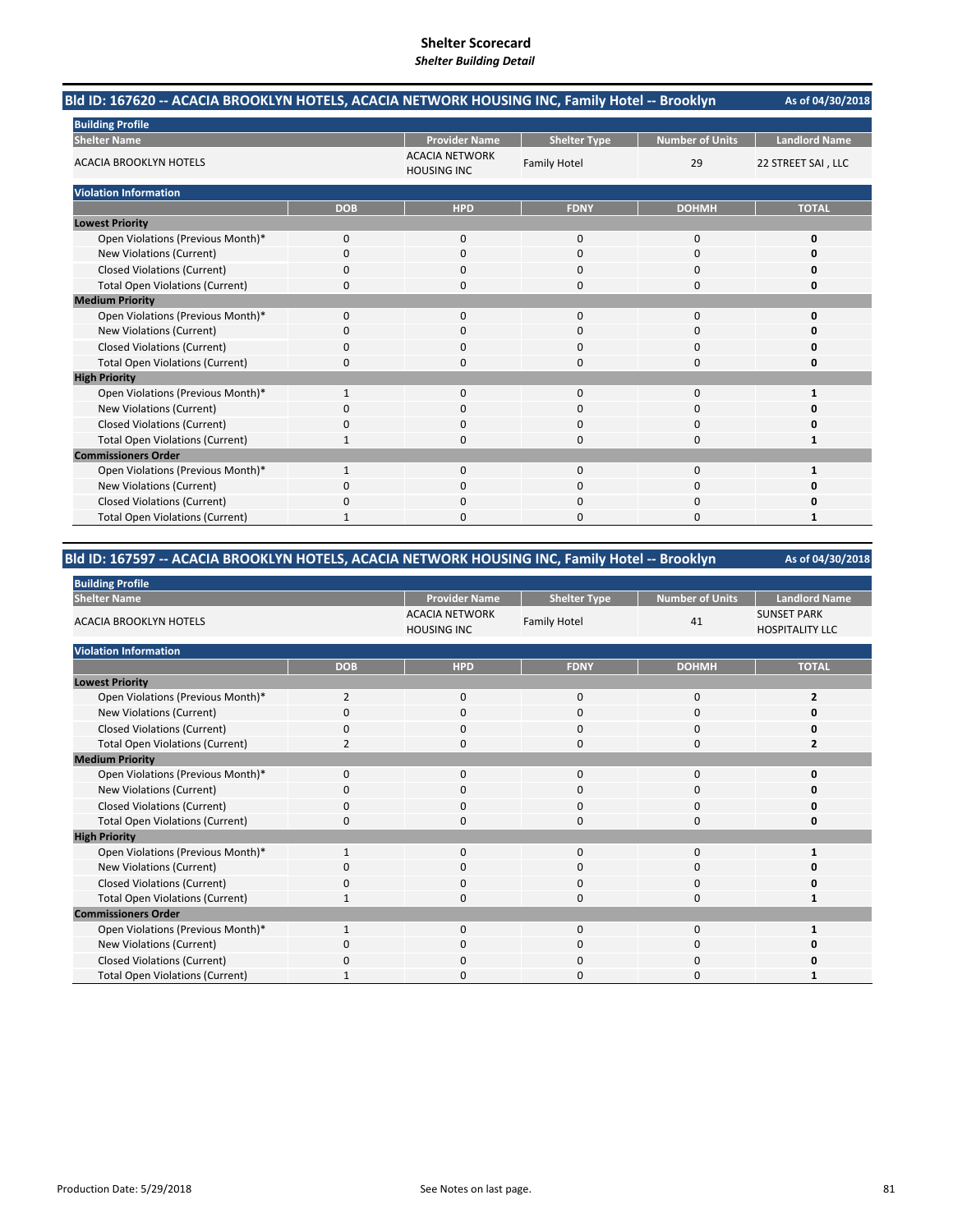| Bld ID: 168213 -- ACACIA BROOKLYN HOTELS, ACACIA NETWORK HOUSING INC, Family Hotel -- Brooklyn |            |                                             |                     |                        | As of 04/30/2018             |
|------------------------------------------------------------------------------------------------|------------|---------------------------------------------|---------------------|------------------------|------------------------------|
| <b>Building Profile</b>                                                                        |            |                                             |                     |                        |                              |
| <b>Shelter Name</b>                                                                            |            | <b>Provider Name</b>                        | <b>Shelter Type</b> | <b>Number of Units</b> | <b>Landlord Name</b>         |
| <b>ACACIA BROOKLYN HOTELS</b>                                                                  |            | <b>ACACIA NETWORK</b><br><b>HOUSING INC</b> | <b>Family Hotel</b> | 27                     | <b>RATAN STILLWELL L.L.C</b> |
| <b>Violation Information</b>                                                                   |            |                                             |                     |                        |                              |
|                                                                                                | <b>DOB</b> | <b>HPD</b>                                  | <b>FDNY</b>         | <b>DOHMH</b>           | <b>TOTAL</b>                 |
| <b>Lowest Priority</b>                                                                         |            |                                             |                     |                        |                              |
| Open Violations (Previous Month)*                                                              | 0          | $\mathbf{0}$                                | $\mathbf{0}$        | $\mathbf 0$            | 0                            |
| New Violations (Current)                                                                       | 0          | <sup>0</sup>                                | $\Omega$            | $\Omega$               | O                            |
| <b>Closed Violations (Current)</b>                                                             | 0          | 0                                           | $\Omega$            | $\Omega$               | O                            |
| <b>Total Open Violations (Current)</b>                                                         | 0          | 0                                           | $\Omega$            | $\Omega$               | 0                            |
| <b>Medium Priority</b>                                                                         |            |                                             |                     |                        |                              |
| Open Violations (Previous Month)*                                                              | 0          | $\Omega$                                    | $\Omega$            | $\Omega$               | $\Omega$                     |
| New Violations (Current)                                                                       | 0          | 0                                           | 0                   | 0                      | n                            |
| <b>Closed Violations (Current)</b>                                                             | 0          | $\Omega$                                    | $\Omega$            | 0                      | Ω                            |
| <b>Total Open Violations (Current)</b>                                                         | 0          | O                                           | $\Omega$            | $\Omega$               | 0                            |
| <b>High Priority</b>                                                                           |            |                                             |                     |                        |                              |
| Open Violations (Previous Month)*                                                              | $\Omega$   | $\Omega$                                    | $\Omega$            | $\Omega$               | O                            |
| New Violations (Current)                                                                       | ŋ          | <sup>0</sup>                                | $\Omega$            | $\Omega$               | O                            |
| <b>Closed Violations (Current)</b>                                                             | 0          | 0                                           | $\Omega$            | 0                      | Ω                            |
| <b>Total Open Violations (Current)</b>                                                         | 0          | 0                                           | $\Omega$            | 0                      | 0                            |
| <b>Commissioners Order</b>                                                                     |            |                                             |                     |                        |                              |
| Open Violations (Previous Month)*                                                              | 0          | $\Omega$                                    | $\mathbf{0}$        | $\Omega$               | O                            |
| New Violations (Current)                                                                       | ŋ          | 0                                           | O                   | 0                      |                              |
| <b>Closed Violations (Current)</b>                                                             | 0          | $\Omega$                                    | 0                   | 0                      | O                            |
| <b>Total Open Violations (Current)</b>                                                         | 0          | <sup>0</sup>                                | $\Omega$            | 0                      | 0                            |

## **Bld ID: 94988 ‐‐ ACACIA BROOKLYN HOTELS, ACACIA NETWORK HOUSING INC, Family Hotel ‐‐ Brooklyn**

| <b>Building Profile</b>                |            |                                             |                     |                        |                           |
|----------------------------------------|------------|---------------------------------------------|---------------------|------------------------|---------------------------|
| <b>Shelter Name</b>                    |            | <b>Provider Name</b>                        | <b>Shelter Type</b> | <b>Number of Units</b> | <b>Landlord Name</b>      |
| <b>ACACIA BROOKLYN HOTELS</b>          |            | <b>ACACIA NETWORK</b><br><b>HOUSING INC</b> | <b>Family Hotel</b> | 70                     | <b>G-ELUL REALTY CORP</b> |
| <b>Violation Information</b>           |            |                                             |                     |                        |                           |
|                                        | <b>DOB</b> | <b>HPD</b>                                  | <b>FDNY</b>         | <b>DOHMH</b>           | <b>TOTAL</b>              |
| <b>Lowest Priority</b>                 |            |                                             |                     |                        |                           |
| Open Violations (Previous Month)*      | $\Omega$   | 0                                           | 0                   | 0                      | ŋ                         |
| New Violations (Current)               | 0          | 0                                           | 0                   | 0                      |                           |
| <b>Closed Violations (Current)</b>     | 0          | $\Omega$                                    | $\mathbf 0$         | $\mathbf 0$            |                           |
| <b>Total Open Violations (Current)</b> | ŋ          | $\Omega$                                    | 0                   | $\mathbf 0$            |                           |
| <b>Medium Priority</b>                 |            |                                             |                     |                        |                           |
| Open Violations (Previous Month)*      | $\Omega$   | $\Omega$                                    | $\mathbf{0}$        | 0                      |                           |
| New Violations (Current)               | O          | 0                                           | 0                   | 0                      |                           |
| <b>Closed Violations (Current)</b>     | 0          | 0                                           | 0                   | 0                      |                           |
| <b>Total Open Violations (Current)</b> | ŋ          | $\Omega$                                    | 0                   | $\mathbf 0$            |                           |
| <b>High Priority</b>                   |            |                                             |                     |                        |                           |
| Open Violations (Previous Month)*      | $\Omega$   | 0                                           | $\mathbf{0}$        | 0                      | ŋ                         |
| New Violations (Current)               | O          | $\Omega$                                    | 0                   | 0                      |                           |
| <b>Closed Violations (Current)</b>     | $\Omega$   | $\mathbf 0$                                 | 0                   | 0                      |                           |
| <b>Total Open Violations (Current)</b> | 0          | $\Omega$                                    | 0                   | $\mathbf 0$            |                           |
| <b>Commissioners Order</b>             |            |                                             |                     |                        |                           |
| Open Violations (Previous Month)*      | $\Omega$   | $\Omega$                                    | $\mathbf{1}$        | $\mathbf 0$            | 1                         |
| New Violations (Current)               | 0          | $\mathbf 0$                                 | 0                   | 0                      |                           |
| <b>Closed Violations (Current)</b>     | 0          | $\Omega$                                    | 0                   | 0                      |                           |
| <b>Total Open Violations (Current)</b> | n          | <sup>0</sup>                                |                     | 0                      |                           |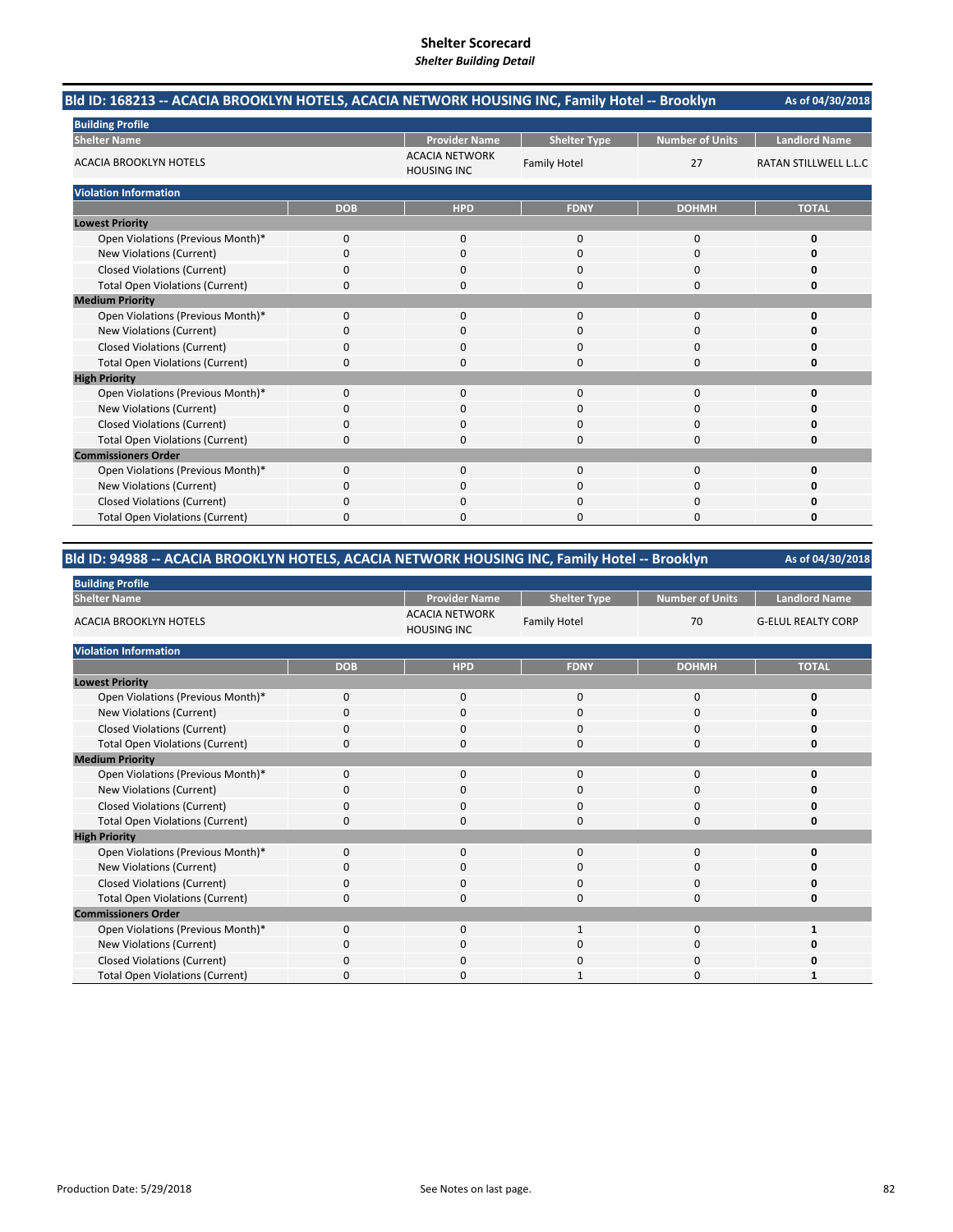| Bld ID: 168256 -- ACACIA BROOKLYN HOTELS, ACACIA NETWORK HOUSING INC, Family Hotel -- Brooklyn |            |                                             |                     |                        | As of 04/30/2018                     |
|------------------------------------------------------------------------------------------------|------------|---------------------------------------------|---------------------|------------------------|--------------------------------------|
| <b>Building Profile</b>                                                                        |            |                                             |                     |                        |                                      |
| <b>Shelter Name</b>                                                                            |            | <b>Provider Name</b>                        | <b>Shelter Type</b> | <b>Number of Units</b> | <b>Landlord Name</b>                 |
| <b>ACACIA BROOKLYN HOTELS</b>                                                                  |            | <b>ACACIA NETWORK</b><br><b>HOUSING INC</b> | <b>Family Hotel</b> | 36                     | <b>CCL MANAGEMENT,</b><br><b>LLC</b> |
| <b>Violation Information</b>                                                                   |            |                                             |                     |                        |                                      |
|                                                                                                | <b>DOB</b> | <b>HPD</b>                                  | <b>FDNY</b>         | <b>DOHMH</b>           | <b>TOTAL</b>                         |
| <b>Lowest Priority</b>                                                                         |            |                                             |                     |                        |                                      |
| Open Violations (Previous Month)*                                                              | 0          | $\mathbf{1}$                                | $\mathbf{0}$        | 0                      | $\mathbf{1}$                         |
| New Violations (Current)                                                                       | 0          | $\Omega$                                    | $\Omega$            | $\Omega$               | O                                    |
| <b>Closed Violations (Current)</b>                                                             | 0          | 0                                           | 0                   | 0                      | 0                                    |
| <b>Total Open Violations (Current)</b>                                                         | 0          |                                             | 0                   | $\Omega$               | 1                                    |
| <b>Medium Priority</b>                                                                         |            |                                             |                     |                        |                                      |
| Open Violations (Previous Month)*                                                              | $\Omega$   | $\Omega$                                    | $\Omega$            | $\Omega$               | 0                                    |
| New Violations (Current)                                                                       | 0          | 0                                           | O                   | $\Omega$               | n                                    |
| <b>Closed Violations (Current)</b>                                                             | 0          | 0                                           | 0                   | 0                      | Ω                                    |
| <b>Total Open Violations (Current)</b>                                                         | $\Omega$   | $\Omega$                                    | O                   | $\Omega$               | o                                    |
| <b>High Priority</b>                                                                           |            |                                             |                     |                        |                                      |
| Open Violations (Previous Month)*                                                              | 0          | $\Omega$                                    | $\Omega$            | $\Omega$               | $\Omega$                             |
| New Violations (Current)                                                                       | 0          | $\Omega$                                    | $\Omega$            | $\Omega$               | n                                    |
| <b>Closed Violations (Current)</b>                                                             | 0          | 0                                           | 0                   | $\Omega$               | 0                                    |
| <b>Total Open Violations (Current)</b>                                                         | 0          | 0                                           | 0                   | 0                      | 0                                    |
| <b>Commissioners Order</b>                                                                     |            |                                             |                     |                        |                                      |
| Open Violations (Previous Month)*                                                              | $\Omega$   | $\Omega$                                    | $\Omega$            | $\Omega$               | 0                                    |
| New Violations (Current)                                                                       | ŋ          | 0                                           | O                   | $\Omega$               | Ω                                    |
| <b>Closed Violations (Current)</b>                                                             | 0          | $\Omega$                                    | 0                   | 0                      | Ω                                    |
| <b>Total Open Violations (Current)</b>                                                         | 0          | <sup>0</sup>                                | 0                   | $\Omega$               | 0                                    |

## **Bld ID: 168587 ‐‐ ACACIA BROOKLYN HOTELS, ACACIA NETWORK HOUSING INC, Family Hotel ‐‐ Brooklyn**

| <b>Building Profile</b>                |              |                                             |                     |                        |                      |  |  |  |  |
|----------------------------------------|--------------|---------------------------------------------|---------------------|------------------------|----------------------|--|--|--|--|
| <b>Shelter Name</b>                    |              | <b>Provider Name</b>                        | <b>Shelter Type</b> | <b>Number of Units</b> | <b>Landlord Name</b> |  |  |  |  |
| <b>ACACIA BROOKLYN HOTELS</b>          |              | <b>ACACIA NETWORK</b><br><b>HOUSING INC</b> | <b>Family Hotel</b> | 74                     | <b>HKS CORP</b>      |  |  |  |  |
| <b>Violation Information</b>           |              |                                             |                     |                        |                      |  |  |  |  |
|                                        | <b>DOB</b>   | <b>HPD</b>                                  | <b>FDNY</b>         | <b>DOHMH</b>           | <b>TOTAL</b>         |  |  |  |  |
| <b>Lowest Priority</b>                 |              |                                             |                     |                        |                      |  |  |  |  |
| Open Violations (Previous Month)*      | $\mathbf{0}$ | $\mathbf 0$                                 | $\mathbf 0$         | 0                      | $\Omega$             |  |  |  |  |
| New Violations (Current)               | O            | 0                                           | 0                   | 0                      |                      |  |  |  |  |
| <b>Closed Violations (Current)</b>     | $\Omega$     | $\mathbf 0$                                 | 0                   | 0                      |                      |  |  |  |  |
| <b>Total Open Violations (Current)</b> | ŋ            | $\Omega$                                    | 0                   | $\mathbf 0$            |                      |  |  |  |  |
| <b>Medium Priority</b>                 |              |                                             |                     |                        |                      |  |  |  |  |
| Open Violations (Previous Month)*      | $\Omega$     | $\Omega$                                    | $\mathbf 0$         | 0                      | n                    |  |  |  |  |
| New Violations (Current)               | 0            | $\Omega$                                    | 0                   | 0                      |                      |  |  |  |  |
| <b>Closed Violations (Current)</b>     | 0            | $\Omega$                                    | 0                   | 0                      |                      |  |  |  |  |
| <b>Total Open Violations (Current)</b> | 0            | $\Omega$                                    | 0                   | $\mathbf 0$            | Ω                    |  |  |  |  |
| <b>High Priority</b>                   |              |                                             |                     |                        |                      |  |  |  |  |
| Open Violations (Previous Month)*      | $\Omega$     | $\Omega$                                    | $\mathbf 0$         | $\mathbf 0$            | U                    |  |  |  |  |
| New Violations (Current)               | 0            | $\mathbf 0$                                 | 0                   | 0                      |                      |  |  |  |  |
| <b>Closed Violations (Current)</b>     | $\Omega$     | $\mathbf 0$                                 | $\mathbf 0$         | $\mathbf 0$            |                      |  |  |  |  |
| <b>Total Open Violations (Current)</b> | ŋ            | $\Omega$                                    | 0                   | $\mathbf 0$            | Ω                    |  |  |  |  |
| <b>Commissioners Order</b>             |              |                                             |                     |                        |                      |  |  |  |  |
| Open Violations (Previous Month)*      | 1            | $\Omega$                                    | 0                   | $\Omega$               |                      |  |  |  |  |
| New Violations (Current)               | 0            | $\mathbf 0$                                 | $\mathbf 0$         | 0                      |                      |  |  |  |  |
| <b>Closed Violations (Current)</b>     |              | $\Omega$                                    | 0                   | $\mathbf 0$            |                      |  |  |  |  |
| <b>Total Open Violations (Current)</b> | n            | <sup>0</sup>                                | ი                   | 0                      |                      |  |  |  |  |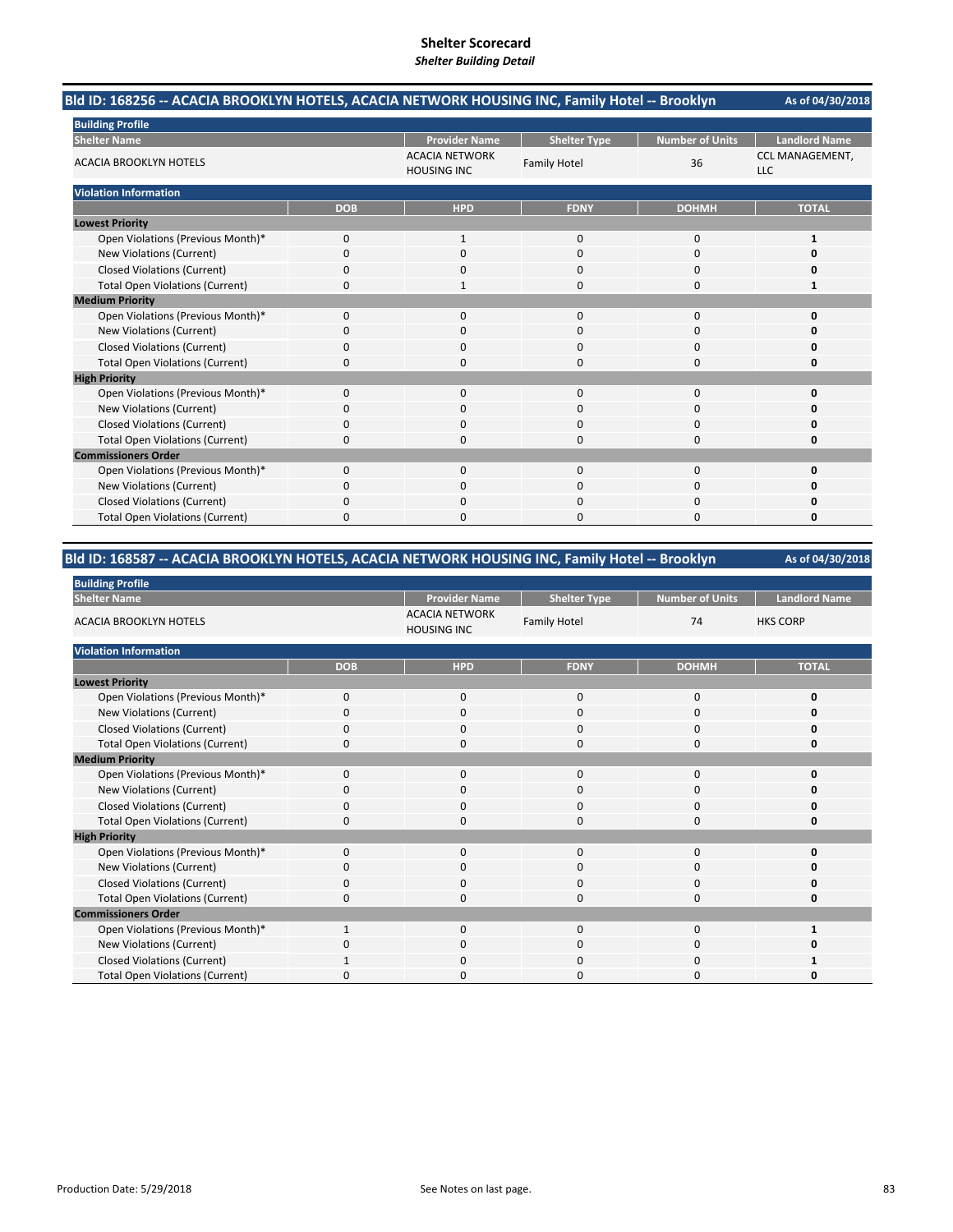| Bld ID: 172544 -- ACACIA BROOKLYN HOTELS, ACACIA NETWORK HOUSING INC, Family Hotel -- Brooklyn |              |                                             |                     |                        | As of 04/30/2018                      |
|------------------------------------------------------------------------------------------------|--------------|---------------------------------------------|---------------------|------------------------|---------------------------------------|
| <b>Building Profile</b>                                                                        |              |                                             |                     |                        |                                       |
| <b>Shelter Name</b>                                                                            |              | <b>Provider Name</b>                        | <b>Shelter Type</b> | <b>Number of Units</b> | <b>Landlord Name</b>                  |
| <b>ACACIA BROOKLYN HOTELS</b>                                                                  |              | <b>ACACIA NETWORK</b><br><b>HOUSING INC</b> | <b>Family Hotel</b> | 52                     | <b>UNION HOTEL PARK</b><br><b>LLC</b> |
| <b>Violation Information</b>                                                                   |              |                                             |                     |                        |                                       |
|                                                                                                | <b>DOB</b>   | <b>HPD</b>                                  | <b>FDNY</b>         | <b>DOHMH</b>           | <b>TOTAL</b>                          |
| <b>Lowest Priority</b>                                                                         |              |                                             |                     |                        |                                       |
| Open Violations (Previous Month)*                                                              | $\mathbf{1}$ | 0                                           | $\mathbf{1}$        | $\Omega$               | 2                                     |
| New Violations (Current)                                                                       | $\Omega$     | $\Omega$                                    | $\Omega$            | $\Omega$               | O                                     |
| <b>Closed Violations (Current)</b>                                                             | 0            | 0                                           | 0                   | 0                      | 0                                     |
| <b>Total Open Violations (Current)</b>                                                         |              | 0                                           | 1                   | $\Omega$               | 2                                     |
| <b>Medium Priority</b>                                                                         |              |                                             |                     |                        |                                       |
| Open Violations (Previous Month)*                                                              | $\Omega$     | $\Omega$                                    | $\Omega$            | $\Omega$               | $\Omega$                              |
| New Violations (Current)                                                                       | 0            | 0                                           | 0                   | 0                      | n                                     |
| <b>Closed Violations (Current)</b>                                                             | 0            | $\Omega$                                    | $\Omega$            | $\Omega$               | 0                                     |
| <b>Total Open Violations (Current)</b>                                                         | $\Omega$     | O                                           | O                   | $\Omega$               | O                                     |
| <b>High Priority</b>                                                                           |              |                                             |                     |                        |                                       |
| Open Violations (Previous Month)*                                                              | $\mathbf{1}$ | $\Omega$                                    | $\Omega$            | $\Omega$               | 1                                     |
| New Violations (Current)                                                                       | 0            | $\Omega$                                    | $\Omega$            | $\Omega$               | Ω                                     |
| <b>Closed Violations (Current)</b>                                                             | $\Omega$     | 0                                           | 0                   | $\Omega$               | 0                                     |
| <b>Total Open Violations (Current)</b>                                                         | 1            | 0                                           | $\Omega$            | $\Omega$               | 1                                     |
| <b>Commissioners Order</b>                                                                     |              |                                             |                     |                        |                                       |
| Open Violations (Previous Month)*                                                              | 1            | 0                                           | $\Omega$            | 0                      | 1                                     |
| New Violations (Current)                                                                       | 0            | 0                                           | 0                   | 0                      | n                                     |
| <b>Closed Violations (Current)</b>                                                             | 0            | $\Omega$                                    | $\Omega$            | $\Omega$               | O                                     |
| <b>Total Open Violations (Current)</b>                                                         | 1            | O                                           | O                   | $\Omega$               | 1                                     |

## **Bld ID: 181782 ‐‐ ACACIA BROOKLYN HOTELS, ACACIA NETWORK HOUSING INC, Family Hotel ‐‐ Brooklyn**

| <b>Building Profile</b>                |             |                                             |                     |                        |                                      |
|----------------------------------------|-------------|---------------------------------------------|---------------------|------------------------|--------------------------------------|
| <b>Shelter Name</b>                    |             | <b>Provider Name</b>                        | <b>Shelter Type</b> | <b>Number of Units</b> | <b>Landlord Name</b>                 |
| <b>ACACIA BROOKLYN HOTELS</b>          |             | <b>ACACIA NETWORK</b><br><b>HOUSING INC</b> | <b>Family Hotel</b> | 37                     | <b>JANNAT ROCKAWAY</b><br><b>LLC</b> |
| <b>Violation Information</b>           |             |                                             |                     |                        |                                      |
|                                        | <b>DOB</b>  | <b>HPD</b>                                  | <b>FDNY</b>         | <b>DOHMH</b>           | <b>TOTAL</b>                         |
| <b>Lowest Priority</b>                 |             |                                             |                     |                        |                                      |
| Open Violations (Previous Month)*      | $\mathbf 0$ | $\mathbf 0$                                 | 0                   | 0                      | n                                    |
| New Violations (Current)               | C           | 0                                           | 0                   | 0                      |                                      |
| <b>Closed Violations (Current)</b>     | 0           | $\Omega$                                    | 0                   | 0                      |                                      |
| <b>Total Open Violations (Current)</b> | $\Omega$    | $\Omega$                                    | 0                   | 0                      | n                                    |
| <b>Medium Priority</b>                 |             |                                             |                     |                        |                                      |
| Open Violations (Previous Month)*      | $\Omega$    | $\Omega$                                    | $\Omega$            | $\Omega$               |                                      |
| New Violations (Current)               | 0           | 0                                           | 0                   | 0                      |                                      |
| <b>Closed Violations (Current)</b>     | 0           | 0                                           | 0                   | 0                      |                                      |
| <b>Total Open Violations (Current)</b> | $\Omega$    | $\Omega$                                    | 0                   | 0                      | Ω                                    |
| <b>High Priority</b>                   |             |                                             |                     |                        |                                      |
| Open Violations (Previous Month)*      | $\mathbf 0$ | $\mathbf{0}$                                | 0                   | 0                      | n                                    |
| New Violations (Current)               | 0           | 0                                           | 0                   | 0                      |                                      |
| <b>Closed Violations (Current)</b>     | 0           | 0                                           | 0                   | 0                      |                                      |
| <b>Total Open Violations (Current)</b> | 0           | $\Omega$                                    | 0                   | 0                      |                                      |
| <b>Commissioners Order</b>             |             |                                             |                     |                        |                                      |
| Open Violations (Previous Month)*      | $\Omega$    | $\Omega$                                    | $\Omega$            | $\Omega$               | n                                    |
| New Violations (Current)               | 0           | 0                                           | 0                   | 0                      |                                      |
| <b>Closed Violations (Current)</b>     | 0           | 0                                           | 0                   | 0                      |                                      |
| <b>Total Open Violations (Current)</b> |             | O                                           | ი                   | 0                      |                                      |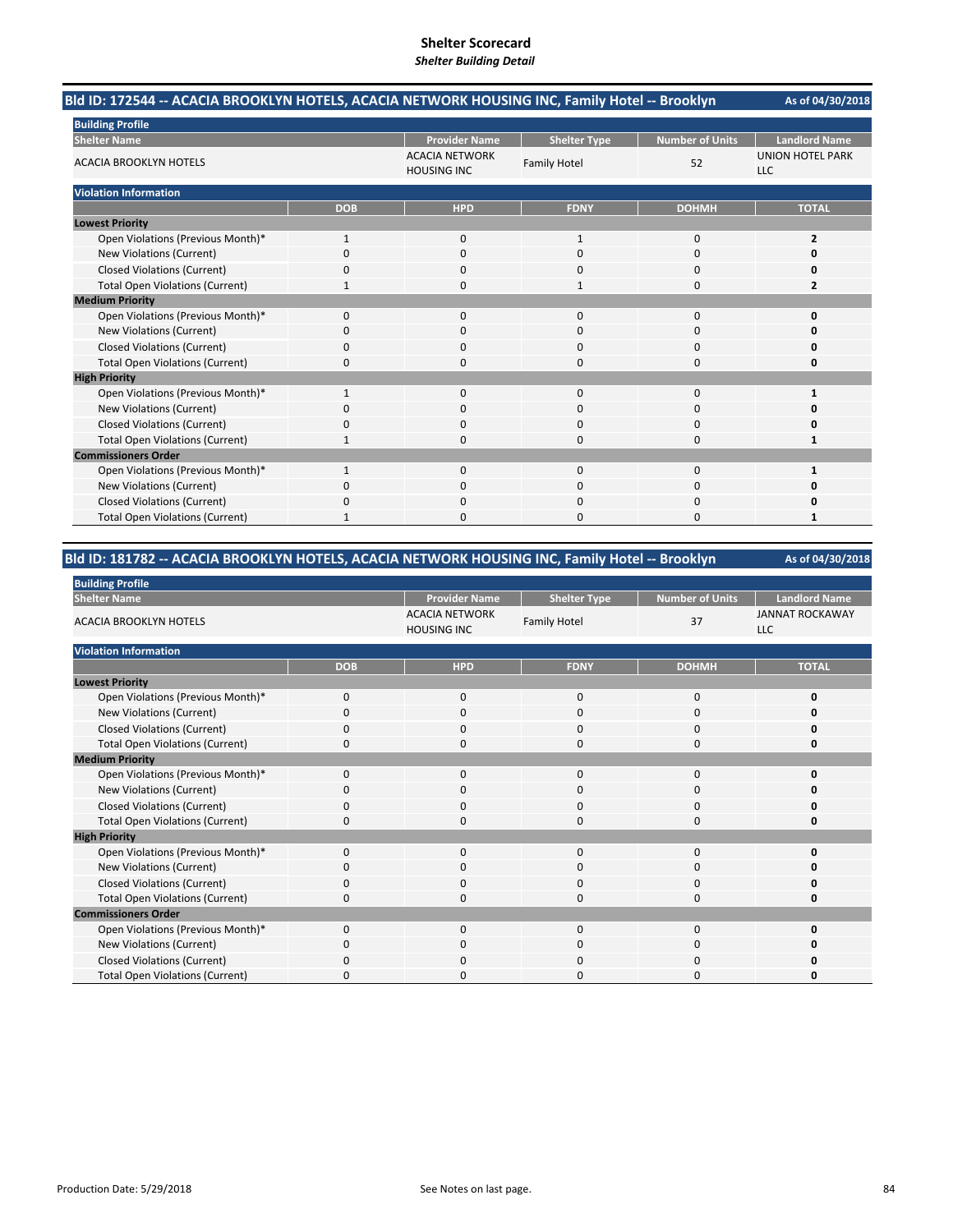| Bld ID: 53504 -- BROOKLYN HOTELS, CHILDREN'S COMMUNITY SERVICES, Family Hotel -- Brooklyn |              |                                                |                     | As of 04/30/2018       |                           |
|-------------------------------------------------------------------------------------------|--------------|------------------------------------------------|---------------------|------------------------|---------------------------|
| <b>Building Profile</b>                                                                   |              |                                                |                     |                        |                           |
| <b>Shelter Name</b>                                                                       |              | <b>Provider Name</b>                           | <b>Shelter Type</b> | <b>Number of Units</b> | <b>Landlord Name</b>      |
| <b>BROOKLYN HOTELS</b>                                                                    |              | <b>CHILDREN'S</b><br><b>COMMUNITY SERVICES</b> | <b>Family Hotel</b> | 58                     | <b>COSMIC REALTY, LLC</b> |
| <b>Violation Information</b>                                                              |              |                                                |                     |                        |                           |
|                                                                                           | <b>DOB</b>   | <b>HPD</b>                                     | <b>FDNY</b>         | <b>DOHMH</b>           | <b>TOTAL</b>              |
| <b>Lowest Priority</b>                                                                    |              |                                                |                     |                        |                           |
| Open Violations (Previous Month)*                                                         | 2            | 0                                              | 1                   | 0                      | 3                         |
| New Violations (Current)                                                                  | 0            | 0                                              | 0                   | 0                      | 0                         |
| <b>Closed Violations (Current)</b>                                                        | 0            | 0                                              | $\Omega$            | 0                      | n                         |
| <b>Total Open Violations (Current)</b>                                                    | 2            | 0                                              |                     | 0                      | 3                         |
| <b>Medium Priority</b>                                                                    |              |                                                |                     |                        |                           |
| Open Violations (Previous Month)*                                                         | 0            | $\mathbf{0}$                                   | $\mathbf{0}$        | $\mathbf{1}$           | 1                         |
| New Violations (Current)                                                                  | $\Omega$     | $\Omega$                                       | $\Omega$            | 0                      | 0                         |
| <b>Closed Violations (Current)</b>                                                        | 0            | 0                                              | 0                   |                        | 1                         |
| <b>Total Open Violations (Current)</b>                                                    | 0            | $\Omega$                                       | $\Omega$            | $\Omega$               | 0                         |
| <b>High Priority</b>                                                                      |              |                                                |                     |                        |                           |
| Open Violations (Previous Month)*                                                         | $\mathbf{1}$ | $\mathbf{0}$                                   | $\Omega$            | $\Omega$               | 1                         |
| New Violations (Current)                                                                  | 0            | 0                                              | 0                   | 0                      | Ω                         |
| <b>Closed Violations (Current)</b>                                                        | 0            | $\Omega$                                       | $\Omega$            | $\Omega$               | 0                         |
| <b>Total Open Violations (Current)</b>                                                    | 1            | O                                              | $\Omega$            | 0                      | 1                         |
| <b>Commissioners Order</b>                                                                |              |                                                |                     |                        |                           |
| Open Violations (Previous Month)*                                                         | 0            | $\Omega$                                       | $\Omega$            | 0                      | 0                         |
| New Violations (Current)                                                                  | 0            | $\Omega$                                       | 2                   | $\Omega$               | 2                         |
| <b>Closed Violations (Current)</b>                                                        | 0            | 0                                              |                     | 0                      | 2                         |
| <b>Total Open Violations (Current)</b>                                                    | 0            | ŋ                                              | n                   | $\Omega$               | n                         |

## **Bld ID: 81664 ‐‐ BROOKLYN HOTELS, CHILDREN'S COMMUNITY SERVICES, Family Hotel ‐‐ Brooklyn**

| <b>Building Profile</b>                |              |                                                |                     |                        |                      |  |  |
|----------------------------------------|--------------|------------------------------------------------|---------------------|------------------------|----------------------|--|--|
| <b>Shelter Name</b>                    |              | <b>Provider Name</b>                           | <b>Shelter Type</b> | <b>Number of Units</b> | <b>Landlord Name</b> |  |  |
| <b>BROOKLYN HOTELS</b>                 |              | <b>CHILDREN'S</b><br><b>COMMUNITY SERVICES</b> | <b>Family Hotel</b> | 49                     | AMBA MATA INC        |  |  |
| <b>Violation Information</b>           |              |                                                |                     |                        |                      |  |  |
|                                        | <b>DOB</b>   | <b>HPD</b>                                     | <b>FDNY</b>         | <b>DOHMH</b>           | <b>TOTAL</b>         |  |  |
| <b>Lowest Priority</b>                 |              |                                                |                     |                        |                      |  |  |
| Open Violations (Previous Month)*      | $\Omega$     | $\mathbf 0$                                    | 0                   | $\mathbf 0$            | 0                    |  |  |
| New Violations (Current)               |              | 0                                              | 0                   | 0                      |                      |  |  |
| <b>Closed Violations (Current)</b>     |              | $\mathbf 0$                                    | 0                   | 0                      |                      |  |  |
| <b>Total Open Violations (Current)</b> | $\Omega$     | $\Omega$                                       | $\Omega$            | $\mathbf 0$            | n                    |  |  |
| <b>Medium Priority</b>                 |              |                                                |                     |                        |                      |  |  |
| Open Violations (Previous Month)*      | $\mathbf 0$  | $\mathbf 0$                                    | 0                   | 0                      |                      |  |  |
| New Violations (Current)               | $\Omega$     | $\Omega$                                       | $\Omega$            | $\Omega$               |                      |  |  |
| <b>Closed Violations (Current)</b>     | $\Omega$     | $\mathbf 0$                                    | 0                   | $\mathbf 0$            |                      |  |  |
| <b>Total Open Violations (Current)</b> | $\Omega$     | $\Omega$                                       | $\Omega$            | $\mathbf 0$            |                      |  |  |
| <b>High Priority</b>                   |              |                                                |                     |                        |                      |  |  |
| Open Violations (Previous Month)*      | $\mathbf{1}$ | $\overline{2}$                                 | 0                   | 0                      |                      |  |  |
| New Violations (Current)               | $\Omega$     | $\Omega$                                       | $\Omega$            | 0                      |                      |  |  |
| <b>Closed Violations (Current)</b>     | 0            | $\mathbf 0$                                    | 0                   | 0                      |                      |  |  |
| <b>Total Open Violations (Current)</b> | 1            | $\overline{2}$                                 | $\Omega$            | 0                      | 3                    |  |  |
| <b>Commissioners Order</b>             |              |                                                |                     |                        |                      |  |  |
| Open Violations (Previous Month)*      | 5            | $\mathbf 0$                                    | 0                   | $\mathbf 0$            | 5                    |  |  |
| New Violations (Current)               | $\Omega$     | $\Omega$                                       | $\Omega$            | 0                      |                      |  |  |
| <b>Closed Violations (Current)</b>     | 0            | 0                                              | 0                   | 0                      |                      |  |  |
| <b>Total Open Violations (Current)</b> | 5            | <sup>0</sup>                                   | $\Omega$            | $\Omega$               |                      |  |  |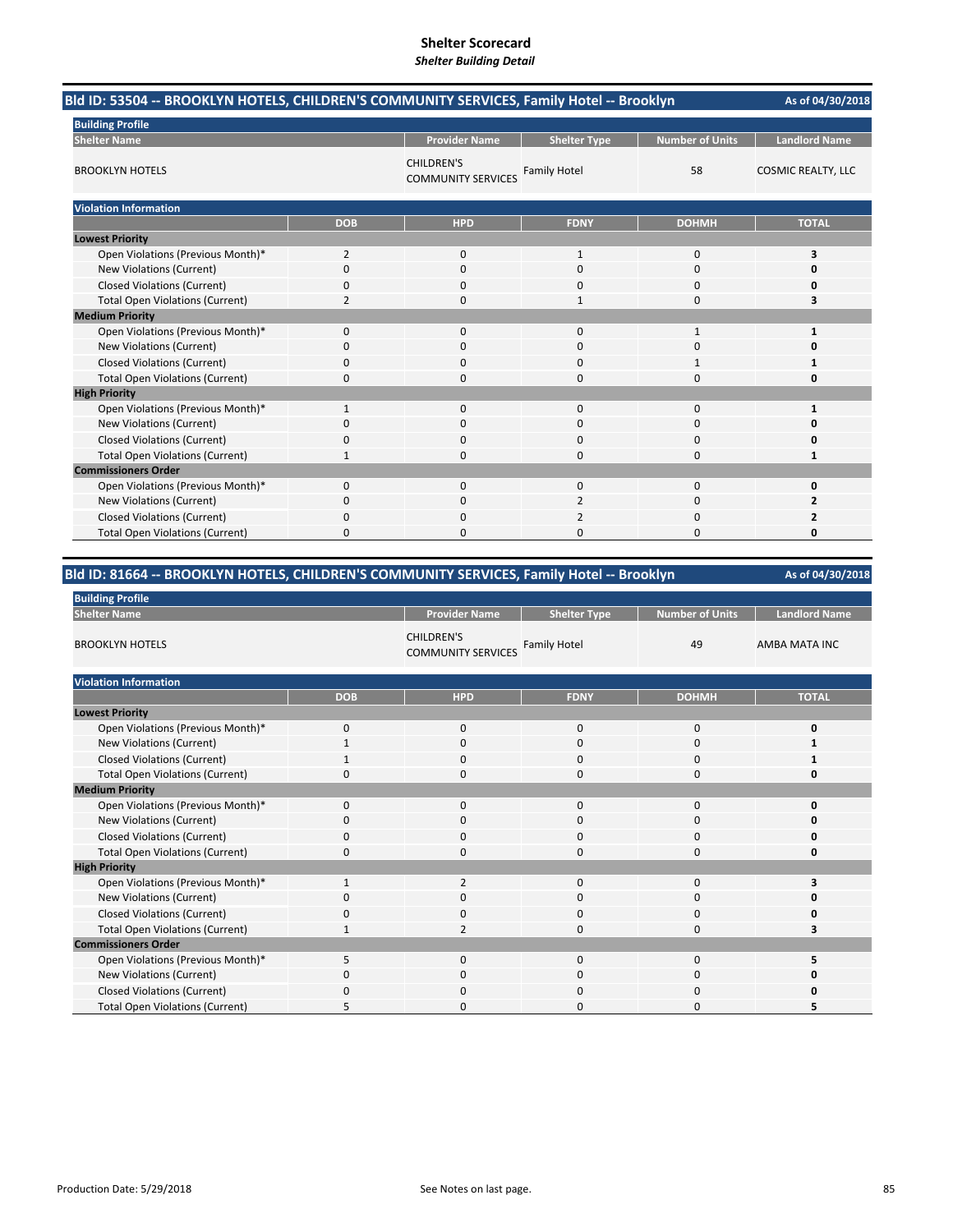| Bld ID: 100352 -- BROOKLYN HOTELS, CHILDREN'S COMMUNITY SERVICES, Family Hotel -- Brooklyn | As of 04/30/2018 |                                                |                     |                        |                                               |
|--------------------------------------------------------------------------------------------|------------------|------------------------------------------------|---------------------|------------------------|-----------------------------------------------|
| <b>Building Profile</b>                                                                    |                  |                                                |                     |                        |                                               |
| <b>Shelter Name</b>                                                                        |                  | <b>Provider Name</b>                           | <b>Shelter Type</b> | <b>Number of Units</b> | <b>Landlord Name</b>                          |
| <b>BROOKLYN HOTELS</b>                                                                     |                  | <b>CHILDREN'S</b><br><b>COMMUNITY SERVICES</b> | <b>Family Hotel</b> | 34                     | PITKIN HOSPITALITY<br><b>MANAGEMENT NY LL</b> |
| <b>Violation Information</b>                                                               |                  |                                                |                     |                        |                                               |
|                                                                                            | <b>DOB</b>       | <b>HPD</b>                                     | <b>FDNY</b>         | <b>DOHMH</b>           | <b>TOTAL</b>                                  |
| <b>Lowest Priority</b>                                                                     |                  |                                                |                     |                        |                                               |
| Open Violations (Previous Month)*                                                          | $\mathbf{1}$     | $\mathbf{0}$                                   | $\mathbf{1}$        | 0                      | 2                                             |
| New Violations (Current)                                                                   | 0                | 0                                              | 1                   | 0                      | 1                                             |
| <b>Closed Violations (Current)</b>                                                         | 1                | $\Omega$                                       | $\Omega$            | 0                      | 1                                             |
| <b>Total Open Violations (Current)</b>                                                     | 0                | <sup>0</sup>                                   | 2                   | 0                      | 2                                             |
| <b>Medium Priority</b>                                                                     |                  |                                                |                     |                        |                                               |
| Open Violations (Previous Month)*                                                          | 0                | $\Omega$                                       | $\Omega$            | $\Omega$               | O                                             |
| New Violations (Current)                                                                   | 0                | $\Omega$                                       | $\Omega$            | 0                      | n                                             |
| <b>Closed Violations (Current)</b>                                                         | 0                | $\Omega$                                       | $\Omega$            | 0                      | O                                             |
| <b>Total Open Violations (Current)</b>                                                     | 0                | 0                                              | 0                   | 0                      | 0                                             |
| <b>High Priority</b>                                                                       |                  |                                                |                     |                        |                                               |
| Open Violations (Previous Month)*                                                          | 0                | $\mathbf 0$                                    | $\mathbf 0$         | $\mathbf 0$            | 0                                             |
| New Violations (Current)                                                                   | 0                | 0                                              | $\Omega$            | 0                      | O                                             |
| <b>Closed Violations (Current)</b>                                                         | 0                | 0                                              | 0                   | 0                      | 0                                             |
| <b>Total Open Violations (Current)</b>                                                     | 0                | O                                              | $\Omega$            | 0                      | 0                                             |
| <b>Commissioners Order</b>                                                                 |                  |                                                |                     |                        |                                               |
| Open Violations (Previous Month)*                                                          | 2                | 0                                              | 0                   | 0                      | 2                                             |
| New Violations (Current)                                                                   | 0                | 0                                              | 0                   | 0                      | O                                             |
| <b>Closed Violations (Current)</b>                                                         | 0                | ŋ                                              | $\Omega$            | 0                      | n                                             |
| <b>Total Open Violations (Current)</b>                                                     |                  | O                                              | ი                   | O                      |                                               |

## **Bld ID: 169300 ‐‐ BROOKLYN HOTELS, CHILDREN'S COMMUNITY SERVICES, Family Hotel ‐‐ Brooklyn**

| <b>Building Profile</b>                |             |                                                |                     |                        |                      |  |  |  |
|----------------------------------------|-------------|------------------------------------------------|---------------------|------------------------|----------------------|--|--|--|
| <b>Shelter Name</b>                    |             | <b>Provider Name</b>                           | <b>Shelter Type</b> | <b>Number of Units</b> | <b>Landlord Name</b> |  |  |  |
| <b>BROOKLYN HOTELS</b>                 |             | <b>CHILDREN'S</b><br><b>COMMUNITY SERVICES</b> | <b>Family Hotel</b> | 55                     | <b>JANNAT I LLC</b>  |  |  |  |
| <b>Violation Information</b>           |             |                                                |                     |                        |                      |  |  |  |
|                                        | <b>DOB</b>  | <b>HPD</b>                                     | <b>FDNY</b>         | <b>DOHMH</b>           | <b>TOTAL</b>         |  |  |  |
| <b>Lowest Priority</b>                 |             |                                                |                     |                        |                      |  |  |  |
| Open Violations (Previous Month)*      | $\mathbf 0$ | $\mathbf 0$                                    | 0                   | $\mathbf 0$            | 0                    |  |  |  |
| New Violations (Current)               | $\Omega$    | 0                                              | 0                   | 0                      | 0                    |  |  |  |
| <b>Closed Violations (Current)</b>     | 0           | 0                                              | 0                   | $\mathbf 0$            | 0                    |  |  |  |
| <b>Total Open Violations (Current)</b> | $\Omega$    | $\Omega$                                       | $\Omega$            | $\Omega$               | 0                    |  |  |  |
| <b>Medium Priority</b>                 |             |                                                |                     |                        |                      |  |  |  |
| Open Violations (Previous Month)*      | $\mathbf 0$ | 0                                              | 0                   | $\mathbf 0$            | 0                    |  |  |  |
| <b>New Violations (Current)</b>        | $\Omega$    | 0                                              | $\Omega$            | $\mathbf 0$            | 0                    |  |  |  |
| <b>Closed Violations (Current)</b>     | $\Omega$    | 0                                              | $\Omega$            | $\mathbf 0$            | 0                    |  |  |  |
| <b>Total Open Violations (Current)</b> | $\Omega$    | 0                                              | $\Omega$            | $\mathbf 0$            | $\Omega$             |  |  |  |
| <b>High Priority</b>                   |             |                                                |                     |                        |                      |  |  |  |
| Open Violations (Previous Month)*      | $\Omega$    | $\Omega$                                       | $\Omega$            | $\Omega$               | 0                    |  |  |  |
| New Violations (Current)               | $\Omega$    | 0                                              | $\Omega$            | $\mathbf 0$            | O                    |  |  |  |
| <b>Closed Violations (Current)</b>     | 0           | 0                                              | 0                   | 0                      | 0                    |  |  |  |
| <b>Total Open Violations (Current)</b> | $\Omega$    | 0                                              | 0                   | $\mathbf 0$            | 0                    |  |  |  |
| <b>Commissioners Order</b>             |             |                                                |                     |                        |                      |  |  |  |
| Open Violations (Previous Month)*      | $\Omega$    | $\Omega$                                       | 0                   | $\mathbf 0$            | 0                    |  |  |  |
| New Violations (Current)               | $\Omega$    | 0                                              | 0                   | $\mathbf 0$            | $\Omega$             |  |  |  |
| <b>Closed Violations (Current)</b>     | 0           | 0                                              | $\Omega$            | 0                      | 0                    |  |  |  |
| <b>Total Open Violations (Current)</b> | $\Omega$    | O                                              | O                   | U                      | O                    |  |  |  |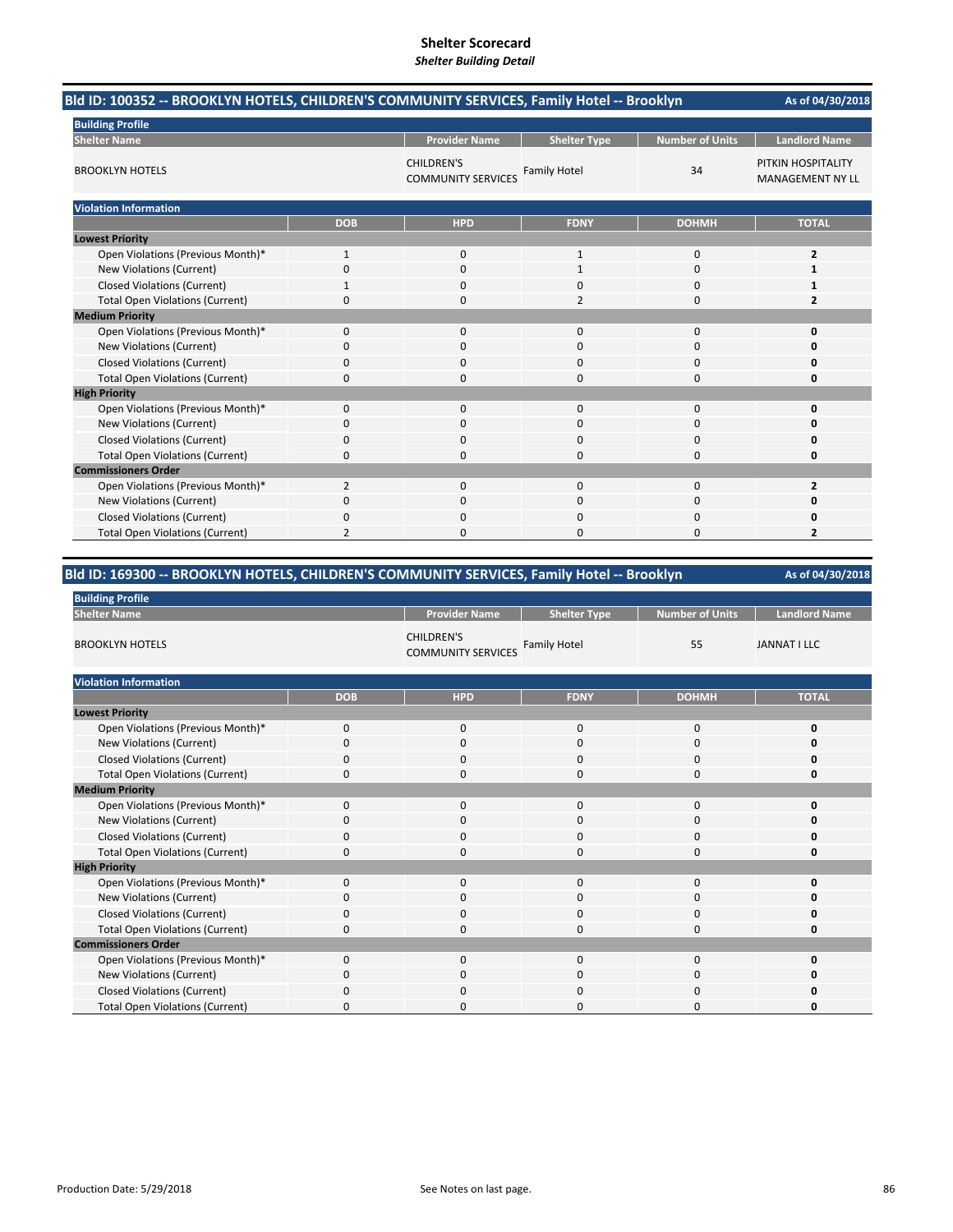| Bld ID: 179456 -- BROOKLYN HOTELS, CHILDREN'S COMMUNITY SERVICES, Family Hotel -- Brooklyn |                |                                                |                     |                        | As of 04/30/2018                     |
|--------------------------------------------------------------------------------------------|----------------|------------------------------------------------|---------------------|------------------------|--------------------------------------|
| <b>Building Profile</b>                                                                    |                |                                                |                     |                        |                                      |
| <b>Shelter Name</b>                                                                        |                | <b>Provider Name</b>                           | <b>Shelter Type</b> | <b>Number of Units</b> | <b>Landlord Name</b>                 |
| <b>BROOKLYN HOTELS</b>                                                                     |                | <b>CHILDREN'S</b><br><b>COMMUNITY SERVICES</b> | <b>Family Hotel</b> | 84                     | <b>Atlantic Avenue</b><br>Properties |
| <b>Violation Information</b>                                                               |                |                                                |                     |                        |                                      |
|                                                                                            | <b>DOB</b>     | <b>HPD</b>                                     | <b>FDNY</b>         | <b>DOHMH</b>           | <b>TOTAL</b>                         |
| <b>Lowest Priority</b>                                                                     |                |                                                |                     |                        |                                      |
| Open Violations (Previous Month)*                                                          | $\mathbf{1}$   | 0                                              | $\mathbf 0$         | 0                      | 1                                    |
| <b>New Violations (Current)</b>                                                            | 0              | 0                                              | 0                   | 0                      | 0                                    |
| <b>Closed Violations (Current)</b>                                                         | 0              | $\Omega$                                       | $\Omega$            | 0                      | Ω                                    |
| <b>Total Open Violations (Current)</b>                                                     | 1              | $\Omega$                                       | $\Omega$            | 0                      | 1                                    |
| <b>Medium Priority</b>                                                                     |                |                                                |                     |                        |                                      |
| Open Violations (Previous Month)*                                                          | 0              | $\Omega$                                       | $\Omega$            | $\Omega$               | 0                                    |
| New Violations (Current)                                                                   | 0              | $\Omega$                                       | $\Omega$            | $\Omega$               | O                                    |
| <b>Closed Violations (Current)</b>                                                         | 0              | 0                                              | $\Omega$            | $\Omega$               | O                                    |
| <b>Total Open Violations (Current)</b>                                                     | 0              | 0                                              | $\Omega$            | 0                      | 0                                    |
| <b>High Priority</b>                                                                       |                |                                                |                     |                        |                                      |
| Open Violations (Previous Month)*                                                          | $\overline{2}$ | $\Omega$                                       | $\Omega$            | $\Omega$               | $\overline{2}$                       |
| New Violations (Current)                                                                   | 0              | 0                                              | 0                   | 0                      | O                                    |
| <b>Closed Violations (Current)</b>                                                         | 0              | 0                                              | 0                   | 0                      | 0                                    |
| <b>Total Open Violations (Current)</b>                                                     | $\overline{2}$ | $\Omega$                                       | $\Omega$            | 0                      | $\overline{2}$                       |
| <b>Commissioners Order</b>                                                                 |                |                                                |                     |                        |                                      |
| Open Violations (Previous Month)*                                                          | $\overline{2}$ | $\Omega$                                       | $\Omega$            | $\Omega$               | $\overline{2}$                       |
| New Violations (Current)                                                                   | 0              | 0                                              | 0                   | 0                      | 0                                    |
| <b>Closed Violations (Current)</b>                                                         | 0              | ŋ                                              | $\Omega$            | 0                      | Ω                                    |
| <b>Total Open Violations (Current)</b>                                                     |                | 0                                              | 0                   | 0                      | 2                                    |

## **Bld ID: 179457 ‐‐ BROOKLYN HOTELS, CHILDREN'S COMMUNITY SERVICES, Family Hotel ‐‐ Brooklyn**

| <b>Building Profile</b>                |              |                                                |                     |                        |                      |  |
|----------------------------------------|--------------|------------------------------------------------|---------------------|------------------------|----------------------|--|
| <b>Shelter Name</b>                    |              | <b>Provider Name</b>                           | <b>Shelter Type</b> | <b>Number of Units</b> | <b>Landlord Name</b> |  |
| <b>BROOKLYN HOTELS</b>                 |              | <b>CHILDREN'S</b><br><b>COMMUNITY SERVICES</b> | <b>Family Hotel</b> | 56                     | <b>ENY HOTEL LLC</b> |  |
| <b>Violation Information</b>           |              |                                                |                     |                        |                      |  |
|                                        | <b>DOB</b>   | <b>HPD</b>                                     | <b>FDNY</b>         | <b>DOHMH</b>           | <b>TOTAL</b>         |  |
| <b>Lowest Priority</b>                 |              |                                                |                     |                        |                      |  |
| Open Violations (Previous Month)*      | $\Omega$     | $\mathbf 0$                                    | 0                   | $\mathbf 0$            | 0                    |  |
| New Violations (Current)               | $\Omega$     | $\Omega$                                       | 0                   | 0                      |                      |  |
| <b>Closed Violations (Current)</b>     | $\Omega$     | $\Omega$                                       | 0                   | $\mathbf 0$            |                      |  |
| <b>Total Open Violations (Current)</b> | $\Omega$     | $\Omega$                                       | 0                   | $\mathbf 0$            | Ω                    |  |
| <b>Medium Priority</b>                 |              |                                                |                     |                        |                      |  |
| Open Violations (Previous Month)*      | $\mathbf 0$  | 0                                              | 0                   | 0                      |                      |  |
| New Violations (Current)               | $\Omega$     | $\mathbf 0$                                    | 0                   | 2                      | 2                    |  |
| <b>Closed Violations (Current)</b>     | $\Omega$     | $\mathbf 0$                                    | 0                   | 0                      |                      |  |
| <b>Total Open Violations (Current)</b> | $\mathbf 0$  | $\mathbf 0$                                    | 0                   | $\overline{2}$         | $\overline{2}$       |  |
| <b>High Priority</b>                   |              |                                                |                     |                        |                      |  |
| Open Violations (Previous Month)*      | $\mathbf{1}$ | $\Omega$                                       | 0                   | 0                      | 1                    |  |
| New Violations (Current)               | $\Omega$     | 0                                              | 0                   | $\mathbf 0$            |                      |  |
| <b>Closed Violations (Current)</b>     |              | $\Omega$                                       | 0                   | $\mathbf 0$            |                      |  |
| <b>Total Open Violations (Current)</b> | $\Omega$     | $\mathbf 0$                                    | 0                   | $\mathbf 0$            |                      |  |
| <b>Commissioners Order</b>             |              |                                                |                     |                        |                      |  |
| Open Violations (Previous Month)*      | 1            | $\mathbf 0$                                    | 0                   | $\mathbf 0$            |                      |  |
| New Violations (Current)               | $\Omega$     | $\mathbf 0$                                    | 0                   | 0                      |                      |  |
| <b>Closed Violations (Current)</b>     | n            | 0                                              | 0                   | 0                      |                      |  |
| <b>Total Open Violations (Current)</b> |              | C                                              | 0                   | $\Omega$               |                      |  |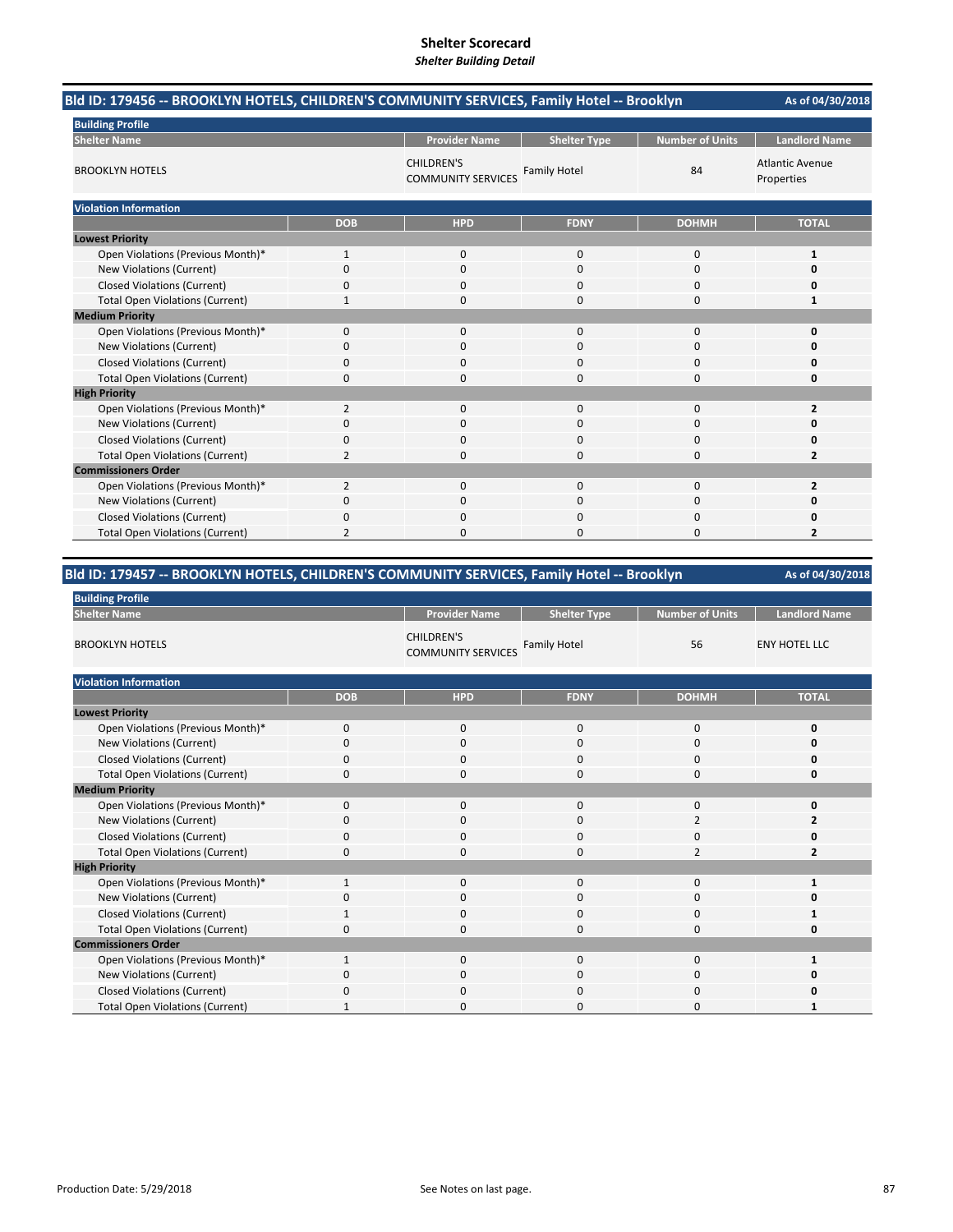| ** LOCATION CLOSED ** - Bld ID: 102656 -- BROOKLYN HOTELS, CHILDREN'S COMMUNITY SERVICES, Family |            |                                                |                       |                        | As of 04/30/2018     |
|--------------------------------------------------------------------------------------------------|------------|------------------------------------------------|-----------------------|------------------------|----------------------|
| <b>Building Profile</b>                                                                          |            |                                                |                       |                        |                      |
| <b>Shelter Name</b>                                                                              |            | <b>Provider Name</b>                           | <b>Shelter Type</b>   | <b>Number of Units</b> | <b>Landlord Name</b> |
| <b>BROOKLYN HOTELS</b>                                                                           |            | <b>CHILDREN'S</b><br><b>COMMUNITY SERVICES</b> | <b>Family Hotel</b>   | $\mathbf{0}$           | ELUL 21 REALTY CORP  |
| <b>CCS BROOKLYN</b>                                                                              |            | <b>CHILDREN'S</b><br><b>COMMUNITY SERVICES</b> | <b>Family Cluster</b> | $\mathbf 0$            | ELUL 21 REALTY CORP  |
| <b>Violation Information</b>                                                                     |            |                                                |                       |                        |                      |
|                                                                                                  | <b>DOB</b> | <b>HPD</b>                                     | <b>FDNY</b>           | <b>DOHMH</b>           | <b>TOTAL</b>         |
| <b>Lowest Priority</b>                                                                           |            |                                                |                       |                        |                      |
| Open Violations (Previous Month)*                                                                | 0          | 0                                              | $\mathbf{0}$          | 0                      | 0                    |
| New Violations (Current)                                                                         | 0          | 0                                              | $\mathbf 0$           | $\mathbf 0$            | 0                    |
| <b>Closed Violations (Current)</b>                                                               | 0          | $\Omega$                                       | $\Omega$              | $\Omega$               | 0                    |
| <b>Total Open Violations (Current)</b>                                                           | 0          | $\Omega$                                       | $\Omega$              | $\Omega$               | 0                    |
| <b>Medium Priority</b>                                                                           |            |                                                |                       |                        |                      |
| Open Violations (Previous Month)*                                                                | 0          | $\mathbf{1}$                                   | $\mathbf{0}$          | $\mathbf 0$            | $\mathbf{1}$         |
| New Violations (Current)                                                                         | 0          | $\Omega$                                       | $\Omega$              | $\Omega$               | 0                    |
| <b>Closed Violations (Current)</b>                                                               | 0          | $\mathbf{1}$                                   | $\Omega$              | $\Omega$               | 1                    |
| <b>Total Open Violations (Current)</b>                                                           | 0          | 0                                              | $\Omega$              | $\mathbf 0$            | 0                    |
| <b>High Priority</b>                                                                             |            |                                                |                       |                        |                      |
| Open Violations (Previous Month)*                                                                | 0          | 0                                              | $\mathbf{0}$          | $\mathbf 0$            | 0                    |
| New Violations (Current)                                                                         | $\Omega$   | 0                                              | 0                     | $\mathbf 0$            | 0                    |
| <b>Closed Violations (Current)</b>                                                               | 0          | $\Omega$                                       | $\Omega$              | $\Omega$               | 0                    |
| <b>Total Open Violations (Current)</b>                                                           | 0          | 0                                              | $\Omega$              | $\Omega$               | 0                    |
| <b>Commissioners Order</b>                                                                       |            |                                                |                       |                        |                      |
| Open Violations (Previous Month)*                                                                | 5          | 0                                              | $\mathbf{0}$          | $\mathbf 0$            | 5                    |
| <b>New Violations (Current)</b>                                                                  | 0          | 0                                              | 0                     | 0                      | 0                    |
| <b>Closed Violations (Current)</b>                                                               | 5          | 0                                              | 0                     | 0                      | 5                    |
| <b>Total Open Violations (Current)</b>                                                           | $\Omega$   | $\Omega$                                       | 0                     | $\Omega$               | 0                    |

## **Bld ID: 1548 ‐‐ FAM RES, Rev. Leopoldo Karl, Family Hotel ‐‐ Brooklyn**

**Provider Name Shelter Type Number of Units Landlord Name Shelter Type Number of Units COVERCOMING LOVE** Rev. Leopoldo Karl Family Hotel 20 MINIS **DOB HPD FDNY DOHMH TOTAL** Open Violations (Previous Month)\* 1000 **1** New Violations (Current) 0000 **0** Closed Violations (Current) 0000 **0** Total Open Violations (Current) 1 0 0 0 0 1 Open Violations (Previous Month)\* 0000 **0** New Violations (Current) **0** 0000 **0** 0000 **0** Closed Violations (Current) 0000 **0** Total Open Violations (Current) 0000 **0** Open Violations (Previous Month)\* 5000 **5** New Violations (Current) **1** 1000 **1** 1000 **1** 1000 **1** Closed Violations (Current) 1000 **1** Total Open Violations (Current) 5000 **5** Open Violations (Previous Month)\* 4000 **4** New Violations (Current) **0** 0000 **0** 0000 **0** 0000 **0** Closed Violations (Current) 0000 **0** Total Open Violations (Current) **4**000 **4**000 **4 High Priority Commissioners Order Medium Priority Building Profile Shelter Name** FAM RES **Violation Information Lowest Priority**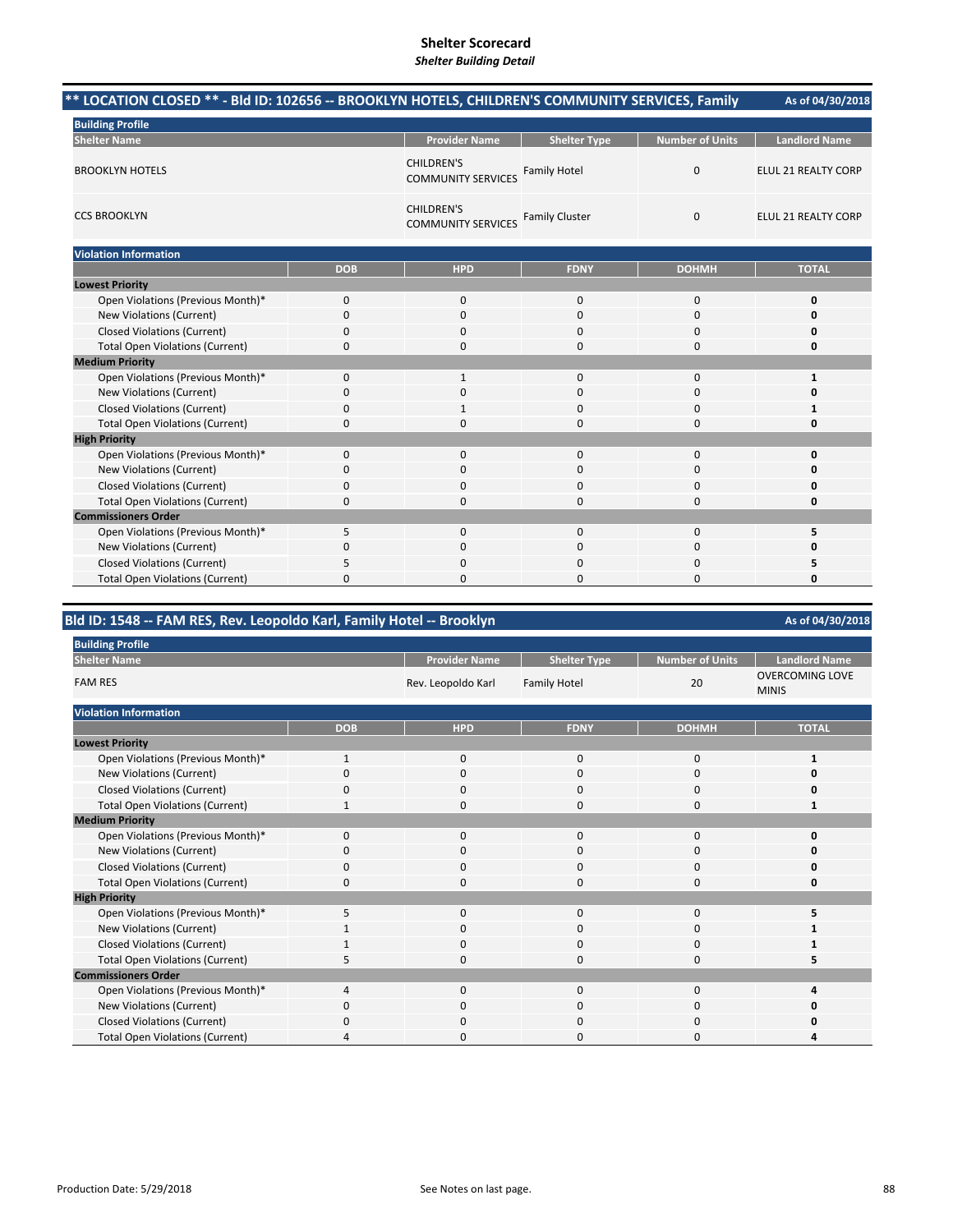| Bld ID: 1546 -- FAMILY RES, JERRY SCHRECK/SUSAN ALTER, Family Hotel -- Brooklyn |            |                                     |                     |                        | As of 04/30/2018     |
|---------------------------------------------------------------------------------|------------|-------------------------------------|---------------------|------------------------|----------------------|
| <b>Building Profile</b>                                                         |            |                                     |                     |                        |                      |
| <b>Shelter Name</b>                                                             |            | <b>Provider Name</b>                | <b>Shelter Type</b> | <b>Number of Units</b> | <b>Landlord Name</b> |
| <b>FAMILY RES</b>                                                               |            | JERRY SCHRECK/SUSAN<br><b>ALTER</b> | <b>Family Hotel</b> | 51                     | <b>MOSES FRIED</b>   |
| <b>Violation Information</b>                                                    |            |                                     |                     |                        |                      |
|                                                                                 | <b>DOB</b> | <b>HPD</b>                          | <b>FDNY</b>         | <b>DOHMH</b>           | <b>TOTAL</b>         |
| <b>Lowest Priority</b>                                                          |            |                                     |                     |                        |                      |
| Open Violations (Previous Month)*                                               | 0          | 0                                   | $\mathbf 0$         | $\mathbf 0$            | 0                    |
| New Violations (Current)                                                        | 0          | 0                                   | 0                   | 0                      | O                    |
| <b>Closed Violations (Current)</b>                                              | 0          | $\Omega$                            | $\Omega$            | $\Omega$               | O                    |
| <b>Total Open Violations (Current)</b>                                          | 0          | $\Omega$                            | 0                   | $\Omega$               | 0                    |
| <b>Medium Priority</b>                                                          |            |                                     |                     |                        |                      |
| Open Violations (Previous Month)*                                               | 0          | 0                                   | $\Omega$            | $\mathbf 0$            | O                    |
| New Violations (Current)                                                        | 0          | $\Omega$                            | 0                   | 0                      | O                    |
| <b>Closed Violations (Current)</b>                                              | 0          | $\Omega$                            | 0                   | $\Omega$               | 0                    |
| <b>Total Open Violations (Current)</b>                                          | 0          | 0                                   | 0                   | $\mathbf 0$            | 0                    |
| <b>High Priority</b>                                                            |            |                                     |                     |                        |                      |
| Open Violations (Previous Month)*                                               | 0          | 0                                   | $\Omega$            | $\mathbf 0$            | 0                    |
| New Violations (Current)                                                        | 0          | 0                                   | $\Omega$            | $\Omega$               | 0                    |
| <b>Closed Violations (Current)</b>                                              | 0          | 0                                   | $\Omega$            | $\Omega$               | n                    |
| <b>Total Open Violations (Current)</b>                                          | $\Omega$   | <sup>n</sup>                        | $\Omega$            | $\Omega$               | O                    |
| <b>Commissioners Order</b>                                                      |            |                                     |                     |                        |                      |
| Open Violations (Previous Month)*                                               | 0          | $\Omega$                            | $\Omega$            | $\Omega$               | 0                    |
| New Violations (Current)                                                        | 0          | 0                                   | 0                   | 0                      | n                    |
| <b>Closed Violations (Current)</b>                                              | 0          | 0                                   | 0                   | 0                      | 0                    |
| <b>Total Open Violations (Current)</b>                                          | 0          | 0                                   | 0                   | $\Omega$               | 0                    |

## **Bld ID: 1566 ‐‐ FAMILY RESIDENCE, JERRY SCHRECK/SUSAN ALTER, Family Hotel ‐‐ Brooklyn**

| <b>Building Profile</b>                |              |                                     |                     |                        |                                               |  |  |  |
|----------------------------------------|--------------|-------------------------------------|---------------------|------------------------|-----------------------------------------------|--|--|--|
| <b>Shelter Name</b>                    |              | <b>Provider Name</b>                | <b>Shelter Type</b> | <b>Number of Units</b> | <b>Landlord Name</b>                          |  |  |  |
| <b>FAMILY RESIDENCE</b>                |              | JERRY SCHRECK/SUSAN<br><b>ALTER</b> | <b>Family Hotel</b> | 46                     | <b>X KINGSTON AVENUE</b><br><b>REALTY LLC</b> |  |  |  |
| <b>Violation Information</b>           |              |                                     |                     |                        |                                               |  |  |  |
|                                        | <b>DOB</b>   | <b>HPD</b>                          | <b>FDNY</b>         | <b>DOHMH</b>           | <b>TOTAL</b>                                  |  |  |  |
| <b>Lowest Priority</b>                 |              |                                     |                     |                        |                                               |  |  |  |
| Open Violations (Previous Month)*      | $\mathbf{1}$ | $\mathbf 0$                         | 0                   | 0                      | 1                                             |  |  |  |
| New Violations (Current)               | $\Omega$     | $\Omega$                            | $\Omega$            | 0                      | Ω                                             |  |  |  |
| <b>Closed Violations (Current)</b>     | $\Omega$     | $\mathbf 0$                         | 0                   | $\mathbf 0$            | 0                                             |  |  |  |
| <b>Total Open Violations (Current)</b> | $\mathbf{1}$ | $\mathbf 0$                         | $\Omega$            | 0                      | 1                                             |  |  |  |
| <b>Medium Priority</b>                 |              |                                     |                     |                        |                                               |  |  |  |
| Open Violations (Previous Month)*      | $\mathbf{0}$ | $\mathbf 0$                         | 0                   | 0                      | 0                                             |  |  |  |
| New Violations (Current)               | $\Omega$     | $\Omega$                            | 0                   | 0                      |                                               |  |  |  |
| <b>Closed Violations (Current)</b>     | 0            | $\mathbf 0$                         | 0                   | 0                      |                                               |  |  |  |
| <b>Total Open Violations (Current)</b> | $\Omega$     | 0                                   | $\Omega$            | 0                      | ŋ                                             |  |  |  |
| <b>High Priority</b>                   |              |                                     |                     |                        |                                               |  |  |  |
| Open Violations (Previous Month)*      | $\Omega$     | $\Omega$                            | 0                   | $\mathbf 0$            |                                               |  |  |  |
| New Violations (Current)               | 1            | $\mathbf 0$                         | 0                   | 0                      |                                               |  |  |  |
| <b>Closed Violations (Current)</b>     |              | $\Omega$                            | $\Omega$            | 0                      |                                               |  |  |  |
| <b>Total Open Violations (Current)</b> | $\Omega$     | $\mathbf 0$                         | 0                   | $\mathbf 0$            | 0                                             |  |  |  |
| <b>Commissioners Order</b>             |              |                                     |                     |                        |                                               |  |  |  |
| Open Violations (Previous Month)*      | $\Omega$     | $\Omega$                            | $\mathbf{1}$        | $\Omega$               | 1                                             |  |  |  |
| New Violations (Current)               | $\Omega$     | $\mathbf 0$                         | 0                   | $\mathbf 0$            | n                                             |  |  |  |
| <b>Closed Violations (Current)</b>     | $\Omega$     | $\mathbf 0$                         | 0                   | 0                      |                                               |  |  |  |
| <b>Total Open Violations (Current)</b> | 0            | $\mathbf 0$                         |                     | 0                      |                                               |  |  |  |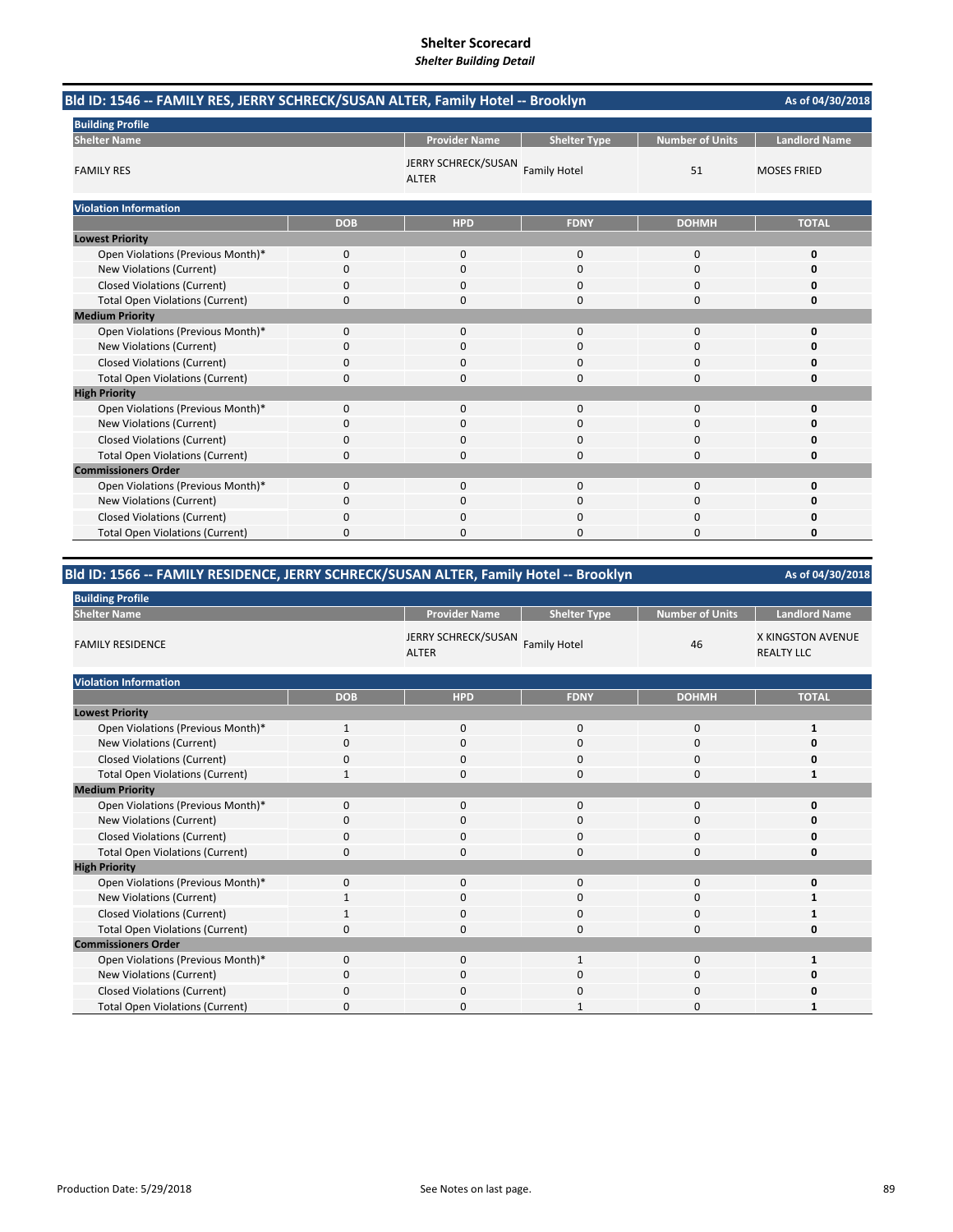| Bld ID: 1555 -- FAMILY RESIDENCE, Rev. Leopoldo Karl, Family Hotel -- Brooklyn |            |                      |                     |                 |                                        |
|--------------------------------------------------------------------------------|------------|----------------------|---------------------|-----------------|----------------------------------------|
| <b>Building Profile</b>                                                        |            |                      |                     |                 |                                        |
| <b>Shelter Name</b>                                                            |            | <b>Provider Name</b> | <b>Shelter Type</b> | Number of Units | <b>Landlord Name</b>                   |
| <b>FAMILY RESIDENCE</b>                                                        |            | Rev. Leopoldo Karl   | <b>Family Hotel</b> | 20              | <b>OVERCOMING LOVE</b><br><b>MINIS</b> |
| <b>Violation Information</b>                                                   |            |                      |                     |                 |                                        |
|                                                                                | <b>DOB</b> | <b>HPD</b>           | <b>FDNY</b>         | <b>DOHMH</b>    | <b>TOTAL</b>                           |
| <b>Lowest Priority</b>                                                         |            |                      |                     |                 |                                        |
| Open Violations (Previous Month)*                                              | 0          | 0                    | $\mathbf{0}$        | $\mathbf 0$     | 0                                      |
| New Violations (Current)                                                       | 0          | $\Omega$             | $\Omega$            | $\Omega$        | O                                      |
| <b>Closed Violations (Current)</b>                                             | 0          | 0                    | 0                   | 0               | o                                      |
| <b>Total Open Violations (Current)</b>                                         | 0          | $\Omega$             | $\Omega$            | $\Omega$        | 0                                      |
| <b>Medium Priority</b>                                                         |            |                      |                     |                 |                                        |
| Open Violations (Previous Month)*                                              | 0          | 0                    | $\Omega$            | $\Omega$        | $\Omega$                               |
| New Violations (Current)                                                       | 0          | 0                    | $\Omega$            | $\Omega$        | O                                      |
| <b>Closed Violations (Current)</b>                                             | 0          | 0                    | $\Omega$            | $\Omega$        | Ω                                      |
| <b>Total Open Violations (Current)</b>                                         | $\Omega$   | n                    | $\Omega$            | $\Omega$        | O                                      |
| <b>High Priority</b>                                                           |            |                      |                     |                 |                                        |
| Open Violations (Previous Month)*                                              | 0          | 0                    | $\mathbf{0}$        | $\mathbf 0$     | 0                                      |
| New Violations (Current)                                                       | 0          | <sup>0</sup>         | 0                   | $\Omega$        | o                                      |
| <b>Closed Violations (Current)</b>                                             | 0          | <sup>0</sup>         | O                   | <sup>0</sup>    | n                                      |
| <b>Total Open Violations (Current)</b>                                         | $\Omega$   | $\Omega$             | $\Omega$            | $\Omega$        | 0                                      |
| <b>Commissioners Order</b>                                                     |            |                      |                     |                 |                                        |
| Open Violations (Previous Month)*                                              | $\Omega$   | $\Omega$             | $\Omega$            | $\Omega$        | 0                                      |
| New Violations (Current)                                                       | 0          | 0                    | $\Omega$            | $\Omega$        | 0                                      |
| <b>Closed Violations (Current)</b>                                             | 0          | $\Omega$             | $\Omega$            | $\Omega$        | Ω                                      |
| <b>Total Open Violations (Current)</b>                                         | ŋ          |                      | U                   | n               | O                                      |

## **Bld ID: 1560 ‐‐ BEDCOURT FAMILY RESIDENCE, CHILDREN'S COMMUNITY SERVICES, Family Tier 2 ‐‐ Brooklyn**

| <b>Building Profile</b>                |                |                                                |                     |                 |                                          |  |  |  |
|----------------------------------------|----------------|------------------------------------------------|---------------------|-----------------|------------------------------------------|--|--|--|
| <b>Shelter Name</b>                    |                | <b>Provider Name</b>                           | <b>Shelter Type</b> | Number of Units | <b>Landlord Name</b>                     |  |  |  |
| <b>BEDCOURT FAMILY RESIDENCE</b>       |                | <b>CHILDREN'S</b><br><b>COMMUNITY SERVICES</b> | Family Tier 2       | 30              | <b>PULASKI</b><br><b>DEVELOPMENT LLC</b> |  |  |  |
| <b>Violation Information</b>           |                |                                                |                     |                 |                                          |  |  |  |
|                                        | <b>DOB</b>     | <b>HPD</b>                                     | <b>FDNY</b>         | <b>DOHMH</b>    | <b>TOTAL</b>                             |  |  |  |
| <b>Lowest Priority</b>                 |                |                                                |                     |                 |                                          |  |  |  |
| Open Violations (Previous Month)*      | $\mathbf{1}$   | $\mathbf 0$                                    | $\mathbf 0$         | 0               | 1                                        |  |  |  |
| New Violations (Current)               | 0              | 0                                              | $\Omega$            | 0               | 0                                        |  |  |  |
| <b>Closed Violations (Current)</b>     | 1              | $\mathbf 0$                                    | $\mathbf 0$         | 0               | 1                                        |  |  |  |
| <b>Total Open Violations (Current)</b> | $\Omega$       | $\Omega$                                       | $\Omega$            | 0               | 0                                        |  |  |  |
| <b>Medium Priority</b>                 |                |                                                |                     |                 |                                          |  |  |  |
| Open Violations (Previous Month)*      | 0              | $\mathbf{1}$                                   | $\mathbf 0$         | 0               | 1                                        |  |  |  |
| New Violations (Current)               | $\Omega$       | $\Omega$                                       | $\Omega$            | 0               | O                                        |  |  |  |
| <b>Closed Violations (Current)</b>     | 0              | $\mathbf 0$                                    | $\Omega$            | 0               | 0                                        |  |  |  |
| <b>Total Open Violations (Current)</b> | $\Omega$       | $\mathbf{1}$                                   | $\Omega$            | 0               | $\mathbf{1}$                             |  |  |  |
| <b>High Priority</b>                   |                |                                                |                     |                 |                                          |  |  |  |
| Open Violations (Previous Month)*      | 1              | $\mathbf{1}$                                   | $\Omega$            | 0               | $\overline{2}$                           |  |  |  |
| New Violations (Current)               | 0              | $\mathbf 0$                                    | $\Omega$            | 0               | 0                                        |  |  |  |
| <b>Closed Violations (Current)</b>     |                | 1                                              | $\Omega$            | 0               | 2                                        |  |  |  |
| <b>Total Open Violations (Current)</b> | 0              | $\mathbf 0$                                    | $\Omega$            | 0               | 0                                        |  |  |  |
| <b>Commissioners Order</b>             |                |                                                |                     |                 |                                          |  |  |  |
| Open Violations (Previous Month)*      | $\overline{2}$ | $\mathbf 0$                                    | $\mathbf 0$         | 0               | 2                                        |  |  |  |
| New Violations (Current)               | $\Omega$       | $\mathbf 0$                                    | $\Omega$            | 0               | 0                                        |  |  |  |
| <b>Closed Violations (Current)</b>     |                | $\mathbf 0$                                    | $\Omega$            | 0               |                                          |  |  |  |
| <b>Total Open Violations (Current)</b> |                | $\Omega$                                       | C                   | 0               |                                          |  |  |  |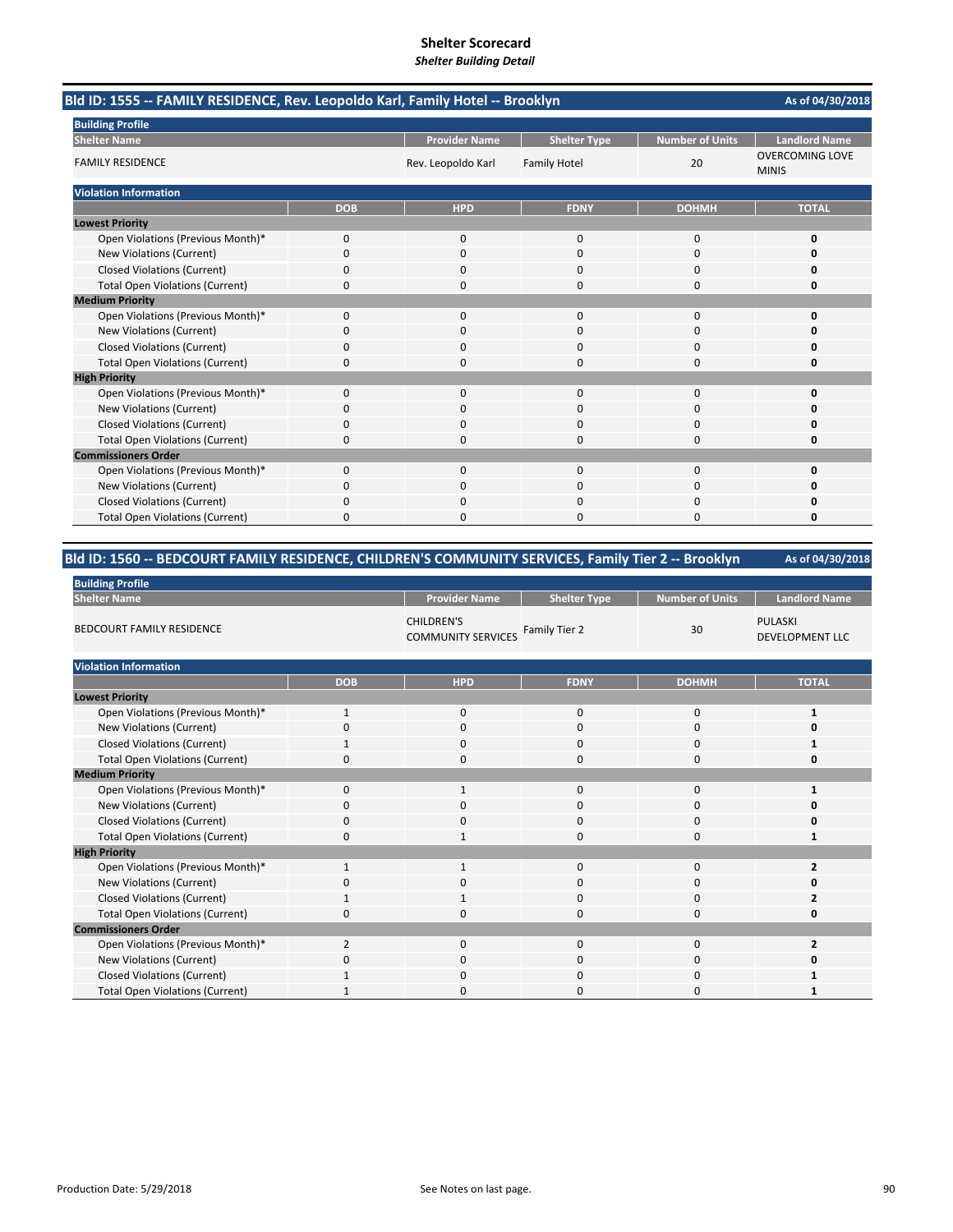| Bld ID: 1558 -- BEDCOURT FAMILY RESIDENCE, CHILDREN'S COMMUNITY SERVICES, Family Tier 2 -- Brooklyn |              |                                                |                     |                        | As of 04/30/2018                         |
|-----------------------------------------------------------------------------------------------------|--------------|------------------------------------------------|---------------------|------------------------|------------------------------------------|
| <b>Building Profile</b>                                                                             |              |                                                |                     |                        |                                          |
| <b>Shelter Name</b>                                                                                 |              | <b>Provider Name</b>                           | <b>Shelter Type</b> | <b>Number of Units</b> | <b>Landlord Name</b>                     |
| <b>BEDCOURT FAMILY RESIDENCE</b>                                                                    |              | <b>CHILDREN'S</b><br><b>COMMUNITY SERVICES</b> | Family Tier 2       | 8                      | <b>PULASKI</b><br><b>DEVELOPMENT LLC</b> |
| <b>Violation Information</b>                                                                        |              |                                                |                     |                        |                                          |
|                                                                                                     | <b>DOB</b>   | <b>HPD</b>                                     | <b>FDNY</b>         | <b>DOHMH</b>           | <b>TOTAL</b>                             |
| <b>Lowest Priority</b>                                                                              |              |                                                |                     |                        |                                          |
| Open Violations (Previous Month)*                                                                   | 0            | 0                                              | $\mathbf 0$         | 0                      | 0                                        |
| New Violations (Current)                                                                            | 0            | 0                                              | $\mathbf 0$         | 0                      | 0                                        |
| <b>Closed Violations (Current)</b>                                                                  | 0            | $\Omega$                                       | $\mathbf 0$         | 0                      | 0                                        |
| <b>Total Open Violations (Current)</b>                                                              | 0            | <sup>0</sup>                                   | $\Omega$            | $\Omega$               | 0                                        |
| <b>Medium Priority</b>                                                                              |              |                                                |                     |                        |                                          |
| Open Violations (Previous Month)*                                                                   | $\mathbf 0$  | $\mathbf{1}$                                   | 0                   | 0                      | 1                                        |
| <b>New Violations (Current)</b>                                                                     | 0            | 0                                              | $\Omega$            | 0                      | 0                                        |
| <b>Closed Violations (Current)</b>                                                                  | 0            |                                                | 0                   | 0                      | 1                                        |
| <b>Total Open Violations (Current)</b>                                                              | 0            | 0                                              | $\Omega$            | 0                      | 0                                        |
| <b>High Priority</b>                                                                                |              |                                                |                     |                        |                                          |
| Open Violations (Previous Month)*                                                                   | 2            | 0                                              | $\Omega$            | 0                      | $\overline{2}$                           |
| <b>New Violations (Current)</b>                                                                     |              | $\Omega$                                       | $\Omega$            | 0                      | 1                                        |
| <b>Closed Violations (Current)</b>                                                                  | 2            | 0                                              | $\Omega$            | 0                      | 2                                        |
| <b>Total Open Violations (Current)</b>                                                              | $\mathbf{1}$ | 0                                              | $\Omega$            | $\Omega$               | 1                                        |
| <b>Commissioners Order</b>                                                                          |              |                                                |                     |                        |                                          |
| Open Violations (Previous Month)*                                                                   | 0            | $\mathbf{0}$                                   | $\mathbf 0$         | 0                      | 0                                        |
| New Violations (Current)                                                                            | 0            | 0                                              | $\Omega$            | $\Omega$               | 0                                        |
| <b>Closed Violations (Current)</b>                                                                  | 0            |                                                | $\Omega$            | 0                      | 0                                        |
| <b>Total Open Violations (Current)</b>                                                              | 0            | O                                              | $\Omega$            | O                      | U                                        |

| Bld ID: 1559 -- BEDCOURT FAMILY RESIDENCE, CHILDREN'S COMMUNITY SERVICES, Family Tier 2 -- Brooklyn | As of 04/30/2018 |
|-----------------------------------------------------------------------------------------------------|------------------|

| <b>Building Profile</b>                |              |                                         |                     |                 |                                          |
|----------------------------------------|--------------|-----------------------------------------|---------------------|-----------------|------------------------------------------|
| <b>Shelter Name</b>                    |              | <b>Provider Name</b>                    | <b>Shelter Type</b> | Number of Units | <b>Landlord Name</b>                     |
| <b>BEDCOURT FAMILY RESIDENCE</b>       |              | CHILDREN'S<br><b>COMMUNITY SERVICES</b> | Family Tier 2       | 8               | <b>PULASKI</b><br><b>DEVELOPMENT LLC</b> |
| <b>Violation Information</b>           |              |                                         |                     |                 |                                          |
|                                        | <b>DOB</b>   | <b>HPD</b>                              | <b>FDNY</b>         | <b>DOHMH</b>    | <b>TOTAL</b>                             |
| <b>Lowest Priority</b>                 |              |                                         |                     |                 |                                          |
| Open Violations (Previous Month)*      | $\mathbf{1}$ | 0                                       | 0                   | 0               | 1                                        |
| New Violations (Current)               | 0            | $\mathbf 0$                             | $\Omega$            | 0               | O                                        |
| <b>Closed Violations (Current)</b>     |              | $\mathbf 0$                             | $\mathbf 0$         | 0               |                                          |
| <b>Total Open Violations (Current)</b> | $\Omega$     | $\mathbf 0$                             | $\Omega$            | 0               | 0                                        |
| <b>Medium Priority</b>                 |              |                                         |                     |                 |                                          |
| Open Violations (Previous Month)*      | $\mathbf{0}$ | $\mathbf{1}$                            | $\mathbf 0$         | 0               | $\mathbf{1}$                             |
| New Violations (Current)               | $\Omega$     | $\Omega$                                | $\Omega$            | 0               | 0                                        |
| <b>Closed Violations (Current)</b>     | 0            | 1                                       | 0                   | 0               | 1                                        |
| <b>Total Open Violations (Current)</b> | 0            | $\mathbf 0$                             | $\mathbf 0$         | 0               | 0                                        |
| <b>High Priority</b>                   |              |                                         |                     |                 |                                          |
| Open Violations (Previous Month)*      | 4            | 1                                       | $\Omega$            | 0               | 5                                        |
| New Violations (Current)               | 1            | 0                                       | $\Omega$            | 0               |                                          |
| <b>Closed Violations (Current)</b>     |              | 1                                       | $\Omega$            | 0               | 1                                        |
| <b>Total Open Violations (Current)</b> | 5            | $\mathbf 0$                             | $\Omega$            | 0               | 5                                        |
| <b>Commissioners Order</b>             |              |                                         |                     |                 |                                          |
| Open Violations (Previous Month)*      | $\Omega$     | $\mathbf 0$                             | $\Omega$            | 0               | 0                                        |
| New Violations (Current)               | 0            | $\mathbf 0$                             | $\mathbf 0$         | 0               | 0                                        |
| <b>Closed Violations (Current)</b>     | 0            | 0                                       | $\Omega$            | 0               | 0                                        |
| <b>Total Open Violations (Current)</b> | 0            | 0                                       | $\Omega$            | 0               | 0                                        |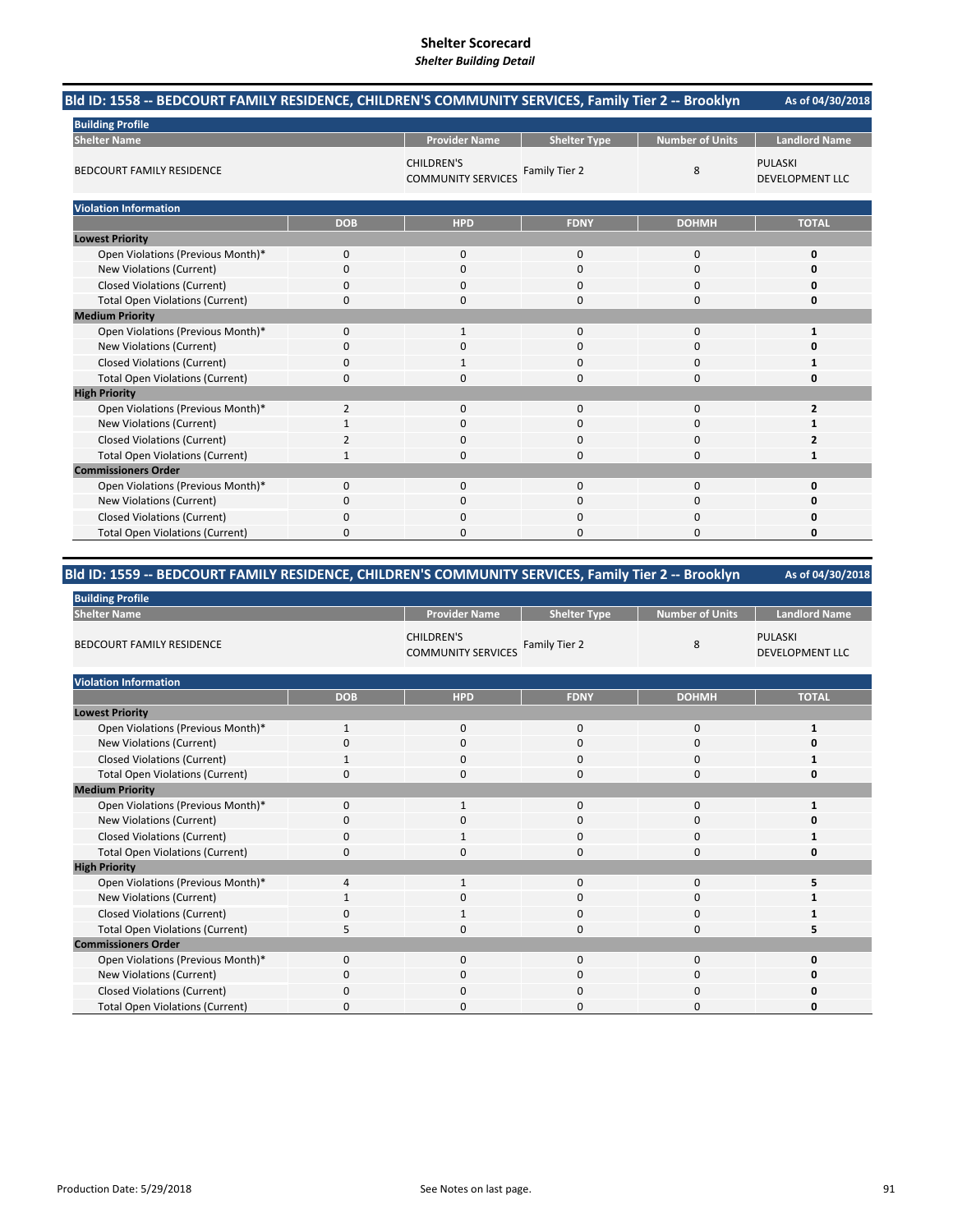| Bld ID: 1561 -- BEDCOURT FAMILY RESIDENCE, CHILDREN'S COMMUNITY SERVICES, Family Tier 2 -- Brooklyn |            |                                                |                     |                        | As of 04/30/2018                         |
|-----------------------------------------------------------------------------------------------------|------------|------------------------------------------------|---------------------|------------------------|------------------------------------------|
| <b>Building Profile</b>                                                                             |            |                                                |                     |                        |                                          |
| <b>Shelter Name</b>                                                                                 |            | <b>Provider Name</b>                           | <b>Shelter Type</b> | <b>Number of Units</b> | <b>Landlord Name</b>                     |
| <b>BEDCOURT FAMILY RESIDENCE</b>                                                                    |            | <b>CHILDREN'S</b><br><b>COMMUNITY SERVICES</b> | Family Tier 2       | 12                     | <b>PULASKI</b><br><b>DEVELOPMENT LLC</b> |
| <b>Violation Information</b>                                                                        |            |                                                |                     |                        |                                          |
|                                                                                                     | <b>DOB</b> | <b>HPD</b>                                     | <b>FDNY</b>         | <b>DOHMH</b>           | <b>TOTAL</b>                             |
| <b>Lowest Priority</b>                                                                              |            |                                                |                     |                        |                                          |
| Open Violations (Previous Month)*                                                                   | 0          | 0                                              | 0                   | $\mathbf 0$            | 0                                        |
| New Violations (Current)                                                                            | 0          | $\Omega$                                       | 0                   | $\Omega$               | 0                                        |
| <b>Closed Violations (Current)</b>                                                                  | 0          | 0                                              | 0                   | 0                      | 0                                        |
| <b>Total Open Violations (Current)</b>                                                              | 0          | 0                                              | 0                   | $\Omega$               | 0                                        |
| <b>Medium Priority</b>                                                                              |            |                                                |                     |                        |                                          |
| Open Violations (Previous Month)*                                                                   | 0          | 0                                              | $\Omega$            | $\mathbf 0$            | 0                                        |
| New Violations (Current)                                                                            | 0          | 0                                              | 0                   | $\Omega$               | 0                                        |
| <b>Closed Violations (Current)</b>                                                                  | 0          | 0                                              | 0                   | 0                      | $\Omega$                                 |
| <b>Total Open Violations (Current)</b>                                                              | 0          | $\Omega$                                       | 0                   | $\Omega$               | 0                                        |
| <b>High Priority</b>                                                                                |            |                                                |                     |                        |                                          |
| Open Violations (Previous Month)*                                                                   | 0          | 0                                              | 0                   | $\Omega$               | 0                                        |
| New Violations (Current)                                                                            | 0          | 0                                              | 0                   | 0                      | $\Omega$                                 |
| <b>Closed Violations (Current)</b>                                                                  | 0          | 0                                              | 0                   | 0                      | 0                                        |
| <b>Total Open Violations (Current)</b>                                                              | 0          | 0                                              | 0                   | $\Omega$               | 0                                        |
| <b>Commissioners Order</b>                                                                          |            |                                                |                     |                        |                                          |
| Open Violations (Previous Month)*                                                                   | 0          | $\mathbf 0$                                    | $\mathbf{0}$        | $\mathbf 0$            | 0                                        |
| New Violations (Current)                                                                            | 0          | 0                                              | 0                   | $\Omega$               | O                                        |
| <b>Closed Violations (Current)</b>                                                                  | 0          | 0                                              | 0                   | 0                      | 0                                        |
| <b>Total Open Violations (Current)</b>                                                              | 0          | 0                                              | O                   | $\Omega$               | O                                        |

## **Bld ID: 1247 ‐‐ BRIDGE FAMILY RESIDENCE II, Samaritan Village, Family Tier 2 ‐‐ Brooklyn**

| <b>Building Profile</b>                                                                                                                                                                                                                                                                                                                                                                                                                                                                                                                                                         |            |                      |                     |                        |                      |
|---------------------------------------------------------------------------------------------------------------------------------------------------------------------------------------------------------------------------------------------------------------------------------------------------------------------------------------------------------------------------------------------------------------------------------------------------------------------------------------------------------------------------------------------------------------------------------|------------|----------------------|---------------------|------------------------|----------------------|
| <b>Shelter Name</b>                                                                                                                                                                                                                                                                                                                                                                                                                                                                                                                                                             |            | <b>Provider Name</b> | <b>Shelter Type</b> | <b>Number of Units</b> | <b>Landlord Name</b> |
| <b>BRIDGE FAMILY RESIDENCE II</b>                                                                                                                                                                                                                                                                                                                                                                                                                                                                                                                                               |            | Samaritan Village    | Family Tier 2       | 36                     | PUTNAM EQUITIES LLC  |
| <b>Violation Information</b>                                                                                                                                                                                                                                                                                                                                                                                                                                                                                                                                                    |            |                      |                     |                        |                      |
|                                                                                                                                                                                                                                                                                                                                                                                                                                                                                                                                                                                 | <b>DOB</b> | <b>HPD</b>           | <b>FDNY</b>         | <b>DOHMH</b>           | <b>TOTAL</b>         |
| <b>Lowest Priority</b>                                                                                                                                                                                                                                                                                                                                                                                                                                                                                                                                                          |            |                      |                     |                        |                      |
| Open Violations (Previous Month)*                                                                                                                                                                                                                                                                                                                                                                                                                                                                                                                                               | $\Omega$   | $\mathbf{0}$         | $\Omega$            | 0                      | 0                    |
| New Violations (Current)                                                                                                                                                                                                                                                                                                                                                                                                                                                                                                                                                        | 0          | 0                    | $\mathbf{0}$        | 0                      |                      |
| <b>Closed Violations (Current)</b>                                                                                                                                                                                                                                                                                                                                                                                                                                                                                                                                              | $\Omega$   | 0                    | $\mathbf{0}$        | 0                      | O                    |
| <b>Total Open Violations (Current)</b>                                                                                                                                                                                                                                                                                                                                                                                                                                                                                                                                          | $\Omega$   | 0                    | 0                   | 0                      | 0                    |
| <b>Medium Priority</b>                                                                                                                                                                                                                                                                                                                                                                                                                                                                                                                                                          |            |                      |                     |                        |                      |
| Open Violations (Previous Month)*                                                                                                                                                                                                                                                                                                                                                                                                                                                                                                                                               | $\Omega$   | $\mathbf{0}$         | $\Omega$            | 0                      | ŋ                    |
| New Violations (Current)                                                                                                                                                                                                                                                                                                                                                                                                                                                                                                                                                        | $\Omega$   | $\mathbf{0}$         | $\mathbf{0}$        | 0                      |                      |
| <b>Closed Violations (Current)</b>                                                                                                                                                                                                                                                                                                                                                                                                                                                                                                                                              | $\Omega$   | $\mathbf{0}$         | $\mathbf{0}$        | 0                      | O                    |
| <b>Total Open Violations (Current)</b>                                                                                                                                                                                                                                                                                                                                                                                                                                                                                                                                          | $\Omega$   | $\mathbf{0}$         | 0                   | 0                      | O                    |
| <b>High Priority</b><br>Open Violations (Previous Month)*<br>$\Omega$<br>$\mathbf{0}$<br>$\mathbf{0}$<br>0<br>New Violations (Current)<br>0<br>$\mathbf{0}$<br>0<br>$\Omega$<br><b>Closed Violations (Current)</b><br>$\mathbf{0}$<br>0<br>$\Omega$<br>$\Omega$<br><b>Total Open Violations (Current)</b><br>0<br>$\Omega$<br>$\Omega$<br>0<br>Open Violations (Previous Month)*<br>$\Omega$<br>$\mathbf{0}$<br>$\mathbf{0}$<br>0<br>New Violations (Current)<br>$\mathbf{0}$<br>0<br>0<br>$\Omega$<br><b>Closed Violations (Current)</b><br>0<br>$\Omega$<br>0<br><sup>0</sup> |            |                      |                     |                        |                      |
|                                                                                                                                                                                                                                                                                                                                                                                                                                                                                                                                                                                 |            |                      |                     |                        | O                    |
|                                                                                                                                                                                                                                                                                                                                                                                                                                                                                                                                                                                 |            |                      |                     |                        | O                    |
|                                                                                                                                                                                                                                                                                                                                                                                                                                                                                                                                                                                 |            |                      |                     |                        | O                    |
|                                                                                                                                                                                                                                                                                                                                                                                                                                                                                                                                                                                 |            |                      |                     |                        | Ω                    |
| <b>Commissioners Order</b>                                                                                                                                                                                                                                                                                                                                                                                                                                                                                                                                                      |            |                      |                     |                        |                      |
|                                                                                                                                                                                                                                                                                                                                                                                                                                                                                                                                                                                 |            |                      |                     |                        | O                    |
|                                                                                                                                                                                                                                                                                                                                                                                                                                                                                                                                                                                 |            |                      |                     |                        | O                    |
|                                                                                                                                                                                                                                                                                                                                                                                                                                                                                                                                                                                 |            |                      |                     |                        | ŋ                    |
| <b>Total Open Violations (Current)</b>                                                                                                                                                                                                                                                                                                                                                                                                                                                                                                                                          | $\Omega$   | $\Omega$             | $\Omega$            | 0                      | n                    |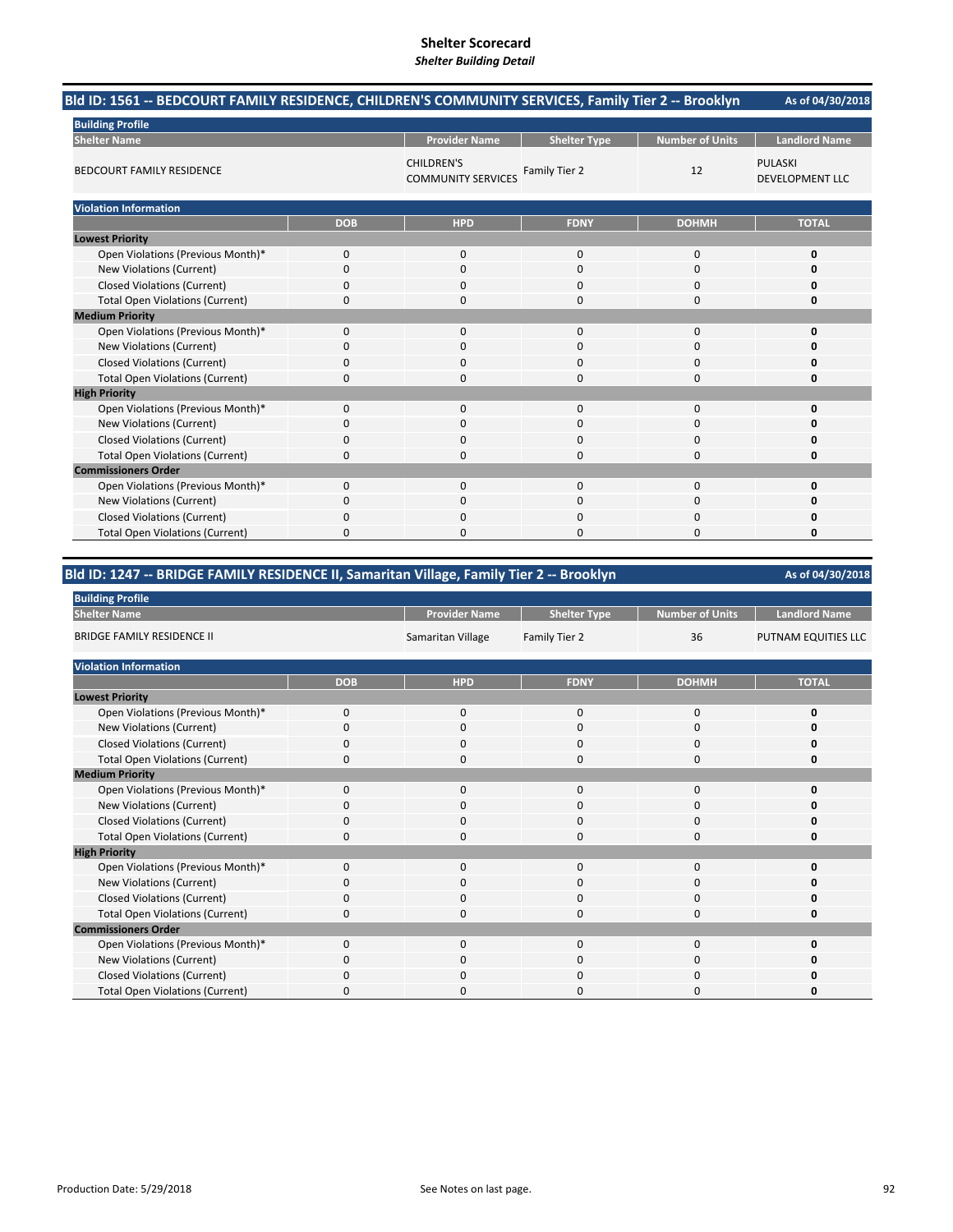| Bld ID: 1248 -- BRIDGE FAMILY RESIDENCE II, Samaritan Village, Family Tier 2 -- Brooklyn<br>As of 04/30/2018 |              |                      |                     |                        |                                                 |  |  |
|--------------------------------------------------------------------------------------------------------------|--------------|----------------------|---------------------|------------------------|-------------------------------------------------|--|--|
| <b>Building Profile</b>                                                                                      |              |                      |                     |                        |                                                 |  |  |
| <b>Shelter Name</b>                                                                                          |              | <b>Provider Name</b> | <b>Shelter Type</b> | <b>Number of Units</b> | <b>Landlord Name</b>                            |  |  |
| <b>BRIDGE FAMILY RESIDENCE II</b>                                                                            |              | Samaritan Village    | Family Tier 2       | 25                     | <b>WILLOUGHBY AVENUE</b><br><b>EQUITIES LLC</b> |  |  |
| <b>Violation Information</b>                                                                                 |              |                      |                     |                        |                                                 |  |  |
|                                                                                                              | <b>DOB</b>   | <b>HPD</b>           | <b>FDNY</b>         | <b>DOHMH</b>           | <b>TOTAL</b>                                    |  |  |
| <b>Lowest Priority</b>                                                                                       |              |                      |                     |                        |                                                 |  |  |
| Open Violations (Previous Month)*                                                                            | $\mathbf{1}$ | $\mathbf{0}$         | $\mathbf{0}$        | 0                      | 1                                               |  |  |
| <b>New Violations (Current)</b>                                                                              | 0            | $\Omega$             | $\Omega$            | 0                      |                                                 |  |  |
| <b>Closed Violations (Current)</b>                                                                           | 0            | $\Omega$             | $\Omega$            | 0                      |                                                 |  |  |
| <b>Total Open Violations (Current)</b>                                                                       | 1            | <sup>0</sup>         | $\Omega$            | 0                      | 1                                               |  |  |
| <b>Medium Priority</b>                                                                                       |              |                      |                     |                        |                                                 |  |  |
| Open Violations (Previous Month)*                                                                            | 0            | $\Omega$             | $\Omega$            | 0                      |                                                 |  |  |
| New Violations (Current)                                                                                     | 0            | $\Omega$             | $\Omega$            | 0                      |                                                 |  |  |
| <b>Closed Violations (Current)</b>                                                                           | 0            | <sup>0</sup>         | $\Omega$            | 0                      |                                                 |  |  |
| <b>Total Open Violations (Current)</b>                                                                       | 0            | 0                    | 0                   | 0                      |                                                 |  |  |
| <b>High Priority</b>                                                                                         |              |                      |                     |                        |                                                 |  |  |
| Open Violations (Previous Month)*                                                                            | $\Omega$     | $\Omega$             | $\Omega$            | $\Omega$               | O                                               |  |  |
| <b>New Violations (Current)</b>                                                                              | 0            | 0                    | $\Omega$            | 0                      |                                                 |  |  |
| <b>Closed Violations (Current)</b>                                                                           | 0            | $\Omega$             | $\mathbf 0$         | 0                      |                                                 |  |  |
| <b>Total Open Violations (Current)</b>                                                                       | 0            | $\Omega$             | O                   | 0                      |                                                 |  |  |
| <b>Commissioners Order</b>                                                                                   |              |                      |                     |                        |                                                 |  |  |
| Open Violations (Previous Month)*                                                                            | 0            | $\Omega$             | $\Omega$            | 0                      |                                                 |  |  |
| New Violations (Current)                                                                                     | 0            | $\mathbf{0}$         | $\mathbf{0}$        | 0                      |                                                 |  |  |
| <b>Closed Violations (Current)</b>                                                                           | 0            | ŋ                    | 0                   | 0                      |                                                 |  |  |
| <b>Total Open Violations (Current)</b>                                                                       | 0            | 0                    | $\Omega$            | 0                      | O                                               |  |  |

## **Bld ID: 1249 ‐‐ BRIDGE FAMILY RESIDENCE II, Samaritan Village, Family Tier 2 ‐‐ Brooklyn**

| <b>Building Profile</b>                |              |                      |                     |                 |                                                 |
|----------------------------------------|--------------|----------------------|---------------------|-----------------|-------------------------------------------------|
| <b>Shelter Name</b>                    |              | <b>Provider Name</b> | <b>Shelter Type</b> | Number of Units | <b>Landlord Name</b>                            |
| <b>BRIDGE FAMILY RESIDENCE II</b>      |              | Samaritan Village    | Family Tier 2       | 25              | <b>WILLOUGHBY AVENUE</b><br><b>EQUITIES LLC</b> |
| <b>Violation Information</b>           |              |                      |                     |                 |                                                 |
|                                        | <b>DOB</b>   | <b>HPD</b>           | <b>FDNY</b>         | <b>DOHMH</b>    | <b>TOTAL</b>                                    |
| <b>Lowest Priority</b>                 |              |                      |                     |                 |                                                 |
| Open Violations (Previous Month)*      | $\Omega$     | $\mathbf 0$          | $\mathbf{0}$        | $\mathbf 0$     | 0                                               |
| <b>New Violations (Current)</b>        | 0            | 0                    | 0                   | $\mathbf 0$     | 0                                               |
| <b>Closed Violations (Current)</b>     | $\Omega$     | $\mathbf 0$          | 0                   | $\mathbf 0$     | 0                                               |
| <b>Total Open Violations (Current)</b> | 0            | $\mathbf 0$          | 0                   | $\mathbf 0$     | 0                                               |
| <b>Medium Priority</b>                 |              |                      |                     |                 |                                                 |
| Open Violations (Previous Month)*      | $\Omega$     | $\mathbf 0$          | $\mathbf{0}$        | $\mathbf 0$     | 0                                               |
| New Violations (Current)               | $\Omega$     | $\mathbf 0$          | 0                   | 0               | $\Omega$                                        |
| <b>Closed Violations (Current)</b>     | $\Omega$     | $\mathbf 0$          | $\mathbf 0$         | $\mathbf 0$     | 0                                               |
| <b>Total Open Violations (Current)</b> | $\Omega$     | $\mathbf 0$          | 0                   | $\mathbf 0$     | $\Omega$                                        |
| <b>High Priority</b>                   |              |                      |                     |                 |                                                 |
| Open Violations (Previous Month)*      | $\Omega$     | $\mathbf 0$          | $\mathbf{0}$        | $\mathbf 0$     | 0                                               |
| <b>New Violations (Current)</b>        | $\Omega$     | $\mathbf 0$          | 0                   | 0               | 0                                               |
| <b>Closed Violations (Current)</b>     | 0            | $\mathbf 0$          | 0                   | $\mathbf 0$     | 0                                               |
| <b>Total Open Violations (Current)</b> | $\Omega$     | $\mathbf 0$          | 0                   | $\mathbf 0$     | 0                                               |
| <b>Commissioners Order</b>             |              |                      |                     |                 |                                                 |
| Open Violations (Previous Month)*      | 1            | $\mathbf 0$          | $\mathbf 0$         | $\mathbf 0$     | 1                                               |
| New Violations (Current)               | $\Omega$     | $\mathbf 0$          | 0                   | 0               | Ω                                               |
| <b>Closed Violations (Current)</b>     | 0            | $\mathbf 0$          | 0                   | 0               | 0                                               |
| <b>Total Open Violations (Current)</b> | $\mathbf{1}$ | $\mathbf 0$          | 0                   | 0               |                                                 |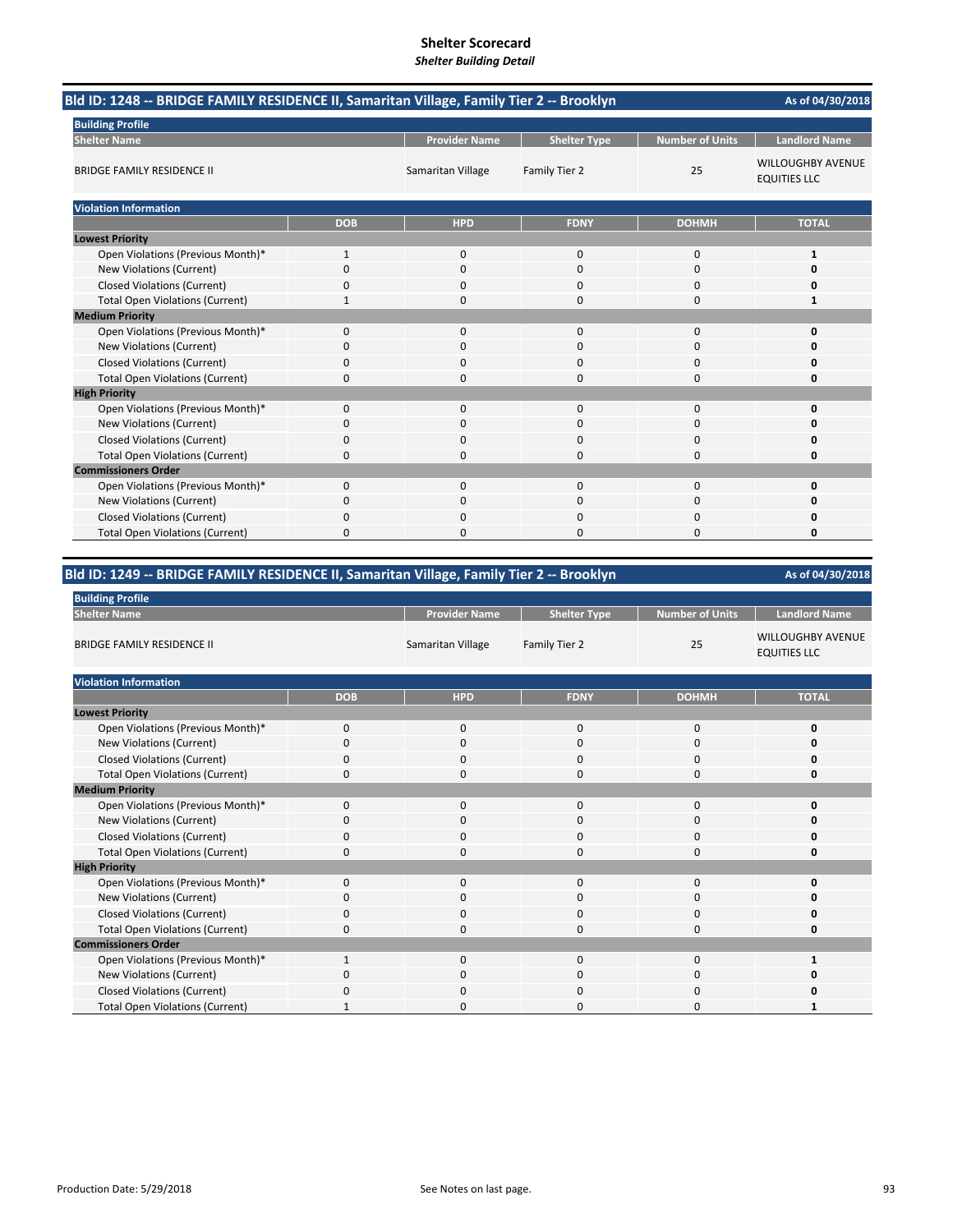| Bld ID: 1250 -- BRIDGE FAMILY RESIDENCE II, Samaritan Village, Family Tier 2 -- Brooklyn<br>As of 04/30/2018 |            |                      |                     |                        |                                                 |  |  |
|--------------------------------------------------------------------------------------------------------------|------------|----------------------|---------------------|------------------------|-------------------------------------------------|--|--|
| <b>Building Profile</b>                                                                                      |            |                      |                     |                        |                                                 |  |  |
| <b>Shelter Name</b>                                                                                          |            | <b>Provider Name</b> | <b>Shelter Type</b> | <b>Number of Units</b> | <b>Landlord Name</b>                            |  |  |
| <b>BRIDGE FAMILY RESIDENCE II</b>                                                                            |            | Samaritan Village    | Family Tier 2       | 24                     | <b>WILLOUGHBY AVENUE</b><br><b>EQUITIES LLC</b> |  |  |
| <b>Violation Information</b>                                                                                 |            |                      |                     |                        |                                                 |  |  |
|                                                                                                              | <b>DOB</b> | <b>HPD</b>           | <b>FDNY</b>         | <b>DOHMH</b>           | <b>TOTAL</b>                                    |  |  |
| <b>Lowest Priority</b>                                                                                       |            |                      |                     |                        |                                                 |  |  |
| Open Violations (Previous Month)*                                                                            | 0          | $\mathbf{0}$         | $\mathbf 0$         | $\mathbf 0$            | 0                                               |  |  |
| New Violations (Current)                                                                                     | $\Omega$   | $\Omega$             | $\Omega$            | $\mathbf 0$            | n                                               |  |  |
| <b>Closed Violations (Current)</b>                                                                           | 0          | 0                    | $\mathbf 0$         | 0                      | Ω                                               |  |  |
| <b>Total Open Violations (Current)</b>                                                                       | 0          | 0                    | $\Omega$            | $\Omega$               | 0                                               |  |  |
| <b>Medium Priority</b>                                                                                       |            |                      |                     |                        |                                                 |  |  |
| Open Violations (Previous Month)*                                                                            | 0          | $\Omega$             | 0                   | 0                      | 0                                               |  |  |
| New Violations (Current)                                                                                     | 0          | 0                    | $\Omega$            | $\mathbf 0$            | n                                               |  |  |
| <b>Closed Violations (Current)</b>                                                                           | 0          | 0                    | $\Omega$            | $\mathbf 0$            | Ω                                               |  |  |
| <b>Total Open Violations (Current)</b>                                                                       | 0          | 0                    | $\Omega$            | 0                      | 0                                               |  |  |
| <b>High Priority</b>                                                                                         |            |                      |                     |                        |                                                 |  |  |
| Open Violations (Previous Month)*                                                                            | 0          | $\Omega$             | $\Omega$            | $\mathbf 0$            | 0                                               |  |  |
| New Violations (Current)                                                                                     | 0          | 0                    | $\Omega$            | 0                      | Ω                                               |  |  |
| <b>Closed Violations (Current)</b>                                                                           | 0          | 0                    | $\mathbf 0$         | $\mathbf 0$            | Ω                                               |  |  |
| <b>Total Open Violations (Current)</b>                                                                       | 0          | $\Omega$             | $\Omega$            | $\mathbf 0$            | O                                               |  |  |
| <b>Commissioners Order</b>                                                                                   |            |                      |                     |                        |                                                 |  |  |
| Open Violations (Previous Month)*                                                                            | 0          | 0                    | $\mathbf 0$         | $\mathbf 0$            | 0                                               |  |  |
| New Violations (Current)                                                                                     | 0          | 0                    | $\mathbf 0$         | $\mathbf 0$            | Ω                                               |  |  |
| <b>Closed Violations (Current)</b>                                                                           | 0          | O                    | O                   | 0                      | n                                               |  |  |
| <b>Total Open Violations (Current)</b>                                                                       | 0          |                      | O                   | 0                      | Ω                                               |  |  |

# **Bld ID: 1285 ‐‐ BUSHWICK ‐ VOA, Volunteers Of America, Family Tier 2 ‐‐ Brooklyn**

| <b>Building Profile</b>                |                |                                     |                     |                        |                      |
|----------------------------------------|----------------|-------------------------------------|---------------------|------------------------|----------------------|
| <b>Shelter Name</b>                    |                | <b>Provider Name</b>                | <b>Shelter Type</b> | <b>Number of Units</b> | <b>Landlord Name</b> |
| <b>BUSHWICK - VOA</b>                  |                | Volunteers Of America Family Tier 2 |                     | 87                     | NYC Owned (DHS)      |
| <b>Violation Information</b>           |                |                                     |                     |                        |                      |
|                                        | <b>DOB</b>     | <b>HPD</b>                          | <b>FDNY</b>         | <b>DOHMH</b>           | <b>TOTAL</b>         |
| <b>Lowest Priority</b>                 |                |                                     |                     |                        |                      |
| Open Violations (Previous Month)*      | $\overline{2}$ | $\mathbf{0}$                        | $\mathbf{0}$        | $\mathbf 0$            | $\overline{2}$       |
| New Violations (Current)               | $\Omega$       | 0                                   | 0                   | 0                      |                      |
| <b>Closed Violations (Current)</b>     | 0              | 0                                   | 0                   | 0                      | 0                    |
| <b>Total Open Violations (Current)</b> | 2              | $\Omega$                            | $\Omega$            | 0                      |                      |
| <b>Medium Priority</b>                 |                |                                     |                     |                        |                      |
| Open Violations (Previous Month)*      | $\Omega$       | 0                                   | $\mathbf{0}$        | $\mathbf{0}$           | ŋ                    |
| New Violations (Current)               | O              | 0                                   | 0                   | 0                      |                      |
| <b>Closed Violations (Current)</b>     | 0              | 0                                   | 0                   | 0                      | U                    |
| <b>Total Open Violations (Current)</b> | $\Omega$       | 0                                   | $\Omega$            | 0                      | U                    |
| <b>High Priority</b>                   |                |                                     |                     |                        |                      |
| Open Violations (Previous Month)*      | 0              | 0                                   | $\mathbf{0}$        | $\mathbf{0}$           | 0                    |
| New Violations (Current)               |                | 0                                   | $\Omega$            | 0                      |                      |
| <b>Closed Violations (Current)</b>     |                | 0                                   | 0                   | 0                      |                      |
| <b>Total Open Violations (Current)</b> | $\Omega$       | 0                                   | $\Omega$            | 0                      | ŋ                    |
| <b>Commissioners Order</b>             |                |                                     |                     |                        |                      |
| Open Violations (Previous Month)*      | 1              | 0                                   | $\overline{2}$      | $\mathbf 0$            |                      |
| New Violations (Current)               | O              | 0                                   | 0                   | 0                      | n                    |
| <b>Closed Violations (Current)</b>     | $\Omega$       | 0                                   | 0                   | 0                      | ŋ                    |
| <b>Total Open Violations (Current)</b> |                | 0                                   | $\overline{2}$      | $\Omega$               | 3                    |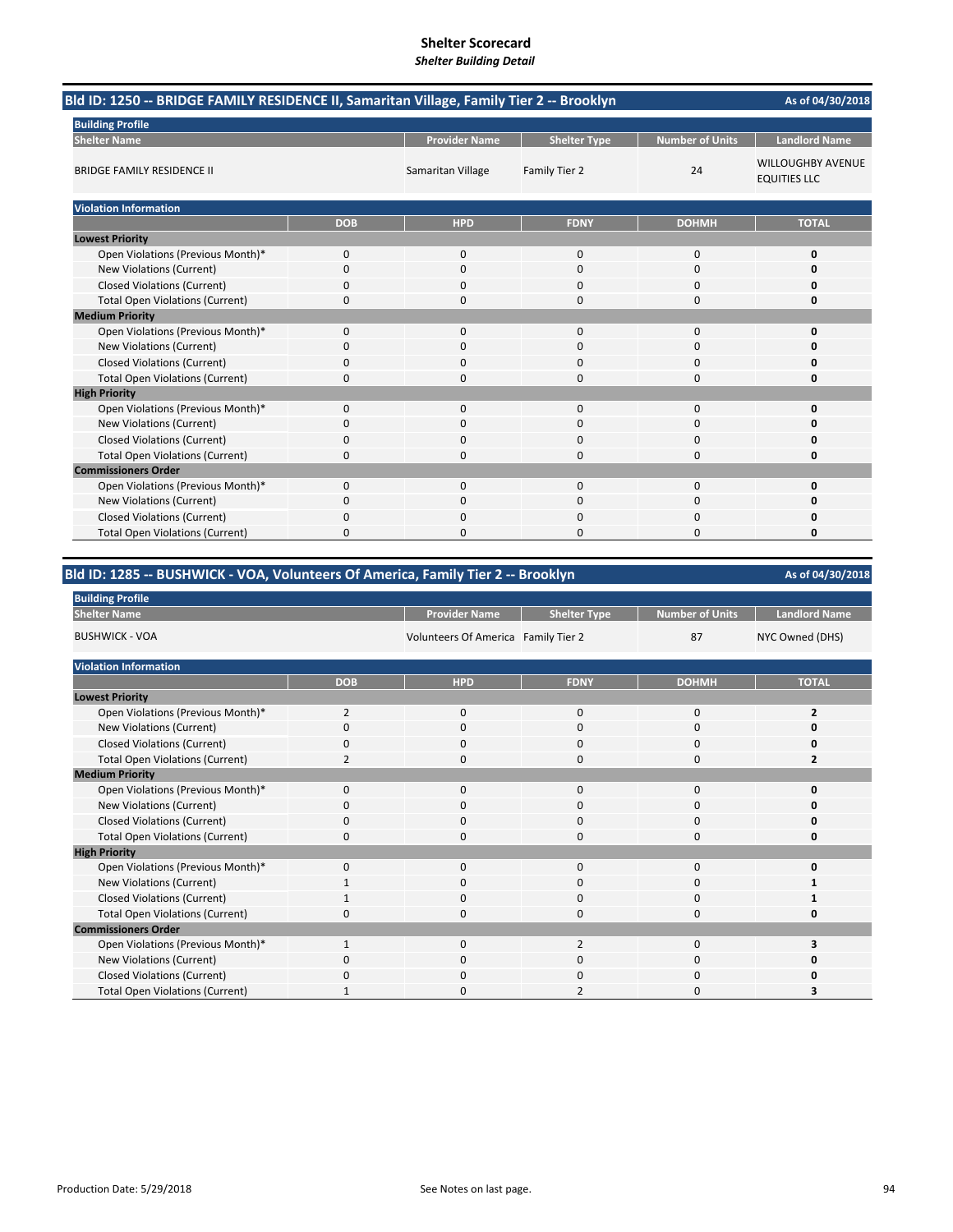| Bld ID: 1215 -- FAM CENTER, SCO, Family Tier 2 -- Brooklyn | As of 04/30/2018 |                      |                     |                        |                      |
|------------------------------------------------------------|------------------|----------------------|---------------------|------------------------|----------------------|
| <b>Building Profile</b>                                    |                  |                      |                     |                        |                      |
| <b>Shelter Name</b>                                        |                  | <b>Provider Name</b> | <b>Shelter Type</b> | <b>Number of Units</b> | <b>Landlord Name</b> |
| <b>FAM CENTER</b>                                          |                  | SCO                  | Family Tier 2       | 26                     | NYC Owned (DHS)      |
| <b>Violation Information</b>                               |                  |                      |                     |                        |                      |
|                                                            | <b>DOB</b>       | <b>HPD</b>           | <b>FDNY</b>         | <b>DOHMH</b>           | <b>TOTAL</b>         |
| <b>Lowest Priority</b>                                     |                  |                      |                     |                        |                      |
| Open Violations (Previous Month)*                          | 1                | 0                    | $\mathbf 0$         | $\mathbf 0$            | 1                    |
| New Violations (Current)                                   |                  | $\Omega$             | $\Omega$            | $\Omega$               |                      |
| <b>Closed Violations (Current)</b>                         | 0                | $\Omega$             | $\Omega$            | $\Omega$               | 0                    |
| <b>Total Open Violations (Current)</b>                     | 2                | 0                    | $\Omega$            | $\Omega$               | 2                    |
| <b>Medium Priority</b>                                     |                  |                      |                     |                        |                      |
| Open Violations (Previous Month)*                          | 0                | $\Omega$             | $\Omega$            | $\Omega$               | O                    |
| New Violations (Current)                                   | 0                | 0                    | 0                   | 0                      | 0                    |
| <b>Closed Violations (Current)</b>                         | 0                | $\Omega$             | $\Omega$            | $\Omega$               | O                    |
| <b>Total Open Violations (Current)</b>                     | 0                | $\Omega$             | 0                   | $\Omega$               | 0                    |
| <b>High Priority</b>                                       |                  |                      |                     |                        |                      |
| Open Violations (Previous Month)*                          | $\overline{2}$   | $\Omega$             | $\Omega$            | $\Omega$               | $\overline{2}$       |
| New Violations (Current)                                   | 0                | 0                    | 0                   | 0                      | o                    |
| <b>Closed Violations (Current)</b>                         | 0                | 0                    | 0                   | 0                      | 0                    |
| <b>Total Open Violations (Current)</b>                     | $\overline{2}$   | n                    | $\Omega$            | $\Omega$               | 2                    |
| <b>Commissioners Order</b>                                 |                  |                      |                     |                        |                      |
| Open Violations (Previous Month)*                          | 0                | 0                    | $\mathbf 0$         | $\mathbf 0$            | 0                    |
| New Violations (Current)                                   | 0                | $\Omega$             | 0                   | $\Omega$               | o                    |
| <b>Closed Violations (Current)</b>                         | 0                | 0                    | O                   | $\Omega$               | 0                    |
| <b>Total Open Violations (Current)</b>                     | $\Omega$         | $\Omega$             | $\Omega$            | $\Omega$               | 0                    |

## **Bld ID: 1213 ‐‐ FAM RESID, CORE SERVICES GROUP INC, Family Tier 2 ‐‐ Brooklyn**

| <b>Building Profile</b>                |             |                                          |                     |                        |                      |  |
|----------------------------------------|-------------|------------------------------------------|---------------------|------------------------|----------------------|--|
| <b>Shelter Name</b>                    |             | <b>Provider Name</b>                     | <b>Shelter Type</b> | <b>Number of Units</b> | <b>Landlord Name</b> |  |
| <b>FAM RESID</b>                       |             | <b>CORE SERVICES GROUP</b><br><b>INC</b> | Family Tier 2       | 15                     | NYC Owned (DHS)      |  |
| <b>Violation Information</b>           |             |                                          |                     |                        |                      |  |
|                                        | <b>DOB</b>  | <b>HPD</b>                               | <b>FDNY</b>         | <b>DOHMH</b>           | <b>TOTAL</b>         |  |
| <b>Lowest Priority</b>                 |             |                                          |                     |                        |                      |  |
| Open Violations (Previous Month)*      | 1           | $\mathbf 0$                              | $\mathbf 0$         | 0                      |                      |  |
| New Violations (Current)               | $\Omega$    | $\mathbf 0$                              | 0                   | 0                      | Ω                    |  |
| <b>Closed Violations (Current)</b>     | $\mathbf 0$ | $\mathbf 0$                              | $\mathbf 0$         | 0                      | 0                    |  |
| <b>Total Open Violations (Current)</b> | 1           | $\mathbf 0$                              | 0                   | $\mathbf 0$            | 1                    |  |
| <b>Medium Priority</b>                 |             |                                          |                     |                        |                      |  |
| Open Violations (Previous Month)*      | $\mathbf 0$ | $\mathbf 0$                              | $\mathbf 0$         | 0                      | O                    |  |
| New Violations (Current)               | O           | $\mathbf 0$                              | 0                   | 0                      | o                    |  |
| <b>Closed Violations (Current)</b>     | $\Omega$    | $\mathbf 0$                              | 0                   | 0                      | O                    |  |
| <b>Total Open Violations (Current)</b> | O           | 0                                        | 0                   | 0                      | 0                    |  |
| <b>High Priority</b>                   |             |                                          |                     |                        |                      |  |
| Open Violations (Previous Month)*      | 3           | $\mathbf 0$                              | $\Omega$            | 0                      | 3                    |  |
| New Violations (Current)               |             | 0                                        | 0                   | 0                      |                      |  |
| <b>Closed Violations (Current)</b>     | $\Omega$    | $\mathbf 0$                              | $\mathbf{0}$        | 0                      | O                    |  |
| <b>Total Open Violations (Current)</b> | 4           | $\mathbf 0$                              | $\mathbf{0}$        | 0                      | Δ                    |  |
| <b>Commissioners Order</b>             |             |                                          |                     |                        |                      |  |
| Open Violations (Previous Month)*      | $\Omega$    | $\mathbf 0$                              | $\mathbf{1}$        | 0                      |                      |  |
| New Violations (Current)               | 0           | $\mathbf 0$                              | $\mathbf{0}$        | 0                      |                      |  |
| <b>Closed Violations (Current)</b>     | $\Omega$    | $\Omega$                                 | 0                   | $\Omega$               | Ω                    |  |
| <b>Total Open Violations (Current)</b> | $\Omega$    | $\Omega$                                 |                     | $\Omega$               |                      |  |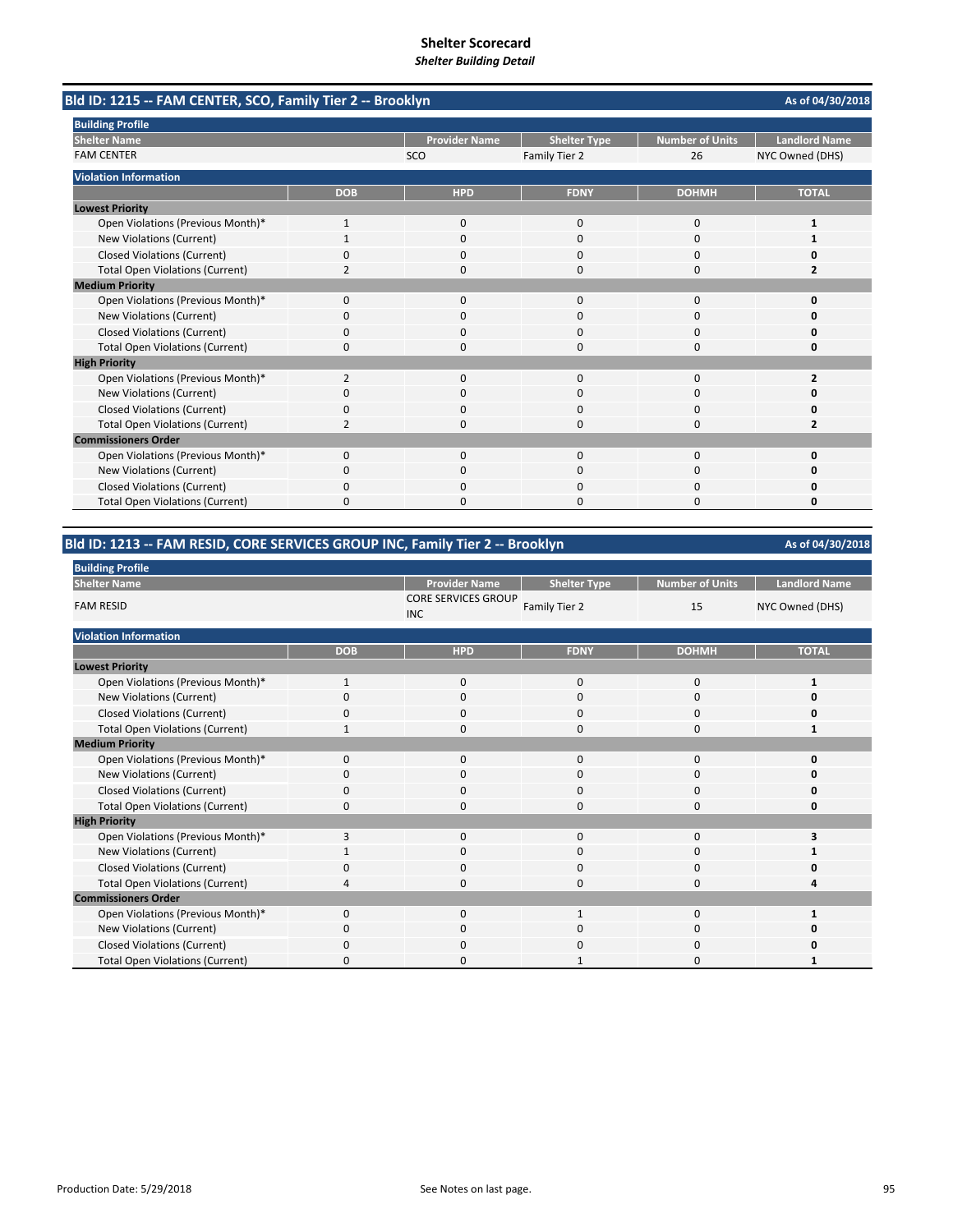| Bld ID: 1207 -- FAM RESID, NYC Department Of Homeless Services, Family Tier 2 -- Brooklyn |                |                                               |                     |                        | As of 04/30/2018     |
|-------------------------------------------------------------------------------------------|----------------|-----------------------------------------------|---------------------|------------------------|----------------------|
| <b>Building Profile</b>                                                                   |                |                                               |                     |                        |                      |
| <b>Shelter Name</b>                                                                       |                | <b>Provider Name</b>                          | <b>Shelter Type</b> | <b>Number of Units</b> | <b>Landlord Name</b> |
| <b>FAM RESID</b>                                                                          |                | NYC Department Of<br><b>Homeless Services</b> | Family Tier 2       | 98                     | NYC Owned (DHS)      |
| <b>Violation Information</b>                                                              |                |                                               |                     |                        |                      |
|                                                                                           | <b>DOB</b>     | <b>HPD</b>                                    | <b>FDNY</b>         | <b>DOHMH</b>           | <b>TOTAL</b>         |
| <b>Lowest Priority</b>                                                                    |                |                                               |                     |                        |                      |
| Open Violations (Previous Month)*                                                         | 3              | $\mathbf{0}$                                  | $\mathbf{0}$        | 0                      | 3                    |
| New Violations (Current)                                                                  | $\mathbf{1}$   | $\Omega$                                      | $\Omega$            | $\Omega$               | 1                    |
| <b>Closed Violations (Current)</b>                                                        | 0              | 0                                             | 0                   | 0                      | 0                    |
| <b>Total Open Violations (Current)</b>                                                    | 4              | 0                                             | $\Omega$            | 0                      | 4                    |
| <b>Medium Priority</b>                                                                    |                |                                               |                     |                        |                      |
| Open Violations (Previous Month)*                                                         | $\Omega$       | $\Omega$                                      | $\Omega$            | $\Omega$               | 0                    |
| New Violations (Current)                                                                  | 0              | 0                                             | $\Omega$            | 0                      | Ω                    |
| <b>Closed Violations (Current)</b>                                                        | 0              | 0                                             | 0                   | 0                      | 0                    |
| <b>Total Open Violations (Current)</b>                                                    | 0              | $\Omega$                                      | $\Omega$            | $\Omega$               | 0                    |
| <b>High Priority</b>                                                                      |                |                                               |                     |                        |                      |
| Open Violations (Previous Month)*                                                         | 10             | $\Omega$                                      | $\Omega$            | $\Omega$               | 10                   |
| New Violations (Current)                                                                  | $\overline{2}$ | $\Omega$                                      | $\Omega$            | 0                      | 2                    |
| <b>Closed Violations (Current)</b>                                                        | 0              | $\Omega$                                      | $\Omega$            | $\Omega$               | 0                    |
| <b>Total Open Violations (Current)</b>                                                    | 12             | $\Omega$                                      | $\Omega$            | 0                      | 12                   |
| <b>Commissioners Order</b>                                                                |                |                                               |                     |                        |                      |
| Open Violations (Previous Month)*                                                         | 0              | $\Omega$                                      |                     | 0                      | 3                    |
| New Violations (Current)                                                                  | 0              | 0                                             | ი                   | 0                      |                      |
| <b>Closed Violations (Current)</b>                                                        | 0              | $\Omega$                                      | $\Omega$            | $\Omega$               | n                    |
| <b>Total Open Violations (Current)</b>                                                    | 0              | n                                             | 3                   | O                      | 3                    |

## **Bld ID: 1208 ‐‐ FAM RESID, Settlement Housing Fund, Family Tier 2 ‐‐ Brooklyn**

| <b>Building Profile</b>                |            |                            |                          |                 |                                          |
|----------------------------------------|------------|----------------------------|--------------------------|-----------------|------------------------------------------|
| <b>Shelter Name</b>                    |            | <b>Provider Name</b>       | <b>Shelter Type</b>      | Number of Units | <b>Landlord Name</b>                     |
| <b>FAM RESID</b>                       |            | Settlement Housing<br>Fund | Family Tier 2            | 32              | <b>ST. JOHN'S PL</b><br><b>FAMILYCTR</b> |
| <b>Violation Information</b>           |            |                            |                          |                 |                                          |
|                                        | <b>DOB</b> | <b>HPD</b>                 | <b>FDNY</b>              | <b>DOHMH</b>    | <b>TOTAL</b>                             |
| <b>Lowest Priority</b>                 |            |                            |                          |                 |                                          |
| Open Violations (Previous Month)*      | 3          | $\mathbf{0}$               | $\mathbf{0}$             | 0               | 3                                        |
| New Violations (Current)               |            | $\mathbf 0$                | $\Omega$                 | 0               |                                          |
| <b>Closed Violations (Current)</b>     | 0          | $\mathbf 0$                | $\Omega$                 | 0               | U                                        |
| <b>Total Open Violations (Current)</b> |            | $\Omega$                   | $\Omega$                 | 0               | 4                                        |
| <b>Medium Priority</b>                 |            |                            |                          |                 |                                          |
| Open Violations (Previous Month)*      | $\Omega$   | $\Omega$                   | $\Omega$                 | 0               | 0                                        |
| New Violations (Current)               | 0          | 0                          | 0                        | 1               |                                          |
| <b>Closed Violations (Current)</b>     | $\Omega$   | $\mathbf 0$                | $\Omega$                 | 0               | ŋ                                        |
| <b>Total Open Violations (Current)</b> | 0          | 0                          | $\Omega$                 |                 |                                          |
| <b>High Priority</b>                   |            |                            |                          |                 |                                          |
| Open Violations (Previous Month)*      | 5          | $\mathbf 0$                | $\Omega$                 | 0               | 5                                        |
| New Violations (Current)               | 0          | $\mathbf 0$                | 0                        | 0               | ŋ                                        |
| <b>Closed Violations (Current)</b>     | $\Omega$   | $\mathbf 0$                | $\Omega$                 | 0               | ŋ                                        |
| <b>Total Open Violations (Current)</b> | 5          | $\mathbf 0$                | $\Omega$                 | 0               | 5                                        |
| <b>Commissioners Order</b>             |            |                            |                          |                 |                                          |
| Open Violations (Previous Month)*      | 3          | $\Omega$                   | $\overline{\phantom{0}}$ | $\Omega$        |                                          |
| New Violations (Current)               | 0          | $\Omega$                   | $\Omega$                 | 0               | n                                        |
| <b>Closed Violations (Current)</b>     | C          | $\Omega$                   | n                        | $\Omega$        | ŋ                                        |
| <b>Total Open Violations (Current)</b> | 3          | $\Omega$                   | $\overline{2}$           | $\Omega$        | 5                                        |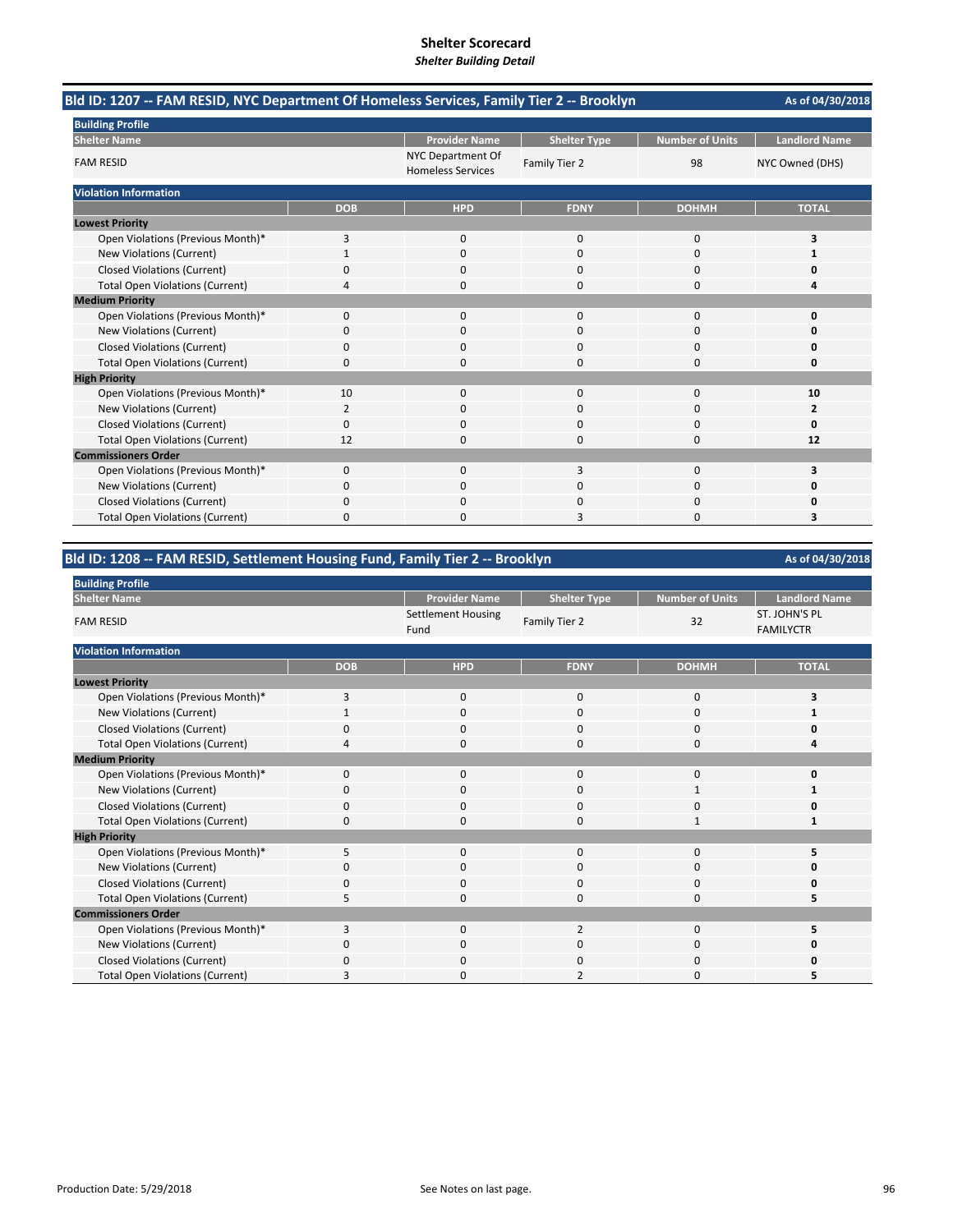| Bld ID: 1209 -- FAM RESID, Settlement Housing Fund, Family Tier 2 -- Brooklyn | As of 04/30/2018 |                            |                     |                         |                                   |
|-------------------------------------------------------------------------------|------------------|----------------------------|---------------------|-------------------------|-----------------------------------|
| <b>Building Profile</b>                                                       |                  |                            |                     |                         |                                   |
| <b>Shelter Name</b>                                                           |                  | <b>Provider Name</b>       | <b>Shelter Type</b> | <b>Number of Units</b>  | <b>Landlord Name</b>              |
| <b>FAM RESID</b>                                                              |                  | Settlement Housing<br>Fund | Family Tier 2       | 32                      | ST. JOHN'S PL<br><b>FAMILYCTR</b> |
| <b>Violation Information</b>                                                  |                  |                            |                     |                         |                                   |
|                                                                               | <b>DOB</b>       | <b>HPD</b>                 | <b>FDNY</b>         | <b>DOHMH</b>            | <b>TOTAL</b>                      |
| <b>Lowest Priority</b>                                                        |                  |                            |                     |                         |                                   |
| Open Violations (Previous Month)*                                             | 2                | $\mathbf{0}$               | $\mathbf{0}$        | 0                       | $\overline{2}$                    |
| New Violations (Current)                                                      |                  | $\Omega$                   | $\Omega$            | $\Omega$                | 1                                 |
| <b>Closed Violations (Current)</b>                                            | ŋ                | O                          | n                   | O                       | n                                 |
| <b>Total Open Violations (Current)</b>                                        | 3                | 0                          | 0                   | 0                       | 3                                 |
| <b>Medium Priority</b>                                                        |                  |                            |                     |                         |                                   |
| Open Violations (Previous Month)*                                             | 0                | 0                          | $\Omega$            | $\Omega$                | 0                                 |
| New Violations (Current)                                                      | 0                | 0                          | $\Omega$            | $\overline{\mathbf{c}}$ | 2                                 |
| <b>Closed Violations (Current)</b>                                            | 0                | 0                          | $\Omega$            | $\Omega$                | n                                 |
| <b>Total Open Violations (Current)</b>                                        | 0                | O                          | $\Omega$            | $\overline{2}$          | $\overline{2}$                    |
| <b>High Priority</b>                                                          |                  |                            |                     |                         |                                   |
| Open Violations (Previous Month)*                                             | 6                | $\mathbf{0}$               | $\mathbf{0}$        | 0                       | 6                                 |
| New Violations (Current)                                                      | ŋ                | 0                          | $\Omega$            | 0                       | n                                 |
| <b>Closed Violations (Current)</b>                                            |                  | 0                          | 0                   | 0                       |                                   |
| <b>Total Open Violations (Current)</b>                                        | 4                | $\Omega$                   | $\Omega$            | 0                       |                                   |
| <b>Commissioners Order</b>                                                    |                  |                            |                     |                         |                                   |
| Open Violations (Previous Month)*                                             | 5                | $\Omega$                   | $\overline{2}$      | $\Omega$                | 7                                 |
| New Violations (Current)                                                      |                  | $\Omega$                   | $\Omega$            | $\Omega$                | 1                                 |
| <b>Closed Violations (Current)</b>                                            | 2                | 0                          | $\Omega$            | 0                       | 2                                 |
| <b>Total Open Violations (Current)</b>                                        | 4                |                            |                     | $\Omega$                | 6                                 |

## **Bld ID: 1210 ‐‐ FAM RESID, Settlement Housing Fund, Family Tier 2 ‐‐ Brooklyn**

| <b>Building Profile</b>                |                |                                   |                     |                        |                                   |
|----------------------------------------|----------------|-----------------------------------|---------------------|------------------------|-----------------------------------|
| <b>Shelter Name</b>                    |                | <b>Provider Name</b>              | <b>Shelter Type</b> | <b>Number of Units</b> | <b>Landlord Name</b>              |
| <b>FAM RESID</b>                       |                | <b>Settlement Housing</b><br>Fund | Family Tier 2       | 33                     | ST. JOHN'S PL<br><b>FAMILYCTR</b> |
| <b>Violation Information</b>           |                |                                   |                     |                        |                                   |
|                                        | <b>DOB</b>     | <b>HPD</b>                        | <b>FDNY</b>         | <b>DOHMH</b>           | <b>TOTAL</b>                      |
| <b>Lowest Priority</b>                 |                |                                   |                     |                        |                                   |
| Open Violations (Previous Month)*      | $\overline{3}$ | $\mathbf 0$                       | 0                   | $\mathbf 0$            | 3                                 |
| New Violations (Current)               | $\Omega$       | 0                                 | 0                   | 0                      | 0                                 |
| <b>Closed Violations (Current)</b>     | $\Omega$       | 0                                 | 0                   | $\mathbf 0$            | 0                                 |
| <b>Total Open Violations (Current)</b> | 3              | 0                                 | $\Omega$            | $\Omega$               | 3                                 |
| <b>Medium Priority</b>                 |                |                                   |                     |                        |                                   |
| Open Violations (Previous Month)*      | $\Omega$       | $\Omega$                          | $\Omega$            | 0                      | 0                                 |
| New Violations (Current)               | 0              | 0                                 | 0                   | $\overline{2}$         | $\overline{2}$                    |
| <b>Closed Violations (Current)</b>     | $\Omega$       | $\Omega$                          | $\Omega$            | 0                      | 0                                 |
| <b>Total Open Violations (Current)</b> | 0              | 0                                 | $\Omega$            | $\overline{2}$         | $\overline{2}$                    |
| <b>High Priority</b>                   |                |                                   |                     |                        |                                   |
| Open Violations (Previous Month)*      |                | $\mathbf 0$                       | 0                   | 0                      |                                   |
| New Violations (Current)               | $\Omega$       | 0                                 | 0                   | 0                      | 0                                 |
| <b>Closed Violations (Current)</b>     | $\Omega$       | 0                                 | 0                   | 0                      | $\Omega$                          |
| <b>Total Open Violations (Current)</b> |                | 0                                 | 0                   | 0                      | 1                                 |
| <b>Commissioners Order</b>             |                |                                   |                     |                        |                                   |
| Open Violations (Previous Month)*      |                | $\Omega$                          | $\overline{2}$      | 0                      | 3                                 |
| New Violations (Current)               | $\Omega$       | $\Omega$                          | 0                   | 0                      |                                   |
| <b>Closed Violations (Current)</b>     | $\Omega$       | 0                                 | 0                   | 0                      | Ω                                 |
| <b>Total Open Violations (Current)</b> | -1             | 0                                 | $\overline{2}$      | 0                      | 3                                 |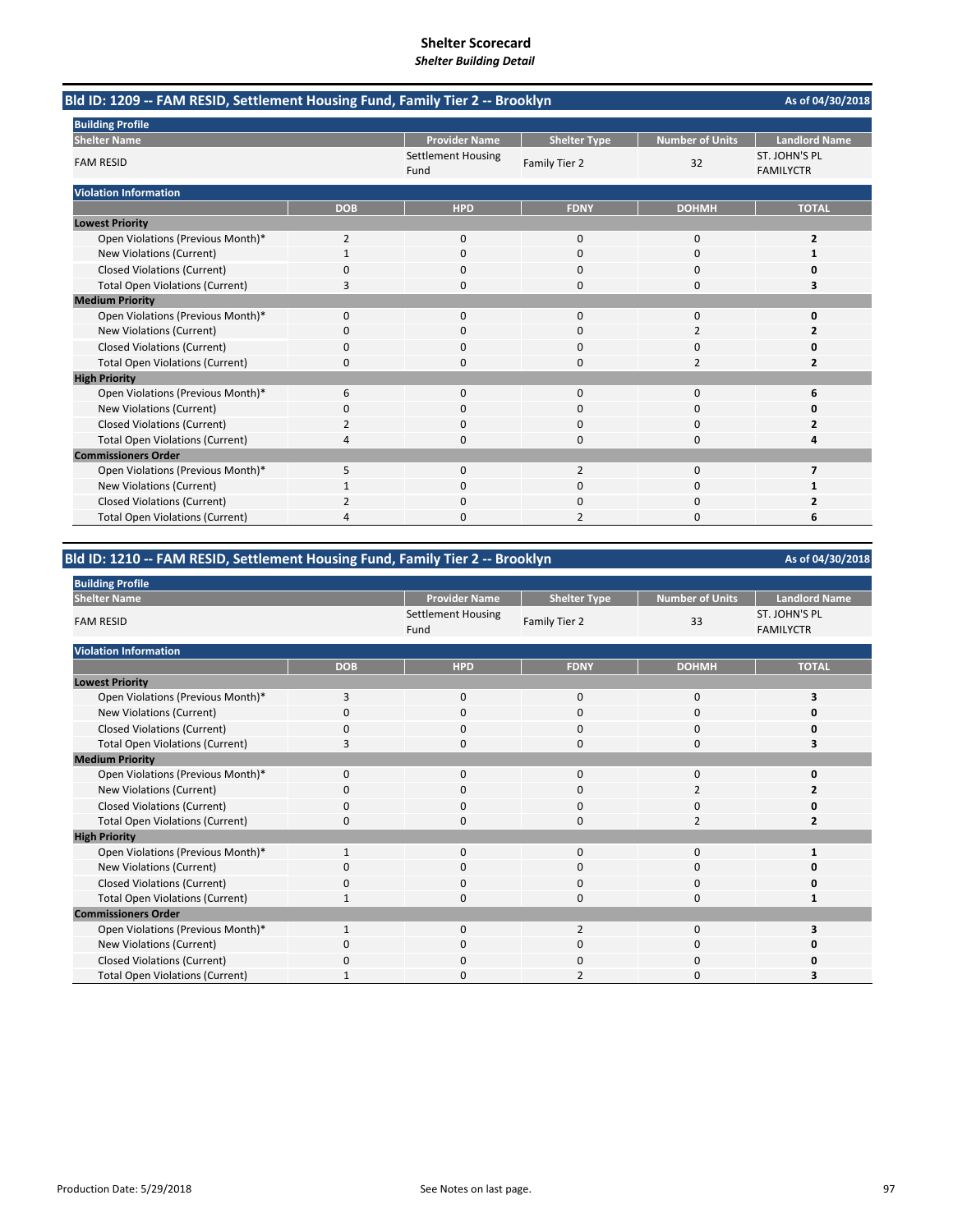| Bld ID: 1547 -- FAMILY CENTER, WOMEN IN NEED, INC, Family Tier 2 -- Brooklyn |              |                                  |                     |                        |                                         |  |
|------------------------------------------------------------------------------|--------------|----------------------------------|---------------------|------------------------|-----------------------------------------|--|
| <b>Building Profile</b>                                                      |              |                                  |                     |                        |                                         |  |
| <b>Shelter Name</b>                                                          |              | <b>Provider Name</b>             | <b>Shelter Type</b> | <b>Number of Units</b> | <b>Landlord Name</b>                    |  |
| <b>FAMILY CENTER</b>                                                         |              | WOMEN IN NEED, INC Family Tier 2 |                     | 96                     | <b>EMMONS</b><br><b>DEVELOPMENT LLC</b> |  |
| <b>Violation Information</b>                                                 |              |                                  |                     |                        |                                         |  |
|                                                                              | <b>DOB</b>   | <b>HPD</b>                       | <b>FDNY</b>         | <b>DOHMH</b>           | <b>TOTAL</b>                            |  |
| <b>Lowest Priority</b>                                                       |              |                                  |                     |                        |                                         |  |
| Open Violations (Previous Month)*                                            | $\mathbf{1}$ | $\mathbf{0}$                     | $\mathbf 0$         | 0                      | 1                                       |  |
| New Violations (Current)                                                     |              | $\Omega$                         | $\Omega$            | $\Omega$               | 1                                       |  |
| <b>Closed Violations (Current)</b>                                           |              | 0                                | O                   | 0                      |                                         |  |
| <b>Total Open Violations (Current)</b>                                       | 0            | $\Omega$                         | $\Omega$            | 0                      | Ω                                       |  |
| <b>Medium Priority</b>                                                       |              |                                  |                     |                        |                                         |  |
| Open Violations (Previous Month)*                                            | $\Omega$     | $\Omega$                         | $\Omega$            | $\Omega$               | 0                                       |  |
| New Violations (Current)                                                     | 0            | $\Omega$                         | $\Omega$            | 0                      | O                                       |  |
| <b>Closed Violations (Current)</b>                                           | 0            | $\Omega$                         | $\Omega$            | $\Omega$               | O                                       |  |
| <b>Total Open Violations (Current)</b>                                       | 0            |                                  | $\Omega$            | $\Omega$               | n                                       |  |
| <b>High Priority</b>                                                         |              |                                  |                     |                        |                                         |  |
| Open Violations (Previous Month)*                                            | 0            | $\mathbf{0}$                     | $\mathbf 0$         | 0                      | 0                                       |  |
| New Violations (Current)                                                     | 0            | 0                                | $\Omega$            | 0                      | n                                       |  |
| <b>Closed Violations (Current)</b>                                           | 0            | <sup>0</sup>                     | n                   | 0                      | n                                       |  |
| <b>Total Open Violations (Current)</b>                                       | 0            | $\Omega$                         | $\Omega$            | 0                      | 0                                       |  |
| <b>Commissioners Order</b>                                                   |              |                                  |                     |                        |                                         |  |
| Open Violations (Previous Month)*                                            | $\Omega$     | $\Omega$                         | $\Omega$            | $\Omega$               | 0                                       |  |
| New Violations (Current)                                                     | 0            | $\Omega$                         | $\Omega$            | 0                      | 0                                       |  |
| <b>Closed Violations (Current)</b>                                           | 0            | n                                | n                   | 0                      | n                                       |  |
| <b>Total Open Violations (Current)</b>                                       | 0            |                                  | ∩                   | $\Omega$               | n                                       |  |

## **Bld ID: 1292 ‐‐ FAMILY RESIDENCE, JERRY SCHRECK/SUSAN ALTER, Family Tier 2 ‐‐ Brooklyn**

| <b>Building Profile</b>                |            |                                     |                     |                        |                                             |
|----------------------------------------|------------|-------------------------------------|---------------------|------------------------|---------------------------------------------|
| <b>Shelter Name</b>                    |            | <b>Provider Name</b>                | <b>Shelter Type</b> | <b>Number of Units</b> | <b>Landlord Name</b>                        |
| <b>FAMILY RESIDENCE</b>                |            | JERRY SCHRECK/SUSAN<br><b>ALTER</b> | Family Tier 2       | 43                     | <b>X ALBEMARIE</b><br><b>ASSOCIATES LLC</b> |
| <b>Violation Information</b>           |            |                                     |                     |                        |                                             |
|                                        | <b>DOB</b> | <b>HPD</b>                          | <b>FDNY</b>         | <b>DOHMH</b>           | <b>TOTAL</b>                                |
| <b>Lowest Priority</b>                 |            |                                     |                     |                        |                                             |
| Open Violations (Previous Month)*      | 0          | $\mathbf 0$                         | 0                   | $\mathbf 0$            | 0                                           |
| New Violations (Current)               | 0          | $\mathbf 0$                         | 0                   | $\mathbf 0$            |                                             |
| Closed Violations (Current)            | 0          | $\mathbf 0$                         | 0                   | 0                      |                                             |
| <b>Total Open Violations (Current)</b> | 0          | 0                                   | 0                   | 0                      | O                                           |
| <b>Medium Priority</b>                 |            |                                     |                     |                        |                                             |
| Open Violations (Previous Month)*      | 0          | $\mathbf 0$                         | 0                   | 0                      |                                             |
| New Violations (Current)               | 0          | $\mathbf 0$                         | 0                   | $\mathbf 0$            |                                             |
| <b>Closed Violations (Current)</b>     | 0          | 0                                   | 0                   | 0                      |                                             |
| <b>Total Open Violations (Current)</b> | 0          | 0                                   | 0                   | 0                      | n                                           |
| <b>High Priority</b>                   |            |                                     |                     |                        |                                             |
| Open Violations (Previous Month)*      | $\Omega$   | $\mathbf 0$                         | 0                   | $\mathbf 0$            |                                             |
| New Violations (Current)               | 0          | 0                                   | 0                   | 0                      |                                             |
| <b>Closed Violations (Current)</b>     | $\Omega$   | $\mathbf 0$                         | $\Omega$            | $\mathbf 0$            |                                             |
| <b>Total Open Violations (Current)</b> | 0          | $\mathbf 0$                         | 0                   | $\mathbf 0$            | 0                                           |
| <b>Commissioners Order</b>             |            |                                     |                     |                        |                                             |
| Open Violations (Previous Month)*      | $\Omega$   | $\mathbf 0$                         | $\mathbf 0$         | $\mathbf 0$            | 0                                           |
| New Violations (Current)               | 0          | $\mathbf 0$                         | 0                   | 0                      |                                             |
| <b>Closed Violations (Current)</b>     | 0          | $\mathbf 0$                         | 0                   | $\mathbf 0$            |                                             |
| <b>Total Open Violations (Current)</b> | O          | $\Omega$                            | 0                   | 0                      |                                             |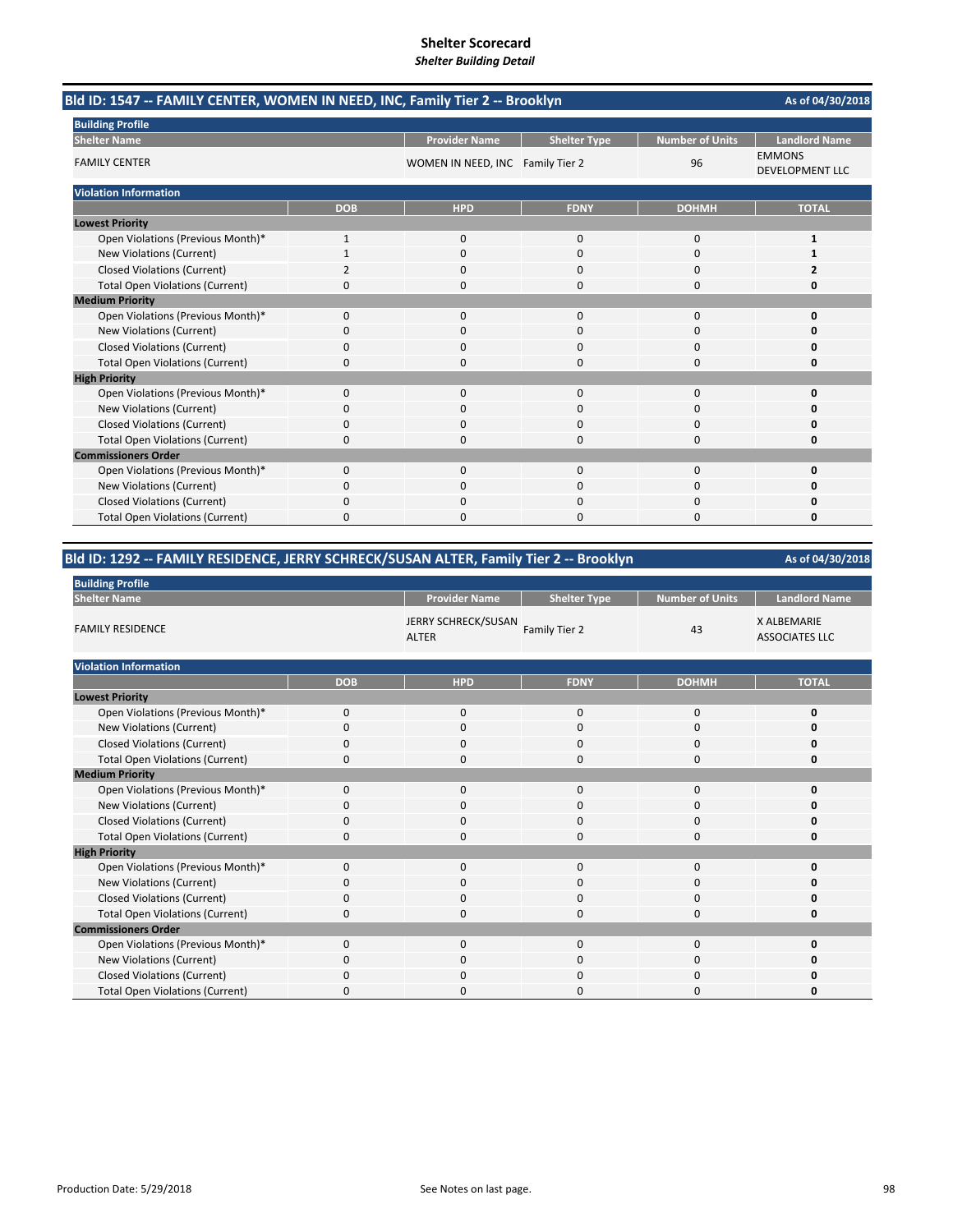| Bld ID: 1278 -- FLAGSTONE FAMILY RESIDENCE, CAMBA, Family Tier 2 -- Brooklyn |              |                      |                     |                        | As of 04/30/2018                            |
|------------------------------------------------------------------------------|--------------|----------------------|---------------------|------------------------|---------------------------------------------|
| <b>Building Profile</b>                                                      |              |                      |                     |                        |                                             |
| <b>Shelter Name</b>                                                          |              | <b>Provider Name</b> | <b>Shelter Type</b> | <b>Number of Units</b> | <b>Landlord Name</b>                        |
| <b>FLAGSTONE FAMILY RESIDENCE</b>                                            |              | CAMBA                | Family Tier 2       | 20                     | <b>AMBOY DEVELOPMENT</b><br><b>WEST LLC</b> |
| <b>Violation Information</b>                                                 |              |                      |                     |                        |                                             |
|                                                                              | <b>DOB</b>   | <b>HPD</b>           | <b>FDNY</b>         | <b>DOHMH</b>           | <b>TOTAL</b>                                |
| <b>Lowest Priority</b>                                                       |              |                      |                     |                        |                                             |
| Open Violations (Previous Month)*                                            | 0            | $\mathbf{0}$         | 1                   | 0                      | 1                                           |
| New Violations (Current)                                                     | 0            | 0                    | $\Omega$            | 0                      | $\Omega$                                    |
| <b>Closed Violations (Current)</b>                                           | 0            | 0                    | 0                   | 0                      | 0                                           |
| <b>Total Open Violations (Current)</b>                                       | 0            | 0                    | 1                   | 0                      | 1                                           |
| <b>Medium Priority</b>                                                       |              |                      |                     |                        |                                             |
| Open Violations (Previous Month)*                                            | 0            | 0                    | 0                   | 0                      | 0                                           |
| New Violations (Current)                                                     | 0            | 2                    | 0                   | $\Omega$               | $\overline{2}$                              |
| <b>Closed Violations (Current)</b>                                           | 0            | 0                    | 0                   | $\Omega$               | 0                                           |
| <b>Total Open Violations (Current)</b>                                       | 0            | 2                    | 0                   | 0                      | $\overline{2}$                              |
| <b>High Priority</b>                                                         |              |                      |                     |                        |                                             |
| Open Violations (Previous Month)*                                            | $\mathbf{1}$ | 0                    | $\Omega$            | 0                      | $\mathbf{1}$                                |
| New Violations (Current)                                                     | 0            | 5                    | 0                   | 0                      | 5                                           |
| <b>Closed Violations (Current)</b>                                           | 0            | 0                    | 0                   | 0                      | O                                           |
| <b>Total Open Violations (Current)</b>                                       | $\mathbf{1}$ | 5                    | 0                   | $\Omega$               | 6                                           |
| <b>Commissioners Order</b>                                                   |              |                      |                     |                        |                                             |
| Open Violations (Previous Month)*                                            | 1            | 0                    | 0                   | 0                      | $\mathbf{1}$                                |
| New Violations (Current)                                                     | 0            | 0                    | $\Omega$            | 0                      | 0                                           |
| <b>Closed Violations (Current)</b>                                           | 0            | 0                    | 0                   | 0                      | 0                                           |
| <b>Total Open Violations (Current)</b>                                       | 1            | 0                    | O                   | O                      |                                             |

## **Bld ID: 1280 ‐‐ FLAGSTONE FAMILY RESIDENCE, CAMBA, Family Tier 2 ‐‐ Brooklyn**

| <b>Building Profile</b>                |             |                      |                     |                        |                                      |
|----------------------------------------|-------------|----------------------|---------------------|------------------------|--------------------------------------|
| <b>Shelter Name</b>                    |             | <b>Provider Name</b> | <b>Shelter Type</b> | <b>Number of Units</b> | <b>Landlord Name</b>                 |
| <b>FLAGSTONE FAMILY RESIDENCE</b>      |             | <b>CAMBA</b>         | Family Tier 2       | 19                     | AMBOY DEVELOPMENT<br><b>WEST LLC</b> |
| <b>Violation Information</b>           |             |                      |                     |                        |                                      |
|                                        | <b>DOB</b>  | <b>HPD</b>           | <b>FDNY</b>         | <b>DOHMH</b>           | <b>TOTAL</b>                         |
| <b>Lowest Priority</b>                 |             |                      |                     |                        |                                      |
| Open Violations (Previous Month)*      | $\mathbf 0$ | $\mathbf{0}$         | $\mathbf 0$         | $\bf 0$                | 0                                    |
| New Violations (Current)               | $\Omega$    | $\mathbf 0$          | 0                   | $\mathbf 0$            | Ω                                    |
| <b>Closed Violations (Current)</b>     | $\Omega$    | $\mathbf 0$          | 0                   | $\mathbf 0$            |                                      |
| <b>Total Open Violations (Current)</b> | $\Omega$    | $\mathbf 0$          | 0                   | $\mathbf 0$            | 0                                    |
| <b>Medium Priority</b>                 |             |                      |                     |                        |                                      |
| Open Violations (Previous Month)*      | $\Omega$    | $\mathbf 0$          | $\mathbf 0$         | 0                      | O                                    |
| New Violations (Current)               | 0           | 0                    | 0                   | 0                      |                                      |
| <b>Closed Violations (Current)</b>     | $\Omega$    | $\mathbf 0$          | 0                   | 0                      |                                      |
| <b>Total Open Violations (Current)</b> | $\Omega$    | $\Omega$             | $\Omega$            | $\mathbf 0$            | o                                    |
| <b>High Priority</b>                   |             |                      |                     |                        |                                      |
| Open Violations (Previous Month)*      | $\mathbf 0$ | $\mathbf{0}$         | 0                   | 0                      | Ω                                    |
| New Violations (Current)               | $\Omega$    | $\Omega$             | $\Omega$            | $\Omega$               |                                      |
| <b>Closed Violations (Current)</b>     | $\Omega$    | $\mathbf 0$          | 0                   | 0                      | n                                    |
| <b>Total Open Violations (Current)</b> | $\Omega$    | $\mathbf 0$          | 0                   | $\mathbf 0$            | 0                                    |
| <b>Commissioners Order</b>             |             |                      |                     |                        |                                      |
| Open Violations (Previous Month)*      |             | $\Omega$             | 0                   | 0                      |                                      |
| New Violations (Current)               | 0           | $\mathbf 0$          | 0                   | $\mathbf 0$            |                                      |
| <b>Closed Violations (Current)</b>     | 0           | $\Omega$             | 0                   | 0                      |                                      |
| <b>Total Open Violations (Current)</b> |             | $\Omega$             | $\Omega$            | $\Omega$               |                                      |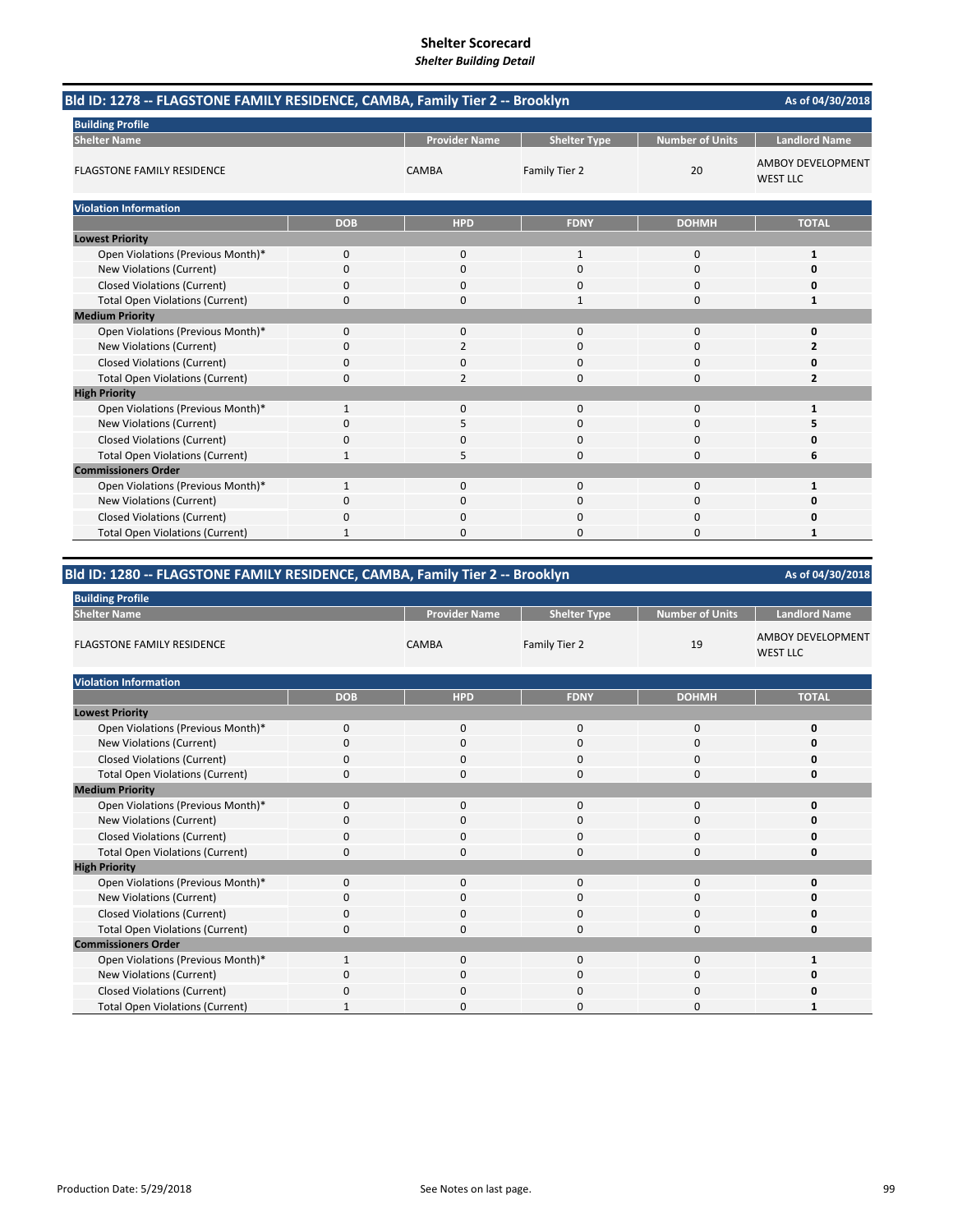| Bld ID: 1282 -- FLAGSTONE FAMILY RESIDENCE, CAMBA, Family Tier 2 -- Brooklyn |                |                      |                     |                        | As of 04/30/2018                            |
|------------------------------------------------------------------------------|----------------|----------------------|---------------------|------------------------|---------------------------------------------|
| <b>Building Profile</b>                                                      |                |                      |                     |                        |                                             |
| <b>Shelter Name</b>                                                          |                | <b>Provider Name</b> | <b>Shelter Type</b> | <b>Number of Units</b> | <b>Landlord Name</b>                        |
| <b>FLAGSTONE FAMILY RESIDENCE</b>                                            |                | <b>CAMBA</b>         | Family Tier 2       | 20                     | <b>AMBOY DEVELOPMENT</b><br><b>WEST LLC</b> |
| <b>Violation Information</b>                                                 |                |                      |                     |                        |                                             |
|                                                                              | <b>DOB</b>     | <b>HPD</b>           | <b>FDNY</b>         | <b>DOHMH</b>           | <b>TOTAL</b>                                |
| <b>Lowest Priority</b>                                                       |                |                      |                     |                        |                                             |
| Open Violations (Previous Month)*                                            | $\mathbf{1}$   | $\mathbf{0}$         | 1                   | 0                      | $\overline{2}$                              |
| <b>New Violations (Current)</b>                                              | 0              | $\Omega$             | $\Omega$            | $\Omega$               | 0                                           |
| <b>Closed Violations (Current)</b>                                           | 0              | 0                    | $\Omega$            | 0                      | 0                                           |
| <b>Total Open Violations (Current)</b>                                       | 1              | 0                    | 1                   | $\Omega$               | $\overline{2}$                              |
| <b>Medium Priority</b>                                                       |                |                      |                     |                        |                                             |
| Open Violations (Previous Month)*                                            | 0              | 0                    | $\Omega$            | 0                      | 0                                           |
| New Violations (Current)                                                     | 0              | 0                    | $\Omega$            | 0                      | 0                                           |
| <b>Closed Violations (Current)</b>                                           | 0              | 0                    | $\Omega$            | $\Omega$               | 0                                           |
| <b>Total Open Violations (Current)</b>                                       | 0              | 0                    | $\Omega$            | 0                      | 0                                           |
| <b>High Priority</b>                                                         |                |                      |                     |                        |                                             |
| Open Violations (Previous Month)*                                            | $\overline{2}$ | $\mathbf{0}$         | $\Omega$            | $\Omega$               | $\overline{2}$                              |
| New Violations (Current)                                                     | 0              | 0                    | $\Omega$            | 0                      | 0                                           |
| <b>Closed Violations (Current)</b>                                           | 0              | 0                    | $\Omega$            | 0                      | 0                                           |
| <b>Total Open Violations (Current)</b>                                       | 2              | $\Omega$             | $\Omega$            | $\Omega$               | $\overline{2}$                              |
| <b>Commissioners Order</b>                                                   |                |                      |                     |                        |                                             |
| Open Violations (Previous Month)*                                            | 1              | 0                    | $\Omega$            | 0                      | 1                                           |
| New Violations (Current)                                                     | 0              | 0                    | 0                   | 0                      | 0                                           |
| <b>Closed Violations (Current)</b>                                           | O              | ŋ                    | $\Omega$            | 0                      | O                                           |
| <b>Total Open Violations (Current)</b>                                       |                | ŋ                    | ŋ                   | O                      |                                             |

## **Bld ID: 1284 ‐‐ FLAGSTONE FAMILY RESIDENCE, CAMBA, Family Tier 2 ‐‐ Brooklyn**

| <b>Building Profile</b>                |             |                      |                     |                        |                                      |
|----------------------------------------|-------------|----------------------|---------------------|------------------------|--------------------------------------|
| <b>Shelter Name</b>                    |             | <b>Provider Name</b> | <b>Shelter Type</b> | <b>Number of Units</b> | <b>Landlord Name</b>                 |
| <b>FLAGSTONE FAMILY RESIDENCE</b>      |             | CAMBA                | Family Tier 2       | 21                     | AMBOY DEVELOPMENT<br><b>EAST LLC</b> |
| <b>Violation Information</b>           |             |                      |                     |                        |                                      |
|                                        | <b>DOB</b>  | <b>HPD</b>           | <b>FDNY</b>         | <b>DOHMH</b>           | <b>TOTAL</b>                         |
| <b>Lowest Priority</b>                 |             |                      |                     |                        |                                      |
| Open Violations (Previous Month)*      | $\mathbf 0$ | $\mathbf{0}$         | 0                   | 0                      | 0                                    |
| New Violations (Current)               | $\Omega$    | $\mathbf 0$          | 0                   | $\mathbf 0$            |                                      |
| <b>Closed Violations (Current)</b>     | $\mathbf 0$ | 0                    | 0                   | $\mathbf 0$            |                                      |
| <b>Total Open Violations (Current)</b> | 0           | $\Omega$             | 0                   | 0                      | o                                    |
| <b>Medium Priority</b>                 |             |                      |                     |                        |                                      |
| Open Violations (Previous Month)*      | $\mathbf 0$ | 0                    | 0                   | 0                      | Ω                                    |
| New Violations (Current)               | O           | 0                    | 0                   | 0                      |                                      |
| <b>Closed Violations (Current)</b>     | 0           | $\mathbf 0$          | 0                   | 0                      |                                      |
| <b>Total Open Violations (Current)</b> | $\Omega$    | $\Omega$             | 0                   | $\mathbf 0$            |                                      |
| <b>High Priority</b>                   |             |                      |                     |                        |                                      |
| Open Violations (Previous Month)*      | $\mathbf 0$ | $\mathbf{0}$         | 0                   | 0                      |                                      |
| New Violations (Current)               | $\Omega$    | $\Omega$             | 0                   | 0                      |                                      |
| <b>Closed Violations (Current)</b>     | 0           | $\mathbf 0$          | 0                   | 0                      |                                      |
| <b>Total Open Violations (Current)</b> | $\Omega$    | $\Omega$             | 0                   | $\mathbf 0$            | n                                    |
| <b>Commissioners Order</b>             |             |                      |                     |                        |                                      |
| Open Violations (Previous Month)*      | $\Omega$    | 0                    | 0                   | 0                      | 0                                    |
| New Violations (Current)               | $\Omega$    | $\Omega$             | 0                   | 0                      |                                      |
| <b>Closed Violations (Current)</b>     | 0           | 0                    | 0                   | 0                      |                                      |
| <b>Total Open Violations (Current)</b> | $\Omega$    | $\Omega$             | 0                   | 0                      |                                      |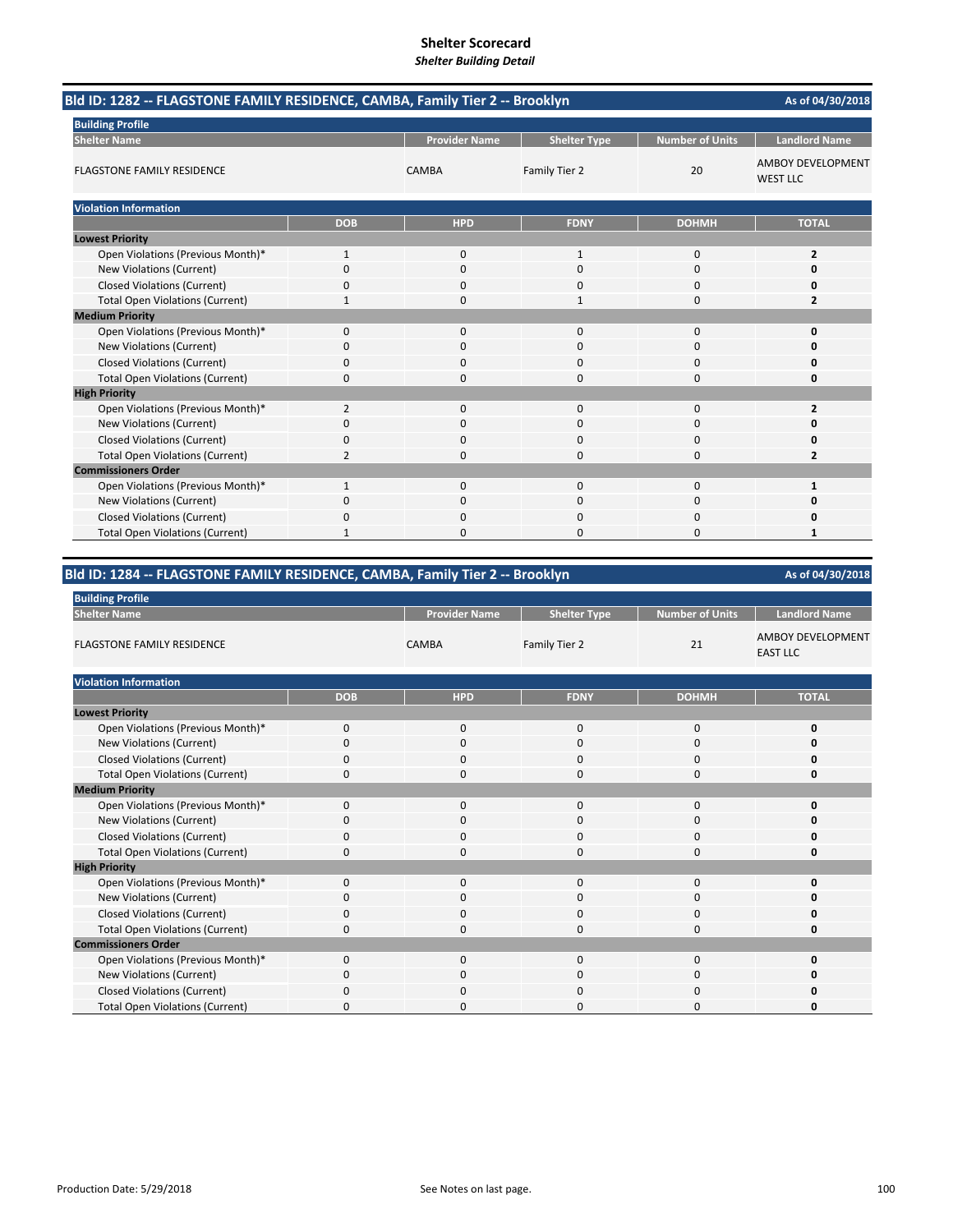| Bld ID: 1283 -- FLAGSTONE FAMILY RESIDENCE, CAMBA, Family Tier 2 -- Brooklyn |             |                      |                     |                        | As of 04/30/2018                            |
|------------------------------------------------------------------------------|-------------|----------------------|---------------------|------------------------|---------------------------------------------|
| <b>Building Profile</b>                                                      |             |                      |                     |                        |                                             |
| <b>Shelter Name</b>                                                          |             | <b>Provider Name</b> | <b>Shelter Type</b> | <b>Number of Units</b> | <b>Landlord Name</b>                        |
| <b>FLAGSTONE FAMILY RESIDENCE</b>                                            |             | CAMBA                | Family Tier 2       | 19                     | <b>AMBOY DEVELOPMENT</b><br><b>EAST LLC</b> |
| <b>Violation Information</b>                                                 |             |                      |                     |                        |                                             |
|                                                                              | <b>DOB</b>  | <b>HPD</b>           | <b>FDNY</b>         | <b>DOHMH</b>           | <b>TOTAL</b>                                |
| <b>Lowest Priority</b>                                                       |             |                      |                     |                        |                                             |
| Open Violations (Previous Month)*                                            | 0           | $\mathbf{0}$         | $\Omega$            | $\Omega$               | 0                                           |
| New Violations (Current)                                                     | 0           | 0                    | $\Omega$            | 0                      | O                                           |
| <b>Closed Violations (Current)</b>                                           | 0           | $\Omega$             | $\Omega$            | $\Omega$               | 0                                           |
| <b>Total Open Violations (Current)</b>                                       | 0           | <sup>0</sup>         | $\Omega$            | $\Omega$               | 0                                           |
| <b>Medium Priority</b>                                                       |             |                      |                     |                        |                                             |
| Open Violations (Previous Month)*                                            | 0           | $\Omega$             | $\Omega$            | 0                      | O                                           |
| New Violations (Current)                                                     | 0           | $\Omega$             | $\Omega$            | $\Omega$               | O                                           |
| <b>Closed Violations (Current)</b>                                           | 0           | $\Omega$             | $\Omega$            | $\Omega$               | O                                           |
| <b>Total Open Violations (Current)</b>                                       | 0           | 0                    | $\Omega$            | 0                      | 0                                           |
| <b>High Priority</b>                                                         |             |                      |                     |                        |                                             |
| Open Violations (Previous Month)*                                            | $\mathbf 0$ | $\mathbf 0$          | $\Omega$            | $\mathbf 0$            | 0                                           |
| New Violations (Current)                                                     | 0           | 0                    | $\Omega$            | 0                      | 0                                           |
| <b>Closed Violations (Current)</b>                                           | 0           | 0                    | 0                   | 0                      | 0                                           |
| <b>Total Open Violations (Current)</b>                                       | $\Omega$    | $\Omega$             | $\Omega$            | $\Omega$               | 0                                           |
| <b>Commissioners Order</b>                                                   |             |                      |                     |                        |                                             |
| Open Violations (Previous Month)*                                            | 0           | 0                    | 0                   | 0                      | 0                                           |
| New Violations (Current)                                                     | 0           | 0                    | $\Omega$            | 0                      | 0                                           |
| <b>Closed Violations (Current)</b>                                           | 0           | ŋ                    | 0                   | $\Omega$               | 0                                           |
| <b>Total Open Violations (Current)</b>                                       | 0           | 0                    | 0                   | O                      | 0                                           |

## **Bld ID: 1281 ‐‐ FLAGSTONE FAMILY RESIDENCE, CAMBA, Family Tier 2 ‐‐ Brooklyn**

| <b>Building Profile</b>                |              |                      |                     |                        |                                      |
|----------------------------------------|--------------|----------------------|---------------------|------------------------|--------------------------------------|
| <b>Shelter Name</b>                    |              | <b>Provider Name</b> | <b>Shelter Type</b> | <b>Number of Units</b> | <b>Landlord Name</b>                 |
| <b>FLAGSTONE FAMILY RESIDENCE</b>      |              | <b>CAMBA</b>         | Family Tier 2       | 19                     | AMBOY DEVELOPMENT<br><b>EAST LLC</b> |
| <b>Violation Information</b>           |              |                      |                     |                        |                                      |
|                                        | <b>DOB</b>   | <b>HPD</b>           | <b>FDNY</b>         | <b>DOHMH</b>           | <b>TOTAL</b>                         |
| <b>Lowest Priority</b>                 |              |                      |                     |                        |                                      |
| Open Violations (Previous Month)*      | $\mathbf 0$  | $\mathbf 0$          | $\mathbf{0}$        | 0                      | 0                                    |
| New Violations (Current)               | $\Omega$     | $\mathbf 0$          | 0                   | $\mathbf 0$            | Ω                                    |
| <b>Closed Violations (Current)</b>     | $\Omega$     | $\mathbf 0$          | 0                   | $\mathbf 0$            |                                      |
| <b>Total Open Violations (Current)</b> | $\Omega$     | 0                    | 0                   | $\mathbf 0$            | 0                                    |
| <b>Medium Priority</b>                 |              |                      |                     |                        |                                      |
| Open Violations (Previous Month)*      | $\Omega$     | $\mathbf 0$          | $\mathbf{0}$        | 0                      | <sup>0</sup>                         |
| New Violations (Current)               | 0            | 0                    | 0                   | 0                      |                                      |
| <b>Closed Violations (Current)</b>     | 0            | $\mathbf 0$          | 0                   | $\mathbf 0$            |                                      |
| <b>Total Open Violations (Current)</b> | $\Omega$     | $\Omega$             | $\Omega$            | $\mathbf 0$            | n                                    |
| <b>High Priority</b>                   |              |                      |                     |                        |                                      |
| Open Violations (Previous Month)*      | $\mathbf 0$  | $\mathbf 0$          | $\mathbf{0}$        | $\mathbf 0$            | O                                    |
| New Violations (Current)               |              | $\Omega$             | $\Omega$            | $\mathbf 0$            |                                      |
| <b>Closed Violations (Current)</b>     | 0            | $\mathbf 0$          | 0                   | $\mathbf 0$            |                                      |
| <b>Total Open Violations (Current)</b> | $\mathbf{1}$ | $\mathbf 0$          | 0                   | $\mathbf 0$            | 1                                    |
| <b>Commissioners Order</b>             |              |                      |                     |                        |                                      |
| Open Violations (Previous Month)*      | $\mathbf{1}$ | $\mathbf 0$          | 0                   | 0                      | 1                                    |
| New Violations (Current)               | $\Omega$     | $\Omega$             | $\Omega$            | 0                      |                                      |
| <b>Closed Violations (Current)</b>     | 0            | 0                    | 0                   | 0                      |                                      |
| <b>Total Open Violations (Current)</b> | 1            | $\Omega$             | $\Omega$            | 0                      |                                      |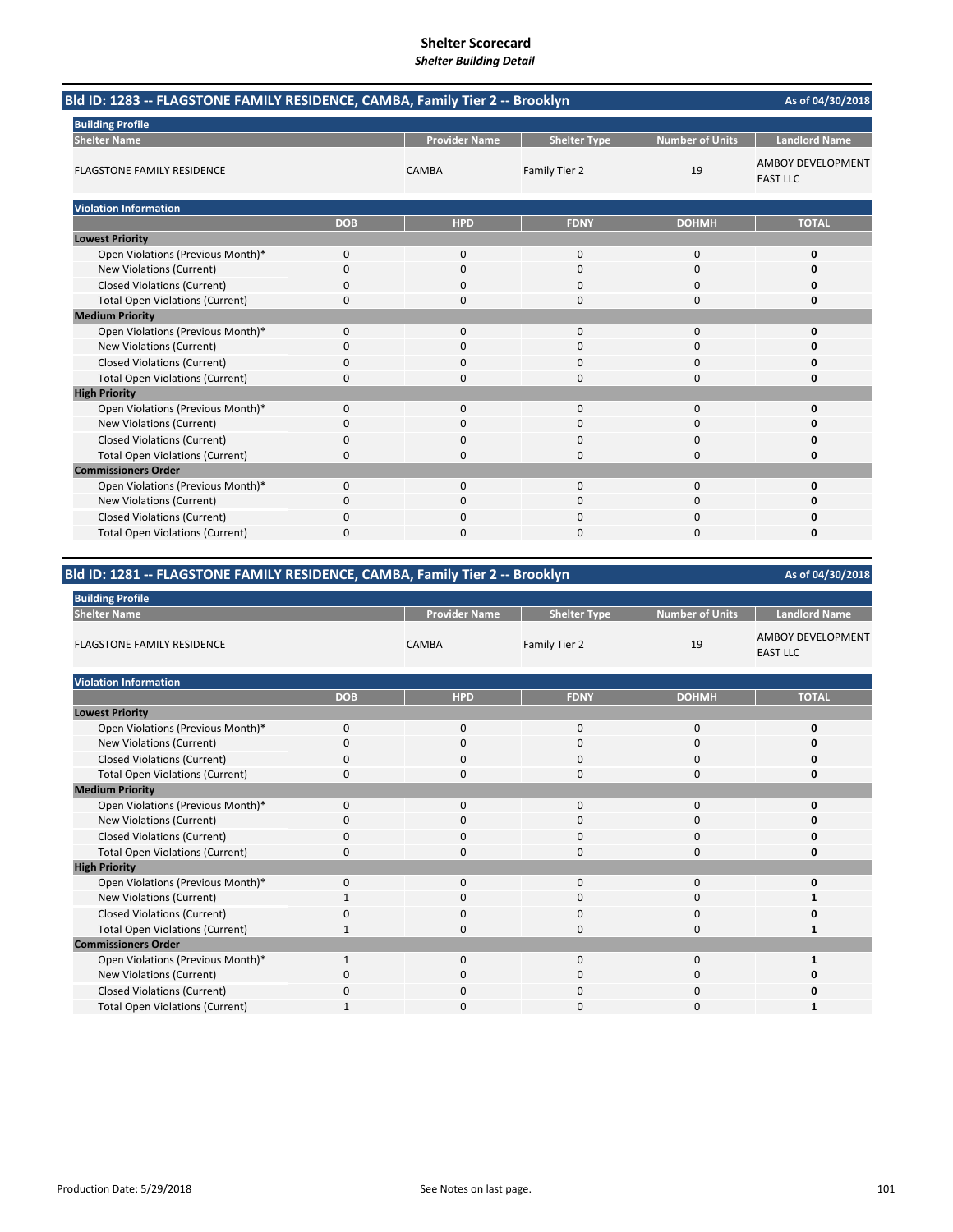| Bld ID: 1279 -- FLAGSTONE FAMILY RESIDENCE, CAMBA, Family Tier 2 -- Brooklyn |                |                      |                     |                        | As of 04/30/2018                            |
|------------------------------------------------------------------------------|----------------|----------------------|---------------------|------------------------|---------------------------------------------|
| <b>Building Profile</b>                                                      |                |                      |                     |                        |                                             |
| <b>Shelter Name</b>                                                          |                | <b>Provider Name</b> | <b>Shelter Type</b> | <b>Number of Units</b> | <b>Landlord Name</b>                        |
| <b>FLAGSTONE FAMILY RESIDENCE</b>                                            |                | CAMBA                | Family Tier 2       | 20                     | <b>AMBOY DEVELOPMENT</b><br><b>EAST LLC</b> |
| <b>Violation Information</b>                                                 |                |                      |                     |                        |                                             |
|                                                                              | <b>DOB</b>     | <b>HPD</b>           | <b>FDNY</b>         | <b>DOHMH</b>           | <b>TOTAL</b>                                |
| <b>Lowest Priority</b>                                                       |                |                      |                     |                        |                                             |
| Open Violations (Previous Month)*                                            | 0              | $\mathbf{0}$         | $\Omega$            | $\Omega$               | 0                                           |
| New Violations (Current)                                                     | 0              | 0                    | $\Omega$            | 0                      | O                                           |
| <b>Closed Violations (Current)</b>                                           | 0              | $\Omega$             | $\Omega$            | $\Omega$               | 0                                           |
| <b>Total Open Violations (Current)</b>                                       | 0              | <sup>0</sup>         | $\Omega$            | $\Omega$               | 0                                           |
| <b>Medium Priority</b>                                                       |                |                      |                     |                        |                                             |
| Open Violations (Previous Month)*                                            | 0              | $\Omega$             | $\Omega$            | 0                      | O                                           |
| New Violations (Current)                                                     | 0              | $\Omega$             | $\Omega$            | 0                      | O                                           |
| <b>Closed Violations (Current)</b>                                           | 0              | $\Omega$             | $\Omega$            | 0                      | O                                           |
| <b>Total Open Violations (Current)</b>                                       | 0              | 0                    | $\Omega$            | 0                      | 0                                           |
| <b>High Priority</b>                                                         |                |                      |                     |                        |                                             |
| Open Violations (Previous Month)*                                            | 3              | $\mathbf 0$          | $\Omega$            | $\mathbf 0$            | 3                                           |
| New Violations (Current)                                                     | 1              | 0                    | $\Omega$            | 0                      | 1                                           |
| <b>Closed Violations (Current)</b>                                           | $\overline{2}$ | 0                    | 0                   | 0                      | 2                                           |
| <b>Total Open Violations (Current)</b>                                       | $\overline{2}$ | $\Omega$             | $\Omega$            | $\Omega$               | $\overline{2}$                              |
| <b>Commissioners Order</b>                                                   |                |                      |                     |                        |                                             |
| Open Violations (Previous Month)*                                            | 1              | 0                    | 0                   | 0                      | 1                                           |
| New Violations (Current)                                                     | 0              | 0                    | $\Omega$            | 0                      | 0                                           |
| <b>Closed Violations (Current)</b>                                           | 0              | ŋ                    | 0                   | $\Omega$               | Ω                                           |
| <b>Total Open Violations (Current)</b>                                       |                | 0                    | 0                   | O                      |                                             |

## **Bld ID: 1277 ‐‐ FLAGSTONE FAMILY RESIDENCE, CAMBA, Family Tier 2 ‐‐ Brooklyn**

| <b>Building Profile</b>                |             |                      |                     |                        |                                      |
|----------------------------------------|-------------|----------------------|---------------------|------------------------|--------------------------------------|
| <b>Shelter Name</b>                    |             | <b>Provider Name</b> | <b>Shelter Type</b> | <b>Number of Units</b> | <b>Landlord Name</b>                 |
| <b>FLAGSTONE FAMILY RESIDENCE</b>      |             | <b>CAMBA</b>         | Family Tier 2       | 20                     | AMBOY DEVELOPMENT<br><b>EAST LLC</b> |
| <b>Violation Information</b>           |             |                      |                     |                        |                                      |
|                                        | <b>DOB</b>  | <b>HPD</b>           | <b>FDNY</b>         | <b>DOHMH</b>           | <b>TOTAL</b>                         |
| <b>Lowest Priority</b>                 |             |                      |                     |                        |                                      |
| Open Violations (Previous Month)*      | $\mathbf 0$ | $\mathbf{0}$         | 1                   | 0                      | 1                                    |
| New Violations (Current)               | $\Omega$    | $\mathbf 0$          | 0                   | $\mathbf 0$            | o                                    |
| <b>Closed Violations (Current)</b>     | $\mathbf 0$ | $\mathbf{0}$         | $\mathbf{1}$        | $\mathbf 0$            |                                      |
| <b>Total Open Violations (Current)</b> | $\mathbf 0$ | $\mathbf 0$          | 0                   | $\mathbf 0$            | 0                                    |
| <b>Medium Priority</b>                 |             |                      |                     |                        |                                      |
| Open Violations (Previous Month)*      | $\Omega$    | 0                    | $\mathbf 0$         | 0                      | O                                    |
| New Violations (Current)               | 0           | 1                    | 0                   | 0                      |                                      |
| <b>Closed Violations (Current)</b>     | 0           | $\mathbf{1}$         | 0                   | $\mathbf 0$            |                                      |
| <b>Total Open Violations (Current)</b> | $\Omega$    | $\Omega$             | 0                   | $\mathbf 0$            |                                      |
| <b>High Priority</b>                   |             |                      |                     |                        |                                      |
| Open Violations (Previous Month)*      | $\mathbf 0$ | $\mathbf{0}$         | 0                   | 0                      | Ω                                    |
| New Violations (Current)               | $\Omega$    | Δ                    | 0                   | $\mathbf 0$            |                                      |
| <b>Closed Violations (Current)</b>     | 0           | 2                    | 0                   | $\mathbf 0$            |                                      |
| <b>Total Open Violations (Current)</b> | $\Omega$    | $\overline{2}$       | 0                   | $\mathbf 0$            | $\overline{2}$                       |
| <b>Commissioners Order</b>             |             |                      |                     |                        |                                      |
| Open Violations (Previous Month)*      | 1           | $\mathbf{0}$         | 0                   | $\mathbf 0$            | 1                                    |
| New Violations (Current)               | $\Omega$    | $\Omega$             | 0                   | 0                      |                                      |
| <b>Closed Violations (Current)</b>     | 0           | 0                    | 0                   | 0                      |                                      |
| <b>Total Open Violations (Current)</b> | 1           | $\Omega$             | 0                   | 0                      |                                      |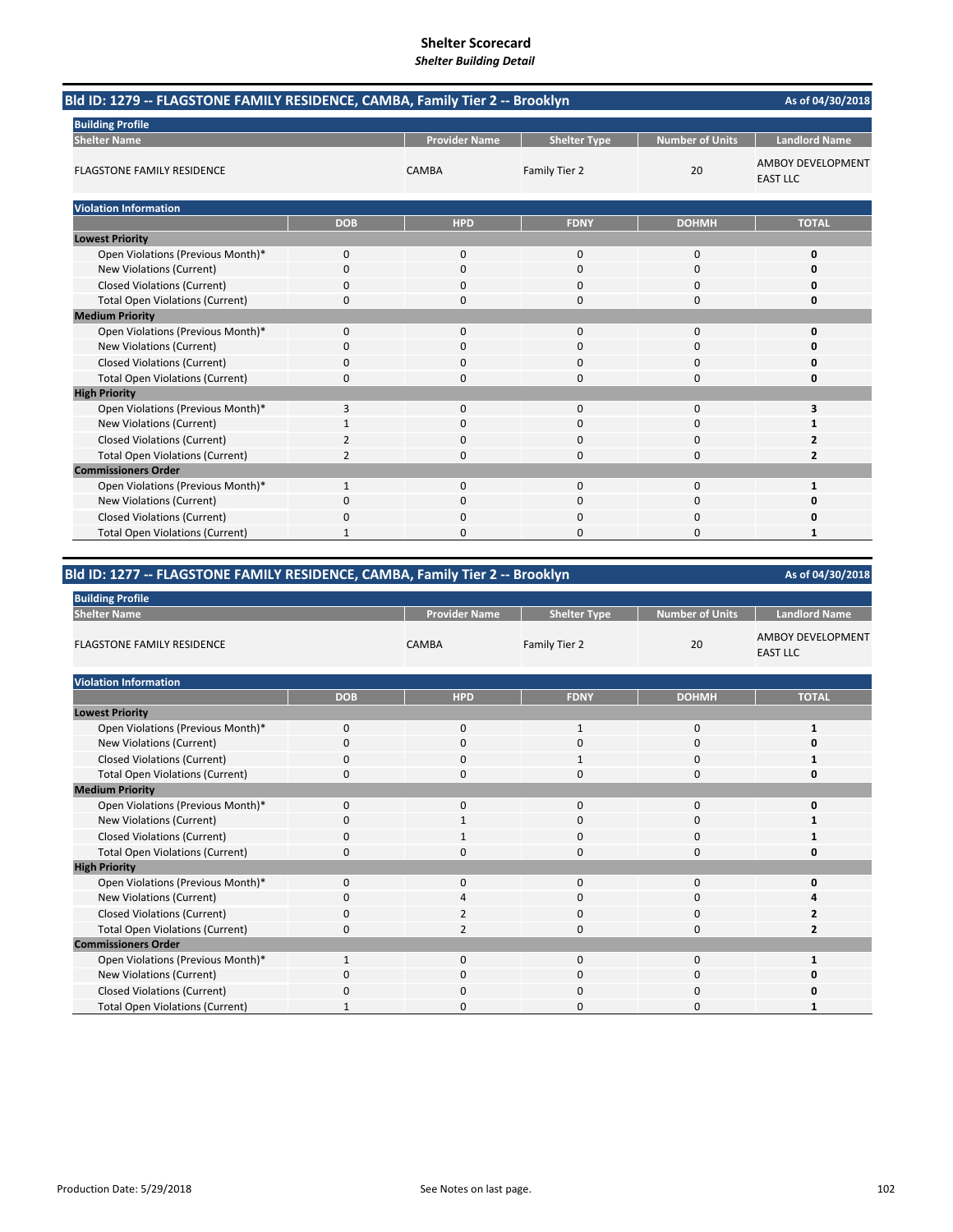| Bld ID: 1245 -- HALL FAMILY RESID, Highland Park Development Corp., Family Tier 2 -- Brooklyn |                |                                           |                     |                        | As of 04/30/2018     |
|-----------------------------------------------------------------------------------------------|----------------|-------------------------------------------|---------------------|------------------------|----------------------|
| <b>Building Profile</b>                                                                       |                |                                           |                     |                        |                      |
| <b>Shelter Name</b>                                                                           |                | <b>Provider Name</b>                      | <b>Shelter Type</b> | <b>Number of Units</b> | <b>Landlord Name</b> |
| <b>HALL FAMILY RESID</b>                                                                      |                | <b>Highland Park</b><br>Development Corp. | Family Tier 2       | 117                    | X TILDEN FEE LLC     |
| <b>Violation Information</b>                                                                  |                |                                           |                     |                        |                      |
|                                                                                               | <b>DOB</b>     | <b>HPD</b>                                | <b>FDNY</b>         | <b>DOHMH</b>           | <b>TOTAL</b>         |
| <b>Lowest Priority</b>                                                                        |                |                                           |                     |                        |                      |
| Open Violations (Previous Month)*                                                             | 0              | 0                                         | $\mathbf{0}$        | 0                      | 0                    |
| New Violations (Current)                                                                      |                | $\Omega$                                  | $\Omega$            | $\Omega$               |                      |
| <b>Closed Violations (Current)</b>                                                            |                | 0                                         | O                   | 0                      | 1                    |
| <b>Total Open Violations (Current)</b>                                                        | 0              | $\Omega$                                  | $\Omega$            | $\Omega$               | 0                    |
| <b>Medium Priority</b>                                                                        |                |                                           |                     |                        |                      |
| Open Violations (Previous Month)*                                                             | $\Omega$       | $\Omega$                                  | $\Omega$            | $\Omega$               | O                    |
| New Violations (Current)                                                                      | 0              | 0                                         | O                   | 1                      |                      |
| <b>Closed Violations (Current)</b>                                                            | 0              | 0                                         | $\Omega$            | 1                      |                      |
| <b>Total Open Violations (Current)</b>                                                        | 0              | $\Omega$                                  | 0                   | $\Omega$               | O                    |
| <b>High Priority</b>                                                                          |                |                                           |                     |                        |                      |
| Open Violations (Previous Month)*                                                             | 2              | $\Omega$                                  | $\Omega$            | $\Omega$               | $\overline{2}$       |
| New Violations (Current)                                                                      | 2              | $\Omega$                                  | $\Omega$            | $\Omega$               | 2                    |
| <b>Closed Violations (Current)</b>                                                            | $\overline{2}$ | 0                                         | 0                   | $\Omega$               | 2                    |
| <b>Total Open Violations (Current)</b>                                                        | 2              | $\Omega$                                  | $\Omega$            | $\Omega$               | 2                    |
| <b>Commissioners Order</b>                                                                    |                |                                           |                     |                        |                      |
| Open Violations (Previous Month)*                                                             | $\overline{2}$ | $\Omega$                                  | $\Omega$            | $\Omega$               | $\overline{2}$       |
| New Violations (Current)                                                                      | 0              | 0                                         | 0                   | 0                      | Ω                    |
| <b>Closed Violations (Current)</b>                                                            | 0              | $\Omega$                                  | $\Omega$            | 0                      | 0                    |
| <b>Total Open Violations (Current)</b>                                                        | $\overline{2}$ | $\Omega$                                  | O                   | $\Omega$               | 2                    |

## **Bld ID: 1203 ‐‐ HELP 1, Help U.S.A, Family Tier 2 ‐‐ Brooklyn**

| <b>Building Profile</b>                |             |                      |                     |                        |                      |
|----------------------------------------|-------------|----------------------|---------------------|------------------------|----------------------|
| <b>Shelter Name</b>                    |             | <b>Provider Name</b> | <b>Shelter Type</b> | <b>Number of Units</b> | <b>Landlord Name</b> |
| HELP <sub>1</sub>                      |             | Help U.S.A           | Family Tier 2       | 192                    | <b>NYC Owned</b>     |
| <b>Violation Information</b>           |             |                      |                     |                        |                      |
|                                        | <b>DOB</b>  | <b>HPD</b>           | <b>FDNY</b>         | <b>DOHMH</b>           | <b>TOTAL</b>         |
| <b>Lowest Priority</b>                 |             |                      |                     |                        |                      |
| Open Violations (Previous Month)*      | $\mathbf 0$ | $\mathbf{0}$         | $\mathbf{0}$        | 0                      | 0                    |
| New Violations (Current)               | $\Omega$    | 0                    | 0                   | 0                      | ŋ                    |
| <b>Closed Violations (Current)</b>     | 0           | $\mathbf 0$          | $\Omega$            | 0                      | 0                    |
| <b>Total Open Violations (Current)</b> | 0           | 0                    | 0                   | 0                      | 0                    |
| <b>Medium Priority</b>                 |             |                      |                     |                        |                      |
| Open Violations (Previous Month)*      | $\Omega$    |                      | 0                   | 0                      |                      |
| New Violations (Current)               | $\Omega$    | $\mathbf 0$          | $\Omega$            | $\Omega$               | ŋ                    |
| <b>Closed Violations (Current)</b>     | $\Omega$    | $\mathbf 0$          | $\Omega$            | 0                      | ŋ                    |
| <b>Total Open Violations (Current)</b> | $\Omega$    | 1                    | $\Omega$            | $\Omega$               | 1                    |
| <b>High Priority</b>                   |             |                      |                     |                        |                      |
| Open Violations (Previous Month)*      | Δ           | $\mathbf 0$          | $\Omega$            | 0                      |                      |
| New Violations (Current)               | O           | 0                    | C                   | 0                      |                      |
| <b>Closed Violations (Current)</b>     | $\Omega$    | $\Omega$             | $\Omega$            | 0                      | Ω                    |
| <b>Total Open Violations (Current)</b> |             | O                    | O                   | 0                      |                      |
| <b>Commissioners Order</b>             |             |                      |                     |                        |                      |
| Open Violations (Previous Month)*      |             | $\Omega$             | $\overline{2}$      | $\Omega$               | ર                    |
| New Violations (Current)               |             | $\mathbf 0$          | 1                   | 0                      |                      |
| <b>Closed Violations (Current)</b>     | n           | $\Omega$             | n                   | O                      | n                    |
| <b>Total Open Violations (Current)</b> |             | 0                    |                     | 0                      | 6                    |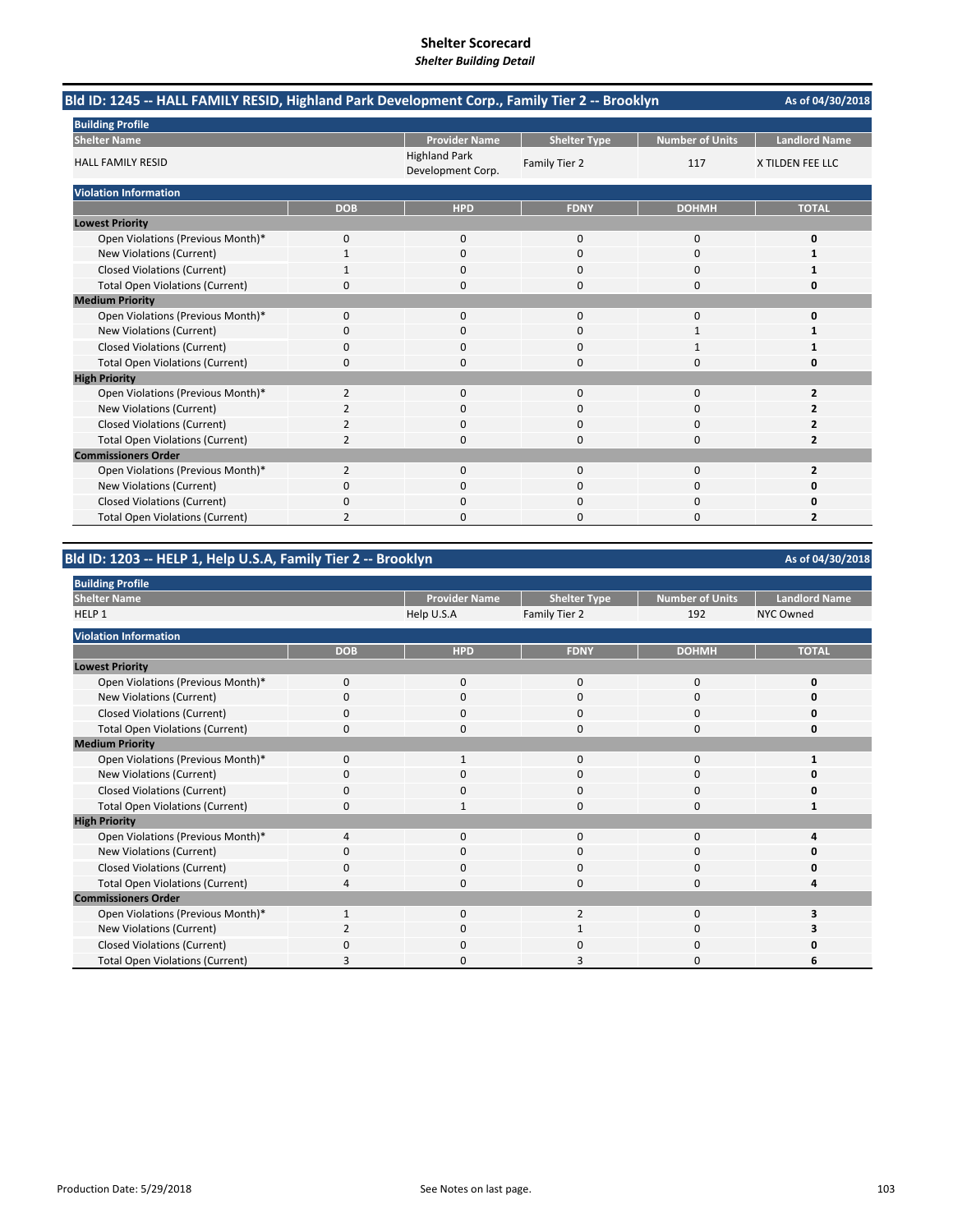# **Shelter Scorecard**

| <b>Shelter Building Detail</b> |  |
|--------------------------------|--|
|--------------------------------|--|

| Bld ID: 1212 -- INN, Brooklyn Community Housing Services, Family Tier 2 -- Brooklyn<br>As of 04/30/2018 |             |                                                      |                     |                        |                                                                   |
|---------------------------------------------------------------------------------------------------------|-------------|------------------------------------------------------|---------------------|------------------------|-------------------------------------------------------------------|
| <b>Building Profile</b>                                                                                 |             |                                                      |                     |                        |                                                                   |
| <b>Shelter Name</b>                                                                                     |             | <b>Provider Name</b>                                 | <b>Shelter Type</b> | <b>Number of Units</b> | <b>Landlord Name</b>                                              |
| <b>INN</b>                                                                                              |             | <b>Brooklyn Community</b><br><b>Housing Services</b> | Family Tier 2       | 44                     | <b>PASTORAL &amp;</b><br><b>EDUCATIONAL</b><br><b>SERVICES IN</b> |
| <b>Violation Information</b>                                                                            |             |                                                      |                     |                        |                                                                   |
|                                                                                                         | <b>DOB</b>  | <b>HPD</b>                                           | <b>FDNY</b>         | <b>DOHMH</b>           | <b>TOTAL</b>                                                      |
| <b>Lowest Priority</b>                                                                                  |             |                                                      |                     |                        |                                                                   |
| Open Violations (Previous Month)*                                                                       | $\mathbf 0$ | $\mathbf{1}$                                         | $\mathbf{0}$        | $\bf 0$                | $\mathbf{1}$                                                      |
| New Violations (Current)                                                                                | 0           | 7                                                    | 0                   | 0                      | 7                                                                 |
| <b>Closed Violations (Current)</b>                                                                      | 0           | 1                                                    | 0                   | 0                      | 1                                                                 |
| <b>Total Open Violations (Current)</b>                                                                  | 0           | 7                                                    | $\Omega$            | $\mathbf 0$            | 7                                                                 |
| <b>Medium Priority</b>                                                                                  |             |                                                      |                     |                        |                                                                   |
| Open Violations (Previous Month)*                                                                       | 0           | $\mathbf{0}$                                         | $\Omega$            | 0                      | 0                                                                 |
| New Violations (Current)                                                                                | 0           | $\overline{2}$                                       | 0                   | 0                      | 2                                                                 |
| <b>Closed Violations (Current)</b>                                                                      | 0           | 0                                                    | $\Omega$            | 0                      | Ω                                                                 |
| <b>Total Open Violations (Current)</b>                                                                  | 0           | $\overline{2}$                                       | $\Omega$            | $\bf 0$                | $\overline{2}$                                                    |
| <b>High Priority</b>                                                                                    |             |                                                      |                     |                        |                                                                   |
| Open Violations (Previous Month)*                                                                       | 0           | $\mathbf{0}$                                         | $\mathbf 0$         | 0                      | 0                                                                 |
| <b>New Violations (Current)</b>                                                                         | 0           | 0                                                    | $\Omega$            | 0                      | Ω                                                                 |
| <b>Closed Violations (Current)</b>                                                                      | 0           | 0                                                    | 0                   | 0                      | 0                                                                 |
| <b>Total Open Violations (Current)</b>                                                                  | 0           | 0                                                    | 0                   | $\mathbf 0$            | 0                                                                 |
| <b>Commissioners Order</b>                                                                              |             |                                                      |                     |                        |                                                                   |
| Open Violations (Previous Month)*                                                                       | 0           | $\mathbf{0}$                                         | $\mathbf 0$         | $\mathbf 0$            | 0                                                                 |
| New Violations (Current)                                                                                | 0           | 0                                                    | $\Omega$            | 0                      | 0                                                                 |
| <b>Closed Violations (Current)</b>                                                                      | 0           | $\mathbf{0}$                                         | 0                   | 0                      | 0                                                                 |
| <b>Total Open Violations (Current)</b>                                                                  | 0           | $\mathbf{0}$                                         | $\Omega$            | $\mathbf 0$            | 0                                                                 |

| Bld ID: 1204 -- KIANGA HOUSE, Brooklyn Neighborhood Improvement Assoc., Family Tier 2 -- Brooklyn |                      |                     |                        |                      |
|---------------------------------------------------------------------------------------------------|----------------------|---------------------|------------------------|----------------------|
| <b>Building Profile</b>                                                                           |                      |                     |                        |                      |
| <b>Shelter Name</b>                                                                               | <b>Provider Name</b> | <b>Shelter Type</b> | <b>Number of Units</b> | <b>Landlord Name</b> |
|                                                                                                   | Brooklyn             |                     |                        |                      |

| <b>KIANGA HOUSE</b>                    |             | <b>PIUUNI</b> II<br>Neighborhood<br>Improvement Assoc. | Family Tier 2 | 17           | KIANGA H H D F CO INC |
|----------------------------------------|-------------|--------------------------------------------------------|---------------|--------------|-----------------------|
| <b>Violation Information</b>           |             |                                                        |               |              |                       |
|                                        | <b>DOB</b>  | <b>HPD</b>                                             | <b>FDNY</b>   | <b>DOHMH</b> | <b>TOTAL</b>          |
| <b>Lowest Priority</b>                 |             |                                                        |               |              |                       |
| Open Violations (Previous Month)*      | $\mathbf 0$ | $\mathbf{0}$                                           | 0             | $\mathbf 0$  |                       |
| New Violations (Current)               | $\Omega$    | $\mathbf 0$                                            | 0             | 0            |                       |
| <b>Closed Violations (Current)</b>     |             | $\Omega$                                               | 0             | 0            |                       |
| <b>Total Open Violations (Current)</b> | 0           | 0                                                      | 0             | 0            |                       |
| <b>Medium Priority</b>                 |             |                                                        |               |              |                       |
| Open Violations (Previous Month)*      | $\Omega$    | 0                                                      | 0             | $\mathbf 0$  |                       |
| New Violations (Current)               |             | O                                                      | 0             | 0            |                       |
| <b>Closed Violations (Current)</b>     | O           | 0                                                      | 0             | 0            |                       |
| <b>Total Open Violations (Current)</b> |             | $\Omega$                                               | 0             | $\Omega$     |                       |
| <b>High Priority</b>                   |             |                                                        |               |              |                       |
| Open Violations (Previous Month)*      | 6           | $\Omega$                                               | 0             | 0            |                       |
| New Violations (Current)               | O           | $\Omega$                                               | 0             | 0            |                       |
| <b>Closed Violations (Current)</b>     | 0           | 0                                                      | 0             | 0            |                       |
| <b>Total Open Violations (Current)</b> | 6           | $\mathbf 0$                                            | 0             | $\mathbf 0$  | 6                     |
| <b>Commissioners Order</b>             |             |                                                        |               |              |                       |
| Open Violations (Previous Month)*      | 5           | $\mathbf 0$                                            | 0             | 0            |                       |
| New Violations (Current)               |             | 0                                                      | 0             | 0            |                       |
| <b>Closed Violations (Current)</b>     | O           | $\mathbf 0$                                            | 0             | 0            |                       |
| <b>Total Open Violations (Current)</b> |             | 0                                                      | 0             | 0            |                       |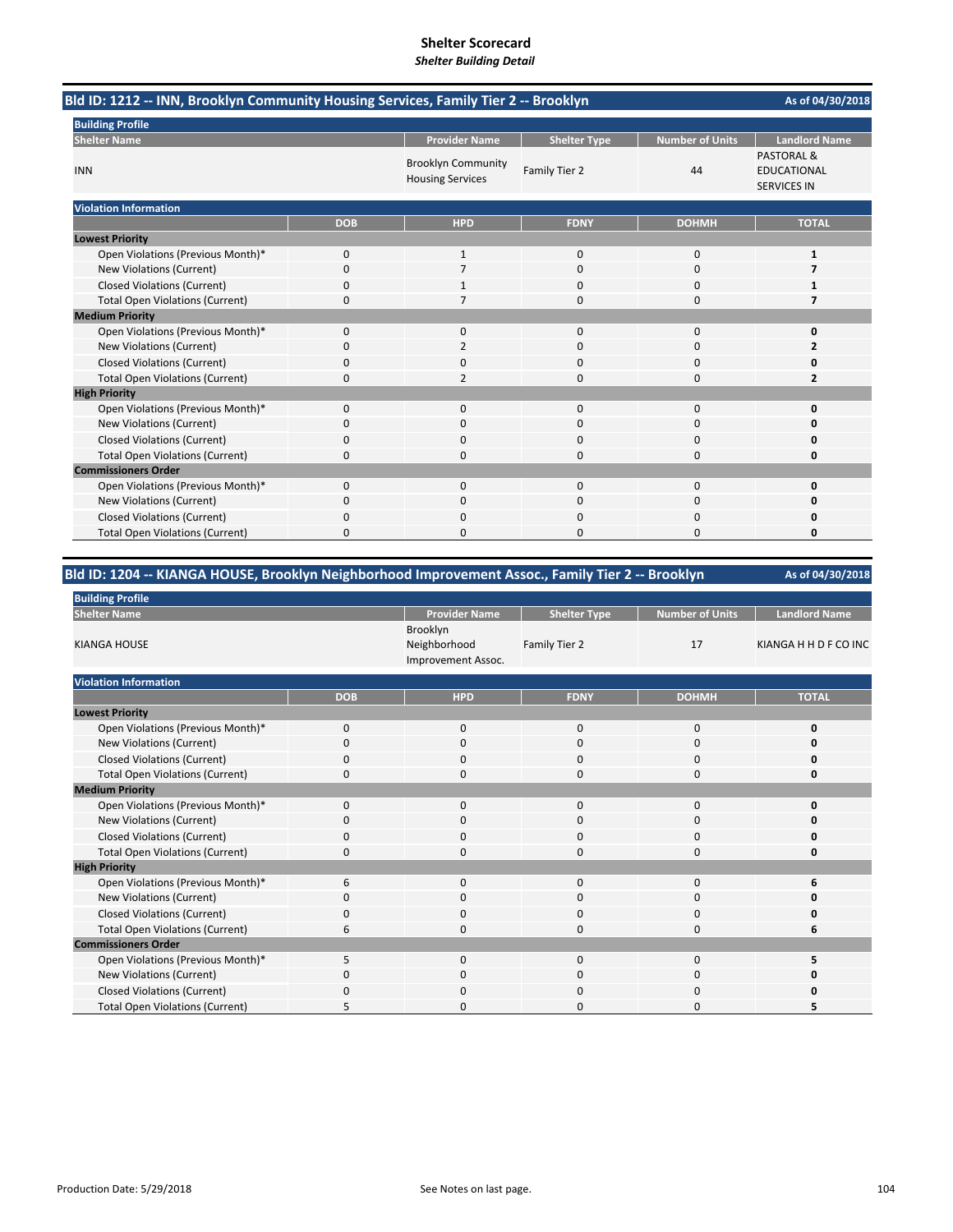| Bld ID: 1246 -- MANOR, CHILDREN'S COMMUNITY SERVICES, Family Tier 2 -- Brooklyn |              |                                                |                     |                        | As of 04/30/2018       |
|---------------------------------------------------------------------------------|--------------|------------------------------------------------|---------------------|------------------------|------------------------|
| <b>Building Profile</b>                                                         |              |                                                |                     |                        |                        |
| <b>Shelter Name</b>                                                             |              | <b>Provider Name</b>                           | <b>Shelter Type</b> | <b>Number of Units</b> | <b>Landlord Name</b>   |
| <b>MANOR</b>                                                                    |              | <b>CHILDREN'S</b><br><b>COMMUNITY SERVICES</b> | Family Tier 2       | 58                     | <b>MARCY TOWER LLC</b> |
| <b>Violation Information</b>                                                    |              |                                                |                     |                        |                        |
|                                                                                 | <b>DOB</b>   | <b>HPD</b>                                     | <b>FDNY</b>         | <b>DOHMH</b>           | <b>TOTAL</b>           |
| <b>Lowest Priority</b>                                                          |              |                                                |                     |                        |                        |
| Open Violations (Previous Month)*                                               | 3            | $\mathbf{0}$                                   | $\mathbf 0$         | 0                      | 3                      |
| New Violations (Current)                                                        | 0            | 0                                              | 0                   | 0                      | 0                      |
| <b>Closed Violations (Current)</b>                                              | 2            | $\Omega$                                       | $\Omega$            | $\Omega$               | 2                      |
| <b>Total Open Violations (Current)</b>                                          | $\mathbf{1}$ | 0                                              | 0                   | 0                      | 1                      |
| <b>Medium Priority</b>                                                          |              |                                                |                     |                        |                        |
| Open Violations (Previous Month)*                                               | 0            | $\mathbf{0}$                                   | $\mathbf 0$         | 0                      | 0                      |
| New Violations (Current)                                                        | 0            | 0                                              | 0                   | $\Omega$               | O                      |
| <b>Closed Violations (Current)</b>                                              | 0            | 0                                              | 0                   | 0                      | 0                      |
| <b>Total Open Violations (Current)</b>                                          | 0            | 0                                              | $\Omega$            | $\Omega$               | 0                      |
| <b>High Priority</b>                                                            |              |                                                |                     |                        |                        |
| Open Violations (Previous Month)*                                               | 3            | 0                                              | 0                   | 0                      | 3                      |
| <b>New Violations (Current)</b>                                                 | 0            | 0                                              | $\Omega$            | 0                      | Ω                      |
| <b>Closed Violations (Current)</b>                                              | 0            | 0                                              | $\Omega$            | 0                      | n                      |
| <b>Total Open Violations (Current)</b>                                          | 3            | 0                                              | $\Omega$            | 0                      | 3                      |
| <b>Commissioners Order</b>                                                      |              |                                                |                     |                        |                        |
| Open Violations (Previous Month)*                                               | 0            | $\mathbf{0}$                                   | $\mathbf 0$         | $\mathbf 0$            | 0                      |
| New Violations (Current)                                                        | 0            | 0                                              | 0                   | 0                      | 0                      |
| <b>Closed Violations (Current)</b>                                              | 0            | 0                                              | $\Omega$            | 0                      | 0                      |
| <b>Total Open Violations (Current)</b>                                          | 0            | O                                              | $\Omega$            | 0                      | 0                      |

# **Bld ID: 176384 ‐‐ PENN HOUSE, CORE SERVICES GROUP INC, Family Tier 2 ‐‐ Brooklyn**

| <b>Building Profile</b>                |                |                                          |                     |                        |                                           |
|----------------------------------------|----------------|------------------------------------------|---------------------|------------------------|-------------------------------------------|
| <b>Shelter Name</b>                    |                | <b>Provider Name</b>                     | <b>Shelter Type</b> | <b>Number of Units</b> | <b>Landlord Name</b>                      |
| <b>PENN HOUSE</b>                      |                | <b>CORE SERVICES GROUP</b><br><b>INC</b> | Family Tier 2       | 31                     | <b>DUTCH COUNTRY</b><br><b>REALTY LLC</b> |
| <b>Violation Information</b>           |                |                                          |                     |                        |                                           |
|                                        | <b>DOB</b>     | <b>HPD</b>                               | <b>FDNY</b>         | <b>DOHMH</b>           | <b>TOTAL</b>                              |
| <b>Lowest Priority</b>                 |                |                                          |                     |                        |                                           |
| Open Violations (Previous Month)*      | $\mathbf 0$    | $\mathbf 0$                              | 0                   | 0                      |                                           |
| New Violations (Current)               |                | $\Omega$                                 | 0                   | 0                      |                                           |
| <b>Closed Violations (Current)</b>     | 0              | $\Omega$                                 | 0                   | 0                      |                                           |
| <b>Total Open Violations (Current)</b> | Δ              | $\Omega$                                 | $\Omega$            | $\Omega$               |                                           |
| <b>Medium Priority</b>                 |                |                                          |                     |                        |                                           |
| Open Violations (Previous Month)*      | $\Omega$       | $\Omega$                                 | $\Omega$            | 0                      |                                           |
| New Violations (Current)               | 0              | 0                                        | 0                   | 0                      |                                           |
| <b>Closed Violations (Current)</b>     | $\Omega$       | $\Omega$                                 | $\Omega$            | $\mathbf 0$            |                                           |
| <b>Total Open Violations (Current)</b> | 0              | $\Omega$                                 | 0                   | $\mathbf 0$            |                                           |
| <b>High Priority</b>                   |                |                                          |                     |                        |                                           |
| Open Violations (Previous Month)*      | $\Omega$       | $\Omega$                                 | $\mathbf 0$         | $\mathbf 0$            |                                           |
| New Violations (Current)               | $\Omega$       | $\Omega$                                 | 0                   | 0                      |                                           |
| <b>Closed Violations (Current)</b>     | $\Omega$       | $\Omega$                                 | 0                   | 0                      |                                           |
| <b>Total Open Violations (Current)</b> | 0              | 0                                        | 0                   | 0                      |                                           |
| <b>Commissioners Order</b>             |                |                                          |                     |                        |                                           |
| Open Violations (Previous Month)*      | $\overline{2}$ | $\Omega$                                 | $\Omega$            | $\Omega$               | $\overline{2}$                            |
| New Violations (Current)               | 0              | $\mathbf 0$                              | 0                   | 0                      |                                           |
| <b>Closed Violations (Current)</b>     | $\Omega$       | 0                                        | 0                   | $\mathbf 0$            |                                           |
| <b>Total Open Violations (Current)</b> |                | <sup>0</sup>                             | ŋ                   | $\Omega$               |                                           |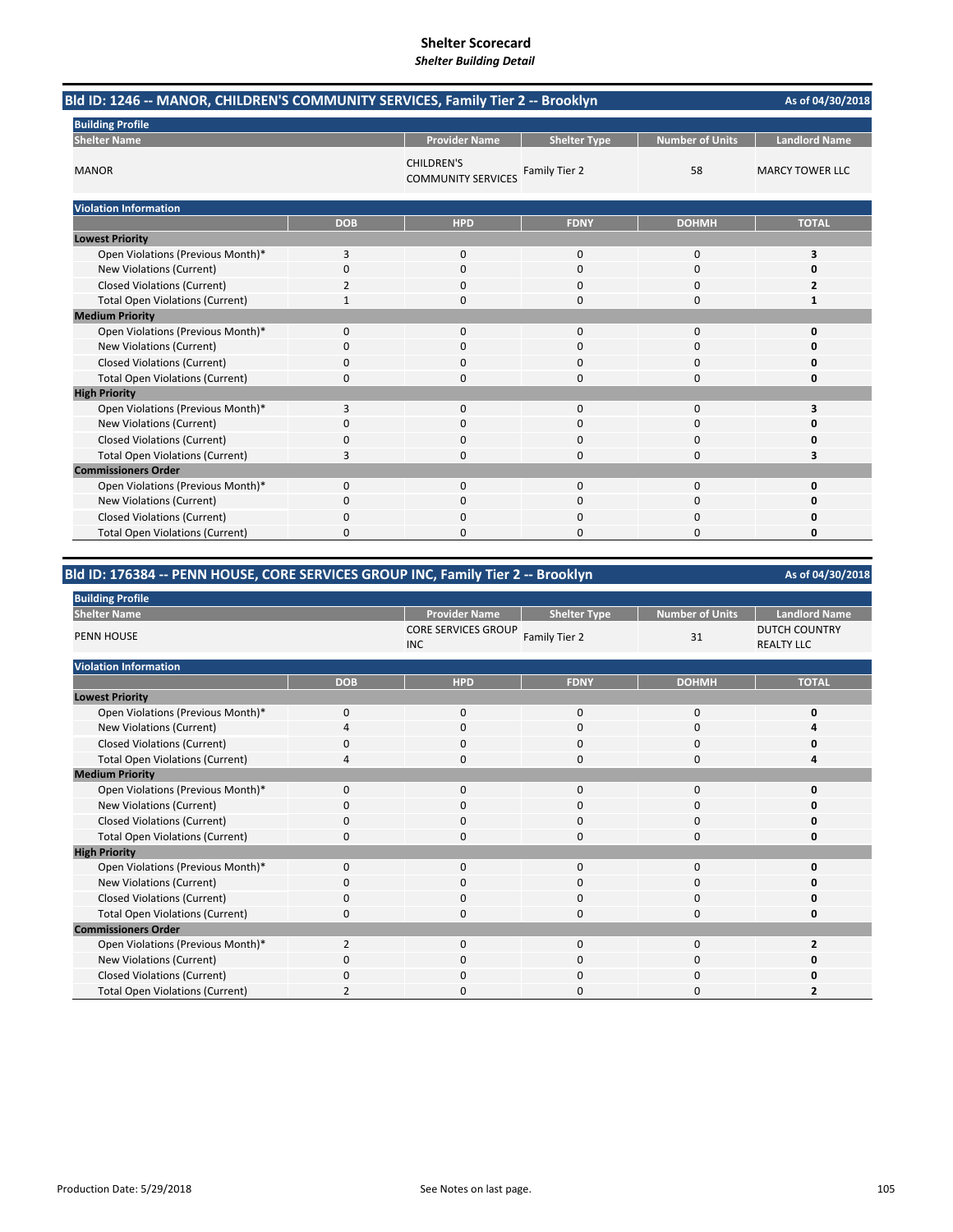| Bld ID: 1276 -- PLAZA, Bushwick Economic Development Corp., Family Tier 2 -- Brooklyn |                |                                               |                     |                        | As of 04/30/2018     |
|---------------------------------------------------------------------------------------|----------------|-----------------------------------------------|---------------------|------------------------|----------------------|
| <b>Building Profile</b>                                                               |                |                                               |                     |                        |                      |
| <b>Shelter Name</b>                                                                   |                | <b>Provider Name</b>                          | <b>Shelter Type</b> | <b>Number of Units</b> | <b>Landlord Name</b> |
| PLAZA                                                                                 |                | <b>Bushwick Economic</b><br>Development Corp. | Family Tier 2       | 68                     | E.N.Y. PLAZA LLC     |
| <b>Violation Information</b>                                                          |                |                                               |                     |                        |                      |
|                                                                                       | <b>DOB</b>     | <b>HPD</b>                                    | <b>FDNY</b>         | <b>DOHMH</b>           | <b>TOTAL</b>         |
| <b>Lowest Priority</b>                                                                |                |                                               |                     |                        |                      |
| Open Violations (Previous Month)*                                                     | $\overline{2}$ | $\mathbf{0}$                                  | $\mathbf 0$         | 0                      | $\overline{2}$       |
| New Violations (Current)                                                              | 0              | $\Omega$                                      | $\Omega$            | $\Omega$               | 0                    |
| <b>Closed Violations (Current)</b>                                                    |                | 0                                             | 0                   | 0                      | 1                    |
| <b>Total Open Violations (Current)</b>                                                |                | $\Omega$                                      | $\Omega$            | 0                      | 1                    |
| <b>Medium Priority</b>                                                                |                |                                               |                     |                        |                      |
| Open Violations (Previous Month)*                                                     | $\Omega$       | $\Omega$                                      | $\Omega$            | $\Omega$               | $\Omega$             |
| New Violations (Current)                                                              | 0              | 0                                             | 0                   | 0                      | n                    |
| <b>Closed Violations (Current)</b>                                                    | 0              | 0                                             | 0                   | 0                      | 0                    |
| <b>Total Open Violations (Current)</b>                                                | $\Omega$       | $\Omega$                                      | $\Omega$            | $\Omega$               | 0                    |
| <b>High Priority</b>                                                                  |                |                                               |                     |                        |                      |
| Open Violations (Previous Month)*                                                     | $\mathbf{1}$   | $\Omega$                                      | $\Omega$            | $\Omega$               | 1                    |
| New Violations (Current)                                                              | 0              | $\Omega$                                      | $\Omega$            | $\Omega$               | O                    |
| <b>Closed Violations (Current)</b>                                                    | 0              | 0                                             | $\Omega$            | 0                      | 0                    |
| <b>Total Open Violations (Current)</b>                                                | 1              | 0                                             | 0                   | 0                      | 1                    |
| <b>Commissioners Order</b>                                                            |                |                                               |                     |                        |                      |
| Open Violations (Previous Month)*                                                     | $\overline{2}$ | $\Omega$                                      | $\Omega$            | $\Omega$               | $\overline{2}$       |
| New Violations (Current)                                                              | 0              | 0                                             |                     | $\Omega$               | 1                    |
| <b>Closed Violations (Current)</b>                                                    |                | 0                                             |                     | 0                      |                      |
| <b>Total Open Violations (Current)</b>                                                |                | n                                             | ი                   | O                      | 1                    |

## **Bld ID: 1287 ‐‐ PROVIDENCE BROOKLYN, Providence House, Inc., Family Tier 2 ‐‐ Brooklyn**

| <b>Building Profile</b>                |             |                                      |                     |                        |                           |  |  |  |  |  |
|----------------------------------------|-------------|--------------------------------------|---------------------|------------------------|---------------------------|--|--|--|--|--|
| <b>Shelter Name</b>                    |             | <b>Provider Name</b>                 | <b>Shelter Type</b> | <b>Number of Units</b> | <b>Landlord Name</b>      |  |  |  |  |  |
| PROVIDENCE BROOKLYN                    |             | Providence House, Inc. Family Tier 2 |                     | 6                      | PROVIDENCE HOUSE,<br>INC. |  |  |  |  |  |
| <b>Violation Information</b>           |             |                                      |                     |                        |                           |  |  |  |  |  |
|                                        | <b>DOB</b>  | <b>HPD</b>                           | <b>FDNY</b>         | <b>DOHMH</b>           | <b>TOTAL</b>              |  |  |  |  |  |
| <b>Lowest Priority</b>                 |             |                                      |                     |                        |                           |  |  |  |  |  |
| Open Violations (Previous Month)*      |             | 0                                    | 0                   | 0                      | 1                         |  |  |  |  |  |
| New Violations (Current)               | $\Omega$    | $\mathbf 0$                          | 0                   | 0                      | 0                         |  |  |  |  |  |
| <b>Closed Violations (Current)</b>     |             | $\mathbf 0$                          | $\Omega$            | 0                      |                           |  |  |  |  |  |
| <b>Total Open Violations (Current)</b> | $\Omega$    | $\mathbf 0$                          | $\Omega$            | $\Omega$               | 0                         |  |  |  |  |  |
| <b>Medium Priority</b>                 |             |                                      |                     |                        |                           |  |  |  |  |  |
| Open Violations (Previous Month)*      | $\mathbf 0$ | $\mathbf 0$                          | $\mathbf 0$         | 0                      | O                         |  |  |  |  |  |
| New Violations (Current)               | $\Omega$    | $\mathbf 0$                          | $\Omega$            | 0                      | O                         |  |  |  |  |  |
| <b>Closed Violations (Current)</b>     | $\Omega$    | $\mathbf 0$                          | $\mathbf 0$         | 0                      | O                         |  |  |  |  |  |
| <b>Total Open Violations (Current)</b> | $\Omega$    | $\Omega$                             | $\Omega$            | 0                      | O                         |  |  |  |  |  |
| <b>High Priority</b>                   |             |                                      |                     |                        |                           |  |  |  |  |  |
| Open Violations (Previous Month)*      | $\mathbf 0$ | $\mathbf 0$                          | $\mathbf 0$         | 0                      | O                         |  |  |  |  |  |
| New Violations (Current)               | O           | $\mathbf 0$                          | $\mathbf 0$         | 0                      | Ω                         |  |  |  |  |  |
| <b>Closed Violations (Current)</b>     | 0           | $\mathbf 0$                          | $\mathbf 0$         | 0                      | Ω                         |  |  |  |  |  |
| <b>Total Open Violations (Current)</b> | $\Omega$    | $\Omega$                             | $\Omega$            | $\Omega$               | O                         |  |  |  |  |  |
| <b>Commissioners Order</b>             |             |                                      |                     |                        |                           |  |  |  |  |  |
| Open Violations (Previous Month)*      |             | $\mathbf 0$                          | $\mathbf 0$         | 0                      |                           |  |  |  |  |  |
| New Violations (Current)               | O           | $\mathbf 0$                          | 0                   | 0                      | o                         |  |  |  |  |  |
| <b>Closed Violations (Current)</b>     | 0           | $\mathbf 0$                          | 0                   | 0                      | 0                         |  |  |  |  |  |
| <b>Total Open Violations (Current)</b> |             | 0                                    | $\Omega$            | $\Omega$               |                           |  |  |  |  |  |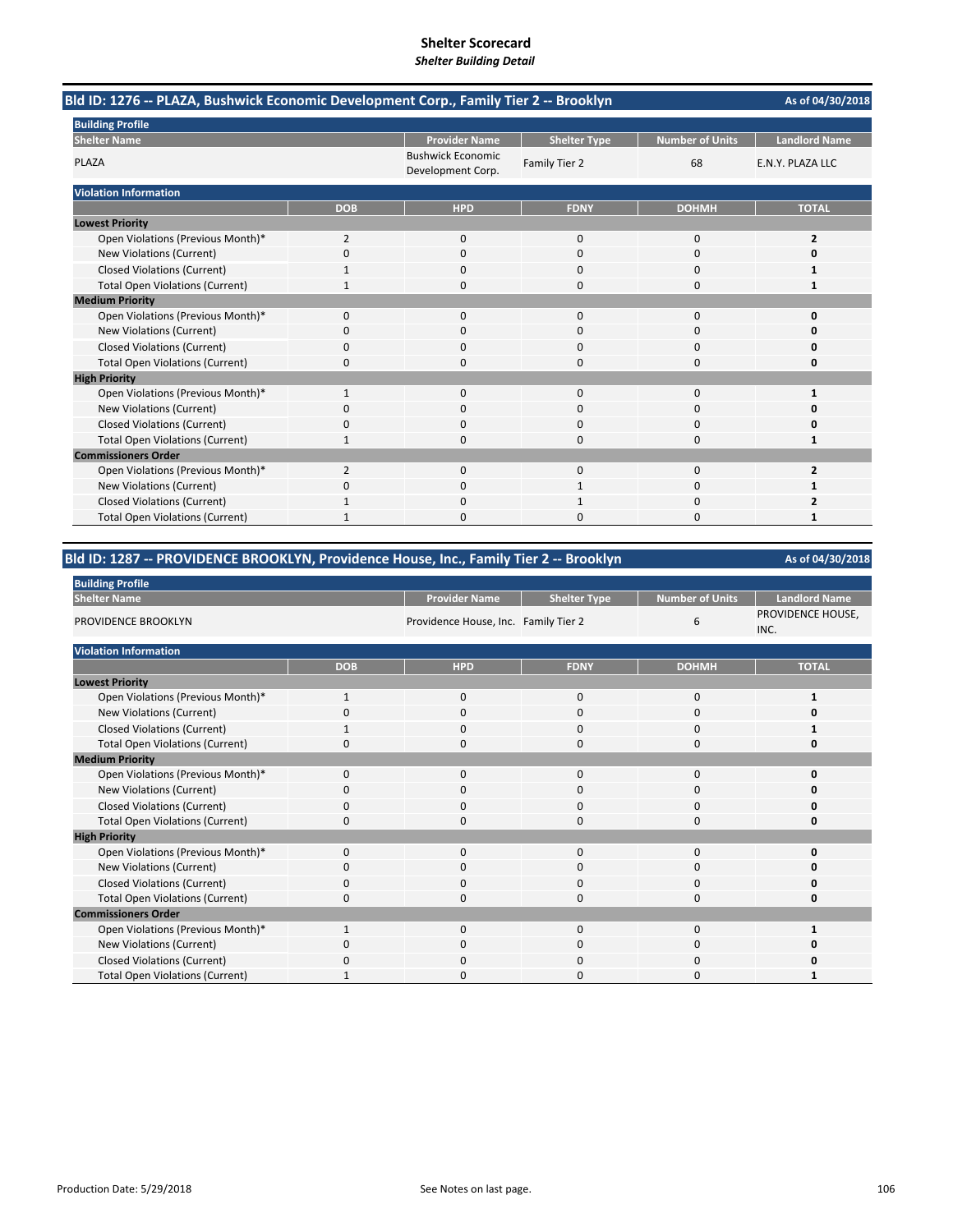| Bld ID: 1289 -- PROVIDENCE BROOKLYN, Providence House, Inc., Family Tier 2 -- Brooklyn |              |                                      |                     |                        | As of 04/30/2018               |
|----------------------------------------------------------------------------------------|--------------|--------------------------------------|---------------------|------------------------|--------------------------------|
| <b>Building Profile</b>                                                                |              |                                      |                     |                        |                                |
| <b>Shelter Name</b>                                                                    |              | <b>Provider Name</b>                 | <b>Shelter Type</b> | <b>Number of Units</b> | <b>Landlord Name</b>           |
| PROVIDENCE BROOKLYN                                                                    |              | Providence House, Inc. Family Tier 2 |                     | $\overline{7}$         | PROVIDENCE HOUSE<br><b>INC</b> |
| <b>Violation Information</b>                                                           |              |                                      |                     |                        |                                |
|                                                                                        | <b>DOB</b>   | <b>HPD</b>                           | <b>FDNY</b>         | <b>DOHMH</b>           | <b>TOTAL</b>                   |
| <b>Lowest Priority</b>                                                                 |              |                                      |                     |                        |                                |
| Open Violations (Previous Month)*                                                      | $\mathbf{0}$ | $\Omega$                             | $\mathbf 0$         | 0                      | 0                              |
| New Violations (Current)                                                               | 0            | $\Omega$                             | $\Omega$            | 0                      |                                |
| <b>Closed Violations (Current)</b>                                                     | 0            | 0                                    | $\Omega$            | 0                      | 0                              |
| <b>Total Open Violations (Current)</b>                                                 | 0            | 0                                    | $\Omega$            | 0                      | 0                              |
| <b>Medium Priority</b>                                                                 |              |                                      |                     |                        |                                |
| Open Violations (Previous Month)*                                                      | $\Omega$     | $\Omega$                             | $\Omega$            | 0                      | 0                              |
| <b>New Violations (Current)</b>                                                        | 0            | Ω                                    | C                   | 0                      |                                |
| <b>Closed Violations (Current)</b>                                                     | 0            | 0                                    | $\mathbf 0$         | 0                      |                                |
| <b>Total Open Violations (Current)</b>                                                 | 0            | 0                                    | $\Omega$            | 0                      | O                              |
| <b>High Priority</b>                                                                   |              |                                      |                     |                        |                                |
| Open Violations (Previous Month)*                                                      | 0            | 0                                    | $\mathbf 0$         | 0                      | O                              |
| New Violations (Current)                                                               | 0            | 0                                    | $\mathbf 0$         | 0                      |                                |
| <b>Closed Violations (Current)</b>                                                     | 0            | ŋ                                    | $\Omega$            | 0                      | O                              |
| <b>Total Open Violations (Current)</b>                                                 | 0            | ŋ                                    | $\Omega$            | 0                      | O                              |
| <b>Commissioners Order</b>                                                             |              |                                      |                     |                        |                                |
| Open Violations (Previous Month)*                                                      | 0            | $\Omega$                             | $\Omega$            | 0                      | 0                              |
| <b>New Violations (Current)</b>                                                        | 0            |                                      | $\sqrt{ }$          | 0                      |                                |
| <b>Closed Violations (Current)</b>                                                     | 0            | ŋ                                    | $\Omega$            | $\Omega$               |                                |
| <b>Total Open Violations (Current)</b>                                                 | 0            | n                                    | $\sqrt{ }$          | 0                      | O                              |

## **Bld ID: 1288 ‐‐ PROVIDENCE BROOKLYN, Providence House, Inc., Family Tier 2 ‐‐ Brooklyn**

| <b>Building Profile</b>                |             |                                      |                     |                 |                                |  |  |
|----------------------------------------|-------------|--------------------------------------|---------------------|-----------------|--------------------------------|--|--|
| <b>Shelter Name</b>                    |             | <b>Provider Name</b>                 | <b>Shelter Type</b> | Number of Units | <b>Landlord Name</b>           |  |  |
| PROVIDENCE BROOKLYN                    |             | Providence House, Inc. Family Tier 2 |                     | 8               | PROVIDENCE HOUSE<br><b>INC</b> |  |  |
| <b>Violation Information</b>           |             |                                      |                     |                 |                                |  |  |
|                                        | <b>DOB</b>  | <b>HPD</b>                           | <b>FDNY</b>         | <b>DOHMH</b>    | <b>TOTAL</b>                   |  |  |
| <b>Lowest Priority</b>                 |             |                                      |                     |                 |                                |  |  |
| Open Violations (Previous Month)*      | $\mathbf 0$ | $\mathbf{0}$                         | 0                   | 0               | 0                              |  |  |
| New Violations (Current)               | $\Omega$    | $\Omega$                             | $\Omega$            | 0               | Ω                              |  |  |
| <b>Closed Violations (Current)</b>     | $\mathbf 0$ | $\mathbf 0$                          | $\Omega$            | 0               | ŋ                              |  |  |
| <b>Total Open Violations (Current)</b> | $\Omega$    | $\Omega$                             | 0                   | 0               | Ω                              |  |  |
| <b>Medium Priority</b>                 |             |                                      |                     |                 |                                |  |  |
| Open Violations (Previous Month)*      | $\mathbf 0$ | $\mathbf 0$                          | 0                   | $\mathbf{0}$    | n                              |  |  |
| New Violations (Current)               | 0           | $\Omega$                             | 0                   | 0               |                                |  |  |
| Closed Violations (Current)            | 0           | $\mathbf 0$                          | 0                   | 0               | Ω                              |  |  |
| <b>Total Open Violations (Current)</b> | $\Omega$    | $\Omega$                             | 0                   | 0               | O                              |  |  |
| <b>High Priority</b>                   |             |                                      |                     |                 |                                |  |  |
| Open Violations (Previous Month)*      | $\mathbf 0$ | 0                                    | 0                   | 0               |                                |  |  |
| New Violations (Current)               | 0           | 0                                    | 0                   | 0               |                                |  |  |
| <b>Closed Violations (Current)</b>     | 0           | $\mathbf 0$                          | 0                   | 0               |                                |  |  |
| <b>Total Open Violations (Current)</b> | 0           | $\Omega$                             | 0                   | 0               | 0                              |  |  |
| <b>Commissioners Order</b>             |             |                                      |                     |                 |                                |  |  |
| Open Violations (Previous Month)*      | $\mathbf 0$ | $\mathbf 0$                          | 0                   | 0               | O                              |  |  |
| New Violations (Current)               | 0           | $\mathbf 0$                          | 0                   | 0               | n                              |  |  |
| <b>Closed Violations (Current)</b>     | $\Omega$    | $\mathbf 0$                          | 0                   | 0               |                                |  |  |
| <b>Total Open Violations (Current)</b> | 0           | 0                                    | 0                   | $\Omega$        | n                              |  |  |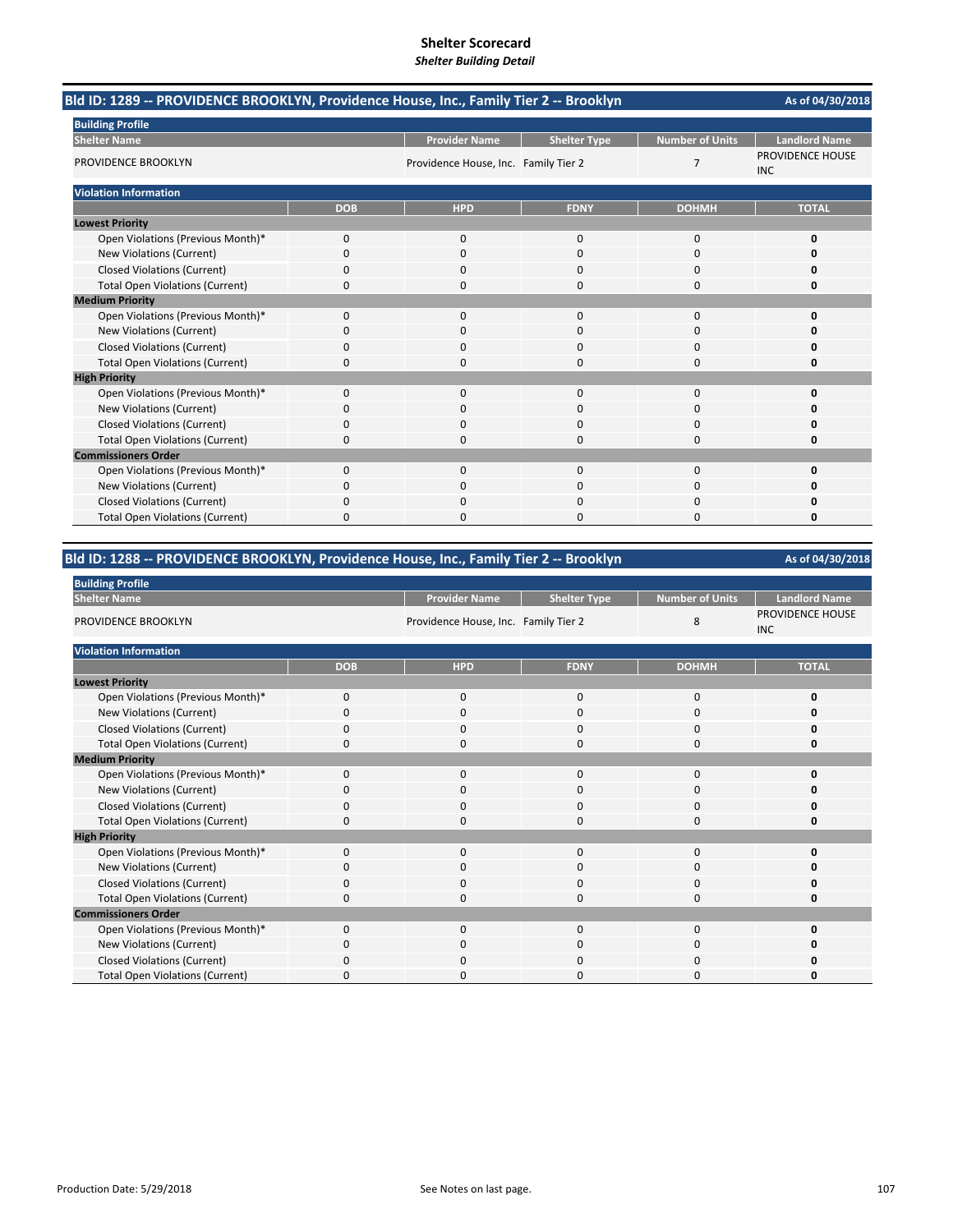| Bld ID: 1286 -- PROVIDENCE BROOKLYN, Providence House, Inc., Family Tier 2 -- Brooklyn |              |                                      |                     |                        | As of 04/30/2018                       |
|----------------------------------------------------------------------------------------|--------------|--------------------------------------|---------------------|------------------------|----------------------------------------|
| <b>Building Profile</b>                                                                |              |                                      |                     |                        |                                        |
| <b>Shelter Name</b>                                                                    |              | <b>Provider Name</b>                 | <b>Shelter Type</b> | <b>Number of Units</b> | <b>Landlord Name</b>                   |
| <b>PROVIDENCE BROOKLYN</b>                                                             |              | Providence House, Inc. Family Tier 2 |                     | 4                      | <b>HOLY CROSS R C</b><br><b>CHURCH</b> |
| <b>Violation Information</b>                                                           |              |                                      |                     |                        |                                        |
|                                                                                        | <b>DOB</b>   | <b>HPD</b>                           | <b>FDNY</b>         | <b>DOHMH</b>           | <b>TOTAL</b>                           |
| <b>Lowest Priority</b>                                                                 |              |                                      |                     |                        |                                        |
| Open Violations (Previous Month)*                                                      | $\mathbf{0}$ | $\mathbf{0}$                         | 1                   | 0                      |                                        |
| New Violations (Current)                                                               | 0            | $\Omega$                             | $\Omega$            | 0                      | n                                      |
| <b>Closed Violations (Current)</b>                                                     | 0            | $\Omega$                             | 0                   | 0                      | o                                      |
| <b>Total Open Violations (Current)</b>                                                 | 0            | $\Omega$                             | 1                   | 0                      | 1                                      |
| <b>Medium Priority</b>                                                                 |              |                                      |                     |                        |                                        |
| Open Violations (Previous Month)*                                                      | $\Omega$     | $\Omega$                             | $\Omega$            | 0                      | $\Omega$                               |
| New Violations (Current)                                                               | ი            | 0                                    | 0                   | 2                      |                                        |
| <b>Closed Violations (Current)</b>                                                     | 0            | $\Omega$                             | 0                   | 0                      | n                                      |
| <b>Total Open Violations (Current)</b>                                                 | 0            | $\Omega$                             | 0                   | $\overline{2}$         | 2                                      |
| <b>High Priority</b>                                                                   |              |                                      |                     |                        |                                        |
| Open Violations (Previous Month)*                                                      | $\Omega$     | $\Omega$                             | $\Omega$            | $\Omega$               | O                                      |
| New Violations (Current)                                                               | ი            | $\Omega$                             | O                   | 0                      | n                                      |
| <b>Closed Violations (Current)</b>                                                     | ი            | $\Omega$                             | $\Omega$            | 0                      | Ω                                      |
| <b>Total Open Violations (Current)</b>                                                 | 0            | $\Omega$                             | $\Omega$            | 0                      | 0                                      |
| <b>Commissioners Order</b>                                                             |              |                                      |                     |                        |                                        |
| Open Violations (Previous Month)*                                                      | $\Omega$     | $\Omega$                             | $\Omega$            | 0                      | O                                      |
| New Violations (Current)                                                               | O            | 0                                    | U                   | 0                      | n                                      |
| <b>Closed Violations (Current)</b>                                                     | 0            | $\Omega$                             | 0                   | 0                      |                                        |
| <b>Total Open Violations (Current)</b>                                                 | 0            | O                                    | 0                   | $\Omega$               | 0                                      |

| Bld ID: 159744 -- RACHEL'S PLACE, Samaritan Village, Family Tier 2 -- Brooklyn | As of 04/30/2018 |                      |                     |                        |                       |
|--------------------------------------------------------------------------------|------------------|----------------------|---------------------|------------------------|-----------------------|
| <b>Building Profile</b>                                                        |                  |                      |                     |                        |                       |
| <b>Shelter Name</b>                                                            |                  | <b>Provider Name</b> | <b>Shelter Type</b> | <b>Number of Units</b> | <b>Landlord Name</b>  |
| RACHEL'S PLACE                                                                 |                  | Samaritan Village    | Family Tier 2       | 132                    | R C CH OF ST IQNATINS |
| <b>Violation Information</b>                                                   |                  |                      |                     |                        |                       |
|                                                                                | <b>DOB</b>       | <b>HPD</b>           | <b>FDNY</b>         | <b>DOHMH</b>           | <b>TOTAL</b>          |
| <b>Lowest Priority</b>                                                         |                  |                      |                     |                        |                       |
| Open Violations (Previous Month)*                                              | 0                | 0                    | $\Omega$            | 0                      | 0                     |
| New Violations (Current)                                                       | 0                | 0                    | $\mathbf{0}$        | 0                      | 0                     |
| <b>Closed Violations (Current)</b>                                             | 0                | 0                    | 0                   | 0                      | 0                     |
| <b>Total Open Violations (Current)</b>                                         | 0                |                      | $\Omega$            | O                      | 0                     |
| <b>Medium Priority</b>                                                         |                  |                      |                     |                        |                       |
| Open Violations (Previous Month)*                                              | 0                | $\mathbf{0}$         | $\Omega$            | $\Omega$               | 0                     |
| New Violations (Current)                                                       | 0                | 0                    | $\Omega$            | 0                      | 0                     |
| <b>Closed Violations (Current)</b>                                             | 0                | 0                    | 0                   | 0                      | 0                     |
| <b>Total Open Violations (Current)</b>                                         | 0                | n                    | $\Omega$            | $\Omega$               | 0                     |
| <b>High Priority</b>                                                           |                  |                      |                     |                        |                       |
| Open Violations (Previous Month)*                                              | 0                | 0                    | $\mathbf{0}$        | 0                      | 0                     |
| New Violations (Current)                                                       | 0                | <sup>0</sup>         | $\Omega$            | $\Omega$               | 0                     |
| <b>Closed Violations (Current)</b>                                             | 0                | 0                    | 0                   | 0                      | 0                     |
| <b>Total Open Violations (Current)</b>                                         | 0                | 0                    | $\Omega$            | 0                      | 0                     |
| <b>Commissioners Order</b>                                                     |                  |                      |                     |                        |                       |
| Open Violations (Previous Month)*                                              | 0                | 0                    | $\mathbf 0$         | 0                      | 0                     |
| New Violations (Current)                                                       | 0                | 0                    | 0                   | 0                      | 0                     |
| <b>Closed Violations (Current)</b>                                             | 0                |                      | $\Omega$            | 0                      | 0                     |
| <b>Total Open Violations (Current)</b>                                         | 0                | <sup>0</sup>         | $\Omega$            | $\Omega$               | 0                     |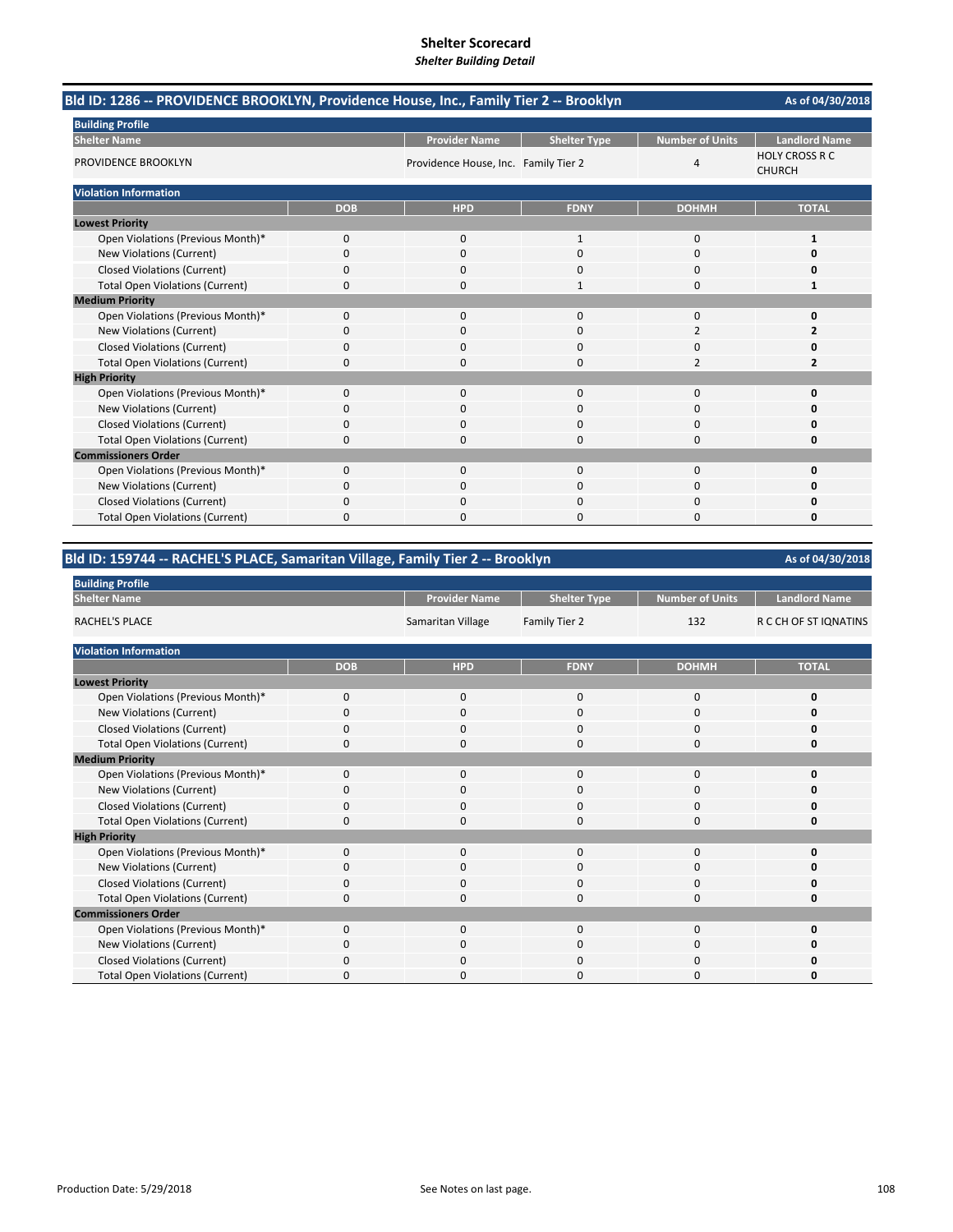|                                        | Bld ID: 1243 -- RESIDENCE, WOMEN IN NEED, INC, Family Tier 2 -- Brooklyn |                                  |                     |                        |                                                 |  |
|----------------------------------------|--------------------------------------------------------------------------|----------------------------------|---------------------|------------------------|-------------------------------------------------|--|
| <b>Building Profile</b>                |                                                                          |                                  |                     |                        |                                                 |  |
| <b>Shelter Name</b>                    |                                                                          | <b>Provider Name</b>             | <b>Shelter Type</b> | <b>Number of Units</b> | <b>Landlord Name</b>                            |  |
| <b>RESIDENCE</b>                       |                                                                          | WOMEN IN NEED, INC Family Tier 2 |                     | 202                    | <b>JUNIUS-LIBERTY</b><br><b>DEVELOPMENT LLC</b> |  |
| <b>Violation Information</b>           |                                                                          |                                  |                     |                        |                                                 |  |
|                                        | <b>DOB</b>                                                               | <b>HPD</b>                       | <b>FDNY</b>         | <b>DOHMH</b>           | <b>TOTAL</b>                                    |  |
| <b>Lowest Priority</b>                 |                                                                          |                                  |                     |                        |                                                 |  |
| Open Violations (Previous Month)*      | 0                                                                        | $\mathbf{0}$                     | $\mathbf{0}$        | 0                      | 0                                               |  |
| New Violations (Current)               | 0                                                                        | $\Omega$                         | $\Omega$            | 0                      | O                                               |  |
| <b>Closed Violations (Current)</b>     | 0                                                                        | O                                | n                   | O                      | Ω                                               |  |
| <b>Total Open Violations (Current)</b> | 0                                                                        | 0                                | $\Omega$            | 0                      | 0                                               |  |
| <b>Medium Priority</b>                 |                                                                          |                                  |                     |                        |                                                 |  |
| Open Violations (Previous Month)*      | 0                                                                        | $\mathbf{0}$                     | $\mathbf{0}$        | 0                      | $\Omega$                                        |  |
| New Violations (Current)               | 0                                                                        | 0                                | $\Omega$            | $\mathbf 1$            | 1                                               |  |
| <b>Closed Violations (Current)</b>     | 0                                                                        | $\Omega$                         | $\Omega$            |                        |                                                 |  |
| <b>Total Open Violations (Current)</b> | 0                                                                        | $\Omega$                         | $\Omega$            | $\Omega$               | n                                               |  |
| <b>High Priority</b>                   |                                                                          |                                  |                     |                        |                                                 |  |
| Open Violations (Previous Month)*      | 0                                                                        | $\mathbf 0$                      | 0                   | 0                      | O                                               |  |
| New Violations (Current)               | 0                                                                        | $\Omega$                         | $\Omega$            | 0                      | O                                               |  |
| <b>Closed Violations (Current)</b>     | 0                                                                        | 0                                | 0                   | 0                      | 0                                               |  |
| <b>Total Open Violations (Current)</b> | 0                                                                        | 0                                | $\Omega$            | 0                      | 0                                               |  |
| <b>Commissioners Order</b>             |                                                                          |                                  |                     |                        |                                                 |  |
| Open Violations (Previous Month)*      | $\Omega$                                                                 | $\Omega$                         | $\Omega$            | $\Omega$               | O                                               |  |
| New Violations (Current)               | 0                                                                        | 0                                | 0                   | 0                      | n                                               |  |
| <b>Closed Violations (Current)</b>     | 0                                                                        | 0                                | $\Omega$            | 0                      |                                                 |  |
| <b>Total Open Violations (Current)</b> | 0                                                                        | n                                | $\Omega$            | $\Omega$               | O                                               |  |

### **Bld ID: 1303 ‐‐ RESIDENCE, WOMEN IN NEED, INC, Family Tier 2 ‐‐ Brooklyn**

| <b>Building Profile</b>                |             |                                  |                     |                        |                      |
|----------------------------------------|-------------|----------------------------------|---------------------|------------------------|----------------------|
| <b>Shelter Name</b>                    |             | <b>Provider Name</b>             | <b>Shelter Type</b> | <b>Number of Units</b> | <b>Landlord Name</b> |
| <b>RESIDENCE</b>                       |             | WOMEN IN NEED, INC Family Tier 2 |                     | 195                    | NG X E 45TH, LLC     |
| <b>Violation Information</b>           |             |                                  |                     |                        |                      |
|                                        | <b>DOB</b>  | <b>HPD</b>                       | <b>FDNY</b>         | <b>DOHMH</b>           | <b>TOTAL</b>         |
| <b>Lowest Priority</b>                 |             |                                  |                     |                        |                      |
| Open Violations (Previous Month)*      | $\mathbf 0$ | $\mathbf 0$                      | 0                   | $\mathbf 0$            | 0                    |
| New Violations (Current)               | 3           | 0                                | 0                   | 0                      | 3                    |
| <b>Closed Violations (Current)</b>     |             | $\mathbf 0$                      | 0                   | $\mathbf 0$            |                      |
| <b>Total Open Violations (Current)</b> |             | 0                                | U                   | 0                      | 2                    |
| <b>Medium Priority</b>                 |             |                                  |                     |                        |                      |
| Open Violations (Previous Month)*      | $\Omega$    | $\mathbf 0$                      | $\Omega$            | $\mathbf 0$            | 0                    |
| New Violations (Current)               | $\Omega$    | 0                                | $\Omega$            | 0                      | ŋ                    |
| <b>Closed Violations (Current)</b>     | $\Omega$    | $\mathbf 0$                      | $\Omega$            | 0                      | 0                    |
| <b>Total Open Violations (Current)</b> | 0           | 0                                | $\Omega$            | 0                      | 0                    |
| <b>High Priority</b>                   |             |                                  |                     |                        |                      |
| Open Violations (Previous Month)*      | $\Omega$    | $\Omega$                         | $\Omega$            | 0                      | 0                    |
| New Violations (Current)               | $\mathbf 0$ | 0                                | 0                   | 0                      | ŋ                    |
| <b>Closed Violations (Current)</b>     | $\Omega$    | $\Omega$                         | $\Omega$            | 0                      | 0                    |
| <b>Total Open Violations (Current)</b> | $\mathbf 0$ | 0                                | $\Omega$            | 0                      | 0                    |
| <b>Commissioners Order</b>             |             |                                  |                     |                        |                      |
| Open Violations (Previous Month)*      | $\Omega$    | $\Omega$                         | $\Omega$            | 0                      | 0                    |
| New Violations (Current)               | O           | $\Omega$                         | $\Omega$            | $\mathbf 0$            | Ω                    |
| <b>Closed Violations (Current)</b>     | O           | $\Omega$                         | O                   | $\Omega$               | 0                    |
| <b>Total Open Violations (Current)</b> | 0           | 0                                | O                   | 0                      | ŋ                    |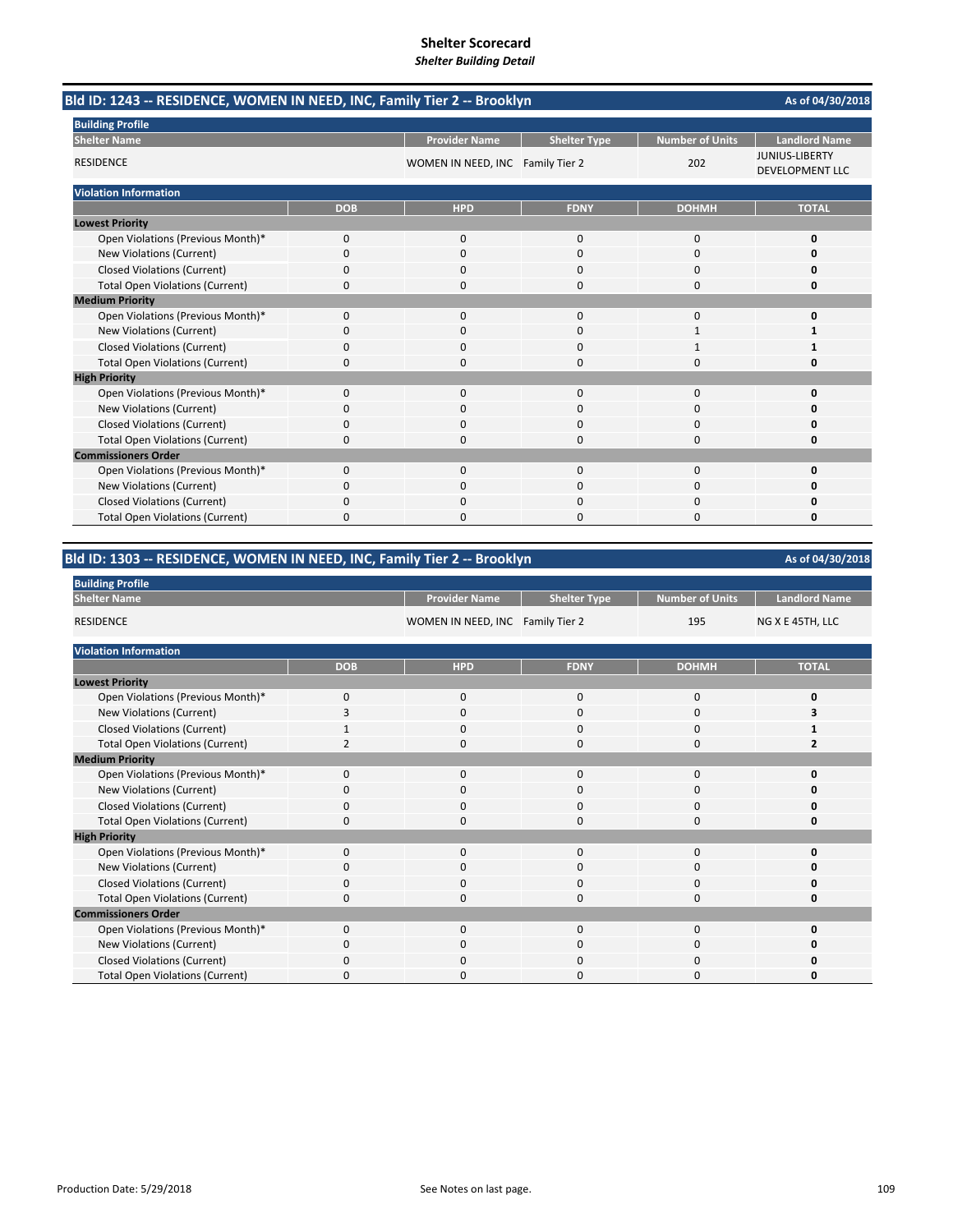| Bld ID: 1242 -- SHELTER, SCO, Family Tier 2 -- Brooklyn |                |                      |                     |                        | As of 04/30/2018                    |
|---------------------------------------------------------|----------------|----------------------|---------------------|------------------------|-------------------------------------|
| <b>Building Profile</b>                                 |                |                      |                     |                        |                                     |
| <b>Shelter Name</b>                                     |                | <b>Provider Name</b> | <b>Shelter Type</b> | <b>Number of Units</b> | <b>Landlord Name</b>                |
| <b>SHELTER</b>                                          |                | SCO                  | Family Tier 2       | 99                     | <b>DWN MANAGEMENT</b><br><b>INC</b> |
| <b>Violation Information</b>                            |                |                      |                     |                        |                                     |
|                                                         | <b>DOB</b>     | <b>HPD</b>           | <b>FDNY</b>         | <b>DOHMH</b>           | <b>TOTAL</b>                        |
| <b>Lowest Priority</b>                                  |                |                      |                     |                        |                                     |
| Open Violations (Previous Month)*                       | $\overline{2}$ | $\mathbf{0}$         | $\mathbf{1}$        | 0                      | 3                                   |
| <b>New Violations (Current)</b>                         | 0              | $\Omega$             | $\Omega$            | 0                      | 0                                   |
| <b>Closed Violations (Current)</b>                      | 2              | 0                    | $\Omega$            | 0                      | 2                                   |
| <b>Total Open Violations (Current)</b>                  | 0              | 0                    | -1                  | 0                      | 1                                   |
| <b>Medium Priority</b>                                  |                |                      |                     |                        |                                     |
| Open Violations (Previous Month)*                       | $\Omega$       | $\Omega$             | $\Omega$            | $\Omega$               | $\mathbf 0$                         |
| <b>New Violations (Current)</b>                         | 0              | 0                    | $\Omega$            | O                      | O                                   |
| <b>Closed Violations (Current)</b>                      | 0              | $\Omega$             | $\Omega$            | 0                      | 0                                   |
| <b>Total Open Violations (Current)</b>                  | 0              | 0                    | $\Omega$            | $\Omega$               | 0                                   |
| <b>High Priority</b>                                    |                |                      |                     |                        |                                     |
| Open Violations (Previous Month)*                       | 1              | 0                    | 0                   | 0                      | 1                                   |
| <b>New Violations (Current)</b>                         | 0              | $\Omega$             | $\Omega$            | $\Omega$               | Ω                                   |
| <b>Closed Violations (Current)</b>                      |                | <sup>0</sup>         | $\Omega$            | 0                      |                                     |
| <b>Total Open Violations (Current)</b>                  | 0              | <sup>0</sup>         | $\Omega$            | 0                      | 0                                   |
| <b>Commissioners Order</b>                              |                |                      |                     |                        |                                     |
| Open Violations (Previous Month)*                       | 0              | 0                    | 2                   | 0                      | $\overline{2}$                      |
| <b>New Violations (Current)</b>                         | 0              | 0                    | $\Omega$            | $\Omega$               | 0                                   |
| <b>Closed Violations (Current)</b>                      | 0              | 0                    | $\Omega$            | $\Omega$               | 0                                   |
| <b>Total Open Violations (Current)</b>                  | 0              | 0                    | $\overline{2}$      | 0                      | $\overline{2}$                      |

### **Bld ID: 1549 ‐‐ SHELTER, URBAN RESOURCE INSTITUTE, Family Tier 2 ‐‐ Brooklyn**

| <b>Building Profile</b>                |              |                                           |                     |                        |                      |
|----------------------------------------|--------------|-------------------------------------------|---------------------|------------------------|----------------------|
| <b>Shelter Name</b>                    |              | <b>Provider Name</b>                      | <b>Shelter Type</b> | <b>Number of Units</b> | <b>Landlord Name</b> |
| <b>SHELTER</b>                         |              | <b>URBAN RESOURCE</b><br><b>INSTITUTE</b> | Family Tier 2       | 37                     | <b>J14 LLC</b>       |
| <b>Violation Information</b>           |              |                                           |                     |                        |                      |
|                                        | <b>DOB</b>   | <b>HPD</b>                                | <b>FDNY</b>         | <b>DOHMH</b>           | <b>TOTAL</b>         |
| <b>Lowest Priority</b>                 |              |                                           |                     |                        |                      |
| Open Violations (Previous Month)*      | $\mathbf{1}$ | $\mathbf 0$                               | 0                   | 0                      | 1                    |
| New Violations (Current)               | O            | 0                                         | 0                   | 0                      | ŋ                    |
| <b>Closed Violations (Current)</b>     |              | 0                                         | $\Omega$            | 0                      |                      |
| <b>Total Open Violations (Current)</b> | $\Omega$     | 0                                         | $\Omega$            | 0                      | 0                    |
| <b>Medium Priority</b>                 |              |                                           |                     |                        |                      |
| Open Violations (Previous Month)*      | $\Omega$     | $\Omega$                                  | $\Omega$            | 0                      | U                    |
| New Violations (Current)               | $\Omega$     | 0                                         | 0                   | 0                      | ŋ                    |
| <b>Closed Violations (Current)</b>     | O            | $\Omega$                                  | 0                   | $\Omega$               | ŋ                    |
| <b>Total Open Violations (Current)</b> | $\Omega$     | 0                                         | $\Omega$            | 0                      | 0                    |
| <b>High Priority</b>                   |              |                                           |                     |                        |                      |
| Open Violations (Previous Month)*      | $\Omega$     | $\Omega$                                  | $\Omega$            | 0                      | U                    |
| New Violations (Current)               |              | 0                                         | 0                   | 0                      |                      |
| <b>Closed Violations (Current)</b>     |              | $\Omega$                                  | 0                   | 0                      |                      |
| <b>Total Open Violations (Current)</b> | $\Omega$     | 0                                         | $\Omega$            | 0                      | 0                    |
| <b>Commissioners Order</b>             |              |                                           |                     |                        |                      |
| Open Violations (Previous Month)*      | $\Omega$     | $\Omega$                                  | $\Omega$            | 0                      | 0                    |
| New Violations (Current)               | O            | 0                                         | O                   | 0                      | n                    |
| <b>Closed Violations (Current)</b>     | O            | 0                                         | O                   | 0                      | 0                    |
| <b>Total Open Violations (Current)</b> | $\Omega$     | 0                                         | n                   | 0                      | ŋ                    |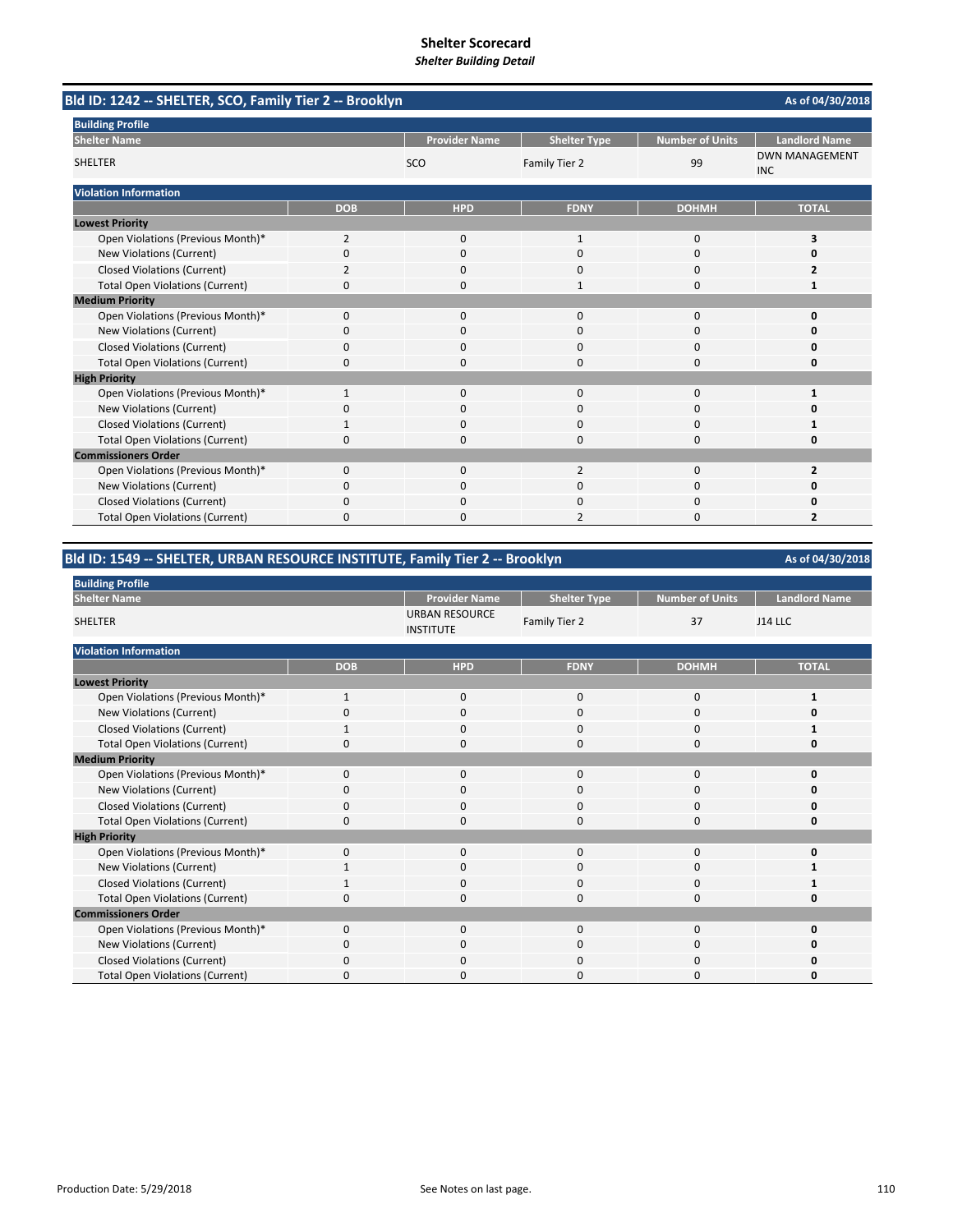| Bld ID: 1202 -- SHELTER, Urban Strategies, Inc., Family Tier 2 -- Brooklyn |                |                        |                     |                        | As of 04/30/2018     |
|----------------------------------------------------------------------------|----------------|------------------------|---------------------|------------------------|----------------------|
| <b>Building Profile</b>                                                    |                |                        |                     |                        |                      |
| <b>Shelter Name</b>                                                        |                | <b>Provider Name</b>   | <b>Shelter Type</b> | <b>Number of Units</b> | <b>Landlord Name</b> |
| <b>SHELTER</b>                                                             |                | Urban Strategies, Inc. | Family Tier 2       | 12                     | NYC Owned (DHS)      |
| <b>Violation Information</b>                                               |                |                        |                     |                        |                      |
|                                                                            | <b>DOB</b>     | <b>HPD</b>             | <b>FDNY</b>         | <b>DOHMH</b>           | <b>TOTAL</b>         |
| <b>Lowest Priority</b>                                                     |                |                        |                     |                        |                      |
| Open Violations (Previous Month)*                                          | 1              | 0                      | $\mathbf{0}$        | $\mathbf 0$            | 1                    |
| New Violations (Current)                                                   | 1              | $\Omega$               | $\Omega$            | $\Omega$               | 1                    |
| <b>Closed Violations (Current)</b>                                         | 0              | 0                      | 0                   | 0                      | 0                    |
| <b>Total Open Violations (Current)</b>                                     | 2              | 0                      | 0                   | $\Omega$               | 2                    |
| <b>Medium Priority</b>                                                     |                |                        |                     |                        |                      |
| Open Violations (Previous Month)*                                          | 0              | $\Omega$               | $\Omega$            | $\Omega$               | $\Omega$             |
| New Violations (Current)                                                   | 0              | 0                      | 0                   | 0                      | n                    |
| <b>Closed Violations (Current)</b>                                         | 0              | 0                      | 0                   | 0                      | 0                    |
| <b>Total Open Violations (Current)</b>                                     | 0              | $\Omega$               | 0                   | $\Omega$               | 0                    |
| <b>High Priority</b>                                                       |                |                        |                     |                        |                      |
| Open Violations (Previous Month)*                                          | $\overline{2}$ | $\Omega$               | $\Omega$            | $\Omega$               | $\overline{2}$       |
| New Violations (Current)                                                   | 0              | $\Omega$               | $\Omega$            | $\Omega$               | n                    |
| <b>Closed Violations (Current)</b>                                         | 0              | 0                      | 0                   | $\Omega$               | 0                    |
| <b>Total Open Violations (Current)</b>                                     | $\overline{2}$ | $\Omega$               | 0                   | $\Omega$               | 2                    |
| <b>Commissioners Order</b>                                                 |                |                        |                     |                        |                      |
| Open Violations (Previous Month)*                                          | 0              | 0                      | $\Omega$            | $\Omega$               | $\Omega$             |
| New Violations (Current)                                                   | n              | 0                      | O                   | 0                      | Ω                    |
| <b>Closed Violations (Current)</b>                                         | 0              | $\Omega$               | 0                   | 0                      | Ω                    |
| <b>Total Open Violations (Current)</b>                                     | 0              | $\Omega$               | 0                   | $\Omega$               | 0                    |

### **Bld ID: 1241 ‐‐ STREET FAMILY RESIDENCE, WOMEN IN NEED, INC, Family Tier 2 ‐‐ Brooklyn**

| <b>Building Profile</b>                |            |                                  |                     |                        |                                         |
|----------------------------------------|------------|----------------------------------|---------------------|------------------------|-----------------------------------------|
| <b>Shelter Name</b>                    |            | <b>Provider Name</b>             | <b>Shelter Type</b> | <b>Number of Units</b> | <b>Landlord Name</b>                    |
| <b>STREET FAMILY RESIDENCE</b>         |            | WOMEN IN NEED, INC Family Tier 2 |                     | 102                    | <b>JUNIUS DEVELOPMENT</b><br><b>LLC</b> |
| <b>Violation Information</b>           |            |                                  |                     |                        |                                         |
|                                        | <b>DOB</b> | <b>HPD</b>                       | <b>FDNY</b>         | <b>DOHMH</b>           | <b>TOTAL</b>                            |
| <b>Lowest Priority</b>                 |            |                                  |                     |                        |                                         |
| Open Violations (Previous Month)*      | 0          | 0                                | 0                   | $\mathbf 0$            | 0                                       |
| New Violations (Current)               | 0          | 0                                | 0                   | $\mathbf 0$            | 0                                       |
| <b>Closed Violations (Current)</b>     | 0          | $\mathbf{0}$                     | 0                   | $\mathbf 0$            | 0                                       |
| <b>Total Open Violations (Current)</b> | 0          | $\mathbf 0$                      | 0                   | 0                      | 0                                       |
| <b>Medium Priority</b>                 |            |                                  |                     |                        |                                         |
| Open Violations (Previous Month)*      | 0          | $\mathbf 0$                      | 0                   | 0                      | O                                       |
| New Violations (Current)               | 0          | $\mathbf 0$                      | 0                   | $\overline{2}$         | 2                                       |
| <b>Closed Violations (Current)</b>     | 0          | $\mathbf{0}$                     | 0                   | $\overline{2}$         | 2                                       |
| <b>Total Open Violations (Current)</b> | 0          | 0                                | 0                   | 0                      | 0                                       |
| <b>High Priority</b>                   |            |                                  |                     |                        |                                         |
| Open Violations (Previous Month)*      | 0          | $\mathbf{0}$                     | 0                   | 0                      | O                                       |
| New Violations (Current)               | 0          | 0                                | 0                   | $\mathbf 0$            | O                                       |
| <b>Closed Violations (Current)</b>     | 0          | $\mathbf 0$                      | 0                   | 0                      | 0                                       |
| <b>Total Open Violations (Current)</b> | 0          | $\mathbf 0$                      | 0                   | 0                      | 0                                       |
| <b>Commissioners Order</b>             |            |                                  |                     |                        |                                         |
| Open Violations (Previous Month)*      | 0          | $\mathbf 0$                      | 0                   | 0                      | 0                                       |
| New Violations (Current)               | 0          | $\mathbf 0$                      | 0                   | $\mathbf 0$            | n                                       |
| <b>Closed Violations (Current)</b>     | 0          | 0                                | 0                   | $\Omega$               | 0                                       |
| <b>Total Open Violations (Current)</b> | 0          | 0                                | 0                   | 0                      | o                                       |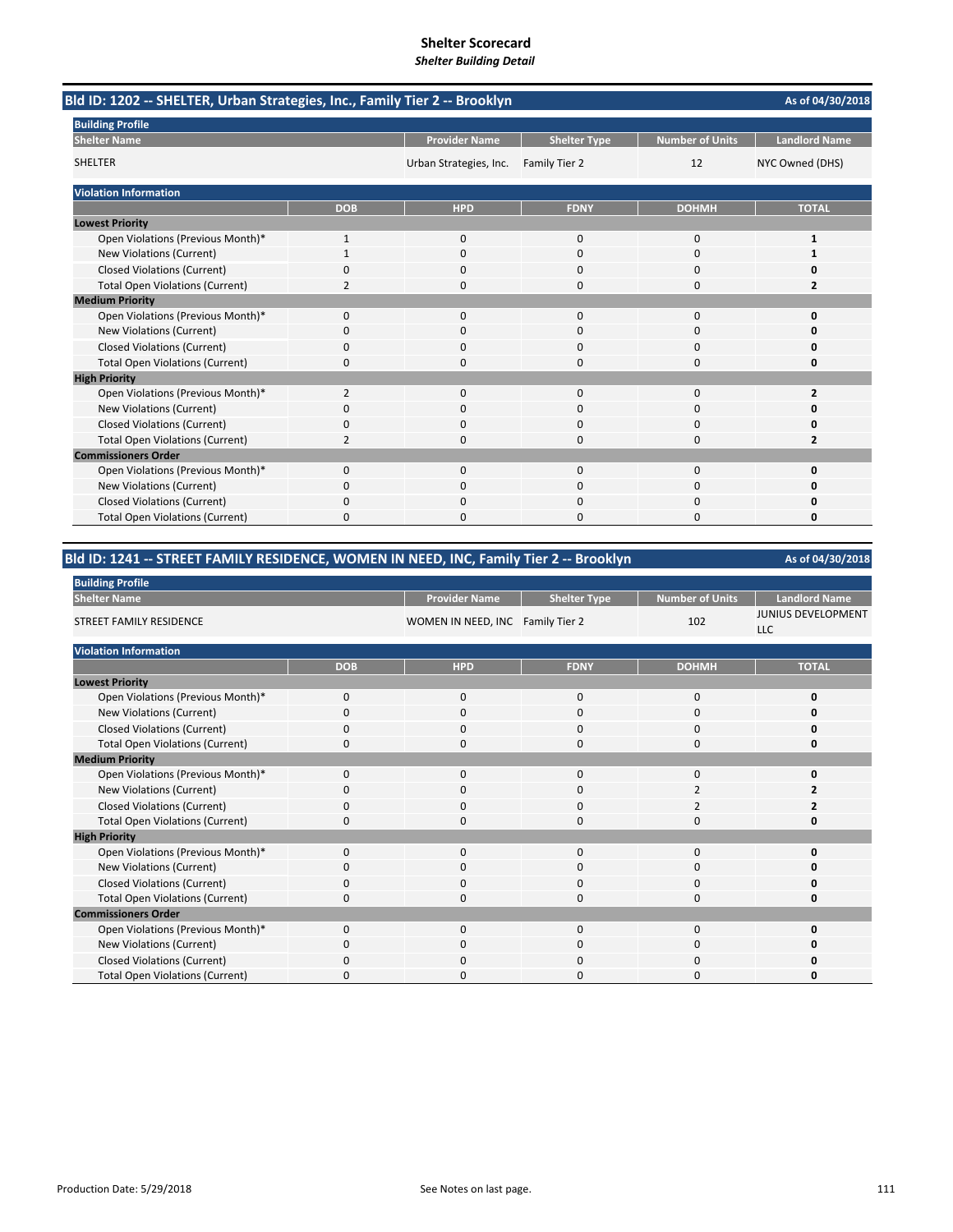| Bld ID: 1240 -- STREET FAMILY RESIDENCE, WOMEN IN NEED, INC, Family Tier 2 -- Brooklyn |            |                                  |                     |                        | As of 04/30/2018                |
|----------------------------------------------------------------------------------------|------------|----------------------------------|---------------------|------------------------|---------------------------------|
| <b>Building Profile</b>                                                                |            |                                  |                     |                        |                                 |
| <b>Shelter Name</b>                                                                    |            | <b>Provider Name</b>             | <b>Shelter Type</b> | <b>Number of Units</b> | <b>Landlord Name</b>            |
| STREET FAMILY RESIDENCE                                                                |            | WOMEN IN NEED, INC Family Tier 2 |                     | 112                    | <b>JUNIUS DEVELOPMENT</b><br>LL |
| <b>Violation Information</b>                                                           |            |                                  |                     |                        |                                 |
|                                                                                        | <b>DOB</b> | <b>HPD</b>                       | <b>FDNY</b>         | <b>DOHMH</b>           | <b>TOTAL</b>                    |
| <b>Lowest Priority</b>                                                                 |            |                                  |                     |                        |                                 |
| Open Violations (Previous Month)*                                                      | 0          | 0                                | $\mathbf 0$         | $\mathbf 0$            | $\Omega$                        |
| New Violations (Current)                                                               | 0          | $\Omega$                         | $\Omega$            | $\Omega$               | 0                               |
| <b>Closed Violations (Current)</b>                                                     | 0          | 0                                | 0                   | 0                      | 0                               |
| <b>Total Open Violations (Current)</b>                                                 | 0          | $\Omega$                         | $\Omega$            | $\Omega$               | o                               |
| <b>Medium Priority</b>                                                                 |            |                                  |                     |                        |                                 |
| Open Violations (Previous Month)*                                                      | $\Omega$   | $\Omega$                         | $\Omega$            | $\Omega$               | $\Omega$                        |
| New Violations (Current)                                                               | 0          | 0                                | 0                   | 1                      |                                 |
| <b>Closed Violations (Current)</b>                                                     | 0          | 0                                | 0                   |                        |                                 |
| <b>Total Open Violations (Current)</b>                                                 | $\Omega$   | n                                | $\Omega$            | $\Omega$               | o                               |
| <b>High Priority</b>                                                                   |            |                                  |                     |                        |                                 |
| Open Violations (Previous Month)*                                                      | 0          | 0                                | 0                   | 0                      | 0                               |
| New Violations (Current)                                                               | 0          | <sup>0</sup>                     | $\Omega$            | $\Omega$               | O                               |
| <b>Closed Violations (Current)</b>                                                     | 0          | 0                                | 0                   | $\Omega$               | 0                               |
| <b>Total Open Violations (Current)</b>                                                 | 0          | $\Omega$                         | $\Omega$            | $\Omega$               | 0                               |
| <b>Commissioners Order</b>                                                             |            |                                  |                     |                        |                                 |
| Open Violations (Previous Month)*                                                      | 0          | $\Omega$                         | $\Omega$            | $\Omega$               | $\Omega$                        |
| New Violations (Current)                                                               | 0          | 0                                | $\Omega$            | $\Omega$               | O                               |
| <b>Closed Violations (Current)</b>                                                     | 0          | 0                                | <sup>0</sup>        | $\Omega$               | Ω                               |
| <b>Total Open Violations (Current)</b>                                                 | ŋ          |                                  | U                   | n                      | O                               |

### **Bld ID: 1291 ‐‐ SUS‐ROSE MCCARTHY, SERVICES FOR THE UNDERSERVED, Family Tier 2 ‐‐ Brooklyn**

| <b>Building Profile</b>                |                |                                        |                     |                        |                      |
|----------------------------------------|----------------|----------------------------------------|---------------------|------------------------|----------------------|
| <b>Shelter Name</b>                    |                | <b>Provider Name</b>                   | <b>Shelter Type</b> | <b>Number of Units</b> | <b>Landlord Name</b> |
| <b>SUS-ROSE MCCARTHY</b>               |                | <b>SERVICES FOR THE</b><br>UNDERSERVED | Family Tier 2       | 15                     | NYC Owned (DHS)      |
| <b>Violation Information</b>           |                |                                        |                     |                        |                      |
|                                        | <b>DOB</b>     | <b>HPD</b>                             | <b>FDNY</b>         | <b>DOHMH</b>           | <b>TOTAL</b>         |
| <b>Lowest Priority</b>                 |                |                                        |                     |                        |                      |
| Open Violations (Previous Month)*      | $\overline{4}$ | $\mathbf 0$                            | $\mathbf 0$         | $\mathbf 0$            |                      |
| New Violations (Current)               | $\Omega$       | $\mathbf 0$                            | $\mathbf 0$         | 0                      |                      |
| <b>Closed Violations (Current)</b>     | $\mathbf 0$    | $\mathbf 0$                            | $\mathbf 0$         | 0                      | O                    |
| <b>Total Open Violations (Current)</b> | $\overline{a}$ | $\Omega$                               | $\Omega$            | $\Omega$               | Δ                    |
| <b>Medium Priority</b>                 |                |                                        |                     |                        |                      |
| Open Violations (Previous Month)*      | $\Omega$       | $\mathbf 0$                            | $\mathbf{0}$        | $\Omega$               | O                    |
| New Violations (Current)               | O              | 0                                      | 0                   | $\Omega$               |                      |
| <b>Closed Violations (Current)</b>     | $\mathbf 0$    | $\mathbf 0$                            | $\mathbf 0$         | 0                      | 0                    |
| <b>Total Open Violations (Current)</b> | $\Omega$       | $\Omega$                               | $\Omega$            | $\Omega$               | O                    |
| <b>High Priority</b>                   |                |                                        |                     |                        |                      |
| Open Violations (Previous Month)*      | $\Omega$       | $\mathbf 0$                            | $\mathbf 0$         | 0                      | O                    |
| New Violations (Current)               | O              | 0                                      | 0                   | 0                      | n                    |
| <b>Closed Violations (Current)</b>     | $\Omega$       | $\mathbf 0$                            | $\mathbf 0$         | 0                      | O                    |
| <b>Total Open Violations (Current)</b> | $\Omega$       | $\Omega$                               | $\Omega$            | $\Omega$               | O                    |
| <b>Commissioners Order</b>             |                |                                        |                     |                        |                      |
| Open Violations (Previous Month)*      | $\Omega$       | $\Omega$                               | $\overline{2}$      | $\Omega$               |                      |
| New Violations (Current)               | O              | $\mathbf 0$                            | 0                   | 0                      | o                    |
| <b>Closed Violations (Current)</b>     | 0              | $\mathbf 0$                            | $\mathbf 0$         | 0                      | Ω                    |
| <b>Total Open Violations (Current)</b> | $\Omega$       | $\Omega$                               | 2                   | $\Omega$               | 2                    |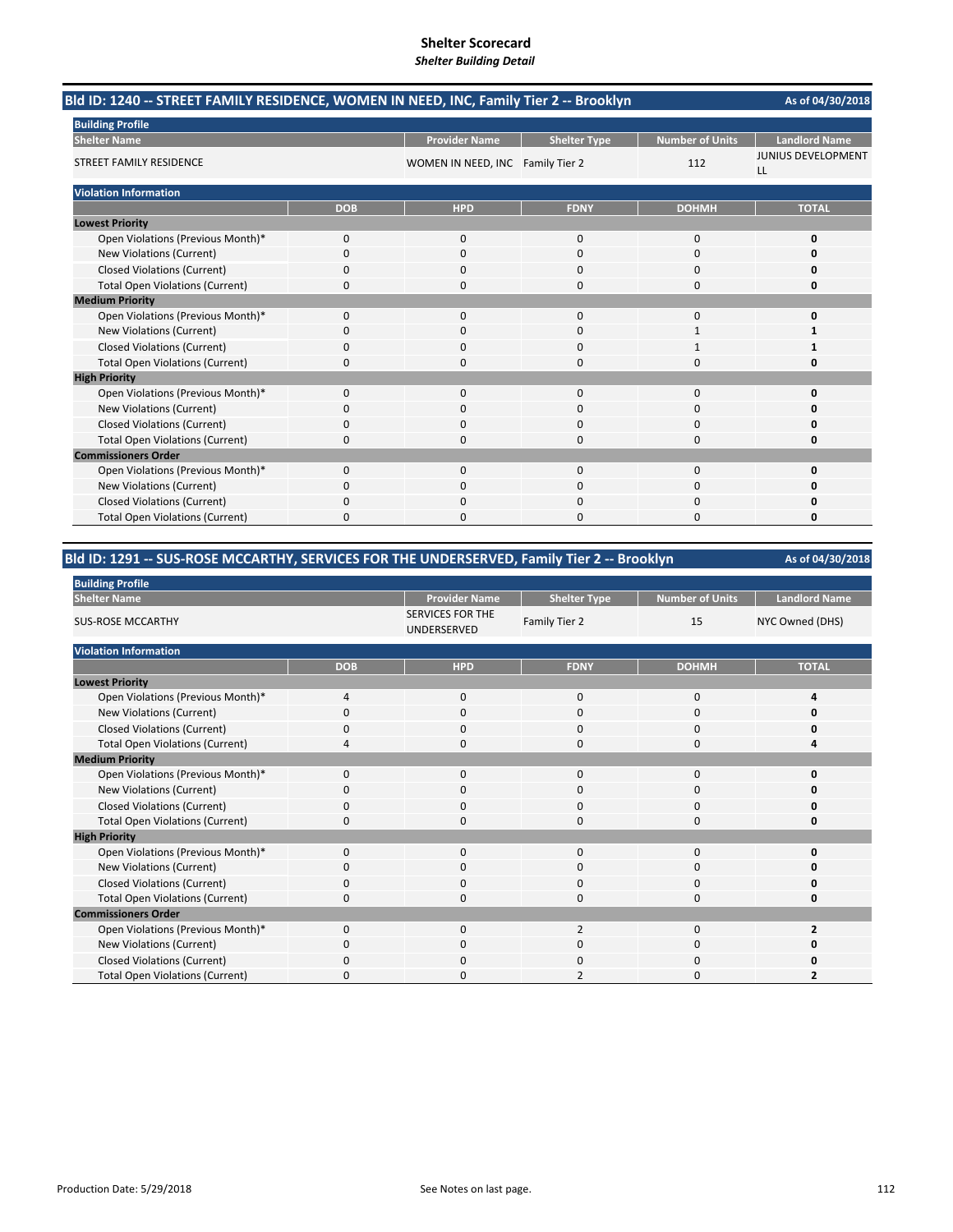| Bld ID: 9467 -- SUS-ROSE MCCARTHY, SERVICES FOR THE UNDERSERVED, Family Tier 2 -- Brooklyn | As of 04/30/2018 |                                        |                     |                        |                      |
|--------------------------------------------------------------------------------------------|------------------|----------------------------------------|---------------------|------------------------|----------------------|
| <b>Building Profile</b>                                                                    |                  |                                        |                     |                        |                      |
| <b>Shelter Name</b>                                                                        |                  | <b>Provider Name</b>                   | <b>Shelter Type</b> | <b>Number of Units</b> | <b>Landlord Name</b> |
| <b>SUS-ROSE MCCARTHY</b>                                                                   |                  | <b>SERVICES FOR THE</b><br>UNDERSERVED | Family Tier 2       | 21                     | NYC Owned (DHS)      |
| <b>Violation Information</b>                                                               |                  |                                        |                     |                        |                      |
|                                                                                            | <b>DOB</b>       | <b>HPD</b>                             | <b>FDNY</b>         | <b>DOHMH</b>           | <b>TOTAL</b>         |
| <b>Lowest Priority</b>                                                                     |                  |                                        |                     |                        |                      |
| Open Violations (Previous Month)*                                                          | $\overline{2}$   | 0                                      | $\mathbf{0}$        | $\mathbf 0$            | 2                    |
| New Violations (Current)                                                                   | 0                | <sup>0</sup>                           | $\Omega$            | $\Omega$               | n                    |
| <b>Closed Violations (Current)</b>                                                         | 0                | 0                                      | 0                   | $\Omega$               | 0                    |
| <b>Total Open Violations (Current)</b>                                                     | $\overline{2}$   | $\Omega$                               | 0                   | $\Omega$               | 2                    |
| <b>Medium Priority</b>                                                                     |                  |                                        |                     |                        |                      |
| Open Violations (Previous Month)*                                                          | $\Omega$         | $\Omega$                               | $\Omega$            | $\Omega$               | $\Omega$             |
| New Violations (Current)                                                                   | n                | 0                                      | O                   | <sup>0</sup>           | n                    |
| <b>Closed Violations (Current)</b>                                                         | 0                | 0                                      | 0                   | 0                      | O                    |
| <b>Total Open Violations (Current)</b>                                                     | $\Omega$         | $\Omega$                               | 0                   | $\Omega$               | 0                    |
| <b>High Priority</b>                                                                       |                  |                                        |                     |                        |                      |
| Open Violations (Previous Month)*                                                          | $\overline{2}$   | $\Omega$                               | $\Omega$            | $\Omega$               | 2                    |
| New Violations (Current)                                                                   | 0                | 0                                      | $\Omega$            | $\Omega$               | n                    |
| <b>Closed Violations (Current)</b>                                                         | 0                | 0                                      | 0                   | $\Omega$               | 0                    |
| <b>Total Open Violations (Current)</b>                                                     | 2                | $\Omega$                               | $\Omega$            | $\Omega$               | 2                    |
| <b>Commissioners Order</b>                                                                 |                  |                                        |                     |                        |                      |
| Open Violations (Previous Month)*                                                          | 0                | $\Omega$                               | 3                   | $\Omega$               | 3                    |
| New Violations (Current)                                                                   | 0                | 0                                      | 0                   | 0                      | n                    |
| <b>Closed Violations (Current)</b>                                                         | 0                | $\Omega$                               | 0                   | 0                      | Ω                    |
| <b>Total Open Violations (Current)</b>                                                     | 0                | <sup>0</sup>                           | З                   | $\Omega$               | 3                    |

### **Bld ID: 185397 ‐‐ SUS‐ROSE MCCARTHY, SERVICES FOR THE UNDERSERVED, Family Tier 2 ‐‐ Brooklyn**

| <b>Building Profile</b>                |            |                                        |                     |                        |                      |
|----------------------------------------|------------|----------------------------------------|---------------------|------------------------|----------------------|
| <b>Shelter Name</b>                    |            | <b>Provider Name</b>                   | <b>Shelter Type</b> | <b>Number of Units</b> | <b>Landlord Name</b> |
| <b>SUS-ROSE MCCARTHY</b>               |            | <b>SERVICES FOR THE</b><br>UNDERSERVED | Family Tier 2       | 18                     | TBG VAN SICLEN LLC   |
| <b>Violation Information</b>           |            |                                        |                     |                        |                      |
|                                        | <b>DOB</b> | <b>HPD</b>                             | <b>FDNY</b>         | <b>DOHMH</b>           | <b>TOTAL</b>         |
| <b>Lowest Priority</b>                 |            |                                        |                     |                        |                      |
| Open Violations (Previous Month)*      | 0          | $\mathbf{0}$                           | $\mathbf{0}$        | 0                      | 0                    |
| New Violations (Current)               | 0          | 0                                      | 0                   | 0                      |                      |
| <b>Closed Violations (Current)</b>     | 0          | 0                                      | 0                   | 0                      |                      |
| <b>Total Open Violations (Current)</b> | $\Omega$   | $\Omega$                               | $\Omega$            | $\Omega$               | n                    |
| <b>Medium Priority</b>                 |            |                                        |                     |                        |                      |
| Open Violations (Previous Month)*      | $\Omega$   | 0                                      | $\mathbf{0}$        | 0                      | n                    |
| New Violations (Current)               | O          | 0                                      | 0                   | 0                      |                      |
| <b>Closed Violations (Current)</b>     | 0          | 0                                      | $\mathbf{0}$        | 0                      |                      |
| <b>Total Open Violations (Current)</b> | 0          | $\Omega$                               | $\Omega$            | $\Omega$               | O                    |
| <b>High Priority</b>                   |            |                                        |                     |                        |                      |
| Open Violations (Previous Month)*      | $\Omega$   | 0                                      | $\mathbf{0}$        | 0                      | n                    |
| New Violations (Current)               |            | 0                                      | 0                   | 0                      |                      |
| <b>Closed Violations (Current)</b>     | 0          | 0                                      | 0                   | 0                      |                      |
| <b>Total Open Violations (Current)</b> | -1         | $\Omega$                               | $\Omega$            | $\Omega$               |                      |
| <b>Commissioners Order</b>             |            |                                        |                     |                        |                      |
| Open Violations (Previous Month)*      | $\Omega$   | 0                                      | $\Omega$            | $\mathbf{0}$           | n                    |
| New Violations (Current)               | 0          | 0                                      | 0                   | 0                      | Ω                    |
| <b>Closed Violations (Current)</b>     | 0          | 0                                      | 0                   | 0                      |                      |
| <b>Total Open Violations (Current)</b> | $\Omega$   | 0                                      | $\Omega$            | 0                      | O                    |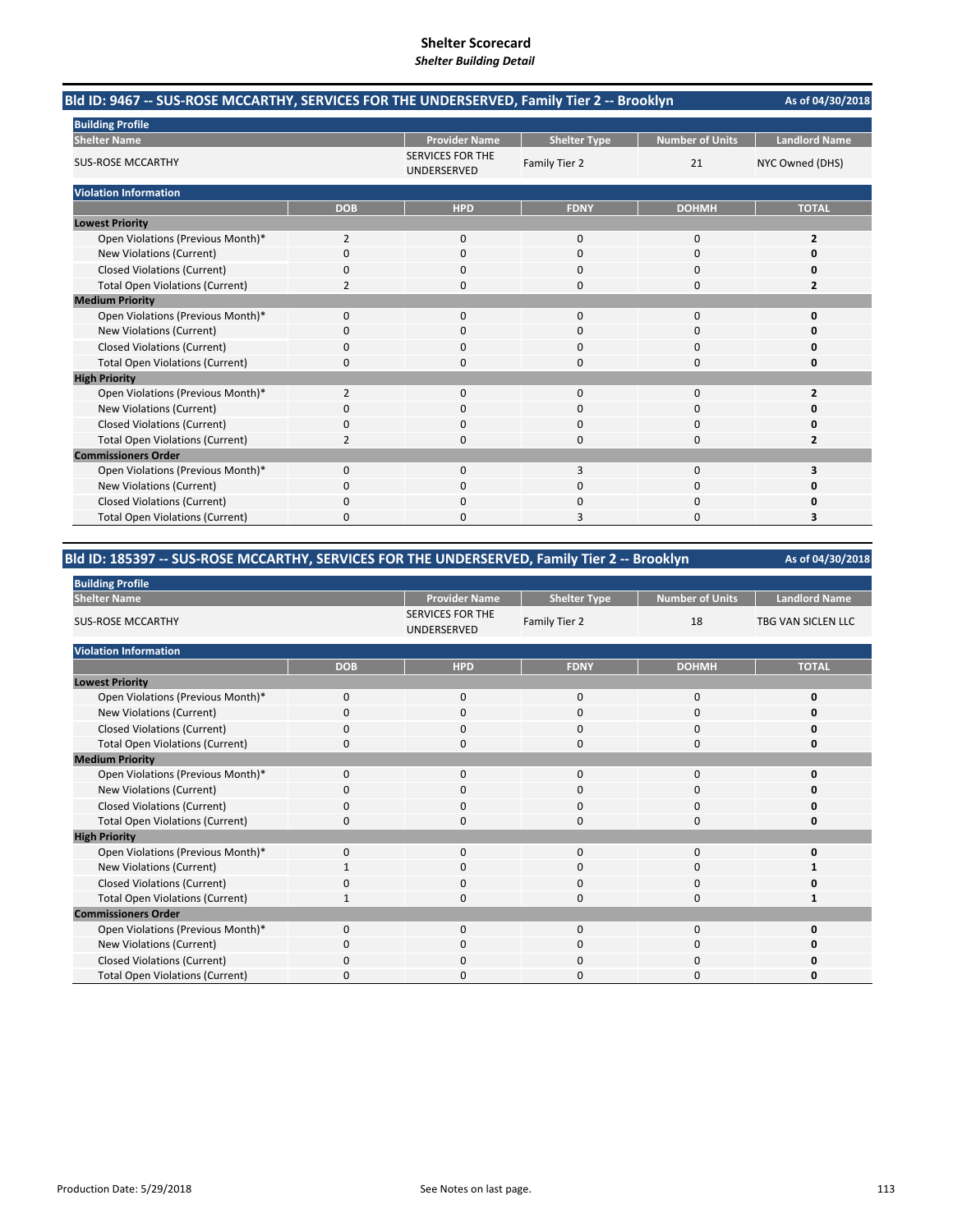| Bld ID: 63489 -- THE KENSINGTON, CAMBA, Family Tier 2 -- Brooklyn |            |                      |                     |                        | As of 04/30/2018     |
|-------------------------------------------------------------------|------------|----------------------|---------------------|------------------------|----------------------|
| <b>Building Profile</b>                                           |            |                      |                     |                        |                      |
| <b>Shelter Name</b>                                               |            | <b>Provider Name</b> | <b>Shelter Type</b> | <b>Number of Units</b> | <b>Landlord Name</b> |
| THE KENSINGTON                                                    |            | CAMBA                | Family Tier 2       | 64                     | 1015/125 HOLDING LLC |
| <b>Violation Information</b>                                      |            |                      |                     |                        |                      |
|                                                                   | <b>DOB</b> | <b>HPD</b>           | <b>FDNY</b>         | <b>DOHMH</b>           | <b>TOTAL</b>         |
| <b>Lowest Priority</b>                                            |            |                      |                     |                        |                      |
| Open Violations (Previous Month)*                                 | 0          | $\mathbf{0}$         | $\mathbf 0$         | $\Omega$               | 0                    |
| New Violations (Current)                                          | 0          | $\Omega$             | $\Omega$            | $\Omega$               | $\Omega$             |
| <b>Closed Violations (Current)</b>                                | 0          | $\Omega$             | 0                   | 0                      | 0                    |
| <b>Total Open Violations (Current)</b>                            | 0          | 0                    | $\Omega$            | $\Omega$               | 0                    |
| <b>Medium Priority</b>                                            |            |                      |                     |                        |                      |
| Open Violations (Previous Month)*                                 | 0          | 0                    | $\mathbf 0$         | 0                      | 0                    |
| New Violations (Current)                                          | 0          |                      | 0                   | 0                      | 0                    |
| <b>Closed Violations (Current)</b>                                | 0          | $\Omega$             | $\mathbf 0$         | 0                      | $\Omega$             |
| <b>Total Open Violations (Current)</b>                            | 0          | <sup>0</sup>         | $\Omega$            | $\Omega$               | 0                    |
| <b>High Priority</b>                                              |            |                      |                     |                        |                      |
| Open Violations (Previous Month)*                                 | 0          | 0                    | 0                   | 0                      | 0                    |
| New Violations (Current)                                          | 0          | 0                    | $\mathbf 0$         | 0                      | 0                    |
| <b>Closed Violations (Current)</b>                                | 0          | O                    | $\Omega$            | O                      | O                    |
| <b>Total Open Violations (Current)</b>                            | 0          | O                    | $\Omega$            | O                      | 0                    |
| <b>Commissioners Order</b>                                        |            |                      |                     |                        |                      |
| Open Violations (Previous Month)*                                 | 2          | $\Omega$             | $\mathbf 0$         | 0                      | $\overline{2}$       |
| <b>New Violations (Current)</b>                                   | 0          | 0                    | $\Omega$            | $\Omega$               | 0                    |
| <b>Closed Violations (Current)</b>                                |            | 0                    | $\mathbf 0$         | 0                      |                      |
| <b>Total Open Violations (Current)</b>                            |            | $\Omega$             | $\Omega$            | $\Omega$               | $\mathbf{1}$         |

| Bld ID: 1214 -- URB TR-FANNIE BARNES, Urban Strategies, Inc., Family Tier 2 -- Brooklyn<br>As of 04/30/2018 |                |                        |                     |                        |                      |  |  |
|-------------------------------------------------------------------------------------------------------------|----------------|------------------------|---------------------|------------------------|----------------------|--|--|
| <b>Building Profile</b>                                                                                     |                |                        |                     |                        |                      |  |  |
| <b>Shelter Name</b>                                                                                         |                | <b>Provider Name</b>   | <b>Shelter Type</b> | <b>Number of Units</b> | <b>Landlord Name</b> |  |  |
| <b>URB TR-FANNIE BARNES</b>                                                                                 |                | Urban Strategies, Inc. | Family Tier 2       | 33                     | NYC Owned (DHS)      |  |  |
| <b>Violation Information</b>                                                                                |                |                        |                     |                        |                      |  |  |
|                                                                                                             | <b>DOB</b>     | <b>HPD</b>             | <b>FDNY</b>         | <b>DOHMH</b>           | <b>TOTAL</b>         |  |  |
| <b>Lowest Priority</b>                                                                                      |                |                        |                     |                        |                      |  |  |
| Open Violations (Previous Month)*                                                                           | $\overline{2}$ | $\mathbf{1}$           | $\mathbf 0$         | $\mathbf 0$            | 3                    |  |  |
| New Violations (Current)                                                                                    | 3              | 0                      | 0                   | $\mathbf 0$            | 3                    |  |  |
| <b>Closed Violations (Current)</b>                                                                          | 0              | 0                      | 0                   | 0                      | 0                    |  |  |
| <b>Total Open Violations (Current)</b>                                                                      | 5              | 1                      | $\Omega$            | 0                      | 6                    |  |  |
| <b>Medium Priority</b>                                                                                      |                |                        |                     |                        |                      |  |  |
| Open Violations (Previous Month)*                                                                           | 0              | $\mathbf 0$            | $\Omega$            | 0                      | 0                    |  |  |
| New Violations (Current)                                                                                    | 0              | $\mathbf{0}$           | $\Omega$            | $\mathbf 0$            | O                    |  |  |
| <b>Closed Violations (Current)</b>                                                                          | 0              | 0                      | $\Omega$            | $\mathbf 0$            | n                    |  |  |
| <b>Total Open Violations (Current)</b>                                                                      | 0              | 0                      | $\Omega$            | 0                      | 0                    |  |  |
| <b>High Priority</b>                                                                                        |                |                        |                     |                        |                      |  |  |
| Open Violations (Previous Month)*                                                                           | 0              | $\mathbf 0$            | $\Omega$            | 0                      | O                    |  |  |
| New Violations (Current)                                                                                    | 0              | 0                      | $\Omega$            | 0                      | Ω                    |  |  |
| <b>Closed Violations (Current)</b>                                                                          | 0              | $\mathbf{0}$           | $\Omega$            | $\mathbf 0$            | O                    |  |  |
| <b>Total Open Violations (Current)</b>                                                                      | 0              | 0                      | $\Omega$            | $\mathbf 0$            | O                    |  |  |
| <b>Commissioners Order</b>                                                                                  |                |                        |                     |                        |                      |  |  |
| Open Violations (Previous Month)*                                                                           | 0              | $\mathbf{0}$           | 3                   | 0                      | 3                    |  |  |
| New Violations (Current)                                                                                    | 0              | $\Omega$               | $\Omega$            | 0                      |                      |  |  |
| <b>Closed Violations (Current)</b>                                                                          | 0              | 0                      |                     | 0                      |                      |  |  |
| <b>Total Open Violations (Current)</b>                                                                      | 0              | $\Omega$               | $\overline{2}$      | 0                      | 2                    |  |  |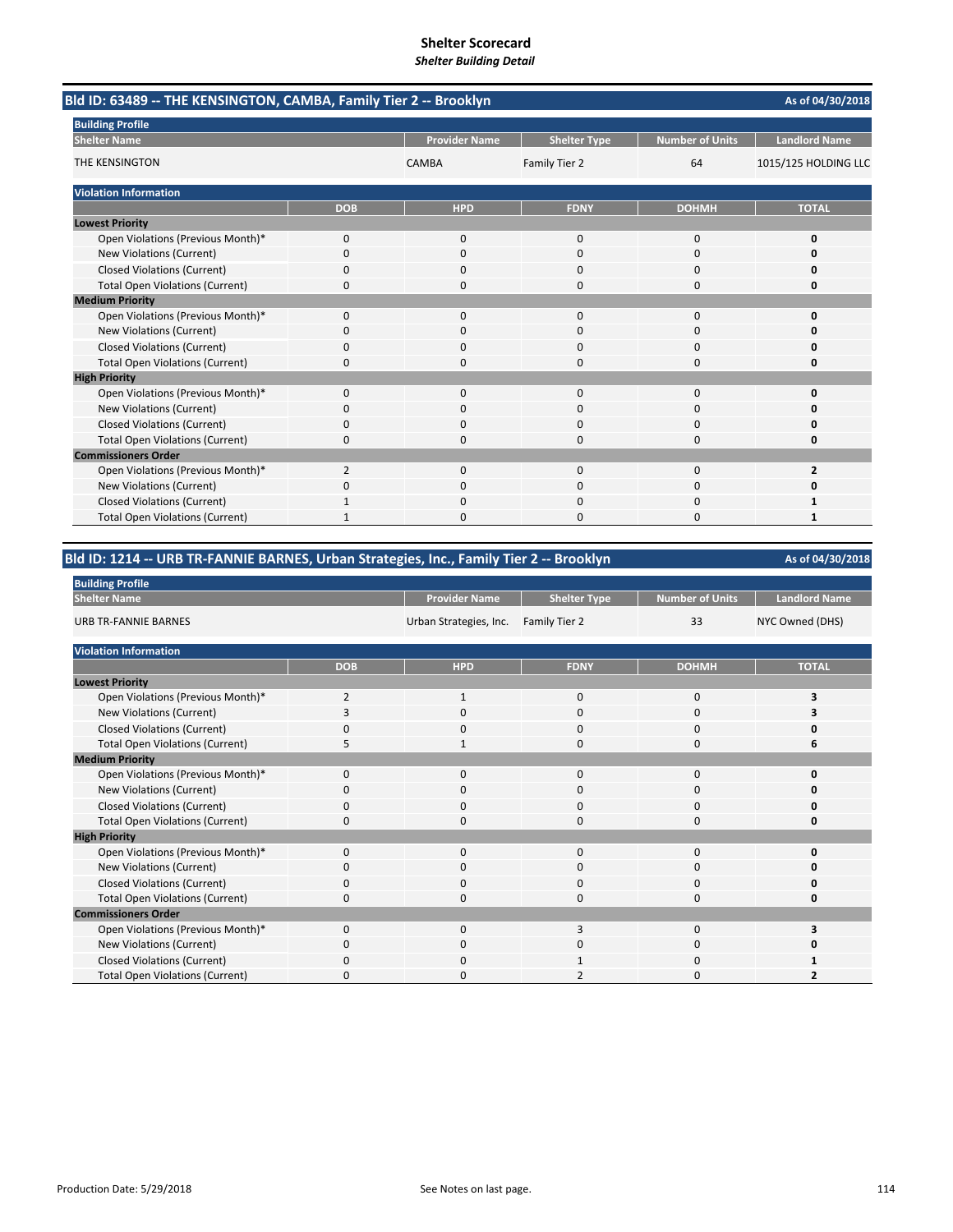| Bld ID: 1205 -- URBAN STR(MATERNITY), Urban Strategies, Inc., Family Tier 2 -- Brooklyn | As of 04/30/2018 |                        |                     |                        |                                          |
|-----------------------------------------------------------------------------------------|------------------|------------------------|---------------------|------------------------|------------------------------------------|
| <b>Building Profile</b>                                                                 |                  |                        |                     |                        |                                          |
| <b>Shelter Name</b>                                                                     |                  | <b>Provider Name</b>   | <b>Shelter Type</b> | <b>Number of Units</b> | <b>Landlord Name</b>                     |
| <b>URBAN STR(MATERNITY)</b>                                                             |                  | Urban Strategies, Inc. | Family Tier 2       | 19                     | <b>U.S.BROWNSVILLE I</b><br><b>HSNGD</b> |
| <b>Violation Information</b>                                                            |                  |                        |                     |                        |                                          |
|                                                                                         | <b>DOB</b>       | <b>HPD</b>             | <b>FDNY</b>         | <b>DOHMH</b>           | <b>TOTAL</b>                             |
| <b>Lowest Priority</b>                                                                  |                  |                        |                     |                        |                                          |
| Open Violations (Previous Month)*                                                       | $\mathbf{1}$     | $\Omega$               | $\Omega$            | $\Omega$               | $\mathbf{1}$                             |
| New Violations (Current)                                                                |                  | $\Omega$               | $\Omega$            | 0                      |                                          |
| <b>Closed Violations (Current)</b>                                                      |                  | 0                      | 0                   | 0                      | 1                                        |
| <b>Total Open Violations (Current)</b>                                                  |                  | 0                      | 0                   | 0                      | 1                                        |
| <b>Medium Priority</b>                                                                  |                  |                        |                     |                        |                                          |
| Open Violations (Previous Month)*                                                       | $\Omega$         | $\Omega$               | $\Omega$            | $\Omega$               | $\Omega$                                 |
| New Violations (Current)                                                                | 0                | 0                      | 0                   | 0                      | o                                        |
| <b>Closed Violations (Current)</b>                                                      | 0                | 0                      | 0                   | 0                      | Ω                                        |
| <b>Total Open Violations (Current)</b>                                                  | $\Omega$         | $\Omega$               | 0                   | $\Omega$               | 0                                        |
| <b>High Priority</b>                                                                    |                  |                        |                     |                        |                                          |
| Open Violations (Previous Month)*                                                       | 4                | 0                      | $\mathbf{0}$        | $\mathbf 0$            | 4                                        |
| New Violations (Current)                                                                |                  | <sup>0</sup>           | $\Omega$            | $\Omega$               |                                          |
| <b>Closed Violations (Current)</b>                                                      | 0                | 0                      | 0                   | 0                      | Ω                                        |
| <b>Total Open Violations (Current)</b>                                                  | 5                | $\Omega$               | $\Omega$            | $\Omega$               | 5                                        |
| <b>Commissioners Order</b>                                                              |                  |                        |                     |                        |                                          |
| Open Violations (Previous Month)*                                                       | $\Omega$         | $\Omega$               | $\Omega$            | $\Omega$               | O                                        |
| New Violations (Current)                                                                | 0                | 0                      | $\Omega$            | $\Omega$               | 0                                        |
| <b>Closed Violations (Current)</b>                                                      | 0                | 0                      | 0                   | 0                      | Ω                                        |
| <b>Total Open Violations (Current)</b>                                                  | 0                | $\Omega$               | O                   | $\Omega$               | 0                                        |

### **Bld ID: 83969 ‐‐ Midwood Safe Haven, Common Ground, Safe Haven ‐‐ Brooklyn**

| <b>Building Profile</b>                |              |                      |                     |                 |                      |
|----------------------------------------|--------------|----------------------|---------------------|-----------------|----------------------|
| <b>Shelter Name</b>                    |              | <b>Provider Name</b> | <b>Shelter Type</b> | Number of Units | <b>Landlord Name</b> |
| Midwood Safe Haven                     |              | <b>Common Ground</b> | Safe Haven          | 51              | ALAIN REALTY LLC C/O |
| <b>Violation Information</b>           |              |                      |                     |                 |                      |
|                                        | <b>DOB</b>   | <b>HPD</b>           | <b>FDNY</b>         | <b>DOHMH</b>    | <b>TOTAL</b>         |
| <b>Lowest Priority</b>                 |              |                      |                     |                 |                      |
| Open Violations (Previous Month)*      | $\mathbf 0$  | $\mathbf{0}$         | 0                   | 0               | 0                    |
| New Violations (Current)               | 1            | $\mathbf 0$          | 0                   | 0               |                      |
| <b>Closed Violations (Current)</b>     | 1            | $\Omega$             | $\Omega$            | $\Omega$        |                      |
| <b>Total Open Violations (Current)</b> | $\Omega$     | $\Omega$             | $\Omega$            | 0               | 0                    |
| <b>Medium Priority</b>                 |              |                      |                     |                 |                      |
| Open Violations (Previous Month)*      | $\Omega$     | $\mathbf{1}$         | $\Omega$            | 0               |                      |
| New Violations (Current)               | $\Omega$     | $\mathbf 0$          | 0                   | 0               | ŋ                    |
| <b>Closed Violations (Current)</b>     | $\Omega$     | $\Omega$             | $\Omega$            | 0               | ŋ                    |
| <b>Total Open Violations (Current)</b> | 0            | $\mathbf{1}$         | 0                   | 0               | 1                    |
| <b>High Priority</b>                   |              |                      |                     |                 |                      |
| Open Violations (Previous Month)*      | $\Omega$     | $\mathbf 0$          | 0                   | 0               | U                    |
| New Violations (Current)               | 0            | $\mathbf 0$          | 0                   | 0               | ŋ                    |
| <b>Closed Violations (Current)</b>     | $\Omega$     | $\mathbf 0$          | 0                   | 0               | ŋ                    |
| <b>Total Open Violations (Current)</b> | 0            | $\mathbf 0$          | 0                   | 0               | 0                    |
| <b>Commissioners Order</b>             |              |                      |                     |                 |                      |
| Open Violations (Previous Month)*      | $\Omega$     | $\Omega$             | 1                   | 0               |                      |
| New Violations (Current)               | $\Omega$     | $\mathbf{0}$         | 0                   | 0               | ŋ                    |
| <b>Closed Violations (Current)</b>     | <sup>0</sup> | $\Omega$             | O                   | 0               | Ω                    |
| <b>Total Open Violations (Current)</b> | <sup>0</sup> | 0                    |                     | 0               |                      |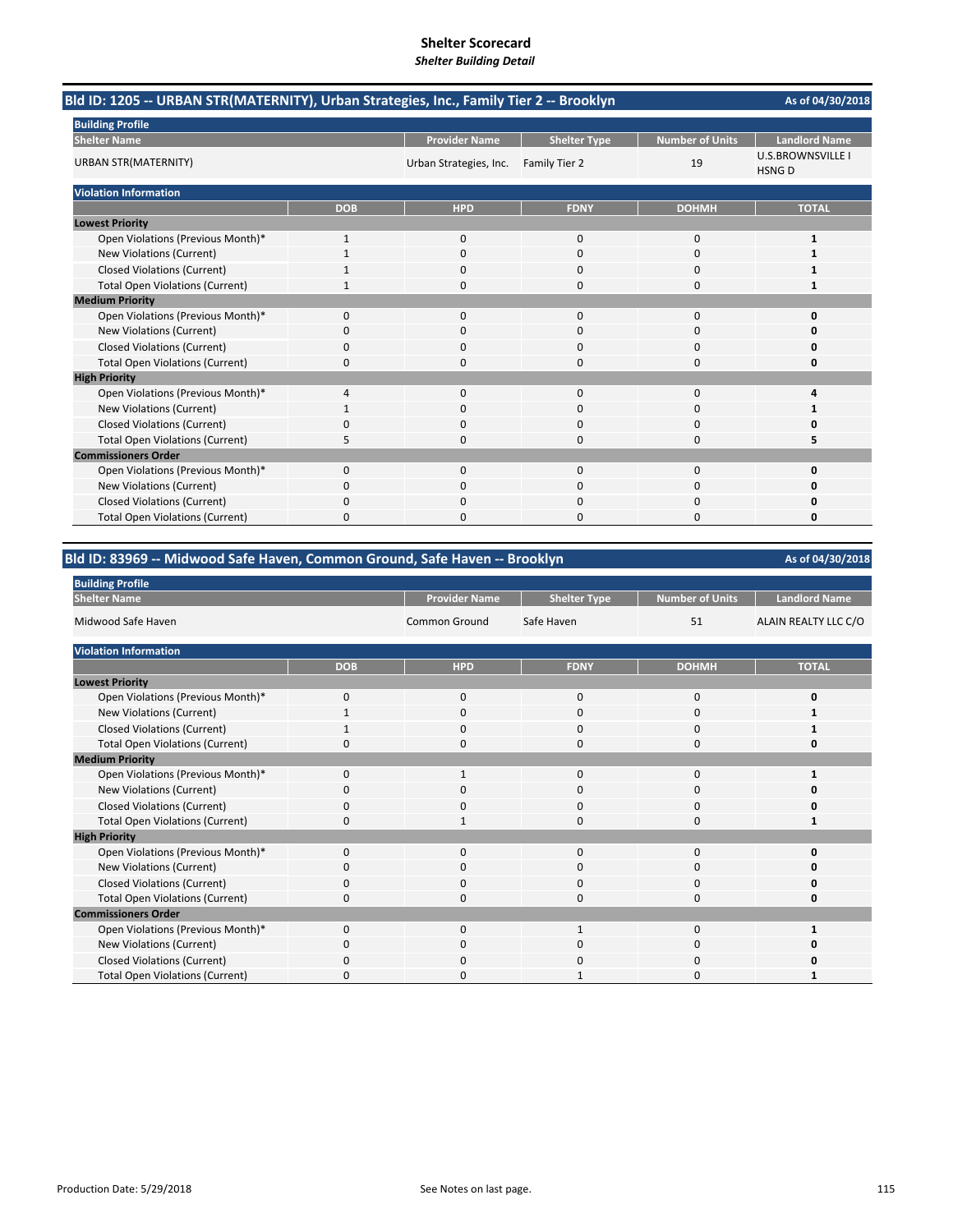|                                        | Bld ID: 1003 -- Safe Haven, Urban Pathways, Safe Haven -- Brooklyn |                      |                     |                 |                                |  |  |
|----------------------------------------|--------------------------------------------------------------------|----------------------|---------------------|-----------------|--------------------------------|--|--|
| <b>Building Profile</b>                |                                                                    |                      |                     |                 |                                |  |  |
| <b>Shelter Name</b>                    |                                                                    | <b>Provider Name</b> | <b>Shelter Type</b> | Number of Units | <b>Landlord Name</b>           |  |  |
| Safe Haven                             |                                                                    | Urban Pathways       | Safe Haven          | 55              | <b>URBAN PATHWAYS,</b><br>INC. |  |  |
| <b>Violation Information</b>           |                                                                    |                      |                     |                 |                                |  |  |
|                                        | <b>DOB</b>                                                         | <b>HPD</b>           | <b>FDNY</b>         | <b>DOHMH</b>    | <b>TOTAL</b>                   |  |  |
| <b>Lowest Priority</b>                 |                                                                    |                      |                     |                 |                                |  |  |
| Open Violations (Previous Month)*      | 3                                                                  | $\Omega$             | $\Omega$            | $\Omega$        | 3                              |  |  |
| New Violations (Current)               | 0                                                                  | $\Omega$             | $\Omega$            | 0               | $\Omega$                       |  |  |
| <b>Closed Violations (Current)</b>     |                                                                    | 0                    | $\Omega$            | 0               | 1                              |  |  |
| <b>Total Open Violations (Current)</b> | 2                                                                  | 0                    | $\mathbf 0$         | 0               | 2                              |  |  |
| <b>Medium Priority</b>                 |                                                                    |                      |                     |                 |                                |  |  |
| Open Violations (Previous Month)*      | 0                                                                  | $\Omega$             | $\Omega$            | 0               | $\mathbf 0$                    |  |  |
| <b>New Violations (Current)</b>        | ი                                                                  | 0                    | 0                   | O               | n                              |  |  |
| <b>Closed Violations (Current)</b>     | 0                                                                  | $\Omega$             | $\mathbf 0$         | 0               | $\Omega$                       |  |  |
| <b>Total Open Violations (Current)</b> | 0                                                                  | 0                    | $\Omega$            | $\Omega$        | 0                              |  |  |
| <b>High Priority</b>                   |                                                                    |                      |                     |                 |                                |  |  |
| Open Violations (Previous Month)*      | 1                                                                  | $\Omega$             | 0                   | 0               | 1                              |  |  |
| <b>New Violations (Current)</b>        | 0                                                                  | 0                    | $\Omega$            | 0               | 0                              |  |  |
| <b>Closed Violations (Current)</b>     | U                                                                  |                      | $\Omega$            | 0               | $\Omega$                       |  |  |
| <b>Total Open Violations (Current)</b> |                                                                    | <sup>n</sup>         | $\Omega$            | $\Omega$        | 1                              |  |  |
| <b>Commissioners Order</b>             |                                                                    |                      |                     |                 |                                |  |  |
| Open Violations (Previous Month)*      | 2                                                                  | $\Omega$             | $\Omega$            | 0               | $\overline{2}$                 |  |  |
| <b>New Violations (Current)</b>        | 0                                                                  | 0                    | O                   | $\Omega$        | 0                              |  |  |
| <b>Closed Violations (Current)</b>     |                                                                    | 0                    | $\Omega$            | $\Omega$        |                                |  |  |
| <b>Total Open Violations (Current)</b> | 1                                                                  | O                    | $\Omega$            | $\Omega$        | 1                              |  |  |

### **As of 04/30/2018 Bld ID: 168139 ‐‐ BPHN Manhattan Hotels, BRONX PARENT HOUSING NETWORK, Adult Family Hotel ‐‐**

| <b>Building Profile</b>                |             |                                               |                           |                        |                      |
|----------------------------------------|-------------|-----------------------------------------------|---------------------------|------------------------|----------------------|
| <b>Shelter Name</b>                    |             | <b>Provider Name</b>                          | <b>Shelter Type</b>       | <b>Number of Units</b> | <b>Landlord Name</b> |
| <b>BPHN Manhattan Hotels</b>           |             | <b>BRONX PARENT</b><br><b>HOUSING NETWORK</b> | <b>Adult Family Hotel</b> | 51                     | <b>CWI OP LP</b>     |
| <b>Violation Information</b>           |             |                                               |                           |                        |                      |
|                                        | <b>DOB</b>  | <b>HPD</b>                                    | <b>FDNY</b>               | <b>DOHMH</b>           | <b>TOTAL</b>         |
| <b>Lowest Priority</b>                 |             |                                               |                           |                        |                      |
| Open Violations (Previous Month)*      | $\mathbf 0$ | $\mathbf 0$                                   | 3                         | 0                      | 3                    |
| New Violations (Current)               | $\Omega$    | $\mathbf 0$                                   | $\mathbf 0$               | 0                      |                      |
| Closed Violations (Current)            | $\mathbf 0$ | $\mathbf 0$                                   | $\mathbf 0$               | 0                      | O                    |
| <b>Total Open Violations (Current)</b> | $\Omega$    | $\Omega$                                      | 3                         | $\Omega$               |                      |
| <b>Medium Priority</b>                 |             |                                               |                           |                        |                      |
| Open Violations (Previous Month)*      | $\Omega$    | $\mathbf 0$                                   | $\mathbf{0}$              | 0                      | O                    |
| New Violations (Current)               | 0           | 0                                             | 0                         | 0                      | n                    |
| <b>Closed Violations (Current)</b>     | $\mathbf 0$ | $\mathbf 0$                                   | $\mathbf 0$               | 0                      | 0                    |
| <b>Total Open Violations (Current)</b> | $\Omega$    | $\Omega$                                      | $\Omega$                  | $\Omega$               | O                    |
| <b>High Priority</b>                   |             |                                               |                           |                        |                      |
| Open Violations (Previous Month)*      | $\Omega$    | $\mathbf 0$                                   | 0                         | 0                      | O                    |
| New Violations (Current)               | O           | 0                                             | 0                         | 0                      | o                    |
| <b>Closed Violations (Current)</b>     | $\mathbf 0$ | $\mathbf 0$                                   | $\mathbf 0$               | 0                      | 0                    |
| <b>Total Open Violations (Current)</b> | $\Omega$    | $\Omega$                                      | $\mathbf 0$               | 0                      | 0                    |
| <b>Commissioners Order</b>             |             |                                               |                           |                        |                      |
| Open Violations (Previous Month)*      | 4           | $\mathbf 0$                                   | 1                         | 0                      |                      |
| New Violations (Current)               | 0           | $\mathbf 0$                                   | 0                         | 0                      | 0                    |
| <b>Closed Violations (Current)</b>     |             | $\mathbf 0$                                   | 0                         | 0                      |                      |
| <b>Total Open Violations (Current)</b> |             | $\Omega$                                      |                           | $\Omega$               |                      |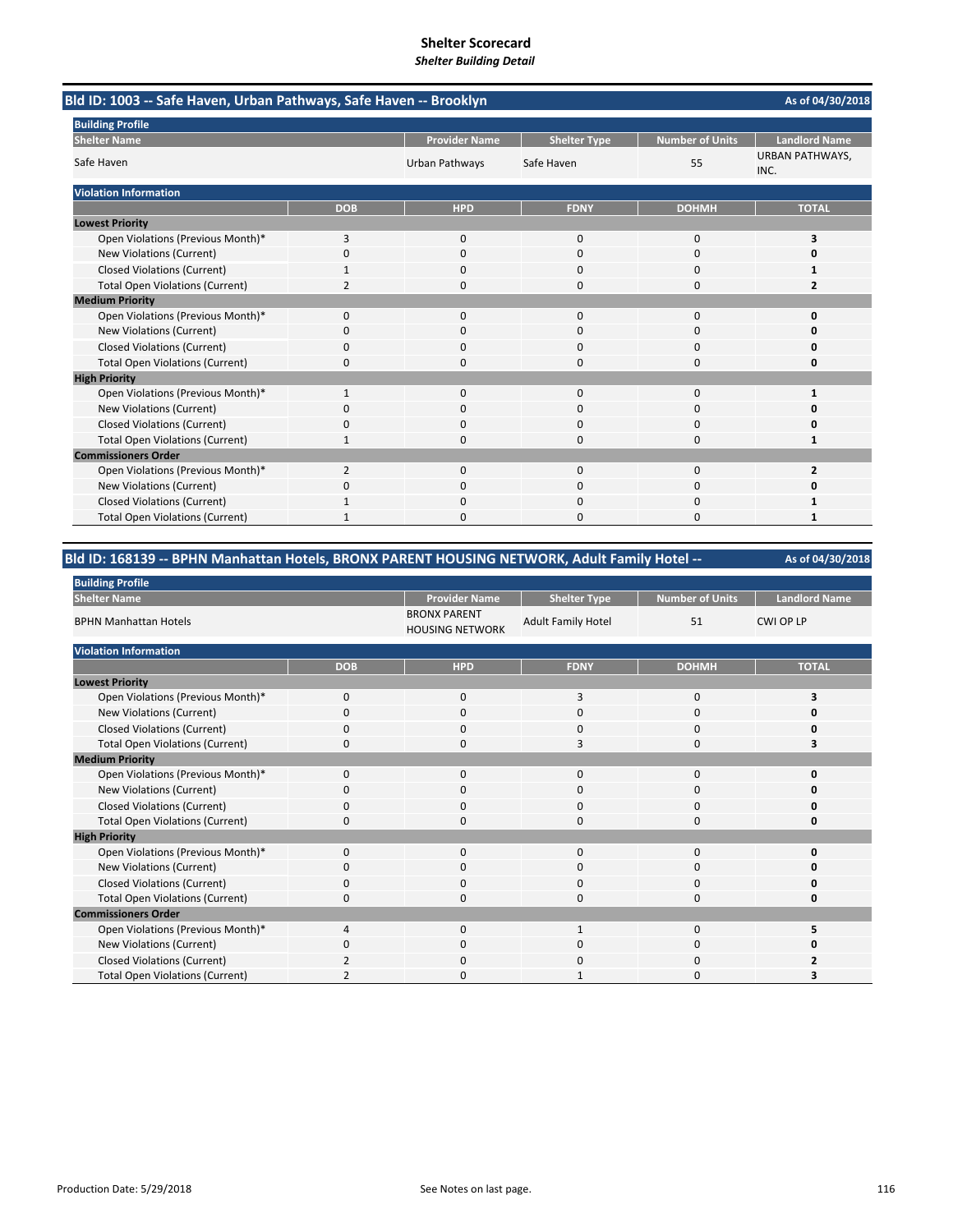| Bld ID: 1576 -- HOTEL, AGUILA, Adult Family Hotel -- Manhattan |                |                      |                           |                        | As of 04/30/2018        |
|----------------------------------------------------------------|----------------|----------------------|---------------------------|------------------------|-------------------------|
| <b>Building Profile</b>                                        |                |                      |                           |                        |                         |
| <b>Shelter Name</b>                                            |                | <b>Provider Name</b> | <b>Shelter Type</b>       | <b>Number of Units</b> | <b>Landlord Name</b>    |
| <b>HOTEL</b>                                                   |                | <b>AGUILA</b>        | <b>Adult Family Hotel</b> | 157                    | CIRCUIT,                |
| <b>Violation Information</b>                                   |                |                      |                           |                        |                         |
|                                                                | <b>DOB</b>     | <b>HPD</b>           | <b>FDNY</b>               | <b>DOHMH</b>           | <b>TOTAL</b>            |
| <b>Lowest Priority</b>                                         |                |                      |                           |                        |                         |
| Open Violations (Previous Month)*                              | $\mathbf{1}$   | 0                    | $\mathbf 0$               | 0                      | 1                       |
| New Violations (Current)                                       | 0              | $\Omega$             | $\Omega$                  | 0                      | O                       |
| <b>Closed Violations (Current)</b>                             |                | 0                    | $\Omega$                  | 0                      | 1                       |
| <b>Total Open Violations (Current)</b>                         | 0              | 0                    | 0                         | 0                      | 0                       |
| <b>Medium Priority</b>                                         |                |                      |                           |                        |                         |
| Open Violations (Previous Month)*                              | 0              | 0                    | $\Omega$                  | 0                      | O                       |
| New Violations (Current)                                       | 0              | 0                    | 0                         | 0                      | Ω                       |
| <b>Closed Violations (Current)</b>                             | 0              | $\Omega$             | $\Omega$                  | 0                      | Ω                       |
| <b>Total Open Violations (Current)</b>                         | 0              | 0                    | $\Omega$                  | 0                      | 0                       |
| <b>High Priority</b>                                           |                |                      |                           |                        |                         |
| Open Violations (Previous Month)*                              | 3              | $\Omega$             | $\Omega$                  | $\Omega$               | 3                       |
| New Violations (Current)                                       | 0              | 0                    | 0                         | 0                      | Ω                       |
| <b>Closed Violations (Current)</b>                             |                | 0                    | 0                         | 0                      | 1                       |
| <b>Total Open Violations (Current)</b>                         | 2              | $\Omega$             | $\Omega$                  | $\Omega$               | $\overline{\mathbf{z}}$ |
| <b>Commissioners Order</b>                                     |                |                      |                           |                        |                         |
| Open Violations (Previous Month)*                              | $\overline{7}$ | 0                    | $\overline{2}$            | 0                      | 9                       |
| New Violations (Current)                                       | 0              | 0                    |                           | 0                      | 1                       |
| <b>Closed Violations (Current)</b>                             | 0              | 0                    | $\Omega$                  | 0                      | O                       |
| <b>Total Open Violations (Current)</b>                         | 7              | 0                    | 3                         | 0                      | 10                      |

# **Bld ID: 1574 ‐‐ HOTEL, David Sommerstein, Adult Family Hotel ‐‐ Manhattan**

| <b>Building Profile</b>                |             |                      |                           |                 |                      |
|----------------------------------------|-------------|----------------------|---------------------------|-----------------|----------------------|
| <b>Shelter Name</b>                    |             | <b>Provider Name</b> | <b>Shelter Type</b>       | Number of Units | <b>Landlord Name</b> |
| <b>HOTEL</b>                           |             | David Sommerstein    | <b>Adult Family Hotel</b> | 24              | NOTRICA, JACK        |
| <b>Violation Information</b>           |             |                      |                           |                 |                      |
|                                        | <b>DOB</b>  | <b>HPD</b>           | <b>FDNY</b>               | <b>DOHMH</b>    | <b>TOTAL</b>         |
| <b>Lowest Priority</b>                 |             |                      |                           |                 |                      |
| Open Violations (Previous Month)*      | $\mathbf 0$ | 0                    | 0                         | 0               | O                    |
| New Violations (Current)               | $\Omega$    | 0                    | 0                         | 0               |                      |
| <b>Closed Violations (Current)</b>     | O           | 0                    | 0                         | 0               |                      |
| <b>Total Open Violations (Current)</b> |             | 0                    | 0                         | 0               | Ω                    |
| <b>Medium Priority</b>                 |             |                      |                           |                 |                      |
| Open Violations (Previous Month)*      | $\Omega$    | 0                    | $\mathbf{0}$              | 0               | O                    |
| New Violations (Current)               | 0           | 0                    | 0                         | 0               | O                    |
| <b>Closed Violations (Current)</b>     | O           | 0                    | 0                         | 0               | o                    |
| <b>Total Open Violations (Current)</b> | $\mathbf 0$ | 0                    | 0                         | 0               | 0                    |
| <b>High Priority</b>                   |             |                      |                           |                 |                      |
| Open Violations (Previous Month)*      | $\mathbf 0$ | 0                    | $\mathbf{0}$              | $\mathbf 0$     | 0                    |
| New Violations (Current)               | $\Omega$    | 0                    | 0                         | 0               | o                    |
| <b>Closed Violations (Current)</b>     | 0           | 0                    | 0                         | 0               | 0                    |
| <b>Total Open Violations (Current)</b> | $\Omega$    | 0                    | $\mathbf 0$               | 0               | 0                    |
| <b>Commissioners Order</b>             |             |                      |                           |                 |                      |
| Open Violations (Previous Month)*      |             | $\Omega$             | $\Omega$                  | $\Omega$        |                      |
| New Violations (Current)               | O           | 0                    | 0                         | 0               | n                    |
| <b>Closed Violations (Current)</b>     | $\Omega$    | 0                    | $\Omega$                  | 0               | o                    |
| <b>Total Open Violations (Current)</b> |             | 0                    | 0                         | 0               |                      |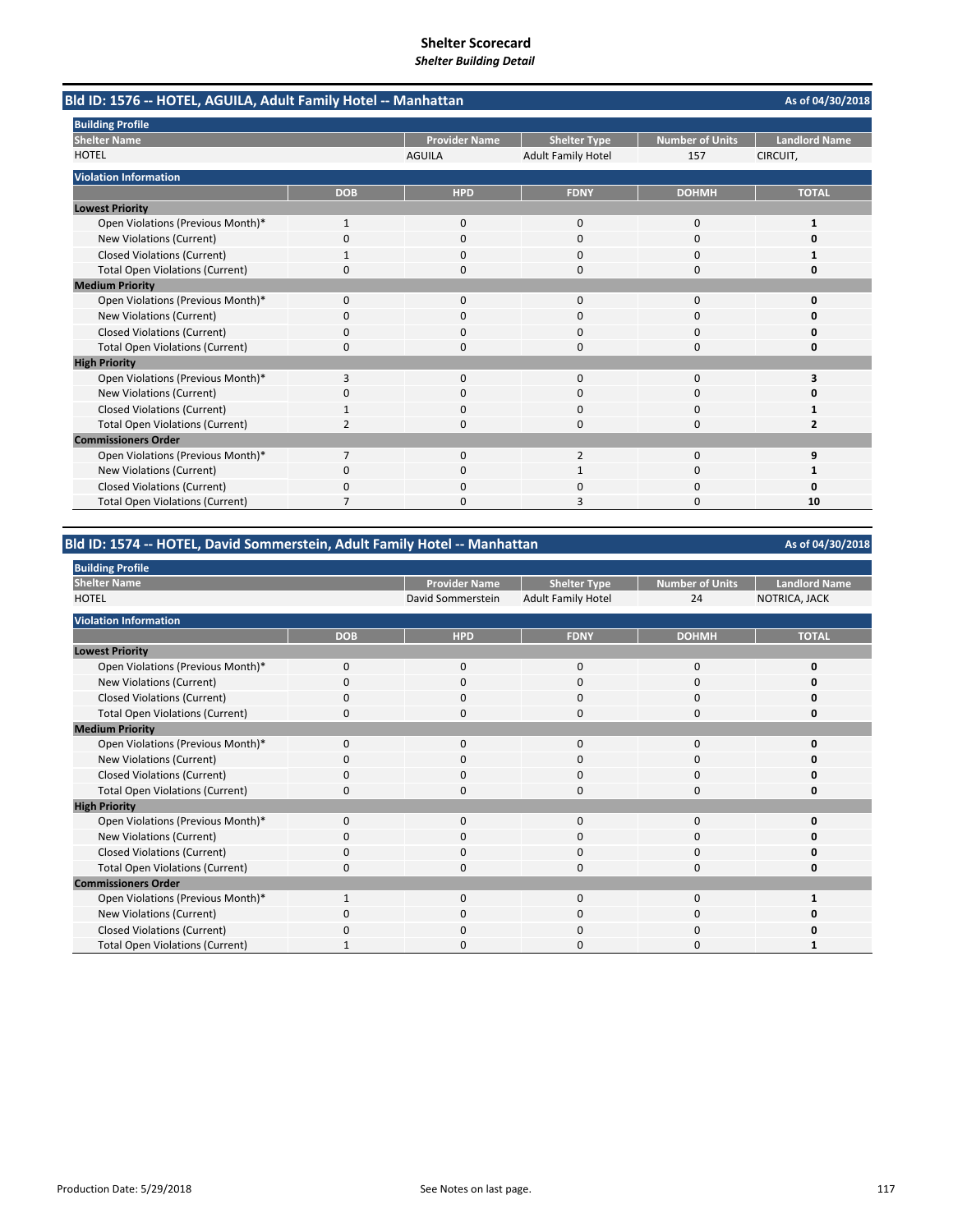**As of 04/30/2018 Provider Name Shelter Type Number of Units Landlord Name** AGUILA Adult Family Hotel 18 X W 148TH ST LLC **DOB HPD FDNY DOHMH TOTAL** Open Violations (Previous Month)\*  $\begin{array}{cccccccc} 8 & 0 & 1 & 0 & 9 \\ \text{New Violations (Current)} & 0 & 1 & 0 & 1 \end{array}$ New Violations (Current) 0100 **1** Closed Violations (Current) 0000 **0** Total Open Violations (Current) **8** 1 1 1 1 0 10 Open Violations (Previous Month)\* 0000 **0** New Violations (Current) 0100 **1** Closed Violations (Current) 0000 **0** Total Open Violations (Current) 0100 **1** Open Violations (Previous Month)\* 2000 **2** New Violations (Current) 1000 **1** Closed Violations (Current) 0000 **0** Total Open Violations (Current) **3** 3 3 3 3 3 3 3 3 3 3 3 3 4 3 3 3 3 4 3 3 4 3 3 4 3 3 4 3 4 3 3 4 3 4 3 3 4 3 4  $\frac{1}{2}$ Open Violations (Previous Month)\* 1 0 3<br>
2 0 3 New Violations (Current) **0**<br>  $\begin{array}{ccccccc}\n0 & 0 & 1 & 0 & 1 \\
0 & 0 & 1 & 0 & 1\n\end{array}$ Closed Violations (Current) **0** 0000 **1** 0000 **1** Total Open Violations (Current) 1020 **3 Shelter Name** SUGAR HILL‐ADULT **Commissioners Order Bld ID: 1589 ‐‐ SUGAR HILL‐ADULT, AGUILA, Adult Family Hotel ‐‐ Manhattan Building Profile Violation Information Lowest Priority Medium Priority High Priority**

### **Bld ID: 1343 ‐‐ FREEDOM, AGUILA, Adult Family Tier 2 ‐‐ Manhattan**

Provider Name | Shelter Type | Number of Units | Landlord Name AGUILA Adult Family Tier 2 100 RB ESTATES LLC **DOB HPD FDNY DOHMH TOTAL** Open Violations (Previous Month)\* 4000 **4**<br>  $\begin{array}{ccc} 4 & 0 & 0 & 0 \\ 0 & 4 & 4 & 0 \\ 0 & 0 & 4 & 4 \end{array}$ New Violations (Current) 2000 **2** Closed Violations (Current) 3000 **3** Total Open Violations (Current) **3** 3 3 3 3 3 3 3 3 3 3 3 4 3 3 3 3 3 4 3 3 3 3 3 4 3 3 3 3 4 3 3 3 3 4 3 3 3 3 4  $\sqrt{3}$ Open Violations (Previous Month)\* 0000 **0** New Violations (Current) 0000 **0** Closed Violations (Current) 0000 **0** Total Open Violations (Current) 0000 **0** Open Violations (Previous Month)\* 3000 **3** New Violations (Current) **0** 0 7 0 0 0 **7** Closed Violations (Current) 1 1 2 0 0 0 3 Total Open Violations (Current) **2** 2 5000 **7**<br>1 Open Violations (Previous Month)\* 1 0 3<br>
2 0 3 New Violations (Current) 0000 **0** Closed Violations (Current) **0** 0000 **0** 0000 **0** 0000 **0** Total Open Violations (Current) **1** 1 0 2 0 3 **High Priority Commissioners Order Building Profile Shelter Name** FREEDOM **Violation Information Lowest Priority Medium Priority**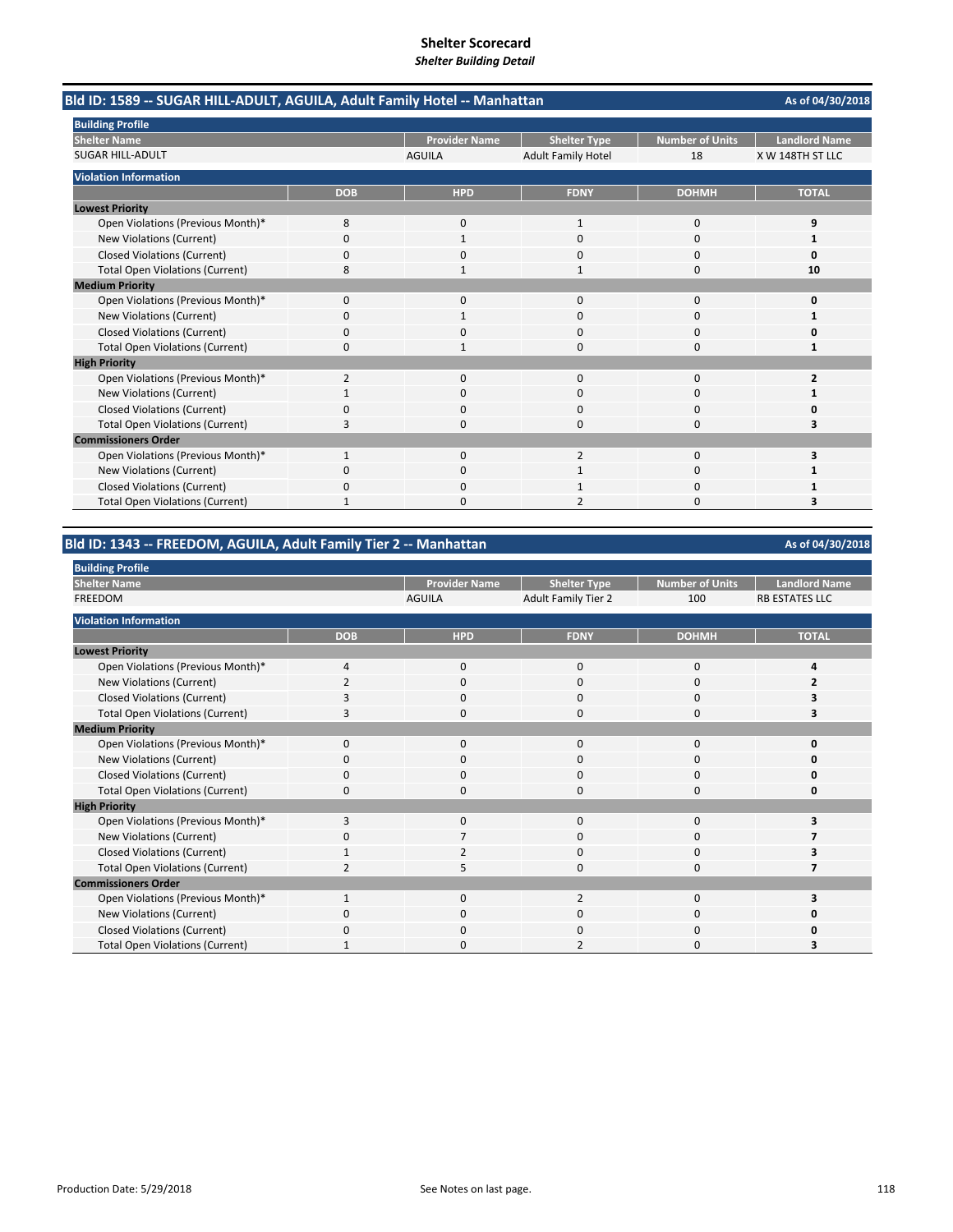#### **As of 04/30/2018 Bld ID: 190723 ‐‐ HARMONIA RESIDENCE, SERVICES FOR THE UNDERSERVED, Adult Family Tier 2 ‐‐ Manhattan**

| <b>Building Profile</b>                |            |                                        |                            |                        |                                       |
|----------------------------------------|------------|----------------------------------------|----------------------------|------------------------|---------------------------------------|
| <b>Shelter Name</b>                    |            | <b>Provider Name</b>                   | <b>Shelter Type</b>        | <b>Number of Units</b> | <b>Landlord Name</b>                  |
| <b>HARMONIA RESIDENCE</b>              |            | <b>SERVICES FOR THE</b><br>UNDERSERVED | <b>Adult Family Tier 2</b> | 170                    | <b>LEMARQUIS</b><br><b>ASSOCIATES</b> |
| <b>Violation Information</b>           |            |                                        |                            |                        |                                       |
|                                        | <b>DOB</b> | <b>HPD</b>                             | <b>FDNY</b>                | <b>DOHMH</b>           | <b>TOTAL</b>                          |
| <b>Lowest Priority</b>                 |            |                                        |                            |                        |                                       |
| Open Violations (Previous Month)*      | $\Omega$   | $\mathbf 0$                            | $\Omega$                   | 0                      | 0                                     |
| New Violations (Current)               | $\Omega$   | $\Omega$                               | U                          | 0                      | O                                     |
| <b>Closed Violations (Current)</b>     | $\Omega$   | $\Omega$                               | 0                          | 0                      | O                                     |
| <b>Total Open Violations (Current)</b> | $\Omega$   | $\Omega$                               | 0                          | 0                      | 0                                     |
| <b>Medium Priority</b>                 |            |                                        |                            |                        |                                       |
| Open Violations (Previous Month)*      | $\Omega$   | $\Omega$                               | $\Omega$                   | 0                      | O                                     |
| New Violations (Current)               | 0          | 0                                      | U                          | 0                      |                                       |
| <b>Closed Violations (Current)</b>     | 0          | $\mathbf 0$                            | 0                          | 0                      | O                                     |
| <b>Total Open Violations (Current)</b> | $\Omega$   | $\Omega$                               | U                          | 0                      | n                                     |
| <b>High Priority</b>                   |            |                                        |                            |                        |                                       |
| Open Violations (Previous Month)*      | $\Omega$   | $\Omega$                               | $\Omega$                   | 0                      | ŋ                                     |
| <b>New Violations (Current)</b>        | O          | 0                                      | O                          | 0                      |                                       |
| <b>Closed Violations (Current)</b>     | 0          | $\mathbf 0$                            | 0                          | 0                      | O                                     |
| <b>Total Open Violations (Current)</b> | $\Omega$   | $\Omega$                               | O                          | 0                      | O                                     |
| <b>Commissioners Order</b>             |            |                                        |                            |                        |                                       |
| Open Violations (Previous Month)*      | $\Omega$   | $\Omega$                               | $\Omega$                   | 0                      | O                                     |
| New Violations (Current)               | n          | $\Omega$                               | O                          | 0                      |                                       |
| <b>Closed Violations (Current)</b>     | $\Omega$   | $\mathbf 0$                            | O                          | 0                      | ŋ                                     |
| <b>Total Open Violations (Current)</b> | 0          | $\Omega$                               | U                          | 0                      | 0                                     |

**Bld ID: 1330 ‐‐ PARKVIEW INN, AGUILA, Adult Family Tier 2 ‐‐ Manhattan**

| <b>Building Profile</b>                |               |                      |                            |                        |                       |
|----------------------------------------|---------------|----------------------|----------------------------|------------------------|-----------------------|
| <b>Shelter Name</b>                    |               | <b>Provider Name</b> | <b>Shelter Type</b>        | <b>Number of Units</b> | <b>Landlord Name</b>  |
| <b>PARKVIEW INN</b>                    |               | <b>AGUILA</b>        | <b>Adult Family Tier 2</b> | 204                    | TENRIT STUDIOS, INC., |
| <b>Violation Information</b>           |               |                      |                            |                        |                       |
|                                        | <b>DOB</b>    | <b>HPD</b>           | <b>FDNY</b>                | <b>DOHMH</b>           | <b>TOTAL</b>          |
| <b>Lowest Priority</b>                 |               |                      |                            |                        |                       |
| Open Violations (Previous Month)*      | 4             | $\mathbf 0$          | 0                          | $\mathbf 0$            | 4                     |
| New Violations (Current)               | 4             | 0                    | 0                          | 0                      | 4                     |
| <b>Closed Violations (Current)</b>     | 6             | 0                    | 0                          | $\mathbf 0$            | 6                     |
| <b>Total Open Violations (Current)</b> | 2             | 0                    | $\Omega$                   | $\Omega$               | $\overline{2}$        |
| <b>Medium Priority</b>                 |               |                      |                            |                        |                       |
| Open Violations (Previous Month)*      | $\Omega$      | $\Omega$             | $\Omega$                   | 0                      | 0                     |
| New Violations (Current)               | 0             | 0                    | 0                          | 0                      | $\Omega$              |
| <b>Closed Violations (Current)</b>     | $\Omega$      | $\Omega$             | $\Omega$                   | 0                      | 0                     |
| <b>Total Open Violations (Current)</b> | 0             | 0                    | $\Omega$                   | 0                      | 0                     |
| <b>High Priority</b>                   |               |                      |                            |                        |                       |
| Open Violations (Previous Month)*      | 8             | $\mathbf 0$          | 0                          | 0                      | 8                     |
| New Violations (Current)               |               | 0                    | 0                          | 0                      |                       |
| <b>Closed Violations (Current)</b>     | $\mathcal{P}$ | 0                    | 0                          | 0                      | 2                     |
| <b>Total Open Violations (Current)</b> |               | 0                    | 0                          | 0                      | 7                     |
| <b>Commissioners Order</b>             |               |                      |                            |                        |                       |
| Open Violations (Previous Month)*      | 3             | $\Omega$             | $\overline{2}$             | 0                      | 5                     |
| New Violations (Current)               | 0             | $\Omega$             | 0                          | 0                      | Ω                     |
| <b>Closed Violations (Current)</b>     | O             | 0                    |                            | 0                      |                       |
| <b>Total Open Violations (Current)</b> | 3             | 0                    | 1                          | 0                      | Δ                     |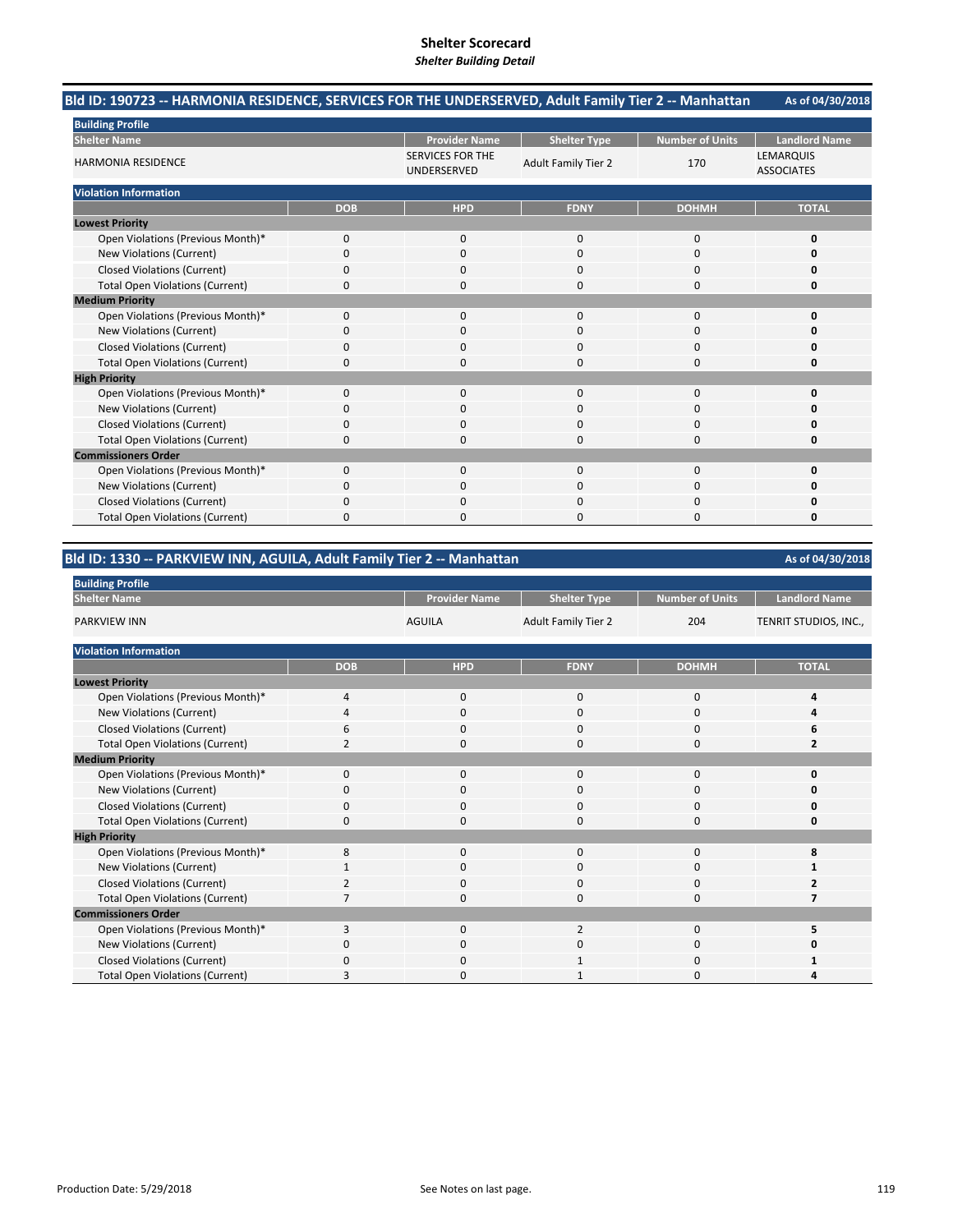| Bld ID: 1347 -- SHELTER, ACACIA NETWORK HOUSING INC, Adult Family Tier 2 -- Manhattan |            |                                             |                            |                        | As of 04/30/2018        |
|---------------------------------------------------------------------------------------|------------|---------------------------------------------|----------------------------|------------------------|-------------------------|
| <b>Building Profile</b><br><b>Shelter Name</b>                                        |            | <b>Provider Name</b>                        | <b>Shelter Type</b>        | <b>Number of Units</b> | <b>Landlord Name</b>    |
| <b>SHELTER</b>                                                                        |            | <b>ACACIA NETWORK</b><br><b>HOUSING INC</b> | <b>Adult Family Tier 2</b> | 14                     | <b>CORY REALTY, INC</b> |
| <b>Violation Information</b>                                                          |            |                                             |                            |                        |                         |
|                                                                                       | <b>DOB</b> | <b>HPD</b>                                  | <b>FDNY</b>                | <b>DOHMH</b>           | <b>TOTAL</b>            |
| <b>Lowest Priority</b>                                                                |            |                                             |                            |                        |                         |
| Open Violations (Previous Month)*                                                     | 3          | 1                                           | $\overline{2}$             | 0                      | 6                       |
| New Violations (Current)                                                              | 0          | $\Omega$                                    | $\Omega$                   | 0                      | O                       |
| <b>Closed Violations (Current)</b>                                                    | 0          |                                             | n                          | O                      | n                       |
| <b>Total Open Violations (Current)</b>                                                | 3          |                                             | $\overline{2}$             | 0                      | 6                       |
| <b>Medium Priority</b>                                                                |            |                                             |                            |                        |                         |
| Open Violations (Previous Month)*                                                     | 0          | $\mathbf{0}$                                | $\Omega$                   | 0                      | 0                       |
| New Violations (Current)                                                              | 0          | 0                                           | 0                          | 0                      | O                       |
| <b>Closed Violations (Current)</b>                                                    | 0          | $\Omega$                                    | $\Omega$                   | $\Omega$               | Ω                       |
| <b>Total Open Violations (Current)</b>                                                | 0          | n                                           | $\Omega$                   | $\Omega$               | 0                       |
| <b>High Priority</b>                                                                  |            |                                             |                            |                        |                         |
| Open Violations (Previous Month)*                                                     | 4          | $\mathbf{0}$                                | $\mathbf{0}$               | 0                      | Δ                       |
| New Violations (Current)                                                              |            | O                                           | $\Omega$                   | $\Omega$               | 1                       |
| <b>Closed Violations (Current)</b>                                                    |            | <sup>0</sup>                                | $\Omega$                   | 0                      |                         |
| <b>Total Open Violations (Current)</b>                                                | 4          | $\Omega$                                    | $\Omega$                   | 0                      |                         |
| <b>Commissioners Order</b>                                                            |            |                                             |                            |                        |                         |
| Open Violations (Previous Month)*                                                     | 0          | $\Omega$                                    | $\Omega$                   | $\Omega$               | 0                       |
| New Violations (Current)                                                              | 0          | $\Omega$                                    | $\Omega$                   | $\Omega$               | n                       |
| <b>Closed Violations (Current)</b>                                                    | 0          | 0                                           | 0                          | 0                      | Ω                       |
| <b>Total Open Violations (Current)</b>                                                | 0          |                                             | 0                          | 0                      | 0                       |

# **Bld ID: 1604 ‐‐ Armory, Project Renewal, Adult Shelter ‐‐ Manhattan**

| <b>Building Profile</b>                |                |                      |                      |                        |                          |
|----------------------------------------|----------------|----------------------|----------------------|------------------------|--------------------------|
| <b>Shelter Name</b>                    |                | <b>Provider Name</b> | <b>Shelter Type</b>  | <b>Number of Units</b> | <b>Landlord Name</b>     |
| Armory                                 |                | Project Renewal      | <b>Adult Shelter</b> | 200                    | NYC Owned (DHS)          |
| <b>Violation Information</b>           |                |                      |                      |                        |                          |
|                                        | <b>DOB</b>     | <b>HPD</b>           | <b>FDNY</b>          | <b>DOHMH</b>           | <b>TOTAL</b>             |
| <b>Lowest Priority</b>                 |                |                      |                      |                        |                          |
| Open Violations (Previous Month)*      | $\overline{2}$ | $\mathbf 0$          |                      | 0                      | 3                        |
| New Violations (Current)               |                | 0                    | 0                    | 0                      |                          |
| <b>Closed Violations (Current)</b>     |                | $\mathbf{0}$         | $\Omega$             | 0                      |                          |
| <b>Total Open Violations (Current)</b> | 3              | 0                    | 1                    | 0                      |                          |
| <b>Medium Priority</b>                 |                |                      |                      |                        |                          |
| Open Violations (Previous Month)*      | 0              | $\mathbf 0$          | $\Omega$             | $\Omega$               | ŋ                        |
| New Violations (Current)               | 0              | $\Omega$             | $\Omega$             | 0                      |                          |
| <b>Closed Violations (Current)</b>     | 0              | 0                    | $\Omega$             | 0                      | n                        |
| <b>Total Open Violations (Current)</b> | $\Omega$       | $\Omega$             | $\Omega$             | $\Omega$               | Ω                        |
| <b>High Priority</b>                   |                |                      |                      |                        |                          |
| Open Violations (Previous Month)*      | 6              | 0                    | $\Omega$             | $\Omega$               |                          |
| New Violations (Current)               |                | 0                    | 0                    | 0                      |                          |
| <b>Closed Violations (Current)</b>     | O              | $\Omega$             | $\Omega$             | 0                      |                          |
| <b>Total Open Violations (Current)</b> | 8              | 0                    | O                    | C                      | 8                        |
| <b>Commissioners Order</b>             |                |                      |                      |                        |                          |
| Open Violations (Previous Month)*      | $\Omega$       | $\Omega$             | $\overline{2}$       | $\Omega$               | $\overline{\phantom{a}}$ |
| New Violations (Current)               | n              | $\Omega$             | $\Omega$             | 0                      |                          |
| <b>Closed Violations (Current)</b>     |                | $\Omega$             | $\Omega$             | O                      |                          |
| <b>Total Open Violations (Current)</b> | n              | ი                    |                      | O                      |                          |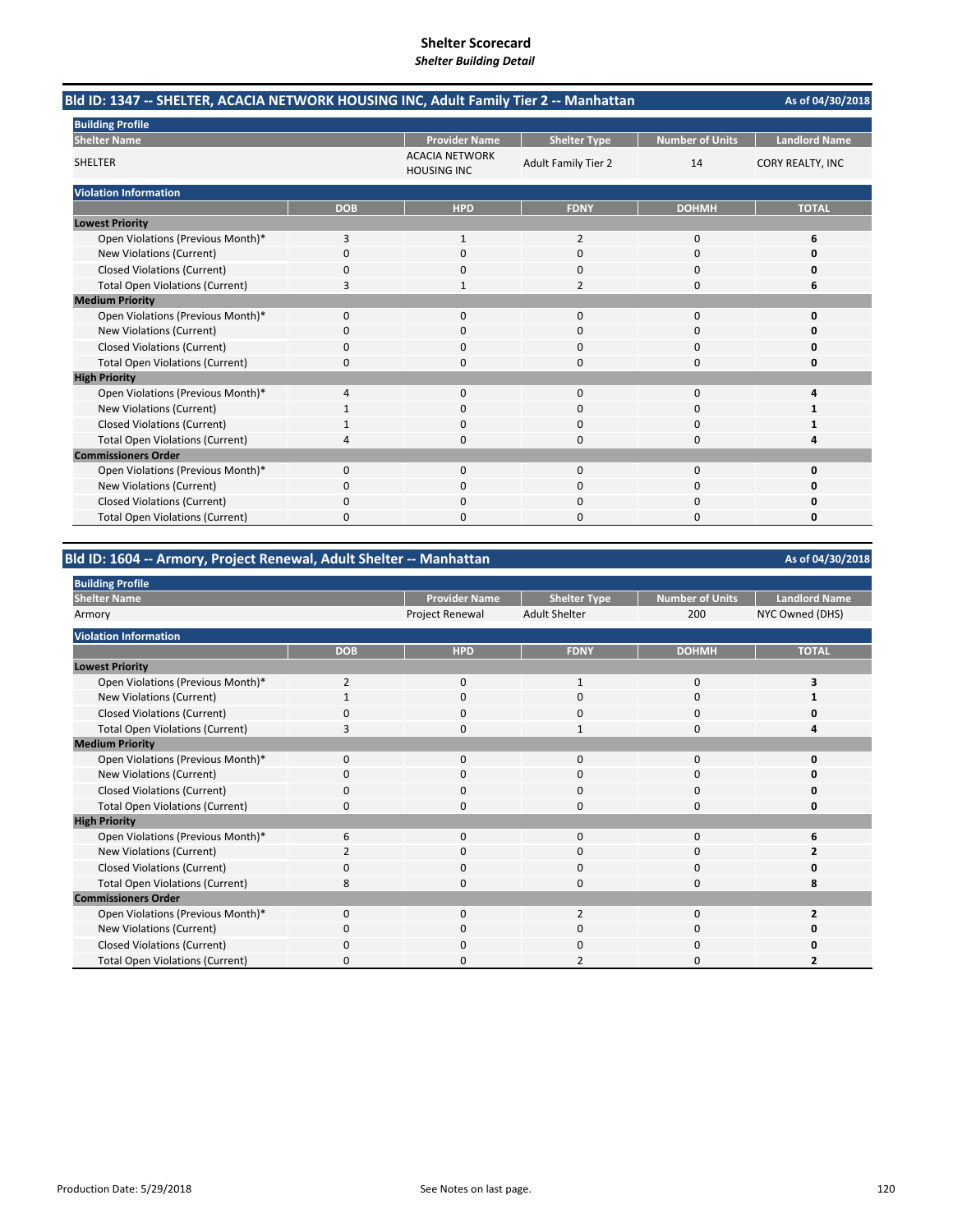| Bld ID: 1617 -- Barrier Free, Barrier Free Living, Inc., Adult Shelter -- Manhattan | As of 04/30/2018 |                                         |                     |                        |                                       |
|-------------------------------------------------------------------------------------|------------------|-----------------------------------------|---------------------|------------------------|---------------------------------------|
| <b>Building Profile</b>                                                             |                  |                                         |                     |                        |                                       |
| <b>Shelter Name</b>                                                                 |                  | <b>Provider Name</b>                    | <b>Shelter Type</b> | <b>Number of Units</b> | <b>Landlord Name</b>                  |
| <b>Barrier Free</b>                                                                 |                  | Barrier Free Living, Inc. Adult Shelter |                     | 48                     | <b>NEW YORK CENTER</b><br><b>ETAL</b> |
| <b>Violation Information</b>                                                        |                  |                                         |                     |                        |                                       |
|                                                                                     | <b>DOB</b>       | <b>HPD</b>                              | <b>FDNY</b>         | <b>DOHMH</b>           | <b>TOTAL</b>                          |
| <b>Lowest Priority</b>                                                              |                  |                                         |                     |                        |                                       |
| Open Violations (Previous Month)*                                                   | $\overline{2}$   | $\mathbf{0}$                            | $\mathbf{1}$        | 0                      | 3                                     |
| New Violations (Current)                                                            | 0                | $\Omega$                                | $\Omega$            | $\Omega$               | O                                     |
| <b>Closed Violations (Current)</b>                                                  | 0                | 0                                       | O                   | 0                      | Ω                                     |
| <b>Total Open Violations (Current)</b>                                              | $\overline{2}$   | $\Omega$                                | 1                   | 0                      | 3                                     |
| <b>Medium Priority</b>                                                              |                  |                                         |                     |                        |                                       |
| Open Violations (Previous Month)*                                                   | $\Omega$         | $\Omega$                                | $\Omega$            | $\Omega$               | $\Omega$                              |
| New Violations (Current)                                                            | 0                | 0                                       | $\Omega$            | 0                      | O                                     |
| <b>Closed Violations (Current)</b>                                                  | 0                | 0                                       | $\Omega$            | 0                      | O                                     |
| <b>Total Open Violations (Current)</b>                                              | 0                | O                                       | $\Omega$            | $\Omega$               | O                                     |
| <b>High Priority</b>                                                                |                  |                                         |                     |                        |                                       |
| Open Violations (Previous Month)*                                                   | 3                | $\mathbf{0}$                            | $\mathbf{0}$        | 0                      | 3                                     |
| New Violations (Current)                                                            | 0                | 0                                       | $\Omega$            | 0                      | O                                     |
| <b>Closed Violations (Current)</b>                                                  | 0                | 0                                       | 0                   | 0                      | 0                                     |
| <b>Total Open Violations (Current)</b>                                              | 3                | $\Omega$                                | $\Omega$            | 0                      | 3                                     |
| <b>Commissioners Order</b>                                                          |                  |                                         |                     |                        |                                       |
| Open Violations (Previous Month)*                                                   | $\Omega$         | $\Omega$                                | $\Omega$            | $\Omega$               | $\Omega$                              |
| New Violations (Current)                                                            | 2                | 0                                       | 0                   | 0                      | 2                                     |
| <b>Closed Violations (Current)</b>                                                  | 0                | 0                                       | 0                   | 0                      | 0                                     |
| <b>Total Open Violations (Current)</b>                                              | $\overline{2}$   | O                                       | $\Omega$            | $\Omega$               | 2                                     |

### **Bld ID: 1659 ‐‐ BRC Palace, Bowery Residents Committee, Inc., Adult Shelter ‐‐ Manhattan**

| <b>Building Profile</b>                |              |                                            |                      |                        |                      |
|----------------------------------------|--------------|--------------------------------------------|----------------------|------------------------|----------------------|
| <b>Shelter Name</b>                    |              | <b>Provider Name</b>                       | <b>Shelter Type</b>  | <b>Number of Units</b> | <b>Landlord Name</b> |
| <b>BRC Palace</b>                      |              | <b>Bowery Residents</b><br>Committee, Inc. | <b>Adult Shelter</b> | 117                    | G F ASSOCIATES 1, LP |
| <b>Violation Information</b>           |              |                                            |                      |                        |                      |
|                                        | <b>DOB</b>   | <b>HPD</b>                                 | <b>FDNY</b>          | <b>DOHMH</b>           | <b>TOTAL</b>         |
| <b>Lowest Priority</b>                 |              |                                            |                      |                        |                      |
| Open Violations (Previous Month)*      | $\mathbf 0$  | $\mathbf 0$                                | 0                    | 0                      | 0                    |
| New Violations (Current)               | O            | 0                                          | 0                    | 0                      | O                    |
| <b>Closed Violations (Current)</b>     | 0            | $\mathbf 0$                                | $\mathbf 0$          | 0                      | O                    |
| <b>Total Open Violations (Current)</b> | $\Omega$     | $\mathbf 0$                                | $\mathbf 0$          | 0                      | 0                    |
| <b>Medium Priority</b>                 |              |                                            |                      |                        |                      |
| Open Violations (Previous Month)*      | $\Omega$     | $\mathbf 0$                                | $\mathbf 0$          | 0                      | O                    |
| New Violations (Current)               | 0            | $\mathbf 0$                                | 0                    | 0                      | O                    |
| <b>Closed Violations (Current)</b>     | $\Omega$     | $\mathbf 0$                                | $\mathbf 0$          | 0                      | O                    |
| <b>Total Open Violations (Current)</b> | $\Omega$     | $\Omega$                                   | $\mathbf 0$          | 0                      | 0                    |
| <b>High Priority</b>                   |              |                                            |                      |                        |                      |
| Open Violations (Previous Month)*      | $\Omega$     | $\Omega$                                   | $\Omega$             | $\Omega$               | 0                    |
| New Violations (Current)               | $\Omega$     | $\mathbf 0$                                | $\mathbf 0$          | 0                      | O                    |
| <b>Closed Violations (Current)</b>     | $\Omega$     | 0                                          | $\mathbf 0$          | 0                      | O                    |
| <b>Total Open Violations (Current)</b> | 0            | 0                                          | 0                    | 0                      | 0                    |
| <b>Commissioners Order</b>             |              |                                            |                      |                        |                      |
| Open Violations (Previous Month)*      | $\mathbf{1}$ | $\Omega$                                   | $\Omega$             | $\Omega$               |                      |
| New Violations (Current)               | 0            | $\mathbf 0$                                | 0                    | 0                      | n                    |
| <b>Closed Violations (Current)</b>     | $\Omega$     | $\mathbf 0$                                | $\mathbf 0$          | 0                      | n                    |
| <b>Total Open Violations (Current)</b> |              | $\Omega$                                   | $\Omega$             | $\Omega$               |                      |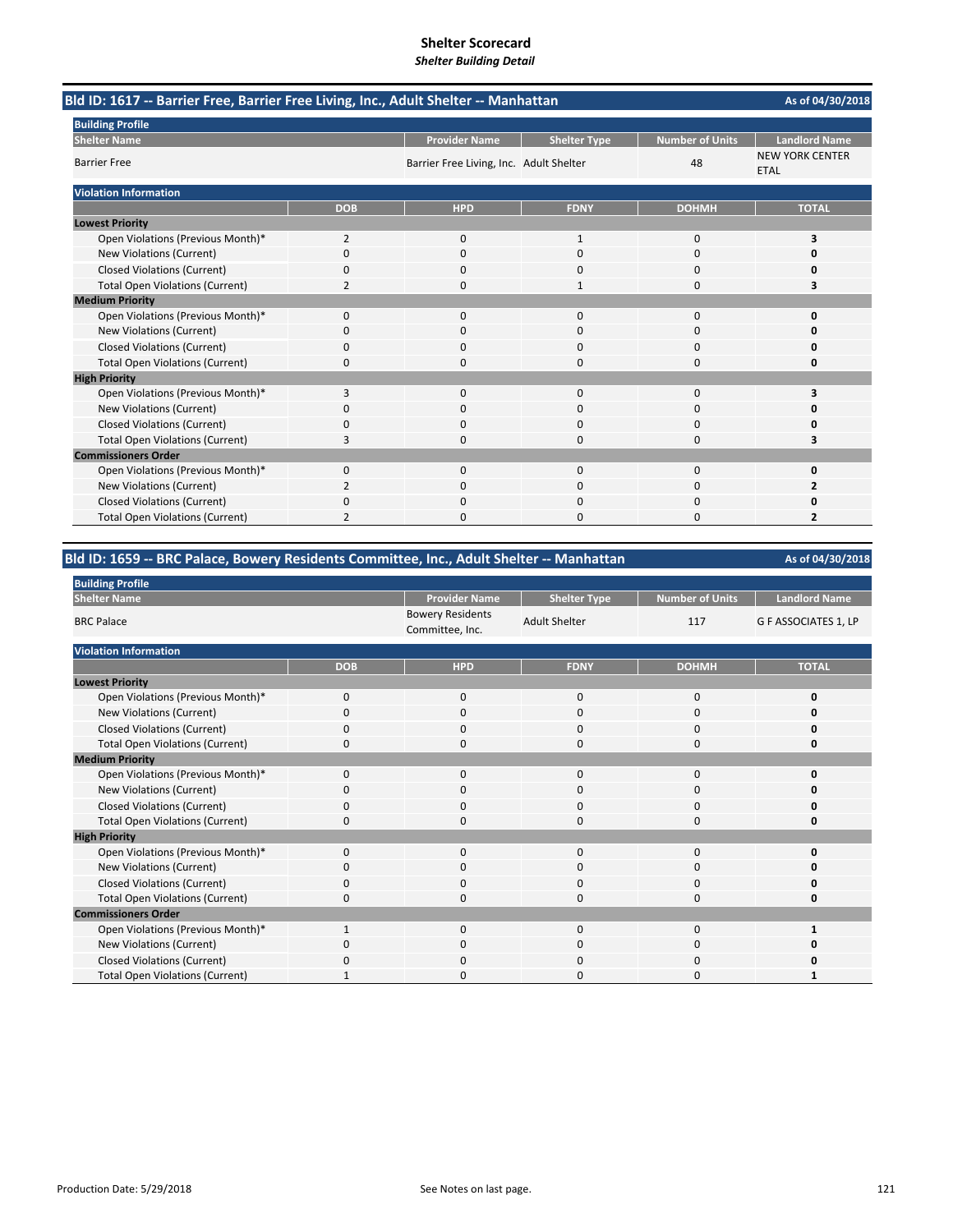# **Shelter Scorecard**

### *Shelter Building Detail*

| Bld ID: 1623 -- BRC Reception, Bowery Residents Committee, Inc., Safe Haven // Jack Ryan Residence, Bowery |            |                                            |                      |                        | As of 04/30/2018      |
|------------------------------------------------------------------------------------------------------------|------------|--------------------------------------------|----------------------|------------------------|-----------------------|
| <b>Building Profile</b>                                                                                    |            |                                            |                      |                        |                       |
| <b>Shelter Name</b>                                                                                        |            | <b>Provider Name</b>                       | <b>Shelter Type</b>  | <b>Number of Units</b> | <b>Landlord Name</b>  |
| <b>BRC Reception</b>                                                                                       |            | <b>Bowery Residents</b><br>Committee, Inc. | Safe Haven           | 96                     | X West 25th Group LLC |
| Jack Ryan Residence                                                                                        |            | <b>Bowery Residents</b><br>Committee, Inc. | <b>Adult Shelter</b> | 200                    | X West 25th Group LLC |
| <b>Violation Information</b>                                                                               |            |                                            |                      |                        |                       |
|                                                                                                            | <b>DOB</b> | <b>HPD</b>                                 | <b>FDNY</b>          | <b>DOHMH</b>           | <b>TOTAL</b>          |
| <b>Lowest Priority</b>                                                                                     |            |                                            |                      |                        |                       |
| Open Violations (Previous Month)*                                                                          | 0          | $\mathbf{0}$                               | $\mathbf{0}$         | 0                      | 0                     |
| New Violations (Current)                                                                                   | 0          | 0                                          | 0                    | 0                      | O                     |
| <b>Closed Violations (Current)</b>                                                                         | 0          | 0                                          | 0                    | 0                      | 0                     |
| <b>Total Open Violations (Current)</b>                                                                     | 0          | $\Omega$                                   | $\Omega$             | 0                      | 0                     |
| <b>Medium Priority</b>                                                                                     |            |                                            |                      |                        |                       |
| Open Violations (Previous Month)*                                                                          | 0          | $\Omega$                                   | $\Omega$             | $\Omega$               | 0                     |
| New Violations (Current)                                                                                   | 0          | 0                                          | $\Omega$             | 0                      | Ω                     |
| <b>Closed Violations (Current)</b>                                                                         | 0          | 0                                          | $\Omega$             | $\Omega$               | n                     |
| <b>Total Open Violations (Current)</b>                                                                     | 0          | $\Omega$                                   | $\Omega$             | $\Omega$               | O                     |
| <b>High Priority</b>                                                                                       |            |                                            |                      |                        |                       |
| Open Violations (Previous Month)*                                                                          | 0          | $\mathbf{0}$                               | $\mathbf{0}$         | 0                      | 0                     |
| New Violations (Current)                                                                                   | 0          | 0                                          | 0                    | 0                      | Ω                     |
| <b>Closed Violations (Current)</b>                                                                         | 0          | 0                                          | $\Omega$             | 0                      | Ω                     |
| <b>Total Open Violations (Current)</b>                                                                     | 0          | $\Omega$                                   | $\Omega$             | 0                      | 0                     |
| <b>Commissioners Order</b>                                                                                 |            |                                            |                      |                        |                       |
| Open Violations (Previous Month)*                                                                          | 0          | $\mathbf{0}$                               | $\mathbf 0$          | 0                      | $\Omega$              |
| New Violations (Current)                                                                                   | 0          | 0                                          | $\Omega$             | $\Omega$               | n                     |
| <b>Closed Violations (Current)</b>                                                                         | 0          |                                            | 0                    | 0                      | Ω                     |
| <b>Total Open Violations (Current)</b>                                                                     | 0          | 0                                          | n                    | 0                      | Ω                     |

# **Bld ID: 1648 ‐‐ Clarke Thomas Men's Shelter, Help U.S.A, Adult Shelter ‐‐ Manhattan**

| <b>Building Profile</b>                |                         |                      |                      |                        |                      |
|----------------------------------------|-------------------------|----------------------|----------------------|------------------------|----------------------|
| <b>Shelter Name</b>                    |                         | <b>Provider Name</b> | <b>Shelter Type</b>  | <b>Number of Units</b> | <b>Landlord Name</b> |
| <b>Clarke Thomas Men's Shelter</b>     |                         | Help U.S.A           | <b>Adult Shelter</b> | 233                    | NYC Owned (Parks)    |
| <b>Violation Information</b>           |                         |                      |                      |                        |                      |
|                                        | <b>DOB</b>              | <b>HPD</b>           | <b>FDNY</b>          | <b>DOHMH</b>           | <b>TOTAL</b>         |
| <b>Lowest Priority</b>                 |                         |                      |                      |                        |                      |
| Open Violations (Previous Month)*      | 0                       | $\mathbf{0}$         | $\mathbf{0}$         | 0                      | 0                    |
| New Violations (Current)               |                         | 0                    | $\Omega$             | 0                      |                      |
| <b>Closed Violations (Current)</b>     | 0                       | 0                    | 0                    | 0                      | ŋ                    |
| <b>Total Open Violations (Current)</b> |                         | $\mathbf 0$          | $\Omega$             | $\Omega$               |                      |
| <b>Medium Priority</b>                 |                         |                      |                      |                        |                      |
| Open Violations (Previous Month)*      | 0                       | $\mathbf 0$          | $\mathbf{0}$         | $\Omega$               | U                    |
| New Violations (Current)               | 0                       | 0                    | 0                    | 0                      | n                    |
| <b>Closed Violations (Current)</b>     | 0                       | $\mathbf 0$          | 0                    | 0                      | 0                    |
| <b>Total Open Violations (Current)</b> | 0                       | 0                    | 0                    | 0                      | 0                    |
| <b>High Priority</b>                   |                         |                      |                      |                        |                      |
| Open Violations (Previous Month)*      | 3                       | $\mathbf{0}$         | $\mathbf{0}$         | 0                      |                      |
| New Violations (Current)               |                         | 0                    | 0                    | 0                      |                      |
| <b>Closed Violations (Current)</b>     | $\overline{\mathbf{c}}$ | $\mathbf{0}$         | 0                    | 0                      |                      |
| <b>Total Open Violations (Current)</b> | $\mathcal{P}$           | $\mathbf 0$          | $\Omega$             | O                      |                      |
| <b>Commissioners Order</b>             |                         |                      |                      |                        |                      |
| Open Violations (Previous Month)*      | $\Omega$                | $\mathbf{0}$         |                      | 0                      |                      |
| New Violations (Current)               | 0                       | 0                    | 0                    | 0                      | Ω                    |
| <b>Closed Violations (Current)</b>     | 0                       | $\mathbf 0$          |                      | 0                      |                      |
| <b>Total Open Violations (Current)</b> | O                       | 0                    | 0                    | 0                      | ŋ                    |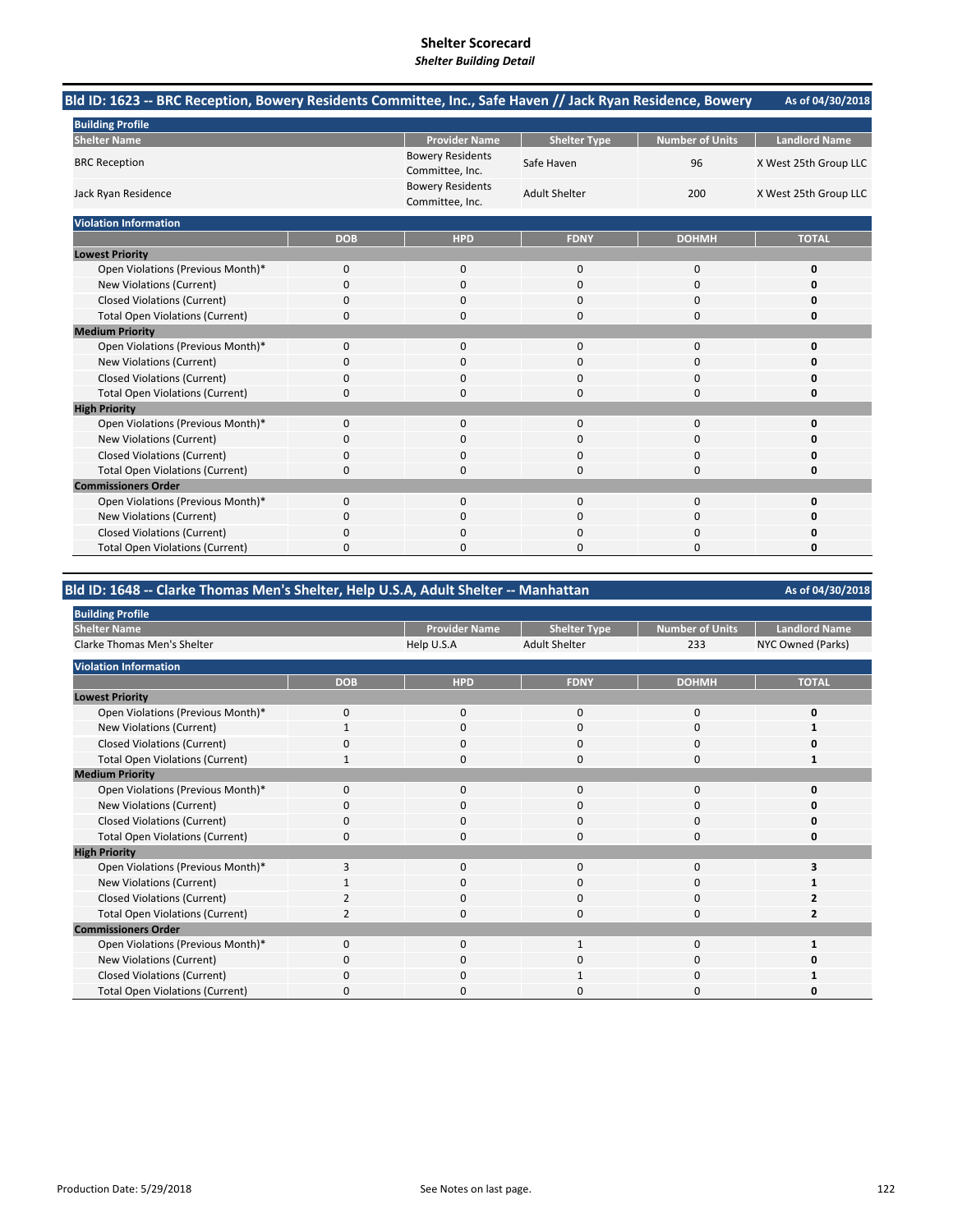| Bld ID: 1614 -- Create Young Adult, Create Incorporated, Adult Shelter -- Manhattan |              |                      |                      |                        | As of 04/30/2018                        |
|-------------------------------------------------------------------------------------|--------------|----------------------|----------------------|------------------------|-----------------------------------------|
| <b>Building Profile</b>                                                             |              |                      |                      |                        |                                         |
| <b>Shelter Name</b>                                                                 |              | <b>Provider Name</b> | <b>Shelter Type</b>  | <b>Number of Units</b> | <b>Landlord Name</b>                    |
| Create Young Adult                                                                  |              | Create Incorporated  | <b>Adult Shelter</b> | 25                     | <b>CREATE HSG DEV FD</b><br><b>CORP</b> |
| <b>Violation Information</b>                                                        |              |                      |                      |                        |                                         |
|                                                                                     | <b>DOB</b>   | <b>HPD</b>           | <b>FDNY</b>          | <b>DOHMH</b>           | <b>TOTAL</b>                            |
| <b>Lowest Priority</b>                                                              |              |                      |                      |                        |                                         |
| Open Violations (Previous Month)*                                                   | 0            | 0                    | $\overline{2}$       | 0                      | $\overline{2}$                          |
| New Violations (Current)                                                            | 0            | $\Omega$             | $\Omega$             | 0                      | $\Omega$                                |
| <b>Closed Violations (Current)</b>                                                  | 0            | 0                    | 0                    | 0                      | 0                                       |
| <b>Total Open Violations (Current)</b>                                              | 0            | $\Omega$             | $\overline{2}$       | $\Omega$               | $\overline{2}$                          |
| <b>Medium Priority</b>                                                              |              |                      |                      |                        |                                         |
| Open Violations (Previous Month)*                                                   | $\Omega$     | $\Omega$             | $\Omega$             | $\Omega$               | 0                                       |
| New Violations (Current)                                                            | 0            | 0                    | $\Omega$             | $\Omega$               | O                                       |
| <b>Closed Violations (Current)</b>                                                  | 0            | 0                    | 0                    | 0                      | 0                                       |
| <b>Total Open Violations (Current)</b>                                              | 0            | O                    | $\Omega$             | $\Omega$               | 0                                       |
| <b>High Priority</b>                                                                |              |                      |                      |                        |                                         |
| Open Violations (Previous Month)*                                                   | 0            | $\Omega$             | $\mathbf 0$          | $\Omega$               | 0                                       |
| New Violations (Current)                                                            | 0            | 2                    | $\Omega$             | $\Omega$               | $\overline{2}$                          |
| <b>Closed Violations (Current)</b>                                                  | 0            | 2                    | $\Omega$             | $\Omega$               | 2                                       |
| <b>Total Open Violations (Current)</b>                                              | 0            | 0                    | 0                    | 0                      | 0                                       |
| <b>Commissioners Order</b>                                                          |              |                      |                      |                        |                                         |
| Open Violations (Previous Month)*                                                   | $\mathbf{1}$ | $\Omega$             | $\Omega$             | $\Omega$               | 1                                       |
| <b>New Violations (Current)</b>                                                     | 0            | 0                    | $\Omega$             | O                      | O                                       |
| <b>Closed Violations (Current)</b>                                                  | 0            | 0                    | $\mathbf 0$          | 0                      | 0                                       |
| <b>Total Open Violations (Current)</b>                                              |              | <sup>0</sup>         | $\Omega$             | $\Omega$               | 1                                       |

### **Bld ID: 1613 ‐‐ Fane Women's Shelter, SERVICES FOR THE UNDERSERVED, Adult Shelter ‐‐ Manhattan**

| <b>Building Profile</b>                |             |                                        |                      |                        |                      |  |  |  |
|----------------------------------------|-------------|----------------------------------------|----------------------|------------------------|----------------------|--|--|--|
| <b>Shelter Name</b>                    |             | <b>Provider Name</b>                   | <b>Shelter Type</b>  | <b>Number of Units</b> | <b>Landlord Name</b> |  |  |  |
| Fane Women's Shelter                   |             | <b>SERVICES FOR THE</b><br>UNDERSERVED | <b>Adult Shelter</b> | 61                     | X WEST 135 LLC       |  |  |  |
| <b>Violation Information</b>           |             |                                        |                      |                        |                      |  |  |  |
|                                        | <b>DOB</b>  | <b>HPD</b>                             | <b>FDNY</b>          | <b>DOHMH</b>           | <b>TOTAL</b>         |  |  |  |
| <b>Lowest Priority</b>                 |             |                                        |                      |                        |                      |  |  |  |
| Open Violations (Previous Month)*      | $\mathbf 0$ | $\mathbf{0}$                           | 0                    | 0                      | 0                    |  |  |  |
| New Violations (Current)               | 0           | $\Omega$                               | 0                    | 0                      |                      |  |  |  |
| <b>Closed Violations (Current)</b>     | 0           | $\Omega$                               | $\Omega$             | $\mathbf 0$            |                      |  |  |  |
| <b>Total Open Violations (Current)</b> | O           | $\Omega$                               | $\Omega$             | $\mathbf 0$            |                      |  |  |  |
| <b>Medium Priority</b>                 |             |                                        |                      |                        |                      |  |  |  |
| Open Violations (Previous Month)*      | $\Omega$    | $\Omega$                               | 0                    | 0                      |                      |  |  |  |
| New Violations (Current)               | O           | 0                                      | 0                    | 0                      |                      |  |  |  |
| <b>Closed Violations (Current)</b>     | 0           | $\mathbf 0$                            | 0                    | $\mathbf 0$            |                      |  |  |  |
| <b>Total Open Violations (Current)</b> | 0           | $\Omega$                               | 0                    | 0                      |                      |  |  |  |
| <b>High Priority</b>                   |             |                                        |                      |                        |                      |  |  |  |
| Open Violations (Previous Month)*      | $\Omega$    | $\Omega$                               | $\Omega$             | $\mathbf 0$            | n                    |  |  |  |
| New Violations (Current)               | 0           | 0                                      | 0                    | 0                      |                      |  |  |  |
| <b>Closed Violations (Current)</b>     | 0           | $\Omega$                               | $\Omega$             | 0                      |                      |  |  |  |
| <b>Total Open Violations (Current)</b> | 0           | $\Omega$                               | 0                    | 0                      |                      |  |  |  |
| <b>Commissioners Order</b>             |             |                                        |                      |                        |                      |  |  |  |
| Open Violations (Previous Month)*      |             | $\Omega$                               |                      | $\Omega$               | 2                    |  |  |  |
| New Violations (Current)               | 0           | 0                                      | 0                    | 0                      |                      |  |  |  |
| <b>Closed Violations (Current)</b>     | 0           | 0                                      | 0                    | 0                      |                      |  |  |  |
| <b>Total Open Violations (Current)</b> |             | $\Omega$                               |                      | $\Omega$               |                      |  |  |  |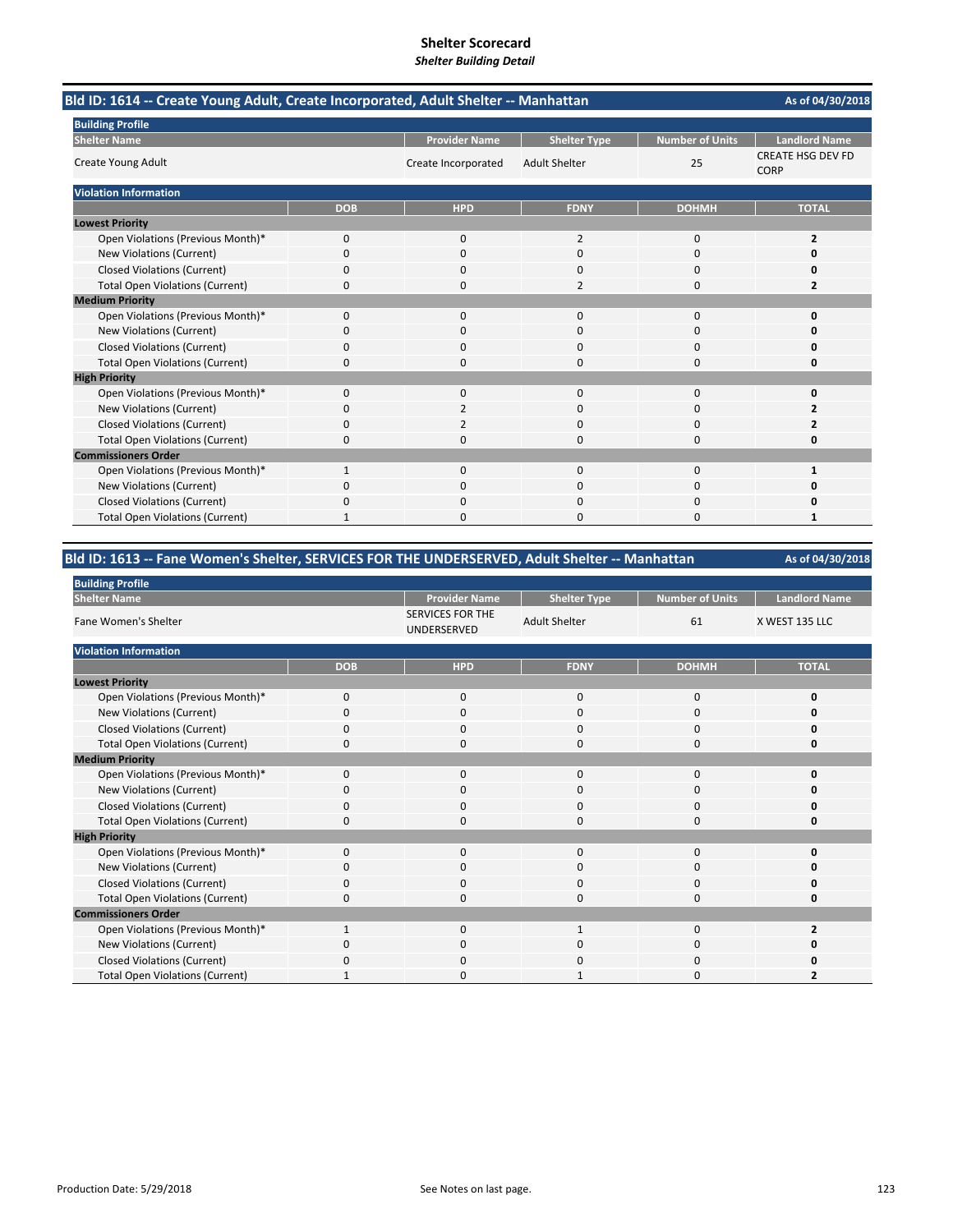| Bld ID: 1620 -- George Daly House Shelter, Ny Foundation For Senior Citizens, Adult Shelter -- Manhattan |              |                                      |                      |                        | As of 04/30/2018     |
|----------------------------------------------------------------------------------------------------------|--------------|--------------------------------------|----------------------|------------------------|----------------------|
| <b>Building Profile</b>                                                                                  |              |                                      |                      |                        |                      |
| <b>Shelter Name</b>                                                                                      |              | <b>Provider Name</b>                 | <b>Shelter Type</b>  | <b>Number of Units</b> | <b>Landlord Name</b> |
| George Daly House Shelter                                                                                |              | Ny Foundation For<br>Senior Citizens | <b>Adult Shelter</b> | 88                     | NYC Owned (DCAS)     |
| <b>Violation Information</b>                                                                             |              |                                      |                      |                        |                      |
|                                                                                                          | <b>DOB</b>   | <b>HPD</b>                           | <b>FDNY</b>          | <b>DOHMH</b>           | <b>TOTAL</b>         |
| <b>Lowest Priority</b>                                                                                   |              |                                      |                      |                        |                      |
| Open Violations (Previous Month)*                                                                        | $\mathbf{1}$ | $\mathbf{0}$                         | $\mathbf 0$          | 0                      | 1                    |
| New Violations (Current)                                                                                 |              | $\Omega$                             | $\Omega$             | 0                      |                      |
| <b>Closed Violations (Current)</b>                                                                       |              | 0                                    | $\Omega$             | 0                      |                      |
| <b>Total Open Violations (Current)</b>                                                                   |              | 0                                    | $\Omega$             | 0                      |                      |
| <b>Medium Priority</b>                                                                                   |              |                                      |                      |                        |                      |
| Open Violations (Previous Month)*                                                                        | $\Omega$     | $\Omega$                             | $\Omega$             | 0                      | $\Omega$             |
| <b>New Violations (Current)</b>                                                                          | 0            | 0                                    | C                    | 0                      |                      |
| <b>Closed Violations (Current)</b>                                                                       | 0            | 0                                    | $\mathbf 0$          | 0                      | O                    |
| <b>Total Open Violations (Current)</b>                                                                   | 0            | 0                                    | $\Omega$             | $\Omega$               | 0                    |
| <b>High Priority</b>                                                                                     |              |                                      |                      |                        |                      |
| Open Violations (Previous Month)*                                                                        | 0            | $\Omega$                             | 0                    | 0                      | O                    |
| <b>New Violations (Current)</b>                                                                          |              | 0                                    | $\Omega$             | 0                      |                      |
| <b>Closed Violations (Current)</b>                                                                       | 0            | 0                                    | $\Omega$             | 0                      |                      |
| <b>Total Open Violations (Current)</b>                                                                   | 1            | 0                                    | $\Omega$             | 0                      | 1                    |
| <b>Commissioners Order</b>                                                                               |              |                                      |                      |                        |                      |
| Open Violations (Previous Month)*                                                                        | 0            | $\Omega$                             | $\Omega$             | 0                      | O                    |
| <b>New Violations (Current)</b>                                                                          | 0            |                                      | C                    | 0                      |                      |
| <b>Closed Violations (Current)</b>                                                                       | 0            | ŋ                                    | $\Omega$             | 0                      |                      |
| <b>Total Open Violations (Current)</b>                                                                   | 0            | n                                    | $\sqrt{ }$           | $\Omega$               | O                    |

### **Bld ID: 1601 ‐‐ Harlem Shelter 1, The Doe Fund, Adult Shelter ‐‐ Manhattan**

**Provider Name Shelter Type Number of Units | Landlord Name** The Doe Fund Adult Shelter 198 NYC Owned (DHS) **DOB HPD FDNY DOHMH TOTAL** Open Violations (Previous Month)\* 0000 **0** New Violations (Current) **0** 0000 **0** 0000 **0** 0000 **0** Closed Violations (Current) 0000 **0** Total Open Violations (Current) 0000 **0** Open Violations (Previous Month)\* 0000 **0** New Violations (Current) 0000 **0** Closed Violations (Current) **0**<br>
Total Open Violations (Current) **0** 0<br>
0<br>
0<br>
0<br>
0<br>
0<br>
0<br>
0<br>
0 **Total Open Violations (Current)** Open Violations (Previous Month)\* 0000 **0 New Violations (Current)** Closed Violations (Current) 0000 **0** Total Open Violations (Current) **1** 1000 **1** 1000 **1** 1000 **1** 1000 **1** 1000 **1** Open Violations (Previous Month)\* 0000 **0** New Violations (Current) 0000 **0** Closed Violations (Current) 0000 **0** Total Open Violations (Current) 0000 **0 Medium Priority High Priority Commissioners Order Building Profile Shelter Name** Harlem Shelter 1 **Violation Information Lowest Priority**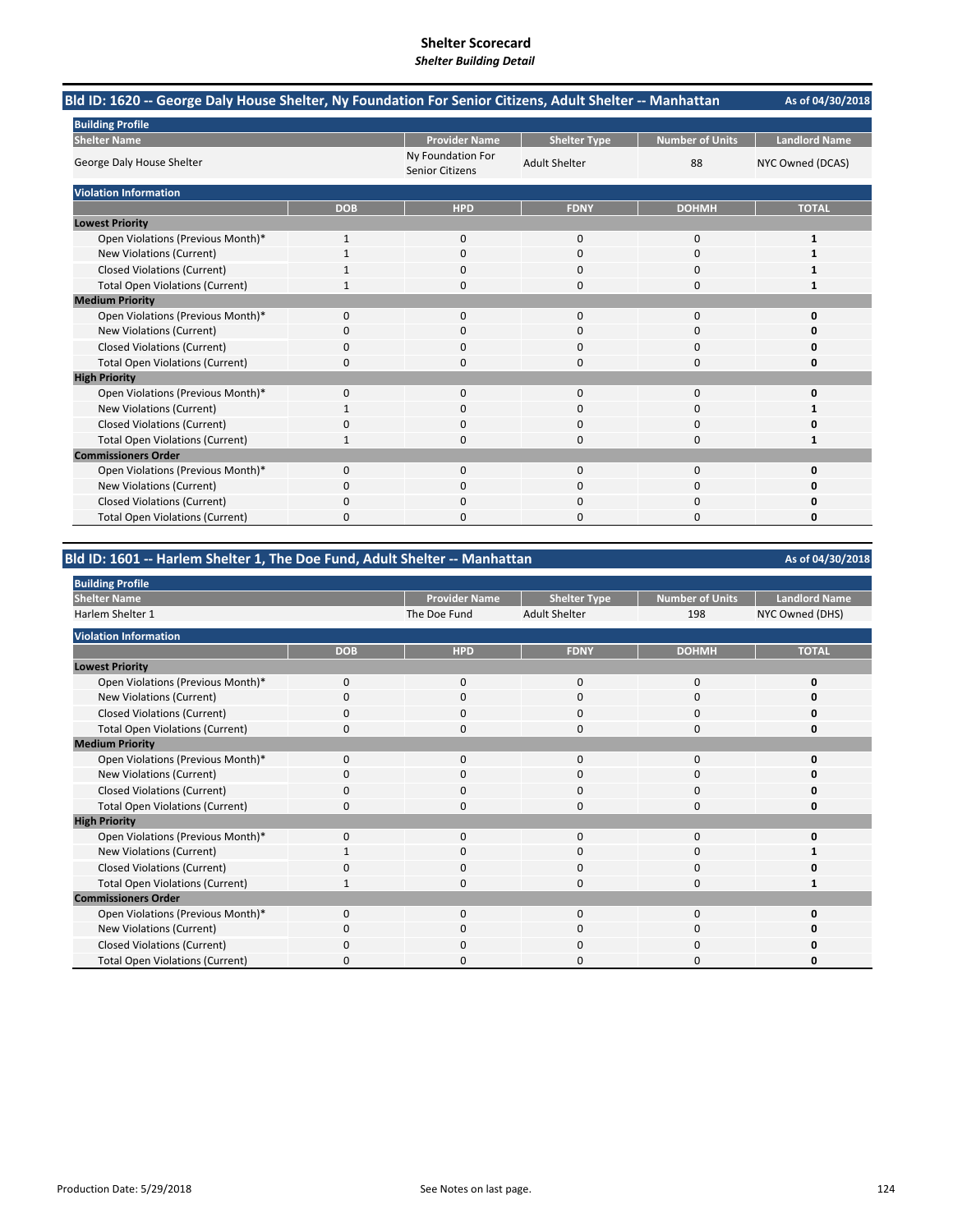| Bld ID: 35592 -- HELP Employment Center, Help U.S.A, Adult Shelter -- Manhattan |                |                      |                      |                        | As of 04/30/2018                                            |
|---------------------------------------------------------------------------------|----------------|----------------------|----------------------|------------------------|-------------------------------------------------------------|
| <b>Building Profile</b>                                                         |                |                      |                      |                        |                                                             |
| <b>Shelter Name</b>                                                             |                | <b>Provider Name</b> | <b>Shelter Type</b>  | <b>Number of Units</b> | <b>Landlord Name</b>                                        |
| <b>HELP Employment Center</b>                                                   |                | Help U.S.A           | <b>Adult Shelter</b> | 120                    | <b>G M CANMAR</b><br><b>RESIDENCE</b><br><b>CORPORATION</b> |
| <b>Violation Information</b>                                                    |                |                      |                      |                        |                                                             |
|                                                                                 | <b>DOB</b>     | <b>HPD</b>           | <b>FDNY</b>          | <b>DOHMH</b>           | <b>TOTAL</b>                                                |
| <b>Lowest Priority</b>                                                          |                |                      |                      |                        |                                                             |
| Open Violations (Previous Month)*                                               | 5              | $\mathbf{0}$         | $\mathbf 0$          | $\mathbf 0$            | 5                                                           |
| New Violations (Current)                                                        | 0              | $\Omega$             | $\mathbf 0$          | 0                      | O                                                           |
| <b>Closed Violations (Current)</b>                                              |                | $\Omega$             | $\mathbf 0$          | 0                      | 1                                                           |
| <b>Total Open Violations (Current)</b>                                          | 4              | 0                    | $\mathbf 0$          | 0                      | 4                                                           |
| <b>Medium Priority</b>                                                          |                |                      |                      |                        |                                                             |
| Open Violations (Previous Month)*                                               | $\mathbf{0}$   | $\mathbf{0}$         | $\mathbf 0$          | $\mathbf{1}$           | $\mathbf{1}$                                                |
| <b>New Violations (Current)</b>                                                 | 0              | 0                    | 0                    | 0                      | 0                                                           |
| <b>Closed Violations (Current)</b>                                              | 0              | 0                    | $\Omega$             | 0                      | 0                                                           |
| <b>Total Open Violations (Current)</b>                                          | 0              | 0                    | $\Omega$             | 1                      | 1                                                           |
| <b>High Priority</b>                                                            |                |                      |                      |                        |                                                             |
| Open Violations (Previous Month)*                                               | 5              | $\mathbf{0}$         | $\mathbf 0$          | 0                      | 5                                                           |
| <b>New Violations (Current)</b>                                                 | 0              | 12                   | $\mathbf 0$          | 0                      | 12                                                          |
| <b>Closed Violations (Current)</b>                                              | 3              | 1                    | $\Omega$             | 0                      | 4                                                           |
| <b>Total Open Violations (Current)</b>                                          | $\overline{2}$ | 11                   | $\Omega$             | $\Omega$               | 13                                                          |
| <b>Commissioners Order</b>                                                      |                |                      |                      |                        |                                                             |
| Open Violations (Previous Month)*                                               | 3              | $\mathbf 0$          | $\overline{2}$       | 0                      | 5                                                           |
| New Violations (Current)                                                        | 4              | $\Omega$             | $\Omega$             | 0                      |                                                             |
| <b>Closed Violations (Current)</b>                                              | 0              | 0                    | $\Omega$             | 0                      | O                                                           |
| <b>Total Open Violations (Current)</b>                                          |                | O                    | $\overline{2}$       | 0                      | 9                                                           |

### **Bld ID: 1609 ‐‐ HELP SEC, Help U.S.A, Adult Shelter ‐‐ Manhattan**

### **Provider Name Shelter Type Number of Units Landlord Name Help U.S.A** Adult Shelter 104 104 NYC Owned (Parks) Adult Shelter 104 NYC Owned (Parks) **DOB HPD FDNY DOHMH TOTAL** Open Violations (Previous Month)\* 7030 **10 New Violations (Current)** Closed Violations (Current) **0**<br>
Total Open Violations (Current) 7 0 3 0 10<br>
10 **Total Open Violations (Current)** Open Violations (Previous Month)\* 0000 **0 New Violations (Current)** Closed Violations (Current) 0000 **0** Total Open Violations (Current) 0000 **0** Open Violations (Previous Month)\* 2 0 0 0 0 2<br>New Violations (Current) 1 0 0 0 1 New Violations (Current) **1** 1000 **1** 1000 **1** 1000 **1** 1000 **1** Closed Violations (Current) 0000 **0** Total Open Violations (Current) **3** 0 0 0 0 3 Open Violations (Previous Month)\* 1 0 2 0 3 New Violations (Current) **0** 0000 **1** 0000 **1** Closed Violations (Current) **0** 0000 **1** 0000 **1** Total Open Violations (Current) 1 0 3<br>
2 0 3 **Building Profile Shelter Name** HELP SEC **Violation Information Lowest Priority Medium Priority High Priority Commissioners Order**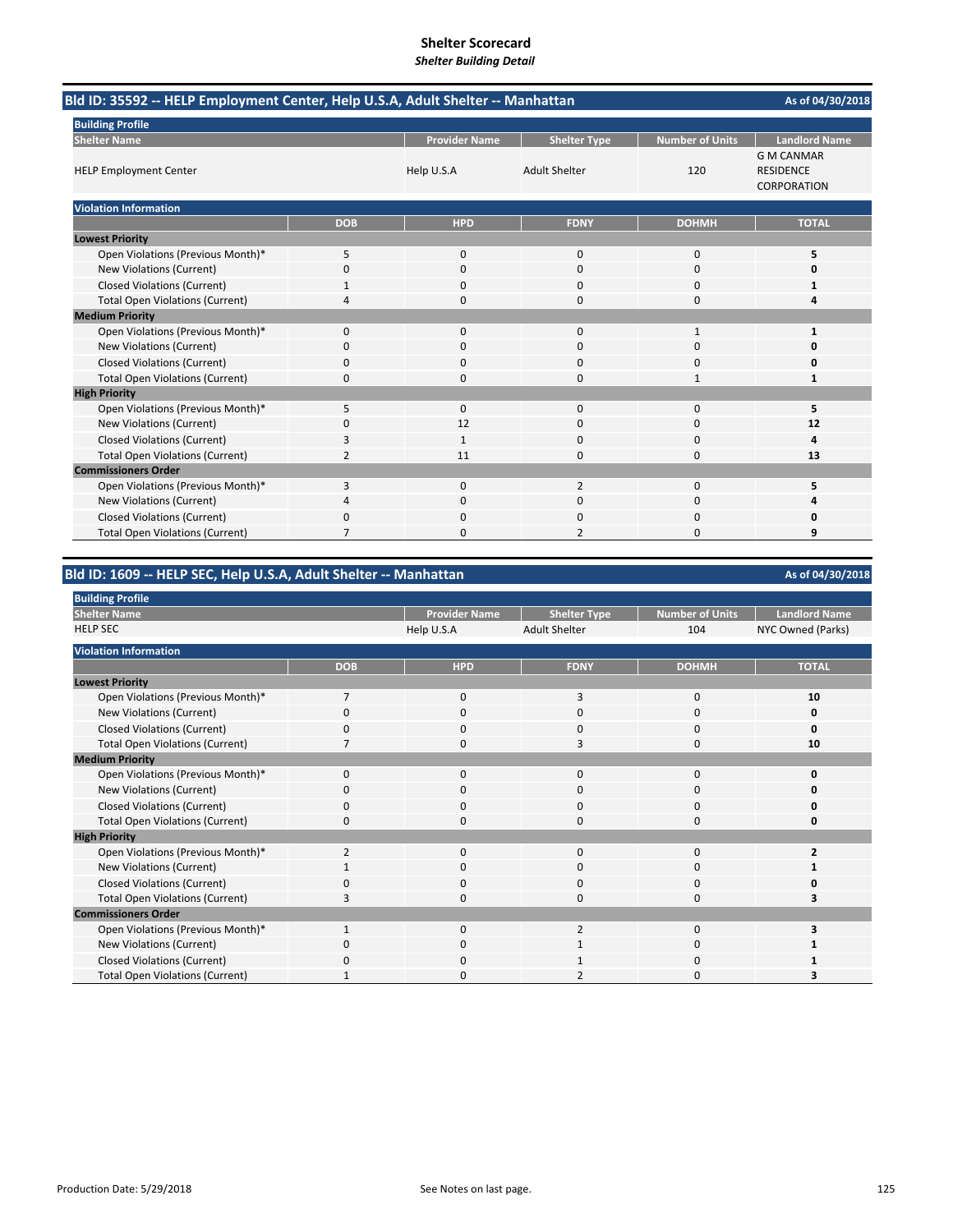| Bld ID: 18795 -- HELP SEC, Help U.S.A, Adult Shelter -- Manhattan |              |                      |                      |                        | As of 04/30/2018     |
|-------------------------------------------------------------------|--------------|----------------------|----------------------|------------------------|----------------------|
| <b>Building Profile</b>                                           |              |                      |                      |                        |                      |
| <b>Shelter Name</b>                                               |              | <b>Provider Name</b> | <b>Shelter Type</b>  | <b>Number of Units</b> | <b>Landlord Name</b> |
| <b>HELP SEC</b>                                                   |              | Help U.S.A           | <b>Adult Shelter</b> | 24                     | NYC Owned (Parks)    |
| <b>Violation Information</b>                                      |              |                      |                      |                        |                      |
|                                                                   | <b>DOB</b>   | <b>HPD</b>           | <b>FDNY</b>          | <b>DOHMH</b>           | <b>TOTAL</b>         |
| <b>Lowest Priority</b>                                            |              |                      |                      |                        |                      |
| Open Violations (Previous Month)*                                 | 1            | 0                    | $\mathbf 0$          | $\mathbf 0$            | 1                    |
| New Violations (Current)                                          | 0            | $\Omega$             | $\Omega$             | $\Omega$               | O                    |
| <b>Closed Violations (Current)</b>                                | 0            | 0                    | 0                    | 0                      | 0                    |
| <b>Total Open Violations (Current)</b>                            | 1            | 0                    | $\Omega$             | $\Omega$               | 1                    |
| <b>Medium Priority</b>                                            |              |                      |                      |                        |                      |
| Open Violations (Previous Month)*                                 | 0            | $\Omega$             | $\Omega$             | $\Omega$               | O                    |
| New Violations (Current)                                          | 0            | 0                    | 0                    | 0                      | Ω                    |
| <b>Closed Violations (Current)</b>                                | $\Omega$     | $\Omega$             | 0                    | $\Omega$               | O                    |
| <b>Total Open Violations (Current)</b>                            | 0            | 0                    | 0                    | $\Omega$               | 0                    |
| <b>High Priority</b>                                              |              |                      |                      |                        |                      |
| Open Violations (Previous Month)*                                 | $\mathbf{1}$ | $\Omega$             | $\Omega$             | $\Omega$               | 1                    |
| New Violations (Current)                                          | 0            | 0                    | O                    | $\Omega$               | n                    |
| <b>Closed Violations (Current)</b>                                | 0            | $\Omega$             | 0                    | $\Omega$               | Ω                    |
| <b>Total Open Violations (Current)</b>                            | 1            | <sup>n</sup>         | $\Omega$             | $\Omega$               |                      |
| <b>Commissioners Order</b>                                        |              |                      |                      |                        |                      |
| Open Violations (Previous Month)*                                 | 0            | 0                    | $\mathbf 0$          | $\mathbf 0$            | 0                    |
| New Violations (Current)                                          | 0            | $\Omega$             | 0                    | $\Omega$               | o                    |
| <b>Closed Violations (Current)</b>                                | 0            | 0                    | O                    | $\Omega$               | 0                    |
| <b>Total Open Violations (Current)</b>                            | $\Omega$     | $\Omega$             | 0                    | $\Omega$               | 0                    |

# **Bld ID: 18797 ‐‐ HELP SEC, Help U.S.A, Adult Shelter ‐‐ Manhattan**

| <b>Building Profile</b>                |                |                      |                      |                        |                      |
|----------------------------------------|----------------|----------------------|----------------------|------------------------|----------------------|
| <b>Shelter Name</b>                    |                | <b>Provider Name</b> | <b>Shelter Type</b>  | <b>Number of Units</b> | <b>Landlord Name</b> |
| <b>HELP SEC</b>                        |                | Help U.S.A           | <b>Adult Shelter</b> | 24                     | NYC Owned (Parks)    |
| <b>Violation Information</b>           |                |                      |                      |                        |                      |
|                                        | <b>DOB</b>     | <b>HPD</b>           | <b>FDNY</b>          | <b>DOHMH</b>           | <b>TOTAL</b>         |
| <b>Lowest Priority</b>                 |                |                      |                      |                        |                      |
| Open Violations (Previous Month)*      | $\overline{2}$ | 0                    | 0                    | 0                      | $\overline{2}$       |
| <b>New Violations (Current)</b>        | 0              | 0                    | 0                    | $\mathbf 0$            |                      |
| <b>Closed Violations (Current)</b>     | 0              | $\mathbf{0}$         | 0                    | $\mathbf 0$            |                      |
| <b>Total Open Violations (Current)</b> | $\overline{2}$ | $\mathbf{0}$         | $\Omega$             | $\mathbf 0$            | 2                    |
| <b>Medium Priority</b>                 |                |                      |                      |                        |                      |
| Open Violations (Previous Month)*      | $\Omega$       | 0                    | $\Omega$             | 0                      | n                    |
| New Violations (Current)               | 0              | 0                    | $\Omega$             | 0                      |                      |
| <b>Closed Violations (Current)</b>     | 0              | $\mathbf{0}$         | $\Omega$             | $\mathbf 0$            | n                    |
| <b>Total Open Violations (Current)</b> | 0              | 0                    | 0                    | 0                      | Ω                    |
| <b>High Priority</b>                   |                |                      |                      |                        |                      |
| Open Violations (Previous Month)*      | 0              |                      | 0                    | 0                      |                      |
| New Violations (Current)               | $\Omega$       | $\mathbf{0}$         | $\Omega$             | $\mathbf 0$            |                      |
| <b>Closed Violations (Current)</b>     | 0              | 0                    | 0                    | $\mathbf 0$            |                      |
| <b>Total Open Violations (Current)</b> | $\Omega$       | $\mathbf{1}$         | $\Omega$             | $\mathbf 0$            |                      |
| <b>Commissioners Order</b>             |                |                      |                      |                        |                      |
| Open Violations (Previous Month)*      | 0              | $\mathbf{0}$         | 0                    | $\mathbf 0$            |                      |
| New Violations (Current)               | 0              | 0                    | 0                    | 0                      | Ω                    |
| <b>Closed Violations (Current)</b>     | 0              | $\mathbf{0}$         | $\Omega$             | 0                      | n                    |
| <b>Total Open Violations (Current)</b> | ŋ              | 0                    | 0                    | 0                      | o                    |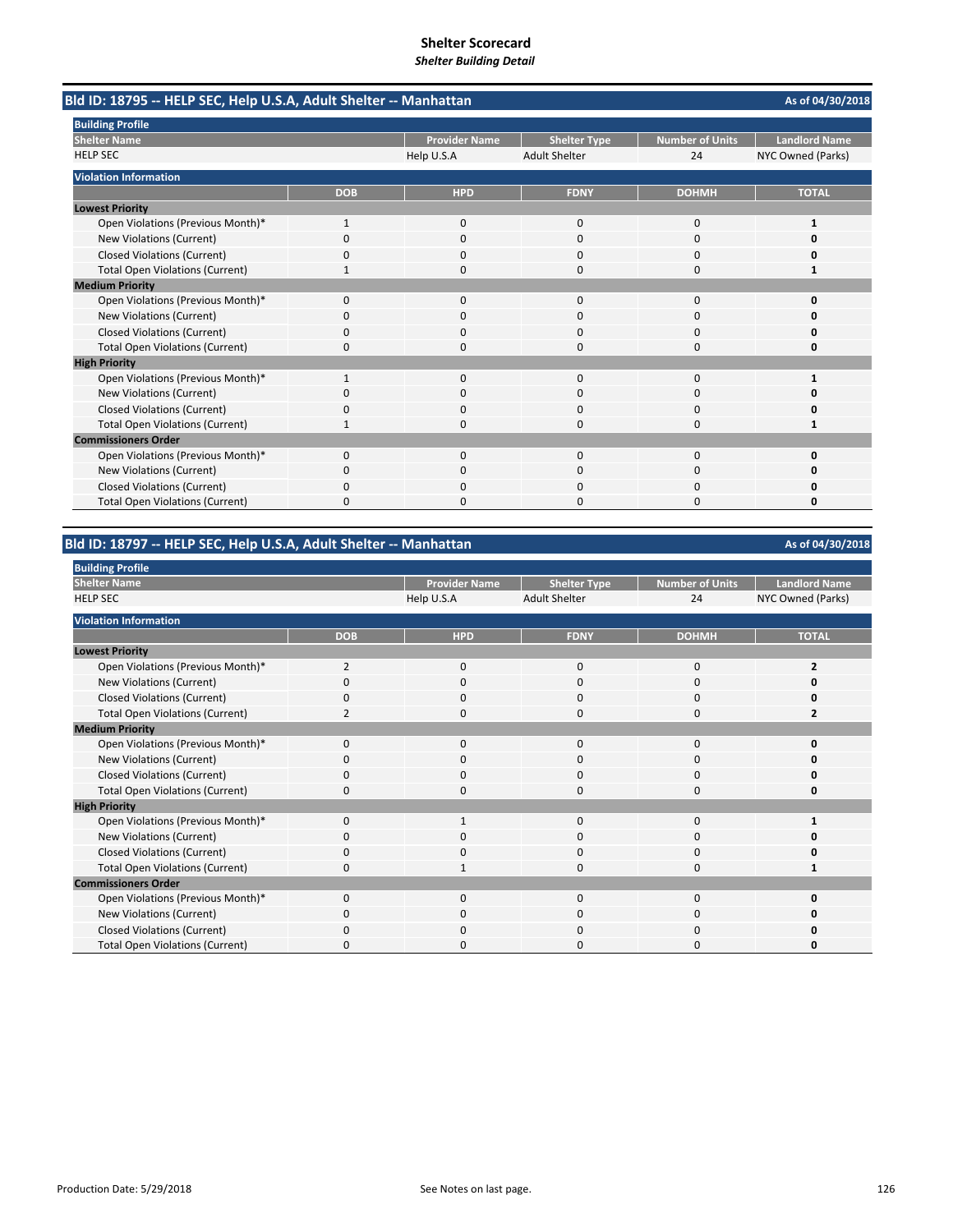| Bld ID: 18804 -- HELP SEC, Help U.S.A, Adult Shelter -- Manhattan |            |                      |                      |                        | As of 04/30/2018     |
|-------------------------------------------------------------------|------------|----------------------|----------------------|------------------------|----------------------|
| <b>Building Profile</b>                                           |            |                      |                      |                        |                      |
| <b>Shelter Name</b>                                               |            | <b>Provider Name</b> | <b>Shelter Type</b>  | <b>Number of Units</b> | <b>Landlord Name</b> |
| <b>HELP SEC</b>                                                   |            | Help U.S.A           | <b>Adult Shelter</b> | 24                     | NYC Owned (Parks)    |
| <b>Violation Information</b>                                      |            |                      |                      |                        |                      |
|                                                                   | <b>DOB</b> | <b>HPD</b>           | <b>FDNY</b>          | <b>DOHMH</b>           | <b>TOTAL</b>         |
| <b>Lowest Priority</b>                                            |            |                      |                      |                        |                      |
| Open Violations (Previous Month)*                                 | 2          | 0                    | $\mathbf 0$          | 0                      | $\overline{2}$       |
| New Violations (Current)                                          | $\Omega$   | <sup>0</sup>         | $\Omega$             | $\Omega$               | o                    |
| <b>Closed Violations (Current)</b>                                | 0          | 0                    | 0                    | 0                      | o                    |
| <b>Total Open Violations (Current)</b>                            | 2          | 0                    | $\Omega$             | $\Omega$               | 2                    |
| <b>Medium Priority</b>                                            |            |                      |                      |                        |                      |
| Open Violations (Previous Month)*                                 | 0          | $\Omega$             | $\Omega$             | $\Omega$               | O                    |
| New Violations (Current)                                          | 0          | 0                    | 0                    | 0                      | 0                    |
| <b>Closed Violations (Current)</b>                                | $\Omega$   | <sup>0</sup>         | $\Omega$             | $\Omega$               | O                    |
| <b>Total Open Violations (Current)</b>                            | 0          | <sup>0</sup>         | O                    | $\Omega$               | 0                    |
| <b>High Priority</b>                                              |            |                      |                      |                        |                      |
| Open Violations (Previous Month)*                                 | $\Omega$   | $\Omega$             | $\Omega$             | $\Omega$               | O                    |
| New Violations (Current)                                          | 0          | 0                    | 0                    | $\Omega$               | n                    |
| <b>Closed Violations (Current)</b>                                | 0          | 0                    | 0                    | 0                      | Ω                    |
| <b>Total Open Violations (Current)</b>                            | $\Omega$   | O                    | O                    | $\Omega$               | O                    |
| <b>Commissioners Order</b>                                        |            |                      |                      |                        |                      |
| Open Violations (Previous Month)*                                 | 0          | 0                    | $\mathbf 0$          | $\Omega$               | 0                    |
| <b>New Violations (Current)</b>                                   | 0          | <sup>0</sup>         | 0                    | $\Omega$               | o                    |
| <b>Closed Violations (Current)</b>                                | 0          | 0                    | O                    | 0                      | o                    |
| <b>Total Open Violations (Current)</b>                            | $\Omega$   | $\Omega$             | 0                    | $\Omega$               | 0                    |

# **Bld ID: 18806 ‐‐ HELP SEC, Help U.S.A, Adult Shelter ‐‐ Manhattan**

| <b>Building Profile</b>                |                |                      |                      |                        |                      |
|----------------------------------------|----------------|----------------------|----------------------|------------------------|----------------------|
| <b>Shelter Name</b>                    |                | <b>Provider Name</b> | <b>Shelter Type</b>  | <b>Number of Units</b> | <b>Landlord Name</b> |
| <b>HELP SEC</b>                        |                | Help U.S.A           | <b>Adult Shelter</b> | 24                     | NYC Owned (Parks)    |
| <b>Violation Information</b>           |                |                      |                      |                        |                      |
|                                        | <b>DOB</b>     | <b>HPD</b>           | <b>FDNY</b>          | <b>DOHMH</b>           | <b>TOTAL</b>         |
| <b>Lowest Priority</b>                 |                |                      |                      |                        |                      |
| Open Violations (Previous Month)*      | $\overline{2}$ | 0                    | 0                    | 0                      |                      |
| New Violations (Current)               |                | $\mathbf 0$          | 0                    | 0                      |                      |
| <b>Closed Violations (Current)</b>     | 0              | 0                    | 0                    | 0                      |                      |
| <b>Total Open Violations (Current)</b> |                | $\mathbf 0$          | 0                    | $\mathbf 0$            |                      |
| <b>Medium Priority</b>                 |                |                      |                      |                        |                      |
| Open Violations (Previous Month)*      | $\Omega$       | $\mathbf 0$          | 0                    | 0                      |                      |
| New Violations (Current)               | 0              | 0                    | 0                    | 0                      |                      |
| <b>Closed Violations (Current)</b>     | 0              | $\mathbf 0$          | 0                    | $\mathbf 0$            |                      |
| <b>Total Open Violations (Current)</b> | 0              | 0                    | 0                    | 0                      |                      |
| <b>High Priority</b>                   |                |                      |                      |                        |                      |
| Open Violations (Previous Month)*      | $\Omega$       | $\mathbf{0}$         | 0                    | $\mathbf{0}$           | n                    |
| New Violations (Current)               | 0              | $\mathbf 0$          | $\Omega$             | $\mathbf 0$            |                      |
| <b>Closed Violations (Current)</b>     | 0              | $\mathbf 0$          | $\Omega$             | $\mathbf 0$            |                      |
| <b>Total Open Violations (Current)</b> | $\Omega$       | $\Omega$             | $\Omega$             | $\Omega$               | O                    |
| <b>Commissioners Order</b>             |                |                      |                      |                        |                      |
| Open Violations (Previous Month)*      | 0              | $\mathbf{0}$         | 0                    | $\mathbf 0$            |                      |
| New Violations (Current)               | 0              | 0                    | 0                    | 0                      |                      |
| <b>Closed Violations (Current)</b>     | $\Omega$       | 0                    | $\Omega$             | 0                      |                      |
| <b>Total Open Violations (Current)</b> | n              | 0                    | O                    | 0                      |                      |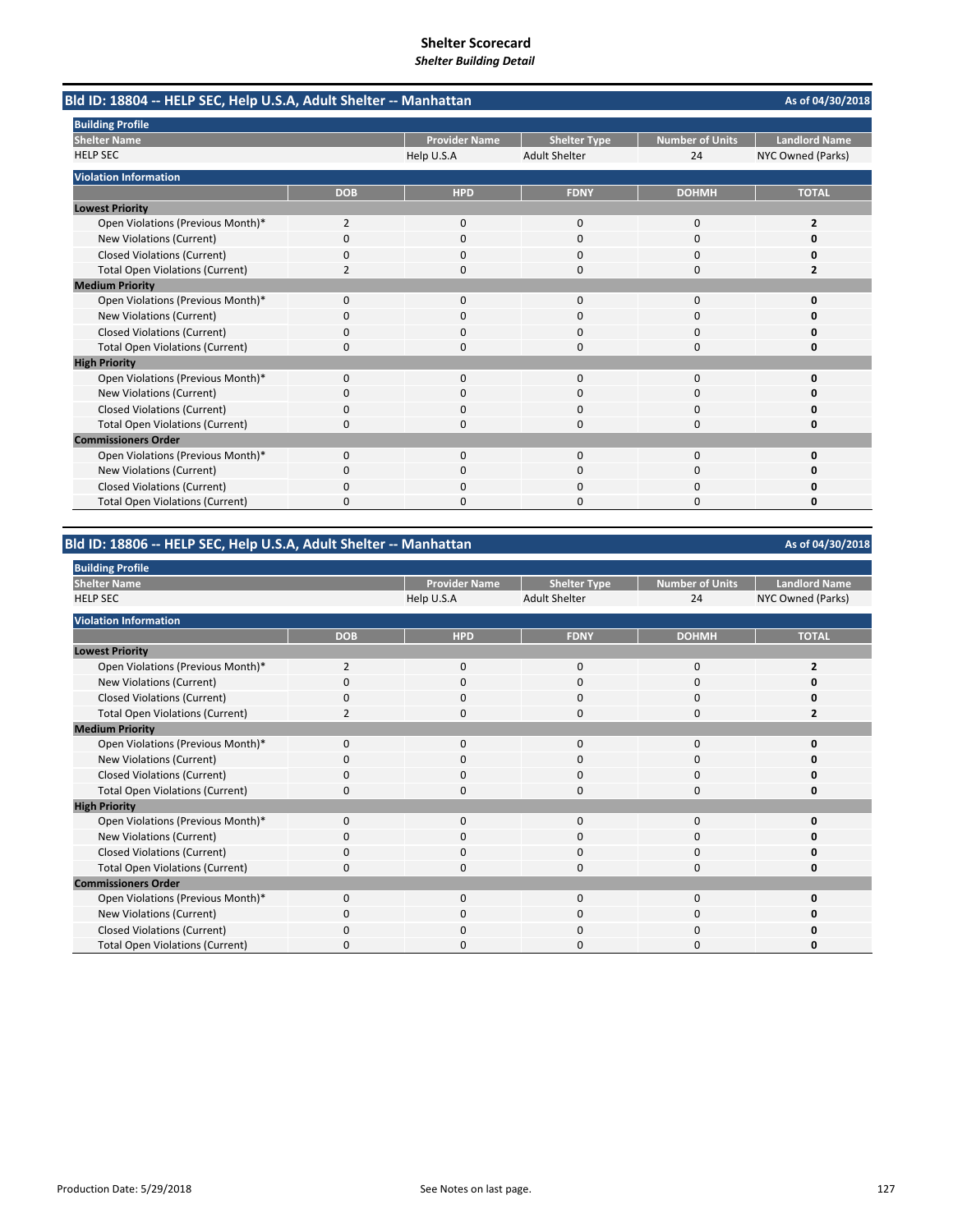| Bld ID: 35593 -- Hopper Home, Women's Prison Association, Adult Shelter -- Manhattan |                |                               |                      |                        | As of 04/30/2018       |
|--------------------------------------------------------------------------------------|----------------|-------------------------------|----------------------|------------------------|------------------------|
| <b>Building Profile</b>                                                              |                |                               |                      |                        |                        |
| <b>Shelter Name</b>                                                                  |                | <b>Provider Name</b>          | <b>Shelter Type</b>  | <b>Number of Units</b> | <b>Landlord Name</b>   |
| <b>Hopper Home</b>                                                                   |                | Women's Prison<br>Association | <b>Adult Shelter</b> | 38                     | <b>HOPPER HOME LLC</b> |
| <b>Violation Information</b>                                                         |                |                               |                      |                        |                        |
|                                                                                      | <b>DOB</b>     | <b>HPD</b>                    | <b>FDNY</b>          | <b>DOHMH</b>           | <b>TOTAL</b>           |
| <b>Lowest Priority</b>                                                               |                |                               |                      |                        |                        |
| Open Violations (Previous Month)*                                                    | 1              | $\mathbf{0}$                  | $\mathbf 0$          | 0                      | 1                      |
| New Violations (Current)                                                             | $\overline{2}$ | $\Omega$                      | $\Omega$             | 0                      | 2                      |
| <b>Closed Violations (Current)</b>                                                   |                | n                             | n                    | O                      |                        |
| <b>Total Open Violations (Current)</b>                                               | $\overline{2}$ | $\Omega$                      | $\Omega$             | 0                      | $\overline{2}$         |
| <b>Medium Priority</b>                                                               |                |                               |                      |                        |                        |
| Open Violations (Previous Month)*                                                    | 0              | $\mathbf{0}$                  | $\Omega$             | 0                      | 0                      |
| New Violations (Current)                                                             | 0              | 0                             | $\Omega$             | 0                      | 0                      |
| <b>Closed Violations (Current)</b>                                                   | 0              | 0                             | $\Omega$             | $\Omega$               | n                      |
| <b>Total Open Violations (Current)</b>                                               | 0              |                               | n                    | $\Omega$               | n                      |
| <b>High Priority</b>                                                                 |                |                               |                      |                        |                        |
| Open Violations (Previous Month)*                                                    | 8              | $\mathbf{1}$                  | $\mathbf{0}$         | 0                      | 9                      |
| New Violations (Current)                                                             | 4              | ŋ                             | $\Omega$             | 0                      | Δ                      |
| <b>Closed Violations (Current)</b>                                                   | 0              |                               | n                    | O                      | 1                      |
| <b>Total Open Violations (Current)</b>                                               | 12             | 0                             | $\Omega$             | 0                      | 12                     |
| <b>Commissioners Order</b>                                                           |                |                               |                      |                        |                        |
| Open Violations (Previous Month)*                                                    | 5              | $\Omega$                      | $\mathbf{1}$         | $\Omega$               | 6                      |
| New Violations (Current)                                                             | 2              | $\Omega$                      |                      | $\Omega$               | 3                      |
| <b>Closed Violations (Current)</b>                                                   | 0              | 0                             |                      | 0                      |                        |
| <b>Total Open Violations (Current)</b>                                               |                |                               |                      | n                      | 8                      |

### **Bld ID: 1625 ‐‐ Julio's Place, ACACIA NETWORK HOUSING INC, Adult Shelter ‐‐ Manhattan**

| <b>Building Profile</b>                |              |                                             |                      |                        |                            |
|----------------------------------------|--------------|---------------------------------------------|----------------------|------------------------|----------------------------|
| <b>Shelter Name</b>                    |              | <b>Provider Name</b>                        | <b>Shelter Type</b>  | <b>Number of Units</b> | <b>Landlord Name</b>       |
| Julio's Place                          |              | <b>ACACIA NETWORK</b><br><b>HOUSING INC</b> | <b>Adult Shelter</b> | 23                     | <b>NBX ACQUISITION LLC</b> |
| <b>Violation Information</b>           |              |                                             |                      |                        |                            |
|                                        | <b>DOB</b>   | <b>HPD</b>                                  | <b>FDNY</b>          | <b>DOHMH</b>           | <b>TOTAL</b>               |
| <b>Lowest Priority</b>                 |              |                                             |                      |                        |                            |
| Open Violations (Previous Month)*      | $\mathbf 0$  | 0                                           | 1                    | 0                      |                            |
| New Violations (Current)               |              | 0                                           | $\mathbf{1}$         | 0                      |                            |
| <b>Closed Violations (Current)</b>     |              | 0                                           | 1                    | 0                      | 2                          |
| <b>Total Open Violations (Current)</b> | $\Omega$     | $\Omega$                                    | $\mathbf{1}$         | $\mathbf 0$            |                            |
| <b>Medium Priority</b>                 |              |                                             |                      |                        |                            |
| Open Violations (Previous Month)*      | $\Omega$     | $\mathbf 0$                                 | $\mathbf{0}$         | 0                      | O                          |
| New Violations (Current)               | O            | 0                                           | 0                    | 0                      | n                          |
| <b>Closed Violations (Current)</b>     | 0            | 0                                           | 0                    | 0                      | 0                          |
| <b>Total Open Violations (Current)</b> | $\Omega$     | $\mathbf 0$                                 | $\Omega$             | 0                      | 0                          |
| <b>High Priority</b>                   |              |                                             |                      |                        |                            |
| Open Violations (Previous Month)*      | $\Omega$     | $\mathbf 0$                                 | $\mathbf{0}$         | $\mathbf 0$            | O                          |
| New Violations (Current)               |              | 1                                           | 0                    | 0                      |                            |
| <b>Closed Violations (Current)</b>     | 1            | 1                                           | 0                    | 0                      |                            |
| <b>Total Open Violations (Current)</b> | 0            | $\Omega$                                    | $\mathbf 0$          | 0                      | 0                          |
| <b>Commissioners Order</b>             |              |                                             |                      |                        |                            |
| Open Violations (Previous Month)*      | $\mathbf 0$  | $\mathbf 0$                                 | $\mathbf 0$          | $\mathbf 0$            | 0                          |
| New Violations (Current)               | 0            | $\mathbf 0$                                 |                      | 0                      |                            |
| <b>Closed Violations (Current)</b>     | $\Omega$     | $\mathbf 0$                                 |                      | 0                      |                            |
| <b>Total Open Violations (Current)</b> | <sup>0</sup> | $\Omega$                                    | 0                    | $\Omega$               | O                          |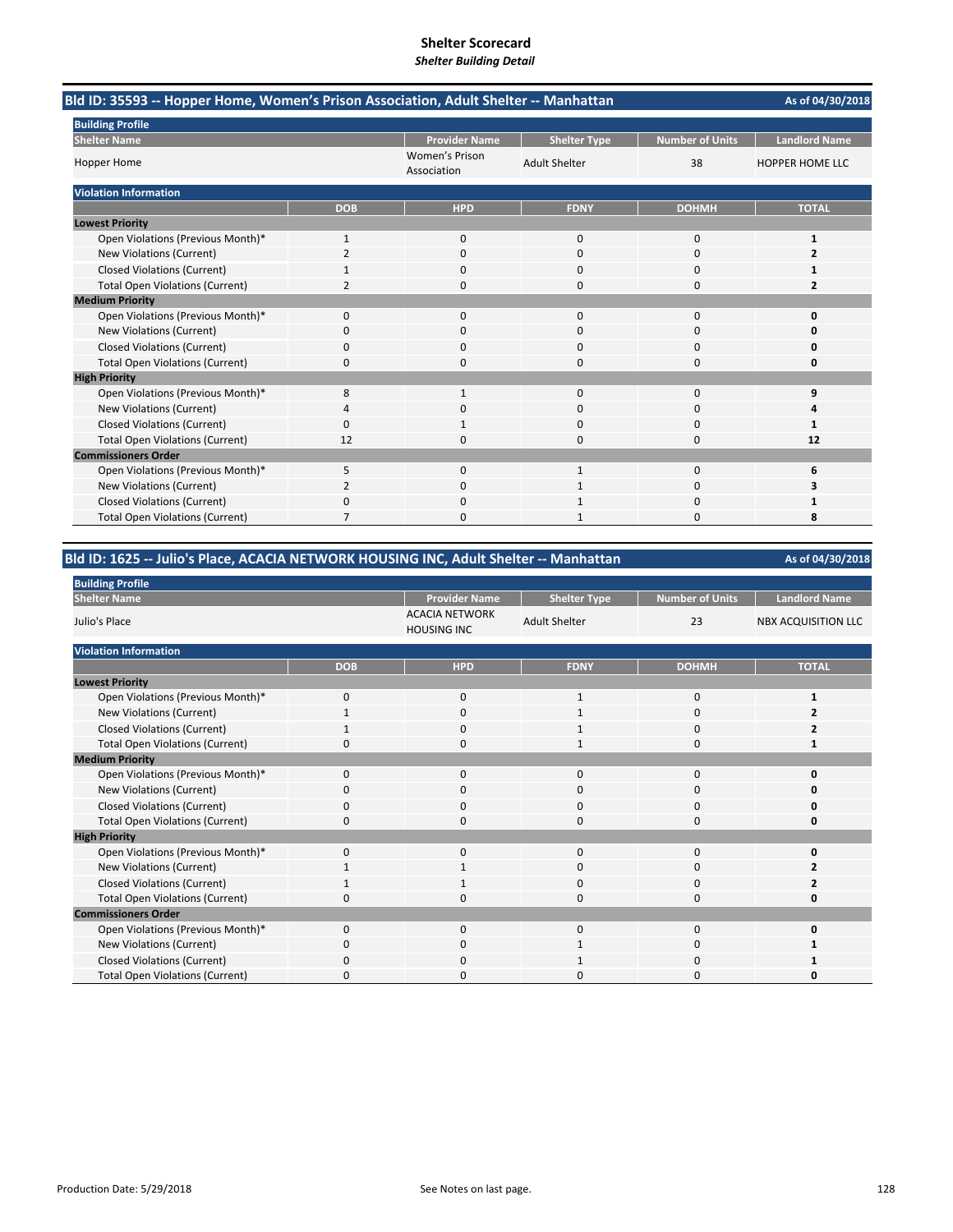| Bld ID: 1626 -- Julio's Place, ACACIA NETWORK HOUSING INC, Adult Shelter -- Manhattan |            |                                             |                                             |                        | As of 04/30/2018           |
|---------------------------------------------------------------------------------------|------------|---------------------------------------------|---------------------------------------------|------------------------|----------------------------|
| <b>Building Profile</b>                                                               |            | <b>Provider Name</b>                        |                                             | <b>Number of Units</b> | <b>Landlord Name</b>       |
| <b>Shelter Name</b><br>Julio's Place                                                  |            | <b>ACACIA NETWORK</b><br><b>HOUSING INC</b> | <b>Shelter Type</b><br><b>Adult Shelter</b> | 25                     | <b>NBX ACQUISITION LLC</b> |
| <b>Violation Information</b>                                                          |            |                                             |                                             |                        |                            |
|                                                                                       | <b>DOB</b> | <b>HPD</b>                                  | <b>FDNY</b>                                 | <b>DOHMH</b>           | <b>TOTAL</b>               |
| <b>Lowest Priority</b>                                                                |            |                                             |                                             |                        |                            |
| Open Violations (Previous Month)*                                                     | 0          | 0                                           | $\mathbf{0}$                                | 0                      | 0                          |
| New Violations (Current)                                                              | 0          | $\Omega$                                    | $\Omega$                                    | 0                      | O                          |
| <b>Closed Violations (Current)</b>                                                    | 0          | n                                           | n                                           | O                      | n                          |
| <b>Total Open Violations (Current)</b>                                                | 0          | 0                                           | $\Omega$                                    | 0                      | 0                          |
| <b>Medium Priority</b>                                                                |            |                                             |                                             |                        |                            |
| Open Violations (Previous Month)*                                                     | 0          | $\mathbf{0}$                                | $\Omega$                                    | 0                      | 0                          |
| New Violations (Current)                                                              | 0          | 0                                           | $\Omega$                                    | 0                      | O                          |
| <b>Closed Violations (Current)</b>                                                    | 0          | $\Omega$                                    | $\Omega$                                    | $\Omega$               | Ω                          |
| <b>Total Open Violations (Current)</b>                                                | 0          | n                                           | $\Omega$                                    | $\Omega$               | 0                          |
| <b>High Priority</b>                                                                  |            |                                             |                                             |                        |                            |
| Open Violations (Previous Month)*                                                     | 0          | $\mathbf{0}$                                | $\mathbf 0$                                 | 0                      | 0                          |
| New Violations (Current)                                                              | 0          |                                             | $\Omega$                                    | $\Omega$               | 1                          |
| <b>Closed Violations (Current)</b>                                                    | 0          | <sup>0</sup>                                | $\Omega$                                    | 0                      | O                          |
| <b>Total Open Violations (Current)</b>                                                | 0          |                                             | $\Omega$                                    | 0                      | 1                          |
| <b>Commissioners Order</b>                                                            |            |                                             |                                             |                        |                            |
| Open Violations (Previous Month)*                                                     | 0          | $\Omega$                                    | $\Omega$                                    | $\Omega$               | 0                          |
| New Violations (Current)                                                              | 0          | $\Omega$                                    | $\Omega$                                    | $\Omega$               | n                          |
| <b>Closed Violations (Current)</b>                                                    | 0          | 0                                           | 0                                           | 0                      | Ω                          |
| <b>Total Open Violations (Current)</b>                                                | 0          |                                             | 0                                           | 0                      | 0                          |

### **Bld ID: 1627 ‐‐ Julio's Place, ACACIA NETWORK HOUSING INC, Adult Shelter ‐‐ Manhattan**

| <b>Building Profile</b>                |            |                                             |                      |                 |                            |
|----------------------------------------|------------|---------------------------------------------|----------------------|-----------------|----------------------------|
| <b>Shelter Name</b>                    |            | <b>Provider Name</b>                        | <b>Shelter Type</b>  | Number of Units | <b>Landlord Name</b>       |
| Julio's Place                          |            | <b>ACACIA NETWORK</b><br><b>HOUSING INC</b> | <b>Adult Shelter</b> | 24              | <b>NBX ACQUISITION LLC</b> |
| <b>Violation Information</b>           |            |                                             |                      |                 |                            |
|                                        | <b>DOB</b> | <b>HPD</b>                                  | <b>FDNY</b>          | <b>DOHMH</b>    | <b>TOTAL</b>               |
| <b>Lowest Priority</b>                 |            |                                             |                      |                 |                            |
| Open Violations (Previous Month)*      | 0          | 0                                           | 0                    | 0               | 0                          |
| New Violations (Current)               | $\Omega$   | 0                                           | 0                    | 0               | 0                          |
| <b>Closed Violations (Current)</b>     | 0          | 0                                           | $\mathbf{0}$         | 0               | 0                          |
| <b>Total Open Violations (Current)</b> | $\Omega$   | 0                                           | $\Omega$             | $\mathbf{0}$    | U                          |
| <b>Medium Priority</b>                 |            |                                             |                      |                 |                            |
| Open Violations (Previous Month)*      | $\Omega$   | 0                                           | $\mathbf{0}$         | 0               | ŋ                          |
| New Violations (Current)               | 0          | 0                                           | 0                    | 0               | n                          |
| <b>Closed Violations (Current)</b>     | 0          | 0                                           | 0                    | 0               | 0                          |
| <b>Total Open Violations (Current)</b> | 0          | 0                                           | $\Omega$             | $\mathbf{0}$    | U                          |
| <b>High Priority</b>                   |            |                                             |                      |                 |                            |
| Open Violations (Previous Month)*      | 0          | 0                                           | $\mathbf{0}$         | $\mathbf{0}$    | U                          |
| New Violations (Current)               | 0          | 1                                           | 0                    | 0               |                            |
| <b>Closed Violations (Current)</b>     | 0          | 1                                           | 0                    | 0               |                            |
| <b>Total Open Violations (Current)</b> | $\Omega$   | 0                                           | 0                    | 0               | Ω                          |
| <b>Commissioners Order</b>             |            |                                             |                      |                 |                            |
| Open Violations (Previous Month)*      | 0          | 0                                           | $\mathbf{0}$         | $\mathbf{0}$    | 0                          |
| New Violations (Current)               | 0          | 0                                           | 0                    | 0               | 0                          |
| <b>Closed Violations (Current)</b>     | 0          | 0                                           | 0                    | 0               | n                          |
| <b>Total Open Violations (Current)</b> | C          | $\Omega$                                    | ი                    | 0               | 0                          |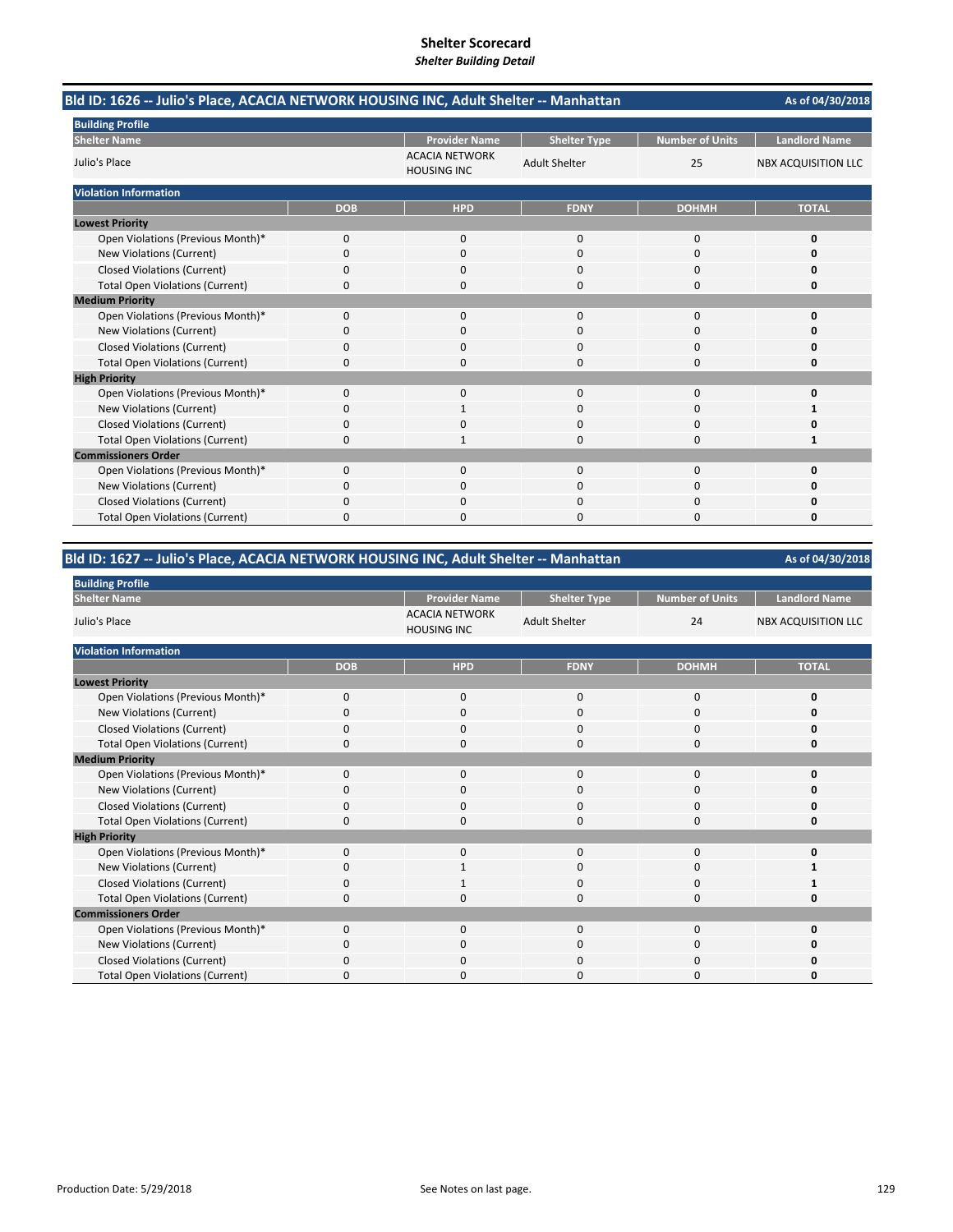**As of 04/30/2018 Provider Name | Shelter Type | Number of Units | Landlord Name** Help U.S.A Adult Shelter 311 NYC Owned (Parks) **DOB HPD FDNY DOHMH TOTAL** Open Violations (Previous Month)\* 0000 **0 New Violations (Current)** Closed Violations (Current) 0000 **0** Total Open Violations (Current) 4000 **4** Open Violations (Previous Month)\* 0000 **0** New Violations (Current) 0000 **0** Closed Violations (Current) 0000 **0** Total Open Violations (Current) 0000 **0** Open Violations (Previous Month)<sup>\*</sup> 2000 **2**<br>
2000 **2** New Violations (Current) 2000 **2** Closed Violations (Current) 0000 **0** Total Open Violations (Current) 4000 **4** Open Violations (Previous Month)\* 0 0 0 2<br>
2 New Violations (Current) 0000 **0 Closed Violations (Current)** Total Open Violations (Current) 0020 **2 Lowest Priority Medium Priority High Priority Building Profile Shelter Name** Keener Men's Shelter **Bld ID: 1647 ‐‐ Keener Men's Shelter, Help U.S.A, Adult Shelter ‐‐ Manhattan Commissioners Order Violation Information**

### **Bld ID: 1608 ‐‐ Kenton, Project Renewal, Adult Shelter ‐‐ Manhattan**

| <b>Building Profile</b>                |              |                      |                      |                        |                      |
|----------------------------------------|--------------|----------------------|----------------------|------------------------|----------------------|
| <b>Shelter Name</b>                    |              | <b>Provider Name</b> | <b>Shelter Type</b>  | <b>Number of Units</b> | <b>Landlord Name</b> |
| Kenton                                 |              | Project Renewal      | <b>Adult Shelter</b> | 108                    | NYC Owned (DHS)      |
| <b>Violation Information</b>           |              |                      |                      |                        |                      |
|                                        | <b>DOB</b>   | <b>HPD</b>           | <b>FDNY</b>          | <b>DOHMH</b>           | <b>TOTAL</b>         |
| <b>Lowest Priority</b>                 |              |                      |                      |                        |                      |
| Open Violations (Previous Month)*      |              | 5                    | 0                    | 0                      |                      |
| New Violations (Current)               |              | 0                    | 0                    | 0                      |                      |
| <b>Closed Violations (Current)</b>     | O            | 0                    | $\Omega$             | 0                      |                      |
| <b>Total Open Violations (Current)</b> |              | 5                    | $\Omega$             | 0                      |                      |
| <b>Medium Priority</b>                 |              |                      |                      |                        |                      |
| Open Violations (Previous Month)*      | $\Omega$     |                      | $\Omega$             | 0                      |                      |
| New Violations (Current)               | $\Omega$     | 0                    | 0                    | 0                      |                      |
| <b>Closed Violations (Current)</b>     | <sup>0</sup> | 0                    | $\Omega$             | 0                      |                      |
| <b>Total Open Violations (Current)</b> | 0            | $\mathbf{1}$         | 0                    | 0                      |                      |
| <b>High Priority</b>                   |              |                      |                      |                        |                      |
| Open Violations (Previous Month)*      | 3            | 0                    | 0                    | 0                      |                      |
| New Violations (Current)               |              | 0                    | 0                    | 0                      |                      |
| <b>Closed Violations (Current)</b>     | 0            | 0                    | 0                    | $\mathbf 0$            |                      |
| <b>Total Open Violations (Current)</b> | Δ            | $\mathbf 0$          | $\Omega$             | $\mathbf 0$            |                      |
| <b>Commissioners Order</b>             |              |                      |                      |                        |                      |
| Open Violations (Previous Month)*      | $\Omega$     | $\mathbf{0}$         | $\overline{2}$       | 0                      |                      |
| New Violations (Current)               | $\Omega$     | 0                    | 0                    | 0                      |                      |
| <b>Closed Violations (Current)</b>     | $\Omega$     | $\mathbf{0}$         | 0                    | 0                      |                      |
| <b>Total Open Violations (Current)</b> | <sup>0</sup> | 0                    | 2                    | 0                      |                      |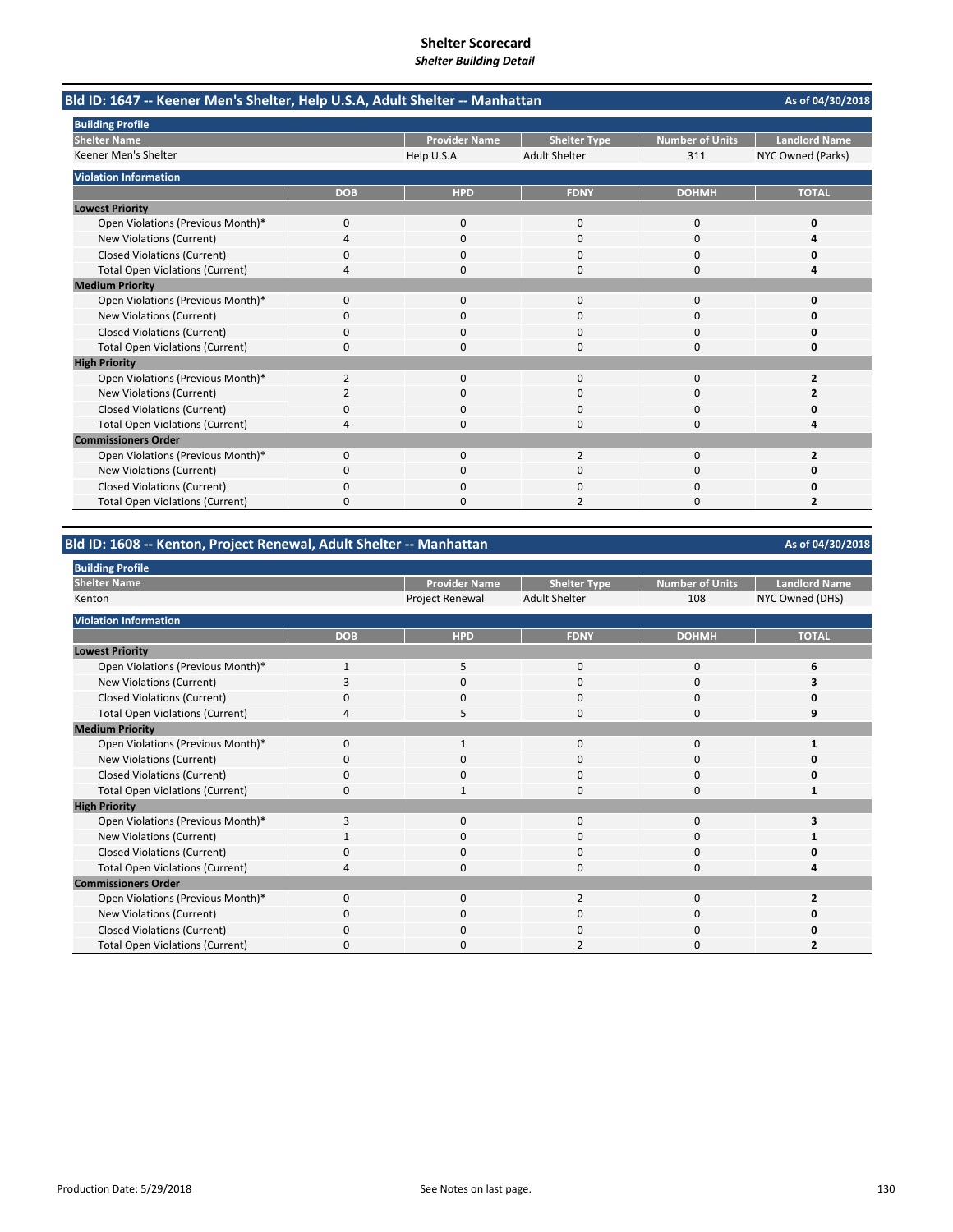| Bld ID: 1606 -- Men's Shelter (Bellevue), NYC Department Of Homeless Services, Adult Shelter // FastTrack, |              |                                               |                      |                        | As of 04/30/2018     |
|------------------------------------------------------------------------------------------------------------|--------------|-----------------------------------------------|----------------------|------------------------|----------------------|
| <b>Building Profile</b>                                                                                    |              |                                               |                      |                        |                      |
| <b>Shelter Name</b>                                                                                        |              | <b>Provider Name</b>                          | <b>Shelter Type</b>  | <b>Number of Units</b> | <b>Landlord Name</b> |
| Men's Shelter (Bellevue)                                                                                   |              | NYC Department Of<br><b>Homeless Services</b> | <b>Adult Shelter</b> | 476                    | NYC Owned            |
| FastTrack                                                                                                  |              | NYC Department Of<br><b>Homeless Services</b> | <b>Adult Shelter</b> | 58                     | <b>NYC Owned</b>     |
| Men's Assessment                                                                                           |              | NYC Department Of<br><b>Homeless Services</b> | <b>Adult Shelter</b> | 230                    | <b>NYC Owned</b>     |
| Men's Assessment                                                                                           |              | NYC Department Of<br><b>Homeless Services</b> | <b>Adult Shelter</b> | 87                     | <b>NYC Owned</b>     |
| <b>Violation Information</b>                                                                               |              |                                               |                      |                        |                      |
|                                                                                                            | <b>DOB</b>   | <b>HPD</b>                                    | <b>FDNY</b>          | <b>DOHMH</b>           | <b>TOTAL</b>         |
| <b>Lowest Priority</b>                                                                                     |              |                                               |                      |                        |                      |
| Open Violations (Previous Month)*                                                                          | 6            | 0                                             | 0                    | $\bf 0$                | 6                    |
| New Violations (Current)                                                                                   | $\mathbf{1}$ | $\mathbf 0$                                   | 0                    | $\mathbf 0$            | 1                    |
| <b>Closed Violations (Current)</b>                                                                         | 0            | 0                                             | 0                    | $\mathbf 0$            | 0                    |
| <b>Total Open Violations (Current)</b>                                                                     | 7            | 0                                             | $\Omega$             | $\Omega$               | $\overline{7}$       |
| <b>Medium Priority</b>                                                                                     |              |                                               |                      |                        |                      |
| Open Violations (Previous Month)*                                                                          | 0            | $\mathbf 0$                                   | 0                    | $\mathbf 0$            | 0                    |
| <b>New Violations (Current)</b>                                                                            | 0            | 0                                             | $\Omega$             | $\Omega$               | Ω                    |
| <b>Closed Violations (Current)</b>                                                                         | 0            | 0                                             | $\Omega$             | $\mathbf 0$            | O                    |
| <b>Total Open Violations (Current)</b>                                                                     | 0            | $\Omega$                                      | $\Omega$             | $\Omega$               | 0                    |
| <b>High Priority</b>                                                                                       |              |                                               |                      |                        |                      |
| Open Violations (Previous Month)*                                                                          | 3            | $\mathbf{0}$                                  | $\Omega$             | $\Omega$               | 3                    |
| New Violations (Current)                                                                                   | 0            | 0                                             | $\Omega$             | $\Omega$               | O                    |
| <b>Closed Violations (Current)</b>                                                                         | 0            | 0                                             | 0                    | $\mathbf 0$            | $\Omega$             |
| <b>Total Open Violations (Current)</b>                                                                     | 3            | 0                                             | $\Omega$             | $\mathbf 0$            | 3                    |
| <b>Commissioners Order</b>                                                                                 |              |                                               |                      |                        |                      |
| Open Violations (Previous Month)*                                                                          | 4            | $\mathbf 0$                                   | $\overline{2}$       | $\mathbf 0$            | 6                    |
| New Violations (Current)                                                                                   | 0            | 0                                             | 0                    | 0                      | 0                    |
| <b>Closed Violations (Current)</b>                                                                         | 0            | 0                                             | 0                    | 0                      | O                    |
| <b>Total Open Violations (Current)</b>                                                                     | 4            | 0                                             | $\overline{2}$       | $\Omega$               | 6                    |

### **Bld ID: 48896 ‐‐ Men's Shelter, Samaritan Village, Adult Shelter ‐‐ Manhattan**

| <b>Building Profile</b>                |              |                      |                      |                        |                                        |
|----------------------------------------|--------------|----------------------|----------------------|------------------------|----------------------------------------|
| <b>Shelter Name</b>                    |              | <b>Provider Name</b> | <b>Shelter Type</b>  | <b>Number of Units</b> | <b>Landlord Name</b>                   |
| Men's Shelter                          |              | Samaritan Village    | <b>Adult Shelter</b> | 127                    | <b>MANHATTAN</b><br><b>MIDTOWN LLC</b> |
| <b>Violation Information</b>           |              |                      |                      |                        |                                        |
|                                        | <b>DOB</b>   | <b>HPD</b>           | <b>FDNY</b>          | <b>DOHMH</b>           | <b>TOTAL</b>                           |
| <b>Lowest Priority</b>                 |              |                      |                      |                        |                                        |
| Open Violations (Previous Month)*      | 0            | 0                    | 1                    | 0                      |                                        |
| New Violations (Current)               | $\mathbf{1}$ | $\mathbf 0$          | $\mathbf 0$          | 0                      |                                        |
| <b>Closed Violations (Current)</b>     |              | $\mathbf 0$          | $\mathbf{0}$         | 0                      |                                        |
| <b>Total Open Violations (Current)</b> | 0            | $\mathbf{0}$         | $\mathbf{1}$         | 0                      |                                        |
| <b>Medium Priority</b>                 |              |                      |                      |                        |                                        |
| Open Violations (Previous Month)*      | 0            | $\mathbf{0}$         | $\mathbf{0}$         | 0                      | 0                                      |
| New Violations (Current)               | $\Omega$     | 0                    | 0                    | 0                      | O                                      |
| <b>Closed Violations (Current)</b>     | $\Omega$     | $\mathbf{0}$         | 0                    | 0                      | 0                                      |
| <b>Total Open Violations (Current)</b> | $\Omega$     | $\mathbf{0}$         | $\Omega$             | 0                      | O                                      |
| <b>High Priority</b>                   |              |                      |                      |                        |                                        |
| Open Violations (Previous Month)*      | 0            | 0                    | $\mathbf{0}$         | 0                      | O                                      |
| New Violations (Current)               | $\Omega$     | 2                    | 0                    | 0                      | 2                                      |
| <b>Closed Violations (Current)</b>     | $\Omega$     | 0                    | 0                    | 0                      | O                                      |
| <b>Total Open Violations (Current)</b> | $\Omega$     | $\overline{2}$       | $\Omega$             | $\Omega$               | 2                                      |
| <b>Commissioners Order</b>             |              |                      |                      |                        |                                        |
| Open Violations (Previous Month)*      | 0            | 0                    | $\mathbf{0}$         | 0                      | O                                      |
| New Violations (Current)               | $\Omega$     | 0                    | $\mathbf{0}$         | 0                      | Ω                                      |
| <b>Closed Violations (Current)</b>     | $\Omega$     | 0                    | $\mathbf{0}$         | 0                      | O                                      |
| <b>Total Open Violations (Current)</b> | <sup>0</sup> | 0                    | 0                    | 0                      | O                                      |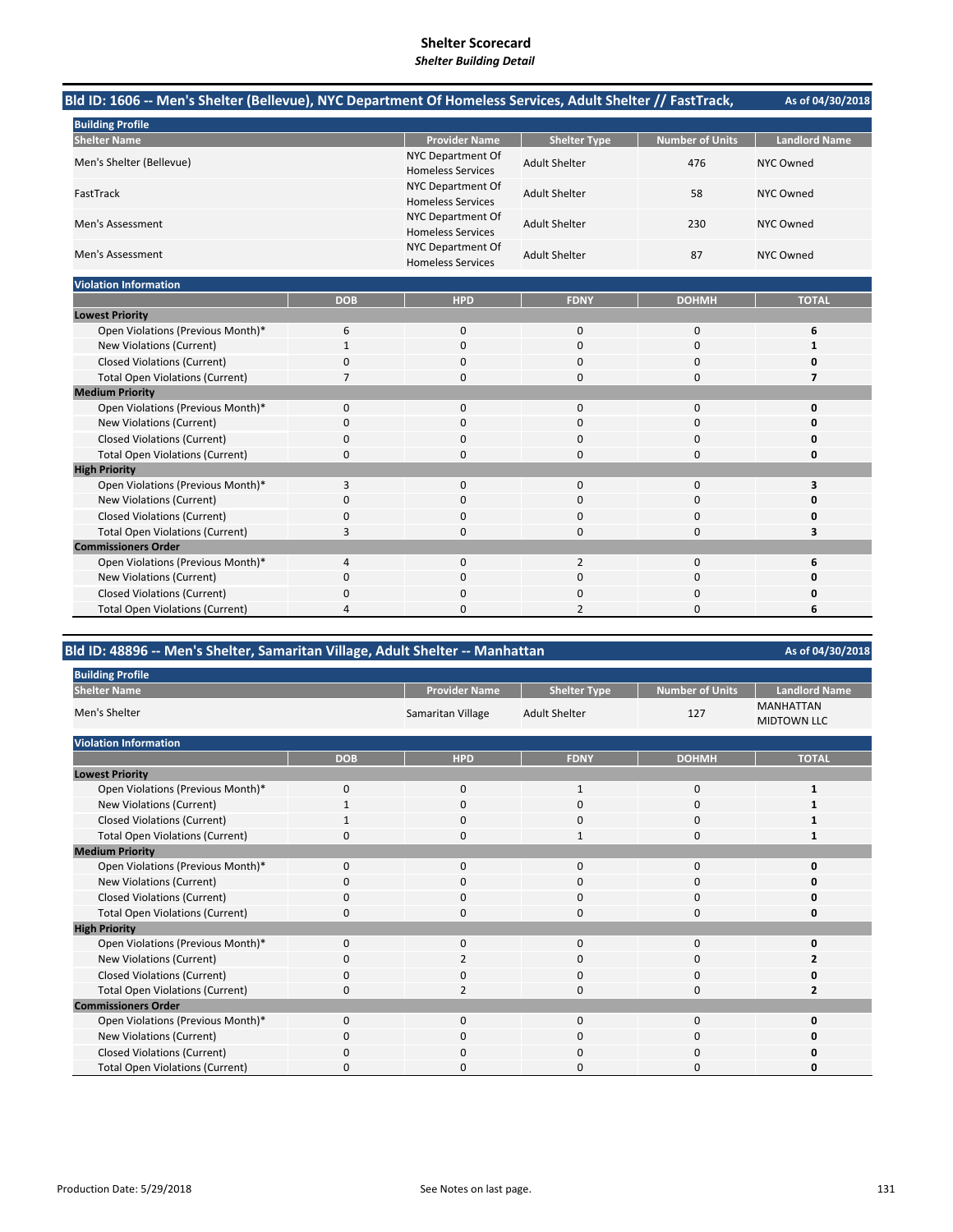| Bld ID: 1644 -- Men's Shelter, Samaritan Village, Adult Shelter -- Manhattan |            |                      |                      |                 | As of 04/30/2018     |
|------------------------------------------------------------------------------|------------|----------------------|----------------------|-----------------|----------------------|
| <b>Building Profile</b>                                                      |            |                      |                      |                 | <b>Landlord Name</b> |
| <b>Shelter Name</b>                                                          |            | <b>Provider Name</b> | <b>Shelter Type</b>  | Number of Units |                      |
| Men's Shelter                                                                |            | Samaritan Village    | <b>Adult Shelter</b> | 58              | YMCA OF GREATER N Y  |
| <b>Violation Information</b>                                                 |            |                      |                      |                 |                      |
|                                                                              | <b>DOB</b> | <b>HPD</b>           | <b>FDNY</b>          | <b>DOHMH</b>    | <b>TOTAL</b>         |
| <b>Lowest Priority</b>                                                       |            |                      |                      |                 |                      |
| Open Violations (Previous Month)*                                            | 1          | 0                    | 1                    | $\mathbf 0$     | $\overline{2}$       |
| New Violations (Current)                                                     | 0          | 0                    | $\Omega$             | $\Omega$        | 0                    |
| <b>Closed Violations (Current)</b>                                           | 0          | 0                    | 0                    | 0               | 0                    |
| <b>Total Open Violations (Current)</b>                                       | 1          | $\Omega$             | $\mathbf{1}$         | $\Omega$        | 2                    |
| <b>Medium Priority</b>                                                       |            |                      |                      |                 |                      |
| Open Violations (Previous Month)*                                            | $\Omega$   | $\Omega$             | $\Omega$             | $\Omega$        | 0                    |
| New Violations (Current)                                                     | 0          | $\Omega$             | $\Omega$             | $\Omega$        | O                    |
| <b>Closed Violations (Current)</b>                                           | 0          | $\Omega$             | $\Omega$             | $\Omega$        | Ω                    |
| <b>Total Open Violations (Current)</b>                                       | $\Omega$   | $\Omega$             | $\Omega$             | $\Omega$        | 0                    |
| <b>High Priority</b>                                                         |            |                      |                      |                 |                      |
| Open Violations (Previous Month)*                                            | 12         | 0                    | $\mathbf{0}$         | $\mathbf 0$     | 12                   |
| New Violations (Current)                                                     | 1          | $\Omega$             | $\Omega$             | $\Omega$        | 1                    |
| <b>Closed Violations (Current)</b>                                           | 12         | 0                    | 0                    | $\Omega$        | 12                   |
| <b>Total Open Violations (Current)</b>                                       | 1          | $\Omega$             | $\Omega$             | $\Omega$        | 1                    |
| <b>Commissioners Order</b>                                                   |            |                      |                      |                 |                      |
| Open Violations (Previous Month)*                                            | 9          | $\Omega$             | $\mathbf{1}$         | $\Omega$        | 10                   |
| New Violations (Current)                                                     | 0          | 0                    | 0                    | 0               | 0                    |
| <b>Closed Violations (Current)</b>                                           | 9          | $\Omega$             | $\Omega$             | $\Omega$        | 9                    |
| <b>Total Open Violations (Current)</b>                                       | 0          | n                    |                      | n               | 1                    |

### **Bld ID: 18851 ‐‐ Men's Shelter, SERVICES FOR THE UNDERSERVED, Adult Shelter ‐‐ Manhattan**

| <b>Building Profile</b>                |                |                                        |                      |                 |                                             |
|----------------------------------------|----------------|----------------------------------------|----------------------|-----------------|---------------------------------------------|
| <b>Shelter Name</b>                    |                | <b>Provider Name</b>                   | <b>Shelter Type</b>  | Number of Units | <b>Landlord Name</b>                        |
| Men's Shelter                          |                | <b>SERVICES FOR THE</b><br>UNDERSERVED | <b>Adult Shelter</b> | 68              | <b>ROYAL ORLEANS HOTEL</b><br><b>NY LLC</b> |
| <b>Violation Information</b>           |                |                                        |                      |                 |                                             |
|                                        | <b>DOB</b>     | <b>HPD</b>                             | <b>FDNY</b>          | <b>DOHMH</b>    | <b>TOTAL</b>                                |
| <b>Lowest Priority</b>                 |                |                                        |                      |                 |                                             |
| Open Violations (Previous Month)*      | 4              | 0                                      | $\mathbf{0}$         | 0               | Δ                                           |
| New Violations (Current)               |                | 0                                      | 2                    | 0               |                                             |
| <b>Closed Violations (Current)</b>     | 3              | 0                                      | 0                    | 0               |                                             |
| <b>Total Open Violations (Current)</b> | $\overline{2}$ | 0                                      | $\overline{2}$       | 0               |                                             |
| <b>Medium Priority</b>                 |                |                                        |                      |                 |                                             |
| Open Violations (Previous Month)*      | 0              | 0                                      | 0                    | 0               | O                                           |
| New Violations (Current)               | $\Omega$       | 0                                      | 0                    | 0               | O                                           |
| <b>Closed Violations (Current)</b>     | $\Omega$       | 0                                      | 0                    | 0               | $\Omega$                                    |
| <b>Total Open Violations (Current)</b> | $\Omega$       | 0                                      | $\Omega$             | 0               | $\Omega$                                    |
| <b>High Priority</b>                   |                |                                        |                      |                 |                                             |
| Open Violations (Previous Month)*      | $\overline{4}$ | 0                                      | $\mathbf{0}$         | 0               |                                             |
| New Violations (Current)               |                | 0                                      | 0                    | 0               |                                             |
| <b>Closed Violations (Current)</b>     | 2              | 0                                      | 0                    | 0               |                                             |
| <b>Total Open Violations (Current)</b> | 5              | $\Omega$                               | $\Omega$             | 0               |                                             |
| <b>Commissioners Order</b>             |                |                                        |                      |                 |                                             |
| Open Violations (Previous Month)*      | 6              | 0                                      | 3                    | 0               |                                             |
| New Violations (Current)               | 0              | 0                                      | 0                    | 0               |                                             |
| <b>Closed Violations (Current)</b>     | 0              | 0                                      | 0                    | 0               |                                             |
| <b>Total Open Violations (Current)</b> | 6              | 0                                      | З                    | 0               | q                                           |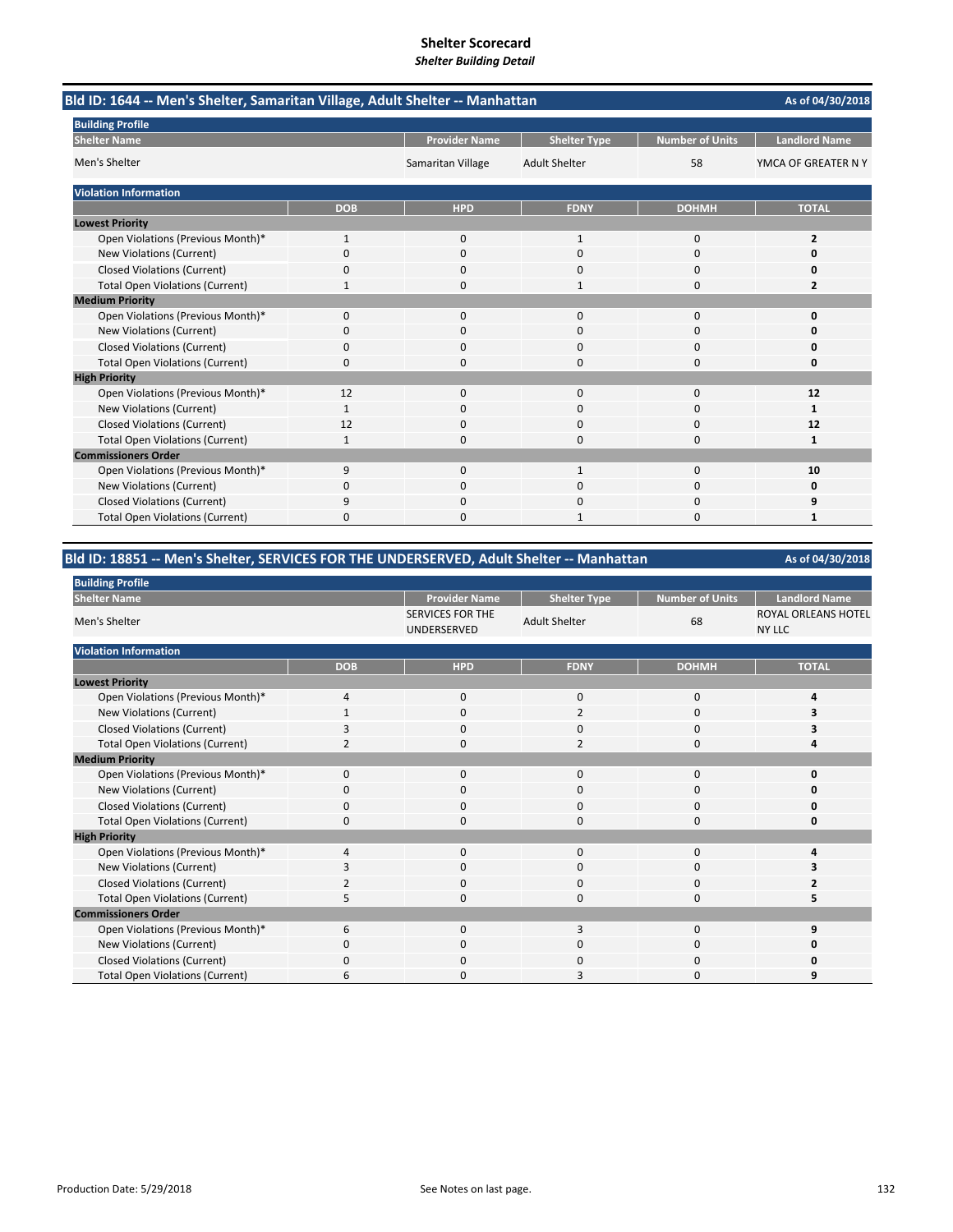| Bld ID: 1621 -- Men's Shelter, SERVICES FOR THE UNDERSERVED, Adult Shelter -- Manhattan |              |                                        |                      |                        | As of 04/30/2018      |
|-----------------------------------------------------------------------------------------|--------------|----------------------------------------|----------------------|------------------------|-----------------------|
| <b>Building Profile</b>                                                                 |              |                                        |                      |                        |                       |
| <b>Shelter Name</b>                                                                     |              | <b>Provider Name</b>                   | <b>Shelter Type</b>  | <b>Number of Units</b> | <b>Landlord Name</b>  |
| Men's Shelter                                                                           |              | <b>SERVICES FOR THE</b><br>UNDERSERVED | <b>Adult Shelter</b> | 22                     | X W. 126TH STREET LLC |
| <b>Violation Information</b>                                                            |              |                                        |                      |                        |                       |
|                                                                                         | <b>DOB</b>   | <b>HPD</b>                             | <b>FDNY</b>          | <b>DOHMH</b>           | <b>TOTAL</b>          |
| <b>Lowest Priority</b>                                                                  |              |                                        |                      |                        |                       |
| Open Violations (Previous Month)*                                                       | 0            | $\mathbf{1}$                           | $\mathbf 0$          | 0                      | 1                     |
| New Violations (Current)                                                                |              | $\Omega$                               | $\Omega$             | $\Omega$               |                       |
| <b>Closed Violations (Current)</b>                                                      | 0            | 0                                      | $\Omega$             | $\Omega$               | ŋ                     |
| <b>Total Open Violations (Current)</b>                                                  | 1            | 1                                      | $\Omega$             | 0                      | $\overline{2}$        |
| <b>Medium Priority</b>                                                                  |              |                                        |                      |                        |                       |
| Open Violations (Previous Month)*                                                       | $\Omega$     | 0                                      | $\Omega$             | $\Omega$               | $\mathbf 0$           |
| New Violations (Current)                                                                | 0            | 0                                      | $\Omega$             | $\Omega$               | 0                     |
| <b>Closed Violations (Current)</b>                                                      | 0            | 0                                      | $\Omega$             | $\Omega$               | 0                     |
| <b>Total Open Violations (Current)</b>                                                  | 0            | n                                      | $\Omega$             | O                      | $\Omega$              |
| <b>High Priority</b>                                                                    |              |                                        |                      |                        |                       |
| Open Violations (Previous Month)*                                                       | 0            | 0                                      | $\mathbf 0$          | 0                      | $\mathbf 0$           |
| New Violations (Current)                                                                | 0            | $\Omega$                               | $\Omega$             | $\Omega$               | O                     |
| <b>Closed Violations (Current)</b>                                                      | 0            | 0                                      | $\Omega$             | 0                      | 0                     |
| <b>Total Open Violations (Current)</b>                                                  | 0            | 0                                      | $\Omega$             | $\Omega$               | 0                     |
| <b>Commissioners Order</b>                                                              |              |                                        |                      |                        |                       |
| Open Violations (Previous Month)*                                                       | $\mathbf{1}$ | $\Omega$                               | $\Omega$             | $\Omega$               | $\mathbf{1}$          |
| New Violations (Current)                                                                | 0            | 0                                      | $\Omega$             | $\Omega$               | 0                     |
| <b>Closed Violations (Current)</b>                                                      | 0            | 0                                      | $\mathbf 0$          | 0                      | 0                     |
| <b>Total Open Violations (Current)</b>                                                  |              | O                                      | O                    | O                      | 1                     |

# **Bld ID: 141312 ‐‐ NAICA I, NAICA, Adult Shelter ‐‐ Manhattan**

| <b>Building Profile</b>                |             |                      |                      |                        |                       |
|----------------------------------------|-------------|----------------------|----------------------|------------------------|-----------------------|
| <b>Shelter Name</b>                    |             | <b>Provider Name</b> | <b>Shelter Type</b>  | <b>Number of Units</b> | <b>Landlord Name</b>  |
| <b>NAICA I</b>                         |             | <b>NAICA</b>         | <b>Adult Shelter</b> | 150                    | LBW ENTERPRISES, LLC. |
| <b>Violation Information</b>           |             |                      |                      |                        |                       |
|                                        | <b>DOB</b>  | <b>HPD</b>           | <b>FDNY</b>          | <b>DOHMH</b>           | <b>TOTAL</b>          |
| <b>Lowest Priority</b>                 |             |                      |                      |                        |                       |
| Open Violations (Previous Month)*      | $\mathbf 0$ | $\mathbf 0$          | 0                    | 0                      | $\mathbf 0$           |
| New Violations (Current)               | $\Omega$    | 0                    | $\Omega$             | 0                      | 0                     |
| <b>Closed Violations (Current)</b>     | 0           | $\mathbf 0$          | 0                    | $\mathbf 0$            | 0                     |
| <b>Total Open Violations (Current)</b> | $\Omega$    | 0                    | 0                    | 0                      | 0                     |
| <b>Medium Priority</b>                 |             |                      |                      |                        |                       |
| Open Violations (Previous Month)*      | $\Omega$    | $\Omega$             | $\Omega$             | 0                      | 0                     |
| New Violations (Current)               | 0           | 0                    | 0                    | 0                      | $\Omega$              |
| <b>Closed Violations (Current)</b>     | $\Omega$    | 0                    | $\Omega$             | 0                      | 0                     |
| <b>Total Open Violations (Current)</b> | 0           | 0                    | 0                    | 0                      | 0                     |
| <b>High Priority</b>                   |             |                      |                      |                        |                       |
| Open Violations (Previous Month)*      | $\Omega$    | $\mathbf 0$          | 0                    | 0                      | 0                     |
| New Violations (Current)               | 0           | 0                    | 0                    | 0                      | $\Omega$              |
| <b>Closed Violations (Current)</b>     | $\Omega$    | 0                    | $\Omega$             | 0                      | 0                     |
| <b>Total Open Violations (Current)</b> | 0           | 0                    | 0                    | 0                      | 0                     |
| <b>Commissioners Order</b>             |             |                      |                      |                        |                       |
| Open Violations (Previous Month)*      | $\Omega$    | $\Omega$             | $\Omega$             | $\Omega$               | 0                     |
| New Violations (Current)               | $\Omega$    | $\Omega$             | 0                    | 0                      | Ω                     |
| <b>Closed Violations (Current)</b>     | $\Omega$    | 0                    | 0                    | 0                      | 0                     |
| <b>Total Open Violations (Current)</b> | $\Omega$    | 0                    | O                    | 0                      | n                     |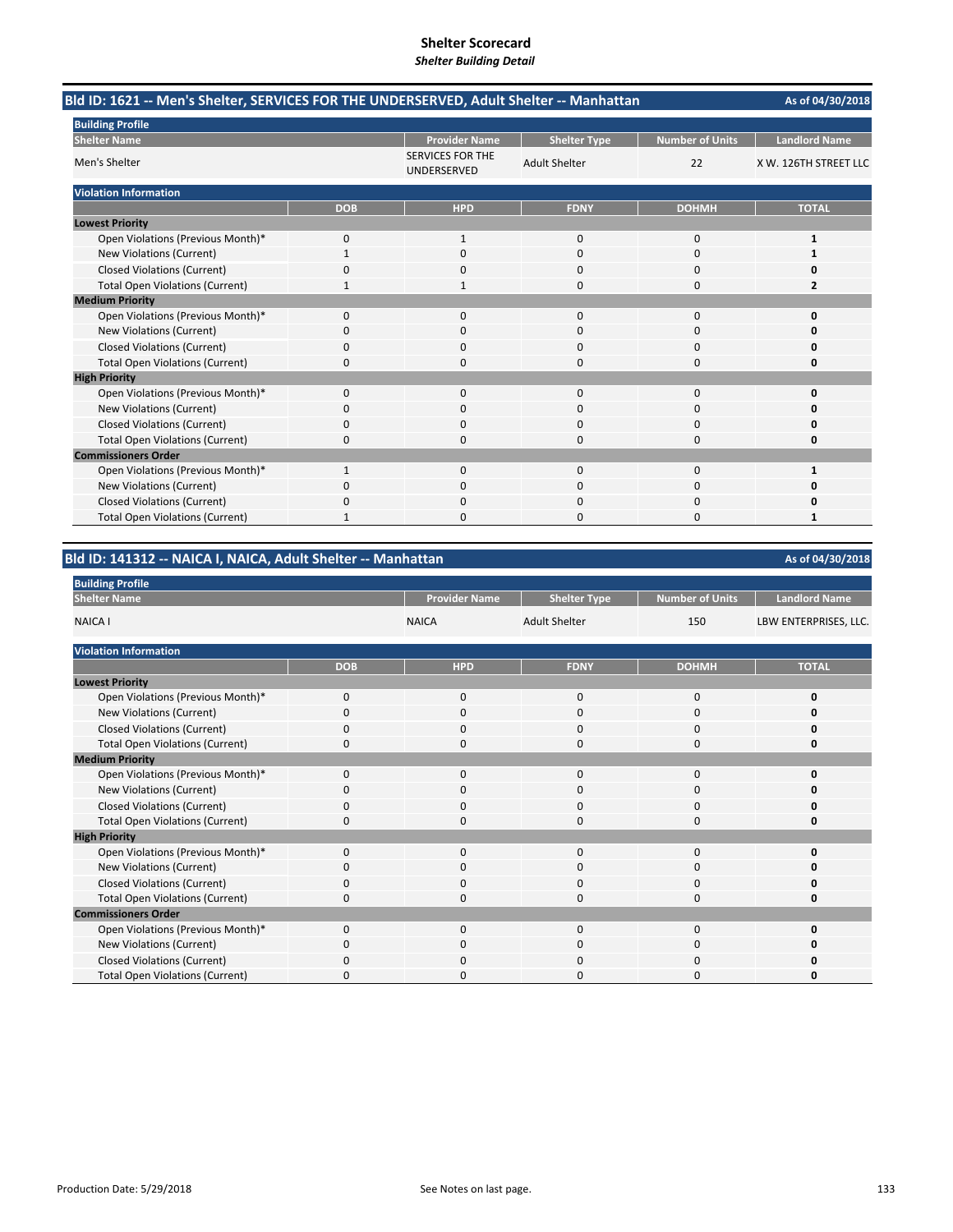| Bld ID: 1653 -- New Providence, Project Renewal, Adult Shelter -- Manhattan |            |                        |                      |                        |                      |
|-----------------------------------------------------------------------------|------------|------------------------|----------------------|------------------------|----------------------|
| <b>Building Profile</b>                                                     |            |                        |                      |                        |                      |
| <b>Shelter Name</b>                                                         |            | <b>Provider Name</b>   | <b>Shelter Type</b>  | <b>Number of Units</b> | <b>Landlord Name</b> |
| New Providence                                                              |            | <b>Project Renewal</b> | <b>Adult Shelter</b> | 130                    | NYC Owned (DHS)      |
| <b>Violation Information</b>                                                |            |                        |                      |                        |                      |
|                                                                             | <b>DOB</b> | <b>HPD</b>             | <b>FDNY</b>          | <b>DOHMH</b>           | <b>TOTAL</b>         |
| <b>Lowest Priority</b>                                                      |            |                        |                      |                        |                      |
| Open Violations (Previous Month)*                                           | 2          | 0                      | $\mathbf{1}$         | 0                      | 3                    |
| New Violations (Current)                                                    | 2          | 0                      | O                    | 0                      |                      |
| <b>Closed Violations (Current)</b>                                          | 0          | 0                      | 0                    | 0                      | O                    |
| <b>Total Open Violations (Current)</b>                                      | 4          | n                      | 1                    | $\Omega$               |                      |
| <b>Medium Priority</b>                                                      |            |                        |                      |                        |                      |
| Open Violations (Previous Month)*                                           | 0          | $\Omega$               | $\Omega$             | $\Omega$               | O                    |
| New Violations (Current)                                                    | 0          | 0                      | $\Omega$             | 0                      | n                    |
| <b>Closed Violations (Current)</b>                                          | 0          | $\Omega$               | $\Omega$             | $\Omega$               | n                    |
| <b>Total Open Violations (Current)</b>                                      | 0          | <sup>0</sup>           | $\Omega$             | 0                      | 0                    |
| <b>High Priority</b>                                                        |            |                        |                      |                        |                      |
| Open Violations (Previous Month)*                                           | 5          | $\mathbf{0}$           | $\mathbf{0}$         | 0                      | 5                    |
| New Violations (Current)                                                    | 2          | 0                      | $\Omega$             | 0                      | 7                    |
| <b>Closed Violations (Current)</b>                                          | 0          | O                      | $\Omega$             | 0                      | Ω                    |
| <b>Total Open Violations (Current)</b>                                      | 7          | 0                      | $\Omega$             | 0                      | 7                    |
| <b>Commissioners Order</b>                                                  |            |                        |                      |                        |                      |
| Open Violations (Previous Month)*                                           | 2          | 0                      | 0                    | $\Omega$               | 2                    |
| New Violations (Current)                                                    | 0          | 0                      | 0                    | 0                      |                      |
| <b>Closed Violations (Current)</b>                                          | ŋ          |                        |                      | C                      |                      |
| <b>Total Open Violations (Current)</b>                                      | 2          | O                      | O                    | O                      |                      |

| Bld ID: 1650 -- Schwartz - CSS, Volunteers Of America, Adult Shelter // Schwartz Assessment, Volunteers Of | As of 04/30/2018 |
|------------------------------------------------------------------------------------------------------------|------------------|

| <b>Building Profile</b>                |            |                                     |                     |                        |                      |
|----------------------------------------|------------|-------------------------------------|---------------------|------------------------|----------------------|
| <b>Shelter Name</b>                    |            | <b>Provider Name</b>                | <b>Shelter Type</b> | <b>Number of Units</b> | <b>Landlord Name</b> |
| Schwartz - CSS                         |            | Volunteers Of America Adult Shelter |                     | 65                     | NYC Owned (Parks)    |
| Schwartz Assessment                    |            | Volunteers Of America Adult Shelter |                     | 270                    | NYC Owned (Parks)    |
| <b>Violation Information</b>           |            |                                     |                     |                        |                      |
|                                        | <b>DOB</b> | <b>HPD</b>                          | <b>FDNY</b>         | <b>DOHMH</b>           | <b>TOTAL</b>         |
| <b>Lowest Priority</b>                 |            |                                     |                     |                        |                      |
| Open Violations (Previous Month)*      | 0          | 0                                   | $\mathbf{0}$        | $\mathbf 0$            | 0                    |
| New Violations (Current)               | 0          | 0                                   | 0                   | 0                      | 0                    |
| <b>Closed Violations (Current)</b>     | 0          | 0                                   | 0                   | 0                      | 0                    |
| <b>Total Open Violations (Current)</b> | 0          | 0                                   | $\mathbf 0$         | 0                      | 0                    |
| <b>Medium Priority</b>                 |            |                                     |                     |                        |                      |
| Open Violations (Previous Month)*      | 0          | 0                                   | $\mathbf 0$         | 0                      | 0                    |
| New Violations (Current)               | 0          | 0                                   | $\mathbf 0$         | 0                      | 0                    |
| <b>Closed Violations (Current)</b>     | 0          | $\Omega$                            | $\Omega$            | 0                      | 0                    |
| <b>Total Open Violations (Current)</b> | 0          | 0                                   | $\Omega$            | 0                      | 0                    |
| <b>High Priority</b>                   |            |                                     |                     |                        |                      |
| Open Violations (Previous Month)*      | 3          | $\mathbf{0}$                        | $\Omega$            | 0                      | 3                    |
| New Violations (Current)               | 0          | 0                                   | $\Omega$            | 0                      | 0                    |
| <b>Closed Violations (Current)</b>     | 3          | $\mathbf{0}$                        | $\mathbf 0$         | 0                      | 3                    |
| <b>Total Open Violations (Current)</b> | 0          | $\Omega$                            | $\Omega$            | 0                      | 0                    |
| <b>Commissioners Order</b>             |            |                                     |                     |                        |                      |
| Open Violations (Previous Month)*      | 0          | 0                                   | $\overline{2}$      | $\mathbf 0$            | $\overline{2}$       |
| New Violations (Current)               | 0          | $\Omega$                            | $\Omega$            | 0                      | O                    |
| <b>Closed Violations (Current)</b>     | 0          | 0                                   | 0                   | $\Omega$               | 0                    |
| <b>Total Open Violations (Current)</b> | 0          | $\Omega$                            | $\overline{2}$      | $\Omega$               | $\overline{2}$       |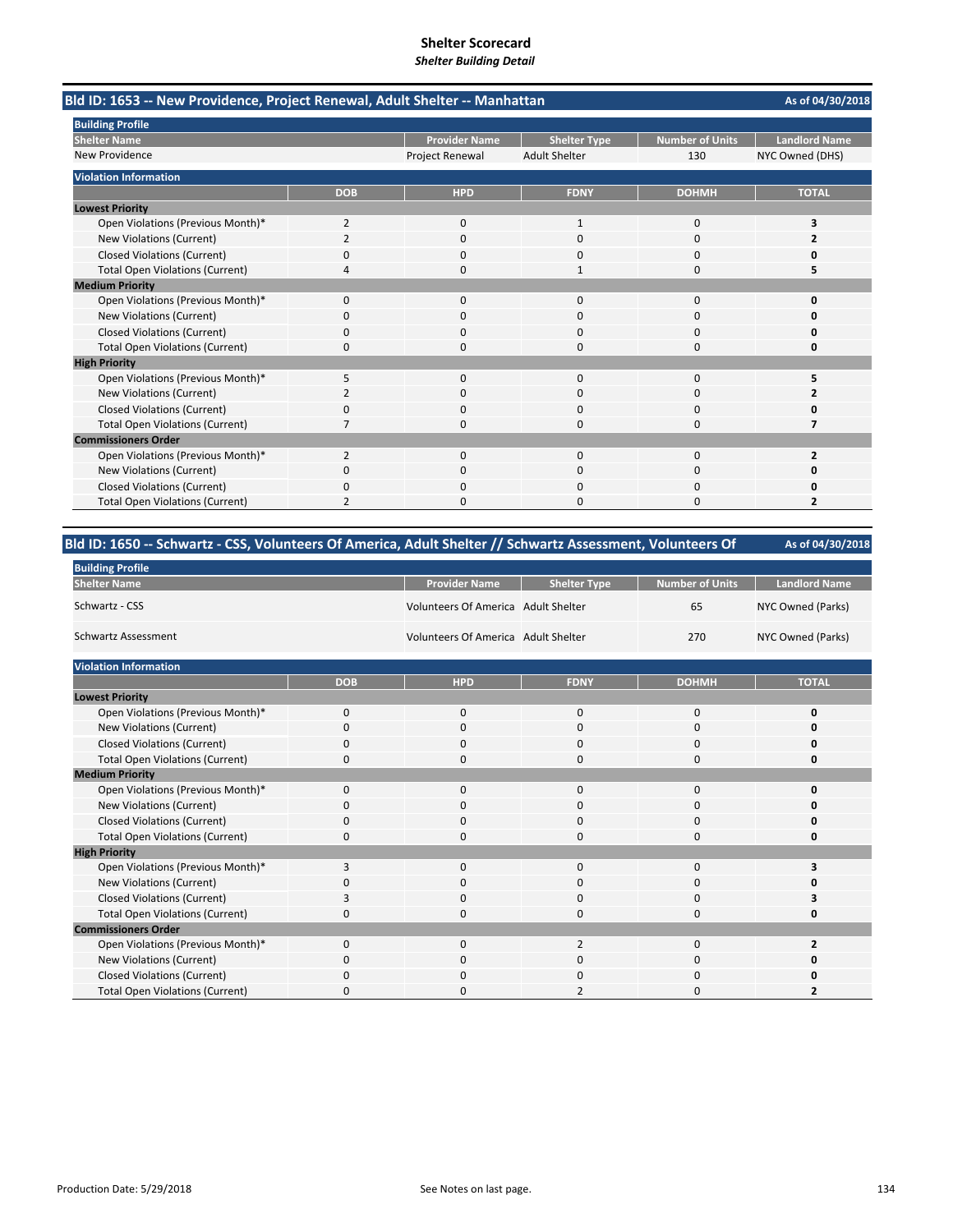| Bld ID: 1651 -- SHELTER, Henry Street Settlement, Adult Shelter -- Manhattan |                |                                   |                      |                        |                      |  |
|------------------------------------------------------------------------------|----------------|-----------------------------------|----------------------|------------------------|----------------------|--|
| <b>Building Profile</b>                                                      |                |                                   |                      |                        |                      |  |
| <b>Shelter Name</b>                                                          |                | <b>Provider Name</b>              | <b>Shelter Type</b>  | <b>Number of Units</b> | <b>Landlord Name</b> |  |
| <b>SHELTER</b>                                                               |                | <b>Henry Street</b><br>Settlement | <b>Adult Shelter</b> | 79                     | NYC Owned (DHS)      |  |
| <b>Violation Information</b>                                                 |                |                                   |                      |                        |                      |  |
|                                                                              | <b>DOB</b>     | <b>HPD</b>                        | <b>FDNY</b>          | <b>DOHMH</b>           | <b>TOTAL</b>         |  |
| <b>Lowest Priority</b>                                                       |                |                                   |                      |                        |                      |  |
| Open Violations (Previous Month)*                                            | $\overline{2}$ | 0                                 | $\mathbf 0$          | $\mathbf 0$            | 2                    |  |
| New Violations (Current)                                                     | 0              | $\Omega$                          | $\Omega$             | $\Omega$               | O                    |  |
| <b>Closed Violations (Current)</b>                                           | 0              | 0                                 | 0                    | 0                      | 0                    |  |
| <b>Total Open Violations (Current)</b>                                       | 2              | 0                                 | 0                    | $\Omega$               | 2                    |  |
| <b>Medium Priority</b>                                                       |                |                                   |                      |                        |                      |  |
| Open Violations (Previous Month)*                                            | 0              | $\mathbf{1}$                      | $\Omega$             | $\Omega$               | 1                    |  |
| New Violations (Current)                                                     | 0              | 0                                 | 0                    | 0                      | n                    |  |
| <b>Closed Violations (Current)</b>                                           | 0              | 0                                 | 0                    | 0                      | 0                    |  |
| <b>Total Open Violations (Current)</b>                                       | 0              |                                   | 0                    | $\Omega$               | 1                    |  |
| <b>High Priority</b>                                                         |                |                                   |                      |                        |                      |  |
| Open Violations (Previous Month)*                                            | $\mathbf{1}$   | $\Omega$                          | $\Omega$             | $\Omega$               | 1                    |  |
| New Violations (Current)                                                     | ŋ              | <sup>0</sup>                      | $\Omega$             | $\Omega$               | n                    |  |
| <b>Closed Violations (Current)</b>                                           | 0              | 0                                 | 0                    | $\Omega$               | 0                    |  |
| <b>Total Open Violations (Current)</b>                                       |                | $\Omega$                          | 0                    | $\Omega$               | 1                    |  |
| <b>Commissioners Order</b>                                                   |                |                                   |                      |                        |                      |  |
| Open Violations (Previous Month)*                                            | 0              | 0                                 | $\Omega$             | $\mathbf 0$            | $\Omega$             |  |
| New Violations (Current)                                                     | n              | 0                                 | O                    | 0                      | n                    |  |
| <b>Closed Violations (Current)</b>                                           | 0              | $\Omega$                          | 0                    | 0                      | Ω                    |  |
| <b>Total Open Violations (Current)</b>                                       | 0              | <sup>0</sup>                      | 0                    | $\Omega$               | 0                    |  |

### **Bld ID: 1605 ‐‐ Shelter, Lenox Hill Neighborhood House, Adult Shelter ‐‐ Manhattan**

| <b>Building Profile</b>                |              |                                  |                      |                 |                      |
|----------------------------------------|--------------|----------------------------------|----------------------|-----------------|----------------------|
| <b>Shelter Name</b>                    |              | <b>Provider Name</b>             | <b>Shelter Type</b>  | Number of Units | <b>Landlord Name</b> |
| Shelter                                |              | Lenox Hill<br>Neighborhood House | <b>Adult Shelter</b> | 80              | NYC Owned (DHS)      |
| <b>Violation Information</b>           |              |                                  |                      |                 |                      |
|                                        | <b>DOB</b>   | <b>HPD</b>                       | <b>FDNY</b>          | <b>DOHMH</b>    | <b>TOTAL</b>         |
| <b>Lowest Priority</b>                 |              |                                  |                      |                 |                      |
| Open Violations (Previous Month)*      | 0            | $\mathbf 0$                      | 0                    | 0               | 0                    |
| New Violations (Current)               | $\mathbf{1}$ | $\mathbf 0$                      | 0                    | 0               | 1                    |
| <b>Closed Violations (Current)</b>     | 0            | 0                                | 0                    | 0               | O                    |
| <b>Total Open Violations (Current)</b> | $\mathbf{1}$ | $\mathbf 0$                      | 0                    | 0               | 1                    |
| <b>Medium Priority</b>                 |              |                                  |                      |                 |                      |
| Open Violations (Previous Month)*      | 0            | $\mathbf 0$                      | 0                    | 0               | 0                    |
| New Violations (Current)               | $\Omega$     | $\mathbf 0$                      | 0                    | $\Omega$        | 0                    |
| <b>Closed Violations (Current)</b>     | 0            | $\mathbf 0$                      | 0                    | 0               | 0                    |
| <b>Total Open Violations (Current)</b> | $\Omega$     | $\mathbf 0$                      | 0                    | $\Omega$        | 0                    |
| <b>High Priority</b>                   |              |                                  |                      |                 |                      |
| Open Violations (Previous Month)*      | 0            | $\mathbf 0$                      | 0                    | 0               | 0                    |
| New Violations (Current)               | 0            | $\mathbf 0$                      | $\Omega$             | $\Omega$        | 0                    |
| <b>Closed Violations (Current)</b>     | 0            | 0                                | 0                    | 0               | 0                    |
| <b>Total Open Violations (Current)</b> | 0            | $\Omega$                         | 0                    | 0               | 0                    |
| <b>Commissioners Order</b>             |              |                                  |                      |                 |                      |
| Open Violations (Previous Month)*      | 0            | $\mathbf 0$                      | 0                    | 0               | 0                    |
| New Violations (Current)               | O            | 0                                | 0                    | $\Omega$        | 0                    |
| <b>Closed Violations (Current)</b>     | 0            | 0                                | 0                    | $\Omega$        | 0                    |

Total Open Violations (Current) 0000 **0**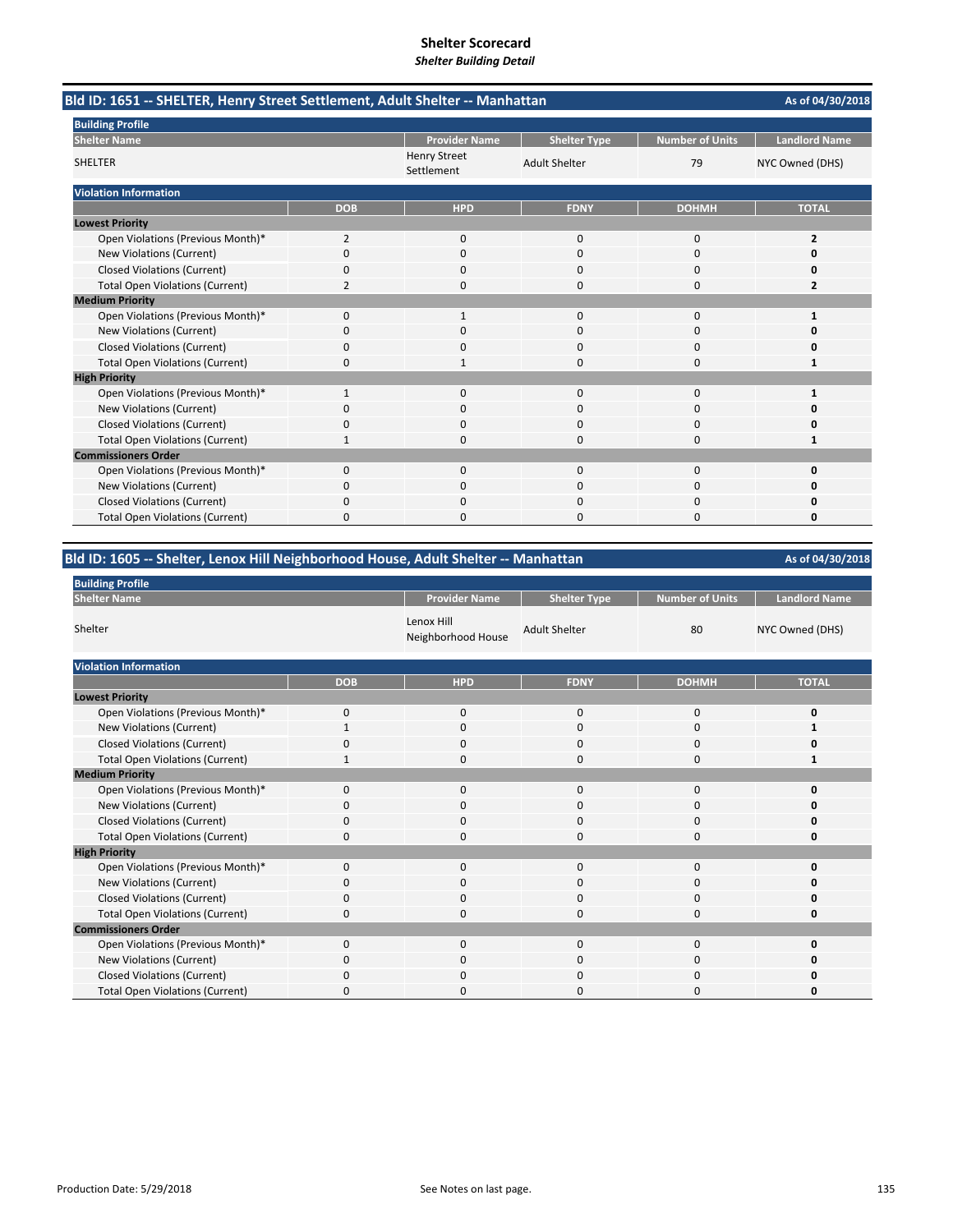| Bld ID: 1655 -- Shelter, Project Renewal, Adult Shelter -- Manhattan |                |                        |                      |                        | As of 04/30/2018     |
|----------------------------------------------------------------------|----------------|------------------------|----------------------|------------------------|----------------------|
| <b>Building Profile</b>                                              |                |                        |                      |                        |                      |
| <b>Shelter Name</b>                                                  |                | <b>Provider Name</b>   | <b>Shelter Type</b>  | <b>Number of Units</b> | <b>Landlord Name</b> |
| Shelter                                                              |                | <b>Project Renewal</b> | <b>Adult Shelter</b> | 175                    | NYC Owned (DHS)      |
| <b>Violation Information</b>                                         |                |                        |                      |                        |                      |
|                                                                      | <b>DOB</b>     | <b>HPD</b>             | <b>FDNY</b>          | <b>DOHMH</b>           | <b>TOTAL</b>         |
| <b>Lowest Priority</b>                                               |                |                        |                      |                        |                      |
| Open Violations (Previous Month)*                                    | 2              | 0                      | $\mathbf 0$          | $\mathbf 0$            | 2                    |
| <b>New Violations (Current)</b>                                      | $\overline{2}$ | $\Omega$               | $\Omega$             | $\Omega$               |                      |
| <b>Closed Violations (Current)</b>                                   | 0              | 0                      | 0                    | $\Omega$               | o                    |
| <b>Total Open Violations (Current)</b>                               | 4              | 0                      | $\Omega$             | $\Omega$               | 4                    |
| <b>Medium Priority</b>                                               |                |                        |                      |                        |                      |
| Open Violations (Previous Month)*                                    | 0              | ŋ                      | O                    | $\Omega$               | Ω                    |
| New Violations (Current)                                             | 0              | 0                      | 0                    | 0                      | o                    |
| <b>Closed Violations (Current)</b>                                   | $\Omega$       | <sup>0</sup>           | $\Omega$             | $\Omega$               | o                    |
| <b>Total Open Violations (Current)</b>                               | $\Omega$       | 0                      | 0                    | $\Omega$               | 0                    |
| <b>High Priority</b>                                                 |                |                        |                      |                        |                      |
| Open Violations (Previous Month)*                                    | $\overline{2}$ | $\Omega$               | $\Omega$             | $\Omega$               | 2                    |
| New Violations (Current)                                             | 3              | 0                      | 0                    | $\Omega$               | 3                    |
| <b>Closed Violations (Current)</b>                                   | 0              | 0                      | 0                    | 0                      | Ω                    |
| <b>Total Open Violations (Current)</b>                               | 5              | <sup>n</sup>           | $\Omega$             | $\Omega$               | 5                    |
| <b>Commissioners Order</b>                                           |                |                        |                      |                        |                      |
| Open Violations (Previous Month)*                                    | 0              | 0                      | $\mathbf 0$          | $\mathbf 0$            | 0                    |
| New Violations (Current)                                             | 0              | O                      | O                    | $\Omega$               | o                    |
| <b>Closed Violations (Current)</b>                                   | 0              | 0                      | 0                    | $\Omega$               | 0                    |
| <b>Total Open Violations (Current)</b>                               | 0              | $\Omega$               | 0                    | $\Omega$               | 0                    |

| , Bld ID: 1633 -- SKYWAY MEN'S SHELTER, ACACIA NETWORK HOUSING INC, Adult Shelter -- Manhattan |
|------------------------------------------------------------------------------------------------|
|------------------------------------------------------------------------------------------------|

**As of 04/30/2018**

| <b>Dunuing Frome</b>                   |             |                                             |                      |                        |                      |  |  |  |
|----------------------------------------|-------------|---------------------------------------------|----------------------|------------------------|----------------------|--|--|--|
| <b>Shelter Name</b>                    |             | <b>Provider Name</b>                        | <b>Shelter Type</b>  | <b>Number of Units</b> | <b>Landlord Name</b> |  |  |  |
| SKYWAY MEN'S SHELTER                   |             | <b>ACACIA NETWORK</b><br><b>HOUSING INC</b> | <b>Adult Shelter</b> | 103                    | X W 83 ST LLC        |  |  |  |
| <b>Violation Information</b>           |             |                                             |                      |                        |                      |  |  |  |
|                                        | <b>DOB</b>  | <b>HPD</b>                                  | <b>FDNY</b>          | <b>DOHMH</b>           | <b>TOTAL</b>         |  |  |  |
| <b>Lowest Priority</b>                 |             |                                             |                      |                        |                      |  |  |  |
| Open Violations (Previous Month)*      | $\Omega$    | $\mathbf{0}$                                | $\mathbf 0$          | 0                      | 0                    |  |  |  |
| New Violations (Current)               | 0           | $\mathbf 0$                                 | 0                    | 0                      | O                    |  |  |  |
| <b>Closed Violations (Current)</b>     | 0           | $\Omega$                                    | $\Omega$             | 0                      | 0                    |  |  |  |
| <b>Total Open Violations (Current)</b> | $\Omega$    | $\mathbf 0$                                 | 0                    | 0                      | 0                    |  |  |  |
| <b>Medium Priority</b>                 |             |                                             |                      |                        |                      |  |  |  |
| Open Violations (Previous Month)*      | $\mathbf 0$ | $\mathbf{0}$                                | $\mathbf 0$          | 0                      | 0                    |  |  |  |
| New Violations (Current)               | $\Omega$    | $\Omega$                                    | $\Omega$             | 0                      | O                    |  |  |  |
| <b>Closed Violations (Current)</b>     | 0           | 0                                           | 0                    | 0                      | O                    |  |  |  |
| <b>Total Open Violations (Current)</b> | $\Omega$    | $\Omega$                                    | $\Omega$             | $\Omega$               | 0                    |  |  |  |
| <b>High Priority</b>                   |             |                                             |                      |                        |                      |  |  |  |
| Open Violations (Previous Month)*      | $\Omega$    | 0                                           | $\mathbf 0$          | 0                      | O                    |  |  |  |
| New Violations (Current)               | $\Omega$    |                                             | $\Omega$             | 0                      |                      |  |  |  |
| <b>Closed Violations (Current)</b>     | 0           | 6                                           | 0                    | 0                      | 6                    |  |  |  |
| <b>Total Open Violations (Current)</b> | $\Omega$    | $\mathbf{1}$                                | 0                    | 0                      | 1                    |  |  |  |
| <b>Commissioners Order</b>             |             |                                             |                      |                        |                      |  |  |  |
| Open Violations (Previous Month)*      | $\Omega$    | $\mathbf 0$                                 | $\mathbf 0$          | 0                      | 0                    |  |  |  |
| New Violations (Current)               | $\Omega$    | $\mathbf 0$                                 | $\mathbf 0$          | 0                      | O                    |  |  |  |
| <b>Closed Violations (Current)</b>     | $\Omega$    | $\Omega$                                    | $\Omega$             | $\Omega$               | 0                    |  |  |  |
| <b>Total Open Violations (Current)</b> | $\Omega$    | $\Omega$                                    | 0                    | $\Omega$               | O                    |  |  |  |

**Building Profile**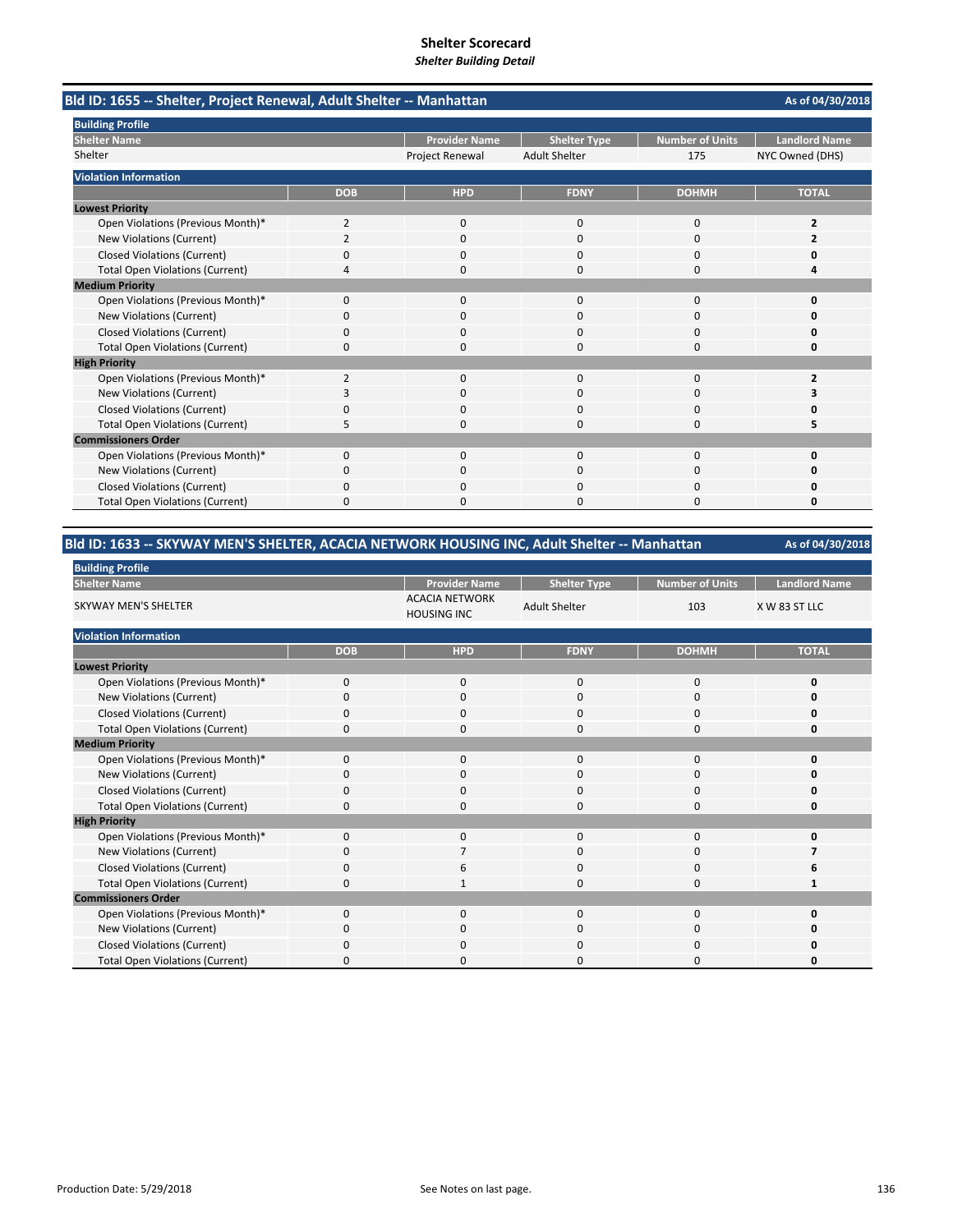| Bld ID: 1622 -- The Boulevard, Bowery Residents Committee, Inc., Adult Shelter -- Manhattan | As of 04/30/2018 |                                            |                      |                        |                      |
|---------------------------------------------------------------------------------------------|------------------|--------------------------------------------|----------------------|------------------------|----------------------|
| <b>Building Profile</b>                                                                     |                  |                                            |                      |                        |                      |
| <b>Shelter Name</b>                                                                         |                  | <b>Provider Name</b>                       | <b>Shelter Type</b>  | <b>Number of Units</b> | <b>Landlord Name</b> |
| The Boulevard                                                                               |                  | <b>Bowery Residents</b><br>Committee, Inc. | <b>Adult Shelter</b> | 101                    | <b>MILTON BORON,</b> |
| <b>Violation Information</b>                                                                |                  |                                            |                      |                        |                      |
|                                                                                             | <b>DOB</b>       | <b>HPD</b>                                 | <b>FDNY</b>          | <b>DOHMH</b>           | <b>TOTAL</b>         |
| <b>Lowest Priority</b>                                                                      |                  |                                            |                      |                        |                      |
| Open Violations (Previous Month)*                                                           | 1                | 0                                          | $\mathbf 0$          | 0                      | $\mathbf{1}$         |
| New Violations (Current)                                                                    | 0                | 0                                          | $\Omega$             | $\Omega$               | 0                    |
| <b>Closed Violations (Current)</b>                                                          | 0                | 0                                          | 0                    | 0                      | 0                    |
| <b>Total Open Violations (Current)</b>                                                      |                  | $\Omega$                                   | 0                    | $\Omega$               | 1                    |
| <b>Medium Priority</b>                                                                      |                  |                                            |                      |                        |                      |
| Open Violations (Previous Month)*                                                           | $\Omega$         | $\Omega$                                   | $\Omega$             | $\Omega$               | $\Omega$             |
| New Violations (Current)                                                                    | ŋ                | <sup>0</sup>                               | O                    | $\Omega$               | n                    |
| <b>Closed Violations (Current)</b>                                                          | 0                | $\Omega$                                   | 0                    | $\Omega$               | Ω                    |
| <b>Total Open Violations (Current)</b>                                                      | 0                | $\Omega$                                   | O                    | $\Omega$               | O                    |
| <b>High Priority</b>                                                                        |                  |                                            |                      |                        |                      |
| Open Violations (Previous Month)*                                                           | 0                | $\Omega$                                   | $\Omega$             | $\Omega$               | 0                    |
| New Violations (Current)                                                                    | 0                | $\Omega$                                   | $\Omega$             | $\Omega$               | n                    |
| <b>Closed Violations (Current)</b>                                                          | $\Omega$         | $\Omega$                                   | 0                    | $\Omega$               | 0                    |
| <b>Total Open Violations (Current)</b>                                                      | 0                | $\Omega$                                   | 0                    | $\Omega$               | 0                    |
| <b>Commissioners Order</b>                                                                  |                  |                                            |                      |                        |                      |
| Open Violations (Previous Month)*                                                           | 0                | $\Omega$                                   | $\Omega$             | 0                      | O                    |
| New Violations (Current)                                                                    | 0                | 0                                          | 0                    | $\Omega$               | Ω                    |
| <b>Closed Violations (Current)</b>                                                          | 0                | $\Omega$                                   | O                    | $\Omega$               | n                    |
| <b>Total Open Violations (Current)</b>                                                      | 0                | O                                          | O                    | $\Omega$               | 0                    |

# **Bld ID: 1624 ‐‐ Valley Lodge, West Side Fed Sr Supp Hsng, Adult Shelter ‐‐ Manhattan**

| <b>Building Profile</b>                |              |                                      |                      |                        |                                        |
|----------------------------------------|--------------|--------------------------------------|----------------------|------------------------|----------------------------------------|
| <b>Shelter Name</b>                    |              | <b>Provider Name</b>                 | <b>Shelter Type</b>  | <b>Number of Units</b> | <b>Landlord Name</b>                   |
| Valley Lodge                           |              | West Side Fed Sr Supp<br><b>Hsng</b> | <b>Adult Shelter</b> | 92                     | <b>VALLEY LODGE HSNG</b><br><b>ETC</b> |
| <b>Violation Information</b>           |              |                                      |                      |                        |                                        |
|                                        | <b>DOB</b>   | <b>HPD</b>                           | <b>FDNY</b>          | <b>DOHMH</b>           | <b>TOTAL</b>                           |
| <b>Lowest Priority</b>                 |              |                                      |                      |                        |                                        |
| Open Violations (Previous Month)*      | $\mathbf{1}$ | $\mathbf{0}$                         | $\mathbf 0$          | $\mathbf{0}$           | 1                                      |
| New Violations (Current)               | $\Omega$     | $\mathbf 0$                          | 0                    | 0                      | 0                                      |
| <b>Closed Violations (Current)</b>     | 0            | $\mathbf 0$                          | 0                    | 0                      | 0                                      |
| <b>Total Open Violations (Current)</b> | $\mathbf{1}$ | $\mathbf 0$                          | $\mathbf{0}$         | $\mathbf{0}$           | 1                                      |
| <b>Medium Priority</b>                 |              |                                      |                      |                        |                                        |
| Open Violations (Previous Month)*      | 0            | 0                                    | $\mathbf{0}$         | 0                      | 0                                      |
| New Violations (Current)               | 0            | $\mathbf 0$                          | $\mathbf{0}$         | 0                      | 0                                      |
| <b>Closed Violations (Current)</b>     | 0            | 0                                    | $\mathbf{0}$         | 0                      | U                                      |
| <b>Total Open Violations (Current)</b> | 0            | $\mathbf 0$                          | $\Omega$             | $\Omega$               | 0                                      |
| <b>High Priority</b>                   |              |                                      |                      |                        |                                        |
| Open Violations (Previous Month)*      | $\Omega$     | $\mathbf 0$                          | $\mathbf{0}$         | 0                      | 0                                      |
| New Violations (Current)               | O            | 0                                    | 0                    | 0                      | 0                                      |
| <b>Closed Violations (Current)</b>     | 0            | 0                                    | 0                    | 0                      | 0                                      |
| <b>Total Open Violations (Current)</b> | O            | $\mathbf 0$                          | 0                    | 0                      | U                                      |
| <b>Commissioners Order</b>             |              |                                      |                      |                        |                                        |
| Open Violations (Previous Month)*      | $\Omega$     | $\mathbf 0$                          | $\mathbf{0}$         | 0                      | U                                      |
| New Violations (Current)               | 0            | 0                                    | 0                    | 0                      | 0                                      |
| <b>Closed Violations (Current)</b>     | 0            | 0                                    | 0                    | 0                      | ŋ                                      |
| <b>Total Open Violations (Current)</b> | n            | $\Omega$                             | 0                    | 0                      | 0                                      |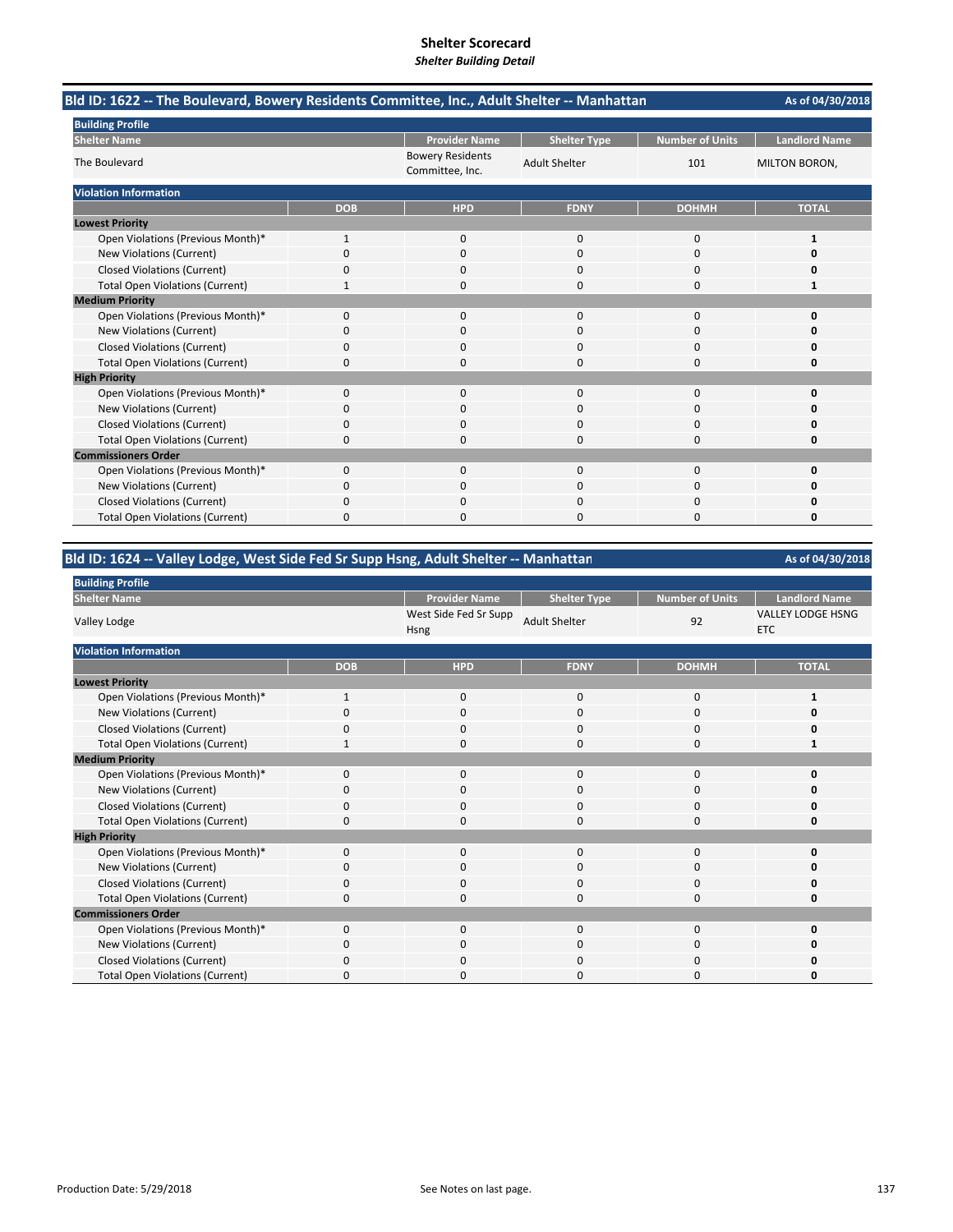| Bld ID: 1619 -- Weston TLC, Weston United, Adult Shelter -- Manhattan |            | As of 04/30/2018     |                      |                        |                                    |
|-----------------------------------------------------------------------|------------|----------------------|----------------------|------------------------|------------------------------------|
| <b>Building Profile</b>                                               |            |                      |                      |                        |                                    |
| <b>Shelter Name</b>                                                   |            | <b>Provider Name</b> | <b>Shelter Type</b>  | <b>Number of Units</b> | <b>Landlord Name</b>               |
| <b>Weston TLC</b>                                                     |            | <b>Weston United</b> | <b>Adult Shelter</b> | 40                     | <b>WESTON HOUSE</b><br>HSNG/DVLP/F |
| <b>Violation Information</b>                                          |            |                      |                      |                        |                                    |
|                                                                       | <b>DOB</b> | <b>HPD</b>           | <b>FDNY</b>          | <b>DOHMH</b>           | <b>TOTAL</b>                       |
| <b>Lowest Priority</b>                                                |            |                      |                      |                        |                                    |
| Open Violations (Previous Month)*                                     | 0          | 0                    | $\mathbf{0}$         | $\mathbf 0$            | 0                                  |
| New Violations (Current)                                              | 0          | 0                    | $\Omega$             | $\Omega$               | O                                  |
| <b>Closed Violations (Current)</b>                                    | 0          | 0                    | 0                    | 0                      | 0                                  |
| <b>Total Open Violations (Current)</b>                                | 0          | 0                    | 0                    | 0                      | 0                                  |
| <b>Medium Priority</b>                                                |            |                      |                      |                        |                                    |
| Open Violations (Previous Month)*                                     | $\Omega$   | $\Omega$             | $\Omega$             | $\Omega$               | 0                                  |
| New Violations (Current)                                              | ŋ          | 0                    | O                    | 0                      | n                                  |
| <b>Closed Violations (Current)</b>                                    | 0          | 0                    | $\Omega$             | $\Omega$               | 0                                  |
| <b>Total Open Violations (Current)</b>                                | 0          | <sup>0</sup>         | $\Omega$             | $\Omega$               | 0                                  |
| <b>High Priority</b>                                                  |            |                      |                      |                        |                                    |
| Open Violations (Previous Month)*                                     | 0          | $\Omega$             | $\Omega$             | $\Omega$               | 0                                  |
| New Violations (Current)                                              | 0          | 0                    | $\Omega$             | 0                      | Ω                                  |
| <b>Closed Violations (Current)</b>                                    | 0          | $\Omega$             | 0                    | $\Omega$               | O                                  |
| <b>Total Open Violations (Current)</b>                                | 0          | <sup>0</sup>         | O                    | 0                      | o                                  |
| <b>Commissioners Order</b>                                            |            |                      |                      |                        |                                    |
| Open Violations (Previous Month)*                                     | 0          | $\Omega$             | $\Omega$             | $\Omega$               | 0                                  |
| New Violations (Current)                                              | 0          | 0                    | 0                    | $\Omega$               | o                                  |
| <b>Closed Violations (Current)</b>                                    | 0          | $\Omega$             | $\Omega$             | $\Omega$               | n                                  |
| <b>Total Open Violations (Current)</b>                                | 0          | $\Omega$             | $\Omega$             | $\Omega$               | 0                                  |

### **Bld ID: 34832 ‐‐ WIN West Women's Shelter, WOMEN IN NEED, INC, Adult Shelter ‐‐ Manhattan**

| <b>Building Profile</b>                |                |                                  |                     |                        |                      |
|----------------------------------------|----------------|----------------------------------|---------------------|------------------------|----------------------|
| <b>Shelter Name</b>                    |                | <b>Provider Name</b>             | <b>Shelter Type</b> | <b>Number of Units</b> | <b>Landlord Name</b> |
| WIN West Women's Shelter               |                | WOMEN IN NEED, INC Adult Shelter |                     | 68                     | <b>X W 51 LLC</b>    |
| <b>Violation Information</b>           |                |                                  |                     |                        |                      |
|                                        | <b>DOB</b>     | <b>HPD</b>                       | <b>FDNY</b>         | <b>DOHMH</b>           | <b>TOTAL</b>         |
| <b>Lowest Priority</b>                 |                |                                  |                     |                        |                      |
| Open Violations (Previous Month)*      | 0              | 0                                | 0                   | 0                      | 0                    |
| New Violations (Current)               | $\mathbf{1}$   | $\mathbf 0$                      | 0                   | 0                      |                      |
| <b>Closed Violations (Current)</b>     | 0              | $\mathbf 0$                      | 0                   | 0                      | O                    |
| <b>Total Open Violations (Current)</b> | $\mathbf{1}$   | $\mathbf 0$                      | 0                   | 0                      |                      |
| <b>Medium Priority</b>                 |                |                                  |                     |                        |                      |
| Open Violations (Previous Month)*      | $\mathbf 0$    | $\mathbf 0$                      | 0                   | 0                      | O                    |
| New Violations (Current)               | 0              | $\Omega$                         | 0                   | 0                      |                      |
| <b>Closed Violations (Current)</b>     | 0              | $\mathbf 0$                      | 0                   | 0                      | 0                    |
| <b>Total Open Violations (Current)</b> | $\Omega$       | $\Omega$                         | $\Omega$            | 0                      | O                    |
| <b>High Priority</b>                   |                |                                  |                     |                        |                      |
| Open Violations (Previous Month)*      | $\mathbf{1}$   | 0                                | 0                   | 0                      |                      |
| New Violations (Current)               |                | 0                                | 0                   | 0                      |                      |
| <b>Closed Violations (Current)</b>     | 1              | $\mathbf 0$                      | 0                   | 0                      |                      |
| <b>Total Open Violations (Current)</b> | $\overline{2}$ | $\Omega$                         | 0                   | 0                      | 2                    |
| <b>Commissioners Order</b>             |                |                                  |                     |                        |                      |
| Open Violations (Previous Month)*      | $\Omega$       | $\mathbf 0$                      | $\mathbf{0}$        | 0                      | 0                    |
| New Violations (Current)               | $\Omega$       | 0                                | 0                   | 0                      | 0                    |
| Closed Violations (Current)            | $\Omega$       | $\mathbf 0$                      | 0                   | 0                      | n                    |
| <b>Total Open Violations (Current)</b> | O              | $\Omega$                         | 0                   | $\Omega$               | O                    |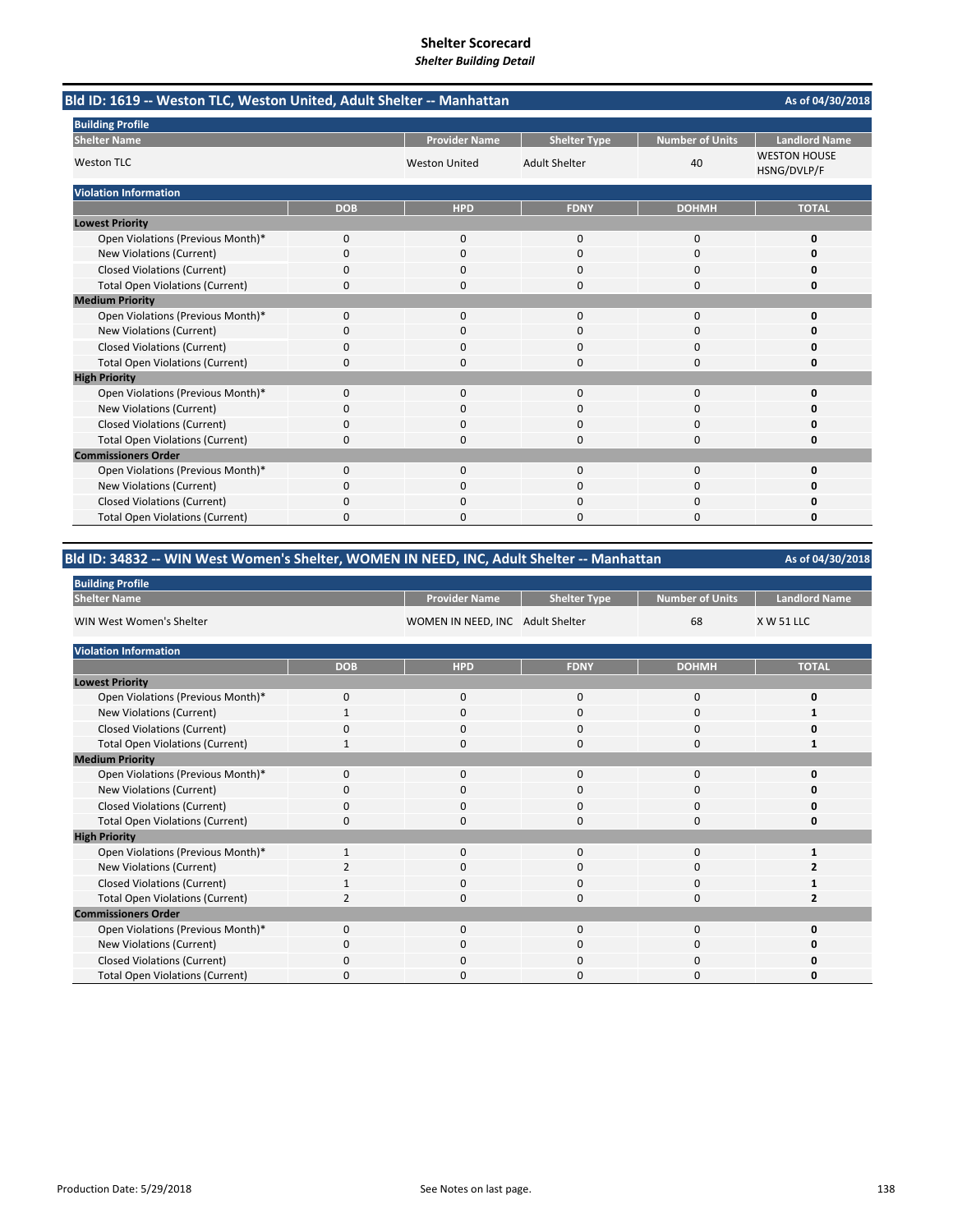| Bld ID: 1599 -- Women's Shelter, Bushwick Economic Development Corp., Adult Shelter -- Manhattan |                |                                               |                      |                 | As of 04/30/2018                     |
|--------------------------------------------------------------------------------------------------|----------------|-----------------------------------------------|----------------------|-----------------|--------------------------------------|
| <b>Building Profile</b>                                                                          |                |                                               |                      |                 |                                      |
| <b>Shelter Name</b>                                                                              |                | <b>Provider Name</b>                          | <b>Shelter Type</b>  | Number of Units | <b>Landlord Name</b>                 |
| Women's Shelter                                                                                  |                | <b>Bushwick Economic</b><br>Development Corp. | <b>Adult Shelter</b> | 92              | WEST 174 STREET<br><b>REALTY LLC</b> |
| <b>Violation Information</b>                                                                     |                |                                               |                      |                 |                                      |
|                                                                                                  | <b>DOB</b>     | <b>HPD</b>                                    | <b>FDNY</b>          | <b>DOHMH</b>    | <b>TOTAL</b>                         |
| <b>Lowest Priority</b>                                                                           |                |                                               |                      |                 |                                      |
| Open Violations (Previous Month)*                                                                | $\overline{2}$ | $\mathbf{1}$                                  | $\mathbf{0}$         | $\mathbf 0$     | 3                                    |
| New Violations (Current)                                                                         | $\overline{2}$ | $\Omega$                                      | $\Omega$             | $\Omega$        | 2                                    |
| <b>Closed Violations (Current)</b>                                                               | 0              | 0                                             | 0                    | 0               | 0                                    |
| <b>Total Open Violations (Current)</b>                                                           | 4              |                                               | 0                    | 0               | 5                                    |
| <b>Medium Priority</b>                                                                           |                |                                               |                      |                 |                                      |
| Open Violations (Previous Month)*                                                                | 0              | 0                                             | $\Omega$             | $\Omega$        | $\Omega$                             |
| New Violations (Current)                                                                         | n              | 0                                             | 0                    | 0               | Ω                                    |
| <b>Closed Violations (Current)</b>                                                               | 0              | $\Omega$                                      | $\Omega$             | 0               | 0                                    |
| <b>Total Open Violations (Current)</b>                                                           | 0              | <sup>0</sup>                                  | 0                    | 0               | 0                                    |
| <b>High Priority</b>                                                                             |                |                                               |                      |                 |                                      |
| Open Violations (Previous Month)*                                                                | 8              | 0                                             | $\Omega$             | $\Omega$        | 8                                    |
| New Violations (Current)                                                                         | 2              | 0                                             | 0                    | 0               | 2                                    |
| <b>Closed Violations (Current)</b>                                                               |                | ŋ                                             | O                    | $\Omega$        |                                      |
| <b>Total Open Violations (Current)</b>                                                           | 9              | O                                             | 0                    | $\Omega$        | 9                                    |
| <b>Commissioners Order</b>                                                                       |                |                                               |                      |                 |                                      |
| Open Violations (Previous Month)*                                                                | $\mathbf{1}$   | $\Omega$                                      | $\mathbf{1}$         | $\Omega$        | $\overline{2}$                       |
| New Violations (Current)                                                                         | 2              | $\Omega$                                      | 0                    | $\Omega$        | 2                                    |
| <b>Closed Violations (Current)</b>                                                               | 0              | 0                                             | 0                    | 0               | Ω                                    |
| <b>Total Open Violations (Current)</b>                                                           | 3              | $\Omega$                                      |                      | $\Omega$        | 4                                    |

### **Bld ID: 48897 ‐‐ Women's Shelter, NYC Department Of Homeless Services, Adult Shelter ‐‐ Manhattan**

| <b>Building Profile</b>                |            |                                               |                      |                        |                      |
|----------------------------------------|------------|-----------------------------------------------|----------------------|------------------------|----------------------|
| <b>Shelter Name</b>                    |            | <b>Provider Name</b>                          | <b>Shelter Type</b>  | <b>Number of Units</b> | <b>Landlord Name</b> |
| Women's Shelter                        |            | NYC Department Of<br><b>Homeless Services</b> | <b>Adult Shelter</b> | 300                    | NYC Owned (DHS)      |
| <b>Violation Information</b>           |            |                                               |                      |                        |                      |
|                                        | <b>DOB</b> | <b>HPD</b>                                    | <b>FDNY</b>          | <b>DOHMH</b>           | <b>TOTAL</b>         |
| <b>Lowest Priority</b>                 |            |                                               |                      |                        |                      |
| Open Violations (Previous Month)*      | 2          | 0                                             | 0                    | 0                      | 2                    |
| New Violations (Current)               |            | 0                                             | 0                    | 0                      |                      |
| <b>Closed Violations (Current)</b>     | 0          | $\Omega$                                      | $\mathbf 0$          | $\mathbf 0$            |                      |
| <b>Total Open Violations (Current)</b> | 6          | $\Omega$                                      | 0                    | $\mathbf 0$            | 6                    |
| <b>Medium Priority</b>                 |            |                                               |                      |                        |                      |
| Open Violations (Previous Month)*      | $\Omega$   | $\Omega$                                      | 0                    | 0                      |                      |
| New Violations (Current)               | O          | 0                                             | 0                    | 0                      |                      |
| <b>Closed Violations (Current)</b>     | 0          | $\mathbf 0$                                   | 0                    | 0                      |                      |
| <b>Total Open Violations (Current)</b> | ŋ          | $\Omega$                                      | 0                    | $\mathbf 0$            |                      |
| <b>High Priority</b>                   |            |                                               |                      |                        |                      |
| Open Violations (Previous Month)*      | 3          | 0                                             | $\mathbf 0$          | 0                      |                      |
| New Violations (Current)               | O          | $\Omega$                                      | 0                    | 0                      |                      |
| <b>Closed Violations (Current)</b>     | $\Omega$   | $\Omega$                                      | 0                    | 0                      |                      |
| <b>Total Open Violations (Current)</b> | 3          | $\Omega$                                      | 0                    | $\mathbf 0$            |                      |
| <b>Commissioners Order</b>             |            |                                               |                      |                        |                      |
| Open Violations (Previous Month)*      | 2          | $\Omega$                                      | $\mathbf 0$          | $\mathbf 0$            | 2                    |
| New Violations (Current)               | 0          | $\Omega$                                      | 0                    | 0                      |                      |
| Closed Violations (Current)            | O          | $\Omega$                                      | 0                    | 0                      |                      |
| <b>Total Open Violations (Current)</b> |            | <sup>0</sup>                                  | 0                    | 0                      |                      |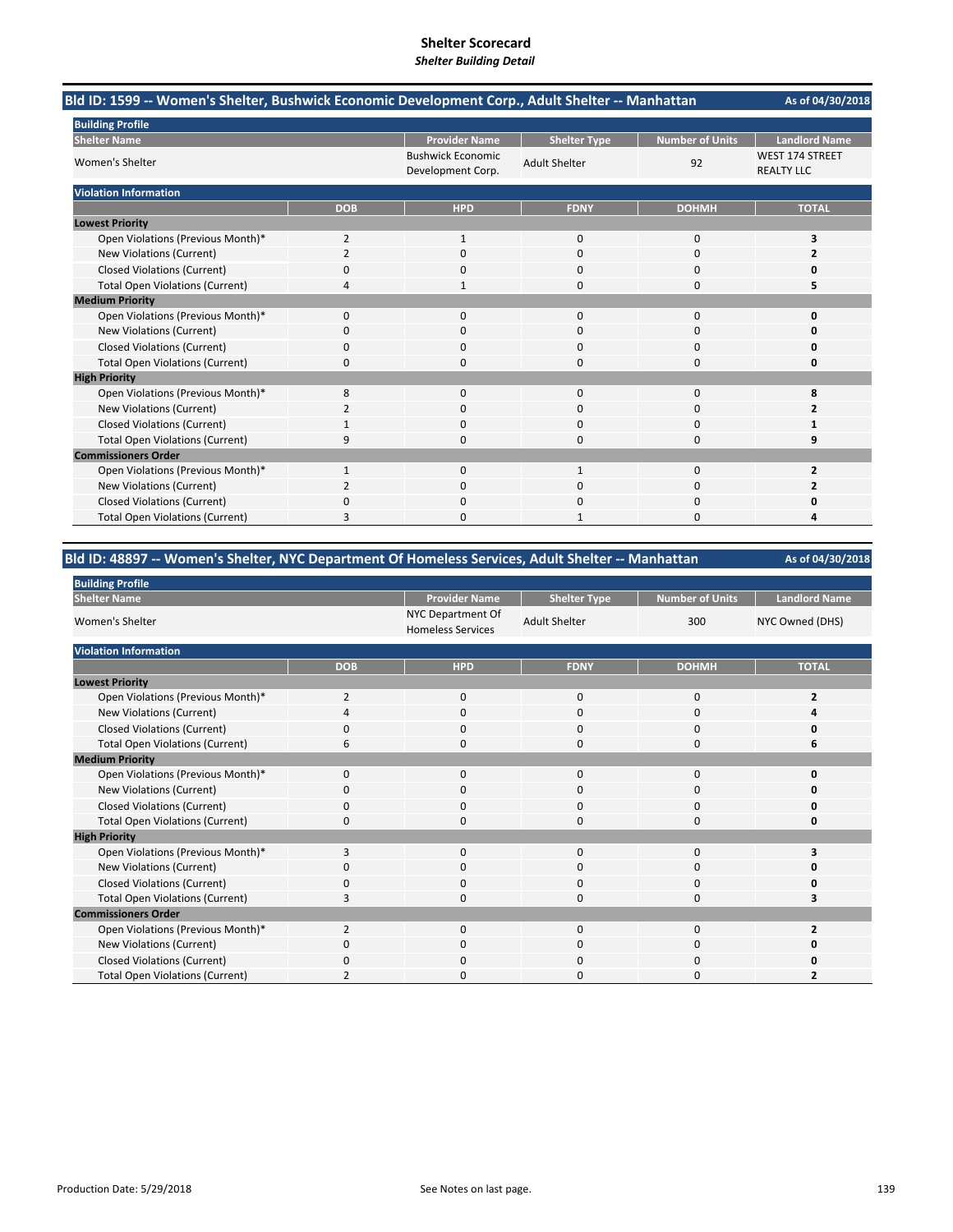| Bld ID: 180064 -- xx Holiday Inn, African American Planning Commission, Adult Shelter -- Manhattan | As of 04/30/2018 |                                                |                      |                 |                        |
|----------------------------------------------------------------------------------------------------|------------------|------------------------------------------------|----------------------|-----------------|------------------------|
| <b>Building Profile</b>                                                                            |                  |                                                |                      |                 |                        |
| <b>Shelter Name</b>                                                                                |                  | <b>Provider Name</b>                           | <b>Shelter Type</b>  | Number of Units | <b>Landlord Name</b>   |
| xx Holiday Inn                                                                                     |                  | African American<br><b>Planning Commission</b> | <b>Adult Shelter</b> | 109             | <b>SC DELANCEY LLC</b> |
| <b>Violation Information</b>                                                                       |                  |                                                |                      |                 |                        |
|                                                                                                    | <b>DOB</b>       | <b>HPD</b>                                     | <b>FDNY</b>          | <b>DOHMH</b>    | <b>TOTAL</b>           |
| <b>Lowest Priority</b>                                                                             |                  |                                                |                      |                 |                        |
| Open Violations (Previous Month)*                                                                  | 0                | 0                                              | 1                    | $\mathbf 0$     | 1                      |
| New Violations (Current)                                                                           | 0                | 0                                              | 0                    | 0               | 0                      |
| <b>Closed Violations (Current)</b>                                                                 | 0                | $\Omega$                                       | $\Omega$             | $\Omega$        | o                      |
| <b>Total Open Violations (Current)</b>                                                             | 0                | $\Omega$                                       | $\mathbf{1}$         | $\Omega$        | $\mathbf{1}$           |
| <b>Medium Priority</b>                                                                             |                  |                                                |                      |                 |                        |
| Open Violations (Previous Month)*                                                                  | 0                | $\Omega$                                       | $\Omega$             | $\Omega$        | O                      |
| New Violations (Current)                                                                           | 0                | $\Omega$                                       | $\Omega$             | $\Omega$        | n                      |
| <b>Closed Violations (Current)</b>                                                                 | $\Omega$         | $\Omega$                                       | $\Omega$             | $\Omega$        | O                      |
| <b>Total Open Violations (Current)</b>                                                             | 0                | $\Omega$                                       | $\Omega$             | $\Omega$        | 0                      |
| <b>High Priority</b>                                                                               |                  |                                                |                      |                 |                        |
| Open Violations (Previous Month)*                                                                  | 0                | 0                                              | $\mathbf 0$          | $\mathbf 0$     | 0                      |
| New Violations (Current)                                                                           | 0                | $\Omega$                                       | 0                    | 0               | o                      |
| <b>Closed Violations (Current)</b>                                                                 | 0                | 0                                              | O                    | 0               | Ω                      |
| <b>Total Open Violations (Current)</b>                                                             | 0                | 0                                              | $\Omega$             | 0               | 0                      |
| <b>Commissioners Order</b>                                                                         |                  |                                                |                      |                 |                        |
| Open Violations (Previous Month)*                                                                  | $\mathbf{1}$     | 0                                              | $\mathbf{1}$         | $\mathbf 0$     | 2                      |
| New Violations (Current)                                                                           | 0                | 0                                              | 0                    | 0               | 0                      |
| <b>Closed Violations (Current)</b>                                                                 | 0                | 0                                              | 0                    | 0               | O                      |
| <b>Total Open Violations (Current)</b>                                                             |                  | $\Omega$                                       |                      | $\Omega$        | 2                      |

# **Bld ID: 1582 ‐‐ ALANS HOUSE, AGUILA, Family Hotel ‐‐ Manhattan**

### **Provider Name Shelter Type Number of Units Landlord Name AGUILA**<br>AGUILA Family Hotel 47 X LENOX LLC Family Hotel **DOB HPD FDNY DOHMH TOTAL** Open Violations (Previous Month)\* **6**<br>
1 0 2000 **8**<br>
New Violations (Current) 1 0 0 0 0 1 New Violations (Current) **1** 1000 **1** 1000 **1** 1000 **1** Closed Violations (Current) **3** 0 0 0 0 3<br>
Total Open Violations (Current) 4 0 2 0 6 Total Open Violations (Current) 4 Open Violations (Previous Month)\* 0000 **0 New Violations (Current)** Closed Violations (Current) 0000 **0** Total Open Violations (Current) 0000 **0** Open Violations (Previous Month)\* 7000 **7** New Violations (Current) 0000 **0** Closed Violations (Current) 5000 **5**<br>
5000 **5**<br>
5000 **5** Total Open Violations (Current) 2000 **2** Open Violations (Previous Month)<sup>\*</sup> 1030 **4**<br>1030 **4** New Violations (Current) **0** 0000 **0** 0000 **0** Closed Violations (Current) 0000 **0** Total Open Violations (Current) 1 0 3 0 4 **Building Profile Shelter Name Medium Priority High Priority Commissioners Order** ALANS HOUSE **Violation Information Lowest Priority**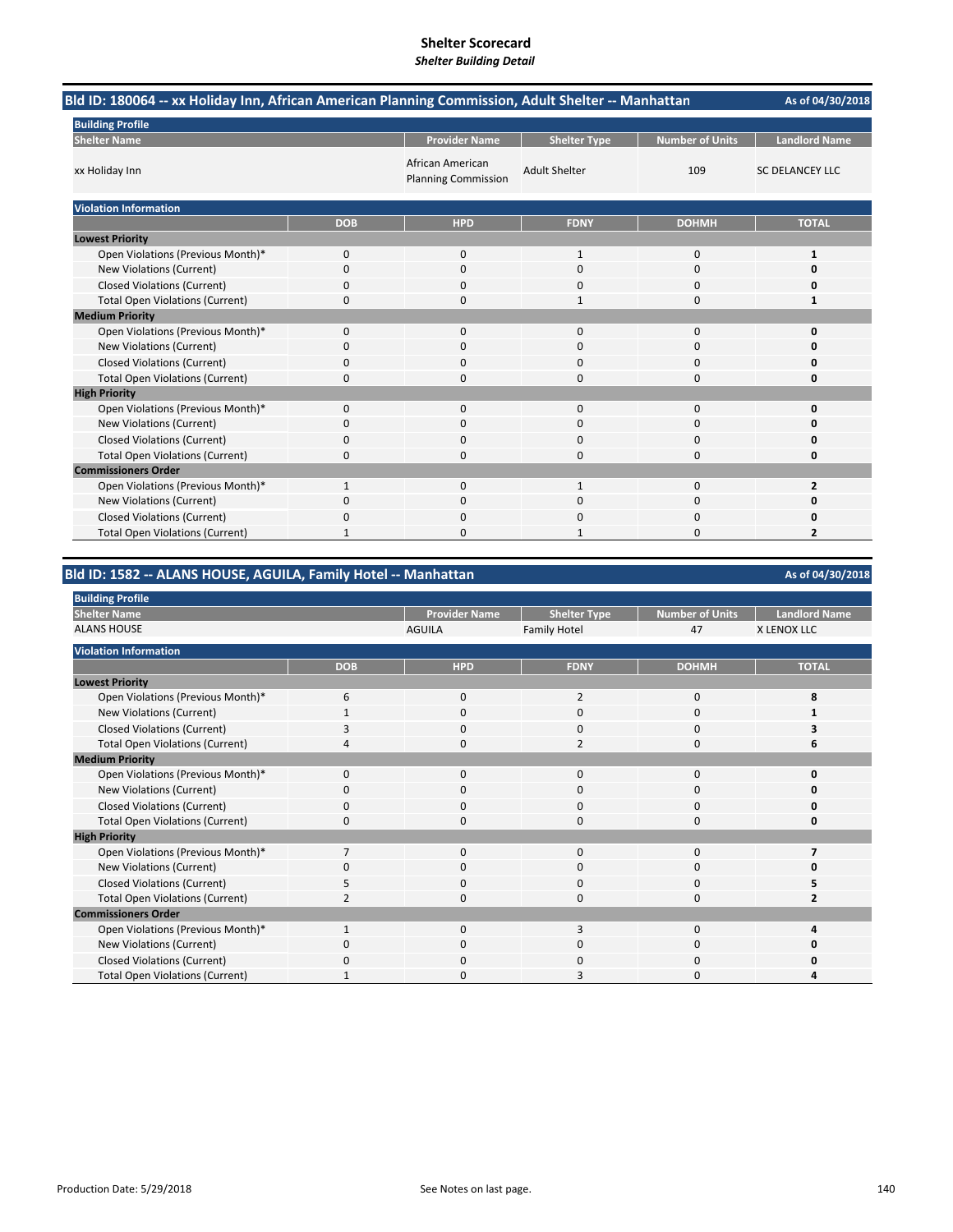| Bld ID: 1581 -- ALANS HOUSE, AGUILA, Family Hotel -- Manhattan |            |                      |                     |                        | As of 04/30/2018     |
|----------------------------------------------------------------|------------|----------------------|---------------------|------------------------|----------------------|
| <b>Building Profile</b>                                        |            |                      |                     |                        |                      |
| <b>Shelter Name</b>                                            |            | <b>Provider Name</b> | <b>Shelter Type</b> | <b>Number of Units</b> | <b>Landlord Name</b> |
| <b>ALANS HOUSE</b>                                             |            | <b>AGUILA</b>        | <b>Family Hotel</b> | 14                     | 2263, LLC            |
| <b>Violation Information</b>                                   |            |                      |                     |                        |                      |
|                                                                | <b>DOB</b> | <b>HPD</b>           | <b>FDNY</b>         | <b>DOHMH</b>           | <b>TOTAL</b>         |
| <b>Lowest Priority</b>                                         |            |                      |                     |                        |                      |
| Open Violations (Previous Month)*                              | 0          | 0                    | $\mathbf 0$         | $\mathbf 0$            | 0                    |
| New Violations (Current)                                       | 0          | $\Omega$             | $\Omega$            | $\Omega$               | O                    |
| <b>Closed Violations (Current)</b>                             | 0          | $\Omega$             | $\Omega$            | 0                      | 0                    |
| <b>Total Open Violations (Current)</b>                         | 0          | 0                    | $\Omega$            | $\Omega$               | 0                    |
| <b>Medium Priority</b>                                         |            |                      |                     |                        |                      |
| Open Violations (Previous Month)*                              | 0          | $\Omega$             | $\Omega$            | $\Omega$               | O                    |
| New Violations (Current)                                       | 0          | 0                    | 0                   | 0                      | 0                    |
| <b>Closed Violations (Current)</b>                             | 0          | $\Omega$             | $\Omega$            | $\Omega$               | O                    |
| <b>Total Open Violations (Current)</b>                         | 0          | $\Omega$             | 0                   | $\Omega$               | 0                    |
| <b>High Priority</b>                                           |            |                      |                     |                        |                      |
| Open Violations (Previous Month)*                              | $\Omega$   | $\Omega$             | $\Omega$            | $\Omega$               | O                    |
| New Violations (Current)                                       | 0          | 0                    | 0                   | 0                      | o                    |
| <b>Closed Violations (Current)</b>                             | 0          | 0                    | 0                   | 0                      | Ω                    |
| <b>Total Open Violations (Current)</b>                         | $\Omega$   | n                    | $\Omega$            | $\Omega$               | O                    |
| <b>Commissioners Order</b>                                     |            |                      |                     |                        |                      |
| Open Violations (Previous Month)*                              | 0          | 0                    | $\mathbf 0$         | $\mathbf 0$            | 0                    |
| New Violations (Current)                                       | 0          | $\Omega$             | 0                   | $\Omega$               | o                    |
| <b>Closed Violations (Current)</b>                             | 0          | 0                    | O                   | $\Omega$               | 0                    |
| <b>Total Open Violations (Current)</b>                         | 0          | $\Omega$             | 0                   | $\Omega$               | 0                    |

# **Bld ID: 178177 ‐‐ CCS Manhattan Hotels, CHILDREN'S COMMUNITY SERVICES, Family Hotel ‐‐ Manhattan**

| <b>Building Profile</b>                |             |                                                |                     |                        |                            |
|----------------------------------------|-------------|------------------------------------------------|---------------------|------------------------|----------------------------|
| <b>Shelter Name</b>                    |             | <b>Provider Name</b>                           | <b>Shelter Type</b> | <b>Number of Units</b> | <b>Landlord Name</b>       |
| <b>CCS Manhattan Hotels</b>            |             | <b>CHILDREN'S</b><br><b>COMMUNITY SERVICES</b> | <b>Family Hotel</b> | 122                    | <b>X SEVENTH AVENUE CO</b> |
| <b>Violation Information</b>           |             |                                                |                     |                        |                            |
|                                        | <b>DOB</b>  | <b>HPD</b>                                     | <b>FDNY</b>         | <b>DOHMH</b>           | <b>TOTAL</b>               |
| <b>Lowest Priority</b>                 |             |                                                |                     |                        |                            |
| Open Violations (Previous Month)*      | $\mathbf 0$ | 0                                              | $\overline{7}$      | 0                      | 7                          |
| <b>New Violations (Current)</b>        | $\Omega$    | $\mathbf 0$                                    | $\mathbf 0$         | 0                      | 0                          |
| <b>Closed Violations (Current)</b>     | 0           | $\mathbf 0$                                    | 0                   | 0                      | 0                          |
| <b>Total Open Violations (Current)</b> | $\Omega$    | $\mathbf 0$                                    | $\overline{7}$      | 0                      | 7                          |
| <b>Medium Priority</b>                 |             |                                                |                     |                        |                            |
| Open Violations (Previous Month)*      | $\Omega$    | $\mathbf 0$                                    | $\mathbf 0$         | $\mathbf 0$            | 0                          |
| New Violations (Current)               | $\Omega$    | 0                                              | $\Omega$            | 0                      | O                          |
| <b>Closed Violations (Current)</b>     | 0           | $\mathbf 0$                                    | 0                   | 0                      | 0                          |
| <b>Total Open Violations (Current)</b> | $\mathbf 0$ | 0                                              | $\mathbf 0$         | 0                      | 0                          |
| <b>High Priority</b>                   |             |                                                |                     |                        |                            |
| Open Violations (Previous Month)*      | $\Omega$    | 0                                              | 0                   | 0                      | 0                          |
| New Violations (Current)               | $\mathbf 0$ | $\mathbf 0$                                    | $\mathbf 0$         | 0                      | 0                          |
| <b>Closed Violations (Current)</b>     | 0           | $\mathbf 0$                                    | $\mathbf 0$         | 0                      | 0                          |
| <b>Total Open Violations (Current)</b> | $\mathbf 0$ | $\mathbf 0$                                    | $\mathbf 0$         | 0                      | 0                          |
| <b>Commissioners Order</b>             |             |                                                |                     |                        |                            |
| Open Violations (Previous Month)*      | 6           | $\mathbf 0$                                    | $\overline{2}$      | 0                      | 8                          |
| New Violations (Current)               | $\mathbf 0$ | 0                                              | $\mathbf 0$         | 0                      | 0                          |
| <b>Closed Violations (Current)</b>     | O           | $\mathbf 0$                                    | $\Omega$            | 0                      | 0                          |
| <b>Total Open Violations (Current)</b> | 6           | $\Omega$                                       | 2                   | 0                      | 8                          |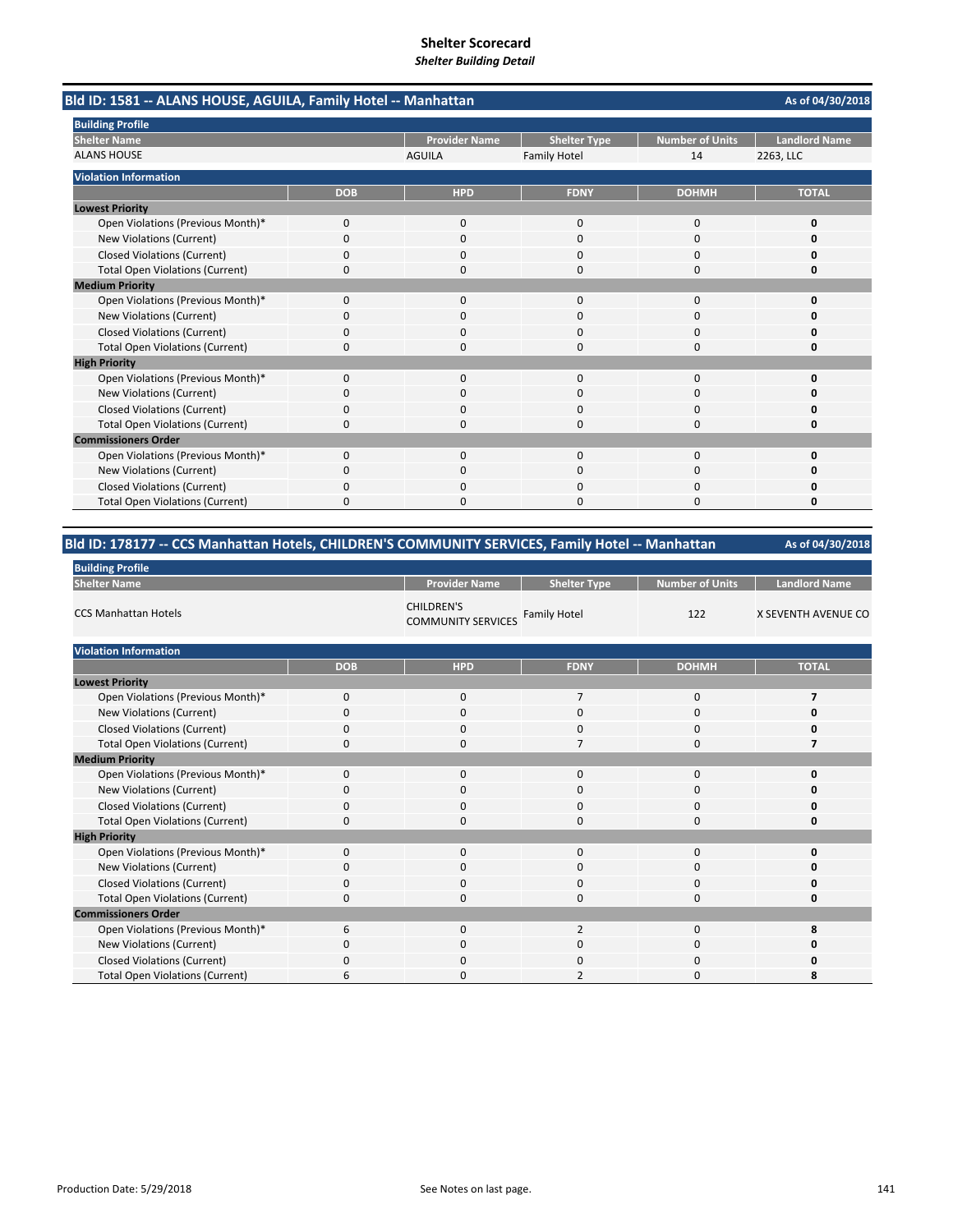| Bld ID: 181058 -- CCS Manhattan Hotels, CHILDREN'S COMMUNITY SERVICES, Family Hotel -- Manhattan |            |                                                |                     |                        | As of 04/30/2018     |
|--------------------------------------------------------------------------------------------------|------------|------------------------------------------------|---------------------|------------------------|----------------------|
| <b>Building Profile</b>                                                                          |            |                                                |                     |                        |                      |
| <b>Shelter Name</b>                                                                              |            | <b>Provider Name</b>                           | <b>Shelter Type</b> | <b>Number of Units</b> | <b>Landlord Name</b> |
| <b>CCS Manhattan Hotels</b>                                                                      |            | <b>CHILDREN'S</b><br><b>COMMUNITY SERVICES</b> | <b>Family Hotel</b> | 225                    | Condo Ownership      |
| <b>Violation Information</b>                                                                     |            |                                                |                     |                        |                      |
|                                                                                                  | <b>DOB</b> | <b>HPD</b>                                     | <b>FDNY</b>         | <b>DOHMH</b>           | <b>TOTAL</b>         |
| <b>Lowest Priority</b>                                                                           |            |                                                |                     |                        |                      |
| Open Violations (Previous Month)*                                                                | 9          | $\mathbf{0}$                                   | 8                   | 0                      | 17                   |
| New Violations (Current)                                                                         | 0          | $\mathbf{0}$                                   | $\mathbf 0$         | $\mathbf 0$            | 0                    |
| <b>Closed Violations (Current)</b>                                                               | 9          | 0                                              | 6                   | 0                      | 15                   |
| <b>Total Open Violations (Current)</b>                                                           | 0          | 0                                              | $\overline{2}$      | 0                      | $\overline{2}$       |
| <b>Medium Priority</b>                                                                           |            |                                                |                     |                        |                      |
| Open Violations (Previous Month)*                                                                | 0          | $\mathbf{0}$                                   | $\mathbf{0}$        | 0                      | 0                    |
| New Violations (Current)                                                                         | 0          | $\Omega$                                       | $\Omega$            | 0                      | 0                    |
| <b>Closed Violations (Current)</b>                                                               | 0          | 0                                              | $\Omega$            | 0                      | 0                    |
| <b>Total Open Violations (Current)</b>                                                           | 0          | 0                                              | $\Omega$            | 0                      | 0                    |
| <b>High Priority</b>                                                                             |            |                                                |                     |                        |                      |
| Open Violations (Previous Month)*                                                                | 2          | $\mathbf{0}$                                   | $\Omega$            | 0                      | $\overline{2}$       |
| <b>New Violations (Current)</b>                                                                  | 0          | 0                                              | 0                   | 0                      | 0                    |
| <b>Closed Violations (Current)</b>                                                               | 2          | $\Omega$                                       | $\mathbf 0$         | 0                      | 2                    |
| <b>Total Open Violations (Current)</b>                                                           | 0          | $\Omega$                                       | $\Omega$            | 0                      | 0                    |
| <b>Commissioners Order</b>                                                                       |            |                                                |                     |                        |                      |
| Open Violations (Previous Month)*                                                                | 17         | $\mathbf{0}$                                   | 5                   | 0                      | 22                   |
| New Violations (Current)                                                                         | 0          | 0                                              | $\mathbf 0$         | 0                      | 0                    |
| <b>Closed Violations (Current)</b>                                                               | 1          | $\Omega$                                       | $\Omega$            | 0                      | 1                    |
| <b>Total Open Violations (Current)</b>                                                           | 16         | ŋ                                              | 5                   | $\Omega$               | 21                   |

# **Bld ID: 185861 ‐‐ CCS Manhattan Hotels, CHILDREN'S COMMUNITY SERVICES, Family Hotel ‐‐ Manhattan**

**As of 04/30/2018**

| <b>Bullding Profile</b>                |            |                                                |                     |                        |                                                  |
|----------------------------------------|------------|------------------------------------------------|---------------------|------------------------|--------------------------------------------------|
| <b>Shelter Name</b>                    |            | <b>Provider Name</b>                           | <b>Shelter Type</b> | <b>Number of Units</b> | <b>Landlord Name</b>                             |
| <b>CCS Manhattan Hotels</b>            |            | <b>CHILDREN'S</b><br><b>COMMUNITY SERVICES</b> | <b>Family Hotel</b> | 24                     | <b>USA SENWELL FUND</b><br><b>MANAGEMENT LLC</b> |
| <b>Violation Information</b>           |            |                                                |                     |                        |                                                  |
|                                        | <b>DOB</b> | <b>HPD</b>                                     | <b>FDNY</b>         | <b>DOHMH</b>           | <b>TOTAL</b>                                     |
| <b>Lowest Priority</b>                 |            |                                                |                     |                        |                                                  |
| Open Violations (Previous Month)*      | 0          | $\mathbf 0$                                    | 0                   | 0                      |                                                  |
| New Violations (Current)               | 0          | 0                                              | 0                   | 0                      |                                                  |
| <b>Closed Violations (Current)</b>     | 0          | 0                                              | 0                   | 0                      |                                                  |
| <b>Total Open Violations (Current)</b> | 0          | $\mathbf 0$                                    | 0                   | $\mathbf 0$            | O                                                |
| <b>Medium Priority</b>                 |            |                                                |                     |                        |                                                  |
| Open Violations (Previous Month)*      | $\Omega$   | $\mathbf 0$                                    | 0                   | 0                      |                                                  |
| New Violations (Current)               | 0          | 0                                              | 0                   | 0                      |                                                  |
| <b>Closed Violations (Current)</b>     | 0          | $\mathbf 0$                                    | 0                   | 0                      |                                                  |
| <b>Total Open Violations (Current)</b> | 0          | $\mathbf 0$                                    | 0                   | $\mathbf 0$            | 0                                                |
| <b>High Priority</b>                   |            |                                                |                     |                        |                                                  |
| Open Violations (Previous Month)*      | $\Omega$   | $\mathbf 0$                                    | $\Omega$            | $\mathbf 0$            |                                                  |
| New Violations (Current)               | 0          | $\mathbf 0$                                    | 0                   | 0                      |                                                  |
| <b>Closed Violations (Current)</b>     | $\Omega$   | $\mathbf 0$                                    | 0                   | $\mathbf 0$            |                                                  |
| <b>Total Open Violations (Current)</b> | 0          | $\mathbf 0$                                    | $\Omega$            | $\mathbf 0$            | o                                                |
| <b>Commissioners Order</b>             |            |                                                |                     |                        |                                                  |
| Open Violations (Previous Month)*      | $\Omega$   | $\mathbf 0$                                    | 0                   | 0                      |                                                  |
| New Violations (Current)               | 0          | $\mathbf 0$                                    | 0                   | $\mathbf 0$            |                                                  |
| <b>Closed Violations (Current)</b>     | 0          | $\mathbf 0$                                    | 0                   | 0                      |                                                  |
| <b>Total Open Violations (Current)</b> | 0          | O                                              | 0                   | 0                      |                                                  |

**Building Profile**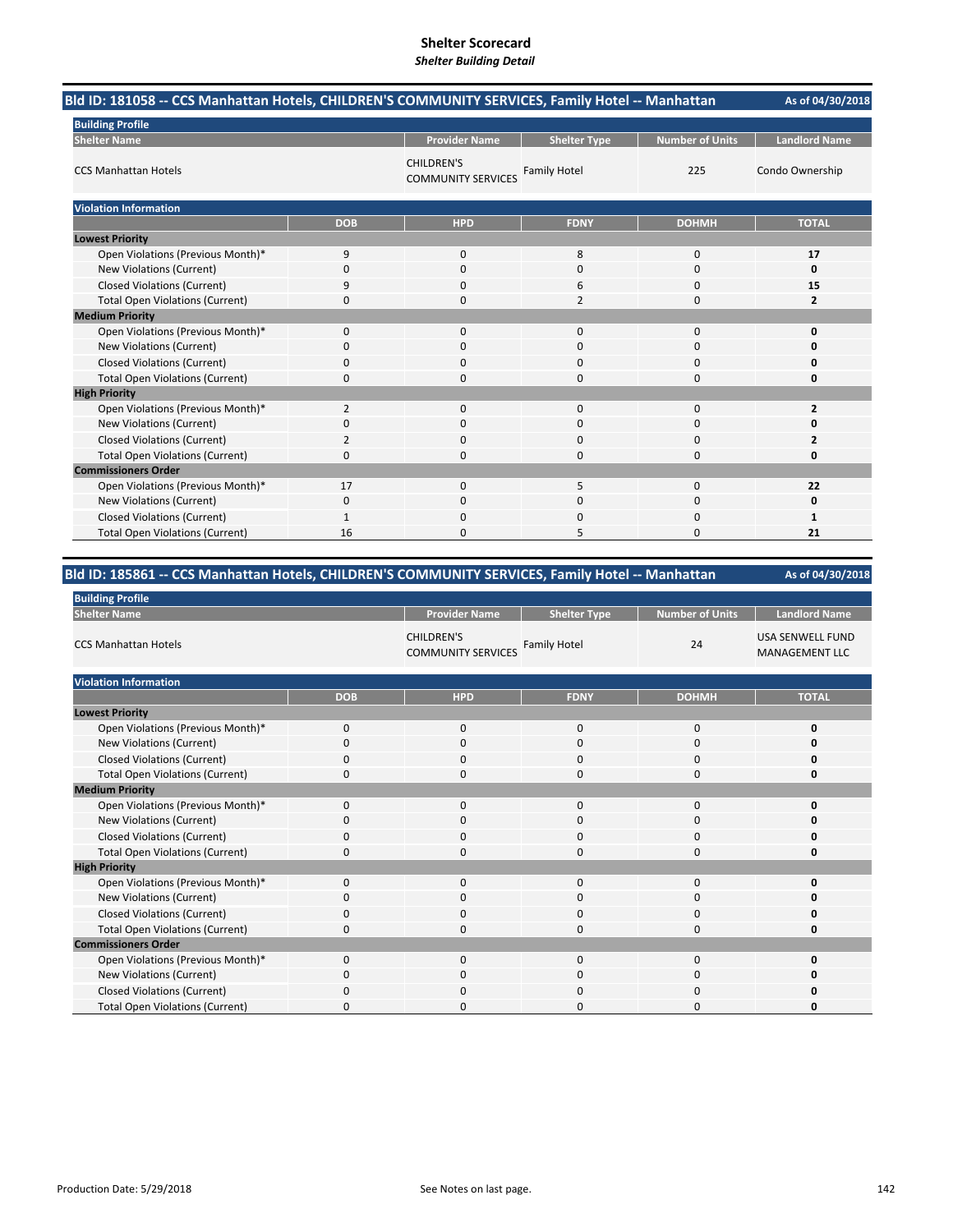| Bld ID: 191017 -- CCS Manhattan Hotels, CHILDREN'S COMMUNITY SERVICES, Family Hotel -- Manhattan |              |                                                |                     |                        | As of 04/30/2018     |
|--------------------------------------------------------------------------------------------------|--------------|------------------------------------------------|---------------------|------------------------|----------------------|
| <b>Building Profile</b>                                                                          |              |                                                |                     |                        |                      |
| <b>Shelter Name</b>                                                                              |              | <b>Provider Name</b>                           | <b>Shelter Type</b> | <b>Number of Units</b> | <b>Landlord Name</b> |
| <b>CCS Manhattan Hotels</b>                                                                      |              | <b>CHILDREN'S</b><br><b>COMMUNITY SERVICES</b> | <b>Family Hotel</b> | 78                     | <b>X WEST LLC</b>    |
| <b>Violation Information</b>                                                                     |              |                                                |                     |                        |                      |
|                                                                                                  | <b>DOB</b>   | <b>HPD</b>                                     | <b>FDNY</b>         | <b>DOHMH</b>           | <b>TOTAL</b>         |
| <b>Lowest Priority</b>                                                                           |              |                                                |                     |                        |                      |
| Open Violations (Previous Month)*                                                                | 0            | 0                                              | $\mathbf 0$         | $\mathbf 0$            | 0                    |
| New Violations (Current)                                                                         | 0            | 0                                              | 0                   | 0                      | 0                    |
| <b>Closed Violations (Current)</b>                                                               | 0            | $\Omega$                                       | $\Omega$            | $\Omega$               | 0                    |
| <b>Total Open Violations (Current)</b>                                                           | 0            | 0                                              | $\Omega$            | $\Omega$               | 0                    |
| <b>Medium Priority</b>                                                                           |              |                                                |                     |                        |                      |
| Open Violations (Previous Month)*                                                                | 0            | 0                                              | $\mathbf 0$         | $\mathbf 0$            | 0                    |
| New Violations (Current)                                                                         | 0            | 0                                              | $\Omega$            | $\Omega$               | 0                    |
| <b>Closed Violations (Current)</b>                                                               | 0            | 0                                              | 0                   | 0                      | 0                    |
| <b>Total Open Violations (Current)</b>                                                           | 0            | $\Omega$                                       | 0                   | $\Omega$               | 0                    |
| <b>High Priority</b>                                                                             |              |                                                |                     |                        |                      |
| Open Violations (Previous Month)*                                                                | $\mathbf{1}$ | 0                                              | 0                   | $\mathbf 0$            | 1                    |
| New Violations (Current)                                                                         | 0            | 0                                              | 0                   | 0                      | 0                    |
| <b>Closed Violations (Current)</b>                                                               |              | 0                                              | 0                   | 0                      |                      |
| <b>Total Open Violations (Current)</b>                                                           | 0            | 0                                              | $\Omega$            | 0                      | 0                    |
| <b>Commissioners Order</b>                                                                       |              |                                                |                     |                        |                      |
| Open Violations (Previous Month)*                                                                | 0            | 0                                              | $\Omega$            | $\Omega$               | 0                    |
| New Violations (Current)                                                                         | 0            | 0                                              | 0                   | 0                      | 0                    |
| <b>Closed Violations (Current)</b>                                                               | 0            | 0                                              | 0                   | 0                      | Ω                    |
| <b>Total Open Violations (Current)</b>                                                           | $\Omega$     | $\Omega$                                       | O                   | $\Omega$               | 0                    |

# **Bld ID: 191019 ‐‐ CCS Manhattan Hotels, CHILDREN'S COMMUNITY SERVICES, Family Hotel ‐‐ Manhattan**

| <b>Building Profile</b>                |              |                                                |                     |                        |                               |  |
|----------------------------------------|--------------|------------------------------------------------|---------------------|------------------------|-------------------------------|--|
| <b>Shelter Name</b>                    |              | <b>Provider Name</b>                           | <b>Shelter Type</b> | <b>Number of Units</b> | <b>Landlord Name</b>          |  |
| <b>CCS Manhattan Hotels</b>            |              | <b>CHILDREN'S</b><br><b>COMMUNITY SERVICES</b> | <b>Family Hotel</b> | 106                    | <b>WELLINGTON HOTEL</b><br>CO |  |
| <b>Violation Information</b>           |              |                                                |                     |                        |                               |  |
|                                        | <b>DOB</b>   | <b>HPD</b>                                     | <b>FDNY</b>         | <b>DOHMH</b>           | <b>TOTAL</b>                  |  |
| <b>Lowest Priority</b>                 |              |                                                |                     |                        |                               |  |
| Open Violations (Previous Month)*      | $\mathbf 0$  | $\mathbf{0}$                                   | 0                   | $\mathbf 0$            | O                             |  |
| New Violations (Current)               | $\Omega$     | $\Omega$                                       | $\Omega$            | 0                      |                               |  |
| Closed Violations (Current)            | $\Omega$     | $\mathbf 0$                                    | 0                   | 0                      |                               |  |
| <b>Total Open Violations (Current)</b> | 0            | $\mathbf 0$                                    | 0                   | $\mathbf 0$            | Ω                             |  |
| <b>Medium Priority</b>                 |              |                                                |                     |                        |                               |  |
| Open Violations (Previous Month)*      | $\Omega$     | $\mathbf 0$                                    | 0                   | 0                      |                               |  |
| New Violations (Current)               | $\Omega$     | 0                                              | 0                   | $\mathbf 0$            |                               |  |
| <b>Closed Violations (Current)</b>     | $\Omega$     | $\mathbf 0$                                    | 0                   | $\mathbf 0$            |                               |  |
| <b>Total Open Violations (Current)</b> | $\mathbf 0$  | $\mathbf 0$                                    | 0                   | $\mathbf 0$            | n                             |  |
| <b>High Priority</b>                   |              |                                                |                     |                        |                               |  |
| Open Violations (Previous Month)*      | $\mathbf{1}$ | $\mathbf 0$                                    | 0                   | $\mathbf 0$            | 1                             |  |
| New Violations (Current)               | $\Omega$     | $\Omega$                                       | $\Omega$            | 0                      |                               |  |
| <b>Closed Violations (Current)</b>     | O            | 0                                              | 0                   | 0                      |                               |  |
| <b>Total Open Violations (Current)</b> | 1            | $\mathbf 0$                                    | 0                   | $\mathbf 0$            | 1                             |  |
| <b>Commissioners Order</b>             |              |                                                |                     |                        |                               |  |
| Open Violations (Previous Month)*      | $\Omega$     | $\Omega$                                       | 0                   | 0                      |                               |  |
| New Violations (Current)               | $\Omega$     | $\mathbf 0$                                    | 0                   | 0                      |                               |  |
| <b>Closed Violations (Current)</b>     | $\Omega$     | $\Omega$                                       | 0                   | $\Omega$               |                               |  |
| <b>Total Open Violations (Current)</b> | 0            | 0                                              | 0                   | $\Omega$               |                               |  |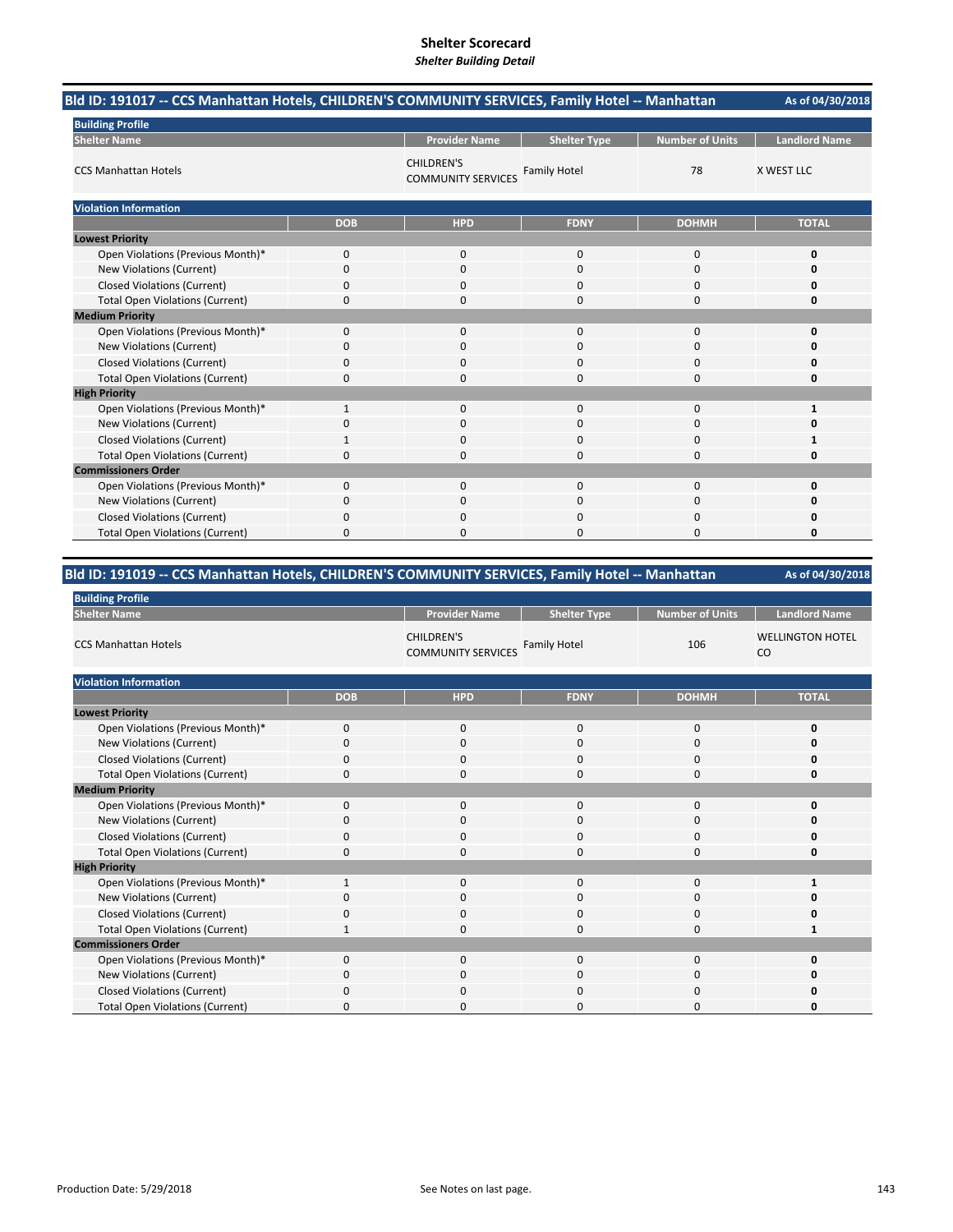| Bld ID: 1577 -- HOTEL, AGUILA, Family Hotel -- Manhattan<br>As of 04/30/2018 |            |                      |                     |                        |                              |
|------------------------------------------------------------------------------|------------|----------------------|---------------------|------------------------|------------------------------|
| <b>Building Profile</b>                                                      |            |                      |                     |                        |                              |
| <b>Shelter Name</b>                                                          |            | <b>Provider Name</b> | <b>Shelter Type</b> | <b>Number of Units</b> | <b>Landlord Name</b>         |
| <b>HOTEL</b>                                                                 |            | <b>AGUILA</b>        | <b>Family Hotel</b> | 86                     | <b>CALIFORNIA SUITES INC</b> |
| <b>Violation Information</b>                                                 |            |                      |                     |                        |                              |
|                                                                              | <b>DOB</b> | <b>HPD</b>           | <b>FDNY</b>         | <b>DOHMH</b>           | <b>TOTAL</b>                 |
| <b>Lowest Priority</b>                                                       |            |                      |                     |                        |                              |
| Open Violations (Previous Month)*                                            | 1          | $\mathbf{0}$         | $\mathbf 0$         | 0                      | $\mathbf{1}$                 |
| <b>New Violations (Current)</b>                                              | 3          | $\Omega$             | $\Omega$            | 0                      |                              |
| <b>Closed Violations (Current)</b>                                           | 3          | $\Omega$             | $\Omega$            | 0                      |                              |
| <b>Total Open Violations (Current)</b>                                       |            | $\Omega$             | $\Omega$            | 0                      | 1                            |
| <b>Medium Priority</b>                                                       |            |                      |                     |                        |                              |
| Open Violations (Previous Month)*                                            | $\Omega$   | $\Omega$             | $\Omega$            | $\Omega$               | $\Omega$                     |
| New Violations (Current)                                                     | 0          | 0                    | $\Omega$            | 0                      | O                            |
| <b>Closed Violations (Current)</b>                                           | 0          | $\Omega$             | $\Omega$            | 0                      | 0                            |
| <b>Total Open Violations (Current)</b>                                       | 0          | 0                    | $\Omega$            | $\Omega$               | 0                            |
| <b>High Priority</b>                                                         |            |                      |                     |                        |                              |
| Open Violations (Previous Month)*                                            | 6          | 0                    | $\mathbf 0$         | 0                      | 6                            |
| New Violations (Current)                                                     | 0          | 2                    | $\Omega$            | $\Omega$               | 2                            |
| <b>Closed Violations (Current)</b>                                           | 2          | 2                    | $\mathbf 0$         | 0                      |                              |
| <b>Total Open Violations (Current)</b>                                       | 4          | 0                    | $\Omega$            | 0                      | 4                            |
| <b>Commissioners Order</b>                                                   |            |                      |                     |                        |                              |
| Open Violations (Previous Month)*                                            | 6          | $\Omega$             | 2                   | 0                      | 8                            |
| New Violations (Current)                                                     | 2          | 0                    | C                   | 0                      | 2                            |
| <b>Closed Violations (Current)</b>                                           |            | ŋ                    | $\Omega$            | 0                      |                              |
| <b>Total Open Violations (Current)</b>                                       | 7          | n                    | $\overline{2}$      | $\Omega$               | q                            |

**Bld ID: 1583 ‐‐ HOTEL, AGUILA, Family Hotel ‐‐ Manhattan**

| <b>Building Profile</b>                |              |                      |                     |                        |                      |
|----------------------------------------|--------------|----------------------|---------------------|------------------------|----------------------|
| <b>Shelter Name</b>                    |              | <b>Provider Name</b> | <b>Shelter Type</b> | <b>Number of Units</b> | <b>Landlord Name</b> |
| <b>HOTEL</b>                           |              | <b>AGUILA</b>        | <b>Family Hotel</b> | 52                     | <b>X SEVEN LLC</b>   |
| <b>Violation Information</b>           |              |                      |                     |                        |                      |
|                                        | <b>DOB</b>   | <b>HPD</b>           | <b>FDNY</b>         | <b>DOHMH</b>           | <b>TOTAL</b>         |
| <b>Lowest Priority</b>                 |              |                      |                     |                        |                      |
| Open Violations (Previous Month)*      | 5            | $\Omega$             | 3                   | 0                      | 8                    |
| New Violations (Current)               | 0            | 0                    | 0                   | 0                      | 0                    |
| <b>Closed Violations (Current)</b>     |              | $\mathbf 0$          | $\overline{2}$      | 0                      |                      |
| <b>Total Open Violations (Current)</b> | 5            | $\mathbf 0$          | $\mathbf{1}$        | 0                      | 6                    |
| <b>Medium Priority</b>                 |              |                      |                     |                        |                      |
| Open Violations (Previous Month)*      | $\mathbf{0}$ | 0                    | $\mathbf{0}$        | 0                      | 0                    |
| New Violations (Current)               | $\Omega$     | $\mathbf 0$          | $\Omega$            | 0                      | $\Omega$             |
| <b>Closed Violations (Current)</b>     | 0            | $\mathbf 0$          | $\Omega$            | 0                      | 0                    |
| <b>Total Open Violations (Current)</b> | 0            | $\mathbf 0$          | $\Omega$            | 0                      | 0                    |
| <b>High Priority</b>                   |              |                      |                     |                        |                      |
| Open Violations (Previous Month)*      | 10           |                      | $\Omega$            | 0                      | 11                   |
| New Violations (Current)               | 0            | 0                    | O                   | 0                      | 0                    |
| <b>Closed Violations (Current)</b>     |              | -1                   | $\Omega$            | 0                      |                      |
| <b>Total Open Violations (Current)</b> | q            | O                    | n                   | 0                      | q                    |
| <b>Commissioners Order</b>             |              |                      |                     |                        |                      |
| Open Violations (Previous Month)*      | $\Omega$     | $\mathbf 0$          | 3                   | 0                      | 3                    |
| New Violations (Current)               | 0            | $\mathbf 0$          | $\Omega$            | 0                      | ŋ                    |
| <b>Closed Violations (Current)</b>     | O            | $\Omega$             | $\Omega$            | 0                      | ი                    |
| <b>Total Open Violations (Current)</b> | O            | 0                    | 3                   | 0                      |                      |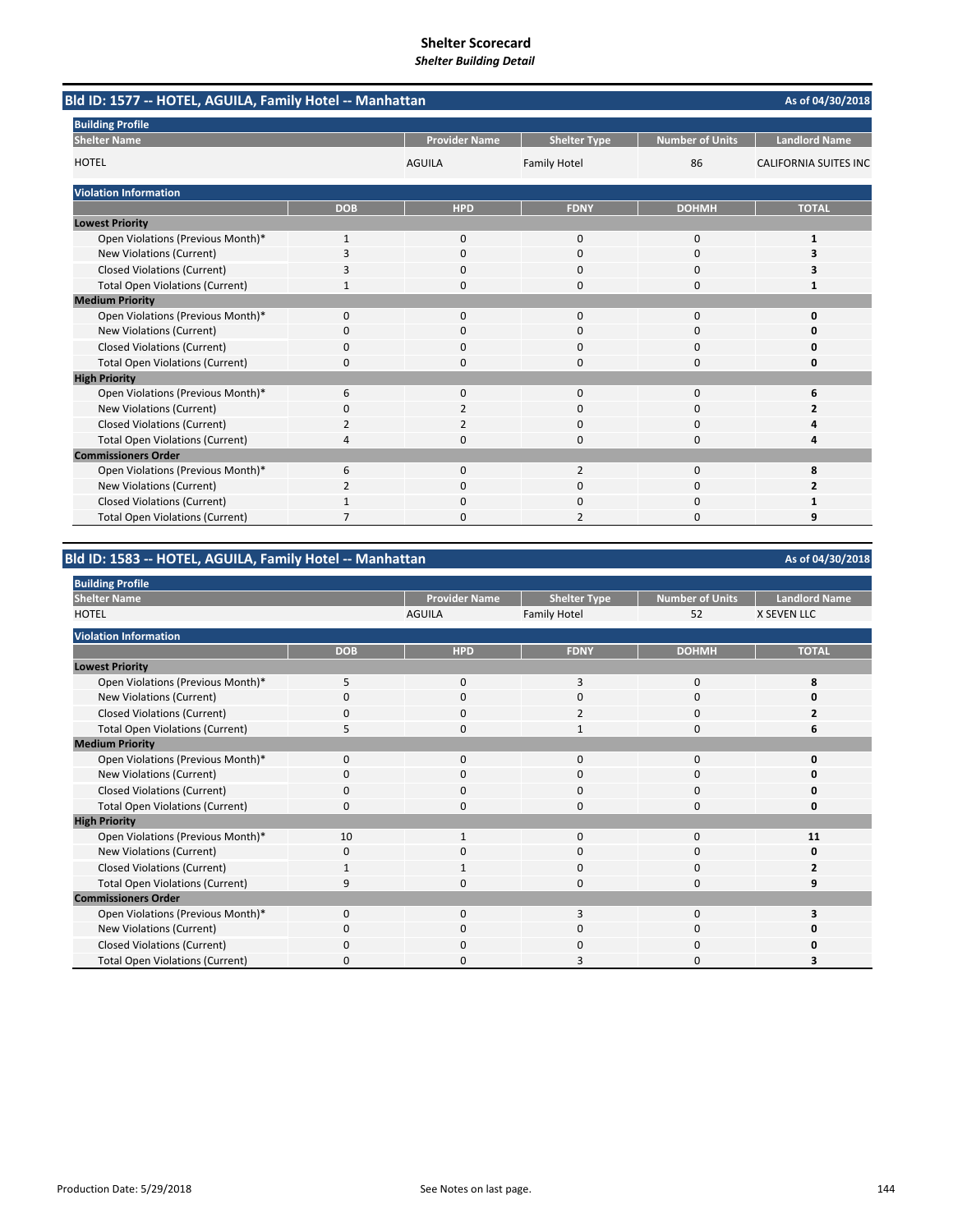| Bld ID: 1573 -- HOTEL, CHARLES ABRAMSON, Family Hotel -- Manhattan |                         | As of 04/30/2018     |                     |                        |                                     |
|--------------------------------------------------------------------|-------------------------|----------------------|---------------------|------------------------|-------------------------------------|
| <b>Building Profile</b>                                            |                         |                      |                     |                        |                                     |
| <b>Shelter Name</b>                                                |                         | <b>Provider Name</b> | <b>Shelter Type</b> | <b>Number of Units</b> | <b>Landlord Name</b>                |
| <b>HOTEL</b>                                                       | <b>CHARLES ABRAMSON</b> |                      | <b>Family Hotel</b> | 66                     | X ST NICHOLAS REALTY<br><b>CORP</b> |
| <b>Violation Information</b>                                       |                         |                      |                     |                        |                                     |
|                                                                    | <b>DOB</b>              | <b>HPD</b>           | <b>FDNY</b>         | <b>DOHMH</b>           | <b>TOTAL</b>                        |
| <b>Lowest Priority</b>                                             |                         |                      |                     |                        |                                     |
| Open Violations (Previous Month)*                                  | 0                       | $\Omega$             | $\mathbf{1}$        | $\Omega$               | 1                                   |
| New Violations (Current)                                           | 0                       | $\Omega$             | $\mathbf{1}$        | $\Omega$               |                                     |
| <b>Closed Violations (Current)</b>                                 | 0                       | 0                    | 0                   | 0                      | 0                                   |
| <b>Total Open Violations (Current)</b>                             | 0                       | 0                    | $\overline{2}$      | $\Omega$               | 2                                   |
| <b>Medium Priority</b>                                             |                         |                      |                     |                        |                                     |
| Open Violations (Previous Month)*                                  | 0                       | 0                    | $\mathbf 0$         | $\mathbf 0$            | $\Omega$                            |
| New Violations (Current)                                           | n                       | 0                    | O                   | <sup>0</sup>           | n                                   |
| <b>Closed Violations (Current)</b>                                 | 0                       | $\Omega$             | $\Omega$            | $\Omega$               | 0                                   |
| <b>Total Open Violations (Current)</b>                             | 0                       | <sup>0</sup>         | 0                   | $\Omega$               | 0                                   |
| <b>High Priority</b>                                               |                         |                      |                     |                        |                                     |
| Open Violations (Previous Month)*                                  | 1                       | $\Omega$             | $\Omega$            | $\Omega$               |                                     |
| New Violations (Current)                                           | ŋ                       | 0                    | $\Omega$            | $\Omega$               | n                                   |
| <b>Closed Violations (Current)</b>                                 | 0                       | 0                    | 0                   | $\Omega$               | 0                                   |
| <b>Total Open Violations (Current)</b>                             | 1                       | $\Omega$             | $\Omega$            | $\Omega$               | 1                                   |
| <b>Commissioners Order</b>                                         |                         |                      |                     |                        |                                     |
| Open Violations (Previous Month)*                                  | 0                       | $\Omega$             | $\overline{2}$      | $\Omega$               | 2                                   |
| New Violations (Current)                                           | 0                       | 0                    | 0                   | 0                      | n                                   |
| <b>Closed Violations (Current)</b>                                 | 0                       | $\Omega$             | 0                   | $\Omega$               | O                                   |
| <b>Total Open Violations (Current)</b>                             | 0                       | O                    | $\overline{2}$      | $\Omega$               | 2                                   |

# **Bld ID: 1579 ‐‐ HOTEL, LCG COMMUNITY SERVICES, INC, Family Hotel ‐‐ Manhattan**

| ld ID: 1579 -- HOTEL, LCG COMMUNITY SERVICES, INC, Family Hotel -- Manhattan<br>As of 04/30/2018 |            |                                       |                     |                        |                        |  |
|--------------------------------------------------------------------------------------------------|------------|---------------------------------------|---------------------|------------------------|------------------------|--|
| <b>Building Profile</b>                                                                          |            |                                       |                     |                        |                        |  |
| <b>Shelter Name</b>                                                                              |            | <b>Provider Name</b>                  | <b>Shelter Type</b> | <b>Number of Units</b> | <b>Landlord Name</b>   |  |
| HOTEL                                                                                            |            | <b>LCG COMMUNITY</b><br>SERVICES, INC | <b>Family Hotel</b> | 97                     | <b>FRANT HOTEL LLC</b> |  |
| <b>Violation Information</b>                                                                     |            |                                       |                     |                        |                        |  |
|                                                                                                  | <b>DOB</b> | <b>HPD</b>                            | <b>FDNY</b>         | <b>DOHMH</b>           | <b>TOTAL</b>           |  |
| <b>Lowest Priority</b>                                                                           |            |                                       |                     |                        |                        |  |
| Open Violations (Previous Month)*                                                                | 13         | 0                                     | 10                  | 0                      | 23                     |  |
| New Violations (Current)                                                                         | 1          | 0                                     | $\Omega$            | $\mathbf 0$            |                        |  |
| <b>Closed Violations (Current)</b>                                                               |            | 0                                     | Δ                   | 0                      | 5                      |  |
| <b>Total Open Violations (Current)</b>                                                           | 13         | 0                                     | 6                   | 0                      | 19                     |  |
| <b>Medium Priority</b>                                                                           |            |                                       |                     |                        |                        |  |
| Open Violations (Previous Month)*                                                                | 0          | 0                                     | $\mathbf{0}$        | 0                      | 0                      |  |
| <b>New Violations (Current)</b>                                                                  | 0          | 0                                     | $\mathbf 0$         | 0                      | 0                      |  |
| <b>Closed Violations (Current)</b>                                                               | $\Omega$   | 0                                     | 0                   | 0                      | 0                      |  |
| <b>Total Open Violations (Current)</b>                                                           | $\Omega$   | 0                                     | 0                   | 0                      | 0                      |  |
| <b>High Priority</b>                                                                             |            |                                       |                     |                        |                        |  |
| Open Violations (Previous Month)*                                                                | 27         | 0                                     | 0                   | 0                      | 27                     |  |
| New Violations (Current)                                                                         | 3          | 4                                     | 0                   | 0                      |                        |  |
| <b>Closed Violations (Current)</b>                                                               | 2          | 4                                     | $\mathbf 0$         | 0                      | 6                      |  |
| <b>Total Open Violations (Current)</b>                                                           | 28         | 0                                     | $\Omega$            | $\mathbf 0$            | 28                     |  |
| <b>Commissioners Order</b>                                                                       |            |                                       |                     |                        |                        |  |
| Open Violations (Previous Month)*                                                                | 8          | 0                                     | 3                   | 0                      | 11                     |  |
| <b>New Violations (Current)</b>                                                                  | 5          | $\mathbf 0$                           | 0                   | $\mathbf 0$            | 5                      |  |
| <b>Closed Violations (Current)</b>                                                               |            | 0                                     | 0                   | 0                      |                        |  |
| <b>Total Open Violations (Current)</b>                                                           | 12         | 0                                     | 3                   | 0                      | 15                     |  |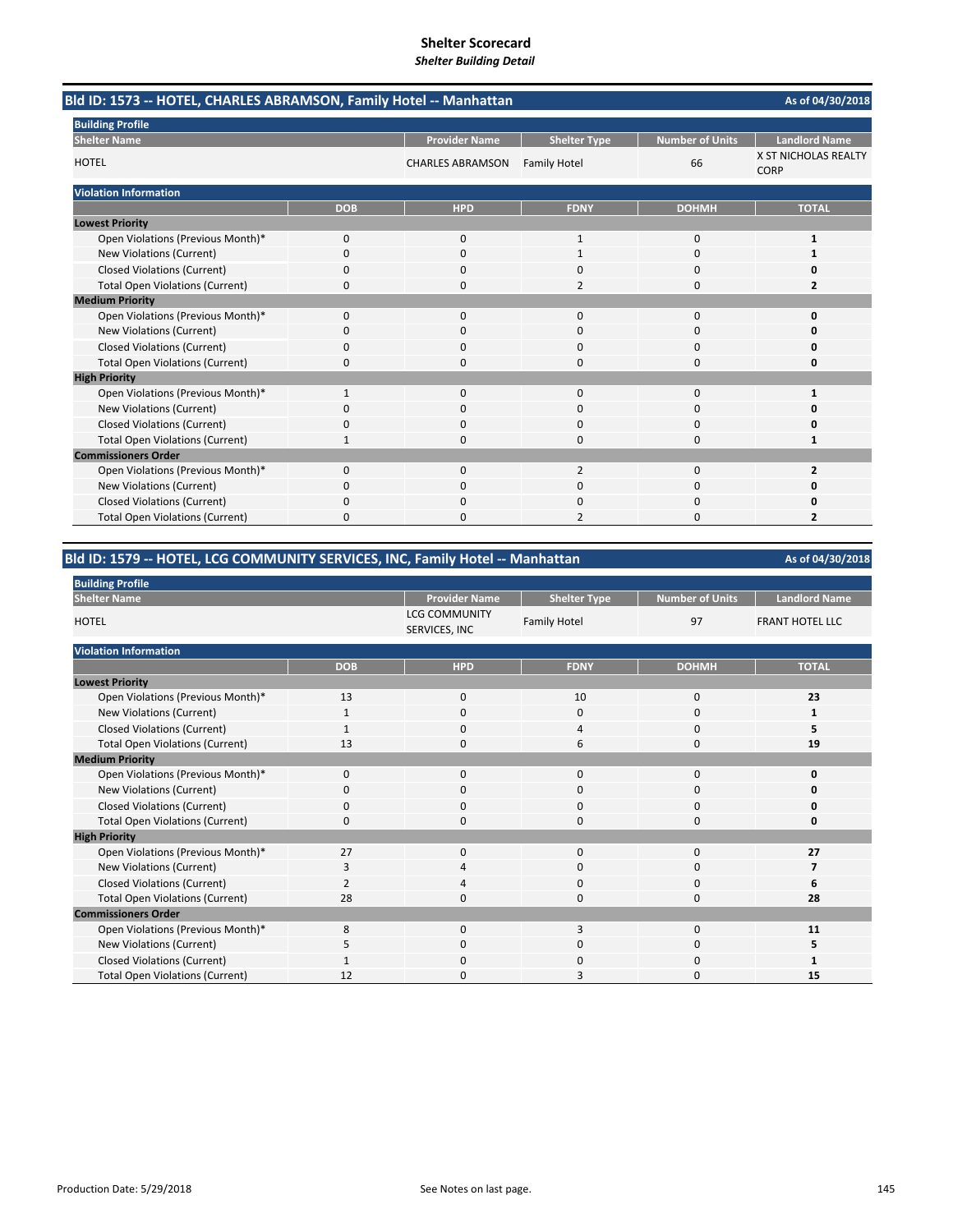| Bld ID: 1575 -- JULIOS HOUSE-MANH, AGUILA, Family Hotel -- Manhattan |            |                      |                     |                        | As of 04/30/2018     |
|----------------------------------------------------------------------|------------|----------------------|---------------------|------------------------|----------------------|
| <b>Building Profile</b>                                              |            |                      |                     |                        |                      |
| <b>Shelter Name</b>                                                  |            | <b>Provider Name</b> | <b>Shelter Type</b> | <b>Number of Units</b> | <b>Landlord Name</b> |
| <b>JULIOS HOUSE-MANH</b>                                             |            | <b>AGUILA</b>        | <b>Family Hotel</b> | 19                     | X EAST 132 ST LLC    |
| <b>Violation Information</b>                                         |            |                      |                     |                        |                      |
|                                                                      | <b>DOB</b> | <b>HPD</b>           | <b>FDNY</b>         | <b>DOHMH</b>           | <b>TOTAL</b>         |
| <b>Lowest Priority</b>                                               |            |                      |                     |                        |                      |
| Open Violations (Previous Month)*                                    | 0          | 0                    | 0                   | 0                      | 0                    |
| New Violations (Current)                                             | 0          | 0                    | 0                   | 0                      | Ω                    |
| <b>Closed Violations (Current)</b>                                   | 0          | 0                    | $\Omega$            | 0                      | O                    |
| <b>Total Open Violations (Current)</b>                               | 0          | n                    | $\Omega$            | $\Omega$               | O                    |
| <b>Medium Priority</b>                                               |            |                      |                     |                        |                      |
| Open Violations (Previous Month)*                                    | 0          |                      | $\Omega$            | $\Omega$               | 1                    |
| New Violations (Current)                                             | 0          |                      | $\Omega$            | 0                      | n                    |
| <b>Closed Violations (Current)</b>                                   | 0          | 0                    | $\Omega$            | $\Omega$               | Ω                    |
| <b>Total Open Violations (Current)</b>                               | 0          |                      | $\Omega$            | $\Omega$               | 1                    |
| <b>High Priority</b>                                                 |            |                      |                     |                        |                      |
| Open Violations (Previous Month)*                                    | 0          | 4                    | $\mathbf 0$         | 0                      | Δ                    |
| New Violations (Current)                                             | 0          | 0                    | $\Omega$            | 0                      | Ω                    |
| <b>Closed Violations (Current)</b>                                   | 0          |                      | $\Omega$            | 0                      | Δ                    |
| <b>Total Open Violations (Current)</b>                               | 0          | 0                    | $\Omega$            | 0                      | 0                    |
| <b>Commissioners Order</b>                                           |            |                      |                     |                        |                      |
| Open Violations (Previous Month)*                                    | 0          | 0                    | $\mathbf{0}$        | 0                      | 0                    |
| New Violations (Current)                                             | 0          | n                    | 0                   | 0                      |                      |
| <b>Closed Violations (Current)</b>                                   |            |                      |                     | C                      |                      |
| <b>Total Open Violations (Current)</b>                               | 0          |                      | n                   | n                      | n                    |

# **Bld ID: 108294 ‐‐ MANHATTAN HOTELS, ACACIA NETWORK HOUSING INC, Family Hotel ‐‐ Manhattan**

| <b>Building Profile</b>                |              |                                             |                     |                        |                                             |
|----------------------------------------|--------------|---------------------------------------------|---------------------|------------------------|---------------------------------------------|
| <b>Shelter Name</b>                    |              | <b>Provider Name</b>                        | <b>Shelter Type</b> | <b>Number of Units</b> | <b>Landlord Name</b>                        |
| <b>MANHATTAN HOTELS</b>                |              | <b>ACACIA NETWORK</b><br><b>HOUSING INC</b> | <b>Family Hotel</b> | 30                     | <b>HCIN WATER STREET</b><br>ASSOCIATES, LLC |
| <b>Violation Information</b>           |              |                                             |                     |                        |                                             |
|                                        | <b>DOB</b>   | <b>HPD</b>                                  | <b>FDNY</b>         | <b>DOHMH</b>           | <b>TOTAL</b>                                |
| <b>Lowest Priority</b>                 |              |                                             |                     |                        |                                             |
| Open Violations (Previous Month)*      | 0            | 0                                           | 4                   | 0                      |                                             |
| New Violations (Current)               | 0            | $\mathbf 0$                                 | 1                   | 0                      |                                             |
| <b>Closed Violations (Current)</b>     | 0            | $\mathbf 0$                                 | 0                   | 0                      | n                                           |
| <b>Total Open Violations (Current)</b> | 0            | $\Omega$                                    | 5                   | 0                      |                                             |
| <b>Medium Priority</b>                 |              |                                             |                     |                        |                                             |
| Open Violations (Previous Month)*      | $\Omega$     | $\mathbf 0$                                 | $\mathbf{0}$        | 0                      | n                                           |
| New Violations (Current)               | O            | 0                                           | 0                   | 0                      |                                             |
| <b>Closed Violations (Current)</b>     | 0            | $\mathbf 0$                                 | $\mathbf 0$         | 0                      |                                             |
| <b>Total Open Violations (Current)</b> | 0            | $\mathbf 0$                                 | 0                   | 0                      | Ω                                           |
| <b>High Priority</b>                   |              |                                             |                     |                        |                                             |
| Open Violations (Previous Month)*      | 0            | $\mathbf 0$                                 | $\mathbf{0}$        | 0                      | U                                           |
| New Violations (Current)               | $\Omega$     | $\mathbf 0$                                 | $\mathbf 0$         | 0                      |                                             |
| <b>Closed Violations (Current)</b>     | 0            | 0                                           | $\mathbf 0$         | 0                      |                                             |
| <b>Total Open Violations (Current)</b> | 0            | $\mathbf 0$                                 | 0                   | 0                      | Ω                                           |
| <b>Commissioners Order</b>             |              |                                             |                     |                        |                                             |
| Open Violations (Previous Month)*      | $\mathbf{1}$ | $\Omega$                                    | 3                   | 0                      |                                             |
| New Violations (Current)               | 0            | $\mathbf 0$                                 | 0                   | 0                      | n                                           |
| <b>Closed Violations (Current)</b>     | 0            | $\mathbf 0$                                 | 0                   | 0                      | Ω                                           |
| <b>Total Open Violations (Current)</b> |              | $\mathbf 0$                                 | 3                   | $\Omega$               |                                             |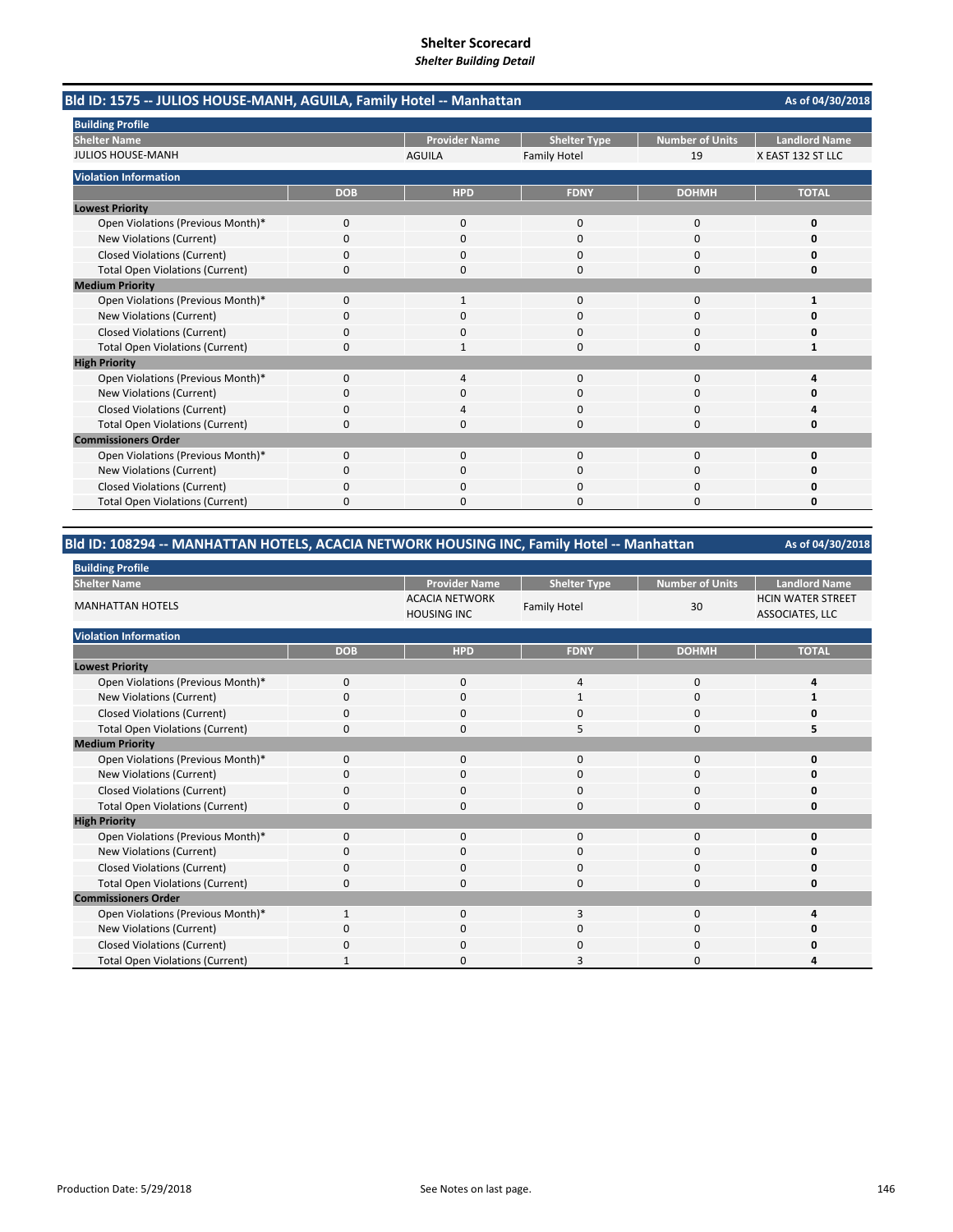| Bld ID: 108599 -- MANHATTAN HOTELS, ACACIA NETWORK HOUSING INC, Family Hotel -- Manhattan | As of 04/30/2018 |                                             |                     |                        |                                           |
|-------------------------------------------------------------------------------------------|------------------|---------------------------------------------|---------------------|------------------------|-------------------------------------------|
| <b>Building Profile</b>                                                                   |                  |                                             |                     |                        |                                           |
| <b>Shelter Name</b>                                                                       |                  | <b>Provider Name</b>                        | <b>Shelter Type</b> | <b>Number of Units</b> | <b>Landlord Name</b>                      |
| <b>MANHATTAN HOTELS</b>                                                                   |                  | <b>ACACIA NETWORK</b><br><b>HOUSING INC</b> | <b>Family Hotel</b> | 74                     | <b>MAVE HOTEL</b><br><b>INVESTORS LLC</b> |
| <b>Violation Information</b>                                                              |                  |                                             |                     |                        |                                           |
|                                                                                           | <b>DOB</b>       | <b>HPD</b>                                  | <b>FDNY</b>         | <b>DOHMH</b>           | <b>TOTAL</b>                              |
| <b>Lowest Priority</b>                                                                    |                  |                                             |                     |                        |                                           |
| Open Violations (Previous Month)*                                                         | 4                | $\mathbf{0}$                                | $\mathbf 0$         | 0                      | Δ                                         |
| New Violations (Current)                                                                  | 0                | $\Omega$                                    | $\Omega$            | $\Omega$               | 0                                         |
| <b>Closed Violations (Current)</b>                                                        | 0                | 0                                           | 0                   | 0                      | 0                                         |
| <b>Total Open Violations (Current)</b>                                                    | 4                | 0                                           | $\Omega$            | 0                      | 4                                         |
| <b>Medium Priority</b>                                                                    |                  |                                             |                     |                        |                                           |
| Open Violations (Previous Month)*                                                         | $\Omega$         | $\Omega$                                    | $\Omega$            | $\Omega$               | 0                                         |
| New Violations (Current)                                                                  | 0                | 0                                           | 0                   | $\Omega$               | O                                         |
| <b>Closed Violations (Current)</b>                                                        | 0                | 0                                           | 0                   | 0                      | Ω                                         |
| <b>Total Open Violations (Current)</b>                                                    | $\Omega$         | O                                           | $\Omega$            | $\Omega$               | O                                         |
| <b>High Priority</b>                                                                      |                  |                                             |                     |                        |                                           |
| Open Violations (Previous Month)*                                                         | $\overline{2}$   | $\mathbf{1}$                                | $\mathbf 0$         | 0                      | 3                                         |
| New Violations (Current)                                                                  | 0                | $\Omega$                                    | $\Omega$            | $\Omega$               | O                                         |
| <b>Closed Violations (Current)</b>                                                        | 0                | 0                                           | 0                   | 0                      | 0                                         |
| <b>Total Open Violations (Current)</b>                                                    | $\overline{2}$   |                                             | $\Omega$            | 0                      | 3                                         |
| <b>Commissioners Order</b>                                                                |                  |                                             |                     |                        |                                           |
| Open Violations (Previous Month)*                                                         | $\overline{2}$   | $\Omega$                                    | $\Omega$            | $\Omega$               | $\overline{2}$                            |
| New Violations (Current)                                                                  | 0                | 0                                           | $\Omega$            | $\Omega$               | 0                                         |
| <b>Closed Violations (Current)</b>                                                        | 0                | 0                                           | $\Omega$            | 0                      | 0                                         |
| <b>Total Open Violations (Current)</b>                                                    | 2                | n                                           | $\Omega$            | $\Omega$               | 2                                         |

# **Bld ID: 71680 ‐‐ MANHATTAN HOTELS, ACACIA NETWORK HOUSING INC, Family Hotel ‐‐ Manhattan**

| <b>Building Profile</b>                |                |                                             |                     |                 |                                              |
|----------------------------------------|----------------|---------------------------------------------|---------------------|-----------------|----------------------------------------------|
| <b>Shelter Name</b>                    |                | <b>Provider Name</b>                        | <b>Shelter Type</b> | Number of Units | <b>Landlord Name</b>                         |
| <b>MANHATTAN HOTELS</b>                |                | <b>ACACIA NETWORK</b><br><b>HOUSING INC</b> | <b>Family Hotel</b> | 40              | <b>PARK AVENUE</b><br><b>HOSPITALITY LLC</b> |
| <b>Violation Information</b>           |                |                                             |                     |                 |                                              |
|                                        | <b>DOB</b>     | <b>HPD</b>                                  | <b>FDNY</b>         | <b>DOHMH</b>    | <b>TOTAL</b>                                 |
| <b>Lowest Priority</b>                 |                |                                             |                     |                 |                                              |
| Open Violations (Previous Month)*      | 0              | 0                                           | 0                   | 0               | 0                                            |
| New Violations (Current)               | $\Omega$       | 0                                           | 0                   | 0               | U                                            |
| <b>Closed Violations (Current)</b>     | $\Omega$       | 0                                           | 0                   | 0               | U                                            |
| <b>Total Open Violations (Current)</b> | $\Omega$       | 0                                           | $\Omega$            | $\mathbf 0$     | 0                                            |
| <b>Medium Priority</b>                 |                |                                             |                     |                 |                                              |
| Open Violations (Previous Month)*      | 0              | 0                                           | $\mathbf{0}$        | $\mathbf{0}$    | ŋ                                            |
| New Violations (Current)               | O              | 0                                           | 0                   | 0               |                                              |
| <b>Closed Violations (Current)</b>     | 0              | 0                                           | 0                   | 0               | U                                            |
| <b>Total Open Violations (Current)</b> | $\Omega$       | 0                                           | $\Omega$            | $\mathbf{0}$    | U                                            |
| <b>High Priority</b>                   |                |                                             |                     |                 |                                              |
| Open Violations (Previous Month)*      | 3              | 0                                           | $\mathbf{0}$        | $\mathbf{0}$    |                                              |
| New Violations (Current)               |                | 0                                           | 0                   | 0               |                                              |
| <b>Closed Violations (Current)</b>     | 0              | 0                                           | 0                   | 0               | Ω                                            |
| <b>Total Open Violations (Current)</b> | З              | $\Omega$                                    | $\Omega$            | $\Omega$        |                                              |
| <b>Commissioners Order</b>             |                |                                             |                     |                 |                                              |
| Open Violations (Previous Month)*      | $\overline{2}$ | 0                                           | $\mathbf{0}$        | 0               |                                              |
| New Violations (Current)               | 0              | 0                                           | 0                   | 0               | ŋ                                            |
| <b>Closed Violations (Current)</b>     | 0              | 0                                           | 0                   | 0               | ი                                            |
| <b>Total Open Violations (Current)</b> | ς              | 0                                           | $\Omega$            | 0               | 2                                            |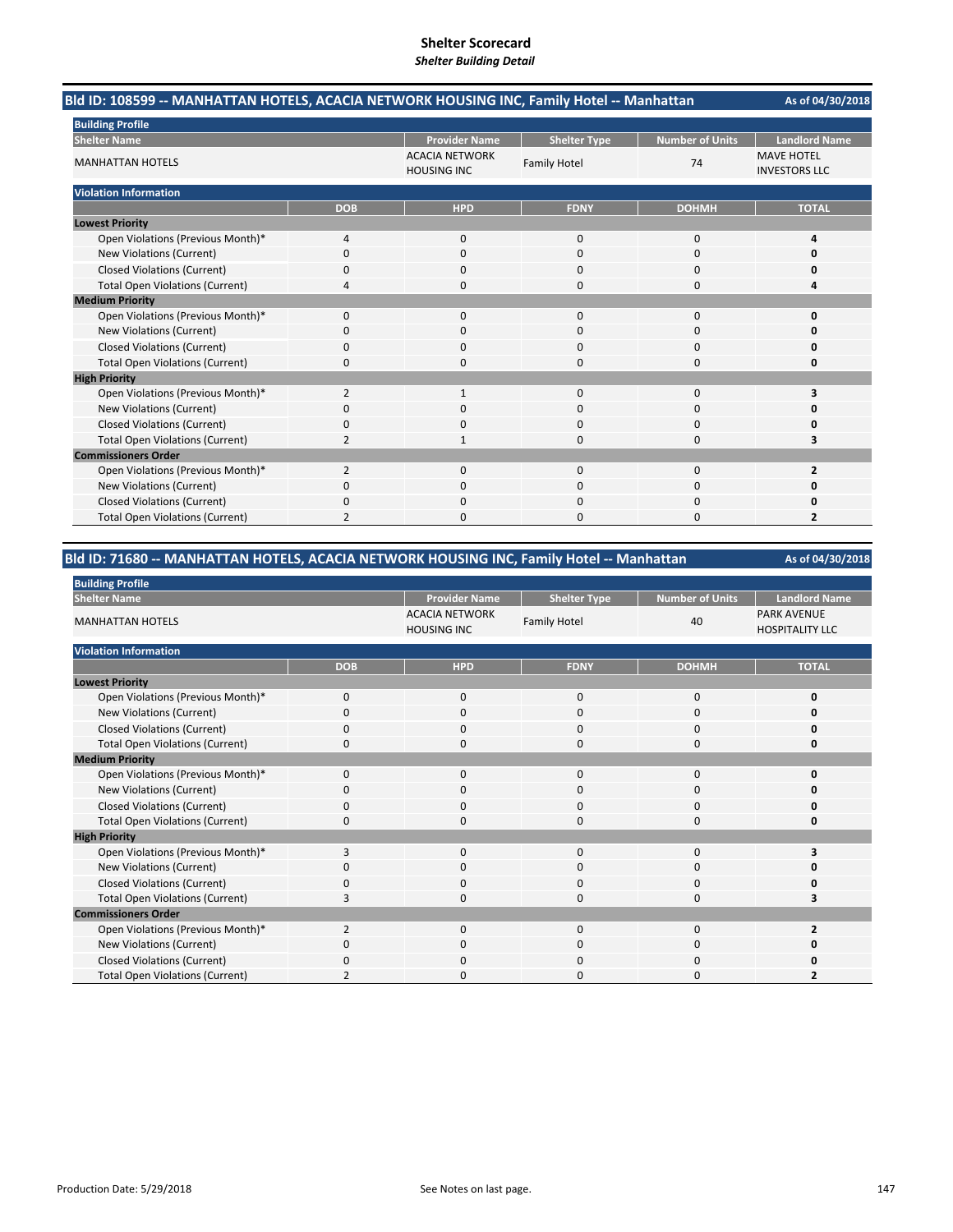| Bld ID: 122882 -- MANHATTAN HOTELS, ACACIA NETWORK HOUSING INC, Family Hotel -- Manhattan |            | As of 04/30/2018                            |                     |                        |                      |
|-------------------------------------------------------------------------------------------|------------|---------------------------------------------|---------------------|------------------------|----------------------|
| <b>Building Profile</b>                                                                   |            |                                             |                     |                        |                      |
| <b>Shelter Name</b>                                                                       |            | <b>Provider Name</b>                        | <b>Shelter Type</b> | <b>Number of Units</b> | <b>Landlord Name</b> |
| <b>MANHATTAN HOTELS</b>                                                                   |            | <b>ACACIA NETWORK</b><br><b>HOUSING INC</b> | <b>Family Hotel</b> | 168                    | MTS NY PROPCO, L.P.  |
| <b>Violation Information</b>                                                              |            |                                             |                     |                        |                      |
|                                                                                           | <b>DOB</b> | <b>HPD</b>                                  | <b>FDNY</b>         | <b>DOHMH</b>           | <b>TOTAL</b>         |
| <b>Lowest Priority</b>                                                                    |            |                                             |                     |                        |                      |
| Open Violations (Previous Month)*                                                         | 0          | 0                                           | 2                   | $\mathbf 0$            | 2                    |
| New Violations (Current)                                                                  | 0          | $\Omega$                                    | $\Omega$            | $\Omega$               | 0                    |
| <b>Closed Violations (Current)</b>                                                        | 0          | 0                                           | 2                   | 0                      | 2                    |
| <b>Total Open Violations (Current)</b>                                                    | 0          | $\Omega$                                    | 0                   | $\Omega$               | 0                    |
| <b>Medium Priority</b>                                                                    |            |                                             |                     |                        |                      |
| Open Violations (Previous Month)*                                                         | $\Omega$   | $\Omega$                                    | $\Omega$            | $\Omega$               | $\Omega$             |
| New Violations (Current)                                                                  | 0          | 0                                           | 0                   | $\Omega$               | o                    |
| <b>Closed Violations (Current)</b>                                                        | 0          | 0                                           | $\Omega$            | 0                      | 0                    |
| <b>Total Open Violations (Current)</b>                                                    | $\Omega$   | $\Omega$                                    | 0                   | $\Omega$               | 0                    |
| <b>High Priority</b>                                                                      |            |                                             |                     |                        |                      |
| Open Violations (Previous Month)*                                                         | $\Omega$   | $\Omega$                                    | $\Omega$            | $\Omega$               | 0                    |
| New Violations (Current)                                                                  | 1          | $\Omega$                                    | $\Omega$            | $\Omega$               | 1                    |
| <b>Closed Violations (Current)</b>                                                        | 0          | 0                                           | 0                   | 0                      | 0                    |
| <b>Total Open Violations (Current)</b>                                                    | 1          | 0                                           | $\Omega$            | 0                      | 1                    |
| <b>Commissioners Order</b>                                                                |            |                                             |                     |                        |                      |
| Open Violations (Previous Month)*                                                         | 22         | $\Omega$                                    | $\overline{2}$      | $\Omega$               | 24                   |
| New Violations (Current)                                                                  | 2          | 0                                           | $\Omega$            | $\Omega$               | $\overline{2}$       |
| <b>Closed Violations (Current)</b>                                                        | 20         | 0                                           | 0                   | 0                      | 20                   |
| <b>Total Open Violations (Current)</b>                                                    | 4          | O                                           | 2                   | $\Omega$               | 6                    |

# **Bld ID: 101130 ‐‐ MANHATTAN HOTELS, ACACIA NETWORK HOUSING INC, Family Hotel ‐‐ Manhattan**

| <b>Building Profile</b>                |              |                                             |                     |                        |                      |  |  |
|----------------------------------------|--------------|---------------------------------------------|---------------------|------------------------|----------------------|--|--|
| <b>Shelter Name</b>                    |              | <b>Provider Name</b>                        | <b>Shelter Type</b> | <b>Number of Units</b> | <b>Landlord Name</b> |  |  |
| <b>MANHATTAN HOTELS</b>                |              | <b>ACACIA NETWORK</b><br><b>HOUSING INC</b> | <b>Family Hotel</b> | 81                     | R.BORN ASSOC.        |  |  |
| <b>Violation Information</b>           |              |                                             |                     |                        |                      |  |  |
|                                        | <b>DOB</b>   | <b>HPD</b>                                  | <b>FDNY</b>         | <b>DOHMH</b>           | <b>TOTAL</b>         |  |  |
| <b>Lowest Priority</b>                 |              |                                             |                     |                        |                      |  |  |
| Open Violations (Previous Month)*      | $\mathbf{0}$ | 1                                           | 2                   | 0                      | 3                    |  |  |
| New Violations (Current)               | 0            | 0                                           | 0                   | 0                      |                      |  |  |
| <b>Closed Violations (Current)</b>     | 0            | 0                                           | $\overline{2}$      | $\mathbf 0$            |                      |  |  |
| <b>Total Open Violations (Current)</b> | 0            |                                             | 0                   | $\mathbf 0$            |                      |  |  |
| <b>Medium Priority</b>                 |              |                                             |                     |                        |                      |  |  |
| Open Violations (Previous Month)*      | $\mathbf{0}$ | $\Omega$                                    | 0                   | 0                      |                      |  |  |
| New Violations (Current)               | <sup>0</sup> | 0                                           | 0                   | 0                      |                      |  |  |
| <b>Closed Violations (Current)</b>     | 0            | 0                                           | 0                   | $\mathbf 0$            |                      |  |  |
| <b>Total Open Violations (Current)</b> | 0            | $\Omega$                                    | 0                   | 0                      |                      |  |  |
| <b>High Priority</b>                   |              |                                             |                     |                        |                      |  |  |
| Open Violations (Previous Month)*      | $\mathbf{0}$ | $\mathbf 0$                                 | $\mathbf{0}$        | 0                      | ŋ                    |  |  |
| New Violations (Current)               | 0            | 0                                           | 0                   | 0                      |                      |  |  |
| <b>Closed Violations (Current)</b>     | 0            | $\mathbf 0$                                 | 0                   | 0                      |                      |  |  |
| <b>Total Open Violations (Current)</b> | 0            | $\mathbf 0$                                 | 0                   | 0                      |                      |  |  |
| <b>Commissioners Order</b>             |              |                                             |                     |                        |                      |  |  |
| Open Violations (Previous Month)*      | $\mathbf{1}$ | $\Omega$                                    | $\overline{2}$      | $\mathbf 0$            |                      |  |  |
| New Violations (Current)               | 0            | $\mathbf 0$                                 | 0                   | 0                      |                      |  |  |
| <b>Closed Violations (Current)</b>     | O            | $\Omega$                                    | $\Omega$            | 0                      |                      |  |  |
| <b>Total Open Violations (Current)</b> |              | <sup>0</sup>                                |                     | 0                      |                      |  |  |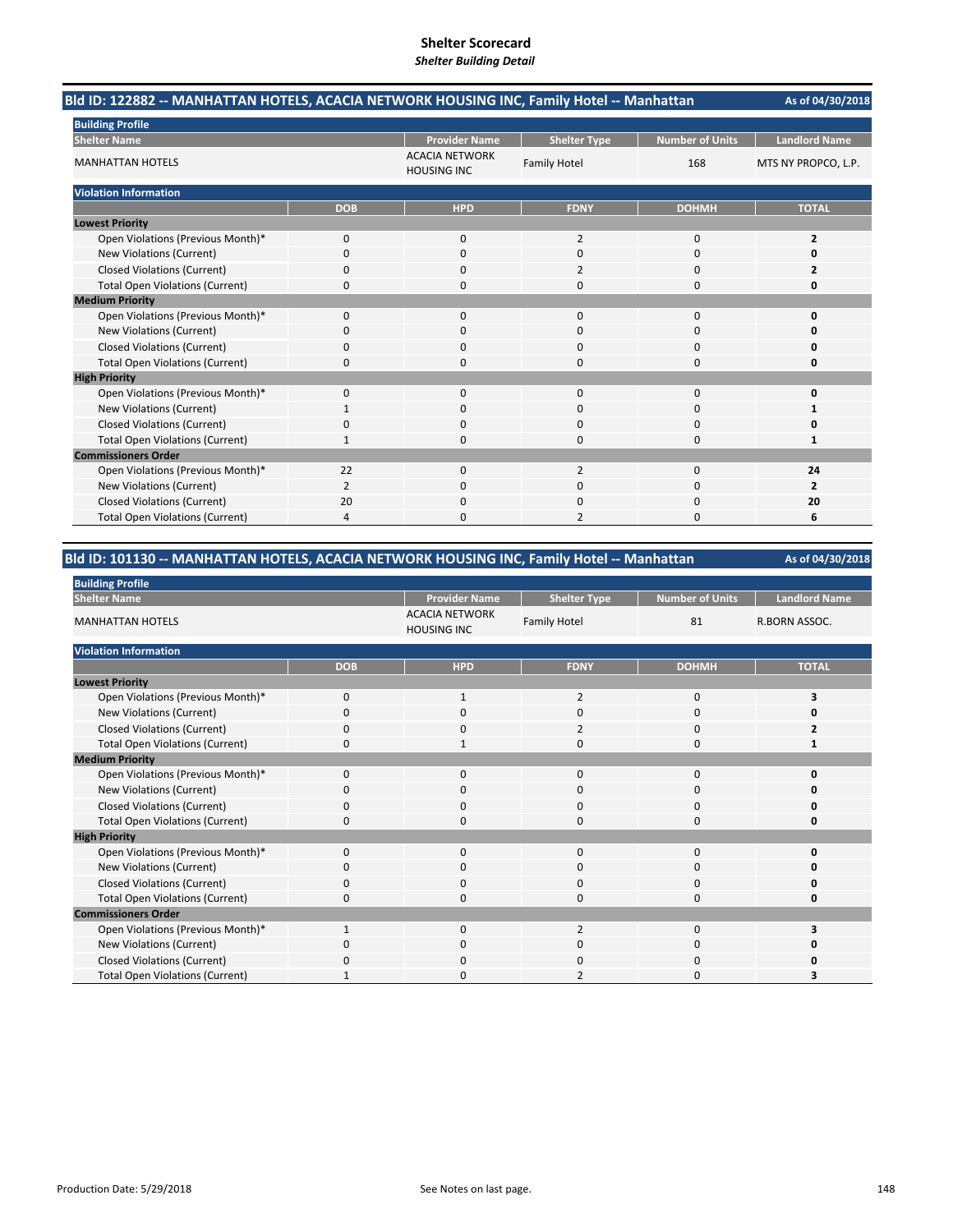|                                        | Bld ID: 88064 -- MANHATTAN HOTELS, ACACIA NETWORK HOUSING INC, Family Hotel -- Manhattan |                                             |                     |                        |                         |  |
|----------------------------------------|------------------------------------------------------------------------------------------|---------------------------------------------|---------------------|------------------------|-------------------------|--|
| <b>Building Profile</b>                |                                                                                          |                                             |                     |                        |                         |  |
| <b>Shelter Name</b>                    |                                                                                          | <b>Provider Name</b>                        | <b>Shelter Type</b> | <b>Number of Units</b> | <b>Landlord Name</b>    |  |
| <b>MANHATTAN HOTELS</b>                |                                                                                          | <b>ACACIA NETWORK</b><br><b>HOUSING INC</b> | <b>Family Hotel</b> | 41                     | <b>EXCELSIOR</b>        |  |
| <b>Violation Information</b>           |                                                                                          |                                             |                     |                        |                         |  |
|                                        | <b>DOB</b>                                                                               | <b>HPD</b>                                  | <b>FDNY</b>         | <b>DOHMH</b>           | <b>TOTAL</b>            |  |
| <b>Lowest Priority</b>                 |                                                                                          |                                             |                     |                        |                         |  |
| Open Violations (Previous Month)*      | 0                                                                                        | $\mathbf{0}$                                | $\mathbf{1}$        | 0                      | 1                       |  |
| New Violations (Current)               | 0                                                                                        | $\Omega$                                    | $\Omega$            | $\Omega$               | Ω                       |  |
| <b>Closed Violations (Current)</b>     | 0                                                                                        | $\Omega$                                    | $\Omega$            | 0                      | 0                       |  |
| <b>Total Open Violations (Current)</b> | 0                                                                                        | $\Omega$                                    | 1                   | 0                      | 1                       |  |
| <b>Medium Priority</b>                 |                                                                                          |                                             |                     |                        |                         |  |
| Open Violations (Previous Month)*      | 0                                                                                        | $\Omega$                                    | $\Omega$            | $\Omega$               | 0                       |  |
| <b>New Violations (Current)</b>        | 0                                                                                        | 0                                           | 0                   | 0                      |                         |  |
| <b>Closed Violations (Current)</b>     | 0                                                                                        | $\Omega$                                    | 0                   | 0                      | n                       |  |
| <b>Total Open Violations (Current)</b> | $\Omega$                                                                                 | $\Omega$                                    | $\Omega$            | 0                      | 0                       |  |
| <b>High Priority</b>                   |                                                                                          |                                             |                     |                        |                         |  |
| Open Violations (Previous Month)*      | 2                                                                                        | 0                                           | 0                   | 0                      | 2                       |  |
| New Violations (Current)               | 0                                                                                        | 0                                           | $\Omega$            | 0                      | O                       |  |
| <b>Closed Violations (Current)</b>     | 0                                                                                        | 0                                           | $\Omega$            | 0                      | Ω                       |  |
| <b>Total Open Violations (Current)</b> | 2                                                                                        | <sup>0</sup>                                | $\Omega$            | 0                      | $\overline{2}$          |  |
| <b>Commissioners Order</b>             |                                                                                          |                                             |                     |                        |                         |  |
| Open Violations (Previous Month)*      | 2                                                                                        | $\Omega$                                    | $\Omega$            | $\Omega$               | $\overline{\mathbf{z}}$ |  |
| New Violations (Current)               | 0                                                                                        | 0                                           | ი                   | 0                      |                         |  |
| <b>Closed Violations (Current)</b>     | 0                                                                                        | ŋ                                           | $\Omega$            | 0                      | n                       |  |
| <b>Total Open Violations (Current)</b> | $\overline{2}$                                                                           | n                                           | $\Omega$            | O                      | 2                       |  |

# **Bld ID: 69377 ‐‐ MANHATTAN HOTELS, ACACIA NETWORK HOUSING INC, Family Hotel ‐‐ Manhattan**

| <b>Building Profile</b>                |            |                                             |                     |                        |                      |
|----------------------------------------|------------|---------------------------------------------|---------------------|------------------------|----------------------|
| <b>Shelter Name</b>                    |            | <b>Provider Name</b>                        | <b>Shelter Type</b> | <b>Number of Units</b> | <b>Landlord Name</b> |
| <b>MANHATTAN HOTELS</b>                |            | <b>ACACIA NETWORK</b><br><b>HOUSING INC</b> | <b>Family Hotel</b> | 52                     | X WEST 181 ASSOCIAT  |
| <b>Violation Information</b>           |            |                                             |                     |                        |                      |
|                                        | <b>DOB</b> | <b>HPD</b>                                  | <b>FDNY</b>         | <b>DOHMH</b>           | <b>TOTAL</b>         |
| <b>Lowest Priority</b>                 |            |                                             |                     |                        |                      |
| Open Violations (Previous Month)*      | 0          | 0                                           | 0                   | 0                      | O                    |
| New Violations (Current)               | 0          | 0                                           | 0                   | 0                      | ŋ                    |
| <b>Closed Violations (Current)</b>     | 0          | 0                                           | $\mathbf{0}$        | 0                      | $\Omega$             |
| <b>Total Open Violations (Current)</b> | 0          | 0                                           | $\Omega$            | 0                      | O                    |
| <b>Medium Priority</b>                 |            |                                             |                     |                        |                      |
| Open Violations (Previous Month)*      | 0          | 0                                           | $\mathbf{0}$        | 0                      | n                    |
| New Violations (Current)               | O          | 0                                           | 0                   | 0                      |                      |
| <b>Closed Violations (Current)</b>     | 0          | 0                                           | 0                   | 0                      | ŋ                    |
| <b>Total Open Violations (Current)</b> | 0          | $\Omega$                                    | $\Omega$            | $\Omega$               | $\Omega$             |
| <b>High Priority</b>                   |            |                                             |                     |                        |                      |
| Open Violations (Previous Month)*      | $\Omega$   | 0                                           | $\mathbf{0}$        | 0                      | ŋ                    |
| New Violations (Current)               | O          | 0                                           | 0                   | 0                      |                      |
| <b>Closed Violations (Current)</b>     | 0          | 0                                           | $\mathbf{0}$        | 0                      |                      |
| <b>Total Open Violations (Current)</b> | $\Omega$   | 0                                           | $\Omega$            | $\Omega$               | ŋ                    |
| <b>Commissioners Order</b>             |            |                                             |                     |                        |                      |
| Open Violations (Previous Month)*      | $\Omega$   | 0                                           | 1                   | 0                      |                      |
| New Violations (Current)               | 0          | 0                                           | 0                   | 0                      |                      |
| <b>Closed Violations (Current)</b>     | 0          | 0                                           | 0                   | 0                      |                      |
| <b>Total Open Violations (Current)</b> | $\Omega$   | $\Omega$                                    |                     | $\Omega$               |                      |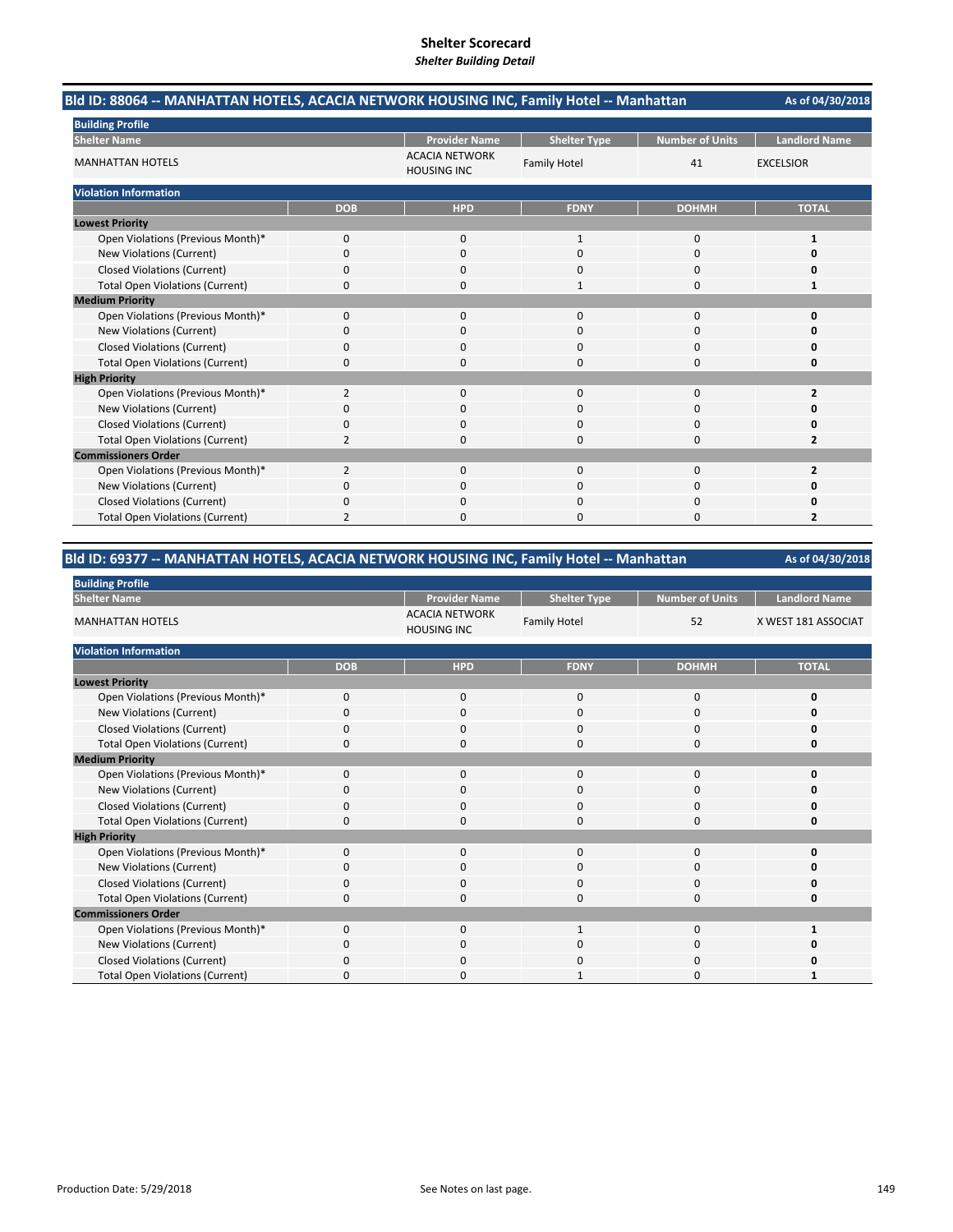| Bld ID: 107776 -- MANHATTAN HOTELS, ACACIA NETWORK HOUSING INC, Family Hotel -- Manhattan |              |                                             |                     |                        | As of 04/30/2018                            |
|-------------------------------------------------------------------------------------------|--------------|---------------------------------------------|---------------------|------------------------|---------------------------------------------|
| <b>Building Profile</b>                                                                   |              |                                             |                     |                        |                                             |
| <b>Shelter Name</b>                                                                       |              | <b>Provider Name</b>                        | <b>Shelter Type</b> | <b>Number of Units</b> | <b>Landlord Name</b>                        |
| <b>MANHATTAN HOTELS</b>                                                                   |              | <b>ACACIA NETWORK</b><br><b>HOUSING INC</b> | <b>Family Hotel</b> | 30                     | <b>HCIN MAIDEN HOTEL</b><br>ASSOCIATES, LLC |
| <b>Violation Information</b>                                                              |              |                                             |                     |                        |                                             |
|                                                                                           | <b>DOB</b>   | <b>HPD</b>                                  | <b>FDNY</b>         | <b>DOHMH</b>           | <b>TOTAL</b>                                |
| <b>Lowest Priority</b>                                                                    |              |                                             |                     |                        |                                             |
| Open Violations (Previous Month)*                                                         | 0            | 0                                           | 4                   | 0                      | 4                                           |
| New Violations (Current)                                                                  | 0            | $\Omega$                                    | $\mathbf{1}$        | $\Omega$               | 1                                           |
| <b>Closed Violations (Current)</b>                                                        | 0            | 0                                           |                     | $\Omega$               | 1                                           |
| <b>Total Open Violations (Current)</b>                                                    | 0            | $\Omega$                                    | 4                   | $\Omega$               | 4                                           |
| <b>Medium Priority</b>                                                                    |              |                                             |                     |                        |                                             |
| Open Violations (Previous Month)*                                                         | $\Omega$     | $\Omega$                                    | $\Omega$            | $\Omega$               | 0                                           |
| New Violations (Current)                                                                  | 0            | 0                                           | 0                   | $\Omega$               | O                                           |
| <b>Closed Violations (Current)</b>                                                        | 0            | 0                                           | 0                   | 0                      | 0                                           |
| <b>Total Open Violations (Current)</b>                                                    | $\Omega$     | $\Omega$                                    | $\Omega$            | $\Omega$               | O                                           |
| <b>High Priority</b>                                                                      |              |                                             |                     |                        |                                             |
| Open Violations (Previous Month)*                                                         | $\mathbf{1}$ | 0                                           | $\mathbf{0}$        | 0                      | $\mathbf{1}$                                |
| New Violations (Current)                                                                  | $\Omega$     | $\Omega$                                    | $\Omega$            | $\Omega$               | O                                           |
| <b>Closed Violations (Current)</b>                                                        | 0            | 0                                           | 0                   | 0                      | 0                                           |
| <b>Total Open Violations (Current)</b>                                                    | 1            | $\Omega$                                    | $\Omega$            | $\Omega$               | 1                                           |
| <b>Commissioners Order</b>                                                                |              |                                             |                     |                        |                                             |
| Open Violations (Previous Month)*                                                         | $\Omega$     | $\Omega$                                    | $\overline{2}$      | $\Omega$               | $\overline{2}$                              |
| New Violations (Current)                                                                  | 0            | 0                                           | 0                   | $\Omega$               | 0                                           |
| <b>Closed Violations (Current)</b>                                                        | 0            | 0                                           | 0                   | 0                      | 0                                           |
| <b>Total Open Violations (Current)</b>                                                    | 0            | $\Omega$                                    | 2                   | $\Omega$               | 2                                           |

# **Bld ID: 109320 ‐‐ MANHATTAN HOTELS, ACACIA NETWORK HOUSING INC, Family Hotel ‐‐ Manhattan**

| <b>Building Profile</b>                |                |                                             |                     |                        |                                                |
|----------------------------------------|----------------|---------------------------------------------|---------------------|------------------------|------------------------------------------------|
| <b>Shelter Name</b>                    |                | <b>Provider Name</b>                        | <b>Shelter Type</b> | <b>Number of Units</b> | <b>Landlord Name</b>                           |
| <b>MANHATTAN HOTELS</b>                |                | <b>ACACIA NETWORK</b><br><b>HOUSING INC</b> | <b>Family Hotel</b> | 47                     | <b>BRISAM</b><br>MANAGEMENT (DE)<br><b>LLC</b> |
| <b>Violation Information</b>           |                |                                             |                     |                        |                                                |
|                                        | <b>DOB</b>     | <b>HPD</b>                                  | <b>FDNY</b>         | <b>DOHMH</b>           | <b>TOTAL</b>                                   |
| <b>Lowest Priority</b>                 |                |                                             |                     |                        |                                                |
| Open Violations (Previous Month)*      | 2              | $\mathbf 0$                                 | 0                   | $\mathbf 0$            | $\overline{2}$                                 |
| <b>New Violations (Current)</b>        | $\Omega$       | $\mathbf 0$                                 | 0                   | $\mathbf 0$            |                                                |
| <b>Closed Violations (Current)</b>     | $\Omega$       | $\mathbf 0$                                 | 0                   | $\mathbf 0$            | 0                                              |
| <b>Total Open Violations (Current)</b> | $\overline{2}$ | $\mathbf 0$                                 | $\Omega$            | $\mathbf 0$            | $\overline{2}$                                 |
| <b>Medium Priority</b>                 |                |                                             |                     |                        |                                                |
| Open Violations (Previous Month)*      | $\mathbf 0$    | $\mathbf{0}$                                | 0                   | $\mathbf 0$            | 0                                              |
| <b>New Violations (Current)</b>        | 0              | $\mathbf 0$                                 | $\Omega$            | 0                      |                                                |
| <b>Closed Violations (Current)</b>     | 0              | $\mathbf 0$                                 | 0                   | 0                      | n                                              |
| <b>Total Open Violations (Current)</b> | 0              | $\mathbf 0$                                 | 0                   | $\mathbf 0$            | 0                                              |
| <b>High Priority</b>                   |                |                                             |                     |                        |                                                |
| Open Violations (Previous Month)*      | $\Omega$       | $\mathbf 0$                                 | 0                   | $\mathbf 0$            | Ω                                              |
| New Violations (Current)               | 0              | 0                                           | 0                   | 0                      |                                                |
| <b>Closed Violations (Current)</b>     | 0              | $\mathbf 0$                                 | 0                   | 0                      | 0                                              |
| <b>Total Open Violations (Current)</b> | 0              | 0                                           | 0                   | 0                      | 0                                              |
| <b>Commissioners Order</b>             |                |                                             |                     |                        |                                                |
| Open Violations (Previous Month)*      | $\Omega$       | $\mathbf 0$                                 | 0                   | $\mathbf 0$            | 0                                              |
| New Violations (Current)               | $\Omega$       | $\mathbf 0$                                 | 0                   | $\mathbf 0$            |                                                |
| <b>Closed Violations (Current)</b>     | 0              | 0                                           | 0                   | $\mathbf 0$            |                                                |
| <b>Total Open Violations (Current)</b> | n              | <sup>0</sup>                                | U                   | 0                      |                                                |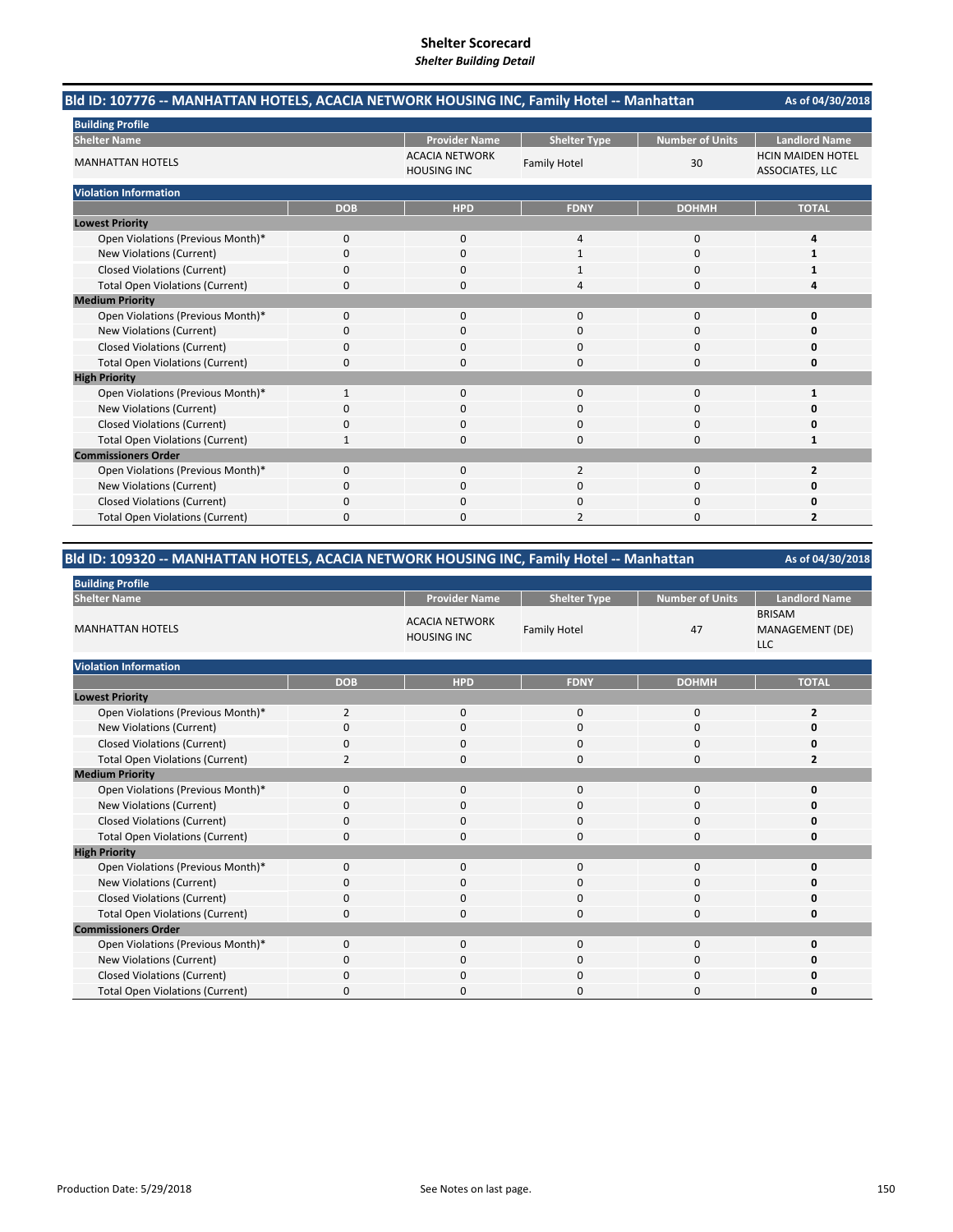| Bld ID: 108032 -- MANHATTAN HOTELS, ACACIA NETWORK HOUSING INC, Family Hotel -- Manhattan | As of 04/30/2018 |                                             |                     |                        |                                  |
|-------------------------------------------------------------------------------------------|------------------|---------------------------------------------|---------------------|------------------------|----------------------------------|
| <b>Building Profile</b>                                                                   |                  |                                             |                     |                        |                                  |
| <b>Shelter Name</b>                                                                       |                  | <b>Provider Name</b>                        | <b>Shelter Type</b> | <b>Number of Units</b> | <b>Landlord Name</b>             |
| <b>MANHATTAN HOTELS</b>                                                                   |                  | <b>ACACIA NETWORK</b><br><b>HOUSING INC</b> | <b>Family Hotel</b> | 24                     | X BOWERY HOLDINGS,<br><b>LLC</b> |
| <b>Violation Information</b>                                                              |                  |                                             |                     |                        |                                  |
|                                                                                           | <b>DOB</b>       | <b>HPD</b>                                  | <b>FDNY</b>         | <b>DOHMH</b>           | <b>TOTAL</b>                     |
| <b>Lowest Priority</b>                                                                    |                  |                                             |                     |                        |                                  |
| Open Violations (Previous Month)*                                                         | $\mathbf{1}$     | 0                                           | 9                   | $\mathbf 0$            | 10                               |
| New Violations (Current)                                                                  | $\Omega$         | $\Omega$                                    | $\Omega$            | $\Omega$               | 0                                |
| <b>Closed Violations (Current)</b>                                                        | 0                | 0                                           | 0                   | 0                      | 0                                |
| <b>Total Open Violations (Current)</b>                                                    |                  | $\Omega$                                    | 9                   | $\Omega$               | 10                               |
| <b>Medium Priority</b>                                                                    |                  |                                             |                     |                        |                                  |
| Open Violations (Previous Month)*                                                         | $\Omega$         | $\Omega$                                    | $\Omega$            | $\Omega$               | $\Omega$                         |
| New Violations (Current)                                                                  | 0                | 0                                           | 0                   | $\Omega$               | 0                                |
| <b>Closed Violations (Current)</b>                                                        | 0                | 0                                           | $\Omega$            | 0                      | 0                                |
| <b>Total Open Violations (Current)</b>                                                    | $\Omega$         | $\Omega$                                    | 0                   | $\Omega$               | 0                                |
| <b>High Priority</b>                                                                      |                  |                                             |                     |                        |                                  |
| Open Violations (Previous Month)*                                                         | $\Omega$         | $\Omega$                                    | $\Omega$            | $\Omega$               | 0                                |
| <b>New Violations (Current)</b>                                                           | 0                | $\Omega$                                    | $\Omega$            | $\Omega$               | O                                |
| <b>Closed Violations (Current)</b>                                                        | 0                | 0                                           | 0                   | 0                      | 0                                |
| <b>Total Open Violations (Current)</b>                                                    | 0                | 0                                           | $\Omega$            | 0                      | 0                                |
| <b>Commissioners Order</b>                                                                |                  |                                             |                     |                        |                                  |
| Open Violations (Previous Month)*                                                         | 3                | $\Omega$                                    | $\Omega$            | $\Omega$               | 3                                |
| New Violations (Current)                                                                  | 0                | 0                                           | $\Omega$            | $\Omega$               | o                                |
| <b>Closed Violations (Current)</b>                                                        | 0                | 0                                           | 0                   | 0                      | 0                                |
| <b>Total Open Violations (Current)</b>                                                    | 3                | O                                           | O                   | $\Omega$               | 3                                |

# **Bld ID: 86785 ‐‐ MANHATTAN HOTELS, ACACIA NETWORK HOUSING INC, Family Hotel ‐‐ Manhattan**

| <b>Building Profile</b>                |             |                                             |                     |                        |                       |
|----------------------------------------|-------------|---------------------------------------------|---------------------|------------------------|-----------------------|
| <b>Shelter Name</b>                    |             | <b>Provider Name</b>                        | <b>Shelter Type</b> | <b>Number of Units</b> | <b>Landlord Name</b>  |
| <b>MANHATTAN HOTELS</b>                |             | <b>ACACIA NETWORK</b><br><b>HOUSING INC</b> | <b>Family Hotel</b> | 63                     | PICCADILLY HOTEL CO., |
| <b>Violation Information</b>           |             |                                             |                     |                        |                       |
|                                        | <b>DOB</b>  | <b>HPD</b>                                  | <b>FDNY</b>         | <b>DOHMH</b>           | <b>TOTAL</b>          |
| <b>Lowest Priority</b>                 |             |                                             |                     |                        |                       |
| Open Violations (Previous Month)*      | $\mathbf 0$ | 1                                           | 2                   | 0                      | 3                     |
| New Violations (Current)               | 0           | 0                                           | 0                   | $\Omega$               | n                     |
| <b>Closed Violations (Current)</b>     | 0           | 0                                           | 0                   | 0                      | ŋ                     |
| <b>Total Open Violations (Current)</b> | $\Omega$    | $\mathbf{1}$                                | 2                   | 0                      |                       |
| <b>Medium Priority</b>                 |             |                                             |                     |                        |                       |
| Open Violations (Previous Month)*      | $\Omega$    | 0                                           | 0                   | 0                      | n                     |
| New Violations (Current)               | 0           | 0                                           | 0                   | 0                      | n                     |
| <b>Closed Violations (Current)</b>     | 0           | 0                                           | 0                   | 0                      | O                     |
| <b>Total Open Violations (Current)</b> | 0           | $\Omega$                                    | 0                   | 0                      | O                     |
| <b>High Priority</b>                   |             |                                             |                     |                        |                       |
| Open Violations (Previous Month)*      | $\Omega$    | $\mathbf 0$                                 | $\mathbf{0}$        | 0                      | O                     |
| New Violations (Current)               | $\Omega$    | $\Omega$                                    | 0                   | 0                      | n                     |
| <b>Closed Violations (Current)</b>     | $\Omega$    | $\Omega$                                    | $\Omega$            | $\Omega$               | O                     |
| <b>Total Open Violations (Current)</b> | 0           | $\Omega$                                    | 0                   | $\Omega$               | 0                     |
| <b>Commissioners Order</b>             |             |                                             |                     |                        |                       |
| Open Violations (Previous Month)*      | 5           | $\Omega$                                    | $\mathbf{1}$        | $\Omega$               | 6                     |
| New Violations (Current)               | $\Omega$    | $\Omega$                                    | 0                   | $\Omega$               | o                     |
| <b>Closed Violations (Current)</b>     | $\Omega$    | $\Omega$                                    | 0                   | $\Omega$               |                       |
| <b>Total Open Violations (Current)</b> |             | O                                           |                     | $\Omega$               | 6                     |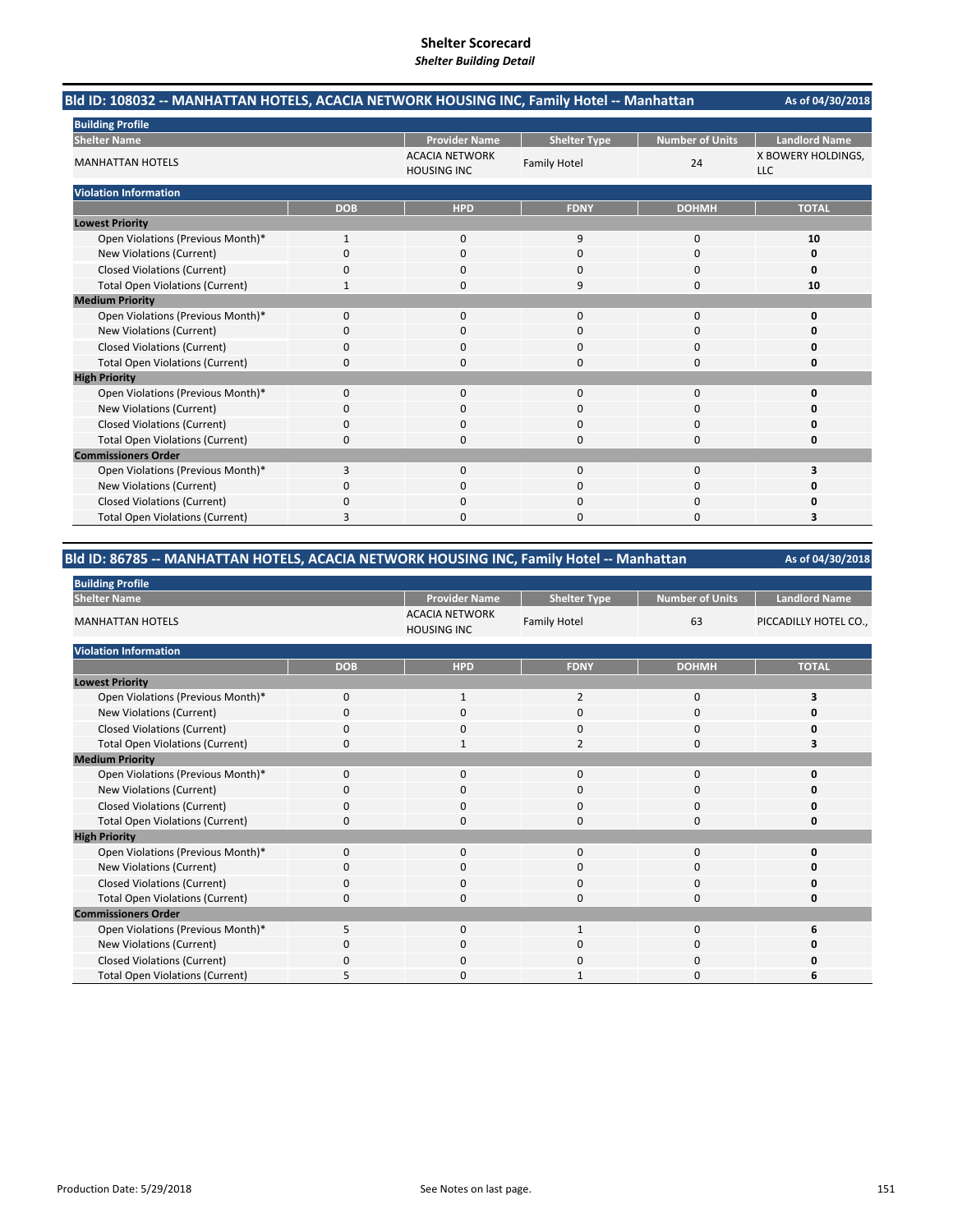|                                        | Bld ID: 107294 -- MANHATTAN HOTELS, ACACIA NETWORK HOUSING INC, Family Hotel -- Manhattan |                                             |                     |                        |                                          |  |
|----------------------------------------|-------------------------------------------------------------------------------------------|---------------------------------------------|---------------------|------------------------|------------------------------------------|--|
| <b>Building Profile</b>                |                                                                                           |                                             |                     |                        |                                          |  |
| <b>Shelter Name</b>                    |                                                                                           | <b>Provider Name</b>                        | <b>Shelter Type</b> | <b>Number of Units</b> | <b>Landlord Name</b>                     |  |
| <b>MANHATTAN HOTELS</b>                |                                                                                           | <b>ACACIA NETWORK</b><br><b>HOUSING INC</b> | <b>Family Hotel</b> | 30                     | <b>HCIN DUO THREE</b><br>ASSOCIATES, LLC |  |
| <b>Violation Information</b>           |                                                                                           |                                             |                     |                        |                                          |  |
|                                        | <b>DOB</b>                                                                                | <b>HPD</b>                                  | <b>FDNY</b>         | <b>DOHMH</b>           | <b>TOTAL</b>                             |  |
| <b>Lowest Priority</b>                 |                                                                                           |                                             |                     |                        |                                          |  |
| Open Violations (Previous Month)*      | 0                                                                                         | $\mathbf 0$                                 | $\mathbf{1}$        | 0                      | 1                                        |  |
| New Violations (Current)               | 0                                                                                         | $\Omega$                                    | $\Omega$            | $\Omega$               | 0                                        |  |
| <b>Closed Violations (Current)</b>     | 0                                                                                         | 0                                           | 0                   | 0                      | 0                                        |  |
| <b>Total Open Violations (Current)</b> | 0                                                                                         | 0                                           | 1                   | 0                      | 1                                        |  |
| <b>Medium Priority</b>                 |                                                                                           |                                             |                     |                        |                                          |  |
| Open Violations (Previous Month)*      | $\Omega$                                                                                  | $\Omega$                                    | $\Omega$            | $\Omega$               | O                                        |  |
| New Violations (Current)               | 0                                                                                         | 0                                           | 0                   | $\Omega$               | O                                        |  |
| <b>Closed Violations (Current)</b>     | 0                                                                                         | 0                                           | 0                   | 0                      | O                                        |  |
| <b>Total Open Violations (Current)</b> | 0                                                                                         | O                                           | $\Omega$            | $\Omega$               | O                                        |  |
| <b>High Priority</b>                   |                                                                                           |                                             |                     |                        |                                          |  |
| Open Violations (Previous Month)*      | 0                                                                                         | $\mathbf 0$                                 | $\mathbf 0$         | 0                      | $\Omega$                                 |  |
| New Violations (Current)               | 0                                                                                         | 0                                           | $\Omega$            | $\Omega$               | O                                        |  |
| <b>Closed Violations (Current)</b>     | 0                                                                                         | 0                                           | 0                   | 0                      | 0                                        |  |
| <b>Total Open Violations (Current)</b> | 0                                                                                         | $\Omega$                                    | $\Omega$            | 0                      | 0                                        |  |
| <b>Commissioners Order</b>             |                                                                                           |                                             |                     |                        |                                          |  |
| Open Violations (Previous Month)*      | 4                                                                                         | $\Omega$                                    | $\Omega$            | $\Omega$               | 4                                        |  |
| New Violations (Current)               | 0                                                                                         | 0                                           | $\Omega$            | 0                      | n                                        |  |
| <b>Closed Violations (Current)</b>     | 0                                                                                         | $\Omega$                                    | $\Omega$            | 0                      |                                          |  |
| <b>Total Open Violations (Current)</b> | 4                                                                                         | n                                           | $\Omega$            | $\Omega$               | Δ                                        |  |

# **Bld ID: 107264 ‐‐ MANHATTAN HOTELS, ACACIA NETWORK HOUSING INC, Family Hotel ‐‐ Manhattan**

| <b>Building Profile</b>                |             |                                             |                     |                        |                                        |  |
|----------------------------------------|-------------|---------------------------------------------|---------------------|------------------------|----------------------------------------|--|
| <b>Shelter Name</b>                    |             | <b>Provider Name</b>                        | <b>Shelter Type</b> | <b>Number of Units</b> | <b>Landlord Name</b>                   |  |
| <b>MANHATTAN HOTELS</b>                |             | <b>ACACIA NETWORK</b><br><b>HOUSING INC</b> | <b>Family Hotel</b> | 48                     | <b>HCIN DUO TWO</b><br>ASSOCIATES, LLC |  |
| <b>Violation Information</b>           |             |                                             |                     |                        |                                        |  |
|                                        | <b>DOB</b>  | <b>HPD</b>                                  | <b>FDNY</b>         | <b>DOHMH</b>           | <b>TOTAL</b>                           |  |
| <b>Lowest Priority</b>                 |             |                                             |                     |                        |                                        |  |
| Open Violations (Previous Month)*      | $\mathbf 0$ | 0                                           | 0                   | 0                      | 0                                      |  |
| New Violations (Current)               | $\Omega$    | $\mathbf 0$                                 | $\mathbf 0$         | 0                      | O                                      |  |
| <b>Closed Violations (Current)</b>     | $\mathbf 0$ | $\mathbf 0$                                 | $\mathbf 0$         | 0                      | O                                      |  |
| <b>Total Open Violations (Current)</b> | $\Omega$    | $\mathbf 0$                                 | $\Omega$            | $\mathbf 0$            | 0                                      |  |
| <b>Medium Priority</b>                 |             |                                             |                     |                        |                                        |  |
| Open Violations (Previous Month)*      | $\mathbf 0$ | $\mathbf 0$                                 | $\mathbf 0$         | $\mathbf 0$            | O                                      |  |
| New Violations (Current)               | $\Omega$    | $\mathbf 0$                                 | 0                   | 0                      |                                        |  |
| <b>Closed Violations (Current)</b>     | $\mathbf 0$ | $\mathbf 0$                                 | $\mathbf 0$         | 0                      | O                                      |  |
| <b>Total Open Violations (Current)</b> | $\Omega$    | $\Omega$                                    | $\Omega$            | $\Omega$               | O                                      |  |
| <b>High Priority</b>                   |             |                                             |                     |                        |                                        |  |
| Open Violations (Previous Month)*      | $\Omega$    | $\mathbf 0$                                 | $\mathbf{0}$        | $\mathbf 0$            | O                                      |  |
| <b>New Violations (Current)</b>        | O           | 0                                           | 0                   | 0                      | n                                      |  |
| <b>Closed Violations (Current)</b>     | 0           | $\mathbf 0$                                 | $\mathbf 0$         | 0                      | 0                                      |  |
| <b>Total Open Violations (Current)</b> | $\Omega$    | $\Omega$                                    | $\Omega$            | $\Omega$               | ŋ                                      |  |
| <b>Commissioners Order</b>             |             |                                             |                     |                        |                                        |  |
| Open Violations (Previous Month)*      | $\Omega$    | $\mathbf 0$                                 | $\mathbf{0}$        | 0                      | O                                      |  |
| New Violations (Current)               | O           | $\mathbf 0$                                 | 0                   | 0                      | O                                      |  |
| <b>Closed Violations (Current)</b>     | 0           | $\mathbf 0$                                 | $\mathbf 0$         | 0                      | ი                                      |  |
| <b>Total Open Violations (Current)</b> | $\Omega$    | $\Omega$                                    | $\Omega$            | $\Omega$               | O                                      |  |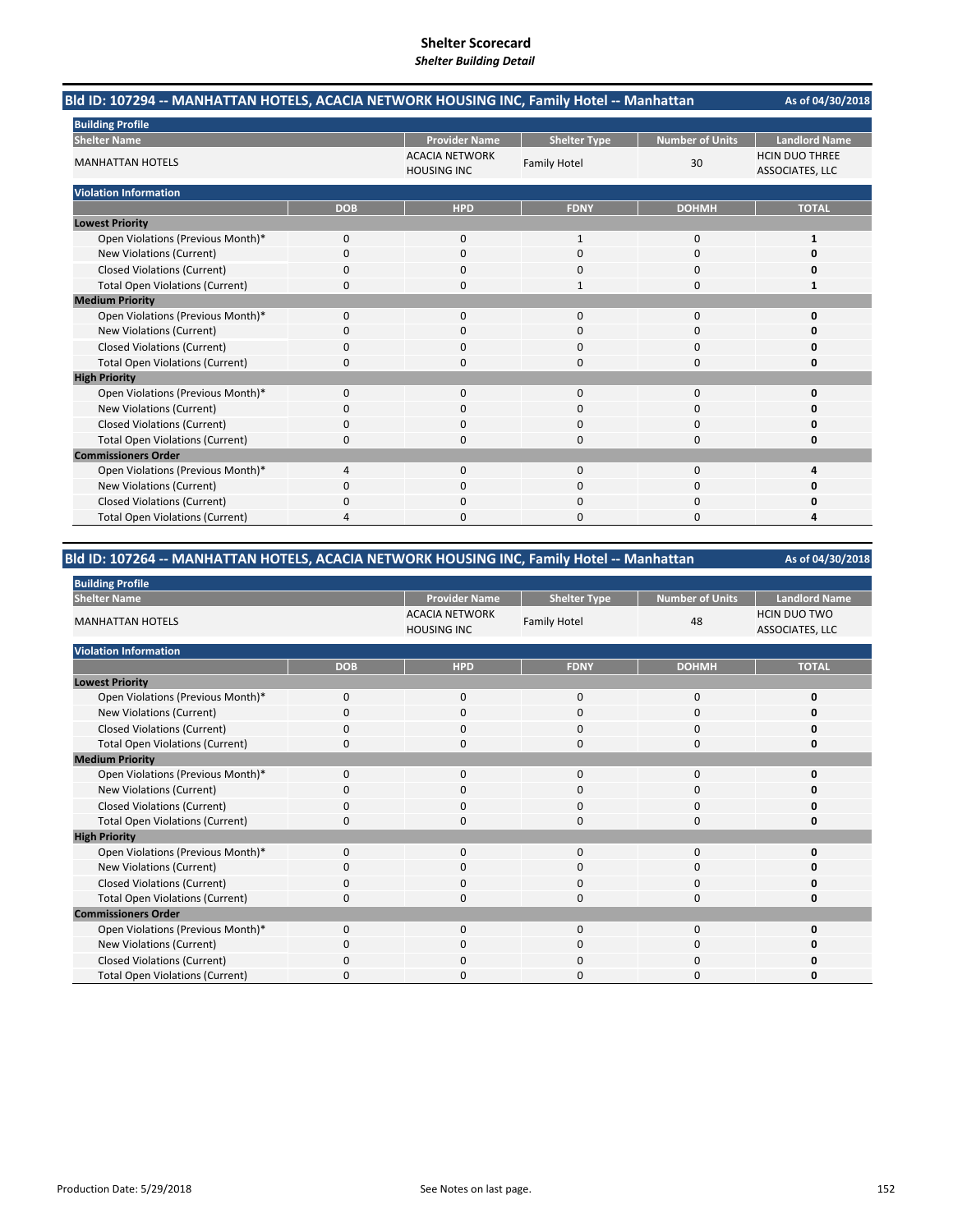| Bld ID: 103169 -- MANHATTAN HOTELS, ACACIA NETWORK HOUSING INC, Family Hotel -- Manhattan |            |                                             |                     |                 | As of 04/30/2018               |
|-------------------------------------------------------------------------------------------|------------|---------------------------------------------|---------------------|-----------------|--------------------------------|
| <b>Building Profile</b>                                                                   |            |                                             |                     |                 |                                |
| <b>Shelter Name</b>                                                                       |            | <b>Provider Name</b>                        | <b>Shelter Type</b> | Number of Units | <b>Landlord Name</b>           |
| <b>MANHATTAN HOTELS</b>                                                                   |            | <b>ACACIA NETWORK</b><br><b>HOUSING INC</b> | <b>Family Hotel</b> | 43              | RICHLAND HOLDING<br><b>LLC</b> |
| <b>Violation Information</b>                                                              |            |                                             |                     |                 |                                |
|                                                                                           | <b>DOB</b> | <b>HPD</b>                                  | <b>FDNY</b>         | <b>DOHMH</b>    | <b>TOTAL</b>                   |
| <b>Lowest Priority</b>                                                                    |            |                                             |                     |                 |                                |
| Open Violations (Previous Month)*                                                         | 0          | 0                                           | $\mathbf{0}$        | 0               | 0                              |
| New Violations (Current)                                                                  | 3          | $\Omega$                                    | $\Omega$            | $\Omega$        | 3                              |
| <b>Closed Violations (Current)</b>                                                        | 2          | 0                                           | 0                   | 0               | 2                              |
| <b>Total Open Violations (Current)</b>                                                    |            | $\Omega$                                    | 0                   | $\Omega$        | 1                              |
| <b>Medium Priority</b>                                                                    |            |                                             |                     |                 |                                |
| Open Violations (Previous Month)*                                                         | $\Omega$   | $\Omega$                                    | $\Omega$            | $\Omega$        | 0                              |
| New Violations (Current)                                                                  | 0          | 0                                           | O                   | $\Omega$        | n                              |
| <b>Closed Violations (Current)</b>                                                        | 0          | 0                                           | 0                   | 0               | Ω                              |
| <b>Total Open Violations (Current)</b>                                                    | $\Omega$   | $\Omega$                                    | O                   | $\Omega$        | O                              |
| <b>High Priority</b>                                                                      |            |                                             |                     |                 |                                |
| Open Violations (Previous Month)*                                                         | 0          | $\Omega$                                    | $\Omega$            | $\Omega$        | $\Omega$                       |
| New Violations (Current)                                                                  | 0          | $\Omega$                                    | $\Omega$            | $\Omega$        | n                              |
| <b>Closed Violations (Current)</b>                                                        | 0          | 0                                           | 0                   | $\Omega$        | 0                              |
| <b>Total Open Violations (Current)</b>                                                    | 0          | 0                                           | 0                   | 0               | 0                              |
| <b>Commissioners Order</b>                                                                |            |                                             |                     |                 |                                |
| Open Violations (Previous Month)*                                                         | $\Omega$   | $\Omega$                                    | $\Omega$            | $\Omega$        | 0                              |
| New Violations (Current)                                                                  | ŋ          | 0                                           | 0                   | $\Omega$        | Ω                              |
| <b>Closed Violations (Current)</b>                                                        | 0          | $\Omega$                                    | 0                   | 0               | Ω                              |
| <b>Total Open Violations (Current)</b>                                                    | 0          | <sup>0</sup>                                | 0                   | $\Omega$        | 0                              |

#### **Bld ID: 1587 ‐‐ PING FAMILY RESIDENCE, AGUILA, Family Hotel ‐‐ Manhattan**

**Provider Name Shelter Type Number of Units | Landlord Name** AGUILA Family Hotel 33 X LENOX, LLC **DOB HPD FDNY DOHMH TOTAL** Open Violations (Previous Month)\* 1 1000 **1** 1000 **1** 1000 **1** New Violations (Current) **0** 0000 **0** 0000 **0** 0000 **0** Closed Violations (Current) 0000 **0** Total Open Violations (Current) **1** 1000 **1** 1000 **1** 1000 **1** 1000 **1** 1000 **1** Open Violations (Previous Month)\* 0000 **0** New Violations (Current) 0000 **0** Closed Violations (Current) **0**<br>
Total Open Violations (Current) **0** 0<br>
0<br>
0<br>
0<br>
0<br>
0<br>
0<br>
0<br>
0 Total Open Violations (Current) 0000 **0** Open Violations (Previous Month)\* 0000 **0 New Violations (Current)** Closed Violations (Current) 0000 **0** Total Open Violations (Current) 0000 **0** Open Violations (Previous Month)\* 0000 **0** New Violations (Current) 0000 **0** Closed Violations (Current) 0000 **0** Total Open Violations (Current) 0000 **0 Building Profile Shelter Name** PING FAMILY RESIDENCE **Violation Information Lowest Priority Medium Priority High Priority Commissioners Order**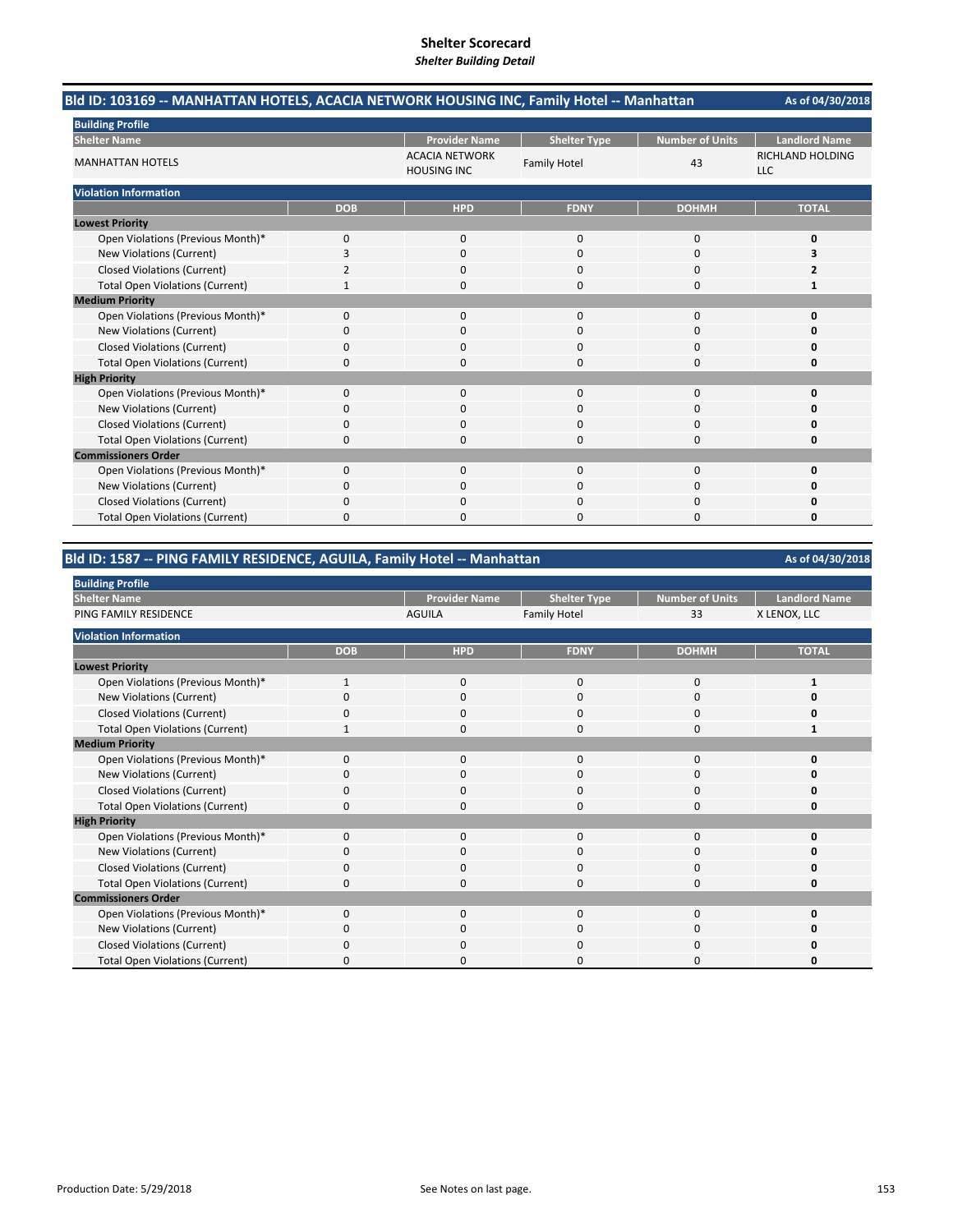| Bld ID: 1586 -- WEST HARLEM RESIDENCE, West Harlem Group, Family Hotel -- Manhattan |              |                      |                     |                        | As of 04/30/2018            |
|-------------------------------------------------------------------------------------|--------------|----------------------|---------------------|------------------------|-----------------------------|
| <b>Building Profile</b>                                                             |              |                      |                     |                        |                             |
| <b>Shelter Name</b>                                                                 |              | <b>Provider Name</b> | <b>Shelter Type</b> | <b>Number of Units</b> | <b>Landlord Name</b>        |
| <b>WEST HARLEM RESIDENCE</b>                                                        |              | West Harlem Group    | <b>Family Hotel</b> | 25                     | X WEST 143RD STREET<br>ETC. |
| <b>Violation Information</b>                                                        |              |                      |                     |                        |                             |
|                                                                                     | <b>DOB</b>   | <b>HPD</b>           | <b>FDNY</b>         | <b>DOHMH</b>           | <b>TOTAL</b>                |
| <b>Lowest Priority</b>                                                              |              |                      |                     |                        |                             |
| Open Violations (Previous Month)*                                                   | 2            | $\mathbf{0}$         | $\Omega$            | 0                      | $\overline{2}$              |
| <b>New Violations (Current)</b>                                                     | $\Omega$     | $\Omega$             | $\Omega$            | 0                      | O                           |
| <b>Closed Violations (Current)</b>                                                  | 0            | 0                    | $\mathbf 0$         | 0                      | 0                           |
| <b>Total Open Violations (Current)</b>                                              | 2            | 0                    | $\Omega$            | 0                      | $\overline{2}$              |
| <b>Medium Priority</b>                                                              |              |                      |                     |                        |                             |
| Open Violations (Previous Month)*                                                   | $\Omega$     | $\Omega$             | $\Omega$            | 0                      | $\Omega$                    |
| <b>New Violations (Current)</b>                                                     | 0            | 0                    | 0                   | 0                      |                             |
| <b>Closed Violations (Current)</b>                                                  | 0            | 0                    | $\mathbf 0$         | 0                      | O                           |
| <b>Total Open Violations (Current)</b>                                              | 0            | ŋ                    | $\Omega$            | $\Omega$               | O                           |
| <b>High Priority</b>                                                                |              |                      |                     |                        |                             |
| Open Violations (Previous Month)*                                                   | 0            | $\Omega$             | $\Omega$            | 0                      | 0                           |
| <b>New Violations (Current)</b>                                                     | 0            | $\Omega$             | $\Omega$            | 0                      |                             |
| <b>Closed Violations (Current)</b>                                                  | 0            | 0                    | $\mathbf 0$         | 0                      | 0                           |
| <b>Total Open Violations (Current)</b>                                              | 0            | 0                    | $\Omega$            | 0                      | 0                           |
| <b>Commissioners Order</b>                                                          |              |                      |                     |                        |                             |
| Open Violations (Previous Month)*                                                   | 1            | $\Omega$             |                     | 0                      | $\overline{2}$              |
| <b>New Violations (Current)</b>                                                     | n            | 0                    | C                   | 0                      |                             |
| <b>Closed Violations (Current)</b>                                                  | 0            | 0                    | $\Omega$            | 0                      |                             |
| <b>Total Open Violations (Current)</b>                                              | $\mathbf{1}$ | ŋ                    |                     | 0                      | $\overline{2}$              |

# **Bld ID: 188160 ‐‐ WEST HARLEM RESIDENCE, West Harlem Group, Family Hotel ‐‐ Manhattan**

| <b>Building Profile</b>                |            |                      |                     |                        |                      |
|----------------------------------------|------------|----------------------|---------------------|------------------------|----------------------|
| <b>Shelter Name</b>                    |            | <b>Provider Name</b> | <b>Shelter Type</b> | <b>Number of Units</b> | <b>Landlord Name</b> |
| <b>WEST HARLEM RESIDENCE</b>           |            | West Harlem Group    | <b>Family Hotel</b> | 20                     | Not On File          |
| <b>Violation Information</b>           |            |                      |                     |                        |                      |
|                                        | <b>DOB</b> | <b>HPD</b>           | <b>FDNY</b>         | <b>DOHMH</b>           | <b>TOTAL</b>         |
| <b>Lowest Priority</b>                 |            |                      |                     |                        |                      |
| Open Violations (Previous Month)*      | 3          | $\mathbf 0$          | 0                   | 0                      |                      |
| New Violations (Current)               | O          | 5                    | 0                   | $\Omega$               |                      |
| <b>Closed Violations (Current)</b>     | O          | 5                    | 0                   | 0                      |                      |
| <b>Total Open Violations (Current)</b> |            | <sup>0</sup>         | 0                   | $\Omega$               |                      |
| <b>Medium Priority</b>                 |            |                      |                     |                        |                      |
| Open Violations (Previous Month)*      | $\Omega$   | $\Omega$             | 0                   | $\Omega$               | ŋ                    |
| New Violations (Current)               | 0          | $\overline{2}$       | 0                   | 0                      |                      |
| <b>Closed Violations (Current)</b>     |            | $\Omega$             | 0                   | 0                      |                      |
| <b>Total Open Violations (Current)</b> | 0          | $\overline{2}$       | 0                   | 0                      | 2                    |
| <b>High Priority</b>                   |            |                      |                     |                        |                      |
| Open Violations (Previous Month)*      | 4          | $\mathbf 0$          | 0                   | 0                      | Δ                    |
| <b>New Violations (Current)</b>        | $\Omega$   | -1                   | $\Omega$            | 0                      |                      |
| <b>Closed Violations (Current)</b>     | 1          | $\mathbf{1}$         | 0                   | 0                      |                      |
| <b>Total Open Violations (Current)</b> | З          | $\Omega$             | 0                   | $\Omega$               |                      |
| <b>Commissioners Order</b>             |            |                      |                     |                        |                      |
| Open Violations (Previous Month)*      | $\Omega$   | $\mathbf 0$          | 0                   | 0                      | ŋ                    |
| New Violations (Current)               | 3          | 0                    | 0                   | 0                      |                      |
| <b>Closed Violations (Current)</b>     | 0          | $\Omega$             | 0                   | 0                      |                      |
| <b>Total Open Violations (Current)</b> |            | <sup>0</sup>         | ი                   | O                      |                      |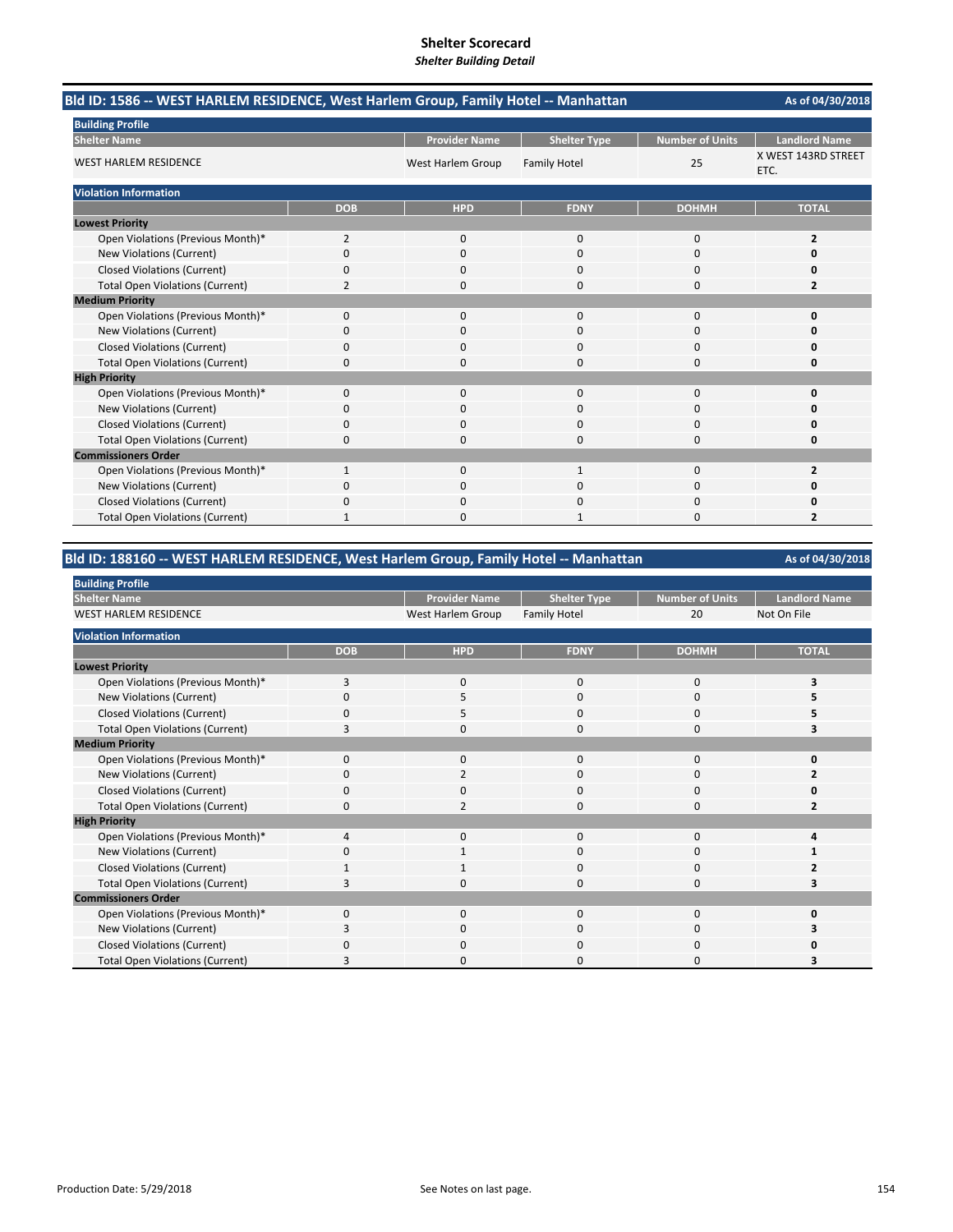| Bld ID: 1323 -- CHILDNS RESCUE FUND HOUSE EAST, Children's Rescue Fund, LLC, Family Tier 2 -- Manhattan |            |                                       |                     |                        | As of 04/30/2018                       |
|---------------------------------------------------------------------------------------------------------|------------|---------------------------------------|---------------------|------------------------|----------------------------------------|
| <b>Building Profile</b>                                                                                 |            |                                       |                     |                        |                                        |
| <b>Shelter Name</b>                                                                                     |            | <b>Provider Name</b>                  | <b>Shelter Type</b> | <b>Number of Units</b> | <b>Landlord Name</b>                   |
| <b>CHILDNS RESCUE FUND HOUSE EAST</b>                                                                   |            | Children's Rescue Fund,<br><b>LLC</b> | Family Tier 2       | 200                    | <b>NEW LATHAM HOTEL</b><br><b>CORP</b> |
| <b>Violation Information</b>                                                                            |            |                                       |                     |                        |                                        |
|                                                                                                         | <b>DOB</b> | <b>HPD</b>                            | <b>FDNY</b>         | <b>DOHMH</b>           | <b>TOTAL</b>                           |
| <b>Lowest Priority</b>                                                                                  |            |                                       |                     |                        |                                        |
| Open Violations (Previous Month)*                                                                       | $\Omega$   | $\Omega$                              | $\Omega$            | $\Omega$               | 0                                      |
| New Violations (Current)                                                                                | $\Omega$   | $\Omega$                              | $\Omega$            | $\Omega$               | O                                      |
| <b>Closed Violations (Current)</b>                                                                      | 0          | 0                                     | 0                   | 0                      | 0                                      |
| <b>Total Open Violations (Current)</b>                                                                  | 0          | 0                                     | 0                   | $\Omega$               | 0                                      |
| <b>Medium Priority</b>                                                                                  |            |                                       |                     |                        |                                        |
| Open Violations (Previous Month)*                                                                       | $\Omega$   | $\Omega$                              | $\Omega$            | $\Omega$               | $\Omega$                               |
| New Violations (Current)                                                                                | 0          | 0                                     | 0                   | 0                      | n                                      |
| <b>Closed Violations (Current)</b>                                                                      | 0          | $\Omega$                              | $\Omega$            | $\Omega$               | 0                                      |
| <b>Total Open Violations (Current)</b>                                                                  | $\Omega$   | O                                     | O                   | $\Omega$               | O                                      |
| <b>High Priority</b>                                                                                    |            |                                       |                     |                        |                                        |
| Open Violations (Previous Month)*                                                                       | 0          | 3                                     | $\Omega$            | $\Omega$               | 3                                      |
| <b>New Violations (Current)</b>                                                                         | 0          | $\Omega$                              | $\Omega$            | $\Omega$               | n                                      |
| <b>Closed Violations (Current)</b>                                                                      | 0          | 0                                     | 0                   | $\Omega$               | 0                                      |
| <b>Total Open Violations (Current)</b>                                                                  | 0          | 3                                     | $\Omega$            | $\Omega$               | 3                                      |
| <b>Commissioners Order</b>                                                                              |            |                                       |                     |                        |                                        |
| Open Violations (Previous Month)*                                                                       | 0          | $\Omega$                              | $\mathbf{1}$        | 0                      | 1                                      |
| New Violations (Current)                                                                                | 0          | 0                                     | 0                   | 0                      | n                                      |
| <b>Closed Violations (Current)</b>                                                                      | 0          | $\Omega$                              | $\Omega$            | $\Omega$               | O                                      |
| <b>Total Open Violations (Current)</b>                                                                  | 0          | O                                     | 1                   | $\Omega$               | 1                                      |

| Bld ID: 1345 -- EAST RIVER - WIN, WOMEN IN NEED, INC, Family Tier 2 -- Manhattan |              |                                  |                     |                        |                      |
|----------------------------------------------------------------------------------|--------------|----------------------------------|---------------------|------------------------|----------------------|
| <b>Building Profile</b>                                                          |              |                                  |                     |                        |                      |
| <b>Shelter Name</b>                                                              |              | <b>Provider Name</b>             | <b>Shelter Type</b> | <b>Number of Units</b> | <b>Landlord Name</b> |
| <b>EAST RIVER - WIN</b>                                                          |              | WOMEN IN NEED, INC Family Tier 2 |                     | 146                    | 104TH ST REALTY LLC  |
| <b>Violation Information</b>                                                     |              |                                  |                     |                        |                      |
|                                                                                  | <b>DOB</b>   | <b>HPD</b>                       | <b>FDNY</b>         | <b>DOHMH</b>           | <b>TOTAL</b>         |
| <b>Lowest Priority</b>                                                           |              |                                  |                     |                        |                      |
| Open Violations (Previous Month)*                                                | 0            | $\mathbf 0$                      | $\mathbf 0$         | $\Omega$               | 0                    |
| New Violations (Current)                                                         | $\mathbf{1}$ | 0                                | 0                   | 0                      | 1                    |
| <b>Closed Violations (Current)</b>                                               | 0            | $\Omega$                         | $\Omega$            | $\Omega$               | O                    |
| <b>Total Open Violations (Current)</b>                                           | 1            | 0                                | 0                   | 0                      | 1                    |
| <b>Medium Priority</b>                                                           |              |                                  |                     |                        |                      |
| Open Violations (Previous Month)*                                                | 0            | $\Omega$                         | $\Omega$            | 0                      | O                    |
| New Violations (Current)                                                         | 0            | 0                                | 0                   | 0                      | O                    |
| <b>Closed Violations (Current)</b>                                               | 0            | 0                                | 0                   | 0                      | O                    |
| <b>Total Open Violations (Current)</b>                                           | 0            | <sup>0</sup>                     | $\Omega$            | 0                      | 0                    |
| <b>High Priority</b>                                                             |              |                                  |                     |                        |                      |
| Open Violations (Previous Month)*                                                | 0            | 0                                | $\mathbf{0}$        | 0                      | 0                    |
| New Violations (Current)                                                         | 0            | 6                                | $\Omega$            | 0                      |                      |
| <b>Closed Violations (Current)</b>                                               | 0            | 6                                | 0                   | 0                      | 6                    |
| <b>Total Open Violations (Current)</b>                                           | 0            | 0                                | $\Omega$            | 0                      | 0                    |
| <b>Commissioners Order</b>                                                       |              |                                  |                     |                        |                      |
| Open Violations (Previous Month)*                                                | 0            | 0                                | 0                   | 0                      | 0                    |
| New Violations (Current)                                                         | 0            | 0                                | 0                   | 0                      | O                    |
| <b>Closed Violations (Current)</b>                                               | 0            |                                  |                     | 0                      | 0                    |
| <b>Total Open Violations (Current)</b>                                           | 0            | ŋ                                | 0                   | 0                      | 0                    |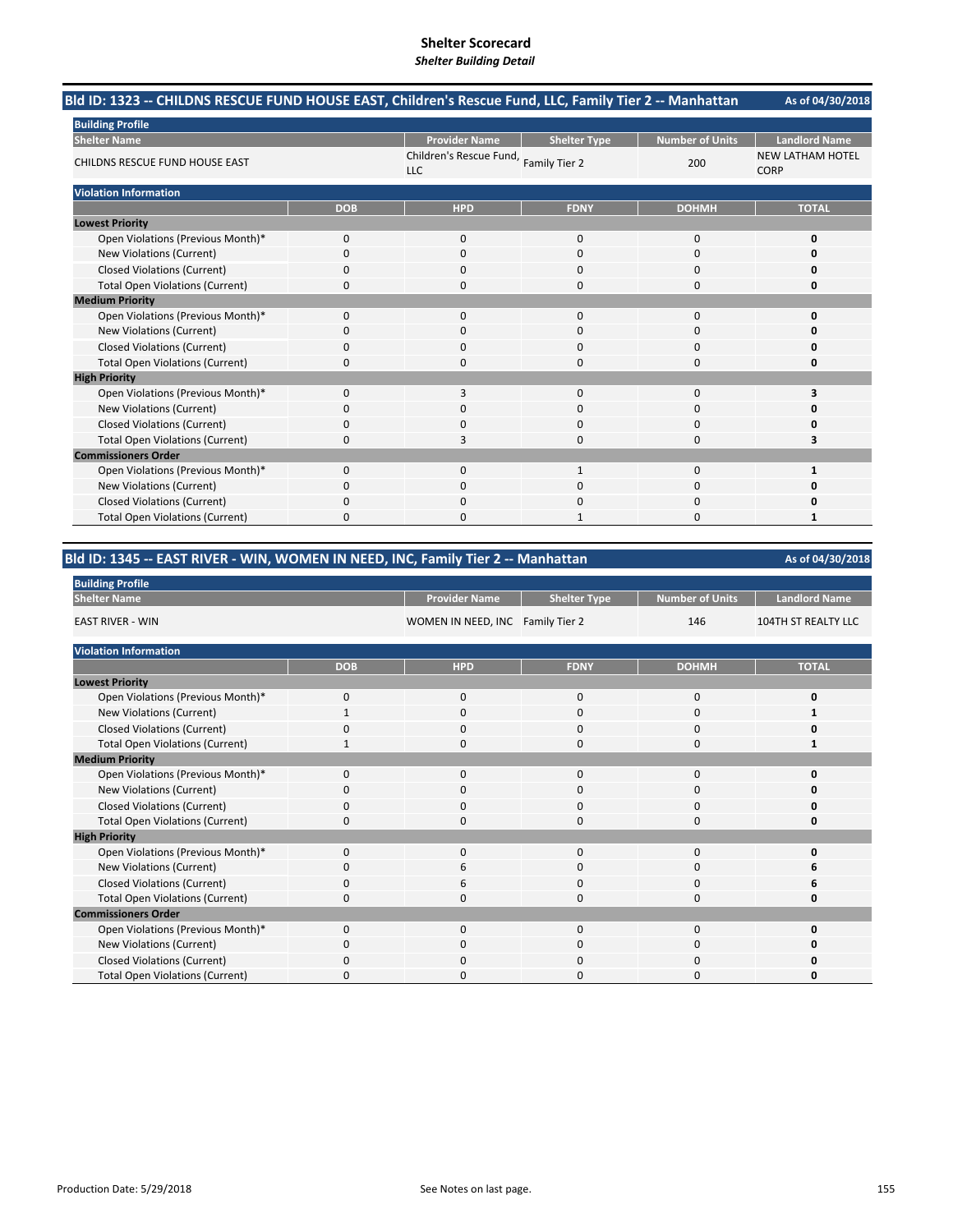| Bld ID: 1331 -- FAMILY RESIDENCE, Help U.S.A, Family Tier 2 -- Manhattan |                |                      |                     |                        | As of 04/30/2018      |
|--------------------------------------------------------------------------|----------------|----------------------|---------------------|------------------------|-----------------------|
| <b>Building Profile</b>                                                  |                |                      |                     |                        |                       |
| <b>Shelter Name</b>                                                      |                | <b>Provider Name</b> | <b>Shelter Type</b> | <b>Number of Units</b> | <b>Landlord Name</b>  |
| <b>FAMILY RESIDENCE</b>                                                  |                | Help U.S.A           | Family Tier 2       | 155                    | R.L.S.A. REALTY CORP. |
| <b>Violation Information</b>                                             |                |                      |                     |                        |                       |
|                                                                          | <b>DOB</b>     | <b>HPD</b>           | <b>FDNY</b>         | <b>DOHMH</b>           | <b>TOTAL</b>          |
| <b>Lowest Priority</b>                                                   |                |                      |                     |                        |                       |
| Open Violations (Previous Month)*                                        | 1              | 0                    | $\overline{2}$      | $\mathbf 0$            | 3                     |
| New Violations (Current)                                                 |                | $\Omega$             | $\mathbf{1}$        | $\Omega$               | 2                     |
| <b>Closed Violations (Current)</b>                                       | 0              | 0                    |                     | $\Omega$               |                       |
| <b>Total Open Violations (Current)</b>                                   | 2              | $\Omega$             | 2                   | $\Omega$               | Δ                     |
| <b>Medium Priority</b>                                                   |                |                      |                     |                        |                       |
| Open Violations (Previous Month)*                                        | $\Omega$       | $\Omega$             | $\Omega$            | $\Omega$               | 0                     |
| <b>New Violations (Current)</b>                                          | 0              | $\Omega$             | $\Omega$            | $\Omega$               | O                     |
| <b>Closed Violations (Current)</b>                                       | 0              | $\Omega$             | $\Omega$            | $\Omega$               | Ω                     |
| <b>Total Open Violations (Current)</b>                                   | $\Omega$       | ŋ                    | O                   | $\Omega$               | O                     |
| <b>High Priority</b>                                                     |                |                      |                     |                        |                       |
| Open Violations (Previous Month)*                                        | 4              | 0                    | $\mathbf{0}$        | $\mathbf 0$            | 4                     |
| New Violations (Current)                                                 |                | $\Omega$             | 0                   | $\Omega$               |                       |
| <b>Closed Violations (Current)</b>                                       | 2              | 0                    | O                   | $\Omega$               | 2                     |
| <b>Total Open Violations (Current)</b>                                   | 3              | 0                    | $\Omega$            | 0                      | 3                     |
| <b>Commissioners Order</b>                                               |                |                      |                     |                        |                       |
| Open Violations (Previous Month)*                                        | $\overline{2}$ | 0                    | $\overline{2}$      | $\Omega$               | 4                     |
| New Violations (Current)                                                 | 0              | 0                    | 0                   | 0                      | 0                     |
| <b>Closed Violations (Current)</b>                                       | 0              | 0                    | 0                   | $\Omega$               | n                     |
| <b>Total Open Violations (Current)</b>                                   | $\overline{2}$ |                      | 2                   | n                      | л                     |

# **Bld ID: 1317 ‐‐ HELEN HOUSE, Henry Street Settlement, Family Tier 2 ‐‐ Manhattan**

| <b>Building Profile</b>                |            |                                   |                     |                        |                             |
|----------------------------------------|------------|-----------------------------------|---------------------|------------------------|-----------------------------|
| <b>Shelter Name</b>                    |            | <b>Provider Name</b>              | <b>Shelter Type</b> | <b>Number of Units</b> | <b>Landlord Name</b>        |
| <b>HELEN HOUSE</b>                     |            | <b>Henry Street</b><br>Settlement | Family Tier 2       | 16                     | <b>HENRY ST HSG DVLP FD</b> |
| <b>Violation Information</b>           |            |                                   |                     |                        |                             |
|                                        | <b>DOB</b> | <b>HPD</b>                        | <b>FDNY</b>         | <b>DOHMH</b>           | <b>TOTAL</b>                |
| <b>Lowest Priority</b>                 |            |                                   |                     |                        |                             |
| Open Violations (Previous Month)*      | $\Omega$   | $\mathbf 0$                       | $\mathbf 0$         | $\mathbf 0$            | $\mathbf 0$                 |
| New Violations (Current)               | 0          | 0                                 | 0                   | 0                      | 0                           |
| <b>Closed Violations (Current)</b>     | $\Omega$   | $\mathbf 0$                       | 0                   | $\mathbf 0$            | 0                           |
| <b>Total Open Violations (Current)</b> | $\Omega$   | $\mathbf 0$                       | 0                   | 0                      | 0                           |
| <b>Medium Priority</b>                 |            |                                   |                     |                        |                             |
| Open Violations (Previous Month)*      | $\Omega$   | $\mathbf 0$                       | 0                   | $\mathbf 0$            | 0                           |
| New Violations (Current)               | $\Omega$   | $\mathbf 0$                       | 0                   | $\mathbf 0$            | 0                           |
| <b>Closed Violations (Current)</b>     | $\Omega$   | $\mathbf 0$                       | 0                   | $\mathbf 0$            | 0                           |
| <b>Total Open Violations (Current)</b> | $\Omega$   | $\mathbf 0$                       | 0                   | $\mathbf 0$            | 0                           |
| <b>High Priority</b>                   |            |                                   |                     |                        |                             |
| Open Violations (Previous Month)*      | $\Omega$   | $\mathbf 0$                       | 0                   | $\mathbf 0$            | 0                           |
| New Violations (Current)               | 0          | 0                                 | 0                   | 0                      | 0                           |
| <b>Closed Violations (Current)</b>     | $\Omega$   | $\mathbf 0$                       | 0                   | $\mathbf 0$            | 0                           |
| <b>Total Open Violations (Current)</b> | $\Omega$   | $\mathbf 0$                       | 0                   | $\mathbf 0$            | 0                           |
| <b>Commissioners Order</b>             |            |                                   |                     |                        |                             |
| Open Violations (Previous Month)*      | $\Omega$   | $\mathbf 0$                       | 0                   | 0                      | 0                           |
| New Violations (Current)               | $\Omega$   | $\mathbf 0$                       | 0                   | $\mathbf 0$            | 0                           |
| Closed Violations (Current)            | $\Omega$   | $\Omega$                          | 0                   | $\Omega$               | 0                           |
| <b>Total Open Violations (Current)</b> | O          | $\Omega$                          | 0                   | 0                      | O                           |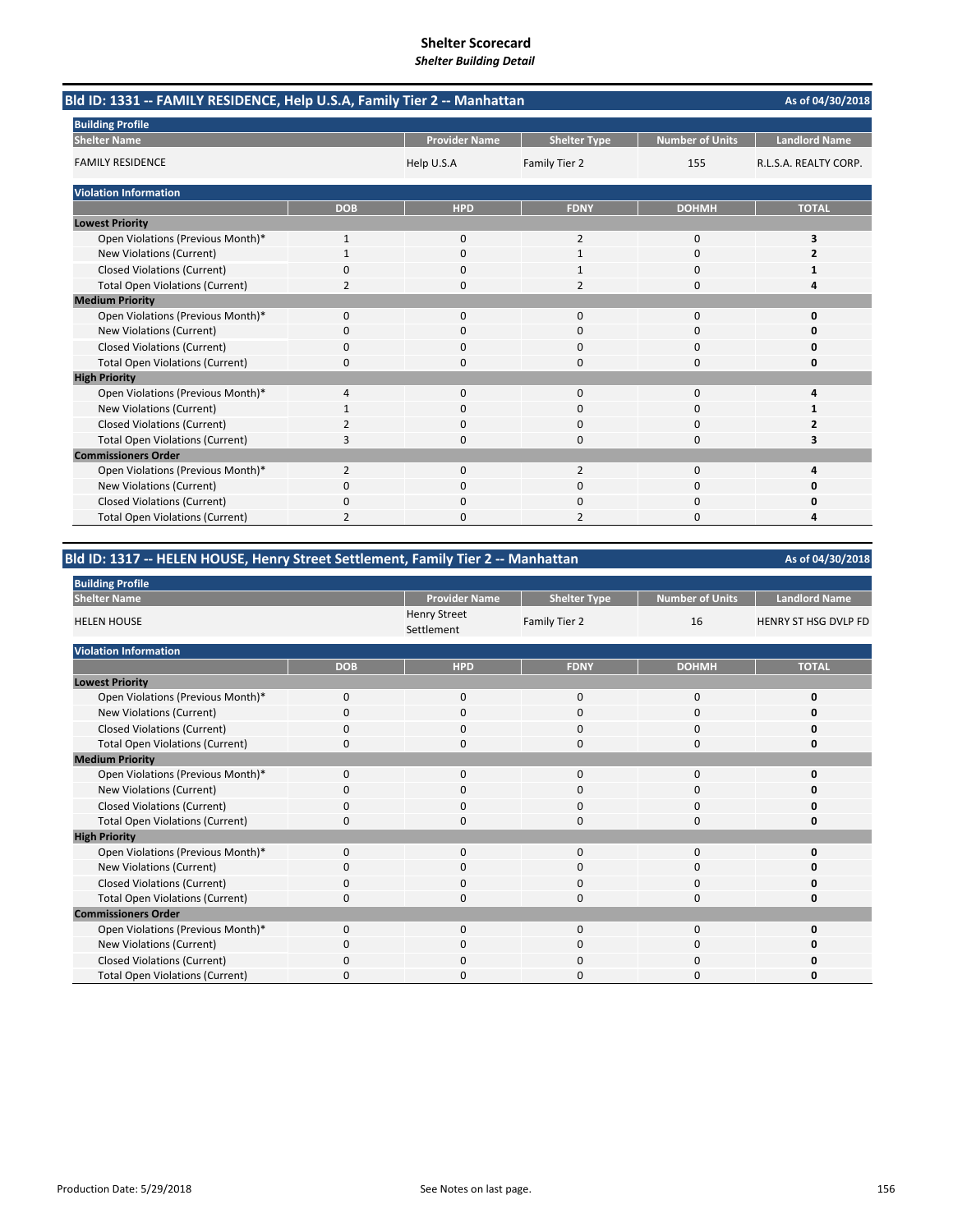|                                        | Bld ID: 1342 -- HOUSE I, IN SAFE HANDS LLC, Family Tier 2 -- Manhattan |                      |                     |                 |                      |  |
|----------------------------------------|------------------------------------------------------------------------|----------------------|---------------------|-----------------|----------------------|--|
| <b>Building Profile</b>                |                                                                        |                      |                     |                 |                      |  |
| <b>Shelter Name</b>                    |                                                                        | <b>Provider Name</b> | <b>Shelter Type</b> | Number of Units | <b>Landlord Name</b> |  |
| <b>HOUSE I</b>                         |                                                                        | IN SAFE HANDS LLC    | Family Tier 2       | 35              | X 7 AVE LLC          |  |
| <b>Violation Information</b>           |                                                                        |                      |                     |                 |                      |  |
|                                        | <b>DOB</b>                                                             | <b>HPD</b>           | <b>FDNY</b>         | <b>DOHMH</b>    | <b>TOTAL</b>         |  |
| <b>Lowest Priority</b>                 |                                                                        |                      |                     |                 |                      |  |
| Open Violations (Previous Month)*      | 0                                                                      | $\mathbf{0}$         | 0                   | $\mathbf 0$     | O                    |  |
| New Violations (Current)               | 0                                                                      | $\Omega$             | 0                   | $\Omega$        | n                    |  |
| <b>Closed Violations (Current)</b>     | 0                                                                      | O.                   | O                   | $\Omega$        |                      |  |
| <b>Total Open Violations (Current)</b> | 0                                                                      | 0                    | 0                   | 0               |                      |  |
| <b>Medium Priority</b>                 |                                                                        |                      |                     |                 |                      |  |
| Open Violations (Previous Month)*      | 0                                                                      | $\Omega$             | $\Omega$            | $\Omega$        |                      |  |
| New Violations (Current)               | 0                                                                      | 0                    | 0                   | 0               |                      |  |
| Closed Violations (Current)            | 0                                                                      | $\Omega$             | 0                   | $\Omega$        |                      |  |
| <b>Total Open Violations (Current)</b> | 0                                                                      | 0                    | 0                   | $\Omega$        | n                    |  |
| <b>High Priority</b>                   |                                                                        |                      |                     |                 |                      |  |
| Open Violations (Previous Month)*      | 3                                                                      | $\Omega$             | <sup>0</sup>        | $\Omega$        | ٦                    |  |
| New Violations (Current)               | 0                                                                      | 0                    | O                   | $\Omega$        |                      |  |
| <b>Closed Violations (Current)</b>     | 3                                                                      | 0                    | U                   | $\Omega$        |                      |  |
| <b>Total Open Violations (Current)</b> | 0                                                                      | U                    | O                   | n               |                      |  |
| <b>Commissioners Order</b>             |                                                                        |                      |                     |                 |                      |  |
| Open Violations (Previous Month)*      | 1                                                                      | $\Omega$             | $\Omega$            | $\Omega$        |                      |  |
| New Violations (Current)               | ŋ                                                                      | 0                    | O                   | $\Omega$        |                      |  |
| <b>Closed Violations (Current)</b>     | 0                                                                      | 0                    | 0                   | $\Omega$        |                      |  |
| <b>Total Open Violations (Current)</b> |                                                                        | 0                    | O                   | $\Omega$        | 1                    |  |

# **Bld ID: 1344 ‐‐ HOUSE II, IN SAFE HANDS LLC, Family Tier 2 ‐‐ Manhattan**

| <b>Building Profile</b>                |            |                      |                     |                 |                      |
|----------------------------------------|------------|----------------------|---------------------|-----------------|----------------------|
| <b>Shelter Name</b>                    |            | <b>Provider Name</b> | <b>Shelter Type</b> | Number of Units | <b>Landlord Name</b> |
| <b>HOUSE II</b>                        |            | IN SAFE HANDS LLC    | Family Tier 2       | 43              | X 7 AVE LLC          |
| <b>Violation Information</b>           |            |                      |                     |                 |                      |
|                                        | <b>DOB</b> | <b>HPD</b>           | <b>FDNY</b>         | <b>DOHMH</b>    | <b>TOTAL</b>         |
| <b>Lowest Priority</b>                 |            |                      |                     |                 |                      |
| Open Violations (Previous Month)*      |            | 4                    | 0                   | $\mathbf 0$     | 5                    |
| New Violations (Current)               | $\Omega$   | 0                    | 0                   | 0               |                      |
| Closed Violations (Current)            | $\Omega$   | 0                    | 0                   | 0               |                      |
| <b>Total Open Violations (Current)</b> |            | 4                    | $\Omega$            | 0               |                      |
| <b>Medium Priority</b>                 |            |                      |                     |                 |                      |
| Open Violations (Previous Month)*      | $\Omega$   | $\mathbf 0$          | $\mathbf{0}$        | 0               | ŋ                    |
| New Violations (Current)               | $\Omega$   | $\mathbf{0}$         | 0                   | 0               | o                    |
| Closed Violations (Current)            | $\Omega$   | 0                    | 0                   | $\mathbf 0$     | o                    |
| <b>Total Open Violations (Current)</b> | 0          | 0                    | 0                   | 0               | n                    |
| <b>High Priority</b>                   |            |                      |                     |                 |                      |
| Open Violations (Previous Month)*      | $\Omega$   | $\mathbf 0$          | 0                   | 0               | Ω                    |
| New Violations (Current)               | $\Omega$   | $\mathbf{0}$         | $\Omega$            | 0               |                      |
| <b>Closed Violations (Current)</b>     | $\Omega$   | $\mathbf 0$          | $\Omega$            | $\mathbf 0$     |                      |
| <b>Total Open Violations (Current)</b> | $\Omega$   | $\mathbf 0$          | $\Omega$            | 0               |                      |
| <b>Commissioners Order</b>             |            |                      |                     |                 |                      |
| Open Violations (Previous Month)*      | 0          | $\mathbf{0}$         | 0                   | $\mathbf 0$     |                      |
| New Violations (Current)               | $\Omega$   | 0                    | 0                   | $\mathbf 0$     |                      |
| <b>Closed Violations (Current)</b>     | $\Omega$   | 0                    | 0                   | 0               |                      |
| <b>Total Open Violations (Current)</b> | 0          | 0                    | 0                   | $\Omega$        |                      |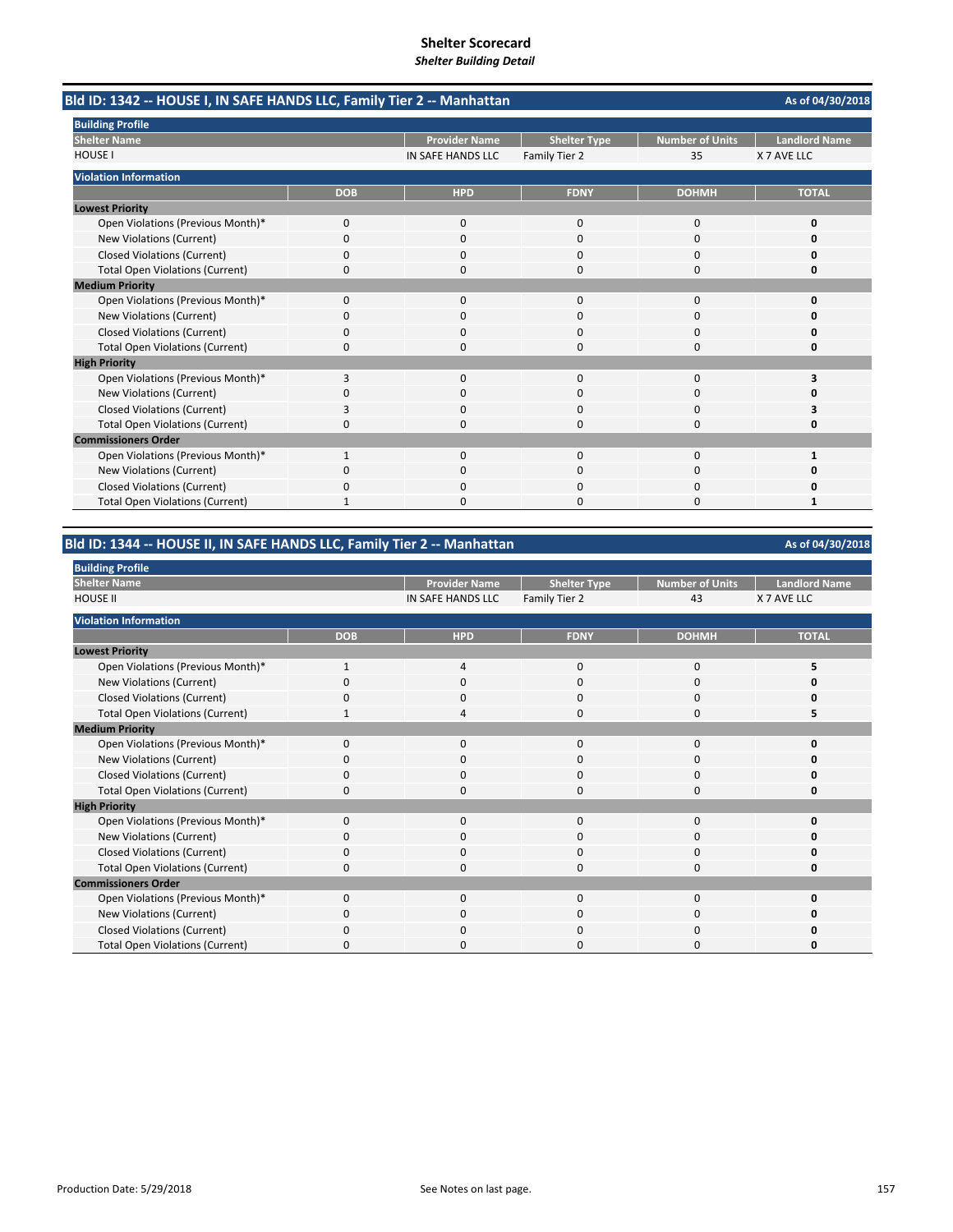| Bld ID: 35588 -- HOUSE III, IN SAFE HANDS LLC, Family Tier 2 -- Manhattan | As of 04/30/2018 |                      |                     |                        |                      |
|---------------------------------------------------------------------------|------------------|----------------------|---------------------|------------------------|----------------------|
| <b>Building Profile</b>                                                   |                  |                      |                     |                        |                      |
| <b>Shelter Name</b>                                                       |                  | <b>Provider Name</b> | <b>Shelter Type</b> | <b>Number of Units</b> | <b>Landlord Name</b> |
| <b>HOUSE III</b>                                                          |                  | IN SAFE HANDS LLC    | Family Tier 2       | 11                     | MIGDOL, SHERYL       |
| <b>Violation Information</b>                                              |                  |                      |                     |                        |                      |
|                                                                           | <b>DOB</b>       | <b>HPD</b>           | <b>FDNY</b>         | <b>DOHMH</b>           | <b>TOTAL</b>         |
| <b>Lowest Priority</b>                                                    |                  |                      |                     |                        |                      |
| Open Violations (Previous Month)*                                         | 0                | 0                    | 0                   | 0                      | 0                    |
| New Violations (Current)                                                  | 0                | 0                    | O                   | 0                      | n                    |
| Closed Violations (Current)                                               | 0                | 0                    | 0                   | $\Omega$               | O                    |
| <b>Total Open Violations (Current)</b>                                    | 0                | O                    | n                   | $\Omega$               | n                    |
| <b>Medium Priority</b>                                                    |                  |                      |                     |                        |                      |
| Open Violations (Previous Month)*                                         | 0                | $\Omega$             | $\Omega$            | $\Omega$               | n                    |
| New Violations (Current)                                                  | 0                | 0                    | 0                   | $\Omega$               |                      |
| <b>Closed Violations (Current)</b>                                        | 0                | $\Omega$             | 0                   | $\Omega$               |                      |
| <b>Total Open Violations (Current)</b>                                    | $\Omega$         | $\Omega$             | 0                   | $\Omega$               | 0                    |
| <b>High Priority</b>                                                      |                  |                      |                     |                        |                      |
| Open Violations (Previous Month)*                                         | 0                | $\mathbf{0}$         | 0                   | $\mathbf 0$            | O                    |
| <b>New Violations (Current)</b>                                           | 0                | 0                    | O                   | <sup>0</sup>           | n                    |
| <b>Closed Violations (Current)</b>                                        | 0                | $\Omega$             | 0                   | $\Omega$               | 0                    |
| <b>Total Open Violations (Current)</b>                                    | 0                | 0                    | $\Omega$            | $\Omega$               | 0                    |
| <b>Commissioners Order</b>                                                |                  |                      |                     |                        |                      |
| Open Violations (Previous Month)*                                         | 0                | 0                    | 0                   | 0                      | Ω                    |
| New Violations (Current)                                                  | 0                | 0                    | n                   | 0                      |                      |
| <b>Closed Violations (Current)</b>                                        |                  |                      |                     | O                      |                      |
| <b>Total Open Violations (Current)</b>                                    | 0                | ŋ                    | n                   | <sup>0</sup>           |                      |

# **Bld ID: 1321 ‐‐ HOUSE, Women's Prison Association, Family Tier 2 ‐‐ Manhattan**

| <b>Building Profile</b>                |                |                               |                     |                        |                                        |
|----------------------------------------|----------------|-------------------------------|---------------------|------------------------|----------------------------------------|
| <b>Shelter Name</b>                    |                | <b>Provider Name</b>          | <b>Shelter Type</b> | <b>Number of Units</b> | <b>Landlord Name</b>                   |
| <b>HOUSE</b>                           |                | Women's Prison<br>Association | Family Tier 2       | 28                     | <b>HUNTINGTON HOUSE</b><br><b>HDFC</b> |
| <b>Violation Information</b>           |                |                               |                     |                        |                                        |
|                                        | <b>DOB</b>     | <b>HPD</b>                    | <b>FDNY</b>         | <b>DOHMH</b>           | <b>TOTAL</b>                           |
| <b>Lowest Priority</b>                 |                |                               |                     |                        |                                        |
| Open Violations (Previous Month)*      | $\overline{4}$ | $\mathbf{1}$                  | $\mathbf{0}$        | 0                      | 5                                      |
| New Violations (Current)               | $\Omega$       | 0                             | 0                   | 0                      | O                                      |
| <b>Closed Violations (Current)</b>     |                | $\mathbf 0$                   | $\mathbf{0}$        | 0                      |                                        |
| <b>Total Open Violations (Current)</b> | 3              | 1                             | $\Omega$            | 0                      | Δ                                      |
| <b>Medium Priority</b>                 |                |                               |                     |                        |                                        |
| Open Violations (Previous Month)*      | $\Omega$       | 0                             | $\mathbf{0}$        | 0                      | 0                                      |
| New Violations (Current)               | O              | 0                             | 0                   | 0                      | 0                                      |
| <b>Closed Violations (Current)</b>     | $\mathbf 0$    | $\mathbf 0$                   | $\mathbf{0}$        | 0                      | 0                                      |
| <b>Total Open Violations (Current)</b> | 0              | $\mathbf 0$                   | $\mathbf{0}$        | 0                      | 0                                      |
| <b>High Priority</b>                   |                |                               |                     |                        |                                        |
| Open Violations (Previous Month)*      | $\overline{7}$ | $\mathbf 0$                   | $\mathbf{0}$        | $\mathbf 0$            | 7                                      |
| New Violations (Current)               | 4              | 3                             | $\mathbf{0}$        | 0                      |                                        |
| <b>Closed Violations (Current)</b>     | $\Omega$       | 3                             | $\mathbf 0$         | 0                      |                                        |
| <b>Total Open Violations (Current)</b> | 11             | $\mathbf 0$                   | 0                   | 0                      | 11                                     |
| <b>Commissioners Order</b>             |                |                               |                     |                        |                                        |
| Open Violations (Previous Month)*      | $\overline{2}$ | $\mathbf 0$                   | 1                   | 0                      |                                        |
| New Violations (Current)               | 2              | $\mathbf 0$                   | 0                   | 0                      |                                        |
| Closed Violations (Current)            | $\Omega$       | $\Omega$                      | $\Omega$            | $\Omega$               | O                                      |
| <b>Total Open Violations (Current)</b> | Δ              | $\Omega$                      |                     | 0                      |                                        |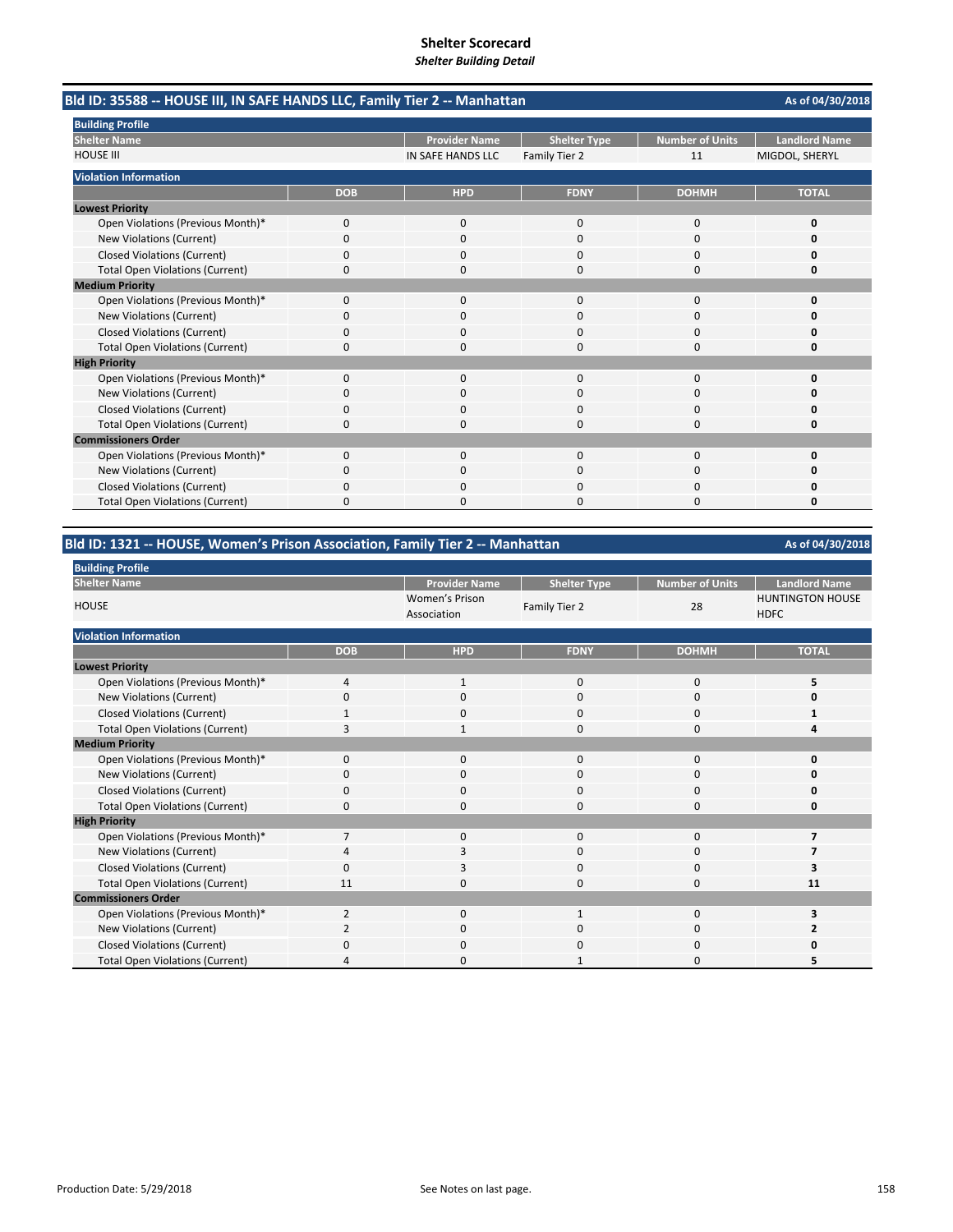| Bld ID: 1315 -- INTRGENRATL, West End Residence, HDFC, Inc., Family Tier 2 -- Manhattan |              |                                   |                     |                        | As of 04/30/2018                        |
|-----------------------------------------------------------------------------------------|--------------|-----------------------------------|---------------------|------------------------|-----------------------------------------|
| <b>Building Profile</b>                                                                 |              |                                   |                     |                        |                                         |
| <b>Shelter Name</b>                                                                     |              | <b>Provider Name</b>              | <b>Shelter Type</b> | <b>Number of Units</b> | <b>Landlord Name</b>                    |
| <b>INTRGENRATL</b>                                                                      |              | West End Residence,<br>HDFC, Inc. | Family Tier 2       | 54                     | <b>WEST END INTGNRTNL</b><br><b>ETC</b> |
| <b>Violation Information</b>                                                            |              |                                   |                     |                        |                                         |
|                                                                                         | <b>DOB</b>   | <b>HPD</b>                        | <b>FDNY</b>         | <b>DOHMH</b>           | <b>TOTAL</b>                            |
| <b>Lowest Priority</b>                                                                  |              |                                   |                     |                        |                                         |
| Open Violations (Previous Month)*                                                       | 0            | 0                                 | $\mathbf 0$         | $\mathbf 0$            | 0                                       |
| New Violations (Current)                                                                | $\mathbf{1}$ | 0                                 | 0                   | 0                      | 1                                       |
| <b>Closed Violations (Current)</b>                                                      | 0            | 0                                 | 0                   | $\Omega$               | 0                                       |
| <b>Total Open Violations (Current)</b>                                                  |              | 0                                 | 0                   | $\Omega$               | 1                                       |
| <b>Medium Priority</b>                                                                  |              |                                   |                     |                        |                                         |
| Open Violations (Previous Month)*                                                       | 0            | 0                                 | 0                   | $\mathbf 0$            | 0                                       |
| New Violations (Current)                                                                | 0            | $\Omega$                          | $\Omega$            | $\Omega$               | o                                       |
| <b>Closed Violations (Current)</b>                                                      | 0            | 0                                 | 0                   | 0                      | 0                                       |
| <b>Total Open Violations (Current)</b>                                                  | 0            | $\Omega$                          | $\Omega$            | $\Omega$               | 0                                       |
| <b>High Priority</b>                                                                    |              |                                   |                     |                        |                                         |
| Open Violations (Previous Month)*                                                       | 0            | 0                                 | $\mathbf{0}$        | $\mathbf 0$            | 0                                       |
| New Violations (Current)                                                                | 0            | 5                                 | 0                   | $\Omega$               | 5                                       |
| <b>Closed Violations (Current)</b>                                                      | $\Omega$     | 5                                 | $\Omega$            | $\Omega$               | 5                                       |
| <b>Total Open Violations (Current)</b>                                                  | 0            | $\Omega$                          | $\Omega$            | $\Omega$               | O                                       |
| <b>Commissioners Order</b>                                                              |              |                                   |                     |                        |                                         |
| Open Violations (Previous Month)*                                                       | 0            | $\Omega$                          | $\Omega$            | $\Omega$               | 0                                       |
| <b>New Violations (Current)</b>                                                         | 0            | 0                                 | $\Omega$            | 0                      | O                                       |
| <b>Closed Violations (Current)</b>                                                      | 0            | 0                                 | 0                   | $\Omega$               | 0                                       |
| <b>Total Open Violations (Current)</b>                                                  | 0            | n.                                | O                   | $\Omega$               | O                                       |

# **Bld ID: 1320 ‐‐ JENNIE A CLARKE RES, WOMEN IN NEED, INC, Family Tier 2 ‐‐ Manhattan**

| <b>Building Profile</b>                |            |                                  |                     |                 |                      |
|----------------------------------------|------------|----------------------------------|---------------------|-----------------|----------------------|
| <b>Shelter Name</b>                    |            | <b>Provider Name</b>             | <b>Shelter Type</b> | Number of Units | <b>Landlord Name</b> |
| JENNIE A CLARKE RES                    |            | WOMEN IN NEED, INC Family Tier 2 |                     | 24              | NYC Owned (DHS)      |
| <b>Violation Information</b>           |            |                                  |                     |                 |                      |
|                                        | <b>DOB</b> | <b>HPD</b>                       | <b>FDNY</b>         | <b>DOHMH</b>    | <b>TOTAL</b>         |
| <b>Lowest Priority</b>                 |            |                                  |                     |                 |                      |
| Open Violations (Previous Month)*      | 3          | 0                                | 0                   | 0               | 3                    |
| New Violations (Current)               |            | 0                                | 0                   | 0               |                      |
| <b>Closed Violations (Current)</b>     |            | 0                                | 0                   | 0               |                      |
| <b>Total Open Violations (Current)</b> | В          | 0                                | $\Omega$            | $\Omega$        |                      |
| <b>Medium Priority</b>                 |            |                                  |                     |                 |                      |
| Open Violations (Previous Month)*      | $\Omega$   | 0                                | $\mathbf{0}$        | $\mathbf{0}$    | ŋ                    |
| New Violations (Current)               | O          | 0                                | 0                   | 0               |                      |
| <b>Closed Violations (Current)</b>     | 0          | 0                                | 0                   | 0               | U                    |
| <b>Total Open Violations (Current)</b> | $\Omega$   | $\Omega$                         | $\Omega$            | $\Omega$        | ŋ                    |
| <b>High Priority</b>                   |            |                                  |                     |                 |                      |
| Open Violations (Previous Month)*      | 0          | 0                                | 0                   | 0               | U                    |
| New Violations (Current)               | C          | 0                                | 0                   | 0               | Ω                    |
| <b>Closed Violations (Current)</b>     | 0          | 0                                | 0                   | 0               | 0                    |
| <b>Total Open Violations (Current)</b> | $\Omega$   | 0                                | $\Omega$            | 0               | U                    |
| <b>Commissioners Order</b>             |            |                                  |                     |                 |                      |
| Open Violations (Previous Month)*      | 0          | 0                                | $\mathbf{0}$        | 0               | ŋ                    |
| New Violations (Current)               | 0          | 0                                | 0                   | 0               | 0                    |
| <b>Closed Violations (Current)</b>     | 0          | 0                                | 0                   | 0               | Ω                    |
| <b>Total Open Violations (Current)</b> | C          | 0                                | 0                   | 0               | 0                    |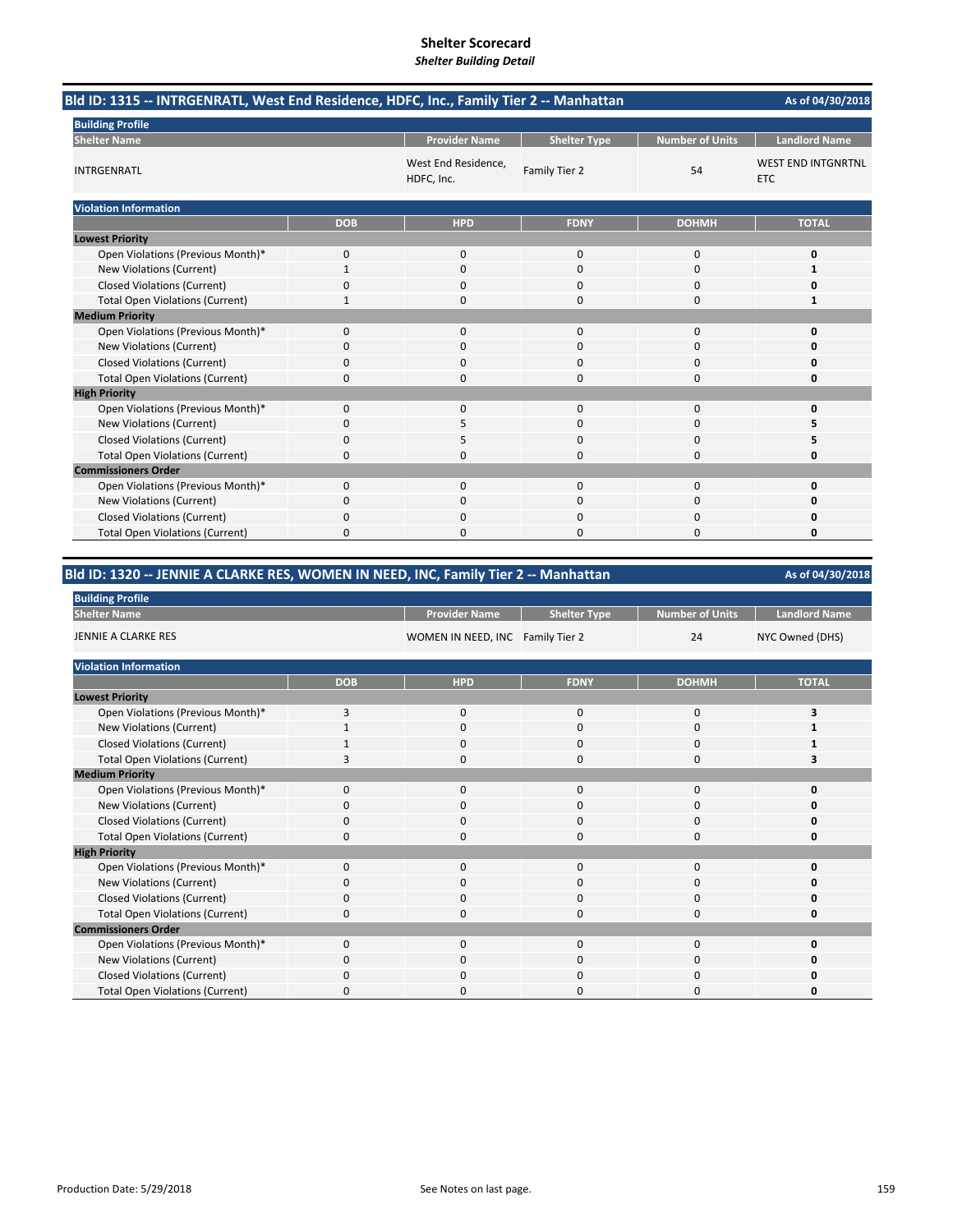| Bld ID: 92459 -- JENNIE A CLARKE RES, WOMEN IN NEED, INC, Family Tier 2 -- Manhattan |                |                                  |                     |                 |                      |  |
|--------------------------------------------------------------------------------------|----------------|----------------------------------|---------------------|-----------------|----------------------|--|
| <b>Building Profile</b>                                                              |                |                                  |                     |                 |                      |  |
| <b>Shelter Name</b>                                                                  |                | <b>Provider Name</b>             | <b>Shelter Type</b> | Number of Units | <b>Landlord Name</b> |  |
| JENNIE A CLARKE RES                                                                  |                | WOMEN IN NEED, INC Family Tier 2 |                     | 20              | NYC Owned (DHS)      |  |
| <b>Violation Information</b>                                                         |                |                                  |                     |                 |                      |  |
|                                                                                      | <b>DOB</b>     | <b>HPD</b>                       | <b>FDNY</b>         | <b>DOHMH</b>    | <b>TOTAL</b>         |  |
| <b>Lowest Priority</b>                                                               |                |                                  |                     |                 |                      |  |
| Open Violations (Previous Month)*                                                    | $\overline{2}$ | 0                                | 0                   | 0               | 2                    |  |
| New Violations (Current)                                                             | 0              | 0                                | $\Omega$            | $\Omega$        | n                    |  |
| <b>Closed Violations (Current)</b>                                                   | 0              | 0                                | 0                   | $\Omega$        | 0                    |  |
| <b>Total Open Violations (Current)</b>                                               | 2              | 0                                | 0                   | $\Omega$        | 2                    |  |
| <b>Medium Priority</b>                                                               |                |                                  |                     |                 |                      |  |
| Open Violations (Previous Month)*                                                    | 0              | 0                                | $\Omega$            | $\Omega$        | 0                    |  |
| <b>New Violations (Current)</b>                                                      | n              | 0                                | O                   | 0               | Ω                    |  |
| <b>Closed Violations (Current)</b>                                                   | 0              | $\Omega$                         | 0                   | $\Omega$        | O                    |  |
| <b>Total Open Violations (Current)</b>                                               | 0              | <sup>0</sup>                     | 0                   | $\Omega$        | 0                    |  |
| <b>High Priority</b>                                                                 |                |                                  |                     |                 |                      |  |
| Open Violations (Previous Month)*                                                    | 0              | $\Omega$                         | $\Omega$            | $\Omega$        | O                    |  |
| New Violations (Current)                                                             | 0              | $\Omega$                         | $\Omega$            | $\Omega$        | n                    |  |
| <b>Closed Violations (Current)</b>                                                   | 0              | 0                                | 0                   | $\Omega$        | 0                    |  |
| <b>Total Open Violations (Current)</b>                                               | 0              | 0                                | 0                   | 0               | 0                    |  |
| <b>Commissioners Order</b>                                                           |                |                                  |                     |                 |                      |  |
| Open Violations (Previous Month)*                                                    | $\Omega$       | $\Omega$                         | $\Omega$            | $\Omega$        | 0                    |  |
| New Violations (Current)                                                             | n              | 0                                | 0                   | 0               | n                    |  |
| <b>Closed Violations (Current)</b>                                                   | 0              | 0                                | 0                   | 0               | Ω                    |  |
| <b>Total Open Violations (Current)</b>                                               | 0              | <sup>0</sup>                     | 0                   | $\Omega$        | 0                    |  |

# **Bld ID: 92456 ‐‐ JENNIE A CLARKE RES, WOMEN IN NEED, INC, Family Tier 2 ‐‐ Manhattan**

| <b>Building Profile</b>                |                |                                  |                     |                        |                      |
|----------------------------------------|----------------|----------------------------------|---------------------|------------------------|----------------------|
| <b>Shelter Name</b>                    |                | <b>Provider Name</b>             | <b>Shelter Type</b> | <b>Number of Units</b> | <b>Landlord Name</b> |
| <b>JENNIE A CLARKE RES</b>             |                | WOMEN IN NEED, INC Family Tier 2 |                     | 10                     | NYC Owned (DHS)      |
| <b>Violation Information</b>           |                |                                  |                     |                        |                      |
|                                        | <b>DOB</b>     | <b>HPD</b>                       | <b>FDNY</b>         | <b>DOHMH</b>           | <b>TOTAL</b>         |
| <b>Lowest Priority</b>                 |                |                                  |                     |                        |                      |
| Open Violations (Previous Month)*      | 3              | $\mathbf 0$                      | 0                   | 0                      | 3                    |
| <b>New Violations (Current)</b>        |                | 0                                | 0                   | 0                      |                      |
| <b>Closed Violations (Current)</b>     | 0              | $\mathbf 0$                      | 0                   | 0                      |                      |
| <b>Total Open Violations (Current)</b> | 5              | $\Omega$                         | 0                   | $\Omega$               |                      |
| <b>Medium Priority</b>                 |                |                                  |                     |                        |                      |
| Open Violations (Previous Month)*      | $\Omega$       | $\Omega$                         | $\Omega$            | $\Omega$               | O                    |
| New Violations (Current)               | O              | 0                                | 0                   | 0                      | n                    |
| <b>Closed Violations (Current)</b>     | 0              | $\mathbf 0$                      | 0                   | 0                      | ი                    |
| <b>Total Open Violations (Current)</b> | 0              | $\Omega$                         | 0                   | $\Omega$               | 0                    |
| <b>High Priority</b>                   |                |                                  |                     |                        |                      |
| Open Violations (Previous Month)*      | $\overline{2}$ | $\mathbf 0$                      | 0                   | 0                      | ,                    |
| New Violations (Current)               | O              | 0                                | 0                   | 0                      | n                    |
| <b>Closed Violations (Current)</b>     | $\Omega$       | $\Omega$                         | 0                   | 0                      | o                    |
| <b>Total Open Violations (Current)</b> | $\overline{2}$ | $\Omega$                         | 0                   | 0                      | 2                    |
| <b>Commissioners Order</b>             |                |                                  |                     |                        |                      |
| Open Violations (Previous Month)*      | $\Omega$       | $\Omega$                         | $\Omega$            | 0                      | O                    |
| New Violations (Current)               | 0              | $\Omega$                         | 0                   | 0                      | O                    |
| <b>Closed Violations (Current)</b>     | O              | 0                                | 0                   | 0                      |                      |
| <b>Total Open Violations (Current)</b> |                | <sup>0</sup>                     | ი                   | O                      | O                    |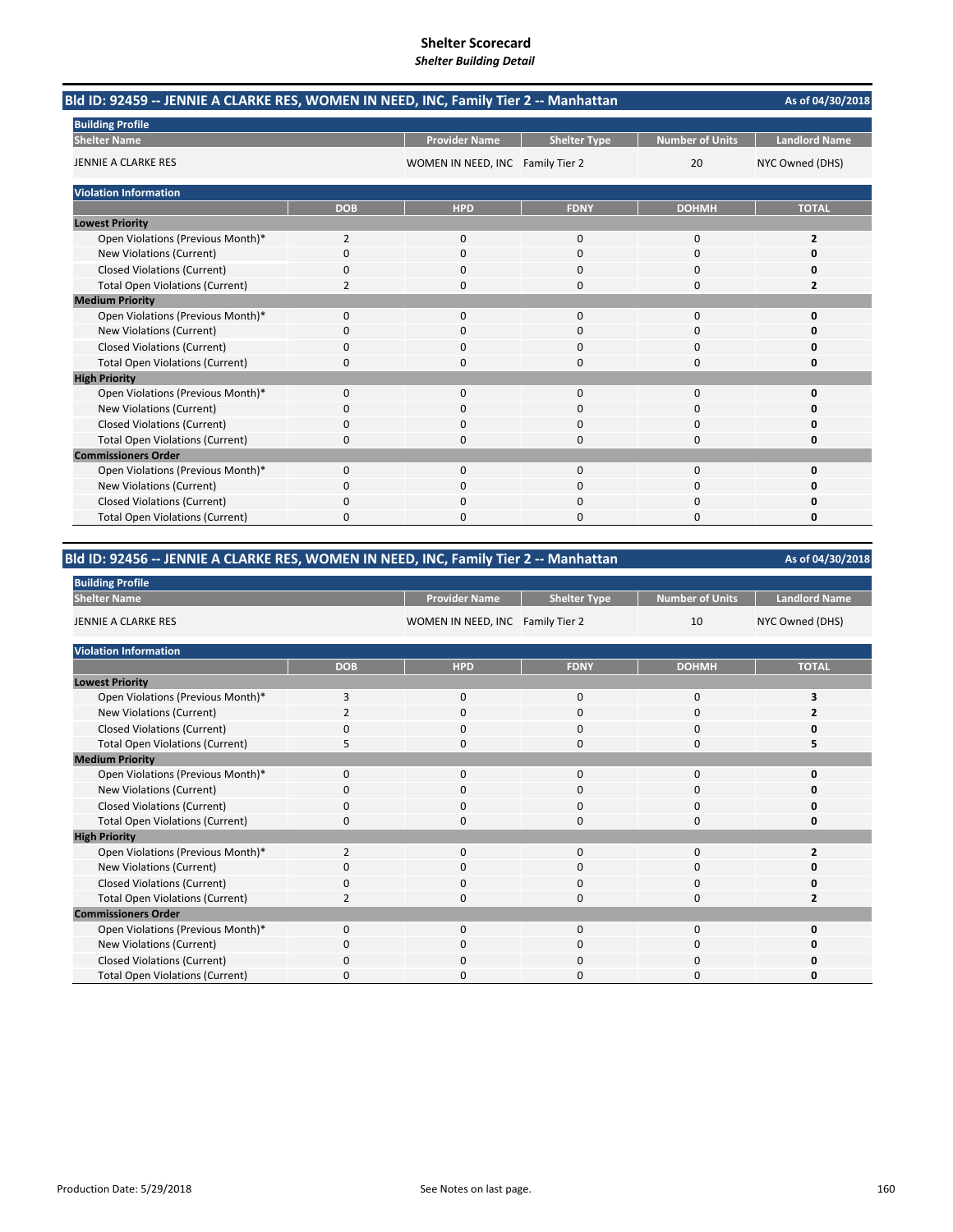| Bld ID: 92457 -- JENNIE A CLARKE RES, WOMEN IN NEED, INC, Family Tier 2 -- Manhattan |            |                                  |                     |                        | As of 04/30/2018     |
|--------------------------------------------------------------------------------------|------------|----------------------------------|---------------------|------------------------|----------------------|
| <b>Building Profile</b>                                                              |            |                                  |                     |                        |                      |
| <b>Shelter Name</b>                                                                  |            | <b>Provider Name</b>             | <b>Shelter Type</b> | <b>Number of Units</b> | <b>Landlord Name</b> |
| JENNIE A CLARKE RES                                                                  |            | WOMEN IN NEED, INC Family Tier 2 |                     | 9                      | NYC Owned (DHS)      |
| <b>Violation Information</b>                                                         |            |                                  |                     |                        |                      |
|                                                                                      | <b>DOB</b> | <b>HPD</b>                       | <b>FDNY</b>         | <b>DOHMH</b>           | <b>TOTAL</b>         |
| <b>Lowest Priority</b>                                                               |            |                                  |                     |                        |                      |
| Open Violations (Previous Month)*                                                    | 4          | $\mathbf{0}$                     | $\mathbf 0$         | 0                      | 4                    |
| New Violations (Current)                                                             | 5          | $\Omega$                         | $\Omega$            | $\Omega$               | 5                    |
| <b>Closed Violations (Current)</b>                                                   |            | 0                                | 0                   | 0                      | 1                    |
| <b>Total Open Violations (Current)</b>                                               | 8          | 0                                | 0                   | 0                      | 8                    |
| <b>Medium Priority</b>                                                               |            |                                  |                     |                        |                      |
| Open Violations (Previous Month)*                                                    | $\Omega$   | $\Omega$                         | $\Omega$            | $\Omega$               | $\Omega$             |
| New Violations (Current)                                                             | 0          | 0                                | 0                   | 0                      | O                    |
| <b>Closed Violations (Current)</b>                                                   | 0          | 0                                | 0                   | 0                      |                      |
| <b>Total Open Violations (Current)</b>                                               | 0          | n                                | $\Omega$            | $\Omega$               | O                    |
| <b>High Priority</b>                                                                 |            |                                  |                     |                        |                      |
| Open Violations (Previous Month)*                                                    | 1          | $\mathbf{0}$                     | $\mathbf 0$         | 0                      | 1                    |
| <b>New Violations (Current)</b>                                                      | 0          | 0                                | $\Omega$            | 0                      | O                    |
| <b>Closed Violations (Current)</b>                                                   | 0          | 0                                | 0                   | 0                      | 0                    |
| <b>Total Open Violations (Current)</b>                                               | 1          | 0                                | $\Omega$            | 0                      | 1                    |
| <b>Commissioners Order</b>                                                           |            |                                  |                     |                        |                      |
| Open Violations (Previous Month)*                                                    | 0          | $\Omega$                         | $\Omega$            | $\Omega$               | $\Omega$             |
| New Violations (Current)                                                             | 0          | 0                                | 0                   | 0                      | O                    |
| <b>Closed Violations (Current)</b>                                                   | 0          | 0                                | O                   | 0                      | O                    |
| <b>Total Open Violations (Current)</b>                                               | U          |                                  | n                   | n                      | n                    |

# **Bld ID: 92458 ‐‐ JENNIE A CLARKE RES, WOMEN IN NEED, INC, Family Tier 2 ‐‐ Manhattan**

| <b>Building Profile</b>                |            |                                  |                     |                       |                      |
|----------------------------------------|------------|----------------------------------|---------------------|-----------------------|----------------------|
| <b>Shelter Name</b>                    |            | <b>Provider Name</b>             | <b>Shelter Type</b> | Number of Units       | <b>Landlord Name</b> |
| JENNIE A CLARKE RES                    |            | WOMEN IN NEED, INC Family Tier 2 |                     | NYC Owned (DHS)<br>10 |                      |
| <b>Violation Information</b>           |            |                                  |                     |                       |                      |
|                                        | <b>DOB</b> | <b>HPD</b>                       | <b>FDNY</b>         | <b>DOHMH</b>          | <b>TOTAL</b>         |
| <b>Lowest Priority</b>                 |            |                                  |                     |                       |                      |
| Open Violations (Previous Month)*      | 3          | $\mathbf 0$                      | 0                   | 0                     | 3                    |
| New Violations (Current)               |            | $\mathbf 0$                      |                     | 0                     |                      |
| <b>Closed Violations (Current)</b>     | $\Omega$   | $\mathbf 0$                      | 0                   | 0                     | ŋ                    |
| <b>Total Open Violations (Current)</b> | 4          | $\Omega$                         | 1                   | 0                     |                      |
| <b>Medium Priority</b>                 |            |                                  |                     |                       |                      |
| Open Violations (Previous Month)*      | $\Omega$   | $\mathbf 0$                      | 0                   | 0                     | O                    |
| New Violations (Current)               | n          | $\Omega$                         | 0                   | 0                     |                      |
| <b>Closed Violations (Current)</b>     | 0          | $\mathbf 0$                      | 0                   | 0                     | O                    |
| <b>Total Open Violations (Current)</b> | $\Omega$   | 0                                | 0                   | 0                     | O                    |
| <b>High Priority</b>                   |            |                                  |                     |                       |                      |
| Open Violations (Previous Month)*      | $\Omega$   | $\mathbf 0$                      | 0                   | 0                     | O                    |
| New Violations (Current)               | 0          | 0                                | 0                   | 0                     | O                    |
| Closed Violations (Current)            | 0          | $\mathbf 0$                      | 0                   | 0                     | O                    |
| <b>Total Open Violations (Current)</b> | 0          | $\Omega$                         | 0                   | 0                     | 0                    |
| <b>Commissioners Order</b>             |            |                                  |                     |                       |                      |
| Open Violations (Previous Month)*      | $\Omega$   | $\mathbf 0$                      | 0                   | 0                     | 0                    |
| New Violations (Current)               | 0          | $\mathbf 0$                      | 0                   | 0                     | O                    |
| <b>Closed Violations (Current)</b>     | 0          | $\Omega$                         | 0                   | 0                     |                      |
| <b>Total Open Violations (Current)</b> |            | $\Omega$                         | ი                   | O                     | O                    |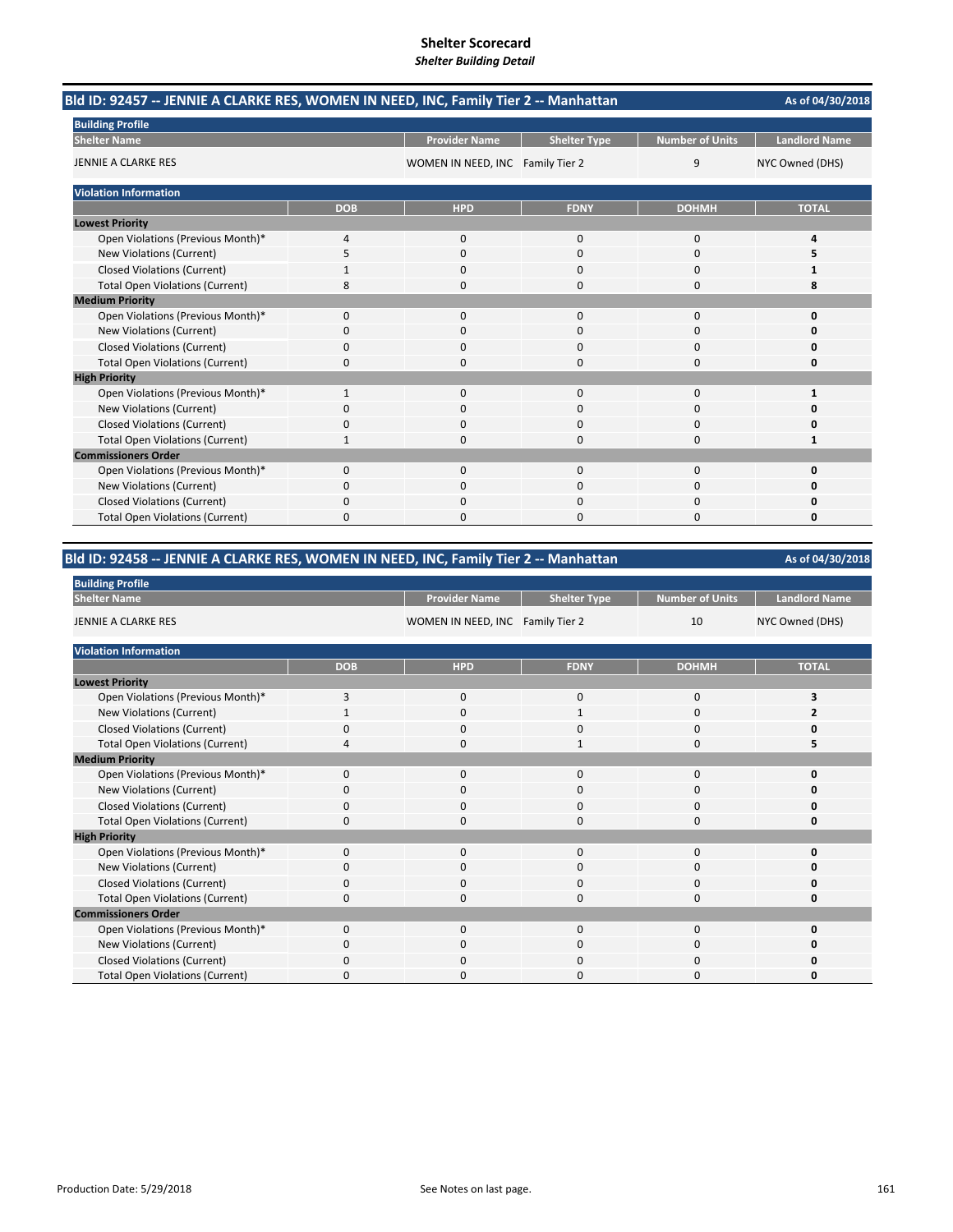| Bld ID: 188674 -- Lenox Family Residence, WOMEN IN NEED, INC, Family Tier 2 -- Manhattan |            |                                  |                     |                        | As of 04/30/2018     |
|------------------------------------------------------------------------------------------|------------|----------------------------------|---------------------|------------------------|----------------------|
| <b>Building Profile</b>                                                                  |            |                                  |                     |                        |                      |
| <b>Shelter Name</b>                                                                      |            | <b>Provider Name</b>             | <b>Shelter Type</b> | <b>Number of Units</b> | <b>Landlord Name</b> |
| Lenox Family Residence                                                                   |            | WOMEN IN NEED, INC Family Tier 2 |                     | 60                     | X WEST 144 ST RLTYCP |
| <b>Violation Information</b>                                                             |            |                                  |                     |                        |                      |
|                                                                                          | <b>DOB</b> | <b>HPD</b>                       | <b>FDNY</b>         | <b>DOHMH</b>           | <b>TOTAL</b>         |
| <b>Lowest Priority</b>                                                                   |            |                                  |                     |                        |                      |
| Open Violations (Previous Month)*                                                        | 0          | $\mathbf{0}$                     | $\mathbf 0$         | $\mathbf 0$            | 0                    |
| New Violations (Current)                                                                 | 0          | $\Omega$                         | 0                   | 0                      | O                    |
| <b>Closed Violations (Current)</b>                                                       | 0          | 0                                | 0                   | 0                      | 0                    |
| <b>Total Open Violations (Current)</b>                                                   | 0          | 0                                | 0                   | 0                      | 0                    |
| <b>Medium Priority</b>                                                                   |            |                                  |                     |                        |                      |
| Open Violations (Previous Month)*                                                        | $\Omega$   | $\Omega$                         | $\Omega$            | $\Omega$               | O                    |
| New Violations (Current)                                                                 | 0          | 0                                | 0                   | $\Omega$               | O                    |
| <b>Closed Violations (Current)</b>                                                       | 0          | 0                                | $\Omega$            | $\Omega$               |                      |
| <b>Total Open Violations (Current)</b>                                                   | 0          | O                                | $\Omega$            | $\Omega$               | O                    |
| <b>High Priority</b>                                                                     |            |                                  |                     |                        |                      |
| Open Violations (Previous Month)*                                                        | 0          | $\mathbf{0}$                     | $\mathbf 0$         | 0                      | 0                    |
| New Violations (Current)                                                                 | 1          | $\Omega$                         | $\Omega$            | $\Omega$               | 1                    |
| <b>Closed Violations (Current)</b>                                                       | 0          | 0                                | 0                   | 0                      | Ω                    |
| <b>Total Open Violations (Current)</b>                                                   | 1          | 0                                | $\Omega$            | 0                      | 1                    |
| <b>Commissioners Order</b>                                                               |            |                                  |                     |                        |                      |
| Open Violations (Previous Month)*                                                        | 1          | $\Omega$                         | $\Omega$            | $\Omega$               | 1                    |
| New Violations (Current)                                                                 | 0          | 0                                | 0                   | 0                      | 0                    |
| <b>Closed Violations (Current)</b>                                                       |            | 0                                | 0                   | 0                      |                      |
| <b>Total Open Violations (Current)</b>                                                   | 0          | O                                | $\Omega$            | $\Omega$               | 0                    |

# **Bld ID: 188743 ‐‐ New Broadway Residence, Harlem United, Family Tier 2 ‐‐ Manhattan**

| <b>Building Profile</b>                |                |                      |                     |                        |                         |
|----------------------------------------|----------------|----------------------|---------------------|------------------------|-------------------------|
| <b>Shelter Name</b>                    |                | <b>Provider Name</b> | <b>Shelter Type</b> | <b>Number of Units</b> | <b>Landlord Name</b>    |
| New Broadway Residence                 |                | <b>Harlem United</b> | Family Tier 2       | 14                     | <b>NEW BROADWAY LLC</b> |
| <b>Violation Information</b>           |                |                      |                     |                        |                         |
|                                        | <b>DOB</b>     | <b>HPD</b>           | <b>FDNY</b>         | <b>DOHMH</b>           | <b>TOTAL</b>            |
| <b>Lowest Priority</b>                 |                |                      |                     |                        |                         |
| Open Violations (Previous Month)*      | $\mathbf 0$    | $\mathbf 0$          | 0                   | 0                      |                         |
| New Violations (Current)               | O              | 0                    | 0                   | 0                      |                         |
| <b>Closed Violations (Current)</b>     | 0              | $\mathbf 0$          | 0                   | $\mathbf 0$            |                         |
| <b>Total Open Violations (Current)</b> | $\Omega$       | $\Omega$             | 0                   | 0                      |                         |
| <b>Medium Priority</b>                 |                |                      |                     |                        |                         |
| Open Violations (Previous Month)*      | $\Omega$       | $\Omega$             | $\Omega$            | 0                      |                         |
| New Violations (Current)               | 0              | 0                    | 0                   | 0                      |                         |
| <b>Closed Violations (Current)</b>     | 0              | $\mathbf 0$          | 0                   | 0                      |                         |
| <b>Total Open Violations (Current)</b> | $\Omega$       | $\Omega$             | 0                   | 0                      | Ω                       |
| <b>High Priority</b>                   |                |                      |                     |                        |                         |
| Open Violations (Previous Month)*      | $\overline{2}$ | $\mathbf 0$          | $\mathbf 0$         | 0                      | 2                       |
| New Violations (Current)               | 0              | 0                    | 0                   | 0                      |                         |
| <b>Closed Violations (Current)</b>     | $\overline{2}$ | $\Omega$             | 0                   | 0                      |                         |
| <b>Total Open Violations (Current)</b> | 0              | $\Omega$             | 0                   | 0                      |                         |
| <b>Commissioners Order</b>             |                |                      |                     |                        |                         |
| Open Violations (Previous Month)*      | $\mathbf 1$    | $\Omega$             | $\Omega$            | $\Omega$               |                         |
| New Violations (Current)               | <sup>0</sup>   | 0                    | 0                   | 0                      |                         |
| <b>Closed Violations (Current)</b>     | 0              | 0                    | $\Omega$            | 0                      |                         |
| <b>Total Open Violations (Current)</b> |                | <sup>0</sup>         | O                   | 0                      |                         |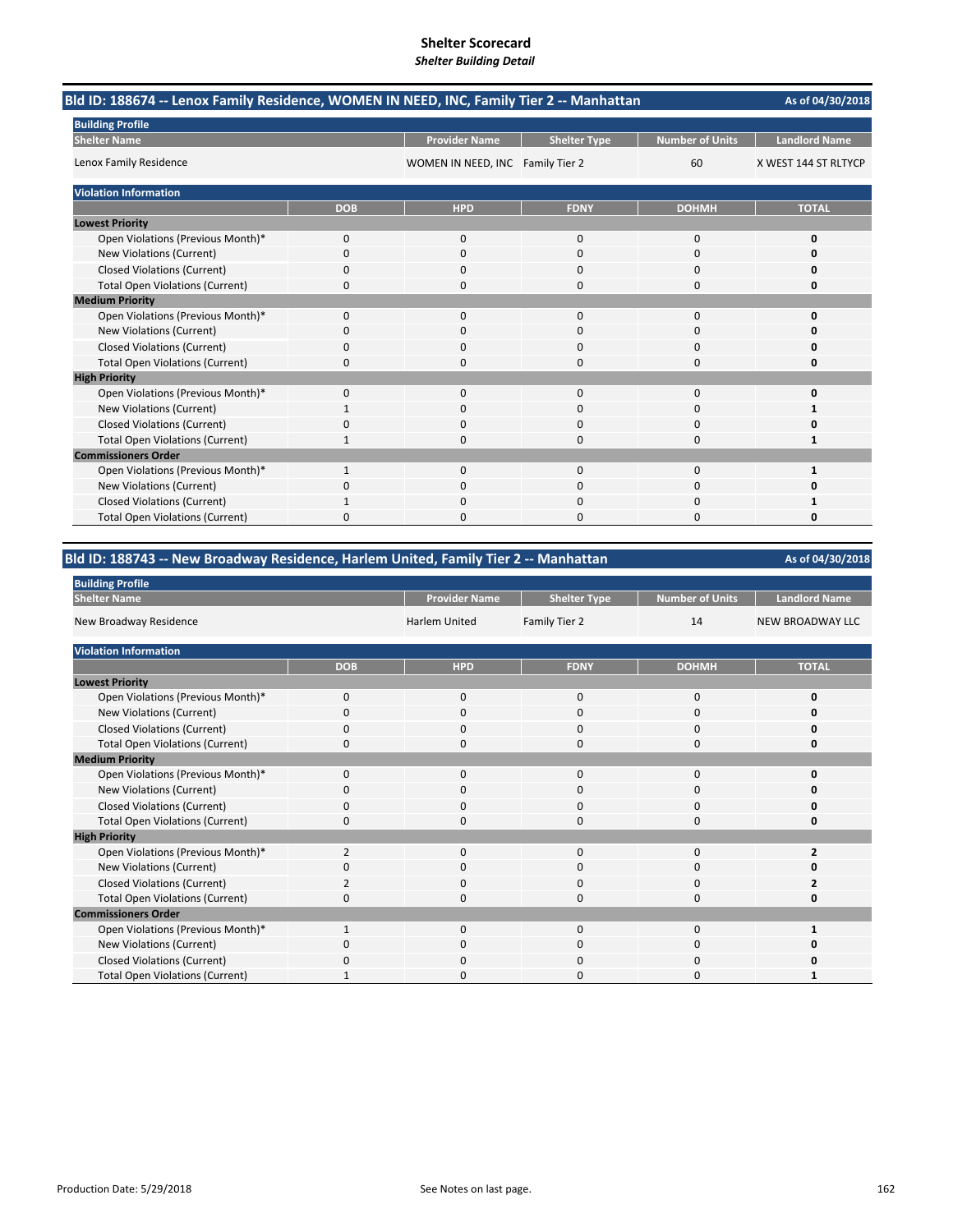| Bld ID: 188744 -- New Broadway Residence, Harlem United, Family Tier 2 -- Manhattan |            |                      |                     |                        |                                         |  |
|-------------------------------------------------------------------------------------|------------|----------------------|---------------------|------------------------|-----------------------------------------|--|
| <b>Building Profile</b>                                                             |            |                      |                     |                        |                                         |  |
| <b>Shelter Name</b>                                                                 |            | <b>Provider Name</b> | <b>Shelter Type</b> | <b>Number of Units</b> | <b>Landlord Name</b>                    |  |
| New Broadway Residence                                                              |            | <b>Harlem United</b> | Family Tier 2       | 58                     | <b>OLD BROADWAY</b><br><b>HOTEL INC</b> |  |
| <b>Violation Information</b>                                                        |            |                      |                     |                        |                                         |  |
|                                                                                     | <b>DOB</b> | <b>HPD</b>           | <b>FDNY</b>         | <b>DOHMH</b>           | <b>TOTAL</b>                            |  |
| <b>Lowest Priority</b>                                                              |            |                      |                     |                        |                                         |  |
| Open Violations (Previous Month)*                                                   | 0          | 0                    | $\mathbf 0$         | $\mathbf 0$            | 0                                       |  |
| New Violations (Current)                                                            | 0          | <sup>0</sup>         | $\Omega$            | $\Omega$               | n                                       |  |
| <b>Closed Violations (Current)</b>                                                  | 0          | 0                    | 0                   | $\Omega$               | 0                                       |  |
| <b>Total Open Violations (Current)</b>                                              | 0          | 0                    | 0                   | $\Omega$               | 0                                       |  |
| <b>Medium Priority</b>                                                              |            |                      |                     |                        |                                         |  |
| Open Violations (Previous Month)*                                                   | $\Omega$   | $\Omega$             | $\Omega$            | $\Omega$               | O                                       |  |
| New Violations (Current)                                                            | n          | 0                    | O                   | O                      | n                                       |  |
| <b>Closed Violations (Current)</b>                                                  | 0          | 0                    | 0                   | 0                      | o                                       |  |
| <b>Total Open Violations (Current)</b>                                              | $\Omega$   | 0                    | 0                   | $\Omega$               | 0                                       |  |
| <b>High Priority</b>                                                                |            |                      |                     |                        |                                         |  |
| Open Violations (Previous Month)*                                                   | 0          | $\Omega$             | $\Omega$            | $\Omega$               | O                                       |  |
| New Violations (Current)                                                            | 0          | 0                    | $\Omega$            | $\Omega$               | n                                       |  |
| <b>Closed Violations (Current)</b>                                                  | 0          | 0                    | 0                   | $\Omega$               | 0                                       |  |
| <b>Total Open Violations (Current)</b>                                              | 0          | $\Omega$             | 0                   | $\Omega$               | 0                                       |  |
| <b>Commissioners Order</b>                                                          |            |                      |                     |                        |                                         |  |
| Open Violations (Previous Month)*                                                   | 0          | $\Omega$             | $\Omega$            | $\Omega$               | O                                       |  |
| New Violations (Current)                                                            | 0          | 0                    | 0                   | 0                      | n                                       |  |
| <b>Closed Violations (Current)</b>                                                  | 0          | 0                    | 0                   | 0                      | Ω                                       |  |
| <b>Total Open Violations (Current)</b>                                              | 0          | <sup>0</sup>         | 0                   | $\Omega$               | 0                                       |  |

# **Bld ID: 1316 ‐‐ REGENT FAMILY RESID, Volunteers Of America, Family Tier 2 ‐‐ Manhattan**

| <b>Building Profile</b>                |                |                                     |                     |                        |                      |
|----------------------------------------|----------------|-------------------------------------|---------------------|------------------------|----------------------|
| <b>Shelter Name</b>                    |                | <b>Provider Name</b>                | <b>Shelter Type</b> | <b>Number of Units</b> | <b>Landlord Name</b> |
| <b>REGENT FAMILY RESID</b>             |                | Volunteers Of America Family Tier 2 |                     | 140                    | NYC Owned (DHS)      |
| <b>Violation Information</b>           |                |                                     |                     |                        |                      |
|                                        | <b>DOB</b>     | <b>HPD</b>                          | <b>FDNY</b>         | <b>DOHMH</b>           | <b>TOTAL</b>         |
| <b>Lowest Priority</b>                 |                |                                     |                     |                        |                      |
| Open Violations (Previous Month)*      | 5              | $\mathbf 0$                         | 9                   | $\mathbf 0$            | 14                   |
| New Violations (Current)               |                | $\mathbf 0$                         | $\mathbf 0$         | 0                      | 3                    |
| <b>Closed Violations (Current)</b>     |                | $\mathbf 0$                         | 6                   | 0                      | 13                   |
| <b>Total Open Violations (Current)</b> |                | $\Omega$                            | 3                   | $\Omega$               | Δ                    |
| <b>Medium Priority</b>                 |                |                                     |                     |                        |                      |
| Open Violations (Previous Month)*      | $\Omega$       | 7                                   | $\mathbf{0}$        | $\Omega$               |                      |
| New Violations (Current)               | O              | 6                                   | 0                   | $\Omega$               | ь                    |
| <b>Closed Violations (Current)</b>     | $\mathbf 0$    | $\Omega$                            | $\mathbf 0$         | 0                      | 0                    |
| <b>Total Open Violations (Current)</b> | $\Omega$       | 13                                  | $\Omega$            | $\Omega$               | 13                   |
| <b>High Priority</b>                   |                |                                     |                     |                        |                      |
| Open Violations (Previous Month)*      | 5              | $\overline{2}$                      | $\mathbf 0$         | 0                      |                      |
| New Violations (Current)               |                | $\overline{2}$                      | 0                   | 0                      |                      |
| <b>Closed Violations (Current)</b>     | 4              | 1                                   | $\mathbf 0$         | 0                      | 5                    |
| <b>Total Open Violations (Current)</b> | $\overline{2}$ | 3                                   | $\Omega$            | $\Omega$               |                      |
| <b>Commissioners Order</b>             |                |                                     |                     |                        |                      |
| Open Violations (Previous Month)*      | 9              | $\Omega$                            | 5                   | $\Omega$               | 14                   |
| New Violations (Current)               | O              | $\mathbf 0$                         | 0                   | 0                      | 0                    |
| <b>Closed Violations (Current)</b>     | 6              | $\mathbf 0$                         | $\mathbf 0$         | 0                      | 6                    |
| <b>Total Open Violations (Current)</b> | з              | $\Omega$                            | 5                   | $\Omega$               | 8                    |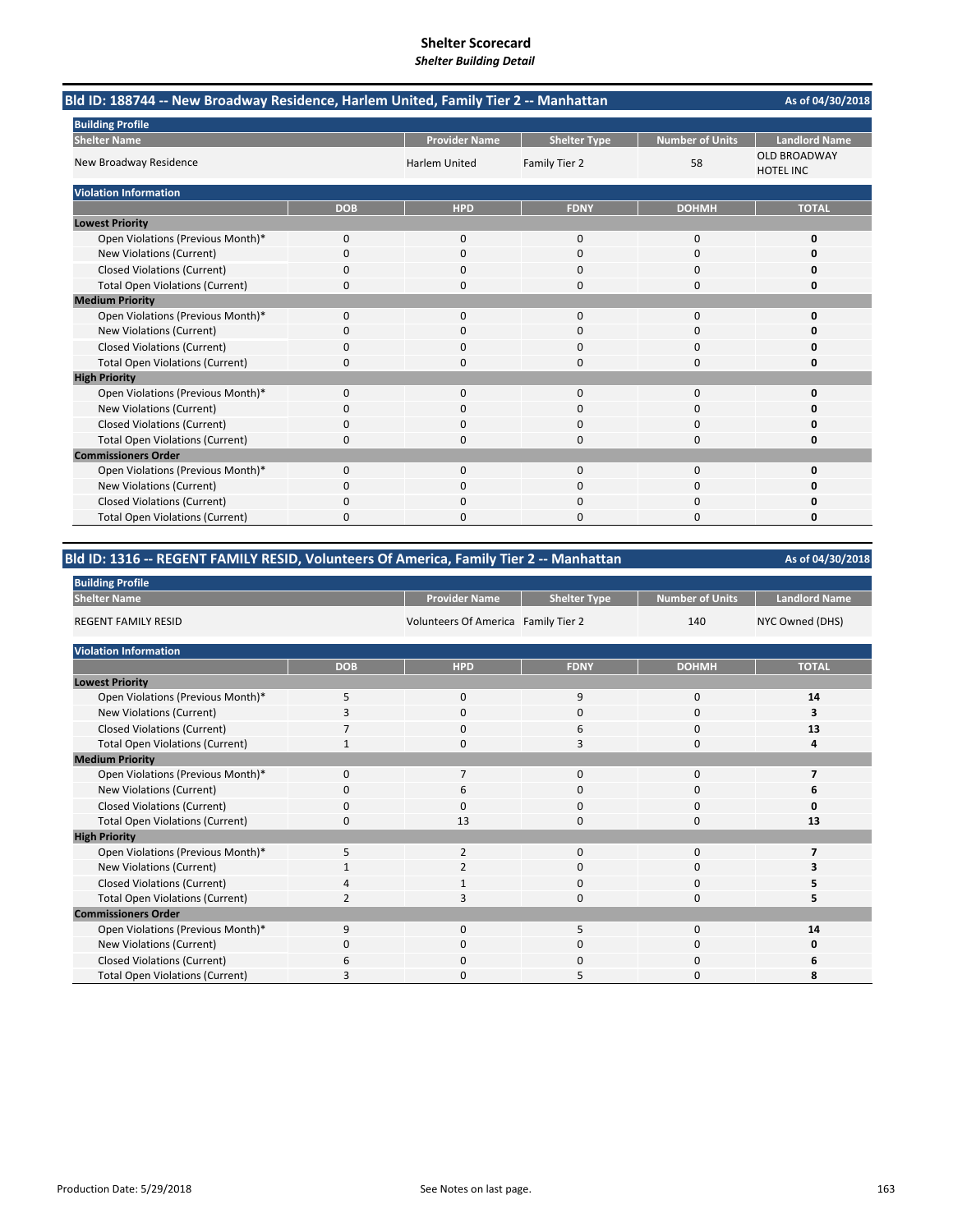| Bld ID: 1314 -- ROBERT FOX, Msgr. Robert Fox Memorial Shelter, Family Tier 2 -- Manhattan |            |                                             |                     |                        | As of 04/30/2018                         |
|-------------------------------------------------------------------------------------------|------------|---------------------------------------------|---------------------|------------------------|------------------------------------------|
| <b>Building Profile</b>                                                                   |            |                                             |                     |                        |                                          |
| <b>Shelter Name</b>                                                                       |            | <b>Provider Name</b>                        | <b>Shelter Type</b> | <b>Number of Units</b> | <b>Landlord Name</b>                     |
| <b>ROBERT FOX</b>                                                                         |            | Msgr. Robert Fox<br><b>Memorial Shelter</b> | Family Tier 2       | 17                     | <b>MSGR ROBERT FOX</b><br><b>MEMLETC</b> |
| <b>Violation Information</b>                                                              |            |                                             |                     |                        |                                          |
|                                                                                           | <b>DOB</b> | <b>HPD</b>                                  | <b>FDNY</b>         | <b>DOHMH</b>           | <b>TOTAL</b>                             |
| <b>Lowest Priority</b>                                                                    |            |                                             |                     |                        |                                          |
| Open Violations (Previous Month)*                                                         | 0          | 0                                           | 0                   | 0                      | 0                                        |
| New Violations (Current)                                                                  | $\Omega$   | $\Omega$                                    | $\Omega$            | $\Omega$               | O                                        |
| <b>Closed Violations (Current)</b>                                                        | 0          | 0                                           | O                   | 0                      | 0                                        |
| <b>Total Open Violations (Current)</b>                                                    | 0          | $\Omega$                                    | 0                   | $\Omega$               | 0                                        |
| <b>Medium Priority</b>                                                                    |            |                                             |                     |                        |                                          |
| Open Violations (Previous Month)*                                                         | $\Omega$   | $\Omega$                                    | $\Omega$            | $\Omega$               | $\Omega$                                 |
| New Violations (Current)                                                                  | ŋ          | <sup>0</sup>                                | O                   | $\Omega$               | Ω                                        |
| <b>Closed Violations (Current)</b>                                                        | 0          | 0                                           | 0                   | 0                      | Ω                                        |
| <b>Total Open Violations (Current)</b>                                                    | 0          | $\Omega$                                    | 0                   | $\Omega$               | 0                                        |
| <b>High Priority</b>                                                                      |            |                                             |                     |                        |                                          |
| Open Violations (Previous Month)*                                                         | 0          | $\Omega$                                    | $\mathbf 0$         | $\Omega$               | O                                        |
| New Violations (Current)                                                                  | 0          | 0                                           | $\Omega$            | $\Omega$               | n                                        |
| <b>Closed Violations (Current)</b>                                                        | 0          | 0                                           | 0                   | $\Omega$               | 0                                        |
| <b>Total Open Violations (Current)</b>                                                    | 0          | $\Omega$                                    | $\Omega$            | $\Omega$               | 0                                        |
| <b>Commissioners Order</b>                                                                |            |                                             |                     |                        |                                          |
| Open Violations (Previous Month)*                                                         | 0          | 0                                           | 0                   | $\mathbf 0$            | O                                        |
| New Violations (Current)                                                                  | 0          | 0                                           | 0                   | 0                      | n                                        |
| <b>Closed Violations (Current)</b>                                                        | 0          | $\Omega$                                    | $\Omega$            | 0                      | O                                        |
| <b>Total Open Violations (Current)</b>                                                    | 0          | $\Omega$                                    | O                   | $\Omega$               | 0                                        |

# **Bld ID: 1318 ‐‐ SAMUEL PROCTOR RES, SOUTH BRONX OVERALL ECONOMIC DEVELOPMENT, Family Tier 2 ‐‐**

| <b>Building Profile</b>                |              |                                                              |                     |                        |                           |
|----------------------------------------|--------------|--------------------------------------------------------------|---------------------|------------------------|---------------------------|
| <b>Shelter Name</b>                    |              | <b>Provider Name</b>                                         | <b>Shelter Type</b> | <b>Number of Units</b> | <b>Landlord Name</b>      |
| SAMUEL PROCTOR RES                     |              | <b>SOUTH BRONX</b><br><b>OVERALL ECONOMIC</b><br>DEVELOPMENT | Family Tier 2       | 25                     | SAMUEL D PROCTOR H<br>DFC |
| <b>Violation Information</b>           |              |                                                              |                     |                        |                           |
|                                        | <b>DOB</b>   | <b>HPD</b>                                                   | <b>FDNY</b>         | <b>DOHMH</b>           | <b>TOTAL</b>              |
| <b>Lowest Priority</b>                 |              |                                                              |                     |                        |                           |
| Open Violations (Previous Month)*      | $\mathbf{1}$ | $\mathbf 0$                                                  | 5                   | $\mathbf 0$            | 6                         |
| New Violations (Current)               | 0            | $\mathbf 0$                                                  | 1                   | $\mathbf 0$            |                           |
| <b>Closed Violations (Current)</b>     | 0            | $\mathbf 0$                                                  | $\Omega$            | $\mathbf 0$            | O                         |
| <b>Total Open Violations (Current)</b> | $\mathbf{1}$ | $\Omega$                                                     | 6                   | $\mathbf 0$            |                           |
| <b>Medium Priority</b>                 |              |                                                              |                     |                        |                           |
| Open Violations (Previous Month)*      | $\mathbf{0}$ | $\mathbf 0$                                                  | 0                   | $\mathbf 0$            | O                         |
| New Violations (Current)               | $\Omega$     | $\Omega$                                                     | $\Omega$            | $\mathbf 0$            |                           |
| <b>Closed Violations (Current)</b>     | 0            | $\Omega$                                                     | $\Omega$            | 0                      | n                         |
| <b>Total Open Violations (Current)</b> | 0            | 0                                                            | $\Omega$            | $\mathbf 0$            | 0                         |
| <b>High Priority</b>                   |              |                                                              |                     |                        |                           |
| Open Violations (Previous Month)*      | $\mathbf{0}$ | $\mathbf 0$                                                  | $\mathbf 0$         | $\mathbf 0$            | O                         |
| New Violations (Current)               | 0            | $\mathbf 0$                                                  | 0                   | $\mathbf 0$            |                           |
| <b>Closed Violations (Current)</b>     |              | $\mathbf 0$                                                  | $\Omega$            | 0                      | 0                         |
| <b>Total Open Violations (Current)</b> | 0            | 0                                                            | $\Omega$            | 0                      | O                         |
| <b>Commissioners Order</b>             |              |                                                              |                     |                        |                           |
| Open Violations (Previous Month)*      | $\Omega$     | $\Omega$                                                     | 4                   | $\mathbf 0$            |                           |
| New Violations (Current)               | 0            | $\mathbf 0$                                                  | 0                   | 0                      |                           |
| <b>Closed Violations (Current)</b>     | O            | $\mathbf 0$                                                  | $\Omega$            | $\mathbf 0$            |                           |
| <b>Total Open Violations (Current)</b> | <sup>0</sup> | 0                                                            |                     | 0                      |                           |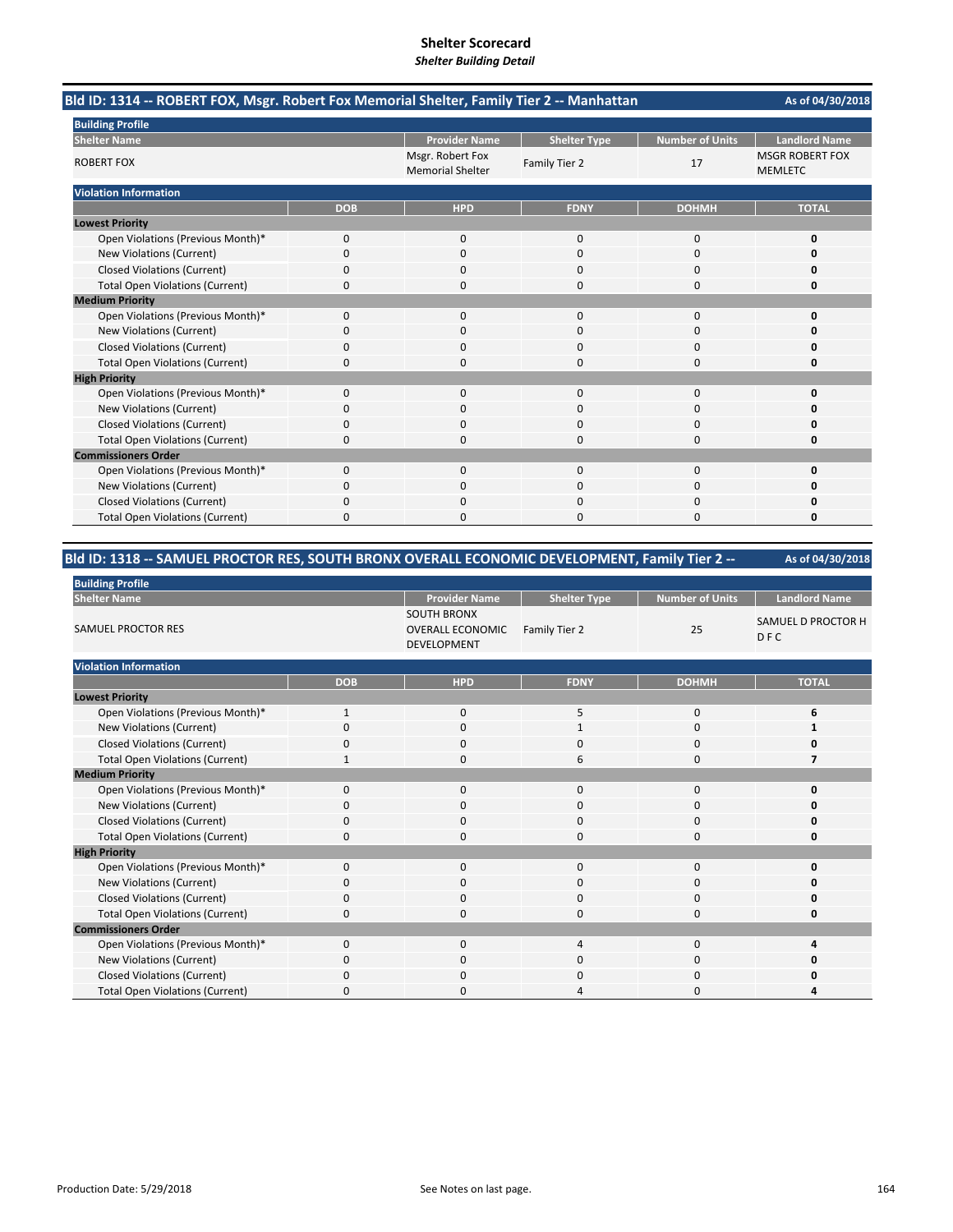| Bld ID: 1309 -- URBAN FAMILY CENTER, Henry Street Settlement, Family Tier 2 -- Manhattan |            |                                   |                     |                        | As of 04/30/2018     |
|------------------------------------------------------------------------------------------|------------|-----------------------------------|---------------------|------------------------|----------------------|
| <b>Building Profile</b>                                                                  |            |                                   |                     |                        |                      |
| <b>Shelter Name</b>                                                                      |            | <b>Provider Name</b>              | <b>Shelter Type</b> | <b>Number of Units</b> | <b>Landlord Name</b> |
| <b>URBAN FAMILY CENTER</b>                                                               |            | <b>Henry Street</b><br>Settlement | Family Tier 2       | 82                     | NYC Owned (NYCHA)    |
| <b>Violation Information</b>                                                             |            |                                   |                     |                        |                      |
|                                                                                          | <b>DOB</b> | <b>HPD</b>                        | <b>FDNY</b>         | <b>DOHMH</b>           | <b>TOTAL</b>         |
| <b>Lowest Priority</b>                                                                   |            |                                   |                     |                        |                      |
| Open Violations (Previous Month)*                                                        | 1          | 0                                 | $\mathbf{0}$        | 0                      | 1                    |
| New Violations (Current)                                                                 | 0          | $\Omega$                          | $\Omega$            | $\Omega$               | O                    |
| <b>Closed Violations (Current)</b>                                                       | 0          | 0                                 | 0                   | 0                      | 0                    |
| <b>Total Open Violations (Current)</b>                                                   |            | $\Omega$                          | 0                   | $\Omega$               | 1                    |
| <b>Medium Priority</b>                                                                   |            |                                   |                     |                        |                      |
| Open Violations (Previous Month)*                                                        | $\Omega$   | $\Omega$                          | $\Omega$            | $\Omega$               | 0                    |
| New Violations (Current)                                                                 | 0          | 0                                 | O                   | $\Omega$               | n                    |
| <b>Closed Violations (Current)</b>                                                       | 0          | 0                                 | 0                   | 0                      | Ω                    |
| <b>Total Open Violations (Current)</b>                                                   | $\Omega$   | $\Omega$                          | O                   | $\Omega$               | o                    |
| <b>High Priority</b>                                                                     |            |                                   |                     |                        |                      |
| Open Violations (Previous Month)*                                                        | 0          | $\Omega$                          | $\Omega$            | $\Omega$               | $\Omega$             |
| New Violations (Current)                                                                 | 0          | 0                                 | $\Omega$            | $\Omega$               | n                    |
| <b>Closed Violations (Current)</b>                                                       | 0          | 0                                 | 0                   | $\Omega$               | 0                    |
| <b>Total Open Violations (Current)</b>                                                   | 0          | 0                                 | 0                   | 0                      | 0                    |
| <b>Commissioners Order</b>                                                               |            |                                   |                     |                        |                      |
| Open Violations (Previous Month)*                                                        | $\Omega$   | $\Omega$                          | $\Omega$            | $\Omega$               | 0                    |
| New Violations (Current)                                                                 | ŋ          | 0                                 | O                   | $\Omega$               | n                    |
| <b>Closed Violations (Current)</b>                                                       | 0          | $\Omega$                          | 0                   | 0                      | Ω                    |
| <b>Total Open Violations (Current)</b>                                                   | 0          | <sup>0</sup>                      | 0                   | $\Omega$               | 0                    |

# **Bld ID: 111633 ‐‐ URI HARLEM FAMILY RESIDENCE, URBAN RESOURCE INSTITUTE, Family Tier 2 ‐‐ Manhattan**

| <b>Building Profile</b>                |             |                                           |                     |                        |                            |
|----------------------------------------|-------------|-------------------------------------------|---------------------|------------------------|----------------------------|
| <b>Shelter Name</b>                    |             | <b>Provider Name</b>                      | <b>Shelter Type</b> | <b>Number of Units</b> | <b>Landlord Name</b>       |
| URI HARLEM FAMILY RESIDENCE            |             | <b>URBAN RESOURCE</b><br><b>INSTITUTE</b> | Family Tier 2       | 15                     | <b>WEST 133 REALTY LLC</b> |
| <b>Violation Information</b>           |             |                                           |                     |                        |                            |
|                                        | <b>DOB</b>  | <b>HPD</b>                                | <b>FDNY</b>         | <b>DOHMH</b>           | <b>TOTAL</b>               |
| <b>Lowest Priority</b>                 |             |                                           |                     |                        |                            |
| Open Violations (Previous Month)*      | $\mathbf 0$ | $\mathbf 0$                               | $\mathbf{0}$        | 0                      | 0                          |
| New Violations (Current)               | O           | 0                                         | $\mathbf 0$         | 0                      | Ω                          |
| <b>Closed Violations (Current)</b>     | 0           | $\mathbf 0$                               | $\mathbf 0$         | 0                      | O                          |
| <b>Total Open Violations (Current)</b> | $\Omega$    | $\Omega$                                  | $\Omega$            | $\mathbf 0$            | O                          |
| <b>Medium Priority</b>                 |             |                                           |                     |                        |                            |
| Open Violations (Previous Month)*      | $\Omega$    | $\mathbf 0$                               | $\mathbf{0}$        | 0                      | O                          |
| New Violations (Current)               | O           | 0                                         | 0                   | 0                      | o                          |
| <b>Closed Violations (Current)</b>     | 0           | $\mathbf 0$                               | $\mathbf{0}$        | 0                      | 0                          |
| <b>Total Open Violations (Current)</b> | $\Omega$    | $\mathbf 0$                               | $\mathbf{0}$        | 0                      | 0                          |
| <b>High Priority</b>                   |             |                                           |                     |                        |                            |
| Open Violations (Previous Month)*      | $\Omega$    | $\mathbf 0$                               | $\mathbf{0}$        | $\mathbf 0$            | 0                          |
| New Violations (Current)               | $\Omega$    | $\mathbf 0$                               | 0                   | 0                      | O                          |
| <b>Closed Violations (Current)</b>     | 0           | $\mathbf 0$                               | 0                   | 0                      | O                          |
| <b>Total Open Violations (Current)</b> | O           | $\mathbf 0$                               | $\Omega$            | 0                      | 0                          |
| <b>Commissioners Order</b>             |             |                                           |                     |                        |                            |
| Open Violations (Previous Month)*      | $\Omega$    | $\Omega$                                  | $\mathbf{0}$        | $\Omega$               | O                          |
| New Violations (Current)               | 0           | $\mathbf 0$                               | $\mathbf{0}$        | 0                      | O                          |
| <b>Closed Violations (Current)</b>     | $\Omega$    | $\mathbf 0$                               | $\mathbf{0}$        | 0                      | 0                          |
| <b>Total Open Violations (Current)</b> | O           | O                                         | 0                   | $\Omega$               | O                          |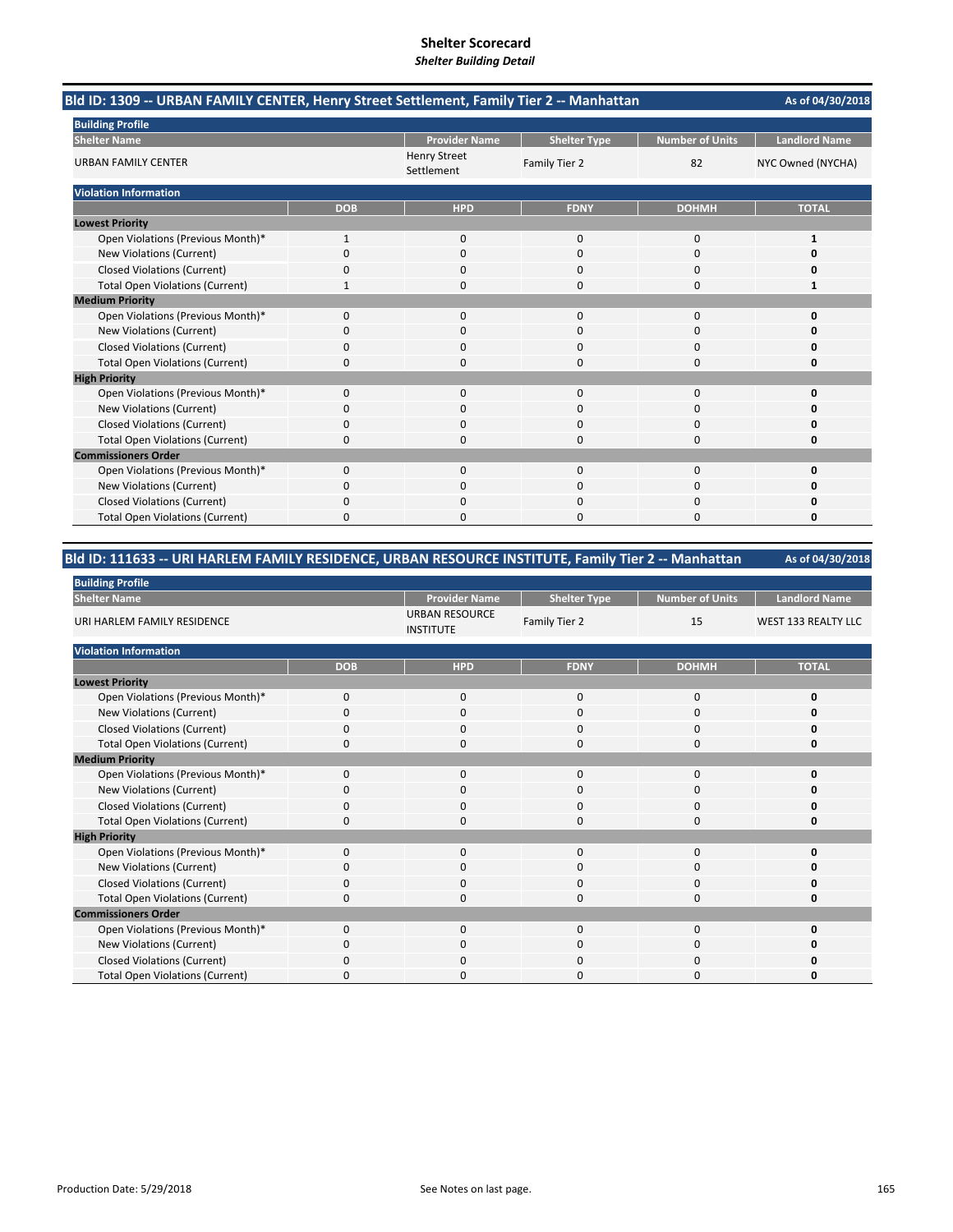| Bld ID: 111634 -- URI HARLEM FAMILY RESIDENCE, URBAN RESOURCE INSTITUTE, Family Tier 2 -- Manhattan |            |                                           |                     |                        | As of 04/30/2018           |
|-----------------------------------------------------------------------------------------------------|------------|-------------------------------------------|---------------------|------------------------|----------------------------|
| <b>Building Profile</b>                                                                             |            |                                           |                     |                        |                            |
| <b>Shelter Name</b>                                                                                 |            | <b>Provider Name</b>                      | <b>Shelter Type</b> | <b>Number of Units</b> | <b>Landlord Name</b>       |
| URI HARLEM FAMILY RESIDENCE                                                                         |            | <b>URBAN RESOURCE</b><br><b>INSTITUTE</b> | Family Tier 2       | 17                     | <b>WEST 133 REALTY LLC</b> |
| <b>Violation Information</b>                                                                        |            |                                           |                     |                        |                            |
|                                                                                                     | <b>DOB</b> | <b>HPD</b>                                | <b>FDNY</b>         | <b>DOHMH</b>           | <b>TOTAL</b>               |
| <b>Lowest Priority</b>                                                                              |            |                                           |                     |                        |                            |
| Open Violations (Previous Month)*                                                                   | $\Omega$   | $\mathbf{0}$                              | $\mathbf 0$         | 0                      | 0                          |
| New Violations (Current)                                                                            | 0          | $\Omega$                                  | $\Omega$            | $\Omega$               | 0                          |
| <b>Closed Violations (Current)</b>                                                                  | 0          | 0                                         | $\Omega$            | 0                      | 0                          |
| <b>Total Open Violations (Current)</b>                                                              | 0          | $\Omega$                                  | $\Omega$            | $\Omega$               | 0                          |
| <b>Medium Priority</b>                                                                              |            |                                           |                     |                        |                            |
| Open Violations (Previous Month)*                                                                   | $\Omega$   | $\Omega$                                  | $\Omega$            | $\Omega$               | $\Omega$                   |
| New Violations (Current)                                                                            | 0          | 0                                         | $\Omega$            | $\Omega$               | 0                          |
| <b>Closed Violations (Current)</b>                                                                  | 0          | 0                                         | 0                   | 0                      | 0                          |
| <b>Total Open Violations (Current)</b>                                                              | 0          | O                                         | $\Omega$            | $\Omega$               | 0                          |
| <b>High Priority</b>                                                                                |            |                                           |                     |                        |                            |
| Open Violations (Previous Month)*                                                                   | $\Omega$   | $\Omega$                                  | $\Omega$            | $\Omega$               | 0                          |
| <b>New Violations (Current)</b>                                                                     | 0          | $\Omega$                                  | $\Omega$            | $\Omega$               | $\Omega$                   |
| <b>Closed Violations (Current)</b>                                                                  | 0          | 0                                         | 0                   | 0                      | 0                          |
| <b>Total Open Violations (Current)</b>                                                              | 0          | 0                                         | $\Omega$            | 0                      | 0                          |
| <b>Commissioners Order</b>                                                                          |            |                                           |                     |                        |                            |
| Open Violations (Previous Month)*                                                                   | $\Omega$   | $\Omega$                                  | $\overline{2}$      | $\Omega$               | $\overline{2}$             |
| New Violations (Current)                                                                            | 0          | 0                                         | $\Omega$            | $\Omega$               | 0                          |
| <b>Closed Violations (Current)</b>                                                                  | 0          | 0                                         | $\mathbf 0$         | 0                      | 0                          |
| <b>Total Open Violations (Current)</b>                                                              | 0          | <sup>0</sup>                              | 2                   | O                      | 2                          |

# **Bld ID: 1658 ‐‐ BRC Safe Haven, Bowery Residents Committee, Inc., Safe Haven ‐‐ Manhattan**

**Provider Name | Shelter Type | Number of Units | Landlord Name** Bowery Residents<br>Committee, Inc. Safe Haven 52 G F ASSOCIATES 1, LP **DOB HPD FDNY DOHMH TOTAL**

**As of 04/30/2018**

| .                                      |          |             |             |             |   |
|----------------------------------------|----------|-------------|-------------|-------------|---|
| Open Violations (Previous Month)*      |          | $\Omega$    | ი           | $\Omega$    |   |
| New Violations (Current)               |          | $\Omega$    | 0           | 0           |   |
| <b>Closed Violations (Current)</b>     |          | O           | $\Omega$    | $\Omega$    |   |
| <b>Total Open Violations (Current)</b> | n        | O           | 0           | 0           |   |
| <b>Medium Priority</b>                 |          |             |             |             |   |
| Open Violations (Previous Month)*      | 0        | $\mathbf 0$ | $\mathbf 0$ | $\mathbf 0$ | 0 |
| New Violations (Current)               | $\Omega$ | 0           | 0           | 0           |   |
| <b>Closed Violations (Current)</b>     | 0        | $\Omega$    | 0           | 0           |   |
| <b>Total Open Violations (Current)</b> | 0        | $\Omega$    | 0           | 0           | 0 |
| <b>High Priority</b>                   |          |             |             |             |   |
| Open Violations (Previous Month)*      | O        | $\Omega$    | $\Omega$    | $\Omega$    | O |
| New Violations (Current)               | 0        | $\Omega$    | 0           | 0           | 0 |
| <b>Closed Violations (Current)</b>     | O        | $\Omega$    | $\Omega$    | $\Omega$    | O |
| <b>Total Open Violations (Current)</b> | O        | $\Omega$    | $\Omega$    | 0           | o |
| <b>Commissioners Order</b>             |          |             |             |             |   |
| Open Violations (Previous Month)*      | $\Omega$ | $\Omega$    | $\Omega$    | $\Omega$    | n |
| New Violations (Current)               | $\Omega$ | $\Omega$    | $\Omega$    | $\Omega$    | n |
| <b>Closed Violations (Current)</b>     | $\Omega$ | $\Omega$    | $\Omega$    | $\mathbf 0$ | 0 |
| <b>Total Open Violations (Current)</b> | $\Omega$ | $\Omega$    | 0           | 0           | 0 |
|                                        |          |             |             |             |   |

**Building Profile Shelter Name** BRC Safe Haven

**Lowest Priority**

**Violation Information**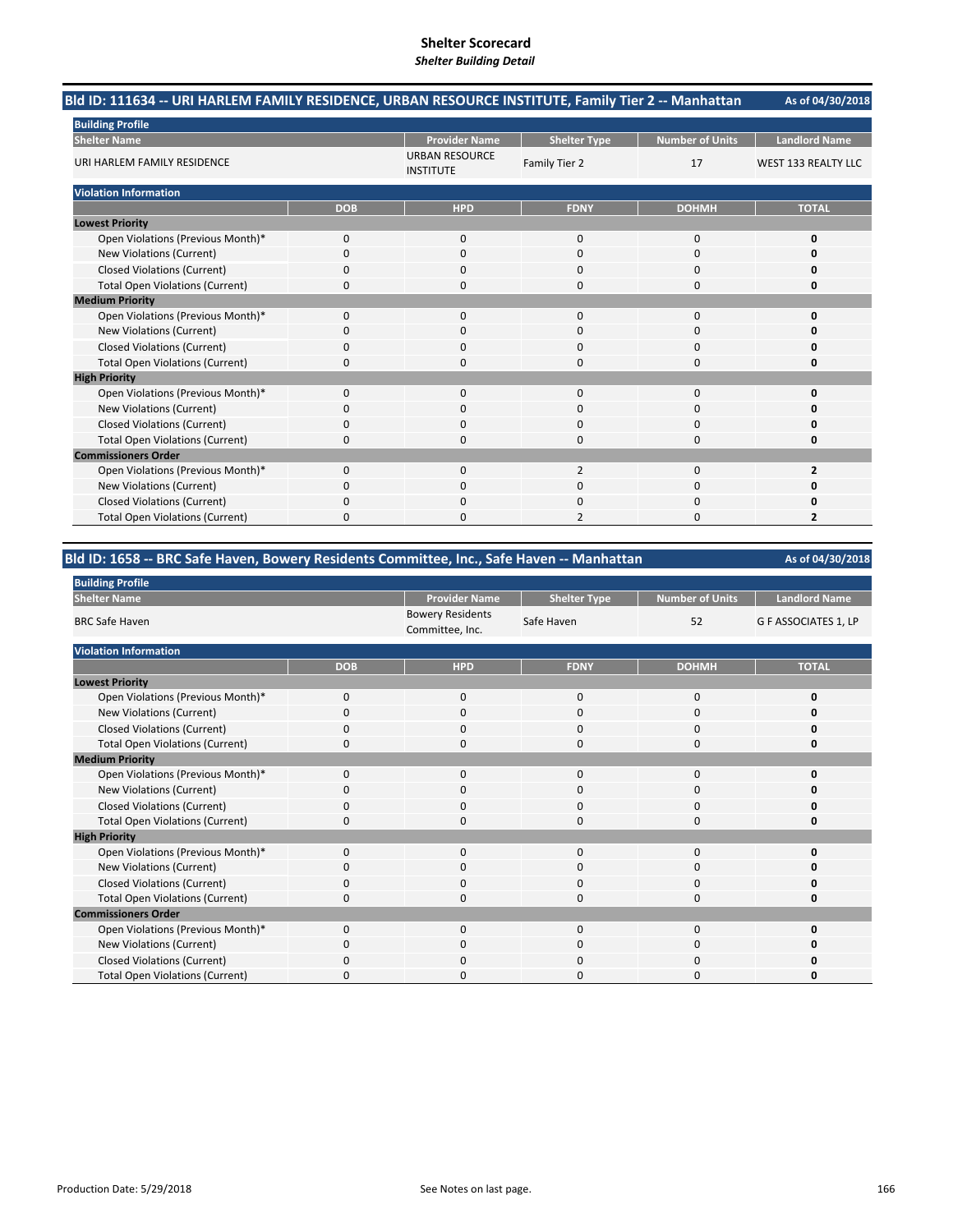| Bld ID: 199232 -- Hand Up Safe Haven, Bowery Residents Committee, Inc., Safe Haven -- Manhattan |            |                                            |                     |                        | As of 04/30/2018         |
|-------------------------------------------------------------------------------------------------|------------|--------------------------------------------|---------------------|------------------------|--------------------------|
| <b>Building Profile</b>                                                                         |            |                                            |                     |                        |                          |
| <b>Shelter Name</b>                                                                             |            | <b>Provider Name</b>                       | <b>Shelter Type</b> | <b>Number of Units</b> | <b>Landlord Name</b>     |
| Hand Up Safe Haven                                                                              |            | <b>Bowery Residents</b><br>Committee, Inc. | Safe Haven          | 28                     | <b>BINURSING HOME CO</b> |
| <b>Violation Information</b>                                                                    |            |                                            |                     |                        |                          |
|                                                                                                 | <b>DOB</b> | <b>HPD</b>                                 | <b>FDNY</b>         | <b>DOHMH</b>           | <b>TOTAL</b>             |
| <b>Lowest Priority</b>                                                                          |            |                                            |                     |                        |                          |
| Open Violations (Previous Month)*                                                               | 0          | 0                                          | $\mathbf 0$         | $\mathbf 0$            | 0                        |
| New Violations (Current)                                                                        | 0          | $\Omega$                                   | $\Omega$            | $\Omega$               | n                        |
| <b>Closed Violations (Current)</b>                                                              | 0          | $\Omega$                                   | 0                   | $\Omega$               | 0                        |
| <b>Total Open Violations (Current)</b>                                                          | 0          | 0                                          | 0                   | $\Omega$               | 0                        |
| <b>Medium Priority</b>                                                                          |            |                                            |                     |                        |                          |
| Open Violations (Previous Month)*                                                               | 0          | $\Omega$                                   | $\Omega$            | $\Omega$               | 0                        |
| <b>New Violations (Current)</b>                                                                 | n          | 0                                          | O                   | 0                      | Ω                        |
| <b>Closed Violations (Current)</b>                                                              | 0          | $\Omega$                                   | 0                   | $\Omega$               | O                        |
| <b>Total Open Violations (Current)</b>                                                          | 0          | $\Omega$                                   | $\Omega$            | $\Omega$               | O                        |
| <b>High Priority</b>                                                                            |            |                                            |                     |                        |                          |
| Open Violations (Previous Month)*                                                               | 0          | $\Omega$                                   | $\Omega$            | $\Omega$               | 0                        |
| New Violations (Current)                                                                        | 0          | 0                                          | 0                   | 0                      | Ω                        |
| <b>Closed Violations (Current)</b>                                                              | 0          | ŋ                                          | O                   | $\Omega$               | n                        |
| <b>Total Open Violations (Current)</b>                                                          | 0          | ŋ                                          | O                   | $\Omega$               | o                        |
| <b>Commissioners Order</b>                                                                      |            |                                            |                     |                        |                          |
| Open Violations (Previous Month)*                                                               | 0          | $\Omega$                                   | $\Omega$            | $\Omega$               | O                        |
| New Violations (Current)                                                                        | 0          | $\Omega$                                   | O                   | $\Omega$               | o                        |
| <b>Closed Violations (Current)</b>                                                              | 0          | 0                                          | 0                   | 0                      | Ω                        |
| <b>Total Open Violations (Current)</b>                                                          | 0          | $\Omega$                                   | 0                   | $\Omega$               | 0                        |

# **Bld ID: 1602 ‐‐ Safe Haven, Bowery Residents Committee, Inc., Safe Haven ‐‐ Manhattan**

| <b>Building Profile</b>                |             |                                            |                     |                        |                                             |
|----------------------------------------|-------------|--------------------------------------------|---------------------|------------------------|---------------------------------------------|
| <b>Shelter Name</b>                    |             | <b>Provider Name</b>                       | <b>Shelter Type</b> | <b>Number of Units</b> | <b>Landlord Name</b>                        |
| Safe Haven                             |             | <b>Bowery Residents</b><br>Committee, Inc. | Safe Haven          | 43                     | <b>GSC WASHINGTON</b><br><b>HEIGHTS LLC</b> |
| <b>Violation Information</b>           |             |                                            |                     |                        |                                             |
|                                        | <b>DOB</b>  | <b>HPD</b>                                 | <b>FDNY</b>         | <b>DOHMH</b>           | <b>TOTAL</b>                                |
| <b>Lowest Priority</b>                 |             |                                            |                     |                        |                                             |
| Open Violations (Previous Month)*      | $\mathbf 0$ | 0                                          | $\mathbf 0$         | 0                      | 0                                           |
| New Violations (Current)               | $\Omega$    | $\mathbf 0$                                | $\mathbf 0$         | 0                      | 0                                           |
| <b>Closed Violations (Current)</b>     | $\mathbf 0$ | $\mathbf 0$                                | $\mathbf 0$         | 0                      | 0                                           |
| <b>Total Open Violations (Current)</b> | $\Omega$    | $\Omega$                                   | $\Omega$            | 0                      | O                                           |
| <b>Medium Priority</b>                 |             |                                            |                     |                        |                                             |
| Open Violations (Previous Month)*      | $\Omega$    | $\mathbf 0$                                | $\mathbf 0$         | $\Omega$               | O                                           |
| New Violations (Current)               | O           | 0                                          | 0                   | 0                      | n                                           |
| <b>Closed Violations (Current)</b>     | $\mathbf 0$ | $\mathbf 0$                                | $\mathbf 0$         | 0                      | O                                           |
| <b>Total Open Violations (Current)</b> | $\Omega$    | $\mathbf 0$                                | $\Omega$            | 0                      | O                                           |
| <b>High Priority</b>                   |             |                                            |                     |                        |                                             |
| Open Violations (Previous Month)*      | $\Omega$    | $\mathbf{0}$                               | $\mathbf{0}$        | 0                      | O                                           |
| New Violations (Current)               | O           | 0                                          | $\Omega$            | 0                      | O                                           |
| <b>Closed Violations (Current)</b>     | $\mathbf 0$ | $\mathbf 0$                                | 0                   | 0                      | O                                           |
| <b>Total Open Violations (Current)</b> | $\Omega$    | $\Omega$                                   | $\mathbf 0$         | $\Omega$               | 0                                           |
| <b>Commissioners Order</b>             |             |                                            |                     |                        |                                             |
| Open Violations (Previous Month)*      | $\Omega$    | $\mathbf 0$                                | $\mathbf 0$         | 0                      | 0                                           |
| New Violations (Current)               | 0           | $\mathbf 0$                                | 0                   | 0                      | O                                           |
| <b>Closed Violations (Current)</b>     | $\Omega$    | $\mathbf 0$                                | $\Omega$            | $\Omega$               | n                                           |
| <b>Total Open Violations (Current)</b> |             | O                                          | ი                   | $\Omega$               | O                                           |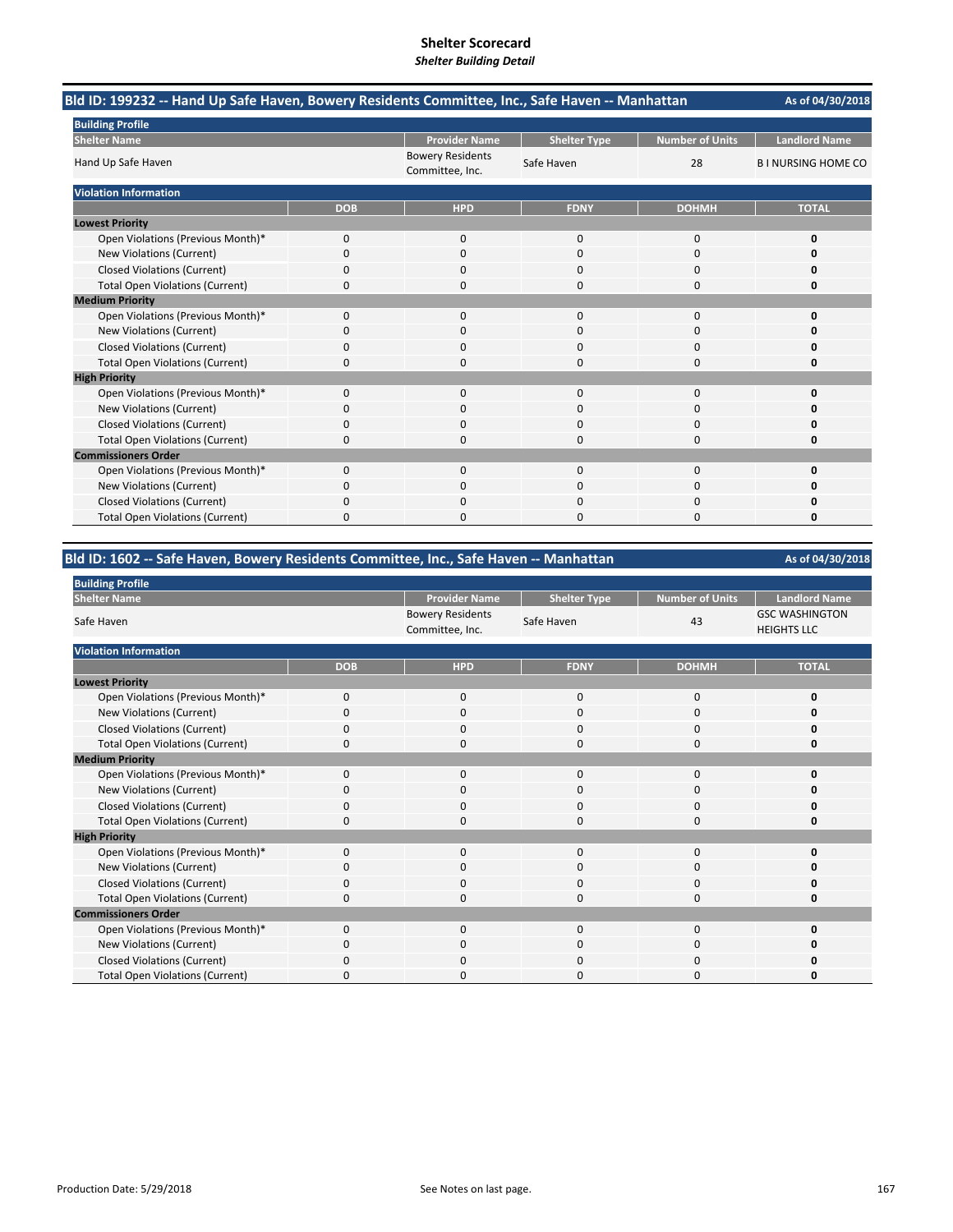| Shener Building Detail |  |  |  |  |  |  |  |
|------------------------|--|--|--|--|--|--|--|
|                        |  |  |  |  |  |  |  |
|                        |  |  |  |  |  |  |  |

| Bld ID: 1364 -- The Andrews Safe Haven, Common Ground, Safe Haven -- Manhattan |              |                      |                     |                        | As of 04/30/2018                                              |  |
|--------------------------------------------------------------------------------|--------------|----------------------|---------------------|------------------------|---------------------------------------------------------------|--|
| <b>Building Profile</b>                                                        |              |                      |                     |                        |                                                               |  |
| <b>Shelter Name</b>                                                            |              | <b>Provider Name</b> | <b>Shelter Type</b> | <b>Number of Units</b> | <b>Landlord Name</b>                                          |  |
| The Andrews Safe Haven                                                         |              | Common Ground        | Safe Haven          | 138                    | <b>COMMON GROUND</b><br><b>COMMUNITY IV</b><br><b>HOUSING</b> |  |
| <b>Violation Information</b>                                                   |              |                      |                     |                        |                                                               |  |
|                                                                                | <b>DOB</b>   | <b>HPD</b>           | <b>FDNY</b>         | <b>DOHMH</b>           | <b>TOTAL</b>                                                  |  |
| <b>Lowest Priority</b>                                                         |              |                      |                     |                        |                                                               |  |
| Open Violations (Previous Month)*                                              | $\mathbf{1}$ | $\mathbf 1$          | $\mathbf{0}$        | 0                      | $\overline{2}$                                                |  |
| New Violations (Current)                                                       | 0            | 0                    | $\Omega$            | 0                      | 0                                                             |  |
| <b>Closed Violations (Current)</b>                                             | 0            | $\Omega$             | $\mathbf 0$         | 0                      | 0                                                             |  |
| <b>Total Open Violations (Current)</b>                                         | $\mathbf{1}$ | 1                    | $\Omega$            | $\Omega$               | $\overline{2}$                                                |  |
| <b>Medium Priority</b>                                                         |              |                      |                     |                        |                                                               |  |
| Open Violations (Previous Month)*                                              | 0            | $\Omega$             | $\Omega$            | 0                      | 0                                                             |  |
| New Violations (Current)                                                       | 0            | 0                    | $\mathbf 0$         | 0                      | 0                                                             |  |
| <b>Closed Violations (Current)</b>                                             | 0            | $\Omega$             | 0                   | 0                      | 0                                                             |  |
| <b>Total Open Violations (Current)</b>                                         | 0            | 0                    | $\Omega$            | 0                      | 0                                                             |  |
| <b>High Priority</b>                                                           |              |                      |                     |                        |                                                               |  |
| Open Violations (Previous Month)*                                              | $\mathbf{0}$ | $\mathbf{0}$         | $\mathbf{0}$        | 0                      | 0                                                             |  |
| New Violations (Current)                                                       | 0            | $\Omega$             | 0                   | 0                      | 0                                                             |  |
| <b>Closed Violations (Current)</b>                                             | 0            | 0                    | $\Omega$            | $\Omega$               | 0                                                             |  |
| <b>Total Open Violations (Current)</b>                                         | 0            | 0                    | 0                   | 0                      | 0                                                             |  |
| <b>Commissioners Order</b>                                                     |              |                      |                     |                        |                                                               |  |
| Open Violations (Previous Month)*                                              | $\Omega$     | $\Omega$             | $\Omega$            | $\Omega$               | $\mathbf 0$                                                   |  |
| New Violations (Current)                                                       | 0            | 0                    | $\Omega$            | 0                      | O                                                             |  |
| <b>Closed Violations (Current)</b>                                             | 0            | 0                    | $\mathbf 0$         | 0                      | 0                                                             |  |
| <b>Total Open Violations (Current)</b>                                         | 0            | 0                    | 0                   | 0                      | 0                                                             |  |

# **Bld ID: 18755 ‐‐ Traveler's Safe Haven, Urban Pathways, Safe Haven ‐‐ Manhattan**

| <b>Building Profile</b>                |                |                      |                     |                        |                      |
|----------------------------------------|----------------|----------------------|---------------------|------------------------|----------------------|
| <b>Shelter Name</b>                    |                | <b>Provider Name</b> | <b>Shelter Type</b> | <b>Number of Units</b> | <b>Landlord Name</b> |
| <b>Traveler's Safe Haven</b>           |                | Urban Pathways       | Safe Haven          | 36                     | X EIGHTH AVENUE LLC  |
| <b>Violation Information</b>           |                |                      |                     |                        |                      |
|                                        | <b>DOB</b>     | <b>HPD</b>           | <b>FDNY</b>         | <b>DOHMH</b>           | <b>TOTAL</b>         |
| <b>Lowest Priority</b>                 |                |                      |                     |                        |                      |
| Open Violations (Previous Month)*      | $\mathbf 0$    | 0                    | 0                   | 0                      | 0                    |
| New Violations (Current)               | 0              | 0                    | 0                   | 0                      | ŋ                    |
| <b>Closed Violations (Current)</b>     | 0              | 0                    | 0                   | 0                      | ŋ                    |
| <b>Total Open Violations (Current)</b> | $\Omega$       | 0                    | 0                   | 0                      | 0                    |
| <b>Medium Priority</b>                 |                |                      |                     |                        |                      |
| Open Violations (Previous Month)*      | $\Omega$       | $\mathbf{1}$         | $\mathbf{0}$        | $\mathbf{0}$           | 1                    |
| New Violations (Current)               | $\Omega$       | 0                    | 0                   | 0                      | ŋ                    |
| <b>Closed Violations (Current)</b>     | $\Omega$       | 0                    | $\mathbf{0}$        | 0                      | ŋ                    |
| <b>Total Open Violations (Current)</b> | 0              | 1                    | 0                   | 0                      | 1                    |
| <b>High Priority</b>                   |                |                      |                     |                        |                      |
| Open Violations (Previous Month)*      | $\overline{2}$ | $\Omega$             | $\Omega$            | $\Omega$               | 2                    |
| New Violations (Current)               | $\overline{2}$ | $\mathbf 0$          | $\mathbf{0}$        | 0                      |                      |
| <b>Closed Violations (Current)</b>     |                | $\mathbf 0$          | $\mathbf{0}$        | 0                      |                      |
| <b>Total Open Violations (Current)</b> |                | 0                    | 0                   | 0                      |                      |
| <b>Commissioners Order</b>             |                |                      |                     |                        |                      |
| Open Violations (Previous Month)*      | $\Omega$       | 0                    | $\mathbf{0}$        | $\Omega$               | O                    |
| New Violations (Current)               | $\Omega$       | 0                    | 0                   | 0                      | ŋ                    |
| <b>Closed Violations (Current)</b>     | $\Omega$       | 0                    | 0                   | 0                      | 0                    |
| <b>Total Open Violations (Current)</b> | O              | 0                    | 0                   | 0                      | ŋ                    |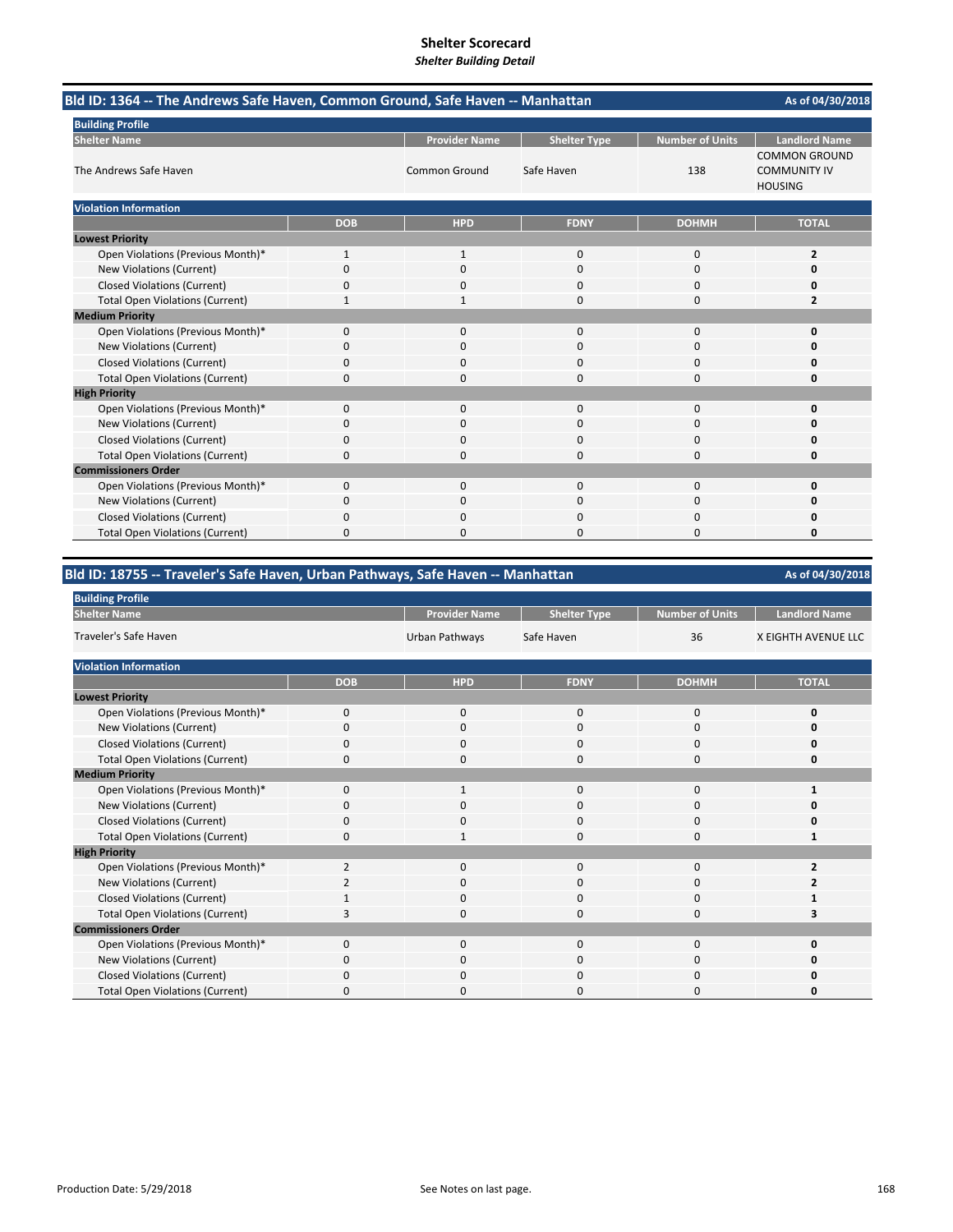| Bld ID: 1600 -- Traveler's Safe Haven, Urban Pathways, Safe Haven -- Manhattan |            |                      |                     |                        | As of 04/30/2018     |
|--------------------------------------------------------------------------------|------------|----------------------|---------------------|------------------------|----------------------|
| <b>Building Profile</b>                                                        |            |                      |                     |                        |                      |
| <b>Shelter Name</b>                                                            |            | <b>Provider Name</b> | <b>Shelter Type</b> | <b>Number of Units</b> | <b>Landlord Name</b> |
| Traveler's Safe Haven                                                          |            | Urban Pathways       | Safe Haven          | 10                     | X EIGHTH AVENUE LLC  |
| <b>Violation Information</b>                                                   |            |                      |                     |                        |                      |
|                                                                                | <b>DOB</b> | <b>HPD</b>           | <b>FDNY</b>         | <b>DOHMH</b>           | <b>TOTAL</b>         |
| <b>Lowest Priority</b>                                                         |            |                      |                     |                        |                      |
| Open Violations (Previous Month)*                                              | 1          | 4                    | $\Omega$            | $\Omega$               | 5                    |
| New Violations (Current)                                                       | 0          | $\Omega$             | $\Omega$            | $\Omega$               | n                    |
| <b>Closed Violations (Current)</b>                                             | 0          | $\Omega$             | 0                   | $\Omega$               | 0                    |
| <b>Total Open Violations (Current)</b>                                         |            | 4                    | 0                   | $\Omega$               | 5                    |
| <b>Medium Priority</b>                                                         |            |                      |                     |                        |                      |
| Open Violations (Previous Month)*                                              | 0          | 6                    | $\Omega$            | $\Omega$               | 6                    |
| New Violations (Current)                                                       | n          | <sup>0</sup>         | O                   | 0                      | n                    |
| <b>Closed Violations (Current)</b>                                             | 0          | 0                    | 0                   | 0                      | Ω                    |
| <b>Total Open Violations (Current)</b>                                         | $\Omega$   | 6                    | 0                   | $\Omega$               | 6                    |
| <b>High Priority</b>                                                           |            |                      |                     |                        |                      |
| Open Violations (Previous Month)*                                              | 0          | $\mathbf{1}$         | $\mathbf{0}$        | $\Omega$               | 1                    |
| New Violations (Current)                                                       | 0          | <sup>0</sup>         | $\Omega$            | $\Omega$               | n                    |
| <b>Closed Violations (Current)</b>                                             | 0          | 0                    | 0                   | 0                      | 0                    |
| <b>Total Open Violations (Current)</b>                                         | 0          |                      | 0                   | $\Omega$               | 1                    |
| <b>Commissioners Order</b>                                                     |            |                      |                     |                        |                      |
| Open Violations (Previous Month)*                                              | $\Omega$   | $\Omega$             | $\Omega$            | $\Omega$               | $\Omega$             |
| New Violations (Current)                                                       | 0          | 0                    | 0                   | $\Omega$               | o                    |
| <b>Closed Violations (Current)</b>                                             | 0          | 0                    | 0                   | 0                      | Ω                    |
| <b>Total Open Violations (Current)</b>                                         | 0          | O                    | O                   | $\Omega$               | O                    |

#### **Provider Name | Shelter Type | Number of Units | Landlord Name** Urban Pathways Safe Haven 36 105 STREET REALTY LLC **DOB HPD FDNY DOHMH TOTAL** Open Violations (Previous Month)\* 0000 **0** New Violations (Current) **Shelter Name Building Profile Lowest Priority** XX Street Safe Haven **Violation Information**

**Bld ID: 136962 ‐‐ XX Street Safe Haven, Urban Pathways, Safe Haven ‐‐ Manhattan**

| <b>IVEW VIOLATIONS (CUTTEIN)</b>       |          |              | U        | v        |  |
|----------------------------------------|----------|--------------|----------|----------|--|
| <b>Closed Violations (Current)</b>     |          | $\Omega$     | $\Omega$ | $\Omega$ |  |
| <b>Total Open Violations (Current)</b> |          | 0            | 0        | 0        |  |
| <b>Medium Priority</b>                 |          |              |          |          |  |
| Open Violations (Previous Month)*      | O        | 0            | 0        | $\Omega$ |  |
| New Violations (Current)               |          | 3            | 0        |          |  |
| <b>Closed Violations (Current)</b>     |          | 3            | 0        | $\Omega$ |  |
| <b>Total Open Violations (Current)</b> | $\Omega$ | 0            | $\Omega$ | 0        |  |
| <b>High Priority</b>                   |          |              |          |          |  |
| Open Violations (Previous Month)*      | $\Omega$ | 0            | $\Omega$ | 0        |  |
| New Violations (Current)               |          | 0            | $\Omega$ | $\Omega$ |  |
| <b>Closed Violations (Current)</b>     |          | 0            | 0        | $\Omega$ |  |
| <b>Total Open Violations (Current)</b> |          | 0            | 0        | 0        |  |
| <b>Commissioners Order</b>             |          |              |          |          |  |
| Open Violations (Previous Month)*      | $\Omega$ | $\mathbf{0}$ | 0        | 0        |  |
| New Violations (Current)               | C        | $\Omega$     | $\Omega$ | $\Omega$ |  |
| <b>Closed Violations (Current)</b>     |          | 0            | $\Omega$ | $\Omega$ |  |
| <b>Total Open Violations (Current)</b> |          | 0            | ი        |          |  |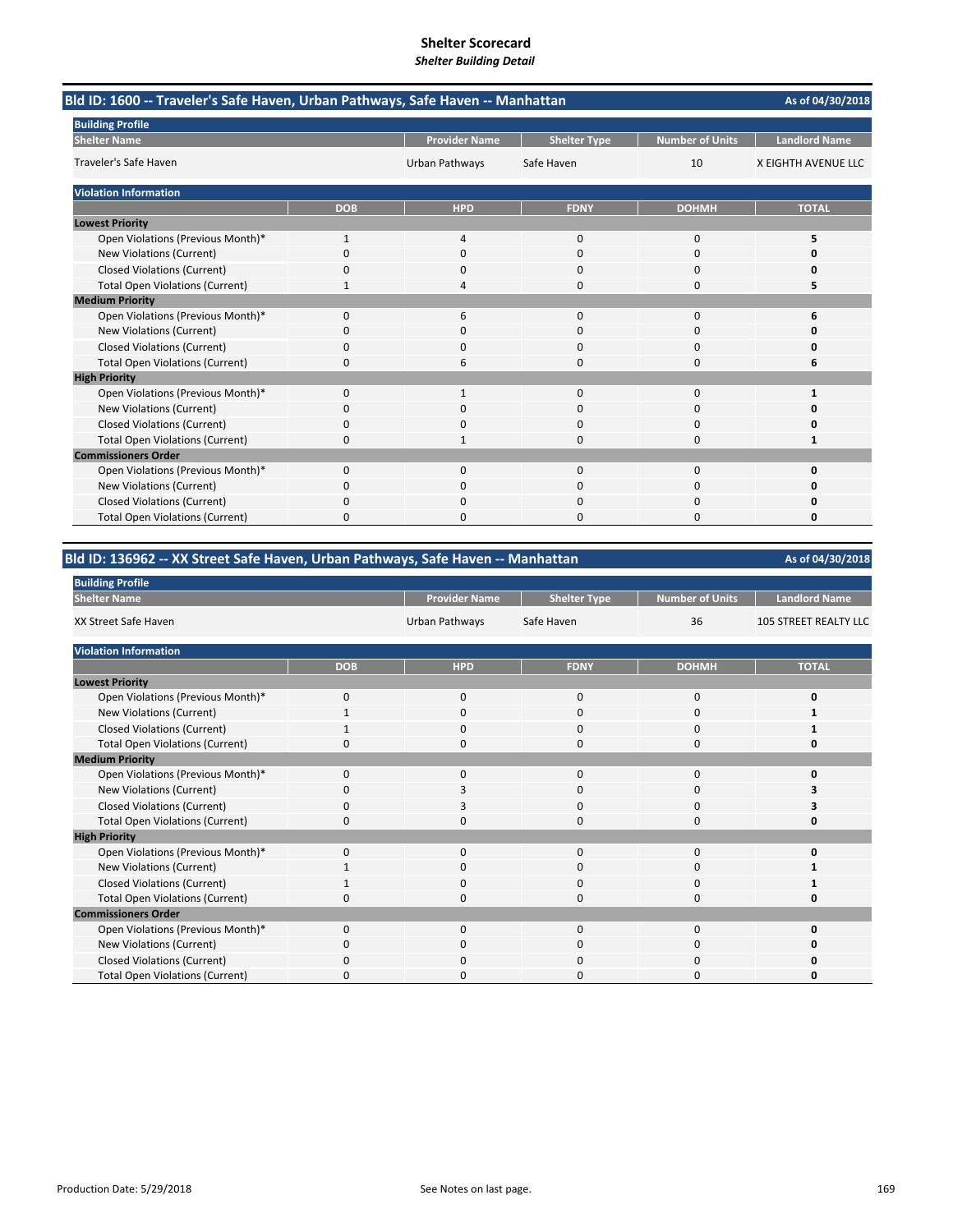| Bld ID: 167829 -- BPHN Queens Hotels, BRONX PARENT HOUSING NETWORK, Adult Family Hotel -- Queens |                |                                               |                           |                        | As of 04/30/2018                             |
|--------------------------------------------------------------------------------------------------|----------------|-----------------------------------------------|---------------------------|------------------------|----------------------------------------------|
| <b>Building Profile</b>                                                                          |                |                                               |                           |                        |                                              |
| <b>Shelter Name</b>                                                                              |                | <b>Provider Name</b>                          | <b>Shelter Type</b>       | <b>Number of Units</b> | <b>Landlord Name</b>                         |
| <b>BPHN Queens Hotels</b>                                                                        |                | <b>BRONX PARENT</b><br><b>HOUSING NETWORK</b> | <b>Adult Family Hotel</b> | 62                     | <b>SUPERIOR VAN WYCK</b><br><b>HOTEL LLC</b> |
| <b>Violation Information</b>                                                                     |                |                                               |                           |                        |                                              |
|                                                                                                  | <b>DOB</b>     | <b>HPD</b>                                    | <b>FDNY</b>               | <b>DOHMH</b>           | <b>TOTAL</b>                                 |
| <b>Lowest Priority</b>                                                                           |                |                                               |                           |                        |                                              |
| Open Violations (Previous Month)*                                                                | 0              | 0                                             | $\Omega$                  | $\Omega$               | 0                                            |
| <b>New Violations (Current)</b>                                                                  | 0              | 0                                             | $\Omega$                  | 0                      | 0                                            |
| <b>Closed Violations (Current)</b>                                                               | 0              | 0                                             | $\Omega$                  | 0                      | 0                                            |
| <b>Total Open Violations (Current)</b>                                                           | $\mathbf 0$    | 0                                             | $\Omega$                  | 0                      | 0                                            |
| <b>Medium Priority</b>                                                                           |                |                                               |                           |                        |                                              |
| Open Violations (Previous Month)*                                                                | $\mathbf 0$    | 0                                             | $\mathbf{0}$              | $\mathbf 0$            | 0                                            |
| New Violations (Current)                                                                         | $\Omega$       | 0                                             | $\Omega$                  | 0                      | 0                                            |
| <b>Closed Violations (Current)</b>                                                               | 0              | 0                                             | 0                         | 0                      | 0                                            |
| <b>Total Open Violations (Current)</b>                                                           | 0              | 0                                             | 0                         | $\mathbf 0$            | 0                                            |
| <b>High Priority</b>                                                                             |                |                                               |                           |                        |                                              |
| Open Violations (Previous Month)*                                                                | $\mathbf 0$    | $\Omega$                                      | $\Omega$                  | $\Omega$               | 0                                            |
| <b>New Violations (Current)</b>                                                                  | 0              | 0                                             | $\Omega$                  | 0                      | 0                                            |
| <b>Closed Violations (Current)</b>                                                               | $\mathbf 0$    | 0                                             | 0                         | 0                      | 0                                            |
| <b>Total Open Violations (Current)</b>                                                           | $\mathbf 0$    | 0                                             | $\Omega$                  | 0                      | 0                                            |
| <b>Commissioners Order</b>                                                                       |                |                                               |                           |                        |                                              |
| Open Violations (Previous Month)*                                                                | $\overline{2}$ | $\Omega$                                      | $\mathbf 0$               | $\Omega$               | $\overline{2}$                               |
| <b>New Violations (Current)</b>                                                                  | 0              | O                                             | $\Omega$                  | O                      | 0                                            |
| <b>Closed Violations (Current)</b>                                                               | 0              | 0                                             | O                         | 0                      | 0                                            |

Total Open Violations (Current) 2000 **2**

# **Bld ID: 199168 ‐‐ BPHN Queens Hotels, BRONX PARENT HOUSING NETWORK, Adult Family Hotel ‐‐ Queens**

| <b>Building Profile</b>                |             |                                               |                           |                        |                      |
|----------------------------------------|-------------|-----------------------------------------------|---------------------------|------------------------|----------------------|
| <b>Shelter Name</b>                    |             | <b>Provider Name</b>                          | <b>Shelter Type</b>       | <b>Number of Units</b> | <b>Landlord Name</b> |
| <b>BPHN Queens Hotels</b>              |             | <b>BRONX PARENT</b><br><b>HOUSING NETWORK</b> | <b>Adult Family Hotel</b> | 150                    | MLT CANYON LLC C/O J |
| <b>Violation Information</b>           |             |                                               |                           |                        |                      |
|                                        | <b>DOB</b>  | <b>HPD</b>                                    | <b>FDNY</b>               | <b>DOHMH</b>           | <b>TOTAL</b>         |
| <b>Lowest Priority</b>                 |             |                                               |                           |                        |                      |
| Open Violations (Previous Month)*      | $\mathbf 0$ | 0                                             | $\mathbf 0$               | 0                      | 0                    |
| New Violations (Current)               | O           | 0                                             | 0                         | 0                      | o                    |
| <b>Closed Violations (Current)</b>     | $\Omega$    | $\Omega$                                      | 0                         | 0                      | O                    |
| <b>Total Open Violations (Current)</b> | 0           | $\Omega$                                      | 0                         | 0                      | 0                    |
| <b>Medium Priority</b>                 |             |                                               |                           |                        |                      |
| Open Violations (Previous Month)*      | $\Omega$    | $\mathbf 0$                                   | 0                         | 0                      | ŋ                    |
| New Violations (Current)               | 0           | 0                                             | 0                         | 0                      | O                    |
| <b>Closed Violations (Current)</b>     | 0           | 0                                             | 0                         | 0                      | O                    |
| <b>Total Open Violations (Current)</b> | 0           | $\Omega$                                      | 0                         | 0                      | O                    |
| <b>High Priority</b>                   |             |                                               |                           |                        |                      |
| Open Violations (Previous Month)*      | $\Omega$    | $\mathbf{0}$                                  | $\mathbf 0$               | 0                      | 0                    |
| New Violations (Current)               | $\Omega$    | 0                                             | 0                         | 0                      | O                    |
| <b>Closed Violations (Current)</b>     | $\Omega$    | $\mathbf 0$                                   | $\Omega$                  | 0                      | O                    |
| <b>Total Open Violations (Current)</b> | 0           | 0                                             | 0                         | 0                      | 0                    |
| <b>Commissioners Order</b>             |             |                                               |                           |                        |                      |
| Open Violations (Previous Month)*      | $\Omega$    | $\Omega$                                      | $\Omega$                  | $\Omega$               | O                    |
| New Violations (Current)               | $\Omega$    | $\Omega$                                      | 0                         | $\Omega$               | O                    |
| <b>Closed Violations (Current)</b>     | $\Omega$    | 0                                             | $\Omega$                  | $\Omega$               | n                    |
| <b>Total Open Violations (Current)</b> | O           | O                                             | 0                         | $\Omega$               | O                    |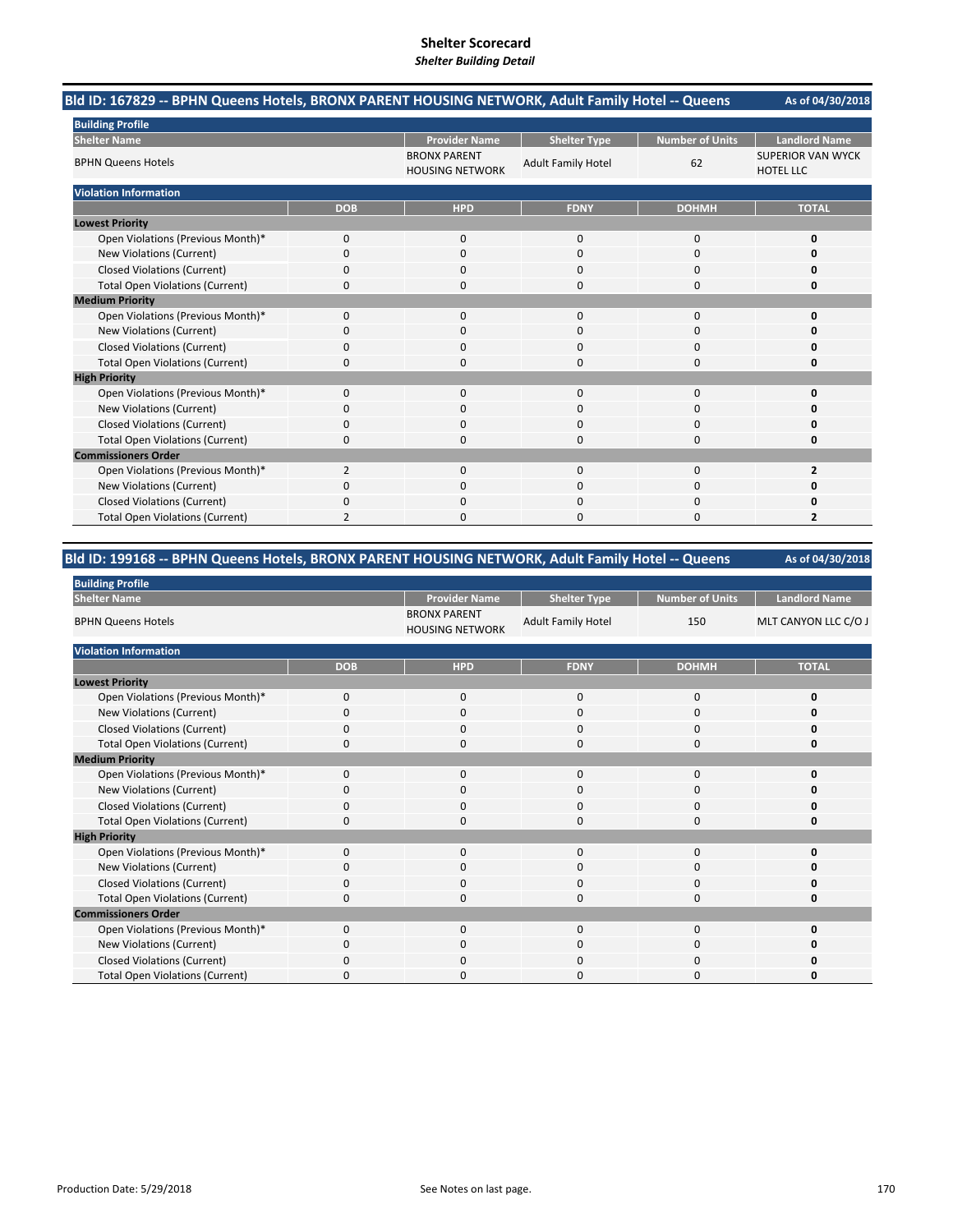|                                        | Bld ID: 1352 -- INN, SCO, Adult Family Tier 2 -- Queens |                      |                            |                        |                                            |  |  |
|----------------------------------------|---------------------------------------------------------|----------------------|----------------------------|------------------------|--------------------------------------------|--|--|
| <b>Building Profile</b>                |                                                         |                      |                            |                        |                                            |  |  |
| <b>Shelter Name</b>                    |                                                         | <b>Provider Name</b> | <b>Shelter Type</b>        | <b>Number of Units</b> | <b>Landlord Name</b>                       |  |  |
| <b>INN</b>                             |                                                         | <b>SCO</b>           | <b>Adult Family Tier 2</b> | 144                    | <b>HILLSIDE AVENUE</b><br>DEVELOPMENT, LLC |  |  |
| <b>Violation Information</b>           |                                                         |                      |                            |                        |                                            |  |  |
|                                        | <b>DOB</b>                                              | <b>HPD</b>           | <b>FDNY</b>                | <b>DOHMH</b>           | <b>TOTAL</b>                               |  |  |
| <b>Lowest Priority</b>                 |                                                         |                      |                            |                        |                                            |  |  |
| Open Violations (Previous Month)*      | $\overline{2}$                                          | 0                    | $\mathbf{0}$               | $\mathbf 0$            | $\overline{2}$                             |  |  |
| New Violations (Current)               |                                                         | 0                    | $\Omega$                   | $\Omega$               | 1                                          |  |  |
| <b>Closed Violations (Current)</b>     | 0                                                       | 0                    | 0                          | $\Omega$               | 0                                          |  |  |
| <b>Total Open Violations (Current)</b> | 3                                                       | $\Omega$             | $\Omega$                   | $\Omega$               | 3                                          |  |  |
| <b>Medium Priority</b>                 |                                                         |                      |                            |                        |                                            |  |  |
| Open Violations (Previous Month)*      | $\Omega$                                                | $\Omega$             | $\Omega$                   | $\Omega$               | $\Omega$                                   |  |  |
| New Violations (Current)               | ŋ                                                       | <sup>0</sup>         | O                          | $\Omega$               | n                                          |  |  |
| <b>Closed Violations (Current)</b>     | 0                                                       | 0                    | $\Omega$                   | $\Omega$               | 0                                          |  |  |
| <b>Total Open Violations (Current)</b> | $\Omega$                                                | $\Omega$             | 0                          | $\Omega$               | 0                                          |  |  |
| <b>High Priority</b>                   |                                                         |                      |                            |                        |                                            |  |  |
| Open Violations (Previous Month)*      | $\overline{2}$                                          | 0                    | 0                          | $\Omega$               | 2                                          |  |  |
| New Violations (Current)               |                                                         | $\Omega$             | $\Omega$                   | $\Omega$               |                                            |  |  |
| <b>Closed Violations (Current)</b>     |                                                         | $\Omega$             | 0                          | $\Omega$               |                                            |  |  |
| <b>Total Open Violations (Current)</b> | 2                                                       | <sup>0</sup>         | O                          | $\Omega$               | 2                                          |  |  |
| <b>Commissioners Order</b>             |                                                         |                      |                            |                        |                                            |  |  |
| Open Violations (Previous Month)*      | 4                                                       | $\Omega$             | 3                          | $\mathbf 0$            | 7                                          |  |  |
| New Violations (Current)               | 0                                                       | $\Omega$             |                            | $\Omega$               |                                            |  |  |
| <b>Closed Violations (Current)</b>     |                                                         | $\Omega$             |                            | $\Omega$               | 2                                          |  |  |
| <b>Total Open Violations (Current)</b> | 3                                                       | $\Omega$             | 3                          | $\Omega$               | 6                                          |  |  |

# **Bld ID: 1360 ‐‐ RESIDENCE, CORE SERVICES GROUP INC, Adult Family Tier 2 ‐‐ Queens**

| <b>Building Profile</b>                |            |                                          |                            |                        |                      |  |
|----------------------------------------|------------|------------------------------------------|----------------------------|------------------------|----------------------|--|
| <b>Shelter Name</b>                    |            | <b>Provider Name</b>                     | <b>Shelter Type</b>        | <b>Number of Units</b> | <b>Landlord Name</b> |  |
| <b>RESIDENCE</b>                       |            | <b>CORE SERVICES GROUP</b><br><b>INC</b> | <b>Adult Family Tier 2</b> | 160                    | <b>BEACH 65 LLC</b>  |  |
| <b>Violation Information</b>           |            |                                          |                            |                        |                      |  |
|                                        | <b>DOB</b> | <b>HPD</b>                               | <b>FDNY</b>                | <b>DOHMH</b>           | <b>TOTAL</b>         |  |
| <b>Lowest Priority</b>                 |            |                                          |                            |                        |                      |  |
| Open Violations (Previous Month)*      | $\Omega$   | $\mathbf 0$                              | $\mathbf 0$                | $\mathbf 0$            | $\mathbf 0$          |  |
| New Violations (Current)               | $\Omega$   | $\mathbf 0$                              | 0                          | 0                      | 0                    |  |
| <b>Closed Violations (Current)</b>     | $\Omega$   | $\mathbf 0$                              | $\mathbf 0$                | 0                      | 0                    |  |
| <b>Total Open Violations (Current)</b> | $\Omega$   | $\mathbf 0$                              | 0                          | $\mathbf 0$            | 0                    |  |
| <b>Medium Priority</b>                 |            |                                          |                            |                        |                      |  |
| Open Violations (Previous Month)*      | $\Omega$   | $\mathbf 0$                              | $\mathbf 0$                | $\mathbf 0$            | $\mathbf 0$          |  |
| New Violations (Current)               | $\Omega$   | $\mathbf 0$                              | 0                          | $\mathbf 0$            | 0                    |  |
| <b>Closed Violations (Current)</b>     | $\Omega$   | $\mathbf 0$                              | 0                          | $\mathbf 0$            | 0                    |  |
| <b>Total Open Violations (Current)</b> | 0          | $\mathbf 0$                              | 0                          | $\mathbf 0$            | 0                    |  |
| <b>High Priority</b>                   |            |                                          |                            |                        |                      |  |
| Open Violations (Previous Month)*      | $\Omega$   | $\mathbf 0$                              | $\mathbf 0$                | $\mathbf 0$            | 0                    |  |
| New Violations (Current)               | $\Omega$   | $\mathbf 0$                              | 0                          | $\mathbf 0$            | 0                    |  |
| <b>Closed Violations (Current)</b>     | $\Omega$   | $\mathbf 0$                              | 0                          | $\mathbf 0$            | 0                    |  |
| <b>Total Open Violations (Current)</b> | $\Omega$   | $\mathbf 0$                              | 0                          | $\mathbf 0$            | 0                    |  |
| <b>Commissioners Order</b>             |            |                                          |                            |                        |                      |  |
| Open Violations (Previous Month)*      | $\Omega$   | $\mathbf 0$                              | $\mathbf 0$                | $\mathbf 0$            | 0                    |  |
| New Violations (Current)               | $\Omega$   | $\mathbf 0$                              | $\mathbf 0$                | $\mathbf 0$            | 0                    |  |
| <b>Closed Violations (Current)</b>     | $\Omega$   | $\mathbf 0$                              | 0                          | 0                      | 0                    |  |
| <b>Total Open Violations (Current)</b> | $\Omega$   | $\mathbf 0$                              | 0                          | 0                      | $\Omega$             |  |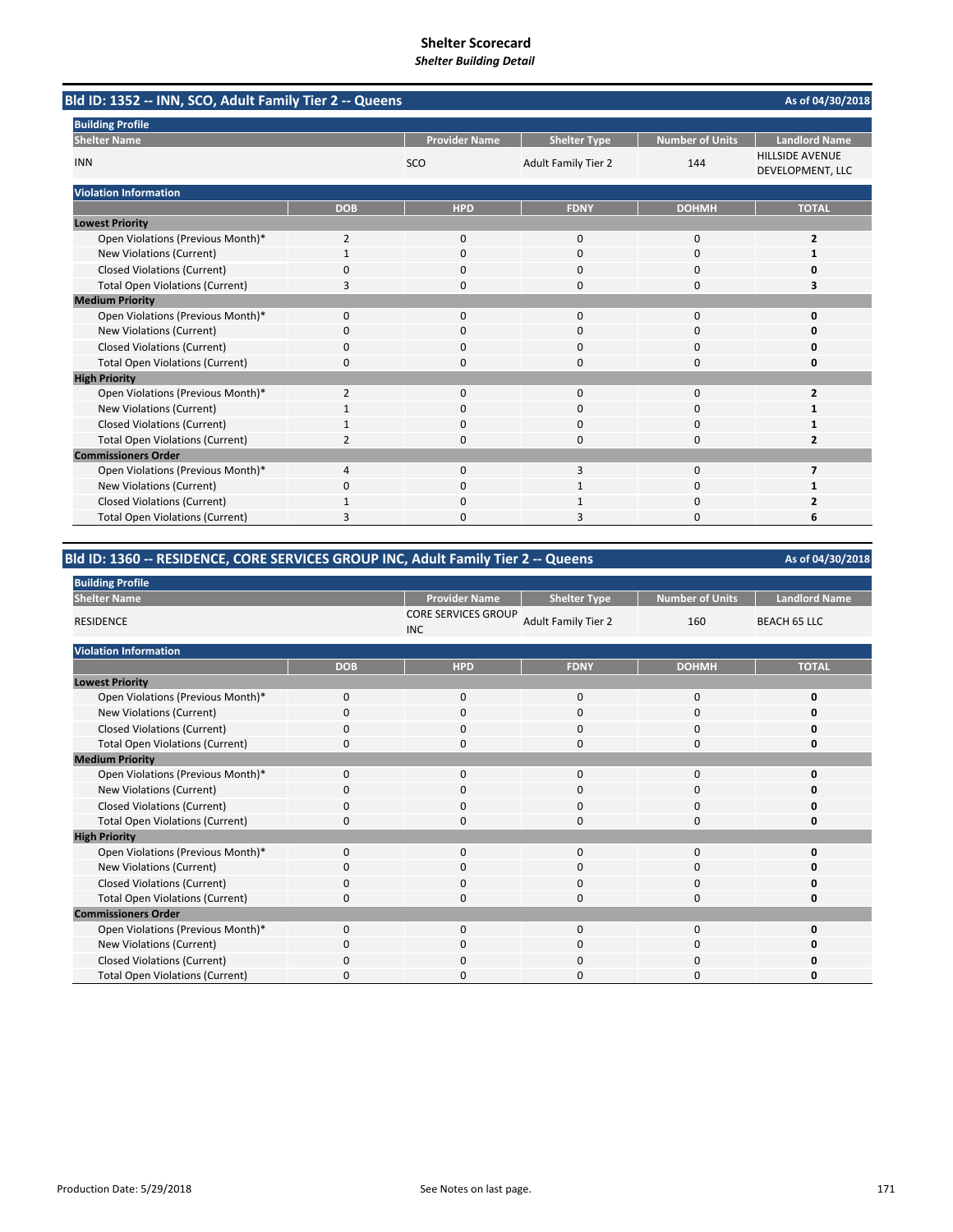|                                        | Bld ID: 1632 -- Bob's Place, SCO, Adult Shelter -- Queens |                      |                      |                        |                             |  |  |
|----------------------------------------|-----------------------------------------------------------|----------------------|----------------------|------------------------|-----------------------------|--|--|
| <b>Building Profile</b>                |                                                           |                      |                      |                        |                             |  |  |
| <b>Shelter Name</b>                    |                                                           | <b>Provider Name</b> | <b>Shelter Type</b>  | <b>Number of Units</b> | <b>Landlord Name</b>        |  |  |
| <b>Bob's Place</b>                     |                                                           | SCO                  | <b>Adult Shelter</b> | 118                    | <b>H &amp; G HOTEL CORP</b> |  |  |
| <b>Violation Information</b>           |                                                           |                      |                      |                        |                             |  |  |
|                                        | <b>DOB</b>                                                | <b>HPD</b>           | <b>FDNY</b>          | <b>DOHMH</b>           | <b>TOTAL</b>                |  |  |
| <b>Lowest Priority</b>                 |                                                           |                      |                      |                        |                             |  |  |
| Open Violations (Previous Month)*      | 0                                                         | 0                    | $\mathbf{0}$         | $\mathbf 0$            | 0                           |  |  |
| New Violations (Current)               | $\Omega$                                                  | $\Omega$             | $\Omega$             | $\Omega$               | o                           |  |  |
| <b>Closed Violations (Current)</b>     | 0                                                         | 0                    | 0                    | $\Omega$               | 0                           |  |  |
| <b>Total Open Violations (Current)</b> | 0                                                         | 0                    | $\Omega$             | $\Omega$               | 0                           |  |  |
| <b>Medium Priority</b>                 |                                                           |                      |                      |                        |                             |  |  |
| Open Violations (Previous Month)*      | 0                                                         | $\Omega$             | $\Omega$             | $\Omega$               | O                           |  |  |
| New Violations (Current)               | 0                                                         | 0                    | 0                    | 0                      | O                           |  |  |
| <b>Closed Violations (Current)</b>     | 0                                                         | $\Omega$             | O                    | $\Omega$               | O                           |  |  |
| <b>Total Open Violations (Current)</b> | 0                                                         | $\Omega$             | 0                    | $\Omega$               | 0                           |  |  |
| <b>High Priority</b>                   |                                                           |                      |                      |                        |                             |  |  |
| Open Violations (Previous Month)*      | $\Omega$                                                  | $\Omega$             | $\Omega$             | $\Omega$               | $\Omega$                    |  |  |
| New Violations (Current)               | 0                                                         | 0                    | 0                    | 0                      | o                           |  |  |
| <b>Closed Violations (Current)</b>     | 0                                                         | 0                    | 0                    | 0                      | Ω                           |  |  |
| <b>Total Open Violations (Current)</b> | $\Omega$                                                  | $\Omega$             | $\Omega$             | $\Omega$               | O                           |  |  |
| <b>Commissioners Order</b>             |                                                           |                      |                      |                        |                             |  |  |
| Open Violations (Previous Month)*      | 0                                                         | 0                    | 0                    | $\mathbf 0$            | 0                           |  |  |
| New Violations (Current)               | 0                                                         | $\Omega$             | 0                    | $\Omega$               | o                           |  |  |
| <b>Closed Violations (Current)</b>     | 0                                                         | $\Omega$             | 0                    | 0                      | O                           |  |  |
| <b>Total Open Violations (Current)</b> | 0                                                         | 0                    | 0                    | $\Omega$               | 0                           |  |  |

# **Bld ID: 193054 ‐‐ CityXX Hotel, CORE SERVICES GROUP INC, Adult Shelter ‐‐ Queens**

**As of 04/30/2018**

| <b>DUILDING</b> Profile                |             |                                          |                      |                        |                         |
|----------------------------------------|-------------|------------------------------------------|----------------------|------------------------|-------------------------|
| <b>Shelter Name</b>                    |             | <b>Provider Name</b>                     | <b>Shelter Type</b>  | <b>Number of Units</b> | <b>Landlord Name</b>    |
| CityXX Hotel                           |             | <b>CORE SERVICES GROUP</b><br><b>INC</b> | <b>Adult Shelter</b> | 118                    | <b>JAI AMBE</b>         |
| <b>Violation Information</b>           |             |                                          |                      |                        |                         |
|                                        | <b>DOB</b>  | <b>HPD</b>                               | <b>FDNY</b>          | <b>DOHMH</b>           | <b>TOTAL</b>            |
| <b>Lowest Priority</b>                 |             |                                          |                      |                        |                         |
| Open Violations (Previous Month)*      | $\mathbf 0$ | $\overline{4}$                           | 0                    | 0                      | 4                       |
| New Violations (Current)               | $\Omega$    | 0                                        | $\mathbf 0$          | 0                      | 0                       |
| <b>Closed Violations (Current)</b>     | $\Omega$    | 0                                        | 0                    | 0                      | 0                       |
| <b>Total Open Violations (Current)</b> | $\mathbf 0$ | $\overline{4}$                           | 0                    | 0                      | 4                       |
| <b>Medium Priority</b>                 |             |                                          |                      |                        |                         |
| Open Violations (Previous Month)*      | $\mathbf 0$ | $\overline{2}$                           | 0                    | 0                      | 2                       |
| New Violations (Current)               | $\Omega$    | $\Omega$                                 | $\Omega$             | 0                      | ŋ                       |
| <b>Closed Violations (Current)</b>     | 0           | $\mathbf 0$                              | $\mathbf 0$          | 0                      | 0                       |
| <b>Total Open Violations (Current)</b> | $\Omega$    | $\overline{2}$                           | $\Omega$             | $\Omega$               | $\overline{\mathbf{z}}$ |
| <b>High Priority</b>                   |             |                                          |                      |                        |                         |
| Open Violations (Previous Month)*      | $\Omega$    | $\mathbf 0$                              | $\mathbf{0}$         | 0                      | O                       |
| New Violations (Current)               | $\Omega$    | $\mathbf 0$                              | 0                    | 0                      | 0                       |
| <b>Closed Violations (Current)</b>     | $\Omega$    | $\mathbf 0$                              | 0                    | 0                      | 0                       |
| <b>Total Open Violations (Current)</b> | 0           | 0                                        | 0                    | 0                      | 0                       |
| <b>Commissioners Order</b>             |             |                                          |                      |                        |                         |
| Open Violations (Previous Month)*      | 9           | $\mathbf 0$                              | $\mathbf 0$          | 0                      | 9                       |
| New Violations (Current)               | 0           | $\mathbf 0$                              | 0                    | 0                      | 0                       |
| <b>Closed Violations (Current)</b>     | $\Omega$    | $\mathbf 0$                              | 0                    | 0                      | 0                       |
| <b>Total Open Violations (Current)</b> | 9           | $\Omega$                                 | $\Omega$             | 0                      | 9                       |

**Building Profile**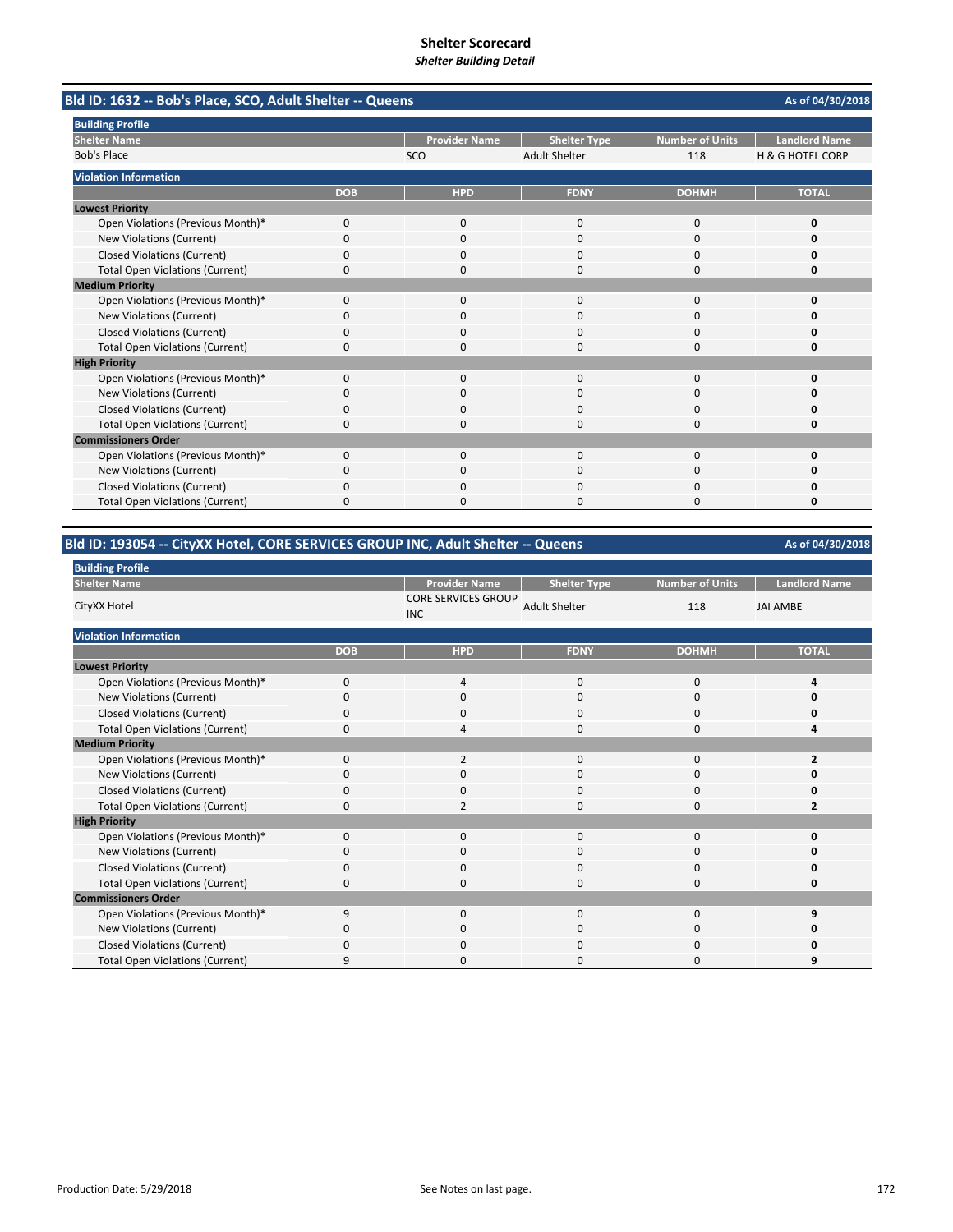| Bld ID: 187455 -- Econolodge, CHILDREN'S COMMUNITY SERVICES, Adult Shelter -- Queens |            |                                                |                      |                        |                                      |  |
|--------------------------------------------------------------------------------------|------------|------------------------------------------------|----------------------|------------------------|--------------------------------------|--|
| <b>Building Profile</b>                                                              |            |                                                |                      |                        |                                      |  |
| <b>Shelter Name</b>                                                                  |            | <b>Provider Name</b>                           | <b>Shelter Type</b>  | <b>Number of Units</b> | <b>Landlord Name</b>                 |  |
| Econolodge                                                                           |            | <b>CHILDREN'S</b><br><b>COMMUNITY SERVICES</b> | <b>Adult Shelter</b> | 69                     | <b>AUM SIDHDHY</b><br><b>VINAYAK</b> |  |
| <b>Violation Information</b>                                                         |            |                                                |                      |                        |                                      |  |
|                                                                                      | <b>DOB</b> | <b>HPD</b>                                     | <b>FDNY</b>          | <b>DOHMH</b>           | <b>TOTAL</b>                         |  |
| <b>Lowest Priority</b>                                                               |            |                                                |                      |                        |                                      |  |
| Open Violations (Previous Month)*                                                    | 0          | $\mathbf{0}$                                   | $\mathbf 0$          | 0                      | 0                                    |  |
| New Violations (Current)                                                             | 0          | 0                                              | $\Omega$             | 0                      | O                                    |  |
| <b>Closed Violations (Current)</b>                                                   | 0          | $\Omega$                                       | $\Omega$             | 0                      | O                                    |  |
| <b>Total Open Violations (Current)</b>                                               | 0          | 0                                              | $\Omega$             | $\Omega$               | 0                                    |  |
| <b>Medium Priority</b>                                                               |            |                                                |                      |                        |                                      |  |
| Open Violations (Previous Month)*                                                    | 0          | $\Omega$                                       | $\Omega$             | $\Omega$               | 0                                    |  |
| New Violations (Current)                                                             | 0          | $\Omega$                                       | $\Omega$             | $\Omega$               | n                                    |  |
| <b>Closed Violations (Current)</b>                                                   | 0          | 0                                              | $\Omega$             | 0                      | 0                                    |  |
| <b>Total Open Violations (Current)</b>                                               | 0          | $\Omega$                                       | $\Omega$             | 0                      | 0                                    |  |
| <b>High Priority</b>                                                                 |            |                                                |                      |                        |                                      |  |
| Open Violations (Previous Month)*                                                    | 0          | 0                                              | $\Omega$             | 0                      | 0                                    |  |
| New Violations (Current)                                                             | 0          | $\Omega$                                       | $\Omega$             | $\Omega$               | n                                    |  |
| <b>Closed Violations (Current)</b>                                                   | 0          | 0                                              | $\Omega$             | 0                      | O                                    |  |
| <b>Total Open Violations (Current)</b>                                               | 0          | 0                                              | $\Omega$             | 0                      | 0                                    |  |
| <b>Commissioners Order</b>                                                           |            |                                                |                      |                        |                                      |  |
| Open Violations (Previous Month)*                                                    | $\Omega$   | $\Omega$                                       | $\Omega$             | $\Omega$               | 0                                    |  |
| New Violations (Current)                                                             | 0          | 0                                              | $\Omega$             | $\Omega$               | O                                    |  |
| <b>Closed Violations (Current)</b>                                                   | 0          | $\Omega$                                       | $\Omega$             | 0                      | Ω                                    |  |
| <b>Total Open Violations (Current)</b>                                               | $\Omega$   | $\Omega$                                       | ი                    | $\Omega$               | 0                                    |  |

# **Bld ID: 1011 ‐‐ Forbell Men's Shelter, Samaritan Village, Adult Shelter ‐‐ Queens**

| <b>Building Profile</b>                |                |                      |                      |                        |                      |  |  |  |
|----------------------------------------|----------------|----------------------|----------------------|------------------------|----------------------|--|--|--|
| <b>Shelter Name</b>                    |                | <b>Provider Name</b> | <b>Shelter Type</b>  | <b>Number of Units</b> | <b>Landlord Name</b> |  |  |  |
| <b>Forbell Men's Shelter</b>           |                | Samaritan Village    | <b>Adult Shelter</b> | 101                    | YMCA OF GREATER N Y  |  |  |  |
| <b>Violation Information</b>           |                |                      |                      |                        |                      |  |  |  |
|                                        | <b>DOB</b>     | <b>HPD</b>           | <b>FDNY</b>          | <b>DOHMH</b>           | <b>TOTAL</b>         |  |  |  |
| <b>Lowest Priority</b>                 |                |                      |                      |                        |                      |  |  |  |
| Open Violations (Previous Month)*      | $\mathbf 0$    | $\mathbf 0$          | $\mathbf{0}$         | $\mathbf{0}$           | 0                    |  |  |  |
| New Violations (Current)               | 0              | 0                    | 0                    | 0                      | ŋ                    |  |  |  |
| <b>Closed Violations (Current)</b>     | 0              | 0                    | 0                    | 0                      | ŋ                    |  |  |  |
| <b>Total Open Violations (Current)</b> | $\Omega$       | 0                    | 0                    | 0                      | 0                    |  |  |  |
| <b>Medium Priority</b>                 |                |                      |                      |                        |                      |  |  |  |
| Open Violations (Previous Month)*      | $\Omega$       | $\mathbf 0$          | $\mathbf{0}$         | $\mathbf{0}$           | 0                    |  |  |  |
| New Violations (Current)               | $\Omega$       | 0                    | 0                    | 0                      | ŋ                    |  |  |  |
| <b>Closed Violations (Current)</b>     | $\Omega$       | $\mathbf 0$          | $\Omega$             | 0                      | ŋ                    |  |  |  |
| <b>Total Open Violations (Current)</b> | 0              | 0                    | $\Omega$             | 0                      | 0                    |  |  |  |
| <b>High Priority</b>                   |                |                      |                      |                        |                      |  |  |  |
| Open Violations (Previous Month)*      | $\overline{2}$ | 0                    | $\Omega$             | $\mathbf{0}$           |                      |  |  |  |
| New Violations (Current)               | $\Omega$       | 0                    | 0                    | 0                      | ŋ                    |  |  |  |
| <b>Closed Violations (Current)</b>     | $\overline{2}$ | 0                    | $\Omega$             | 0                      |                      |  |  |  |
| <b>Total Open Violations (Current)</b> | O              | 0                    | 0                    | 0                      | 0                    |  |  |  |
| <b>Commissioners Order</b>             |                |                      |                      |                        |                      |  |  |  |
| Open Violations (Previous Month)*      | $\Omega$       | $\Omega$             | $\mathbf{1}$         | $\Omega$               |                      |  |  |  |
| New Violations (Current)               | $\Omega$       | 0                    | 0                    | 0                      | n                    |  |  |  |
| <b>Closed Violations (Current)</b>     | $\Omega$       | 0                    |                      | 0                      |                      |  |  |  |
| <b>Total Open Violations (Current)</b> | n              | 0                    | ი                    | 0                      | ŋ                    |  |  |  |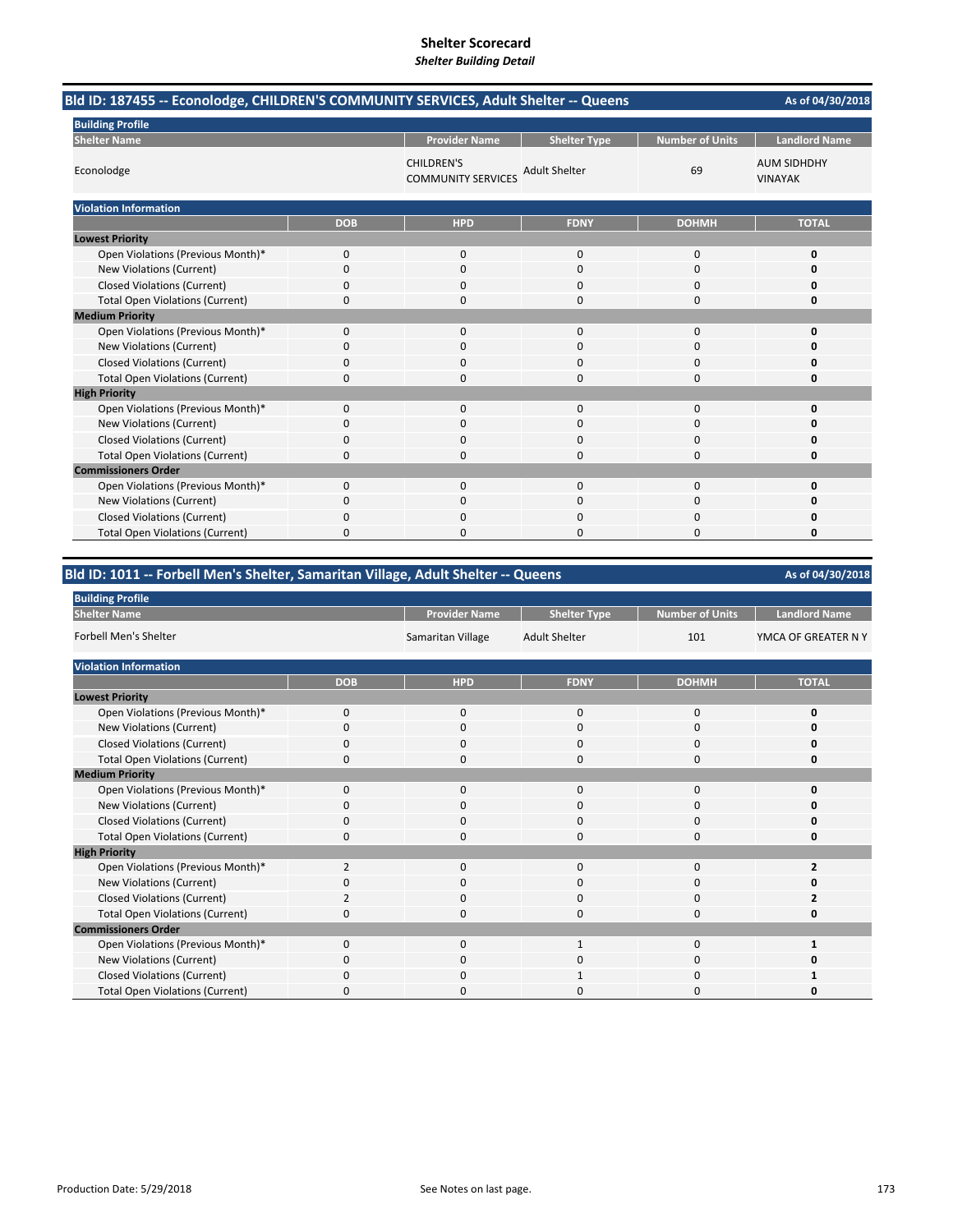# **Shelter Scorecard**

*Shelter Building Detail*

| Bld ID: 1028 -- Forbell Men's Shelter, Samaritan Village, Adult Shelter // Van Siclen Shelter, Samaritan Village, |                |                      |                      |                        | As of 04/30/2018     |
|-------------------------------------------------------------------------------------------------------------------|----------------|----------------------|----------------------|------------------------|----------------------|
| <b>Building Profile</b>                                                                                           |                |                      |                      |                        |                      |
| <b>Shelter Name</b>                                                                                               |                | <b>Provider Name</b> | <b>Shelter Type</b>  | <b>Number of Units</b> | <b>Landlord Name</b> |
| <b>Forbell Men's Shelter</b>                                                                                      |                | Samaritan Village    | <b>Adult Shelter</b> | 14                     | YMCA OF GREATER N Y  |
| Van Siclen Shelter                                                                                                |                | Samaritan Village    | <b>Adult Shelter</b> | 126                    | YMCA OF GREATER N Y  |
| <b>Violation Information</b>                                                                                      |                |                      |                      |                        |                      |
|                                                                                                                   | <b>DOB</b>     | <b>HPD</b>           | <b>FDNY</b>          | <b>DOHMH</b>           | <b>TOTAL</b>         |
| <b>Lowest Priority</b>                                                                                            |                |                      |                      |                        |                      |
| Open Violations (Previous Month)*                                                                                 | 3              | 0                    | 1                    | 0                      | 4                    |
| New Violations (Current)                                                                                          | 0              | 6                    | $\Omega$             | $\Omega$               | 6                    |
| <b>Closed Violations (Current)</b>                                                                                | 1              |                      | $\Omega$             | $\Omega$               | 2                    |
| <b>Total Open Violations (Current)</b>                                                                            | $\overline{2}$ |                      | 1                    | $\Omega$               | 8                    |
| <b>Medium Priority</b>                                                                                            |                |                      |                      |                        |                      |
| Open Violations (Previous Month)*                                                                                 | 0              | 0                    | 0                    | $\mathbf 0$            | 0                    |
| New Violations (Current)                                                                                          | 0              | 5                    | 0                    | 0                      | 5                    |
| <b>Closed Violations (Current)</b>                                                                                | 0              | $\Omega$             | 0                    | $\Omega$               | o                    |
| <b>Total Open Violations (Current)</b>                                                                            | $\Omega$       | 5                    | $\Omega$             | $\Omega$               | 5                    |
| <b>High Priority</b>                                                                                              |                |                      |                      |                        |                      |
| Open Violations (Previous Month)*                                                                                 | 1              | 0                    | $\mathbf{0}$         | $\mathbf 0$            | 1                    |
| New Violations (Current)                                                                                          | 0              | 0                    | 0                    | $\mathbf 0$            | 0                    |
| <b>Closed Violations (Current)</b>                                                                                | 0              | $\Omega$             | 0                    | $\Omega$               | 0                    |
| <b>Total Open Violations (Current)</b>                                                                            | $\mathbf{1}$   | $\Omega$             | 0                    | $\Omega$               | $\mathbf{1}$         |
| <b>Commissioners Order</b>                                                                                        |                |                      |                      |                        |                      |
| Open Violations (Previous Month)*                                                                                 | $\overline{2}$ | $\Omega$             | $\Omega$             | $\Omega$               | $\overline{2}$       |
| New Violations (Current)                                                                                          | 0              | 0                    | $\Omega$             | $\Omega$               | Ω                    |
| <b>Closed Violations (Current)</b>                                                                                |                |                      | O                    | $\Omega$               |                      |
| <b>Total Open Violations (Current)</b>                                                                            |                | 0                    | 0                    | $\Omega$               |                      |

# **Bld ID: 186882 ‐‐ Howard Johnson XY, CHILDREN'S COMMUNITY SERVICES, Adult Shelter ‐‐ Queens**

| <b>Building Profile</b>                |            |                                                |                      |                        |                                                            |  |  |
|----------------------------------------|------------|------------------------------------------------|----------------------|------------------------|------------------------------------------------------------|--|--|
| <b>Shelter Name</b>                    |            | <b>Provider Name</b>                           | <b>Shelter Type</b>  | <b>Number of Units</b> | <b>Landlord Name</b>                                       |  |  |
| <b>Howard Johnson XY</b>               |            | <b>CHILDREN'S</b><br><b>COMMUNITY SERVICES</b> | <b>Adult Shelter</b> | 103                    | <b>ULTIMATE</b><br><b>HOSPITALITY GROUP,</b><br><b>LLC</b> |  |  |
| <b>Violation Information</b>           |            |                                                |                      |                        |                                                            |  |  |
|                                        | <b>DOB</b> | <b>HPD</b>                                     | <b>FDNY</b>          | <b>DOHMH</b>           | <b>TOTAL</b>                                               |  |  |
| <b>Lowest Priority</b>                 |            |                                                |                      |                        |                                                            |  |  |
| Open Violations (Previous Month)*      | 0          | 0                                              | 2                    | 0                      | 2                                                          |  |  |
| New Violations (Current)               | $\Omega$   | 0                                              | $\Omega$             | $\mathbf{0}$           | 0                                                          |  |  |
| <b>Closed Violations (Current)</b>     | 0          | 0                                              | 0                    | 0                      | 0                                                          |  |  |
| <b>Total Open Violations (Current)</b> | 0          | 0                                              | $\overline{2}$       | $\mathbf{0}$           | $\overline{2}$                                             |  |  |
| <b>Medium Priority</b>                 |            |                                                |                      |                        |                                                            |  |  |
| Open Violations (Previous Month)*      | 0          | 0                                              | $\mathbf{0}$         | 0                      | 0                                                          |  |  |
| New Violations (Current)               | $\Omega$   | $\mathbf{0}$                                   | $\Omega$             | $\mathbf{0}$           | 0                                                          |  |  |
| <b>Closed Violations (Current)</b>     | 0          | 0                                              | 0                    | 0                      | 0                                                          |  |  |
| <b>Total Open Violations (Current)</b> | 0          | 0                                              | 0                    | 0                      | 0                                                          |  |  |
| <b>High Priority</b>                   |            |                                                |                      |                        |                                                            |  |  |
| Open Violations (Previous Month)*      | 0          | 0                                              | 0                    | $\mathbf{0}$           | 0                                                          |  |  |
| New Violations (Current)               | 0          | 0                                              | 0                    | 0                      | ŋ                                                          |  |  |
| <b>Closed Violations (Current)</b>     | 0          | 0                                              | 0                    | 0                      | 0                                                          |  |  |
| <b>Total Open Violations (Current)</b> | 0          | 0                                              | $\mathbf{0}$         | $\mathbf 0$            | 0                                                          |  |  |
| <b>Commissioners Order</b>             |            |                                                |                      |                        |                                                            |  |  |
| Open Violations (Previous Month)*      | 4          | 0                                              | 0                    | 0                      | 4                                                          |  |  |
| New Violations (Current)               | 0          | 0                                              | 0                    | 0                      | 0                                                          |  |  |
| <b>Closed Violations (Current)</b>     | C          | 0                                              | 0                    | 0                      | 0                                                          |  |  |
| <b>Total Open Violations (Current)</b> | 4          | 0                                              | $\Omega$             | 0                      | Δ                                                          |  |  |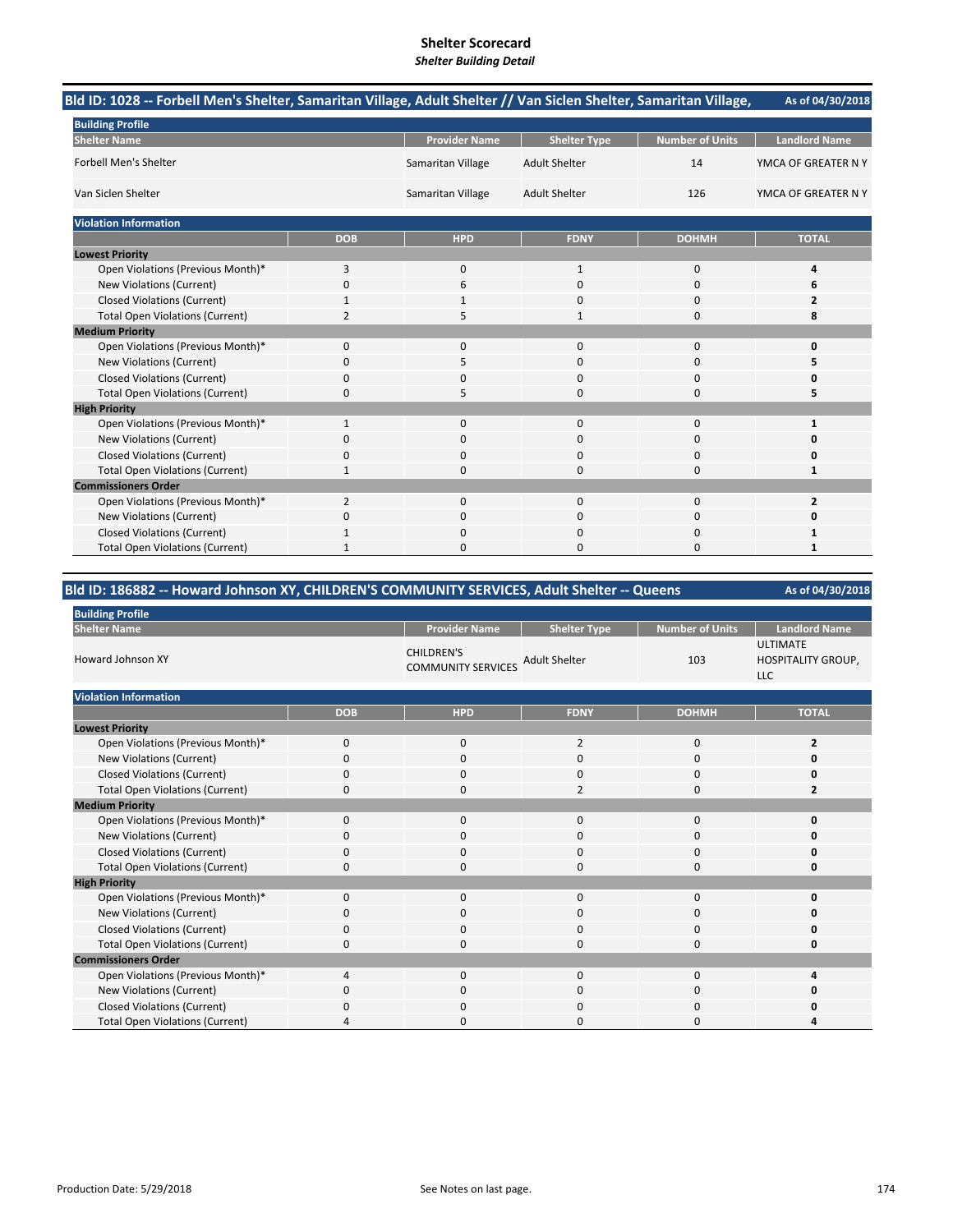| Bld ID: 167786 -- Knight's Inn, CHILDREN'S COMMUNITY SERVICES, Adult Shelter -- Queens |            |                                                |                      |                        |                      |  |
|----------------------------------------------------------------------------------------|------------|------------------------------------------------|----------------------|------------------------|----------------------|--|
| <b>Building Profile</b>                                                                |            |                                                |                      |                        |                      |  |
| <b>Shelter Name</b>                                                                    |            | <b>Provider Name</b>                           | <b>Shelter Type</b>  | <b>Number of Units</b> | <b>Landlord Name</b> |  |
| Knight's Inn                                                                           |            | <b>CHILDREN'S</b><br><b>COMMUNITY SERVICES</b> | <b>Adult Shelter</b> | 70                     | LIBERTY TUCK, LLC.   |  |
| <b>Violation Information</b>                                                           |            |                                                |                      |                        |                      |  |
|                                                                                        | <b>DOB</b> | <b>HPD</b>                                     | <b>FDNY</b>          | <b>DOHMH</b>           | <b>TOTAL</b>         |  |
| <b>Lowest Priority</b>                                                                 |            |                                                |                      |                        |                      |  |
| Open Violations (Previous Month)*                                                      | 0          | $\mathbf{0}$                                   | 3                    | $\mathbf 0$            | 3                    |  |
| New Violations (Current)                                                               | 0          | 0                                              | 0                    | $\mathbf 0$            | O                    |  |
| <b>Closed Violations (Current)</b>                                                     | 0          | 0                                              | 0                    | $\Omega$               | ŋ                    |  |
| <b>Total Open Violations (Current)</b>                                                 | 0          | 0                                              | 3                    | $\Omega$               | 3                    |  |
| <b>Medium Priority</b>                                                                 |            |                                                |                      |                        |                      |  |
| Open Violations (Previous Month)*                                                      | 0          | $\mathbf{0}$                                   | 0                    | $\mathbf 0$            | $\Omega$             |  |
| New Violations (Current)                                                               | 0          | $\Omega$                                       | $\Omega$             | $\Omega$               | ŋ                    |  |
| <b>Closed Violations (Current)</b>                                                     | 0          | 0                                              | 0                    | 0                      | Ω                    |  |
| <b>Total Open Violations (Current)</b>                                                 | 0          | 0                                              | 0                    | $\Omega$               | Ω                    |  |
| <b>High Priority</b>                                                                   |            |                                                |                      |                        |                      |  |
| Open Violations (Previous Month)*                                                      | 0          | $\mathbf{0}$                                   | $\Omega$             | 0                      | O                    |  |
| New Violations (Current)                                                               | 0          | 0                                              | <sup>0</sup>         | $\mathbf 0$            |                      |  |
| <b>Closed Violations (Current)</b>                                                     | 0          | 0                                              | 0                    | 0                      | ŋ                    |  |
| <b>Total Open Violations (Current)</b>                                                 | 0          | 0                                              | $\Omega$             | 0                      | O                    |  |
| <b>Commissioners Order</b>                                                             |            |                                                |                      |                        |                      |  |
| Open Violations (Previous Month)*                                                      | 0          | $\Omega$                                       | $\Omega$             | $\Omega$               | $\Omega$             |  |
| New Violations (Current)                                                               | 0          | 0                                              | $\Omega$             | 0                      | ŋ                    |  |
| <b>Closed Violations (Current)</b>                                                     | 0          | 0                                              | 0                    | 0                      |                      |  |
| <b>Total Open Violations (Current)</b>                                                 | 0          | 0                                              | 0                    | $\Omega$               | O                    |  |

# **Bld ID: 167686 ‐‐ Knight's Inn, CHILDREN'S COMMUNITY SERVICES, Adult Shelter ‐‐ Queens**

# **As of 04/30/2018**

| <b>Building Profile</b>                |             |                                                |                      |                        |                         |
|----------------------------------------|-------------|------------------------------------------------|----------------------|------------------------|-------------------------|
| <b>Shelter Name</b>                    |             | <b>Provider Name</b>                           | <b>Shelter Type</b>  | <b>Number of Units</b> | <b>Landlord Name</b>    |
| Knight's Inn                           |             | <b>CHILDREN'S</b><br><b>COMMUNITY SERVICES</b> | <b>Adult Shelter</b> | 90                     | <b>SAVDA REALTY LLC</b> |
| <b>Violation Information</b>           |             |                                                |                      |                        |                         |
|                                        | <b>DOB</b>  | <b>HPD</b>                                     | <b>FDNY</b>          | <b>DOHMH</b>           | <b>TOTAL</b>            |
| <b>Lowest Priority</b>                 |             |                                                |                      |                        |                         |
| Open Violations (Previous Month)*      | $\mathbf 0$ | $\mathbf 0$                                    | $\mathbf 0$          | $\mathbf 0$            | 0                       |
| New Violations (Current)               | $\Omega$    | $\mathbf 0$                                    | 0                    | 0                      | n                       |
| <b>Closed Violations (Current)</b>     | 0           | 0                                              | $\mathbf 0$          | 0                      | 0                       |
| <b>Total Open Violations (Current)</b> | $\mathbf 0$ | $\mathbf 0$                                    | $\mathbf 0$          | 0                      | 0                       |
| <b>Medium Priority</b>                 |             |                                                |                      |                        |                         |
| Open Violations (Previous Month)*      | $\Omega$    | $\mathbf 0$                                    | 0                    | 0                      | n                       |
| New Violations (Current)               | 0           | $\mathbf 0$                                    | $\mathbf 0$          | 0                      | Ω                       |
| <b>Closed Violations (Current)</b>     | 0           | $\mathbf 0$                                    | 0                    | 0                      | 0                       |
| <b>Total Open Violations (Current)</b> | 0           | $\mathbf 0$                                    | 0                    | 0                      | 0                       |
| <b>High Priority</b>                   |             |                                                |                      |                        |                         |
| Open Violations (Previous Month)*      | $\Omega$    | $\mathbf 0$                                    | $\mathbf{0}$         | $\mathbf 0$            | Ω                       |
| New Violations (Current)               | 0           | $\mathbf 0$                                    | 0                    | 0                      | Ω                       |
| <b>Closed Violations (Current)</b>     | 0           | $\Omega$                                       | 0                    | $\mathbf 0$            | 0                       |
| <b>Total Open Violations (Current)</b> | 0           | $\mathbf 0$                                    | 0                    | 0                      | 0                       |
| <b>Commissioners Order</b>             |             |                                                |                      |                        |                         |
| Open Violations (Previous Month)*      |             | $\mathbf 0$                                    | $\mathbf{0}$         | 0                      |                         |
| New Violations (Current)               | 0           | $\mathbf 0$                                    | 0                    | 0                      | n                       |
| <b>Closed Violations (Current)</b>     | 0           | $\mathbf 0$                                    | 0                    | 0                      | Ω                       |
| <b>Total Open Violations (Current)</b> |             | 0                                              | 0                    | 0                      | 1                       |

**Building Profile**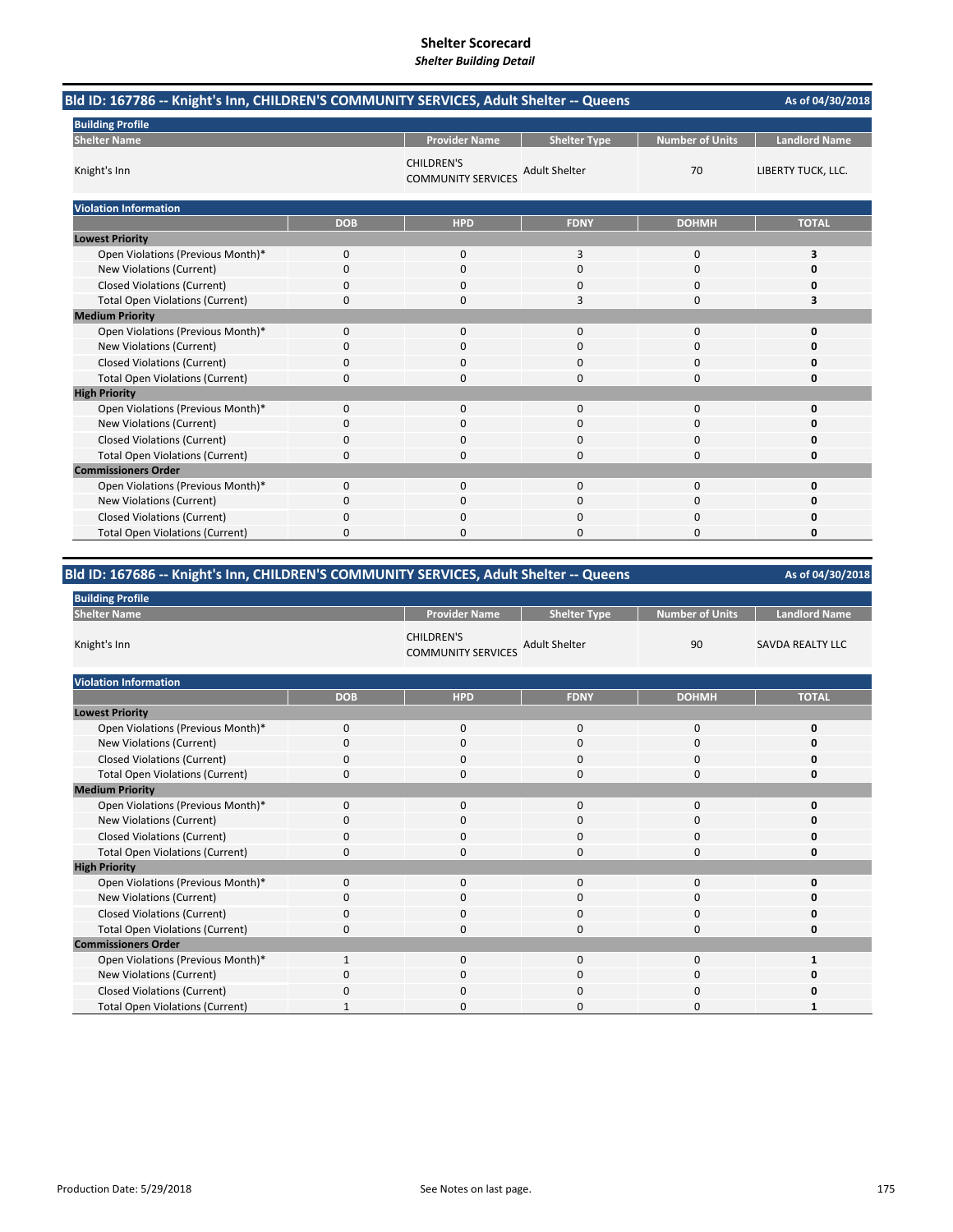| Bld ID: 182784 -- Knight's Inn, CHILDREN'S COMMUNITY SERVICES, Adult Shelter -- Queens |            |                                                |                      |                        |                      |  |
|----------------------------------------------------------------------------------------|------------|------------------------------------------------|----------------------|------------------------|----------------------|--|
| <b>Building Profile</b>                                                                |            |                                                |                      |                        |                      |  |
| <b>Shelter Name</b>                                                                    |            | <b>Provider Name</b>                           | <b>Shelter Type</b>  | <b>Number of Units</b> | <b>Landlord Name</b> |  |
| Knight's Inn                                                                           |            | <b>CHILDREN'S</b><br><b>COMMUNITY SERVICES</b> | <b>Adult Shelter</b> | 136                    | <b>UNKOWN</b>        |  |
| <b>Violation Information</b>                                                           |            |                                                |                      |                        |                      |  |
|                                                                                        | <b>DOB</b> | <b>HPD</b>                                     | <b>FDNY</b>          | <b>DOHMH</b>           | <b>TOTAL</b>         |  |
| <b>Lowest Priority</b>                                                                 |            |                                                |                      |                        |                      |  |
| Open Violations (Previous Month)*                                                      | 0          | 0                                              | 0                    | $\mathbf 0$            | 0                    |  |
| New Violations (Current)                                                               | 0          | 0                                              | 4                    | $\mathbf 0$            | Δ                    |  |
| <b>Closed Violations (Current)</b>                                                     | 0          | 0                                              | 0                    | $\Omega$               |                      |  |
| <b>Total Open Violations (Current)</b>                                                 | 0          | 0                                              | 4                    | $\Omega$               | Δ                    |  |
| <b>Medium Priority</b>                                                                 |            |                                                |                      |                        |                      |  |
| Open Violations (Previous Month)*                                                      | 0          | 0                                              | $\Omega$             | $\mathbf 0$            | O                    |  |
| New Violations (Current)                                                               | 0          | 0                                              | 0                    | 0                      |                      |  |
| <b>Closed Violations (Current)</b>                                                     | 0          | 0                                              | 0                    | $\Omega$               | n                    |  |
| <b>Total Open Violations (Current)</b>                                                 | 0          | 0                                              | $\Omega$             | $\Omega$               | O                    |  |
| <b>High Priority</b>                                                                   |            |                                                |                      |                        |                      |  |
| Open Violations (Previous Month)*                                                      | 1          | $\mathbf{0}$                                   | 0                    | $\mathbf 0$            | 1                    |  |
| New Violations (Current)                                                               | 0          | 0                                              | 0                    | $\Omega$               | ŋ                    |  |
| <b>Closed Violations (Current)</b>                                                     | 0          | 0                                              | 0                    | 0                      | Ω                    |  |
| <b>Total Open Violations (Current)</b>                                                 | 1          | 0                                              | $\Omega$             | 0                      | 1                    |  |
| <b>Commissioners Order</b>                                                             |            |                                                |                      |                        |                      |  |
| Open Violations (Previous Month)*                                                      | 3          | $\mathbf{0}$                                   | $\Omega$             | $\Omega$               | 3                    |  |
| New Violations (Current)                                                               | 0          | $\Omega$                                       | 3                    | $\Omega$               | 3                    |  |
| <b>Closed Violations (Current)</b>                                                     | 3          | 0                                              | 0                    | $\Omega$               | 3                    |  |
| <b>Total Open Violations (Current)</b>                                                 | 0          | $\Omega$                                       | 3                    | $\Omega$               | 3                    |  |

# **Bld ID: 152064 ‐‐ Men's Shelter, Westhab, Inc, Adult Shelter ‐‐ Queens**

#### Provider Name | Shelter Type | Number of Units | Landlord Name<br>Vesthab. Inc | Adult Shelter | 122 | SGTMI LLC Westhab, Inc Adult Shelter 122 **DOB HPD FDNY DOHMH TOTAL** Open Violations (Previous Month)\* 1000 **1 New Violations (Current)** Closed Violations (Current) 0000 **0** Total Open Violations (Current) 1 0 0 0 0 1 Open Violations (Previous Month)\* 0000 **0 New Violations (Current)** Closed Violations (Current) 0000 **0** Total Open Violations (Current) 0000 **0** Open Violations (Previous Month)\* 0000 **0** New Violations (Current) **1** 1000 **1** 1000 **1** 1000 **1** 1000 **1** Closed Violations (Current) 0000 **0** Total Open Violations (Current) 1000 **1** Open Violations (Previous Month)\* 0000 **0** New Violations (Current) **0** 0 0 2 0 2 Closed Violations (Current) 0000 **0** Total Open Violations (Current) 0020 **2 Lowest Priority Building Profile Medium Priority High Priority Commissioners Order Violation Information Shelter Name** Men's Shelter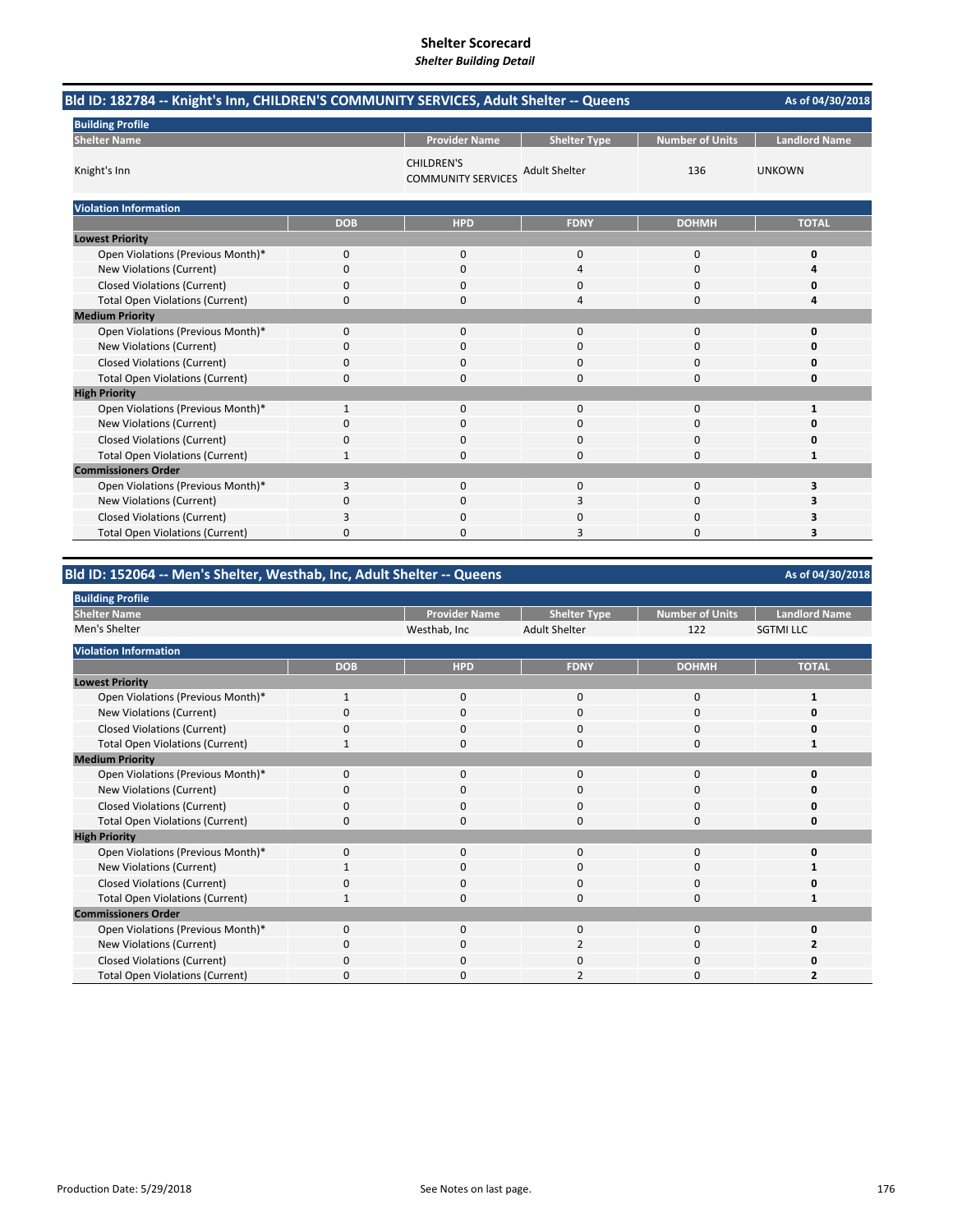| Bld ID: 149248 -- NAICA I, NAICA, Adult Shelter -- Queens<br>As of 04/30/2018 |                |                      |                      |                        |                            |  |
|-------------------------------------------------------------------------------|----------------|----------------------|----------------------|------------------------|----------------------------|--|
| <b>Building Profile</b>                                                       |                |                      |                      |                        |                            |  |
| <b>Shelter Name</b>                                                           |                | <b>Provider Name</b> | <b>Shelter Type</b>  | <b>Number of Units</b> | <b>Landlord Name</b>       |  |
| <b>NAICA I</b>                                                                |                | <b>NAICA</b>         | <b>Adult Shelter</b> | 96                     | <b>KAR HOTEL OWNER LLC</b> |  |
| <b>Violation Information</b>                                                  |                |                      |                      |                        |                            |  |
|                                                                               | <b>DOB</b>     | <b>HPD</b>           | <b>FDNY</b>          | <b>DOHMH</b>           | <b>TOTAL</b>               |  |
| <b>Lowest Priority</b>                                                        |                |                      |                      |                        |                            |  |
| Open Violations (Previous Month)*                                             | $\mathbf{1}$   | $\mathbf{1}$         | 1                    | 0                      | 3                          |  |
| New Violations (Current)                                                      | 0              | $\Omega$             | $\Omega$             | 0                      |                            |  |
| <b>Closed Violations (Current)</b>                                            |                | 0                    | 0                    | 0                      |                            |  |
| <b>Total Open Violations (Current)</b>                                        | 0              | 1                    | 1                    | 0                      | 2                          |  |
| <b>Medium Priority</b>                                                        |                |                      |                      |                        |                            |  |
| Open Violations (Previous Month)*                                             | $\Omega$       | $\Omega$             | $\Omega$             | 0                      | 0                          |  |
| <b>New Violations (Current)</b>                                               | 0              | 0                    | C                    | 0                      |                            |  |
| <b>Closed Violations (Current)</b>                                            | 0              | 0                    | $\mathbf 0$          | 0                      | 0                          |  |
| <b>Total Open Violations (Current)</b>                                        | 0              | $\Omega$             | $\Omega$             | 0                      | 0                          |  |
| <b>High Priority</b>                                                          |                |                      |                      |                        |                            |  |
| Open Violations (Previous Month)*                                             | 0              | $\Omega$             | $\Omega$             | 0                      | 0                          |  |
| New Violations (Current)                                                      | 0              | $\Omega$             | $\mathbf 0$          | 0                      |                            |  |
| <b>Closed Violations (Current)</b>                                            | 0              | 0                    | $\Omega$             | 0                      | O                          |  |
| <b>Total Open Violations (Current)</b>                                        | 0              | ŋ                    | $\Omega$             | 0                      | O                          |  |
| <b>Commissioners Order</b>                                                    |                |                      |                      |                        |                            |  |
| Open Violations (Previous Month)*                                             | $\overline{2}$ | $\Omega$             | 1                    | 0                      | 3                          |  |
| New Violations (Current)                                                      | 0              | 0                    | $\sqrt{ }$           | 0                      |                            |  |
| <b>Closed Violations (Current)</b>                                            | 0              | $\Omega$             | $\Omega$             | 0                      | O                          |  |
| <b>Total Open Violations (Current)</b>                                        | 2              | $\Omega$             |                      | 0                      | 3                          |  |

# **Bld ID: 58896 ‐‐ Pam's Place, ACACIA NETWORK HOUSING INC, Adult Shelter ‐‐ Queens**

| ' Provider Name       | <b>Shelter Type</b> | Number of Units | Landlord Name    |
|-----------------------|---------------------|-----------------|------------------|
| <b>ACACIA NETWORK</b> | $A$ dult Chalter    | ∩∩ר             | LAXMI MANAGEMENT |

**As of 04/30/2018**

| Pam's Place                            |              | <b>ACACIA NETWORK</b><br><b>HOUSING INC</b> | <b>Adult Shelter</b> | 200          | <b>LAXMI MANAGEMENT</b><br><b>LLC</b> |  |  |  |  |  |
|----------------------------------------|--------------|---------------------------------------------|----------------------|--------------|---------------------------------------|--|--|--|--|--|
| <b>Violation Information</b>           |              |                                             |                      |              |                                       |  |  |  |  |  |
|                                        | <b>DOB</b>   | <b>HPD</b>                                  | <b>FDNY</b>          | <b>DOHMH</b> | <b>TOTAL</b>                          |  |  |  |  |  |
| <b>Lowest Priority</b>                 |              |                                             |                      |              |                                       |  |  |  |  |  |
| Open Violations (Previous Month)*      | 1            | 0                                           | 6                    | $\mathbf{0}$ |                                       |  |  |  |  |  |
| New Violations (Current)               | $\lceil$     | 0                                           | 0                    | 0            | Ω                                     |  |  |  |  |  |
| <b>Closed Violations (Current)</b>     | 0            | 0                                           | 0                    | 0            | ŋ                                     |  |  |  |  |  |
| <b>Total Open Violations (Current)</b> |              | 0                                           | 6                    | 0            |                                       |  |  |  |  |  |
| <b>Medium Priority</b>                 |              |                                             |                      |              |                                       |  |  |  |  |  |
| Open Violations (Previous Month)*      | 0            | 0                                           | 0                    | 0            | n                                     |  |  |  |  |  |
| New Violations (Current)               | $\Omega$     | 0                                           | 0                    | 2            |                                       |  |  |  |  |  |
| <b>Closed Violations (Current)</b>     | 0            | 0                                           | 0                    | $\mathbf{1}$ |                                       |  |  |  |  |  |
| <b>Total Open Violations (Current)</b> | $\Omega$     | 0                                           | $\Omega$             |              |                                       |  |  |  |  |  |
| <b>High Priority</b>                   |              |                                             |                      |              |                                       |  |  |  |  |  |
| Open Violations (Previous Month)*      | 3            | 0                                           | 0                    | $\mathbf{0}$ |                                       |  |  |  |  |  |
| New Violations (Current)               | O            | 0                                           | 0                    | 0            | n                                     |  |  |  |  |  |
| <b>Closed Violations (Current)</b>     | <sup>0</sup> | 0                                           | 0                    | 0            | ŋ                                     |  |  |  |  |  |
| <b>Total Open Violations (Current)</b> | 3            | 0                                           | 0                    | 0            |                                       |  |  |  |  |  |
| <b>Commissioners Order</b>             |              |                                             |                      |              |                                       |  |  |  |  |  |
| Open Violations (Previous Month)*      | 5            | 0                                           | 1                    | 0            | 6                                     |  |  |  |  |  |
| New Violations (Current)               | n            | 0                                           | 0                    | 0            |                                       |  |  |  |  |  |
| <b>Closed Violations (Current)</b>     |              | 0                                           | 0                    | 0            |                                       |  |  |  |  |  |
| <b>Total Open Violations (Current)</b> |              | 0                                           |                      | 0            |                                       |  |  |  |  |  |

**Building Profile Shelter Name**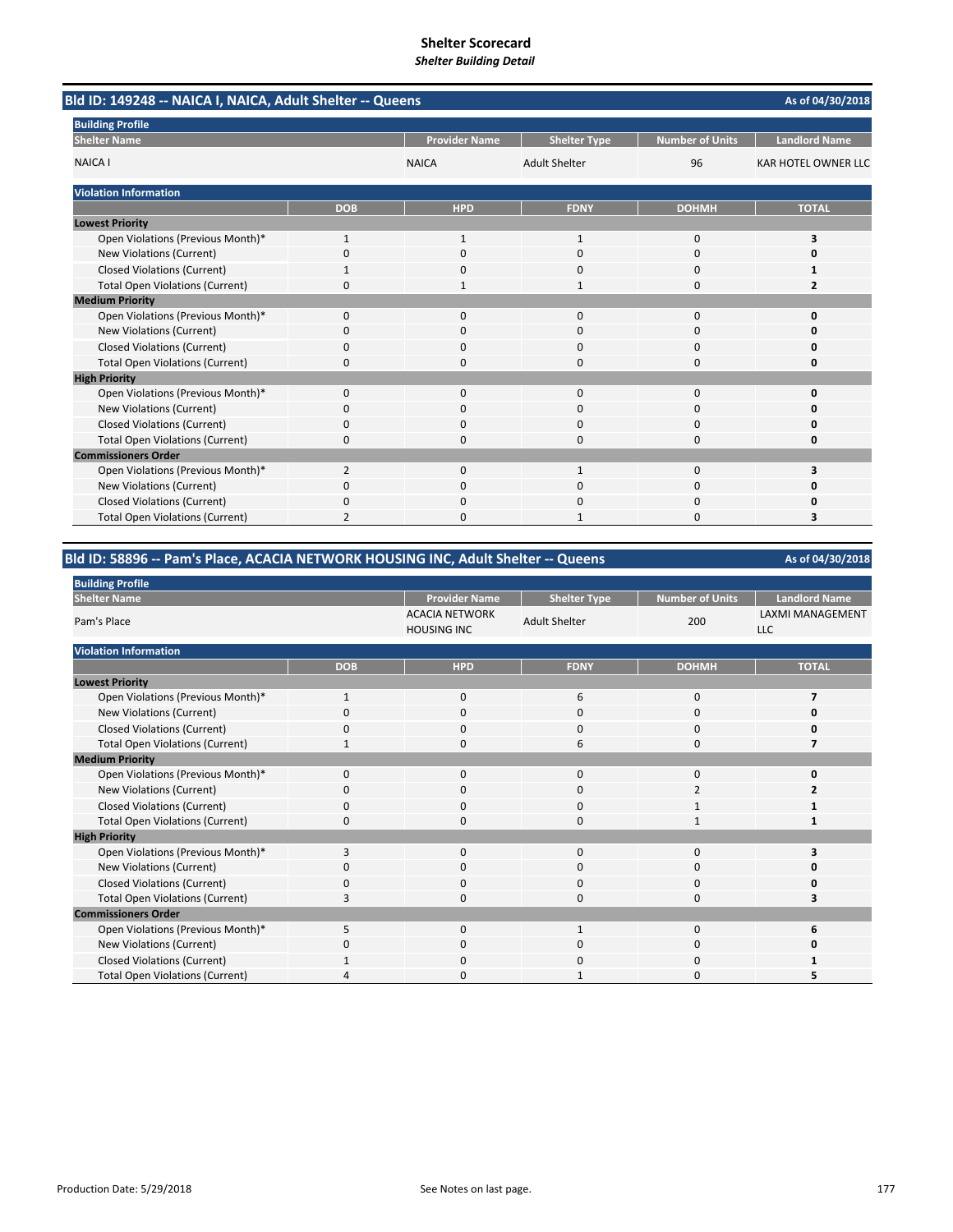| Bld ID: 141960 -- SKYWAY MEN'S SHELTER, ACACIA NETWORK HOUSING INC, Adult Shelter -- Queens |            |                                             |                      |                        | As of 04/30/2018          |  |
|---------------------------------------------------------------------------------------------|------------|---------------------------------------------|----------------------|------------------------|---------------------------|--|
| <b>Building Profile</b>                                                                     |            |                                             |                      |                        |                           |  |
| <b>Shelter Name</b>                                                                         |            | <b>Provider Name</b>                        | <b>Shelter Type</b>  | <b>Number of Units</b> | <b>Landlord Name</b>      |  |
| <b>SKYWAY MEN'S SHELTER</b>                                                                 |            | <b>ACACIA NETWORK</b><br><b>HOUSING INC</b> | <b>Adult Shelter</b> | 135                    | <b>HARIOHM REALTY LLC</b> |  |
| <b>Violation Information</b>                                                                |            |                                             |                      |                        |                           |  |
|                                                                                             | <b>DOB</b> | <b>HPD</b>                                  | <b>FDNY</b>          | <b>DOHMH</b>           | <b>TOTAL</b>              |  |
| <b>Lowest Priority</b>                                                                      |            |                                             |                      |                        |                           |  |
| Open Violations (Previous Month)*                                                           | 0          | 0                                           | 0                    | 0                      | 0                         |  |
| New Violations (Current)                                                                    | 0          | $\Omega$                                    | $\Omega$             | $\Omega$               | Ω                         |  |
| <b>Closed Violations (Current)</b>                                                          | 0          | $\Omega$                                    | 0                    | $\Omega$               | 0                         |  |
| <b>Total Open Violations (Current)</b>                                                      | 0          | 0                                           | 0                    | $\Omega$               | 0                         |  |
| <b>Medium Priority</b>                                                                      |            |                                             |                      |                        |                           |  |
| Open Violations (Previous Month)*                                                           | 0          | 0                                           | $\Omega$             | $\Omega$               | 0                         |  |
| New Violations (Current)                                                                    | 0          | 0                                           | 0                    | 0                      | n                         |  |
| <b>Closed Violations (Current)</b>                                                          | 0          | $\Omega$                                    | 0                    | $\Omega$               | 0                         |  |
| <b>Total Open Violations (Current)</b>                                                      | 0          | $\Omega$                                    | 0                    | $\Omega$               | 0                         |  |
| <b>High Priority</b>                                                                        |            |                                             |                      |                        |                           |  |
| Open Violations (Previous Month)*                                                           | 3          | $\Omega$                                    | $\Omega$             | $\Omega$               | 3                         |  |
| New Violations (Current)                                                                    | 0          | <sup>0</sup>                                | $\Omega$             | $\Omega$               | n                         |  |
| <b>Closed Violations (Current)</b>                                                          | 0          | 0                                           | 0                    | 0                      | 0                         |  |
| <b>Total Open Violations (Current)</b>                                                      | 3          | 0                                           | 0                    | 0                      | 3                         |  |
| <b>Commissioners Order</b>                                                                  |            |                                             |                      |                        |                           |  |
| Open Violations (Previous Month)*                                                           | 5          | $\Omega$                                    | $\Omega$             | $\Omega$               | 5                         |  |
| New Violations (Current)                                                                    |            | 0                                           | 0                    | 0                      |                           |  |
| <b>Closed Violations (Current)</b>                                                          | 0          | 0                                           | 0                    | 0                      | Ω                         |  |
| <b>Total Open Violations (Current)</b>                                                      | 6          | O                                           | O                    | $\Omega$               | 6                         |  |

# **Bld ID: 1635 ‐‐ SKYWAY MEN'S SHELTER, ACACIA NETWORK HOUSING INC, Adult Shelter ‐‐ Queens**

| <b>Building Profile</b>                |            |                                             |                      |                        |                      |
|----------------------------------------|------------|---------------------------------------------|----------------------|------------------------|----------------------|
| <b>Shelter Name</b>                    |            | <b>Provider Name</b>                        | <b>Shelter Type</b>  | <b>Number of Units</b> | <b>Landlord Name</b> |
| SKYWAY MEN'S SHELTER                   |            | <b>ACACIA NETWORK</b><br><b>HOUSING INC</b> | <b>Adult Shelter</b> | 174                    | WEST CANYON LLC C/O  |
| <b>Violation Information</b>           |            |                                             |                      |                        |                      |
|                                        | <b>DOB</b> | <b>HPD</b>                                  | <b>FDNY</b>          | <b>DOHMH</b>           | <b>TOTAL</b>         |
| <b>Lowest Priority</b>                 |            |                                             |                      |                        |                      |
| Open Violations (Previous Month)*      | 0          | 0                                           | 0                    | 0                      | O                    |
| New Violations (Current)               | $\Omega$   | 0                                           | 0                    | 0                      | ŋ                    |
| <b>Closed Violations (Current)</b>     | 0          | 0                                           | $\mathbf 0$          | 0                      | O                    |
| <b>Total Open Violations (Current)</b> | 0          | 0                                           | $\Omega$             | 0                      | O                    |
| <b>Medium Priority</b>                 |            |                                             |                      |                        |                      |
| Open Violations (Previous Month)*      | $\Omega$   | 0                                           | $\mathbf 0$          | 0                      | n                    |
| New Violations (Current)               | O          | 0                                           | 0                    | 0                      |                      |
| <b>Closed Violations (Current)</b>     | 0          | 0                                           | 0                    | 0                      |                      |
| <b>Total Open Violations (Current)</b> | 0          | 0                                           | $\Omega$             | 0                      | O                    |
| <b>High Priority</b>                   |            |                                             |                      |                        |                      |
| Open Violations (Previous Month)*      | $\Omega$   | 0                                           | 0                    | 0                      | n                    |
| New Violations (Current)               | C          | 0                                           | 0                    | 0                      |                      |
| <b>Closed Violations (Current)</b>     | 0          | 0                                           | 0                    | 0                      |                      |
| <b>Total Open Violations (Current)</b> | O          | 0                                           | 0                    | 0                      |                      |
| <b>Commissioners Order</b>             |            |                                             |                      |                        |                      |
| Open Violations (Previous Month)*      | $\Omega$   | 0                                           | $\mathbf 0$          | 0                      | n                    |
| New Violations (Current)               | 0          | 0                                           | 0                    | 0                      | n                    |
| <b>Closed Violations (Current)</b>     | 0          | 0                                           | $\Omega$             | 0                      |                      |
| <b>Total Open Violations (Current)</b> |            | 0                                           | ŋ                    | 0                      | Ω                    |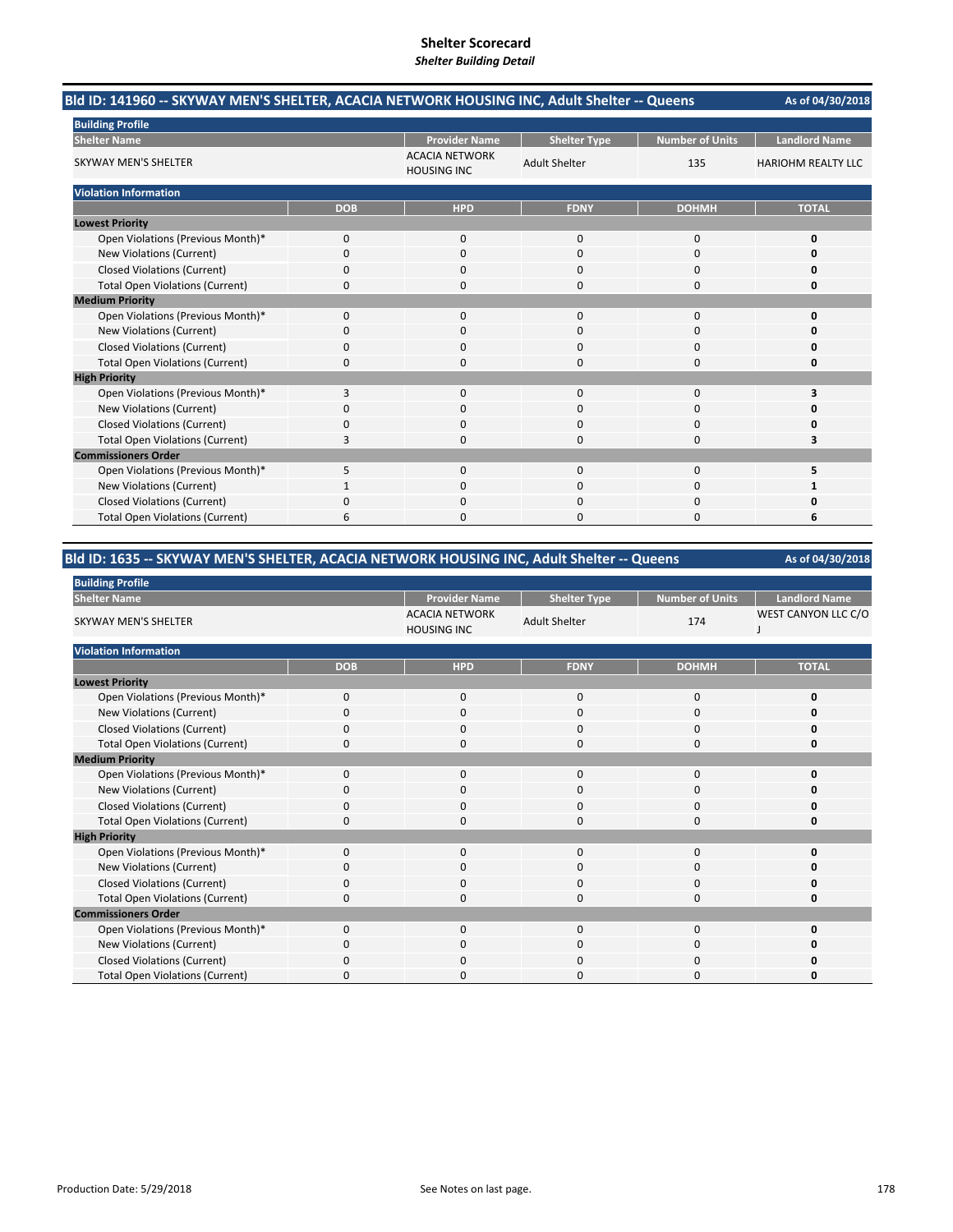| Bld ID: 141824 -- SKYWAY MEN'S SHELTER, ACACIA NETWORK HOUSING INC, Adult Shelter -- Queens |            |                                             |                      |                        | As of 04/30/2018                     |
|---------------------------------------------------------------------------------------------|------------|---------------------------------------------|----------------------|------------------------|--------------------------------------|
| <b>Building Profile</b>                                                                     |            |                                             |                      |                        |                                      |
| <b>Shelter Name</b>                                                                         |            | <b>Provider Name</b>                        | <b>Shelter Type</b>  | <b>Number of Units</b> | <b>Landlord Name</b>                 |
| <b>SKYWAY MEN'S SHELTER</b>                                                                 |            | <b>ACACIA NETWORK</b><br><b>HOUSING INC</b> | <b>Adult Shelter</b> | 295                    | <b>JFK LAND</b><br>ACQUISITION, L.P. |
| <b>Violation Information</b>                                                                |            |                                             |                      |                        |                                      |
|                                                                                             | <b>DOB</b> | <b>HPD</b>                                  | <b>FDNY</b>          | <b>DOHMH</b>           | <b>TOTAL</b>                         |
| <b>Lowest Priority</b>                                                                      |            |                                             |                      |                        |                                      |
| Open Violations (Previous Month)*                                                           | $\Omega$   | $\Omega$                                    | $\mathbf{1}$         | $\Omega$               | 1                                    |
| New Violations (Current)                                                                    | 0          | $\Omega$                                    | $\Omega$             | 0                      | O                                    |
| <b>Closed Violations (Current)</b>                                                          | 0          | 0                                           | 0                    | 0                      | 0                                    |
| <b>Total Open Violations (Current)</b>                                                      | 0          | 0                                           | 1                    | 0                      | 1                                    |
| <b>Medium Priority</b>                                                                      |            |                                             |                      |                        |                                      |
| Open Violations (Previous Month)*                                                           | $\Omega$   | $\Omega$                                    | $\Omega$             | $\Omega$               | $\Omega$                             |
| New Violations (Current)                                                                    | 0          | 0                                           | 0                    | 0                      | O                                    |
| <b>Closed Violations (Current)</b>                                                          | 0          | 0                                           | 0                    | 0                      | Ω                                    |
| <b>Total Open Violations (Current)</b>                                                      | 0          | 0                                           | $\Omega$             | 0                      | 0                                    |
| <b>High Priority</b>                                                                        |            |                                             |                      |                        |                                      |
| Open Violations (Previous Month)*                                                           | 0          | $\mathbf{0}$                                | $\mathbf{0}$         | 0                      | $\Omega$                             |
| New Violations (Current)                                                                    | 0          | 0                                           | $\Omega$             | $\Omega$               | O                                    |
| <b>Closed Violations (Current)</b>                                                          | 0          | 0                                           | 0                    | 0                      | 0                                    |
| <b>Total Open Violations (Current)</b>                                                      | 0          | 0                                           | $\Omega$             | 0                      | 0                                    |
| <b>Commissioners Order</b>                                                                  |            |                                             |                      |                        |                                      |
| Open Violations (Previous Month)*                                                           | 3          | $\Omega$                                    | $\mathbf{1}$         | $\Omega$               | Δ                                    |
| New Violations (Current)                                                                    | 0          | 0                                           | 0                    | 0                      | 0                                    |
| <b>Closed Violations (Current)</b>                                                          | 0          | 0                                           | 0                    | 0                      | O                                    |
| <b>Total Open Violations (Current)</b>                                                      | 3          | ŋ                                           |                      | $\Omega$               | Δ                                    |

# **Bld ID: 140544 ‐‐ SKYWAY MEN'S SHELTER, ACACIA NETWORK HOUSING INC, Adult Shelter ‐‐ Queens**

| <b>Building Profile</b>                |             |                                             |                      |                        |                                |
|----------------------------------------|-------------|---------------------------------------------|----------------------|------------------------|--------------------------------|
| <b>Shelter Name</b>                    |             | <b>Provider Name</b>                        | <b>Shelter Type</b>  | <b>Number of Units</b> | <b>Landlord Name</b>           |
| <b>SKYWAY MEN'S SHELTER</b>            |             | <b>ACACIA NETWORK</b><br><b>HOUSING INC</b> | <b>Adult Shelter</b> | 85                     | <b>STERLING &amp; CIE, LLC</b> |
| <b>Violation Information</b>           |             |                                             |                      |                        |                                |
|                                        | <b>DOB</b>  | <b>HPD</b>                                  | <b>FDNY</b>          | <b>DOHMH</b>           | <b>TOTAL</b>                   |
| <b>Lowest Priority</b>                 |             |                                             |                      |                        |                                |
| Open Violations (Previous Month)*      | $\mathbf 0$ | $\mathbf 0$                                 | $\mathbf{0}$         | $\mathbf 0$            | 0                              |
| New Violations (Current)               | $\Omega$    | $\mathbf 0$                                 | $\mathbf{0}$         | 0                      | 0                              |
| <b>Closed Violations (Current)</b>     | $\mathbf 0$ | 0                                           | $\mathbf{0}$         | 0                      | O                              |
| <b>Total Open Violations (Current)</b> | $\Omega$    | $\Omega$                                    | $\Omega$             | 0                      | 0                              |
| <b>Medium Priority</b>                 |             |                                             |                      |                        |                                |
| Open Violations (Previous Month)*      | $\Omega$    | $\mathbf 0$                                 | $\mathbf 0$          | 0                      | O                              |
| New Violations (Current)               | Ω           | $\Omega$                                    | 0                    | 0                      |                                |
| <b>Closed Violations (Current)</b>     | $\mathbf 0$ | $\mathbf 0$                                 | $\mathbf{0}$         | 0                      | 0                              |
| <b>Total Open Violations (Current)</b> | $\Omega$    | $\Omega$                                    | $\Omega$             | $\Omega$               | O                              |
| <b>High Priority</b>                   |             |                                             |                      |                        |                                |
| Open Violations (Previous Month)*      | $\Omega$    | $\mathbf 0$                                 | $\mathbf{0}$         | 0                      | O                              |
| New Violations (Current)               | O           | $\Omega$                                    | 0                    | 0                      | Ω                              |
| <b>Closed Violations (Current)</b>     | 0           | $\mathbf 0$                                 | $\mathbf{0}$         | 0                      | 0                              |
| <b>Total Open Violations (Current)</b> | $\Omega$    | $\Omega$                                    | $\Omega$             | $\Omega$               | ŋ                              |
| <b>Commissioners Order</b>             |             |                                             |                      |                        |                                |
| Open Violations (Previous Month)*      | $\Omega$    | $\mathbf{0}$                                |                      | 0                      |                                |
| New Violations (Current)               | O           | $\mathbf 0$                                 | 0                    | 0                      | o                              |
| <b>Closed Violations (Current)</b>     | $\Omega$    | $\mathbf 0$                                 | $\mathbf{0}$         | 0                      | Ω                              |
| <b>Total Open Violations (Current)</b> | $\Omega$    | $\Omega$                                    |                      | $\Omega$               |                                |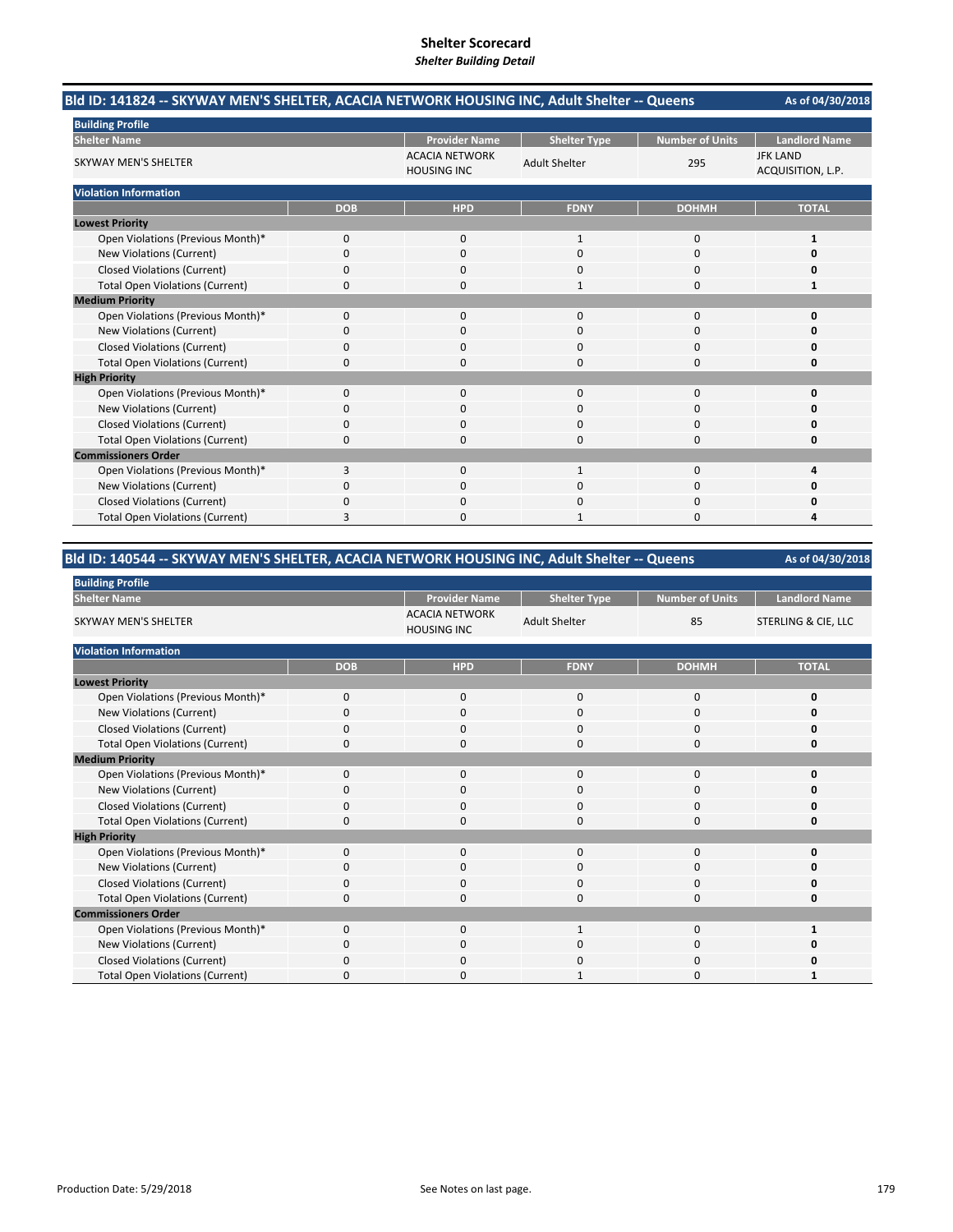| Bld ID: 141134 -- SKYWAY MEN'S SHELTER, ACACIA NETWORK HOUSING INC, Adult Shelter -- Queens |            |                                             |                      |                        | As of 04/30/2018              |
|---------------------------------------------------------------------------------------------|------------|---------------------------------------------|----------------------|------------------------|-------------------------------|
| <b>Building Profile</b>                                                                     |            |                                             |                      |                        |                               |
| <b>Shelter Name</b>                                                                         |            | <b>Provider Name</b>                        | <b>Shelter Type</b>  | <b>Number of Units</b> | <b>Landlord Name</b>          |
| <b>SKYWAY MEN'S SHELTER</b>                                                                 |            | <b>ACACIA NETWORK</b><br><b>HOUSING INC</b> | <b>Adult Shelter</b> | 103                    | <b>STERLING &amp; CIE LLC</b> |
| <b>Violation Information</b>                                                                |            |                                             |                      |                        |                               |
|                                                                                             | <b>DOB</b> | <b>HPD</b>                                  | <b>FDNY</b>          | <b>DOHMH</b>           | <b>TOTAL</b>                  |
| <b>Lowest Priority</b>                                                                      |            |                                             |                      |                        |                               |
| Open Violations (Previous Month)*                                                           | 0          | $\Omega$                                    | $\Omega$             | $\Omega$               | 0                             |
| New Violations (Current)                                                                    | 0          | $\Omega$                                    | $\Omega$             | $\Omega$               | o                             |
| <b>Closed Violations (Current)</b>                                                          | 0          | $\Omega$                                    | 0                    | $\Omega$               | 0                             |
| <b>Total Open Violations (Current)</b>                                                      | 0          | $\Omega$                                    | 0                    | $\Omega$               | 0                             |
| <b>Medium Priority</b>                                                                      |            |                                             |                      |                        |                               |
| Open Violations (Previous Month)*                                                           | 0          | $\Omega$                                    | $\Omega$             | $\Omega$               | $\Omega$                      |
| New Violations (Current)                                                                    | 0          | 0                                           | O                    | 0                      | Ω                             |
| <b>Closed Violations (Current)</b>                                                          | 0          | 0                                           | 0                    | 0                      | 0                             |
| <b>Total Open Violations (Current)</b>                                                      | $\Omega$   | $\Omega$                                    | 0                    | $\Omega$               | 0                             |
| <b>High Priority</b>                                                                        |            |                                             |                      |                        |                               |
| Open Violations (Previous Month)*                                                           | 0          | $\Omega$                                    | $\mathbf{0}$         | $\Omega$               | $\Omega$                      |
| New Violations (Current)                                                                    | $\Omega$   | <sup>0</sup>                                | $\Omega$             | $\Omega$               | o                             |
| <b>Closed Violations (Current)</b>                                                          | 0          | 0                                           | 0                    | 0                      | 0                             |
| <b>Total Open Violations (Current)</b>                                                      | 0          | 0                                           | 0                    | $\Omega$               | 0                             |
| <b>Commissioners Order</b>                                                                  |            |                                             |                      |                        |                               |
| Open Violations (Previous Month)*                                                           | $\Omega$   | $\Omega$                                    | $\overline{2}$       | $\Omega$               | $\overline{2}$                |
| New Violations (Current)                                                                    | 0          | 0                                           | $\Omega$             | $\Omega$               | o                             |
| <b>Closed Violations (Current)</b>                                                          | 0          | 0                                           | 0                    | 0                      | 0                             |
| <b>Total Open Violations (Current)</b>                                                      | 0          | O                                           | 2                    | $\Omega$               | 2                             |

# **Bld ID: 147996 ‐‐ SKYWAY MEN'S SHELTER, ACACIA NETWORK HOUSING INC, Adult Shelter ‐‐ Queens**

| <b>Building Profile</b>                |              |                                             |                      |                        |                        |
|----------------------------------------|--------------|---------------------------------------------|----------------------|------------------------|------------------------|
| <b>Shelter Name</b>                    |              | <b>Provider Name</b>                        | <b>Shelter Type</b>  | <b>Number of Units</b> | <b>Landlord Name</b>   |
| <b>SKYWAY MEN'S SHELTER</b>            |              | <b>ACACIA NETWORK</b><br><b>HOUSING INC</b> | <b>Adult Shelter</b> | 167                    | <b>BRISAM JFK, LLC</b> |
| <b>Violation Information</b>           |              |                                             |                      |                        |                        |
|                                        | <b>DOB</b>   | <b>HPD</b>                                  | <b>FDNY</b>          | <b>DOHMH</b>           | <b>TOTAL</b>           |
| <b>Lowest Priority</b>                 |              |                                             |                      |                        |                        |
| Open Violations (Previous Month)*      | $\mathbf 0$  | $\mathbf 0$                                 | 0                    | $\mathbf 0$            | n                      |
| New Violations (Current)               | 0            | $\mathbf 0$                                 | 0                    | $\mathbf 0$            |                        |
| <b>Closed Violations (Current)</b>     | 0            | $\mathbf 0$                                 | 0                    | 0                      |                        |
| <b>Total Open Violations (Current)</b> | 0            | $\Omega$                                    | $\Omega$             | $\mathbf 0$            | n                      |
| <b>Medium Priority</b>                 |              |                                             |                      |                        |                        |
| Open Violations (Previous Month)*      | $\Omega$     | $\Omega$                                    | 0                    | $\mathbf 0$            | n                      |
| New Violations (Current)               | 0            | $\Omega$                                    | 0                    | 0                      |                        |
| <b>Closed Violations (Current)</b>     | 0            | $\mathbf 0$                                 | 0                    | $\mathbf 0$            |                        |
| <b>Total Open Violations (Current)</b> | $\Omega$     | $\Omega$                                    | $\Omega$             | $\Omega$               | n                      |
| <b>High Priority</b>                   |              |                                             |                      |                        |                        |
| Open Violations (Previous Month)*      | $\mathbf{1}$ | $\mathbf 0$                                 | 0                    | $\mathbf 0$            |                        |
| New Violations (Current)               |              | 0                                           | 0                    | 0                      |                        |
| <b>Closed Violations (Current)</b>     | 0            | $\mathbf 0$                                 | 0                    | 0                      |                        |
| <b>Total Open Violations (Current)</b> | 1            | $\Omega$                                    | $\Omega$             | $\mathbf 0$            | 1                      |
| <b>Commissioners Order</b>             |              |                                             |                      |                        |                        |
| Open Violations (Previous Month)*      | $\Omega$     | $\Omega$                                    | $\Omega$             | $\mathbf 0$            |                        |
| New Violations (Current)               | 0            | 0                                           | 0                    | 0                      |                        |
| <b>Closed Violations (Current)</b>     | 0            | $\mathbf 0$                                 | 0                    | 0                      |                        |
| <b>Total Open Violations (Current)</b> | U            | $\Omega$                                    | $\Omega$             | $\mathbf 0$            | Ω                      |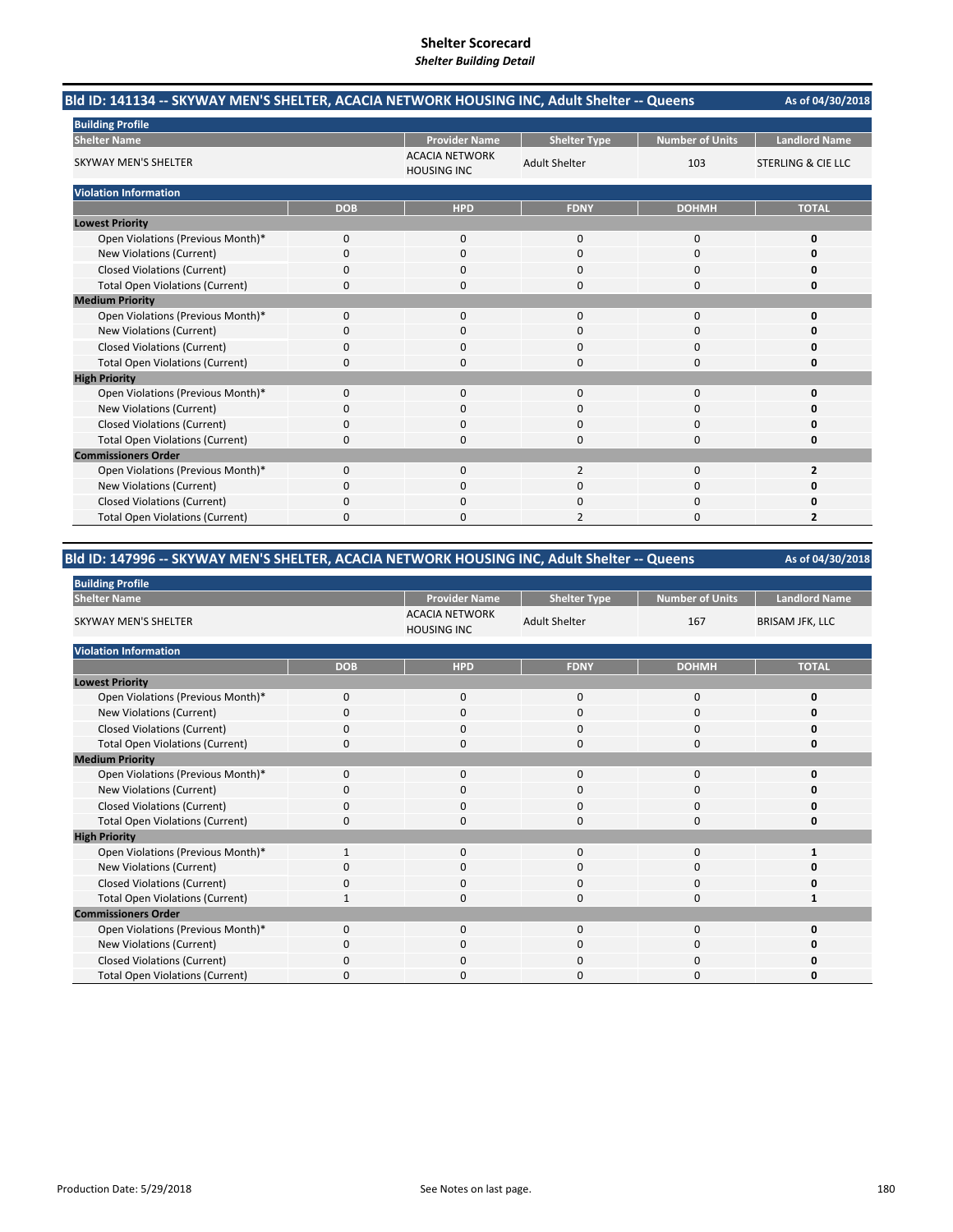| Bld ID: 141171 -- SKYWAY MEN'S SHELTER, ACACIA NETWORK HOUSING INC, Adult Shelter -- Queens |            |                                             |                      |                        | As of 04/30/2018                        |
|---------------------------------------------------------------------------------------------|------------|---------------------------------------------|----------------------|------------------------|-----------------------------------------|
| <b>Building Profile</b>                                                                     |            |                                             |                      |                        |                                         |
| <b>Shelter Name</b>                                                                         |            | <b>Provider Name</b>                        | <b>Shelter Type</b>  | <b>Number of Units</b> | <b>Landlord Name</b>                    |
| <b>SKYWAY MEN'S SHELTER</b>                                                                 |            | <b>ACACIA NETWORK</b><br><b>HOUSING INC</b> | <b>Adult Shelter</b> | 73                     | <b>RISINGSAM</b><br><b>ROCKAWAY LLC</b> |
| <b>Violation Information</b>                                                                |            |                                             |                      |                        |                                         |
|                                                                                             | <b>DOB</b> | <b>HPD</b>                                  | <b>FDNY</b>          | <b>DOHMH</b>           | <b>TOTAL</b>                            |
| <b>Lowest Priority</b>                                                                      |            |                                             |                      |                        |                                         |
| Open Violations (Previous Month)*                                                           | 0          | $\mathbf{0}$                                | $\mathbf 0$          | 0                      | 0                                       |
| New Violations (Current)                                                                    | 0          | $\Omega$                                    | $\Omega$             | $\Omega$               | O                                       |
| <b>Closed Violations (Current)</b>                                                          | 0          | 0                                           | 0                    | 0                      | 0                                       |
| <b>Total Open Violations (Current)</b>                                                      | 0          | $\Omega$                                    | $\Omega$             | 0                      | 0                                       |
| <b>Medium Priority</b>                                                                      |            |                                             |                      |                        |                                         |
| Open Violations (Previous Month)*                                                           | $\Omega$   | $\Omega$                                    | $\Omega$             | $\Omega$               | $\Omega$                                |
| New Violations (Current)                                                                    | 0          | 0                                           | 0                    | 0                      | n                                       |
| <b>Closed Violations (Current)</b>                                                          | 0          | 0                                           | 0                    | 0                      | Ω                                       |
| <b>Total Open Violations (Current)</b>                                                      | $\Omega$   | $\Omega$                                    | $\Omega$             | $\Omega$               | 0                                       |
| <b>High Priority</b>                                                                        |            |                                             |                      |                        |                                         |
| Open Violations (Previous Month)*                                                           | $\Omega$   | $\Omega$                                    | $\Omega$             | $\Omega$               | 0                                       |
| New Violations (Current)                                                                    | 0          | $\Omega$                                    | $\Omega$             | $\Omega$               | O                                       |
| <b>Closed Violations (Current)</b>                                                          | 0          | 0                                           | $\Omega$             | 0                      | 0                                       |
| <b>Total Open Violations (Current)</b>                                                      | 0          | 0                                           | $\Omega$             | 0                      | 0                                       |
| <b>Commissioners Order</b>                                                                  |            |                                             |                      |                        |                                         |
| Open Violations (Previous Month)*                                                           | $\Omega$   | $\Omega$                                    | $\Omega$             | $\Omega$               | 0                                       |
| New Violations (Current)                                                                    | 0          | 0                                           | $\Omega$             | $\Omega$               | O                                       |
| <b>Closed Violations (Current)</b>                                                          | 0          | 0                                           | 0                    | 0                      |                                         |
| <b>Total Open Violations (Current)</b>                                                      | 0          | n                                           | O                    | O                      | O                                       |

### **Bld ID: 140079 ‐‐ SKYWAY MEN'S SHELTER, ACACIA NETWORK HOUSING INC, Adult Shelter ‐‐ Queens**

| <b>Building Profile</b>                |             |                                             |                      |                        |                                     |  |
|----------------------------------------|-------------|---------------------------------------------|----------------------|------------------------|-------------------------------------|--|
| <b>Shelter Name</b>                    |             | <b>Provider Name</b>                        | <b>Shelter Type</b>  | <b>Number of Units</b> | <b>Landlord Name</b>                |  |
| <b>SKYWAY MEN'S SHELTER</b>            |             | <b>ACACIA NETWORK</b><br><b>HOUSING INC</b> | <b>Adult Shelter</b> | 108                    | <b>KOM REALTY</b><br><b>COMPANY</b> |  |
| <b>Violation Information</b>           |             |                                             |                      |                        |                                     |  |
|                                        | <b>DOB</b>  | <b>HPD</b>                                  | <b>FDNY</b>          | <b>DOHMH</b>           | <b>TOTAL</b>                        |  |
| <b>Lowest Priority</b>                 |             |                                             |                      |                        |                                     |  |
| Open Violations (Previous Month)*      | $\mathbf 0$ | 0                                           | 0                    | 0                      | 0                                   |  |
| New Violations (Current)               | $\Omega$    | $\mathbf 0$                                 | $\Omega$             | 0                      | 0                                   |  |
| <b>Closed Violations (Current)</b>     | $\Omega$    | $\mathbf 0$                                 | $\Omega$             | 0                      | 0                                   |  |
| <b>Total Open Violations (Current)</b> | $\Omega$    | $\mathbf 0$                                 | $\Omega$             | 0                      | 0                                   |  |
| <b>Medium Priority</b>                 |             |                                             |                      |                        |                                     |  |
| Open Violations (Previous Month)*      | $\mathbf 0$ | $\mathbf 0$                                 | $\mathbf 0$          | 0                      | 0                                   |  |
| New Violations (Current)               | $\Omega$    | $\mathbf 0$                                 | $\Omega$             | 0                      | O                                   |  |
| <b>Closed Violations (Current)</b>     | $\Omega$    | $\mathbf 0$                                 | $\mathbf 0$          | 0                      | O                                   |  |
| <b>Total Open Violations (Current)</b> | $\Omega$    | $\Omega$                                    | $\Omega$             | $\mathbf 0$            | 0                                   |  |
| <b>High Priority</b>                   |             |                                             |                      |                        |                                     |  |
| Open Violations (Previous Month)*      | $\Omega$    | $\mathbf 0$                                 | $\mathbf{0}$         | $\mathbf 0$            | O                                   |  |
| New Violations (Current)               | $\Omega$    | $\mathbf 0$                                 | $\mathbf 0$          | 0                      | Ω                                   |  |
| <b>Closed Violations (Current)</b>     | $\mathbf 0$ | $\mathbf 0$                                 | $\mathbf 0$          | 0                      | 0                                   |  |
| <b>Total Open Violations (Current)</b> | $\Omega$    | $\Omega$                                    | $\Omega$             | 0                      | O                                   |  |
| <b>Commissioners Order</b>             |             |                                             |                      |                        |                                     |  |
| Open Violations (Previous Month)*      | $\Omega$    | $\mathbf{0}$                                | $\mathbf{0}$         | 0                      | O                                   |  |
| New Violations (Current)               | 0           | $\mathbf 0$                                 | 0                    | 0                      | 0                                   |  |
| <b>Closed Violations (Current)</b>     | 0           | $\mathbf 0$                                 | $\mathbf 0$          | 0                      | O                                   |  |
| <b>Total Open Violations (Current)</b> | $\Omega$    | $\Omega$                                    | $\Omega$             | 0                      | O                                   |  |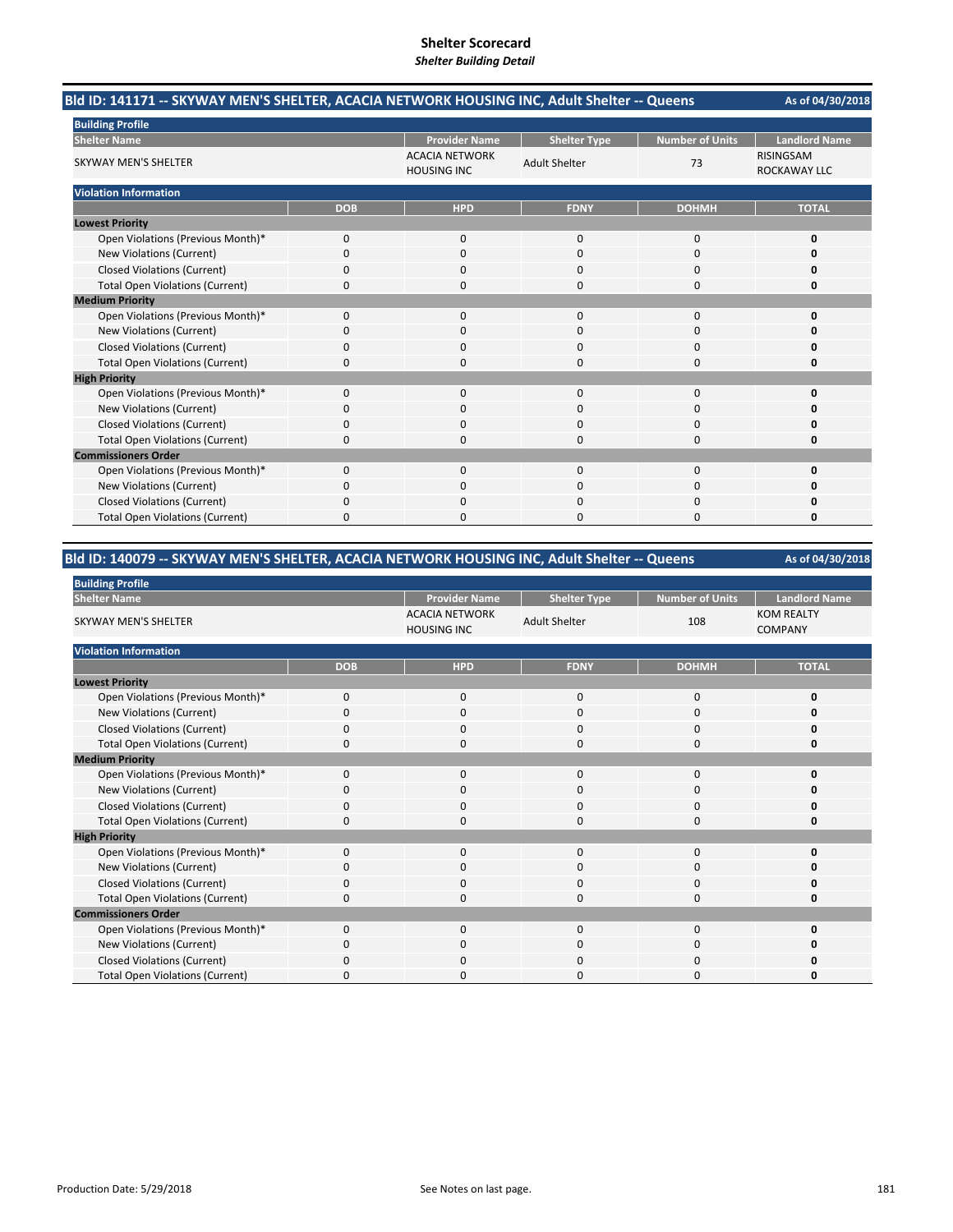| Bld ID: 112130 -- Van Siclen Shelter, Samaritan Village, Adult Shelter -- Queens |                |                      |                      |                        | As of 04/30/2018     |
|----------------------------------------------------------------------------------|----------------|----------------------|----------------------|------------------------|----------------------|
| <b>Building Profile</b>                                                          |                |                      |                      |                        |                      |
| <b>Shelter Name</b>                                                              |                | <b>Provider Name</b> | <b>Shelter Type</b>  | <b>Number of Units</b> | <b>Landlord Name</b> |
| Van Siclen Shelter                                                               |                | Samaritan Village    | <b>Adult Shelter</b> | 40                     | AM HOTEL CORP        |
| <b>Violation Information</b>                                                     |                |                      |                      |                        |                      |
|                                                                                  | <b>DOB</b>     | <b>HPD</b>           | <b>FDNY</b>          | <b>DOHMH</b>           | <b>TOTAL</b>         |
| <b>Lowest Priority</b>                                                           |                |                      |                      |                        |                      |
| Open Violations (Previous Month)*                                                | 0              | $\mathbf{0}$         | 0                    | 0                      | 0                    |
| New Violations (Current)                                                         | $\overline{2}$ | $\Omega$             | $\Omega$             | 0                      | 2                    |
| <b>Closed Violations (Current)</b>                                               | 0              | 0                    | $\Omega$             | 0                      | O                    |
| <b>Total Open Violations (Current)</b>                                           | 2              | 0                    | 0                    | 0                      | 2                    |
| <b>Medium Priority</b>                                                           |                |                      |                      |                        |                      |
| Open Violations (Previous Month)*                                                | 0              | 0                    | 0                    | 0                      | 0                    |
| New Violations (Current)                                                         | 0              | 0                    | 0                    | 0                      | O                    |
| <b>Closed Violations (Current)</b>                                               | 0              | ŋ                    | 0                    | 0                      | Ω                    |
| <b>Total Open Violations (Current)</b>                                           | 0              | 0                    | 0                    | 0                      | 0                    |
| <b>High Priority</b>                                                             |                |                      |                      |                        |                      |
| Open Violations (Previous Month)*                                                |                | 0                    | $\Omega$             | $\Omega$               |                      |
| New Violations (Current)                                                         | 0              | 0                    | $\Omega$             | 0                      | Ω                    |
| <b>Closed Violations (Current)</b>                                               |                | 0                    | $\Omega$             | 0                      |                      |
| <b>Total Open Violations (Current)</b>                                           | 0              | ŋ                    | 0                    | O                      | Ω                    |
| <b>Commissioners Order</b>                                                       |                |                      |                      |                        |                      |
| Open Violations (Previous Month)*                                                | $\Omega$       | $\Omega$             |                      | $\Omega$               | 2                    |
| New Violations (Current)                                                         | 0              | ŋ                    | ი                    | 0                      |                      |
| <b>Closed Violations (Current)</b>                                               | 0              | 0                    |                      | 0                      |                      |
| <b>Total Open Violations (Current)</b>                                           | ŋ              |                      | n                    | n                      | n                    |

# **Bld ID: 141259 ‐‐ Van Siclen Shelter, Samaritan Village, Adult Shelter ‐‐ Queens**

**As of 04/30/2018**

| <b>Bullding Profile</b>                |                |                      |                      |                 |                      |
|----------------------------------------|----------------|----------------------|----------------------|-----------------|----------------------|
| <b>Shelter Name</b>                    |                | <b>Provider Name</b> | <b>Shelter Type</b>  | Number of Units | <b>Landlord Name</b> |
| Van Siclen Shelter                     |                | Samaritan Village    | <b>Adult Shelter</b> | 207             | JFK HOTEL OWNER, LLC |
| <b>Violation Information</b>           |                |                      |                      |                 |                      |
|                                        | <b>DOB</b>     | <b>HPD</b>           | <b>FDNY</b>          | <b>DOHMH</b>    | <b>TOTAL</b>         |
| <b>Lowest Priority</b>                 |                |                      |                      |                 |                      |
| Open Violations (Previous Month)*      | 5              | $\mathbf{0}$         | 5                    | 0               | 10                   |
| New Violations (Current)               | $\Omega$       | $\mathbf{0}$         | 0                    | 0               | 0                    |
| <b>Closed Violations (Current)</b>     |                | 0                    | 3                    | $\mathbf{0}$    | 6                    |
| <b>Total Open Violations (Current)</b> | 2              | 0                    | $\overline{2}$       | $\mathbf{0}$    | 4                    |
| <b>Medium Priority</b>                 |                |                      |                      |                 |                      |
| Open Violations (Previous Month)*      | 0              | 0                    | 0                    | 0               | 0                    |
| New Violations (Current)               | $\Omega$       | 0                    | $\Omega$             | 0               | ŋ                    |
| <b>Closed Violations (Current)</b>     | 0              | 0                    | 0                    | 0               | 0                    |
| <b>Total Open Violations (Current)</b> | $\Omega$       | 0                    | $\Omega$             | $\mathbf{0}$    | ŋ                    |
| <b>High Priority</b>                   |                |                      |                      |                 |                      |
| Open Violations (Previous Month)*      |                | 0                    | 0                    | $\mathbf{0}$    |                      |
| New Violations (Current)               | 0              | 0                    | 0                    | 0               | 0                    |
| Closed Violations (Current)            |                | 0                    | $\mathbf{0}$         | 0               |                      |
| <b>Total Open Violations (Current)</b> | 0              | 0                    | 0                    | 0               | 0                    |
| <b>Commissioners Order</b>             |                |                      |                      |                 |                      |
| Open Violations (Previous Month)*      | $\overline{7}$ | 0                    | 3                    | 0               | 10                   |
| New Violations (Current)               | 0              | 0                    | 0                    | 0               | 0                    |
| <b>Closed Violations (Current)</b>     | $\Omega$       | 0                    | 0                    | 0               | 0                    |
| <b>Total Open Violations (Current)</b> |                | 0                    | 3                    | 0               | 10                   |

**Building Profile**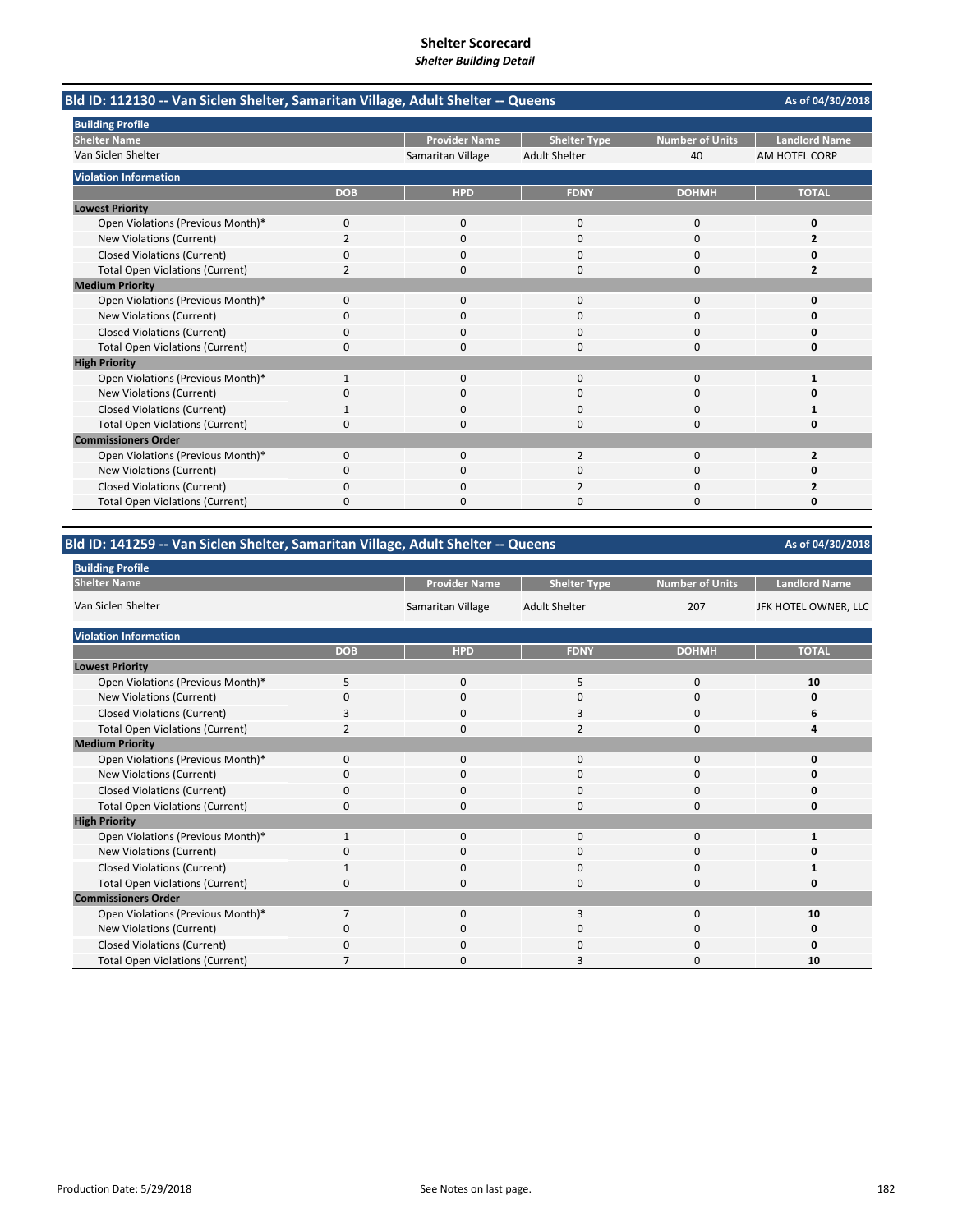|                                        | Bld ID: 1631 -- Women's Shelter, Volunteers Of America, Adult Shelter -- Queens |                                     |                     |                        |                      |  |  |
|----------------------------------------|---------------------------------------------------------------------------------|-------------------------------------|---------------------|------------------------|----------------------|--|--|
| <b>Building Profile</b>                |                                                                                 |                                     |                     |                        |                      |  |  |
| <b>Shelter Name</b>                    |                                                                                 | <b>Provider Name</b>                | <b>Shelter Type</b> | <b>Number of Units</b> | <b>Landlord Name</b> |  |  |
| Women's Shelter                        |                                                                                 | Volunteers Of America Adult Shelter |                     | 65                     | <b>NYS Owned</b>     |  |  |
| <b>Violation Information</b>           |                                                                                 |                                     |                     |                        |                      |  |  |
|                                        | <b>DOB</b>                                                                      | <b>HPD</b>                          | <b>FDNY</b>         | <b>DOHMH</b>           | <b>TOTAL</b>         |  |  |
| <b>Lowest Priority</b>                 |                                                                                 |                                     |                     |                        |                      |  |  |
| Open Violations (Previous Month)*      | 0                                                                               | 0                                   | 0                   | 0                      | 0                    |  |  |
| New Violations (Current)               | 0                                                                               | 0                                   | $\Omega$            | $\Omega$               | n                    |  |  |
| <b>Closed Violations (Current)</b>     | 0                                                                               | 0                                   | 0                   | $\Omega$               | o                    |  |  |
| <b>Total Open Violations (Current)</b> | 0                                                                               | 0                                   | 0                   | $\Omega$               | O                    |  |  |
| <b>Medium Priority</b>                 |                                                                                 |                                     |                     |                        |                      |  |  |
| Open Violations (Previous Month)*      | 0                                                                               | 0                                   | $\Omega$            | $\Omega$               | O                    |  |  |
| New Violations (Current)               | n                                                                               | 0                                   | O                   | 0                      |                      |  |  |
| <b>Closed Violations (Current)</b>     | 0                                                                               | $\Omega$                            | 0                   | $\Omega$               | O                    |  |  |
| <b>Total Open Violations (Current)</b> | 0                                                                               | $\Omega$                            | 0                   | $\Omega$               | 0                    |  |  |
| <b>High Priority</b>                   |                                                                                 |                                     |                     |                        |                      |  |  |
| Open Violations (Previous Month)*      | 0                                                                               | $\Omega$                            | $\Omega$            | $\Omega$               | O                    |  |  |
| New Violations (Current)               | 0                                                                               | $\Omega$                            | $\Omega$            | $\Omega$               | n                    |  |  |
| <b>Closed Violations (Current)</b>     | 0                                                                               | 0                                   | 0                   | $\Omega$               | 0                    |  |  |
| <b>Total Open Violations (Current)</b> | 0                                                                               | 0                                   | 0                   | 0                      | 0                    |  |  |
| <b>Commissioners Order</b>             |                                                                                 |                                     |                     |                        |                      |  |  |
| Open Violations (Previous Month)*      | $\Omega$                                                                        | $\Omega$                            | $\mathbf{1}$        | $\Omega$               | 1                    |  |  |
| New Violations (Current)               | n                                                                               | 0                                   | 0                   | 0                      |                      |  |  |
| <b>Closed Violations (Current)</b>     | 0                                                                               | 0                                   | 0                   | 0                      | Ω                    |  |  |
| <b>Total Open Violations (Current)</b> | 0                                                                               | <sup>0</sup>                        |                     | $\Omega$               | 1                    |  |  |

### **Bld ID: 176955 ‐‐ ACACIA QUEENS HOTELS, ACACIA NETWORK HOUSING INC, Family Hotel ‐‐ Queens**

| <b>Building Profile</b>                |                |                                             |                     |                 |                      |
|----------------------------------------|----------------|---------------------------------------------|---------------------|-----------------|----------------------|
| <b>Shelter Name</b>                    |                | <b>Provider Name</b>                        | <b>Shelter Type</b> | Number of Units | <b>Landlord Name</b> |
| <b>ACACIA QUEENS HOTELS</b>            |                | <b>ACACIA NETWORK</b><br><b>HOUSING INC</b> | <b>Family Hotel</b> | 50              | UNIVERSAL HOTEL LLC  |
| <b>Violation Information</b>           |                |                                             |                     |                 |                      |
|                                        | <b>DOB</b>     | <b>HPD</b>                                  | <b>FDNY</b>         | <b>DOHMH</b>    | <b>TOTAL</b>         |
| <b>Lowest Priority</b>                 |                |                                             |                     |                 |                      |
| Open Violations (Previous Month)*      | 6              | $\mathbf 0$                                 | $\mathbf{1}$        | $\mathbf 0$     | 7                    |
| New Violations (Current)               | ŋ              | $\mathbf 0$                                 | 0                   | $\mathbf 0$     |                      |
| <b>Closed Violations (Current)</b>     | 0              | $\mathbf 0$                                 | 0                   | 0               |                      |
| <b>Total Open Violations (Current)</b> | 6              | $\Omega$                                    | $\mathbf{1}$        | $\mathbf 0$     |                      |
| <b>Medium Priority</b>                 |                |                                             |                     |                 |                      |
| Open Violations (Previous Month)*      | $\Omega$       | $\Omega$                                    | $\mathbf 0$         | $\mathbf 0$     |                      |
| New Violations (Current)               | 0              | $\Omega$                                    | 0                   | 0               |                      |
| <b>Closed Violations (Current)</b>     | 0              | $\mathbf 0$                                 | 0                   | $\mathbf 0$     |                      |
| <b>Total Open Violations (Current)</b> | 0              | $\Omega$                                    | 0                   | $\mathbf 0$     | 0                    |
| <b>High Priority</b>                   |                |                                             |                     |                 |                      |
| Open Violations (Previous Month)*      | 2              | $\Omega$                                    | $\mathbf 0$         | $\mathbf 0$     | 2                    |
| New Violations (Current)               | 0              | $\Omega$                                    | 0                   | 0               |                      |
| <b>Closed Violations (Current)</b>     | $\Omega$       | $\Omega$                                    | $\mathbf 0$         | $\mathbf 0$     |                      |
| <b>Total Open Violations (Current)</b> | $\overline{2}$ | $\Omega$                                    | 0                   | $\mathbf 0$     | 2                    |
| <b>Commissioners Order</b>             |                |                                             |                     |                 |                      |
| Open Violations (Previous Month)*      | $\mathbf{1}$   | $\mathbf 0$                                 | $\mathbf 0$         | 0               |                      |
| New Violations (Current)               | O              | $\mathbf 0$                                 | 0                   | 0               |                      |
| Closed Violations (Current)            | O              | $\Omega$                                    | 0                   | 0               |                      |
| <b>Total Open Violations (Current)</b> |                | $\Omega$                                    | 0                   | 0               |                      |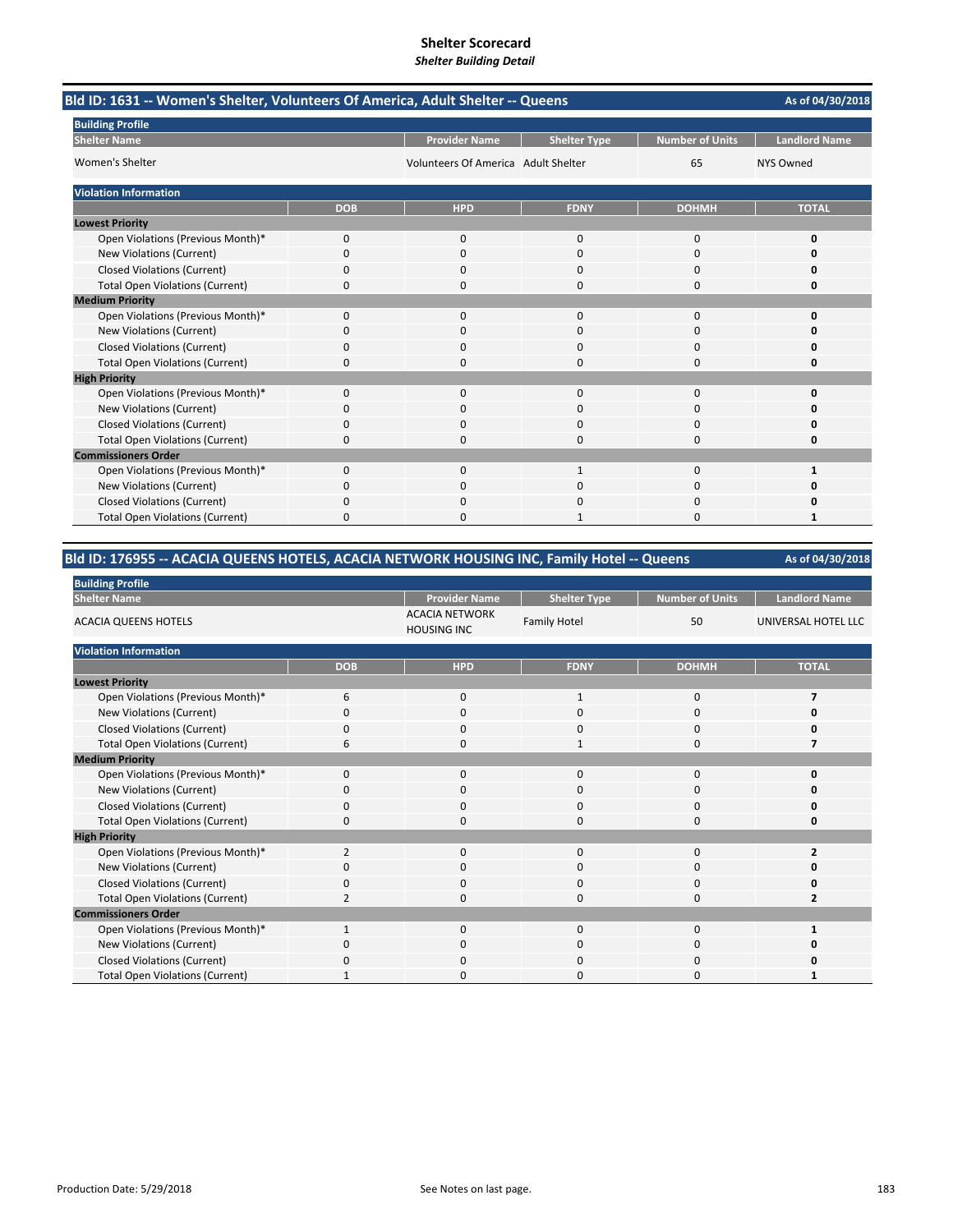| Bld ID: 171520 -- ACACIA QUEENS HOTELS, ACACIA NETWORK HOUSING INC, Family Hotel -- Queens |                |                                             |                     |                        | As of 04/30/2018     |
|--------------------------------------------------------------------------------------------|----------------|---------------------------------------------|---------------------|------------------------|----------------------|
| <b>Building Profile</b>                                                                    |                |                                             |                     |                        |                      |
| <b>Shelter Name</b>                                                                        |                | <b>Provider Name</b>                        | <b>Shelter Type</b> | <b>Number of Units</b> | <b>Landlord Name</b> |
| <b>ACACIA QUEENS HOTELS</b>                                                                |                | <b>ACACIA NETWORK</b><br><b>HOUSING INC</b> | <b>Family Hotel</b> | 66                     | AHI GROUP, LLC       |
| <b>Violation Information</b>                                                               |                |                                             |                     |                        |                      |
|                                                                                            | <b>DOB</b>     | <b>HPD</b>                                  | <b>FDNY</b>         | <b>DOHMH</b>           | <b>TOTAL</b>         |
| <b>Lowest Priority</b>                                                                     |                |                                             |                     |                        |                      |
| Open Violations (Previous Month)*                                                          | $\mathbf{0}$   | $\Omega$                                    | 3                   | 0                      | 3                    |
| <b>New Violations (Current)</b>                                                            | 0              | $\Omega$                                    | 0                   | 0                      | n                    |
| <b>Closed Violations (Current)</b>                                                         | 0              | $\Omega$                                    | $\Omega$            | $\Omega$               | O                    |
| <b>Total Open Violations (Current)</b>                                                     | 0              | $\Omega$                                    | 3                   | 0                      |                      |
| <b>Medium Priority</b>                                                                     |                |                                             |                     |                        |                      |
| Open Violations (Previous Month)*                                                          | $\Omega$       | $\Omega$                                    | $\Omega$            | 0                      | 0                    |
| New Violations (Current)                                                                   | O              | 0                                           | O                   | 0                      | n                    |
| <b>Closed Violations (Current)</b>                                                         | 0              | $\Omega$                                    | 0                   | 0                      | n                    |
| <b>Total Open Violations (Current)</b>                                                     | 0              | $\Omega$                                    | $\Omega$            | 0                      | o                    |
| <b>High Priority</b>                                                                       |                |                                             |                     |                        |                      |
| Open Violations (Previous Month)*                                                          | $\overline{2}$ | $\Omega$                                    | 0                   | 0                      |                      |
| <b>New Violations (Current)</b>                                                            | 0              | $\Omega$                                    | 0                   | 0                      | n                    |
| <b>Closed Violations (Current)</b>                                                         | 0              | $\Omega$                                    | $\Omega$            | 0                      | n                    |
| <b>Total Open Violations (Current)</b>                                                     | 2              | $\Omega$                                    | $\Omega$            | 0                      | 2                    |
| <b>Commissioners Order</b>                                                                 |                |                                             |                     |                        |                      |
| Open Violations (Previous Month)*                                                          |                | $\Omega$                                    | $\Omega$            | 0                      |                      |
| <b>New Violations (Current)</b>                                                            |                | 0                                           | 0                   | 0                      | Ω                    |
| <b>Closed Violations (Current)</b>                                                         | 0              | $\Omega$                                    | 0                   | 0                      |                      |
| <b>Total Open Violations (Current)</b>                                                     |                | n                                           | O                   | 0                      |                      |

| Bld ID: 1594 -- BELT FAMILY CENTER, Israel Rabinowitz, Family Hotel // PARK FAMILY RESID, Israel |              |                          |                     |                        | As of 04/30/2018       |
|--------------------------------------------------------------------------------------------------|--------------|--------------------------|---------------------|------------------------|------------------------|
| <b>Building Profile</b>                                                                          |              |                          |                     |                        |                        |
| <b>Shelter Name</b>                                                                              |              | <b>Provider Name</b>     | <b>Shelter Type</b> | <b>Number of Units</b> | <b>Landlord Name</b>   |
| <b>BELT FAMILY CENTER</b>                                                                        |              | <b>Israel Rabinowitz</b> | <b>Family Hotel</b> | 77                     | AIR HOST REALTY, L.L.C |
| <b>PARK FAMILY RESID</b>                                                                         |              |                          | <b>Family Hotel</b> | 84                     | AIR HOST REALTY, L.L.C |
| <b>Violation Information</b>                                                                     |              |                          |                     |                        |                        |
|                                                                                                  | <b>DOB</b>   | <b>HPD</b>               | <b>FDNY</b>         | <b>DOHMH</b>           | <b>TOTAL</b>           |
| <b>Lowest Priority</b>                                                                           |              |                          |                     |                        |                        |
| Open Violations (Previous Month)*                                                                | $\mathbf{1}$ | $\mathbf{0}$             | $\mathbf 0$         | 0                      | 1                      |
| <b>New Violations (Current)</b>                                                                  | 0            | 0                        | $\mathbf 0$         | 0                      | 0                      |
| <b>Closed Violations (Current)</b>                                                               | 0            | 0                        | 0                   | 0                      | 0                      |
| <b>Total Open Violations (Current)</b>                                                           | 1            | 0                        | $\mathbf 0$         | 0                      | 1                      |
| <b>Medium Priority</b>                                                                           |              |                          |                     |                        |                        |
| Open Violations (Previous Month)*                                                                | $\mathbf{0}$ | $\mathbf{0}$             | $\mathbf 0$         | $\mathbf 0$            | 0                      |
| New Violations (Current)                                                                         | 0            | 0                        | $\mathbf 0$         | 0                      | 0                      |
| <b>Closed Violations (Current)</b>                                                               | 0            | 0                        | 0                   | 0                      | 0                      |
| <b>Total Open Violations (Current)</b>                                                           | 0            | 0                        | $\Omega$            | 0                      | 0                      |
| <b>High Priority</b>                                                                             |              |                          |                     |                        |                        |
| Open Violations (Previous Month)*                                                                | $\mathbf{0}$ | $\mathbf{0}$             | $\mathbf 0$         | 0                      | 0                      |
| New Violations (Current)                                                                         | 0            | 0                        | $\mathbf 0$         | 0                      | 0                      |
| <b>Closed Violations (Current)</b>                                                               | 0            | 0                        | 0                   | 0                      | 0                      |
| <b>Total Open Violations (Current)</b>                                                           | 0            | ŋ                        | $\Omega$            | 0                      | 0                      |
| <b>Commissioners Order</b>                                                                       |              |                          |                     |                        |                        |
| Open Violations (Previous Month)*                                                                | 0            | $\mathbf{0}$             | 0                   | 0                      | 0                      |
| New Violations (Current)                                                                         | 0            | ŋ                        | $\Omega$            | 0                      | 0                      |
| <b>Closed Violations (Current)</b>                                                               | 0            | ŋ                        | 0                   | 0                      | O                      |
| <b>Total Open Violations (Current)</b>                                                           | 0            | 0                        | $\Omega$            | 0                      | O                      |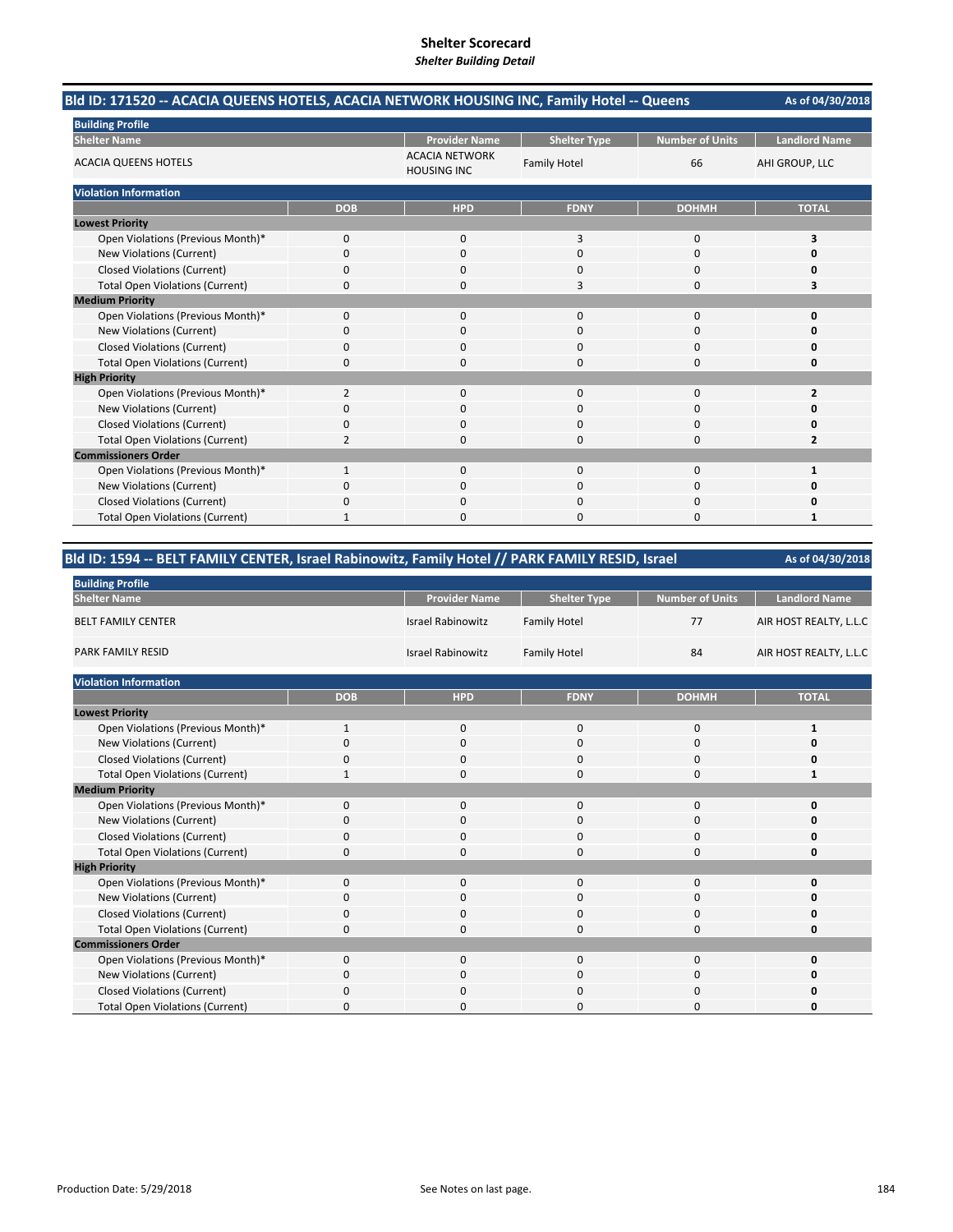| Bld ID: 1595 -- METRO FAMILY RESIDENCE, Ben Berger, Family Hotel -- Queens |            |                      |                     |                        | As of 04/30/2018       |
|----------------------------------------------------------------------------|------------|----------------------|---------------------|------------------------|------------------------|
| <b>Building Profile</b>                                                    |            |                      |                     |                        |                        |
| <b>Shelter Name</b>                                                        |            | <b>Provider Name</b> | <b>Shelter Type</b> | <b>Number of Units</b> | <b>Landlord Name</b>   |
| <b>METRO FAMILY RESIDENCE</b>                                              |            | Ben Berger           | <b>Family Hotel</b> | 76                     | <b>METRO MOTEL LLC</b> |
| <b>Violation Information</b>                                               |            |                      |                     |                        |                        |
|                                                                            | <b>DOB</b> | <b>HPD</b>           | <b>FDNY</b>         | <b>DOHMH</b>           | <b>TOTAL</b>           |
| <b>Lowest Priority</b>                                                     |            |                      |                     |                        |                        |
| Open Violations (Previous Month)*                                          | 3          | 0                    | $\mathbf 0$         | 0                      | 3                      |
| New Violations (Current)                                                   | 0          | 0                    | ი                   | $\Omega$               |                        |
| <b>Closed Violations (Current)</b>                                         | 2          | $\Omega$             | $\Omega$            | $\Omega$               | 2                      |
| <b>Total Open Violations (Current)</b>                                     | 1          | O                    | $\Omega$            | O                      | 1                      |
| <b>Medium Priority</b>                                                     |            |                      |                     |                        |                        |
| Open Violations (Previous Month)*                                          | 0          | 0                    | 0                   | 0                      | 0                      |
| New Violations (Current)                                                   | 0          | $\Omega$             | $\Omega$            | 0                      | Ω                      |
| <b>Closed Violations (Current)</b>                                         | 0          | 0                    | $\Omega$            | 0                      | 0                      |
| <b>Total Open Violations (Current)</b>                                     | 0          | 0                    | $\Omega$            | 0                      | 0                      |
| <b>High Priority</b>                                                       |            |                      |                     |                        |                        |
| Open Violations (Previous Month)*                                          | 2          | $\Omega$             | $\Omega$            | 0                      | 2                      |
| New Violations (Current)                                                   | 0          | 0                    | $\Omega$            | 0                      | O                      |
| <b>Closed Violations (Current)</b>                                         | 2          | 0                    | ი                   | 0                      |                        |
| <b>Total Open Violations (Current)</b>                                     | 0          | 0                    | $\Omega$            | 0                      | Ω                      |
| <b>Commissioners Order</b>                                                 |            |                      |                     |                        |                        |
| Open Violations (Previous Month)*                                          | 3          | $\Omega$             | $\Omega$            | $\Omega$               | 3                      |
| New Violations (Current)                                                   | 0          | $\Omega$             | $\Omega$            | $\Omega$               | n                      |
| <b>Closed Violations (Current)</b>                                         |            | n                    | O                   | 0                      |                        |
| <b>Total Open Violations (Current)</b>                                     |            | ŋ                    | n                   | O                      | 1                      |

# **Bld ID: 69888 ‐‐ QUEENS HOTELS, CHILDREN'S COMMUNITY SERVICES, Family Hotel ‐‐ Queens**

| <b>Building Profile</b>                |              |                                                |                     |                        |                               |  |  |  |
|----------------------------------------|--------------|------------------------------------------------|---------------------|------------------------|-------------------------------|--|--|--|
| <b>Shelter Name</b>                    |              | <b>Provider Name</b>                           | <b>Shelter Type</b> | <b>Number of Units</b> | <b>Landlord Name</b>          |  |  |  |
| <b>QUEENS HOTELS</b>                   |              | <b>CHILDREN'S</b><br><b>COMMUNITY SERVICES</b> | <b>Family Hotel</b> | 64                     | HILLSIDE HOSPITALITY,<br>INC. |  |  |  |
| <b>Violation Information</b>           |              |                                                |                     |                        |                               |  |  |  |
|                                        | <b>DOB</b>   | <b>HPD</b>                                     | <b>FDNY</b>         | <b>DOHMH</b>           | <b>TOTAL</b>                  |  |  |  |
| <b>Lowest Priority</b>                 |              |                                                |                     |                        |                               |  |  |  |
| Open Violations (Previous Month)*      | 0            | 0                                              | 0                   | 0                      | 0                             |  |  |  |
| <b>New Violations (Current)</b>        | $\mathbf{1}$ | $\mathbf 0$                                    | 0                   | 0                      |                               |  |  |  |
| <b>Closed Violations (Current)</b>     | 0            | $\mathbf 0$                                    | $\mathbf 0$         | 0                      | 0                             |  |  |  |
| <b>Total Open Violations (Current)</b> | 1            | 0                                              | $\mathbf 0$         | 0                      | 1                             |  |  |  |
| <b>Medium Priority</b>                 |              |                                                |                     |                        |                               |  |  |  |
| Open Violations (Previous Month)*      | 0            | $\mathbf 0$                                    | 0                   | 0                      | 0                             |  |  |  |
| New Violations (Current)               | $\Omega$     | $\mathbf 0$                                    | 0                   | 0                      |                               |  |  |  |
| <b>Closed Violations (Current)</b>     | 0            | 0                                              | 0                   | 0                      | 0                             |  |  |  |
| <b>Total Open Violations (Current)</b> | 0            | 0                                              | $\mathbf 0$         | 0                      | 0                             |  |  |  |
| <b>High Priority</b>                   |              |                                                |                     |                        |                               |  |  |  |
| Open Violations (Previous Month)*      | 0            | $\mathbf 0$                                    | $\mathbf 0$         | 0                      | O                             |  |  |  |
| New Violations (Current)               | 1            | 0                                              | 0                   | 0                      |                               |  |  |  |
| <b>Closed Violations (Current)</b>     | $\Omega$     | $\mathbf 0$                                    | $\Omega$            | 0                      | 0                             |  |  |  |
| <b>Total Open Violations (Current)</b> |              | $\mathbf 0$                                    | 0                   | 0                      | 1                             |  |  |  |
| <b>Commissioners Order</b>             |              |                                                |                     |                        |                               |  |  |  |
| Open Violations (Previous Month)*      | $\Omega$     | $\mathbf 0$                                    | $\mathbf 0$         | 0                      | 0                             |  |  |  |
| New Violations (Current)               | $\Omega$     | $\mathbf 0$                                    | $\Omega$            | 0                      | O                             |  |  |  |
| <b>Closed Violations (Current)</b>     | 0            | $\mathbf 0$                                    | $\mathbf 0$         | 0                      | Ω                             |  |  |  |
| <b>Total Open Violations (Current)</b> | n            | $\Omega$                                       | 0                   | 0                      | n                             |  |  |  |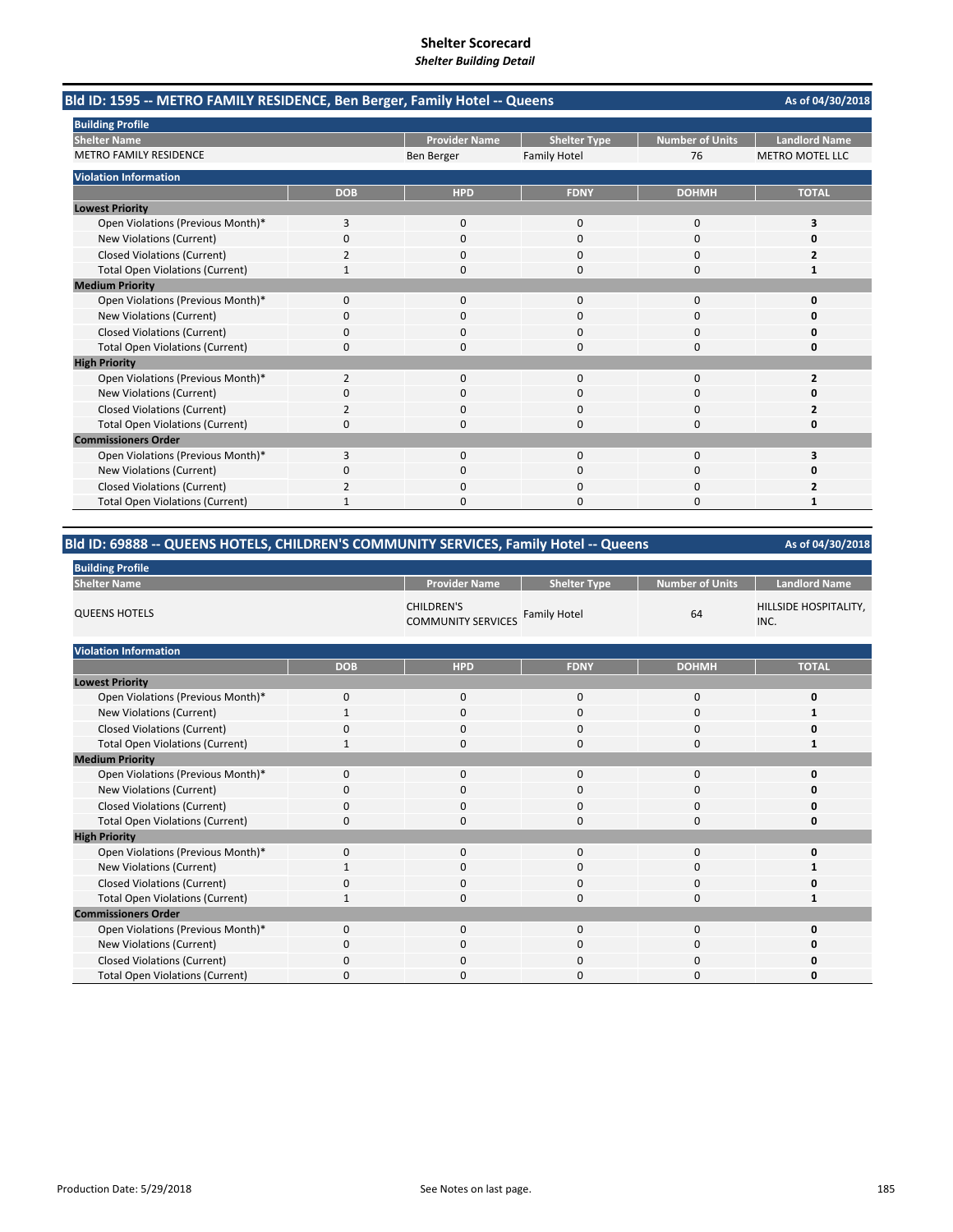| Bld ID: 101888 -- QUEENS HOTELS, CHILDREN'S COMMUNITY SERVICES, Family Hotel -- Queens |            |                                                |                     |                        |                        |  |
|----------------------------------------------------------------------------------------|------------|------------------------------------------------|---------------------|------------------------|------------------------|--|
| <b>Building Profile</b>                                                                |            |                                                |                     |                        |                        |  |
| <b>Shelter Name</b>                                                                    |            | <b>Provider Name</b>                           | <b>Shelter Type</b> | <b>Number of Units</b> | <b>Landlord Name</b>   |  |
| <b>QUEENS HOTELS</b>                                                                   |            | <b>CHILDREN'S</b><br><b>COMMUNITY SERVICES</b> | <b>Family Hotel</b> | 54                     | <b>DEEP REALTY LLC</b> |  |
| <b>Violation Information</b>                                                           |            |                                                |                     |                        |                        |  |
|                                                                                        | <b>DOB</b> | <b>HPD</b>                                     | <b>FDNY</b>         | <b>DOHMH</b>           | <b>TOTAL</b>           |  |
| <b>Lowest Priority</b>                                                                 |            |                                                |                     |                        |                        |  |
| Open Violations (Previous Month)*                                                      | 0          | 0                                              | 0                   | 0                      | O                      |  |
| New Violations (Current)                                                               | 0          | 0                                              | 0                   | $\mathbf 0$            | O                      |  |
| <b>Closed Violations (Current)</b>                                                     | 0          | 0                                              | 0                   | $\Omega$               |                        |  |
| <b>Total Open Violations (Current)</b>                                                 | 0          | 0                                              | 0                   | $\Omega$               |                        |  |
| <b>Medium Priority</b>                                                                 |            |                                                |                     |                        |                        |  |
| Open Violations (Previous Month)*                                                      | 0          | 0                                              | $\Omega$            | $\mathbf 0$            | O                      |  |
| New Violations (Current)                                                               | 0          | 0                                              | 0                   | $\Omega$               | n                      |  |
| <b>Closed Violations (Current)</b>                                                     | 0          | 0                                              | O                   | 0                      |                        |  |
| <b>Total Open Violations (Current)</b>                                                 | 0          | 0                                              | 0                   | $\Omega$               | ŋ                      |  |
| <b>High Priority</b>                                                                   |            |                                                |                     |                        |                        |  |
| Open Violations (Previous Month)*                                                      | 0          | $\mathbf{0}$                                   | 0                   | $\mathbf 0$            | $\Omega$               |  |
| New Violations (Current)                                                               | 0          | 0                                              |                     | 0                      |                        |  |
| <b>Closed Violations (Current)</b>                                                     | 0          | 0                                              | $\Omega$            | $\Omega$               |                        |  |
| <b>Total Open Violations (Current)</b>                                                 | 0          | 0                                              | $\Omega$            | $\Omega$               | Ω                      |  |
| <b>Commissioners Order</b>                                                             |            |                                                |                     |                        |                        |  |
| Open Violations (Previous Month)*                                                      | 1          | $\Omega$                                       | $\Omega$            | $\Omega$               | 1                      |  |
| New Violations (Current)                                                               | 0          | 0                                              | $\Omega$            | 0                      | ŋ                      |  |
| <b>Closed Violations (Current)</b>                                                     |            | 0                                              | 0                   | $\Omega$               | 1                      |  |
| <b>Total Open Violations (Current)</b>                                                 | 0          | 0                                              | O                   | $\Omega$               | O                      |  |

# **Bld ID: 118288 ‐‐ QUEENS HOTELS, CHILDREN'S COMMUNITY SERVICES, Family Hotel ‐‐ Queens**

| <b>Building Profile</b>                |             |                                                |                     |                        |                                  |  |  |
|----------------------------------------|-------------|------------------------------------------------|---------------------|------------------------|----------------------------------|--|--|
| <b>Shelter Name</b>                    |             | <b>Provider Name</b>                           | <b>Shelter Type</b> | <b>Number of Units</b> | <b>Landlord Name</b>             |  |  |
| <b>QUEENS HOTELS</b>                   |             | <b>CHILDREN'S</b><br><b>COMMUNITY SERVICES</b> | <b>Family Hotel</b> | 30                     | <b>HUNG YUEN HOLDING</b><br>INC. |  |  |
| <b>Violation Information</b>           |             |                                                |                     |                        |                                  |  |  |
|                                        | <b>DOB</b>  | <b>HPD</b>                                     | <b>FDNY</b>         | <b>DOHMH</b>           | <b>TOTAL</b>                     |  |  |
| <b>Lowest Priority</b>                 |             |                                                |                     |                        |                                  |  |  |
| Open Violations (Previous Month)*      | $\mathbf 0$ | $\mathbf{0}$                                   | $\mathbf 0$         | 0                      | 0                                |  |  |
| <b>New Violations (Current)</b>        | $\mathbf 0$ | $\mathbf{0}$                                   | $\mathbf 0$         | 0                      | 0                                |  |  |
| <b>Closed Violations (Current)</b>     | $\Omega$    | $\mathbf 0$                                    | 0                   | 0                      | 0                                |  |  |
| <b>Total Open Violations (Current)</b> | 0           | $\mathbf 0$                                    | 0                   | 0                      | 0                                |  |  |
| <b>Medium Priority</b>                 |             |                                                |                     |                        |                                  |  |  |
| Open Violations (Previous Month)*      | $\mathbf 0$ | $\mathbf{0}$                                   | $\mathbf 0$         | 0                      | 0                                |  |  |
| New Violations (Current)               | $\mathbf 0$ | $\mathbf 0$                                    | 0                   | 0                      | O                                |  |  |
| <b>Closed Violations (Current)</b>     | $\Omega$    | $\mathbf 0$                                    | 0                   | 0                      | 0                                |  |  |
| <b>Total Open Violations (Current)</b> | 0           | 0                                              | 0                   | 0                      | 0                                |  |  |
| <b>High Priority</b>                   |             |                                                |                     |                        |                                  |  |  |
| Open Violations (Previous Month)*      | $\Omega$    | $\Omega$                                       | $\Omega$            | $\Omega$               | O                                |  |  |
| New Violations (Current)               | 0           | $\mathbf 0$                                    | $\mathbf{0}$        | 0                      | 0                                |  |  |
| <b>Closed Violations (Current)</b>     | 0           | 0                                              | 0                   | 0                      | 0                                |  |  |
| <b>Total Open Violations (Current)</b> | 0           | $\mathbf 0$                                    | 0                   | 0                      | 0                                |  |  |
| <b>Commissioners Order</b>             |             |                                                |                     |                        |                                  |  |  |
| Open Violations (Previous Month)*      | 0           | $\mathbf 0$                                    | $\mathbf 0$         | 0                      | 0                                |  |  |
| New Violations (Current)               | 0           | $\mathbf{0}$                                   | 0                   | 0                      | 0                                |  |  |
| Closed Violations (Current)            | $\Omega$    | $\mathbf 0$                                    | 0                   | 0                      | 0                                |  |  |
| <b>Total Open Violations (Current)</b> | 0           | $\Omega$                                       | 0                   | $\Omega$               | O                                |  |  |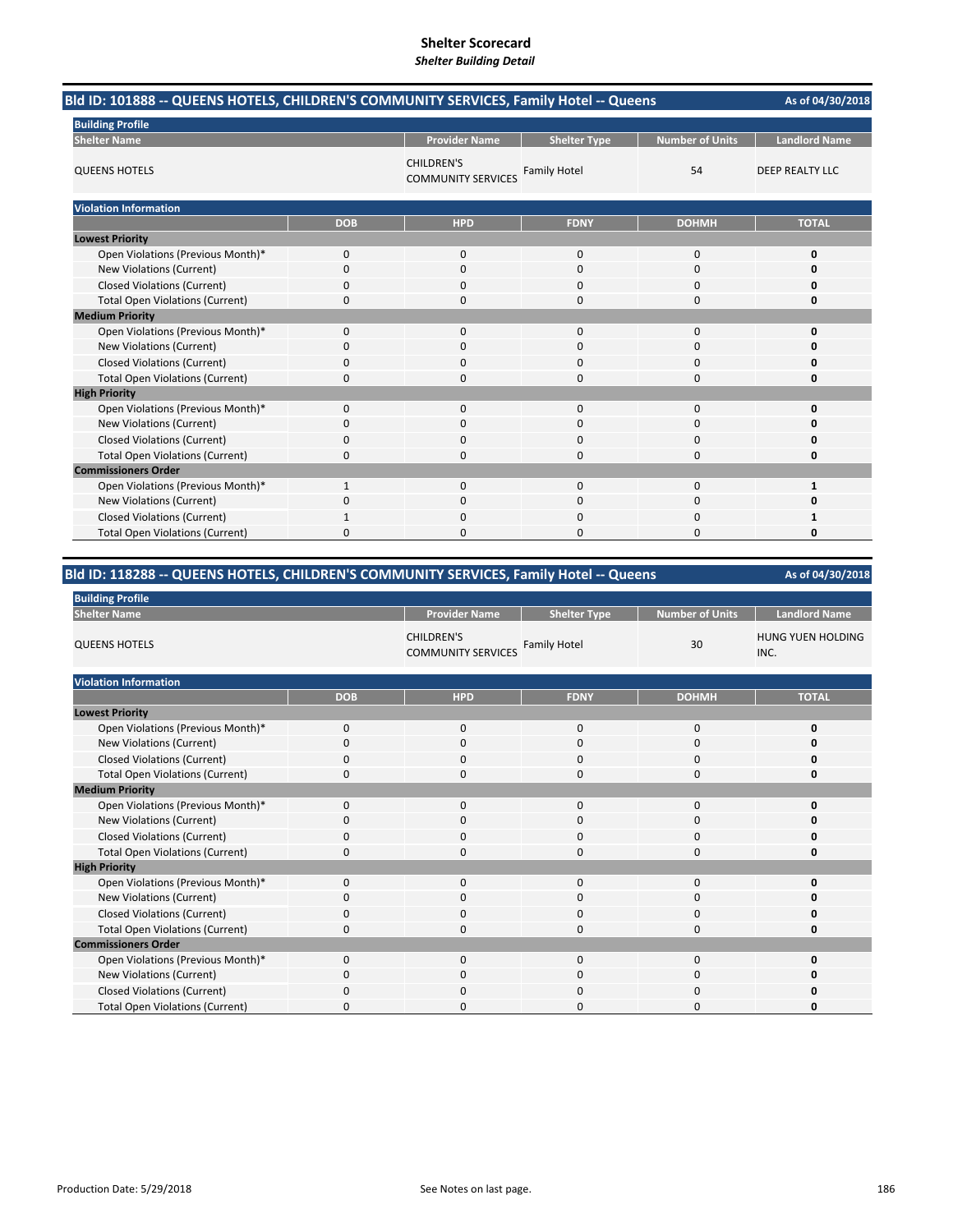| Bld ID: 116761 -- QUEENS HOTELS, CHILDREN'S COMMUNITY SERVICES, Family Hotel -- Queens | As of 04/30/2018 |                                                |                     |                        |                        |
|----------------------------------------------------------------------------------------|------------------|------------------------------------------------|---------------------|------------------------|------------------------|
| <b>Building Profile</b>                                                                |                  |                                                |                     |                        |                        |
| <b>Shelter Name</b>                                                                    |                  | <b>Provider Name</b>                           | <b>Shelter Type</b> | <b>Number of Units</b> | <b>Landlord Name</b>   |
| <b>QUEENS HOTELS</b>                                                                   |                  | <b>CHILDREN'S</b><br><b>COMMUNITY SERVICES</b> | <b>Family Hotel</b> | 60                     | <b>STAR CANYON LLC</b> |
| <b>Violation Information</b>                                                           |                  |                                                |                     |                        |                        |
|                                                                                        | <b>DOB</b>       | <b>HPD</b>                                     | <b>FDNY</b>         | <b>DOHMH</b>           | <b>TOTAL</b>           |
| <b>Lowest Priority</b>                                                                 |                  |                                                |                     |                        |                        |
| Open Violations (Previous Month)*                                                      | 0                | 0                                              | 2                   | 0                      | $\overline{2}$         |
| New Violations (Current)                                                               | 0                | 0                                              | $\overline{2}$      | 0                      | $\overline{2}$         |
| <b>Closed Violations (Current)</b>                                                     | 0                | 0                                              | $\overline{2}$      | 0                      |                        |
| <b>Total Open Violations (Current)</b>                                                 | 0                | 0                                              | $\overline{2}$      | 0                      | 2                      |
| <b>Medium Priority</b>                                                                 |                  |                                                |                     |                        |                        |
| Open Violations (Previous Month)*                                                      | 0                | $\mathbf{0}$                                   | $\mathbf 0$         | 0                      | 0                      |
| New Violations (Current)                                                               | 0                | $\Omega$                                       | $\Omega$            | $\Omega$               | O                      |
| <b>Closed Violations (Current)</b>                                                     | 0                | 0                                              | 0                   | 0                      | Ω                      |
| <b>Total Open Violations (Current)</b>                                                 | 0                | 0                                              | $\Omega$            | $\Omega$               | 0                      |
| <b>High Priority</b>                                                                   |                  |                                                |                     |                        |                        |
| Open Violations (Previous Month)*                                                      | 0                | $\mathbf{0}$                                   | $\mathbf 0$         | 0                      | 0                      |
| <b>New Violations (Current)</b>                                                        | 0                | 0                                              | 0                   | 0                      | n                      |
| <b>Closed Violations (Current)</b>                                                     | 0                | $\Omega$                                       | $\Omega$            | $\Omega$               | Ω                      |
| <b>Total Open Violations (Current)</b>                                                 | 0                | $\Omega$                                       | $\Omega$            | 0                      | 0                      |
| <b>Commissioners Order</b>                                                             |                  |                                                |                     |                        |                        |
| Open Violations (Previous Month)*                                                      |                  | $\Omega$                                       | 3                   | $\Omega$               | Δ                      |
| New Violations (Current)                                                               |                  | 0                                              | $\Omega$            | 0                      | 1                      |
| <b>Closed Violations (Current)</b>                                                     |                  | 0                                              | 3                   | 0                      | Δ                      |
| <b>Total Open Violations (Current)</b>                                                 | 1                | $\Omega$                                       | $\Omega$            | $\Omega$               | 1                      |

# **Bld ID: 113678 ‐‐ QUEENS HOTELS, CHILDREN'S COMMUNITY SERVICES, Family Hotel ‐‐ Queens**

| <b>Building Profile</b>                |              |                                                |                     |                        |                                                        |
|----------------------------------------|--------------|------------------------------------------------|---------------------|------------------------|--------------------------------------------------------|
| <b>Shelter Name</b>                    |              | <b>Provider Name</b>                           | <b>Shelter Type</b> | <b>Number of Units</b> | <b>Landlord Name</b>                                   |
| <b>QUEENS HOTELS</b>                   |              | <b>CHILDREN'S</b><br><b>COMMUNITY SERVICES</b> | <b>Family Hotel</b> | 70                     | <b>JAMAICA</b><br><b>DEVELOPMENT ONE</b><br><b>LLC</b> |
| <b>Violation Information</b>           |              |                                                |                     |                        |                                                        |
|                                        | <b>DOB</b>   | <b>HPD</b>                                     | <b>FDNY</b>         | <b>DOHMH</b>           | <b>TOTAL</b>                                           |
| <b>Lowest Priority</b>                 |              |                                                |                     |                        |                                                        |
| Open Violations (Previous Month)*      | $\mathbf{1}$ | $\mathbf 0$                                    | 4                   | 0                      | 5                                                      |
| New Violations (Current)               | $\Omega$     | $\mathbf 0$                                    | 0                   | $\mathbf 0$            |                                                        |
| <b>Closed Violations (Current)</b>     | 0            | $\mathbf 0$                                    | 0                   | $\mathbf 0$            | 0                                                      |
| <b>Total Open Violations (Current)</b> | $\mathbf{1}$ | $\mathbf 0$                                    | 4                   | $\mathbf 0$            | 5                                                      |
| <b>Medium Priority</b>                 |              |                                                |                     |                        |                                                        |
| Open Violations (Previous Month)*      | $\mathbf 0$  | $\mathbf 0$                                    | 0                   | $\mathbf 0$            | O                                                      |
| New Violations (Current)               | $\Omega$     | $\mathbf 0$                                    | $\mathbf 0$         | $\mathbf 0$            |                                                        |
| <b>Closed Violations (Current)</b>     | $\Omega$     | 0                                              | 0                   | 0                      |                                                        |
| <b>Total Open Violations (Current)</b> | 0            | $\mathbf 0$                                    | 0                   | 0                      | 0                                                      |
| <b>High Priority</b>                   |              |                                                |                     |                        |                                                        |
| Open Violations (Previous Month)*      | 6            | $\Omega$                                       | 0                   | 0                      | 6                                                      |
| New Violations (Current)               |              | $\mathbf 0$                                    | 0                   | 0                      |                                                        |
| <b>Closed Violations (Current)</b>     | 0            | $\mathbf 0$                                    | 0                   | $\mathbf 0$            |                                                        |
| <b>Total Open Violations (Current)</b> |              | $\mathbf 0$                                    | 0                   | $\mathbf 0$            | 7                                                      |
| <b>Commissioners Order</b>             |              |                                                |                     |                        |                                                        |
| Open Violations (Previous Month)*      | 3            | $\mathbf 0$                                    | 0                   | $\mathbf 0$            | 3                                                      |
| New Violations (Current)               | $\Omega$     | $\Omega$                                       | 0                   | $\mathbf 0$            |                                                        |
| <b>Closed Violations (Current)</b>     | $\Omega$     | $\mathbf 0$                                    | 0                   | $\mathbf 0$            |                                                        |
| <b>Total Open Violations (Current)</b> | З            | <sup>0</sup>                                   | O                   | $\Omega$               | 3                                                      |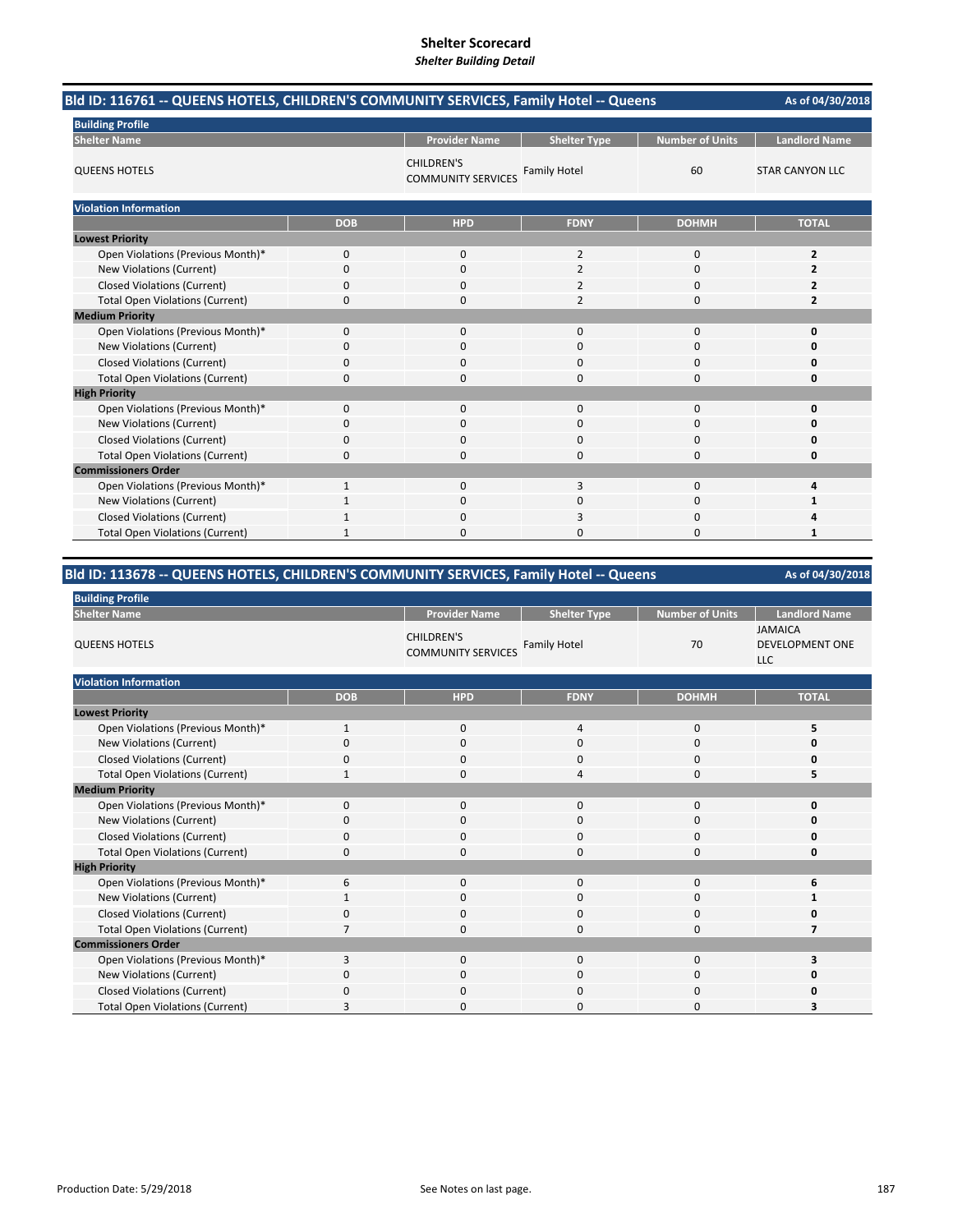| Bld ID: 92442 -- QUEENS HOTELS, CHILDREN'S COMMUNITY SERVICES, Family Hotel -- Queens | As of 04/30/2018 |                                                |                     |                        |                                        |
|---------------------------------------------------------------------------------------|------------------|------------------------------------------------|---------------------|------------------------|----------------------------------------|
| <b>Building Profile</b>                                                               |                  |                                                |                     |                        |                                        |
| <b>Shelter Name</b>                                                                   |                  | <b>Provider Name</b>                           | <b>Shelter Type</b> | <b>Number of Units</b> | <b>Landlord Name</b>                   |
| <b>QUEENS HOTELS</b>                                                                  |                  | <b>CHILDREN'S</b><br><b>COMMUNITY SERVICES</b> | <b>Family Hotel</b> | 66                     | <b>EXCLUSIVE</b><br><b>HOSPITALITY</b> |
| <b>Violation Information</b>                                                          |                  |                                                |                     |                        |                                        |
|                                                                                       | <b>DOB</b>       | <b>HPD</b>                                     | <b>FDNY</b>         | <b>DOHMH</b>           | <b>TOTAL</b>                           |
| <b>Lowest Priority</b>                                                                |                  |                                                |                     |                        |                                        |
| Open Violations (Previous Month)*                                                     | $\mathbf{1}$     | $\mathbf{0}$                                   | $\mathbf{0}$        | 0                      | 1                                      |
| New Violations (Current)                                                              | 0                | 0                                              | 0                   | 0                      | 0                                      |
| <b>Closed Violations (Current)</b>                                                    | 0                | 0                                              | $\Omega$            | 0                      | n                                      |
| <b>Total Open Violations (Current)</b>                                                | 1                | 0                                              | $\Omega$            | 0                      | 1                                      |
| <b>Medium Priority</b>                                                                |                  |                                                |                     |                        |                                        |
| Open Violations (Previous Month)*                                                     | 0                | $\mathbf{0}$                                   | $\mathbf{0}$        | 0                      | 0                                      |
| New Violations (Current)                                                              | 0                | $\Omega$                                       | $\Omega$            | 0                      | O                                      |
| <b>Closed Violations (Current)</b>                                                    | 0                | 0                                              | $\Omega$            | 0                      | Ω                                      |
| <b>Total Open Violations (Current)</b>                                                | 0                | 0                                              | $\Omega$            | 0                      | O                                      |
| <b>High Priority</b>                                                                  |                  |                                                |                     |                        |                                        |
| Open Violations (Previous Month)*                                                     | 4                | $\mathbf{1}$                                   | $\Omega$            | $\Omega$               | 5                                      |
| New Violations (Current)                                                              | 0                | 0                                              | 0                   | 0                      |                                        |
| <b>Closed Violations (Current)</b>                                                    | 0                | $\Omega$                                       | $\Omega$            | 0                      | n                                      |
| <b>Total Open Violations (Current)</b>                                                | 4                |                                                | $\Omega$            | $\Omega$               | 5                                      |
| <b>Commissioners Order</b>                                                            |                  |                                                |                     |                        |                                        |
| Open Violations (Previous Month)*                                                     |                  | $\Omega$                                       |                     | 0                      | 2                                      |
| New Violations (Current)                                                              | 0                | $\Omega$                                       | $\Omega$            | $\Omega$               | n                                      |
| <b>Closed Violations (Current)</b>                                                    | 0                | 0                                              | 0                   | 0                      | Ω                                      |
| <b>Total Open Violations (Current)</b>                                                |                  | n                                              |                     | $\Omega$               | $\overline{\mathbf{z}}$                |

# **Bld ID: 104960 ‐‐ QUEENS HOTELS, CHILDREN'S COMMUNITY SERVICES, Family Hotel ‐‐ Queens**

| <b>Building Profile</b>                |              |                                                |                     |                        |                       |
|----------------------------------------|--------------|------------------------------------------------|---------------------|------------------------|-----------------------|
| <b>Shelter Name</b>                    |              | <b>Provider Name</b>                           | <b>Shelter Type</b> | <b>Number of Units</b> | <b>Landlord Name</b>  |
| <b>QUEENS HOTELS</b>                   |              | <b>CHILDREN'S</b><br><b>COMMUNITY SERVICES</b> | <b>Family Hotel</b> | 78                     | PRIYA HOSPITALITY LLC |
| <b>Violation Information</b>           |              |                                                |                     |                        |                       |
|                                        | <b>DOB</b>   | <b>HPD</b>                                     | <b>FDNY</b>         | <b>DOHMH</b>           | <b>TOTAL</b>          |
| <b>Lowest Priority</b>                 |              |                                                |                     |                        |                       |
| Open Violations (Previous Month)*      | 1            | $\mathbf 0$                                    | 0                   | 0                      | 1                     |
| New Violations (Current)               | $\Omega$     | $\mathbf 0$                                    | 0                   | 0                      | 0                     |
| <b>Closed Violations (Current)</b>     | 0            | $\mathbf 0$                                    | 0                   | 0                      | 0                     |
| <b>Total Open Violations (Current)</b> | 1            | $\mathbf 0$                                    | 0                   | 0                      | 1                     |
| <b>Medium Priority</b>                 |              |                                                |                     |                        |                       |
| Open Violations (Previous Month)*      | $\mathbf{0}$ | $\mathbf 0$                                    | 0                   | 0                      | 0                     |
| New Violations (Current)               | 0            | $\mathbf 0$                                    | 0                   | 0                      | O                     |
| <b>Closed Violations (Current)</b>     | 0            | $\mathbf 0$                                    | 0                   | 0                      | 0                     |
| <b>Total Open Violations (Current)</b> | 0            | $\mathbf 0$                                    | 0                   | 0                      | 0                     |
| <b>High Priority</b>                   |              |                                                |                     |                        |                       |
| Open Violations (Previous Month)*      | 3            | $\mathbf 0$                                    | 0                   | 0                      |                       |
| New Violations (Current)               | 0            | $\mathbf 0$                                    | 0                   | 0                      | O                     |
| <b>Closed Violations (Current)</b>     | 0            | $\Omega$                                       | 0                   | 0                      | 0                     |
| <b>Total Open Violations (Current)</b> | 3            | 0                                              | 0                   | 0                      |                       |
| <b>Commissioners Order</b>             |              |                                                |                     |                        |                       |
| Open Violations (Previous Month)*      | $\Omega$     | $\mathbf 0$                                    | 0                   | 0                      | 0                     |
| New Violations (Current)               | 0            | $\mathbf 0$                                    | 0                   | 0                      | 0                     |
| <b>Closed Violations (Current)</b>     | 0            | $\mathbf 0$                                    | 0                   | 0                      | O                     |
| <b>Total Open Violations (Current)</b> | O            | 0                                              | 0                   | 0                      | 0                     |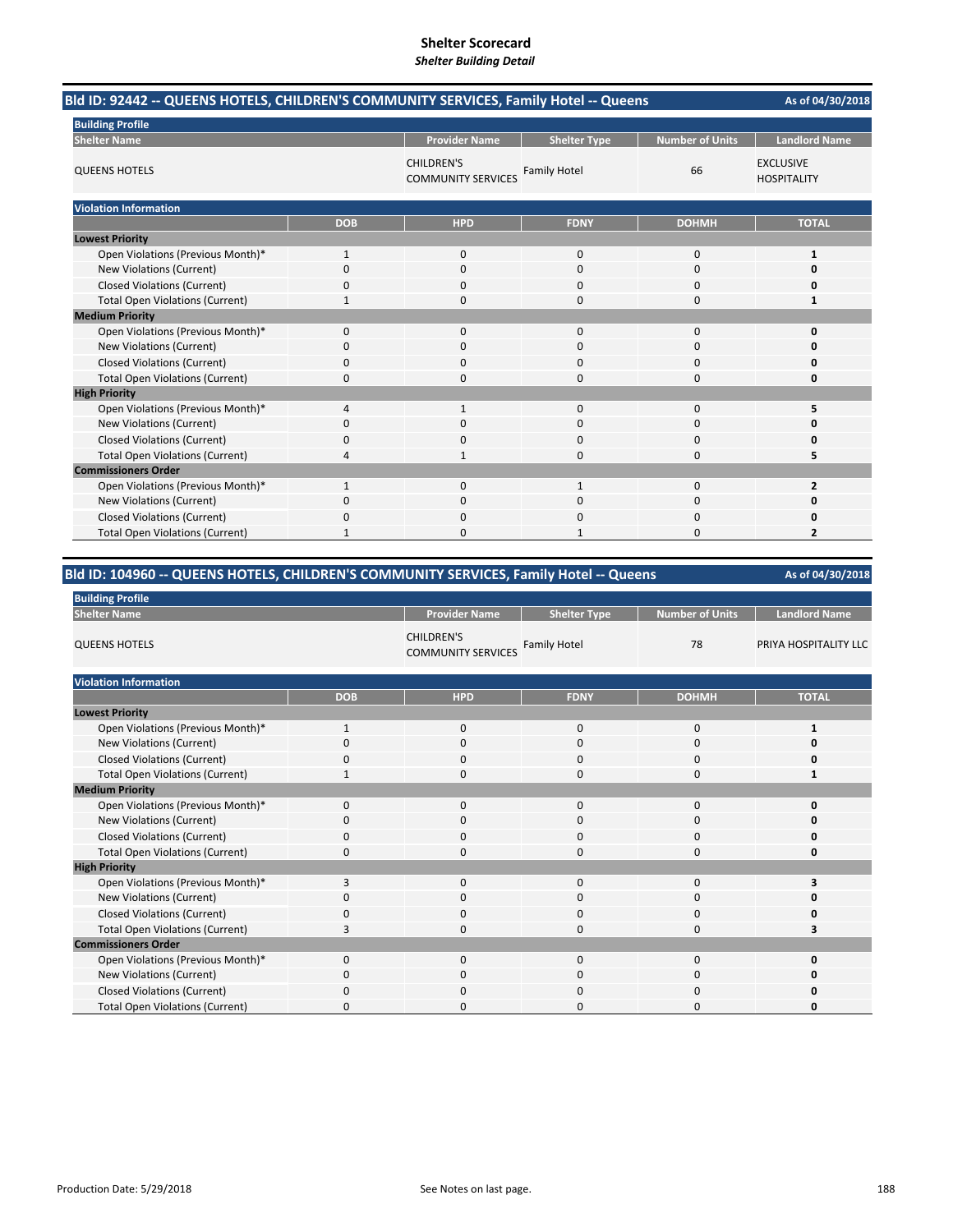| Bld ID: 102686 -- QUEENS HOTELS, CHILDREN'S COMMUNITY SERVICES, Family Hotel -- Queens | As of 04/30/2018 |                                                |                     |                        |                                |
|----------------------------------------------------------------------------------------|------------------|------------------------------------------------|---------------------|------------------------|--------------------------------|
| <b>Building Profile</b>                                                                |                  |                                                |                     |                        |                                |
| <b>Shelter Name</b>                                                                    |                  | <b>Provider Name</b>                           | <b>Shelter Type</b> | <b>Number of Units</b> | <b>Landlord Name</b>           |
| <b>QUEENS HOTELS</b>                                                                   |                  | <b>CHILDREN'S</b><br><b>COMMUNITY SERVICES</b> | <b>Family Hotel</b> | 84                     | X ROCKAWAY BEACH<br><b>LLC</b> |
| <b>Violation Information</b>                                                           |                  |                                                |                     |                        |                                |
|                                                                                        | <b>DOB</b>       | <b>HPD</b>                                     | <b>FDNY</b>         | <b>DOHMH</b>           | <b>TOTAL</b>                   |
| <b>Lowest Priority</b>                                                                 |                  |                                                |                     |                        |                                |
| Open Violations (Previous Month)*                                                      | 0                | $\mathbf{0}$                                   | $\mathbf 0$         | 0                      | 0                              |
| New Violations (Current)                                                               | 0                | 0                                              | 0                   | 0                      | 0                              |
| <b>Closed Violations (Current)</b>                                                     | 0                | 0                                              | $\Omega$            | 0                      | Ω                              |
| <b>Total Open Violations (Current)</b>                                                 | 0                | 0                                              | $\Omega$            | 0                      | Ω                              |
| <b>Medium Priority</b>                                                                 |                  |                                                |                     |                        |                                |
| Open Violations (Previous Month)*                                                      | 0                | $\mathbf{0}$                                   | $\mathbf{0}$        | 0                      | 0                              |
| New Violations (Current)                                                               | 0                | $\Omega$                                       | $\Omega$            | 0                      | Ω                              |
| <b>Closed Violations (Current)</b>                                                     | 0                | 0                                              | 0                   | 0                      | Ω                              |
| <b>Total Open Violations (Current)</b>                                                 | 0                | 0                                              | $\Omega$            | 0                      | 0                              |
| <b>High Priority</b>                                                                   |                  |                                                |                     |                        |                                |
| Open Violations (Previous Month)*                                                      | 0                | $\mathbf{0}$                                   | $\mathbf{0}$        | 0                      | 0                              |
| New Violations (Current)                                                               | 0                | 0                                              | 0                   | 0                      | Ω                              |
| <b>Closed Violations (Current)</b>                                                     | 0                | $\Omega$                                       | $\Omega$            | $\Omega$               | n                              |
| <b>Total Open Violations (Current)</b>                                                 | 0                | 0                                              | $\Omega$            | 0                      | 0                              |
| <b>Commissioners Order</b>                                                             |                  |                                                |                     |                        |                                |
| Open Violations (Previous Month)*                                                      | 0                | $\Omega$                                       | $\Omega$            | $\Omega$               | 0                              |
| New Violations (Current)                                                               | 0                | 0                                              | 0                   | 0                      | 0                              |
| <b>Closed Violations (Current)</b>                                                     | 0                | $\Omega$                                       | $\Omega$            | 0                      | 0                              |
| <b>Total Open Violations (Current)</b>                                                 | 0                | O                                              | $\Omega$            | $\Omega$               | 0                              |

# **Bld ID: 119324 ‐‐ QUEENS HOTELS, CHILDREN'S COMMUNITY SERVICES, Family Hotel ‐‐ Queens**

| <b>Building Profile</b>                |              |                                                |                     |                        |                                               |  |  |
|----------------------------------------|--------------|------------------------------------------------|---------------------|------------------------|-----------------------------------------------|--|--|
| <b>Shelter Name</b>                    |              | <b>Provider Name</b>                           | <b>Shelter Type</b> | <b>Number of Units</b> | <b>Landlord Name</b>                          |  |  |
| <b>QUEENS HOTELS</b>                   |              | <b>CHILDREN'S</b><br><b>COMMUNITY SERVICES</b> | <b>Family Hotel</b> | 54                     | <b>SUPERIOR REDDING</b><br><b>HOLDING LLC</b> |  |  |
| <b>Violation Information</b>           |              |                                                |                     |                        |                                               |  |  |
|                                        | <b>DOB</b>   | <b>HPD</b>                                     | <b>FDNY</b>         | <b>DOHMH</b>           | <b>TOTAL</b>                                  |  |  |
| <b>Lowest Priority</b>                 |              |                                                |                     |                        |                                               |  |  |
| Open Violations (Previous Month)*      | $\mathbf{1}$ | $\mathbf{0}$                                   | 6                   | $\mathbf 0$            | $\overline{7}$                                |  |  |
| New Violations (Current)               | 0            | 0                                              | 2                   | 0                      | 2                                             |  |  |
| <b>Closed Violations (Current)</b>     | $\Omega$     | 0                                              | $\overline{2}$      | 0                      | 2                                             |  |  |
| <b>Total Open Violations (Current)</b> | $\mathbf{1}$ | $\mathbf 0$                                    | 6                   | $\Omega$               | 7                                             |  |  |
| <b>Medium Priority</b>                 |              |                                                |                     |                        |                                               |  |  |
| Open Violations (Previous Month)*      | 0            | 0                                              | $\mathbf{0}$        | $\mathbf{0}$           | U                                             |  |  |
| New Violations (Current)               | $\Omega$     | 0                                              | 0                   | 0                      | U                                             |  |  |
| <b>Closed Violations (Current)</b>     | $\Omega$     | 0                                              | $\Omega$            | $\mathbf{0}$           | 0                                             |  |  |
| <b>Total Open Violations (Current)</b> | 0            | 0                                              | $\Omega$            | $\mathbf 0$            | 0                                             |  |  |
| <b>High Priority</b>                   |              |                                                |                     |                        |                                               |  |  |
| Open Violations (Previous Month)*      | $\Omega$     | $\Omega$                                       | 0                   | $\mathbf{0}$           | O                                             |  |  |
| New Violations (Current)               | $\Omega$     | 0                                              | $\Omega$            | 0                      | ŋ                                             |  |  |
| <b>Closed Violations (Current)</b>     | 0            | $\mathbf 0$                                    | 0                   | 0                      | 0                                             |  |  |
| <b>Total Open Violations (Current)</b> | $\Omega$     | 0                                              | $\Omega$            | 0                      | 0                                             |  |  |
| <b>Commissioners Order</b>             |              |                                                |                     |                        |                                               |  |  |
| Open Violations (Previous Month)*      | $\Omega$     | $\mathbf 0$                                    | $\mathbf{0}$        | 0                      | 0                                             |  |  |
| New Violations (Current)               | 0            | 0                                              | 0                   | 0                      | U                                             |  |  |
| <b>Closed Violations (Current)</b>     | 0            | 0                                              | $\Omega$            | 0                      | 0                                             |  |  |
| <b>Total Open Violations (Current)</b> | <sup>0</sup> | 0                                              | <sup>0</sup>        | O                      | U                                             |  |  |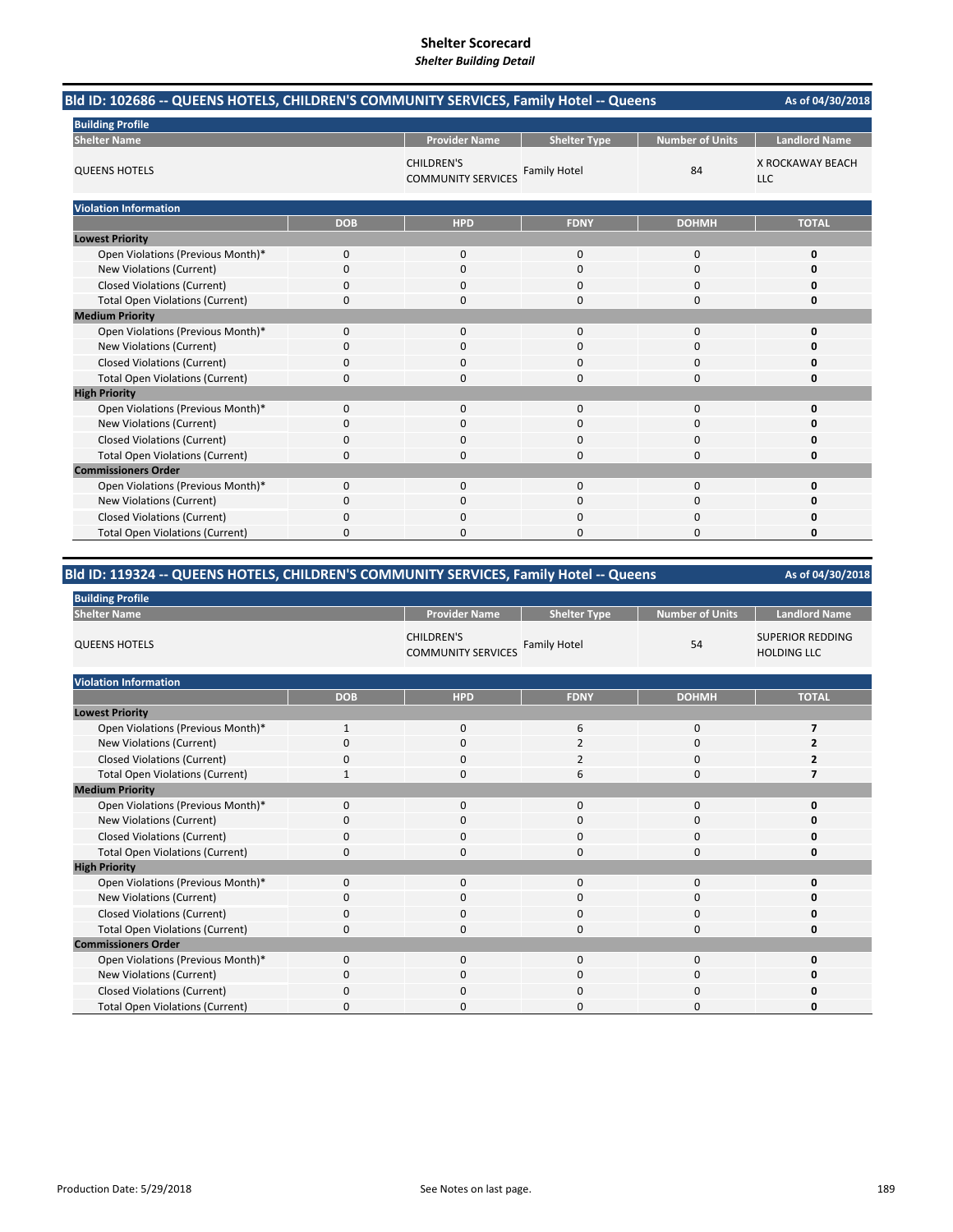| Bld ID: 124198 -- QUEENS HOTELS, CHILDREN'S COMMUNITY SERVICES, Family Hotel -- Queens | As of 04/30/2018 |                                                |                     |                        |                      |
|----------------------------------------------------------------------------------------|------------------|------------------------------------------------|---------------------|------------------------|----------------------|
| <b>Building Profile</b>                                                                |                  |                                                |                     |                        |                      |
| <b>Shelter Name</b>                                                                    |                  | <b>Provider Name</b>                           | <b>Shelter Type</b> | <b>Number of Units</b> | <b>Landlord Name</b> |
| <b>QUEENS HOTELS</b>                                                                   |                  | <b>CHILDREN'S</b><br><b>COMMUNITY SERVICES</b> | <b>Family Hotel</b> | 35                     | PRINCETEL, LLC       |
| <b>Violation Information</b>                                                           |                  |                                                |                     |                        |                      |
|                                                                                        | <b>DOB</b>       | <b>HPD</b>                                     | <b>FDNY</b>         | <b>DOHMH</b>           | <b>TOTAL</b>         |
| <b>Lowest Priority</b>                                                                 |                  |                                                |                     |                        |                      |
| Open Violations (Previous Month)*                                                      | 0                | $\mathbf{0}$                                   | 1                   | 0                      | 1                    |
| New Violations (Current)                                                               | 0                | 0                                              | 0                   | 0                      | 0                    |
| <b>Closed Violations (Current)</b>                                                     | 0                | 0                                              | $\Omega$            | 0                      | Ω                    |
| <b>Total Open Violations (Current)</b>                                                 | 0                | 0                                              |                     | 0                      | 1                    |
| <b>Medium Priority</b>                                                                 |                  |                                                |                     |                        |                      |
| Open Violations (Previous Month)*                                                      | 0                | $\mathbf{0}$                                   | $\mathbf{0}$        | 0                      | 0                    |
| New Violations (Current)                                                               | 0                | $\Omega$                                       | $\Omega$            | 0                      | O                    |
| <b>Closed Violations (Current)</b>                                                     | 0                | 0                                              | 0                   | 0                      | Ω                    |
| <b>Total Open Violations (Current)</b>                                                 | 0                | 0                                              | $\Omega$            | 0                      | 0                    |
| <b>High Priority</b>                                                                   |                  |                                                |                     |                        |                      |
| Open Violations (Previous Month)*                                                      | 0                | $\mathbf{0}$                                   | $\mathbf{0}$        | 0                      | 0                    |
| New Violations (Current)                                                               | 0                | 0                                              | 0                   | 0                      | Ω                    |
| <b>Closed Violations (Current)</b>                                                     | 0                | $\Omega$                                       | $\Omega$            | $\Omega$               | n                    |
| <b>Total Open Violations (Current)</b>                                                 | 0                | 0                                              | $\Omega$            | 0                      | 0                    |
| <b>Commissioners Order</b>                                                             |                  |                                                |                     |                        |                      |
| Open Violations (Previous Month)*                                                      | 0                | $\Omega$                                       | $\Omega$            | $\Omega$               | 0                    |
| New Violations (Current)                                                               | 0                | 0                                              | 0                   | 0                      | 0                    |
| <b>Closed Violations (Current)</b>                                                     | 0                | $\Omega$                                       | $\Omega$            | 0                      | 0                    |
| <b>Total Open Violations (Current)</b>                                                 | 0                | O                                              | $\Omega$            | $\Omega$               | 0                    |

# **Bld ID: 124172 ‐‐ QUEENS HOTELS, CHILDREN'S COMMUNITY SERVICES, Family Hotel ‐‐ Queens**

| <b>Building Profile</b>                |             |                                                |                     |                        |                                  |  |  |
|----------------------------------------|-------------|------------------------------------------------|---------------------|------------------------|----------------------------------|--|--|
| <b>Shelter Name</b>                    |             | <b>Provider Name</b>                           | <b>Shelter Type</b> | <b>Number of Units</b> | <b>Landlord Name</b>             |  |  |
| <b>QUEENS HOTELS</b>                   |             | <b>CHILDREN'S</b><br><b>COMMUNITY SERVICES</b> | <b>Family Hotel</b> | 61                     | PRIDE HOSPITALITY,<br><b>LLC</b> |  |  |
| <b>Violation Information</b>           |             |                                                |                     |                        |                                  |  |  |
|                                        | <b>DOB</b>  | <b>HPD</b>                                     | <b>FDNY</b>         | <b>DOHMH</b>           | <b>TOTAL</b>                     |  |  |
| <b>Lowest Priority</b>                 |             |                                                |                     |                        |                                  |  |  |
| Open Violations (Previous Month)*      | $\mathbf 0$ | $\mathbf 0$                                    | $\mathbf{0}$        | $\mathbf 0$            | 0                                |  |  |
| <b>New Violations (Current)</b>        | $\Omega$    | $\mathbf 0$                                    | $\mathbf 0$         | 0                      | 0                                |  |  |
| <b>Closed Violations (Current)</b>     | $\Omega$    | 0                                              | 0                   | 0                      | 0                                |  |  |
| <b>Total Open Violations (Current)</b> | $\mathbf 0$ | 0                                              | $\mathbf{0}$        | $\mathbf 0$            | 0                                |  |  |
| <b>Medium Priority</b>                 |             |                                                |                     |                        |                                  |  |  |
| Open Violations (Previous Month)*      | 0           | $\mathbf 0$                                    | 0                   | 0                      | 0                                |  |  |
| New Violations (Current)               | $\Omega$    | $\mathbf 0$                                    | $\mathbf{0}$        | 0                      | O                                |  |  |
| <b>Closed Violations (Current)</b>     | $\Omega$    | $\mathbf 0$                                    | 0                   | 0                      | 0                                |  |  |
| <b>Total Open Violations (Current)</b> | $\mathbf 0$ | 0                                              | $\mathbf{0}$        | 0                      | 0                                |  |  |
| <b>High Priority</b>                   |             |                                                |                     |                        |                                  |  |  |
| Open Violations (Previous Month)*      | $\Omega$    | $\mathbf 0$                                    | $\mathbf{0}$        | 0                      | 0                                |  |  |
| New Violations (Current)               | $\mathbf 0$ | $\mathbf 0$                                    | $\mathbf{0}$        | 0                      | 0                                |  |  |
| <b>Closed Violations (Current)</b>     | $\Omega$    | 0                                              | $\mathbf{0}$        | 0                      | 0                                |  |  |
| <b>Total Open Violations (Current)</b> | $\mathbf 0$ | $\mathbf 0$                                    | $\mathbf{0}$        | 0                      | 0                                |  |  |
| <b>Commissioners Order</b>             |             |                                                |                     |                        |                                  |  |  |
| Open Violations (Previous Month)*      | $\Omega$    | $\mathbf 0$                                    | 0                   | 0                      | 0                                |  |  |
| New Violations (Current)               | $\Omega$    | $\mathbf 0$                                    | $\mathbf 0$         | 0                      | 0                                |  |  |
| <b>Closed Violations (Current)</b>     | $\Omega$    | $\mathbf 0$                                    | 0                   | 0                      | 0                                |  |  |
| <b>Total Open Violations (Current)</b> | $\Omega$    | $\Omega$                                       | $\Omega$            | $\Omega$               | O                                |  |  |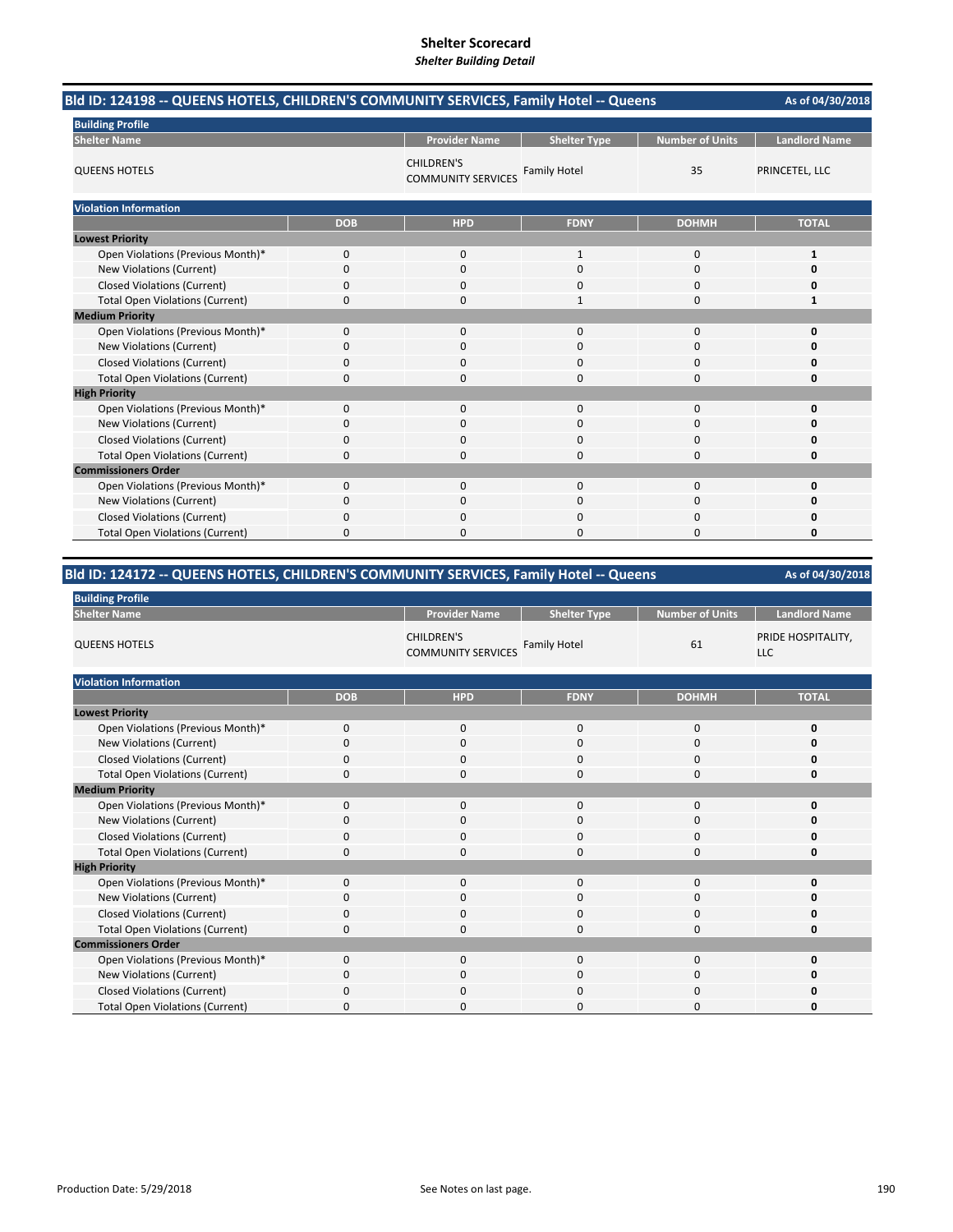| Bld ID: 97027 -- QUEENS HOTELS, CHILDREN'S COMMUNITY SERVICES, Family Hotel -- Queens |            |                                                |                     |                        | As of 04/30/2018                         |  |
|---------------------------------------------------------------------------------------|------------|------------------------------------------------|---------------------|------------------------|------------------------------------------|--|
| <b>Building Profile</b>                                                               |            |                                                |                     |                        |                                          |  |
| <b>Shelter Name</b>                                                                   |            | <b>Provider Name</b>                           | <b>Shelter Type</b> | <b>Number of Units</b> | <b>Landlord Name</b>                     |  |
| <b>QUEENS HOTELS</b>                                                                  |            | <b>CHILDREN'S</b><br><b>COMMUNITY SERVICES</b> | <b>Family Hotel</b> | 72                     | <b>GOLDMINE</b><br><b>MANAGEMENT LLC</b> |  |
| <b>Violation Information</b>                                                          |            |                                                |                     |                        |                                          |  |
|                                                                                       | <b>DOB</b> | <b>HPD</b>                                     | <b>FDNY</b>         | <b>DOHMH</b>           | <b>TOTAL</b>                             |  |
| <b>Lowest Priority</b>                                                                |            |                                                |                     |                        |                                          |  |
| Open Violations (Previous Month)*                                                     | 0          | 0                                              | 0                   | $\mathbf 0$            | 0                                        |  |
| New Violations (Current)                                                              | 0          | 0                                              | 0                   | $\mathbf 0$            | 0                                        |  |
| <b>Closed Violations (Current)</b>                                                    | 0          | 0                                              | $\Omega$            | $\Omega$               | n                                        |  |
| <b>Total Open Violations (Current)</b>                                                | 0          | 0                                              | 0                   | $\Omega$               | Ω                                        |  |
| <b>Medium Priority</b>                                                                |            |                                                |                     |                        |                                          |  |
| Open Violations (Previous Month)*                                                     | 0          | 0                                              | 0                   | $\mathbf 0$            | 0                                        |  |
| <b>New Violations (Current)</b>                                                       | 0          | 0                                              | $\Omega$            | $\Omega$               | Ω                                        |  |
| <b>Closed Violations (Current)</b>                                                    | 0          | 0                                              | 0                   | 0                      | Ω                                        |  |
| <b>Total Open Violations (Current)</b>                                                | 0          | $\Omega$                                       | $\Omega$            | $\Omega$               | 0                                        |  |
| <b>High Priority</b>                                                                  |            |                                                |                     |                        |                                          |  |
| Open Violations (Previous Month)*                                                     | 0          | $\mathbf{0}$                                   | $\Omega$            | $\Omega$               | 0                                        |  |
| <b>New Violations (Current)</b>                                                       | 0          | 0                                              | ŋ                   | 0                      | O                                        |  |
| <b>Closed Violations (Current)</b>                                                    | 0          | $\Omega$                                       | $\Omega$            | $\Omega$               | n                                        |  |
| <b>Total Open Violations (Current)</b>                                                | 0          | 0                                              | $\Omega$            | $\Omega$               | 0                                        |  |
| <b>Commissioners Order</b>                                                            |            |                                                |                     |                        |                                          |  |
| Open Violations (Previous Month)*                                                     |            | 0                                              | $\Omega$            | $\Omega$               | 1                                        |  |
| New Violations (Current)                                                              | 0          | $\Omega$                                       | $\Omega$            | $\Omega$               | n                                        |  |
| <b>Closed Violations (Current)</b>                                                    | 0          | 0                                              | n                   | $\Omega$               | n                                        |  |
| <b>Total Open Violations (Current)</b>                                                |            | U                                              | ŋ                   | n                      | 1                                        |  |

# **Bld ID: 51456 ‐‐ QUEENS HOTELS, CHILDREN'S COMMUNITY SERVICES, Family Hotel ‐‐ Queens**

| <b>Building Profile</b>                |             |                                                |                     |                        |                           |  |  |
|----------------------------------------|-------------|------------------------------------------------|---------------------|------------------------|---------------------------|--|--|
| <b>Shelter Name</b>                    |             | <b>Provider Name</b>                           | <b>Shelter Type</b> | <b>Number of Units</b> | <b>Landlord Name</b>      |  |  |
| <b>QUEENS HOTELS</b>                   |             | <b>CHILDREN'S</b><br><b>COMMUNITY SERVICES</b> | <b>Family Hotel</b> | 30                     | <b>CRANSTON HOTEL LLC</b> |  |  |
| <b>Violation Information</b>           |             |                                                |                     |                        |                           |  |  |
|                                        | <b>DOB</b>  | <b>HPD</b>                                     | <b>FDNY</b>         | <b>DOHMH</b>           | <b>TOTAL</b>              |  |  |
| <b>Lowest Priority</b>                 |             |                                                |                     |                        |                           |  |  |
| Open Violations (Previous Month)*      | $\Omega$    | $\mathbf 0$                                    | $\mathbf{0}$        | $\mathbf 0$            | 0                         |  |  |
| New Violations (Current)               | $\Omega$    | $\mathbf 0$                                    | 0                   | 0                      | O                         |  |  |
| <b>Closed Violations (Current)</b>     | $\Omega$    | $\mathbf 0$                                    | 0                   | 0                      | 0                         |  |  |
| <b>Total Open Violations (Current)</b> | $\Omega$    | $\mathbf 0$                                    | $\Omega$            | $\Omega$               | 0                         |  |  |
| <b>Medium Priority</b>                 |             |                                                |                     |                        |                           |  |  |
| Open Violations (Previous Month)*      | $\Omega$    | $\mathbf 0$                                    | $\Omega$            | $\mathbf 0$            | 0                         |  |  |
| <b>New Violations (Current)</b>        | $\Omega$    | $\mathbf 0$                                    | $\mathbf 0$         | 0                      | 0                         |  |  |
| <b>Closed Violations (Current)</b>     | $\Omega$    | $\mathbf 0$                                    | $\Omega$            | 0                      | 0                         |  |  |
| <b>Total Open Violations (Current)</b> | $\Omega$    | $\mathbf 0$                                    | $\Omega$            | 0                      | O                         |  |  |
| <b>High Priority</b>                   |             |                                                |                     |                        |                           |  |  |
| Open Violations (Previous Month)*      | $\Omega$    | $\Omega$                                       | $\mathbf 0$         | 0                      | O                         |  |  |
| New Violations (Current)               | $\Omega$    | $\mathbf 0$                                    | $\Omega$            | 0                      | O                         |  |  |
| <b>Closed Violations (Current)</b>     | $\Omega$    | $\mathbf 0$                                    | 0                   | 0                      | O                         |  |  |
| <b>Total Open Violations (Current)</b> | $\mathbf 0$ | $\mathbf 0$                                    | $\mathbf 0$         | 0                      | 0                         |  |  |
| <b>Commissioners Order</b>             |             |                                                |                     |                        |                           |  |  |
| Open Violations (Previous Month)*      | $\Omega$    | $\mathbf 0$                                    | $\mathbf 0$         | 0                      | O                         |  |  |
| New Violations (Current)               | $\Omega$    | 0                                              | $\mathbf 0$         | 0                      | 0                         |  |  |
| <b>Closed Violations (Current)</b>     | $\Omega$    | $\Omega$                                       | $\Omega$            | 0                      | O                         |  |  |
| <b>Total Open Violations (Current)</b> | O           | $\Omega$                                       | $\Omega$            | $\Omega$               | O                         |  |  |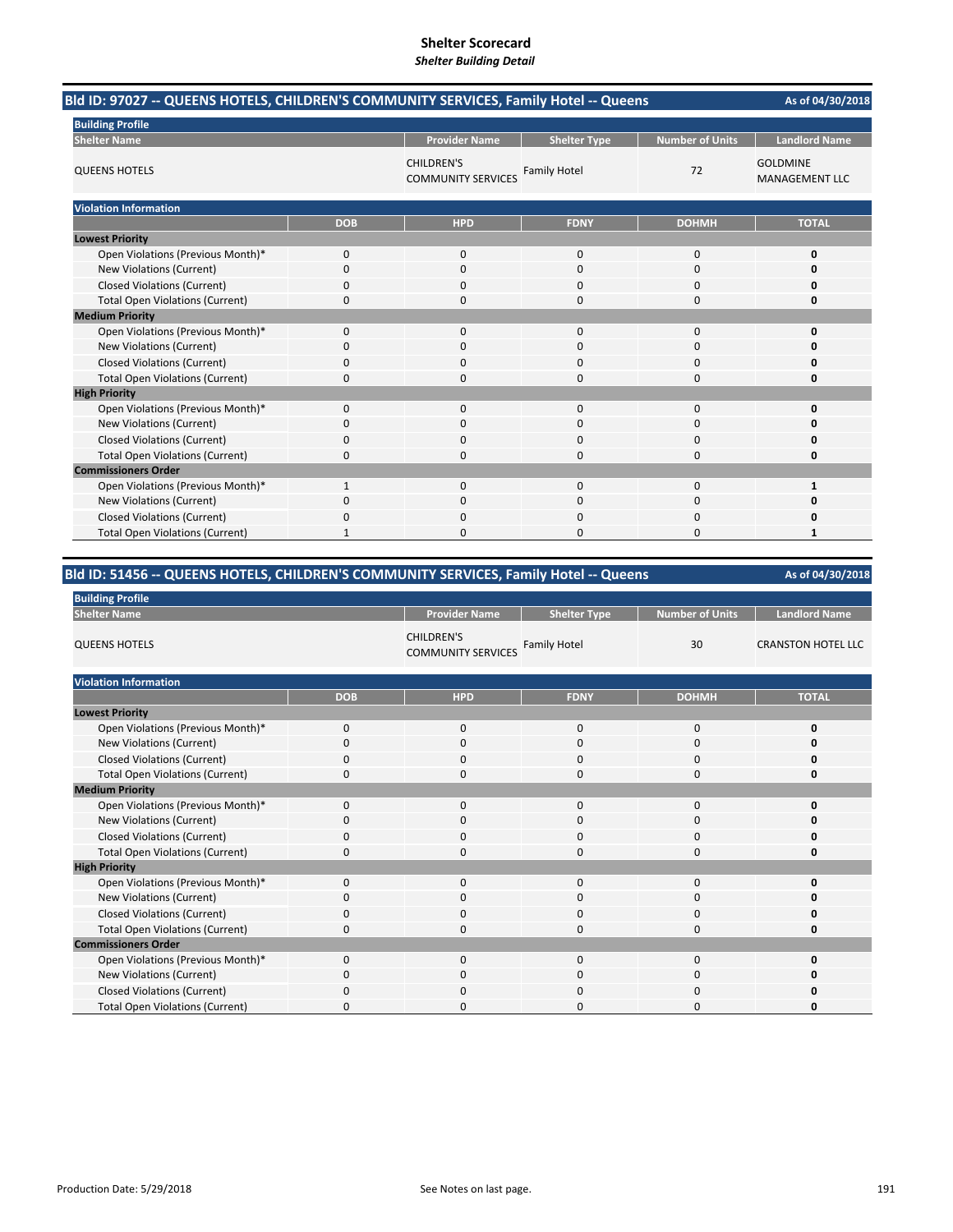| Bld ID: 104210 -- QUEENS HOTELS, CHILDREN'S COMMUNITY SERVICES, Family Hotel -- Queens |            |                                                |                     | As of 04/30/2018       |                         |
|----------------------------------------------------------------------------------------|------------|------------------------------------------------|---------------------|------------------------|-------------------------|
| <b>Building Profile</b>                                                                |            |                                                |                     |                        |                         |
| <b>Shelter Name</b>                                                                    |            | <b>Provider Name</b>                           | <b>Shelter Type</b> | <b>Number of Units</b> | <b>Landlord Name</b>    |
| <b>QUEENS HOTELS</b>                                                                   |            | <b>CHILDREN'S</b><br><b>COMMUNITY SERVICES</b> | <b>Family Hotel</b> | 32                     | <b>SHIV DARSHAN INS</b> |
| <b>Violation Information</b>                                                           |            |                                                |                     |                        |                         |
|                                                                                        | <b>DOB</b> | <b>HPD</b>                                     | <b>FDNY</b>         | <b>DOHMH</b>           | <b>TOTAL</b>            |
| <b>Lowest Priority</b>                                                                 |            |                                                |                     |                        |                         |
| Open Violations (Previous Month)*                                                      | 4          | 0                                              | 5                   | 0                      | 9                       |
| New Violations (Current)                                                               | 0          | 0                                              | 0                   | 0                      | 0                       |
| <b>Closed Violations (Current)</b>                                                     | 2          | 0                                              | $\Omega$            | 0                      | 2                       |
| <b>Total Open Violations (Current)</b>                                                 | 2          | 0                                              | 5                   | 0                      | 7                       |
| <b>Medium Priority</b>                                                                 |            |                                                |                     |                        |                         |
| Open Violations (Previous Month)*                                                      | 0          | $\mathbf{0}$                                   | $\mathbf{0}$        | 0                      | 0                       |
| New Violations (Current)                                                               | 0          | $\Omega$                                       | $\Omega$            | 0                      | O                       |
| <b>Closed Violations (Current)</b>                                                     | 0          | 0                                              | 0                   | 0                      | 0                       |
| <b>Total Open Violations (Current)</b>                                                 | 0          | $\Omega$                                       | $\Omega$            | 0                      | 0                       |
| <b>High Priority</b>                                                                   |            |                                                |                     |                        |                         |
| Open Violations (Previous Month)*                                                      | 5          | $\mathbf{0}$                                   | $\mathbf{0}$        | 0                      | 5                       |
| New Violations (Current)                                                               | 0          | 0                                              | $\Omega$            | 0                      | O                       |
| <b>Closed Violations (Current)</b>                                                     | 1          | $\Omega$                                       | $\Omega$            | $\Omega$               | 1                       |
| <b>Total Open Violations (Current)</b>                                                 | 4          | $\Omega$                                       | $\Omega$            | 0                      | 4                       |
| <b>Commissioners Order</b>                                                             |            |                                                |                     |                        |                         |
| Open Violations (Previous Month)*                                                      | 6          | $\Omega$                                       | $\overline{2}$      | $\Omega$               | 8                       |
| New Violations (Current)                                                               | 0          | 0                                              | 0                   | 0                      | 0                       |
| <b>Closed Violations (Current)</b>                                                     | 0          | $\Omega$                                       | $\Omega$            | $\Omega$               | Ω                       |
| <b>Total Open Violations (Current)</b>                                                 | 6          | $\Omega$                                       | 2                   | $\Omega$               | 8                       |

# **Bld ID: 120073 ‐‐ QUEENS HOTELS, CHILDREN'S COMMUNITY SERVICES, Family Hotel ‐‐ Queens**

| <b>Building Profile</b>                |                |                                                |                     |                        |                      |
|----------------------------------------|----------------|------------------------------------------------|---------------------|------------------------|----------------------|
| <b>Shelter Name</b>                    |                | <b>Provider Name</b>                           | <b>Shelter Type</b> | <b>Number of Units</b> | <b>Landlord Name</b> |
| <b>QUEENS HOTELS</b>                   |                | <b>CHILDREN'S</b><br><b>COMMUNITY SERVICES</b> | <b>Family Hotel</b> | 37                     | PATKIN HOLDING LLC   |
| <b>Violation Information</b>           |                |                                                |                     |                        |                      |
|                                        | <b>DOB</b>     | <b>HPD</b>                                     | <b>FDNY</b>         | <b>DOHMH</b>           | <b>TOTAL</b>         |
| <b>Lowest Priority</b>                 |                |                                                |                     |                        |                      |
| Open Violations (Previous Month)*      | $\overline{2}$ | $\mathbf 0$                                    | $\mathbf{0}$        | 0                      | $\overline{2}$       |
| New Violations (Current)               | $\Omega$       | 0                                              | $\mathbf 0$         | 0                      | 0                    |
| <b>Closed Violations (Current)</b>     |                | $\mathbf 0$                                    | 0                   | 0                      | 1                    |
| <b>Total Open Violations (Current)</b> | $\mathbf{1}$   | $\mathbf 0$                                    | 0                   | 0                      | 1                    |
| <b>Medium Priority</b>                 |                |                                                |                     |                        |                      |
| Open Violations (Previous Month)*      | $\mathbf 0$    | $\mathbf 0$                                    | $\mathbf{0}$        | 0                      | 0                    |
| New Violations (Current)               | 0              | $\mathbf 0$                                    | 0                   | 0                      | O                    |
| <b>Closed Violations (Current)</b>     | $\Omega$       | $\mathbf 0$                                    | 0                   | 0                      | 0                    |
| <b>Total Open Violations (Current)</b> | $\Omega$       | $\mathbf 0$                                    | 0                   | 0                      | 0                    |
| <b>High Priority</b>                   |                |                                                |                     |                        |                      |
| Open Violations (Previous Month)*      | $\overline{2}$ | $\mathbf 0$                                    | 0                   | 0                      | 2                    |
| New Violations (Current)               | 0              | $\mathbf 0$                                    | $\mathbf 0$         | 0                      | 0                    |
| <b>Closed Violations (Current)</b>     | $\Omega$       | $\mathbf 0$                                    | $\Omega$            | 0                      | 0                    |
| <b>Total Open Violations (Current)</b> | $\overline{2}$ | $\Omega$                                       | 0                   | 0                      | 2                    |
| <b>Commissioners Order</b>             |                |                                                |                     |                        |                      |
| Open Violations (Previous Month)*      | $\overline{2}$ | $\mathbf{0}$                                   | $\mathbf{0}$        | 0                      | $\overline{2}$       |
| New Violations (Current)               |                | $\mathbf 0$                                    | 3                   | 0                      |                      |
| Closed Violations (Current)            |                | $\mathbf 0$                                    | 0                   | 0                      |                      |
| <b>Total Open Violations (Current)</b> |                | $\Omega$                                       | 3                   | 0                      | 5                    |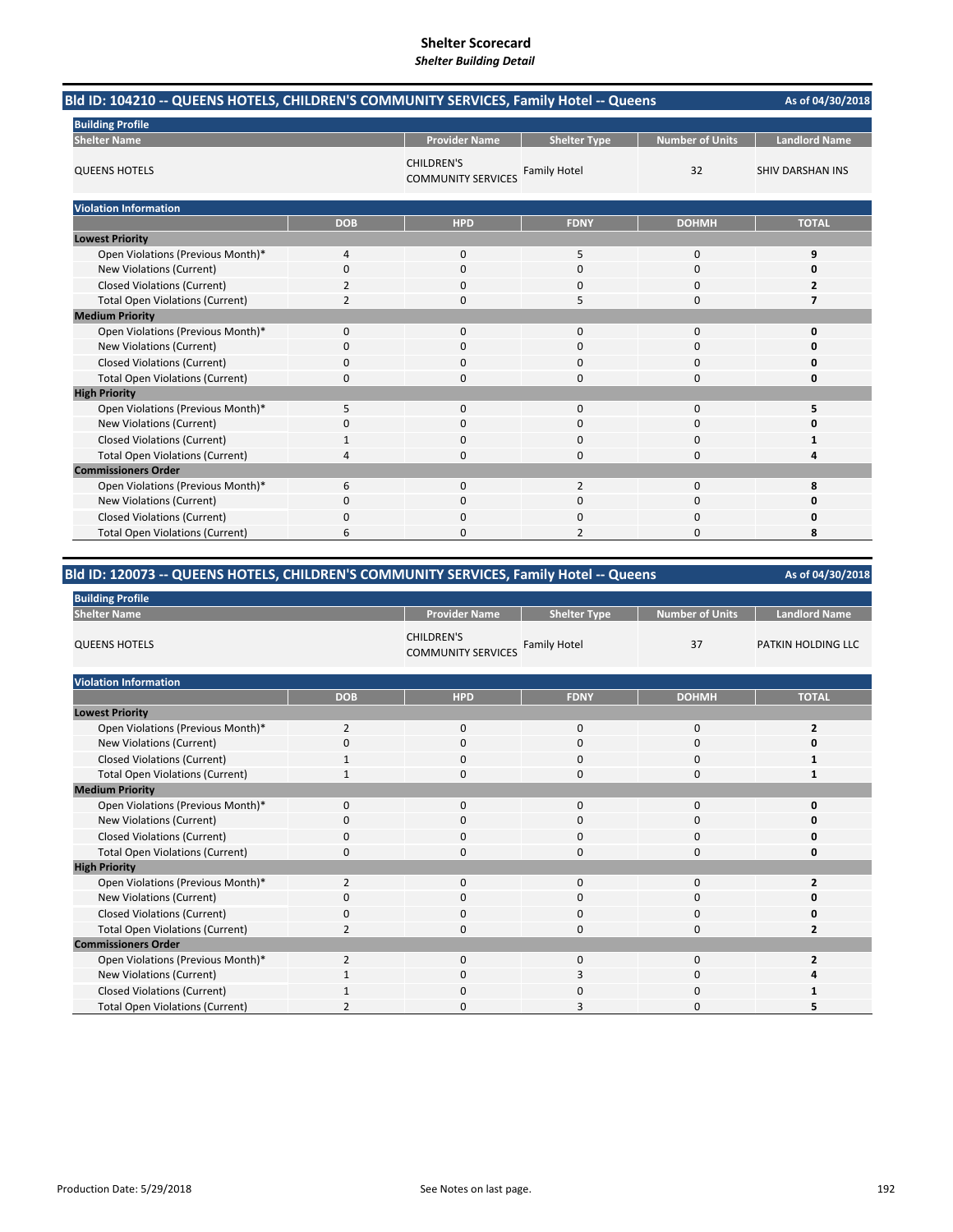| Bld ID: 44800 -- QUEENS HOTELS, CHILDREN'S COMMUNITY SERVICES, Family Hotel -- Queens |            |                                                |                     |                        | As of 04/30/2018                |
|---------------------------------------------------------------------------------------|------------|------------------------------------------------|---------------------|------------------------|---------------------------------|
| <b>Building Profile</b>                                                               |            |                                                |                     |                        |                                 |
| <b>Shelter Name</b>                                                                   |            | <b>Provider Name</b>                           | <b>Shelter Type</b> | <b>Number of Units</b> | <b>Landlord Name</b>            |
| <b>QUEENS HOTELS</b>                                                                  |            | <b>CHILDREN'S</b><br><b>COMMUNITY SERVICES</b> | <b>Family Hotel</b> | 43                     | MASTRONARDI,<br><b>VINCENZO</b> |
| <b>Violation Information</b>                                                          |            |                                                |                     |                        |                                 |
|                                                                                       | <b>DOB</b> | <b>HPD</b>                                     | <b>FDNY</b>         | <b>DOHMH</b>           | <b>TOTAL</b>                    |
| <b>Lowest Priority</b>                                                                |            |                                                |                     |                        |                                 |
| Open Violations (Previous Month)*                                                     | 0          | 0                                              | 0                   | 0                      | 0                               |
| New Violations (Current)                                                              | 0          | 0                                              | 0                   | $\mathbf 0$            | 0                               |
| <b>Closed Violations (Current)</b>                                                    | 0          | 0                                              | 0                   | $\Omega$               | o                               |
| <b>Total Open Violations (Current)</b>                                                | $\Omega$   | $\Omega$                                       | 0                   | $\Omega$               | 0                               |
| <b>Medium Priority</b>                                                                |            |                                                |                     |                        |                                 |
| Open Violations (Previous Month)*                                                     | 0          | 0                                              | 0                   | $\mathbf 0$            | 0                               |
| New Violations (Current)                                                              | 0          | $\Omega$                                       | $\Omega$            | $\Omega$               | o                               |
| <b>Closed Violations (Current)</b>                                                    | 0          | 0                                              | 0                   | $\Omega$               | 0                               |
| <b>Total Open Violations (Current)</b>                                                | 0          | $\Omega$                                       | $\Omega$            | $\Omega$               | 0                               |
| <b>High Priority</b>                                                                  |            |                                                |                     |                        |                                 |
| Open Violations (Previous Month)*                                                     | 0          | 0                                              | $\Omega$            | $\mathbf 0$            | 0                               |
| New Violations (Current)                                                              | 0          | 0                                              | 0                   | 0                      | o                               |
| <b>Closed Violations (Current)</b>                                                    | $\Omega$   | $\Omega$                                       | $\Omega$            | $\Omega$               | O                               |
| <b>Total Open Violations (Current)</b>                                                | 0          | <sup>0</sup>                                   | $\Omega$            | $\Omega$               | 0                               |
| <b>Commissioners Order</b>                                                            |            |                                                |                     |                        |                                 |
| Open Violations (Previous Month)*                                                     | $\Omega$   | $\Omega$                                       | $\mathbf{1}$        | $\Omega$               | 1                               |
| New Violations (Current)                                                              | 0          | 0                                              | $\Omega$            | $\Omega$               | O                               |
| <b>Closed Violations (Current)</b>                                                    | 0          | $\Omega$                                       | $\Omega$            | $\Omega$               | 0                               |
| <b>Total Open Violations (Current)</b>                                                | 0          | <sup>0</sup>                                   | 1                   | $\Omega$               | 1                               |

#### **As of 04/30/2018 Provider Name | Shelter Type | Number of Units | Landlord Name** CHILDREN'S COMMUNITY SERVICES Family Hotel 0 KCK REALTY CORP **DOB HPD FDNY DOHMH TOTAL** Open Violations (Previous Month)\* 0 0 0 1 1 0 1 New Violations (Current) 0000 **0** Closed Violations (Current) 0 0 0 1 0 1 Total Open Violations (Current) 0000 **0** Open Violations (Previous Month)\* 0000 **0** New Violations (Current) 0000 **0** Closed Violations (Current) 0000 **0** Total Open Violations (Current) 0000 **0** Open Violations (Previous Month)\* 0000 **0** New Violations (Current) 0000 **0** Closed Violations (Current) 0000 **0** Total Open Violations (Current) 0000 **0** Open Violations (Previous Month)\* 0000 **0 New Violations (Current)** Closed Violations (Current) 0000 **0** Total Open Violations (Current) 0000 **0 Violation Information \*\* LOCATION CLOSED \*\* ‐ Bld ID: 168529 ‐‐ QUEENS HOTELS, CHILDREN'S COMMUNITY SERVICES, Family Building Profile Shelter Name Lowest Priority Medium Priority High Priority Commissioners Order** QUEENS HOTELS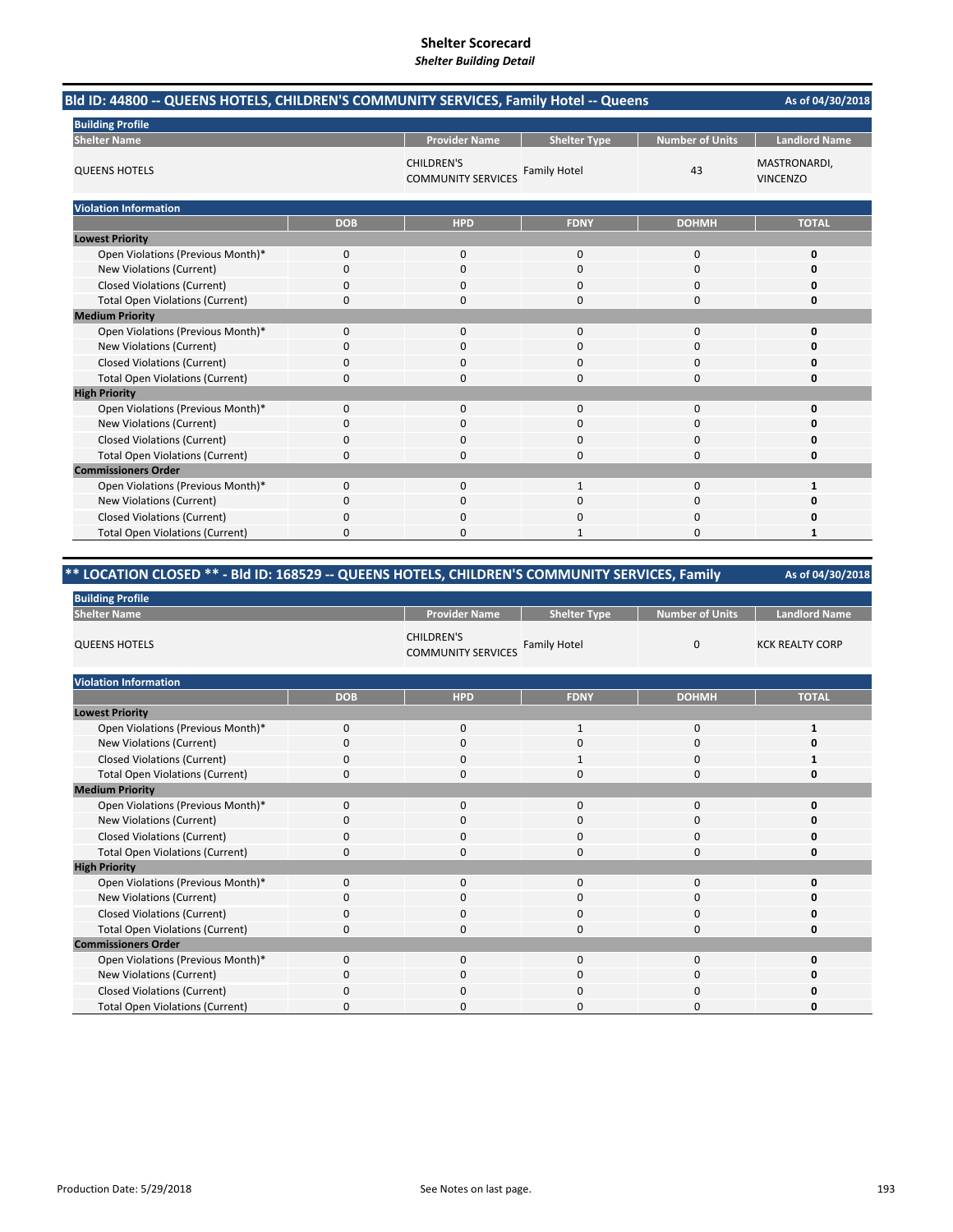| Bld ID: 181250 -- QUEENS HOTELS, CHILDREN'S COMMUNITY SERVICES, Family Hotel -- Queens |                |                                                |                     |                        | As of 04/30/2018          |
|----------------------------------------------------------------------------------------|----------------|------------------------------------------------|---------------------|------------------------|---------------------------|
| <b>Building Profile</b>                                                                |                |                                                |                     |                        |                           |
| <b>Shelter Name</b>                                                                    |                | <b>Provider Name</b>                           | <b>Shelter Type</b> | <b>Number of Units</b> | <b>Landlord Name</b>      |
| <b>QUEENS HOTELS</b>                                                                   |                | <b>CHILDREN'S</b><br><b>COMMUNITY SERVICES</b> | <b>Family Hotel</b> | 82                     | <b>SHRI HARI NEW YORK</b> |
| <b>Violation Information</b>                                                           |                |                                                |                     |                        |                           |
|                                                                                        | <b>DOB</b>     | <b>HPD</b>                                     | <b>FDNY</b>         | <b>DOHMH</b>           | <b>TOTAL</b>              |
| <b>Lowest Priority</b>                                                                 |                |                                                |                     |                        |                           |
| Open Violations (Previous Month)*                                                      | 3              | $\mathbf{0}$                                   | 2                   | $\mathbf 0$            | 5                         |
| New Violations (Current)                                                               | 0              | $\Omega$                                       | 0                   | $\Omega$               | $\Omega$                  |
| <b>Closed Violations (Current)</b>                                                     | $\mathbf{1}$   | 0                                              | 0                   | $\Omega$               | 1                         |
| <b>Total Open Violations (Current)</b>                                                 | $\overline{2}$ | $\Omega$                                       | 2                   | $\Omega$               | Δ                         |
| <b>Medium Priority</b>                                                                 |                |                                                |                     |                        |                           |
| Open Violations (Previous Month)*                                                      | $\mathbf{0}$   | $\Omega$                                       | 0                   | $\Omega$               | 0                         |
| New Violations (Current)                                                               | 0              | $\Omega$                                       | 0                   | $\Omega$               | 0                         |
| <b>Closed Violations (Current)</b>                                                     | 0              | $\Omega$                                       | 0                   | $\Omega$               | 0                         |
| <b>Total Open Violations (Current)</b>                                                 | $\mathbf{0}$   | $\mathbf{0}$                                   | 0                   | $\Omega$               | 0                         |
| <b>High Priority</b>                                                                   |                |                                                |                     |                        |                           |
| Open Violations (Previous Month)*                                                      | 2              | $\Omega$                                       | $\Omega$            | $\Omega$               | $\overline{2}$            |
| New Violations (Current)                                                               | 0              | $\Omega$                                       | 0                   | $\Omega$               | 0                         |
| <b>Closed Violations (Current)</b>                                                     | 0              | $\mathbf{0}$                                   | 0                   | $\Omega$               | 0                         |
| <b>Total Open Violations (Current)</b>                                                 | $\overline{2}$ | $\Omega$                                       | 0                   | $\Omega$               | $\overline{2}$            |
| <b>Commissioners Order</b>                                                             |                |                                                |                     |                        |                           |
| Open Violations (Previous Month)*                                                      | $\overline{2}$ | $\mathbf 0$                                    | 0                   | $\Omega$               | $\overline{2}$            |
| New Violations (Current)                                                               | 0              | $\mathbf 0$                                    | 0                   | 0                      | 0                         |
| <b>Closed Violations (Current)</b>                                                     | 0              | 0                                              | 0                   | $\Omega$               | 0                         |
| <b>Total Open Violations (Current)</b>                                                 | $\overline{2}$ | $\Omega$                                       | 0                   | U                      | $\overline{2}$            |

# **Bld ID: 1591 ‐‐ Shelter, Ben Berger, Family Hotel ‐‐ Queens**

| <b>Building Profile</b>                |             |                      |                     |                        |                                      |
|----------------------------------------|-------------|----------------------|---------------------|------------------------|--------------------------------------|
| <b>Shelter Name</b>                    |             | <b>Provider Name</b> | <b>Shelter Type</b> | <b>Number of Units</b> | <b>Landlord Name</b>                 |
| Shelter                                |             | Ben Berger           | <b>Family Hotel</b> | 60                     | LINCOLN ATLANTIC<br><b>MOTOR INN</b> |
| <b>Violation Information</b>           |             |                      |                     |                        |                                      |
|                                        | <b>DOB</b>  | <b>HPD</b>           | <b>FDNY</b>         | <b>DOHMH</b>           | <b>TOTAL</b>                         |
| <b>Lowest Priority</b>                 |             |                      |                     |                        |                                      |
| Open Violations (Previous Month)*      | $\mathbf 0$ | $\mathbf 0$          | 0                   | $\mathbf 0$            | O                                    |
| New Violations (Current)               | $\Omega$    | 0                    | $\Omega$            | $\Omega$               |                                      |
| <b>Closed Violations (Current)</b>     | $\Omega$    | $\mathbf 0$          | $\Omega$            | $\Omega$               |                                      |
| <b>Total Open Violations (Current)</b> | $\Omega$    | $\Omega$             | 0                   | $\Omega$               | n                                    |
| <b>Medium Priority</b>                 |             |                      |                     |                        |                                      |
| Open Violations (Previous Month)*      | $\Omega$    | $\Omega$             | $\Omega$            | $\Omega$               |                                      |
| New Violations (Current)               | $\mathbf 0$ | $\mathbf 0$          | 0                   | 0                      |                                      |
| <b>Closed Violations (Current)</b>     | $\Omega$    | $\mathbf 0$          | $\Omega$            | $\Omega$               |                                      |
| <b>Total Open Violations (Current)</b> | 0           | $\mathbf 0$          | 0                   | 0                      | n                                    |
| <b>High Priority</b>                   |             |                      |                     |                        |                                      |
| Open Violations (Previous Month)*      | $\Omega$    | $\mathbf 0$          | $\Omega$            | $\Omega$               |                                      |
| New Violations (Current)               | $\Omega$    | $\mathbf 0$          | 0                   | $\Omega$               |                                      |
| <b>Closed Violations (Current)</b>     | O           | $\mathbf 0$          | 0                   | 0                      |                                      |
| <b>Total Open Violations (Current)</b> | $\Omega$    | 0                    | 0                   | $\Omega$               | O                                    |
| <b>Commissioners Order</b>             |             |                      |                     |                        |                                      |
| Open Violations (Previous Month)*      |             | $\Omega$             | 0                   | $\Omega$               |                                      |
| New Violations (Current)               | O           | $\Omega$             | 0                   | $\Omega$               |                                      |
| <b>Closed Violations (Current)</b>     |             | $\Omega$             | C                   | $\Omega$               |                                      |
| <b>Total Open Violations (Current)</b> |             | $\Omega$             | n                   | $\Omega$               |                                      |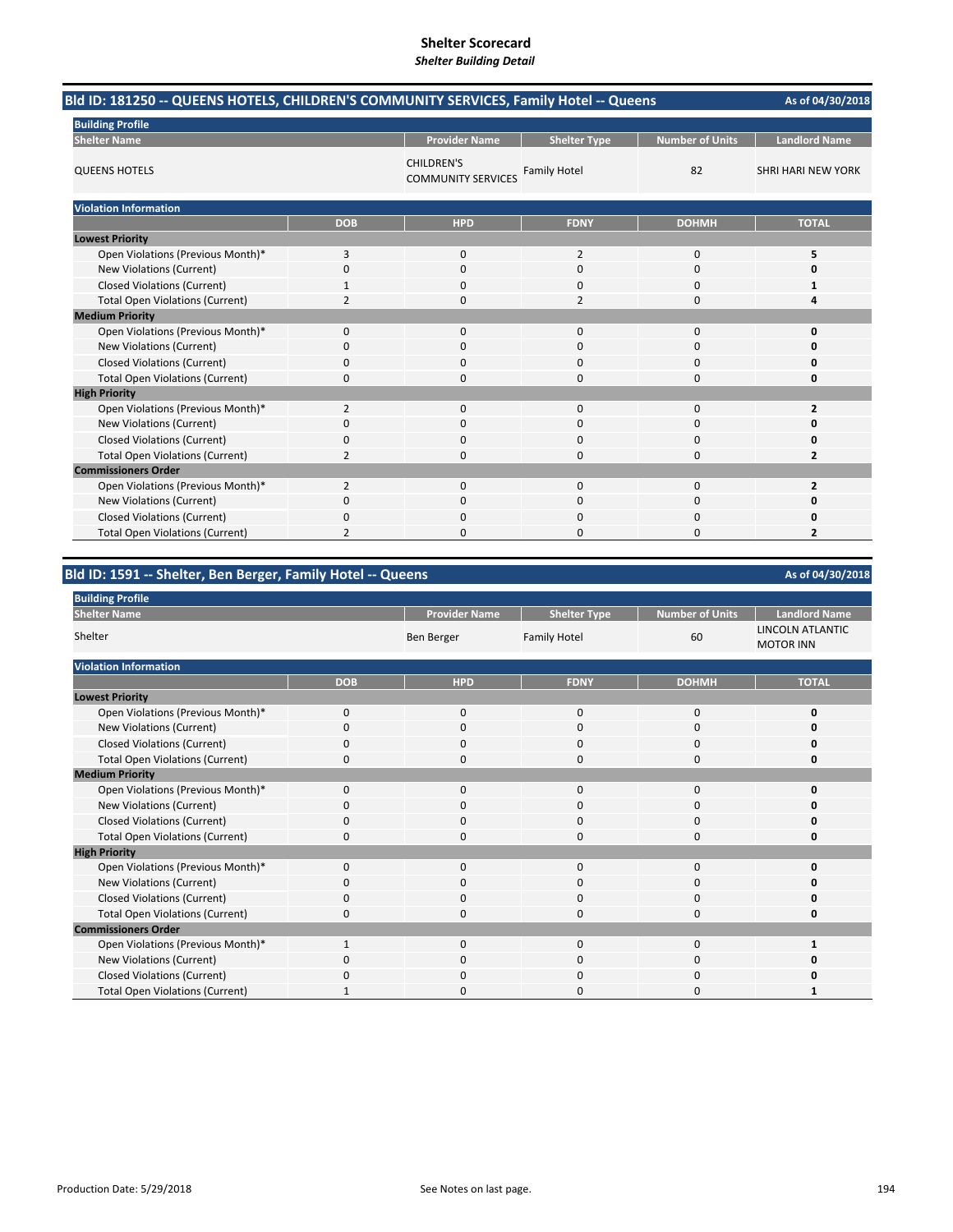| Bld ID: 75265 -- URI QUEENS HOTEL, URBAN RESOURCE INSTITUTE, Family Hotel -- Queens |            |                                           |                     |                        | As of 04/30/2018     |
|-------------------------------------------------------------------------------------|------------|-------------------------------------------|---------------------|------------------------|----------------------|
| <b>Building Profile</b>                                                             |            |                                           |                     |                        |                      |
| <b>Shelter Name</b>                                                                 |            | <b>Provider Name</b>                      | <b>Shelter Type</b> | <b>Number of Units</b> | <b>Landlord Name</b> |
| URI QUEENS HOTEL                                                                    |            | <b>URBAN RESOURCE</b><br><b>INSTITUTE</b> | <b>Family Hotel</b> | 59                     | PUSHPA HOLDING LLC   |
| <b>Violation Information</b>                                                        |            |                                           |                     |                        |                      |
|                                                                                     | <b>DOB</b> | <b>HPD</b>                                | <b>FDNY</b>         | <b>DOHMH</b>           | <b>TOTAL</b>         |
| <b>Lowest Priority</b>                                                              |            |                                           |                     |                        |                      |
| Open Violations (Previous Month)*                                                   | 0          | $\mathbf 0$                               | $\mathbf 0$         | 0                      | 0                    |
| New Violations (Current)                                                            | 0          | $\Omega$                                  | $\Omega$            | $\Omega$               | n                    |
| <b>Closed Violations (Current)</b>                                                  | 0          | $\Omega$                                  | $\Omega$            | 0                      | 0                    |
| <b>Total Open Violations (Current)</b>                                              | 0          | $\Omega$                                  | $\Omega$            | 0                      | 0                    |
| <b>Medium Priority</b>                                                              |            |                                           |                     |                        |                      |
| Open Violations (Previous Month)*                                                   | 0          | $\Omega$                                  | $\Omega$            | $\Omega$               | O                    |
| <b>New Violations (Current)</b>                                                     | 0          | 0                                         | 0                   | 0                      |                      |
| <b>Closed Violations (Current)</b>                                                  | 0          | $\Omega$                                  | 0                   | 0                      | n                    |
| <b>Total Open Violations (Current)</b>                                              | $\Omega$   | $\Omega$                                  | $\Omega$            | 0                      | 0                    |
| <b>High Priority</b>                                                                |            |                                           |                     |                        |                      |
| Open Violations (Previous Month)*                                                   | 0          | 0                                         | 0                   | 0                      | 0                    |
| New Violations (Current)                                                            | 0          | 0                                         | $\Omega$            | 0                      | n                    |
| <b>Closed Violations (Current)</b>                                                  | 0          | ŋ                                         | $\Omega$            | 0                      | n                    |
| <b>Total Open Violations (Current)</b>                                              | 0          | <sup>0</sup>                              | $\Omega$            | 0                      | 0                    |
| <b>Commissioners Order</b>                                                          |            |                                           |                     |                        |                      |
| Open Violations (Previous Month)*                                                   | 0          | $\Omega$                                  | $\Omega$            | $\Omega$               | 0                    |
| New Violations (Current)                                                            | 0          | 0                                         |                     | 0                      |                      |
| <b>Closed Violations (Current)</b>                                                  | 0          | n                                         | $\Omega$            | 0                      |                      |
| <b>Total Open Violations (Current)</b>                                              | 0          | n                                         | n                   | O                      | n                    |

# **Bld ID: 35589 ‐‐ BOULEVARD FAMILY CENTER, Samaritan Village, Family Tier 2 ‐‐ Queens**

| <b>Building Profile</b>                |             |                      |                     |                        |                                |
|----------------------------------------|-------------|----------------------|---------------------|------------------------|--------------------------------|
| <b>Shelter Name</b>                    |             | <b>Provider Name</b> | <b>Shelter Type</b> | <b>Number of Units</b> | <b>Landlord Name</b>           |
| <b>BOULEVARD FAMILY CENTER</b>         |             | Samaritan Village    | Family Tier 2       | 198                    | 7900 DEVELOPMENT<br><b>LLC</b> |
| <b>Violation Information</b>           |             |                      |                     |                        |                                |
|                                        | <b>DOB</b>  | <b>HPD</b>           | <b>FDNY</b>         | <b>DOHMH</b>           | <b>TOTAL</b>                   |
| <b>Lowest Priority</b>                 |             |                      |                     |                        |                                |
| Open Violations (Previous Month)*      | $\mathbf 0$ | $\mathbf 0$          | $\overline{2}$      | 0                      | 2                              |
| New Violations (Current)               | 0           | $\mathbf 0$          | 0                   | 0                      | Ω                              |
| <b>Closed Violations (Current)</b>     | 0           | $\mathbf 0$          | $\mathbf{0}$        | 0                      | 0                              |
| <b>Total Open Violations (Current)</b> | O           | $\mathbf{0}$         | $\overline{2}$      | $\Omega$               | 7                              |
| <b>Medium Priority</b>                 |             |                      |                     |                        |                                |
| Open Violations (Previous Month)*      | $\Omega$    | $\mathbf{0}$         | $\mathbf{0}$        | $\mathbf{0}$           | U                              |
| New Violations (Current)               | O           | 0                    | 0                   | 0                      | Ω                              |
| <b>Closed Violations (Current)</b>     | 0           | $\mathbf 0$          | 0                   | 0                      | 0                              |
| <b>Total Open Violations (Current)</b> | 0           | $\mathbf 0$          | $\mathbf{0}$        | $\mathbf{0}$           | 0                              |
| <b>High Priority</b>                   |             |                      |                     |                        |                                |
| Open Violations (Previous Month)*      | $\Omega$    | $\mathbf{0}$         | $\mathbf{0}$        | $\mathbf{0}$           | ŋ                              |
| New Violations (Current)               | O           | 0                    | 0                   | 0                      | Ω                              |
| <b>Closed Violations (Current)</b>     | 0           | $\mathbf{0}$         | $\mathbf{0}$        | 0                      | ŋ                              |
| <b>Total Open Violations (Current)</b> | 0           | 0                    | 0                   | $\Omega$               | 0                              |
| <b>Commissioners Order</b>             |             |                      |                     |                        |                                |
| Open Violations (Previous Month)*      | 4           | $\mathbf{0}$         | $\mathbf{0}$        | 0                      |                                |
| New Violations (Current)               | 0           | 0                    | 0                   | 0                      | Ω                              |
| <b>Closed Violations (Current)</b>     | 0           | 0                    | $\Omega$            | 0                      |                                |
| <b>Total Open Violations (Current)</b> |             | $\Omega$             | 0                   | 0                      |                                |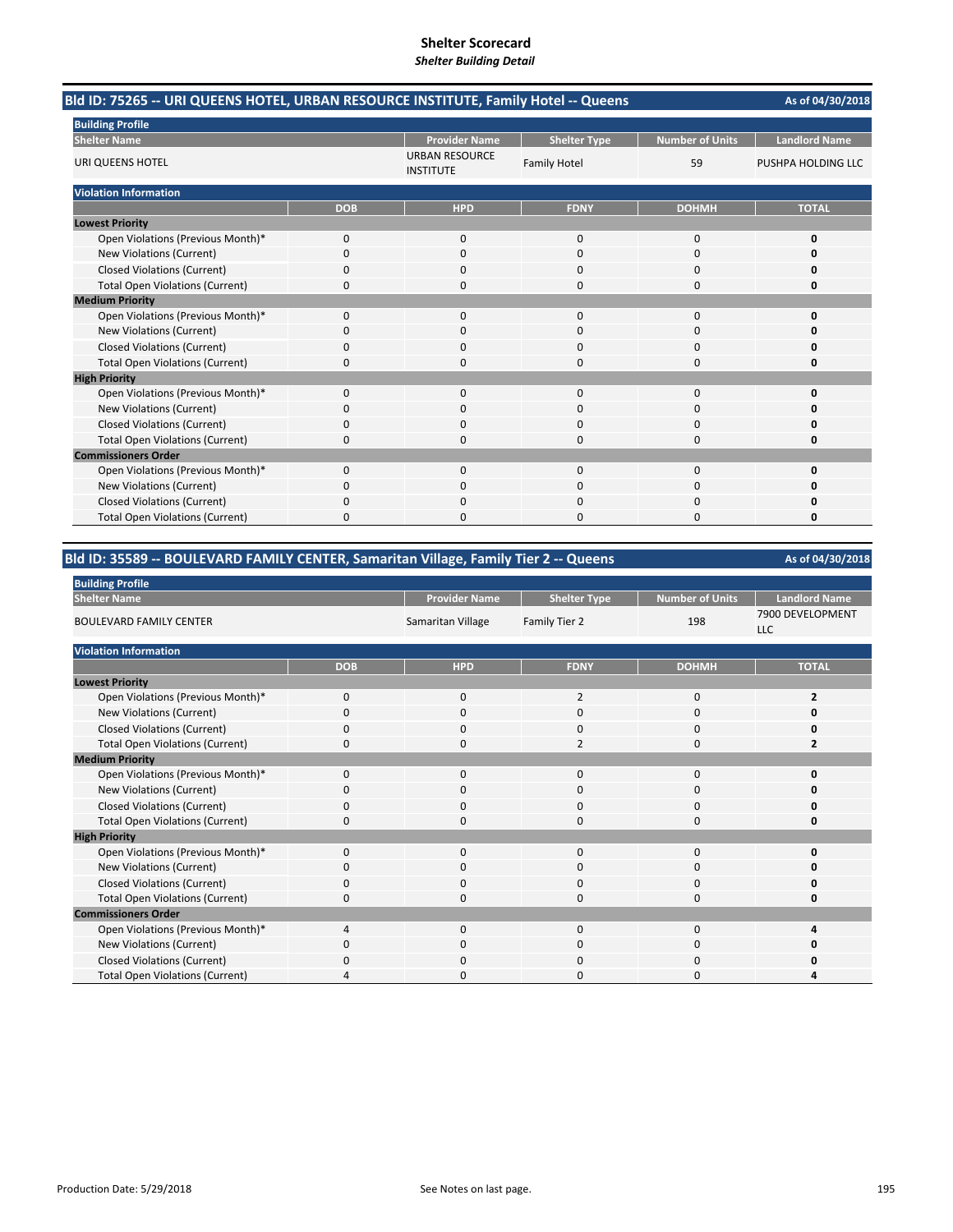| Bld ID: 1350 -- BRIARWOOD FAM RES, Salvation Army, Family Tier 2 -- Queens |              |                       |                     |                        | As of 04/30/2018     |
|----------------------------------------------------------------------------|--------------|-----------------------|---------------------|------------------------|----------------------|
| <b>Building Profile</b>                                                    |              |                       |                     |                        |                      |
| <b>Shelter Name</b>                                                        |              | <b>Provider Name</b>  | <b>Shelter Type</b> | <b>Number of Units</b> | <b>Landlord Name</b> |
| <b>BRIARWOOD FAM RES</b>                                                   |              | <b>Salvation Army</b> | Family Tier 2       | 91                     | NYC Owned (DHS)      |
| <b>Violation Information</b>                                               |              |                       |                     |                        |                      |
|                                                                            | <b>DOB</b>   | <b>HPD</b>            | <b>FDNY</b>         | <b>DOHMH</b>           | <b>TOTAL</b>         |
| <b>Lowest Priority</b>                                                     |              |                       |                     |                        |                      |
| Open Violations (Previous Month)*                                          | 1            | 0                     | 0                   | 0                      | 1                    |
| New Violations (Current)                                                   | 0            | 0                     | 0                   | 0                      |                      |
| <b>Closed Violations (Current)</b>                                         | 0            | 0                     | 0                   | 0                      | Ω                    |
| <b>Total Open Violations (Current)</b>                                     | 1            | O                     | $\Omega$            | $\Omega$               | 1                    |
| <b>Medium Priority</b>                                                     |              |                       |                     |                        |                      |
| Open Violations (Previous Month)*                                          | 0            | $\mathbf{0}$          | $\mathbf 0$         | 0                      | O                    |
| New Violations (Current)                                                   | 0            | O                     | $\Omega$            | $\Omega$               | n                    |
| <b>Closed Violations (Current)</b>                                         | 0            | 0                     | $\Omega$            | $\Omega$               | O                    |
| <b>Total Open Violations (Current)</b>                                     | 0            | $\Omega$              | $\Omega$            | 0                      | 0                    |
| <b>High Priority</b>                                                       |              |                       |                     |                        |                      |
| Open Violations (Previous Month)*                                          | 1            | $\Omega$              | $\Omega$            | $\Omega$               | 1                    |
| New Violations (Current)                                                   | 0            | 0                     | $\Omega$            | 0                      | O                    |
| <b>Closed Violations (Current)</b>                                         | 0            | O                     | O                   | 0                      | Ω                    |
| <b>Total Open Violations (Current)</b>                                     | $\mathbf{1}$ | 0                     | $\Omega$            | 0                      | 1                    |
| <b>Commissioners Order</b>                                                 |              |                       |                     |                        |                      |
| Open Violations (Previous Month)*                                          | 10           | 0                     | 0                   | 0                      | 10                   |
| New Violations (Current)                                                   | 0            | 0                     | 0                   | 0                      | 0                    |
| <b>Closed Violations (Current)</b>                                         | 0            |                       |                     | C                      | Ω                    |
| <b>Total Open Violations (Current)</b>                                     | 10           |                       | O                   | 0                      | 10                   |

# **Bld ID: 1355 ‐‐ FAMILY RESIDENCE, ACACIA NETWORK HOUSING INC, Family Tier 2 ‐‐ Queens**

**As of 04/30/2018**

| <b>DUTION &amp; LOTTE</b>              |                |                                             |                     |                        |                      |
|----------------------------------------|----------------|---------------------------------------------|---------------------|------------------------|----------------------|
| <b>Shelter Name</b>                    |                | <b>Provider Name</b>                        | <b>Shelter Type</b> | <b>Number of Units</b> | <b>Landlord Name</b> |
| <b>FAMILY RESIDENCE</b>                |                | <b>ACACIA NETWORK</b><br><b>HOUSING INC</b> | Family Tier 2       | 54                     | CI HOUSE LLC         |
| <b>Violation Information</b>           |                |                                             |                     |                        |                      |
|                                        | <b>DOB</b>     | <b>HPD</b>                                  | <b>FDNY</b>         | <b>DOHMH</b>           | <b>TOTAL</b>         |
| <b>Lowest Priority</b>                 |                |                                             |                     |                        |                      |
| Open Violations (Previous Month)*      | $\overline{2}$ | $\mathbf{0}$                                | $\mathbf{0}$        | $\mathbf 0$            | 2                    |
| New Violations (Current)               |                | 0                                           | 0                   | 0                      |                      |
| <b>Closed Violations (Current)</b>     |                | 0                                           | $\Omega$            | $\mathbf{0}$           |                      |
| <b>Total Open Violations (Current)</b> | 1              | 0                                           | 0                   | $\mathbf{0}$           | 1                    |
| <b>Medium Priority</b>                 |                |                                             |                     |                        |                      |
| Open Violations (Previous Month)*      | 0              | 0                                           | 0                   | 0                      | 0                    |
| New Violations (Current)               | $\Omega$       | 0                                           | $\Omega$            | 0                      | ŋ                    |
| <b>Closed Violations (Current)</b>     | 0              | 0                                           | 0                   | 0                      | 0                    |
| <b>Total Open Violations (Current)</b> | $\Omega$       | $\Omega$                                    | $\Omega$            | $\Omega$               | O                    |
| <b>High Priority</b>                   |                |                                             |                     |                        |                      |
| Open Violations (Previous Month)*      |                | $\mathbf{0}$                                | $\mathbf{0}$        | $\mathbf{0}$           |                      |
| New Violations (Current)               | 0              | 0                                           | 0                   | 0                      | ŋ                    |
| <b>Closed Violations (Current)</b>     | $\Omega$       | 0                                           | $\mathbf{0}$        | $\mathbf{0}$           | ŋ                    |
| <b>Total Open Violations (Current)</b> |                | 0                                           | 0                   | $\mathbf{0}$           | 1                    |
| <b>Commissioners Order</b>             |                |                                             |                     |                        |                      |
| Open Violations (Previous Month)*      |                | 0                                           | 0                   | 0                      |                      |
| New Violations (Current)               | $\Omega$       | 0                                           | 0                   | 0                      | ŋ                    |
| <b>Closed Violations (Current)</b>     | O              | 0                                           | 0                   | 0                      | 0                    |
| <b>Total Open Violations (Current)</b> | 1              | 0                                           | 0                   | 0                      |                      |

**Building Profile**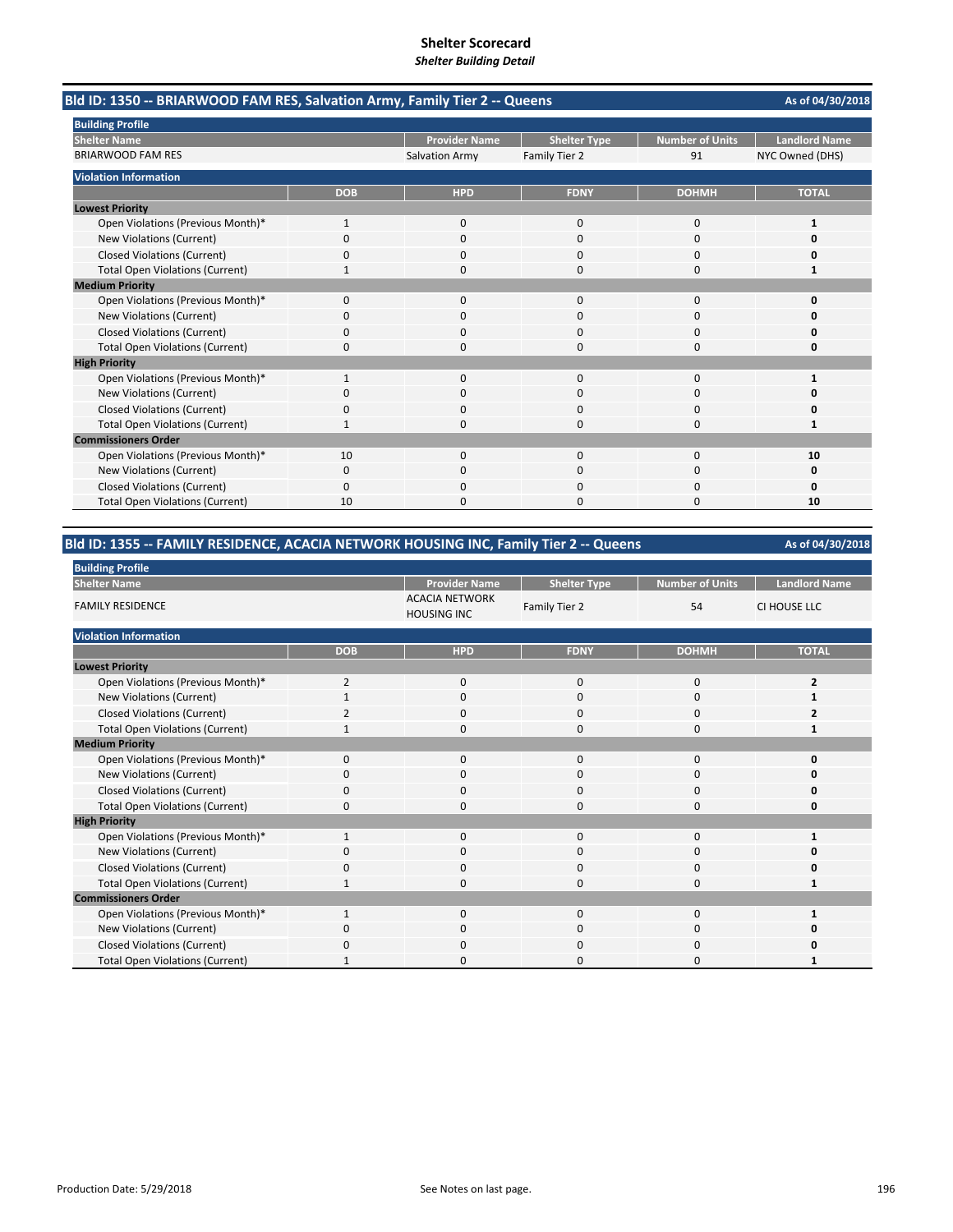| Bld ID: 1353 -- FAMILY RESIDENCE, Samaritan Village, Family Tier 2 -- Queens |              |                      |                     |                        | As of 04/30/2018     |
|------------------------------------------------------------------------------|--------------|----------------------|---------------------|------------------------|----------------------|
| <b>Building Profile</b>                                                      |              |                      |                     |                        |                      |
| <b>Shelter Name</b>                                                          |              | <b>Provider Name</b> | <b>Shelter Type</b> | <b>Number of Units</b> | <b>Landlord Name</b> |
| <b>FAMILY RESIDENCE</b>                                                      |              | Samaritan Village    | Family Tier 2       | 65                     | X JAMAICA REALTY LLC |
| <b>Violation Information</b>                                                 |              |                      |                     |                        |                      |
|                                                                              | <b>DOB</b>   | <b>HPD</b>           | <b>FDNY</b>         | <b>DOHMH</b>           | <b>TOTAL</b>         |
| <b>Lowest Priority</b>                                                       |              |                      |                     |                        |                      |
| Open Violations (Previous Month)*                                            | $\mathbf{1}$ | $\mathbf{0}$         | 0                   | 0                      | 1                    |
| New Violations (Current)                                                     | $\Omega$     | $\Omega$             | $\Omega$            | 0                      | U                    |
| <b>Closed Violations (Current)</b>                                           | 1            | 0                    | 0                   | 0                      |                      |
| <b>Total Open Violations (Current)</b>                                       | 0            | 0                    | $\Omega$            | 0                      | 0                    |
| <b>Medium Priority</b>                                                       |              |                      |                     |                        |                      |
| Open Violations (Previous Month)*                                            | $\Omega$     | 1                    | $\Omega$            | $\Omega$               |                      |
| New Violations (Current)                                                     | 0            | 0                    | 0                   | 0                      | n                    |
| <b>Closed Violations (Current)</b>                                           | 0            |                      | O                   | 0                      |                      |
| <b>Total Open Violations (Current)</b>                                       | $\Omega$     | 0                    | 0                   | 0                      | 0                    |
| <b>High Priority</b>                                                         |              |                      |                     |                        |                      |
| Open Violations (Previous Month)*                                            | 3            | $\mathbf{0}$         | $\Omega$            | 0                      | 3                    |
| New Violations (Current)                                                     | $\Omega$     | 0                    |                     | 0                      | n                    |
| <b>Closed Violations (Current)</b>                                           | 3            | $\Omega$             | $\Omega$            | $\Omega$               | 3                    |
| <b>Total Open Violations (Current)</b>                                       | $\Omega$     | $\Omega$             | O                   | 0                      | 0                    |
| <b>Commissioners Order</b>                                                   |              |                      |                     |                        |                      |
| Open Violations (Previous Month)*                                            | 1            | 0                    | 0                   | 0                      |                      |
| New Violations (Current)                                                     | $\Omega$     | $\Omega$             | ŋ                   | 0                      |                      |
| <b>Closed Violations (Current)</b>                                           | $\Omega$     | 0                    |                     | 0                      | Ω                    |
| <b>Total Open Violations (Current)</b>                                       |              | 0                    | ŋ                   | 0                      |                      |

|  | Bld ID: 13566 -- HELP - HOUSE, Help U.S.A, Family Tier 2 -- Queens |
|--|--------------------------------------------------------------------|
|  |                                                                    |

| <b>Building Profile</b>                |             |                      |                     |                        |                                         |
|----------------------------------------|-------------|----------------------|---------------------|------------------------|-----------------------------------------|
| <b>Shelter Name</b>                    |             | <b>Provider Name</b> | <b>Shelter Type</b> | <b>Number of Units</b> | <b>Landlord Name</b>                    |
| <b>HELP - HOUSE</b>                    |             | Help U.S.A           | Family Tier 2       | 60                     | <b>LINCOLN COURT APTS</b><br><b>INC</b> |
| <b>Violation Information</b>           |             |                      |                     |                        |                                         |
|                                        | <b>DOB</b>  | <b>HPD</b>           | <b>FDNY</b>         | <b>DOHMH</b>           | <b>TOTAL</b>                            |
| <b>Lowest Priority</b>                 |             |                      |                     |                        |                                         |
| Open Violations (Previous Month)*      | $\mathbf 0$ | $\mathbf 0$          | 0                   | $\mathbf 0$            | 0                                       |
| New Violations (Current)               | $\Omega$    | $\mathbf 0$          | 0                   | 0                      |                                         |
| <b>Closed Violations (Current)</b>     | 0           | $\mathbf 0$          | 0                   | $\mathbf 0$            |                                         |
| <b>Total Open Violations (Current)</b> | $\Omega$    | $\Omega$             | 0                   | 0                      |                                         |
| <b>Medium Priority</b>                 |             |                      |                     |                        |                                         |
| Open Violations (Previous Month)*      | $\Omega$    | $\mathbf 0$          | 0                   | $\mathbf 0$            |                                         |
| New Violations (Current)               | 0           | $\mathbf 0$          | 0                   | 1                      |                                         |
| <b>Closed Violations (Current)</b>     | $\Omega$    | $\mathbf 0$          | 0                   | $\mathbf 0$            |                                         |
| <b>Total Open Violations (Current)</b> | 0           | $\mathbf 0$          | 0                   | 1                      |                                         |
| <b>High Priority</b>                   |             |                      |                     |                        |                                         |
| Open Violations (Previous Month)*      | $\Omega$    | $\mathbf 0$          | 0                   | $\mathbf 0$            |                                         |
| New Violations (Current)               | 0           | $\mathbf 0$          | 0                   | 0                      |                                         |
| <b>Closed Violations (Current)</b>     | $\Omega$    | $\mathbf 0$          | 0                   | $\mathbf 0$            |                                         |
| <b>Total Open Violations (Current)</b> | 0           | $\mathbf 0$          | 0                   | 0                      | Ω                                       |
| <b>Commissioners Order</b>             |             |                      |                     |                        |                                         |
| Open Violations (Previous Month)*      | $\Omega$    | $\Omega$             | 0                   | 0                      |                                         |
| New Violations (Current)               | 0           | $\Omega$             | 0                   | $\mathbf 0$            |                                         |
| <b>Closed Violations (Current)</b>     | $\Omega$    | $\Omega$             | 0                   | 0                      |                                         |
| <b>Total Open Violations (Current)</b> | $\Omega$    | $\Omega$             | 0                   | 0                      |                                         |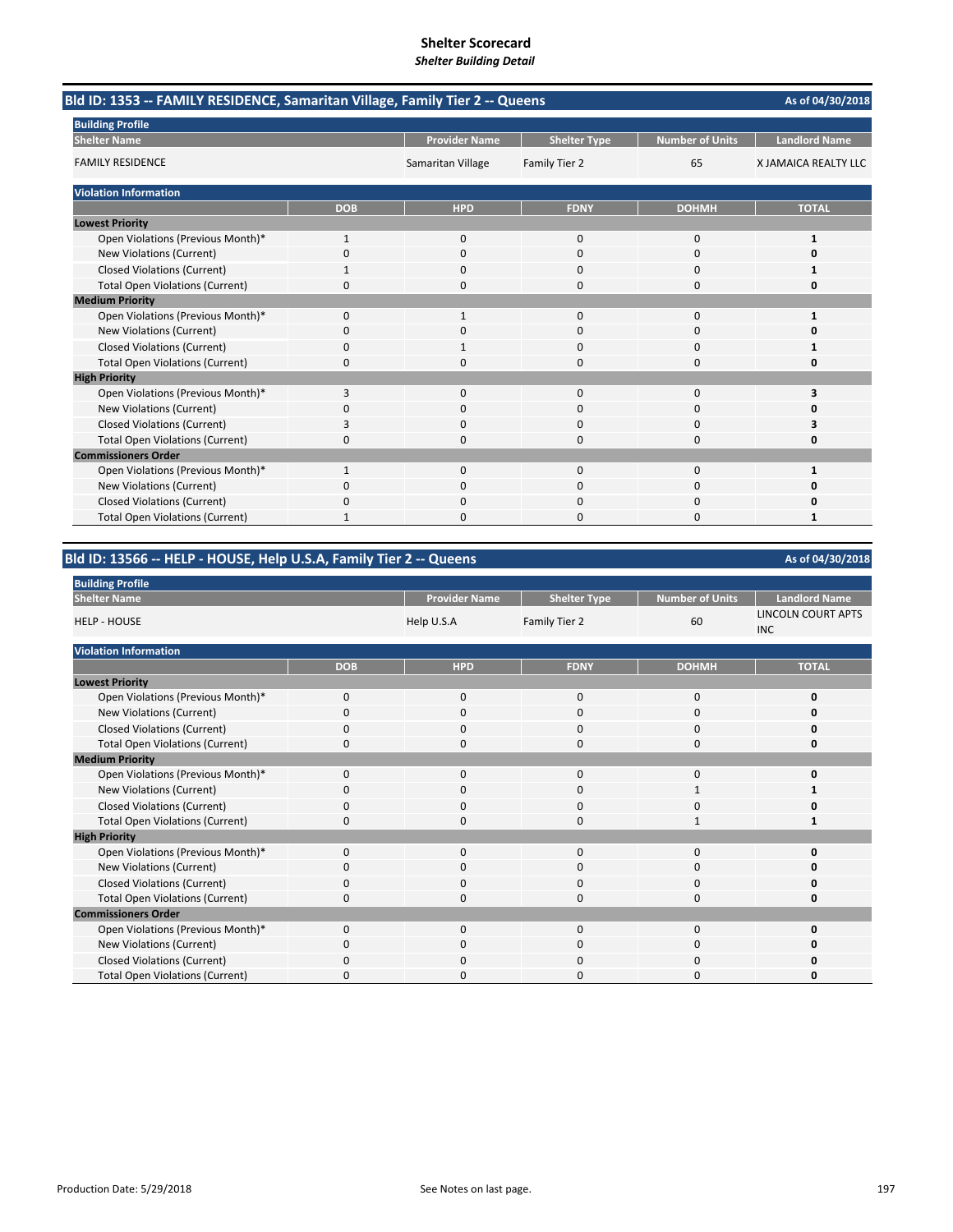| Bld ID: 1592 -- INN MOTOR LODG, CAMBA, Family Tier 2 -- Queens |            |                      |                     |                 | As of 04/30/2018                        |
|----------------------------------------------------------------|------------|----------------------|---------------------|-----------------|-----------------------------------------|
| <b>Building Profile</b>                                        |            |                      |                     |                 |                                         |
| <b>Shelter Name</b>                                            |            | <b>Provider Name</b> | <b>Shelter Type</b> | Number of Units | <b>Landlord Name</b>                    |
| <b>INN MOTOR LODG</b>                                          |            | <b>CAMBA</b>         | Family Tier 2       | 100             | <b>S AND Z ASSOCIATES</b><br><b>LLC</b> |
| <b>Violation Information</b>                                   |            |                      |                     |                 |                                         |
|                                                                | <b>DOB</b> | <b>HPD</b>           | <b>FDNY</b>         | <b>DOHMH</b>    | <b>TOTAL</b>                            |
| <b>Lowest Priority</b>                                         |            |                      |                     |                 |                                         |
| Open Violations (Previous Month)*                              | 0          | 0                    | $\mathbf{0}$        | $\Omega$        | 0                                       |
| New Violations (Current)                                       | 0          | $\Omega$             | $\Omega$            | $\Omega$        | o                                       |
| <b>Closed Violations (Current)</b>                             | 0          | 0                    | 0                   | $\Omega$        | 0                                       |
| <b>Total Open Violations (Current)</b>                         | 0          | $\Omega$             | 0                   | $\Omega$        | 0                                       |
| <b>Medium Priority</b>                                         |            |                      |                     |                 |                                         |
| Open Violations (Previous Month)*                              | 0          | 0                    | 0                   | $\mathbf 0$     | O                                       |
| New Violations (Current)                                       | 0          | 0                    | 0                   | 0               | n                                       |
| <b>Closed Violations (Current)</b>                             | 0          | $\Omega$             | $\Omega$            | 0               | O                                       |
| <b>Total Open Violations (Current)</b>                         | $\Omega$   | $\Omega$             | $\Omega$            | $\Omega$        | 0                                       |
| <b>High Priority</b>                                           |            |                      |                     |                 |                                         |
| Open Violations (Previous Month)*                              | 0          | 0                    | 0                   | $\mathbf 0$     | 0                                       |
| New Violations (Current)                                       | 0          | 0                    | 0                   | 0               | Ω                                       |
| <b>Closed Violations (Current)</b>                             | 0          | O                    | O                   | $\Omega$        | n                                       |
| <b>Total Open Violations (Current)</b>                         | 0          | O                    | O                   | $\Omega$        | 0                                       |
| <b>Commissioners Order</b>                                     |            |                      |                     |                 |                                         |
| Open Violations (Previous Month)*                              | 0          | $\Omega$             | $\Omega$            | 0               | O                                       |
| New Violations (Current)                                       | 0          | $\Omega$             | 0                   | $\Omega$        | O                                       |
| <b>Closed Violations (Current)</b>                             | 0          | 0                    | 0                   | 0               | o                                       |
| <b>Total Open Violations (Current)</b>                         | $\Omega$   | $\Omega$             | 0                   | $\Omega$        | 0                                       |

**Bld ID: 1348 ‐‐ INN, Homes For The Homeless, Family Tier 2 ‐‐ Queens**

| <b>Building Profile</b>                |             |                           |                     |                        |                                                         |
|----------------------------------------|-------------|---------------------------|---------------------|------------------------|---------------------------------------------------------|
| <b>Shelter Name</b>                    |             | <b>Provider Name</b>      | <b>Shelter Type</b> | <b>Number of Units</b> | <b>Landlord Name</b>                                    |
| <b>INN</b>                             |             | Homes For The<br>Homeless | Family Tier 2       | 255                    | <b>HOMES FOR THE</b><br><b>HOMELESS INSTITUTE</b><br>IN |
| <b>Violation Information</b>           |             |                           |                     |                        |                                                         |
|                                        | <b>DOB</b>  | <b>HPD</b>                | <b>FDNY</b>         | <b>DOHMH</b>           | <b>TOTAL</b>                                            |
| <b>Lowest Priority</b>                 |             |                           |                     |                        |                                                         |
| Open Violations (Previous Month)*      | $\mathbf 0$ | $\mathbf 0$               | 0                   | 0                      | 0                                                       |
| New Violations (Current)               | 0           | 0                         | 0                   | 0                      | 0                                                       |
| <b>Closed Violations (Current)</b>     | $\mathbf 0$ | 0                         | 0                   | $\mathbf 0$            | $\Omega$                                                |
| <b>Total Open Violations (Current)</b> | 0           | $\mathbf 0$               | 0                   | 0                      | 0                                                       |
| <b>Medium Priority</b>                 |             |                           |                     |                        |                                                         |
| Open Violations (Previous Month)*      | $\Omega$    | 0                         | 0                   | 0                      | 0                                                       |
| <b>New Violations (Current)</b>        | O           | 0                         | 0                   | 0                      | 0                                                       |
| <b>Closed Violations (Current)</b>     | 0           | 0                         | 0                   | 0                      | 0                                                       |
| <b>Total Open Violations (Current)</b> | $\Omega$    | $\Omega$                  | $\Omega$            | $\Omega$               | 0                                                       |
| <b>High Priority</b>                   |             |                           |                     |                        |                                                         |
| Open Violations (Previous Month)*      | 1           | $\mathbf 0$               | 0                   | 0                      | 1                                                       |
| <b>New Violations (Current)</b>        | $\Omega$    | $\Omega$                  | $\Omega$            | $\Omega$               | O                                                       |
| <b>Closed Violations (Current)</b>     |             | 0                         | 0                   | 0                      |                                                         |
| <b>Total Open Violations (Current)</b> | $\Omega$    | 0                         | 0                   | 0                      | 0                                                       |
| <b>Commissioners Order</b>             |             |                           |                     |                        |                                                         |
| Open Violations (Previous Month)*      | 4           | $\mathbf 0$               | 0                   | 0                      | 4                                                       |
| New Violations (Current)               | $\Omega$    | $\Omega$                  | 0                   | 0                      | n                                                       |
| <b>Closed Violations (Current)</b>     |             | 0                         | 0                   | 0                      | 2                                                       |
| <b>Total Open Violations (Current)</b> | 2           | 0                         | O                   | 0                      | 2                                                       |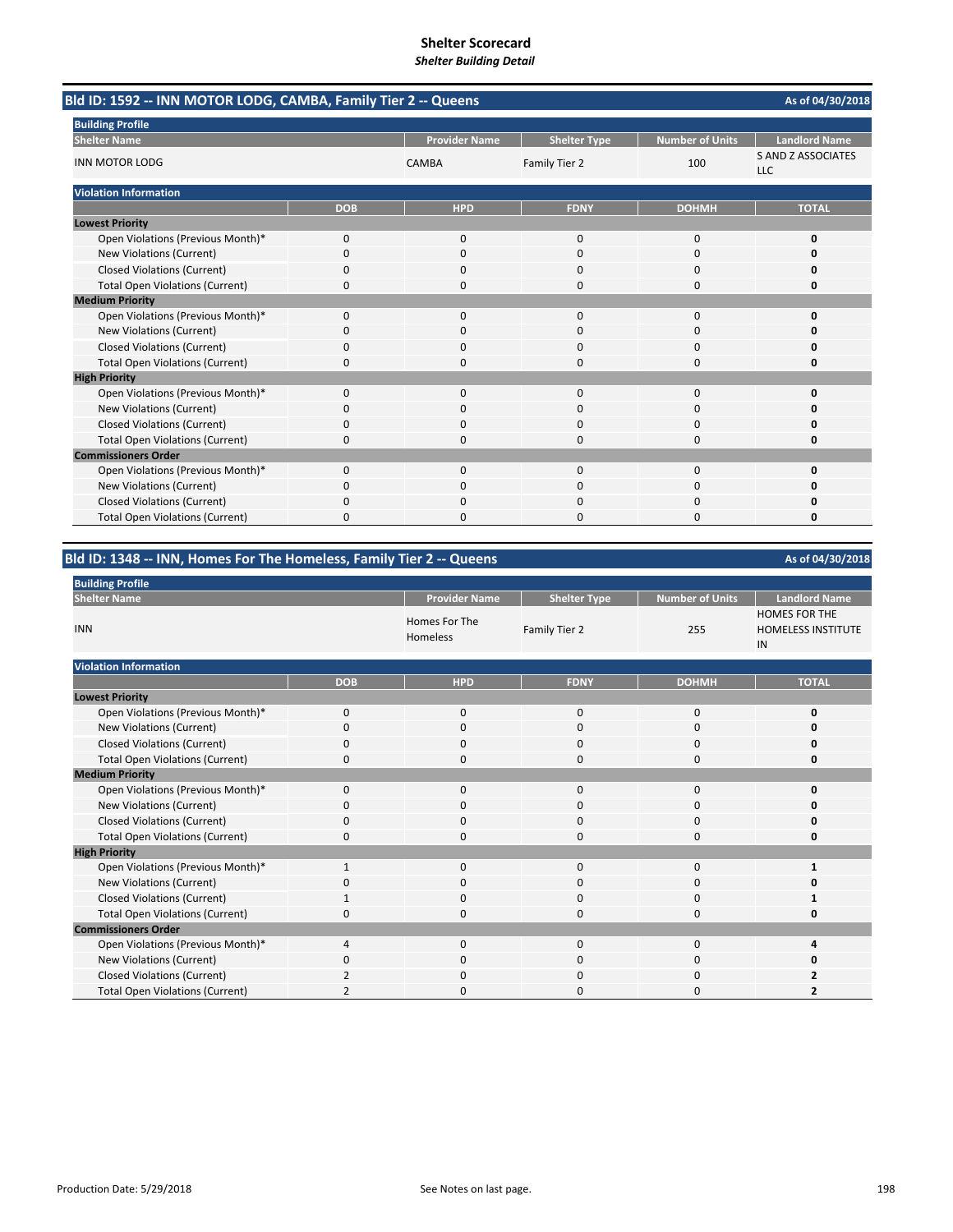|                                        | Bld ID: 185392 -- LAGUARDIA FAMILY RESIDENCE, WOMEN IN NEED, INC, Family Tier 2 -- Queens |                                  |                     |                        |                                        |  |
|----------------------------------------|-------------------------------------------------------------------------------------------|----------------------------------|---------------------|------------------------|----------------------------------------|--|
| <b>Building Profile</b>                |                                                                                           |                                  |                     |                        |                                        |  |
| <b>Shelter Name</b>                    |                                                                                           | <b>Provider Name</b>             | <b>Shelter Type</b> | <b>Number of Units</b> | <b>Landlord Name</b>                   |  |
| LAGUARDIA FAMILY RESIDENCE             |                                                                                           | WOMEN IN NEED, INC Family Tier 2 |                     | 49                     | BROADWAY-SKYWAY<br><b>LAGUARDIA CO</b> |  |
| <b>Violation Information</b>           |                                                                                           |                                  |                     |                        |                                        |  |
|                                        | <b>DOB</b>                                                                                | <b>HPD</b>                       | <b>FDNY</b>         | <b>DOHMH</b>           | <b>TOTAL</b>                           |  |
| <b>Lowest Priority</b>                 |                                                                                           |                                  |                     |                        |                                        |  |
| Open Violations (Previous Month)*      | 0                                                                                         | $\mathbf{0}$                     | $\mathbf{1}$        | 0                      | 1                                      |  |
| New Violations (Current)               | 0                                                                                         | $\Omega$                         | $\Omega$            | 0                      | 0                                      |  |
| <b>Closed Violations (Current)</b>     | 0                                                                                         | 0                                | $\Omega$            | 0                      | 0                                      |  |
| <b>Total Open Violations (Current)</b> | 0                                                                                         | $\Omega$                         | 1                   | $\Omega$               | 1                                      |  |
| <b>Medium Priority</b>                 |                                                                                           |                                  |                     |                        |                                        |  |
| Open Violations (Previous Month)*      | 0                                                                                         | $\mathbf{0}$                     | $\Omega$            | 0                      | $\mathbf 0$                            |  |
| New Violations (Current)               | 0                                                                                         | 0                                | $\mathbf 0$         | 0                      | 0                                      |  |
| <b>Closed Violations (Current)</b>     | 0                                                                                         | $\Omega$                         | $\Omega$            | 0                      | 0                                      |  |
| <b>Total Open Violations (Current)</b> | 0                                                                                         | 0                                | $\Omega$            | $\Omega$               | 0                                      |  |
| <b>High Priority</b>                   |                                                                                           |                                  |                     |                        |                                        |  |
| Open Violations (Previous Month)*      | 0                                                                                         | $\Omega$                         | $\Omega$            | 0                      | 0                                      |  |
| New Violations (Current)               | 0                                                                                         | $\Omega$                         | $\Omega$            | $\Omega$               | 0                                      |  |
| <b>Closed Violations (Current)</b>     | 0                                                                                         | 0                                | $\Omega$            | $\Omega$               | 0                                      |  |
| <b>Total Open Violations (Current)</b> | 0                                                                                         | $\Omega$                         | $\Omega$            | $\Omega$               | 0                                      |  |
| <b>Commissioners Order</b>             |                                                                                           |                                  |                     |                        |                                        |  |
| Open Violations (Previous Month)*      | 0                                                                                         | $\mathbf{0}$                     | $\mathbf{1}$        | 0                      | 1                                      |  |
| New Violations (Current)               | 0                                                                                         | $\Omega$                         | $\Omega$            | 0                      | 0                                      |  |
| <b>Closed Violations (Current)</b>     | 0                                                                                         |                                  | O                   | 0                      | 0                                      |  |
| <b>Total Open Violations (Current)</b> | 0                                                                                         | 0                                |                     | $\Omega$               | 1                                      |  |

# **Bld ID: 1356 ‐‐ PROVIDENCE QUEENS, Providence House, Inc., Family Tier 2 ‐‐ Queens**

| <b>Building Profile</b>                |              |                                      |                     |                        |                          |
|----------------------------------------|--------------|--------------------------------------|---------------------|------------------------|--------------------------|
| <b>Shelter Name</b>                    |              | <b>Provider Name</b>                 | <b>Shelter Type</b> | <b>Number of Units</b> | <b>Landlord Name</b>     |
| PROVIDENCE QUEENS                      |              | Providence House, Inc. Family Tier 2 |                     | 19                     | CH PRESENTATION B V<br>M |
| <b>Violation Information</b>           |              |                                      |                     |                        |                          |
|                                        | <b>DOB</b>   | <b>HPD</b>                           | <b>FDNY</b>         | <b>DOHMH</b>           | <b>TOTAL</b>             |
| <b>Lowest Priority</b>                 |              |                                      |                     |                        |                          |
| Open Violations (Previous Month)*      | 1            | 0                                    | 0                   | 0                      |                          |
| New Violations (Current)               | O            | 0                                    | 0                   | 0                      |                          |
| <b>Closed Violations (Current)</b>     |              | $\mathbf 0$                          | 0                   | 0                      |                          |
| <b>Total Open Violations (Current)</b> | $\Omega$     | $\Omega$                             | $\Omega$            | $\Omega$               | n                        |
| <b>Medium Priority</b>                 |              |                                      |                     |                        |                          |
| Open Violations (Previous Month)*      | $\Omega$     | $\mathbf{0}$                         | $\Omega$            | 0                      | n                        |
| New Violations (Current)               | O            | 0                                    | 0                   | 0                      |                          |
| <b>Closed Violations (Current)</b>     | $\Omega$     | 0                                    | 0                   | 0                      |                          |
| <b>Total Open Violations (Current)</b> | $\Omega$     | $\Omega$                             | $\Omega$            | $\Omega$               | n                        |
| <b>High Priority</b>                   |              |                                      |                     |                        |                          |
| Open Violations (Previous Month)*      | $\mathbf{1}$ | $\mathbf{0}$                         | $\Omega$            | 0                      |                          |
| New Violations (Current)               | $\Omega$     | 0                                    | $\Omega$            | 0                      |                          |
| <b>Closed Violations (Current)</b>     | $\Omega$     | 0                                    | $\mathbf 0$         | 0                      |                          |
| <b>Total Open Violations (Current)</b> |              | $\Omega$                             | $\Omega$            | $\Omega$               |                          |
| <b>Commissioners Order</b>             |              |                                      |                     |                        |                          |
| Open Violations (Previous Month)*      | $\mathbf{1}$ | $\mathbf{0}$                         | $\mathbf{0}$        | 0                      |                          |
| New Violations (Current)               | $\Omega$     | 0                                    | 0                   | $\Omega$               |                          |
| <b>Closed Violations (Current)</b>     | $\Omega$     | 0                                    | $\mathbf 0$         | 0                      |                          |
| <b>Total Open Violations (Current)</b> |              | $\Omega$                             | $\Omega$            | $\Omega$               |                          |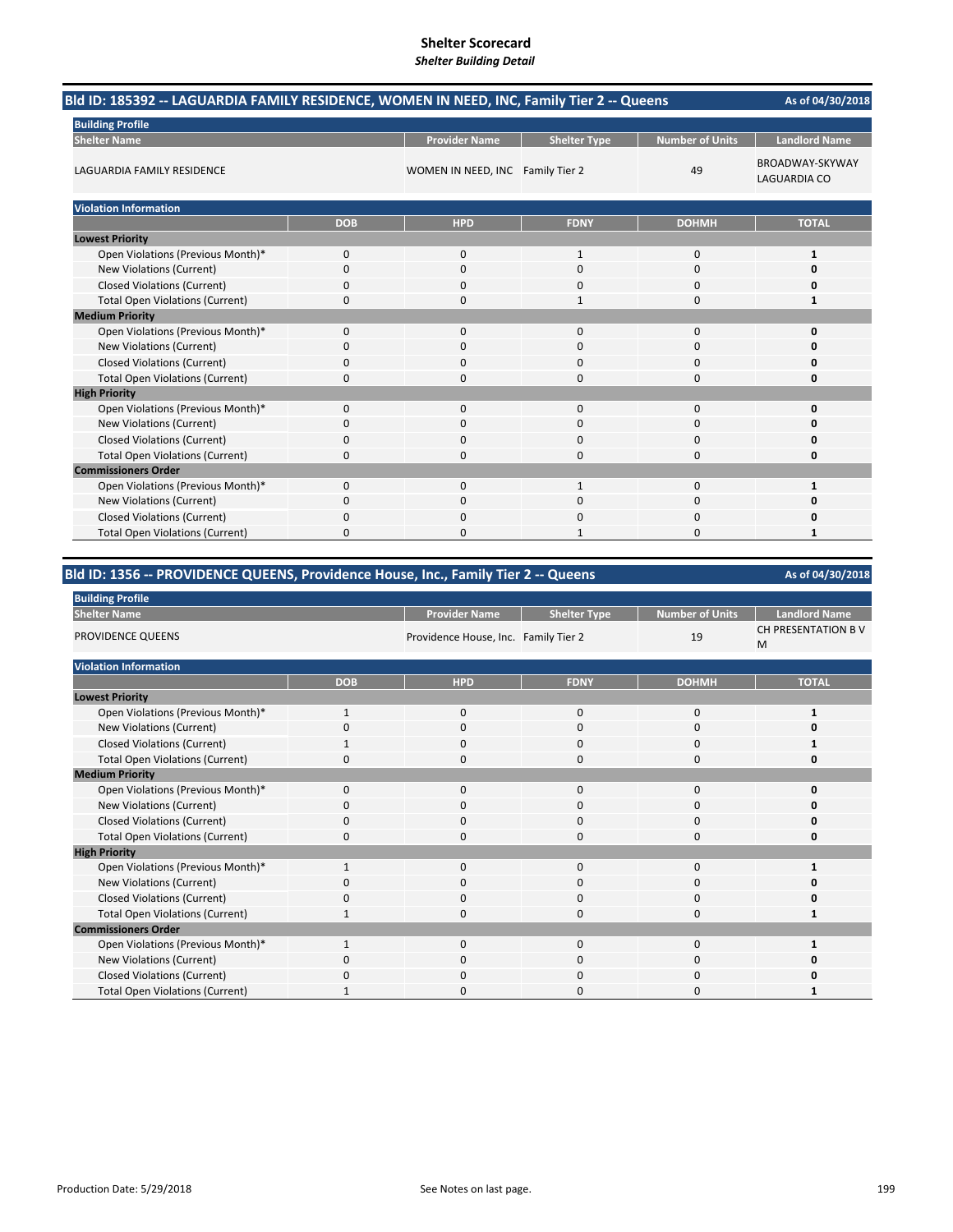| Bld ID: 1032 -- RESIDENCE, NYC Department Of Homeless Services, Family Tier 2 -- Queens |                |                                               |                     |                        | As of 04/30/2018     |
|-----------------------------------------------------------------------------------------|----------------|-----------------------------------------------|---------------------|------------------------|----------------------|
| <b>Building Profile</b>                                                                 |                |                                               |                     |                        |                      |
| <b>Shelter Name</b>                                                                     |                | <b>Provider Name</b>                          | <b>Shelter Type</b> | <b>Number of Units</b> | <b>Landlord Name</b> |
| <b>RESIDENCE</b>                                                                        |                | NYC Department Of<br><b>Homeless Services</b> | Family Tier 2       | 60                     | NYC Owned (DHS)      |
| <b>Violation Information</b>                                                            |                |                                               |                     |                        |                      |
|                                                                                         | <b>DOB</b>     | <b>HPD</b>                                    | <b>FDNY</b>         | <b>DOHMH</b>           | <b>TOTAL</b>         |
| <b>Lowest Priority</b>                                                                  |                |                                               |                     |                        |                      |
| Open Violations (Previous Month)*                                                       | 0              | $\mathbf{0}$                                  | $\mathbf 0$         | 0                      | 0                    |
| New Violations (Current)                                                                | $\overline{2}$ | $\Omega$                                      | $\Omega$            | $\Omega$               | 2                    |
| <b>Closed Violations (Current)</b>                                                      | 0              | 0                                             | <sup>0</sup>        | 0                      | Ω                    |
| <b>Total Open Violations (Current)</b>                                                  | 2              | $\Omega$                                      | $\Omega$            | 0                      | 2                    |
| <b>Medium Priority</b>                                                                  |                |                                               |                     |                        |                      |
| Open Violations (Previous Month)*                                                       | $\Omega$       | $\Omega$                                      | $\Omega$            | $\Omega$               | O                    |
| New Violations (Current)                                                                | 0              | 0                                             | O                   | 0                      | O                    |
| <b>Closed Violations (Current)</b>                                                      | 0              | 0                                             | 0                   | 0                      | Ω                    |
| <b>Total Open Violations (Current)</b>                                                  | $\Omega$       | $\Omega$                                      | $\Omega$            | $\Omega$               | O                    |
| <b>High Priority</b>                                                                    |                |                                               |                     |                        |                      |
| Open Violations (Previous Month)*                                                       | 0              | $\Omega$                                      | $\Omega$            | $\Omega$               | 0                    |
| New Violations (Current)                                                                | 0              | <sup>0</sup>                                  | $\Omega$            | $\Omega$               | O                    |
| <b>Closed Violations (Current)</b>                                                      | 0              | 0                                             | $\Omega$            | 0                      | Ω                    |
| <b>Total Open Violations (Current)</b>                                                  | 0              | 0                                             | $\Omega$            | 0                      | 0                    |
| <b>Commissioners Order</b>                                                              |                |                                               |                     |                        |                      |
| Open Violations (Previous Month)*                                                       | 5              | $\Omega$                                      | $\mathbf{1}$        | $\Omega$               | 6                    |
| New Violations (Current)                                                                | 0              | 0                                             | 0                   | 0                      |                      |
| <b>Closed Violations (Current)</b>                                                      | 0              | $\Omega$                                      | $\Omega$            | 0                      | n                    |
| <b>Total Open Violations (Current)</b>                                                  | 5              | $\Omega$                                      | 1                   | $\Omega$               | 6                    |

# **Bld ID: 1349 ‐‐ RESP, Salvation Army, Family Tier 2 ‐‐ Queens**

| <b>Building Profile</b>                |            |                       |                     |                 |                      |
|----------------------------------------|------------|-----------------------|---------------------|-----------------|----------------------|
| <b>Shelter Name</b>                    |            | <b>Provider Name</b>  | <b>Shelter Type</b> | Number of Units | <b>Landlord Name</b> |
| <b>RESP</b>                            |            | <b>Salvation Army</b> | Family Tier 2       | 82              | NYC Owned (DHS)      |
| <b>Violation Information</b>           |            |                       |                     |                 |                      |
|                                        | <b>DOB</b> | <b>HPD</b>            | <b>FDNY</b>         | <b>DOHMH</b>    | <b>TOTAL</b>         |
| <b>Lowest Priority</b>                 |            |                       |                     |                 |                      |
| Open Violations (Previous Month)*      | 3          | $\mathbf{0}$          | $\mathbf{0}$        | 0               | э                    |
| New Violations (Current)               | O          | 0                     | 0                   | 0               |                      |
| <b>Closed Violations (Current)</b>     | O          | $\Omega$              | $\Omega$            | $\Omega$        |                      |
| <b>Total Open Violations (Current)</b> |            | $\Omega$              | $\mathbf 0$         | 0               |                      |
| <b>Medium Priority</b>                 |            |                       |                     |                 |                      |
| Open Violations (Previous Month)*      | 0          | 0                     | 0                   | 0               |                      |
| New Violations (Current)               | O          | 0                     | 0                   | 0               |                      |
| <b>Closed Violations (Current)</b>     | 0          | 0                     | $\Omega$            | 0               |                      |
| <b>Total Open Violations (Current)</b> | $\Omega$   | $\Omega$              | $\Omega$            | 0               | n                    |
| <b>High Priority</b>                   |            |                       |                     |                 |                      |
| Open Violations (Previous Month)*      | $\Omega$   | 0                     | $\Omega$            | $\Omega$        |                      |
| New Violations (Current)               |            | 0                     | U                   |                 |                      |
| <b>Closed Violations (Current)</b>     |            | 0                     | $\Omega$            | 0               |                      |
| <b>Total Open Violations (Current)</b> |            |                       | U                   | ſ               |                      |
| <b>Commissioners Order</b>             |            |                       |                     |                 |                      |
| Open Violations (Previous Month)*      |            | $\Omega$              | $\Omega$            | $\Omega$        |                      |
| New Violations (Current)               | n          | $\Omega$              | 0                   | 0               |                      |
| <b>Closed Violations (Current)</b>     |            | $\Omega$              | $\Omega$            | O               |                      |
| <b>Total Open Violations (Current)</b> |            | ი                     | O                   | O               |                      |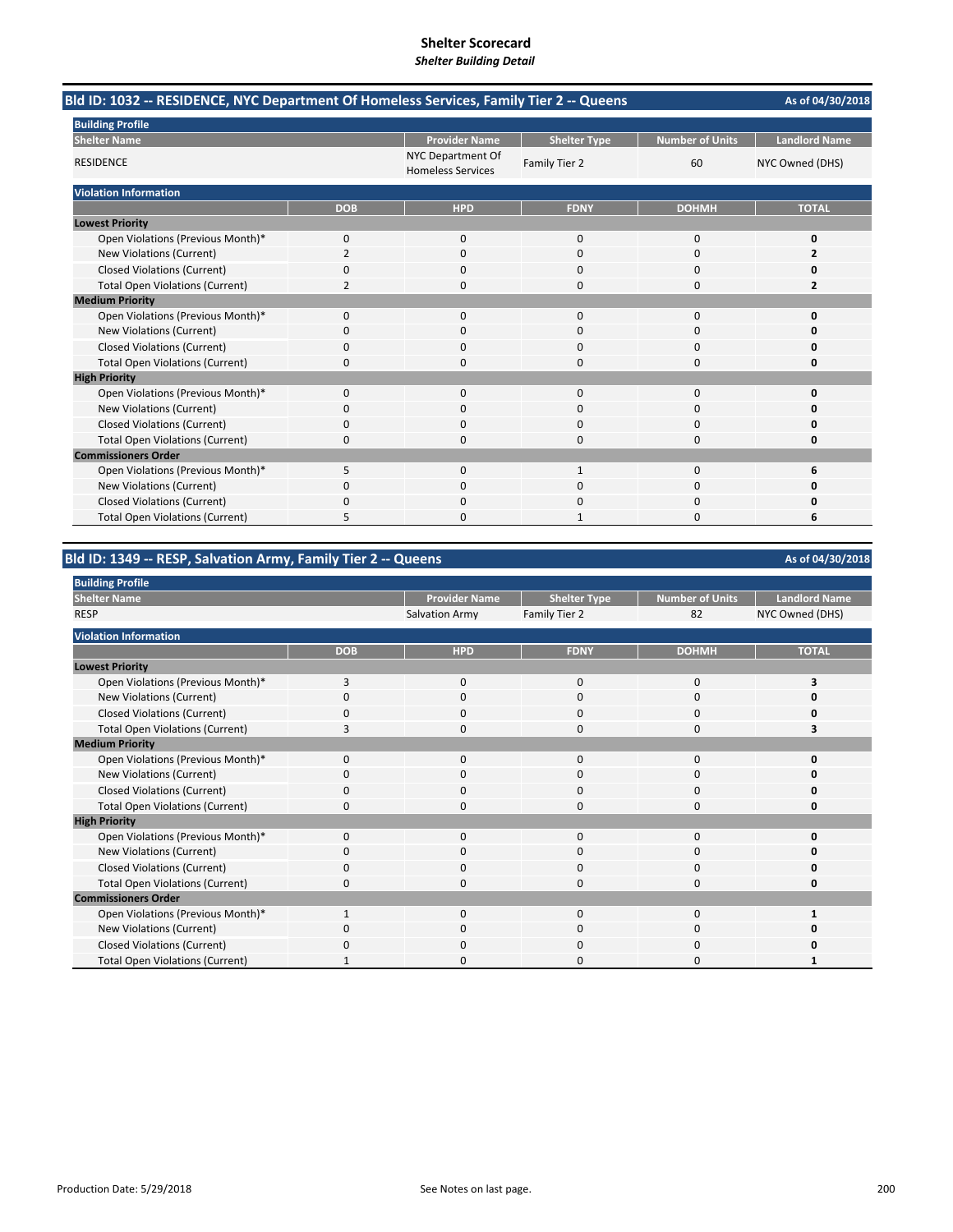| Bld ID: 39175 -- THE LANDING, CAMBA, Family Tier 2 -- Queens |              |                      |                     |                        | As of 04/30/2018     |
|--------------------------------------------------------------|--------------|----------------------|---------------------|------------------------|----------------------|
| <b>Building Profile</b>                                      |              |                      |                     |                        |                      |
| <b>Shelter Name</b>                                          |              | <b>Provider Name</b> | <b>Shelter Type</b> | <b>Number of Units</b> | <b>Landlord Name</b> |
| <b>THE LANDING</b>                                           |              | <b>CAMBA</b>         | Family Tier 2       | 167                    | 9400 REALTY LLC      |
| <b>Violation Information</b>                                 |              |                      |                     |                        |                      |
|                                                              | <b>DOB</b>   | <b>HPD</b>           | <b>FDNY</b>         | <b>DOHMH</b>           | <b>TOTAL</b>         |
| <b>Lowest Priority</b>                                       |              |                      |                     |                        |                      |
| Open Violations (Previous Month)*                            | 2            | 0                    | $\mathbf 0$         | $\mathbf 0$            | 2                    |
| New Violations (Current)                                     | $\Omega$     | $\Omega$             | $\Omega$            | $\Omega$               | O                    |
| <b>Closed Violations (Current)</b>                           |              | 0                    | 0                   | $\Omega$               |                      |
| <b>Total Open Violations (Current)</b>                       | 1            | 0                    | $\Omega$            | $\Omega$               | 1                    |
| <b>Medium Priority</b>                                       |              |                      |                     |                        |                      |
| Open Violations (Previous Month)*                            | 0            | $\Omega$             | $\Omega$            | $\Omega$               | O                    |
| New Violations (Current)                                     | 0            | 0                    | 0                   | 0                      | Ω                    |
| <b>Closed Violations (Current)</b>                           | 0            | $\Omega$             | 0                   | $\Omega$               | O                    |
| <b>Total Open Violations (Current)</b>                       | 0            | $\Omega$             | 0                   | $\Omega$               | 0                    |
| <b>High Priority</b>                                         |              |                      |                     |                        |                      |
| Open Violations (Previous Month)*                            | $\mathbf{1}$ | $\Omega$             | $\Omega$            | $\Omega$               | 1                    |
| New Violations (Current)                                     |              | 0                    | 0                   | $\Omega$               |                      |
| <b>Closed Violations (Current)</b>                           | 2            | 0                    | 0                   | 0                      |                      |
| <b>Total Open Violations (Current)</b>                       | $\Omega$     | <sup>n</sup>         | U                   | $\Omega$               | O                    |
| <b>Commissioners Order</b>                                   |              |                      |                     |                        |                      |
| Open Violations (Previous Month)*                            | 0            | 0                    | 0                   | $\mathbf 0$            | 0                    |
| New Violations (Current)                                     | 0            | <sup>0</sup>         | O                   | $\Omega$               | o                    |
| <b>Closed Violations (Current)</b>                           | 0            | 0                    | 0                   | 0                      | O                    |
| <b>Total Open Violations (Current)</b>                       | 0            | 0                    | 0                   | $\Omega$               | 0                    |

# **Bld ID: 1358 ‐‐ WIN‐WESTWAY, WOMEN IN NEED, INC, Family Tier 2 ‐‐ Queens**

**As of 04/30/2018**

| <b>DUILDING</b> Profile                |                |                                  |                     |                        |                                         |
|----------------------------------------|----------------|----------------------------------|---------------------|------------------------|-----------------------------------------|
| <b>Shelter Name</b>                    |                | <b>Provider Name</b>             | <b>Shelter Type</b> | <b>Number of Units</b> | <b>Landlord Name</b>                    |
| WIN-WESTWAY                            |                | WOMEN IN NEED, INC Family Tier 2 |                     | 83                     | <b>WESTWAY ASSOCIATES</b><br><b>LLC</b> |
| <b>Violation Information</b>           |                |                                  |                     |                        |                                         |
|                                        | <b>DOB</b>     | <b>HPD</b>                       | <b>FDNY</b>         | <b>DOHMH</b>           | <b>TOTAL</b>                            |
| <b>Lowest Priority</b>                 |                |                                  |                     |                        |                                         |
| Open Violations (Previous Month)*      |                | $\mathbf 0$                      | 0                   | 0                      |                                         |
| New Violations (Current)               |                | 0                                | 0                   | 0                      |                                         |
| <b>Closed Violations (Current)</b>     | O              | 0                                | 0                   | 0                      |                                         |
| <b>Total Open Violations (Current)</b> | $\overline{2}$ | 0                                | 0                   | 0                      | 2                                       |
| <b>Medium Priority</b>                 |                |                                  |                     |                        |                                         |
| Open Violations (Previous Month)*      | 0              | 0                                | 0                   | 0                      | O                                       |
| New Violations (Current)               | O              | 0                                | 0                   | 0                      |                                         |
| <b>Closed Violations (Current)</b>     | 0              | 0                                | 0                   | 0                      | O                                       |
| <b>Total Open Violations (Current)</b> | O              | $\Omega$                         | $\Omega$            | $\Omega$               | O                                       |
| <b>High Priority</b>                   |                |                                  |                     |                        |                                         |
| Open Violations (Previous Month)*      | $\Omega$       | $\mathbf 0$                      | $\mathbf 0$         | 0                      | n                                       |
| New Violations (Current)               | $\Omega$       | 0                                | 0                   | 0                      | O                                       |
| <b>Closed Violations (Current)</b>     | $\Omega$       | $\mathbf 0$                      | 0                   | 0                      |                                         |
| <b>Total Open Violations (Current)</b> | 0              | 0                                | 0                   | 0                      | 0                                       |
| <b>Commissioners Order</b>             |                |                                  |                     |                        |                                         |
| Open Violations (Previous Month)*      | $\Omega$       | 0                                | 0                   | 0                      | Ω                                       |
| New Violations (Current)               | 0              | 0                                | 0                   | 0                      | n                                       |
| <b>Closed Violations (Current)</b>     | O              | 0                                | 0                   | 0                      | 0                                       |
| <b>Total Open Violations (Current)</b> | O              | 0                                | 0                   | 0                      | n                                       |

**Building Profile**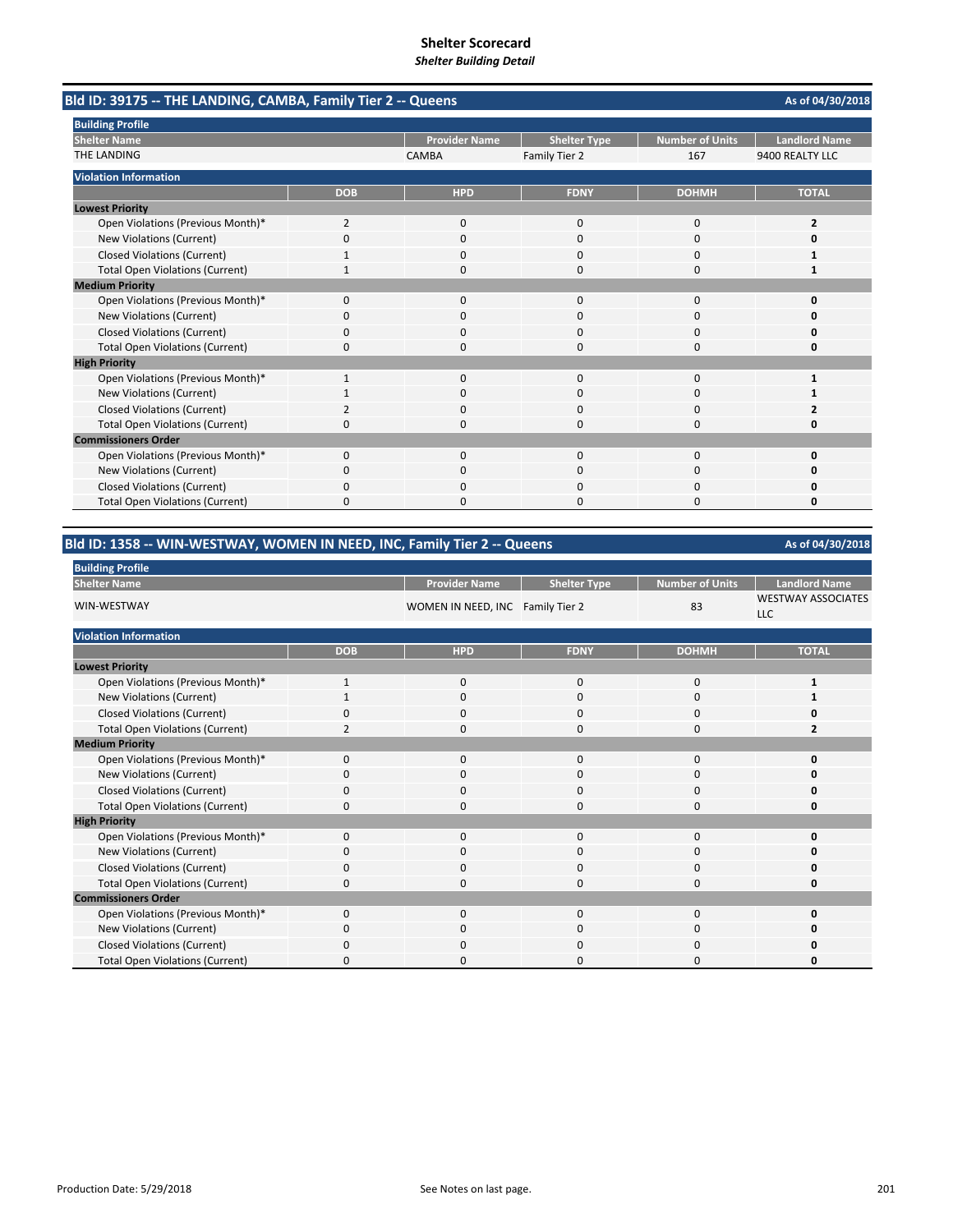| Bld ID: 1359 -- WIN-WESTWAY, WOMEN IN NEED, INC, Family Tier 2 -- Queens<br>As of 04/30/2018 |            |                                  |                     |                 |                                         |  |
|----------------------------------------------------------------------------------------------|------------|----------------------------------|---------------------|-----------------|-----------------------------------------|--|
| <b>Building Profile</b>                                                                      |            |                                  |                     |                 |                                         |  |
| <b>Shelter Name</b>                                                                          |            | <b>Provider Name</b>             | <b>Shelter Type</b> | Number of Units | <b>Landlord Name</b>                    |  |
| WIN-WESTWAY                                                                                  |            | WOMEN IN NEED, INC Family Tier 2 |                     | 36              | <b>WESTWAY ASSOCIATES</b><br><b>LLC</b> |  |
| <b>Violation Information</b>                                                                 |            |                                  |                     |                 |                                         |  |
|                                                                                              | <b>DOB</b> | <b>HPD</b>                       | <b>FDNY</b>         | <b>DOHMH</b>    | <b>TOTAL</b>                            |  |
| <b>Lowest Priority</b>                                                                       |            |                                  |                     |                 |                                         |  |
| Open Violations (Previous Month)*                                                            | 0          | $\mathbf 0$                      | 0                   | $\mathbf 0$     | O                                       |  |
| <b>New Violations (Current)</b>                                                              |            | 0                                | 0                   | 0               |                                         |  |
| <b>Closed Violations (Current)</b>                                                           | 0          | $\Omega$                         | 0                   | $\mathbf 0$     |                                         |  |
| <b>Total Open Violations (Current)</b>                                                       |            | 0                                | 0                   | $\Omega$        |                                         |  |
| <b>Medium Priority</b>                                                                       |            |                                  |                     |                 |                                         |  |
| Open Violations (Previous Month)*                                                            | 0          | $\Omega$                         | $\Omega$            | $\mathbf 0$     | n                                       |  |
| <b>New Violations (Current)</b>                                                              | ŋ          | 0                                | 0                   | 0               |                                         |  |
| <b>Closed Violations (Current)</b>                                                           | 0          | $\Omega$                         | 0                   | $\mathbf 0$     |                                         |  |
| <b>Total Open Violations (Current)</b>                                                       | 0          | $\Omega$                         | 0                   | $\Omega$        |                                         |  |
| <b>High Priority</b>                                                                         |            |                                  |                     |                 |                                         |  |
| Open Violations (Previous Month)*                                                            | 0          | 0                                | 0                   | $\mathbf 0$     |                                         |  |
| <b>New Violations (Current)</b>                                                              | 0          | $\Omega$                         | 0                   | 0               |                                         |  |
| <b>Closed Violations (Current)</b>                                                           | 0          | $\Omega$                         | $\Omega$            | $\mathbf 0$     |                                         |  |
| <b>Total Open Violations (Current)</b>                                                       | 0          | $\Omega$                         | 0                   | 0               |                                         |  |
| <b>Commissioners Order</b>                                                                   |            |                                  |                     |                 |                                         |  |
| Open Violations (Previous Month)*                                                            | 1          | $\Omega$                         | $\Omega$            | $\mathbf 0$     | 1                                       |  |
| <b>New Violations (Current)</b>                                                              | O          | 0                                | 0                   | $\Omega$        |                                         |  |
| <b>Closed Violations (Current)</b>                                                           | 0          | $\Omega$                         | $\Omega$            | $\mathbf 0$     |                                         |  |
| <b>Total Open Violations (Current)</b>                                                       |            | O                                | O                   | $\Omega$        | 1                                       |  |

| Bld ID: 1654 -- Veterans Shelter, Institute For Community Living, Veterans Short Term Housing // Borden | As of 04/30/2018 |                                                 |                                       |                        |                      |
|---------------------------------------------------------------------------------------------------------|------------------|-------------------------------------------------|---------------------------------------|------------------------|----------------------|
| <b>Building Profile</b>                                                                                 |                  |                                                 |                                       |                        |                      |
| <b>Shelter Name</b>                                                                                     |                  | <b>Provider Name</b>                            | <b>Shelter Type</b>                   | <b>Number of Units</b> | <b>Landlord Name</b> |
| <b>Veterans Shelter</b>                                                                                 |                  | <b>Institute For</b><br><b>Community Living</b> | <b>Veterans Short Term</b><br>Housing | 100                    | NYC Owned (DHS)      |
| Borden Veteran Shelter                                                                                  |                  | Institute For<br><b>Community Living</b>        | <b>Veterans Short Term</b><br>Housing | 154                    | NYC Owned (DHS)      |
| <b>Violation Information</b>                                                                            |                  |                                                 |                                       |                        |                      |
|                                                                                                         | <b>DOB</b>       | <b>HPD</b>                                      | <b>FDNY</b>                           | <b>DOHMH</b>           | <b>TOTAL</b>         |
| <b>Lowest Priority</b>                                                                                  |                  |                                                 |                                       |                        |                      |
| Open Violations (Previous Month)*                                                                       | $\mathbf{0}$     | $\mathbf{0}$                                    | $\mathbf{0}$                          | 0                      | 0                    |
| <b>New Violations (Current)</b>                                                                         | 0                | 0                                               | $\mathbf 0$                           | 0                      | 0                    |
| <b>Closed Violations (Current)</b>                                                                      | 0                | 0                                               | $\Omega$                              | 0                      | 0                    |
| <b>Total Open Violations (Current)</b>                                                                  | 0                | 0                                               | $\mathbf 0$                           | 0                      | 0                    |
| <b>Medium Priority</b>                                                                                  |                  |                                                 |                                       |                        |                      |
| Open Violations (Previous Month)*                                                                       | $\mathbf{0}$     | $\mathbf{0}$                                    | $\mathbf{0}$                          | $\mathbf 0$            | 0                    |
| New Violations (Current)                                                                                | 0                | 0                                               | $\Omega$                              | 0                      | 0                    |
| <b>Closed Violations (Current)</b>                                                                      | 0                | 0                                               | 0                                     | 0                      | 0                    |
| <b>Total Open Violations (Current)</b>                                                                  | 0                | ŋ                                               | $\Omega$                              | 0                      | 0                    |
| <b>High Priority</b>                                                                                    |                  |                                                 |                                       |                        |                      |
| Open Violations (Previous Month)*                                                                       | 1                | $\mathbf{0}$                                    | $\mathbf{0}$                          | 0                      | $\mathbf{1}$         |
| New Violations (Current)                                                                                | 1                | 0                                               | $\mathbf 0$                           | 0                      |                      |
| <b>Closed Violations (Current)</b>                                                                      | 0                | 0                                               | 0                                     | 0                      | O                    |
| <b>Total Open Violations (Current)</b>                                                                  | 2                | ŋ                                               | $\Omega$                              | 0                      | $\overline{2}$       |
| <b>Commissioners Order</b>                                                                              |                  |                                                 |                                       |                        |                      |
| Open Violations (Previous Month)*                                                                       | 0                | $\mathbf{0}$                                    | 0                                     | 0                      | 0                    |
| New Violations (Current)                                                                                | 0                | ŋ                                               | $\Omega$                              | 0                      | 0                    |
| <b>Closed Violations (Current)</b>                                                                      | 0                | ŋ                                               | O                                     | 0                      | O                    |
| <b>Total Open Violations (Current)</b>                                                                  | 0                | 0                                               | $\Omega$                              | 0                      | O                    |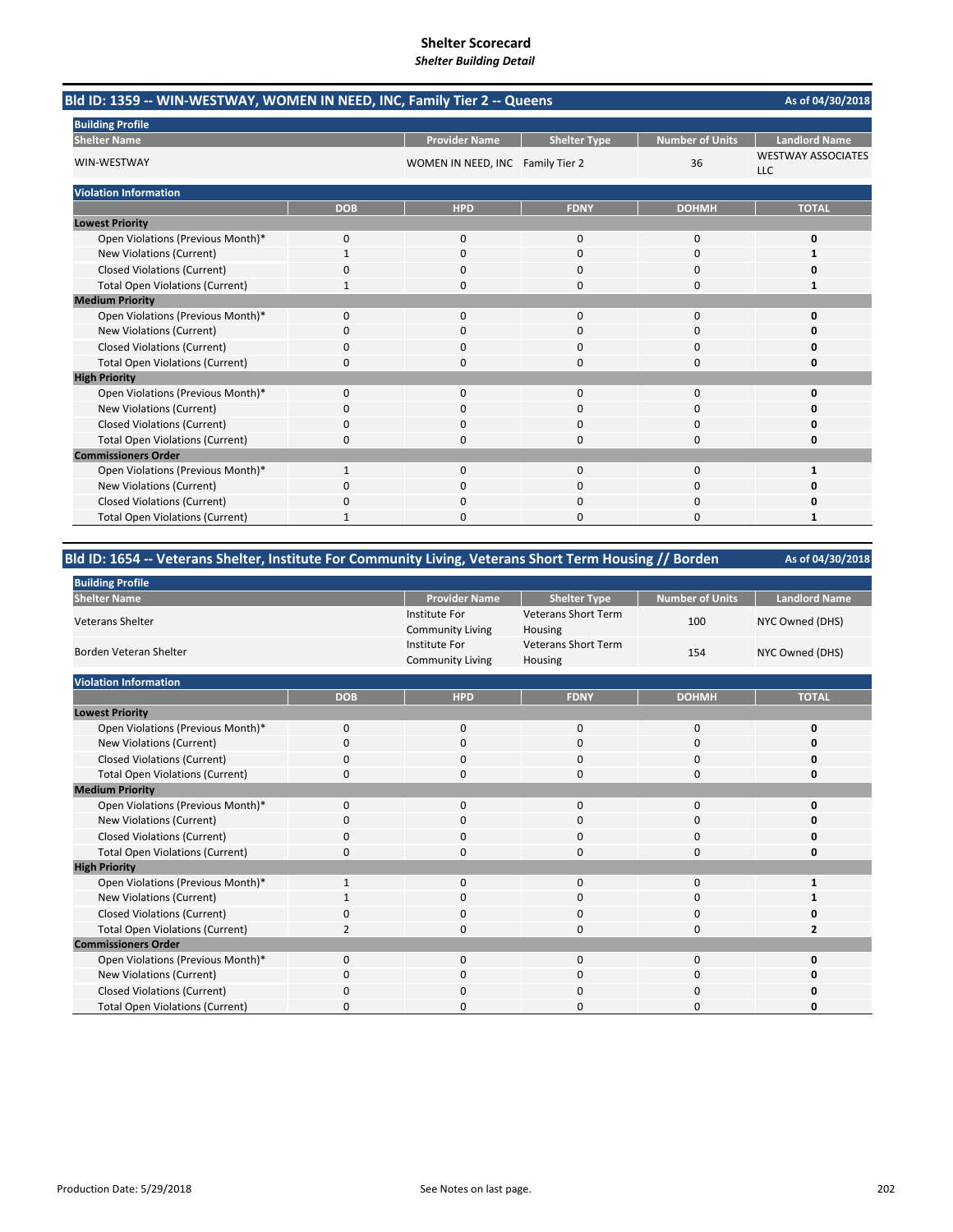| Bld ID: 1361 -- S I FAM RESD CTR, Project Hospitality, Inc., Family Tier 2 -- Staten Island |            |                                         |                     |                        | As of 04/30/2018     |
|---------------------------------------------------------------------------------------------|------------|-----------------------------------------|---------------------|------------------------|----------------------|
| <b>Building Profile</b>                                                                     |            |                                         |                     |                        |                      |
| <b>Shelter Name</b>                                                                         |            | <b>Provider Name</b>                    | <b>Shelter Type</b> | <b>Number of Units</b> | <b>Landlord Name</b> |
| S I FAM RESD CTR                                                                            |            | Project Hospitality, Inc. Family Tier 2 |                     | 46                     | NYC Owned (DHS)      |
| <b>Violation Information</b>                                                                |            |                                         |                     |                        |                      |
|                                                                                             | <b>DOB</b> | <b>HPD</b>                              | <b>FDNY</b>         | <b>DOHMH</b>           | <b>TOTAL</b>         |
| <b>Lowest Priority</b>                                                                      |            |                                         |                     |                        |                      |
| Open Violations (Previous Month)*                                                           | 3          | $\Omega$                                | $\Omega$            | $\Omega$               | 3                    |
| New Violations (Current)                                                                    | 3          | $\Omega$                                | $\Omega$            | $\Omega$               | 3                    |
| <b>Closed Violations (Current)</b>                                                          | 0          | 0                                       | 0                   | $\Omega$               | 0                    |
| <b>Total Open Violations (Current)</b>                                                      | 6          | 0                                       | 0                   | $\Omega$               | 6                    |
| <b>Medium Priority</b>                                                                      |            |                                         |                     |                        |                      |
| Open Violations (Previous Month)*                                                           | 0          | 0                                       | $\Omega$            | $\mathbf 0$            | O                    |
| New Violations (Current)                                                                    | ŋ          | 0                                       | O                   | O                      | n                    |
| <b>Closed Violations (Current)</b>                                                          | 0          | $\Omega$                                | $\Omega$            | $\Omega$               | 0                    |
| <b>Total Open Violations (Current)</b>                                                      | 0          | $\Omega$                                | 0                   | $\Omega$               | 0                    |
| <b>High Priority</b>                                                                        |            |                                         |                     |                        |                      |
| Open Violations (Previous Month)*                                                           | 0          | $\Omega$                                | $\Omega$            | $\Omega$               | O                    |
| New Violations (Current)                                                                    | ŋ          | 0                                       | $\Omega$            | 0                      | n                    |
| <b>Closed Violations (Current)</b>                                                          | $\Omega$   | 0                                       | 0                   | $\Omega$               | 0                    |
| <b>Total Open Violations (Current)</b>                                                      | 0          | 0                                       | $\Omega$            | $\Omega$               | 0                    |
| <b>Commissioners Order</b>                                                                  |            |                                         |                     |                        |                      |
| Open Violations (Previous Month)*                                                           | 0          | $\Omega$                                | $\Omega$            | $\Omega$               | 0                    |
| New Violations (Current)                                                                    | 0          | 0                                       | 0                   | 0                      | n                    |
| <b>Closed Violations (Current)</b>                                                          | $\Omega$   | $\Omega$                                | 0                   | $\Omega$               | Ω                    |
| <b>Total Open Violations (Current)</b>                                                      | 0          | O                                       | O                   | $\Omega$               | 0                    |

# **Bld ID: 1643 ‐‐ Carpenter House Safe Haven, Project Hospitality, Inc., Safe Haven ‐‐ Staten Island**

| <b>Building Profile</b>                |                |                                      |                     |                 |                                        |  |  |
|----------------------------------------|----------------|--------------------------------------|---------------------|-----------------|----------------------------------------|--|--|
| <b>Shelter Name</b>                    |                | <b>Provider Name</b>                 | <b>Shelter Type</b> | Number of Units | <b>Landlord Name</b>                   |  |  |
| Carpenter House Safe Haven             |                | Project Hospitality, Inc. Safe Haven |                     | 30              | PROJECT HOSPITALITY<br>385 HOUSING DEV |  |  |
| <b>Violation Information</b>           |                |                                      |                     |                 |                                        |  |  |
|                                        | <b>DOB</b>     | <b>HPD</b>                           | <b>FDNY</b>         | <b>DOHMH</b>    | <b>TOTAL</b>                           |  |  |
| <b>Lowest Priority</b>                 |                |                                      |                     |                 |                                        |  |  |
| Open Violations (Previous Month)*      | $\mathbf 0$    | $\mathbf 0$                          | $\mathbf 0$         | 0               | 0                                      |  |  |
| New Violations (Current)               | 0              | $\Omega$                             | $\Omega$            | 0               |                                        |  |  |
| <b>Closed Violations (Current)</b>     | 0              | $\mathbf 0$                          | 0                   | $\mathbf 0$     |                                        |  |  |
| <b>Total Open Violations (Current)</b> | $\Omega$       | $\Omega$                             | $\Omega$            | $\Omega$        |                                        |  |  |
| <b>Medium Priority</b>                 |                |                                      |                     |                 |                                        |  |  |
| Open Violations (Previous Month)*      | $\mathbf 0$    | $\mathbf 0$                          | 0                   | 0               |                                        |  |  |
| New Violations (Current)               | $\Omega$       | $\Omega$                             | $\Omega$            | $\Omega$        |                                        |  |  |
| <b>Closed Violations (Current)</b>     | $\Omega$       | $\mathbf 0$                          | 0                   | $\mathbf 0$     |                                        |  |  |
| <b>Total Open Violations (Current)</b> | $\Omega$       | $\Omega$                             | 0                   | $\mathbf 0$     |                                        |  |  |
| <b>High Priority</b>                   |                |                                      |                     |                 |                                        |  |  |
| Open Violations (Previous Month)*      | $\Omega$       | $\mathbf 0$                          | 0                   | $\mathbf 0$     | Ω                                      |  |  |
| New Violations (Current)               |                | $\Omega$                             | 0                   | 0               |                                        |  |  |
| <b>Closed Violations (Current)</b>     | 0              | $\mathbf 0$                          | 0                   | 0               |                                        |  |  |
| <b>Total Open Violations (Current)</b> | 1              | $\mathbf 0$                          | 0                   | 0               |                                        |  |  |
| <b>Commissioners Order</b>             |                |                                      |                     |                 |                                        |  |  |
| Open Violations (Previous Month)*      | $\overline{2}$ | $\mathbf 0$                          | $\mathbf 0$         | $\mathbf 0$     | $\overline{2}$                         |  |  |
| New Violations (Current)               |                | $\Omega$                             | $\Omega$            | 0               |                                        |  |  |
| <b>Closed Violations (Current)</b>     | O              | 0                                    | 0                   | 0               |                                        |  |  |
| <b>Total Open Violations (Current)</b> |                | <sup>0</sup>                         | O                   | $\Omega$        |                                        |  |  |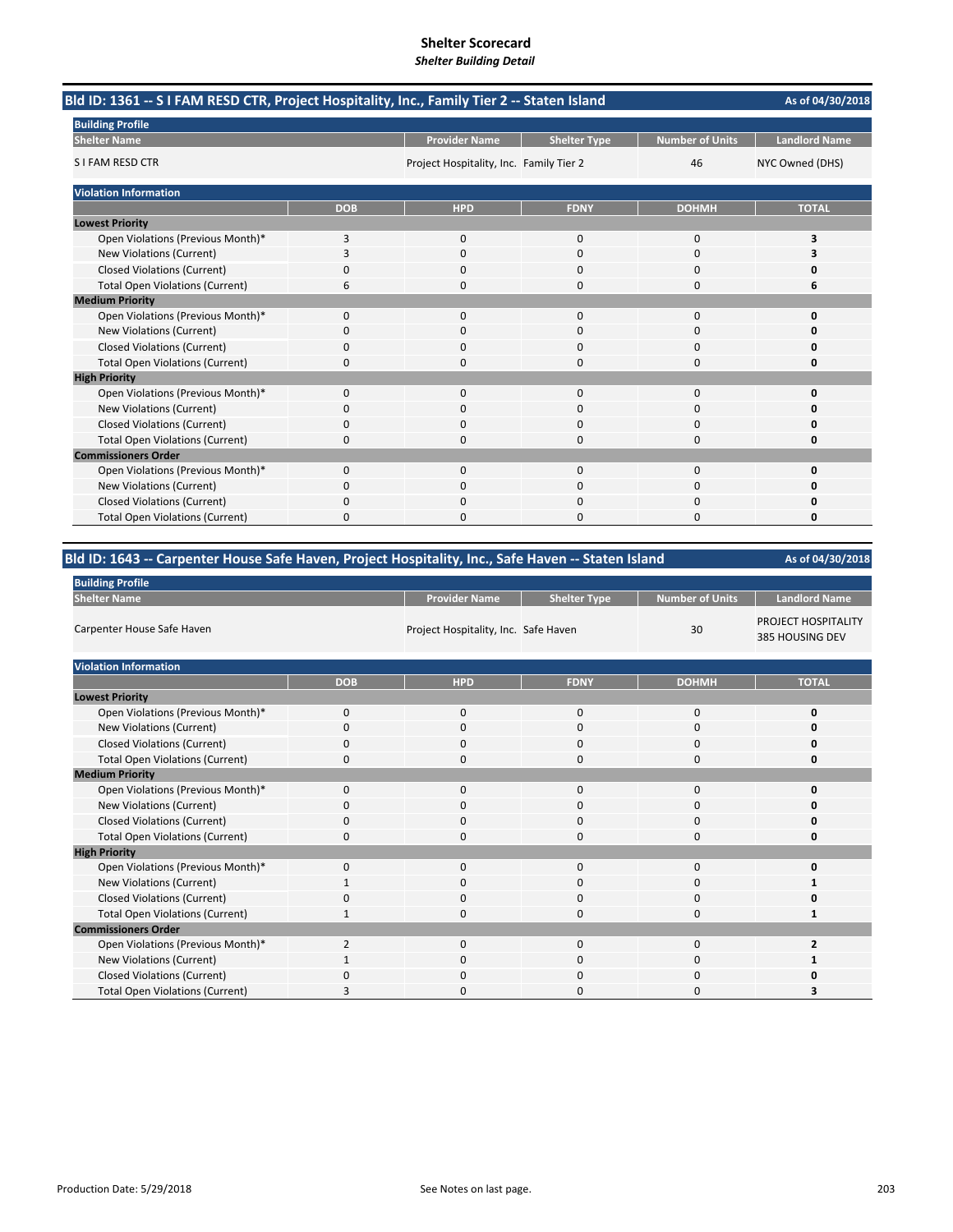| Bld ID: 1536 -- ACACIA HUNTS POINT ANNEX, ACACIA NETWORK HOUSING INC, Family Cluster -- Bronx | As of 04/30/2018 |                                             |                       |                        |                        |
|-----------------------------------------------------------------------------------------------|------------------|---------------------------------------------|-----------------------|------------------------|------------------------|
| <b>Building Profile</b>                                                                       |                  |                                             |                       |                        |                        |
| <b>Shelter Name</b>                                                                           |                  | <b>Provider Name</b>                        | <b>Shelter Type</b>   | <b>Number of Units</b> | <b>Landlord Name</b>   |
| <b>ACACIA HUNTS POINT ANNEX</b>                                                               |                  | <b>ACACIA NETWORK</b><br><b>HOUSING INC</b> | <b>Family Cluster</b> | 9                      | <b>X TA REALTY LLC</b> |
| <b>Violation Information</b>                                                                  |                  |                                             |                       |                        |                        |
|                                                                                               | <b>DOB</b>       | <b>HPD</b>                                  | <b>FDNY</b>           | <b>DOHMH</b>           | <b>TOTAL</b>           |
| <b>Lowest Priority</b>                                                                        |                  |                                             |                       |                        |                        |
| Open Violations (Previous Month)*                                                             | 3                | 13                                          | $\mathbf 0$           | $\mathbf 0$            | 16                     |
| New Violations (Current)                                                                      | 3                | 0                                           | $\Omega$              | $\Omega$               | 3                      |
| <b>Closed Violations (Current)</b>                                                            | 0                | 8                                           | $\Omega$              | 0                      | 8                      |
| <b>Total Open Violations (Current)</b>                                                        | 6                | 5                                           | $\Omega$              | 0                      | 11                     |
| <b>Medium Priority</b>                                                                        |                  |                                             |                       |                        |                        |
| Open Violations (Previous Month)*                                                             | 0                | 28                                          | $\Omega$              | 0                      | 28                     |
| New Violations (Current)                                                                      | 0                | 11                                          | 0                     | 0                      | 11                     |
| <b>Closed Violations (Current)</b>                                                            | 0                | 19                                          | 0                     | 0                      | 19                     |
| <b>Total Open Violations (Current)</b>                                                        | $\Omega$         | 20                                          | $\Omega$              | 0                      | 20                     |
| <b>High Priority</b>                                                                          |                  |                                             |                       |                        |                        |
| Open Violations (Previous Month)*                                                             | 3                | $\mathbf{1}$                                | $\Omega$              | $\Omega$               | 4                      |
| New Violations (Current)                                                                      | 0                | 3                                           | $\Omega$              | $\Omega$               | 3                      |
| <b>Closed Violations (Current)</b>                                                            | 0                | 0                                           | $\Omega$              | 0                      | 0                      |
| <b>Total Open Violations (Current)</b>                                                        | 3                | 4                                           | $\Omega$              | $\Omega$               | 7                      |
| <b>Commissioners Order</b>                                                                    |                  |                                             |                       |                        |                        |
| Open Violations (Previous Month)*                                                             | $\overline{2}$   | $\mathbf{0}$                                | $\mathbf 0$           | 0                      | $\overline{2}$         |
| New Violations (Current)                                                                      | 0                | 0                                           | 0                     | 0                      | Ω                      |
| <b>Closed Violations (Current)</b>                                                            | 0                | $\Omega$                                    | 0                     | 0                      | 0                      |
| <b>Total Open Violations (Current)</b>                                                        | 2                | $\Omega$                                    | $\Omega$              | 0                      | $\overline{2}$         |

### **Bld ID: 1543 ‐‐ ACACIA HUNTS POINT ANNEX, ACACIA NETWORK HOUSING INC, Family Cluster ‐‐ Bronx**

| <b>Building Profile</b>                |            |                                             |                       |                        |                         |
|----------------------------------------|------------|---------------------------------------------|-----------------------|------------------------|-------------------------|
| <b>Shelter Name</b>                    |            | <b>Provider Name</b>                        | <b>Shelter Type</b>   | <b>Number of Units</b> | <b>Landlord Name</b>    |
| <b>ACACIA HUNTS POINT ANNEX</b>        |            | <b>ACACIA NETWORK</b><br><b>HOUSING INC</b> | <b>Family Cluster</b> | 12                     | SIMPSON X REALTY LLC    |
| <b>Violation Information</b>           |            |                                             |                       |                        |                         |
|                                        | <b>DOB</b> | <b>HPD</b>                                  | <b>FDNY</b>           | <b>DOHMH</b>           | <b>TOTAL</b>            |
| <b>Lowest Priority</b>                 |            |                                             |                       |                        |                         |
| Open Violations (Previous Month)*      | 3          | 3                                           | 0                     | 0                      | 6                       |
| New Violations (Current)               |            | 0                                           | $\mathbf 0$           | 0                      |                         |
| <b>Closed Violations (Current)</b>     | $\Omega$   | $\mathbf{1}$                                | $\mathbf 0$           | 0                      |                         |
| <b>Total Open Violations (Current)</b> | 4          | $\overline{2}$                              | $\Omega$              | 0                      | 6                       |
| <b>Medium Priority</b>                 |            |                                             |                       |                        |                         |
| Open Violations (Previous Month)*      | 0          | 20                                          | $\mathbf 0$           | 0                      | 20                      |
| New Violations (Current)               | O          | $\overline{2}$                              | 0                     | 0                      |                         |
| <b>Closed Violations (Current)</b>     | 0          | $\overline{2}$                              | 0                     | 0                      | $\overline{\mathbf{z}}$ |
| <b>Total Open Violations (Current)</b> | $\Omega$   | 20                                          | $\Omega$              | 0                      | 20                      |
| <b>High Priority</b>                   |            |                                             |                       |                        |                         |
| Open Violations (Previous Month)*      | $\Omega$   | 3                                           | $\mathbf 0$           | 0                      |                         |
| <b>New Violations (Current)</b>        | O          | 0                                           | 0                     | 0                      |                         |
| <b>Closed Violations (Current)</b>     | 0          | 0                                           | 0                     | 0                      |                         |
| <b>Total Open Violations (Current)</b> | $\Omega$   | 3                                           | $\Omega$              | $\Omega$               |                         |
| <b>Commissioners Order</b>             |            |                                             |                       |                        |                         |
| Open Violations (Previous Month)*      | $\Omega$   | 0                                           | $\mathbf 0$           | 0                      | n                       |
| New Violations (Current)               | 0          | 0                                           | 0                     | 0                      | o                       |
| <b>Closed Violations (Current)</b>     | 0          | 0                                           | 0                     | 0                      |                         |
| <b>Total Open Violations (Current)</b> | $\Omega$   | 0                                           | $\Omega$              | 0                      | O                       |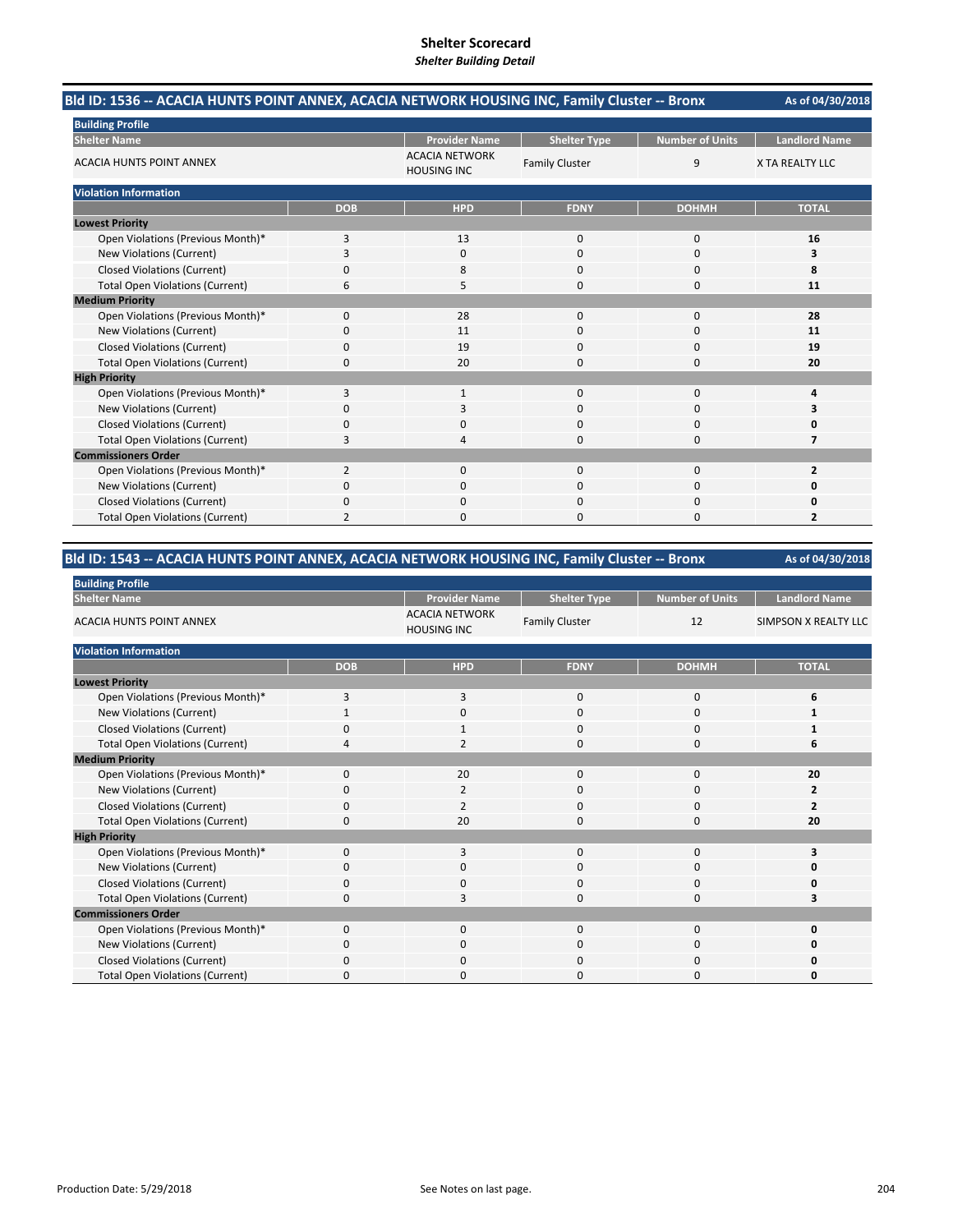| Bld ID: 1430 -- ACACIA HUNTS POINT, ACACIA NETWORK HOUSING INC, Family Cluster -- Bronx | As of 04/30/2018 |                                             |                       |                        |                         |
|-----------------------------------------------------------------------------------------|------------------|---------------------------------------------|-----------------------|------------------------|-------------------------|
| <b>Building Profile</b>                                                                 |                  |                                             |                       |                        |                         |
| <b>Shelter Name</b>                                                                     |                  | <b>Provider Name</b>                        | <b>Shelter Type</b>   | <b>Number of Units</b> | <b>Landlord Name</b>    |
| <b>ACACIA HUNTS POINT</b>                                                               |                  | <b>ACACIA NETWORK</b><br><b>HOUSING INC</b> | <b>Family Cluster</b> | 47                     | X HOLDING LLC           |
| <b>Violation Information</b>                                                            |                  |                                             |                       |                        |                         |
|                                                                                         | <b>DOB</b>       | <b>HPD</b>                                  | <b>FDNY</b>           | <b>DOHMH</b>           | <b>TOTAL</b>            |
| <b>Lowest Priority</b>                                                                  |                  |                                             |                       |                        |                         |
| Open Violations (Previous Month)*                                                       | 4                | 6                                           | $\mathbf{0}$          | 0                      | 10                      |
| New Violations (Current)                                                                | $\Omega$         | $\Omega$                                    | $\Omega$              | $\Omega$               | 0                       |
| <b>Closed Violations (Current)</b>                                                      | 0                |                                             | $\Omega$              | $\Omega$               | 3                       |
| <b>Total Open Violations (Current)</b>                                                  | 4                | 3                                           | $\Omega$              | 0                      | 7                       |
| <b>Medium Priority</b>                                                                  |                  |                                             |                       |                        |                         |
| Open Violations (Previous Month)*                                                       | 0                | 30                                          | $\mathbf 0$           | 0                      | 30                      |
| New Violations (Current)                                                                | 0                | 0                                           | 0                     | 0                      | 0                       |
| <b>Closed Violations (Current)</b>                                                      | 0                | $\Omega$                                    | 0                     | 0                      | 0                       |
| <b>Total Open Violations (Current)</b>                                                  | 0                | 30                                          | $\Omega$              | 0                      | 30                      |
| <b>High Priority</b>                                                                    |                  |                                             |                       |                        |                         |
| Open Violations (Previous Month)*                                                       | 4                | 3                                           | $\mathbf{0}$          | $\Omega$               | 7                       |
| New Violations (Current)                                                                | 0                | 0                                           | 0                     | 0                      | Ω                       |
| <b>Closed Violations (Current)</b>                                                      | 0                | ŋ                                           | $\Omega$              | 0                      | 0                       |
| <b>Total Open Violations (Current)</b>                                                  | 4                | 3                                           | $\Omega$              | 0                      | 7                       |
| <b>Commissioners Order</b>                                                              |                  |                                             |                       |                        |                         |
| Open Violations (Previous Month)*                                                       | 2                | $\Omega$                                    | $\Omega$              | $\Omega$               | $\overline{\mathbf{z}}$ |
| <b>New Violations (Current)</b>                                                         | 0                | 0                                           | ი                     | 0                      |                         |
| <b>Closed Violations (Current)</b>                                                      | 0                | O                                           | $\Omega$              | 0                      | n                       |
| <b>Total Open Violations (Current)</b>                                                  | $\overline{2}$   | n                                           | $\Omega$              | O                      | 2                       |

### **\*\* LOCATION CLOSED \*\* ‐ Bld ID: 1436 ‐‐ ACACIA HUNTS POINT, ACACIA NETWORK HOUSING INC, Family**

| <b>Building Profile</b>                |                |                                             |                       |                        |                                               |
|----------------------------------------|----------------|---------------------------------------------|-----------------------|------------------------|-----------------------------------------------|
| <b>Shelter Name</b>                    |                | <b>Provider Name</b>                        | <b>Shelter Type</b>   | <b>Number of Units</b> | <b>Landlord Name</b>                          |
| <b>ACACIA HUNTS POINT</b>              |                | <b>ACACIA NETWORK</b><br><b>HOUSING INC</b> | <b>Family Cluster</b> | 0                      | <b>X MORRIS AVENUE</b><br><b>PARTNERS LLC</b> |
| <b>Violation Information</b>           |                |                                             |                       |                        |                                               |
|                                        | <b>DOB</b>     | <b>HPD</b>                                  | <b>FDNY</b>           | <b>DOHMH</b>           | <b>TOTAL</b>                                  |
| <b>Lowest Priority</b>                 |                |                                             |                       |                        |                                               |
| Open Violations (Previous Month)*      | 6              | 29                                          | $\overline{2}$        | 0                      | 37                                            |
| New Violations (Current)               | $\Omega$       | $\mathbf 0$                                 | 0                     | $\mathbf 0$            | 0                                             |
| <b>Closed Violations (Current)</b>     | 6              | 29                                          | $\overline{2}$        | $\mathbf 0$            | 37                                            |
| <b>Total Open Violations (Current)</b> | $\Omega$       | 0                                           | 0                     | $\mathbf 0$            | 0                                             |
| <b>Medium Priority</b>                 |                |                                             |                       |                        |                                               |
| Open Violations (Previous Month)*      | $\mathbf 0$    | 62                                          | 0                     | $\mathbf 0$            | 62                                            |
| New Violations (Current)               | 0              | $\mathbf 0$                                 | 0                     | 0                      | 0                                             |
| <b>Closed Violations (Current)</b>     | 0              | 62                                          | 0                     | 0                      | 62                                            |
| <b>Total Open Violations (Current)</b> | $\Omega$       | $\Omega$                                    | $\Omega$              | $\Omega$               | 0                                             |
| <b>High Priority</b>                   |                |                                             |                       |                        |                                               |
| Open Violations (Previous Month)*      | 5              | 15                                          | 0                     | 0                      | 20                                            |
| New Violations (Current)               | O              | $\Omega$                                    | 0                     | 0                      | 0                                             |
| <b>Closed Violations (Current)</b>     | 5              | 15                                          | 0                     | $\mathbf 0$            | 20                                            |
| <b>Total Open Violations (Current)</b> | O              | $\mathbf 0$                                 | 0                     | $\mathbf 0$            | 0                                             |
| <b>Commissioners Order</b>             |                |                                             |                       |                        |                                               |
| Open Violations (Previous Month)*      | $\overline{2}$ | $\mathbf 0$                                 | 0                     | $\mathbf 0$            | $\overline{2}$                                |
| New Violations (Current)               | $\Omega$       | $\mathbf 0$                                 | 0                     | 0                      |                                               |
| <b>Closed Violations (Current)</b>     | 2              | $\Omega$                                    | $\Omega$              | 0                      |                                               |
| <b>Total Open Violations (Current)</b> | ŋ              | $\Omega$                                    | O                     | 0                      |                                               |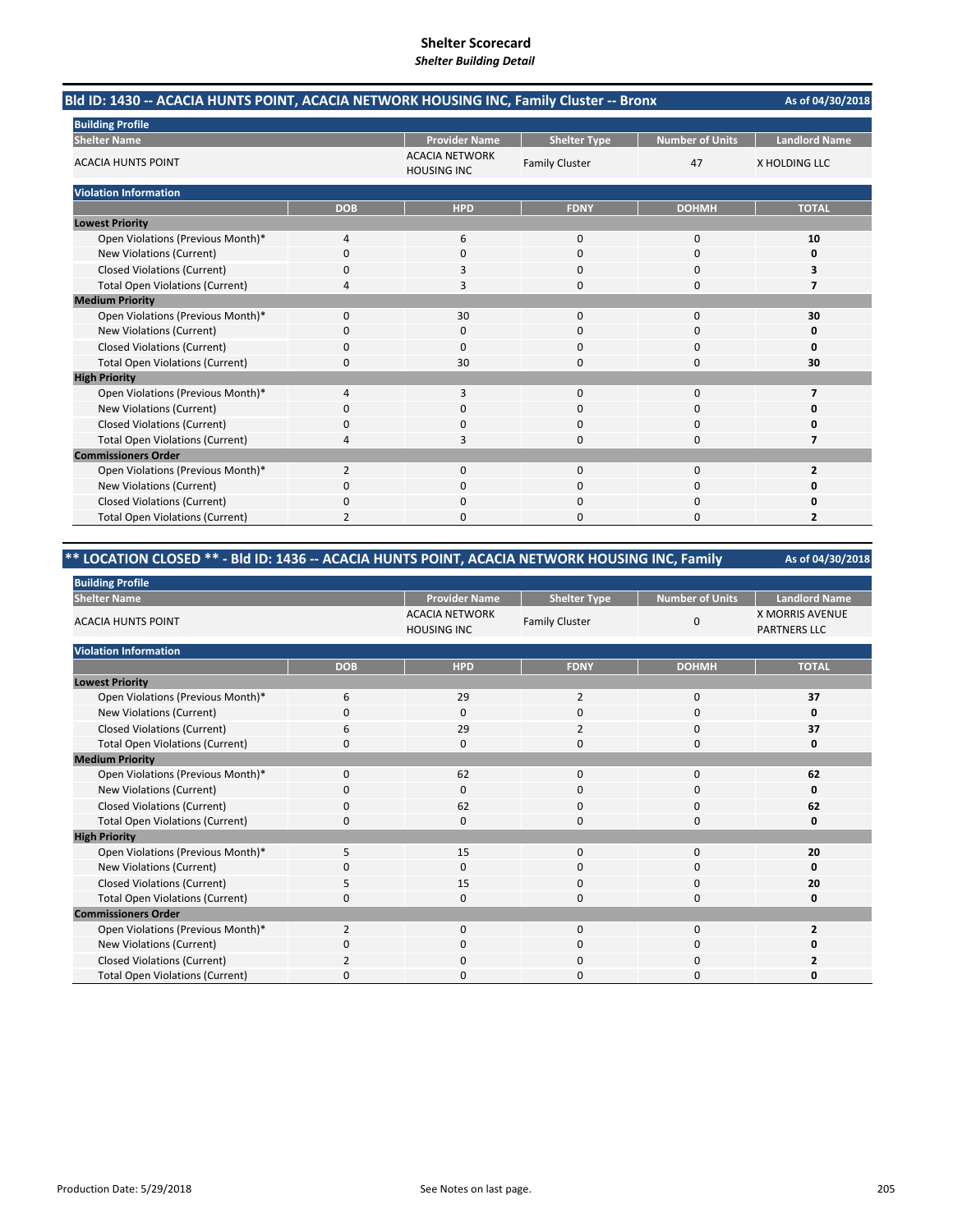| Bld ID: 1427 -- BEDCO CLUSTER - BX, BRONX FAMILY HOUSING, Family Cluster -- Bronx |              |                                       |                       |                        | As of 04/30/2018                |
|-----------------------------------------------------------------------------------|--------------|---------------------------------------|-----------------------|------------------------|---------------------------------|
| <b>Building Profile</b>                                                           |              |                                       |                       |                        |                                 |
| <b>Shelter Name</b>                                                               |              | <b>Provider Name</b>                  | <b>Shelter Type</b>   | <b>Number of Units</b> | <b>Landlord Name</b>            |
| <b>BEDCO CLUSTER - BX</b>                                                         |              | <b>BRONX FAMILY</b><br><b>HOUSING</b> | <b>Family Cluster</b> | 26                     | X WEST 170 REALTY<br><b>LLC</b> |
| <b>Violation Information</b>                                                      |              |                                       |                       |                        |                                 |
|                                                                                   | <b>DOB</b>   | <b>HPD</b>                            | <b>FDNY</b>           | <b>DOHMH</b>           | <b>TOTAL</b>                    |
| <b>Lowest Priority</b>                                                            |              |                                       |                       |                        |                                 |
| Open Violations (Previous Month)*                                                 | 0            | 5                                     | $\overline{2}$        | $\Omega$               | 7                               |
| New Violations (Current)                                                          | 0            |                                       | $\Omega$              | $\Omega$               | Δ                               |
| <b>Closed Violations (Current)</b>                                                | $\Omega$     |                                       | $\Omega$              | $\Omega$               | 2                               |
| <b>Total Open Violations (Current)</b>                                            | 0            |                                       | 2                     | $\Omega$               | 9                               |
| <b>Medium Priority</b>                                                            |              |                                       |                       |                        |                                 |
| Open Violations (Previous Month)*                                                 | 0            | 51                                    | $\Omega$              | 5                      | 56                              |
| <b>New Violations (Current)</b>                                                   | ŋ            | 2                                     | 0                     | 0                      | 2                               |
| <b>Closed Violations (Current)</b>                                                | 0            | 30                                    | $\Omega$              | $\Omega$               | 30                              |
| <b>Total Open Violations (Current)</b>                                            | $\Omega$     | 23                                    | $\Omega$              | 5                      | 28                              |
| <b>High Priority</b>                                                              |              |                                       |                       |                        |                                 |
| Open Violations (Previous Month)*                                                 | $\mathbf{1}$ | 4                                     | 0                     | $\mathbf 0$            | 5                               |
| New Violations (Current)                                                          | 0            | 0                                     | 0                     | 0                      | 0                               |
| <b>Closed Violations (Current)</b>                                                | 0            |                                       | O                     | $\Omega$               | 3                               |
| <b>Total Open Violations (Current)</b>                                            |              |                                       | O                     | O                      | 2                               |
| <b>Commissioners Order</b>                                                        |              |                                       |                       |                        |                                 |
| Open Violations (Previous Month)*                                                 | 5            | $\Omega$                              | $\Omega$              | $\mathbf 0$            | 5                               |
| <b>New Violations (Current)</b>                                                   | 0            | 0                                     | 0                     | $\Omega$               | Ω                               |
| <b>Closed Violations (Current)</b>                                                | 0            | $\Omega$                              | 0                     | $\Omega$               | n                               |
| <b>Total Open Violations (Current)</b>                                            | 5            | O                                     | $\Omega$              | $\Omega$               | 5                               |

### **Bld ID: 1424 ‐‐ BEDCO CLUSTER ‐ BX, BRONX FAMILY HOUSING, Family Cluster ‐‐ Bronx**

| <b>Building Profile</b>                |              |                                       |                       |                        |                                            |
|----------------------------------------|--------------|---------------------------------------|-----------------------|------------------------|--------------------------------------------|
| <b>Shelter Name</b>                    |              | <b>Provider Name</b>                  | <b>Shelter Type</b>   | <b>Number of Units</b> | <b>Landlord Name</b>                       |
| <b>BEDCO CLUSTER - BX</b>              |              | <b>BRONX FAMILY</b><br><b>HOUSING</b> | <b>Family Cluster</b> | 42                     | <b>CORNER VIEW</b><br><b>RESIDENCE LLC</b> |
| <b>Violation Information</b>           |              |                                       |                       |                        |                                            |
|                                        | <b>DOB</b>   | <b>HPD</b>                            | <b>FDNY</b>           | <b>DOHMH</b>           | <b>TOTAL</b>                               |
| <b>Lowest Priority</b>                 |              |                                       |                       |                        |                                            |
| Open Violations (Previous Month)*      | $\mathbf{1}$ | 6                                     | 1                     | $\mathbf{0}$           | 8                                          |
| New Violations (Current)               | O            | 0                                     | 0                     | 0                      | 0                                          |
| <b>Closed Violations (Current)</b>     | 0            | 0                                     | 0                     | 0                      | 0                                          |
| <b>Total Open Violations (Current)</b> |              | 6                                     | $\mathbf{1}$          | 0                      | 8                                          |
| <b>Medium Priority</b>                 |              |                                       |                       |                        |                                            |
| Open Violations (Previous Month)*      | 0            | 40                                    | $\mathbf{0}$          | 2                      | 42                                         |
| New Violations (Current)               | 0            | 0                                     | 0                     | 0                      | 0                                          |
| <b>Closed Violations (Current)</b>     | 0            | 0                                     | $\mathbf{0}$          | 0                      | 0                                          |
| <b>Total Open Violations (Current)</b> | $\Omega$     | 40                                    | 0                     | $\overline{2}$         | 42                                         |
| <b>High Priority</b>                   |              |                                       |                       |                        |                                            |
| Open Violations (Previous Month)*      | $\Omega$     | $\overline{2}$                        | $\Omega$              | $\mathbf{0}$           | 2                                          |
| New Violations (Current)               | $\Omega$     | 0                                     | 0                     | 0                      | 0                                          |
| <b>Closed Violations (Current)</b>     | $\Omega$     | 0                                     | $\mathbf{0}$          | $\mathbf 0$            | ŋ                                          |
| <b>Total Open Violations (Current)</b> | 0            | $\overline{2}$                        | 0                     | 0                      | 2                                          |
| <b>Commissioners Order</b>             |              |                                       |                       |                        |                                            |
| Open Violations (Previous Month)*      | $\Omega$     | $\Omega$                              | $\Omega$              | $\Omega$               | O                                          |
| New Violations (Current)               | 0            | 0                                     | 0                     | 0                      | 0                                          |
| <b>Closed Violations (Current)</b>     | $\Omega$     | 0                                     | $\mathbf{0}$          | 0                      | 0                                          |
| <b>Total Open Violations (Current)</b> | 0            | 0                                     | 0                     | 0                      | U                                          |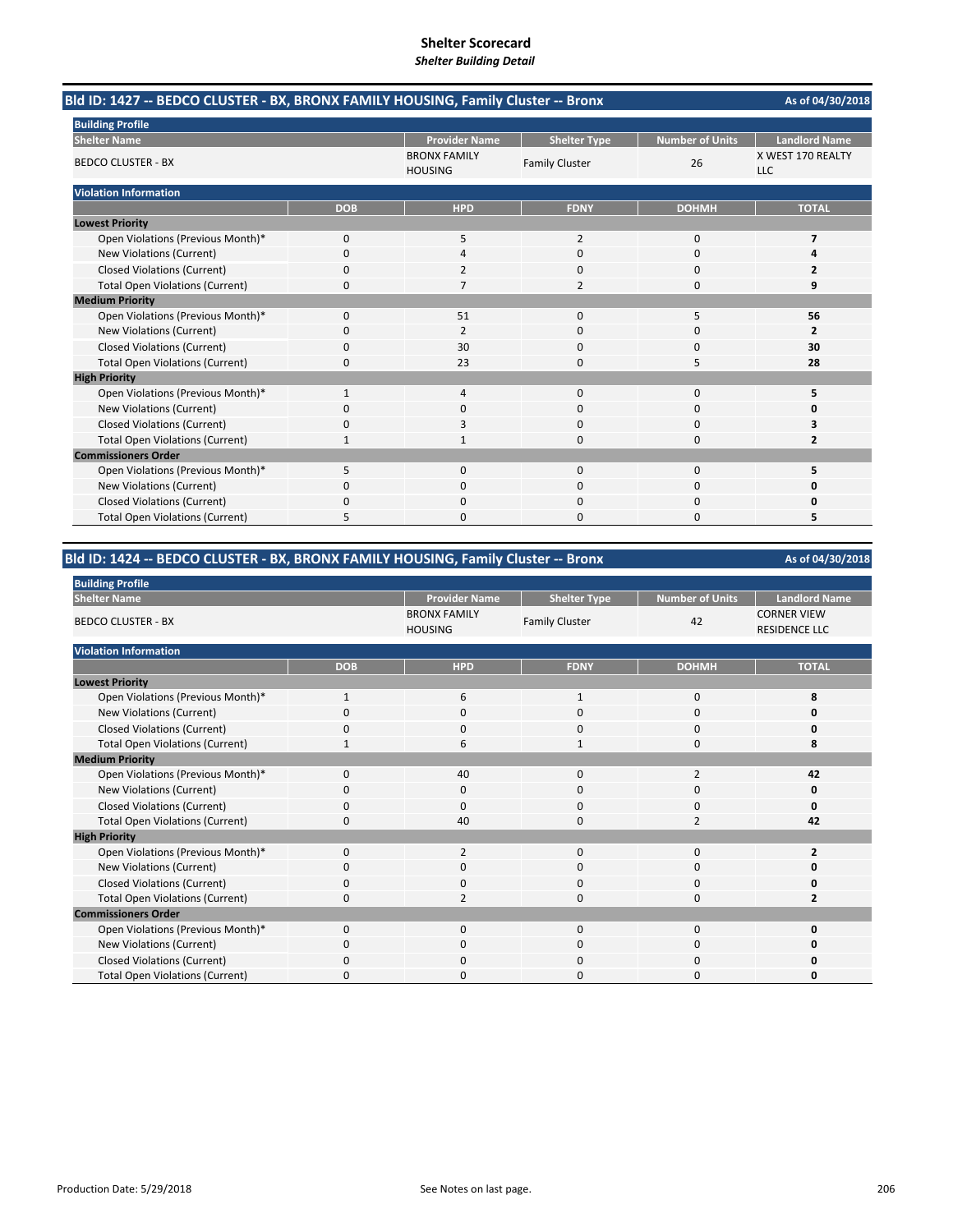| Bld ID: 1398 -- BEDCO CLUSTER - BX, BRONX FAMILY HOUSING, Family Cluster -- Bronx |                |                                       |                       |                        | As of 04/30/2018        |
|-----------------------------------------------------------------------------------|----------------|---------------------------------------|-----------------------|------------------------|-------------------------|
| <b>Building Profile</b>                                                           |                |                                       |                       |                        |                         |
| <b>Shelter Name</b>                                                               |                | <b>Provider Name</b>                  | <b>Shelter Type</b>   | <b>Number of Units</b> | <b>Landlord Name</b>    |
| <b>BEDCO CLUSTER - BX</b>                                                         |                | <b>BRONX FAMILY</b><br><b>HOUSING</b> | <b>Family Cluster</b> | 5                      | X CAULDWELL, LLC        |
| <b>Violation Information</b>                                                      |                |                                       |                       |                        |                         |
|                                                                                   | <b>DOB</b>     | <b>HPD</b>                            | <b>FDNY</b>           | <b>DOHMH</b>           | <b>TOTAL</b>            |
| <b>Lowest Priority</b>                                                            |                |                                       |                       |                        |                         |
| Open Violations (Previous Month)*                                                 | 4              | 23                                    | $\mathbf{1}$          | $\mathbf 0$            | 28                      |
| New Violations (Current)                                                          | $\overline{2}$ | 1                                     | $\Omega$              | $\Omega$               | 3                       |
| <b>Closed Violations (Current)</b>                                                |                | $\Omega$                              | 0                     | $\Omega$               | 1                       |
| <b>Total Open Violations (Current)</b>                                            | 5              | 24                                    |                       | $\Omega$               | 30                      |
| <b>Medium Priority</b>                                                            |                |                                       |                       |                        |                         |
| Open Violations (Previous Month)*                                                 | 0              | 41                                    | $\Omega$              | $\Omega$               | 41                      |
| New Violations (Current)                                                          | ŋ              | 3                                     | U                     | 0                      | з                       |
| <b>Closed Violations (Current)</b>                                                | 0              | 2                                     | 0                     | $\mathbf 0$            | $\overline{2}$          |
| <b>Total Open Violations (Current)</b>                                            | 0              | 42                                    | 0                     | $\Omega$               | 42                      |
| <b>High Priority</b>                                                              |                |                                       |                       |                        |                         |
| Open Violations (Previous Month)*                                                 | 1              | 6                                     | 0                     | 0                      | 7                       |
| New Violations (Current)                                                          | 0              |                                       | 0                     | 0                      |                         |
| <b>Closed Violations (Current)</b>                                                | 0              | 0                                     | 0                     | $\Omega$               | ŋ                       |
| <b>Total Open Violations (Current)</b>                                            | 1              |                                       | 0                     | $\Omega$               | 8                       |
| <b>Commissioners Order</b>                                                        |                |                                       |                       |                        |                         |
| Open Violations (Previous Month)*                                                 | 1              | $\Omega$                              | 1                     | $\Omega$               | $\overline{\mathbf{z}}$ |
| New Violations (Current)                                                          | 0              | 0                                     |                       | 0                      |                         |
| <b>Closed Violations (Current)</b>                                                | 0              | 0                                     |                       | $\Omega$               | 1                       |
| <b>Total Open Violations (Current)</b>                                            | 1              | 0                                     | 0                     | $\Omega$               | 1                       |

#### **Bld ID: 1416 ‐‐ BEDCO CLUSTER ‐ BX, BRONX FAMILY HOUSING, Family Cluster ‐‐ Bronx**

**As of 04/30/2018 Building Profile Provider Name | Shelter Type | Number of Units | Landlord Name Shelter Name** BRONX FAMILY<br>HOUSING BEDCO CLUSTER ‐ BX Family Cluster 33 X EAST 176 REALTY, LLC **Violation Information DOB HPD FDNY DOHMH TOTAL Lowest Priority** Open Violations (Previous Month)\* 0310 **4** New Violations (Current) 0000 **0** Closed Violations (Current) 0000 **0 Total Open Violations (Current)** Open Violations (Previous Month)\* 0 20 0 0 **20** New Violations (Current) 0000 **0** Closed Violations (Current) 0300 **3** Total Open Violations (Current) 0 17 0 0 **17** Open Violations (Previous Month)\* 0400 **4**

| <b>Medium Priority</b>                 |          |          |          |          |    |
|----------------------------------------|----------|----------|----------|----------|----|
| Open Violations (Previous Month)*      | $\Omega$ | 20       | $\Omega$ | $\Omega$ | 21 |
| New Violations (Current)               | 0        | 0        |          |          |    |
| <b>Closed Violations (Current)</b>     | 0        |          | 0        | O        |    |
| <b>Total Open Violations (Current)</b> | 0        | 17       | 0        | 0        |    |
| <b>High Priority</b>                   |          |          |          |          |    |
| Open Violations (Previous Month)*      | $\Omega$ | 4        | $\Omega$ | $\Omega$ |    |
| New Violations (Current)               | 0        | 0        | 0        | $\Omega$ |    |
| <b>Closed Violations (Current)</b>     | $\Omega$ | $\Omega$ | 0        | $\Omega$ |    |
| <b>Total Open Violations (Current)</b> | 0        |          |          |          |    |
| <b>Commissioners Order</b>             |          |          |          |          |    |
| Open Violations (Previous Month)*      | 3        | $\Omega$ | $\Omega$ | $\Omega$ |    |
| New Violations (Current)               | $\Omega$ | $\Omega$ |          |          |    |
| <b>Closed Violations (Current)</b>     |          |          |          |          |    |

Total Open Violations (Current) 3 0 0 0 3 3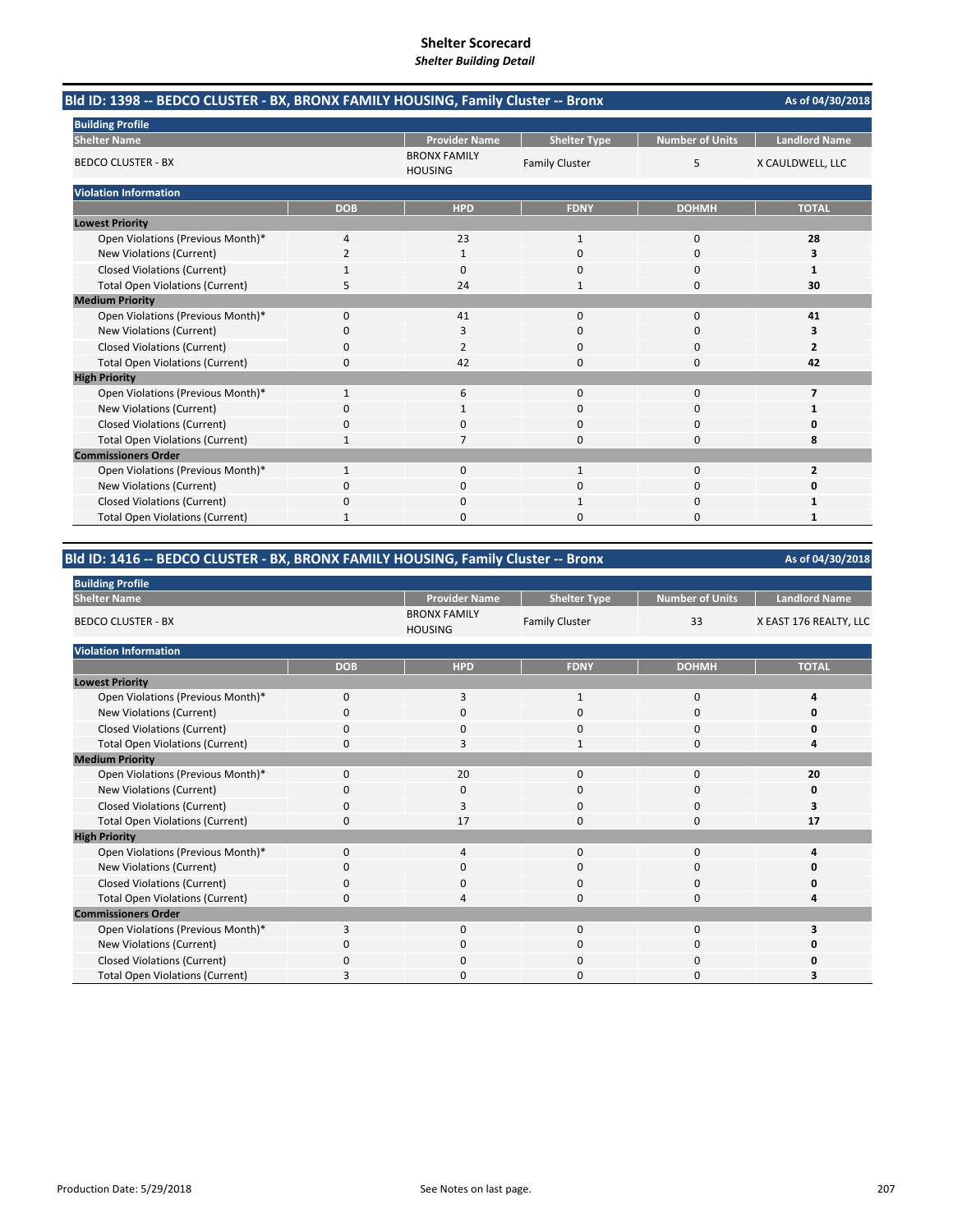| Bld ID: 1399 -- BEDCO CLUSTER - BX, BRONX FAMILY HOUSING, Family Cluster -- Bronx |                |                                       |                       |                        |                      |  |  |
|-----------------------------------------------------------------------------------|----------------|---------------------------------------|-----------------------|------------------------|----------------------|--|--|
| <b>Building Profile</b>                                                           |                |                                       |                       |                        |                      |  |  |
| <b>Shelter Name</b>                                                               |                | <b>Provider Name</b>                  | <b>Shelter Type</b>   | <b>Number of Units</b> | <b>Landlord Name</b> |  |  |
| <b>BEDCO CLUSTER - BX</b>                                                         |                | <b>BRONX FAMILY</b><br><b>HOUSING</b> | <b>Family Cluster</b> | 29                     | X E 169 LLC          |  |  |
| <b>Violation Information</b>                                                      |                |                                       |                       |                        |                      |  |  |
|                                                                                   | <b>DOB</b>     | <b>HPD</b>                            | <b>FDNY</b>           | <b>DOHMH</b>           | <b>TOTAL</b>         |  |  |
| <b>Lowest Priority</b>                                                            |                |                                       |                       |                        |                      |  |  |
| Open Violations (Previous Month)*                                                 | 2              | 3                                     | $\Omega$              | 0                      | 5                    |  |  |
| <b>New Violations (Current)</b>                                                   | $\Omega$       | $\Omega$                              | $\Omega$              | $\Omega$               | O                    |  |  |
| <b>Closed Violations (Current)</b>                                                | 0              | 0                                     | $\Omega$              | 0                      | 0                    |  |  |
| <b>Total Open Violations (Current)</b>                                            | $\overline{2}$ | 3                                     | $\Omega$              | 0                      | 5                    |  |  |
| <b>Medium Priority</b>                                                            |                |                                       |                       |                        |                      |  |  |
| Open Violations (Previous Month)*                                                 | 0              | 20                                    | $\Omega$              | $\Omega$               | 20                   |  |  |
| New Violations (Current)                                                          | 0              | 0                                     | 0                     | 0                      | 0                    |  |  |
| <b>Closed Violations (Current)</b>                                                | 0              | $\Omega$                              | $\Omega$              | 0                      | 0                    |  |  |
| <b>Total Open Violations (Current)</b>                                            | 0              | 20                                    | $\Omega$              | 0                      | 20                   |  |  |
| <b>High Priority</b>                                                              |                |                                       |                       |                        |                      |  |  |
| Open Violations (Previous Month)*                                                 | 0              | $\mathbf{1}$                          | $\Omega$              | $\Omega$               | 1                    |  |  |
| New Violations (Current)                                                          | 0              | $\Omega$                              | $\Omega$              | $\Omega$               | 0                    |  |  |
| <b>Closed Violations (Current)</b>                                                | 0              | $\Omega$                              | $\Omega$              | 0                      | 0                    |  |  |
| <b>Total Open Violations (Current)</b>                                            | 0              |                                       | $\Omega$              | 0                      | 1                    |  |  |
| <b>Commissioners Order</b>                                                        |                |                                       |                       |                        |                      |  |  |
| Open Violations (Previous Month)*                                                 | 0              | $\Omega$                              | $\Omega$              | 0                      | O                    |  |  |
| New Violations (Current)                                                          |                | 0                                     | 0                     | 0                      | 1                    |  |  |
| <b>Closed Violations (Current)</b>                                                | 1              | $\Omega$                              | $\Omega$              | 0                      | 1                    |  |  |
| <b>Total Open Violations (Current)</b>                                            | 0              | <sup>0</sup>                          | O                     | $\Omega$               | 0                    |  |  |

### **Bld ID: 1403 ‐‐ BEDCO CLUSTER ‐ BX, BRONX FAMILY HOUSING, Family Cluster ‐‐ Bronx**

| <b>Building Profile</b>                |            |                                       |                       |                 |                                               |
|----------------------------------------|------------|---------------------------------------|-----------------------|-----------------|-----------------------------------------------|
| <b>Shelter Name</b>                    |            | <b>Provider Name</b>                  | <b>Shelter Type</b>   | Number of Units | <b>Landlord Name</b>                          |
| <b>BEDCO CLUSTER - BX</b>              |            | <b>BRONX FAMILY</b><br><b>HOUSING</b> | <b>Family Cluster</b> | 11              | <b>TOWNSEND REALTY</b><br><b>ESTATES, LLC</b> |
| <b>Violation Information</b>           |            |                                       |                       |                 |                                               |
|                                        | <b>DOB</b> | <b>HPD</b>                            | <b>FDNY</b>           | <b>DOHMH</b>    | <b>TOTAL</b>                                  |
| <b>Lowest Priority</b>                 |            |                                       |                       |                 |                                               |
| Open Violations (Previous Month)*      | 25         | 12                                    | 3                     | $\mathbf{0}$    | 40                                            |
| New Violations (Current)               | 0          | 0                                     | 0                     | 0               | 0                                             |
| <b>Closed Violations (Current)</b>     | 2          | $\overline{2}$                        | 0                     | 0               | 4                                             |
| <b>Total Open Violations (Current)</b> | 23         | 10                                    | 3                     | $\Omega$        | 36                                            |
| <b>Medium Priority</b>                 |            |                                       |                       |                 |                                               |
| Open Violations (Previous Month)*      | $\Omega$   | 42                                    | $\Omega$              | $\mathbf{0}$    | 42                                            |
| New Violations (Current)               | 0          | $\overline{2}$                        | $\Omega$              | 0               | $\overline{2}$                                |
| <b>Closed Violations (Current)</b>     | 0          | 10                                    | $\mathbf{0}$          | 0               | 10                                            |
| <b>Total Open Violations (Current)</b> | 0          | 34                                    | $\mathbf{0}$          | 0               | 34                                            |
| <b>High Priority</b>                   |            |                                       |                       |                 |                                               |
| Open Violations (Previous Month)*      | 4          | $\overline{7}$                        | $\Omega$              | $\mathbf 0$     | 11                                            |
| New Violations (Current)               |            | 0                                     | 0                     | 0               | 1                                             |
| <b>Closed Violations (Current)</b>     |            | 5                                     | $\mathbf{0}$          | 0               | 6                                             |
| <b>Total Open Violations (Current)</b> | $\Delta$   | $\overline{2}$                        | 0                     | 0               | 6                                             |
| <b>Commissioners Order</b>             |            |                                       |                       |                 |                                               |
| Open Violations (Previous Month)*      | 14         | $\mathbf 0$                           | $\mathbf{0}$          | $\mathbf{0}$    | 14                                            |
| New Violations (Current)               | 0          | 0                                     | 0                     | 0               | 0                                             |
| <b>Closed Violations (Current)</b>     | 1          | 0                                     | 0                     | 0               | 1                                             |
| <b>Total Open Violations (Current)</b> | 13         | 0                                     | 0                     | 0               | 13                                            |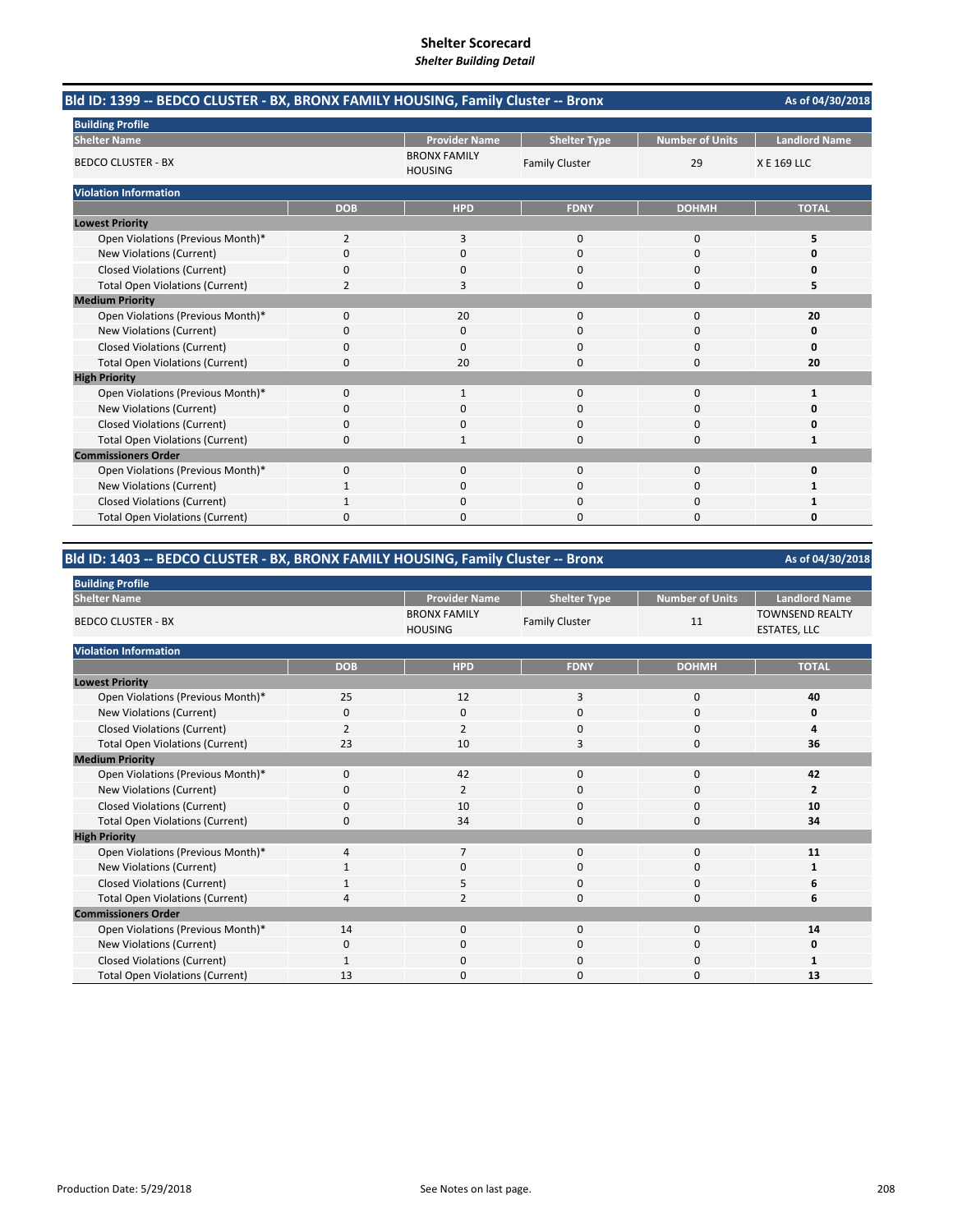| Bld ID: 1402 -- BEDCO CLUSTER - BX, BRONX FAMILY HOUSING, Family Cluster -- Bronx |            |                                       |                       |                        | As of 04/30/2018                              |
|-----------------------------------------------------------------------------------|------------|---------------------------------------|-----------------------|------------------------|-----------------------------------------------|
| <b>Building Profile</b>                                                           |            |                                       |                       |                        |                                               |
| <b>Shelter Name</b>                                                               |            | <b>Provider Name</b>                  | <b>Shelter Type</b>   | <b>Number of Units</b> | <b>Landlord Name</b>                          |
| <b>BEDCO CLUSTER - BX</b>                                                         |            | <b>BRONX FAMILY</b><br><b>HOUSING</b> | <b>Family Cluster</b> | 3                      | <b>TOWNSEND REALTY</b><br><b>ESTATES, LLC</b> |
| <b>Violation Information</b>                                                      |            |                                       |                       |                        |                                               |
|                                                                                   | <b>DOB</b> | <b>HPD</b>                            | <b>FDNY</b>           | <b>DOHMH</b>           | <b>TOTAL</b>                                  |
| <b>Lowest Priority</b>                                                            |            |                                       |                       |                        |                                               |
| Open Violations (Previous Month)*                                                 | 8          | 23                                    | $\overline{2}$        | 0                      | 33                                            |
| New Violations (Current)                                                          | 0          | $\Omega$                              | $\mathbf{1}$          | $\Omega$               | 1                                             |
| <b>Closed Violations (Current)</b>                                                |            | 0                                     | $\Omega$              | 0                      | 1                                             |
| <b>Total Open Violations (Current)</b>                                            |            | 23                                    | 3                     | 0                      | 33                                            |
| <b>Medium Priority</b>                                                            |            |                                       |                       |                        |                                               |
| Open Violations (Previous Month)*                                                 | 0          | 59                                    | $\Omega$              | $\mathbf{1}$           | 60                                            |
| New Violations (Current)                                                          | 0          | 0                                     | 0                     | 0                      | 0                                             |
| <b>Closed Violations (Current)</b>                                                | 0          | 4                                     | $\Omega$              | 0                      | 4                                             |
| <b>Total Open Violations (Current)</b>                                            | 0          | 55                                    | $\Omega$              |                        | 56                                            |
| <b>High Priority</b>                                                              |            |                                       |                       |                        |                                               |
| Open Violations (Previous Month)*                                                 | 3          | 2                                     | $\Omega$              | $\Omega$               | 5                                             |
| New Violations (Current)                                                          | 0          | $\Omega$                              | $\Omega$              | $\Omega$               | Ω                                             |
| <b>Closed Violations (Current)</b>                                                | 0          | $\Omega$                              | $\Omega$              | 0                      | 0                                             |
| <b>Total Open Violations (Current)</b>                                            | 3          | 2                                     | $\Omega$              | 0                      | 5                                             |
| <b>Commissioners Order</b>                                                        |            |                                       |                       |                        |                                               |
| Open Violations (Previous Month)*                                                 | 5          | $\mathbf 0$                           | 1                     | 0                      | 6                                             |
| New Violations (Current)                                                          | 0          | 0                                     | 0                     | 0                      | Ω                                             |
| <b>Closed Violations (Current)</b>                                                | 0          | $\Omega$                              | $\Omega$              | 0                      | Ω                                             |
| <b>Total Open Violations (Current)</b>                                            | 5          | <sup>0</sup>                          | 1                     | $\Omega$               | 6                                             |

### **Bld ID: 1420 ‐‐ BEDCO CLUSTER ‐ BX, BRONX FAMILY HOUSING, Family Cluster ‐‐ Bronx**

| <b>Building Profile</b>                |                |                                       |                       |                 |                        |
|----------------------------------------|----------------|---------------------------------------|-----------------------|-----------------|------------------------|
| <b>Shelter Name</b>                    |                | <b>Provider Name</b>                  | <b>Shelter Type</b>   | Number of Units | <b>Landlord Name</b>   |
| <b>BEDCO CLUSTER - BX</b>              |                | <b>BRONX FAMILY</b><br><b>HOUSING</b> | <b>Family Cluster</b> | 20              | <b>BLEV REALTY LLC</b> |
| <b>Violation Information</b>           |                |                                       |                       |                 |                        |
|                                        | <b>DOB</b>     | <b>HPD</b>                            | <b>FDNY</b>           | <b>DOHMH</b>    | <b>TOTAL</b>           |
| <b>Lowest Priority</b>                 |                |                                       |                       |                 |                        |
| Open Violations (Previous Month)*      | $\overline{7}$ | 31                                    | $\mathbf{0}$          | $\mathbf 0$     | 38                     |
| New Violations (Current)               | 0              | 0                                     | 0                     | 0               | 0                      |
| <b>Closed Violations (Current)</b>     | 0              | $\mathbf{0}$                          | 0                     | 0               | 0                      |
| <b>Total Open Violations (Current)</b> | $\overline{7}$ | 31                                    | $\Omega$              | $\mathbf 0$     | 38                     |
| <b>Medium Priority</b>                 |                |                                       |                       |                 |                        |
| Open Violations (Previous Month)*      | $\Omega$       | 75                                    | $\Omega$              | 1               | 76                     |
| New Violations (Current)               | 0              | 3                                     | 0                     | 0               | з                      |
| <b>Closed Violations (Current)</b>     | 0              | 6                                     | 0                     | 0               | 6                      |
| <b>Total Open Violations (Current)</b> | 0              | 72                                    | 0                     | 1               | 73                     |
| <b>High Priority</b>                   |                |                                       |                       |                 |                        |
| Open Violations (Previous Month)*      | 4              | $\overline{2}$                        | $\mathbf{0}$          | $\mathbf{0}$    | 6                      |
| New Violations (Current)               |                | 7                                     | 0                     | 0               | 8                      |
| <b>Closed Violations (Current)</b>     | 0              | 1                                     | $\mathbf{0}$          | $\mathbf{0}$    | 1                      |
| <b>Total Open Violations (Current)</b> | 5              | 8                                     | 0                     | 0               | 13                     |
| <b>Commissioners Order</b>             |                |                                       |                       |                 |                        |
| Open Violations (Previous Month)*      | 14             | 0                                     | $\mathbf{0}$          | $\mathbf{0}$    | 14                     |
| New Violations (Current)               | 1              | 0                                     | 0                     | 0               | 1                      |
| <b>Closed Violations (Current)</b>     | $\Omega$       | 0                                     | $\mathbf{0}$          | 0               | 0                      |
| <b>Total Open Violations (Current)</b> | 15             | 0                                     | $\Omega$              | 0               | 15                     |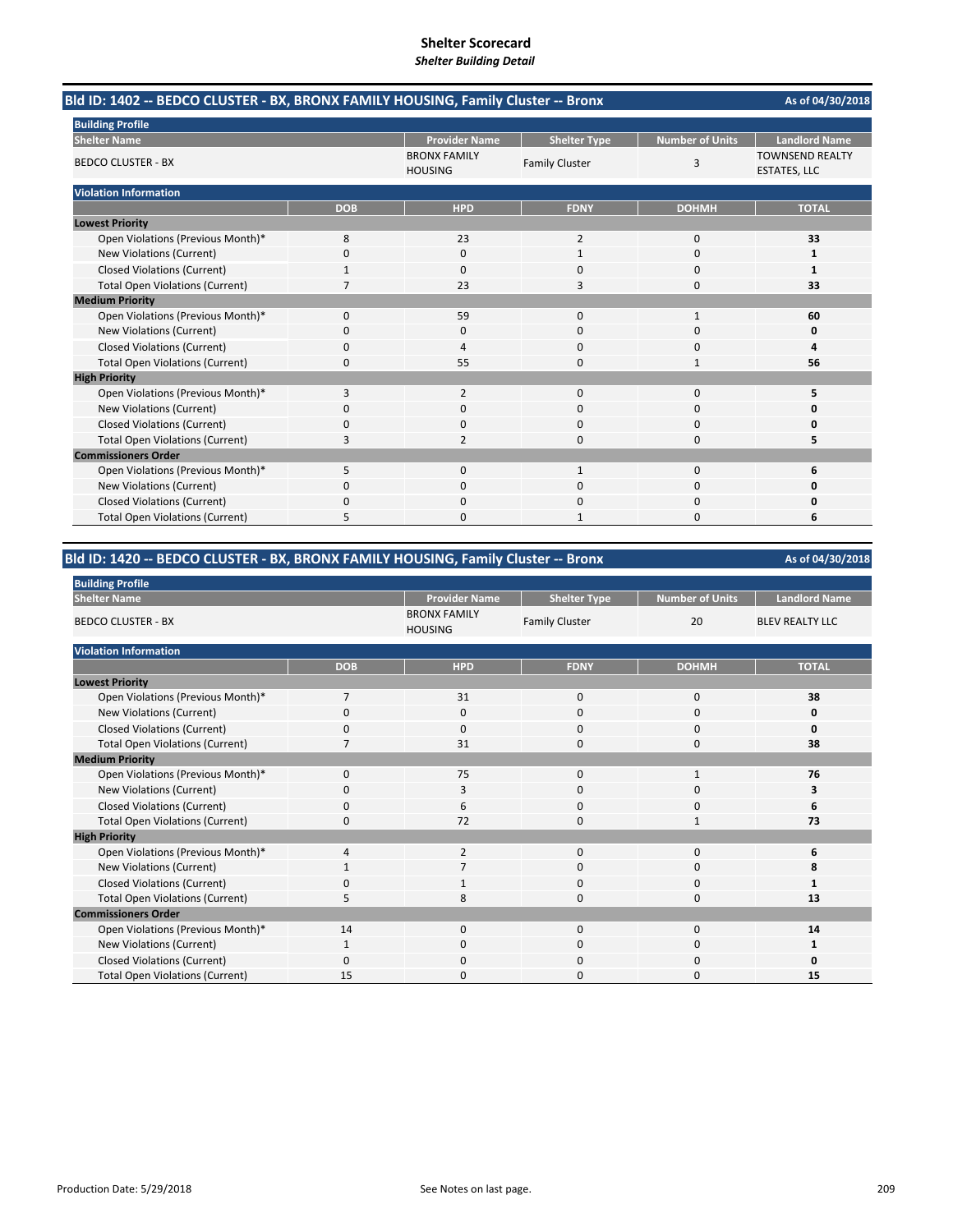| Bld ID: 1406 -- BEDCO CLUSTER - BX, BRONX FAMILY HOUSING, Family Cluster -- Bronx |                |                                       |                       |                        | As of 04/30/2018        |
|-----------------------------------------------------------------------------------|----------------|---------------------------------------|-----------------------|------------------------|-------------------------|
| <b>Building Profile</b>                                                           |                |                                       |                       |                        |                         |
| <b>Shelter Name</b>                                                               |                | <b>Provider Name</b>                  | <b>Shelter Type</b>   | <b>Number of Units</b> | <b>Landlord Name</b>    |
| <b>BEDCO CLUSTER - BX</b>                                                         |                | <b>BRONX FAMILY</b><br><b>HOUSING</b> | <b>Family Cluster</b> | 20                     | <b>ECHUD REALTY LLC</b> |
| <b>Violation Information</b>                                                      |                |                                       |                       |                        |                         |
|                                                                                   | <b>DOB</b>     | <b>HPD</b>                            | <b>FDNY</b>           | <b>DOHMH</b>           | <b>TOTAL</b>            |
| <b>Lowest Priority</b>                                                            |                |                                       |                       |                        |                         |
| Open Violations (Previous Month)*                                                 | $\overline{2}$ | 13                                    | $\mathbf{1}$          | 0                      | 16                      |
| New Violations (Current)                                                          | 0              | 1                                     | $\Omega$              | $\Omega$               | 1                       |
| <b>Closed Violations (Current)</b>                                                |                | 1                                     | <sup>0</sup>          | 0                      | $\overline{2}$          |
| <b>Total Open Violations (Current)</b>                                            | 1              | 13                                    | 1                     | 0                      | 15                      |
| <b>Medium Priority</b>                                                            |                |                                       |                       |                        |                         |
| Open Violations (Previous Month)*                                                 | 0              | 41                                    | $\mathbf{0}$          | 0                      | 41                      |
| New Violations (Current)                                                          | 0              | 0                                     | $\Omega$              | 0                      | 0                       |
| <b>Closed Violations (Current)</b>                                                | 0              | $\Omega$                              | $\Omega$              | $\Omega$               | 0                       |
| <b>Total Open Violations (Current)</b>                                            | 0              | 41                                    | $\Omega$              | 0                      | 41                      |
| <b>High Priority</b>                                                              |                |                                       |                       |                        |                         |
| Open Violations (Previous Month)*                                                 | $\overline{2}$ | $\mathbf{1}$                          | $\mathbf 0$           | 0                      | 3                       |
| New Violations (Current)                                                          |                | $\Omega$                              | $\Omega$              | 0                      | 1                       |
| <b>Closed Violations (Current)</b>                                                |                | <sup>0</sup>                          | $\Omega$              | 0                      | 1                       |
| <b>Total Open Violations (Current)</b>                                            | $\overline{2}$ |                                       | $\Omega$              | 0                      | 3                       |
| <b>Commissioners Order</b>                                                        |                |                                       |                       |                        |                         |
| Open Violations (Previous Month)*                                                 | 0              | $\mathbf{0}$                          | $\mathbf 0$           | 0                      | 0                       |
| New Violations (Current)                                                          | 0              | $\Omega$                              | $\Omega$              | $\Omega$               | O                       |
| <b>Closed Violations (Current)</b>                                                | 0              | $\Omega$                              | $\Omega$              | 0                      | 0                       |
| <b>Total Open Violations (Current)</b>                                            | 0              | 0                                     | $\Omega$              | 0                      | 0                       |

### **Bld ID: 1395 ‐‐ BEDCO CLUSTER ‐ BX, BRONX FAMILY HOUSING, Family Cluster ‐‐ Bronx**

| <b>Building Profile</b>                |              |                                       |                       |                        |                      |  |  |  |
|----------------------------------------|--------------|---------------------------------------|-----------------------|------------------------|----------------------|--|--|--|
| <b>Shelter Name</b>                    |              | <b>Provider Name</b>                  | <b>Shelter Type</b>   | <b>Number of Units</b> | <b>Landlord Name</b> |  |  |  |
| <b>BEDCO CLUSTER - BX</b>              |              | <b>BRONX FAMILY</b><br><b>HOUSING</b> | <b>Family Cluster</b> | 10                     | LIEBSTA 174, LLC     |  |  |  |
| <b>Violation Information</b>           |              |                                       |                       |                        |                      |  |  |  |
|                                        | <b>DOB</b>   | <b>HPD</b>                            | <b>FDNY</b>           | <b>DOHMH</b>           | <b>TOTAL</b>         |  |  |  |
| <b>Lowest Priority</b>                 |              |                                       |                       |                        |                      |  |  |  |
| Open Violations (Previous Month)*      | 6            | 4                                     | $\mathbf{1}$          | $\mathbf{0}$           | 11                   |  |  |  |
| New Violations (Current)               | 0            | 0                                     | 0                     | 0                      | 0                    |  |  |  |
| <b>Closed Violations (Current)</b>     | $\Omega$     | 0                                     | 0                     | 0                      | 0                    |  |  |  |
| <b>Total Open Violations (Current)</b> | 6            | 4                                     | $\mathbf{1}$          | 0                      | 11                   |  |  |  |
| <b>Medium Priority</b>                 |              |                                       |                       |                        |                      |  |  |  |
| Open Violations (Previous Month)*      | 0            | 36                                    | $\mathbf{0}$          | $\mathbf{0}$           | 36                   |  |  |  |
| New Violations (Current)               | 0            | 0                                     | 0                     | 0                      | 0                    |  |  |  |
| <b>Closed Violations (Current)</b>     | $\Omega$     | 0                                     | 0                     | 0                      | 0                    |  |  |  |
| <b>Total Open Violations (Current)</b> | $\Omega$     | 36                                    | 0                     | 0                      | 36                   |  |  |  |
| <b>High Priority</b>                   |              |                                       |                       |                        |                      |  |  |  |
| Open Violations (Previous Month)*      | 3            | 3                                     | $\mathbf{0}$          | $\mathbf{0}$           | 6                    |  |  |  |
| New Violations (Current)               | <sup>0</sup> | 0                                     | 0                     | 0                      | ŋ                    |  |  |  |
| <b>Closed Violations (Current)</b>     | $\Omega$     | 0                                     | 0                     | $\mathbf{0}$           | Ω                    |  |  |  |
| <b>Total Open Violations (Current)</b> | 3            | 3                                     | 0                     | 0                      | 6                    |  |  |  |
| <b>Commissioners Order</b>             |              |                                       |                       |                        |                      |  |  |  |
| Open Violations (Previous Month)*      | $\mathbf{1}$ | $\mathbf{0}$                          | $\mathbf{0}$          | $\mathbf{0}$           |                      |  |  |  |
| New Violations (Current)               | 0            | 0                                     | 0                     | 0                      | ŋ                    |  |  |  |
| <b>Closed Violations (Current)</b>     | $\Omega$     | 0                                     | 0                     | 0                      |                      |  |  |  |
| <b>Total Open Violations (Current)</b> |              | $\Omega$                              | ი                     | 0                      |                      |  |  |  |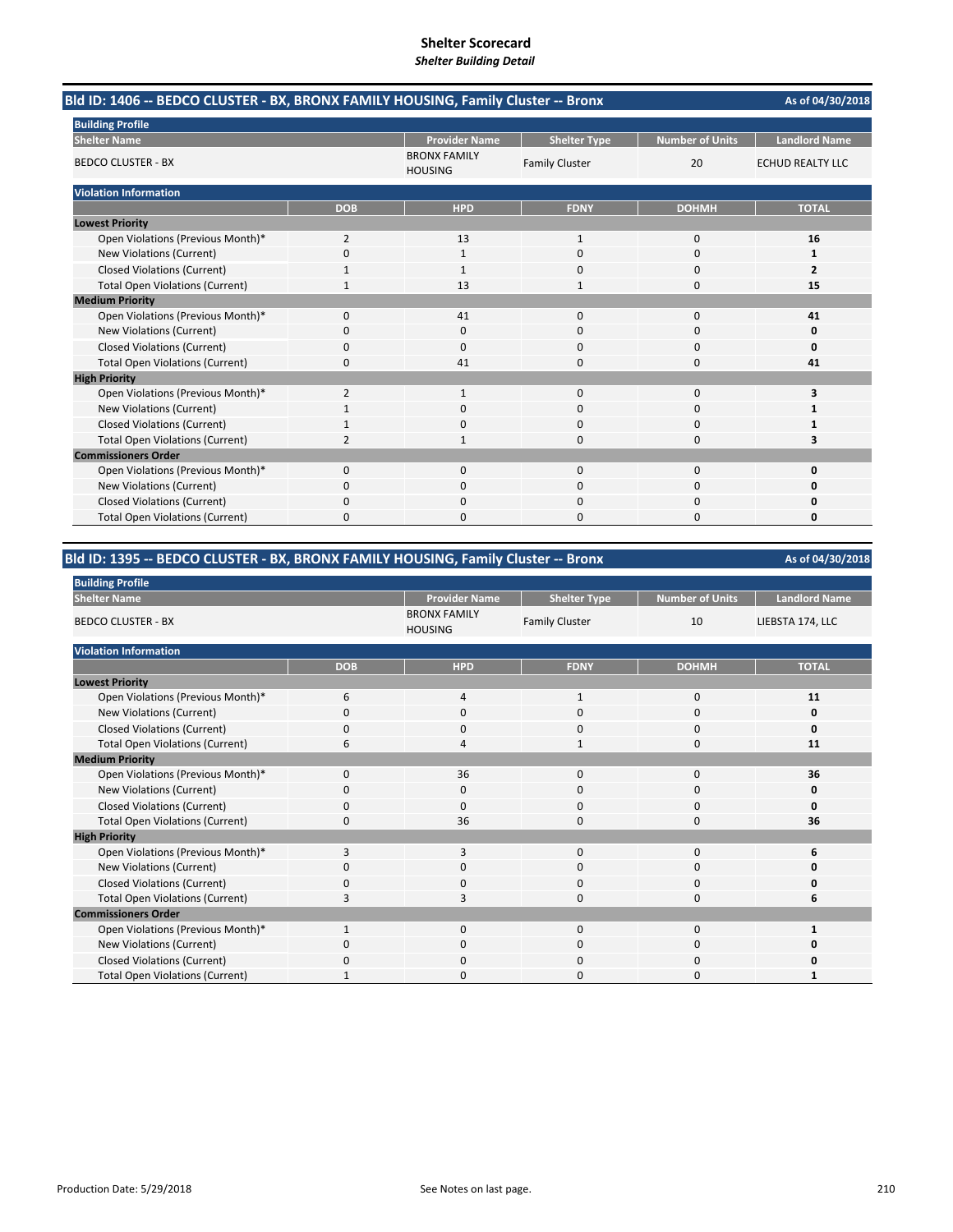| Bld ID: 1419 -- BEDCO CLUSTER - BX, BRONX FAMILY HOUSING, Family Cluster -- Bronx |            |                                       |                       |                        |                      |
|-----------------------------------------------------------------------------------|------------|---------------------------------------|-----------------------|------------------------|----------------------|
| <b>Building Profile</b>                                                           |            |                                       |                       |                        |                      |
| <b>Shelter Name</b>                                                               |            | <b>Provider Name</b>                  | <b>Shelter Type</b>   | <b>Number of Units</b> | <b>Landlord Name</b> |
| <b>BEDCO CLUSTER - BX</b>                                                         |            | <b>BRONX FAMILY</b><br><b>HOUSING</b> | <b>Family Cluster</b> | 9                      | X DEKALB REALTY LLC  |
| <b>Violation Information</b>                                                      |            |                                       |                       |                        |                      |
|                                                                                   | <b>DOB</b> | <b>HPD</b>                            | <b>FDNY</b>           | <b>DOHMH</b>           | <b>TOTAL</b>         |
| <b>Lowest Priority</b>                                                            |            |                                       |                       |                        |                      |
| Open Violations (Previous Month)*                                                 | 0          | 1                                     | 0                     | $\mathbf 0$            | 1                    |
| New Violations (Current)                                                          | 0          | 0                                     | 0                     | $\Omega$               |                      |
| <b>Closed Violations (Current)</b>                                                | 0          | 0                                     | 0                     | $\Omega$               | ŋ                    |
| <b>Total Open Violations (Current)</b>                                            | 0          |                                       | 0                     | $\Omega$               | 1                    |
| <b>Medium Priority</b>                                                            |            |                                       |                       |                        |                      |
| Open Violations (Previous Month)*                                                 | 0          | 45                                    | $\Omega$              | $\mathbf 0$            | 45                   |
| <b>New Violations (Current)</b>                                                   | 0          | 2                                     |                       | 0                      |                      |
| <b>Closed Violations (Current)</b>                                                | 0          | 19                                    | 0                     | $\mathbf 0$            | 19                   |
| <b>Total Open Violations (Current)</b>                                            | 0          | 28                                    | 0                     | $\Omega$               | 28                   |
| <b>High Priority</b>                                                              |            |                                       |                       |                        |                      |
| Open Violations (Previous Month)*                                                 | 0          | 4                                     | $\Omega$              | $\Omega$               | Δ                    |
| New Violations (Current)                                                          | 0          | 0                                     | 0                     | $\Omega$               |                      |
| <b>Closed Violations (Current)</b>                                                | 0          | 0                                     | <sup>0</sup>          | $\Omega$               |                      |
| <b>Total Open Violations (Current)</b>                                            | 0          | 4                                     | 0                     | <sup>0</sup>           |                      |
| <b>Commissioners Order</b>                                                        |            |                                       |                       |                        |                      |
| Open Violations (Previous Month)*                                                 | 0          | 0                                     | 0                     | 0                      | n                    |
| New Violations (Current)                                                          | 0          | 0                                     |                       | 0                      |                      |
| <b>Closed Violations (Current)</b>                                                | 0          | 0                                     | 0                     | $\Omega$               |                      |
| <b>Total Open Violations (Current)</b>                                            | 0          | 0                                     | O                     | $\Omega$               | ŋ                    |

### **Bld ID: 1418 ‐‐ BEDCO CLUSTER ‐ BX, BRONX FAMILY HOUSING, Family Cluster ‐‐ Bronx**

| <b>Building Profile</b>                |                |                                       |                       |                        |                           |
|----------------------------------------|----------------|---------------------------------------|-----------------------|------------------------|---------------------------|
| <b>Shelter Name</b>                    |                | <b>Provider Name</b>                  | <b>Shelter Type</b>   | <b>Number of Units</b> | <b>Landlord Name</b>      |
| <b>BEDCO CLUSTER - BX</b>              |                | <b>BRONX FAMILY</b><br><b>HOUSING</b> | <b>Family Cluster</b> | 13                     | <b>MATOVU REALTY LLC.</b> |
| <b>Violation Information</b>           |                |                                       |                       |                        |                           |
|                                        | <b>DOB</b>     | <b>HPD</b>                            | <b>FDNY</b>           | <b>DOHMH</b>           | <b>TOTAL</b>              |
| <b>Lowest Priority</b>                 |                |                                       |                       |                        |                           |
| Open Violations (Previous Month)*      | 3              | 0                                     | 1                     | 0                      |                           |
| New Violations (Current)               | $\mathbf{1}$   | $\mathbf 0$                           | $\mathbf{1}$          | 0                      | 7                         |
| <b>Closed Violations (Current)</b>     | 0              | 0                                     | $\mathbf 0$           | 0                      | O                         |
| <b>Total Open Violations (Current)</b> | 4              | $\mathbf 0$                           | $\overline{2}$        | 0                      | 6                         |
| <b>Medium Priority</b>                 |                |                                       |                       |                        |                           |
| Open Violations (Previous Month)*      | 0              | $\mathbf{0}$                          | 0                     | 0                      | ŋ                         |
| New Violations (Current)               | O              | $\mathbf 0$                           | 0                     | 0                      |                           |
| <b>Closed Violations (Current)</b>     | 0              | 0                                     | $\mathbf 0$           | 0                      | O                         |
| <b>Total Open Violations (Current)</b> | $\Omega$       | $\mathbf{0}$                          | $\Omega$              | 0                      | $\Omega$                  |
| <b>High Priority</b>                   |                |                                       |                       |                        |                           |
| Open Violations (Previous Month)*      | 3              | $\mathbf{0}$                          | $\Omega$              | 0                      |                           |
| <b>New Violations (Current)</b>        | O              | $\mathbf 0$                           | $\mathbf 0$           | 0                      |                           |
| <b>Closed Violations (Current)</b>     | 0              | 0                                     | $\mathbf 0$           | 0                      |                           |
| <b>Total Open Violations (Current)</b> | 3              | $\mathbf 0$                           | $\Omega$              | $\Omega$               |                           |
| <b>Commissioners Order</b>             |                |                                       |                       |                        |                           |
| Open Violations (Previous Month)*      | $\overline{2}$ | $\mathbf{0}$                          | $\mathbf{0}$          | 0                      |                           |
| New Violations (Current)               |                | 0                                     | 0                     | 0                      |                           |
| <b>Closed Violations (Current)</b>     | 2              | 0                                     | $\mathbf 0$           | 0                      |                           |
| <b>Total Open Violations (Current)</b> |                | 0                                     | 0                     | 0                      |                           |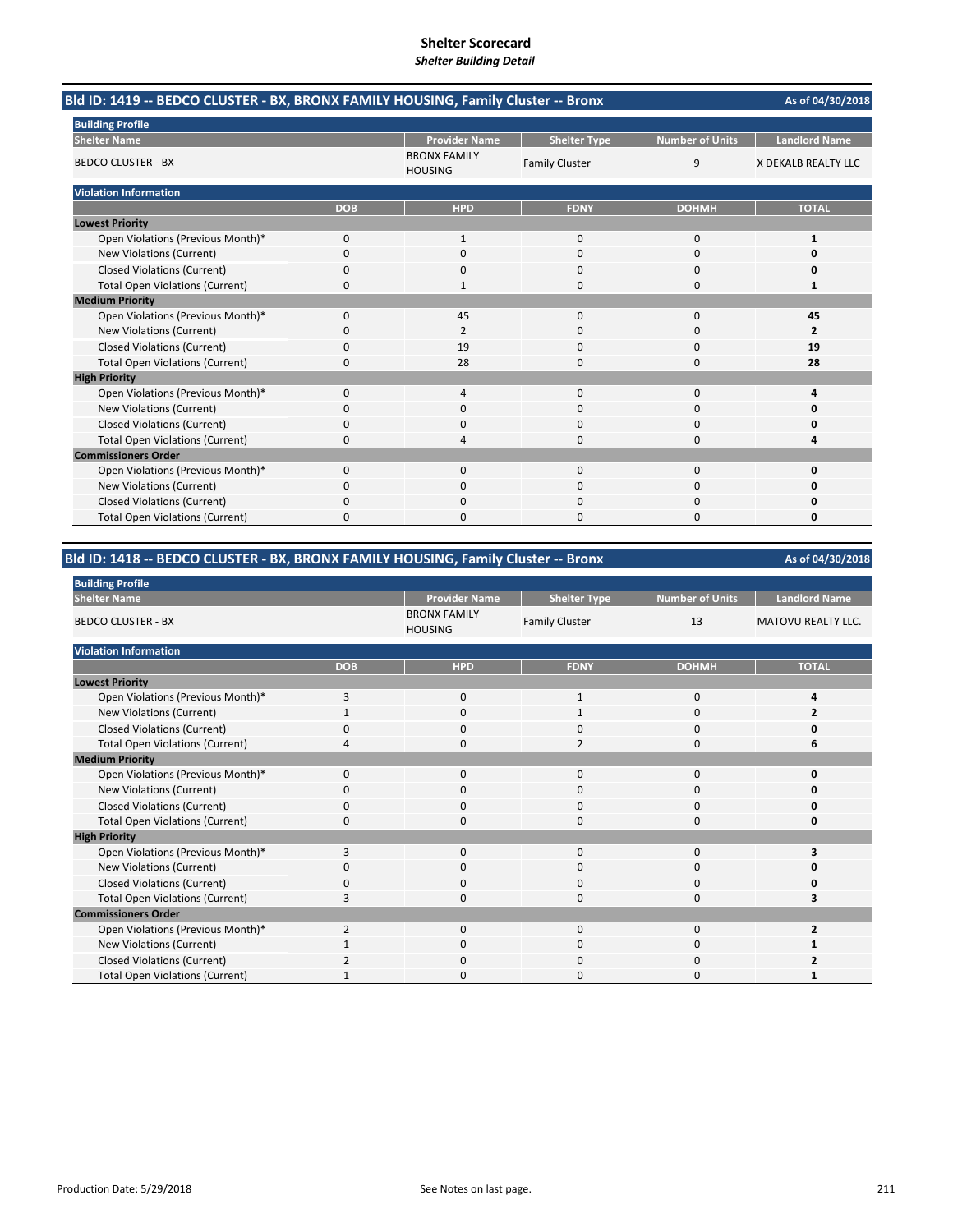# **Shelter Scorecard**

#### *Shelter Building Detail*

| <b>Building Profile</b><br><b>Provider Name</b><br><b>Number of Units</b><br><b>Landlord Name</b><br><b>Shelter Name</b><br><b>Shelter Type</b><br><b>HIGHBRIDGE</b><br><b>BRONX FAMILY</b><br><b>BEDCO CLUSTER - BX</b><br><b>Family Cluster</b><br>15<br><b>APARTMENTS ESTATES</b><br><b>HOUSING</b><br><b>LLC</b><br><b>HIGHBRIDGE</b><br><b>LCG COMMUNITY</b><br>LCG COMMUNITY SERVICES CLUSTER<br><b>Family Cluster</b><br>3<br><b>APARTMENTS ESTATES</b><br>SERVICES, INC<br><b>LLC</b><br><b>Violation Information</b><br><b>TOTAL</b><br><b>DOB</b><br><b>HPD</b><br><b>FDNY</b><br><b>DOHMH</b><br><b>Lowest Priority</b><br>Open Violations (Previous Month)*<br>0<br>13<br>3<br>$\mathbf 0$<br>16<br>New Violations (Current)<br>$\Omega$<br>$\mathbf 0$<br>1<br>3<br>4<br><b>Closed Violations (Current)</b><br>0<br>9<br>9<br>$\Omega$<br>$\Omega$<br><b>Total Open Violations (Current)</b><br>3<br>$\Omega$<br>11<br>$\mathbf{1}$<br>$\overline{7}$<br><b>Medium Priority</b><br>Open Violations (Previous Month)*<br>17<br>0<br>16<br>$\Omega$<br>$\mathbf{1}$<br>New Violations (Current)<br>0<br>40<br>$\Omega$<br>$\overline{2}$<br>42<br><b>Closed Violations (Current)</b><br>0<br>$\mathbf 0$<br>0<br>3<br>3<br><b>Total Open Violations (Current)</b><br>0<br>53<br>56<br>$\Omega$<br>3<br><b>High Priority</b><br>Open Violations (Previous Month)*<br>$\Omega$<br>$\overline{2}$<br>$\Omega$<br>$\Omega$<br>$\overline{2}$<br>New Violations (Current)<br>$\Omega$<br>$\Omega$<br>6<br>0<br>6<br><b>Closed Violations (Current)</b><br>0<br>$\Omega$<br>$\Omega$<br>1<br><b>Total Open Violations (Current)</b><br>0<br>$\overline{7}$<br>$\Omega$<br>$\mathbf 0$<br>7<br><b>Commissioners Order</b><br>Open Violations (Previous Month)*<br>0<br>0<br>$\mathbf{0}$<br>$\mathbf 0$<br>0<br>New Violations (Current)<br>0<br>0<br>0<br>0<br>0<br><b>Closed Violations (Current)</b><br>0<br>0<br>0<br>0<br>0<br><b>Total Open Violations (Current)</b><br>0<br>$\Omega$<br>$\Omega$<br>$\Omega$<br>0 | Bld ID: 1397 -- BEDCO CLUSTER - BX, BRONX FAMILY HOUSING, Family Cluster // LCG COMMUNITY SERVICES |  |  | As of 04/30/2018 |
|------------------------------------------------------------------------------------------------------------------------------------------------------------------------------------------------------------------------------------------------------------------------------------------------------------------------------------------------------------------------------------------------------------------------------------------------------------------------------------------------------------------------------------------------------------------------------------------------------------------------------------------------------------------------------------------------------------------------------------------------------------------------------------------------------------------------------------------------------------------------------------------------------------------------------------------------------------------------------------------------------------------------------------------------------------------------------------------------------------------------------------------------------------------------------------------------------------------------------------------------------------------------------------------------------------------------------------------------------------------------------------------------------------------------------------------------------------------------------------------------------------------------------------------------------------------------------------------------------------------------------------------------------------------------------------------------------------------------------------------------------------------------------------------------------------------------------------------------------------------------------------------------------------------------------------------------------------------------------------------------------------------------------|----------------------------------------------------------------------------------------------------|--|--|------------------|
|                                                                                                                                                                                                                                                                                                                                                                                                                                                                                                                                                                                                                                                                                                                                                                                                                                                                                                                                                                                                                                                                                                                                                                                                                                                                                                                                                                                                                                                                                                                                                                                                                                                                                                                                                                                                                                                                                                                                                                                                                              |                                                                                                    |  |  |                  |
|                                                                                                                                                                                                                                                                                                                                                                                                                                                                                                                                                                                                                                                                                                                                                                                                                                                                                                                                                                                                                                                                                                                                                                                                                                                                                                                                                                                                                                                                                                                                                                                                                                                                                                                                                                                                                                                                                                                                                                                                                              |                                                                                                    |  |  |                  |
|                                                                                                                                                                                                                                                                                                                                                                                                                                                                                                                                                                                                                                                                                                                                                                                                                                                                                                                                                                                                                                                                                                                                                                                                                                                                                                                                                                                                                                                                                                                                                                                                                                                                                                                                                                                                                                                                                                                                                                                                                              |                                                                                                    |  |  |                  |
|                                                                                                                                                                                                                                                                                                                                                                                                                                                                                                                                                                                                                                                                                                                                                                                                                                                                                                                                                                                                                                                                                                                                                                                                                                                                                                                                                                                                                                                                                                                                                                                                                                                                                                                                                                                                                                                                                                                                                                                                                              |                                                                                                    |  |  |                  |
|                                                                                                                                                                                                                                                                                                                                                                                                                                                                                                                                                                                                                                                                                                                                                                                                                                                                                                                                                                                                                                                                                                                                                                                                                                                                                                                                                                                                                                                                                                                                                                                                                                                                                                                                                                                                                                                                                                                                                                                                                              |                                                                                                    |  |  |                  |
|                                                                                                                                                                                                                                                                                                                                                                                                                                                                                                                                                                                                                                                                                                                                                                                                                                                                                                                                                                                                                                                                                                                                                                                                                                                                                                                                                                                                                                                                                                                                                                                                                                                                                                                                                                                                                                                                                                                                                                                                                              |                                                                                                    |  |  |                  |
|                                                                                                                                                                                                                                                                                                                                                                                                                                                                                                                                                                                                                                                                                                                                                                                                                                                                                                                                                                                                                                                                                                                                                                                                                                                                                                                                                                                                                                                                                                                                                                                                                                                                                                                                                                                                                                                                                                                                                                                                                              |                                                                                                    |  |  |                  |
|                                                                                                                                                                                                                                                                                                                                                                                                                                                                                                                                                                                                                                                                                                                                                                                                                                                                                                                                                                                                                                                                                                                                                                                                                                                                                                                                                                                                                                                                                                                                                                                                                                                                                                                                                                                                                                                                                                                                                                                                                              |                                                                                                    |  |  |                  |
|                                                                                                                                                                                                                                                                                                                                                                                                                                                                                                                                                                                                                                                                                                                                                                                                                                                                                                                                                                                                                                                                                                                                                                                                                                                                                                                                                                                                                                                                                                                                                                                                                                                                                                                                                                                                                                                                                                                                                                                                                              |                                                                                                    |  |  |                  |
|                                                                                                                                                                                                                                                                                                                                                                                                                                                                                                                                                                                                                                                                                                                                                                                                                                                                                                                                                                                                                                                                                                                                                                                                                                                                                                                                                                                                                                                                                                                                                                                                                                                                                                                                                                                                                                                                                                                                                                                                                              |                                                                                                    |  |  |                  |
|                                                                                                                                                                                                                                                                                                                                                                                                                                                                                                                                                                                                                                                                                                                                                                                                                                                                                                                                                                                                                                                                                                                                                                                                                                                                                                                                                                                                                                                                                                                                                                                                                                                                                                                                                                                                                                                                                                                                                                                                                              |                                                                                                    |  |  |                  |
|                                                                                                                                                                                                                                                                                                                                                                                                                                                                                                                                                                                                                                                                                                                                                                                                                                                                                                                                                                                                                                                                                                                                                                                                                                                                                                                                                                                                                                                                                                                                                                                                                                                                                                                                                                                                                                                                                                                                                                                                                              |                                                                                                    |  |  |                  |
|                                                                                                                                                                                                                                                                                                                                                                                                                                                                                                                                                                                                                                                                                                                                                                                                                                                                                                                                                                                                                                                                                                                                                                                                                                                                                                                                                                                                                                                                                                                                                                                                                                                                                                                                                                                                                                                                                                                                                                                                                              |                                                                                                    |  |  |                  |
|                                                                                                                                                                                                                                                                                                                                                                                                                                                                                                                                                                                                                                                                                                                                                                                                                                                                                                                                                                                                                                                                                                                                                                                                                                                                                                                                                                                                                                                                                                                                                                                                                                                                                                                                                                                                                                                                                                                                                                                                                              |                                                                                                    |  |  |                  |
|                                                                                                                                                                                                                                                                                                                                                                                                                                                                                                                                                                                                                                                                                                                                                                                                                                                                                                                                                                                                                                                                                                                                                                                                                                                                                                                                                                                                                                                                                                                                                                                                                                                                                                                                                                                                                                                                                                                                                                                                                              |                                                                                                    |  |  |                  |
|                                                                                                                                                                                                                                                                                                                                                                                                                                                                                                                                                                                                                                                                                                                                                                                                                                                                                                                                                                                                                                                                                                                                                                                                                                                                                                                                                                                                                                                                                                                                                                                                                                                                                                                                                                                                                                                                                                                                                                                                                              |                                                                                                    |  |  |                  |
|                                                                                                                                                                                                                                                                                                                                                                                                                                                                                                                                                                                                                                                                                                                                                                                                                                                                                                                                                                                                                                                                                                                                                                                                                                                                                                                                                                                                                                                                                                                                                                                                                                                                                                                                                                                                                                                                                                                                                                                                                              |                                                                                                    |  |  |                  |
|                                                                                                                                                                                                                                                                                                                                                                                                                                                                                                                                                                                                                                                                                                                                                                                                                                                                                                                                                                                                                                                                                                                                                                                                                                                                                                                                                                                                                                                                                                                                                                                                                                                                                                                                                                                                                                                                                                                                                                                                                              |                                                                                                    |  |  |                  |
|                                                                                                                                                                                                                                                                                                                                                                                                                                                                                                                                                                                                                                                                                                                                                                                                                                                                                                                                                                                                                                                                                                                                                                                                                                                                                                                                                                                                                                                                                                                                                                                                                                                                                                                                                                                                                                                                                                                                                                                                                              |                                                                                                    |  |  |                  |
|                                                                                                                                                                                                                                                                                                                                                                                                                                                                                                                                                                                                                                                                                                                                                                                                                                                                                                                                                                                                                                                                                                                                                                                                                                                                                                                                                                                                                                                                                                                                                                                                                                                                                                                                                                                                                                                                                                                                                                                                                              |                                                                                                    |  |  |                  |
|                                                                                                                                                                                                                                                                                                                                                                                                                                                                                                                                                                                                                                                                                                                                                                                                                                                                                                                                                                                                                                                                                                                                                                                                                                                                                                                                                                                                                                                                                                                                                                                                                                                                                                                                                                                                                                                                                                                                                                                                                              |                                                                                                    |  |  |                  |
|                                                                                                                                                                                                                                                                                                                                                                                                                                                                                                                                                                                                                                                                                                                                                                                                                                                                                                                                                                                                                                                                                                                                                                                                                                                                                                                                                                                                                                                                                                                                                                                                                                                                                                                                                                                                                                                                                                                                                                                                                              |                                                                                                    |  |  |                  |
|                                                                                                                                                                                                                                                                                                                                                                                                                                                                                                                                                                                                                                                                                                                                                                                                                                                                                                                                                                                                                                                                                                                                                                                                                                                                                                                                                                                                                                                                                                                                                                                                                                                                                                                                                                                                                                                                                                                                                                                                                              |                                                                                                    |  |  |                  |
|                                                                                                                                                                                                                                                                                                                                                                                                                                                                                                                                                                                                                                                                                                                                                                                                                                                                                                                                                                                                                                                                                                                                                                                                                                                                                                                                                                                                                                                                                                                                                                                                                                                                                                                                                                                                                                                                                                                                                                                                                              |                                                                                                    |  |  |                  |
|                                                                                                                                                                                                                                                                                                                                                                                                                                                                                                                                                                                                                                                                                                                                                                                                                                                                                                                                                                                                                                                                                                                                                                                                                                                                                                                                                                                                                                                                                                                                                                                                                                                                                                                                                                                                                                                                                                                                                                                                                              |                                                                                                    |  |  |                  |
|                                                                                                                                                                                                                                                                                                                                                                                                                                                                                                                                                                                                                                                                                                                                                                                                                                                                                                                                                                                                                                                                                                                                                                                                                                                                                                                                                                                                                                                                                                                                                                                                                                                                                                                                                                                                                                                                                                                                                                                                                              |                                                                                                    |  |  |                  |

# **Bld ID: 44288 ‐‐ BRONX ACACIA CLUSTER II, ACACIA NETWORK HOUSING INC, Family Cluster ‐‐ Bronx**

| <b>Building Profile</b>                |              |                                             |                       |                 |                        |
|----------------------------------------|--------------|---------------------------------------------|-----------------------|-----------------|------------------------|
| <b>Shelter Name</b>                    |              | <b>Provider Name</b>                        | <b>Shelter Type</b>   | Number of Units | <b>Landlord Name</b>   |
| <b>BRONX ACACIA CLUSTER II</b>         |              | <b>ACACIA NETWORK</b><br><b>HOUSING INC</b> | <b>Family Cluster</b> | 16              | <b>X EAGLE AVE LLC</b> |
| <b>Violation Information</b>           |              |                                             |                       |                 |                        |
|                                        | <b>DOB</b>   | <b>HPD</b>                                  | <b>FDNY</b>           | <b>DOHMH</b>    | <b>TOTAL</b>           |
| <b>Lowest Priority</b>                 |              |                                             |                       |                 |                        |
| Open Violations (Previous Month)*      | $\mathbf 0$  | $\overline{4}$                              | 1                     | $\mathbf{0}$    | 5                      |
| New Violations (Current)               | $\Omega$     | $\mathbf 0$                                 | $\overline{2}$        | 0               |                        |
| <b>Closed Violations (Current)</b>     | 0            | $\mathbf{0}$                                | 0                     | 0               | 0                      |
| <b>Total Open Violations (Current)</b> | $\mathbf 0$  | $\overline{4}$                              | 3                     | $\mathbf{0}$    |                        |
| <b>Medium Priority</b>                 |              |                                             |                       |                 |                        |
| Open Violations (Previous Month)*      | 0            | 22                                          | $\mathbf 0$           | 2               | 24                     |
| New Violations (Current)               | 0            | $\mathbf{0}$                                | $\mathbf 0$           | 0               | 0                      |
| <b>Closed Violations (Current)</b>     | 0            | $\mathbf{0}$                                | $\mathbf 0$           | 0               | $\Omega$               |
| <b>Total Open Violations (Current)</b> | 0            | 22                                          | $\Omega$              | $\overline{2}$  | 24                     |
| <b>High Priority</b>                   |              |                                             |                       |                 |                        |
| Open Violations (Previous Month)*      | $\mathbf{1}$ | $\mathbf{0}$                                | $\mathbf 0$           | 0               |                        |
| New Violations (Current)               | O            | 0                                           | 0                     | 0               | ŋ                      |
| <b>Closed Violations (Current)</b>     | 0            | 0                                           | 0                     | 0               | 0                      |
| <b>Total Open Violations (Current)</b> | $\mathbf{1}$ | $\mathbf{0}$                                | 0                     | 0               |                        |
| <b>Commissioners Order</b>             |              |                                             |                       |                 |                        |
| Open Violations (Previous Month)*      |              | $\mathbf{0}$                                | $\mathbf 0$           | 0               |                        |
| New Violations (Current)               | 0            | 0                                           | 0                     | 0               | 0                      |
| Closed Violations (Current)            | 0            | 0                                           | 0                     | 0               | ŋ                      |
| <b>Total Open Violations (Current)</b> |              | $\Omega$                                    | 0                     | 0               |                        |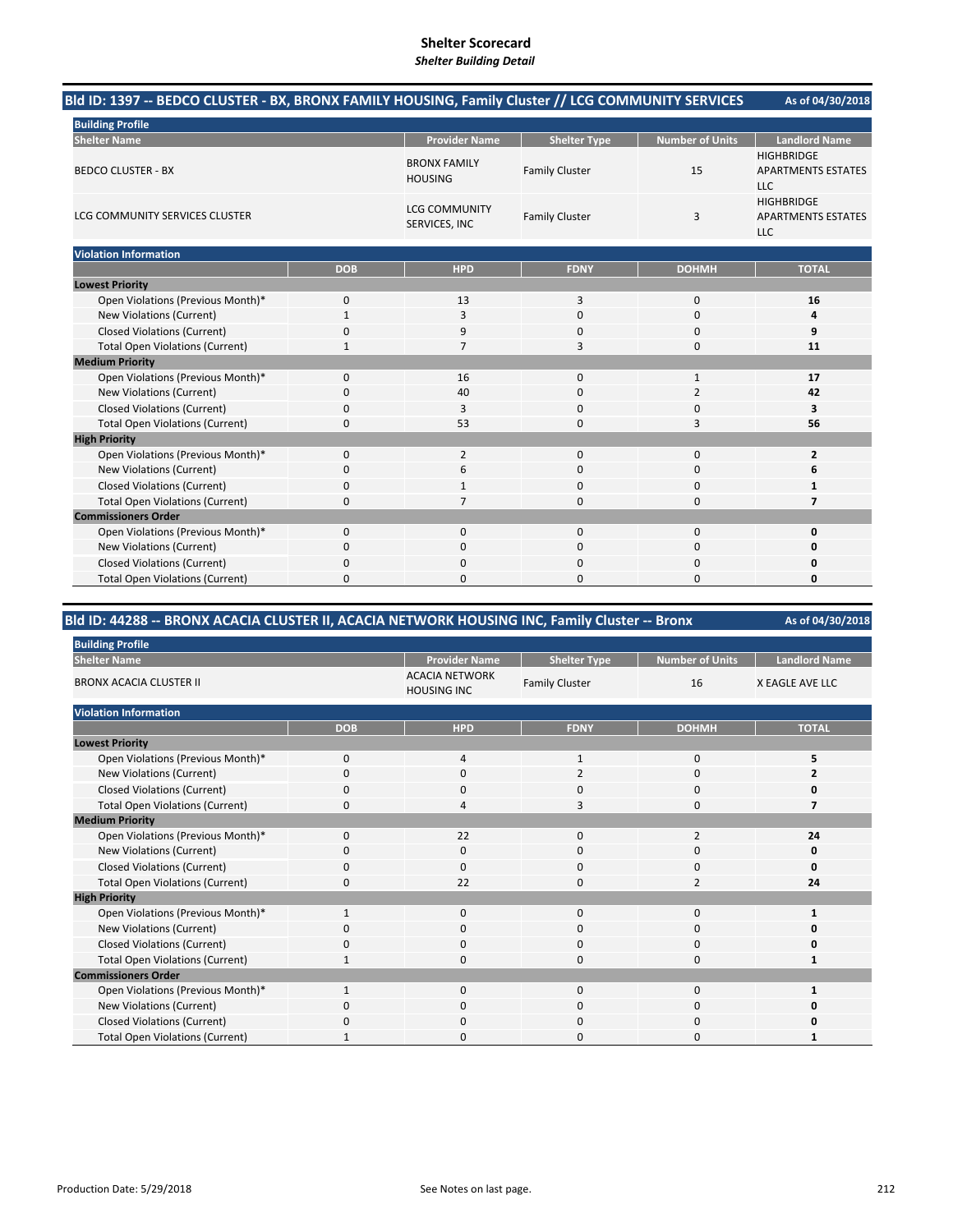| Bld ID: 1080 -- BRONX ACACIA CLUSTER II, ACACIA NETWORK HOUSING INC, Family Cluster -- Bronx |                |                                             |                       |                        | As of 04/30/2018                |
|----------------------------------------------------------------------------------------------|----------------|---------------------------------------------|-----------------------|------------------------|---------------------------------|
| <b>Building Profile</b>                                                                      |                |                                             |                       |                        |                                 |
| <b>Shelter Name</b>                                                                          |                | <b>Provider Name</b>                        | <b>Shelter Type</b>   | <b>Number of Units</b> | <b>Landlord Name</b>            |
| <b>BRONX ACACIA CLUSTER II</b>                                                               |                | <b>ACACIA NETWORK</b><br><b>HOUSING INC</b> | <b>Family Cluster</b> | 23                     | <b>WESTCHESTER REALTY</b><br>LL |
| <b>Violation Information</b>                                                                 |                |                                             |                       |                        |                                 |
|                                                                                              | <b>DOB</b>     | <b>HPD</b>                                  | <b>FDNY</b>           | <b>DOHMH</b>           | <b>TOTAL</b>                    |
| <b>Lowest Priority</b>                                                                       |                |                                             |                       |                        |                                 |
| Open Violations (Previous Month)*                                                            | 7              | 34                                          | $\mathbf{1}$          | 0                      | 42                              |
| New Violations (Current)                                                                     | 1              | 10                                          | $\Omega$              | $\Omega$               | 11                              |
| <b>Closed Violations (Current)</b>                                                           | 0              | 15                                          | $\Omega$              | $\Omega$               | 15                              |
| <b>Total Open Violations (Current)</b>                                                       | 8              | 29                                          | $\mathbf{1}$          | $\Omega$               | 38                              |
| <b>Medium Priority</b>                                                                       |                |                                             |                       |                        |                                 |
| Open Violations (Previous Month)*                                                            | 0              | 114                                         | $\Omega$              | 0                      | 114                             |
| <b>New Violations (Current)</b>                                                              | 0              | 80                                          | 0                     | $\Omega$               | 80                              |
| <b>Closed Violations (Current)</b>                                                           | 0              | 30                                          | $\Omega$              | 0                      | 30                              |
| <b>Total Open Violations (Current)</b>                                                       | 0              | 164                                         | $\Omega$              | 0                      | 164                             |
| <b>High Priority</b>                                                                         |                |                                             |                       |                        |                                 |
| Open Violations (Previous Month)*                                                            | 3              | 35                                          | 0                     | 0                      | 38                              |
| <b>New Violations (Current)</b>                                                              | 0              | 38                                          | $\Omega$              | 0                      | 38                              |
| <b>Closed Violations (Current)</b>                                                           | 0              | 4                                           | $\Omega$              | 0                      | 4                               |
| <b>Total Open Violations (Current)</b>                                                       | 3              | 69                                          | 0                     | 0                      | 72                              |
| <b>Commissioners Order</b>                                                                   |                |                                             |                       |                        |                                 |
| Open Violations (Previous Month)*                                                            | 2              | 0                                           | 3                     | $\mathbf 0$            | 5                               |
| New Violations (Current)                                                                     | 0              | 0                                           |                       | 0                      |                                 |
| <b>Closed Violations (Current)</b>                                                           | 0              | $\Omega$                                    |                       | $\Omega$               |                                 |
| <b>Total Open Violations (Current)</b>                                                       | $\overline{2}$ | $\Omega$                                    | 3                     | $\Omega$               | 5                               |

### **Bld ID: 1102 ‐‐ BRONX ACACIA CLUSTER II, ACACIA NETWORK HOUSING INC, Family Cluster ‐‐ Bronx**

| <b>Building Profile</b>                |              |                                             |                       |                        |                           |
|----------------------------------------|--------------|---------------------------------------------|-----------------------|------------------------|---------------------------|
| <b>Shelter Name</b>                    |              | <b>Provider Name</b>                        | <b>Shelter Type</b>   | <b>Number of Units</b> | <b>Landlord Name</b>      |
| <b>BRONX ACACIA CLUSTER II</b>         |              | <b>ACACIA NETWORK</b><br><b>HOUSING INC</b> | <b>Family Cluster</b> | 20                     | <b>VETON REALTY CORP.</b> |
| <b>Violation Information</b>           |              |                                             |                       |                        |                           |
|                                        | <b>DOB</b>   | <b>HPD</b>                                  | <b>FDNY</b>           | <b>DOHMH</b>           | <b>TOTAL</b>              |
| <b>Lowest Priority</b>                 |              |                                             |                       |                        |                           |
| Open Violations (Previous Month)*      | $\mathbf{1}$ | $\mathbf 0$                                 | $\mathbf{1}$          | 0                      | $\overline{2}$            |
| New Violations (Current)               | ŋ            | $\mathbf 0$                                 | 0                     | 0                      | Ω                         |
| <b>Closed Violations (Current)</b>     | 0            | $\mathbf 0$                                 | 0                     | 0                      | 0                         |
| <b>Total Open Violations (Current)</b> | $\mathbf{1}$ | $\Omega$                                    | $\mathbf{1}$          | $\Omega$               | $\overline{2}$            |
| <b>Medium Priority</b>                 |              |                                             |                       |                        |                           |
| Open Violations (Previous Month)*      | $\Omega$     | 13                                          | 0                     | 1                      | 14                        |
| New Violations (Current)               | n            | 27                                          | 0                     | 0                      | 27                        |
| <b>Closed Violations (Current)</b>     | 0            | $\overline{4}$                              | 0                     | 1                      | 5                         |
| <b>Total Open Violations (Current)</b> | $\Omega$     | 36                                          | 0                     | $\Omega$               | 36                        |
| <b>High Priority</b>                   |              |                                             |                       |                        |                           |
| Open Violations (Previous Month)*      | 1            | $\mathbf 0$                                 | 0                     | 0                      |                           |
| New Violations (Current)               |              |                                             | 0                     | 0                      |                           |
| <b>Closed Violations (Current)</b>     | 0            | 0                                           | 0                     | 0                      | ი                         |
| <b>Total Open Violations (Current)</b> | 1            | -1                                          | 0                     | $\Omega$               | $\overline{\mathbf{z}}$   |
| <b>Commissioners Order</b>             |              |                                             |                       |                        |                           |
| Open Violations (Previous Month)*      | $\Omega$     | $\Omega$                                    |                       | $\Omega$               |                           |
| New Violations (Current)               | 0            | 0                                           | 0                     | 0                      | o                         |
| <b>Closed Violations (Current)</b>     | 0            | $\mathbf 0$                                 | 0                     | 0                      | O                         |
| <b>Total Open Violations (Current)</b> | O            | $\Omega$                                    |                       | 0                      |                           |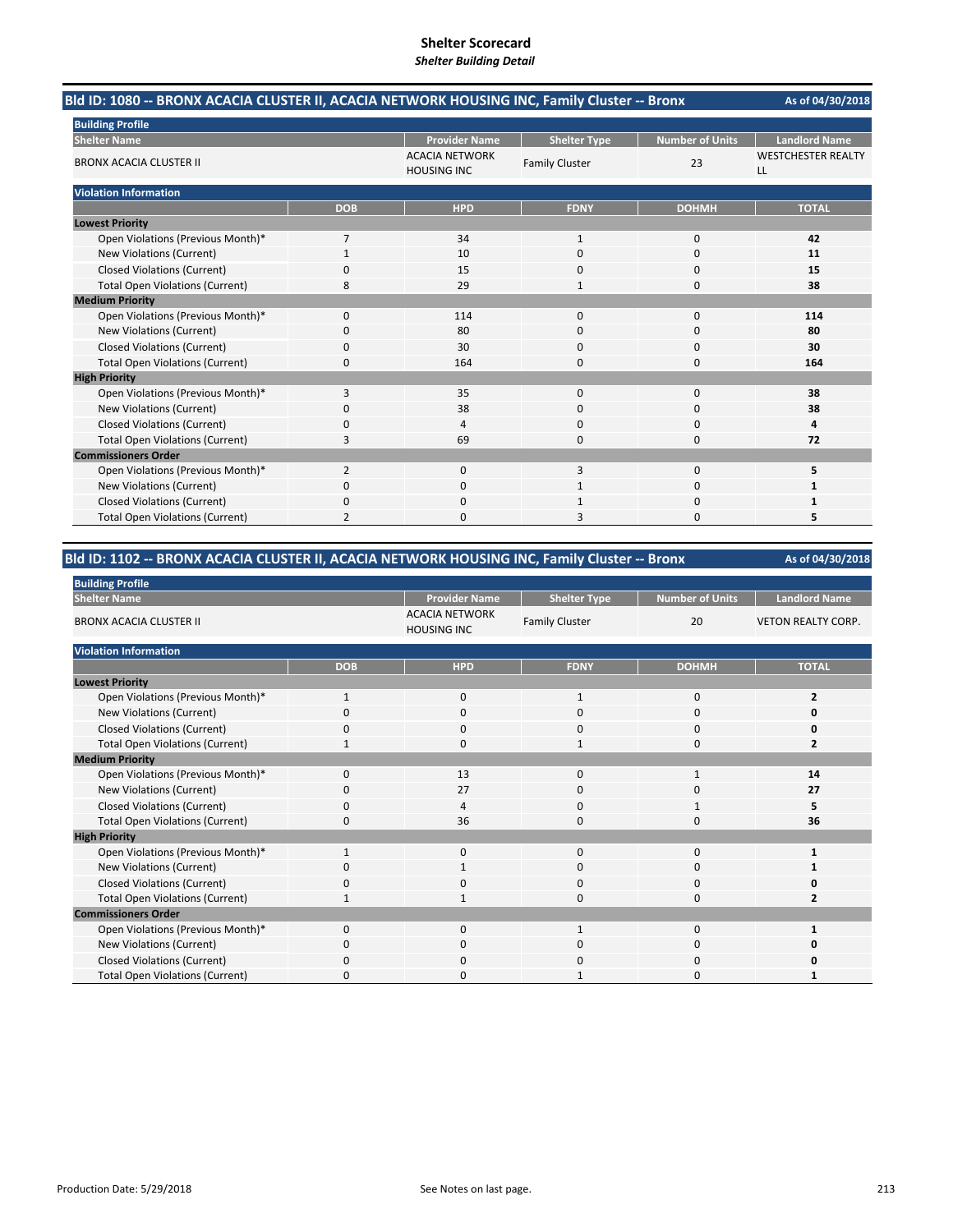| Bld ID: 1078 -- BRONX ACACIA CLUSTER II, ACACIA NETWORK HOUSING INC, Family Cluster -- Bronx |            |                                             |                       |                        | As of 04/30/2018     |
|----------------------------------------------------------------------------------------------|------------|---------------------------------------------|-----------------------|------------------------|----------------------|
| <b>Building Profile</b>                                                                      |            |                                             |                       |                        |                      |
| <b>Shelter Name</b>                                                                          |            | <b>Provider Name</b>                        | <b>Shelter Type</b>   | <b>Number of Units</b> | <b>Landlord Name</b> |
| <b>BRONX ACACIA CLUSTER II</b>                                                               |            | <b>ACACIA NETWORK</b><br><b>HOUSING INC</b> | <b>Family Cluster</b> | 8                      | X ELDER HLDG LLC     |
| <b>Violation Information</b>                                                                 |            |                                             |                       |                        |                      |
|                                                                                              | <b>DOB</b> | <b>HPD</b>                                  | <b>FDNY</b>           | <b>DOHMH</b>           | <b>TOTAL</b>         |
| <b>Lowest Priority</b>                                                                       |            |                                             |                       |                        |                      |
| Open Violations (Previous Month)*                                                            | 12         | 16                                          | 3                     | $\mathbf 0$            | 31                   |
| New Violations (Current)                                                                     | 0          | 0                                           | $\Omega$              | $\Omega$               | O                    |
| <b>Closed Violations (Current)</b>                                                           | 1          | 0                                           | 0                     | 0                      | $\mathbf{1}$         |
| <b>Total Open Violations (Current)</b>                                                       | 11         | 16                                          | 3                     | $\Omega$               | 30                   |
| <b>Medium Priority</b>                                                                       |            |                                             |                       |                        |                      |
| Open Violations (Previous Month)*                                                            | 0          | 50                                          | $\Omega$              | $\Omega$               | 50                   |
| New Violations (Current)                                                                     | 0          | 0                                           | $\Omega$              | 0                      | 0                    |
| <b>Closed Violations (Current)</b>                                                           | 0          | 6                                           | 0                     | 0                      | 6                    |
| <b>Total Open Violations (Current)</b>                                                       | 0          | 44                                          | 0                     | $\Omega$               | 44                   |
| <b>High Priority</b>                                                                         |            |                                             |                       |                        |                      |
| Open Violations (Previous Month)*                                                            | 5          | 9                                           | $\Omega$              | $\Omega$               | 14                   |
| New Violations (Current)                                                                     | 0          | $\Omega$                                    | $\Omega$              | $\Omega$               | 0                    |
| <b>Closed Violations (Current)</b>                                                           |            | 0                                           | 0                     | $\Omega$               | $\mathbf{1}$         |
| <b>Total Open Violations (Current)</b>                                                       | 4          | 9                                           | $\Omega$              | $\Omega$               | 13                   |
| <b>Commissioners Order</b>                                                                   |            |                                             |                       |                        |                      |
| Open Violations (Previous Month)*                                                            | 3          | 0                                           | $\Omega$              | $\Omega$               | 3                    |
| New Violations (Current)                                                                     | 0          | 0                                           | 0                     | 0                      | Ω                    |
| <b>Closed Violations (Current)</b>                                                           | 0          | $\Omega$                                    | $\Omega$              | 0                      | 0                    |
| <b>Total Open Violations (Current)</b>                                                       | 3          | $\Omega$                                    | 0                     | $\Omega$               | 3                    |

### **Bld ID: 1093 ‐‐ BRONX ACACIA CLUSTER II, ACACIA NETWORK HOUSING INC, Family Cluster ‐‐ Bronx**

| <b>Building Profile</b>                |                |                                             |                       |                 |                                               |
|----------------------------------------|----------------|---------------------------------------------|-----------------------|-----------------|-----------------------------------------------|
| <b>Shelter Name</b>                    |                | <b>Provider Name</b>                        | <b>Shelter Type</b>   | Number of Units | <b>Landlord Name</b>                          |
| <b>BRONX ACACIA CLUSTER II</b>         |                | <b>ACACIA NETWORK</b><br><b>HOUSING INC</b> | <b>Family Cluster</b> | 6               | <b>BANYER PLACE</b><br><b>DEVELOPMENT LLC</b> |
| <b>Violation Information</b>           |                |                                             |                       |                 |                                               |
|                                        | <b>DOB</b>     | <b>HPD</b>                                  | <b>FDNY</b>           | <b>DOHMH</b>    | <b>TOTAL</b>                                  |
| <b>Lowest Priority</b>                 |                |                                             |                       |                 |                                               |
| Open Violations (Previous Month)*      | 3              | 5                                           | 0                     | 0               | 8                                             |
| New Violations (Current)               | $\Omega$       | 0                                           | 0                     | 0               | U                                             |
| <b>Closed Violations (Current)</b>     | $\overline{2}$ | 0                                           | $\mathbf{0}$          | 0               | 2                                             |
| <b>Total Open Violations (Current)</b> | -1             | 5                                           | $\Omega$              | $\mathbf 0$     | 6                                             |
| <b>Medium Priority</b>                 |                |                                             |                       |                 |                                               |
| Open Violations (Previous Month)*      | 0              | 15                                          | $\mathbf{0}$          | 1               | 16                                            |
| New Violations (Current)               | O              | 0                                           | 0                     | 0               | 0                                             |
| <b>Closed Violations (Current)</b>     | 0              | 0                                           | 0                     | 1               |                                               |
| <b>Total Open Violations (Current)</b> | $\Omega$       | 15                                          | $\Omega$              | $\Omega$        | 15                                            |
| <b>High Priority</b>                   |                |                                             |                       |                 |                                               |
| Open Violations (Previous Month)*      | 3              | $\mathbf 0$                                 | $\mathbf{0}$          | $\mathbf{0}$    |                                               |
| New Violations (Current)               | C              | 0                                           | 0                     | 0               |                                               |
| <b>Closed Violations (Current)</b>     | $\overline{2}$ | 0                                           | 0                     | 0               |                                               |
| <b>Total Open Violations (Current)</b> | $\mathbf{1}$   | 0                                           | $\Omega$              | $\Omega$        |                                               |
| <b>Commissioners Order</b>             |                |                                             |                       |                 |                                               |
| Open Violations (Previous Month)*      | $\mathbf{1}$   | $\mathbf 0$                                 | $\mathbf{0}$          | 0               |                                               |
| New Violations (Current)               | 0              | 0                                           | 0                     | 0               | 0                                             |
| <b>Closed Violations (Current)</b>     |                | 0                                           | 0                     | 0               |                                               |
| <b>Total Open Violations (Current)</b> | $\Omega$       | 0                                           | $\Omega$              | 0               | U                                             |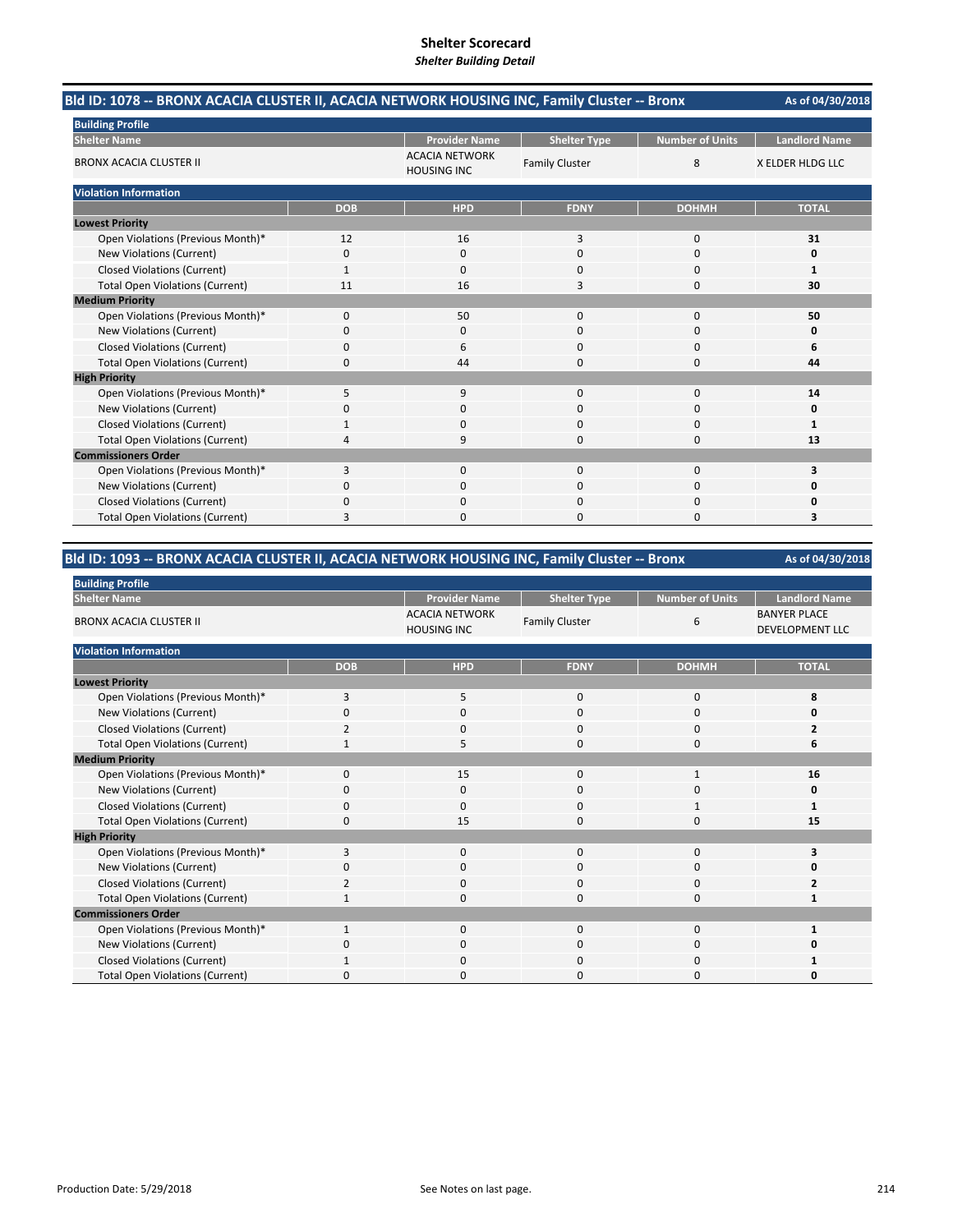| Bld ID: 1094 -- BRONX ACACIA CLUSTER II, ACACIA NETWORK HOUSING INC, Family Cluster -- Bronx |            |                                             |                       |                        | As of 04/30/2018                              |
|----------------------------------------------------------------------------------------------|------------|---------------------------------------------|-----------------------|------------------------|-----------------------------------------------|
| <b>Building Profile</b>                                                                      |            |                                             |                       |                        |                                               |
| <b>Shelter Name</b>                                                                          |            | <b>Provider Name</b>                        | <b>Shelter Type</b>   | <b>Number of Units</b> | <b>Landlord Name</b>                          |
| <b>BRONX ACACIA CLUSTER II</b>                                                               |            | <b>ACACIA NETWORK</b><br><b>HOUSING INC</b> | <b>Family Cluster</b> | 6                      | <b>BANYER PLACE</b><br><b>DEVELOPMENT LLC</b> |
| <b>Violation Information</b>                                                                 |            |                                             |                       |                        |                                               |
|                                                                                              | <b>DOB</b> | <b>HPD</b>                                  | <b>FDNY</b>           | <b>DOHMH</b>           | <b>TOTAL</b>                                  |
| <b>Lowest Priority</b>                                                                       |            |                                             |                       |                        |                                               |
| Open Violations (Previous Month)*                                                            | 4          | $\mathbf{1}$                                | $\mathbf{0}$          | $\mathbf 0$            | 5                                             |
| New Violations (Current)                                                                     | 0          | $\Omega$                                    | $\Omega$              | $\Omega$               | o                                             |
| <b>Closed Violations (Current)</b>                                                           | 3          | 0                                           | 0                     | 0                      | 3                                             |
| <b>Total Open Violations (Current)</b>                                                       |            |                                             | 0                     | $\Omega$               | 2                                             |
| <b>Medium Priority</b>                                                                       |            |                                             |                       |                        |                                               |
| Open Violations (Previous Month)*                                                            | $\Omega$   | 8                                           | $\Omega$              | $\mathbf{1}$           | 9                                             |
| New Violations (Current)                                                                     | 0          | 0                                           | 0                     | 0                      | n                                             |
| <b>Closed Violations (Current)</b>                                                           | 0          | $\Omega$                                    | 0                     | 0                      | 0                                             |
| <b>Total Open Violations (Current)</b>                                                       | 0          | 8                                           | O                     | -1                     | 9                                             |
| <b>High Priority</b>                                                                         |            |                                             |                       |                        |                                               |
| Open Violations (Previous Month)*                                                            | $\Omega$   | $\Omega$                                    | $\Omega$              | $\Omega$               | 0                                             |
| New Violations (Current)                                                                     | 0          | <sup>0</sup>                                | $\Omega$              | $\Omega$               | n                                             |
| <b>Closed Violations (Current)</b>                                                           | 0          | 0                                           | 0                     | $\Omega$               | 0                                             |
| <b>Total Open Violations (Current)</b>                                                       | 0          | $\Omega$                                    | 0                     | $\Omega$               | 0                                             |
| <b>Commissioners Order</b>                                                                   |            |                                             |                       |                        |                                               |
| Open Violations (Previous Month)*                                                            | 0          | $\Omega$                                    | $\Omega$              | $\Omega$               | $\Omega$                                      |
| New Violations (Current)                                                                     | n          | 0                                           | O                     | <sup>0</sup>           | n                                             |
| <b>Closed Violations (Current)</b>                                                           | 0          | $\Omega$                                    | 0                     | 0                      | Ω                                             |
| <b>Total Open Violations (Current)</b>                                                       | 0          | <sup>0</sup>                                | O                     | $\Omega$               | 0                                             |

### **Bld ID: 1095 ‐‐ BRONX ACACIA CLUSTER II, ACACIA NETWORK HOUSING INC, Family Cluster ‐‐ Bronx**

| <b>Building Profile</b>                |                |                                             |                       |                 |                                               |
|----------------------------------------|----------------|---------------------------------------------|-----------------------|-----------------|-----------------------------------------------|
| <b>Shelter Name</b>                    |                | <b>Provider Name</b>                        | <b>Shelter Type</b>   | Number of Units | <b>Landlord Name</b>                          |
| <b>BRONX ACACIA CLUSTER II</b>         |                | <b>ACACIA NETWORK</b><br><b>HOUSING INC</b> | <b>Family Cluster</b> | 6               | <b>BANYER PLACE</b><br><b>DEVELOPMENT LLC</b> |
| <b>Violation Information</b>           |                |                                             |                       |                 |                                               |
|                                        | <b>DOB</b>     | <b>HPD</b>                                  | <b>FDNY</b>           | <b>DOHMH</b>    | <b>TOTAL</b>                                  |
| <b>Lowest Priority</b>                 |                |                                             |                       |                 |                                               |
| Open Violations (Previous Month)*      | $\mathbf{1}$   | 0                                           | 0                     | 0               |                                               |
| New Violations (Current)               | $\Omega$       | 0                                           | 0                     | 0               | U                                             |
| <b>Closed Violations (Current)</b>     | 1              | 0                                           | $\mathbf{0}$          | 0               |                                               |
| <b>Total Open Violations (Current)</b> | $\Omega$       | 0                                           | $\Omega$              | $\mathbf 0$     | 0                                             |
| <b>Medium Priority</b>                 |                |                                             |                       |                 |                                               |
| Open Violations (Previous Month)*      | 0              | 11                                          | $\mathbf{0}$          | $\mathbf{0}$    | 11                                            |
| New Violations (Current)               | O              | $\mathbf{0}$                                | 0                     | 0               | 0                                             |
| <b>Closed Violations (Current)</b>     | 0              | 0                                           | 0                     | 0               | O                                             |
| <b>Total Open Violations (Current)</b> | $\Omega$       | 11                                          | $\Omega$              | $\mathbf{0}$    | 11                                            |
| <b>High Priority</b>                   |                |                                             |                       |                 |                                               |
| Open Violations (Previous Month)*      | 3              | $\mathbf{0}$                                | $\mathbf{0}$          | $\mathbf{0}$    |                                               |
| New Violations (Current)               | C              | 0                                           | 0                     | 0               |                                               |
| <b>Closed Violations (Current)</b>     |                | 0                                           | 0                     | 0               |                                               |
| <b>Total Open Violations (Current)</b> | $\overline{2}$ | 0                                           | $\Omega$              | $\Omega$        | 7                                             |
| <b>Commissioners Order</b>             |                |                                             |                       |                 |                                               |
| Open Violations (Previous Month)*      | $\overline{2}$ | $\mathbf{0}$                                | $\mathbf{0}$          | 0               | 2                                             |
| New Violations (Current)               | 0              | 0                                           | 0                     | 0               | ŋ                                             |
| <b>Closed Violations (Current)</b>     | 2              | 0                                           | 0                     | 0               |                                               |
| <b>Total Open Violations (Current)</b> | $\Omega$       | 0                                           | $\Omega$              | 0               | U                                             |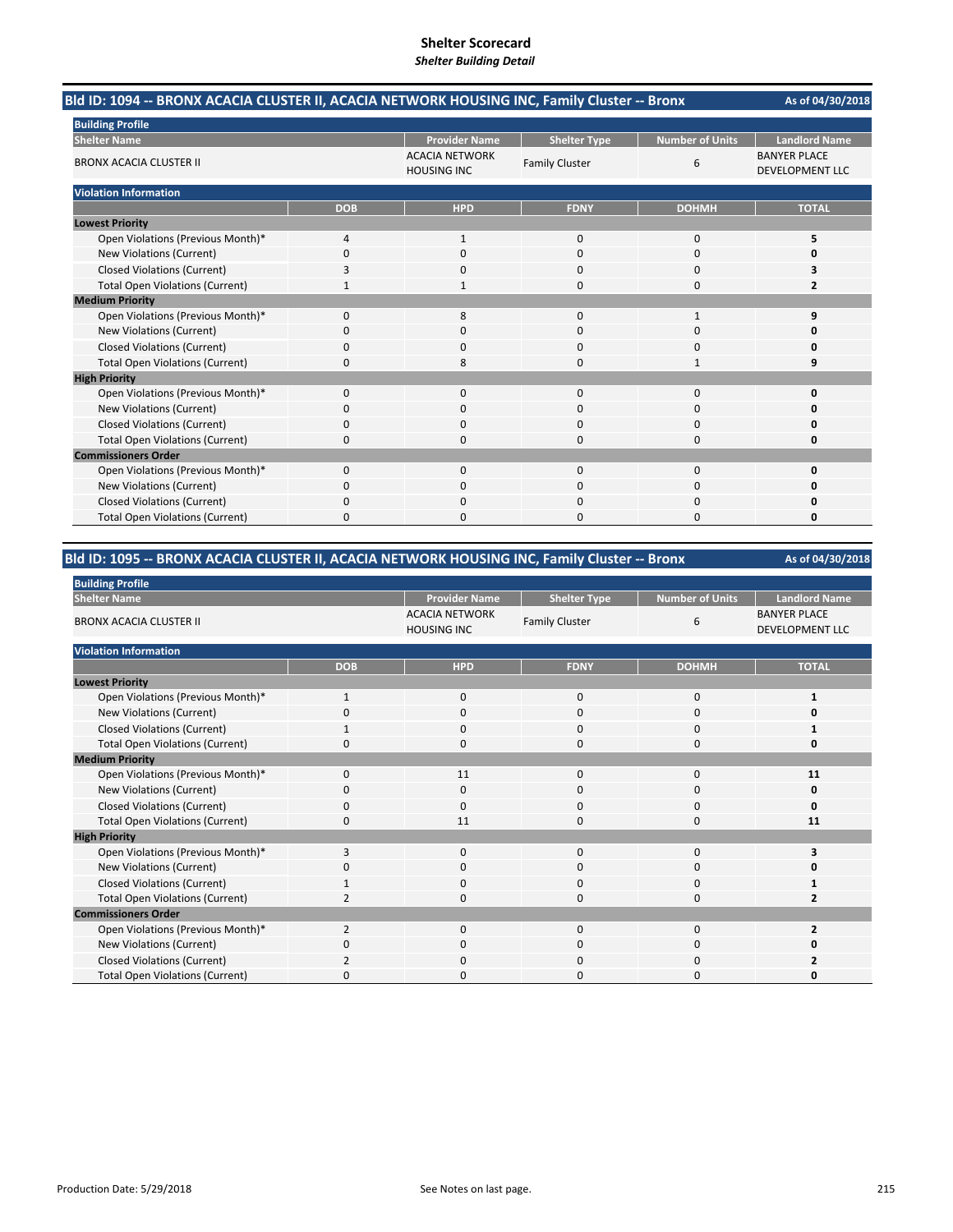| Bld ID: 4721 -- BRONX ACACIA CLUSTER II, ACACIA NETWORK HOUSING INC, Family Cluster -- Bronx |            |                                             |                       |                        | As of 04/30/2018         |
|----------------------------------------------------------------------------------------------|------------|---------------------------------------------|-----------------------|------------------------|--------------------------|
| <b>Building Profile</b>                                                                      |            |                                             |                       |                        |                          |
| <b>Shelter Name</b>                                                                          |            | <b>Provider Name</b>                        | <b>Shelter Type</b>   | <b>Number of Units</b> | <b>Landlord Name</b>     |
| <b>BRONX ACACIA CLUSTER II</b>                                                               |            | <b>ACACIA NETWORK</b><br><b>HOUSING INC</b> | <b>Family Cluster</b> | 5                      | <b>X BELMONT AVE LLC</b> |
| <b>Violation Information</b>                                                                 |            |                                             |                       |                        |                          |
|                                                                                              | <b>DOB</b> | <b>HPD</b>                                  | <b>FDNY</b>           | <b>DOHMH</b>           | <b>TOTAL</b>             |
| <b>Lowest Priority</b>                                                                       |            |                                             |                       |                        |                          |
| Open Violations (Previous Month)*                                                            | 0          | 0                                           | $\overline{2}$        | 0                      | 2                        |
| New Violations (Current)                                                                     | 0          | 0                                           | $\Omega$              | $\Omega$               | o                        |
| <b>Closed Violations (Current)</b>                                                           | 0          | 0                                           | 0                     | $\Omega$               | 0                        |
| <b>Total Open Violations (Current)</b>                                                       | 0          | $\Omega$                                    | $\overline{2}$        | $\Omega$               | 2                        |
| <b>Medium Priority</b>                                                                       |            |                                             |                       |                        |                          |
| Open Violations (Previous Month)*                                                            | $\Omega$   | 10                                          | $\Omega$              | $\Omega$               | 10                       |
| New Violations (Current)                                                                     | n          | 0                                           | O                     | 0                      | O                        |
| <b>Closed Violations (Current)</b>                                                           | 0          | 0                                           | 0                     | 0                      | $\Omega$                 |
| <b>Total Open Violations (Current)</b>                                                       | $\Omega$   | 10                                          | 0                     | $\Omega$               | 10                       |
| <b>High Priority</b>                                                                         |            |                                             |                       |                        |                          |
| Open Violations (Previous Month)*                                                            | 0          | $\Omega$                                    | $\Omega$              | $\Omega$               | O                        |
| New Violations (Current)                                                                     | 0          | 0                                           | $\Omega$              | $\Omega$               | n                        |
| <b>Closed Violations (Current)</b>                                                           | 0          | 0                                           | 0                     | $\Omega$               | 0                        |
| <b>Total Open Violations (Current)</b>                                                       | 0          | $\Omega$                                    | $\Omega$              | $\Omega$               | 0                        |
| <b>Commissioners Order</b>                                                                   |            |                                             |                       |                        |                          |
| Open Violations (Previous Month)*                                                            | 0          | $\Omega$                                    | $\Omega$              | $\Omega$               | $\Omega$                 |
| New Violations (Current)                                                                     | 0          | 0                                           | 0                     | 0                      | n                        |
| <b>Closed Violations (Current)</b>                                                           | 0          | $\Omega$                                    | 0                     | 0                      | Ω                        |
| <b>Total Open Violations (Current)</b>                                                       | 0          | <sup>0</sup>                                | 0                     | $\Omega$               | 0                        |

### **Bld ID: 1089 ‐‐ BRONX ACACIA CLUSTER II, ACACIA NETWORK HOUSING INC, Family Cluster ‐‐ Bronx**

| <b>Building Profile</b>                |                |                                             |                       |                        |                                    |
|----------------------------------------|----------------|---------------------------------------------|-----------------------|------------------------|------------------------------------|
| <b>Shelter Name</b>                    |                | <b>Provider Name</b>                        | <b>Shelter Type</b>   | <b>Number of Units</b> | <b>Landlord Name</b>               |
| <b>BRONX ACACIA CLUSTER II</b>         |                | <b>ACACIA NETWORK</b><br><b>HOUSING INC</b> | <b>Family Cluster</b> | 26                     | SEA BREEZE HOLDINGS,<br><b>LLC</b> |
| <b>Violation Information</b>           |                |                                             |                       |                        |                                    |
|                                        | <b>DOB</b>     | <b>HPD</b>                                  | <b>FDNY</b>           | <b>DOHMH</b>           | <b>TOTAL</b>                       |
| <b>Lowest Priority</b>                 |                |                                             |                       |                        |                                    |
| Open Violations (Previous Month)*      | 4              | 10                                          | 4                     | 0                      | 18                                 |
| <b>New Violations (Current)</b>        | $\mathbf{1}$   | 0                                           | 0                     | 0                      |                                    |
| <b>Closed Violations (Current)</b>     | 1              | 3                                           | $\mathbf 0$           | 0                      | Δ                                  |
| <b>Total Open Violations (Current)</b> | $\overline{4}$ | $\overline{7}$                              | 4                     | 0                      | 15                                 |
| <b>Medium Priority</b>                 |                |                                             |                       |                        |                                    |
| Open Violations (Previous Month)*      | $\Omega$       | 67                                          | $\mathbf 0$           | 0                      | 67                                 |
| New Violations (Current)               | $\Omega$       | $\mathbf 0$                                 | 0                     | 0                      | 0                                  |
| <b>Closed Violations (Current)</b>     | 0              | 14                                          | 0                     | 0                      | 14                                 |
| <b>Total Open Violations (Current)</b> | $\Omega$       | 53                                          | $\Omega$              | 0                      | 53                                 |
| <b>High Priority</b>                   |                |                                             |                       |                        |                                    |
| Open Violations (Previous Month)*      | 9              | $\overline{4}$                              | $\mathbf 0$           | 0                      | 13                                 |
| New Violations (Current)               | O              | 0                                           | 0                     | 0                      | 0                                  |
| <b>Closed Violations (Current)</b>     | 0              | $\overline{2}$                              | $\mathbf 0$           | 0                      | $\overline{2}$                     |
| <b>Total Open Violations (Current)</b> | 9              | $\overline{2}$                              | $\mathbf 0$           | 0                      | 11                                 |
| <b>Commissioners Order</b>             |                |                                             |                       |                        |                                    |
| Open Violations (Previous Month)*      | 5              | $\mathbf{0}$                                | 1                     | 0                      | 6                                  |
| New Violations (Current)               | 0              | 0                                           | 0                     | 0                      | 0                                  |
| <b>Closed Violations (Current)</b>     | $\Omega$       | $\mathbf{0}$                                | $\mathbf 0$           | 0                      | o                                  |
| <b>Total Open Violations (Current)</b> |                | 0                                           |                       | 0                      | 6                                  |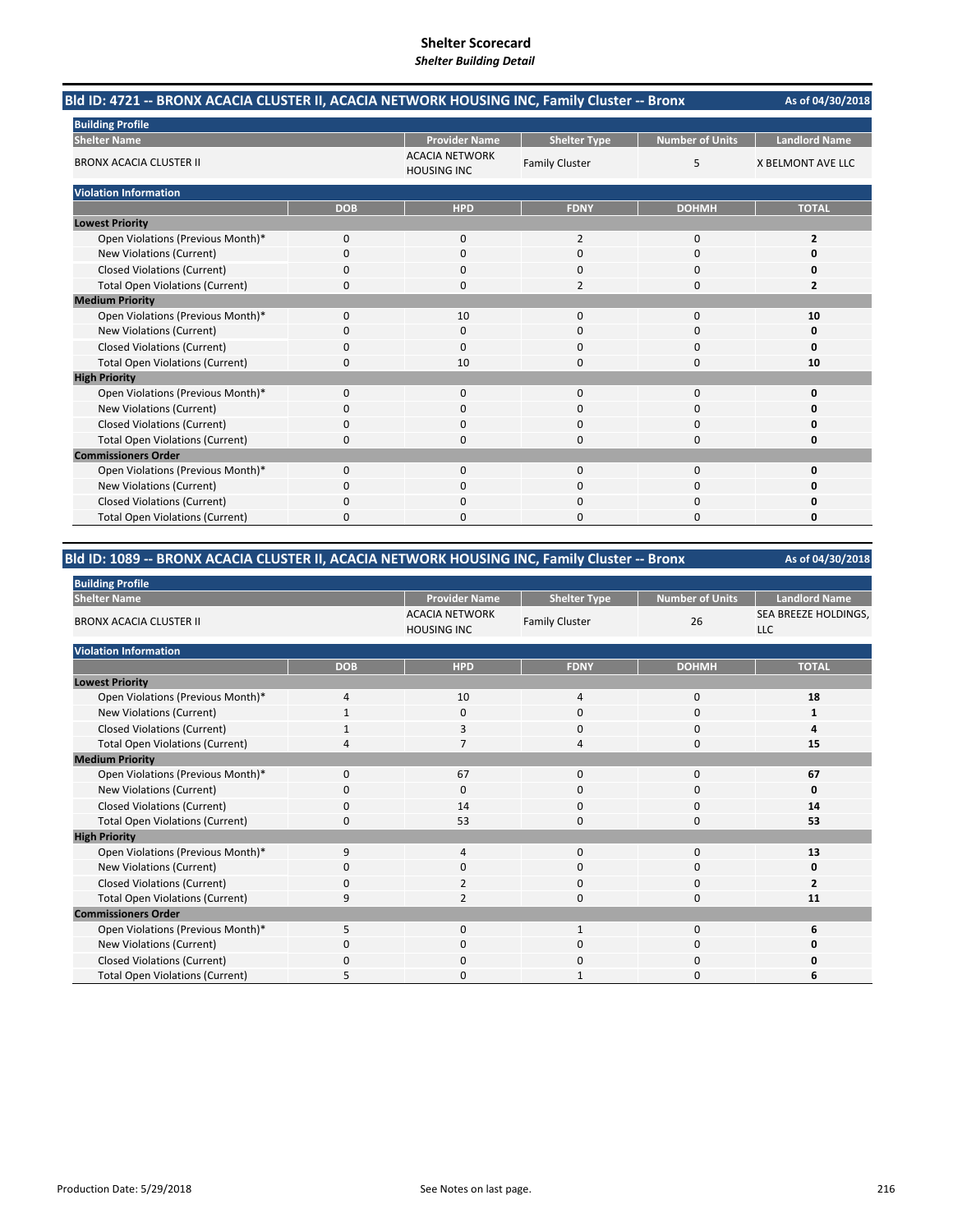| Bld ID: 1068 -- BRONX ACACIA CLUSTER, ACACIA NETWORK HOUSING INC, Family Cluster -- Bronx | As of 04/30/2018 |                                             |                       |                        |                                            |
|-------------------------------------------------------------------------------------------|------------------|---------------------------------------------|-----------------------|------------------------|--------------------------------------------|
| <b>Building Profile</b>                                                                   |                  |                                             |                       |                        |                                            |
| <b>Shelter Name</b>                                                                       |                  | <b>Provider Name</b>                        | <b>Shelter Type</b>   | <b>Number of Units</b> | <b>Landlord Name</b>                       |
| <b>BRONX ACACIA CLUSTER</b>                                                               |                  | <b>ACACIA NETWORK</b><br><b>HOUSING INC</b> | <b>Family Cluster</b> | 15                     | X EAST 138TH STREET<br><b>ORLIMARK LLC</b> |
| <b>Violation Information</b>                                                              |                  |                                             |                       |                        |                                            |
|                                                                                           | <b>DOB</b>       | <b>HPD</b>                                  | <b>FDNY</b>           | <b>DOHMH</b>           | <b>TOTAL</b>                               |
| <b>Lowest Priority</b>                                                                    |                  |                                             |                       |                        |                                            |
| Open Violations (Previous Month)*                                                         | 0                | 4                                           | $\mathbf{0}$          | 0                      | 4                                          |
| New Violations (Current)                                                                  | 0                |                                             | $\mathbf{1}$          | $\Omega$               | $\overline{2}$                             |
| <b>Closed Violations (Current)</b>                                                        | 0                |                                             | 0                     | 0                      | 4                                          |
| <b>Total Open Violations (Current)</b>                                                    | 0                |                                             | 1                     | $\Omega$               | 2                                          |
| <b>Medium Priority</b>                                                                    |                  |                                             |                       |                        |                                            |
| Open Violations (Previous Month)*                                                         | $\Omega$         | 41                                          | $\Omega$              | $\overline{2}$         | 43                                         |
| New Violations (Current)                                                                  | 0                | 18                                          | 0                     | $\Omega$               | 18                                         |
| <b>Closed Violations (Current)</b>                                                        | 0                | 11                                          | 0                     | 0                      | 11                                         |
| <b>Total Open Violations (Current)</b>                                                    | $\Omega$         | 48                                          | O                     | $\overline{2}$         | 50                                         |
| <b>High Priority</b>                                                                      |                  |                                             |                       |                        |                                            |
| Open Violations (Previous Month)*                                                         | 0                | $\overline{2}$                              | $\Omega$              | $\Omega$               | 2                                          |
| New Violations (Current)                                                                  | 0                | $\Omega$                                    | $\Omega$              | $\Omega$               | 0                                          |
| <b>Closed Violations (Current)</b>                                                        | 0                | 2                                           | 0                     | $\Omega$               | 2                                          |
| <b>Total Open Violations (Current)</b>                                                    | 0                | 0                                           | 0                     | 0                      | 0                                          |
| <b>Commissioners Order</b>                                                                |                  |                                             |                       |                        |                                            |
| Open Violations (Previous Month)*                                                         | $\mathbf{1}$     | $\Omega$                                    | $\Omega$              | $\Omega$               | 1                                          |
| New Violations (Current)                                                                  | ŋ                | $\Omega$                                    | $\Omega$              | $\Omega$               | Ω                                          |
| <b>Closed Violations (Current)</b>                                                        | 0                | $\Omega$                                    | $\Omega$              | 0                      | 0                                          |
| <b>Total Open Violations (Current)</b>                                                    |                  | $\Omega$                                    | 0                     | $\Omega$               | 1                                          |

# **Bld ID: 1069 ‐‐ BRONX ACACIA CLUSTER, ACACIA NETWORK HOUSING INC, Family Cluster ‐‐ Bronx**

| <b>Building Profile</b>                |                |                                             |                       |                        |                                    |
|----------------------------------------|----------------|---------------------------------------------|-----------------------|------------------------|------------------------------------|
| <b>Shelter Name</b>                    |                | <b>Provider Name</b>                        | <b>Shelter Type</b>   | <b>Number of Units</b> | <b>Landlord Name</b>               |
| <b>BRONX ACACIA CLUSTER</b>            |                | <b>ACACIA NETWORK</b><br><b>HOUSING INC</b> | <b>Family Cluster</b> | 15                     | X EAST 138TH STREET,<br><b>LLC</b> |
| <b>Violation Information</b>           |                |                                             |                       |                        |                                    |
|                                        | <b>DOB</b>     | <b>HPD</b>                                  | <b>FDNY</b>           | <b>DOHMH</b>           | <b>TOTAL</b>                       |
| <b>Lowest Priority</b>                 |                |                                             |                       |                        |                                    |
| Open Violations (Previous Month)*      | $\overline{2}$ | $\overline{7}$                              | 13                    | 0                      | 22                                 |
| <b>New Violations (Current)</b>        | 0              | 1                                           | $\mathbf{1}$          | 0                      | $\overline{2}$                     |
| <b>Closed Violations (Current)</b>     | 2              | 4                                           | $\Omega$              | 0                      | 6                                  |
| <b>Total Open Violations (Current)</b> | 0              | 4                                           | 14                    | 0                      | 18                                 |
| <b>Medium Priority</b>                 |                |                                             |                       |                        |                                    |
| Open Violations (Previous Month)*      | 0              | 48                                          | $\mathbf 0$           | $\overline{2}$         | 50                                 |
| New Violations (Current)               | O              | 15                                          | 0                     | 0                      | 15                                 |
| <b>Closed Violations (Current)</b>     | 0              | 7                                           | $\mathbf 0$           | 0                      | 7                                  |
| <b>Total Open Violations (Current)</b> | 0              | 56                                          | $\Omega$              | $\overline{2}$         | 58                                 |
| <b>High Priority</b>                   |                |                                             |                       |                        |                                    |
| Open Violations (Previous Month)*      | 3              | $\mathbf{1}$                                | $\mathbf 0$           | 0                      |                                    |
| New Violations (Current)               | O              | 0                                           | 0                     | 0                      |                                    |
| <b>Closed Violations (Current)</b>     | 0              | 0                                           | 0                     | 0                      | O                                  |
| <b>Total Open Violations (Current)</b> | 3              | $\mathbf{1}$                                | 0                     | 0                      |                                    |
| <b>Commissioners Order</b>             |                |                                             |                       |                        |                                    |
| Open Violations (Previous Month)*      | 3              | 0                                           | $\mathbf 0$           | 0                      |                                    |
| New Violations (Current)               | 0              | 0                                           | 0                     | 0                      | 0                                  |
| <b>Closed Violations (Current)</b>     | 0              | 0                                           | 0                     | 0                      |                                    |
| <b>Total Open Violations (Current)</b> |                | 0                                           | 0                     | 0                      |                                    |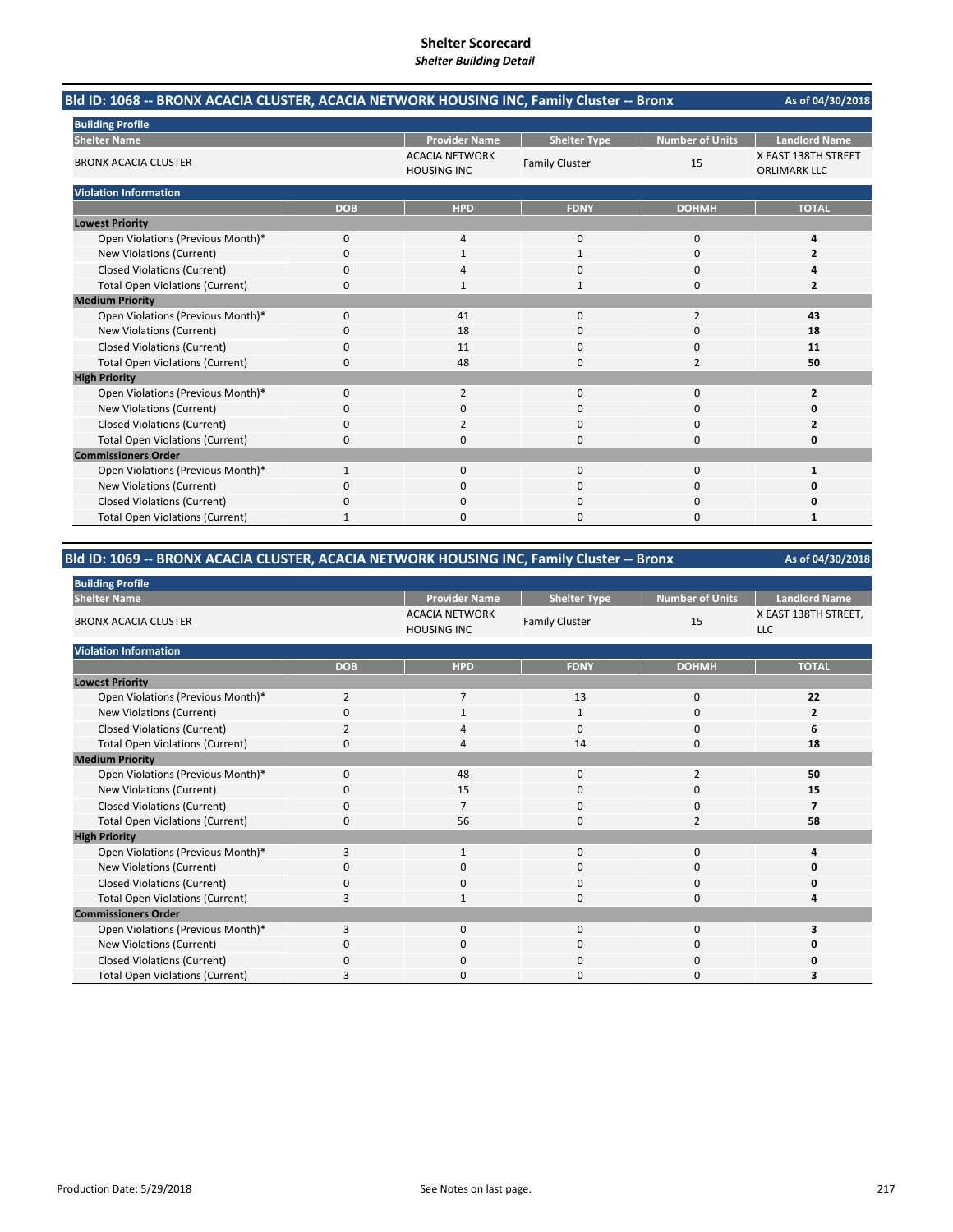| Bld ID: 40448 -- BRONX ACACIA CLUSTER, ACACIA NETWORK HOUSING INC, Family Cluster -- Bronx | As of 04/30/2018 |                                             |                       |                        |                                    |
|--------------------------------------------------------------------------------------------|------------------|---------------------------------------------|-----------------------|------------------------|------------------------------------|
| <b>Building Profile</b>                                                                    |                  |                                             |                       |                        |                                    |
| <b>Shelter Name</b>                                                                        |                  | <b>Provider Name</b>                        | <b>Shelter Type</b>   | <b>Number of Units</b> | <b>Landlord Name</b>               |
| <b>BRONX ACACIA CLUSTER</b>                                                                |                  | <b>ACACIA NETWORK</b><br><b>HOUSING INC</b> | <b>Family Cluster</b> | 20                     | X EAST6 138TH STREET<br><b>LLC</b> |
| <b>Violation Information</b>                                                               |                  |                                             |                       |                        |                                    |
|                                                                                            | <b>DOB</b>       | <b>HPD</b>                                  | <b>FDNY</b>           | <b>DOHMH</b>           | <b>TOTAL</b>                       |
| <b>Lowest Priority</b>                                                                     |                  |                                             |                       |                        |                                    |
| Open Violations (Previous Month)*                                                          | 2                | 8                                           | 4                     | $\mathbf 0$            | 14                                 |
| New Violations (Current)                                                                   | $\mathbf{1}$     | 2                                           | $\Omega$              | $\Omega$               | 3                                  |
| <b>Closed Violations (Current)</b>                                                         | 3                |                                             | 0                     | 0                      | 7                                  |
| <b>Total Open Violations (Current)</b>                                                     | 0                | 6                                           | 4                     | $\Omega$               | 10                                 |
| <b>Medium Priority</b>                                                                     |                  |                                             |                       |                        |                                    |
| Open Violations (Previous Month)*                                                          | $\Omega$         | 25                                          | $\Omega$              | $\mathbf{1}$           | 26                                 |
| New Violations (Current)                                                                   | 0                | 15                                          | 0                     | 0                      | 15                                 |
| <b>Closed Violations (Current)</b>                                                         | 0                | 6                                           | $\Omega$              | 0                      | 6                                  |
| <b>Total Open Violations (Current)</b>                                                     | 0                | 34                                          | O                     | 1                      | 35                                 |
| <b>High Priority</b>                                                                       |                  |                                             |                       |                        |                                    |
| Open Violations (Previous Month)*                                                          | 3                | 6                                           | $\Omega$              | $\Omega$               | 9                                  |
| New Violations (Current)                                                                   | 0                | $\Omega$                                    | $\Omega$              | $\Omega$               | O                                  |
| <b>Closed Violations (Current)</b>                                                         | $\overline{2}$   | 0                                           | 0                     | $\Omega$               | 2                                  |
| <b>Total Open Violations (Current)</b>                                                     | 1                | 6                                           | $\Omega$              | $\Omega$               | $\overline{7}$                     |
| <b>Commissioners Order</b>                                                                 |                  |                                             |                       |                        |                                    |
| Open Violations (Previous Month)*                                                          | $\overline{2}$   | 0                                           | $\mathbf{1}$          | $\mathbf 0$            | 3                                  |
| New Violations (Current)                                                                   | 0                | 0                                           | 0                     | $\Omega$               | n                                  |
| <b>Closed Violations (Current)</b>                                                         | $\mathbf{1}$     | $\Omega$                                    | $\Omega$              | 0                      | 1                                  |
| <b>Total Open Violations (Current)</b>                                                     | 1                | <sup>0</sup>                                | 1                     | $\Omega$               | 2                                  |

# **Bld ID: 1067 ‐‐ BRONX ACACIA CLUSTER, ACACIA NETWORK HOUSING INC, Family Cluster ‐‐ Bronx**

| <b>Building Profile</b>                |              |                                             |                       |                        |                      |
|----------------------------------------|--------------|---------------------------------------------|-----------------------|------------------------|----------------------|
| <b>Shelter Name</b>                    |              | <b>Provider Name</b>                        | <b>Shelter Type</b>   | <b>Number of Units</b> | <b>Landlord Name</b> |
| <b>BRONX ACACIA CLUSTER</b>            |              | <b>ACACIA NETWORK</b><br><b>HOUSING INC</b> | <b>Family Cluster</b> | 16                     | 1908 REALTY LLC C/O  |
| <b>Violation Information</b>           |              |                                             |                       |                        |                      |
|                                        | <b>DOB</b>   | <b>HPD</b>                                  | <b>FDNY</b>           | <b>DOHMH</b>           | <b>TOTAL</b>         |
| <b>Lowest Priority</b>                 |              |                                             |                       |                        |                      |
| Open Violations (Previous Month)*      | 4            | $\mathbf{0}$                                | 3                     | $\mathbf{0}$           | 7                    |
| New Violations (Current)               | $\Omega$     | 0                                           | 0                     | 0                      | Ω                    |
| <b>Closed Violations (Current)</b>     | 0            | 0                                           | 0                     | 0                      | 0                    |
| <b>Total Open Violations (Current)</b> | Δ            | 0                                           | 3                     | $\Omega$               |                      |
| <b>Medium Priority</b>                 |              |                                             |                       |                        |                      |
| Open Violations (Previous Month)*      | $\Omega$     | 14                                          | $\Omega$              | 0                      | 14                   |
| New Violations (Current)               | 0            | 0                                           | 0                     | 0                      | 0                    |
| <b>Closed Violations (Current)</b>     | 0            | 0                                           | 0                     | 0                      | 0                    |
| <b>Total Open Violations (Current)</b> | $\Omega$     | 14                                          | 0                     | 0                      | 14                   |
| <b>High Priority</b>                   |              |                                             |                       |                        |                      |
| Open Violations (Previous Month)*      | $\mathbf{1}$ | 1                                           | $\mathbf{0}$          | $\mathbf 0$            | 2                    |
| New Violations (Current)               | 0            | 0                                           | 0                     | 0                      | 0                    |
| <b>Closed Violations (Current)</b>     | $\Omega$     | 0                                           | $\mathbf{0}$          | 0                      | 0                    |
| <b>Total Open Violations (Current)</b> |              |                                             | 0                     | 0                      | 2                    |
| <b>Commissioners Order</b>             |              |                                             |                       |                        |                      |
| Open Violations (Previous Month)*      | 15           | $\mathbf{0}$                                | $\mathbf{0}$          | $\mathbf{0}$           | 15                   |
| New Violations (Current)               | 0            | 0                                           | 0                     | 0                      | 0                    |
| <b>Closed Violations (Current)</b>     | $\Omega$     | 0                                           | 0                     | 0                      | 0                    |
| <b>Total Open Violations (Current)</b> | 15           | $\Omega$                                    | ი                     | 0                      | 15                   |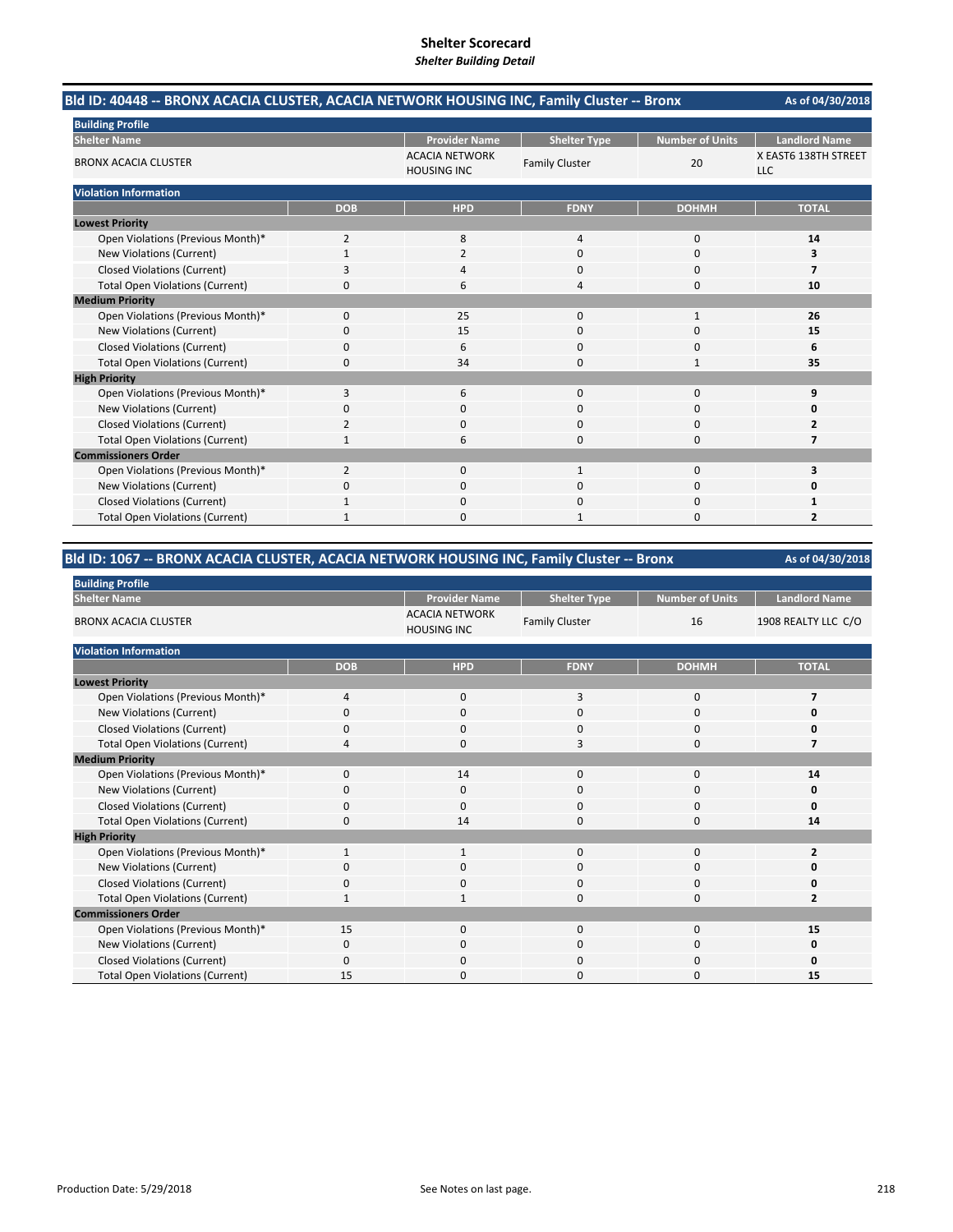| Bld ID: 1070 -- BRONX ACACIA CLUSTER, ACACIA NETWORK HOUSING INC, Family Cluster -- Bronx | As of 04/30/2018 |                                             |                       |                        |                                    |  |
|-------------------------------------------------------------------------------------------|------------------|---------------------------------------------|-----------------------|------------------------|------------------------------------|--|
| <b>Building Profile</b>                                                                   |                  |                                             |                       |                        |                                    |  |
| <b>Shelter Name</b>                                                                       |                  | <b>Provider Name</b>                        | <b>Shelter Type</b>   | <b>Number of Units</b> | <b>Landlord Name</b>               |  |
| <b>BRONX ACACIA CLUSTER</b>                                                               |                  | <b>ACACIA NETWORK</b><br><b>HOUSING INC</b> | <b>Family Cluster</b> | 35                     | X EAST 178TH STREET,<br><b>LLC</b> |  |
| <b>Violation Information</b>                                                              |                  |                                             |                       |                        |                                    |  |
|                                                                                           | <b>DOB</b>       | <b>HPD</b>                                  | <b>FDNY</b>           | <b>DOHMH</b>           | <b>TOTAL</b>                       |  |
| <b>Lowest Priority</b>                                                                    |                  |                                             |                       |                        |                                    |  |
| Open Violations (Previous Month)*                                                         | 0                | 11                                          | 5                     | $\mathbf 0$            | 16                                 |  |
| New Violations (Current)                                                                  | 0                | 0                                           | $\Omega$              | $\Omega$               | 0                                  |  |
| <b>Closed Violations (Current)</b>                                                        | 0                | 0                                           | 0                     | $\Omega$               | 0                                  |  |
| <b>Total Open Violations (Current)</b>                                                    | 0                | 11                                          | 5                     | 0                      | 16                                 |  |
| <b>Medium Priority</b>                                                                    |                  |                                             |                       |                        |                                    |  |
| Open Violations (Previous Month)*                                                         | 0                | 12                                          | $\Omega$              | $\mathbf 0$            | 12                                 |  |
| New Violations (Current)                                                                  | 0                | 0                                           | 0                     | 0                      | 0                                  |  |
| <b>Closed Violations (Current)</b>                                                        | 0                | 0                                           | $\Omega$              | $\Omega$               | 0                                  |  |
| <b>Total Open Violations (Current)</b>                                                    | $\Omega$         | 12                                          | O                     | $\Omega$               | 12                                 |  |
| <b>High Priority</b>                                                                      |                  |                                             |                       |                        |                                    |  |
| Open Violations (Previous Month)*                                                         | 0                |                                             | $\Omega$              | $\Omega$               | 1                                  |  |
| <b>New Violations (Current)</b>                                                           | 0                | 0                                           | $\Omega$              | 0                      | Ω                                  |  |
| <b>Closed Violations (Current)</b>                                                        | 0                | O.                                          | 0                     | $\Omega$               | O                                  |  |
| <b>Total Open Violations (Current)</b>                                                    | 0                | 1                                           | 0                     | $\Omega$               | 1                                  |  |
| <b>Commissioners Order</b>                                                                |                  |                                             |                       |                        |                                    |  |
| Open Violations (Previous Month)*                                                         | 0                | $\Omega$                                    | 1                     | $\Omega$               | 1                                  |  |
| <b>New Violations (Current)</b>                                                           | 0                | 0                                           | 0                     | 0                      | Ω                                  |  |
| <b>Closed Violations (Current)</b>                                                        | 0                | <sup>0</sup>                                | O                     | $\Omega$               | n                                  |  |
| <b>Total Open Violations (Current)</b>                                                    | 0                | n                                           | 1                     | n                      | 1                                  |  |

#### **Bld ID: 1056 ‐‐ BRONX NEIGHBORHOOD AGUILA, AGUILA, Family Cluster ‐‐ Bronx**

**As of 04/30/2018 Provider Name Shelter Type Number of Units Landlord Name** AGUILA Family Cluster 10 40 S Z REALTY CORP **DOB HPD FDNY DOHMH TOTAL** Open Violations (Previous Month)\* 7 1 0 0 0 8 New Violations (Current) **0** 0000 **0** 0000 **0** 0000 **0** Closed Violations (Current) 0000 **0** Total Open Violations (Current) 7100 **8100 8100 8100 8100 8100 8100 8100 8100 8100 8100 8100 8100 8100 8100 8100 8100 8100 8100 8100 8100 8100 8100 8100 8100 8100 8100 8** Open Violations (Previous Month)\* 0 10 0 0 **10** New Violations (Current) 0000 **0** Closed Violations (Current) **0**<br>
Total Open Violations (Current) **0** 9<br>
1 0 0 1 Total Open Violations (Current) 0100 **1** Open Violations (Previous Month)\* 2<br>
Open Violations (Current)<br>
Open Violations (Current)<br>
Open Violations (Current)<br>
Open Violations (Current)<br>
Open Violations (Current)<br>
Open Violations (Current) **New Violations (Current)** Closed Violations (Current) 1000 **1** 1000 **1** 1000 **1** 1000 **1** Total Open Violations (Current) **1** 1000 **1** 1000 **1** 1000 **1** 1000 **1** 1000 **1** Open Violations (Previous Month)\* 2 0 2 0 2<br>
New Violations (Current) 0 0 0 0 0 0 0 0 New Violations (Current) 0000 **0** Closed Violations (Current) 1000 **1** 1000 **1** 1000 **1** 1000 **1** Total Open Violations (Current) 1 0 3<br>
1020 **3 Building Profile Shelter Name Medium Priority High Priority Commissioners Order Violation Information Lowest Priority** BRONX NEIGHBORHOOD AGUILA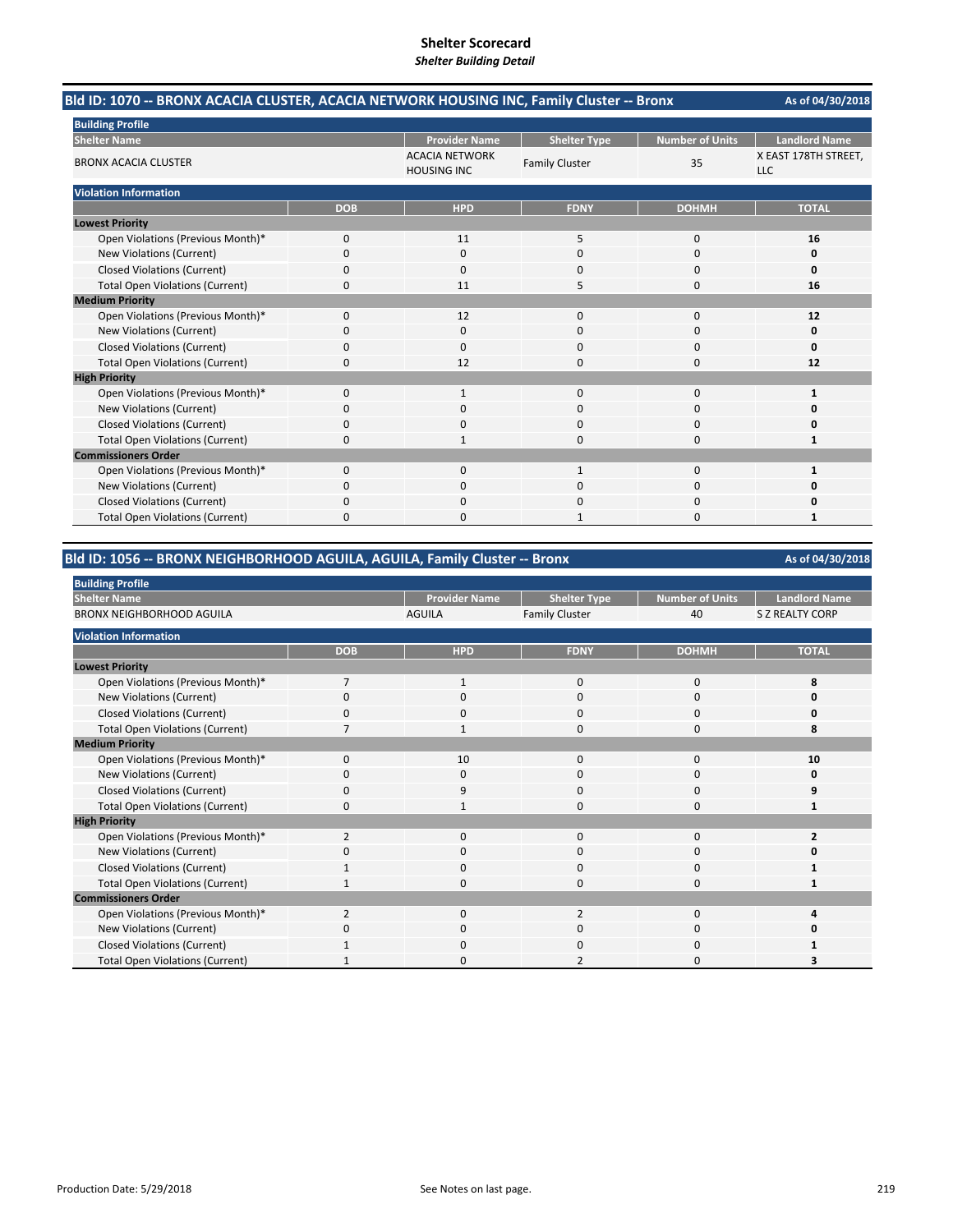| Bld ID: 1065 -- BRONX NEIGHBORHOOD AGUILA, AGUILA, Family Cluster -- Bronx<br>As of 04/30/2018 |              |                      |                       |                        |                      |
|------------------------------------------------------------------------------------------------|--------------|----------------------|-----------------------|------------------------|----------------------|
| <b>Building Profile</b>                                                                        |              |                      |                       |                        |                      |
| <b>Shelter Name</b>                                                                            |              | <b>Provider Name</b> | <b>Shelter Type</b>   | <b>Number of Units</b> | <b>Landlord Name</b> |
| <b>BRONX NEIGHBORHOOD AGUILA</b>                                                               |              | <b>AGUILA</b>        | <b>Family Cluster</b> | 24                     | TINTON X REALTY LLC  |
| <b>Violation Information</b>                                                                   |              |                      |                       |                        |                      |
|                                                                                                | <b>DOB</b>   | <b>HPD</b>           | <b>FDNY</b>           | <b>DOHMH</b>           | <b>TOTAL</b>         |
| <b>Lowest Priority</b>                                                                         |              |                      |                       |                        |                      |
| Open Violations (Previous Month)*                                                              | 3            | $\overline{7}$       | $\mathbf{1}$          | $\mathbf 0$            | 11                   |
| New Violations (Current)                                                                       | 0            | 0                    | $\Omega$              | $\Omega$               | 0                    |
| <b>Closed Violations (Current)</b>                                                             | 0            | ь                    | $\Omega$              | 0                      | 5                    |
| <b>Total Open Violations (Current)</b>                                                         | 3            | 2                    | 1                     | $\Omega$               | 6                    |
| <b>Medium Priority</b>                                                                         |              |                      |                       |                        |                      |
| Open Violations (Previous Month)*                                                              | $\Omega$     | 27                   | $\Omega$              | $\Omega$               | 27                   |
| New Violations (Current)                                                                       | 0            | 0                    | 0                     | $\Omega$               | 0                    |
| <b>Closed Violations (Current)</b>                                                             | 0            | 20                   | 0                     | 0                      | 20                   |
| <b>Total Open Violations (Current)</b>                                                         | $\Omega$     | 7                    | 0                     | $\Omega$               | 7                    |
| <b>High Priority</b>                                                                           |              |                      |                       |                        |                      |
| Open Violations (Previous Month)*                                                              | 1            | 8                    | $\Omega$              | $\Omega$               | 9                    |
| New Violations (Current)                                                                       | 0            | $\Omega$             | $\Omega$              | 0                      | O                    |
| <b>Closed Violations (Current)</b>                                                             | 0            | 0                    | 0                     | 0                      | 0                    |
| <b>Total Open Violations (Current)</b>                                                         | 1            | 8                    | $\Omega$              | 0                      | 9                    |
| <b>Commissioners Order</b>                                                                     |              |                      |                       |                        |                      |
| Open Violations (Previous Month)*                                                              | $\mathbf{1}$ | $\Omega$             | $\Omega$              | $\Omega$               | $\mathbf{1}$         |
| New Violations (Current)                                                                       | 0            | $\Omega$             | $\Omega$              | $\Omega$               | 0                    |
| <b>Closed Violations (Current)</b>                                                             | 0            | 0                    | 0                     | 0                      | 0                    |
| <b>Total Open Violations (Current)</b>                                                         |              | O                    | O                     | $\Omega$               | 1                    |

# **Bld ID: 1057 ‐‐ BRONX NEIGHBORHOOD AGUILA, AGUILA, Family Cluster ‐‐ Bronx**

| <b>Building Profile</b>                |                |                      |                       |                        |                                 |
|----------------------------------------|----------------|----------------------|-----------------------|------------------------|---------------------------------|
| <b>Shelter Name</b>                    |                | <b>Provider Name</b> | <b>Shelter Type</b>   | <b>Number of Units</b> | <b>Landlord Name</b>            |
| <b>BRONX NEIGHBORHOOD AGUILA</b>       |                | <b>AGUILA</b>        | <b>Family Cluster</b> | 28                     | X GRAND CONCOURSE<br><b>LLC</b> |
| <b>Violation Information</b>           |                |                      |                       |                        |                                 |
|                                        | <b>DOB</b>     | <b>HPD</b>           | <b>FDNY</b>           | <b>DOHMH</b>           | <b>TOTAL</b>                    |
| <b>Lowest Priority</b>                 |                |                      |                       |                        |                                 |
| Open Violations (Previous Month)*      | 5              | 11                   | 0                     | 0                      | 16                              |
| New Violations (Current)               |                | 0                    | 0                     | 0                      |                                 |
| <b>Closed Violations (Current)</b>     | $\Omega$       | 6                    | $\Omega$              | 0                      | 6                               |
| <b>Total Open Violations (Current)</b> | 6              | 5                    | $\Omega$              | 0                      | 11                              |
| <b>Medium Priority</b>                 |                |                      |                       |                        |                                 |
| Open Violations (Previous Month)*      | $\Omega$       | 43                   | $\Omega$              | 0                      | 43                              |
| New Violations (Current)               | $\Omega$       | 0                    | 0                     | 0                      | 0                               |
| <b>Closed Violations (Current)</b>     | $\Omega$       | 8                    | $\Omega$              | $\Omega$               | 8                               |
| <b>Total Open Violations (Current)</b> | $\Omega$       | 35                   | $\Omega$              | 0                      | 35                              |
| <b>High Priority</b>                   |                |                      |                       |                        |                                 |
| Open Violations (Previous Month)*      | 10             | 4                    | 0                     | 0                      | 14                              |
| New Violations (Current)               | $\mathbf 0$    | 0                    | 0                     | 0                      | 0                               |
| <b>Closed Violations (Current)</b>     | $\Omega$       | 3                    | $\Omega$              | 0                      | 3                               |
| <b>Total Open Violations (Current)</b> | 10             | 1                    | 0                     | 0                      | 11                              |
| <b>Commissioners Order</b>             |                |                      |                       |                        |                                 |
| Open Violations (Previous Month)*      | $\overline{2}$ | $\Omega$             | 0                     | 0                      | $\overline{2}$                  |
| New Violations (Current)               |                | 0                    | 0                     | 0                      |                                 |
| <b>Closed Violations (Current)</b>     | $\overline{2}$ | 0                    | 0                     | 0                      | 2                               |
| <b>Total Open Violations (Current)</b> | -1             | 0                    | O                     | 0                      |                                 |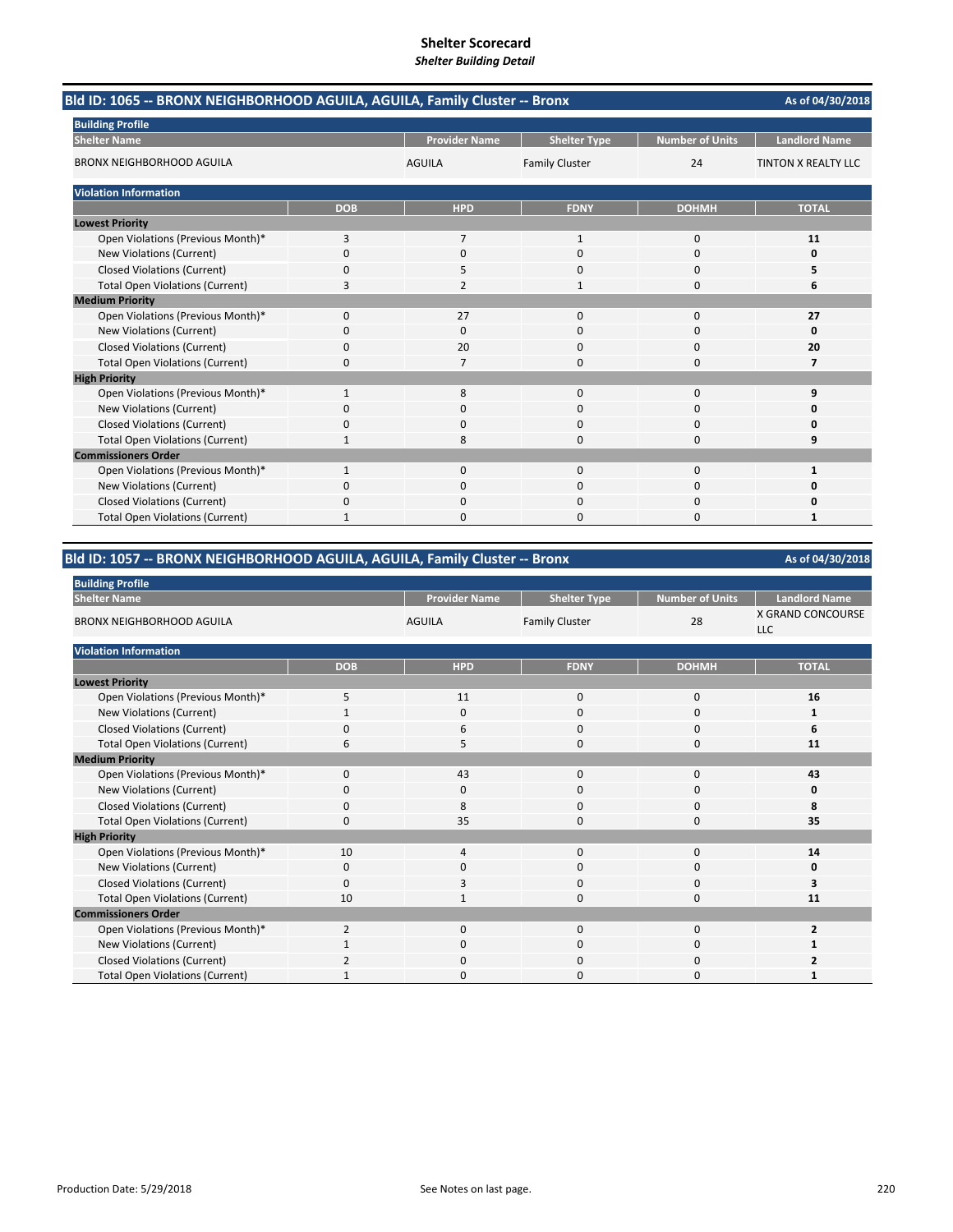| Bld ID: 1060 -- BRONX NEIGHBORHOOD AGUILA, AGUILA, Family Cluster -- Bronx<br>As of 04/30/2018 |            |                      |                       |                        |                                   |
|------------------------------------------------------------------------------------------------|------------|----------------------|-----------------------|------------------------|-----------------------------------|
| <b>Building Profile</b>                                                                        |            |                      |                       |                        |                                   |
| <b>Shelter Name</b>                                                                            |            | <b>Provider Name</b> | <b>Shelter Type</b>   | <b>Number of Units</b> | <b>Landlord Name</b>              |
| <b>BRONX NEIGHBORHOOD AGUILA</b>                                                               |            | <b>AGUILA</b>        | <b>Family Cluster</b> | 18                     | X EAST 182ND STREET<br><b>LLC</b> |
| <b>Violation Information</b>                                                                   |            |                      |                       |                        |                                   |
|                                                                                                | <b>DOB</b> | <b>HPD</b>           | <b>FDNY</b>           | <b>DOHMH</b>           | <b>TOTAL</b>                      |
| <b>Lowest Priority</b>                                                                         |            |                      |                       |                        |                                   |
| Open Violations (Previous Month)*                                                              | 5          | 5                    | $\mathbf 0$           | 0                      | 10                                |
| New Violations (Current)                                                                       | 0          | $\Omega$             | $\Omega$              | 0                      | 0                                 |
| <b>Closed Violations (Current)</b>                                                             | 0          | 2                    | 0                     | 0                      | $\overline{2}$                    |
| <b>Total Open Violations (Current)</b>                                                         | 5          | 3                    | $\Omega$              | 0                      | 8                                 |
| <b>Medium Priority</b>                                                                         |            |                      |                       |                        |                                   |
| Open Violations (Previous Month)*                                                              | $\Omega$   | 39                   | $\Omega$              | $\Omega$               | 39                                |
| New Violations (Current)                                                                       | 0          | 0                    | $\Omega$              | $\Omega$               | 0                                 |
| <b>Closed Violations (Current)</b>                                                             | 0          | 16                   | $\Omega$              | 0                      | 16                                |
| <b>Total Open Violations (Current)</b>                                                         | 0          | 23                   | $\Omega$              | $\Omega$               | 23                                |
| <b>High Priority</b>                                                                           |            |                      |                       |                        |                                   |
| Open Violations (Previous Month)*                                                              | 8          | 9                    | $\mathbf 0$           | 0                      | 17                                |
| <b>New Violations (Current)</b>                                                                | 0          | $\Omega$             | $\Omega$              | $\Omega$               | 0                                 |
| <b>Closed Violations (Current)</b>                                                             | 0          |                      | $\Omega$              | $\Omega$               | 7                                 |
| <b>Total Open Violations (Current)</b>                                                         | 8          | 2                    | $\Omega$              | $\Omega$               | 10                                |
| <b>Commissioners Order</b>                                                                     |            |                      |                       |                        |                                   |
| Open Violations (Previous Month)*                                                              | $\Omega$   | $\Omega$             | $\Omega$              | $\Omega$               | 0                                 |
| <b>New Violations (Current)</b>                                                                | 0          | 0                    | 0                     | 0                      | 0                                 |
| <b>Closed Violations (Current)</b>                                                             | 0          | $\Omega$             | $\mathbf 0$           | 0                      | 0                                 |
| <b>Total Open Violations (Current)</b>                                                         | U          |                      | ŋ                     | C                      | $\Omega$                          |

#### **Bld ID: 1058 ‐‐ BRONX NEIGHBORHOOD AGUILA, AGUILA, Family Cluster ‐‐ Bronx**

**As of 04/30/2018** Provider Name **Shelter Type** Number of Units | Landlord Name AGUILA Family Cluster 32 X E 197 REALTY LLC **DOB HPD FDNY DOHMH TOTAL** Open Violations (Previous Month)\* 9<br>
13 New Violations (Current) 2000 **2** Closed Violations (Current) **0** 0 0 0 0 0 0 0 0 0 0 15 Total Open Violations (Current) 11 4 0 0 **15** Open Violations (Previous Month)\* 0 29 0 0 **29** New Violations (Current) 0000 **0** Closed Violations (Current) **0** 3<br>
Total Open Violations (Current) 0 3<br>
26 0 0 26 **Total Open Violations (Current)** Open Violations (Previous Month)\* 4400 **8 New Violations (Current)** Closed Violations (Current) 0000 **0** Total Open Violations (Current) **6** 10<br>
10 Open Violations (Previous Month)\* 1010 **2** New Violations (Current) 2000 **2** Closed Violations (Current) 0 0 0 1 0 1 Total Open Violations (Current) **3** 0 0 0 0 3 **Commissioners Order** BRONX NEIGHBORHOOD AGUILA **Violation Information Medium Priority High Priority Lowest Priority Building Profile Shelter Name**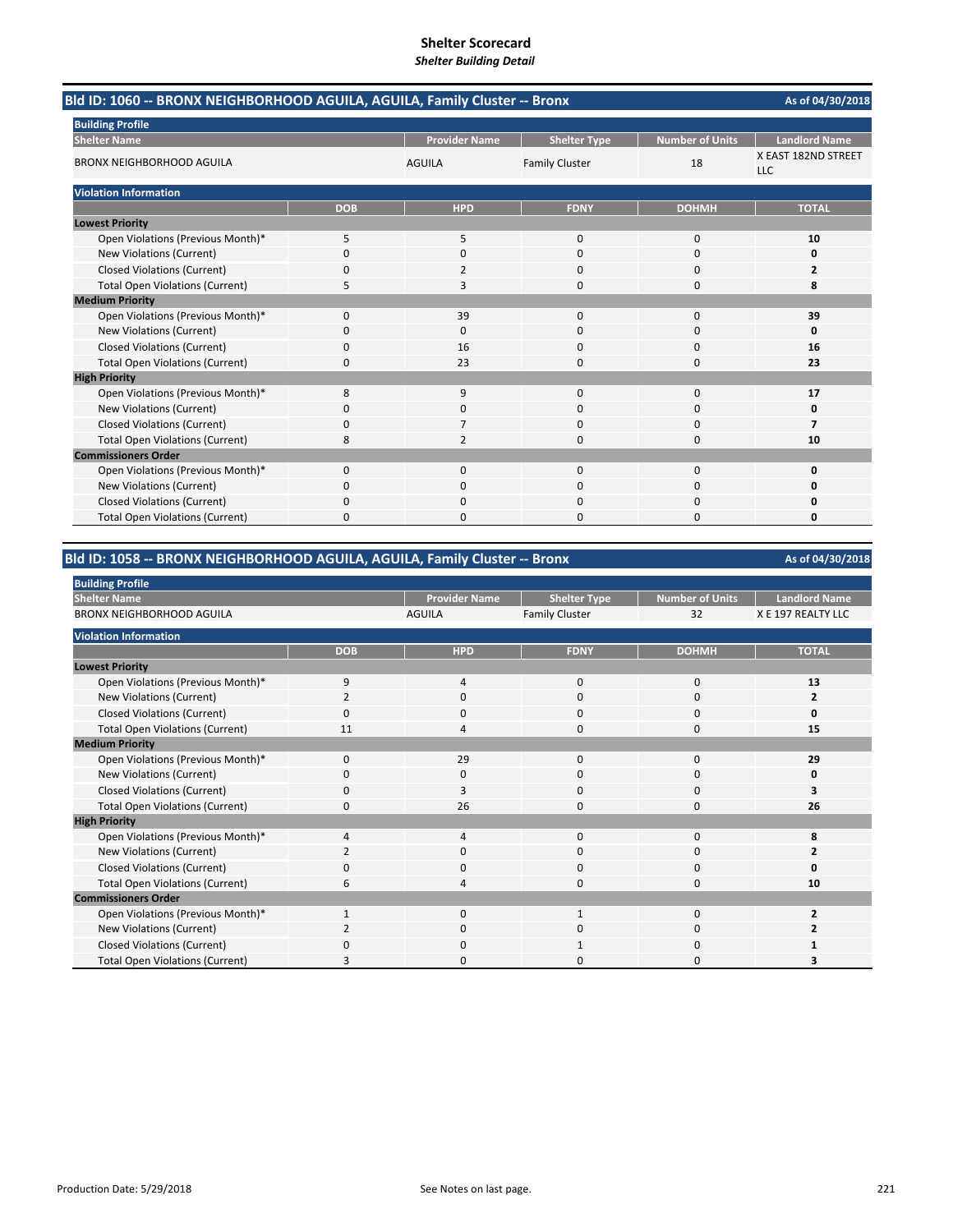**As of 04/30/2018 Provider Name | Shelter Type | Number of Units | Landlord Name** AGUILA Family Cluster 72 X BOYNTON LLC **DOB HPD FDNY DOHMH TOTAL** Open Violations (Previous Month)\* 2640 **12 New Violations (Current)** Closed Violations (Current) 1 1 5 0 0 0 6 Total Open Violations (Current) **1** 1 1 4 0 **6** Open Violations (Previous Month)\* 0 94 0 1 **95** New Violations (Current) 0000 **0** Closed Violations (Current) 0 0 44 0 0 0 44<br>
Total Open Violations (Current) 0 50 0 1 51 Total Open Violations (Current) 0 50 0 1 51 Open Violations (Previous Month)\* 1 1000 **1** 1000 **1** 1000 **1** 1000 **1** New Violations (Current) 0000 **0** Closed Violations (Current) 1000 **1** 1000 **1** 1000 **1** 1000 **1** 1000 **1** Total Open Violations (Current) 0000 **0** Open Violations (Previous Month)\* 0000 **0** New Violations (Current) 0000 **0 Closed Violations (Current)** Total Open Violations (Current) 0000 **0 Medium Priority High Priority Commissioners Order Violation Information Lowest Priority** BRONX NEIGHBORHOOD AGUILA **Bld ID: 1054 ‐‐ BRONX NEIGHBORHOOD AGUILA, AGUILA, Family Cluster ‐‐ Bronx Building Profile Shelter Name**

#### **Bld ID: 1055 ‐‐ BRONX NEIGHBORHOOD AGUILA, AGUILA, Family Cluster ‐‐ Bronx**

| <b>Building Profile</b>                |            |                      |                       |                 |                      |
|----------------------------------------|------------|----------------------|-----------------------|-----------------|----------------------|
| <b>Shelter Name</b>                    |            | <b>Provider Name</b> | <b>Shelter Type</b>   | Number of Units | <b>Landlord Name</b> |
| <b>BRONX NEIGHBORHOOD AGUILA</b>       |            | <b>AGUILA</b>        | <b>Family Cluster</b> | 55              | 1101 HOLDING LLC     |
| <b>Violation Information</b>           |            |                      |                       |                 |                      |
|                                        | <b>DOB</b> | <b>HPD</b>           | <b>FDNY</b>           | <b>DOHMH</b>    | <b>TOTAL</b>         |
| <b>Lowest Priority</b>                 |            |                      |                       |                 |                      |
| Open Violations (Previous Month)*      | 0          | $\mathbf 0$          | 2                     | 0               | $\overline{2}$       |
| New Violations (Current)               | 0          | $\mathbf 0$          | 0                     | 0               |                      |
| <b>Closed Violations (Current)</b>     | 0          | $\mathbf 0$          | 0                     | 0               |                      |
| <b>Total Open Violations (Current)</b> | $\Omega$   | $\mathbf 0$          | $\mathcal{P}$         | 0               |                      |
| <b>Medium Priority</b>                 |            |                      |                       |                 |                      |
| Open Violations (Previous Month)*      | $\Omega$   | 9                    | 0                     | $\overline{2}$  | 11                   |
| New Violations (Current)               | 0          | 0                    | 0                     | 0               | O                    |
| <b>Closed Violations (Current)</b>     | 0          | 1                    | 0                     | $\mathbf 0$     |                      |
| <b>Total Open Violations (Current)</b> | 0          | 8                    | 0                     | 2               | 10                   |
| <b>High Priority</b>                   |            |                      |                       |                 |                      |
| Open Violations (Previous Month)*      |            | 0                    | 0                     | 0               |                      |
| New Violations (Current)               | $\Omega$   | $\mathbf 0$          | $\Omega$              | 0               |                      |
| <b>Closed Violations (Current)</b>     |            | $\mathbf 0$          | 0                     | $\mathbf 0$     |                      |
| <b>Total Open Violations (Current)</b> | $\Omega$   | $\mathbf 0$          | $\Omega$              | $\mathbf 0$     |                      |
| <b>Commissioners Order</b>             |            |                      |                       |                 |                      |
| Open Violations (Previous Month)*      |            | 0                    | 0                     | 0               |                      |
| New Violations (Current)               | 0          | $\mathbf 0$          | 0                     | $\mathbf 0$     |                      |
| <b>Closed Violations (Current)</b>     | 0          | 0                    | 0                     | 0               |                      |
| <b>Total Open Violations (Current)</b> |            | 0                    | 0                     | 0               |                      |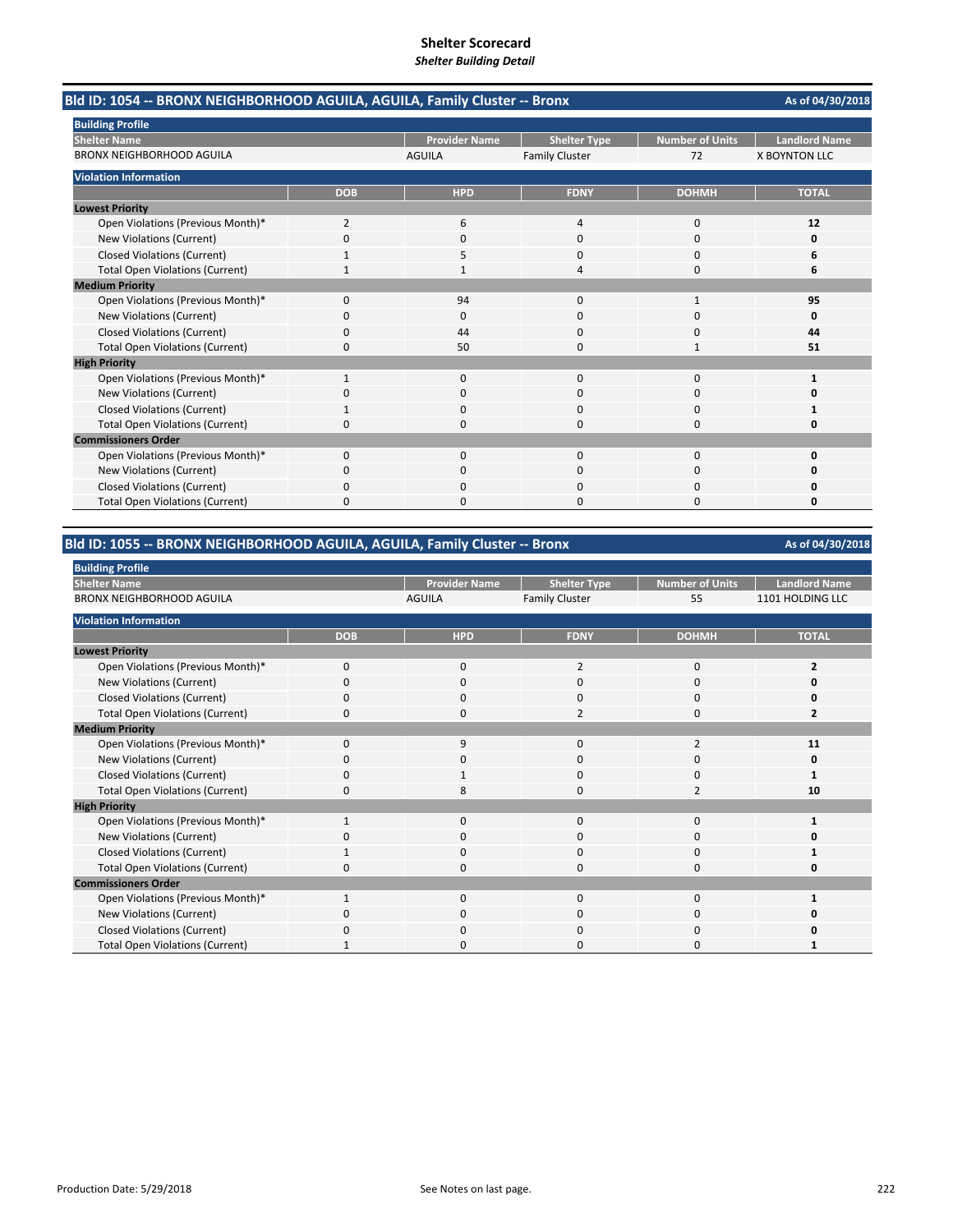**As of 04/30/2018 Provider Name | Shelter Type | Number of Units | Landlord Name** AGUILA Family Cluster 62 X MORRIS PARK LLC **DOB HPD FDNY DOHMH TOTAL** Open Violations (Previous Month)\* 1020 **3 New Violations (Current)** Closed Violations (Current) 1000 **1** 1000 **1** 1000 **1** 1000 **1** Total Open Violations (Current) **0** 0 0 2<br> **2** 0 2 Open Violations (Previous Month)\* 0000 **0** New Violations (Current) 0000 **0** Closed Violations (Current) 0000 **0** Total Open Violations (Current) 0000 **0** Open Violations (Previous Month)\* 0000 **0** New Violations (Current) 0000 **0** Closed Violations (Current) 0000 **0** Total Open Violations (Current) 0000 **0** Open Violations (Previous Month)\* 0000 **0** New Violations (Current) 0000 **0 Closed Violations (Current)** Total Open Violations (Current) 0000 **0 Shelter Name** BRONX NEIGHBORHOOD AGUILA **Bld ID: 1059 ‐‐ BRONX NEIGHBORHOOD AGUILA, AGUILA, Family Cluster ‐‐ Bronx Building Profile Violation Information Lowest Priority Medium Priority High Priority Commissioners Order**

#### **Bld ID: 1063 ‐‐ BRONX NEIGHBORHOOD AGUILA, AGUILA, Family Cluster ‐‐ Bronx**

| <b>Building Profile</b>                |            |                      |                       |                        |                                           |  |  |  |
|----------------------------------------|------------|----------------------|-----------------------|------------------------|-------------------------------------------|--|--|--|
| <b>Shelter Name</b>                    |            | <b>Provider Name</b> | <b>Shelter Type</b>   | <b>Number of Units</b> | <b>Landlord Name</b>                      |  |  |  |
| <b>BRONX NEIGHBORHOOD AGUILA</b>       |            | <b>AGUILA</b>        | <b>Family Cluster</b> | 16                     | <b>243RD STREET BRONX</b><br>$\mathsf{R}$ |  |  |  |
| <b>Violation Information</b>           |            |                      |                       |                        |                                           |  |  |  |
|                                        | <b>DOB</b> | <b>HPD</b>           | <b>FDNY</b>           | <b>DOHMH</b>           | <b>TOTAL</b>                              |  |  |  |
| <b>Lowest Priority</b>                 |            |                      |                       |                        |                                           |  |  |  |
| Open Violations (Previous Month)*      | 6          | 5                    | $\mathbf 0$           | 0                      | 11                                        |  |  |  |
| New Violations (Current)               |            | 0                    | 0                     | 0                      |                                           |  |  |  |
| <b>Closed Violations (Current)</b>     | 0          | 0                    | $\mathbf 0$           | 0                      | $\Omega$                                  |  |  |  |
| <b>Total Open Violations (Current)</b> | 7          | 5                    | $\Omega$              | 0                      | 12                                        |  |  |  |
| <b>Medium Priority</b>                 |            |                      |                       |                        |                                           |  |  |  |
| Open Violations (Previous Month)*      | $\Omega$   | 26                   | 0                     | 0                      | 26                                        |  |  |  |
| New Violations (Current)               | O          | 0                    | 0                     | 0                      | 0                                         |  |  |  |
| <b>Closed Violations (Current)</b>     | 0          | 25                   | 0                     | 0                      | 25                                        |  |  |  |
| <b>Total Open Violations (Current)</b> | 0          | 1                    | 0                     | 0                      | 1                                         |  |  |  |
| <b>High Priority</b>                   |            |                      |                       |                        |                                           |  |  |  |
| Open Violations (Previous Month)*      | $\Omega$   | $\overline{2}$       | $\Omega$              | 0                      | $\overline{\mathbf{z}}$                   |  |  |  |
| New Violations (Current)               | 1          | 0                    | 0                     | 0                      |                                           |  |  |  |
| <b>Closed Violations (Current)</b>     | 0          |                      | $\mathbf 0$           | 0                      |                                           |  |  |  |
| <b>Total Open Violations (Current)</b> | 1          | 1                    | 0                     | 0                      | 2                                         |  |  |  |
| <b>Commissioners Order</b>             |            |                      |                       |                        |                                           |  |  |  |
| Open Violations (Previous Month)*      | $\Omega$   | $\mathbf 0$          | $\mathbf 0$           | 0                      | Ω                                         |  |  |  |
| New Violations (Current)               | 0          | 0                    | 0                     | 0                      | O                                         |  |  |  |
| <b>Closed Violations (Current)</b>     | O          | 0                    | 0                     | 0                      | 0                                         |  |  |  |
| <b>Total Open Violations (Current)</b> | 0          | 0                    | 0                     | 0                      | O                                         |  |  |  |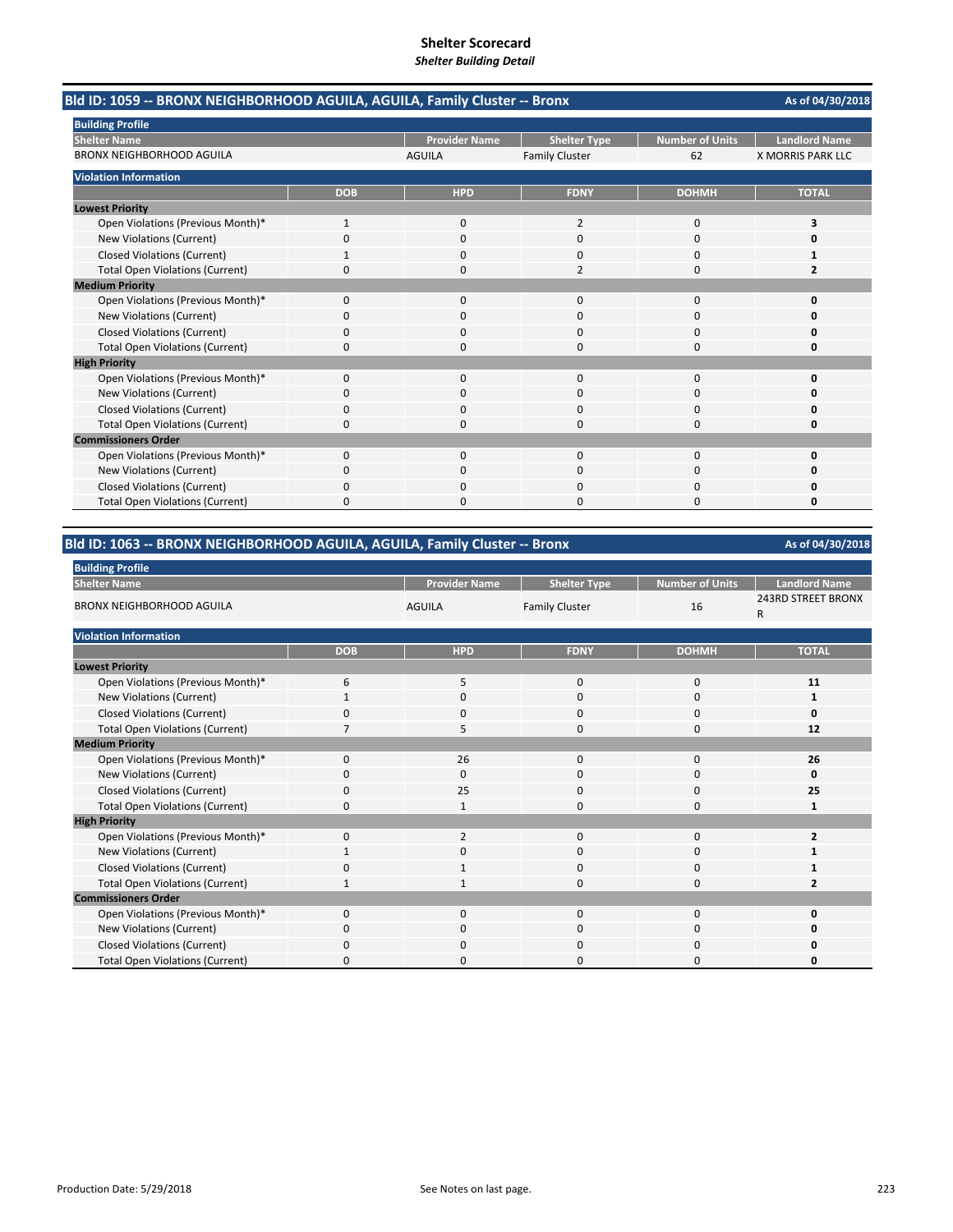| Bld ID: 1064 -- BRONX NEIGHBORHOOD AGUILA, AGUILA, Family Cluster -- Bronx<br>As of 04/30/2018 |                |                      |                       |                        |                                     |  |
|------------------------------------------------------------------------------------------------|----------------|----------------------|-----------------------|------------------------|-------------------------------------|--|
| <b>Building Profile</b>                                                                        |                |                      |                       |                        |                                     |  |
| <b>Shelter Name</b>                                                                            |                | <b>Provider Name</b> | <b>Shelter Type</b>   | <b>Number of Units</b> | <b>Landlord Name</b>                |  |
| <b>BRONX NEIGHBORHOOD AGUILA</b>                                                               |                | <b>AGUILA</b>        | <b>Family Cluster</b> | 45                     | <b>243 STREET BRONX</b><br>R.R. LLC |  |
| <b>Violation Information</b>                                                                   |                |                      |                       |                        |                                     |  |
|                                                                                                | <b>DOB</b>     | <b>HPD</b>           | <b>FDNY</b>           | <b>DOHMH</b>           | <b>TOTAL</b>                        |  |
| <b>Lowest Priority</b>                                                                         |                |                      |                       |                        |                                     |  |
| Open Violations (Previous Month)*                                                              | 1              | 5                    | $\mathbf 0$           | $\mathbf 0$            | 6                                   |  |
| New Violations (Current)                                                                       |                | 0                    | $\Omega$              | $\Omega$               | 1                                   |  |
| <b>Closed Violations (Current)</b>                                                             |                | 2                    | 0                     | 0                      | 3                                   |  |
| <b>Total Open Violations (Current)</b>                                                         |                | 3                    | $\Omega$              | $\Omega$               | 4                                   |  |
| <b>Medium Priority</b>                                                                         |                |                      |                       |                        |                                     |  |
| Open Violations (Previous Month)*                                                              | $\Omega$       | 50                   | $\Omega$              | $\Omega$               | 50                                  |  |
| New Violations (Current)                                                                       | 0              | 3                    | $\Omega$              | $\Omega$               | 3                                   |  |
| <b>Closed Violations (Current)</b>                                                             | 0              | 37                   | $\Omega$              | $\Omega$               | 37                                  |  |
| <b>Total Open Violations (Current)</b>                                                         | $\Omega$       | 16                   | $\Omega$              | $\Omega$               | 16                                  |  |
| <b>High Priority</b>                                                                           |                |                      |                       |                        |                                     |  |
| Open Violations (Previous Month)*                                                              | 4              | 3                    | $\mathbf 0$           | $\mathbf 0$            | $\overline{7}$                      |  |
| New Violations (Current)                                                                       |                |                      | $\Omega$              | $\Omega$               | 2                                   |  |
| <b>Closed Violations (Current)</b>                                                             | ŋ              | 0                    | $\Omega$              | $\Omega$               | 0                                   |  |
| <b>Total Open Violations (Current)</b>                                                         | 5              | 4                    | $\Omega$              | $\Omega$               | 9                                   |  |
| <b>Commissioners Order</b>                                                                     |                |                      |                       |                        |                                     |  |
| Open Violations (Previous Month)*                                                              | $\mathbf{1}$   | $\Omega$             | $\Omega$              | $\Omega$               | 1                                   |  |
| New Violations (Current)                                                                       |                | 0                    | 0                     | 0                      | 1                                   |  |
| <b>Closed Violations (Current)</b>                                                             | 0              | $\Omega$             | $\Omega$              | $\Omega$               | Ω                                   |  |
| <b>Total Open Violations (Current)</b>                                                         | $\mathfrak{p}$ | n                    | U                     | n                      | 2                                   |  |

# **Bld ID: 3532 ‐‐ BRONX NEIGHBORHOOD AGUILA, AGUILA, Family Cluster ‐‐ Bronx**

| <b>Building Profile</b>                |                         |                      |                       |                        |                        |
|----------------------------------------|-------------------------|----------------------|-----------------------|------------------------|------------------------|
| <b>Shelter Name</b>                    |                         | <b>Provider Name</b> | <b>Shelter Type</b>   | <b>Number of Units</b> | <b>Landlord Name</b>   |
| <b>BRONX NEIGHBORHOOD AGUILA</b>       |                         | <b>AGUILA</b>        | <b>Family Cluster</b> | 11                     | <b>X CAULDWELL LLC</b> |
| <b>Violation Information</b>           |                         |                      |                       |                        |                        |
|                                        | <b>DOB</b>              | <b>HPD</b>           | <b>FDNY</b>           | <b>DOHMH</b>           | <b>TOTAL</b>           |
| <b>Lowest Priority</b>                 |                         |                      |                       |                        |                        |
| Open Violations (Previous Month)*      | $\Omega$                | $\Omega$             | $\Omega$              | 0                      | 0                      |
| New Violations (Current)               | 0                       | 0                    | 0                     | 0                      | Ω                      |
| <b>Closed Violations (Current)</b>     | O                       | 0                    | O                     | 0                      | 0                      |
| <b>Total Open Violations (Current)</b> | 0                       | 0                    | 0                     | 0                      | 0                      |
| <b>Medium Priority</b>                 |                         |                      |                       |                        |                        |
| Open Violations (Previous Month)*      | 0                       | 18                   | 0                     | 0                      | 18                     |
| New Violations (Current)               | $\Omega$                | $\Omega$             | $\Omega$              | $\Omega$               | 0                      |
| <b>Closed Violations (Current)</b>     | $\Omega$                | $\Omega$             | 0                     | 0                      | $\Omega$               |
| <b>Total Open Violations (Current)</b> | $\Omega$                | 18                   | $\Omega$              | 0                      | 18                     |
| <b>High Priority</b>                   |                         |                      |                       |                        |                        |
| Open Violations (Previous Month)*      | $\overline{2}$          | 0                    | $\Omega$              | 0                      | 2                      |
| New Violations (Current)               | O                       | 0                    | 0                     | 0                      | n                      |
| <b>Closed Violations (Current)</b>     | $\Omega$                | $\Omega$             | $\Omega$              | 0                      | U                      |
| <b>Total Open Violations (Current)</b> | $\overline{2}$          | O                    | O                     | 0                      | 2                      |
| <b>Commissioners Order</b>             |                         |                      |                       |                        |                        |
| Open Violations (Previous Month)*      | $\overline{\mathbf{c}}$ | $\Omega$             | $\Omega$              | 0                      |                        |
| New Violations (Current)               | O                       | 0                    | U                     | 0                      | Ω                      |
| <b>Closed Violations (Current)</b>     | 0                       | 0                    | 0                     | 0                      | n                      |
| <b>Total Open Violations (Current)</b> |                         | O                    | C                     | 0                      | 2                      |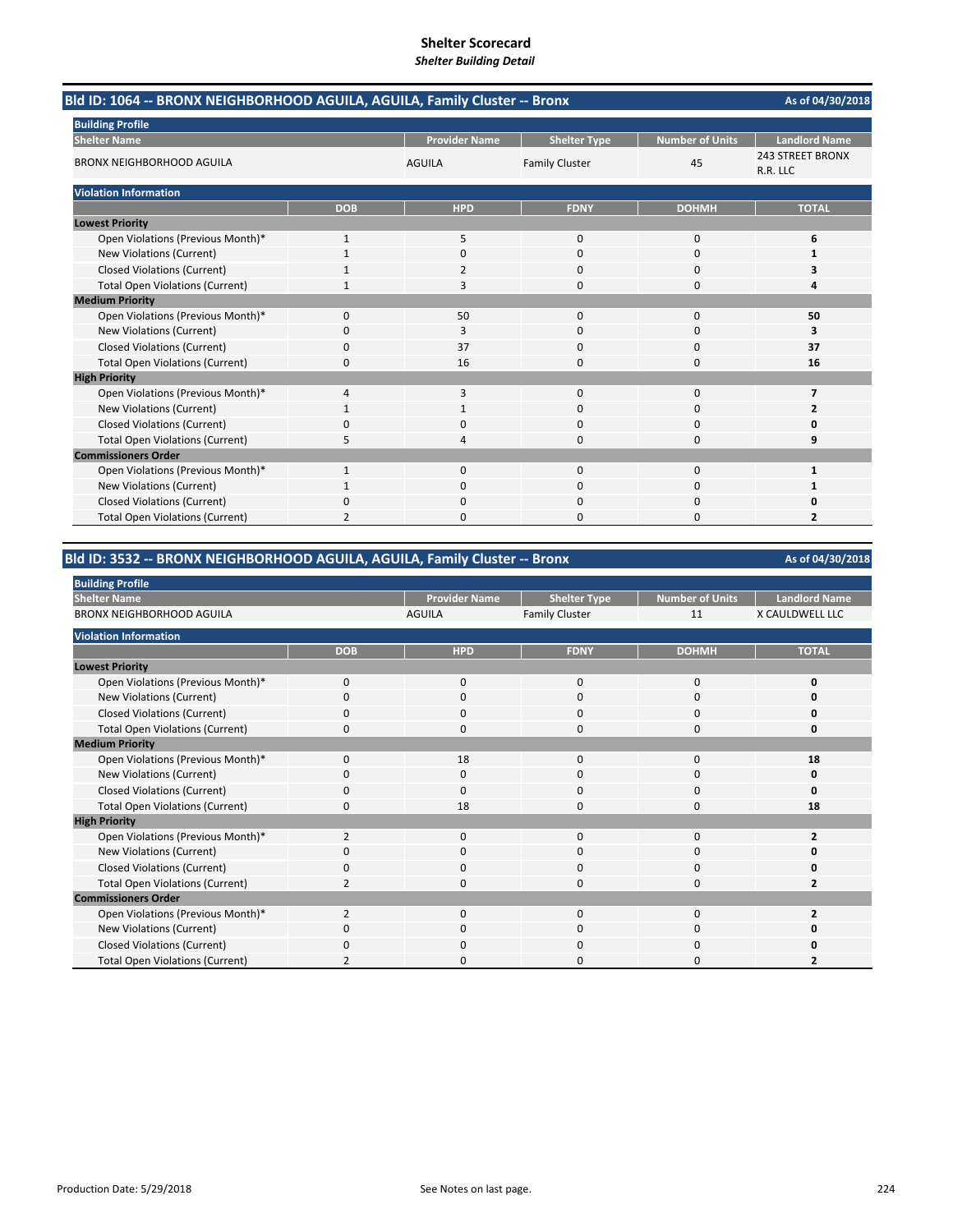| Bld ID: 1197 -- CCS BRONX, CHILDREN'S COMMUNITY SERVICES, Family Cluster -- Bronx |            |                                                |                       |                        | As of 04/30/2018        |
|-----------------------------------------------------------------------------------|------------|------------------------------------------------|-----------------------|------------------------|-------------------------|
| <b>Building Profile</b>                                                           |            |                                                |                       |                        |                         |
| <b>Shelter Name</b>                                                               |            | <b>Provider Name</b>                           | <b>Shelter Type</b>   | <b>Number of Units</b> | <b>Landlord Name</b>    |
| <b>CCS BRONX</b>                                                                  |            | <b>CHILDREN'S</b><br><b>COMMUNITY SERVICES</b> | <b>Family Cluster</b> | 3                      | PARKASH 666 LLC         |
| <b>Violation Information</b>                                                      |            |                                                |                       |                        |                         |
|                                                                                   | <b>DOB</b> | <b>HPD</b>                                     | <b>FDNY</b>           | <b>DOHMH</b>           | <b>TOTAL</b>            |
| <b>Lowest Priority</b>                                                            |            |                                                |                       |                        |                         |
| Open Violations (Previous Month)*                                                 | 6          | 6                                              | 4                     | $\mathbf 0$            | 16                      |
| New Violations (Current)                                                          | 1          | $\overline{2}$                                 | 0                     | $\mathbf 0$            | 3                       |
| <b>Closed Violations (Current)</b>                                                | 3          | 4                                              | $\Omega$              | $\Omega$               | 7                       |
| <b>Total Open Violations (Current)</b>                                            | 4          | 4                                              | 4                     | $\Omega$               | 12                      |
| <b>Medium Priority</b>                                                            |            |                                                |                       |                        |                         |
| Open Violations (Previous Month)*                                                 | 0          | 20                                             | 0                     | $\mathbf 0$            | 20                      |
| New Violations (Current)                                                          | 0          | 8                                              | $\Omega$              | $\Omega$               | 8                       |
| <b>Closed Violations (Current)</b>                                                | 0          | 5                                              | 0                     | 0                      | 5                       |
| <b>Total Open Violations (Current)</b>                                            | 0          | 23                                             | 0                     | 0                      | 23                      |
| <b>High Priority</b>                                                              |            |                                                |                       |                        |                         |
| Open Violations (Previous Month)*                                                 | 6          | $\overline{2}$                                 | 0                     | 0                      | 8                       |
| New Violations (Current)                                                          | 3          |                                                | 0                     | 0                      |                         |
| <b>Closed Violations (Current)</b>                                                | 2          | 0                                              | $\Omega$              | 0                      | $\overline{\mathbf{z}}$ |
| <b>Total Open Violations (Current)</b>                                            | 7          | 3                                              | 0                     | $\Omega$               | 10                      |
| <b>Commissioners Order</b>                                                        |            |                                                |                       |                        |                         |
| Open Violations (Previous Month)*                                                 | 6          | 0                                              | $\mathbf{1}$          | $\mathbf 0$            | 7                       |
| New Violations (Current)                                                          | 0          | 0                                              | $\Omega$              | $\mathbf 0$            | 0                       |
| <b>Closed Violations (Current)</b>                                                | 0          | 0                                              | 0                     | 0                      | Ω                       |
| <b>Total Open Violations (Current)</b>                                            | 6          | 0                                              |                       | $\Omega$               | 7                       |

# **Bld ID: 1200 ‐‐ CCS BRONX, CHILDREN'S COMMUNITY SERVICES, Family Cluster ‐‐ Bronx**

| <b>Building Profile</b>                |              |                                                |                       |                        |                      |  |  |
|----------------------------------------|--------------|------------------------------------------------|-----------------------|------------------------|----------------------|--|--|
| <b>Shelter Name</b>                    |              | <b>Provider Name</b>                           | <b>Shelter Type</b>   | <b>Number of Units</b> | <b>Landlord Name</b> |  |  |
| <b>CCS BRONX</b>                       |              | <b>CHILDREN'S</b><br><b>COMMUNITY SERVICES</b> | <b>Family Cluster</b> | $\mathbf{1}$           | PARKASH 242 LLC      |  |  |
| <b>Violation Information</b>           |              |                                                |                       |                        |                      |  |  |
|                                        | <b>DOB</b>   | <b>HPD</b>                                     | <b>FDNY</b>           | <b>DOHMH</b>           | <b>TOTAL</b>         |  |  |
| <b>Lowest Priority</b>                 |              |                                                |                       |                        |                      |  |  |
| Open Violations (Previous Month)*      | $\mathbf 0$  | 6                                              | $\overline{2}$        | $\mathbf 0$            | 8                    |  |  |
| New Violations (Current)               | $\mathbf{1}$ | $\mathbf 0$                                    | $\mathbf{1}$          | $\mathbf 0$            | $\overline{2}$       |  |  |
| <b>Closed Violations (Current)</b>     | 0            | 1                                              |                       | 0                      | $\overline{2}$       |  |  |
| <b>Total Open Violations (Current)</b> | $\mathbf{1}$ | 5                                              | $\overline{2}$        | 0                      | 8                    |  |  |
| <b>Medium Priority</b>                 |              |                                                |                       |                        |                      |  |  |
| Open Violations (Previous Month)*      | $\mathbf{0}$ | 17                                             | 0                     | 3                      | 20                   |  |  |
| New Violations (Current)               | 0            | 3                                              | 0                     | 0                      | 3                    |  |  |
| <b>Closed Violations (Current)</b>     | 0            | 3                                              | 0                     | 0                      | 3                    |  |  |
| <b>Total Open Violations (Current)</b> | 0            | 17                                             | $\Omega$              | 3                      | 20                   |  |  |
| <b>High Priority</b>                   |              |                                                |                       |                        |                      |  |  |
| Open Violations (Previous Month)*      | 4            | $\mathbf{1}$                                   | 0                     | $\mathbf 0$            | 5                    |  |  |
| New Violations (Current)               | 0            | 0                                              | 0                     | 0                      | 0                    |  |  |
| <b>Closed Violations (Current)</b>     | 0            | $\mathbf 0$                                    | 0                     | 0                      | 0                    |  |  |
| <b>Total Open Violations (Current)</b> | 4            | $\mathbf{1}$                                   | 0                     | $\mathbf 0$            | 5                    |  |  |
| <b>Commissioners Order</b>             |              |                                                |                       |                        |                      |  |  |
| Open Violations (Previous Month)*      | 3            | $\mathbf{0}$                                   | $\mathbf{1}$          | $\mathbf 0$            | 4                    |  |  |
| New Violations (Current)               | 0            | $\mathbf 0$                                    | 0                     | 0                      | 0                    |  |  |
| <b>Closed Violations (Current)</b>     | 0            | $\mathbf 0$                                    | 1                     | 0                      |                      |  |  |
| <b>Total Open Violations (Current)</b> | 3            | $\Omega$                                       | 0                     | 0                      | 3                    |  |  |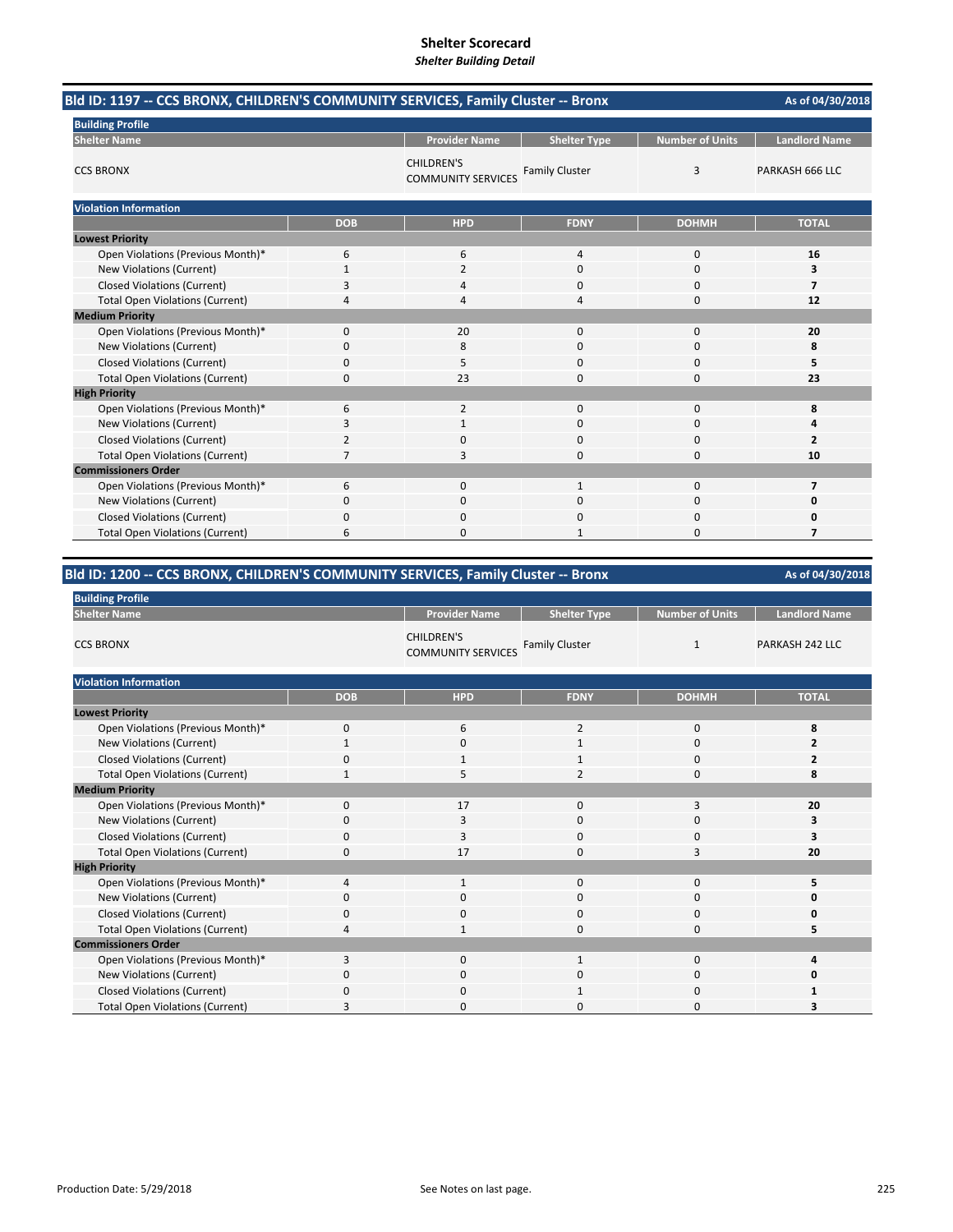| ** LOCATION CLOSED ** - Bld ID: 1183 -- CCS BRONX, CHILDREN'S COMMUNITY SERVICES, Family Cluster -- |                |                                                |                       |                        | As of 04/30/2018                      |
|-----------------------------------------------------------------------------------------------------|----------------|------------------------------------------------|-----------------------|------------------------|---------------------------------------|
| <b>Building Profile</b>                                                                             |                |                                                |                       |                        |                                       |
| <b>Shelter Name</b>                                                                                 |                | <b>Provider Name</b>                           | <b>Shelter Type</b>   | <b>Number of Units</b> | <b>Landlord Name</b>                  |
| <b>CCS BRONX</b>                                                                                    |                | <b>CHILDREN'S</b><br><b>COMMUNITY SERVICES</b> | <b>Family Cluster</b> | $\mathbf 0$            | <b>BPE REALTY OWNER</b><br><b>LLC</b> |
| <b>Violation Information</b>                                                                        |                |                                                |                       |                        |                                       |
|                                                                                                     | <b>DOB</b>     | <b>HPD</b>                                     | <b>FDNY</b>           | <b>DOHMH</b>           | <b>TOTAL</b>                          |
| <b>Lowest Priority</b>                                                                              |                |                                                |                       |                        |                                       |
| Open Violations (Previous Month)*                                                                   | $\overline{2}$ | 38                                             | 2                     | $\mathbf 0$            | 42                                    |
| New Violations (Current)                                                                            | 0              | 0                                              | 0                     | $\mathbf 0$            | 0                                     |
| <b>Closed Violations (Current)</b>                                                                  | $\overline{2}$ | 38                                             | 2                     | 0                      | 42                                    |
| <b>Total Open Violations (Current)</b>                                                              | 0              | 0                                              | 0                     | $\Omega$               | 0                                     |
| <b>Medium Priority</b>                                                                              |                |                                                |                       |                        |                                       |
| Open Violations (Previous Month)*                                                                   | 0              | 37                                             | $\mathbf{0}$          | $\mathbf 0$            | 37                                    |
| New Violations (Current)                                                                            | 0              | 0                                              | $\Omega$              | $\Omega$               | 0                                     |
| <b>Closed Violations (Current)</b>                                                                  | 0              | 37                                             | 0                     | 0                      | 37                                    |
| <b>Total Open Violations (Current)</b>                                                              | 0              | 0                                              | 0                     | $\Omega$               | 0                                     |
| <b>High Priority</b>                                                                                |                |                                                |                       |                        |                                       |
| Open Violations (Previous Month)*                                                                   | 0              | 4                                              | $\Omega$              | $\mathbf 0$            | 4                                     |
| New Violations (Current)                                                                            | 0              | 0                                              | 0                     | 0                      | 0                                     |
| <b>Closed Violations (Current)</b>                                                                  | 0              | 4                                              | $\Omega$              | 0                      | Δ                                     |
| <b>Total Open Violations (Current)</b>                                                              | 0              | 0                                              | $\Omega$              | 0                      | 0                                     |
| <b>Commissioners Order</b>                                                                          |                |                                                |                       |                        |                                       |
| Open Violations (Previous Month)*                                                                   | $\overline{2}$ | 0                                              | $\Omega$              | $\mathbf 0$            | 2                                     |
| New Violations (Current)                                                                            | 0              | 0                                              | $\Omega$              | 0                      | 0                                     |
| <b>Closed Violations (Current)</b>                                                                  | 2              | $\Omega$                                       | $\Omega$              | $\Omega$               | 2                                     |
| <b>Total Open Violations (Current)</b>                                                              | $\Omega$       | <sup>0</sup>                                   | O                     | $\Omega$               | 0                                     |

# **\*\* LOCATION CLOSED \*\* ‐ Bld ID: 55568 ‐‐ CCS BRONX, CHILDREN'S COMMUNITY SERVICES, Family Cluster ‐‐**

| <b>Building Profile</b>                |              |                                                |                       |                        |                                |  |  |
|----------------------------------------|--------------|------------------------------------------------|-----------------------|------------------------|--------------------------------|--|--|
| <b>Shelter Name</b>                    |              | <b>Provider Name</b>                           | <b>Shelter Type</b>   | <b>Number of Units</b> | <b>Landlord Name</b>           |  |  |
| <b>CCS BRONX</b>                       |              | <b>CHILDREN'S</b><br><b>COMMUNITY SERVICES</b> | <b>Family Cluster</b> | $\mathbf 0$            | <b>BPE REALTY OWNER</b><br>LLC |  |  |
| <b>Violation Information</b>           |              |                                                |                       |                        |                                |  |  |
|                                        | <b>DOB</b>   | <b>HPD</b>                                     | <b>FDNY</b>           | <b>DOHMH</b>           | <b>TOTAL</b>                   |  |  |
| <b>Lowest Priority</b>                 |              |                                                |                       |                        |                                |  |  |
| Open Violations (Previous Month)*      | $\Omega$     | 3                                              | $\mathbf{1}$          | $\mathbf 0$            | 4                              |  |  |
| New Violations (Current)               | $\Omega$     | 0                                              | 0                     | 0                      | 0                              |  |  |
| <b>Closed Violations (Current)</b>     | $\Omega$     | 3                                              | 1                     | $\mathbf 0$            |                                |  |  |
| <b>Total Open Violations (Current)</b> | $\Omega$     | $\Omega$                                       | $\Omega$              | $\Omega$               | 0                              |  |  |
| <b>Medium Priority</b>                 |              |                                                |                       |                        |                                |  |  |
| Open Violations (Previous Month)*      | $\Omega$     | 19                                             | $\Omega$              | $\mathbf 0$            | 19                             |  |  |
| New Violations (Current)               | $\Omega$     | $\mathbf 0$                                    | 0                     | $\mathbf 0$            | 0                              |  |  |
| <b>Closed Violations (Current)</b>     | $\Omega$     | 19                                             | $\Omega$              | $\mathbf 0$            | 19                             |  |  |
| <b>Total Open Violations (Current)</b> | $\Omega$     | $\mathbf 0$                                    | $\Omega$              | $\mathbf 0$            | 0                              |  |  |
| <b>High Priority</b>                   |              |                                                |                       |                        |                                |  |  |
| Open Violations (Previous Month)*      | $\Omega$     | $\mathbf{1}$                                   | $\Omega$              | $\Omega$               | $\mathbf{1}$                   |  |  |
| New Violations (Current)               | $\Omega$     | $\Omega$                                       | $\Omega$              | $\mathbf 0$            | 0                              |  |  |
| <b>Closed Violations (Current)</b>     | <sup>0</sup> | -1                                             | 0                     | 0                      | 1                              |  |  |
| <b>Total Open Violations (Current)</b> | $\Omega$     | $\mathbf 0$                                    | 0                     | $\mathbf 0$            | 0                              |  |  |
| <b>Commissioners Order</b>             |              |                                                |                       |                        |                                |  |  |
| Open Violations (Previous Month)*      | $\Omega$     | $\Omega$                                       | $\mathbf{1}$          | $\mathbf 0$            | 1                              |  |  |
| New Violations (Current)               | $\Omega$     | $\mathbf 0$                                    | 0                     | 0                      | 0                              |  |  |
| <b>Closed Violations (Current)</b>     | U            | $\Omega$                                       | 1                     | 0                      |                                |  |  |
| <b>Total Open Violations (Current)</b> | U            | 0                                              | U                     | 0                      | 0                              |  |  |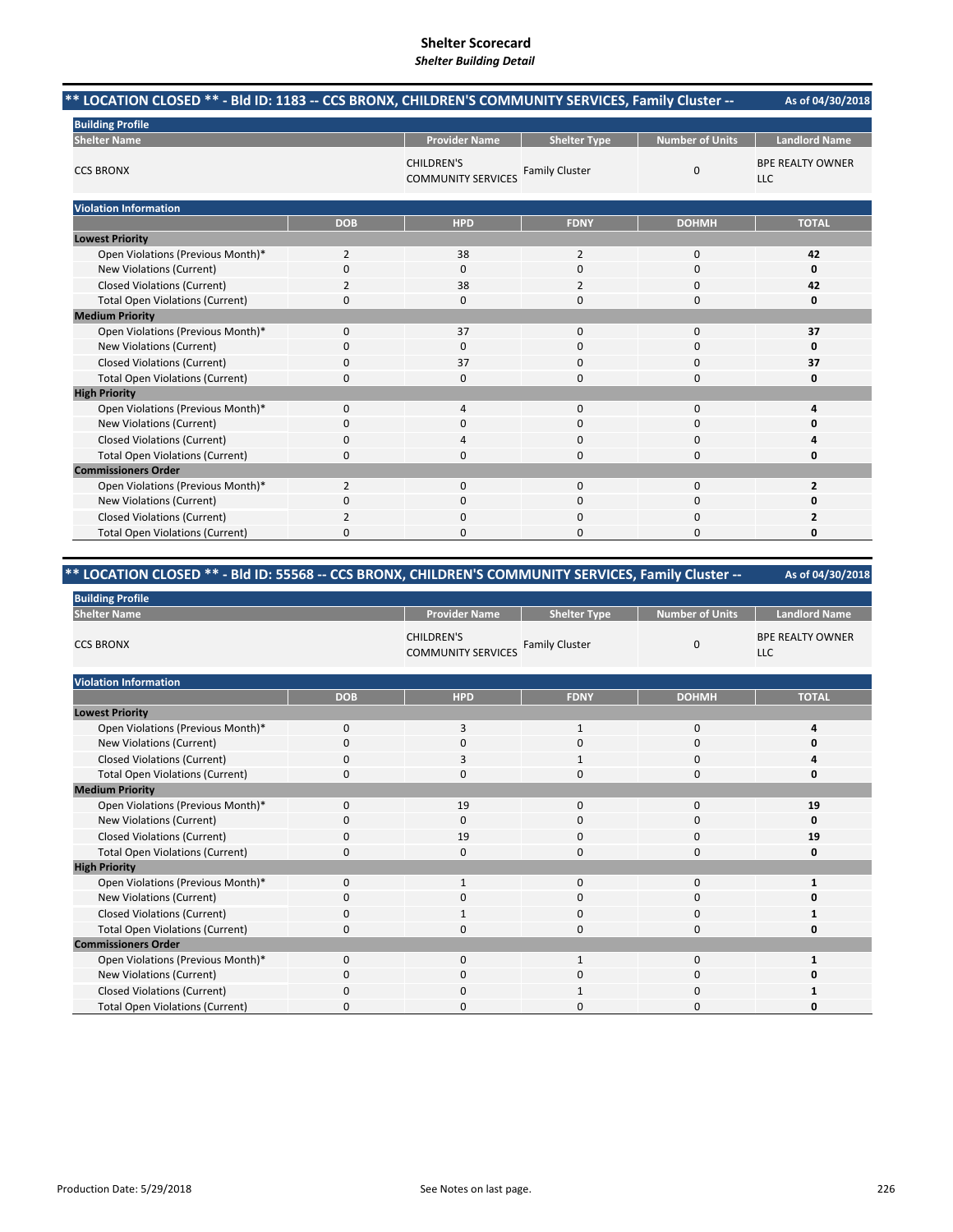| ** LOCATION CLOSED ** - Bld ID: 55565 -- CCS BRONX, CHILDREN'S COMMUNITY SERVICES, Family Cluster -- |                |                                                |                       |                        | As of 04/30/2018                      |
|------------------------------------------------------------------------------------------------------|----------------|------------------------------------------------|-----------------------|------------------------|---------------------------------------|
| <b>Building Profile</b>                                                                              |                |                                                |                       |                        |                                       |
| <b>Shelter Name</b>                                                                                  |                | <b>Provider Name</b>                           | <b>Shelter Type</b>   | <b>Number of Units</b> | <b>Landlord Name</b>                  |
| <b>CCS BRONX</b>                                                                                     |                | <b>CHILDREN'S</b><br><b>COMMUNITY SERVICES</b> | <b>Family Cluster</b> | $\mathbf 0$            | <b>BPE REALTY OWNER</b><br><b>LLC</b> |
| <b>Violation Information</b>                                                                         |                |                                                |                       |                        |                                       |
|                                                                                                      | <b>DOB</b>     | <b>HPD</b>                                     | <b>FDNY</b>           | <b>DOHMH</b>           | <b>TOTAL</b>                          |
| <b>Lowest Priority</b>                                                                               |                |                                                |                       |                        |                                       |
| Open Violations (Previous Month)*                                                                    | $\overline{2}$ | 9                                              | $\Omega$              | $\mathbf 0$            | 11                                    |
| New Violations (Current)                                                                             | 0              | 0                                              | $\Omega$              | 0                      | 0                                     |
| <b>Closed Violations (Current)</b>                                                                   | $\overline{2}$ | 9                                              | $\Omega$              | $\Omega$               | 11                                    |
| <b>Total Open Violations (Current)</b>                                                               | $\Omega$       | <sup>0</sup>                                   | $\Omega$              | $\Omega$               | 0                                     |
| <b>Medium Priority</b>                                                                               |                |                                                |                       |                        |                                       |
| Open Violations (Previous Month)*                                                                    | $\Omega$       | 41                                             | $\Omega$              | $\Omega$               | 41                                    |
| New Violations (Current)                                                                             | 0              | 0                                              | $\Omega$              | $\Omega$               | 0                                     |
| <b>Closed Violations (Current)</b>                                                                   | 0              | 41                                             | $\Omega$              | $\Omega$               | 41                                    |
| <b>Total Open Violations (Current)</b>                                                               | 0              | 0                                              | 0                     | $\Omega$               | 0                                     |
| <b>High Priority</b>                                                                                 |                |                                                |                       |                        |                                       |
| Open Violations (Previous Month)*                                                                    | 1              | 3                                              | $\Omega$              | $\mathbf 0$            | 4                                     |
| <b>New Violations (Current)</b>                                                                      | $\Omega$       | $\Omega$                                       | $\Omega$              | $\Omega$               | O                                     |
| <b>Closed Violations (Current)</b>                                                                   | 1              | 3                                              | $\Omega$              | $\Omega$               | 4                                     |
| <b>Total Open Violations (Current)</b>                                                               | 0              | 0                                              | $\Omega$              | $\mathbf 0$            | 0                                     |
| <b>Commissioners Order</b>                                                                           |                |                                                |                       |                        |                                       |
| Open Violations (Previous Month)*                                                                    | $\overline{2}$ | $\Omega$                                       | $\Omega$              | $\Omega$               | $\overline{2}$                        |
| New Violations (Current)                                                                             | 0              | 0                                              | $\Omega$              | $\Omega$               | 0                                     |
| <b>Closed Violations (Current)</b>                                                                   | 2              | 0                                              | 0                     | $\mathbf 0$            | 2                                     |
| <b>Total Open Violations (Current)</b>                                                               | $\Omega$       | $\Omega$                                       | 0                     | $\Omega$               | 0                                     |

# **\*\* LOCATION CLOSED \*\* ‐ Bld ID: 1180 ‐‐ CCS BRONX, CHILDREN'S COMMUNITY SERVICES, Family Cluster ‐‐**

| <b>Building Profile</b>                |              |                                                |                       |                        |                                       |  |  |
|----------------------------------------|--------------|------------------------------------------------|-----------------------|------------------------|---------------------------------------|--|--|
| <b>Shelter Name</b>                    |              | <b>Provider Name</b>                           | <b>Shelter Type</b>   | <b>Number of Units</b> | <b>Landlord Name</b>                  |  |  |
| <b>CCS BRONX</b>                       |              | <b>CHILDREN'S</b><br><b>COMMUNITY SERVICES</b> | <b>Family Cluster</b> | 0                      | <b>BPE REALTY OWNER</b><br><b>LLC</b> |  |  |
| <b>Violation Information</b>           |              |                                                |                       |                        |                                       |  |  |
|                                        | <b>DOB</b>   | <b>HPD</b>                                     | <b>FDNY</b>           | <b>DOHMH</b>           | <b>TOTAL</b>                          |  |  |
| <b>Lowest Priority</b>                 |              |                                                |                       |                        |                                       |  |  |
| Open Violations (Previous Month)*      | 3            | 21                                             | 0                     | $\mathbf 0$            | 24                                    |  |  |
| New Violations (Current)               | O            | $\Omega$                                       | 0                     | 0                      | 0                                     |  |  |
| <b>Closed Violations (Current)</b>     | 3            | 21                                             | 0                     | 0                      | 24                                    |  |  |
| <b>Total Open Violations (Current)</b> | $\Omega$     | $\Omega$                                       | 0                     | $\mathbf 0$            | 0                                     |  |  |
| <b>Medium Priority</b>                 |              |                                                |                       |                        |                                       |  |  |
| Open Violations (Previous Month)*      | $\mathbf 0$  | 58                                             | 0                     | 0                      | 58                                    |  |  |
| New Violations (Current)               | $\Omega$     | $\Omega$                                       | 0                     | 0                      | 0                                     |  |  |
| <b>Closed Violations (Current)</b>     | $\Omega$     | 58                                             | 0                     | $\mathbf 0$            | 58                                    |  |  |
| <b>Total Open Violations (Current)</b> | $\mathbf 0$  | $\mathbf 0$                                    | 0                     | $\mathbf 0$            | Ω                                     |  |  |
| <b>High Priority</b>                   |              |                                                |                       |                        |                                       |  |  |
| Open Violations (Previous Month)*      | $\mathbf{1}$ | $\overline{2}$                                 | 0                     | $\mathbf 0$            | 3                                     |  |  |
| New Violations (Current)               | $\Omega$     | $\mathbf 0$                                    | 0                     | $\mathbf 0$            |                                       |  |  |
| <b>Closed Violations (Current)</b>     |              | 2                                              | 0                     | $\mathbf 0$            | з                                     |  |  |
| <b>Total Open Violations (Current)</b> | $\Omega$     | $\mathbf 0$                                    | 0                     | $\mathbf 0$            |                                       |  |  |
| <b>Commissioners Order</b>             |              |                                                |                       |                        |                                       |  |  |
| Open Violations (Previous Month)*      | 1            | $\mathbf 0$                                    | 0                     | $\mathbf 0$            |                                       |  |  |
| New Violations (Current)               | 0            | $\mathbf 0$                                    | 0                     | 0                      |                                       |  |  |
| <b>Closed Violations (Current)</b>     |              | $\Omega$                                       | 0                     | 0                      |                                       |  |  |
| <b>Total Open Violations (Current)</b> | $\Omega$     | C                                              | 0                     | $\Omega$               |                                       |  |  |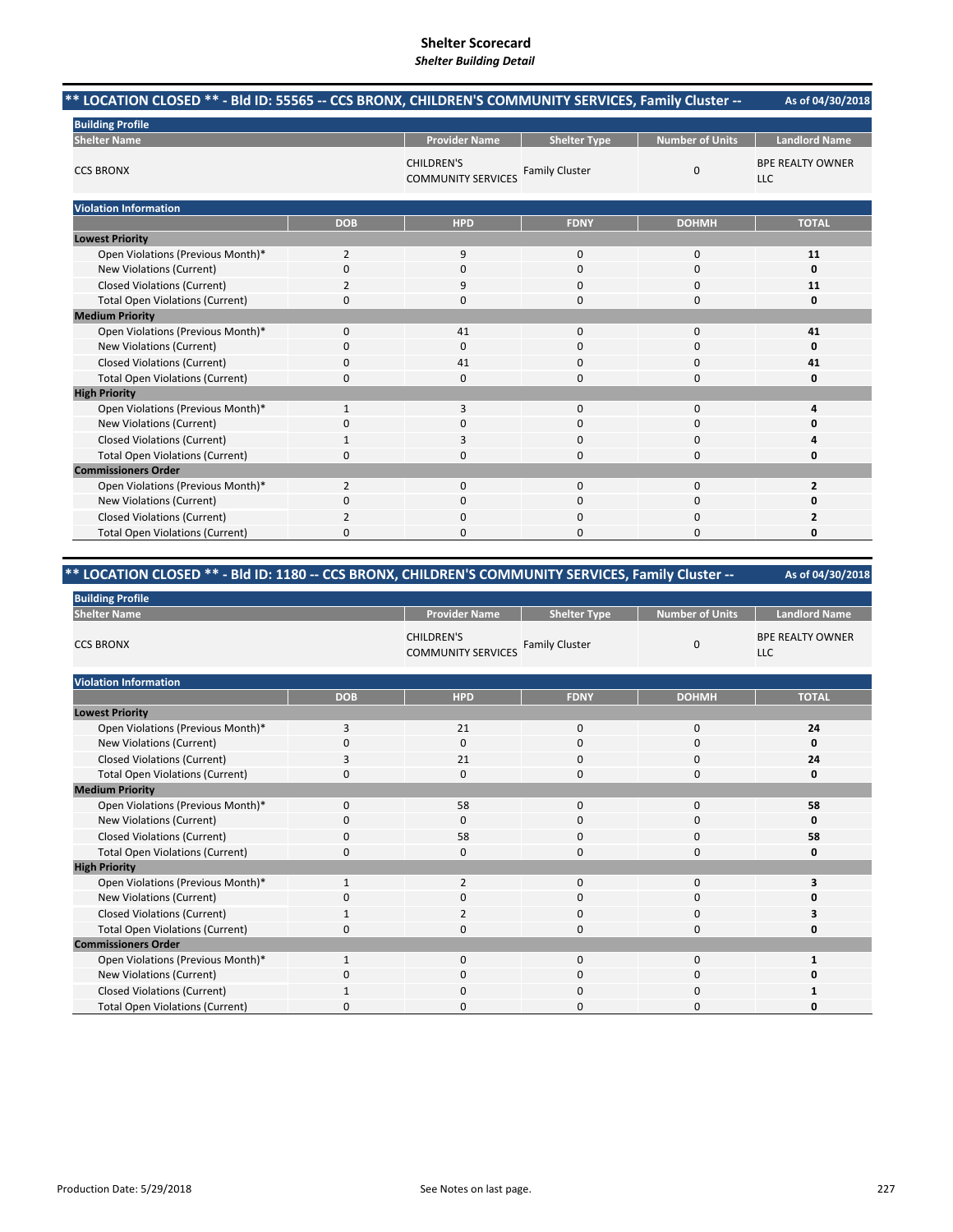| ** LOCATION CLOSED ** - Bld ID: 1189 -- CCS BRONX, CHILDREN'S COMMUNITY SERVICES, Family Cluster -- |            |                                                |                       |                        | As of 04/30/2018                      |
|-----------------------------------------------------------------------------------------------------|------------|------------------------------------------------|-----------------------|------------------------|---------------------------------------|
| <b>Building Profile</b>                                                                             |            |                                                |                       |                        |                                       |
| <b>Shelter Name</b>                                                                                 |            | <b>Provider Name</b>                           | <b>Shelter Type</b>   | <b>Number of Units</b> | <b>Landlord Name</b>                  |
| <b>CCS BRONX</b>                                                                                    |            | <b>CHILDREN'S</b><br><b>COMMUNITY SERVICES</b> | <b>Family Cluster</b> | $\mathbf 0$            | <b>BPE REALTY OWNER</b><br><b>LLC</b> |
| <b>Violation Information</b>                                                                        |            |                                                |                       |                        |                                       |
|                                                                                                     | <b>DOB</b> | <b>HPD</b>                                     | <b>FDNY</b>           | <b>DOHMH</b>           | <b>TOTAL</b>                          |
| <b>Lowest Priority</b>                                                                              |            |                                                |                       |                        |                                       |
| Open Violations (Previous Month)*                                                                   | 0          | 2                                              | 0                     | 0                      | $\overline{2}$                        |
| New Violations (Current)                                                                            | 0          | 0                                              | 0                     | 0                      | 0                                     |
| <b>Closed Violations (Current)</b>                                                                  | 0          | 2                                              | $\Omega$              | 0                      |                                       |
| <b>Total Open Violations (Current)</b>                                                              | 0          | 0                                              | $\Omega$              | 0                      | 0                                     |
| <b>Medium Priority</b>                                                                              |            |                                                |                       |                        |                                       |
| Open Violations (Previous Month)*                                                                   | 0          | 21                                             | $\mathbf{0}$          | 0                      | 21                                    |
| New Violations (Current)                                                                            | 0          | $\mathbf{0}$                                   | $\Omega$              | $\Omega$               | O                                     |
| <b>Closed Violations (Current)</b>                                                                  | 0          | 21                                             | $\Omega$              | 0                      | 21                                    |
| <b>Total Open Violations (Current)</b>                                                              | 0          | 0                                              | $\Omega$              | $\Omega$               | 0                                     |
| <b>High Priority</b>                                                                                |            |                                                |                       |                        |                                       |
| Open Violations (Previous Month)*                                                                   | 0          | $\mathbf{1}$                                   | $\mathbf{0}$          | 0                      | 1                                     |
| New Violations (Current)                                                                            | 0          | 0                                              | 0                     | 0                      | Ω                                     |
| <b>Closed Violations (Current)</b>                                                                  | 0          | $\mathbf{1}$                                   | $\Omega$              | $\Omega$               | 1                                     |
| <b>Total Open Violations (Current)</b>                                                              | 0          | $\Omega$                                       | $\Omega$              | 0                      | 0                                     |
| <b>Commissioners Order</b>                                                                          |            |                                                |                       |                        |                                       |
| Open Violations (Previous Month)*                                                                   | 0          | $\Omega$                                       | $\Omega$              | $\Omega$               | 0                                     |
| New Violations (Current)                                                                            | 0          | 0                                              | $\Omega$              | 0                      | 0                                     |
| <b>Closed Violations (Current)</b>                                                                  | 0          | 0                                              | $\Omega$              | $\Omega$               | Ω                                     |
| <b>Total Open Violations (Current)</b>                                                              | 0          | $\Omega$                                       | $\Omega$              | $\Omega$               | $\Omega$                              |

# **Bld ID: 1172 ‐‐ CCS BRONX, CHILDREN'S COMMUNITY SERVICES, Family Cluster ‐‐ Bronx**

| <b>Building Profile</b>                |                |                                                |                       |                        |                      |
|----------------------------------------|----------------|------------------------------------------------|-----------------------|------------------------|----------------------|
| <b>Shelter Name</b>                    |                | <b>Provider Name</b>                           | <b>Shelter Type</b>   | <b>Number of Units</b> | <b>Landlord Name</b> |
| <b>CCS BRONX</b>                       |                | <b>CHILDREN'S</b><br><b>COMMUNITY SERVICES</b> | <b>Family Cluster</b> | 1                      | NYSANDY12 CBP2 LLC   |
| <b>Violation Information</b>           |                |                                                |                       |                        |                      |
|                                        | <b>DOB</b>     | <b>HPD</b>                                     | <b>FDNY</b>           | <b>DOHMH</b>           | <b>TOTAL</b>         |
| <b>Lowest Priority</b>                 |                |                                                |                       |                        |                      |
| Open Violations (Previous Month)*      | $\overline{7}$ | 3                                              | 0                     | $\mathbf 0$            | 10                   |
| New Violations (Current)               | 1              | $\mathbf{1}$                                   | $\Omega$              | $\mathbf 0$            | $\overline{2}$       |
| <b>Closed Violations (Current)</b>     |                | $\Omega$                                       | $\Omega$              | 0                      | 1                    |
| <b>Total Open Violations (Current)</b> | 7              | 4                                              | 0                     | $\bf 0$                | 11                   |
| <b>Medium Priority</b>                 |                |                                                |                       |                        |                      |
| Open Violations (Previous Month)*      | $\Omega$       | 28                                             | 0                     | 0                      | 28                   |
| New Violations (Current)               | 0              | 5                                              | 0                     | $\overline{2}$         | 7                    |
| <b>Closed Violations (Current)</b>     | 0              | $\mathbf 0$                                    | 0                     | 0                      | 0                    |
| <b>Total Open Violations (Current)</b> | 0              | 33                                             | 0                     | $\overline{2}$         | 35                   |
| <b>High Priority</b>                   |                |                                                |                       |                        |                      |
| Open Violations (Previous Month)*      | 4              | $\overline{7}$                                 | 0                     | $\mathbf 0$            | 11                   |
| New Violations (Current)               | 0              | $\overline{2}$                                 | 0                     | $\mathbf 0$            | $\mathbf{z}$         |
| <b>Closed Violations (Current)</b>     | 0              | $\mathbf 0$                                    | 0                     | 0                      | 0                    |
| <b>Total Open Violations (Current)</b> | Δ              | 9                                              | 0                     | 0                      | 13                   |
| <b>Commissioners Order</b>             |                |                                                |                       |                        |                      |
| Open Violations (Previous Month)*      | 4              | $\Omega$                                       | $\Omega$              | $\mathbf 0$            | 4                    |
| New Violations (Current)               | 0              | $\mathbf 0$                                    | 0                     | 0                      | 0                    |
| <b>Closed Violations (Current)</b>     | 0              | $\mathbf 0$                                    | 0                     | $\mathbf 0$            |                      |
| <b>Total Open Violations (Current)</b> | Δ              | $\mathbf 0$                                    | 0                     | 0                      |                      |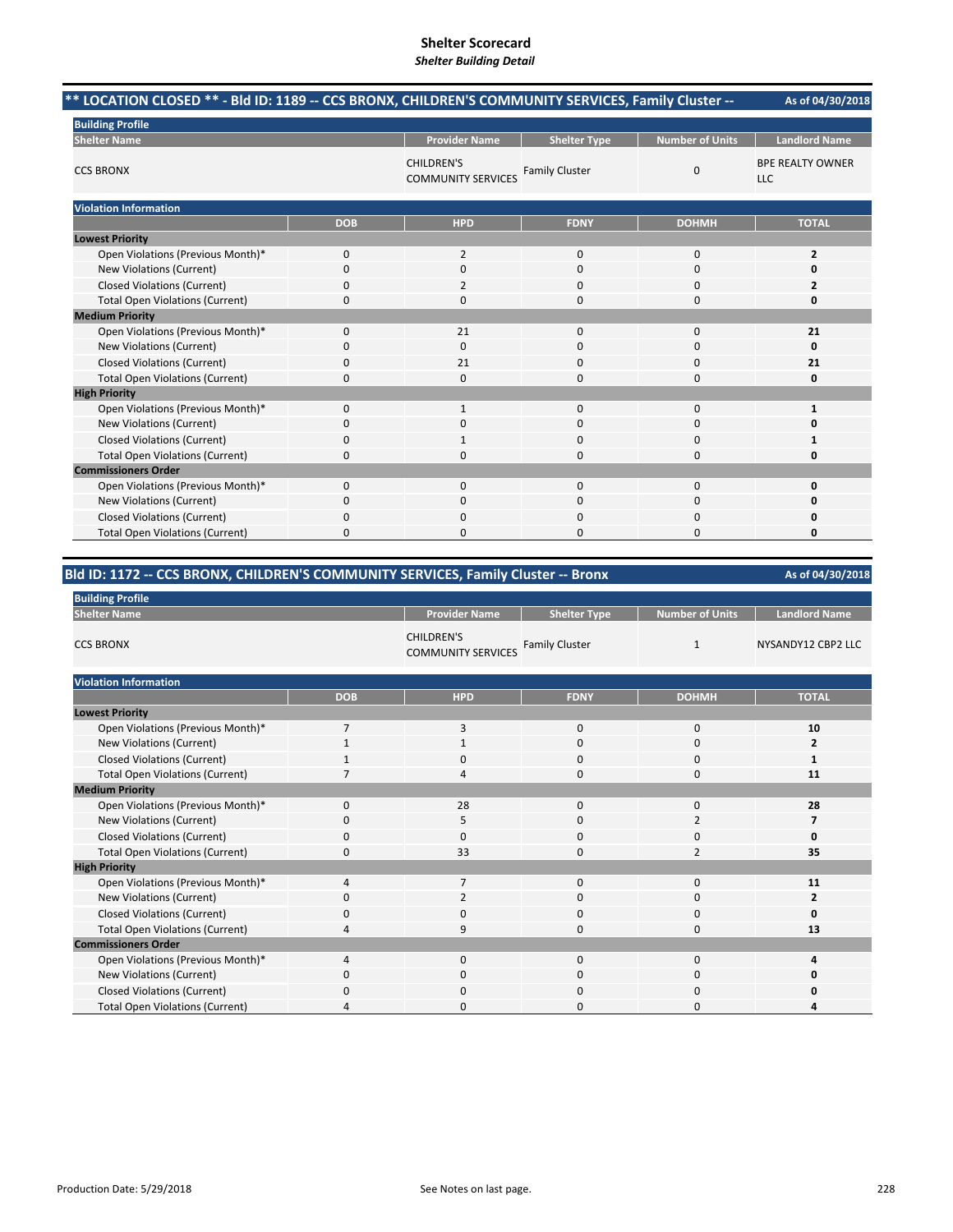# **Shelter Scorecard**

### *Shelter Building Detail*

| Bld ID: 1473 -- CCS BRONX, CHILDREN'S COMMUNITY SERVICES, Family Cluster // LCG COMMUNITY SERVICES |              |                                                |                       |                        | As of 04/30/2018        |
|----------------------------------------------------------------------------------------------------|--------------|------------------------------------------------|-----------------------|------------------------|-------------------------|
| <b>Building Profile</b>                                                                            |              |                                                |                       |                        |                         |
| <b>Shelter Name</b>                                                                                |              | <b>Provider Name</b>                           | <b>Shelter Type</b>   | <b>Number of Units</b> | <b>Landlord Name</b>    |
| <b>CCS BRONX</b>                                                                                   |              | <b>CHILDREN'S</b><br><b>COMMUNITY SERVICES</b> | <b>Family Cluster</b> | 6                      | <b>X BRYANT AVE LLC</b> |
| LCG COMMUNITY SERVICES CLUSTER                                                                     |              | <b>LCG COMMUNITY</b><br>SERVICES, INC          | <b>Family Cluster</b> | $\overline{7}$         | <b>X BRYANT AVE LLC</b> |
| <b>Violation Information</b>                                                                       |              |                                                |                       |                        |                         |
|                                                                                                    | <b>DOB</b>   | <b>HPD</b>                                     | <b>FDNY</b>           | <b>DOHMH</b>           | <b>TOTAL</b>            |
| <b>Lowest Priority</b>                                                                             |              |                                                |                       |                        |                         |
| Open Violations (Previous Month)*                                                                  | $\mathbf{1}$ | 8                                              | 2                     | $\mathbf 0$            | 11                      |
| New Violations (Current)                                                                           | 0            | 0                                              | $\Omega$              | 0                      | 0                       |
| <b>Closed Violations (Current)</b>                                                                 | 0            | 3                                              | $\Omega$              | $\Omega$               | 3                       |
| <b>Total Open Violations (Current)</b>                                                             | 1            | 5                                              | $\overline{2}$        | $\Omega$               | 8                       |
| <b>Medium Priority</b>                                                                             |              |                                                |                       |                        |                         |
| Open Violations (Previous Month)*                                                                  | 0            | 41                                             | $\mathbf{0}$          | $\mathbf 0$            | 41                      |
| New Violations (Current)                                                                           | 0            | 0                                              | $\Omega$              | $\Omega$               | 0                       |
| <b>Closed Violations (Current)</b>                                                                 | 0            | 13                                             | $\Omega$              | 0                      | 13                      |
| <b>Total Open Violations (Current)</b>                                                             | 0            | 28                                             | 0                     | 0                      | 28                      |
| <b>High Priority</b>                                                                               |              |                                                |                       |                        |                         |
| Open Violations (Previous Month)*                                                                  | 0            | $\overline{2}$                                 | $\Omega$              | $\mathbf 0$            | $\overline{2}$          |
| New Violations (Current)                                                                           | 0            | 0                                              | 0                     | $\mathbf 0$            | 0                       |
| <b>Closed Violations (Current)</b>                                                                 | 0            |                                                | $\Omega$              | 0                      | $\mathbf{1}$            |
| <b>Total Open Violations (Current)</b>                                                             | 0            | 1                                              | 0                     | 0                      | 1                       |
| <b>Commissioners Order</b>                                                                         |              |                                                |                       |                        |                         |
| Open Violations (Previous Month)*                                                                  | 0            | 0                                              | $\mathbf{0}$          | $\mathbf 0$            | 0                       |
| New Violations (Current)                                                                           | 0            | 0                                              | $\Omega$              | $\Omega$               | 0                       |
| <b>Closed Violations (Current)</b>                                                                 | 0            | $\Omega$                                       | $\Omega$              | 0                      | 0                       |
| <b>Total Open Violations (Current)</b>                                                             | 0            | $\Omega$                                       | 0                     | $\Omega$               | 0                       |

**Bld ID: 1176 ‐‐ CCS BRONX, CHILDREN'S COMMUNITY SERVICES, Family Cluster // LCG COMMUNITY SERVICES** 

| <b>Building Profile</b>                |                |                                                |                       |                        |                                       |  |  |
|----------------------------------------|----------------|------------------------------------------------|-----------------------|------------------------|---------------------------------------|--|--|
| <b>Shelter Name</b>                    |                | <b>Provider Name</b>                           | <b>Shelter Type</b>   | <b>Number of Units</b> | <b>Landlord Name</b>                  |  |  |
| <b>CCS BRONX</b>                       |                | <b>CHILDREN'S</b><br><b>COMMUNITY SERVICES</b> | <b>Family Cluster</b> | 1                      | <b>BPE REALTY OWNER</b><br><b>LLC</b> |  |  |
| LCG COMMUNITY SERVICES CLUSTER         |                | <b>LCG COMMUNITY</b><br>SERVICES, INC          | <b>Family Cluster</b> | $\mathbf{1}$           | <b>BPE REALTY OWNER</b><br>LLC        |  |  |
| <b>Violation Information</b>           |                |                                                |                       |                        |                                       |  |  |
|                                        | <b>DOB</b>     | <b>HPD</b>                                     | <b>FDNY</b>           | <b>DOHMH</b>           | <b>TOTAL</b>                          |  |  |
| <b>Lowest Priority</b>                 |                |                                                |                       |                        |                                       |  |  |
| Open Violations (Previous Month)*      | $\mathbf{1}$   | 18                                             | 5                     | 0                      | 24                                    |  |  |
| <b>New Violations (Current)</b>        | $\Omega$       | 1                                              | $\mathbf 0$           | 0                      | 1                                     |  |  |
| <b>Closed Violations (Current)</b>     | 0              | $\overline{2}$                                 | $\mathbf 0$           | 0                      | $\overline{2}$                        |  |  |
| <b>Total Open Violations (Current)</b> | 1              | 17                                             | 5                     | 0                      | 23                                    |  |  |
| <b>Medium Priority</b>                 |                |                                                |                       |                        |                                       |  |  |
| Open Violations (Previous Month)*      | $\Omega$       | 32                                             | $\mathbf 0$           | $\mathbf 0$            | 32                                    |  |  |
| <b>New Violations (Current)</b>        | $\Omega$       | 3                                              | 0                     | 0                      | 3                                     |  |  |
| <b>Closed Violations (Current)</b>     | $\Omega$       | 3                                              | $\mathbf 0$           | 0                      | 3                                     |  |  |
| <b>Total Open Violations (Current)</b> | $\Omega$       | 32                                             | $\Omega$              | 0                      | 32                                    |  |  |
| <b>High Priority</b>                   |                |                                                |                       |                        |                                       |  |  |
| Open Violations (Previous Month)*      | 3              | 1                                              | $\mathbf 0$           | 0                      | 4                                     |  |  |
| New Violations (Current)               | 0              | 0                                              | $\mathbf 0$           | 0                      | 0                                     |  |  |
| <b>Closed Violations (Current)</b>     | 1              | 0                                              | $\mathbf{0}$          | 0                      | 1                                     |  |  |
| <b>Total Open Violations (Current)</b> | $\overline{2}$ | $\mathbf{1}$                                   | $\mathbf{0}$          | 0                      | 3                                     |  |  |
| <b>Commissioners Order</b>             |                |                                                |                       |                        |                                       |  |  |
| Open Violations (Previous Month)*      | 6              | $\mathbf 0$                                    | $\mathbf{0}$          | $\mathbf{0}$           | 6                                     |  |  |
| New Violations (Current)               | $\overline{2}$ | 0                                              | $\mathbf 0$           | 0                      | 2                                     |  |  |
| <b>Closed Violations (Current)</b>     |                | 0                                              | $\mathbf{0}$          | 0                      | 1                                     |  |  |
| <b>Total Open Violations (Current)</b> | 7              | 0                                              | $\mathbf{0}$          | 0                      | 7                                     |  |  |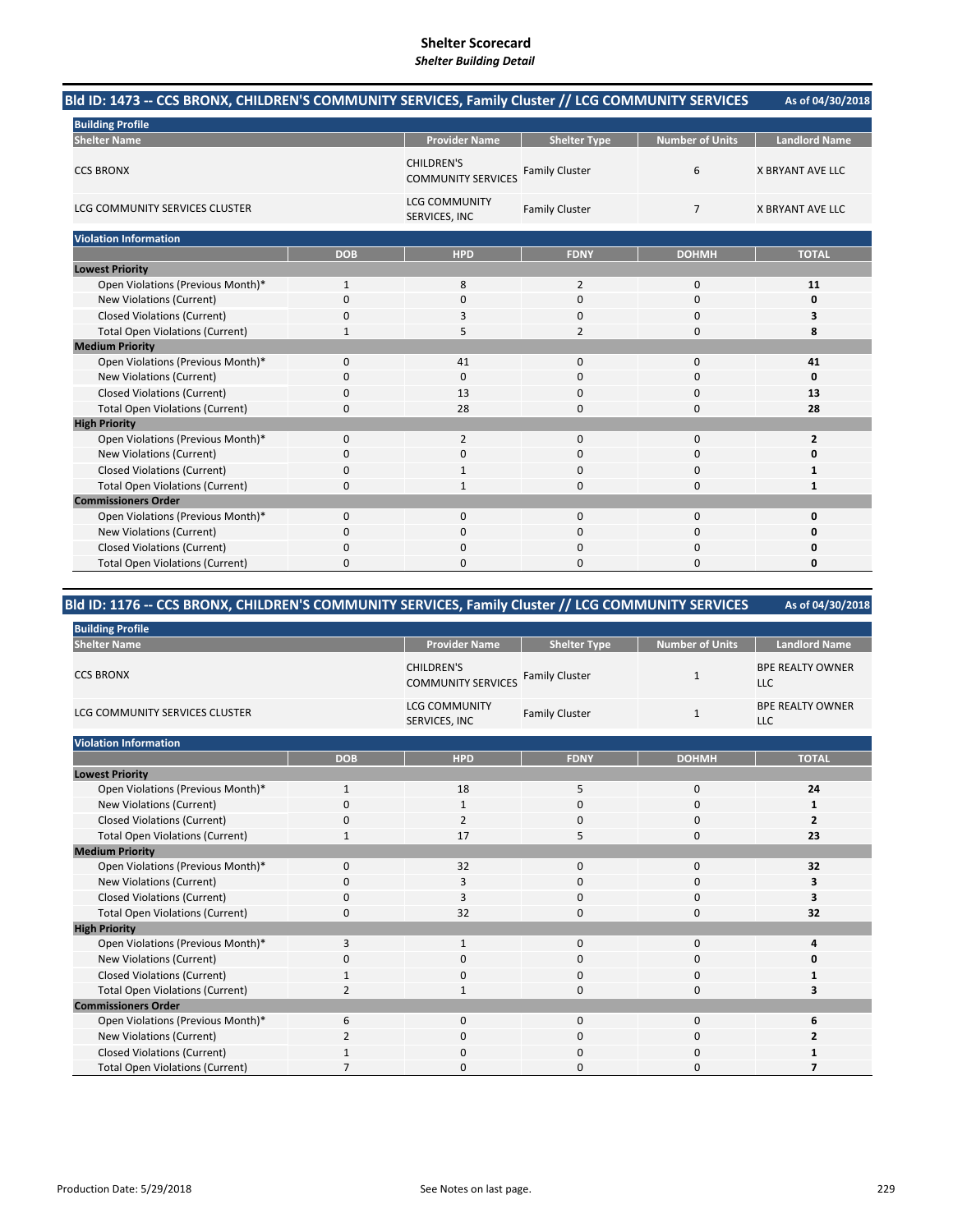| Bld ID: 19355 -- CHLDN RESCUE FUND CL MODEL PRG ANNEX, Children's Rescue Fund, LLC, Family Cluster -- |              |                                               |                     |                        | As of 04/30/2018     |
|-------------------------------------------------------------------------------------------------------|--------------|-----------------------------------------------|---------------------|------------------------|----------------------|
| <b>Building Profile</b>                                                                               |              |                                               |                     |                        |                      |
| <b>Shelter Name</b>                                                                                   |              | <b>Provider Name</b>                          | <b>Shelter Type</b> | <b>Number of Units</b> | <b>Landlord Name</b> |
| CHLDN RESCUE FUND CL MODEL PRG ANNEX                                                                  |              | Children's Rescue Fund, Family Cluster<br>LLC |                     | 61                     | X HOLDING LLC        |
| <b>Violation Information</b>                                                                          |              |                                               |                     |                        |                      |
|                                                                                                       | <b>DOB</b>   | <b>HPD</b>                                    | <b>FDNY</b>         | <b>DOHMH</b>           | <b>TOTAL</b>         |
| <b>Lowest Priority</b>                                                                                |              |                                               |                     |                        |                      |
| Open Violations (Previous Month)*                                                                     | $\Omega$     | $\mathbf{1}$                                  | $\Omega$            | 0                      | $\mathbf{1}$         |
| <b>New Violations (Current)</b>                                                                       | 2            | $\Omega$                                      | $\Omega$            | 0                      | $\overline{2}$       |
| <b>Closed Violations (Current)</b>                                                                    | 0            | 0                                             | $\mathbf 0$         | 0                      | 0                    |
| <b>Total Open Violations (Current)</b>                                                                | 2            |                                               | $\Omega$            | 0                      | з                    |
| <b>Medium Priority</b>                                                                                |              |                                               |                     |                        |                      |
| Open Violations (Previous Month)*                                                                     | $\mathbf{0}$ | 30                                            | $\Omega$            | 0                      | 30                   |
| New Violations (Current)                                                                              | 0            | 0                                             | C                   | 0                      | O                    |
| <b>Closed Violations (Current)</b>                                                                    | 0            | $\Omega$                                      | $\mathbf 0$         | 0                      | 0                    |
| <b>Total Open Violations (Current)</b>                                                                | 0            | 30                                            | $\Omega$            | $\Omega$               | 30                   |
| <b>High Priority</b>                                                                                  |              |                                               |                     |                        |                      |
| Open Violations (Previous Month)*                                                                     | 5            | 5                                             | $\Omega$            | $\Omega$               | 10                   |
| <b>New Violations (Current)</b>                                                                       | 0            | 0                                             | $\Omega$            | 0                      | 0                    |
| <b>Closed Violations (Current)</b>                                                                    | 3            | 0                                             | $\Omega$            | 0                      |                      |
| <b>Total Open Violations (Current)</b>                                                                | 2            | 5                                             | $\Omega$            | 0                      | 7                    |
| <b>Commissioners Order</b>                                                                            |              |                                               |                     |                        |                      |
| Open Violations (Previous Month)*                                                                     | 5            | $\Omega$                                      |                     | 0                      | 6                    |
| <b>New Violations (Current)</b>                                                                       | 0            | 0                                             | C                   | 0                      |                      |
| <b>Closed Violations (Current)</b>                                                                    | 0            | 0                                             | $\Omega$            | 0                      |                      |
| <b>Total Open Violations (Current)</b>                                                                | 5            | ŋ                                             |                     | 0                      | 6                    |

#### **As of 04/30/2018 Bld ID: 1374 ‐‐ CHLDN RESCUE FUND CL MODEL PRG ANNEX, Children's Rescue Fund, LLC, Family Cluster ‐‐**

| <b>Building Profile</b>                |                |                                                      |                     |                        |                      |  |  |  |
|----------------------------------------|----------------|------------------------------------------------------|---------------------|------------------------|----------------------|--|--|--|
| <b>Shelter Name</b>                    |                | <b>Provider Name</b>                                 | <b>Shelter Type</b> | <b>Number of Units</b> | <b>Landlord Name</b> |  |  |  |
| CHLDN RESCUE FUND CL MODEL PRG ANNEX   |                | Children's Rescue Fund, Family Cluster<br><b>LLC</b> |                     | 19                     | 1097 HOLDING LLC     |  |  |  |
| <b>Violation Information</b>           |                |                                                      |                     |                        |                      |  |  |  |
|                                        | <b>DOB</b>     | <b>HPD</b>                                           | <b>FDNY</b>         | <b>DOHMH</b>           | <b>TOTAL</b>         |  |  |  |
| <b>Lowest Priority</b>                 |                |                                                      |                     |                        |                      |  |  |  |
| Open Violations (Previous Month)*      | $\overline{4}$ | 9                                                    | $\mathbf{1}$        | $\mathbf 0$            | 14                   |  |  |  |
| New Violations (Current)               |                | 5                                                    | $\mathbf{0}$        | 0                      | 6                    |  |  |  |
| <b>Closed Violations (Current)</b>     | 0              | 5                                                    | 0                   | 0                      | 5                    |  |  |  |
| <b>Total Open Violations (Current)</b> | 5              | 9                                                    | 1                   | $\Omega$               | 15                   |  |  |  |
| <b>Medium Priority</b>                 |                |                                                      |                     |                        |                      |  |  |  |
| Open Violations (Previous Month)*      | $\Omega$       | 66                                                   | $\mathbf{0}$        | 0                      | 66                   |  |  |  |
| New Violations (Current)               | 0              | 14                                                   | 0                   | 0                      | 14                   |  |  |  |
| <b>Closed Violations (Current)</b>     | $\mathbf 0$    | 19                                                   | $\mathbf{0}$        | 0                      | 19                   |  |  |  |
| <b>Total Open Violations (Current)</b> | $\Omega$       | 61                                                   | $\Omega$            | $\Omega$               | 61                   |  |  |  |
| <b>High Priority</b>                   |                |                                                      |                     |                        |                      |  |  |  |
| Open Violations (Previous Month)*      | 3              | $\overline{2}$                                       | $\mathbf 0$         | 0                      | 5                    |  |  |  |
| New Violations (Current)               |                | $\overline{2}$                                       | 0                   | 0                      |                      |  |  |  |
| <b>Closed Violations (Current)</b>     | 0              | 2                                                    | $\mathbf{0}$        | 0                      |                      |  |  |  |
| <b>Total Open Violations (Current)</b> | Δ              | $\overline{2}$                                       | $\Omega$            | $\Omega$               | 6                    |  |  |  |
| <b>Commissioners Order</b>             |                |                                                      |                     |                        |                      |  |  |  |
| Open Violations (Previous Month)*      | $\Omega$       | $\Omega$                                             | $\Omega$            | $\Omega$               | O                    |  |  |  |
| New Violations (Current)               |                | $\mathbf 0$                                          | 0                   | 0                      |                      |  |  |  |
| <b>Closed Violations (Current)</b>     | $\Omega$       | $\mathbf 0$                                          | $\mathbf{0}$        | 0                      | Ω                    |  |  |  |
| <b>Total Open Violations (Current)</b> |                | $\Omega$                                             | $\Omega$            | 0                      |                      |  |  |  |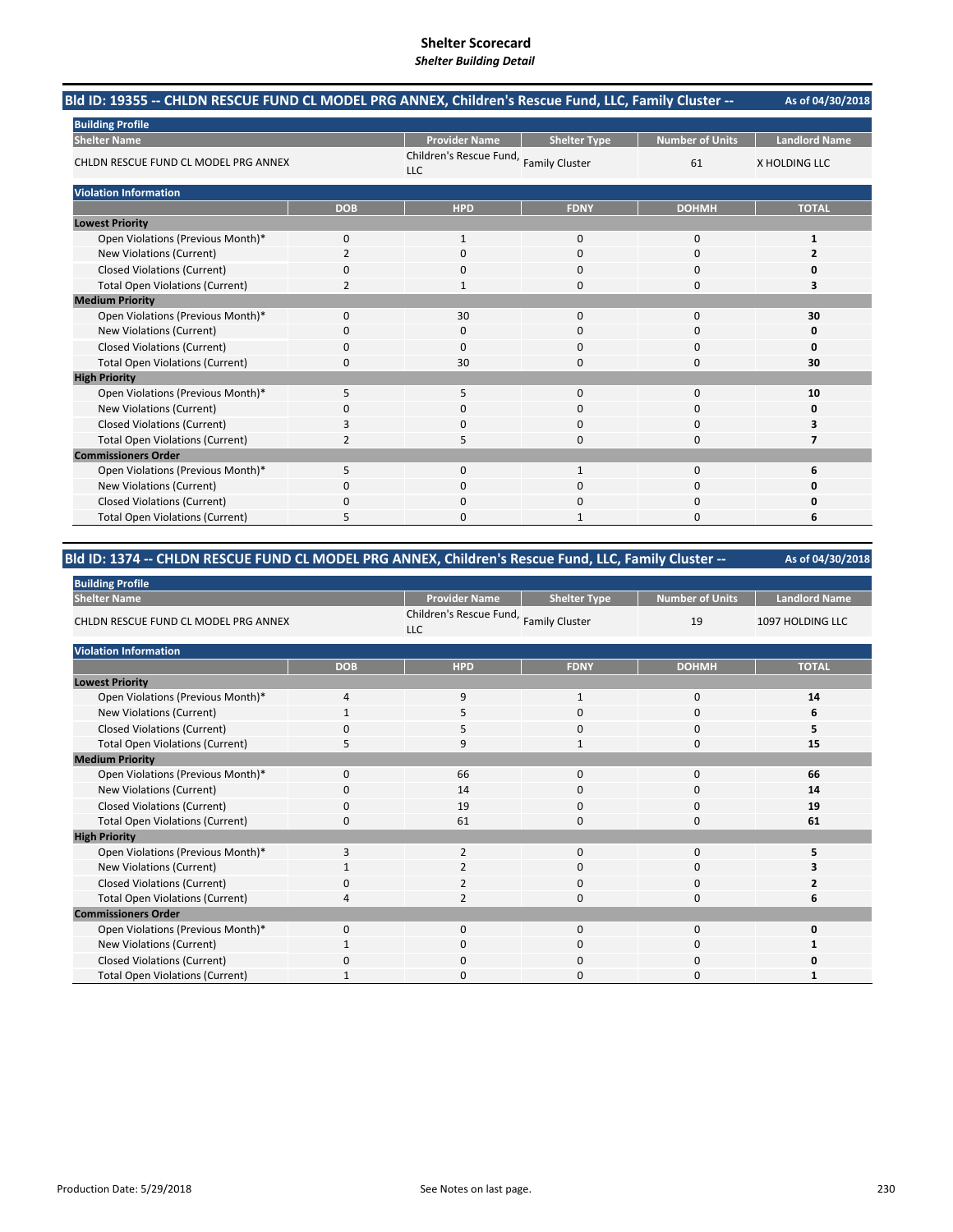| Bld ID: 1375 -- CHLDN RESCUE FUND CL MODEL PRG ANNEX, Children's Rescue Fund, LLC, Family Cluster -- |              |                                                      |                     |                        | As of 04/30/2018         |
|------------------------------------------------------------------------------------------------------|--------------|------------------------------------------------------|---------------------|------------------------|--------------------------|
| <b>Building Profile</b>                                                                              |              |                                                      |                     |                        |                          |
| <b>Shelter Name</b>                                                                                  |              | <b>Provider Name</b>                                 | <b>Shelter Type</b> | <b>Number of Units</b> | <b>Landlord Name</b>     |
| CHLDN RESCUE FUND CL MODEL PRG ANNEX                                                                 |              | Children's Rescue Fund, Family Cluster<br><b>LLC</b> |                     | 9                      | <b>HHH REALTY CORP</b>   |
| <b>Violation Information</b>                                                                         |              |                                                      |                     |                        |                          |
|                                                                                                      | <b>DOB</b>   | <b>HPD</b>                                           | <b>FDNY</b>         | <b>DOHMH</b>           | <b>TOTAL</b>             |
| <b>Lowest Priority</b>                                                                               |              |                                                      |                     |                        |                          |
| Open Violations (Previous Month)*                                                                    | $\mathbf{1}$ | 3                                                    | $\overline{4}$      | $\Omega$               | 8                        |
| <b>New Violations (Current)</b>                                                                      | 2            | 2                                                    | $\Omega$            | $\Omega$               | 4                        |
| <b>Closed Violations (Current)</b>                                                                   | 0            |                                                      | 0                   | 0                      | $\mathbf{1}$             |
| <b>Total Open Violations (Current)</b>                                                               | 3            |                                                      | Δ                   | $\Omega$               | 11                       |
| <b>Medium Priority</b>                                                                               |              |                                                      |                     |                        |                          |
| Open Violations (Previous Month)*                                                                    | 0            | 30                                                   | $\Omega$            | $\overline{2}$         | 32                       |
| New Violations (Current)                                                                             | 0            | 21                                                   | 0                   | O                      | 21                       |
| <b>Closed Violations (Current)</b>                                                                   | 0            | $\overline{7}$                                       | $\Omega$            | 0                      | $\overline{\phantom{a}}$ |
| <b>Total Open Violations (Current)</b>                                                               | 0            | 44                                                   | $\Omega$            | $\overline{2}$         | 46                       |
| <b>High Priority</b>                                                                                 |              |                                                      |                     |                        |                          |
| Open Violations (Previous Month)*                                                                    | 2            | 15                                                   | $\Omega$            | $\Omega$               | 17                       |
| New Violations (Current)                                                                             | 5            | 4                                                    | $\Omega$            | 0                      | 9                        |
| <b>Closed Violations (Current)</b>                                                                   |              | 9                                                    | $\Omega$            | 0                      | 10                       |
| <b>Total Open Violations (Current)</b>                                                               | 6            | 10                                                   | $\Omega$            | $\Omega$               | 16                       |
| <b>Commissioners Order</b>                                                                           |              |                                                      |                     |                        |                          |
| Open Violations (Previous Month)*                                                                    | 7            | $\Omega$                                             | $\Omega$            | 0                      | $\overline{7}$           |
| <b>New Violations (Current)</b>                                                                      | 0            | 0                                                    | $\Omega$            | 0                      | 0                        |
| <b>Closed Violations (Current)</b>                                                                   | 0            | $\Omega$                                             | $\Omega$            | 0                      | 0                        |
| <b>Total Open Violations (Current)</b>                                                               | 7            | <sup>0</sup>                                         | $\Omega$            | $\Omega$               | 7                        |

#### **As of 04/30/2018 Bld ID: 1379 ‐‐ CHLDN RESCUE FUND CL MODEL PRG ANNEX, Children's Rescue Fund, LLC, Family Cluster ‐‐**

| <b>Building Profile</b>                |                |                                                      |                     |                        |                        |  |  |  |  |
|----------------------------------------|----------------|------------------------------------------------------|---------------------|------------------------|------------------------|--|--|--|--|
| <b>Shelter Name</b>                    |                | <b>Provider Name</b>                                 | <b>Shelter Type</b> | <b>Number of Units</b> | <b>Landlord Name</b>   |  |  |  |  |
| CHLDN RESCUE FUND CL MODEL PRG ANNEX   |                | Children's Rescue Fund, Family Cluster<br><b>LLC</b> |                     | 17                     | <b>COB HOLDING LLC</b> |  |  |  |  |
| <b>Violation Information</b>           |                |                                                      |                     |                        |                        |  |  |  |  |
|                                        | <b>DOB</b>     | <b>HPD</b>                                           | <b>FDNY</b>         | <b>DOHMH</b>           | <b>TOTAL</b>           |  |  |  |  |
| <b>Lowest Priority</b>                 |                |                                                      |                     |                        |                        |  |  |  |  |
| Open Violations (Previous Month)*      | $\mathbf{1}$   | 22                                                   | $\Omega$            | 0                      | 23                     |  |  |  |  |
| New Violations (Current)               | O              | $\Omega$                                             | 0                   | 0                      | 0                      |  |  |  |  |
| <b>Closed Violations (Current)</b>     | 0              | 11                                                   | 0                   | 0                      | 11                     |  |  |  |  |
| <b>Total Open Violations (Current)</b> |                | 11                                                   | 0                   | 0                      | 12                     |  |  |  |  |
| <b>Medium Priority</b>                 |                |                                                      |                     |                        |                        |  |  |  |  |
| Open Violations (Previous Month)*      | $\Omega$       | 18                                                   | $\Omega$            | $\overline{2}$         | 20                     |  |  |  |  |
| New Violations (Current)               | 0              | $\mathbf 0$                                          | 0                   | 0                      | 0                      |  |  |  |  |
| <b>Closed Violations (Current)</b>     | $\Omega$       | 9                                                    | 0                   | 0                      | 9                      |  |  |  |  |
| <b>Total Open Violations (Current)</b> | 0              | 9                                                    | 0                   | $\overline{2}$         | 11                     |  |  |  |  |
| <b>High Priority</b>                   |                |                                                      |                     |                        |                        |  |  |  |  |
| Open Violations (Previous Month)*      | $\overline{2}$ | 4                                                    | $\Omega$            | $\Omega$               | 6                      |  |  |  |  |
| New Violations (Current)               | 0              | $\mathbf 0$                                          | 0                   | $\mathbf 0$            |                        |  |  |  |  |
| <b>Closed Violations (Current)</b>     | $\Omega$       | -1                                                   | $\Omega$            | $\mathbf 0$            |                        |  |  |  |  |
| <b>Total Open Violations (Current)</b> |                | З                                                    | $\Omega$            | 0                      | 5                      |  |  |  |  |
| <b>Commissioners Order</b>             |                |                                                      |                     |                        |                        |  |  |  |  |
| Open Violations (Previous Month)*      | $\mathbf{1}$   | $\Omega$                                             | $\Omega$            | $\Omega$               |                        |  |  |  |  |
| New Violations (Current)               | 0              | 0                                                    | 0                   | 0                      |                        |  |  |  |  |
| <b>Closed Violations (Current)</b>     | <sup>0</sup>   | $\mathbf 0$                                          | 0                   | $\mathbf 0$            |                        |  |  |  |  |
| <b>Total Open Violations (Current)</b> |                | $\Omega$                                             | O                   | $\Omega$               |                        |  |  |  |  |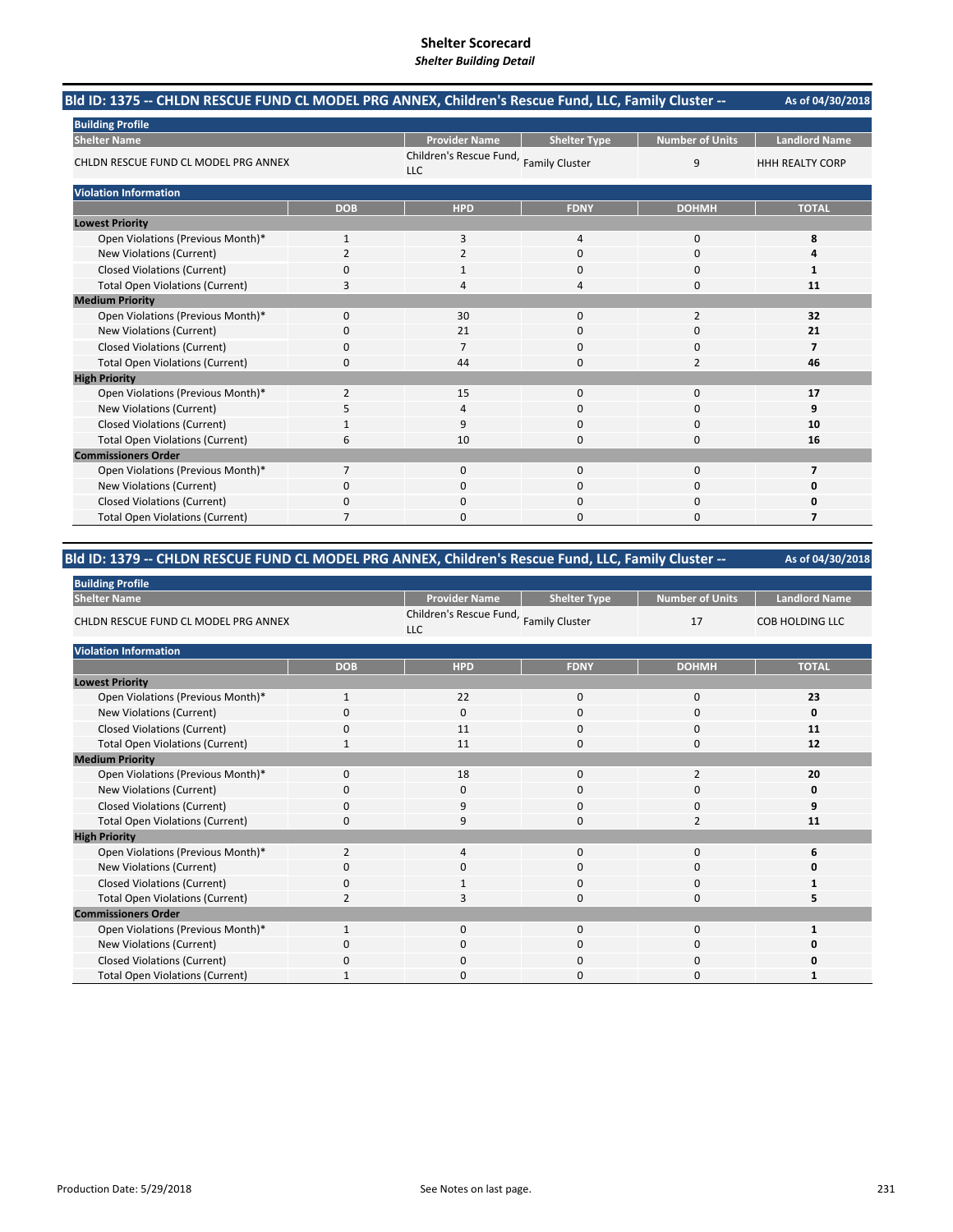| -- Bld ID: 1376 -- CHLDN RESCUE FUND CL MODEL PRG ANNEX, Children's Rescue Fund, LLC, Family Cluster |              |                                       |                       |                 | As of 04/30/2018     |
|------------------------------------------------------------------------------------------------------|--------------|---------------------------------------|-----------------------|-----------------|----------------------|
| <b>Building Profile</b>                                                                              |              |                                       |                       |                 |                      |
| <b>Shelter Name</b>                                                                                  |              | <b>Provider Name</b>                  | <b>Shelter Type</b>   | Number of Units | <b>Landlord Name</b> |
| CHLDN RESCUE FUND CL MODEL PRG ANNEX                                                                 |              | Children's Rescue Fund,<br><b>LLC</b> | <b>Family Cluster</b> | 46              | <b>X WALTON LLC</b>  |
| <b>Violation Information</b>                                                                         |              |                                       |                       |                 |                      |
|                                                                                                      | <b>DOB</b>   | <b>HPD</b>                            | <b>FDNY</b>           | <b>DOHMH</b>    | <b>TOTAL</b>         |
| <b>Lowest Priority</b>                                                                               |              |                                       |                       |                 |                      |
| Open Violations (Previous Month)*                                                                    | $\mathbf{1}$ | 23                                    | $\mathbf 0$           | $\Omega$        | 24                   |
| <b>New Violations (Current)</b>                                                                      | 0            | 1                                     | $\mathbf{1}$          | $\Omega$        | $\overline{2}$       |
| <b>Closed Violations (Current)</b>                                                                   | 0            | 1                                     | 0                     | 0               | 1                    |
| <b>Total Open Violations (Current)</b>                                                               | 1            | 23                                    | 1                     | 0               | 25                   |
| <b>Medium Priority</b>                                                                               |              |                                       |                       |                 |                      |
| Open Violations (Previous Month)*                                                                    | $\Omega$     | 95                                    | $\Omega$              | $\Omega$        | 95                   |
| <b>New Violations (Current)</b>                                                                      | 0            | 9                                     | $\Omega$              | O               | 9                    |
| <b>Closed Violations (Current)</b>                                                                   | 0            | $\Omega$                              | $\Omega$              | 0               | 0                    |
| <b>Total Open Violations (Current)</b>                                                               | 0            | 104                                   | $\Omega$              | $\Omega$        | 104                  |
| <b>High Priority</b>                                                                                 |              |                                       |                       |                 |                      |
| Open Violations (Previous Month)*                                                                    | 2            | $\mathbf{1}$                          | $\Omega$              | $\Omega$        | 3                    |
| <b>New Violations (Current)</b>                                                                      | 0            | $\Omega$                              | $\Omega$              | $\Omega$        | 0                    |
| <b>Closed Violations (Current)</b>                                                                   | 0            | $\Omega$                              | $\Omega$              | 0               | 0                    |
| <b>Total Open Violations (Current)</b>                                                               | 2            | 1                                     | $\Omega$              | $\Omega$        | 3                    |
| <b>Commissioners Order</b>                                                                           |              |                                       |                       |                 |                      |
| Open Violations (Previous Month)*                                                                    | 3            | $\Omega$                              | $\Omega$              | 0               | 3                    |
| New Violations (Current)                                                                             | 0            | 0                                     | $\Omega$              | 0               | 0                    |
| <b>Closed Violations (Current)</b>                                                                   | 0            | $\Omega$                              | $\Omega$              | 0               | 0                    |
| <b>Total Open Violations (Current)</b>                                                               | 3            | <sup>0</sup>                          | $\Omega$              | $\Omega$        | 3                    |

#### **As of 04/30/2018 Bld ID: 1377 ‐‐ CHLDN RESCUE FUND CL MODEL PRG ANNEX, Children's Rescue Fund, LLC, Family Cluster ‐‐**

| <b>Building Profile</b>                |            |                                                      |                     |                        |                      |  |  |  |
|----------------------------------------|------------|------------------------------------------------------|---------------------|------------------------|----------------------|--|--|--|
| <b>Shelter Name</b>                    |            | <b>Provider Name</b>                                 | <b>Shelter Type</b> | <b>Number of Units</b> | <b>Landlord Name</b> |  |  |  |
| CHLDN RESCUE FUND CL MODEL PRG ANNEX   |            | Children's Rescue Fund, Family Cluster<br><b>LLC</b> |                     | 41                     | 2344 OWNERS LLC      |  |  |  |
| <b>Violation Information</b>           |            |                                                      |                     |                        |                      |  |  |  |
|                                        | <b>DOB</b> | <b>HPD</b>                                           | <b>FDNY</b>         | <b>DOHMH</b>           | <b>TOTAL</b>         |  |  |  |
| <b>Lowest Priority</b>                 |            |                                                      |                     |                        |                      |  |  |  |
| Open Violations (Previous Month)*      | 6          | 16                                                   | $\mathbf 0$         | $\mathbf 0$            | 22                   |  |  |  |
| New Violations (Current)               | 0          | $\Omega$                                             | 0                   | 0                      | 0                    |  |  |  |
| <b>Closed Violations (Current)</b>     |            | 11                                                   | $\mathbf 0$         | $\mathbf 0$            | 12                   |  |  |  |
| <b>Total Open Violations (Current)</b> | 5          | 5                                                    | 0                   | $\mathbf 0$            | 10                   |  |  |  |
| <b>Medium Priority</b>                 |            |                                                      |                     |                        |                      |  |  |  |
| Open Violations (Previous Month)*      | $\Omega$   | 35                                                   | $\mathbf 0$         | 0                      | 35                   |  |  |  |
| New Violations (Current)               | O          | 0                                                    | 0                   | 3                      | з                    |  |  |  |
| <b>Closed Violations (Current)</b>     | 0          | $\overline{4}$                                       | $\mathbf 0$         | 0                      |                      |  |  |  |
| <b>Total Open Violations (Current)</b> | 0          | 31                                                   | 0                   | 3                      | 34                   |  |  |  |
| <b>High Priority</b>                   |            |                                                      |                     |                        |                      |  |  |  |
| Open Violations (Previous Month)*      | 2          | $\overline{7}$                                       | $\mathbf 0$         | $\mathbf 0$            | 9                    |  |  |  |
| New Violations (Current)               | 0          | $\mathbf 0$                                          | 0                   | 0                      | n                    |  |  |  |
| <b>Closed Violations (Current)</b>     | 1          | $\mathbf 0$                                          | 0                   | 0                      | 1                    |  |  |  |
| <b>Total Open Violations (Current)</b> |            | 7                                                    | 0                   | $\mathbf 0$            | 8                    |  |  |  |
| <b>Commissioners Order</b>             |            |                                                      |                     |                        |                      |  |  |  |
| Open Violations (Previous Month)*      | 8          | $\Omega$                                             | $\Omega$            | $\Omega$               | 8                    |  |  |  |
| New Violations (Current)               | 0          | $\Omega$                                             | $\mathbf 0$         | 0                      | Ω                    |  |  |  |
| <b>Closed Violations (Current)</b>     | 0          | $\mathbf 0$                                          | 0                   | 0                      |                      |  |  |  |
| <b>Total Open Violations (Current)</b> | 8          | $\Omega$                                             | 0                   | 0                      | 8                    |  |  |  |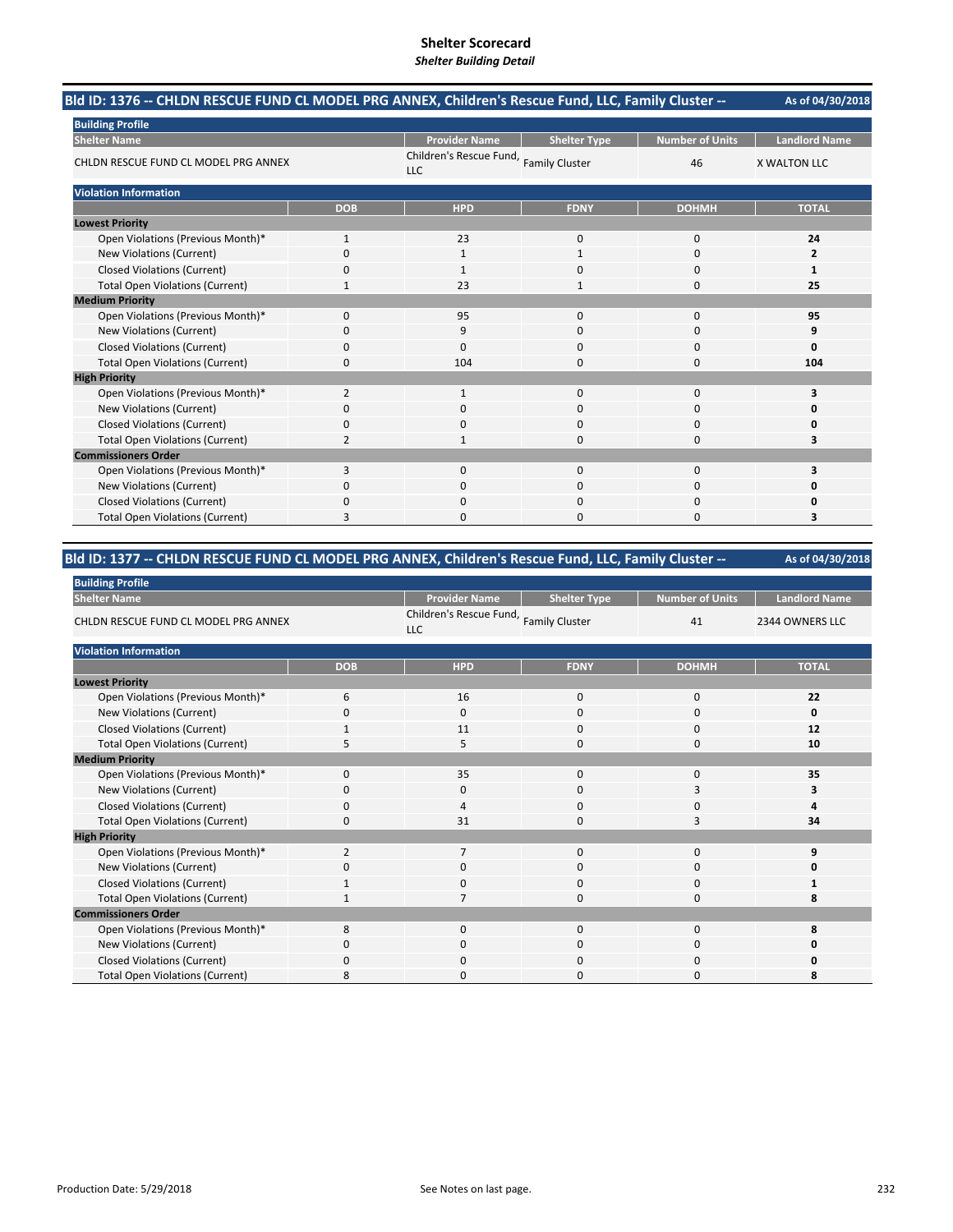| -- Bld ID: 19381 -- CHLDN RESCUE FUND CL MODEL PRG ANNEX, Children's Rescue Fund, LLC, Family Cluster |                |                                               |                     |                        | As of 04/30/2018     |
|-------------------------------------------------------------------------------------------------------|----------------|-----------------------------------------------|---------------------|------------------------|----------------------|
| <b>Building Profile</b>                                                                               |                |                                               |                     |                        |                      |
| <b>Shelter Name</b>                                                                                   |                | <b>Provider Name</b>                          | <b>Shelter Type</b> | <b>Number of Units</b> | <b>Landlord Name</b> |
| CHLDN RESCUE FUND CL MODEL PRG ANNEX                                                                  |                | Children's Rescue Fund, Family Cluster<br>LLC |                     | 33                     | <b>X HOLDING LLC</b> |
| <b>Violation Information</b>                                                                          |                |                                               |                     |                        |                      |
|                                                                                                       | <b>DOB</b>     | <b>HPD</b>                                    | <b>FDNY</b>         | <b>DOHMH</b>           | <b>TOTAL</b>         |
| <b>Lowest Priority</b>                                                                                |                |                                               |                     |                        |                      |
| Open Violations (Previous Month)*                                                                     | 5              | 1                                             | 10                  | 0                      | 16                   |
| New Violations (Current)                                                                              | 0              | $\Omega$                                      | $\Omega$            | 0                      | 0                    |
| <b>Closed Violations (Current)</b>                                                                    | 0              | 0                                             | $\Omega$            | 0                      | 0                    |
| <b>Total Open Violations (Current)</b>                                                                | 5              | 1                                             | 10                  | 0                      | 16                   |
| <b>Medium Priority</b>                                                                                |                |                                               |                     |                        |                      |
| Open Violations (Previous Month)*                                                                     | $\Omega$       | 17                                            | $\Omega$            | 0                      | 17                   |
| <b>New Violations (Current)</b>                                                                       | 0              | 0                                             | C                   | 0                      | 0                    |
| <b>Closed Violations (Current)</b>                                                                    | 0              | $\Omega$                                      | $\mathbf 0$         | 0                      | 0                    |
| <b>Total Open Violations (Current)</b>                                                                | 0              | 17                                            | $\Omega$            | 0                      | 17                   |
| <b>High Priority</b>                                                                                  |                |                                               |                     |                        |                      |
| Open Violations (Previous Month)*                                                                     | 1              | 1                                             | $\mathbf 0$         | 0                      | $\overline{2}$       |
| New Violations (Current)                                                                              | 0              | 0                                             | $\mathbf 0$         | 0                      |                      |
| <b>Closed Violations (Current)</b>                                                                    |                | ŋ                                             | $\Omega$            | 0                      |                      |
| <b>Total Open Violations (Current)</b>                                                                | 0              |                                               | $\Omega$            | 0                      | 1                    |
| <b>Commissioners Order</b>                                                                            |                |                                               |                     |                        |                      |
| Open Violations (Previous Month)*                                                                     | 2              | $\Omega$                                      | $\Omega$            | 0                      | $\overline{2}$       |
| <b>New Violations (Current)</b>                                                                       | 0              | 0                                             | C                   | 0                      | 0                    |
| <b>Closed Violations (Current)</b>                                                                    | 0              | 0                                             | $\Omega$            | 0                      |                      |
| <b>Total Open Violations (Current)</b>                                                                | $\overline{2}$ | n                                             | $\sqrt{ }$          | 0                      | $\overline{2}$       |

# **Bld ID: 1115 ‐‐ CHLDN RESCUE FUND CL MODEL PRG, Children's Rescue Fund, LLC, Family Cluster ‐‐ Bronx**

| <b>Building Profile</b>                |                |                                                      |                     |                        |                      |
|----------------------------------------|----------------|------------------------------------------------------|---------------------|------------------------|----------------------|
| <b>Shelter Name</b>                    |                | <b>Provider Name</b>                                 | <b>Shelter Type</b> | <b>Number of Units</b> | <b>Landlord Name</b> |
| CHLDN RESCUE FUND CL MODEL PRG         |                | Children's Rescue Fund, Family Cluster<br><b>LLC</b> |                     | 26                     | 1173 HOLDING LLC     |
| <b>Violation Information</b>           |                |                                                      |                     |                        |                      |
|                                        | <b>DOB</b>     | <b>HPD</b>                                           | <b>FDNY</b>         | <b>DOHMH</b>           | <b>TOTAL</b>         |
| <b>Lowest Priority</b>                 |                |                                                      |                     |                        |                      |
| Open Violations (Previous Month)*      | 2              | 12                                                   | $\mathbf{1}$        | 0                      | 15                   |
| New Violations (Current)               | 0              | 5                                                    | 0                   | 0                      | 5                    |
| <b>Closed Violations (Current)</b>     |                | 12                                                   | 0                   | $\mathbf 0$            | 13                   |
| <b>Total Open Violations (Current)</b> | $\mathbf{1}$   | 5                                                    | $\mathbf{1}$        | $\mathbf 0$            | 7                    |
| <b>Medium Priority</b>                 |                |                                                      |                     |                        |                      |
| Open Violations (Previous Month)*      | $\Omega$       | 83                                                   | $\Omega$            | 0                      | 83                   |
| New Violations (Current)               | 0              | 56                                                   | 0                   | 0                      | 56                   |
| <b>Closed Violations (Current)</b>     | $\Omega$       | 47                                                   | 0                   | 0                      | 47                   |
| <b>Total Open Violations (Current)</b> | $\Omega$       | 92                                                   | 0                   | $\mathbf 0$            | 92                   |
| <b>High Priority</b>                   |                |                                                      |                     |                        |                      |
| Open Violations (Previous Month)*      | $\overline{2}$ | $\overline{2}$                                       | 0                   | 0                      | 4                    |
| New Violations (Current)               |                | 1                                                    | 0                   | 0                      |                      |
| <b>Closed Violations (Current)</b>     | $\Omega$       | 1                                                    | 0                   | 0                      |                      |
| <b>Total Open Violations (Current)</b> | 3              | $\overline{2}$                                       | 0                   | 0                      | 5                    |
| <b>Commissioners Order</b>             |                |                                                      |                     |                        |                      |
| Open Violations (Previous Month)*      | $\Omega$       | $\Omega$                                             | $\Omega$            | $\Omega$               | O                    |
| New Violations (Current)               | 0              | $\mathbf 0$                                          | 0                   | 0                      |                      |
| <b>Closed Violations (Current)</b>     | 0              | $\Omega$                                             | $\Omega$            | 0                      |                      |
| <b>Total Open Violations (Current)</b> |                | $\Omega$                                             | O                   | 0                      |                      |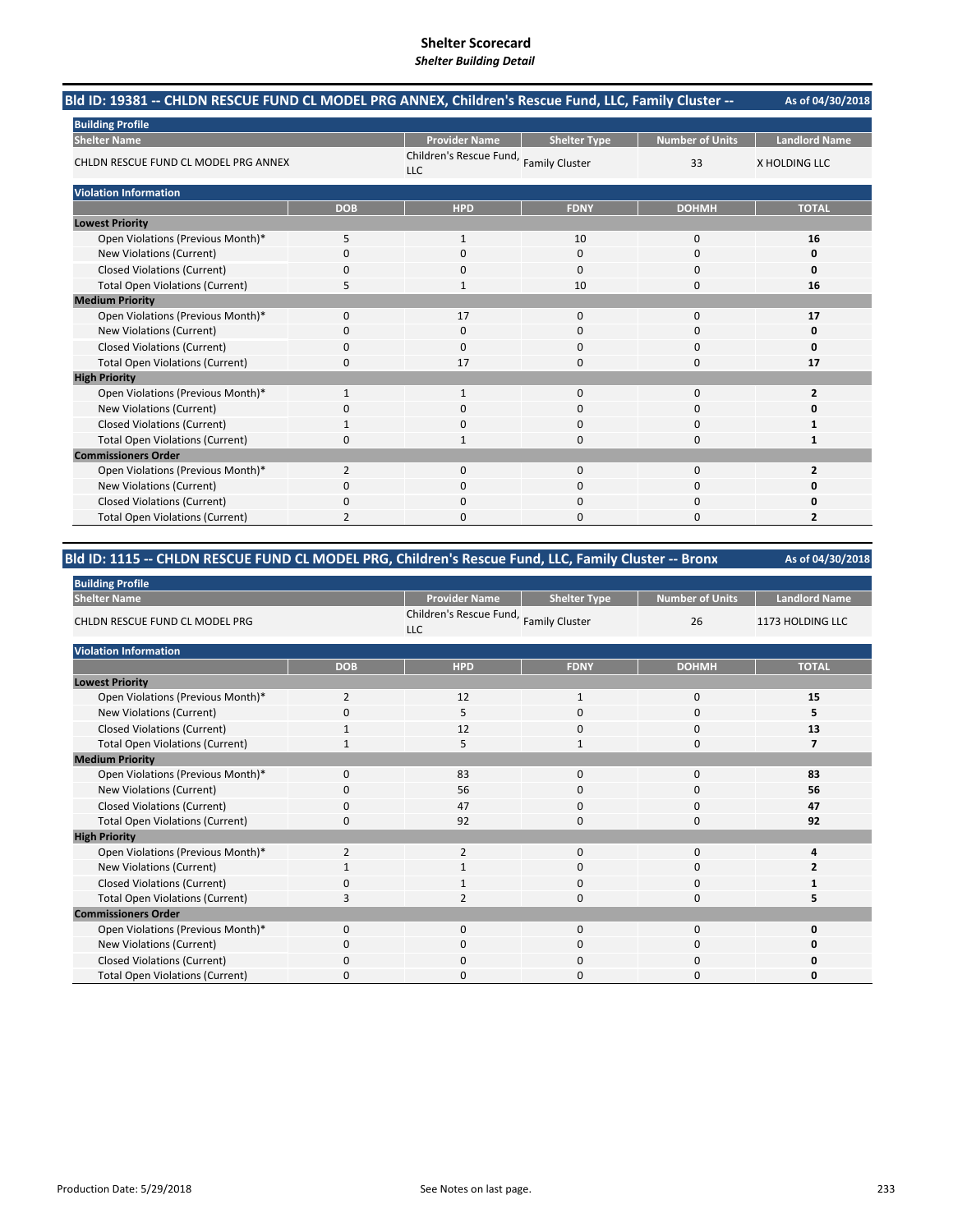| Bld ID: 1121 -- CHLDN RESCUE FUND CL MODEL PRG, Children's Rescue Fund, LLC, Family Cluster -- Bronx |            |                                               |                     |                        | As of 04/30/2018     |
|------------------------------------------------------------------------------------------------------|------------|-----------------------------------------------|---------------------|------------------------|----------------------|
| <b>Building Profile</b>                                                                              |            |                                               |                     |                        |                      |
| <b>Shelter Name</b>                                                                                  |            | <b>Provider Name</b>                          | <b>Shelter Type</b> | <b>Number of Units</b> | <b>Landlord Name</b> |
| CHLDN RESCUE FUND CL MODEL PRG                                                                       |            | Children's Rescue Fund, Family Cluster<br>LLC |                     | 16                     | 1691 REALTY LLC      |
| <b>Violation Information</b>                                                                         |            |                                               |                     |                        |                      |
|                                                                                                      | <b>DOB</b> | <b>HPD</b>                                    | <b>FDNY</b>         | <b>DOHMH</b>           | <b>TOTAL</b>         |
| <b>Lowest Priority</b>                                                                               |            |                                               |                     |                        |                      |
| Open Violations (Previous Month)*                                                                    | 3          | 13                                            | $\mathbf 0$         | 0                      | 16                   |
| New Violations (Current)                                                                             | 0          | $\mathbf{0}$                                  | $\Omega$            | 0                      | 0                    |
| <b>Closed Violations (Current)</b>                                                                   | 0          | $\Omega$                                      | $\Omega$            | 0                      | 0                    |
| <b>Total Open Violations (Current)</b>                                                               | 3          | 13                                            | $\Omega$            | 0                      | 16                   |
| <b>Medium Priority</b>                                                                               |            |                                               |                     |                        |                      |
| Open Violations (Previous Month)*                                                                    | $\Omega$   | 10                                            | $\Omega$            | 0                      | 10                   |
| <b>New Violations (Current)</b>                                                                      | 0          | 0                                             | C                   | 0                      | 0                    |
| <b>Closed Violations (Current)</b>                                                                   | 0          | $\Omega$                                      | $\mathbf 0$         | 0                      | 0                    |
| <b>Total Open Violations (Current)</b>                                                               | 0          | 10                                            | $\Omega$            | 0                      | 10                   |
| <b>High Priority</b>                                                                                 |            |                                               |                     |                        |                      |
| Open Violations (Previous Month)*                                                                    | 2          | 1                                             | 0                   | 0                      | 3                    |
| New Violations (Current)                                                                             | 0          | 0                                             | $\mathbf 0$         | 0                      |                      |
| <b>Closed Violations (Current)</b>                                                                   |            | ŋ                                             | $\Omega$            | 0                      |                      |
| <b>Total Open Violations (Current)</b>                                                               |            |                                               | $\Omega$            | 0                      | $\overline{2}$       |
| <b>Commissioners Order</b>                                                                           |            |                                               |                     |                        |                      |
| Open Violations (Previous Month)*                                                                    | 13         | $\Omega$                                      | $\Omega$            | 0                      | 13                   |
| <b>New Violations (Current)</b>                                                                      | 0          | 0                                             | C                   | 0                      | 0                    |
| <b>Closed Violations (Current)</b>                                                                   | 0          | 0                                             | $\Omega$            | 0                      | 0                    |
| <b>Total Open Violations (Current)</b>                                                               | 13         | n                                             | $\Omega$            | 0                      | 13                   |

# **Bld ID: 1122 ‐‐ CHLDN RESCUE FUND CL MODEL PRG, Children's Rescue Fund, LLC, Family Cluster ‐‐ Bronx**

| <b>Building Profile</b>                |                |                                                      |                     |                        |                      |
|----------------------------------------|----------------|------------------------------------------------------|---------------------|------------------------|----------------------|
| <b>Shelter Name</b>                    |                | <b>Provider Name</b>                                 | <b>Shelter Type</b> | <b>Number of Units</b> | <b>Landlord Name</b> |
| CHLDN RESCUE FUND CL MODEL PRG         |                | Children's Rescue Fund, Family Cluster<br><b>LLC</b> |                     | 17                     | 1758 HOLDING LLC     |
| <b>Violation Information</b>           |                |                                                      |                     |                        |                      |
|                                        | <b>DOB</b>     | <b>HPD</b>                                           | <b>FDNY</b>         | <b>DOHMH</b>           | <b>TOTAL</b>         |
| <b>Lowest Priority</b>                 |                |                                                      |                     |                        |                      |
| Open Violations (Previous Month)*      | $\overline{2}$ | 20                                                   | 4                   | $\mathbf 0$            | 26                   |
| New Violations (Current)               |                | $\mathbf 0$                                          | 0                   | 0                      | 1                    |
| <b>Closed Violations (Current)</b>     | $\mathbf{1}$   | $\mathbf{1}$                                         | 1                   | $\mathbf 0$            | 3                    |
| <b>Total Open Violations (Current)</b> | $\overline{2}$ | 19                                                   | 3                   | $\mathbf 0$            | 24                   |
| <b>Medium Priority</b>                 |                |                                                      |                     |                        |                      |
| Open Violations (Previous Month)*      | $\mathbf{0}$   | 39                                                   | 0                   | 0                      | 39                   |
| New Violations (Current)               | <sup>0</sup>   | 0                                                    | 0                   | 0                      | 0                    |
| <b>Closed Violations (Current)</b>     | 0              | 1                                                    | 0                   | 0                      | 1                    |
| <b>Total Open Violations (Current)</b> | 0              | 38                                                   | 0                   | $\mathbf 0$            | 38                   |
| <b>High Priority</b>                   |                |                                                      |                     |                        |                      |
| Open Violations (Previous Month)*      | $\mathbf{1}$   | $\overline{2}$                                       | 0                   | $\mathbf 0$            | 3                    |
| New Violations (Current)               | 0              | $\mathbf 0$                                          | 0                   | 0                      |                      |
| <b>Closed Violations (Current)</b>     |                | 0                                                    | 0                   | $\mathbf 0$            |                      |
| <b>Total Open Violations (Current)</b> | 0              | $\overline{2}$                                       | 0                   | 0                      | 2                    |
| <b>Commissioners Order</b>             |                |                                                      |                     |                        |                      |
| Open Violations (Previous Month)*      | 1              | $\Omega$                                             | $\Omega$            | $\Omega$               |                      |
| New Violations (Current)               | 0              | $\mathbf 0$                                          | 0                   | 0                      |                      |
| <b>Closed Violations (Current)</b>     |                | $\mathbf 0$                                          | $\Omega$            | 0                      |                      |
| <b>Total Open Violations (Current)</b> | O              | 0                                                    | O                   | $\Omega$               |                      |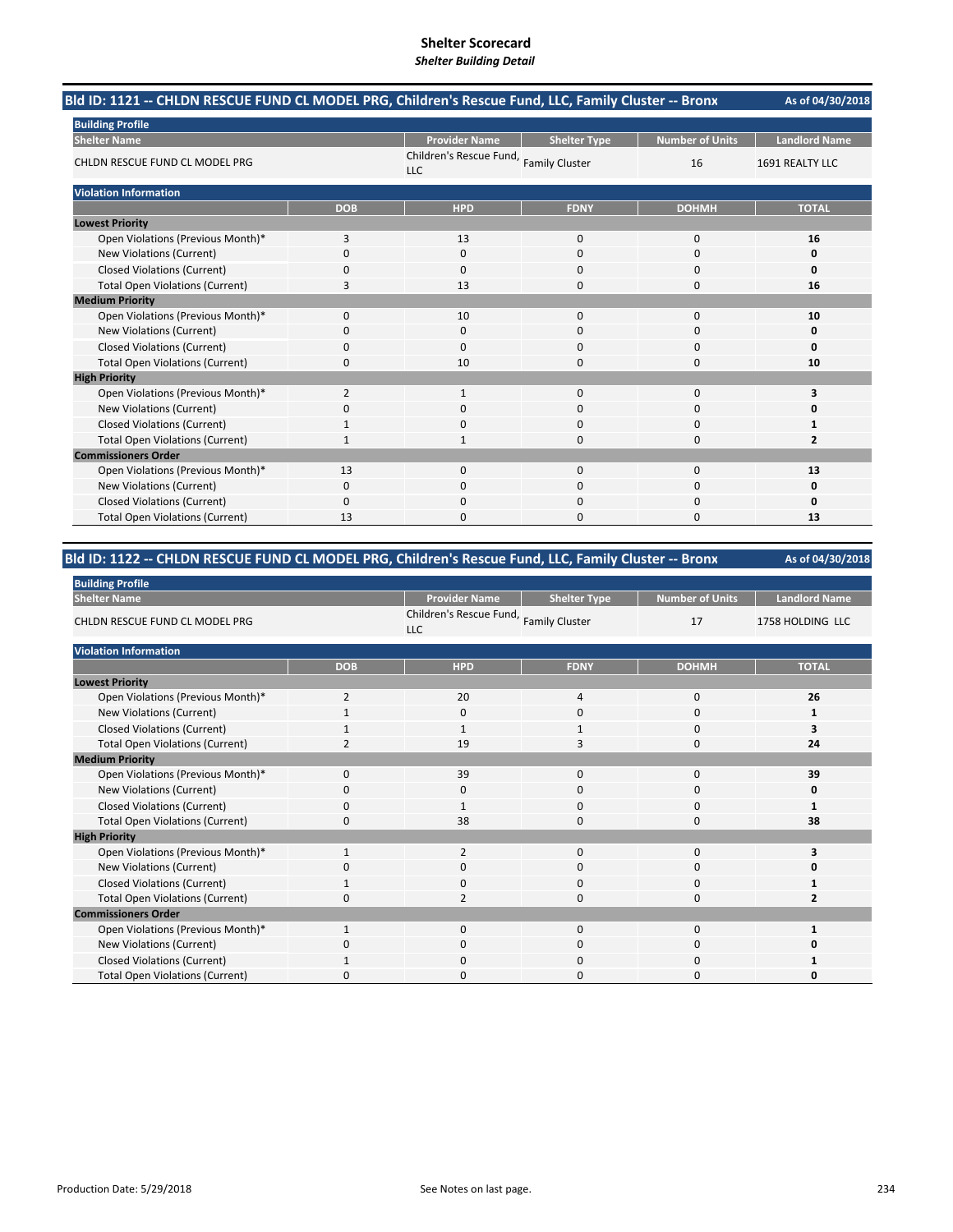| Bld ID: 1127 -- CHLDN RESCUE FUND CL MODEL PRG, Children's Rescue Fund, LLC, Family Cluster -- Bronx |            |                                                      |                     |                        | As of 04/30/2018     |
|------------------------------------------------------------------------------------------------------|------------|------------------------------------------------------|---------------------|------------------------|----------------------|
| <b>Building Profile</b>                                                                              |            |                                                      |                     |                        |                      |
| <b>Shelter Name</b>                                                                                  |            | <b>Provider Name</b>                                 | <b>Shelter Type</b> | <b>Number of Units</b> | <b>Landlord Name</b> |
| CHLDN RESCUE FUND CL MODEL PRG                                                                       |            | Children's Rescue Fund, Family Cluster<br><b>LLC</b> |                     | 6                      | 1881 HOLDING LLC     |
| <b>Violation Information</b>                                                                         |            |                                                      |                     |                        |                      |
|                                                                                                      | <b>DOB</b> | <b>HPD</b>                                           | <b>FDNY</b>         | <b>DOHMH</b>           | <b>TOTAL</b>         |
| <b>Lowest Priority</b>                                                                               |            |                                                      |                     |                        |                      |
| Open Violations (Previous Month)*                                                                    | 4          | 3                                                    | $\mathbf{1}$        | $\Omega$               | 8                    |
| New Violations (Current)                                                                             | 0          | $\Omega$                                             | $\Omega$            | $\Omega$               | n                    |
| <b>Closed Violations (Current)</b>                                                                   |            | 0                                                    | 0                   | $\Omega$               |                      |
| <b>Total Open Violations (Current)</b>                                                               | 3          | 3                                                    | $\mathbf{1}$        | $\Omega$               | 7                    |
| <b>Medium Priority</b>                                                                               |            |                                                      |                     |                        |                      |
| Open Violations (Previous Month)*                                                                    | 0          | 15                                                   | $\Omega$            | $\Omega$               | 15                   |
| New Violations (Current)                                                                             | ŋ          | 0                                                    | O                   | 0                      | Ω                    |
| <b>Closed Violations (Current)</b>                                                                   | 0          | 0                                                    | $\Omega$            | 0                      | 0                    |
| <b>Total Open Violations (Current)</b>                                                               | $\Omega$   | 15                                                   | 0                   | $\Omega$               | 15                   |
| <b>High Priority</b>                                                                                 |            |                                                      |                     |                        |                      |
| Open Violations (Previous Month)*                                                                    | 4          |                                                      | 0                   | 0                      | 5                    |
| New Violations (Current)                                                                             |            | 0                                                    | $\Omega$            | 0                      |                      |
| <b>Closed Violations (Current)</b>                                                                   |            | ŋ                                                    | 0                   | $\Omega$               |                      |
| <b>Total Open Violations (Current)</b>                                                               | 4          |                                                      | O                   | $\Omega$               | 5                    |
| <b>Commissioners Order</b>                                                                           |            |                                                      |                     |                        |                      |
| Open Violations (Previous Month)*                                                                    | 7          | 0                                                    | $\Omega$            | $\Omega$               | 7                    |
| <b>New Violations (Current)</b>                                                                      | 0          |                                                      | 0                   | $\Omega$               | Ω                    |
| <b>Closed Violations (Current)</b>                                                                   | 0          | $\Omega$                                             | 0                   | $\Omega$               | n                    |
| <b>Total Open Violations (Current)</b>                                                               | 7          | n                                                    | n                   | n                      | 7                    |

# **Bld ID: 1118 ‐‐ CHLDN RESCUE FUND CL MODEL PRG, Children's Rescue Fund, LLC, Family Cluster ‐‐ Bronx**

| <b>Building Profile</b>                |              |                                                      |                     |                        |                      |
|----------------------------------------|--------------|------------------------------------------------------|---------------------|------------------------|----------------------|
| <b>Shelter Name</b>                    |              | <b>Provider Name</b>                                 | <b>Shelter Type</b> | <b>Number of Units</b> | <b>Landlord Name</b> |
| CHLDN RESCUE FUND CL MODEL PRG         |              | Children's Rescue Fund, Family Cluster<br><b>LLC</b> |                     | 13                     | 1453 HOLDING LLC     |
| <b>Violation Information</b>           |              |                                                      |                     |                        |                      |
|                                        | <b>DOB</b>   | <b>HPD</b>                                           | <b>FDNY</b>         | <b>DOHMH</b>           | <b>TOTAL</b>         |
| <b>Lowest Priority</b>                 |              |                                                      |                     |                        |                      |
| Open Violations (Previous Month)*      | $\mathbf{1}$ | 17                                                   | $\mathbf{1}$        | 0                      | 19                   |
| New Violations (Current)               | 0            | $\mathbf 0$                                          | 0                   | 0                      | 0                    |
| <b>Closed Violations (Current)</b>     | 0            | $\overline{a}$                                       | 0                   | $\mathbf 0$            | 4                    |
| <b>Total Open Violations (Current)</b> | $\mathbf{1}$ | 13                                                   | $\mathbf{1}$        | $\mathbf 0$            | 15                   |
| <b>Medium Priority</b>                 |              |                                                      |                     |                        |                      |
| Open Violations (Previous Month)*      | $\Omega$     | 65                                                   | 0                   | 0                      | 65                   |
| New Violations (Current)               | 0            | 0                                                    | 0                   | 0                      | 0                    |
| <b>Closed Violations (Current)</b>     | 0            | $\Omega$                                             | $\Omega$            | $\mathbf 0$            | 0                    |
| <b>Total Open Violations (Current)</b> | 0            | 65                                                   | 0                   | $\mathbf 0$            | 65                   |
| <b>High Priority</b>                   |              |                                                      |                     |                        |                      |
| Open Violations (Previous Month)*      | 3            | 9                                                    | $\Omega$            | $\Omega$               | 12                   |
| New Violations (Current)               | 0            | $\mathbf 0$                                          | 0                   | $\mathbf 0$            | 0                    |
| <b>Closed Violations (Current)</b>     |              | $\overline{2}$                                       | 0                   | $\mathbf 0$            | 3                    |
| <b>Total Open Violations (Current)</b> |              |                                                      | 0                   | 0                      | 9                    |
| <b>Commissioners Order</b>             |              |                                                      |                     |                        |                      |
| Open Violations (Previous Month)*      | 13           | $\Omega$                                             | $\Omega$            | $\Omega$               | 13                   |
| New Violations (Current)               | 0            | 0                                                    | 0                   | 0                      | 0                    |
| <b>Closed Violations (Current)</b>     | $\Omega$     | $\mathbf 0$                                          | 0                   | $\mathbf 0$            | 0                    |
| <b>Total Open Violations (Current)</b> | 13           | $\Omega$                                             | 0                   | $\Omega$               | 13                   |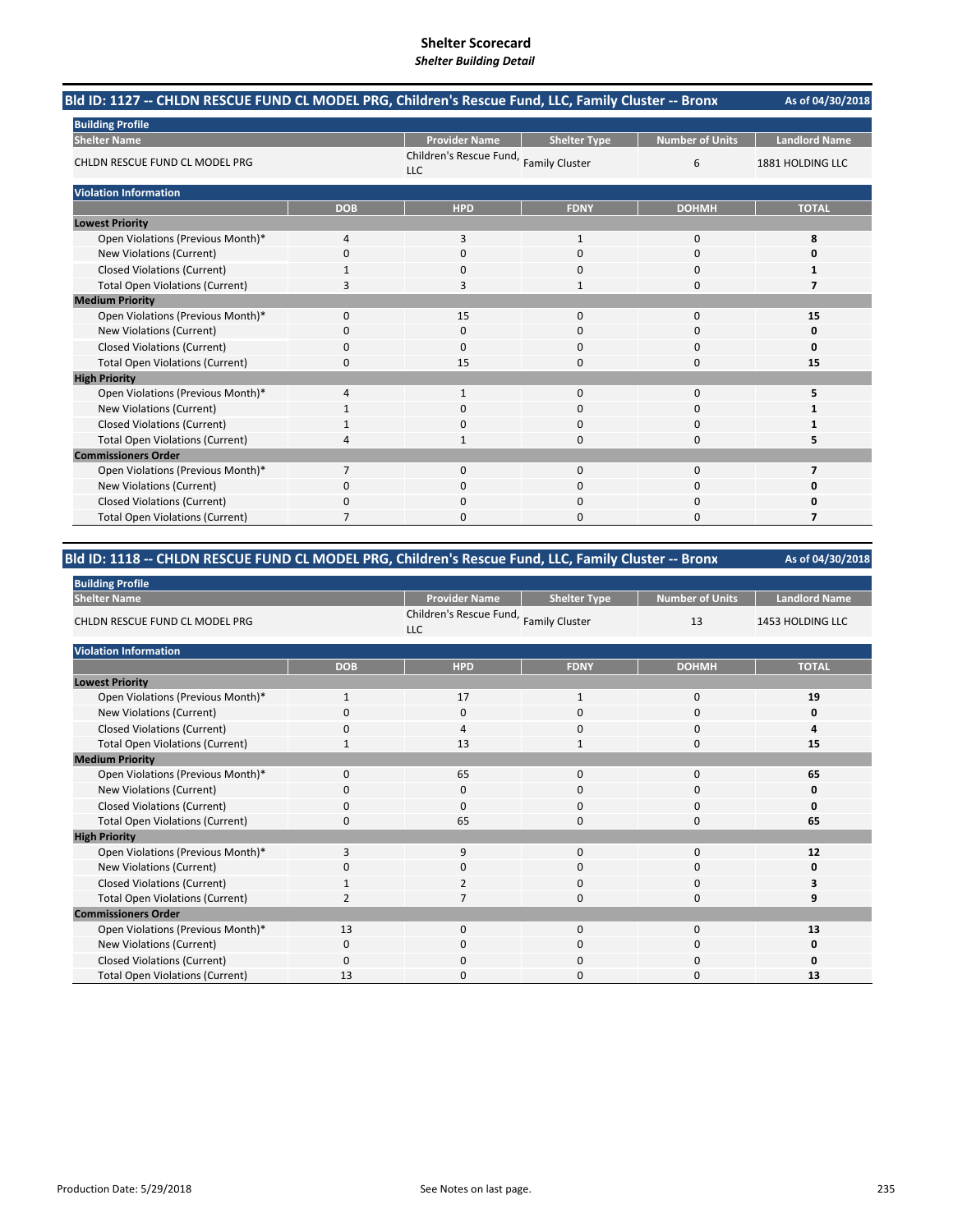| Bld ID: 1120 -- CHLDN RESCUE FUND CL MODEL PRG, Children's Rescue Fund, LLC, Family Cluster -- Bronx |              |                                       |                       |                        | As of 04/30/2018             |
|------------------------------------------------------------------------------------------------------|--------------|---------------------------------------|-----------------------|------------------------|------------------------------|
| <b>Building Profile</b>                                                                              |              |                                       |                       |                        |                              |
| <b>Shelter Name</b>                                                                                  |              | <b>Provider Name</b>                  | <b>Shelter Type</b>   | <b>Number of Units</b> | <b>Landlord Name</b>         |
| CHLDN RESCUE FUND CL MODEL PRG                                                                       |              | Children's Rescue Fund,<br><b>LLC</b> | <b>Family Cluster</b> | 29                     | YOUNG & BOOBY<br>REALTYCORP. |
| <b>Violation Information</b>                                                                         |              |                                       |                       |                        |                              |
|                                                                                                      | <b>DOB</b>   | <b>HPD</b>                            | <b>FDNY</b>           | <b>DOHMH</b>           | <b>TOTAL</b>                 |
| <b>Lowest Priority</b>                                                                               |              |                                       |                       |                        |                              |
| Open Violations (Previous Month)*                                                                    | 4            | 9                                     | $\Omega$              | $\mathbf 0$            | 13                           |
| New Violations (Current)                                                                             | 0            | $\Omega$                              | $\Omega$              | $\Omega$               | 0                            |
| <b>Closed Violations (Current)</b>                                                                   | 0            | 2                                     | 0                     | $\Omega$               | $\overline{2}$               |
| <b>Total Open Violations (Current)</b>                                                               | 4            |                                       | 0                     | $\Omega$               | 11                           |
| <b>Medium Priority</b>                                                                               |              |                                       |                       |                        |                              |
| Open Violations (Previous Month)*                                                                    | 0            | 82                                    | $\Omega$              | $\Omega$               | 82                           |
| New Violations (Current)                                                                             | 0            | 4                                     | 0                     | 0                      | 4                            |
| <b>Closed Violations (Current)</b>                                                                   | 0            | 17                                    | $\Omega$              | $\Omega$               | 17                           |
| <b>Total Open Violations (Current)</b>                                                               | $\Omega$     | 69                                    | O                     | $\Omega$               | 69                           |
| <b>High Priority</b>                                                                                 |              |                                       |                       |                        |                              |
| Open Violations (Previous Month)*                                                                    | 1            | 6                                     | $\Omega$              | $\Omega$               | 7                            |
| <b>New Violations (Current)</b>                                                                      | 0            | 0                                     | $\Omega$              | 0                      | 0                            |
| <b>Closed Violations (Current)</b>                                                                   | 0            | 0                                     | 0                     | $\Omega$               | O                            |
| <b>Total Open Violations (Current)</b>                                                               | 1            | 6                                     | 0                     | $\Omega$               | 7                            |
| <b>Commissioners Order</b>                                                                           |              |                                       |                       |                        |                              |
| Open Violations (Previous Month)*                                                                    | 1            | $\Omega$                              | $\Omega$              | $\Omega$               | 1                            |
| <b>New Violations (Current)</b>                                                                      | 0            | 0                                     | 0                     | 0                      | Ω                            |
| <b>Closed Violations (Current)</b>                                                                   | 0            | $\Omega$                              | O                     | $\Omega$               | n                            |
| <b>Total Open Violations (Current)</b>                                                               | $\mathbf{1}$ | n                                     | n                     | $\Omega$               | 1                            |

# **Bld ID: 1128 ‐‐ CHLDN RESCUE FUND CL MODEL PRG, Children's Rescue Fund, LLC, Family Cluster ‐‐ Bronx**

| <b>Building Profile</b>                |             |                                                      |                     |                        |                         |
|----------------------------------------|-------------|------------------------------------------------------|---------------------|------------------------|-------------------------|
| <b>Shelter Name</b>                    |             | <b>Provider Name</b>                                 | <b>Shelter Type</b> | <b>Number of Units</b> | <b>Landlord Name</b>    |
| CHLDN RESCUE FUND CL MODEL PRG         |             | Children's Rescue Fund, Family Cluster<br><b>LLC</b> |                     | 30                     | <b>X WALTON LLC</b>     |
| <b>Violation Information</b>           |             |                                                      |                     |                        |                         |
|                                        | <b>DOB</b>  | <b>HPD</b>                                           | <b>FDNY</b>         | <b>DOHMH</b>           | <b>TOTAL</b>            |
| <b>Lowest Priority</b>                 |             |                                                      |                     |                        |                         |
| Open Violations (Previous Month)*      | 3           | 11                                                   | 0                   | 0                      | 14                      |
| New Violations (Current)               | $\Omega$    | $\mathbf 0$                                          | $\mathbf{0}$        | 0                      | 0                       |
| <b>Closed Violations (Current)</b>     | $\mathbf 0$ | $\overline{4}$                                       | $\Omega$            | 0                      | 4                       |
| <b>Total Open Violations (Current)</b> | 3           | 7                                                    | $\Omega$            | $\mathbf 0$            | 10                      |
| <b>Medium Priority</b>                 |             |                                                      |                     |                        |                         |
| Open Violations (Previous Month)*      | $\mathbf 0$ | 53                                                   | $\mathbf 0$         | $\mathbf 0$            | 53                      |
| New Violations (Current)               | $\Omega$    | 1                                                    | $\mathbf{0}$        | 0                      |                         |
| <b>Closed Violations (Current)</b>     | $\mathbf 0$ | $\mathbf{1}$                                         | $\mathbf{0}$        | 0                      |                         |
| <b>Total Open Violations (Current)</b> | $\Omega$    | 53                                                   | $\Omega$            | 0                      | 53                      |
| <b>High Priority</b>                   |             |                                                      |                     |                        |                         |
| Open Violations (Previous Month)*      | 1           | $\mathbf{1}$                                         | $\mathbf 0$         | $\mathbf 0$            | $\overline{2}$          |
| <b>New Violations (Current)</b>        | 0           | $\mathbf 0$                                          | 0                   | 0                      | Ω                       |
| <b>Closed Violations (Current)</b>     | $\mathbf 0$ | 0                                                    | $\mathbf{0}$        | 0                      | 0                       |
| <b>Total Open Violations (Current)</b> | -1          | $\mathbf{1}$                                         | $\Omega$            | $\Omega$               | $\overline{\mathbf{z}}$ |
| <b>Commissioners Order</b>             |             |                                                      |                     |                        |                         |
| Open Violations (Previous Month)*      |             | $\mathbf{0}$                                         | $\mathbf{0}$        | 0                      |                         |
| New Violations (Current)               | O           | $\mathbf 0$                                          | 0                   | 0                      | 0                       |
| <b>Closed Violations (Current)</b>     | 0           | $\mathbf 0$                                          | $\mathbf{0}$        | 0                      | 0                       |
| <b>Total Open Violations (Current)</b> |             | $\Omega$                                             | $\Omega$            | $\Omega$               |                         |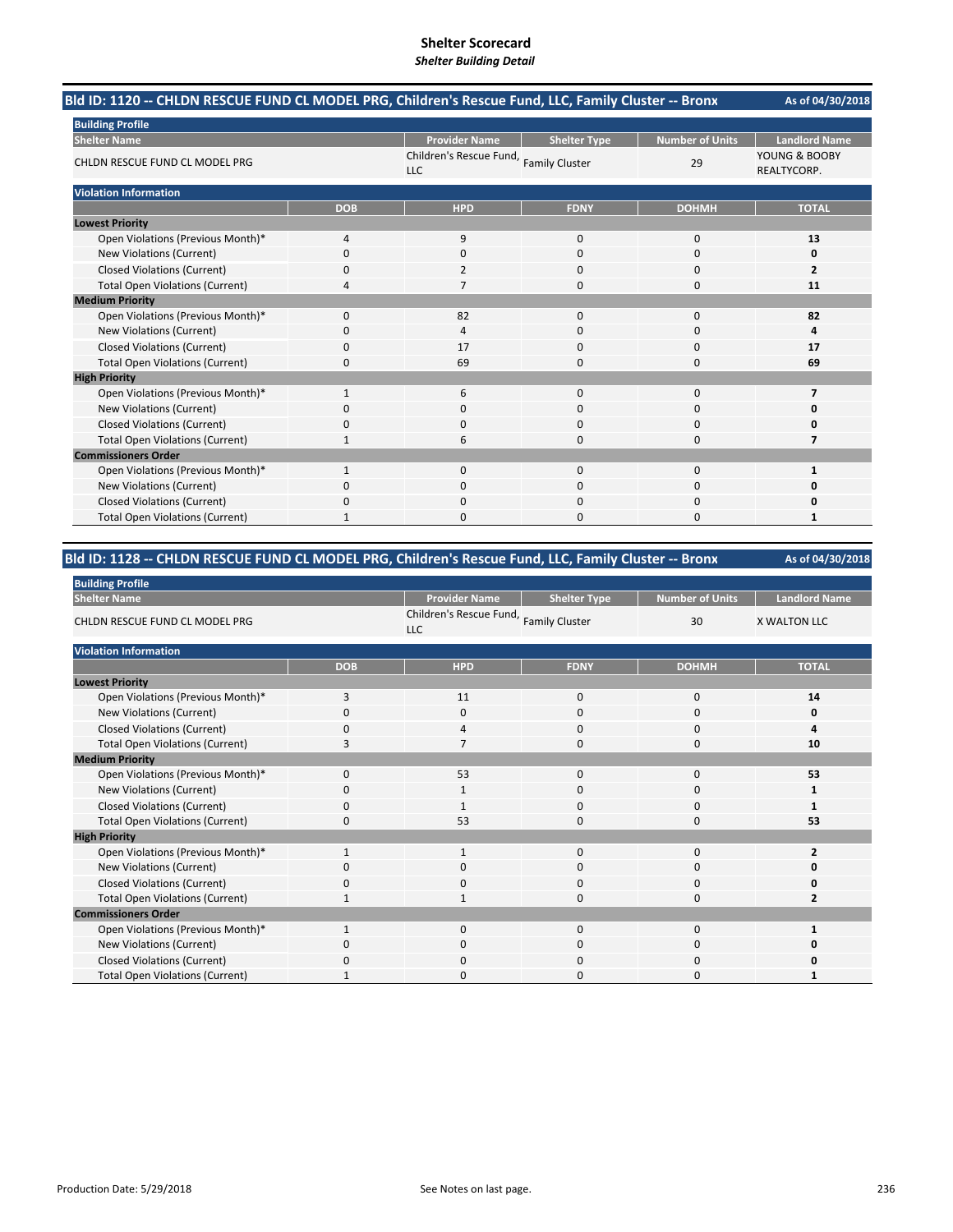| Bld ID: 1124 -- CHLDN RESCUE FUND CL MODEL PRG, Children's Rescue Fund, LLC, Family Cluster -- Bronx |                |                                                      |                     |                        | As of 04/30/2018                 |
|------------------------------------------------------------------------------------------------------|----------------|------------------------------------------------------|---------------------|------------------------|----------------------------------|
| <b>Building Profile</b>                                                                              |                |                                                      |                     |                        |                                  |
| <b>Shelter Name</b>                                                                                  |                | <b>Provider Name</b>                                 | <b>Shelter Type</b> | <b>Number of Units</b> | <b>Landlord Name</b>             |
| CHLDN RESCUE FUND CL MODEL PRG                                                                       |                | Children's Rescue Fund, Family Cluster<br><b>LLC</b> |                     | 24                     | UNIVERSITY HOLDING<br><b>LLC</b> |
| <b>Violation Information</b>                                                                         |                |                                                      |                     |                        |                                  |
|                                                                                                      | <b>DOB</b>     | <b>HPD</b>                                           | <b>FDNY</b>         | <b>DOHMH</b>           | <b>TOTAL</b>                     |
| <b>Lowest Priority</b>                                                                               |                |                                                      |                     |                        |                                  |
| Open Violations (Previous Month)*                                                                    | $\overline{2}$ | 15                                                   | $\overline{4}$      | $\Omega$               | 21                               |
| New Violations (Current)                                                                             | 0              | 0                                                    | $\Omega$            | $\Omega$               | 0                                |
| <b>Closed Violations (Current)</b>                                                                   | 0              | 1                                                    | $\Omega$            | $\Omega$               | 1                                |
| <b>Total Open Violations (Current)</b>                                                               | 2              | 14                                                   | Δ                   | $\Omega$               | 20                               |
| <b>Medium Priority</b>                                                                               |                |                                                      |                     |                        |                                  |
| Open Violations (Previous Month)*                                                                    | $\Omega$       | 47                                                   | $\Omega$            | $\Omega$               | 47                               |
| <b>New Violations (Current)</b>                                                                      | 0              | 2                                                    | 0                   | O                      | 2                                |
| <b>Closed Violations (Current)</b>                                                                   | 0              | 2                                                    | $\Omega$            | $\Omega$               | $\overline{2}$                   |
| <b>Total Open Violations (Current)</b>                                                               | 0              | 47                                                   | $\Omega$            | 0                      | 47                               |
| <b>High Priority</b>                                                                                 |                |                                                      |                     |                        |                                  |
| Open Violations (Previous Month)*                                                                    | 0              | $\mathbf{1}$                                         | $\Omega$            | 0                      | 1                                |
| New Violations (Current)                                                                             | 0              | 1                                                    | $\mathbf 0$         | 0                      | 1                                |
| <b>Closed Violations (Current)</b>                                                                   | 0              |                                                      | $\Omega$            | 0                      | 0                                |
| <b>Total Open Violations (Current)</b>                                                               | 0              | 2                                                    | $\Omega$            | O                      | $\overline{2}$                   |
| <b>Commissioners Order</b>                                                                           |                |                                                      |                     |                        |                                  |
| Open Violations (Previous Month)*                                                                    | 2              | 0                                                    | $\Omega$            | $\Omega$               | $\overline{2}$                   |
| <b>New Violations (Current)</b>                                                                      | 0              | 0                                                    | $\Omega$            | 0                      | 0                                |
| <b>Closed Violations (Current)</b>                                                                   | 0              | 0                                                    | $\Omega$            | $\Omega$               | 0                                |
| <b>Total Open Violations (Current)</b>                                                               | 2              | O                                                    | $\Omega$            | $\Omega$               | $\overline{2}$                   |

# **Bld ID: 1123 ‐‐ CHLDN RESCUE FUND CL MODEL PRG, Children's Rescue Fund, LLC, Family Cluster ‐‐ Bronx**

| <b>Building Profile</b>                |              |                                                      |                     |                        |                                  |  |
|----------------------------------------|--------------|------------------------------------------------------|---------------------|------------------------|----------------------------------|--|
| <b>Shelter Name</b>                    |              | <b>Provider Name</b>                                 | <b>Shelter Type</b> | <b>Number of Units</b> | <b>Landlord Name</b>             |  |
| CHLDN RESCUE FUND CL MODEL PRG         |              | Children's Rescue Fund, Family Cluster<br><b>LLC</b> |                     | 24                     | UNIVERSITY HOLDING<br><b>LLC</b> |  |
| <b>Violation Information</b>           |              |                                                      |                     |                        |                                  |  |
|                                        | <b>DOB</b>   | <b>HPD</b>                                           | <b>FDNY</b>         | <b>DOHMH</b>           | <b>TOTAL</b>                     |  |
| <b>Lowest Priority</b>                 |              |                                                      |                     |                        |                                  |  |
| Open Violations (Previous Month)*      | $\mathbf{1}$ | 3                                                    | $\mathbf{1}$        | $\mathbf 0$            | 5                                |  |
| New Violations (Current)               | $\Omega$     | $\mathbf 0$                                          | $\Omega$            | 0                      | 0                                |  |
| <b>Closed Violations (Current)</b>     | 0            | $\mathbf{1}$                                         | 0                   | 0                      | 1                                |  |
| <b>Total Open Violations (Current)</b> | $\mathbf{1}$ | $\overline{2}$                                       | $\mathbf{1}$        | 0                      | 4                                |  |
| <b>Medium Priority</b>                 |              |                                                      |                     |                        |                                  |  |
| Open Violations (Previous Month)*      | $\mathbf 0$  | 54                                                   | $\mathbf{0}$        | 0                      | 54                               |  |
| New Violations (Current)               | $\Omega$     | 4                                                    | $\mathbf{0}$        | 0                      | 4                                |  |
| <b>Closed Violations (Current)</b>     | 0            | 22                                                   | $\mathbf{0}$        | 0                      | 22                               |  |
| <b>Total Open Violations (Current)</b> | $\Omega$     | 36                                                   | $\Omega$            | 0                      | 36                               |  |
| <b>High Priority</b>                   |              |                                                      |                     |                        |                                  |  |
| Open Violations (Previous Month)*      | $\Omega$     | $\mathbf{0}$                                         | $\mathbf{0}$        | $\mathbf 0$            | 0                                |  |
| New Violations (Current)               | $\Omega$     | $\mathbf 0$                                          | 0                   | 0                      | 0                                |  |
| <b>Closed Violations (Current)</b>     | 0            | 0                                                    | $\mathbf{0}$        | 0                      | 0                                |  |
| <b>Total Open Violations (Current)</b> | $\Omega$     | $\mathbf 0$                                          | $\mathbf{0}$        | 0                      | O                                |  |
| <b>Commissioners Order</b>             |              |                                                      |                     |                        |                                  |  |
| Open Violations (Previous Month)*      | $\Omega$     | $\mathbf 0$                                          | $\mathbf{0}$        | 0                      | O                                |  |
| New Violations (Current)               | 0            | $\mathbf 0$                                          | 0                   | 0                      | 0                                |  |
| <b>Closed Violations (Current)</b>     | $\Omega$     | $\mathbf 0$                                          | 0                   | 0                      | O                                |  |
| <b>Total Open Violations (Current)</b> | Ω            | $\Omega$                                             | ი                   | $\Omega$               | 0                                |  |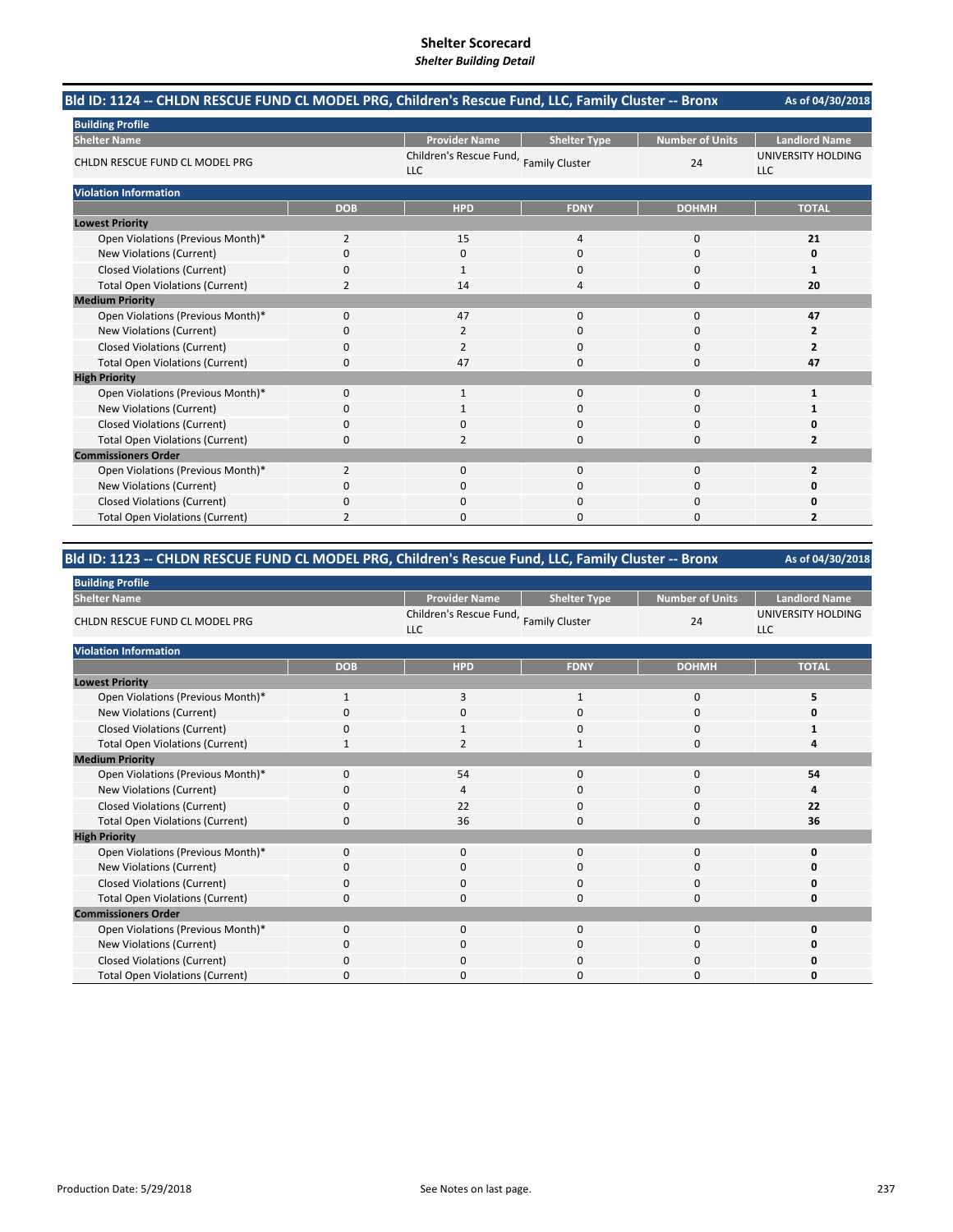| Bld ID: 1129 -- CHLDN RESCUE FUND CL MODEL PRG, Children's Rescue Fund, LLC, Family Cluster -- Bronx |              |                                                      |                     |                        | As of 04/30/2018          |
|------------------------------------------------------------------------------------------------------|--------------|------------------------------------------------------|---------------------|------------------------|---------------------------|
| <b>Building Profile</b>                                                                              |              |                                                      |                     |                        |                           |
| <b>Shelter Name</b>                                                                                  |              | <b>Provider Name</b>                                 | <b>Shelter Type</b> | <b>Number of Units</b> | <b>Landlord Name</b>      |
| CHLDN RESCUE FUND CL MODEL PRG                                                                       |              | Children's Rescue Fund, Family Cluster<br><b>LLC</b> |                     | 14                     | <b>X MORRIS REALTY CO</b> |
| <b>Violation Information</b>                                                                         |              |                                                      |                     |                        |                           |
|                                                                                                      | <b>DOB</b>   | <b>HPD</b>                                           | <b>FDNY</b>         | <b>DOHMH</b>           | <b>TOTAL</b>              |
| <b>Lowest Priority</b>                                                                               |              |                                                      |                     |                        |                           |
| Open Violations (Previous Month)*                                                                    | 2            | 18                                                   | $\Omega$            | 0                      | 20                        |
| <b>New Violations (Current)</b>                                                                      | 0            | 2                                                    | $\mathbf 0$         | 0                      | $\overline{2}$            |
| <b>Closed Violations (Current)</b>                                                                   | 0            | 4                                                    | $\mathbf{0}$        | 0                      | 4                         |
| <b>Total Open Violations (Current)</b>                                                               | 2            | 16                                                   | $\Omega$            | 0                      | 18                        |
| <b>Medium Priority</b>                                                                               |              |                                                      |                     |                        |                           |
| Open Violations (Previous Month)*                                                                    | $\mathbf{0}$ | 69                                                   | $\Omega$            | 0                      | 69                        |
| <b>New Violations (Current)</b>                                                                      | 0            | 1                                                    | C                   |                        | $\overline{2}$            |
| <b>Closed Violations (Current)</b>                                                                   | 0            | 14                                                   | $\Omega$            | 0                      | 14                        |
| <b>Total Open Violations (Current)</b>                                                               | 0            | 56                                                   | $\Omega$            | 1                      | 57                        |
| <b>High Priority</b>                                                                                 |              |                                                      |                     |                        |                           |
| Open Violations (Previous Month)*                                                                    | $\mathbf{0}$ | 2                                                    | $\Omega$            | 0                      | $\overline{2}$            |
| <b>New Violations (Current)</b>                                                                      | 0            | 1                                                    | $\mathbf 0$         | 0                      |                           |
| <b>Closed Violations (Current)</b>                                                                   | 0            | n                                                    | $\Omega$            | 0                      |                           |
| <b>Total Open Violations (Current)</b>                                                               | 0            | 3                                                    | $\Omega$            | 0                      | з                         |
| <b>Commissioners Order</b>                                                                           |              |                                                      |                     |                        |                           |
| Open Violations (Previous Month)*                                                                    | 4            | $\Omega$                                             | $\Omega$            | 0                      |                           |
| <b>New Violations (Current)</b>                                                                      | 0            | 0                                                    | $\Omega$            | 0                      |                           |
| <b>Closed Violations (Current)</b>                                                                   | 0            | 0                                                    | $\mathbf 0$         | 0                      |                           |
| <b>Total Open Violations (Current)</b>                                                               | 4            | ŋ                                                    | $\Omega$            | 0                      |                           |

# **Bld ID: 1126 ‐‐ CHLDN RESCUE FUND CL MODEL PRG, Children's Rescue Fund, LLC, Family Cluster // CHLDN**

| <b>Building Profile</b>                |             |                                                      |                     |                        |                                       |  |  |
|----------------------------------------|-------------|------------------------------------------------------|---------------------|------------------------|---------------------------------------|--|--|
| <b>Shelter Name</b>                    |             | <b>Provider Name</b>                                 | <b>Shelter Type</b> | <b>Number of Units</b> | <b>Landlord Name</b>                  |  |  |
| CHLDN RESCUE FUND CL MODEL PRG         |             | Children's Rescue Fund, Family Cluster<br><b>LLC</b> |                     | 10                     | <b>X WALTON REALTY</b><br><b>CORP</b> |  |  |
| CHLDN RESCUE FUND CL MODEL PRG ANNEX   |             | Children's Rescue Fund, Family Cluster<br><b>LLC</b> |                     | 5                      | <b>X WALTON REALTY</b><br><b>CORP</b> |  |  |
| <b>Violation Information</b>           |             |                                                      |                     |                        |                                       |  |  |
|                                        | <b>DOB</b>  | <b>HPD</b>                                           | <b>FDNY</b>         | <b>DOHMH</b>           | <b>TOTAL</b>                          |  |  |
| <b>Lowest Priority</b>                 |             |                                                      |                     |                        |                                       |  |  |
| Open Violations (Previous Month)*      | 6           | 19                                                   | $\mathbf{1}$        | $\mathbf 0$            | 26                                    |  |  |
| New Violations (Current)               |             | $\mathbf 0$                                          | $\Omega$            | $\mathbf 0$            | 1                                     |  |  |
| <b>Closed Violations (Current)</b>     | $\Omega$    | $\overline{4}$                                       | $\Omega$            | $\mathbf 0$            | 4                                     |  |  |
| <b>Total Open Violations (Current)</b> | 7           | 15                                                   |                     | 0                      | 23                                    |  |  |
| <b>Medium Priority</b>                 |             |                                                      |                     |                        |                                       |  |  |
| Open Violations (Previous Month)*      | 0           | 45                                                   | 0                   | 0                      | 45                                    |  |  |
| New Violations (Current)               | 0           | 0                                                    | 0                   | 0                      | 0                                     |  |  |
| <b>Closed Violations (Current)</b>     | 0           | $\overline{2}$                                       | 0                   | 0                      | 2                                     |  |  |
| <b>Total Open Violations (Current)</b> | $\mathbf 0$ | 43                                                   | 0                   | 0                      | 43                                    |  |  |
| <b>High Priority</b>                   |             |                                                      |                     |                        |                                       |  |  |

Open Violations (Previous Month)\* 2700 **9**

Closed Violations (Current) 0000 **0**

Open Violations (Previous Month)\* 3000 **3**

Closed Violations (Current) 0000 **0** Total Open Violations (Current) **3** 0 0 0 0 3

New Violations (Current) 0000 **0**

**Total Open Violations (Current)** 

**New Violations (Current)** 

**Commissioners Order**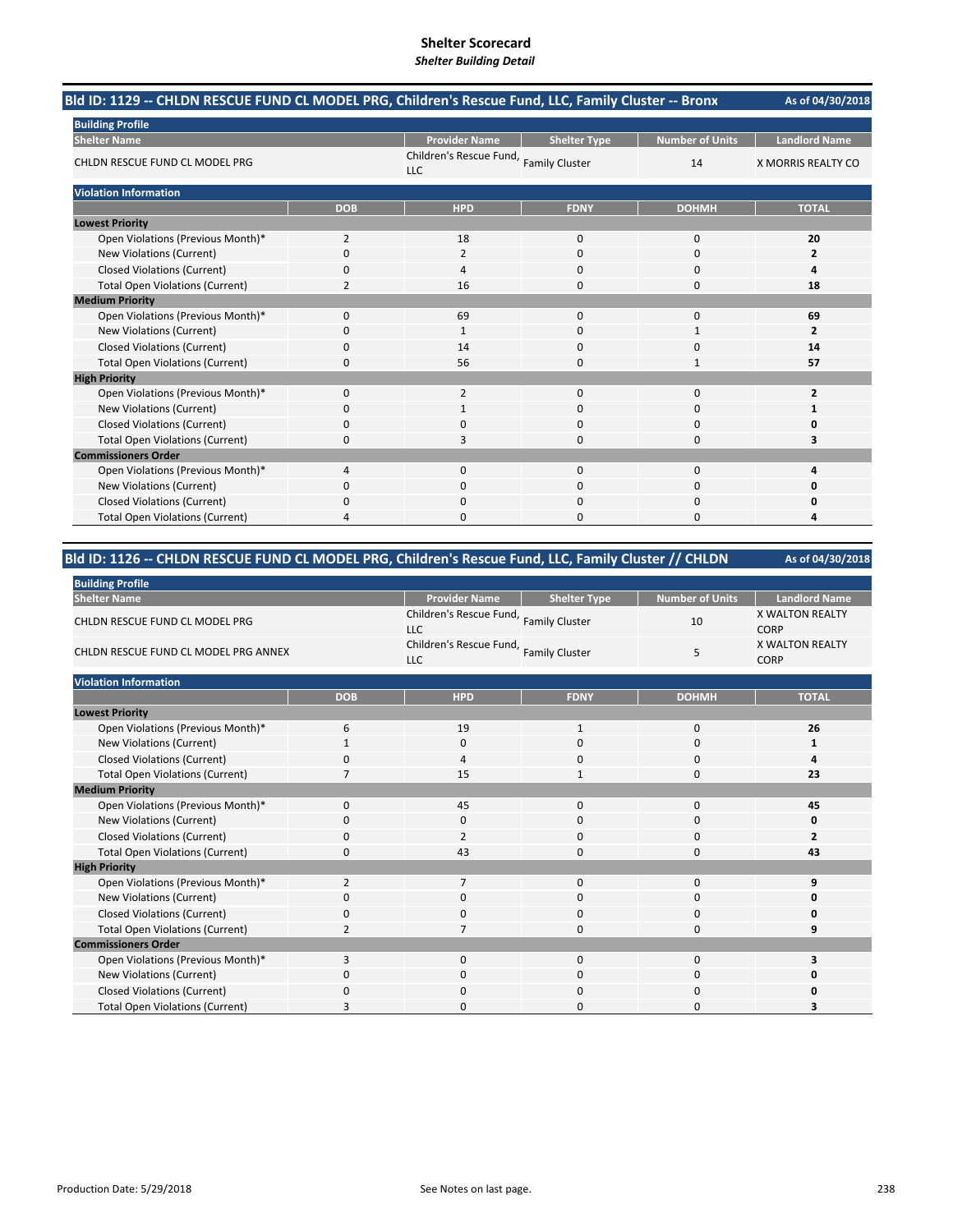| Bld ID: 1117 -- CHLDN RESCUE FUND CL MODEL PRG, Children's Rescue Fund, LLC, Family Cluster // CHLDN |                |                                                      |                     |                        | As of 04/30/2018       |
|------------------------------------------------------------------------------------------------------|----------------|------------------------------------------------------|---------------------|------------------------|------------------------|
| <b>Building Profile</b>                                                                              |                |                                                      |                     |                        |                        |
| <b>Shelter Name</b>                                                                                  |                | <b>Provider Name</b>                                 | <b>Shelter Type</b> | <b>Number of Units</b> | <b>Landlord Name</b>   |
| CHLDN RESCUE FUND CL MODEL PRG                                                                       |                | Children's Rescue Fund, Family Cluster<br><b>LLC</b> |                     | 12                     | <b>HHH REALTY CORP</b> |
| CHLDN RESCUE FUND CL MODEL PRG ANNEX                                                                 |                | Children's Rescue Fund, Family Cluster<br><b>LLC</b> |                     | $\overline{4}$         | <b>HHH REALTY CORP</b> |
| <b>Violation Information</b>                                                                         |                |                                                      |                     |                        |                        |
|                                                                                                      | <b>DOB</b>     | <b>HPD</b>                                           | <b>FDNY</b>         | <b>DOHMH</b>           | <b>TOTAL</b>           |
| <b>Lowest Priority</b>                                                                               |                |                                                      |                     |                        |                        |
| Open Violations (Previous Month)*                                                                    | 6              | 8                                                    | 0                   | 0                      | 14                     |
| New Violations (Current)                                                                             | $\overline{2}$ | 3                                                    | 0                   | 0                      | 5                      |
| <b>Closed Violations (Current)</b>                                                                   | 0              |                                                      | $\Omega$            | 0                      | 1                      |
| <b>Total Open Violations (Current)</b>                                                               | 8              | 10                                                   | 0                   | 0                      | 18                     |
| <b>Medium Priority</b>                                                                               |                |                                                      |                     |                        |                        |
| Open Violations (Previous Month)*                                                                    | 0              | 25                                                   | $\mathbf{0}$        | 0                      | 25                     |
| New Violations (Current)                                                                             | 0              | 21                                                   | $\Omega$            | 0                      | 21                     |
| <b>Closed Violations (Current)</b>                                                                   | 0              | 8                                                    | $\Omega$            | 0                      | 8                      |
| <b>Total Open Violations (Current)</b>                                                               | 0              | 38                                                   | $\Omega$            | 0                      | 38                     |
| <b>High Priority</b>                                                                                 |                |                                                      |                     |                        |                        |
| Open Violations (Previous Month)*                                                                    | $\overline{7}$ | $\overline{4}$                                       | $\mathbf 0$         | $\mathbf 0$            | 11                     |
| New Violations (Current)                                                                             | 3              |                                                      | 0                   | 0                      | 4                      |
| <b>Closed Violations (Current)</b>                                                                   | 1              | 3                                                    | $\Omega$            | 0                      | 4                      |
| <b>Total Open Violations (Current)</b>                                                               | 9              | 2                                                    | 0                   | 0                      | 11                     |
| <b>Commissioners Order</b>                                                                           |                |                                                      |                     |                        |                        |
| Open Violations (Previous Month)*                                                                    | 9              | $\mathbf{0}$                                         | $\mathbf{0}$        | 0                      | 9                      |
| New Violations (Current)                                                                             | 0              | 0                                                    | 0                   | 0                      | 0                      |
| <b>Closed Violations (Current)</b>                                                                   | 0              | $\Omega$                                             | 0                   | 0                      | 0                      |
| <b>Total Open Violations (Current)</b>                                                               | 9              | $\Omega$                                             | $\Omega$            | 0                      | 9                      |

| Bld ID: 1130 -- CHLDN RESCUE FUND CL MODEL PRG, Children's Rescue Fund, LLC, Family Cluster // CHLDN |  | As of 04/30/2018 |
|------------------------------------------------------------------------------------------------------|--|------------------|
|                                                                                                      |  |                  |

| ild ID: 1130 -- CHLDN RESCUE FUND CL MODEL PRG, Children's Rescue Fund, LLC, Family Ciuster // CHLDN |            |                                                      |                     |                        | AS OT 04/30/2018               |
|------------------------------------------------------------------------------------------------------|------------|------------------------------------------------------|---------------------|------------------------|--------------------------------|
| <b>Building Profile</b>                                                                              |            |                                                      |                     |                        |                                |
| <b>Shelter Name</b>                                                                                  |            | <b>Provider Name</b>                                 | <b>Shelter Type</b> | <b>Number of Units</b> | <b>Landlord Name</b>           |
| CHLDN RESCUE FUND CL MODEL PRG                                                                       |            | Children's Rescue Fund, Family Cluster<br><b>LLC</b> |                     | 39                     | X DAVIDSON ASSOC<br><b>LLC</b> |
| CHLDN RESCUE FUND CL MODEL PRG ANNEX                                                                 |            | Children's Rescue Fund, Family Cluster<br><b>LLC</b> |                     | $\overline{4}$         | X DAVIDSON ASSOC<br>LLC        |
| <b>Violation Information</b>                                                                         |            |                                                      |                     |                        |                                |
|                                                                                                      | <b>DOB</b> | <b>HPD</b>                                           | <b>FDNY</b>         | <b>DOHMH</b>           | <b>TOTAL</b>                   |
| <b>Lowest Priority</b>                                                                               |            |                                                      |                     |                        |                                |
| Open Violations (Previous Month)*                                                                    | 5          | 17                                                   | 0                   | 0                      | 22                             |
| New Violations (Current)                                                                             | $\Omega$   | 0                                                    | $\Omega$            | 0                      | 0                              |
| <b>Closed Violations (Current)</b>                                                                   | 1          | 5                                                    | 0                   | 0                      | 6                              |
| <b>Total Open Violations (Current)</b>                                                               | 4          | 12                                                   | 0                   | 0                      | 16                             |
| <b>Medium Priority</b>                                                                               |            |                                                      |                     |                        |                                |
| Open Violations (Previous Month)*                                                                    | 0          | 44                                                   | 0                   | $\mathbf 0$            | 44                             |
| New Violations (Current)                                                                             | 0          | 9                                                    | 0                   | 0                      | 9                              |
| <b>Closed Violations (Current)</b>                                                                   | $\Omega$   | 0                                                    | 0                   | 0                      | O                              |
| <b>Total Open Violations (Current)</b>                                                               | 0          | 53                                                   | 0                   | 0                      | 53                             |
| <b>High Priority</b>                                                                                 |            |                                                      |                     |                        |                                |
| Open Violations (Previous Month)*                                                                    | 3          | $\mathbf{1}$                                         | 0                   | $\mathbf 0$            | 4                              |
| New Violations (Current)                                                                             | $\Omega$   | 0                                                    | 0                   | 0                      | 0                              |
| <b>Closed Violations (Current)</b>                                                                   | 0          | 0                                                    | 0                   | 0                      | 0                              |
| <b>Total Open Violations (Current)</b>                                                               | 3          | $\mathbf{1}$                                         | $\Omega$            | 0                      | 4                              |
| <b>Commissioners Order</b>                                                                           |            |                                                      |                     |                        |                                |
| Open Violations (Previous Month)*                                                                    | 5          | 0                                                    | 0                   | 0                      | 5                              |
| New Violations (Current)                                                                             | 0          | 0                                                    | 0                   | 0                      | 0                              |
| <b>Closed Violations (Current)</b>                                                                   | $\Omega$   | 0                                                    | 0                   | 0                      | 0                              |
| <b>Total Open Violations (Current)</b>                                                               | 5          | $\Omega$                                             | O                   | 0                      | 5                              |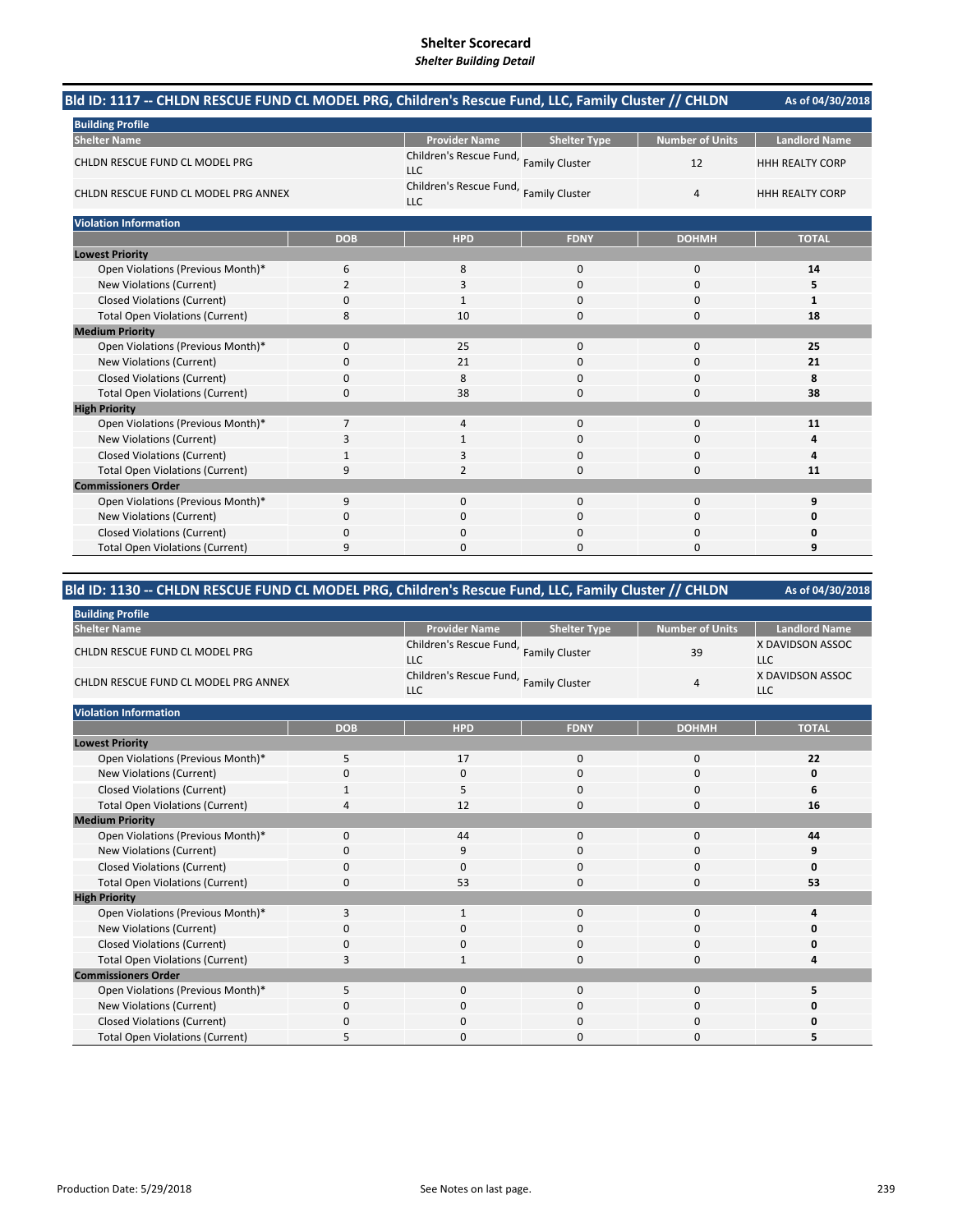| Bld ID: 16125 -- LCG COMMUNITY SERVICES CLUSTER, LCG COMMUNITY SERVICES, INC, Family Cluster -- |                |                                       |                       |                        | As of 04/30/2018                         |
|-------------------------------------------------------------------------------------------------|----------------|---------------------------------------|-----------------------|------------------------|------------------------------------------|
| <b>Building Profile</b>                                                                         |                |                                       |                       |                        |                                          |
| <b>Shelter Name</b>                                                                             |                | <b>Provider Name</b>                  | <b>Shelter Type</b>   | <b>Number of Units</b> | <b>Landlord Name</b>                     |
| LCG COMMUNITY SERVICES CLUSTER                                                                  |                | <b>LCG COMMUNITY</b><br>SERVICES, INC | <b>Family Cluster</b> | $\mathbf{1}$           | <b>BRYANT AVE</b><br><b>HOLDINGS LLC</b> |
| <b>Violation Information</b>                                                                    |                |                                       |                       |                        |                                          |
|                                                                                                 | <b>DOB</b>     | <b>HPD</b>                            | <b>FDNY</b>           | <b>DOHMH</b>           | <b>TOTAL</b>                             |
| <b>Lowest Priority</b>                                                                          |                |                                       |                       |                        |                                          |
| Open Violations (Previous Month)*                                                               | 3              | 8                                     | $\mathbf{1}$          | $\mathbf 0$            | 12                                       |
| New Violations (Current)                                                                        | 0              | $\Omega$                              | $\Omega$              | $\Omega$               | 0                                        |
| <b>Closed Violations (Current)</b>                                                              | 2              |                                       | n                     | $\Omega$               | 9                                        |
| <b>Total Open Violations (Current)</b>                                                          | $\mathbf{1}$   |                                       | $\mathbf{1}$          | $\Omega$               | 3                                        |
| <b>Medium Priority</b>                                                                          |                |                                       |                       |                        |                                          |
| Open Violations (Previous Month)*                                                               | $\Omega$       | 41                                    | $\Omega$              | $\Omega$               | 41                                       |
| New Violations (Current)                                                                        | 0              | 0                                     | 0                     | $\Omega$               | 0                                        |
| <b>Closed Violations (Current)</b>                                                              | $\Omega$       | 37                                    | $\Omega$              | $\Omega$               | 37                                       |
| <b>Total Open Violations (Current)</b>                                                          | 0              |                                       | U                     | n                      | Δ                                        |
| <b>High Priority</b>                                                                            |                |                                       |                       |                        |                                          |
| Open Violations (Previous Month)*                                                               | $\overline{2}$ | $\overline{2}$                        | $\mathbf 0$           | $\Omega$               | 4                                        |
| New Violations (Current)                                                                        | ŋ              | $\Omega$                              | O                     | $\Omega$               | o                                        |
| <b>Closed Violations (Current)</b>                                                              |                |                                       | O                     | $\Omega$               | 2                                        |
| <b>Total Open Violations (Current)</b>                                                          |                |                                       | O                     | $\Omega$               | 2                                        |
| <b>Commissioners Order</b>                                                                      |                |                                       |                       |                        |                                          |
| Open Violations (Previous Month)*                                                               | $\mathbf{1}$   | $\Omega$                              | $\Omega$              | $\Omega$               | 1                                        |
| New Violations (Current)                                                                        | 0              | $\Omega$                              | $\Omega$              | $\Omega$               | 0                                        |
| <b>Closed Violations (Current)</b>                                                              |                | $\Omega$                              | $\Omega$              | $\Omega$               |                                          |
| <b>Total Open Violations (Current)</b>                                                          | ŋ              |                                       | U                     | n                      | n                                        |

# **\*\* LOCATION CLOSED \*\* ‐ Bld ID: 1524 ‐‐ LCG COMMUNITY SERVICES CLUSTER, LCG COMMUNITY SERVICES,**

| <b>Building Profile</b>                |              |                                       |                       |                        |                      |
|----------------------------------------|--------------|---------------------------------------|-----------------------|------------------------|----------------------|
| <b>Shelter Name</b>                    |              | <b>Provider Name</b>                  | <b>Shelter Type</b>   | <b>Number of Units</b> | <b>Landlord Name</b> |
| LCG COMMUNITY SERVICES CLUSTER         |              | <b>LCG COMMUNITY</b><br>SERVICES, INC | <b>Family Cluster</b> | $\mathbf 0$            | W.T. PARTNERS L.P.   |
| <b>Violation Information</b>           |              |                                       |                       |                        |                      |
|                                        | <b>DOB</b>   | <b>HPD</b>                            | <b>FDNY</b>           | <b>DOHMH</b>           | <b>TOTAL</b>         |
| <b>Lowest Priority</b>                 |              |                                       |                       |                        |                      |
| Open Violations (Previous Month)*      | 1            | $\overline{2}$                        | 1                     | $\mathbf 0$            |                      |
| New Violations (Current)               | ŋ            | $\mathbf 0$                           | 0                     | 0                      |                      |
| <b>Closed Violations (Current)</b>     |              | $\overline{2}$                        |                       | 0                      |                      |
| <b>Total Open Violations (Current)</b> | O            | $\Omega$                              | $\Omega$              | $\mathbf 0$            | n                    |
| <b>Medium Priority</b>                 |              |                                       |                       |                        |                      |
| Open Violations (Previous Month)*      | $\Omega$     | 11                                    | $\Omega$              | 0                      | 11                   |
| New Violations (Current)               | 0            | $\Omega$                              | 0                     | 0                      | 0                    |
| <b>Closed Violations (Current)</b>     | 0            | 11                                    | 0                     | 0                      | 11                   |
| <b>Total Open Violations (Current)</b> | 0            | $\mathbf 0$                           | 0                     | $\mathbf 0$            | 0                    |
| <b>High Priority</b>                   |              |                                       |                       |                        |                      |
| Open Violations (Previous Month)*      | $\mathbf 0$  | $\mathbf{0}$                          | $\mathbf 0$           | 0                      | U                    |
| New Violations (Current)               | 0            | $\mathbf 0$                           | 0                     | 0                      | n                    |
| <b>Closed Violations (Current)</b>     | 0            | $\mathbf 0$                           | 0                     | $\mathbf 0$            |                      |
| <b>Total Open Violations (Current)</b> | ŋ            | 0                                     | 0                     | 0                      | Ω                    |
| <b>Commissioners Order</b>             |              |                                       |                       |                        |                      |
| Open Violations (Previous Month)*      | $\Omega$     | $\Omega$                              | $\Omega$              | $\mathbf 0$            | U                    |
| New Violations (Current)               | 0            | $\mathbf 0$                           | 0                     | 0                      | n                    |
| <b>Closed Violations (Current)</b>     | $\Omega$     | $\mathbf 0$                           | 0                     | $\mathbf 0$            |                      |
| <b>Total Open Violations (Current)</b> | <sup>0</sup> | $\Omega$                              | 0                     | $\Omega$               | n                    |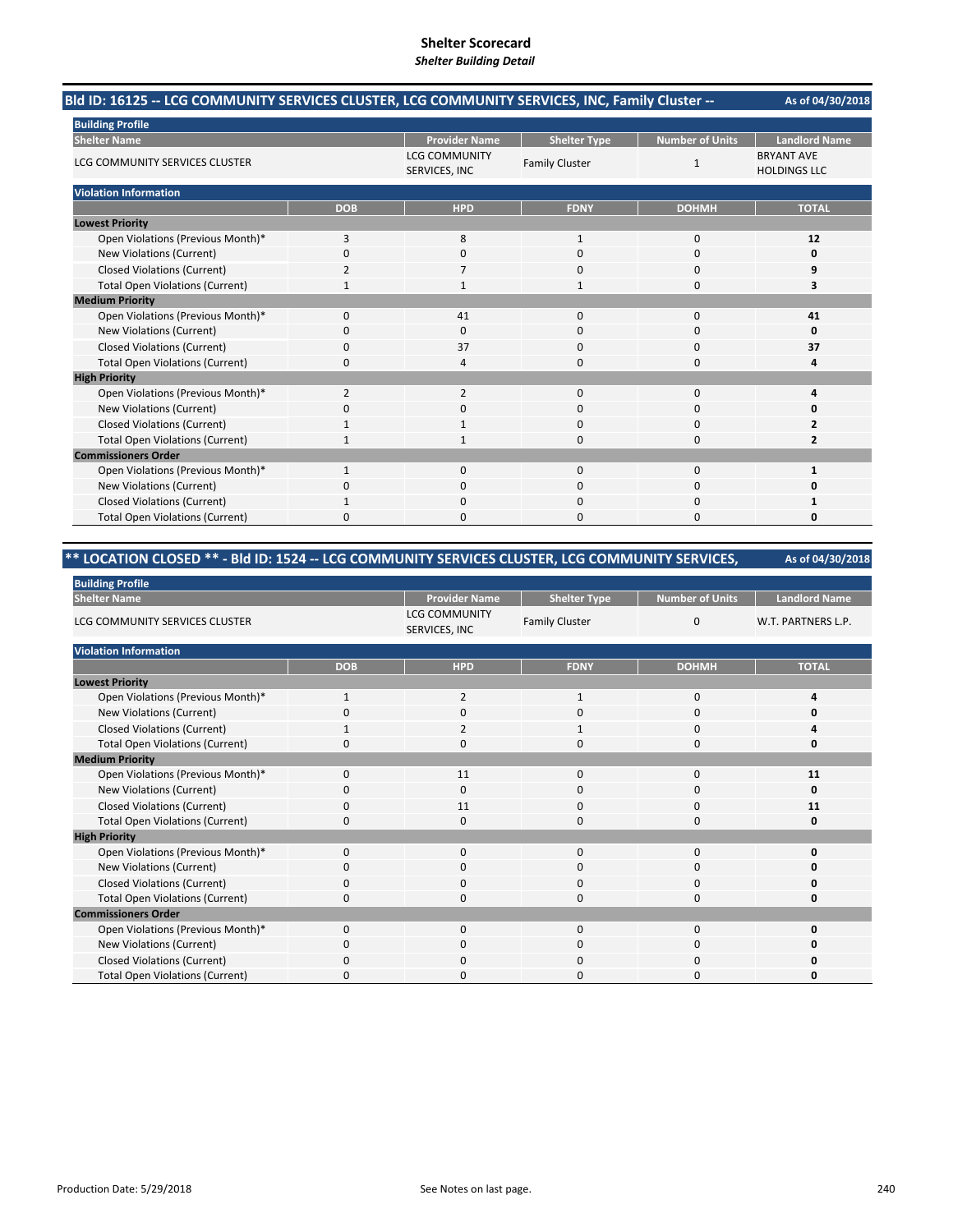#### **As of 04/30/2018 Bld ID: 1525 ‐‐ LCG COMMUNITY SERVICES CLUSTER, LCG COMMUNITY SERVICES, INC, Family Cluster ‐‐ Bronx**

| <b>Building Profile</b>                |                |                                       |                       |                        |                                            |
|----------------------------------------|----------------|---------------------------------------|-----------------------|------------------------|--------------------------------------------|
| <b>Shelter Name</b>                    |                | <b>Provider Name</b>                  | <b>Shelter Type</b>   | <b>Number of Units</b> | <b>Landlord Name</b>                       |
| LCG COMMUNITY SERVICES CLUSTER         |                | <b>LCG COMMUNITY</b><br>SERVICES, INC | <b>Family Cluster</b> | 2                      | <b>MEDARY STENTON</b><br><b>ASSOCIATES</b> |
| <b>Violation Information</b>           |                |                                       |                       |                        |                                            |
|                                        | <b>DOB</b>     | <b>HPD</b>                            | <b>FDNY</b>           | <b>DOHMH</b>           | <b>TOTAL</b>                               |
| <b>Lowest Priority</b>                 |                |                                       |                       |                        |                                            |
| Open Violations (Previous Month)*      | 14             | 8                                     | 2                     | 0                      | 24                                         |
| New Violations (Current)               | $\Omega$       | $\Omega$                              | 0                     | 0                      | 0                                          |
| <b>Closed Violations (Current)</b>     | 1              | $\Omega$                              | 0                     | 0                      | 1                                          |
| <b>Total Open Violations (Current)</b> | 13             | 8                                     | $\overline{2}$        | $\mathbf 0$            | 23                                         |
| <b>Medium Priority</b>                 |                |                                       |                       |                        |                                            |
| Open Violations (Previous Month)*      | $\Omega$       | 42                                    | 0                     | 3                      | 45                                         |
| New Violations (Current)               | O              | 0                                     | 0                     | 0                      |                                            |
| <b>Closed Violations (Current)</b>     | $\mathbf 0$    | $\overline{7}$                        | 0                     | $\mathbf 0$            | 7                                          |
| <b>Total Open Violations (Current)</b> | $\Omega$       | 35                                    | 0                     | 3                      | 38                                         |
| <b>High Priority</b>                   |                |                                       |                       |                        |                                            |
| Open Violations (Previous Month)*      | 1              | $\overline{2}$                        | 0                     | $\mathbf 0$            | 3                                          |
| New Violations (Current)               | $\Omega$       | 0                                     | 0                     | $\mathbf 0$            |                                            |
| <b>Closed Violations (Current)</b>     | 0              | $\Omega$                              | 0                     | $\mathbf 0$            |                                            |
| <b>Total Open Violations (Current)</b> |                | $\overline{2}$                        | 0                     | $\mathbf 0$            | 3                                          |
| <b>Commissioners Order</b>             |                |                                       |                       |                        |                                            |
| Open Violations (Previous Month)*      | $\overline{4}$ | $\mathbf{0}$                          | $\overline{2}$        | 0                      | 6                                          |
| New Violations (Current)               | $\Omega$       | $\Omega$                              | 0                     | $\Omega$               |                                            |
| <b>Closed Violations (Current)</b>     | 0              | 0                                     | 0                     | 0                      |                                            |
| <b>Total Open Violations (Current)</b> | $\Delta$       | $\Omega$                              | $\overline{2}$        | $\Omega$               | 6                                          |

# **Bld ID: 1526 ‐‐ LCG COMMUNITY SERVICES CLUSTER, LCG COMMUNITY SERVICES, INC, Family Cluster ‐‐ Bronx**

| <b>Building Profile</b>                |            |                                       |                       |                        |                                            |
|----------------------------------------|------------|---------------------------------------|-----------------------|------------------------|--------------------------------------------|
| <b>Shelter Name</b>                    |            | <b>Provider Name</b>                  | <b>Shelter Type</b>   | <b>Number of Units</b> | <b>Landlord Name</b>                       |
| LCG COMMUNITY SERVICES CLUSTER         |            | <b>LCG COMMUNITY</b><br>SERVICES, INC | <b>Family Cluster</b> | 3                      | <b>MEDARY STENTON</b><br><b>ASSOCIATES</b> |
| <b>Violation Information</b>           |            |                                       |                       |                        |                                            |
|                                        | <b>DOB</b> | <b>HPD</b>                            | <b>FDNY</b>           | <b>DOHMH</b>           | <b>TOTAL</b>                               |
| <b>Lowest Priority</b>                 |            |                                       |                       |                        |                                            |
| Open Violations (Previous Month)*      | 4          | 1                                     | $\mathbf 0$           | 0                      | 5                                          |
| New Violations (Current)               | $\Omega$   | $\Omega$                              | 0                     | 0                      |                                            |
| <b>Closed Violations (Current)</b>     | $\Omega$   | $\mathbf 0$                           | 0                     | 0                      |                                            |
| <b>Total Open Violations (Current)</b> | Δ          | $\mathbf{1}$                          | $\Omega$              | $\Omega$               | 5                                          |
| <b>Medium Priority</b>                 |            |                                       |                       |                        |                                            |
| Open Violations (Previous Month)*      | $\Omega$   | 16                                    | 0                     | $\mathbf 0$            | 16                                         |
| New Violations (Current)               | 0          |                                       | 0                     | 0                      |                                            |
| <b>Closed Violations (Current)</b>     | 0          | $\mathbf{1}$                          | 0                     | 0                      |                                            |
| <b>Total Open Violations (Current)</b> | $\Omega$   | 16                                    | $\Omega$              | $\mathbf 0$            | 16                                         |
| <b>High Priority</b>                   |            |                                       |                       |                        |                                            |
| Open Violations (Previous Month)*      |            | $\Omega$                              | $\mathbf{0}$          | $\mathbf 0$            |                                            |
| New Violations (Current)               | O          | 0                                     | 0                     | 0                      |                                            |
| <b>Closed Violations (Current)</b>     | 0          | $\Omega$                              | 0                     | $\mathbf 0$            |                                            |
| <b>Total Open Violations (Current)</b> |            | $\Omega$                              | 0                     | $\mathbf 0$            |                                            |
| <b>Commissioners Order</b>             |            |                                       |                       |                        |                                            |
| Open Violations (Previous Month)*      | 3          | $\Omega$                              | $\mathbf{0}$          | 0                      | 3                                          |
| New Violations (Current)               | 0          | $\mathbf 0$                           | 0                     | $\mathbf 0$            |                                            |
| <b>Closed Violations (Current)</b>     | $\Omega$   | $\mathbf 0$                           | 0                     | 0                      |                                            |
| <b>Total Open Violations (Current)</b> |            | $\Omega$                              | O                     | $\Omega$               | 3                                          |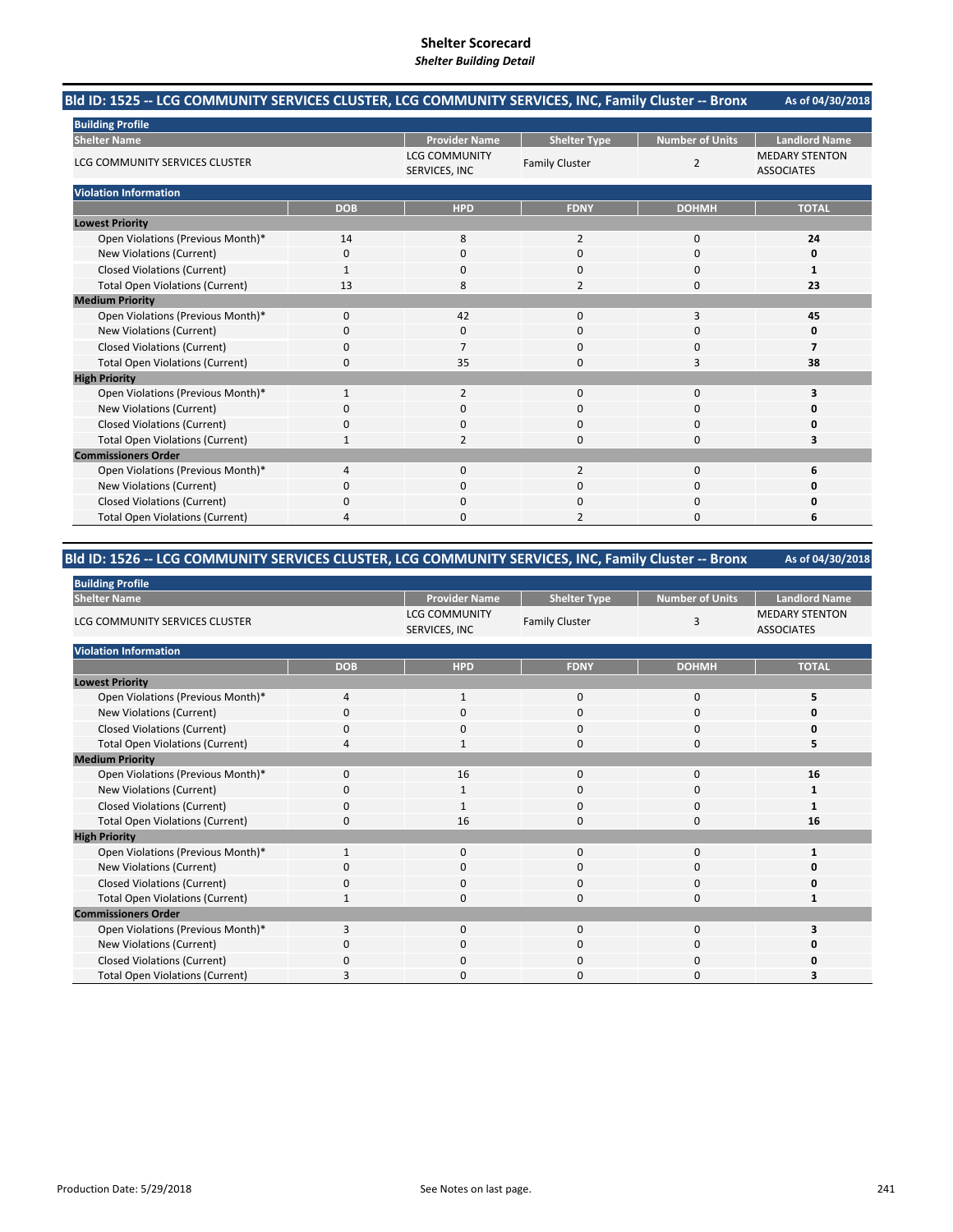#### **As of 04/30/2018 Bld ID: 1493 ‐‐ LCG COMMUNITY SERVICES CLUSTER, LCG COMMUNITY SERVICES, INC, Family Cluster ‐‐ Bronx**

| <b>Building Profile</b>                |                |                                       |                       |                        |                      |
|----------------------------------------|----------------|---------------------------------------|-----------------------|------------------------|----------------------|
| <b>Shelter Name</b>                    |                | <b>Provider Name</b>                  | <b>Shelter Type</b>   | <b>Number of Units</b> | <b>Landlord Name</b> |
| LCG COMMUNITY SERVICES CLUSTER         |                | <b>LCG COMMUNITY</b><br>SERVICES, INC | <b>Family Cluster</b> | 5                      | <b>RAM LLC</b>       |
| <b>Violation Information</b>           |                |                                       |                       |                        |                      |
|                                        | <b>DOB</b>     | <b>HPD</b>                            | <b>FDNY</b>           | <b>DOHMH</b>           | <b>TOTAL</b>         |
| <b>Lowest Priority</b>                 |                |                                       |                       |                        |                      |
| Open Violations (Previous Month)*      | $\mathbf{1}$   | 14                                    | $\overline{2}$        | $\mathbf 0$            | 17                   |
| New Violations (Current)               | $\Omega$       | $\Omega$                              | 0                     | 0                      | 0                    |
| <b>Closed Violations (Current)</b>     |                | 5                                     | 0                     | $\mathbf 0$            | 6                    |
| <b>Total Open Violations (Current)</b> | O              | 9                                     | $\overline{2}$        | 0                      | 11                   |
| <b>Medium Priority</b>                 |                |                                       |                       |                        |                      |
| Open Violations (Previous Month)*      | $\Omega$       | 30                                    | 0                     | 0                      | 30                   |
| New Violations (Current)               | O              | 0                                     | 0                     | 0                      | o                    |
| <b>Closed Violations (Current)</b>     | $\mathbf 0$    | 0                                     | 0                     | $\mathbf 0$            | Ω                    |
| <b>Total Open Violations (Current)</b> | $\Omega$       | 30                                    | 0                     | $\Omega$               | 30                   |
| <b>High Priority</b>                   |                |                                       |                       |                        |                      |
| Open Violations (Previous Month)*      | $\Omega$       | 2                                     | 0                     | 0                      | $\overline{2}$       |
| New Violations (Current)               | O              | 0                                     | 0                     | 0                      |                      |
| <b>Closed Violations (Current)</b>     | $\mathbf 0$    | $\mathbf 0$                           | 0                     | $\mathbf 0$            |                      |
| <b>Total Open Violations (Current)</b> | $\Omega$       | $\overline{\phantom{0}}$              | 0                     | $\Omega$               | 2                    |
| <b>Commissioners Order</b>             |                |                                       |                       |                        |                      |
| Open Violations (Previous Month)*      | 2              | $\mathbf 0$                           | 0                     | $\mathbf 0$            | $\overline{2}$       |
| New Violations (Current)               | <sup>0</sup>   | $\Omega$                              | 0                     | 0                      |                      |
| <b>Closed Violations (Current)</b>     | $\Omega$       | $\Omega$                              | 0                     | 0                      |                      |
| <b>Total Open Violations (Current)</b> | $\overline{2}$ | $\mathbf 0$                           | 0                     | 0                      | $\overline{2}$       |

# **\*\* LOCATION CLOSED \*\* ‐ Bld ID: 1515 ‐‐ LCG COMMUNITY SERVICES CLUSTER, LCG COMMUNITY SERVICES,**

| <b>Building Profile</b>                |             |                                       |                       |                        |                      |
|----------------------------------------|-------------|---------------------------------------|-----------------------|------------------------|----------------------|
| <b>Shelter Name</b>                    |             | <b>Provider Name</b>                  | <b>Shelter Type</b>   | <b>Number of Units</b> | <b>Landlord Name</b> |
| LCG COMMUNITY SERVICES CLUSTER         |             | <b>LCG COMMUNITY</b><br>SERVICES, INC | <b>Family Cluster</b> | $\mathbf{0}$           | SYDITH REALTY CORP   |
| <b>Violation Information</b>           |             |                                       |                       |                        |                      |
|                                        | <b>DOB</b>  | <b>HPD</b>                            | <b>FDNY</b>           | <b>DOHMH</b>           | <b>TOTAL</b>         |
| <b>Lowest Priority</b>                 |             |                                       |                       |                        |                      |
| Open Violations (Previous Month)*      | $\mathbf 0$ | $\mathbf{0}$                          | 1                     | 0                      | 1                    |
| New Violations (Current)               | 0           | 0                                     | 0                     | 0                      |                      |
| <b>Closed Violations (Current)</b>     | 0           | $\Omega$                              | 1                     | 0                      |                      |
| <b>Total Open Violations (Current)</b> | 0           | $\Omega$                              | 0                     | $\mathbf 0$            |                      |
| <b>Medium Priority</b>                 |             |                                       |                       |                        |                      |
| Open Violations (Previous Month)*      | $\Omega$    | 5                                     | $\Omega$              | $\overline{2}$         | 7                    |
| New Violations (Current)               | 0           | $\mathbf 0$                           | 0                     | 0                      |                      |
| <b>Closed Violations (Current)</b>     | $\Omega$    | 5                                     | $\Omega$              | 2                      |                      |
| <b>Total Open Violations (Current)</b> | 0           | $\Omega$                              | $\Omega$              | 0                      | 0                    |
| <b>High Priority</b>                   |             |                                       |                       |                        |                      |
| Open Violations (Previous Month)*      | $\Omega$    | $\overline{2}$                        | $\Omega$              | $\Omega$               | $\overline{2}$       |
| New Violations (Current)               | 0           | $\mathbf 0$                           | 0                     | 0                      |                      |
| <b>Closed Violations (Current)</b>     | 0           | $\overline{2}$                        | 0                     | $\mathbf 0$            |                      |
| <b>Total Open Violations (Current)</b> | 0           | 0                                     | 0                     | 0                      |                      |
| <b>Commissioners Order</b>             |             |                                       |                       |                        |                      |
| Open Violations (Previous Month)*      |             | $\Omega$                              | $\Omega$              | $\mathbf 0$            |                      |
| New Violations (Current)               | 0           | $\mathbf 0$                           | 0                     | $\mathbf 0$            |                      |
| <b>Closed Violations (Current)</b>     |             | $\Omega$                              | 0                     | 0                      |                      |
| <b>Total Open Violations (Current)</b> | 0           | $\Omega$                              | $\Omega$              | $\Omega$               |                      |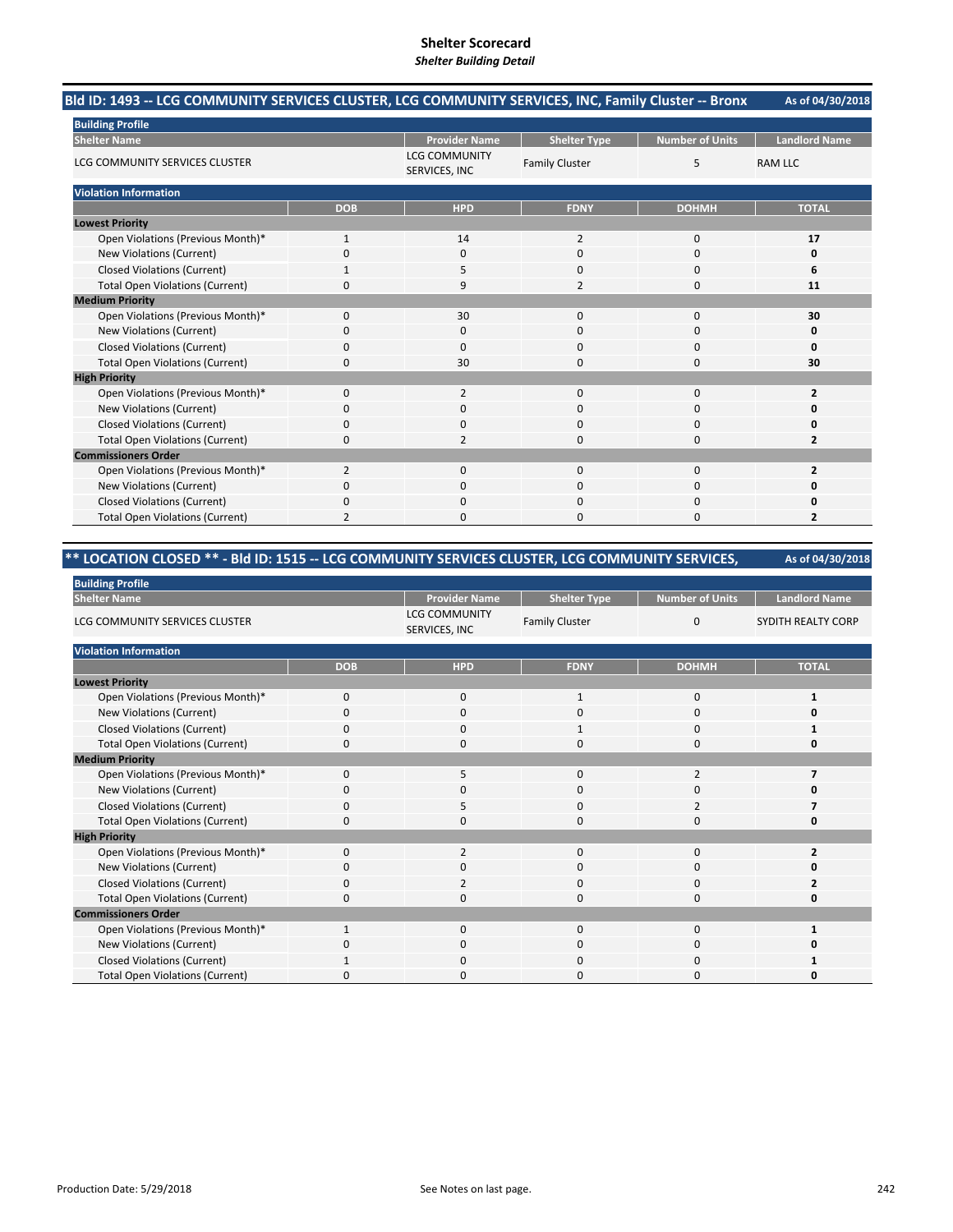#### **As of 04/30/2018 Bld ID: 1459 ‐‐ LCG COMMUNITY SERVICES CLUSTER, LCG COMMUNITY SERVICES, INC, Family Cluster ‐‐ Bronx**

| <b>Building Profile</b>                |                |                                       |                       |                 |                                |  |
|----------------------------------------|----------------|---------------------------------------|-----------------------|-----------------|--------------------------------|--|
| <b>Shelter Name</b>                    |                | <b>Provider Name</b>                  | <b>Shelter Type</b>   | Number of Units | <b>Landlord Name</b>           |  |
| LCG COMMUNITY SERVICES CLUSTER         |                | <b>LCG COMMUNITY</b><br>SERVICES, INC | <b>Family Cluster</b> | 2               | X MORRIS TOWERS,<br><b>LLC</b> |  |
| <b>Violation Information</b>           |                |                                       |                       |                 |                                |  |
|                                        | <b>DOB</b>     | <b>HPD</b>                            | <b>FDNY</b>           | <b>DOHMH</b>    | <b>TOTAL</b>                   |  |
| <b>Lowest Priority</b>                 |                |                                       |                       |                 |                                |  |
| Open Violations (Previous Month)*      | $\overline{2}$ | 5                                     | $\overline{2}$        | 0               | 9                              |  |
| New Violations (Current)               | O              | 4                                     | 0                     | 0               |                                |  |
| <b>Closed Violations (Current)</b>     | 0              | 4                                     | $\Omega$              | 0               |                                |  |
| <b>Total Open Violations (Current)</b> | $\overline{2}$ | 5                                     | $\overline{2}$        | 0               | q                              |  |
| <b>Medium Priority</b>                 |                |                                       |                       |                 |                                |  |
| Open Violations (Previous Month)*      | $\Omega$       | 9                                     | $\Omega$              | 0               |                                |  |
| New Violations (Current)               | C              | 5                                     | 0                     | 0               |                                |  |
| <b>Closed Violations (Current)</b>     | 0              | 6                                     | $\mathbf 0$           | 0               |                                |  |
| <b>Total Open Violations (Current)</b> | $\Omega$       | 8                                     | $\Omega$              | $\Omega$        | 8                              |  |
| <b>High Priority</b>                   |                |                                       |                       |                 |                                |  |
| Open Violations (Previous Month)*      | $\Omega$       | $\mathbf 0$                           | $\mathbf 0$           | 0               | n                              |  |
| New Violations (Current)               | O              | $\overline{2}$                        | 0                     | 0               |                                |  |
| <b>Closed Violations (Current)</b>     | $\Omega$       | $\mathbf 0$                           | $\Omega$              | 0               |                                |  |
| <b>Total Open Violations (Current)</b> | 0              | $\overline{2}$                        | $\Omega$              | $\Omega$        | 2                              |  |
| <b>Commissioners Order</b>             |                |                                       |                       |                 |                                |  |
| Open Violations (Previous Month)*      | 0              | $\mathbf 0$                           | $\mathbf 0$           | 0               | n                              |  |
| New Violations (Current)               | $\Omega$       | $\Omega$                              | $\Omega$              | $\Omega$        | n                              |  |
| <b>Closed Violations (Current)</b>     | 0              | $\mathbf 0$                           | 0                     | 0               |                                |  |
| <b>Total Open Violations (Current)</b> | 0              | $\Omega$                              | 0                     | $\Omega$        | O                              |  |

#### **As of 04/30/2018 Bld ID: 1454 ‐‐ LCG COMMUNITY SERVICES CLUSTER, LCG COMMUNITY SERVICES, INC, Family Cluster ‐‐ Bronx**

| <b>Building Profile</b>                |                |                                       |                       |                        |                      |
|----------------------------------------|----------------|---------------------------------------|-----------------------|------------------------|----------------------|
| <b>Shelter Name</b>                    |                | <b>Provider Name</b>                  | <b>Shelter Type</b>   | <b>Number of Units</b> | <b>Landlord Name</b> |
| LCG COMMUNITY SERVICES CLUSTER         |                | <b>LCG COMMUNITY</b><br>SERVICES, INC | <b>Family Cluster</b> | 3                      | <b>X WALTON LLC</b>  |
| <b>Violation Information</b>           |                |                                       |                       |                        |                      |
|                                        | <b>DOB</b>     | <b>HPD</b>                            | <b>FDNY</b>           | <b>DOHMH</b>           | <b>TOTAL</b>         |
| <b>Lowest Priority</b>                 |                |                                       |                       |                        |                      |
| Open Violations (Previous Month)*      | 2              | 20                                    | $\mathbf{1}$          | $\mathbf 0$            | 23                   |
| New Violations (Current)               | 3              | 1                                     | 0                     | 0                      |                      |
| <b>Closed Violations (Current)</b>     |                | 4                                     | 0                     | 0                      | 5                    |
| <b>Total Open Violations (Current)</b> |                | 17                                    | $\mathbf{1}$          | 0                      | 22                   |
| <b>Medium Priority</b>                 |                |                                       |                       |                        |                      |
| Open Violations (Previous Month)*      | $\mathbf 0$    | 43                                    | $\mathbf{0}$          | 0                      | 43                   |
| New Violations (Current)               | 0              | 25                                    | 0                     | 2                      | 27                   |
| <b>Closed Violations (Current)</b>     | 0              | 4                                     | 0                     | $\overline{2}$         | 6                    |
| <b>Total Open Violations (Current)</b> | 0              | 64                                    | 0                     | 0                      | 64                   |
| <b>High Priority</b>                   |                |                                       |                       |                        |                      |
| Open Violations (Previous Month)*      | $\overline{2}$ | 13                                    | $\mathbf{0}$          | 0                      | 15                   |
| New Violations (Current)               | 2              | 3                                     | 0                     | 0                      | 5                    |
| <b>Closed Violations (Current)</b>     | 0              | 3                                     | 0                     | 0                      | 3                    |
| <b>Total Open Violations (Current)</b> |                | 13                                    | 0                     | 0                      | 17                   |
| <b>Commissioners Order</b>             |                |                                       |                       |                        |                      |
| Open Violations (Previous Month)*      | $\mathbf{1}$   | $\mathbf{0}$                          | $\Omega$              | 0                      | 1                    |
| New Violations (Current)               | $\Omega$       | $\mathbf{0}$                          | $\mathbf 0$           | 0                      | O                    |
| <b>Closed Violations (Current)</b>     | $\Omega$       | $\mathbf{0}$                          | $\mathbf 0$           | 0                      | 0                    |
| <b>Total Open Violations (Current)</b> |                | $\Omega$                              | 0                     | $\Omega$               | 1                    |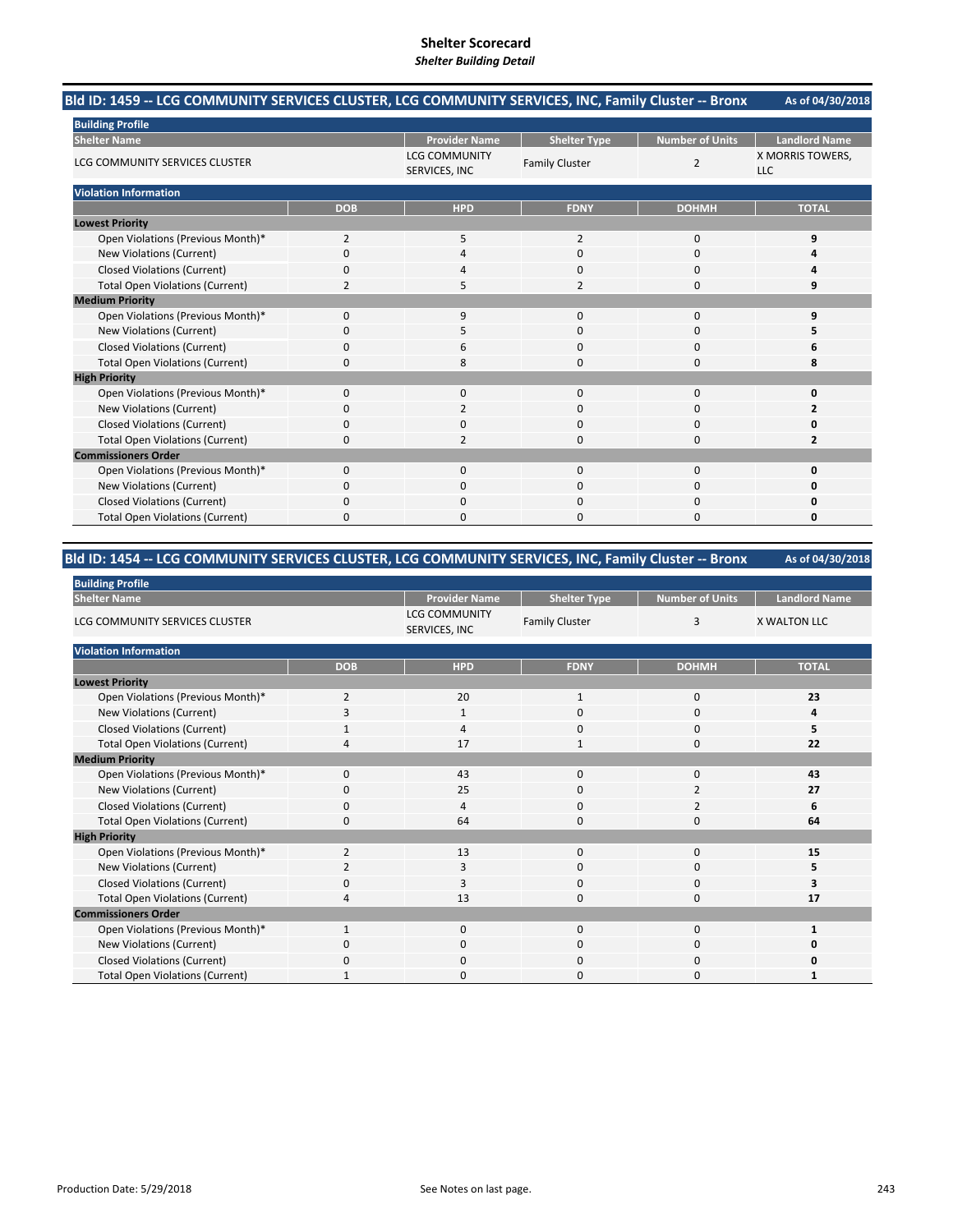#### **As of 04/30/2018 Bld ID: 1530 ‐‐ LCG COMMUNITY SERVICES CLUSTER, LCG COMMUNITY SERVICES, INC, Family Cluster ‐‐ Bronx**

| <b>Building Profile</b>                |             |                                       |                       |                        |                      |
|----------------------------------------|-------------|---------------------------------------|-----------------------|------------------------|----------------------|
| <b>Shelter Name</b>                    |             | <b>Provider Name</b>                  | <b>Shelter Type</b>   | <b>Number of Units</b> | <b>Landlord Name</b> |
| LCG COMMUNITY SERVICES CLUSTER         |             | <b>LCG COMMUNITY</b><br>SERVICES, INC | <b>Family Cluster</b> | $\overline{4}$         | X E 142ND STREET LLC |
| <b>Violation Information</b>           |             |                                       |                       |                        |                      |
|                                        | <b>DOB</b>  | <b>HPD</b>                            | <b>FDNY</b>           | <b>DOHMH</b>           | <b>TOTAL</b>         |
| <b>Lowest Priority</b>                 |             |                                       |                       |                        |                      |
| Open Violations (Previous Month)*      | 9           | $\overline{2}$                        | $\mathbf{1}$          | $\mathbf 0$            | 12                   |
| New Violations (Current)               |             | $\mathbf 0$                           | 0                     | 0                      |                      |
| <b>Closed Violations (Current)</b>     | $\Omega$    | $\Omega$                              | 0                     | $\mathbf 0$            | Ω                    |
| <b>Total Open Violations (Current)</b> | 10          | $\overline{2}$                        | 1                     | 0                      | 13                   |
| <b>Medium Priority</b>                 |             |                                       |                       |                        |                      |
| Open Violations (Previous Month)*      | $\mathbf 0$ | 21                                    | 0                     | 0                      | 21                   |
| New Violations (Current)               | $\Omega$    | $\Omega$                              | 0                     | $\Omega$               | O                    |
| <b>Closed Violations (Current)</b>     | $\Omega$    | 5                                     | 0                     | 0                      | 5                    |
| <b>Total Open Violations (Current)</b> | $\Omega$    | 16                                    | 0                     | $\mathbf 0$            | 16                   |
| <b>High Priority</b>                   |             |                                       |                       |                        |                      |
| Open Violations (Previous Month)*      | 8           | $\overline{2}$                        | 0                     | $\mathbf 0$            | 10                   |
| New Violations (Current)               | O           | 0                                     | 0                     | 0                      |                      |
| <b>Closed Violations (Current)</b>     | $\mathbf 0$ | $\mathbf{1}$                          | 0                     | 0                      |                      |
| <b>Total Open Violations (Current)</b> | 8           | 1                                     | 0                     | $\Omega$               | q                    |
| <b>Commissioners Order</b>             |             |                                       |                       |                        |                      |
| Open Violations (Previous Month)*      | 6           | $\mathbf 0$                           | 0                     | $\mathbf 0$            |                      |
| New Violations (Current)               | $\Omega$    | $\Omega$                              | 0                     | $\Omega$               |                      |
| <b>Closed Violations (Current)</b>     | $\Omega$    | $\Omega$                              | 0                     | 0                      |                      |
| <b>Total Open Violations (Current)</b> | 6           | $\Omega$                              | 0                     | $\Omega$               | 6                    |

# **Bld ID: 1529 ‐‐ LCG COMMUNITY SERVICES CLUSTER, LCG COMMUNITY SERVICES, INC, Family Cluster ‐‐ Bronx**

| <b>Building Profile</b>                |                |                                       |                       |                 |                                   |
|----------------------------------------|----------------|---------------------------------------|-----------------------|-----------------|-----------------------------------|
| <b>Shelter Name</b>                    |                | <b>Provider Name</b>                  | <b>Shelter Type</b>   | Number of Units | <b>Landlord Name</b>              |
| LCG COMMUNITY SERVICES CLUSTER         |                | <b>LCG COMMUNITY</b><br>SERVICES, INC | <b>Family Cluster</b> | 2               | X JACKSON REALTY CO<br><b>LLC</b> |
| <b>Violation Information</b>           |                |                                       |                       |                 |                                   |
|                                        | <b>DOB</b>     | <b>HPD</b>                            | <b>FDNY</b>           | <b>DOHMH</b>    | <b>TOTAL</b>                      |
| <b>Lowest Priority</b>                 |                |                                       |                       |                 |                                   |
| Open Violations (Previous Month)*      | 6              | 14                                    | 4                     | 0               | 24                                |
| New Violations (Current)               | $\Omega$       | $\overline{2}$                        | $\Omega$              | 0               | 2                                 |
| <b>Closed Violations (Current)</b>     | 0              | $\mathbf{1}$                          | 0                     | $\mathbf 0$     | $\mathbf{1}$                      |
| <b>Total Open Violations (Current)</b> | 6              | 15                                    | 4                     | $\mathbf 0$     | 25                                |
| <b>Medium Priority</b>                 |                |                                       |                       |                 |                                   |
| Open Violations (Previous Month)*      | $\mathbf 0$    | 47                                    | $\mathbf 0$           | $\overline{7}$  | 54                                |
| New Violations (Current)               | 0              | 7                                     | 0                     | $\mathbf 0$     |                                   |
| <b>Closed Violations (Current)</b>     | 0              | 3                                     | 0                     | 0               | 3                                 |
| <b>Total Open Violations (Current)</b> | $\Omega$       | 51                                    | $\Omega$              | 7               | 58                                |
| <b>High Priority</b>                   |                |                                       |                       |                 |                                   |
| Open Violations (Previous Month)*      | 6              | 10                                    | 0                     | $\mathbf 0$     | 16                                |
| New Violations (Current)               | 0              | $\mathbf 0$                           | 0                     | 0               | 0                                 |
| <b>Closed Violations (Current)</b>     | 0              | 1                                     | 0                     | 0               | 1                                 |
| <b>Total Open Violations (Current)</b> | 6              | 9                                     | 0                     | $\mathbf 0$     | 15                                |
| <b>Commissioners Order</b>             |                |                                       |                       |                 |                                   |
| Open Violations (Previous Month)*      | $\overline{7}$ | $\mathbf{0}$                          | 0                     | $\mathbf 0$     | 7                                 |
| New Violations (Current)               | $\Omega$       | $\mathbf 0$                           | 0                     | $\mathbf 0$     |                                   |
| <b>Closed Violations (Current)</b>     | $\Omega$       | $\mathbf 0$                           | 0                     | 0               |                                   |
| <b>Total Open Violations (Current)</b> |                | $\Omega$                              | $\Omega$              | $\Omega$        |                                   |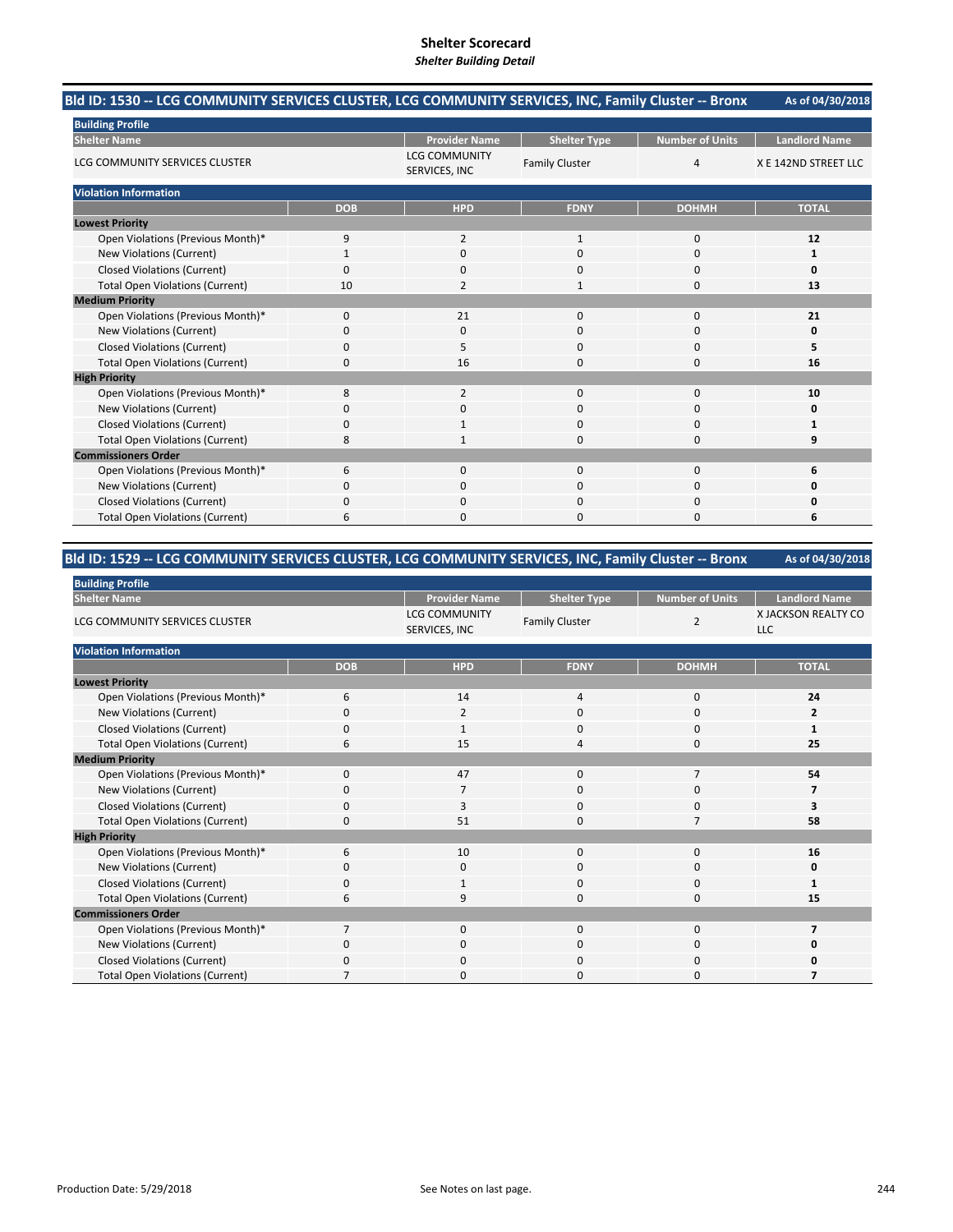|                                                                                                 |              | SHERET DUNUMNY DETAIL                 |                       |                        |                            |
|-------------------------------------------------------------------------------------------------|--------------|---------------------------------------|-----------------------|------------------------|----------------------------|
| ** LOCATION CLOSED ** - BId ID: 1533 -- LCG COMMUNITY SERVICES CLUSTER, LCG COMMUNITY SERVICES, |              |                                       |                       |                        | As of 04/30/2018           |
| <b>Building Profile</b>                                                                         |              |                                       |                       |                        |                            |
| <b>Shelter Name</b>                                                                             |              | <b>Provider Name</b>                  | <b>Shelter Type</b>   | <b>Number of Units</b> | <b>Landlord Name</b>       |
| LCG COMMUNITY SERVICES CLUSTER                                                                  |              | <b>LCG COMMUNITY</b><br>SERVICES, INC | <b>Family Cluster</b> | $\Omega$               | <b>RM BRONX REALTY LLC</b> |
| <b>Violation Information</b>                                                                    |              |                                       |                       |                        |                            |
|                                                                                                 | <b>DOB</b>   | <b>HPD</b>                            | <b>FDNY</b>           | <b>DOHMH</b>           | <b>TOTAL</b>               |
| <b>Lowest Priority</b>                                                                          |              |                                       |                       |                        |                            |
| Open Violations (Previous Month)*                                                               | 11           | 23                                    | 3                     | $\mathbf 0$            | 37                         |
| <b>New Violations (Current)</b>                                                                 | 0            | $\mathbf{0}$                          | 0                     | 0                      | 0                          |
| <b>Closed Violations (Current)</b>                                                              | 11           | 23                                    | 3                     | $\Omega$               | 37                         |
| <b>Total Open Violations (Current)</b>                                                          | 0            | $\Omega$                              | 0                     | $\Omega$               | 0                          |
| <b>Medium Priority</b>                                                                          |              |                                       |                       |                        |                            |
| Open Violations (Previous Month)*                                                               | $\mathbf{0}$ | 84                                    | 0                     | 1                      | 85                         |
| <b>New Violations (Current)</b>                                                                 | 0            | 0                                     | 0                     | 0                      | 0                          |
| <b>Closed Violations (Current)</b>                                                              | 0            | 84                                    | 0                     | $\mathbf{1}$           | 85                         |
| <b>Total Open Violations (Current)</b>                                                          | 0            | $\mathbf 0$                           | 0                     | $\Omega$               | 0                          |
| <b>High Priority</b>                                                                            |              |                                       |                       |                        |                            |
| Open Violations (Previous Month)*                                                               | 13           | 29                                    | 0                     | $\mathbf 0$            | 42                         |
| <b>New Violations (Current)</b>                                                                 | 0            | $\mathbf{0}$                          | 0                     | 0                      | 0                          |
| <b>Closed Violations (Current)</b>                                                              | 13           | 29                                    | 0                     | $\Omega$               | 42                         |
| <b>Total Open Violations (Current)</b>                                                          | 0            | 0                                     | 0                     | $\Omega$               | 0                          |
| <b>Commissioners Order</b>                                                                      |              |                                       |                       |                        |                            |
| Open Violations (Previous Month)*                                                               | 11           | $\mathbf{0}$                          | $\mathbf 0$           | $\mathbf 0$            | 11                         |
| <b>New Violations (Current)</b>                                                                 | 0            | $\Omega$                              | 0                     | $\Omega$               | O                          |
| <b>Closed Violations (Current)</b>                                                              | 11           | $\Omega$                              | 0                     | $\Omega$               | 11                         |

Total Open Violations (Current) 0000 **0**

# **Bld ID: 1447 ‐‐ LCG COMMUNITY SERVICES CLUSTER, LCG COMMUNITY SERVICES, INC, Family Cluster ‐‐ Bronx**

| <b>Building Profile</b>                |            |                                       |                       |                        |                      |  |  |  |
|----------------------------------------|------------|---------------------------------------|-----------------------|------------------------|----------------------|--|--|--|
| <b>Shelter Name</b>                    |            | <b>Provider Name</b>                  | <b>Shelter Type</b>   | <b>Number of Units</b> | <b>Landlord Name</b> |  |  |  |
| LCG COMMUNITY SERVICES CLUSTER         |            | <b>LCG COMMUNITY</b><br>SERVICES, INC | <b>Family Cluster</b> | 4                      | 1272 HOLDING LTD     |  |  |  |
| <b>Violation Information</b>           |            |                                       |                       |                        |                      |  |  |  |
|                                        | <b>DOB</b> | <b>HPD</b>                            | <b>FDNY</b>           | <b>DOHMH</b>           | <b>TOTAL</b>         |  |  |  |
| <b>Lowest Priority</b>                 |            |                                       |                       |                        |                      |  |  |  |
| Open Violations (Previous Month)*      | 5          | 21                                    | $\mathbf{1}$          | $\mathbf 0$            | 27                   |  |  |  |
| New Violations (Current)               |            | 1                                     | 0                     | 0                      | 3                    |  |  |  |
| <b>Closed Violations (Current)</b>     | 3          | $\mathbf 0$                           | 0                     | 0                      | 3                    |  |  |  |
| <b>Total Open Violations (Current)</b> |            | 22                                    | $\mathbf{1}$          | $\mathbf 0$            | 27                   |  |  |  |
| <b>Medium Priority</b>                 |            |                                       |                       |                        |                      |  |  |  |
| Open Violations (Previous Month)*      | $\Omega$   | 48                                    | $\Omega$              | $\mathbf 0$            | 48                   |  |  |  |
| New Violations (Current)               | $\Omega$   | 6                                     | 0                     | 0                      | 6                    |  |  |  |
| <b>Closed Violations (Current)</b>     | $\Omega$   | 1                                     | $\Omega$              | $\mathbf 0$            |                      |  |  |  |
| <b>Total Open Violations (Current)</b> | $\Omega$   | 53                                    | 0                     | 0                      | 53                   |  |  |  |
| <b>High Priority</b>                   |            |                                       |                       |                        |                      |  |  |  |
| Open Violations (Previous Month)*      | 3          | $\overline{2}$                        | $\mathbf{0}$          | 0                      | 5                    |  |  |  |
| New Violations (Current)               | $\Omega$   | 2                                     | 0                     | 0                      | 2                    |  |  |  |
| <b>Closed Violations (Current)</b>     | $\Omega$   | $\mathbf 0$                           | 0                     | $\mathbf 0$            |                      |  |  |  |
| <b>Total Open Violations (Current)</b> | 3          | 4                                     | 0                     | $\mathbf 0$            |                      |  |  |  |
| <b>Commissioners Order</b>             |            |                                       |                       |                        |                      |  |  |  |
| Open Violations (Previous Month)*      | 3          | $\Omega$                              | $\mathbf{0}$          | 0                      |                      |  |  |  |
| New Violations (Current)               | $\Omega$   | $\mathbf 0$                           | 0                     | 0                      |                      |  |  |  |
| <b>Closed Violations (Current)</b>     | $\Omega$   | $\Omega$                              | 0                     | 0                      |                      |  |  |  |
| <b>Total Open Violations (Current)</b> |            | $\Omega$                              | O                     | $\Omega$               |                      |  |  |  |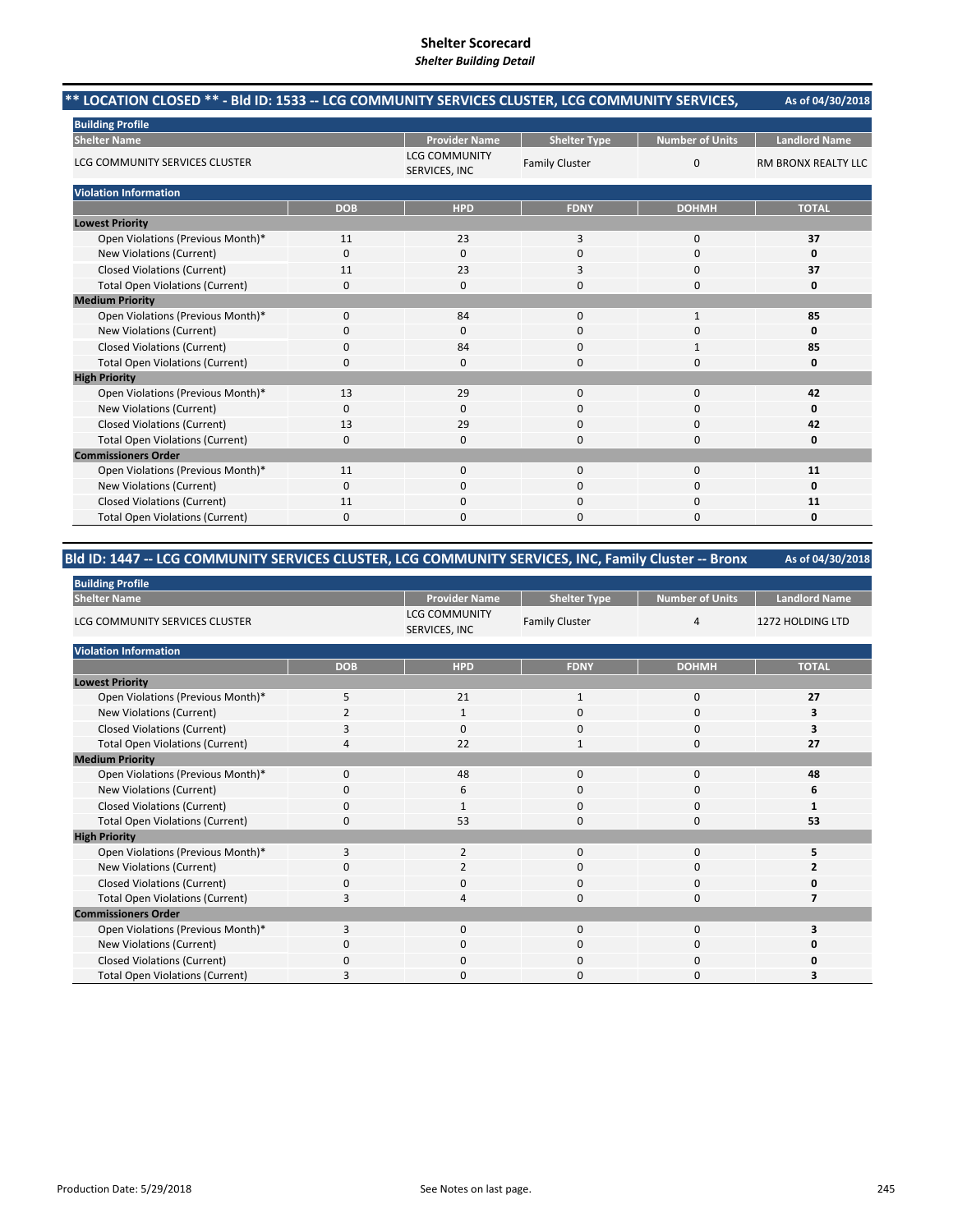#### **As of 04/30/2018 Bld ID: 1532 ‐‐ LCG COMMUNITY SERVICES CLUSTER, LCG COMMUNITY SERVICES, INC, Family Cluster ‐‐ Bronx**

| <b>Building Profile</b>                |             |                                       |                       |                        |                      |
|----------------------------------------|-------------|---------------------------------------|-----------------------|------------------------|----------------------|
| <b>Shelter Name</b>                    |             | <b>Provider Name</b>                  | <b>Shelter Type</b>   | <b>Number of Units</b> | <b>Landlord Name</b> |
| LCG COMMUNITY SERVICES CLUSTER         |             | <b>LCG COMMUNITY</b><br>SERVICES, INC | <b>Family Cluster</b> | 3                      | X HOE REALTY 1 LLC   |
| <b>Violation Information</b>           |             |                                       |                       |                        |                      |
|                                        | <b>DOB</b>  | <b>HPD</b>                            | <b>FDNY</b>           | <b>DOHMH</b>           | <b>TOTAL</b>         |
| <b>Lowest Priority</b>                 |             |                                       |                       |                        |                      |
| Open Violations (Previous Month)*      | $\mathbf 0$ | 14                                    | 3                     | $\mathbf 0$            | 17                   |
| New Violations (Current)               | $\Omega$    | $\mathbf 0$                           | 0                     | 0                      | 0                    |
| <b>Closed Violations (Current)</b>     | $\Omega$    | $\mathbf{1}$                          | 0                     | $\mathbf 0$            | 1                    |
| <b>Total Open Violations (Current)</b> | 0           | 13                                    | 3                     | 0                      | 16                   |
| <b>Medium Priority</b>                 |             |                                       |                       |                        |                      |
| Open Violations (Previous Month)*      | $\Omega$    | 53                                    | 0                     | 1                      | 54                   |
| New Violations (Current)               | $\Omega$    | 6                                     | 0                     | $\Omega$               | 6                    |
| <b>Closed Violations (Current)</b>     | $\Omega$    | 14                                    | 0                     | 0                      | 14                   |
| <b>Total Open Violations (Current)</b> | $\Omega$    | 45                                    | 0                     | $\mathbf{1}$           | 46                   |
| <b>High Priority</b>                   |             |                                       |                       |                        |                      |
| Open Violations (Previous Month)*      | 10          | 1                                     | 0                     | $\mathbf 0$            | 11                   |
| New Violations (Current)               | 0           | 0                                     | 0                     | 0                      |                      |
| <b>Closed Violations (Current)</b>     | 9           | $\mathbf{0}$                          | 0                     | 0                      | 9                    |
| <b>Total Open Violations (Current)</b> | -1          | $\mathbf{1}$                          | 0                     | $\Omega$               | $\overline{2}$       |
| <b>Commissioners Order</b>             |             |                                       |                       |                        |                      |
| Open Violations (Previous Month)*      | 9           | $\mathbf 0$                           | $\mathbf{1}$          | $\mathbf 0$            | 10                   |
| New Violations (Current)               | $\Omega$    | $\Omega$                              | 0                     | 0                      | Ω                    |
| <b>Closed Violations (Current)</b>     | 3           | $\Omega$                              | 0                     | $\mathbf 0$            | 3                    |
| <b>Total Open Violations (Current)</b> | 6           | $\Omega$                              | $\mathbf{1}$          | $\Omega$               |                      |

# **Bld ID: 1511 ‐‐ LCG COMMUNITY SERVICES CLUSTER, LCG COMMUNITY SERVICES, INC, Family Cluster ‐‐ Bronx**

| <b>Building Profile</b>                |            |                                       |                       |                 |                                              |
|----------------------------------------|------------|---------------------------------------|-----------------------|-----------------|----------------------------------------------|
| <b>Shelter Name</b>                    |            | <b>Provider Name</b>                  | <b>Shelter Type</b>   | Number of Units | <b>Landlord Name</b>                         |
| LCG COMMUNITY SERVICES CLUSTER         |            | <b>LCG COMMUNITY</b><br>SERVICES, INC | <b>Family Cluster</b> | 5               | <b>ABLE MANAGEMENT</b><br><b>ESTATES LLC</b> |
| <b>Violation Information</b>           |            |                                       |                       |                 |                                              |
|                                        | <b>DOB</b> | <b>HPD</b>                            | <b>FDNY</b>           | <b>DOHMH</b>    | <b>TOTAL</b>                                 |
| <b>Lowest Priority</b>                 |            |                                       |                       |                 |                                              |
| Open Violations (Previous Month)*      | 14         | 13                                    | 4                     | 0               | 31                                           |
| New Violations (Current)               |            | 3                                     | 0                     | $\mathbf 0$     | 4                                            |
| <b>Closed Violations (Current)</b>     | 3          | $\mathbf 0$                           | 0                     | $\mathbf 0$     | 3                                            |
| <b>Total Open Violations (Current)</b> | 12         | 16                                    | 4                     | 0               | 32                                           |
| <b>Medium Priority</b>                 |            |                                       |                       |                 |                                              |
| Open Violations (Previous Month)*      | $\Omega$   | 11                                    | $\Omega$              | 0               | 11                                           |
| New Violations (Current)               | 0          | 6                                     | 0                     | 0               | 6                                            |
| <b>Closed Violations (Current)</b>     | 0          | $\mathbf 0$                           | 0                     | 0               | 0                                            |
| <b>Total Open Violations (Current)</b> | 0          | 17                                    | 0                     | $\mathbf 0$     | 17                                           |
| <b>High Priority</b>                   |            |                                       |                       |                 |                                              |
| Open Violations (Previous Month)*      | 3          | 5                                     | 0                     | $\mathbf 0$     | 8                                            |
| New Violations (Current)               | 0          | $\mathbf 0$                           | 0                     | 0               |                                              |
| <b>Closed Violations (Current)</b>     |            | $\mathbf 0$                           | 0                     | 0               |                                              |
| <b>Total Open Violations (Current)</b> | 2          | 5                                     | 0                     | 0               |                                              |
| <b>Commissioners Order</b>             |            |                                       |                       |                 |                                              |
| Open Violations (Previous Month)*      | 12         | $\Omega$                              | $\Omega$              | $\mathbf 0$     | 12                                           |
| New Violations (Current)               | 0          | $\mathbf 0$                           | 0                     | 0               | 0                                            |
| <b>Closed Violations (Current)</b>     | $\Omega$   | $\mathbf 0$                           | 0                     | 0               | 0                                            |
| <b>Total Open Violations (Current)</b> | 12         | 0                                     | 0                     | $\Omega$        | 12                                           |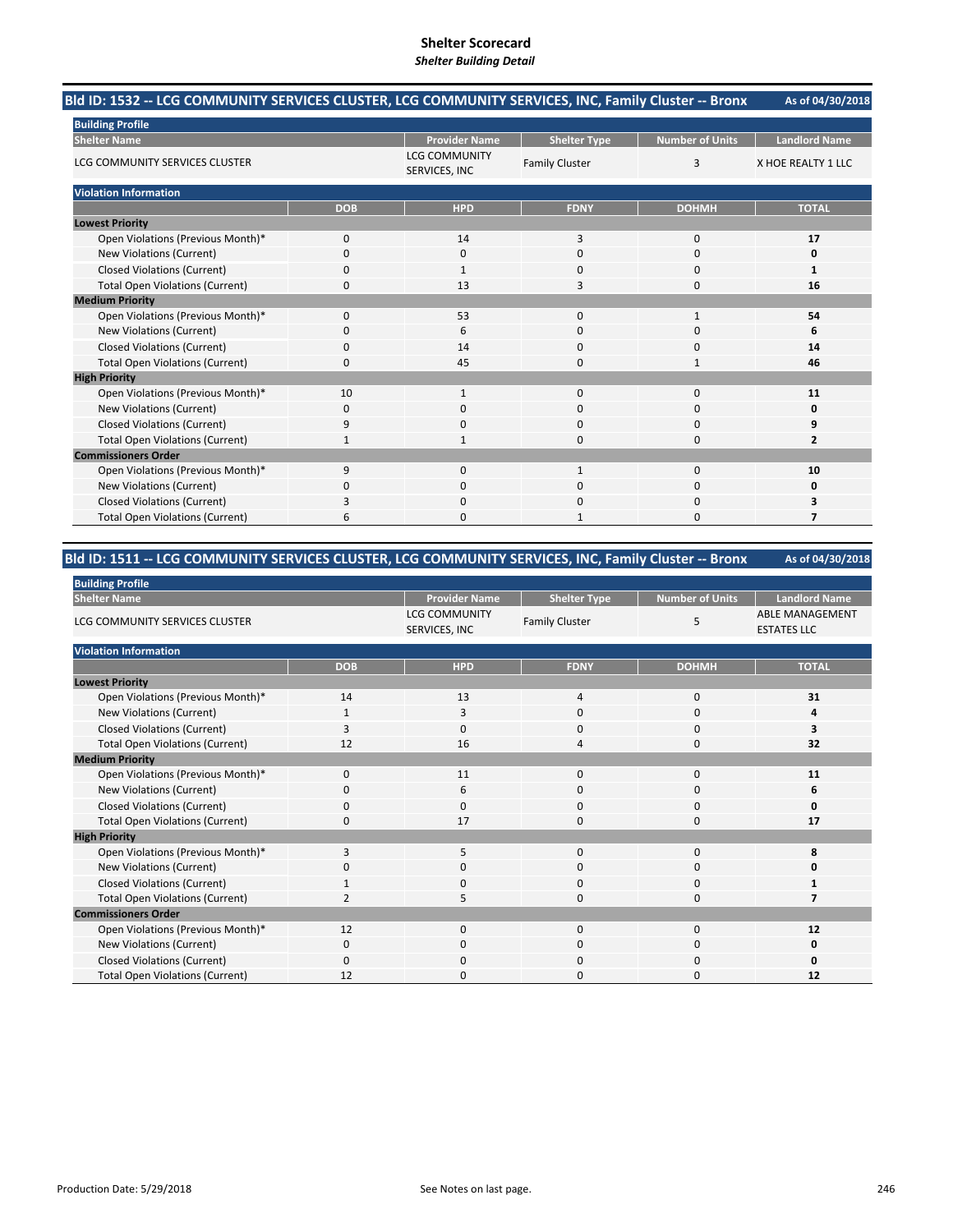#### **As of 04/30/2018 Bld ID: 1478 ‐‐ LCG COMMUNITY SERVICES CLUSTER, LCG COMMUNITY SERVICES, INC, Family Cluster ‐‐ Bronx**

| <b>Building Profile</b>                |            |                                       |                       |                        |                                             |
|----------------------------------------|------------|---------------------------------------|-----------------------|------------------------|---------------------------------------------|
| <b>Shelter Name</b>                    |            | <b>Provider Name</b>                  | <b>Shelter Type</b>   | <b>Number of Units</b> | <b>Landlord Name</b>                        |
| LCG COMMUNITY SERVICES CLUSTER         |            | <b>LCG COMMUNITY</b><br>SERVICES, INC | <b>Family Cluster</b> | 1                      | <b>X WEEKS AVE</b><br><b>ASSOCIATES LLC</b> |
| <b>Violation Information</b>           |            |                                       |                       |                        |                                             |
|                                        | <b>DOB</b> | <b>HPD</b>                            | <b>FDNY</b>           | <b>DOHMH</b>           | <b>TOTAL</b>                                |
| <b>Lowest Priority</b>                 |            |                                       |                       |                        |                                             |
| Open Violations (Previous Month)*      | 20         | 4                                     | 1                     | $\mathbf 0$            | 25                                          |
| New Violations (Current)               | 0          | 0                                     | $\overline{2}$        | 0                      | 2                                           |
| <b>Closed Violations (Current)</b>     | 0          | $\mathbf 0$                           | 0                     | 0                      | O                                           |
| <b>Total Open Violations (Current)</b> | 20         | $\overline{a}$                        | 3                     | $\mathbf 0$            | 27                                          |
| <b>Medium Priority</b>                 |            |                                       |                       |                        |                                             |
| Open Violations (Previous Month)*      | 0          | 29                                    | 0                     | $\mathbf 0$            | 29                                          |
| New Violations (Current)               | 0          | $\Omega$                              | 0                     | $\mathbf 0$            | O                                           |
| <b>Closed Violations (Current)</b>     | 0          | 17                                    | $\Omega$              | 0                      | 17                                          |
| <b>Total Open Violations (Current)</b> | 0          | 12                                    | $\Omega$              | 0                      | 12                                          |
| <b>High Priority</b>                   |            |                                       |                       |                        |                                             |
| Open Violations (Previous Month)*      | 4          | 1                                     | 0                     | $\mathbf 0$            | 5                                           |
| <b>New Violations (Current)</b>        | 0          | $\mathbf 0$                           | 0                     | $\mathbf 0$            |                                             |
| <b>Closed Violations (Current)</b>     | 1          | $\mathbf 0$                           | $\Omega$              | $\mathbf 0$            |                                             |
| <b>Total Open Violations (Current)</b> | 3          | 1                                     | $\Omega$              | $\Omega$               | 4                                           |
| <b>Commissioners Order</b>             |            |                                       |                       |                        |                                             |
| Open Violations (Previous Month)*      | 3          | 0                                     | 0                     | 0                      | 3                                           |
| New Violations (Current)               | O          | $\Omega$                              | $\Omega$              | 0                      |                                             |
| <b>Closed Violations (Current)</b>     | 0          | $\mathbf 0$                           | 0                     | 0                      |                                             |
| <b>Total Open Violations (Current)</b> | 3          | $\Omega$                              | 0                     | $\Omega$               | 3                                           |

# **Bld ID: 1516 ‐‐ LCG COMMUNITY SERVICES CLUSTER, LCG COMMUNITY SERVICES, INC, Family Cluster ‐‐ Bronx**

| <b>Building Profile</b>                |              |                                       |                       |                        |                          |
|----------------------------------------|--------------|---------------------------------------|-----------------------|------------------------|--------------------------|
| <b>Shelter Name</b>                    |              | <b>Provider Name</b>                  | <b>Shelter Type</b>   | <b>Number of Units</b> | <b>Landlord Name</b>     |
| LCG COMMUNITY SERVICES CLUSTER         |              | <b>LCG COMMUNITY</b><br>SERVICES, INC | <b>Family Cluster</b> | $\overline{2}$         | 178TH ST REALTY<br>CORP. |
| <b>Violation Information</b>           |              |                                       |                       |                        |                          |
|                                        | <b>DOB</b>   | <b>HPD</b>                            | <b>FDNY</b>           | <b>DOHMH</b>           | <b>TOTAL</b>             |
| <b>Lowest Priority</b>                 |              |                                       |                       |                        |                          |
| Open Violations (Previous Month)*      | 14           | 16                                    | $\mathbf{1}$          | 0                      | 31                       |
| New Violations (Current)               | 1            | 5                                     | 0                     | 0                      | 6                        |
| <b>Closed Violations (Current)</b>     | $\mathbf{1}$ | 4                                     | 0                     | 0                      | 5                        |
| <b>Total Open Violations (Current)</b> | 14           | 17                                    | $\mathbf{1}$          | 0                      | 32                       |
| <b>Medium Priority</b>                 |              |                                       |                       |                        |                          |
| Open Violations (Previous Month)*      | $\mathbf 0$  | 60                                    | $\Omega$              | 0                      | 60                       |
| New Violations (Current)               | 0            | 12                                    | 0                     | 0                      | 12                       |
| <b>Closed Violations (Current)</b>     | 0            | 10                                    | 0                     | 0                      | 10                       |
| <b>Total Open Violations (Current)</b> | 0            | 62                                    | $\Omega$              | $\mathbf 0$            | 62                       |
| <b>High Priority</b>                   |              |                                       |                       |                        |                          |
| Open Violations (Previous Month)*      | 6            | 8                                     | $\mathbf 0$           | $\mathbf 0$            | 14                       |
| New Violations (Current)               | 0            | 1                                     | 0                     | 0                      | 1                        |
| <b>Closed Violations (Current)</b>     |              | 0                                     | 0                     | 0                      | 1                        |
| <b>Total Open Violations (Current)</b> | 5            | 9                                     | 0                     | 0                      | 14                       |
| <b>Commissioners Order</b>             |              |                                       |                       |                        |                          |
| Open Violations (Previous Month)*      | 8            | $\Omega$                              | $\Omega$              | $\Omega$               | 8                        |
| New Violations (Current)               |              | 0                                     | 0                     | 0                      |                          |
| <b>Closed Violations (Current)</b>     | 5            | $\mathbf 0$                           | $\Omega$              | 0                      | 5                        |
| <b>Total Open Violations (Current)</b> |              | $\Omega$                              | 0                     | 0                      | Δ                        |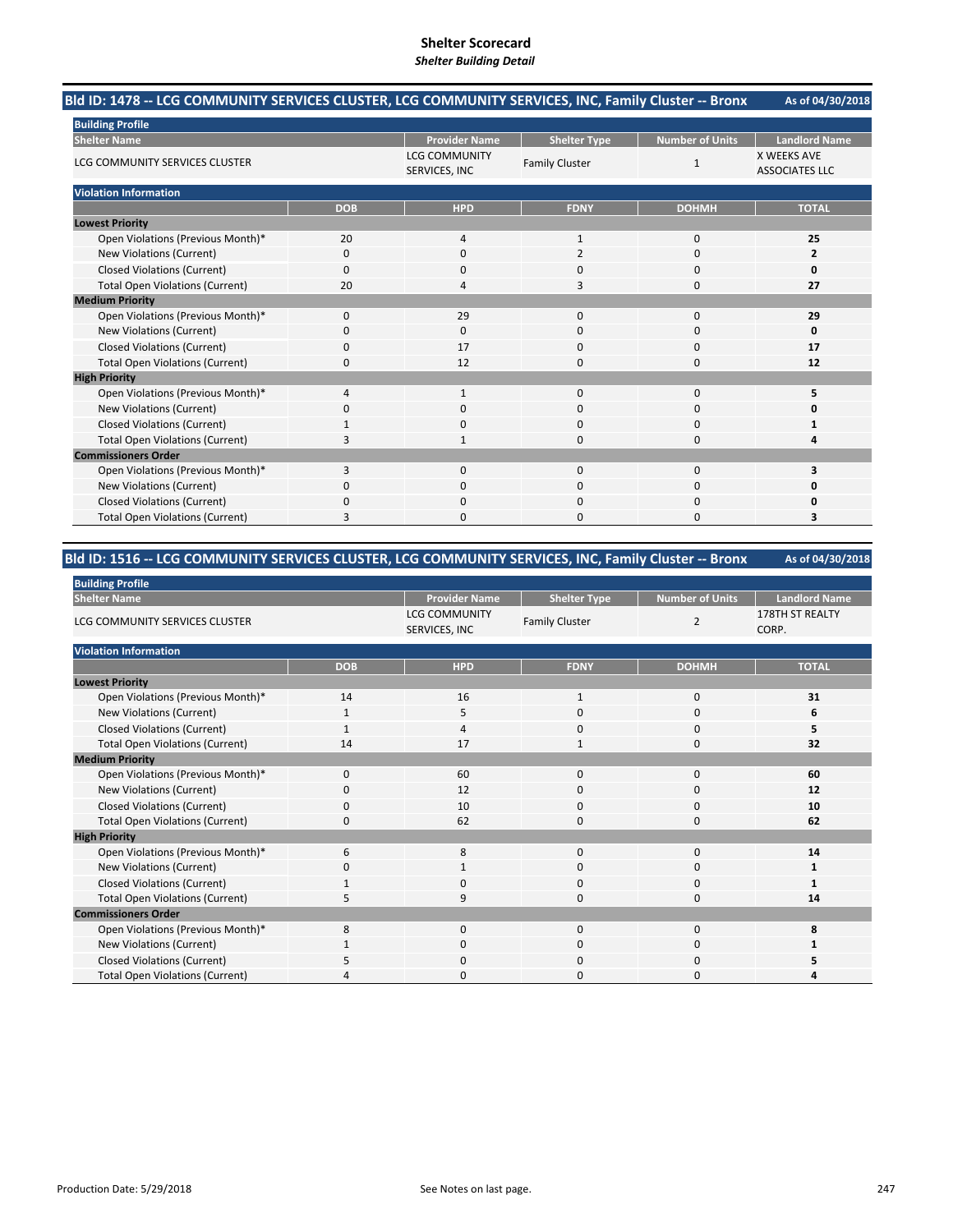#### **As of 04/30/2018 Bld ID: 1468 ‐‐ LCG COMMUNITY SERVICES CLUSTER, LCG COMMUNITY SERVICES, INC, Family Cluster ‐‐ Bronx**

| <b>Building Profile</b>                |              |                                       |                       |                        |                           |
|----------------------------------------|--------------|---------------------------------------|-----------------------|------------------------|---------------------------|
| <b>Shelter Name</b>                    |              | <b>Provider Name</b>                  | <b>Shelter Type</b>   | <b>Number of Units</b> | <b>Landlord Name</b>      |
| LCG COMMUNITY SERVICES CLUSTER         |              | <b>LCG COMMUNITY</b><br>SERVICES, INC | <b>Family Cluster</b> | $\overline{7}$         | <b>X UNION AVENUE LLC</b> |
| <b>Violation Information</b>           |              |                                       |                       |                        |                           |
|                                        | <b>DOB</b>   | <b>HPD</b>                            | <b>FDNY</b>           | <b>DOHMH</b>           | <b>TOTAL</b>              |
| <b>Lowest Priority</b>                 |              |                                       |                       |                        |                           |
| Open Violations (Previous Month)*      | $\mathbf{1}$ | 9                                     | 3                     | $\mathbf 0$            | 13                        |
| New Violations (Current)               | 0            | $\mathbf 0$                           | 0                     | 0                      | Ω                         |
| <b>Closed Violations (Current)</b>     | $\Omega$     | $\overline{2}$                        | 0                     | $\mathbf 0$            | $\overline{2}$            |
| <b>Total Open Violations (Current)</b> |              | 7                                     | 3                     | 0                      | 11                        |
| <b>Medium Priority</b>                 |              |                                       |                       |                        |                           |
| Open Violations (Previous Month)*      | $\Omega$     | 26                                    | 0                     | 0                      | 26                        |
| New Violations (Current)               | $\Omega$     | 0                                     | 0                     | $\Omega$               |                           |
| <b>Closed Violations (Current)</b>     | $\Omega$     | 5                                     | 0                     | 0                      | 5                         |
| <b>Total Open Violations (Current)</b> | $\Omega$     | 21                                    | 0                     | $\mathbf 0$            | 21                        |
| <b>High Priority</b>                   |              |                                       |                       |                        |                           |
| Open Violations (Previous Month)*      |              | $\mathbf{0}$                          | 0                     | $\mathbf 0$            |                           |
| New Violations (Current)               |              | 0                                     | 0                     | 0                      |                           |
| <b>Closed Violations (Current)</b>     |              | $\mathbf 0$                           | 0                     | 0                      |                           |
| <b>Total Open Violations (Current)</b> | $\Omega$     | $\Omega$                              | 0                     | $\Omega$               |                           |
| <b>Commissioners Order</b>             |              |                                       |                       |                        |                           |
| Open Violations (Previous Month)*      | 3            | $\mathbf 0$                           | $\mathbf{1}$          | $\mathbf 0$            |                           |
| New Violations (Current)               |              | $\Omega$                              | 0                     | $\Omega$               |                           |
| <b>Closed Violations (Current)</b>     | $\Omega$     | $\Omega$                              | 0                     | 0                      |                           |
| <b>Total Open Violations (Current)</b> | 5            | $\Omega$                              | 1                     | $\Omega$               | 6                         |

#### **As of 04/30/2018 Bld ID: 1469 ‐‐ LCG COMMUNITY SERVICES CLUSTER, LCG COMMUNITY SERVICES, INC, Family Cluster ‐‐ Bronx**

| <b>Building Profile</b>                |              |                                       |                       |                        |                      |  |
|----------------------------------------|--------------|---------------------------------------|-----------------------|------------------------|----------------------|--|
| <b>Shelter Name</b>                    |              | <b>Provider Name</b>                  | <b>Shelter Type</b>   | <b>Number of Units</b> | <b>Landlord Name</b> |  |
| LCG COMMUNITY SERVICES CLUSTER         |              | <b>LCG COMMUNITY</b><br>SERVICES, INC | <b>Family Cluster</b> | 5                      | X POLITE REALTY LLC  |  |
| <b>Violation Information</b>           |              |                                       |                       |                        |                      |  |
|                                        | <b>DOB</b>   | <b>HPD</b>                            | <b>FDNY</b>           | <b>DOHMH</b>           | <b>TOTAL</b>         |  |
| <b>Lowest Priority</b>                 |              |                                       |                       |                        |                      |  |
| Open Violations (Previous Month)*      | 1            | 10                                    | $\overline{2}$        | 0                      | 13                   |  |
| New Violations (Current)               | 0            | $\Omega$                              | 0                     | 0                      | 0                    |  |
| <b>Closed Violations (Current)</b>     | 0            | $\mathbf 0$                           | 0                     | $\mathbf 0$            | O                    |  |
| <b>Total Open Violations (Current)</b> | $\mathbf{1}$ | 10                                    | $\overline{2}$        | $\mathbf 0$            | 13                   |  |
| <b>Medium Priority</b>                 |              |                                       |                       |                        |                      |  |
| Open Violations (Previous Month)*      | $\Omega$     | 8                                     | 0                     | 0                      |                      |  |
| New Violations (Current)               | 0            | 1                                     | 0                     | 0                      |                      |  |
| <b>Closed Violations (Current)</b>     | $\Omega$     | $\overline{2}$                        | 0                     | 0                      |                      |  |
| <b>Total Open Violations (Current)</b> | 0            | 7                                     | 0                     | $\mathbf 0$            |                      |  |
| <b>High Priority</b>                   |              |                                       |                       |                        |                      |  |
| Open Violations (Previous Month)*      | $\Omega$     | $\Omega$                              | $\Omega$              | $\Omega$               | O                    |  |
| New Violations (Current)               | $\Omega$     | $\mathbf 0$                           | 0                     | $\mathbf 0$            |                      |  |
| <b>Closed Violations (Current)</b>     | $\Omega$     | $\mathbf 0$                           | 0                     | 0                      |                      |  |
| <b>Total Open Violations (Current)</b> | 0            | $\Omega$                              | 0                     | 0                      | 0                    |  |
| <b>Commissioners Order</b>             |              |                                       |                       |                        |                      |  |
| Open Violations (Previous Month)*      | 3            | $\Omega$                              | $\Omega$              | $\Omega$               | 3                    |  |
| New Violations (Current)               | $\Omega$     | $\mathbf 0$                           | 0                     | 0                      |                      |  |
| <b>Closed Violations (Current)</b>     | $\Omega$     | $\mathbf 0$                           | 0                     | $\mathbf 0$            |                      |  |
| <b>Total Open Violations (Current)</b> | з            | $\Omega$                              | 0                     | $\Omega$               | 3                    |  |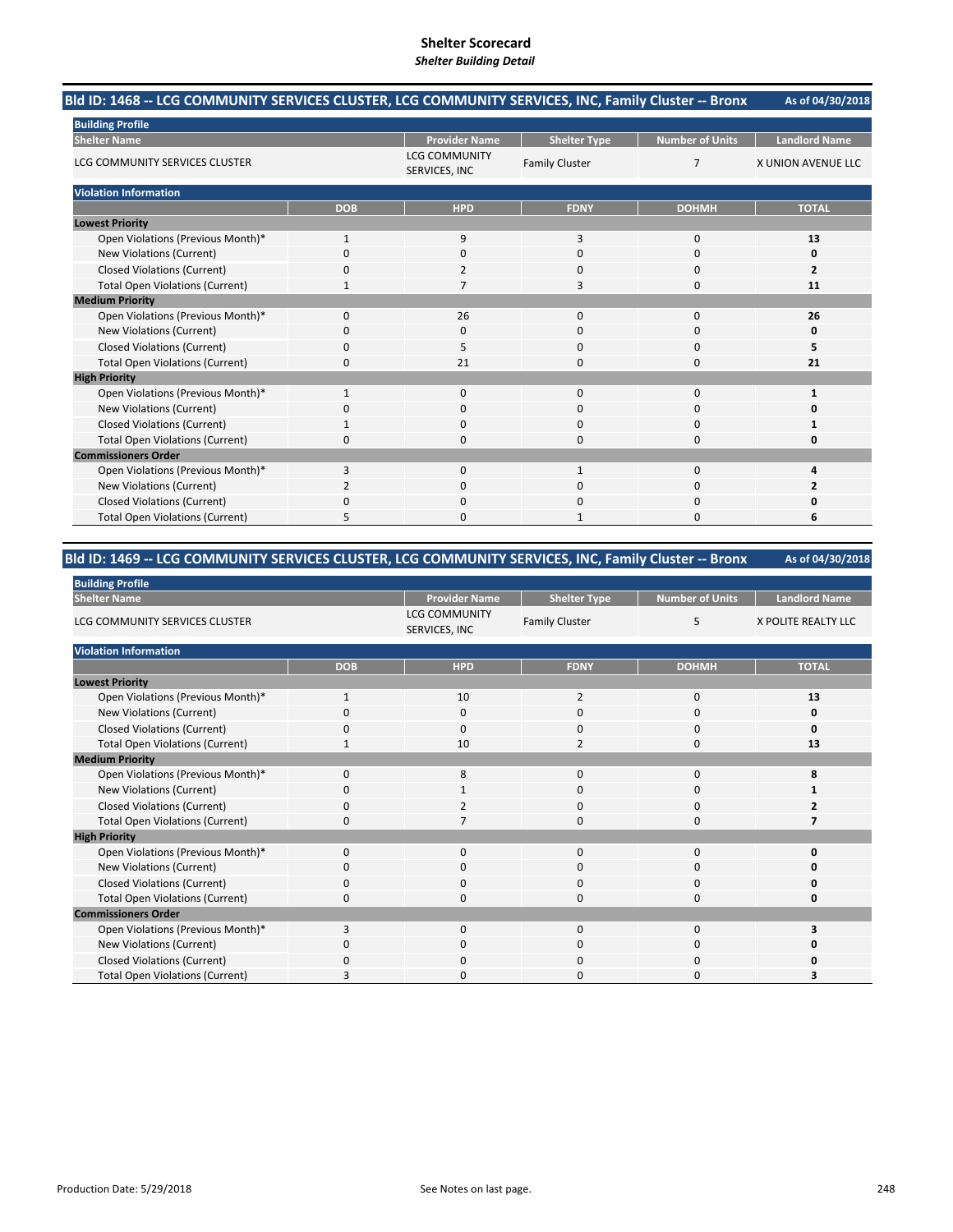# **Shelter Scorecard**

| Shener Scorecard<br><b>Shelter Building Detail</b>                                                                  |              |                                       |                       |                        |                      |  |  |
|---------------------------------------------------------------------------------------------------------------------|--------------|---------------------------------------|-----------------------|------------------------|----------------------|--|--|
| ** LOCATION CLOSED ** - BId ID: 1483 -- LCG COMMUNITY SERVICES CLUSTER, LCG COMMUNITY SERVICES,<br>As of 04/30/2018 |              |                                       |                       |                        |                      |  |  |
| <b>Building Profile</b>                                                                                             |              |                                       |                       |                        |                      |  |  |
| <b>Shelter Name</b>                                                                                                 |              | <b>Provider Name</b>                  | <b>Shelter Type</b>   | <b>Number of Units</b> | <b>Landlord Name</b> |  |  |
| LCG COMMUNITY SERVICES CLUSTER                                                                                      |              | <b>LCG COMMUNITY</b><br>SERVICES, INC | <b>Family Cluster</b> | $\mathbf 0$            | 2242 REALTY LLC.     |  |  |
| <b>Violation Information</b>                                                                                        |              |                                       |                       |                        |                      |  |  |
|                                                                                                                     | <b>DOB</b>   | <b>HPD</b>                            | <b>FDNY</b>           | <b>DOHMH</b>           | <b>TOTAL</b>         |  |  |
| <b>Lowest Priority</b>                                                                                              |              |                                       |                       |                        |                      |  |  |
| Open Violations (Previous Month)*                                                                                   | 0            | $\mathbf{0}$                          | $\Omega$              | $\mathbf 0$            | 0                    |  |  |
| New Violations (Current)                                                                                            | 0            | 0                                     | $\Omega$              | $\mathbf 0$            | o                    |  |  |
| <b>Closed Violations (Current)</b>                                                                                  | 0            | O                                     | <sup>0</sup>          | $\mathbf{0}$           | 0                    |  |  |
| <b>Total Open Violations (Current)</b>                                                                              | 0            | 0                                     | $\Omega$              | $\mathbf 0$            | O                    |  |  |
| <b>Medium Priority</b>                                                                                              |              |                                       |                       |                        |                      |  |  |
| Open Violations (Previous Month)*                                                                                   | 0            | $\mathbf{0}$                          | $\mathbf 0$           | $\mathbf 0$            | 0                    |  |  |
| New Violations (Current)                                                                                            | 0            | ŋ                                     | $\Omega$              | $\Omega$               | o                    |  |  |
| <b>Closed Violations (Current)</b>                                                                                  | 0            | $\Omega$                              | $\mathbf 0$           | $\mathbf 0$            | O                    |  |  |
| <b>Total Open Violations (Current)</b>                                                                              | 0            | n                                     | $\Omega$              | $\mathbf 0$            | 0                    |  |  |
| <b>High Priority</b>                                                                                                |              |                                       |                       |                        |                      |  |  |
| Open Violations (Previous Month)*                                                                                   | $\mathbf{1}$ | $\Omega$                              | $\Omega$              | $\mathbf{0}$           |                      |  |  |
| New Violations (Current)                                                                                            | 0            | 0                                     | $\Omega$              | 0                      | O                    |  |  |
| <b>Closed Violations (Current)</b>                                                                                  |              | 0                                     | $\Omega$              | 0                      |                      |  |  |
| $\sim$ $\sim$ $\sim$ $\sim$ $\sim$ $\sim$ $\sim$ $\sim$                                                             |              |                                       |                       |                        |                      |  |  |

|                            |  |  | $\cdot$ |  |  |  |  |  |
|----------------------------|--|--|---------|--|--|--|--|--|
|                            |  |  |         |  |  |  |  |  |
| <b>Commissioners Order</b> |  |  |         |  |  |  |  |  |
|                            |  |  |         |  |  |  |  |  |
|                            |  |  |         |  |  |  |  |  |
|                            |  |  |         |  |  |  |  |  |
|                            |  |  |         |  |  |  |  |  |
|                            |  |  |         |  |  |  |  |  |

# **Bld ID: 1484 ‐‐ LCG COMMUNITY SERVICES CLUSTER, LCG COMMUNITY SERVICES, INC, Family Cluster ‐‐ Bronx**

| <b>Building Profile</b>                |                |                                       |                       |                        |                                          |  |
|----------------------------------------|----------------|---------------------------------------|-----------------------|------------------------|------------------------------------------|--|
| <b>Shelter Name</b>                    |                | <b>Provider Name</b>                  | <b>Shelter Type</b>   | <b>Number of Units</b> | <b>Landlord Name</b>                     |  |
| LCG COMMUNITY SERVICES CLUSTER         |                | <b>LCG COMMUNITY</b><br>SERVICES, INC | <b>Family Cluster</b> | 1                      | <b>2268 BRONX EQUITIES</b><br><b>LLC</b> |  |
| <b>Violation Information</b>           |                |                                       |                       |                        |                                          |  |
|                                        | <b>DOB</b>     | <b>HPD</b>                            | <b>FDNY</b>           | <b>DOHMH</b>           | <b>TOTAL</b>                             |  |
| <b>Lowest Priority</b>                 |                |                                       |                       |                        |                                          |  |
| Open Violations (Previous Month)*      | $\mathbf 0$    | 8                                     | 4                     | 0                      | 12                                       |  |
| New Violations (Current)               | $\Omega$       | $\mathbf 0$                           | $\mathbf 0$           | 0                      | 0                                        |  |
| <b>Closed Violations (Current)</b>     | 0              | $\mathbf 0$                           | 1                     | 0                      | 1                                        |  |
| <b>Total Open Violations (Current)</b> | $\Omega$       | 8                                     | 3                     | 0                      | 11                                       |  |
| <b>Medium Priority</b>                 |                |                                       |                       |                        |                                          |  |
| Open Violations (Previous Month)*      | $\mathbf 0$    | 5                                     | $\mathbf 0$           | 1                      | 6                                        |  |
| New Violations (Current)               | $\Omega$       | $\Omega$                              | $\mathbf 0$           | $\Omega$               |                                          |  |
| <b>Closed Violations (Current)</b>     | $\mathbf 0$    | $\mathbf 0$                           | $\mathbf 0$           | 0                      | O                                        |  |
| <b>Total Open Violations (Current)</b> | $\Omega$       | 5                                     | $\Omega$              | 1                      | 6                                        |  |
| <b>High Priority</b>                   |                |                                       |                       |                        |                                          |  |
| Open Violations (Previous Month)*      | $\overline{2}$ | $\mathbf{1}$                          | $\mathbf{0}$          | 0                      |                                          |  |
| New Violations (Current)               | O              | 0                                     | 0                     | 0                      | 0                                        |  |
| <b>Closed Violations (Current)</b>     | $\Omega$       | $\mathbf 0$                           | $\mathbf 0$           | 0                      | O                                        |  |
| <b>Total Open Violations (Current)</b> | $\mathcal{P}$  | $\mathbf{1}$                          | $\mathbf 0$           | 0                      |                                          |  |
| <b>Commissioners Order</b>             |                |                                       |                       |                        |                                          |  |
| Open Violations (Previous Month)*      | $\Omega$       | $\Omega$                              | $\mathbf 0$           | 0                      | 0                                        |  |
| New Violations (Current)               | $\Omega$       | $\mathbf 0$                           | 0                     | 0                      | 0                                        |  |
| <b>Closed Violations (Current)</b>     | $\Omega$       | $\mathbf 0$                           | $\mathbf 0$           | 0                      | Ω                                        |  |
| <b>Total Open Violations (Current)</b> | O              | $\Omega$                              | 0                     | $\Omega$               | O                                        |  |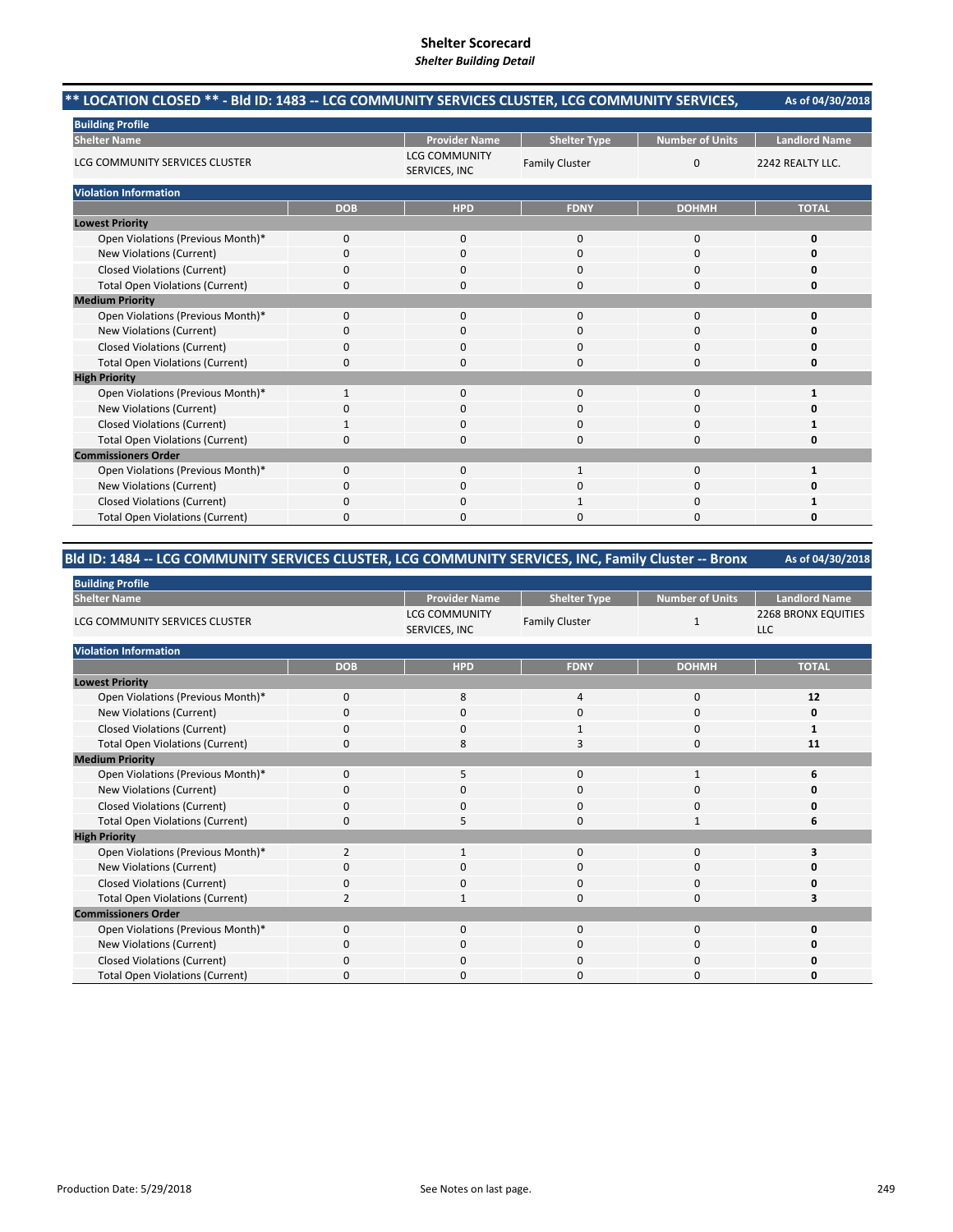| Bld ID: 1528 -- LCG COMMUNITY SERVICES CLUSTER, LCG COMMUNITY SERVICES, INC, Family Cluster -- Bronx | As of 04/30/2018 |
|------------------------------------------------------------------------------------------------------|------------------|
|                                                                                                      |                  |

| <b>Building Profile</b>                |                |                                       |                       |                        |                      |  |
|----------------------------------------|----------------|---------------------------------------|-----------------------|------------------------|----------------------|--|
| <b>Shelter Name</b>                    |                | <b>Provider Name</b>                  | <b>Shelter Type</b>   | <b>Number of Units</b> | <b>Landlord Name</b> |  |
| LCG COMMUNITY SERVICES CLUSTER         |                | <b>LCG COMMUNITY</b><br>SERVICES, INC | <b>Family Cluster</b> | $\overline{7}$         | X E. 178TH ST. LLC   |  |
| <b>Violation Information</b>           |                |                                       |                       |                        |                      |  |
|                                        | <b>DOB</b>     | <b>HPD</b>                            | <b>FDNY</b>           | <b>DOHMH</b>           | <b>TOTAL</b>         |  |
| <b>Lowest Priority</b>                 |                |                                       |                       |                        |                      |  |
| Open Violations (Previous Month)*      | 2              | 13                                    | $\overline{2}$        | $\mathbf 0$            | 17                   |  |
| New Violations (Current)               | $\Omega$       | $\Omega$                              | 0                     | 0                      | 0                    |  |
| <b>Closed Violations (Current)</b>     | $\Omega$       | 0                                     | 0                     | $\mathbf 0$            | ŋ                    |  |
| <b>Total Open Violations (Current)</b> | $\overline{2}$ | 13                                    | $\overline{2}$        | 0                      | 17                   |  |
| <b>Medium Priority</b>                 |                |                                       |                       |                        |                      |  |
| Open Violations (Previous Month)*      | $\Omega$       | 28                                    | 0                     | 0                      | 28                   |  |
| New Violations (Current)               | O              | 0                                     | 0                     | 0                      | o                    |  |
| <b>Closed Violations (Current)</b>     | $\mathbf 0$    | 5                                     | 0                     | $\mathbf 0$            | 5                    |  |
| <b>Total Open Violations (Current)</b> | $\Omega$       | 23                                    | 0                     | $\Omega$               | 23                   |  |
| <b>High Priority</b>                   |                |                                       |                       |                        |                      |  |
| Open Violations (Previous Month)*      |                | 0                                     | 0                     | 0                      |                      |  |
| New Violations (Current)               |                | 0                                     | 0                     | 0                      |                      |  |
| <b>Closed Violations (Current)</b>     |                | $\mathbf 0$                           | 0                     | $\mathbf 0$            |                      |  |
| <b>Total Open Violations (Current)</b> | $\Omega$       | $\Omega$                              | 0                     | $\Omega$               |                      |  |
| <b>Commissioners Order</b>             |                |                                       |                       |                        |                      |  |
| Open Violations (Previous Month)*      | 6              | $\mathbf 0$                           | 0                     | $\mathbf 0$            |                      |  |
| New Violations (Current)               | <sup>0</sup>   | $\Omega$                              | 0                     | 0                      |                      |  |
| <b>Closed Violations (Current)</b>     | $\Omega$       | $\Omega$                              | 0                     | 0                      |                      |  |
| <b>Total Open Violations (Current)</b> | 6              | $\mathbf 0$                           | 0                     | 0                      | 6                    |  |

#### **As of 04/30/2018 Bld ID: 1490 ‐‐ LCG COMMUNITY SERVICES CLUSTER, LCG COMMUNITY SERVICES, INC, Family Cluster ‐‐ Bronx**

| <b>Building Profile</b>                |              |                                       |                       |                        |                       |  |  |
|----------------------------------------|--------------|---------------------------------------|-----------------------|------------------------|-----------------------|--|--|
| <b>Shelter Name</b>                    |              | <b>Provider Name</b>                  | <b>Shelter Type</b>   | <b>Number of Units</b> | <b>Landlord Name</b>  |  |  |
| LCG COMMUNITY SERVICES CLUSTER         |              | <b>LCG COMMUNITY</b><br>SERVICES, INC | <b>Family Cluster</b> | $\overline{4}$         | <b>X BEAUMONT LLC</b> |  |  |
| <b>Violation Information</b>           |              |                                       |                       |                        |                       |  |  |
|                                        | <b>DOB</b>   | <b>HPD</b>                            | <b>FDNY</b>           | <b>DOHMH</b>           | <b>TOTAL</b>          |  |  |
| <b>Lowest Priority</b>                 |              |                                       |                       |                        |                       |  |  |
| Open Violations (Previous Month)*      | 1            | 8                                     | $\mathbf 0$           | 0                      | 9                     |  |  |
| New Violations (Current)               | O            | 1                                     | $\mathbf 0$           | 0                      |                       |  |  |
| <b>Closed Violations (Current)</b>     | $\mathbf 0$  | 1                                     | $\mathbf 0$           | 0                      |                       |  |  |
| <b>Total Open Violations (Current)</b> | -1           | 8                                     | $\Omega$              | $\Omega$               | q                     |  |  |
| <b>Medium Priority</b>                 |              |                                       |                       |                        |                       |  |  |
| Open Violations (Previous Month)*      | $\Omega$     | 22                                    | $\Omega$              | $\Omega$               | 22                    |  |  |
| New Violations (Current)               | O            | 3                                     | 0                     | 0                      | 3                     |  |  |
| <b>Closed Violations (Current)</b>     | $\mathbf 0$  | $\mathbf 0$                           | $\mathbf 0$           | 0                      | 0                     |  |  |
| <b>Total Open Violations (Current)</b> | $\mathbf 0$  | 25                                    | $\mathbf 0$           | 0                      | 25                    |  |  |
| <b>High Priority</b>                   |              |                                       |                       |                        |                       |  |  |
| Open Violations (Previous Month)*      | 1            | $\mathbf 0$                           | $\mathbf{0}$          | $\mathbf 0$            | 1                     |  |  |
| New Violations (Current)               | <sup>0</sup> | $\mathbf 0$                           | 0                     | 0                      | o                     |  |  |
| <b>Closed Violations (Current)</b>     | $\Omega$     | $\mathbf 0$                           | 0                     | 0                      | O                     |  |  |
| <b>Total Open Violations (Current)</b> |              | $\mathbf 0$                           | $\mathbf 0$           | 0                      |                       |  |  |
| <b>Commissioners Order</b>             |              |                                       |                       |                        |                       |  |  |
| Open Violations (Previous Month)*      | $\Omega$     | $\Omega$                              | $\Omega$              | $\Omega$               | 0                     |  |  |
| New Violations (Current)               | $\Omega$     | $\mathbf 0$                           | 0                     | 0                      | O                     |  |  |
| <b>Closed Violations (Current)</b>     | $\Omega$     | $\mathbf 0$                           | 0                     | 0                      | ŋ                     |  |  |
| <b>Total Open Violations (Current)</b> | <sup>0</sup> | $\Omega$                              | 0                     | $\Omega$               | O                     |  |  |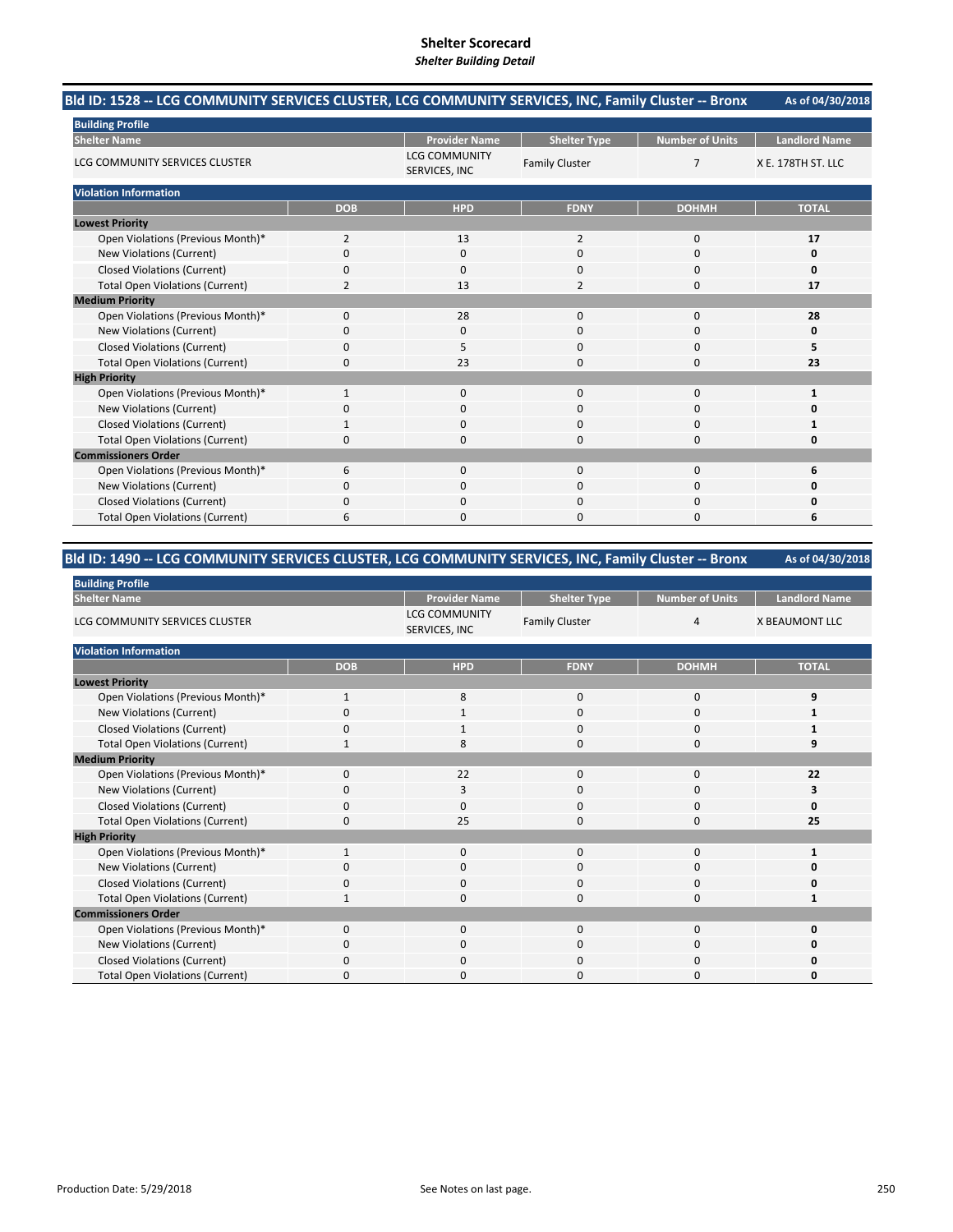#### **As of 04/30/2018 Bld ID: 1480 ‐‐ LCG COMMUNITY SERVICES CLUSTER, LCG COMMUNITY SERVICES, INC, Family Cluster ‐‐ Bronx**

| <b>Building Profile</b>                |                |                                       |                       |                        |                                       |
|----------------------------------------|----------------|---------------------------------------|-----------------------|------------------------|---------------------------------------|
| <b>Shelter Name</b>                    |                | <b>Provider Name</b>                  | <b>Shelter Type</b>   | <b>Number of Units</b> | <b>Landlord Name</b>                  |
| LCG COMMUNITY SERVICES CLUSTER         |                | <b>LCG COMMUNITY</b><br>SERVICES, INC | <b>Family Cluster</b> | 4                      | <b>X MEHEGAN REALTY</b><br><b>LLC</b> |
| <b>Violation Information</b>           |                |                                       |                       |                        |                                       |
|                                        | <b>DOB</b>     | <b>HPD</b>                            | <b>FDNY</b>           | <b>DOHMH</b>           | <b>TOTAL</b>                          |
| <b>Lowest Priority</b>                 |                |                                       |                       |                        |                                       |
| Open Violations (Previous Month)*      |                | 1                                     | 0                     | 0                      | 2                                     |
| New Violations (Current)               |                | 0                                     | 0                     | 0                      |                                       |
| <b>Closed Violations (Current)</b>     | $\Omega$       | $\mathbf 0$                           | 0                     | $\mathbf 0$            |                                       |
| <b>Total Open Violations (Current)</b> | $\overline{2}$ | $\mathbf{1}$                          | 0                     | $\mathbf 0$            | 3                                     |
| <b>Medium Priority</b>                 |                |                                       |                       |                        |                                       |
| Open Violations (Previous Month)*      | $\Omega$       | 26                                    | 0                     | 0                      | 26                                    |
| New Violations (Current)               | $\Omega$       | $\Omega$                              | 0                     | 0                      |                                       |
| <b>Closed Violations (Current)</b>     | $\mathbf 0$    | $\Omega$                              | 0                     | $\mathbf 0$            | O                                     |
| <b>Total Open Violations (Current)</b> | $\Omega$       | 26                                    | 0                     | $\Omega$               | 26                                    |
| <b>High Priority</b>                   |                |                                       |                       |                        |                                       |
| Open Violations (Previous Month)*      | $\mathbf 0$    | 1                                     | 0                     | $\mathbf 0$            |                                       |
| New Violations (Current)               | $\Omega$       | $\Omega$                              | 0                     | 0                      |                                       |
| <b>Closed Violations (Current)</b>     | $\Omega$       | $\Omega$                              | 0                     | $\mathbf 0$            |                                       |
| <b>Total Open Violations (Current)</b> | $\Omega$       | 1                                     | 0                     | $\Omega$               |                                       |
| <b>Commissioners Order</b>             |                |                                       |                       |                        |                                       |
| Open Violations (Previous Month)*      | $\mathbf 0$    | $\mathbf 0$                           | 0                     | $\bf 0$                |                                       |
| New Violations (Current)               | $\Omega$       | $\Omega$                              | 0                     | 0                      |                                       |
| <b>Closed Violations (Current)</b>     | $\Omega$       | 0                                     | 0                     | 0                      |                                       |
| <b>Total Open Violations (Current)</b> | $\Omega$       | $\Omega$                              | 0                     | $\Omega$               | O                                     |

#### **As of 04/30/2018 Bld ID: 1482 ‐‐ LCG COMMUNITY SERVICES CLUSTER, LCG COMMUNITY SERVICES, INC, Family Cluster ‐‐ Bronx**

| <b>Building Profile</b>                |              |                                       |                       |                 |                           |  |  |
|----------------------------------------|--------------|---------------------------------------|-----------------------|-----------------|---------------------------|--|--|
| <b>Shelter Name</b>                    |              | <b>Provider Name</b>                  | <b>Shelter Type</b>   | Number of Units | <b>Landlord Name</b>      |  |  |
| LCG COMMUNITY SERVICES CLUSTER         |              | <b>LCG COMMUNITY</b><br>SERVICES, INC | <b>Family Cluster</b> | $\mathbf{1}$    | <b>SAMEST REALTY CORP</b> |  |  |
| <b>Violation Information</b>           |              |                                       |                       |                 |                           |  |  |
|                                        | <b>DOB</b>   | <b>HPD</b>                            | <b>FDNY</b>           | <b>DOHMH</b>    | <b>TOTAL</b>              |  |  |
| <b>Lowest Priority</b>                 |              |                                       |                       |                 |                           |  |  |
| Open Violations (Previous Month)*      | $\Omega$     | 4                                     | 0                     | 0               |                           |  |  |
| New Violations (Current)               |              |                                       | 0                     | 0               |                           |  |  |
| <b>Closed Violations (Current)</b>     | 0            | 2                                     | 0                     | $\mathbf 0$     | 2                         |  |  |
| <b>Total Open Violations (Current)</b> | 0            | 3                                     | 0                     | $\mathbf 0$     | 3                         |  |  |
| <b>Medium Priority</b>                 |              |                                       |                       |                 |                           |  |  |
| Open Violations (Previous Month)*      | $\Omega$     | 19                                    | 0                     | 0               | 19                        |  |  |
| New Violations (Current)               | <sup>0</sup> | 0                                     | 0                     | 0               | 0                         |  |  |
| <b>Closed Violations (Current)</b>     | 0            | 6                                     | 0                     | $\mathbf 0$     | 6                         |  |  |
| <b>Total Open Violations (Current)</b> | 0            | 13                                    | 0                     | 0               | 13                        |  |  |
| <b>High Priority</b>                   |              |                                       |                       |                 |                           |  |  |
| Open Violations (Previous Month)*      | $\Omega$     | $\mathbf{1}$                          | $\Omega$              | $\mathbf 0$     | $\mathbf{1}$              |  |  |
| New Violations (Current)               | 0            | $\mathbf 0$                           | 0                     | 0               |                           |  |  |
| <b>Closed Violations (Current)</b>     | 0            | $\mathbf 0$                           | $\Omega$              | 0               |                           |  |  |
| <b>Total Open Violations (Current)</b> | 0            | -1                                    | 0                     | 0               |                           |  |  |
| <b>Commissioners Order</b>             |              |                                       |                       |                 |                           |  |  |
| Open Violations (Previous Month)*      | $\Omega$     | $\Omega$                              | $\Omega$              | $\mathbf 0$     | O                         |  |  |
| New Violations (Current)               | 0            | $\mathbf 0$                           | 0                     | 0               |                           |  |  |
| <b>Closed Violations (Current)</b>     | 0            | $\Omega$                              | $\Omega$              | 0               |                           |  |  |
| <b>Total Open Violations (Current)</b> | <sup>0</sup> | $\Omega$                              | O                     | $\Omega$        |                           |  |  |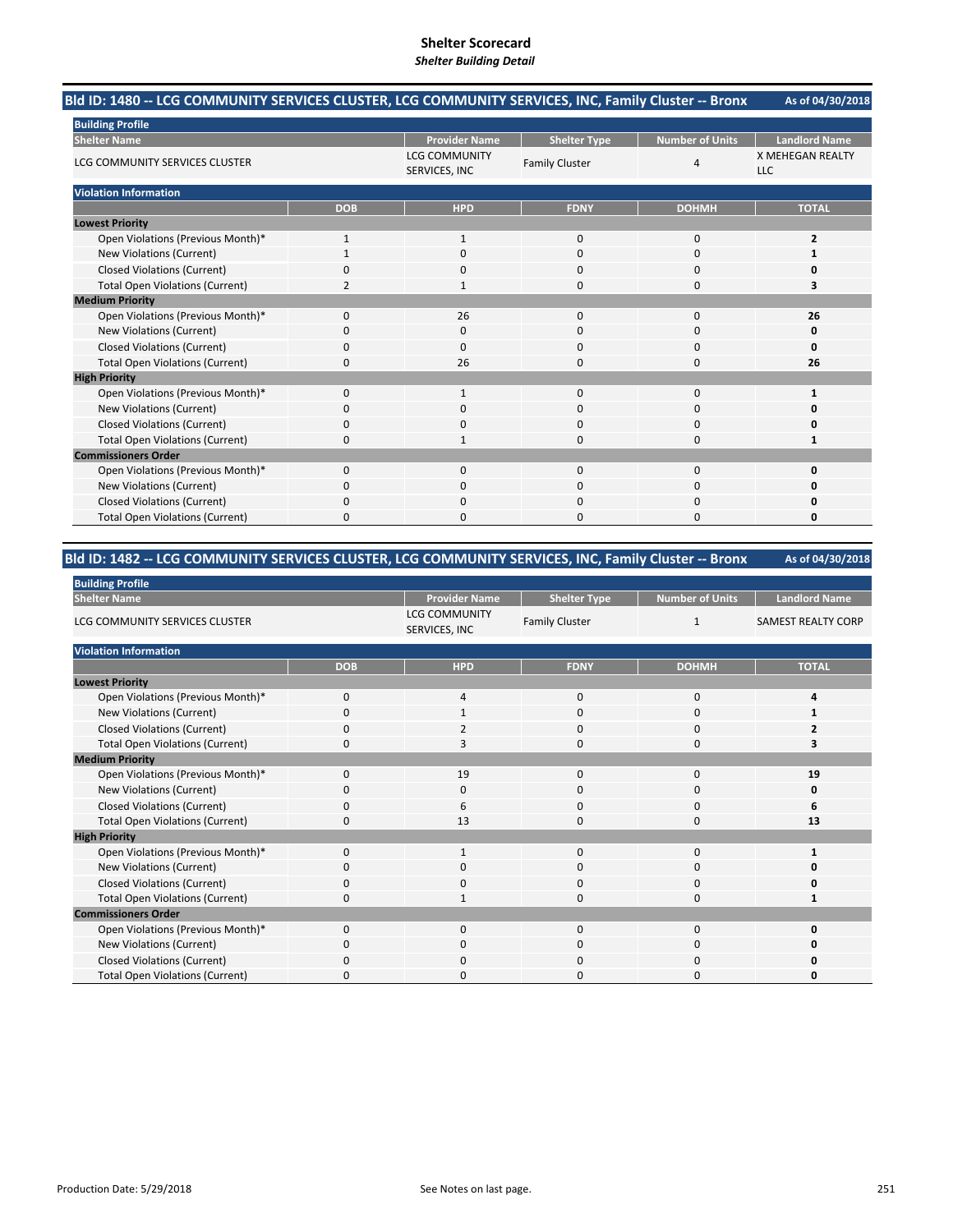#### **As of 04/30/2018 Bld ID: 1486 ‐‐ LCG COMMUNITY SERVICES CLUSTER, LCG COMMUNITY SERVICES, INC, Family Cluster ‐‐ Bronx**

| <b>Building Profile</b>                |             |                                       |                       |                        |                      |  |
|----------------------------------------|-------------|---------------------------------------|-----------------------|------------------------|----------------------|--|
| <b>Shelter Name</b>                    |             | <b>Provider Name</b>                  | <b>Shelter Type</b>   | <b>Number of Units</b> | <b>Landlord Name</b> |  |
| LCG COMMUNITY SERVICES CLUSTER         |             | <b>LCG COMMUNITY</b><br>SERVICES, INC | <b>Family Cluster</b> | $\mathbf{1}$           | 1940 HOLDING LTD.    |  |
| <b>Violation Information</b>           |             |                                       |                       |                        |                      |  |
|                                        | <b>DOB</b>  | <b>HPD</b>                            | <b>FDNY</b>           | <b>DOHMH</b>           | <b>TOTAL</b>         |  |
| <b>Lowest Priority</b>                 |             |                                       |                       |                        |                      |  |
| Open Violations (Previous Month)*      | $\Omega$    | 7                                     | 0                     | $\mathbf 0$            | 7                    |  |
| New Violations (Current)               | $\Omega$    | $\mathbf 0$                           | 0                     | 0                      |                      |  |
| <b>Closed Violations (Current)</b>     | $\Omega$    | 0                                     | 0                     | 0                      |                      |  |
| <b>Total Open Violations (Current)</b> | 0           | 7                                     | 0                     | 0                      |                      |  |
| <b>Medium Priority</b>                 |             |                                       |                       |                        |                      |  |
| Open Violations (Previous Month)*      | $\Omega$    | 19                                    | $\Omega$              | 0                      | 19                   |  |
| New Violations (Current)               | O           | 1                                     | 0                     | 0                      | 1                    |  |
| <b>Closed Violations (Current)</b>     | $\mathbf 0$ | $\Omega$                              | 0                     | $\mathbf 0$            |                      |  |
| <b>Total Open Violations (Current)</b> | $\Omega$    | 20                                    | 0                     | $\mathbf 0$            | 20                   |  |
| <b>High Priority</b>                   |             |                                       |                       |                        |                      |  |
| Open Violations (Previous Month)*      | $\Omega$    | 4                                     | $\Omega$              | 0                      |                      |  |
| New Violations (Current)               | O           | 0                                     | 0                     | 0                      |                      |  |
| <b>Closed Violations (Current)</b>     | 0           | 0                                     | 0                     | $\mathbf 0$            |                      |  |
| <b>Total Open Violations (Current)</b> | $\Omega$    | 4                                     | 0                     | $\Omega$               |                      |  |
| <b>Commissioners Order</b>             |             |                                       |                       |                        |                      |  |
| Open Violations (Previous Month)*      |             | $\mathbf 0$                           | 0                     | $\mathbf 0$            |                      |  |
| New Violations (Current)               | n           | $\Omega$                              | 0                     | $\Omega$               |                      |  |
| <b>Closed Violations (Current)</b>     | $\Omega$    | $\Omega$                              | 0                     | 0                      |                      |  |
| <b>Total Open Violations (Current)</b> |             | $\Omega$                              | 0                     | $\Omega$               |                      |  |

#### **As of 04/30/2018 Bld ID: 1488 ‐‐ LCG COMMUNITY SERVICES CLUSTER, LCG COMMUNITY SERVICES, INC, Family Cluster ‐‐ Bronx**

| <b>Building Profile</b>                |              |                                       |                       |                        |                      |
|----------------------------------------|--------------|---------------------------------------|-----------------------|------------------------|----------------------|
| <b>Shelter Name</b>                    |              | <b>Provider Name</b>                  | <b>Shelter Type</b>   | <b>Number of Units</b> | <b>Landlord Name</b> |
| LCG COMMUNITY SERVICES CLUSTER         |              | <b>LCG COMMUNITY</b><br>SERVICES, INC | <b>Family Cluster</b> | $\overline{4}$         | 2395 HOLDING LTD     |
| <b>Violation Information</b>           |              |                                       |                       |                        |                      |
|                                        | <b>DOB</b>   | <b>HPD</b>                            | <b>FDNY</b>           | <b>DOHMH</b>           | <b>TOTAL</b>         |
| <b>Lowest Priority</b>                 |              |                                       |                       |                        |                      |
| Open Violations (Previous Month)*      | $\mathbf 0$  | 12                                    | 3                     | 0                      | 15                   |
| New Violations (Current)               | 0            | $\mathbf 0$                           | 0                     | 0                      | 0                    |
| <b>Closed Violations (Current)</b>     | 0            | $\mathbf 0$                           | 0                     | 0                      | 0                    |
| <b>Total Open Violations (Current)</b> | 0            | 12                                    | 3                     | $\mathbf 0$            | 15                   |
| <b>Medium Priority</b>                 |              |                                       |                       |                        |                      |
| Open Violations (Previous Month)*      | $\Omega$     | 51                                    | 0                     | 0                      | 51                   |
| New Violations (Current)               | <sup>0</sup> | 0                                     | 0                     | 2                      | 2                    |
| <b>Closed Violations (Current)</b>     | $\Omega$     | 4                                     | 0                     | 2                      | 6                    |
| <b>Total Open Violations (Current)</b> | 0            | 47                                    | 0                     | 0                      | 47                   |
| <b>High Priority</b>                   |              |                                       |                       |                        |                      |
| Open Violations (Previous Month)*      | $\Omega$     | $\overline{2}$                        | $\Omega$              | $\mathbf 0$            | $\overline{2}$       |
| New Violations (Current)               | 0            | $\mathbf 0$                           | 0                     | 0                      | n                    |
| <b>Closed Violations (Current)</b>     | $\Omega$     | $\mathbf 0$                           | 0                     | $\mathbf 0$            |                      |
| <b>Total Open Violations (Current)</b> | O            | $\overline{2}$                        | 0                     | 0                      | 2                    |
| <b>Commissioners Order</b>             |              |                                       |                       |                        |                      |
| Open Violations (Previous Month)*      | $\Omega$     | $\Omega$                              | $\Omega$              | $\Omega$               | O                    |
| New Violations (Current)               | 0            | 0                                     | 0                     | 0                      |                      |
| <b>Closed Violations (Current)</b>     | 0            | $\mathbf 0$                           | 0                     | $\mathbf 0$            |                      |
| <b>Total Open Violations (Current)</b> | O            | $\Omega$                              | O                     | $\Omega$               |                      |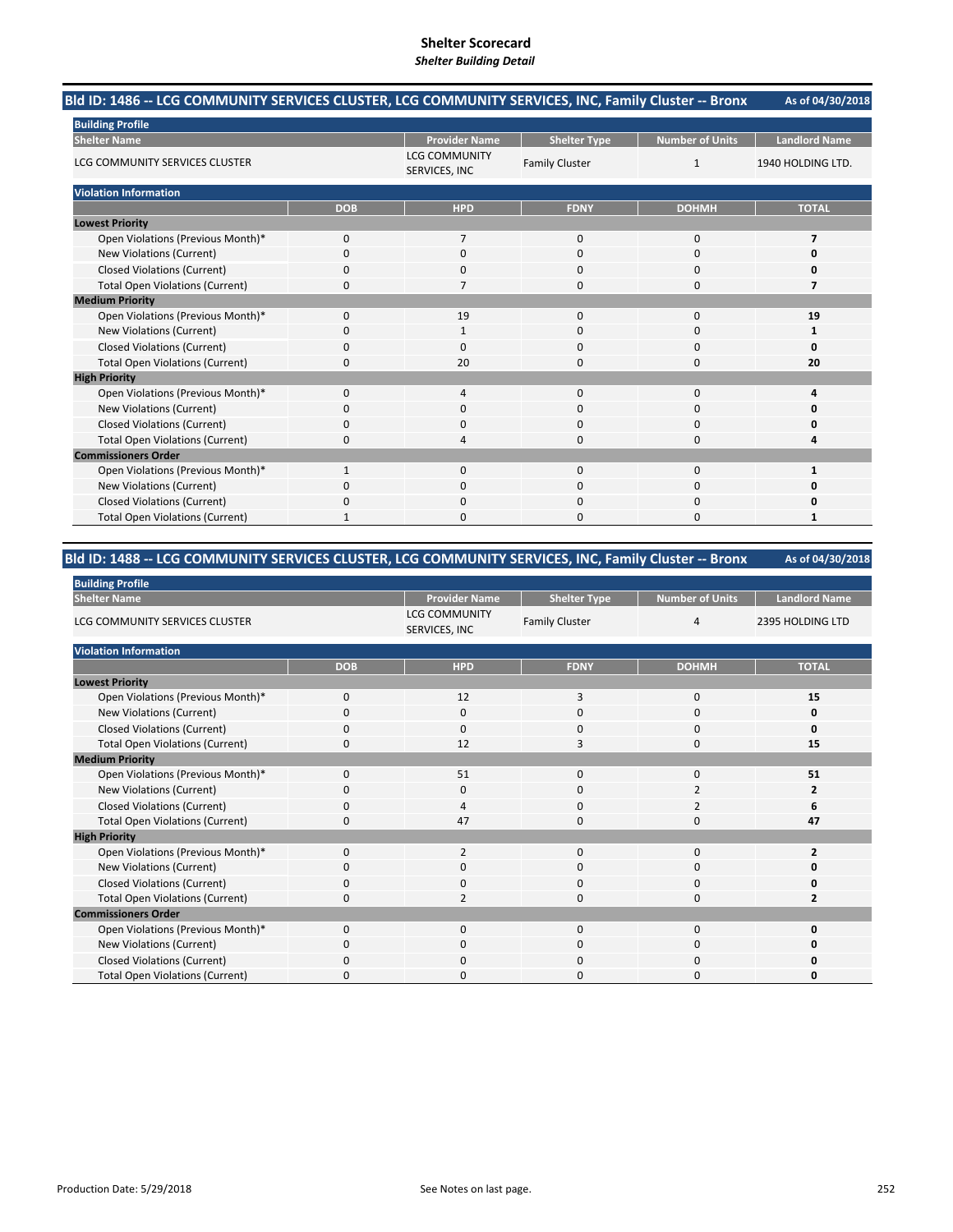#### **As of 04/30/2018 Bld ID: 1510 ‐‐ LCG COMMUNITY SERVICES CLUSTER, LCG COMMUNITY SERVICES, INC, Family Cluster ‐‐ Bronx**

| <b>Building Profile</b>                |                |                                       |                       |                        |                      |
|----------------------------------------|----------------|---------------------------------------|-----------------------|------------------------|----------------------|
| <b>Shelter Name</b>                    |                | <b>Provider Name</b>                  | <b>Shelter Type</b>   | <b>Number of Units</b> | <b>Landlord Name</b> |
| LCG COMMUNITY SERVICES CLUSTER         |                | <b>LCG COMMUNITY</b><br>SERVICES, INC | <b>Family Cluster</b> | $\mathbf{1}$           | RM BRONX REALTY, LLC |
| <b>Violation Information</b>           |                |                                       |                       |                        |                      |
|                                        | <b>DOB</b>     | <b>HPD</b>                            | <b>FDNY</b>           | <b>DOHMH</b>           | <b>TOTAL</b>         |
| <b>Lowest Priority</b>                 |                |                                       |                       |                        |                      |
| Open Violations (Previous Month)*      | 5              | 21                                    | $\overline{2}$        | $\mathbf 0$            | 28                   |
| New Violations (Current)               | $\Omega$       | 0                                     | 0                     | $\mathbf 0$            | Ω                    |
| <b>Closed Violations (Current)</b>     | $\Omega$       | $\Omega$                              | 0                     | 0                      | ŋ                    |
| <b>Total Open Violations (Current)</b> | 5              | 21                                    | $\overline{2}$        | $\mathbf 0$            | 28                   |
| <b>Medium Priority</b>                 |                |                                       |                       |                        |                      |
| Open Violations (Previous Month)*      | $\Omega$       | 28                                    | $\Omega$              | 0                      | 28                   |
| New Violations (Current)               | O              | 0                                     | 0                     | 0                      | 0                    |
| <b>Closed Violations (Current)</b>     | 0              | $\Omega$                              | 0                     | 0                      | O                    |
| <b>Total Open Violations (Current)</b> | $\Omega$       | 28                                    | 0                     | $\Omega$               | 28                   |
| <b>High Priority</b>                   |                |                                       |                       |                        |                      |
| Open Violations (Previous Month)*      |                | 3                                     | 0                     | 0                      | 10                   |
| New Violations (Current)               | O              | 0                                     | 0                     | 0                      |                      |
| <b>Closed Violations (Current)</b>     | $\Omega$       | $\Omega$                              | 0                     | $\mathbf 0$            | O                    |
| <b>Total Open Violations (Current)</b> | $\overline{7}$ | 3                                     | 0                     | $\Omega$               | 10                   |
| <b>Commissioners Order</b>             |                |                                       |                       |                        |                      |
| Open Violations (Previous Month)*      | 13             | $\mathbf{0}$                          | 0                     | 0                      | 13                   |
| New Violations (Current)               | $\Omega$       | $\Omega$                              | 0                     | $\Omega$               | 0                    |
| <b>Closed Violations (Current)</b>     | $\Omega$       | $\Omega$                              | 0                     | 0                      | Ω                    |
| <b>Total Open Violations (Current)</b> | 13             | $\Omega$                              | 0                     | $\Omega$               | 13                   |

# **Bld ID: 1520 ‐‐ LCG COMMUNITY SERVICES CLUSTER, LCG COMMUNITY SERVICES, INC, Family Cluster ‐‐ Bronx**

| <b>Building Profile</b>                |              |                                       |                       |                        |                                      |
|----------------------------------------|--------------|---------------------------------------|-----------------------|------------------------|--------------------------------------|
| <b>Shelter Name</b>                    |              | <b>Provider Name</b>                  | <b>Shelter Type</b>   | <b>Number of Units</b> | <b>Landlord Name</b>                 |
| LCG COMMUNITY SERVICES CLUSTER         |              | <b>LCG COMMUNITY</b><br>SERVICES, INC | <b>Family Cluster</b> | 1                      | <b>MAURIAM REALTY</b><br><b>CORP</b> |
| <b>Violation Information</b>           |              |                                       |                       |                        |                                      |
|                                        | <b>DOB</b>   | <b>HPD</b>                            | <b>FDNY</b>           | <b>DOHMH</b>           | <b>TOTAL</b>                         |
| <b>Lowest Priority</b>                 |              |                                       |                       |                        |                                      |
| Open Violations (Previous Month)*      | $\mathbf{1}$ | 5                                     | $\mathbf 0$           | 0                      | 6                                    |
| New Violations (Current)               |              | $\mathbf 0$                           | $\Omega$              | 0                      |                                      |
| <b>Closed Violations (Current)</b>     |              | $\mathbf 0$                           | 0                     | 0                      |                                      |
| <b>Total Open Violations (Current)</b> | 1            | 5                                     | $\Omega$              | 0                      | 6                                    |
| <b>Medium Priority</b>                 |              |                                       |                       |                        |                                      |
| Open Violations (Previous Month)*      | $\Omega$     | 20                                    | $\Omega$              | 0                      | 20                                   |
| New Violations (Current)               | 0            | 10                                    | 0                     | 0                      | 10                                   |
| <b>Closed Violations (Current)</b>     | 0            | 8                                     | 0                     | 0                      | 8                                    |
| <b>Total Open Violations (Current)</b> | 0            | 22                                    | $\Omega$              | 0                      | 22                                   |
| <b>High Priority</b>                   |              |                                       |                       |                        |                                      |
| Open Violations (Previous Month)*      | $\Omega$     | 1                                     | $\Omega$              | 0                      | 1                                    |
| New Violations (Current)               |              | 1                                     | 0                     | 0                      | 2                                    |
| <b>Closed Violations (Current)</b>     | 0            | 1                                     | $\Omega$              | 0                      |                                      |
| <b>Total Open Violations (Current)</b> |              |                                       | 0                     | 0                      | 2                                    |
| <b>Commissioners Order</b>             |              |                                       |                       |                        |                                      |
| Open Violations (Previous Month)*      | $\Omega$     | $\Omega$                              | $\Omega$              | 0                      | $\Omega$                             |
| New Violations (Current)               | 0            | $\mathbf 0$                           | 0                     | 0                      | O                                    |
| <b>Closed Violations (Current)</b>     | 0            | $\mathbf 0$                           | $\Omega$              | 0                      | 0                                    |
| <b>Total Open Violations (Current)</b> | O            | 0                                     | n                     | 0                      | O                                    |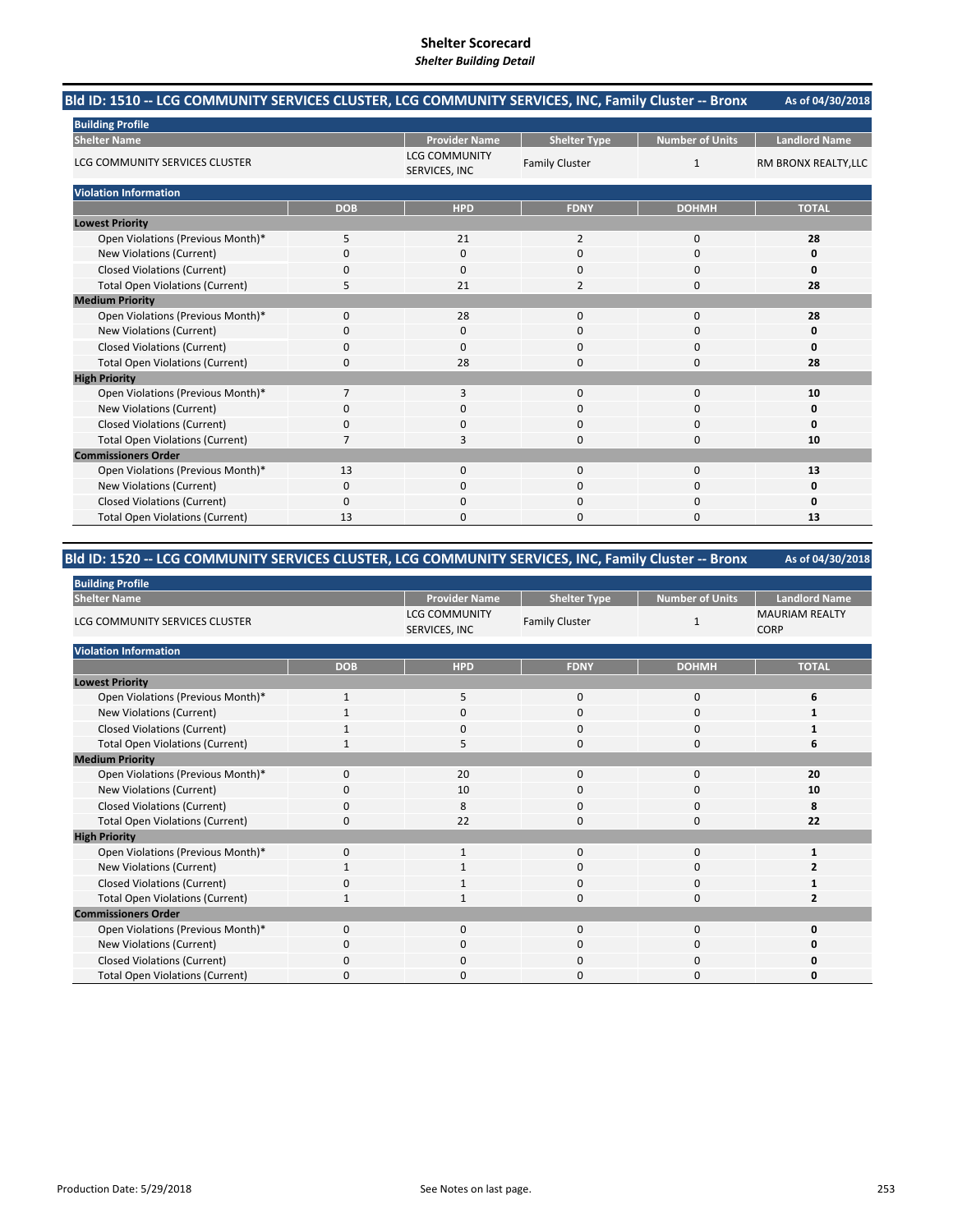#### **As of 04/30/2018 Bld ID: 1451 ‐‐ LCG COMMUNITY SERVICES CLUSTER, LCG COMMUNITY SERVICES, INC, Family Cluster ‐‐ Bronx**

| <b>Building Profile</b>                |                |                                       |                       |                        |                                               |
|----------------------------------------|----------------|---------------------------------------|-----------------------|------------------------|-----------------------------------------------|
| <b>Shelter Name</b>                    |                | <b>Provider Name</b>                  | <b>Shelter Type</b>   | <b>Number of Units</b> | <b>Landlord Name</b>                          |
| LCG COMMUNITY SERVICES CLUSTER         |                | <b>LCG COMMUNITY</b><br>SERVICES, INC | <b>Family Cluster</b> | 6                      | <b>MOSHOLU PARKWAY</b><br><b>HOLDINGS LLC</b> |
| <b>Violation Information</b>           |                |                                       |                       |                        |                                               |
|                                        | <b>DOB</b>     | <b>HPD</b>                            | <b>FDNY</b>           | <b>DOHMH</b>           | <b>TOTAL</b>                                  |
| <b>Lowest Priority</b>                 |                |                                       |                       |                        |                                               |
| Open Violations (Previous Month)*      | 14             | 9                                     | 3                     | $\mathbf 0$            | 26                                            |
| New Violations (Current)               | 3              | 4                                     | 0                     | 0                      |                                               |
| <b>Closed Violations (Current)</b>     | $\overline{2}$ | 3                                     | 0                     | $\mathbf 0$            | 5                                             |
| <b>Total Open Violations (Current)</b> | 15             | 10                                    | 3                     | $\mathbf 0$            | 28                                            |
| <b>Medium Priority</b>                 |                |                                       |                       |                        |                                               |
| Open Violations (Previous Month)*      | 0              | 42                                    | $\Omega$              | 0                      | 42                                            |
| New Violations (Current)               | 0              | 10                                    | 0                     | $\mathbf 0$            | 10                                            |
| <b>Closed Violations (Current)</b>     | 0              | 32                                    | 0                     | 0                      | 32                                            |
| <b>Total Open Violations (Current)</b> | 0              | 20                                    | $\Omega$              | $\mathbf 0$            | 20                                            |
| <b>High Priority</b>                   |                |                                       |                       |                        |                                               |
| Open Violations (Previous Month)*      | 6              | $\overline{2}$                        | 0                     | $\mathbf 0$            | 8                                             |
| New Violations (Current)               | 3              | $\mathbf 0$                           | $\Omega$              | $\mathbf 0$            |                                               |
| <b>Closed Violations (Current)</b>     | $\mathbf{1}$   | 2                                     | $\Omega$              | $\mathbf 0$            | 3                                             |
| <b>Total Open Violations (Current)</b> | 8              | $\Omega$                              | $\Omega$              | $\Omega$               | 8                                             |
| <b>Commissioners Order</b>             |                |                                       |                       |                        |                                               |
| Open Violations (Previous Month)*      | 5              | $\mathbf 0$                           | $\mathbf 0$           | $\bf 0$                | 5                                             |
| New Violations (Current)               |                | $\mathbf 0$                           | $\Omega$              | 0                      |                                               |
| <b>Closed Violations (Current)</b>     | 4              | $\mathbf 0$                           | 0                     | $\mathbf 0$            |                                               |
| <b>Total Open Violations (Current)</b> | $\overline{2}$ | $\Omega$                              | 0                     | $\Omega$               | $\overline{2}$                                |

# **Bld ID: 1519 ‐‐ LCG COMMUNITY SERVICES CLUSTER, LCG COMMUNITY SERVICES, INC, Family Cluster ‐‐ Bronx**

| <b>Building Profile</b>                |                |                                       |                       |                        |                                                                |
|----------------------------------------|----------------|---------------------------------------|-----------------------|------------------------|----------------------------------------------------------------|
| <b>Shelter Name</b>                    |                | <b>Provider Name</b>                  | <b>Shelter Type</b>   | <b>Number of Units</b> | <b>Landlord Name</b>                                           |
| LCG COMMUNITY SERVICES CLUSTER         |                | <b>LCG COMMUNITY</b><br>SERVICES, INC | <b>Family Cluster</b> | 1                      | <b>NY AFFORDABLE</b><br><b>HOUSING DEKALB</b><br><b>ASSOCI</b> |
| <b>Violation Information</b>           |                |                                       |                       |                        |                                                                |
|                                        | <b>DOB</b>     | <b>HPD</b>                            | <b>FDNY</b>           | <b>DOHMH</b>           | <b>TOTAL</b>                                                   |
| <b>Lowest Priority</b>                 |                |                                       |                       |                        |                                                                |
| Open Violations (Previous Month)*      | 5              | 8                                     | 4                     | 0                      | 17                                                             |
| New Violations (Current)               | 2              | 0                                     | 0                     | 0                      | 2                                                              |
| <b>Closed Violations (Current)</b>     |                | 0                                     | $\mathbf 0$           | 0                      | 1                                                              |
| <b>Total Open Violations (Current)</b> | 6              | 8                                     | 4                     | 0                      | 18                                                             |
| <b>Medium Priority</b>                 |                |                                       |                       |                        |                                                                |
| Open Violations (Previous Month)*      | $\mathbf{0}$   | 39                                    | $\mathbf{0}$          | $\mathbf 0$            | 39                                                             |
| New Violations (Current)               | $\Omega$       | 2                                     | $\Omega$              | $\Omega$               | $\overline{2}$                                                 |
| <b>Closed Violations (Current)</b>     | 0              |                                       | 0                     | 0                      | $\overline{2}$                                                 |
| <b>Total Open Violations (Current)</b> | 0              | 39                                    | $\mathbf 0$           | $\mathbf 0$            | 39                                                             |
| <b>High Priority</b>                   |                |                                       |                       |                        |                                                                |
| Open Violations (Previous Month)*      | 3              | 3                                     | $\mathbf{0}$          | $\mathbf 0$            | 6                                                              |
| New Violations (Current)               | $\Omega$       | 0                                     | $\mathbf 0$           | $\Omega$               | 0                                                              |
| <b>Closed Violations (Current)</b>     | 0              | 0                                     | 0                     | 0                      | 0                                                              |
| <b>Total Open Violations (Current)</b> | 3              | 3                                     | $\mathbf{0}$          | $\mathbf 0$            | 6                                                              |
| <b>Commissioners Order</b>             |                |                                       |                       |                        |                                                                |
| Open Violations (Previous Month)*      | $\overline{2}$ | $\mathbf{0}$                          | 0                     | $\mathbf 0$            | $\overline{2}$                                                 |
| New Violations (Current)               | 0              | $\mathbf{0}$                          | $\mathbf 0$           | $\mathbf 0$            | 0                                                              |
| <b>Closed Violations (Current)</b>     | 0              | $\Omega$                              | 0                     | 0                      | 0                                                              |
| <b>Total Open Violations (Current)</b> | 2              | 0                                     | $\Omega$              | 0                      | 2                                                              |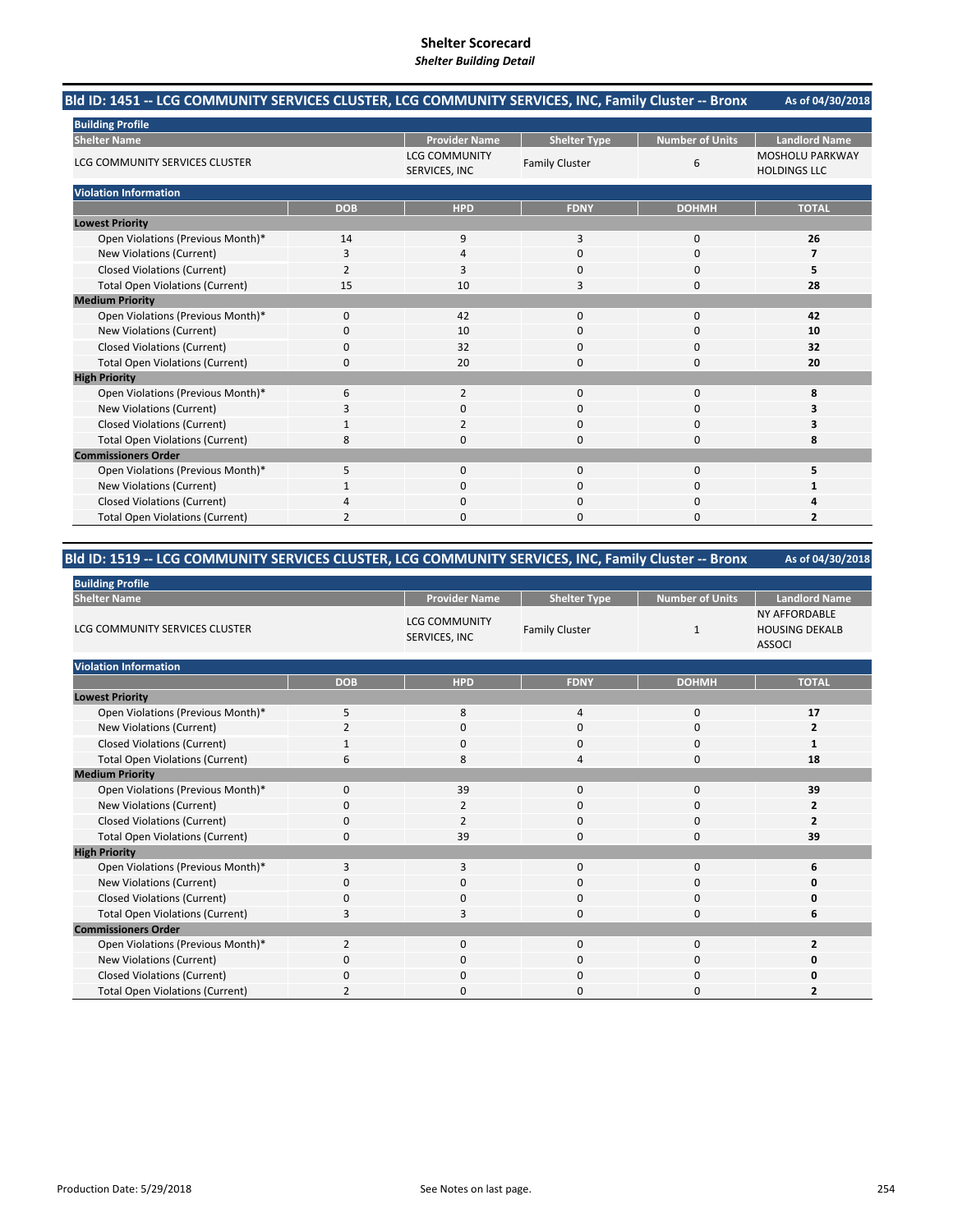#### **As of 04/30/2018 Bld ID: 1521 ‐‐ LCG COMMUNITY SERVICES CLUSTER, LCG COMMUNITY SERVICES, INC, Family Cluster ‐‐ Bronx**

| <b>Building Profile</b>                |                |                                       |                       |                        |                                         |  |  |
|----------------------------------------|----------------|---------------------------------------|-----------------------|------------------------|-----------------------------------------|--|--|
| <b>Shelter Name</b>                    |                | <b>Provider Name</b>                  | <b>Shelter Type</b>   | <b>Number of Units</b> | <b>Landlord Name</b>                    |  |  |
| LCG COMMUNITY SERVICES CLUSTER         |                | <b>LCG COMMUNITY</b><br>SERVICES, INC | <b>Family Cluster</b> | 4                      | <b>NORTH BRONX</b><br><b>ASSOCIATES</b> |  |  |
| <b>Violation Information</b>           |                |                                       |                       |                        |                                         |  |  |
|                                        | <b>DOB</b>     | <b>HPD</b>                            | <b>FDNY</b>           | <b>DOHMH</b>           | <b>TOTAL</b>                            |  |  |
| <b>Lowest Priority</b>                 |                |                                       |                       |                        |                                         |  |  |
| Open Violations (Previous Month)*      | 3              | $\Omega$                              | 1                     | 0                      |                                         |  |  |
| New Violations (Current)               |                | 0                                     | 0                     | 0                      |                                         |  |  |
| <b>Closed Violations (Current)</b>     | $\Omega$       | $\Omega$                              | 0                     | $\mathbf 0$            |                                         |  |  |
| <b>Total Open Violations (Current)</b> | $\Lambda$      | $\Omega$                              | $\mathbf{1}$          | $\mathbf 0$            | 5                                       |  |  |
| <b>Medium Priority</b>                 |                |                                       |                       |                        |                                         |  |  |
| Open Violations (Previous Month)*      | $\Omega$       | $\overline{2}$                        | 0                     | 0                      | $\overline{2}$                          |  |  |
| New Violations (Current)               | $\Omega$       | 12                                    | 0                     |                        | 13                                      |  |  |
| <b>Closed Violations (Current)</b>     | $\mathbf 0$    | 0                                     | 0                     | 1                      | 1                                       |  |  |
| <b>Total Open Violations (Current)</b> | $\Omega$       | 14                                    | 0                     | $\Omega$               | 14                                      |  |  |
| <b>High Priority</b>                   |                |                                       |                       |                        |                                         |  |  |
| Open Violations (Previous Month)*      | $\mathbf 1$    | $\mathbf{1}$                          | 0                     | $\mathbf 0$            | $\overline{2}$                          |  |  |
| New Violations (Current)               |                | $\Omega$                              | 0                     | 0                      |                                         |  |  |
| <b>Closed Violations (Current)</b>     | $\Omega$       | $\Omega$                              | 0                     | $\mathbf 0$            |                                         |  |  |
| <b>Total Open Violations (Current)</b> | $\overline{a}$ | 1                                     | 0                     | $\Omega$               | 5                                       |  |  |
| <b>Commissioners Order</b>             |                |                                       |                       |                        |                                         |  |  |
| Open Violations (Previous Month)*      | $\overline{2}$ | $\mathbf 0$                           | 0                     | $\bf 0$                | $\overline{2}$                          |  |  |
| New Violations (Current)               | $\Omega$       | $\Omega$                              | 0                     | 0                      |                                         |  |  |
| <b>Closed Violations (Current)</b>     |                | 0                                     | 0                     | 0                      |                                         |  |  |
| <b>Total Open Violations (Current)</b> |                | $\Omega$                              | 0                     | $\Omega$               | 1                                       |  |  |

#### **As of 04/30/2018 Bld ID: 1522 ‐‐ LCG COMMUNITY SERVICES CLUSTER, LCG COMMUNITY SERVICES, INC, Family Cluster ‐‐ Bronx**

| <b>Building Profile</b>                |              |                                       |                       |                        |                                         |
|----------------------------------------|--------------|---------------------------------------|-----------------------|------------------------|-----------------------------------------|
| <b>Shelter Name</b>                    |              | <b>Provider Name</b>                  | <b>Shelter Type</b>   | <b>Number of Units</b> | <b>Landlord Name</b>                    |
| LCG COMMUNITY SERVICES CLUSTER         |              | <b>LCG COMMUNITY</b><br>SERVICES, INC | <b>Family Cluster</b> | $\overline{2}$         | <b>NORTH BRONX</b><br><b>ASSOCIATES</b> |
| <b>Violation Information</b>           |              |                                       |                       |                        |                                         |
|                                        | <b>DOB</b>   | <b>HPD</b>                            | <b>FDNY</b>           | <b>DOHMH</b>           | <b>TOTAL</b>                            |
| <b>Lowest Priority</b>                 |              |                                       |                       |                        |                                         |
| Open Violations (Previous Month)*      | $\mathbf{0}$ | $\mathbf 0$                           | $\mathbf 0$           | 0                      | 0                                       |
| New Violations (Current)               | 0            | $\mathbf 0$                           | 0                     | 0                      | 0                                       |
| <b>Closed Violations (Current)</b>     | 0            | $\mathbf 0$                           | 0                     | 0                      | 0                                       |
| <b>Total Open Violations (Current)</b> | O            | $\Omega$                              | $\Omega$              | $\Omega$               | 0                                       |
| <b>Medium Priority</b>                 |              |                                       |                       |                        |                                         |
| Open Violations (Previous Month)*      | $\Omega$     |                                       | $\Omega$              | 0                      |                                         |
| New Violations (Current)               | 0            | -1                                    | 0                     | 0                      |                                         |
| <b>Closed Violations (Current)</b>     | 0            | $\mathbf 0$                           | 0                     | 0                      | 0                                       |
| <b>Total Open Violations (Current)</b> | 0            | 8                                     | $\Omega$              | 0                      | 8                                       |
| <b>High Priority</b>                   |              |                                       |                       |                        |                                         |
| Open Violations (Previous Month)*      | $\mathbf{0}$ | 7                                     | $\mathbf{0}$          | 0                      | 7                                       |
| New Violations (Current)               |              |                                       | 0                     | 0                      | 2                                       |
| <b>Closed Violations (Current)</b>     | 0            | 0                                     | $\mathbf 0$           | 0                      | O                                       |
| <b>Total Open Violations (Current)</b> |              | 8                                     | O                     | 0                      | 9                                       |
| <b>Commissioners Order</b>             |              |                                       |                       |                        |                                         |
| Open Violations (Previous Month)*      | $\Omega$     | $\mathbf 0$                           | $\Omega$              | $\Omega$               | 0                                       |
| New Violations (Current)               | 0            | 0                                     | $\Omega$              | 0                      | 0                                       |
| <b>Closed Violations (Current)</b>     | $\Omega$     | $\mathbf 0$                           | $\Omega$              | 0                      | 0                                       |
| <b>Total Open Violations (Current)</b> | U            | $\Omega$                              | n                     | 0                      | 0                                       |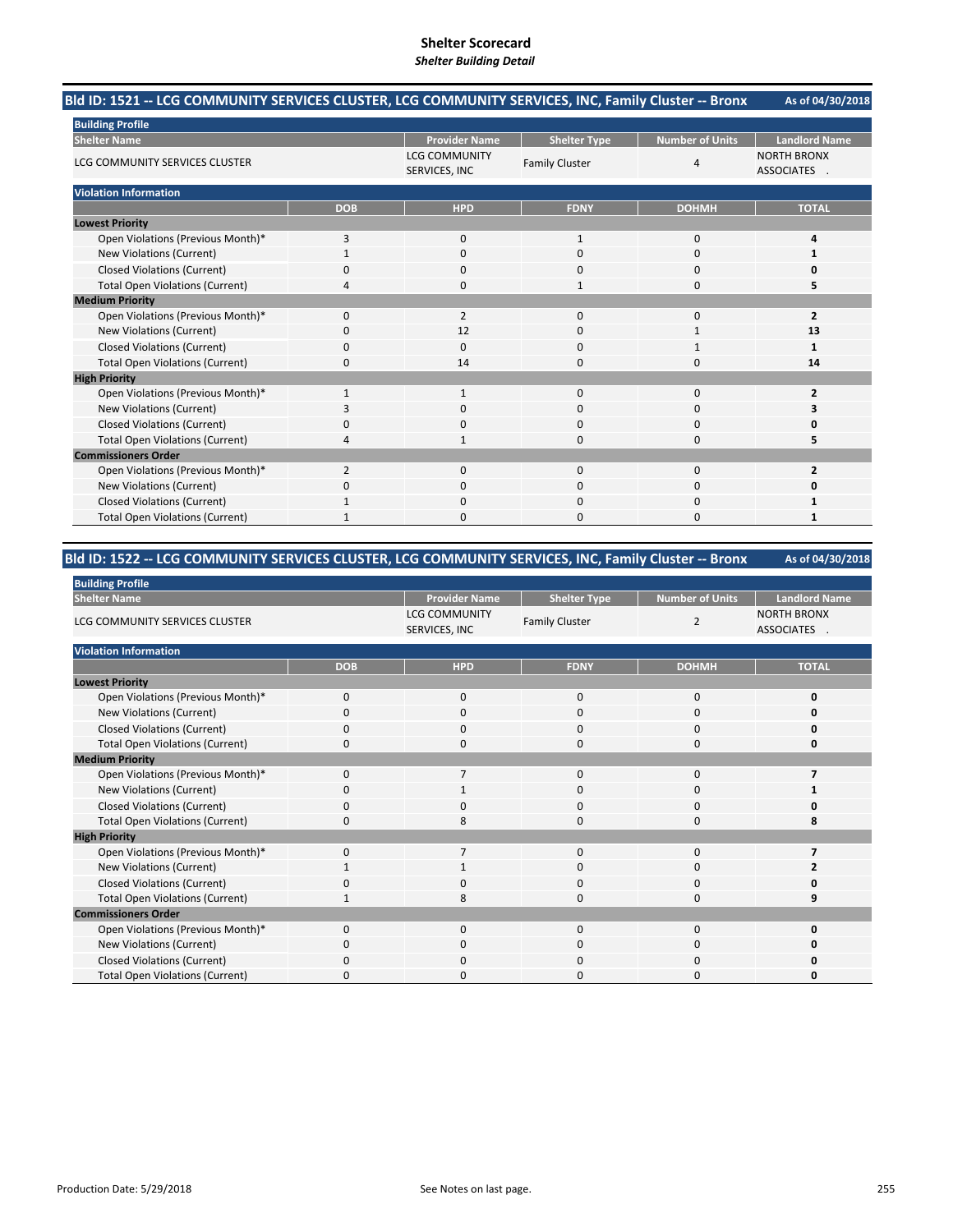#### **As of 04/30/2018 Bld ID: 1456 ‐‐ LCG COMMUNITY SERVICES CLUSTER, LCG COMMUNITY SERVICES, INC, Family Cluster ‐‐ Bronx**

| <b>Building Profile</b>                |             |                                       |                       |                        |                           |
|----------------------------------------|-------------|---------------------------------------|-----------------------|------------------------|---------------------------|
| <b>Shelter Name</b>                    |             | <b>Provider Name</b>                  | <b>Shelter Type</b>   | <b>Number of Units</b> | <b>Landlord Name</b>      |
| LCG COMMUNITY SERVICES CLUSTER         |             | <b>LCG COMMUNITY</b><br>SERVICES, INC | <b>Family Cluster</b> | $\mathbf{1}$           | <b>X ELDER REALTY LLC</b> |
| <b>Violation Information</b>           |             |                                       |                       |                        |                           |
|                                        | <b>DOB</b>  | <b>HPD</b>                            | <b>FDNY</b>           | <b>DOHMH</b>           | <b>TOTAL</b>              |
| <b>Lowest Priority</b>                 |             |                                       |                       |                        |                           |
| Open Violations (Previous Month)*      | 5           | 8                                     | $\overline{2}$        | $\mathbf 0$            | 15                        |
| New Violations (Current)               | 0           | 5                                     | 0                     | 0                      | 5                         |
| <b>Closed Violations (Current)</b>     | $\Omega$    | $\Omega$                              | 0                     | $\mathbf 0$            | Ω                         |
| <b>Total Open Violations (Current)</b> | 5           | 13                                    | $\overline{2}$        | 0                      | 20                        |
| <b>Medium Priority</b>                 |             |                                       |                       |                        |                           |
| Open Violations (Previous Month)*      | $\Omega$    | 38                                    | 0                     | $\mathbf 0$            | 38                        |
| New Violations (Current)               | $\Omega$    | 20                                    | 0                     | $\Omega$               | 20                        |
| <b>Closed Violations (Current)</b>     | $\Omega$    | 2                                     | 0                     | 0                      | 2                         |
| <b>Total Open Violations (Current)</b> | $\Omega$    | 56                                    | 0                     | $\mathbf 0$            | 56                        |
| <b>High Priority</b>                   |             |                                       |                       |                        |                           |
| Open Violations (Previous Month)*      | 5           | 3                                     | 0                     | $\mathbf 0$            | 8                         |
| New Violations (Current)               |             | 2                                     | 0                     | 0                      |                           |
| <b>Closed Violations (Current)</b>     | $\mathbf 0$ | $\mathbf{1}$                          | 0                     | 0                      |                           |
| <b>Total Open Violations (Current)</b> | 6           | Δ                                     | 0                     | $\Omega$               | 10                        |
| <b>Commissioners Order</b>             |             |                                       |                       |                        |                           |
| Open Violations (Previous Month)*      | 5           | $\mathbf 0$                           | $\mathbf{1}$          | $\mathbf 0$            | 6                         |
| New Violations (Current)               |             | $\Omega$                              | 0                     | 0                      |                           |
| <b>Closed Violations (Current)</b>     | 0           | $\Omega$                              | 0                     | 0                      |                           |
| <b>Total Open Violations (Current)</b> |             | $\Omega$                              | $\mathbf{1}$          | $\Omega$               | 8                         |

#### **As of 04/30/2018 Bld ID: 1458 ‐‐ LCG COMMUNITY SERVICES CLUSTER, LCG COMMUNITY SERVICES, INC, Family Cluster ‐‐ Bronx**

| <b>Building Profile</b>                |                |                                       |                       |                        |                      |
|----------------------------------------|----------------|---------------------------------------|-----------------------|------------------------|----------------------|
| <b>Shelter Name</b>                    |                | <b>Provider Name</b>                  | <b>Shelter Type</b>   | <b>Number of Units</b> | <b>Landlord Name</b> |
| LCG COMMUNITY SERVICES CLUSTER         |                | <b>LCG COMMUNITY</b><br>SERVICES, INC | <b>Family Cluster</b> | $\mathbf{1}$           | 1163 HOLDING LTD     |
| <b>Violation Information</b>           |                |                                       |                       |                        |                      |
|                                        | <b>DOB</b>     | <b>HPD</b>                            | <b>FDNY</b>           | <b>DOHMH</b>           | <b>TOTAL</b>         |
| <b>Lowest Priority</b>                 |                |                                       |                       |                        |                      |
| Open Violations (Previous Month)*      | 3              | 5                                     | $\mathbf{1}$          | 0                      | 9                    |
| New Violations (Current)               | 0              | 2                                     | 0                     | 0                      |                      |
| <b>Closed Violations (Current)</b>     | $\Omega$       | $\mathbf 0$                           | $\Omega$              | 0                      | O                    |
| <b>Total Open Violations (Current)</b> | 3              | 7                                     | 1                     | 0                      | 11                   |
| <b>Medium Priority</b>                 |                |                                       |                       |                        |                      |
| Open Violations (Previous Month)*      | $\Omega$       | 23                                    | $\Omega$              | 0                      | 23                   |
| New Violations (Current)               | 0              | 6                                     | $\Omega$              | 0                      | 6                    |
| <b>Closed Violations (Current)</b>     | 0              | $\mathbf 0$                           | $\Omega$              | 0                      | O                    |
| <b>Total Open Violations (Current)</b> | 0              | 29                                    | $\Omega$              | 0                      | 29                   |
| <b>High Priority</b>                   |                |                                       |                       |                        |                      |
| Open Violations (Previous Month)*      | 1              | 4                                     | $\Omega$              | $\Omega$               | 5                    |
| New Violations (Current)               | 0              | 1                                     | $\Omega$              | 0                      |                      |
| <b>Closed Violations (Current)</b>     |                | $\Omega$                              | $\Omega$              | 0                      |                      |
| <b>Total Open Violations (Current)</b> | O              | 5                                     | 0                     | 0                      | 5                    |
| <b>Commissioners Order</b>             |                |                                       |                       |                        |                      |
| Open Violations (Previous Month)*      | $\overline{2}$ | $\Omega$                              | $\Omega$              | $\Omega$               | $\overline{2}$       |
| New Violations (Current)               | 0              | $\mathbf 0$                           | $\Omega$              | 0                      | O                    |
| <b>Closed Violations (Current)</b>     | 0              | $\mathbf 0$                           | $\Omega$              | 0                      | o                    |
| <b>Total Open Violations (Current)</b> |                | $\Omega$                              | n                     | 0                      | 2                    |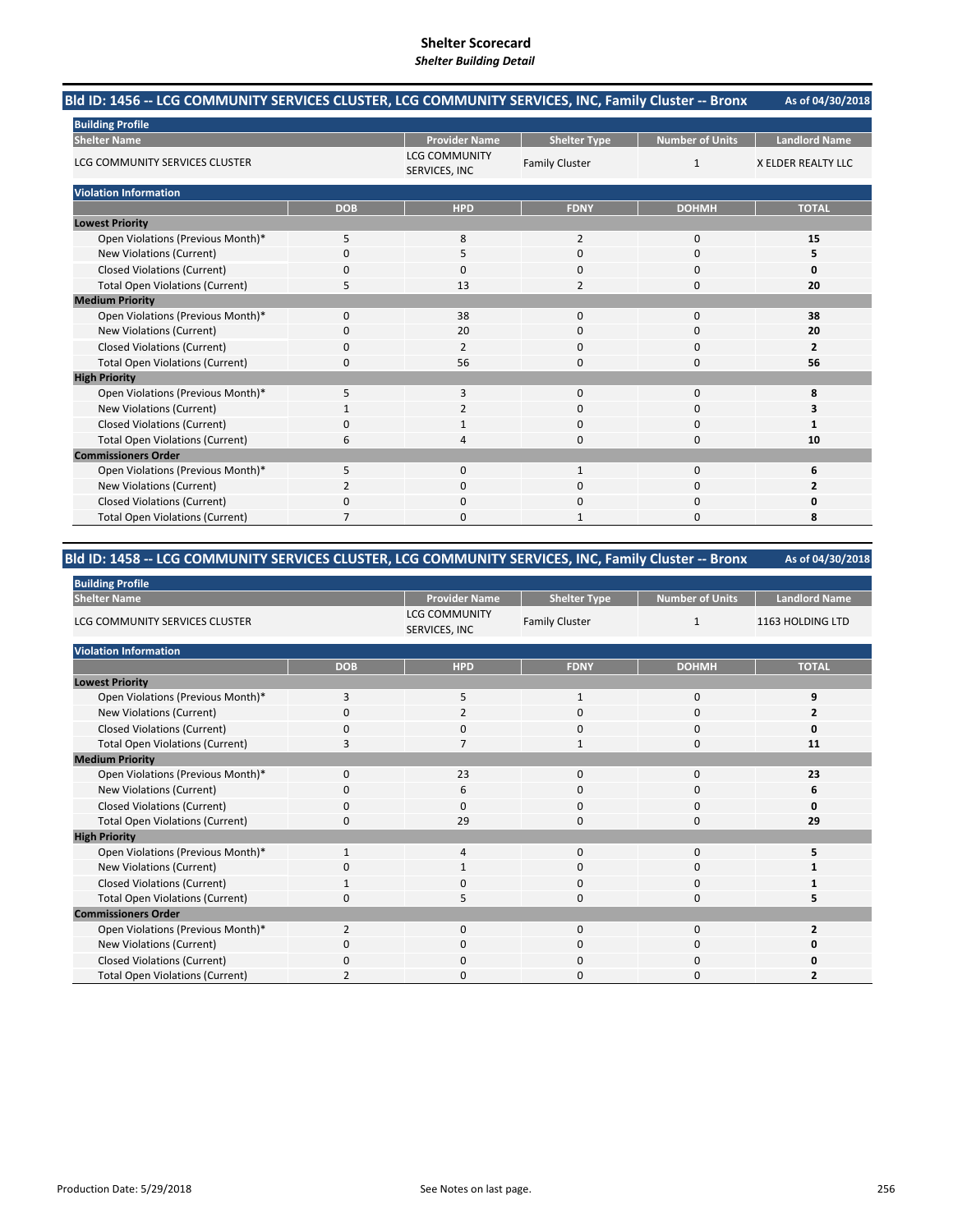#### **As of 04/30/2018 \*\* LOCATION CLOSED \*\* ‐ Bld ID: 1471 ‐‐ LCG COMMUNITY SERVICES CLUSTER, LCG COMMUNITY SERVICES,**

| <b>Building Profile</b>                |            |                                       |                       |                        |                      |
|----------------------------------------|------------|---------------------------------------|-----------------------|------------------------|----------------------|
| <b>Shelter Name</b>                    |            | <b>Provider Name</b>                  | <b>Shelter Type</b>   | <b>Number of Units</b> | <b>Landlord Name</b> |
| LCG COMMUNITY SERVICES CLUSTER         |            | <b>LCG COMMUNITY</b><br>SERVICES, INC | <b>Family Cluster</b> | 0                      | ROSEDALE ASSOCIATES  |
| <b>Violation Information</b>           |            |                                       |                       |                        |                      |
|                                        | <b>DOB</b> | <b>HPD</b>                            | <b>FDNY</b>           | <b>DOHMH</b>           | <b>TOTAL</b>         |
| <b>Lowest Priority</b>                 |            |                                       |                       |                        |                      |
| Open Violations (Previous Month)*      | 0          | $\mathbf 0$                           | $\mathbf 0$           | 0                      | O                    |
| New Violations (Current)               | $\Omega$   | 0                                     | $\mathbf 0$           | 0                      |                      |
| <b>Closed Violations (Current)</b>     | $\Omega$   | 0                                     | $\Omega$              | 0                      | n                    |
| <b>Total Open Violations (Current)</b> | $\Omega$   | 0                                     | $\Omega$              | $\Omega$               | Ω                    |
| <b>Medium Priority</b>                 |            |                                       |                       |                        |                      |
| Open Violations (Previous Month)*      | 0          | 0                                     | $\mathbf 0$           | 0                      | U                    |
| New Violations (Current)               | $\Omega$   | 0                                     | $\Omega$              | $\Omega$               | n                    |
| <b>Closed Violations (Current)</b>     | $\Omega$   | 0                                     | $\Omega$              | $\Omega$               | Ω                    |
| <b>Total Open Violations (Current)</b> | $\Omega$   | 0                                     | $\Omega$              | $\Omega$               | O                    |
| <b>High Priority</b>                   |            |                                       |                       |                        |                      |
| Open Violations (Previous Month)*      | 0          | 0                                     | $\mathbf 0$           | 0                      | n                    |
| New Violations (Current)               | $\Omega$   | 0                                     | $\Omega$              | $\Omega$               | O                    |
| <b>Closed Violations (Current)</b>     | $\Omega$   | 0                                     | $\Omega$              | 0                      | Ω                    |
| <b>Total Open Violations (Current)</b> | $\Omega$   | 0                                     | $\Omega$              | 0                      | Ω                    |
| <b>Commissioners Order</b>             |            |                                       |                       |                        |                      |
| Open Violations (Previous Month)*      | $\Omega$   | 0                                     | $\mathbf 0$           | 0                      | O                    |
| <b>New Violations (Current)</b>        | $\Omega$   | 0                                     | 0                     | 0                      | Ω                    |
| <b>Closed Violations (Current)</b>     | 0          | 0                                     | 0                     | 0                      | Ω                    |
| <b>Total Open Violations (Current)</b> | $\Omega$   | 0                                     | 0                     | $\Omega$               | 0                    |

# **\*\* LOCATION CLOSED \*\* ‐ Bld ID: 1474 ‐‐ LCG COMMUNITY SERVICES CLUSTER, LCG COMMUNITY SERVICES,**

| <b>Building Profile</b>                |              |                                       |                       |                        |                                             |
|----------------------------------------|--------------|---------------------------------------|-----------------------|------------------------|---------------------------------------------|
| <b>Shelter Name</b>                    |              | <b>Provider Name</b>                  | <b>Shelter Type</b>   | <b>Number of Units</b> | <b>Landlord Name</b>                        |
| LCG COMMUNITY SERVICES CLUSTER         |              | <b>LCG COMMUNITY</b><br>SERVICES, INC | <b>Family Cluster</b> | 0                      | <b>ARCHER STREET</b><br><b>HOLDINGS LLC</b> |
| <b>Violation Information</b>           |              |                                       |                       |                        |                                             |
|                                        | <b>DOB</b>   | <b>HPD</b>                            | <b>FDNY</b>           | <b>DOHMH</b>           | <b>TOTAL</b>                                |
| <b>Lowest Priority</b>                 |              |                                       |                       |                        |                                             |
| Open Violations (Previous Month)*      | 4            | 8                                     | 1                     | 0                      | 13                                          |
| New Violations (Current)               | 0            | 0                                     | $\Omega$              | 0                      | $\Omega$                                    |
| <b>Closed Violations (Current)</b>     | 4            | 8                                     | 1                     | 0                      | 13                                          |
| <b>Total Open Violations (Current)</b> | $\Omega$     | $\Omega$                              | $\Omega$              | 0                      | 0                                           |
| <b>Medium Priority</b>                 |              |                                       |                       |                        |                                             |
| Open Violations (Previous Month)*      | $\mathbf{0}$ | 45                                    | $\mathbf 0$           | 3                      | 48                                          |
| New Violations (Current)               |              | $\Omega$                              | $\Omega$              | 0                      | 0                                           |
| <b>Closed Violations (Current)</b>     | 0            | 45                                    | $\mathbf 0$           | 3                      | 48                                          |
| <b>Total Open Violations (Current)</b> | $\Omega$     | $\Omega$                              | $\Omega$              | 0                      | 0                                           |
| <b>High Priority</b>                   |              |                                       |                       |                        |                                             |
| Open Violations (Previous Month)*      | 4            | 3                                     | $\Omega$              | 0                      |                                             |
| New Violations (Current)               |              | 0                                     | 0                     | 0                      | o                                           |
| <b>Closed Violations (Current)</b>     |              | 3                                     | 0                     | 0                      |                                             |
| <b>Total Open Violations (Current)</b> | 0            | 0                                     | $\mathbf 0$           | 0                      | 0                                           |
| <b>Commissioners Order</b>             |              |                                       |                       |                        |                                             |
| Open Violations (Previous Month)*      | 4            | $\Omega$                              | $\mathbf 0$           | 0                      | 4                                           |
| New Violations (Current)               | 0            | 0                                     | $\mathbf 0$           | 0                      | 0                                           |
| <b>Closed Violations (Current)</b>     |              | 0                                     | $\mathbf 0$           | 0                      |                                             |
| <b>Total Open Violations (Current)</b> |              | $\Omega$                              | O                     | O                      | Ω                                           |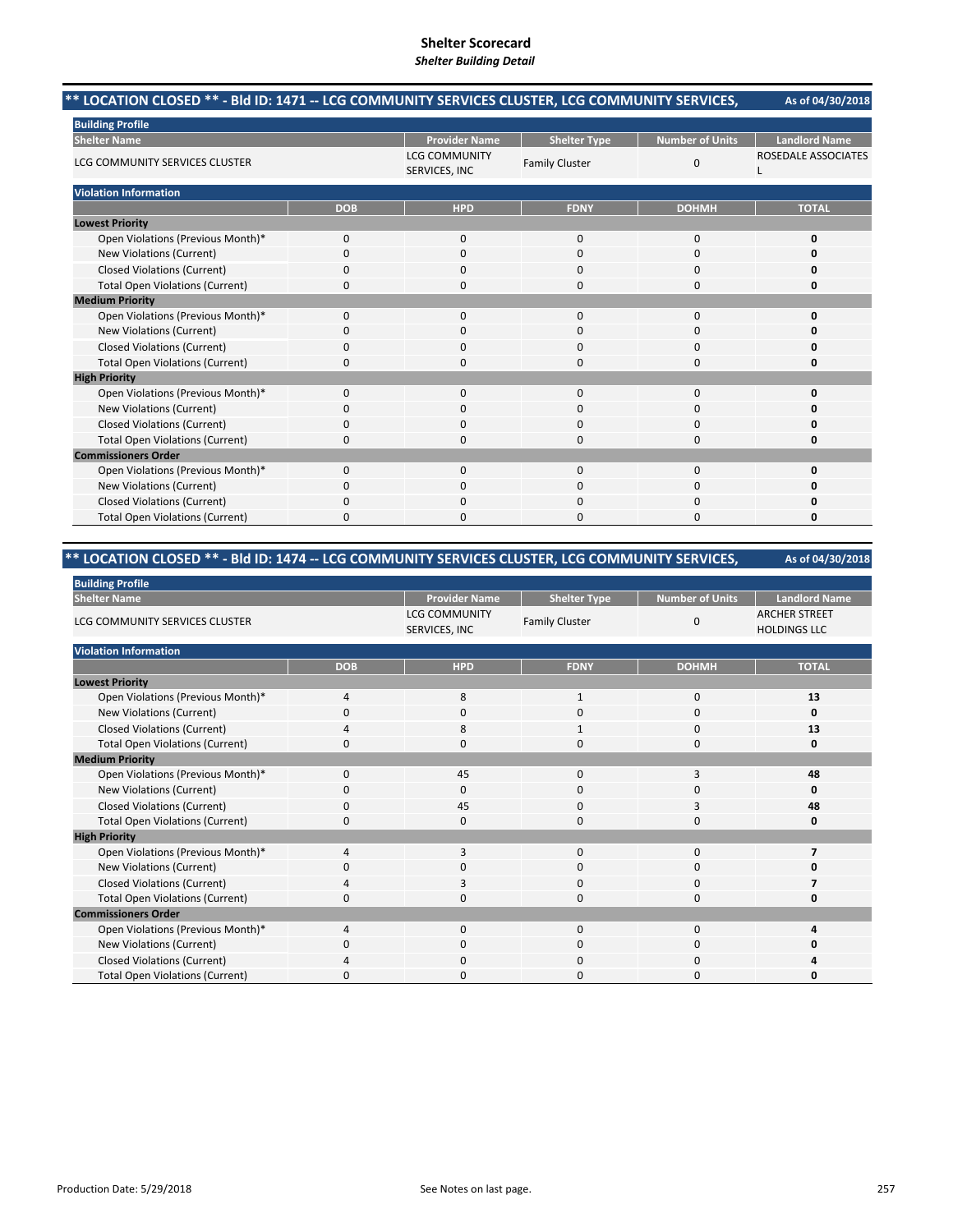#### **As of 04/30/2018 Bld ID: 1476 ‐‐ LCG COMMUNITY SERVICES CLUSTER, LCG COMMUNITY SERVICES, INC, Family Cluster ‐‐ Bronx**

| <b>Building Profile</b>                |                |                                       |                       |                        |                                        |  |  |
|----------------------------------------|----------------|---------------------------------------|-----------------------|------------------------|----------------------------------------|--|--|
| <b>Shelter Name</b>                    |                | <b>Provider Name</b>                  | <b>Shelter Type</b>   | <b>Number of Units</b> | <b>Landlord Name</b>                   |  |  |
| LCG COMMUNITY SERVICES CLUSTER         |                | <b>LCG COMMUNITY</b><br>SERVICES, INC | <b>Family Cluster</b> | 5                      | <b>TAYLOR AVE REALTY</b><br><b>LLC</b> |  |  |
| <b>Violation Information</b>           |                |                                       |                       |                        |                                        |  |  |
|                                        | <b>DOB</b>     | <b>HPD</b>                            | <b>FDNY</b>           | <b>DOHMH</b>           | <b>TOTAL</b>                           |  |  |
| <b>Lowest Priority</b>                 |                |                                       |                       |                        |                                        |  |  |
| Open Violations (Previous Month)*      | 11             | 7                                     | 3                     | $\mathbf{0}$           | 21                                     |  |  |
| New Violations (Current)               | 0              | 0                                     | 0                     | 0                      | 0                                      |  |  |
| <b>Closed Violations (Current)</b>     | 3              | 0                                     | 0                     | 0                      | 3                                      |  |  |
| <b>Total Open Violations (Current)</b> | 8              | 7                                     | 3                     | 0                      | 18                                     |  |  |
| <b>Medium Priority</b>                 |                |                                       |                       |                        |                                        |  |  |
| Open Violations (Previous Month)*      | $\Omega$       | 45                                    | 0                     | 0                      | 45                                     |  |  |
| New Violations (Current)               | C              | 0                                     | 0                     | 0                      | 0                                      |  |  |
| <b>Closed Violations (Current)</b>     | 0              | 0                                     | 0                     | 0                      | O                                      |  |  |
| <b>Total Open Violations (Current)</b> | $\Omega$       | 45                                    | $\Omega$              | 0                      | 45                                     |  |  |
| <b>High Priority</b>                   |                |                                       |                       |                        |                                        |  |  |
| Open Violations (Previous Month)*      | 3              | 3                                     | $\Omega$              | $\Omega$               | 6                                      |  |  |
| New Violations (Current)               |                | 0                                     | 0                     | 0                      |                                        |  |  |
| <b>Closed Violations (Current)</b>     |                | 0                                     | 0                     | 0                      |                                        |  |  |
| <b>Total Open Violations (Current)</b> | Р              | 3                                     | $\Omega$              | 0                      | 6                                      |  |  |
| <b>Commissioners Order</b>             |                |                                       |                       |                        |                                        |  |  |
| Open Violations (Previous Month)*      | $\overline{4}$ | $\mathbf{0}$                          | $\mathbf{0}$          | $\mathbf 0$            |                                        |  |  |
| New Violations (Current)               | n              | 0                                     | $\Omega$              | 0                      | n                                      |  |  |
| <b>Closed Violations (Current)</b>     | 1              | $\Omega$                              | $\Omega$              | 0                      |                                        |  |  |
| <b>Total Open Violations (Current)</b> | 3              | 0                                     | 0                     | 0                      | 3                                      |  |  |

# **Bld ID: 1492 ‐‐ LCG COMMUNITY SERVICES CLUSTER, LCG COMMUNITY SERVICES, INC, Family Cluster ‐‐ Bronx**

| <b>Building Profile</b>                |            |                                       |                       |                        |                            |
|----------------------------------------|------------|---------------------------------------|-----------------------|------------------------|----------------------------|
| <b>Shelter Name</b>                    |            | <b>Provider Name</b>                  | <b>Shelter Type</b>   | <b>Number of Units</b> | <b>Landlord Name</b>       |
| LCG COMMUNITY SERVICES CLUSTER         |            | <b>LCG COMMUNITY</b><br>SERVICES, INC | <b>Family Cluster</b> | 3                      | <b>LYVERE HOLDINGS LLC</b> |
| <b>Violation Information</b>           |            |                                       |                       |                        |                            |
|                                        | <b>DOB</b> | <b>HPD</b>                            | <b>FDNY</b>           | <b>DOHMH</b>           | <b>TOTAL</b>               |
| <b>Lowest Priority</b>                 |            |                                       |                       |                        |                            |
| Open Violations (Previous Month)*      | 12         | 27                                    | 0                     | 0                      | 39                         |
| New Violations (Current)               | $\Omega$   | 6                                     | 0                     | $\mathbf 0$            | 6                          |
| <b>Closed Violations (Current)</b>     | 5          | $\overline{7}$                        | 0                     | $\mathbf 0$            | 12                         |
| <b>Total Open Violations (Current)</b> |            | 26                                    | 0                     | $\mathbf 0$            | 33                         |
| <b>Medium Priority</b>                 |            |                                       |                       |                        |                            |
| Open Violations (Previous Month)*      | $\Omega$   | 62                                    | $\Omega$              | $\mathbf 0$            | 62                         |
| New Violations (Current)               | 0          | 30                                    | 0                     | 0                      | 30                         |
| <b>Closed Violations (Current)</b>     | 0          | 45                                    | 0                     | 0                      | 45                         |
| <b>Total Open Violations (Current)</b> | $\Omega$   | 47                                    | $\Omega$              | $\mathbf 0$            | 47                         |
| <b>High Priority</b>                   |            |                                       |                       |                        |                            |
| Open Violations (Previous Month)*      | 11         | 6                                     | 0                     | $\mathbf 0$            | 17                         |
| New Violations (Current)               | 1          | 1                                     | 0                     | 0                      | 2                          |
| <b>Closed Violations (Current)</b>     | 3          | 6                                     | 0                     | 0                      | 9                          |
| <b>Total Open Violations (Current)</b> | q          |                                       | 0                     | $\mathbf 0$            | 10                         |
| <b>Commissioners Order</b>             |            |                                       |                       |                        |                            |
| Open Violations (Previous Month)*      | 5          | $\Omega$                              | 4                     | $\Omega$               | 9                          |
| New Violations (Current)               | 0          | $\mathbf 0$                           | 0                     | 0                      | 0                          |
| <b>Closed Violations (Current)</b>     | $\Omega$   | $\mathbf 0$                           | 0                     | 0                      | 0                          |
| <b>Total Open Violations (Current)</b> | 5          | 0                                     | Δ                     | $\Omega$               | 9                          |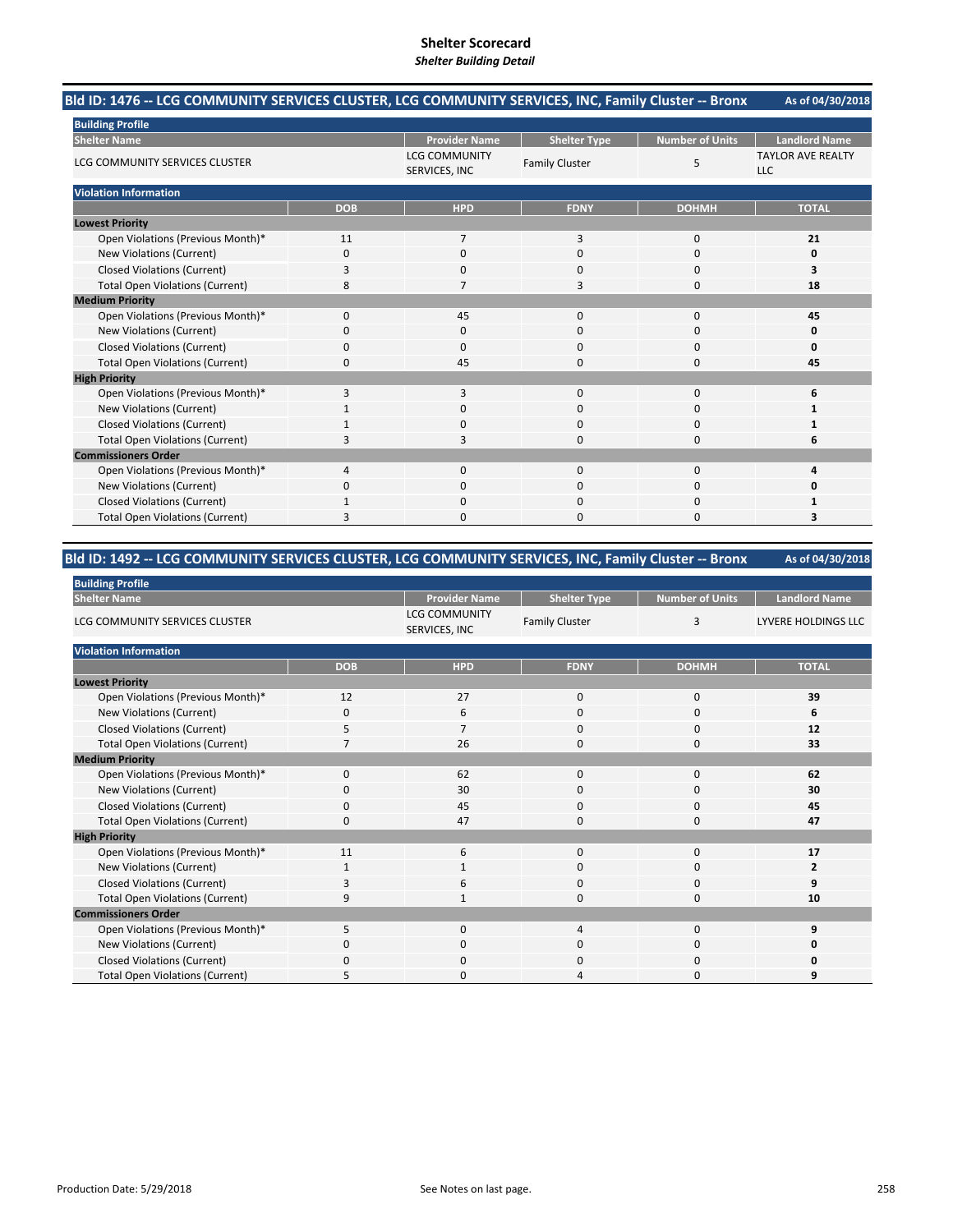#### **As of 04/30/2018 Bld ID: 1462 ‐‐ LCG COMMUNITY SERVICES CLUSTER, LCG COMMUNITY SERVICES, INC, Family Cluster ‐‐ Bronx**

| <b>Building Profile</b>                |                |                                       |                       |                        |                      |
|----------------------------------------|----------------|---------------------------------------|-----------------------|------------------------|----------------------|
| <b>Shelter Name</b>                    |                | <b>Provider Name</b>                  | <b>Shelter Type</b>   | <b>Number of Units</b> | <b>Landlord Name</b> |
| LCG COMMUNITY SERVICES CLUSTER         |                | <b>LCG COMMUNITY</b><br>SERVICES, INC | <b>Family Cluster</b> | $\mathbf{1}$           | 1180 REALTY LLC      |
| <b>Violation Information</b>           |                |                                       |                       |                        |                      |
|                                        | <b>DOB</b>     | <b>HPD</b>                            | <b>FDNY</b>           | <b>DOHMH</b>           | <b>TOTAL</b>         |
| <b>Lowest Priority</b>                 |                |                                       |                       |                        |                      |
| Open Violations (Previous Month)*      | 9              | $\overline{4}$                        | 0                     | $\mathbf 0$            | 13                   |
| New Violations (Current)               |                | 1                                     | 0                     | 0                      | 2                    |
| <b>Closed Violations (Current)</b>     |                | $\Omega$                              | 0                     | 0                      |                      |
| <b>Total Open Violations (Current)</b> | q              | 5                                     | 0                     | 0                      | 14                   |
| <b>Medium Priority</b>                 |                |                                       |                       |                        |                      |
| Open Violations (Previous Month)*      | $\Omega$       | 27                                    | $\Omega$              | 0                      | 27                   |
| New Violations (Current)               | O              | 3                                     | 0                     | 0                      | з                    |
| <b>Closed Violations (Current)</b>     | $\mathbf 0$    | 3                                     | 0                     | $\mathbf 0$            | 3                    |
| <b>Total Open Violations (Current)</b> | $\Omega$       | 27                                    | 0                     | $\mathbf 0$            | 27                   |
| <b>High Priority</b>                   |                |                                       |                       |                        |                      |
| Open Violations (Previous Month)*      | $\overline{2}$ | $\mathbf{1}$                          | $\Omega$              | $\mathbf 0$            | 3                    |
| New Violations (Current)               | O              | 2                                     | 0                     | 0                      |                      |
| <b>Closed Violations (Current)</b>     | $\mathbf 0$    | 1                                     | 0                     | $\mathbf 0$            |                      |
| <b>Total Open Violations (Current)</b> | $\mathcal{P}$  | $\mathcal{I}$                         | 0                     | $\Omega$               |                      |
| <b>Commissioners Order</b>             |                |                                       |                       |                        |                      |
| Open Violations (Previous Month)*      | $\mathbf 0$    | $\mathbf 0$                           | 0                     | $\mathbf 0$            |                      |
| New Violations (Current)               | $\Omega$       | $\Omega$                              | 0                     | $\Omega$               |                      |
| <b>Closed Violations (Current)</b>     | $\Omega$       | $\Omega$                              | 0                     | $\Omega$               |                      |
| <b>Total Open Violations (Current)</b> | $\Omega$       | $\Omega$                              | 0                     | $\Omega$               | n                    |

#### **As of 04/30/2018 Bld ID: 1517 ‐‐ LCG COMMUNITY SERVICES CLUSTER, LCG COMMUNITY SERVICES, INC, Family Cluster ‐‐ Bronx**

| <b>Building Profile</b>                |                |                                       |                       |                        |                           |
|----------------------------------------|----------------|---------------------------------------|-----------------------|------------------------|---------------------------|
| <b>Shelter Name</b>                    |                | <b>Provider Name</b>                  | <b>Shelter Type</b>   | <b>Number of Units</b> | <b>Landlord Name</b>      |
| LCG COMMUNITY SERVICES CLUSTER         |                | <b>LCG COMMUNITY</b><br>SERVICES, INC | <b>Family Cluster</b> | $\mathbf{1}$           | <b>WILSON ESTATES LLC</b> |
| <b>Violation Information</b>           |                |                                       |                       |                        |                           |
|                                        | <b>DOB</b>     | <b>HPD</b>                            | <b>FDNY</b>           | <b>DOHMH</b>           | <b>TOTAL</b>              |
| <b>Lowest Priority</b>                 |                |                                       |                       |                        |                           |
| Open Violations (Previous Month)*      | 3              | 2                                     | 1                     | 0                      | 6                         |
| New Violations (Current)               |                |                                       | 0                     | 0                      |                           |
| <b>Closed Violations (Current)</b>     | 0              | $\mathbf 0$                           | 0                     | 0                      |                           |
| <b>Total Open Violations (Current)</b> | 3              | Е                                     | 1                     | $\mathbf 0$            |                           |
| <b>Medium Priority</b>                 |                |                                       |                       |                        |                           |
| Open Violations (Previous Month)*      | $\Omega$       | 33                                    | 0                     | 1                      | 34                        |
| New Violations (Current)               | <sup>0</sup>   | 6                                     | 0                     | 0                      | 6                         |
| <b>Closed Violations (Current)</b>     | 0              | $\Omega$                              | $\Omega$              | $\mathbf 0$            | Ω                         |
| <b>Total Open Violations (Current)</b> | 0              | 39                                    | 0                     | $\mathbf{1}$           | 40                        |
| <b>High Priority</b>                   |                |                                       |                       |                        |                           |
| Open Violations (Previous Month)*      | $\overline{2}$ | 3                                     | $\Omega$              | $\Omega$               | 5                         |
| New Violations (Current)               | 0              | 2                                     | 0                     | $\mathbf 0$            |                           |
| <b>Closed Violations (Current)</b>     | $\Omega$       | $\mathbf 0$                           | 0                     | $\mathbf 0$            |                           |
| <b>Total Open Violations (Current)</b> |                | 5                                     | 0                     | 0                      |                           |
| <b>Commissioners Order</b>             |                |                                       |                       |                        |                           |
| Open Violations (Previous Month)*      | $\Omega$       | $\Omega$                              | $\Omega$              | $\Omega$               | O                         |
| New Violations (Current)               | 0              | 0                                     | 0                     | 0                      |                           |
| <b>Closed Violations (Current)</b>     | 0              | $\mathbf 0$                           | 0                     | $\mathbf 0$            |                           |
| <b>Total Open Violations (Current)</b> | O              | $\Omega$                              | O                     | $\Omega$               |                           |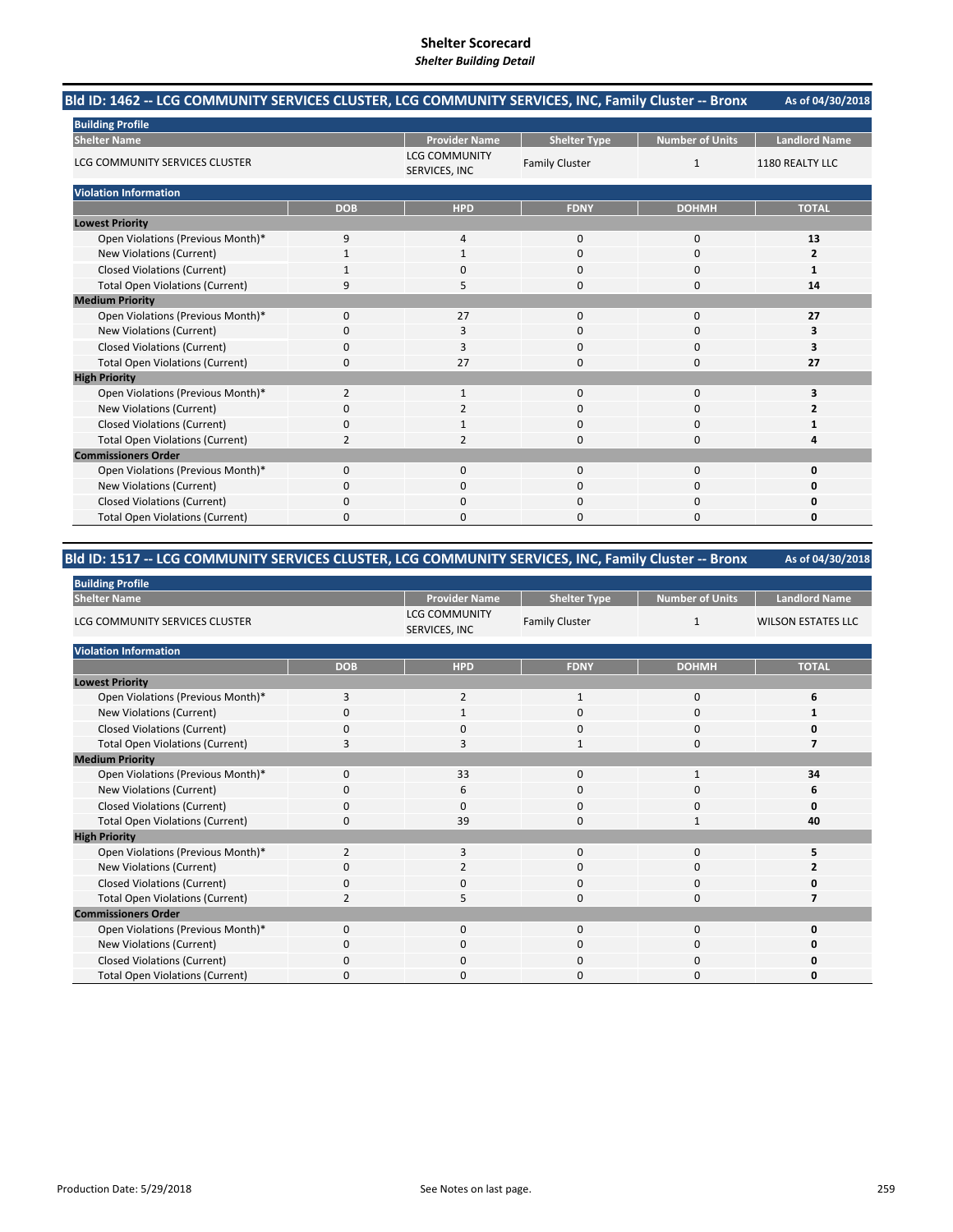#### **As of 04/30/2018 Bld ID: 1509 ‐‐ LCG COMMUNITY SERVICES CLUSTER, LCG COMMUNITY SERVICES, INC, Family Cluster ‐‐ Bronx**

| <b>Building Profile</b>                |                |                                       |                       |                        |                           |
|----------------------------------------|----------------|---------------------------------------|-----------------------|------------------------|---------------------------|
| <b>Shelter Name</b>                    |                | <b>Provider Name</b>                  | <b>Shelter Type</b>   | <b>Number of Units</b> | <b>Landlord Name</b>      |
| LCG COMMUNITY SERVICES CLUSTER         |                | <b>LCG COMMUNITY</b><br>SERVICES, INC | <b>Family Cluster</b> | $\mathbf{1}$           | <b>SOBRO SHARP IV LLC</b> |
| <b>Violation Information</b>           |                |                                       |                       |                        |                           |
|                                        | <b>DOB</b>     | <b>HPD</b>                            | <b>FDNY</b>           | <b>DOHMH</b>           | <b>TOTAL</b>              |
| <b>Lowest Priority</b>                 |                |                                       |                       |                        |                           |
| Open Violations (Previous Month)*      | $\overline{4}$ | $\overline{2}$                        | $\mathbf{1}$          | $\mathbf 0$            | $\overline{ }$            |
| New Violations (Current)               |                | 0                                     |                       | 0                      |                           |
| <b>Closed Violations (Current)</b>     | $\Omega$       | $\Omega$                              | 0                     | 0                      |                           |
| <b>Total Open Violations (Current)</b> | 5              | $\overline{2}$                        | 2                     | $\Omega$               | 9                         |
| <b>Medium Priority</b>                 |                |                                       |                       |                        |                           |
| Open Violations (Previous Month)*      | $\Omega$       | 26                                    | 0                     | $\mathbf 0$            | 26                        |
| New Violations (Current)               | <sup>0</sup>   | 2                                     | 0                     | 0                      | 2                         |
| <b>Closed Violations (Current)</b>     | $\Omega$       | $\overline{2}$                        | 0                     | 0                      | $\overline{2}$            |
| <b>Total Open Violations (Current)</b> | $\Omega$       | 26                                    | 0                     | $\mathbf 0$            | 26                        |
| <b>High Priority</b>                   |                |                                       |                       |                        |                           |
| Open Violations (Previous Month)*      | Δ              | 0                                     | 0                     | 0                      |                           |
| New Violations (Current)               | O              | 0                                     | 0                     | 0                      |                           |
| <b>Closed Violations (Current)</b>     | 0              | $\mathbf 0$                           | 0                     | $\mathbf 0$            |                           |
| <b>Total Open Violations (Current)</b> | Δ              | $\Omega$                              | O                     | $\Omega$               |                           |
| <b>Commissioners Order</b>             |                |                                       |                       |                        |                           |
| Open Violations (Previous Month)*      | $\overline{2}$ | $\Omega$                              | 0                     | $\mathbf 0$            | 2                         |
| New Violations (Current)               |                | $\Omega$                              | 0                     | 0                      |                           |
| <b>Closed Violations (Current)</b>     | $\Omega$       | $\Omega$                              | 0                     | 0                      |                           |
| <b>Total Open Violations (Current)</b> | $\overline{a}$ | $\Omega$                              | 0                     | $\Omega$               | Δ                         |

#### **As of 04/30/2018 Bld ID: 1465 ‐‐ LCG COMMUNITY SERVICES CLUSTER, LCG COMMUNITY SERVICES, INC, Family Cluster ‐‐ Bronx**

| <b>Building Profile</b>                |            |                                       |                       |                        |                      |
|----------------------------------------|------------|---------------------------------------|-----------------------|------------------------|----------------------|
| <b>Shelter Name</b>                    |            | <b>Provider Name</b>                  | <b>Shelter Type</b>   | <b>Number of Units</b> | <b>Landlord Name</b> |
| LCG COMMUNITY SERVICES CLUSTER         |            | <b>LCG COMMUNITY</b><br>SERVICES, INC | <b>Family Cluster</b> | $\mathbf{1}$           | 1229-1273 REALTY LLC |
| <b>Violation Information</b>           |            |                                       |                       |                        |                      |
|                                        | <b>DOB</b> | <b>HPD</b>                            | <b>FDNY</b>           | <b>DOHMH</b>           | <b>TOTAL</b>         |
| <b>Lowest Priority</b>                 |            |                                       |                       |                        |                      |
| Open Violations (Previous Month)*      | 9          | 16                                    | $\mathbf{1}$          | 0                      | 26                   |
| New Violations (Current)               | 0          | 5                                     | 0                     | 0                      | 5                    |
| <b>Closed Violations (Current)</b>     |            | $\overline{4}$                        | 0                     | $\mathbf 0$            | 5                    |
| <b>Total Open Violations (Current)</b> | 8          | 17                                    | $\mathbf{1}$          | $\mathbf 0$            | 26                   |
| <b>Medium Priority</b>                 |            |                                       |                       |                        |                      |
| Open Violations (Previous Month)*      | $\Omega$   | 53                                    | 0                     | 4                      | 57                   |
| New Violations (Current)               | 0          | 28                                    | 0                     | 1                      | 29                   |
| <b>Closed Violations (Current)</b>     | $\Omega$   | 3                                     | 0                     | 1                      | 4                    |
| <b>Total Open Violations (Current)</b> | 0          | 78                                    | 0                     | 4                      | 82                   |
| <b>High Priority</b>                   |            |                                       |                       |                        |                      |
| Open Violations (Previous Month)*      | $\Omega$   | $\overline{7}$                        | $\mathbf 0$           | $\mathbf 0$            | 7                    |
| New Violations (Current)               | $\Omega$   | 4                                     | 0                     | 0                      | 4                    |
| <b>Closed Violations (Current)</b>     | $\Omega$   | $\Omega$                              | 0                     | 0                      | Ω                    |
| <b>Total Open Violations (Current)</b> | 0          | 11                                    | 0                     | 0                      | 11                   |
| <b>Commissioners Order</b>             |            |                                       |                       |                        |                      |
| Open Violations (Previous Month)*      | 6          | $\Omega$                              | $\mathbf 0$           | $\mathbf 0$            | 6                    |
| New Violations (Current)               | $\Omega$   | $\mathbf 0$                           | 0                     | 0                      |                      |
| <b>Closed Violations (Current)</b>     | $\Omega$   | $\mathbf 0$                           | $\Omega$              | 0                      |                      |
| <b>Total Open Violations (Current)</b> | 6          | $\Omega$                              | $\Omega$              | $\Omega$               | 6                    |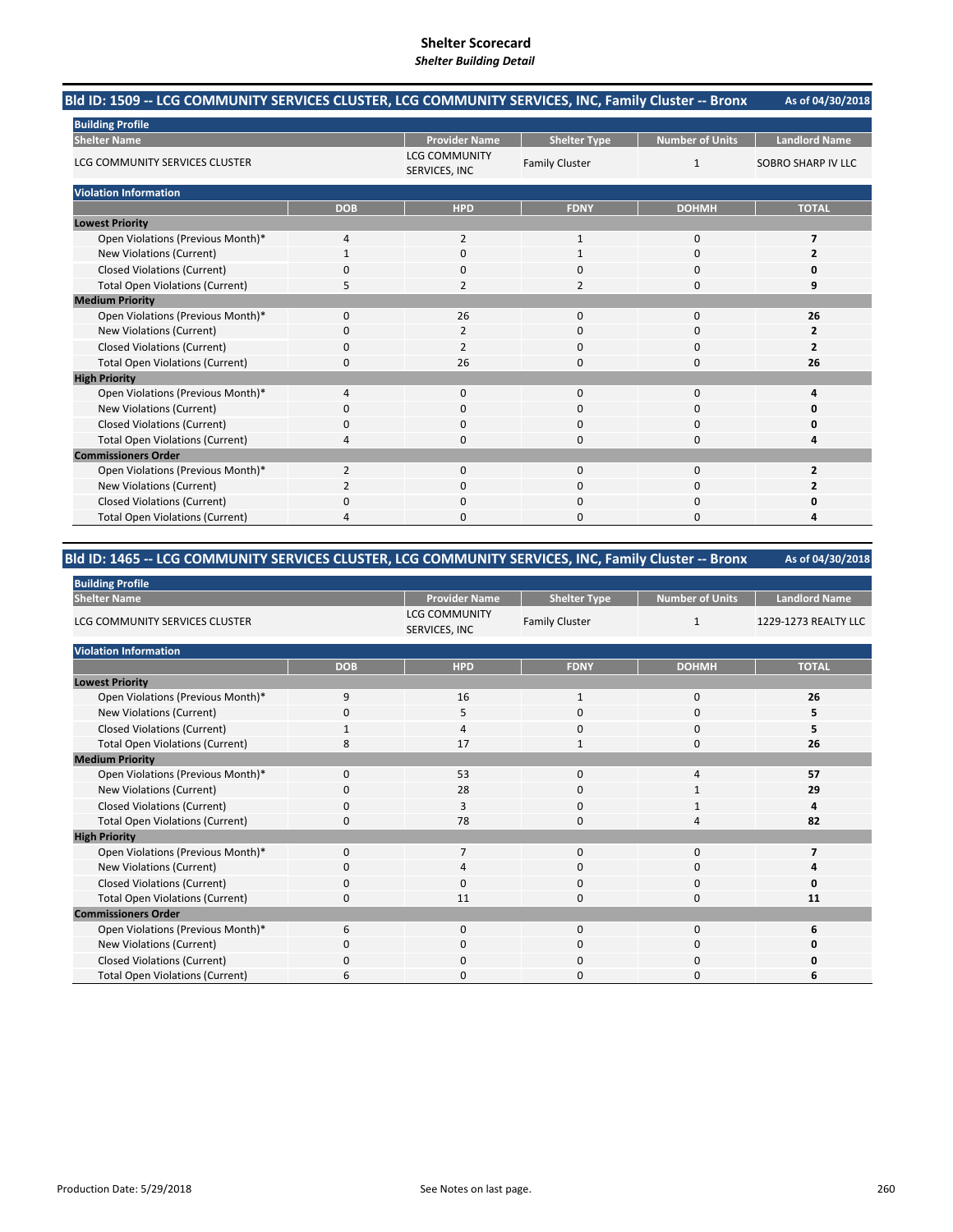| Bld ID: 1562 -- BEDCO CLUSTER, BRONX FAMILY HOUSING, Family Cluster -- Brooklyn |            |                                       |                       |                        |                                                |
|---------------------------------------------------------------------------------|------------|---------------------------------------|-----------------------|------------------------|------------------------------------------------|
| <b>Building Profile</b>                                                         |            |                                       |                       |                        |                                                |
| <b>Shelter Name</b>                                                             |            | <b>Provider Name</b>                  | <b>Shelter Type</b>   | <b>Number of Units</b> | <b>Landlord Name</b>                           |
| <b>BEDCO CLUSTER</b>                                                            |            | <b>BRONX FAMILY</b><br><b>HOUSING</b> | <b>Family Cluster</b> | 9                      | <b>X PRESIDENT STREET</b><br><b>REALTY LLC</b> |
| <b>Violation Information</b>                                                    |            |                                       |                       |                        |                                                |
|                                                                                 | <b>DOB</b> | <b>HPD</b>                            | <b>FDNY</b>           | <b>DOHMH</b>           | <b>TOTAL</b>                                   |
| <b>Lowest Priority</b>                                                          |            |                                       |                       |                        |                                                |
| Open Violations (Previous Month)*                                               | 3          | 10                                    | $\mathbf 0$           | $\mathbf 0$            | 13                                             |
| New Violations (Current)                                                        | 0          | $\Omega$                              | $\Omega$              | $\Omega$               | 0                                              |
| <b>Closed Violations (Current)</b>                                              | 0          | 8                                     | O                     | $\Omega$               | 8                                              |
| <b>Total Open Violations (Current)</b>                                          | 3          | $\overline{2}$                        | 0                     | 0                      | 5                                              |
| <b>Medium Priority</b>                                                          |            |                                       |                       |                        |                                                |
| Open Violations (Previous Month)*                                               | 0          | 11                                    | $\Omega$              | $\mathbf 0$            | 11                                             |
| New Violations (Current)                                                        | 0          | 2                                     | 0                     | 0                      | 2                                              |
| <b>Closed Violations (Current)</b>                                              | 0          | $\overline{2}$                        | $\Omega$              | $\Omega$               | $\overline{2}$                                 |
| <b>Total Open Violations (Current)</b>                                          | $\Omega$   | 11                                    | $\Omega$              | $\Omega$               | 11                                             |
| <b>High Priority</b>                                                            |            |                                       |                       |                        |                                                |
| Open Violations (Previous Month)*                                               | 7          | $\mathbf{1}$                          | $\mathbf 0$           | $\mathbf 0$            | 8                                              |
| New Violations (Current)                                                        |            |                                       | $\Omega$              | $\Omega$               | 2                                              |
| <b>Closed Violations (Current)</b>                                              |            | O.                                    | 0                     | $\Omega$               |                                                |
| <b>Total Open Violations (Current)</b>                                          | 7          | 2                                     | $\Omega$              | $\Omega$               | 9                                              |
| <b>Commissioners Order</b>                                                      |            |                                       |                       |                        |                                                |
| Open Violations (Previous Month)*                                               | 5          | $\Omega$                              | $\Omega$              | $\Omega$               | 5                                              |
| New Violations (Current)                                                        | 0          | $\Omega$                              | $\Omega$              | $\Omega$               | O                                              |
| <b>Closed Violations (Current)</b>                                              | 0          | $\Omega$                              | 0                     | $\Omega$               | 0                                              |
| <b>Total Open Violations (Current)</b>                                          | 5          | 0                                     | 0                     | $\Omega$               | 5                                              |

# **Bld ID: 1565 ‐‐ BEDCO CLUSTER, BRONX FAMILY HOUSING, Family Cluster ‐‐ Brooklyn**

| <b>Building Profile</b>                |              |                                       |                       |                 |                      |
|----------------------------------------|--------------|---------------------------------------|-----------------------|-----------------|----------------------|
| <b>Shelter Name</b>                    |              | <b>Provider Name</b>                  | <b>Shelter Type</b>   | Number of Units | <b>Landlord Name</b> |
| <b>BEDCO CLUSTER</b>                   |              | <b>BRONX FAMILY</b><br><b>HOUSING</b> | <b>Family Cluster</b> | $\overline{7}$  | <b>PARK X LLC</b>    |
| <b>Violation Information</b>           |              |                                       |                       |                 |                      |
|                                        | <b>DOB</b>   | <b>HPD</b>                            | <b>FDNY</b>           | <b>DOHMH</b>    | <b>TOTAL</b>         |
| <b>Lowest Priority</b>                 |              |                                       |                       |                 |                      |
| Open Violations (Previous Month)*      | 6            | 2                                     | 0                     | 0               | 8                    |
| New Violations (Current)               | $\mathbf{1}$ | 0                                     | 0                     | 0               |                      |
| <b>Closed Violations (Current)</b>     | 1            | 0                                     | $\mathbf{0}$          | 0               |                      |
| <b>Total Open Violations (Current)</b> | 6            | $\overline{2}$                        | $\Omega$              | $\mathbf 0$     | 8                    |
| <b>Medium Priority</b>                 |              |                                       |                       |                 |                      |
| Open Violations (Previous Month)*      | $\Omega$     | 4                                     | $\mathbf{0}$          | $\mathbf{0}$    |                      |
| New Violations (Current)               | O            | 0                                     | 0                     | 0               |                      |
| Closed Violations (Current)            | 0            | 0                                     | 0                     | 0               | U                    |
| <b>Total Open Violations (Current)</b> | $\Omega$     | 4                                     | $\Omega$              | $\mathbf{0}$    | Δ                    |
| <b>High Priority</b>                   |              |                                       |                       |                 |                      |
| Open Violations (Previous Month)*      | $\Omega$     | 1                                     | $\mathbf{0}$          | $\mathbf{0}$    |                      |
| New Violations (Current)               | C            | 0                                     | 0                     | 0               |                      |
| <b>Closed Violations (Current)</b>     | 0            | 0                                     | 0                     | 0               | Ω                    |
| <b>Total Open Violations (Current)</b> | $\Omega$     | 1                                     | $\Omega$              | $\Omega$        |                      |
| <b>Commissioners Order</b>             |              |                                       |                       |                 |                      |
| Open Violations (Previous Month)*      | $\Omega$     | 0                                     | $\mathbf{1}$          | 0               |                      |
| New Violations (Current)               | 0            | 0                                     | 0                     | 0               | ŋ                    |
| <b>Closed Violations (Current)</b>     | 0            | 0                                     | 0                     | 0               | ი                    |
| <b>Total Open Violations (Current)</b> | $\Omega$     | 0                                     |                       | 0               |                      |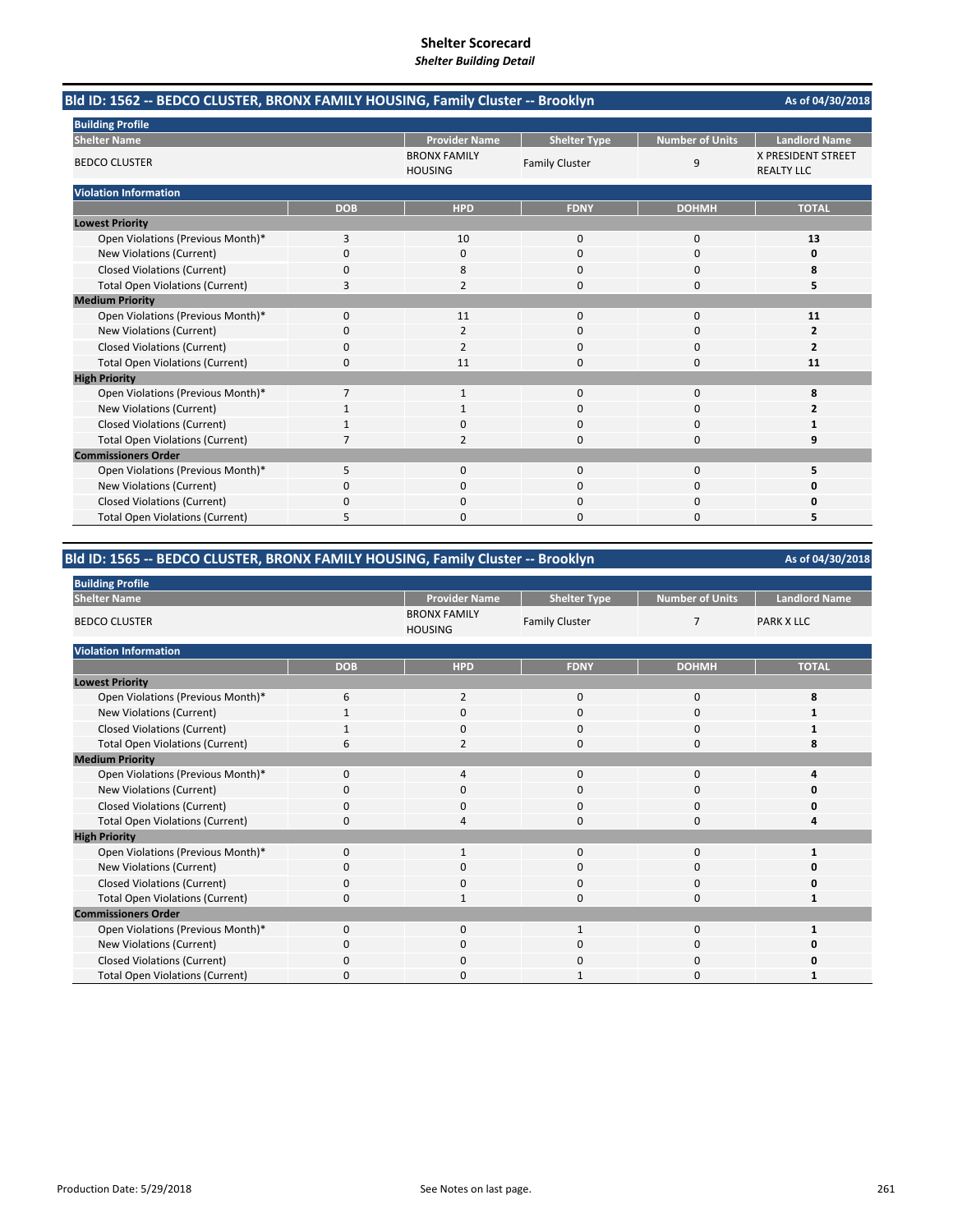|                                        | Bld ID: 1563 -- BEDCO CLUSTER, BRONX FAMILY HOUSING, Family Cluster -- Brooklyn |                                       |                       |                        |                        |  |
|----------------------------------------|---------------------------------------------------------------------------------|---------------------------------------|-----------------------|------------------------|------------------------|--|
| <b>Building Profile</b>                |                                                                                 |                                       |                       |                        |                        |  |
| <b>Shelter Name</b>                    |                                                                                 | <b>Provider Name</b>                  | <b>Shelter Type</b>   | <b>Number of Units</b> | <b>Landlord Name</b>   |  |
| <b>BEDCO CLUSTER</b>                   |                                                                                 | <b>BRONX FAMILY</b><br><b>HOUSING</b> | <b>Family Cluster</b> | $\overline{7}$         | <b>X ALBANY AVENUE</b> |  |
| <b>Violation Information</b>           |                                                                                 |                                       |                       |                        |                        |  |
|                                        | <b>DOB</b>                                                                      | <b>HPD</b>                            | <b>FDNY</b>           | <b>DOHMH</b>           | <b>TOTAL</b>           |  |
| <b>Lowest Priority</b>                 |                                                                                 |                                       |                       |                        |                        |  |
| Open Violations (Previous Month)*      | 11                                                                              | $\overline{2}$                        | 0                     | $\mathbf 0$            | 13                     |  |
| New Violations (Current)               | 0                                                                               | $\Omega$                              | $\Omega$              | $\Omega$               | O                      |  |
| <b>Closed Violations (Current)</b>     | 0                                                                               | 0                                     | 0                     | $\Omega$               | O                      |  |
| <b>Total Open Violations (Current)</b> | 11                                                                              | $\overline{2}$                        | 0                     | $\mathbf 0$            | 13                     |  |
| <b>Medium Priority</b>                 |                                                                                 |                                       |                       |                        |                        |  |
| Open Violations (Previous Month)*      | 0                                                                               | 5                                     | 0                     | $\mathbf 0$            | 5                      |  |
| New Violations (Current)               | 0                                                                               | 0                                     | 0                     | $\Omega$               | ŋ                      |  |
| <b>Closed Violations (Current)</b>     | 0                                                                               | 0                                     | $\Omega$              | $\Omega$               |                        |  |
| <b>Total Open Violations (Current)</b> | 0                                                                               |                                       | 0                     | $\Omega$               |                        |  |
| <b>High Priority</b>                   |                                                                                 |                                       |                       |                        |                        |  |
| Open Violations (Previous Month)*      | 14                                                                              | 3                                     | 0                     | $\mathbf 0$            | 17                     |  |
| New Violations (Current)               | 0                                                                               | 0                                     | 0                     | $\Omega$               | O                      |  |
| <b>Closed Violations (Current)</b>     | 0                                                                               | $\Omega$                              | 0                     | $\Omega$               | O                      |  |
| <b>Total Open Violations (Current)</b> | 14                                                                              | 3                                     | 0                     | $\mathbf 0$            | 17                     |  |
| <b>Commissioners Order</b>             |                                                                                 |                                       |                       |                        |                        |  |
| Open Violations (Previous Month)*      | $\overline{7}$                                                                  | 0                                     | $\overline{2}$        | $\mathbf 0$            | q                      |  |
| New Violations (Current)               | 0                                                                               | $\Omega$                              | $\Omega$              | $\Omega$               | ŋ                      |  |
| <b>Closed Violations (Current)</b>     | 0                                                                               | 0                                     | 0                     | $\Omega$               | ŋ                      |  |
| <b>Total Open Violations (Current)</b> |                                                                                 | 0                                     |                       | $\Omega$               | 9                      |  |

# **Bld ID: 1564 ‐‐ BEDCO CLUSTER, BRONX FAMILY HOUSING, Family Cluster ‐‐ Brooklyn**

| <b>Building Profile</b>                |                |                                       |                       |                 |                      |
|----------------------------------------|----------------|---------------------------------------|-----------------------|-----------------|----------------------|
| <b>Shelter Name</b>                    |                | <b>Provider Name</b>                  | <b>Shelter Type</b>   | Number of Units | <b>Landlord Name</b> |
| <b>BEDCO CLUSTER</b>                   |                | <b>BRONX FAMILY</b><br><b>HOUSING</b> | <b>Family Cluster</b> | 8               | X E.P. LLC           |
| <b>Violation Information</b>           |                |                                       |                       |                 |                      |
|                                        | <b>DOB</b>     | <b>HPD</b>                            | <b>FDNY</b>           | <b>DOHMH</b>    | <b>TOTAL</b>         |
| <b>Lowest Priority</b>                 |                |                                       |                       |                 |                      |
| Open Violations (Previous Month)*      | 3              | 3                                     | 0                     | 0               | 6                    |
| New Violations (Current)               | $\mathbf{1}$   | 0                                     | $\mathbf{0}$          | 0               |                      |
| <b>Closed Violations (Current)</b>     | 1              | 0                                     | $\mathbf{0}$          | 0               |                      |
| <b>Total Open Violations (Current)</b> | 3              | 3                                     | $\Omega$              | $\mathbf 0$     | 6                    |
| <b>Medium Priority</b>                 |                |                                       |                       |                 |                      |
| Open Violations (Previous Month)*      | 0              | 17                                    | $\mathbf{0}$          | 1               | 18                   |
| New Violations (Current)               | O              | 0                                     | 0                     | 0               | 0                    |
| Closed Violations (Current)            | 0              | 0                                     | 0                     | 0               | 0                    |
| <b>Total Open Violations (Current)</b> | $\Omega$       | 17                                    | $\Omega$              | 1               | 18                   |
| <b>High Priority</b>                   |                |                                       |                       |                 |                      |
| Open Violations (Previous Month)*      | $\overline{a}$ | $\mathbf{1}$                          | $\mathbf{0}$          | $\mathbf{0}$    | 5                    |
| New Violations (Current)               | C              | 0                                     | 0                     | 0               | n                    |
| <b>Closed Violations (Current)</b>     | 0              | 0                                     | 0                     | 0               | ŋ                    |
| <b>Total Open Violations (Current)</b> | $\Delta$       | 1                                     | $\Omega$              | $\Omega$        |                      |
| <b>Commissioners Order</b>             |                |                                       |                       |                 |                      |
| Open Violations (Previous Month)*      | $\mathbf{1}$   | $\mathbf{0}$                          | $\mathbf{0}$          | $\mathbf{0}$    |                      |
| New Violations (Current)               | 0              | 0                                     | 0                     | 0               | 0                    |
| <b>Closed Violations (Current)</b>     | 0              | 0                                     | 0                     | 0               | U                    |
| <b>Total Open Violations (Current)</b> |                | 0                                     | $\Omega$              | 0               |                      |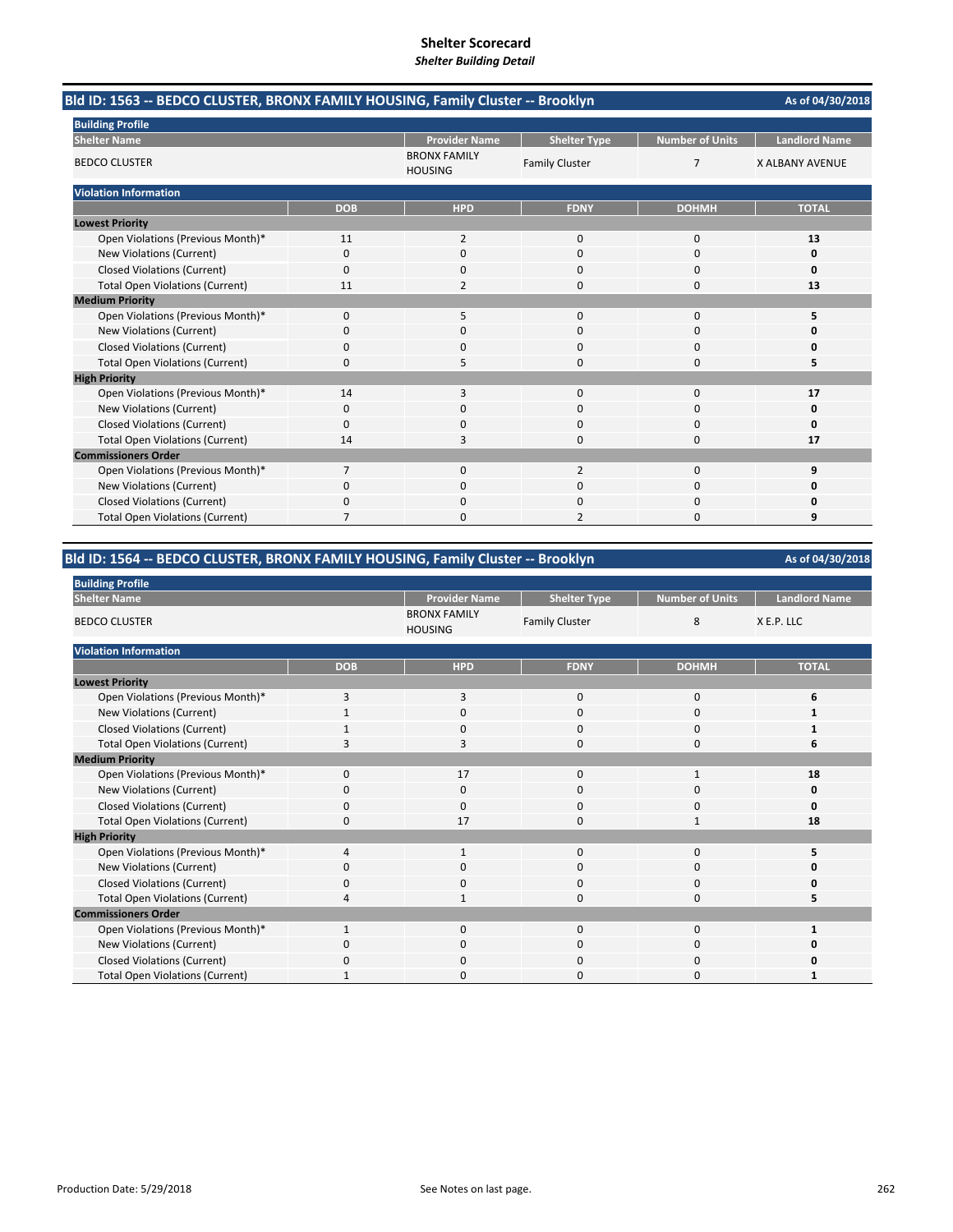|                                        | Bld ID: 1259 -- BROOKLYN ACACIA CLUSTER, ACACIA NETWORK HOUSING INC, Family Cluster -- Brooklyn |                                             |                       |                        |                       |  |
|----------------------------------------|-------------------------------------------------------------------------------------------------|---------------------------------------------|-----------------------|------------------------|-----------------------|--|
| <b>Building Profile</b>                |                                                                                                 |                                             |                       |                        |                       |  |
| <b>Shelter Name</b>                    |                                                                                                 | <b>Provider Name</b>                        | <b>Shelter Type</b>   | <b>Number of Units</b> | <b>Landlord Name</b>  |  |
| <b>BROOKLYN ACACIA CLUSTER</b>         |                                                                                                 | <b>ACACIA NETWORK</b><br><b>HOUSING INC</b> | <b>Family Cluster</b> | 11                     | <b>X BRADFORD LLC</b> |  |
| <b>Violation Information</b>           |                                                                                                 |                                             |                       |                        |                       |  |
|                                        | <b>DOB</b>                                                                                      | <b>HPD</b>                                  | <b>FDNY</b>           | <b>DOHMH</b>           | <b>TOTAL</b>          |  |
| <b>Lowest Priority</b>                 |                                                                                                 |                                             |                       |                        |                       |  |
| Open Violations (Previous Month)*      | 10                                                                                              | $\overline{2}$                              | 6                     | $\mathbf 0$            | 18                    |  |
| New Violations (Current)               | 3                                                                                               | 0                                           | $\Omega$              | $\Omega$               | 3                     |  |
| <b>Closed Violations (Current)</b>     | 0                                                                                               | 0                                           | 0                     | 0                      | 0                     |  |
| <b>Total Open Violations (Current)</b> | 13                                                                                              | 2                                           | 6                     | 0                      | 21                    |  |
| <b>Medium Priority</b>                 |                                                                                                 |                                             |                       |                        |                       |  |
| Open Violations (Previous Month)*      | $\mathbf{0}$                                                                                    | 34                                          | $\Omega$              | 3                      | 37                    |  |
| New Violations (Current)               | 0                                                                                               | 0                                           | $\Omega$              | 0                      | 0                     |  |
| <b>Closed Violations (Current)</b>     | 0                                                                                               | 0                                           | $\Omega$              | $\Omega$               | 0                     |  |
| <b>Total Open Violations (Current)</b> | 0                                                                                               | 34                                          | O                     | 3                      | 37                    |  |
| <b>High Priority</b>                   |                                                                                                 |                                             |                       |                        |                       |  |
| Open Violations (Previous Month)*      | 12                                                                                              | $\overline{2}$                              | $\Omega$              | $\Omega$               | 14                    |  |
| New Violations (Current)               | $\overline{2}$                                                                                  | $\Omega$                                    | $\Omega$              | $\Omega$               | $\overline{2}$        |  |
| <b>Closed Violations (Current)</b>     | 0                                                                                               | $\Omega$                                    | 0                     | $\Omega$               | 0                     |  |
| <b>Total Open Violations (Current)</b> | 14                                                                                              | 2                                           | $\Omega$              | $\Omega$               | 16                    |  |
| <b>Commissioners Order</b>             |                                                                                                 |                                             |                       |                        |                       |  |
| Open Violations (Previous Month)*      | 5                                                                                               | 0                                           | $\Omega$              | $\mathbf 0$            | 5                     |  |
| New Violations (Current)               |                                                                                                 | 0                                           | 0                     | $\Omega$               |                       |  |
| <b>Closed Violations (Current)</b>     | 0                                                                                               | $\Omega$                                    | $\Omega$              | 0                      | O                     |  |
| <b>Total Open Violations (Current)</b> | 6                                                                                               | <sup>0</sup>                                | O                     | $\Omega$               | 6                     |  |

# **Bld ID: 1258 ‐‐ BROOKLYN ACACIA CLUSTER, ACACIA NETWORK HOUSING INC, Family Cluster ‐‐ Brooklyn**

| <b>Building Profile</b>                |             |                                             |                       |                        |                      |
|----------------------------------------|-------------|---------------------------------------------|-----------------------|------------------------|----------------------|
| <b>Shelter Name</b>                    |             | <b>Provider Name</b>                        | <b>Shelter Type</b>   | <b>Number of Units</b> | <b>Landlord Name</b> |
| <b>BROOKLYN ACACIA CLUSTER</b>         |             | <b>ACACIA NETWORK</b><br><b>HOUSING INC</b> | <b>Family Cluster</b> | 13                     | S & G REALTY CO LLC  |
| <b>Violation Information</b>           |             |                                             |                       |                        |                      |
|                                        | <b>DOB</b>  | <b>HPD</b>                                  | <b>FDNY</b>           | <b>DOHMH</b>           | <b>TOTAL</b>         |
| <b>Lowest Priority</b>                 |             |                                             |                       |                        |                      |
| Open Violations (Previous Month)*      | 12          | 30                                          | 9                     | $\mathbf 0$            | 51                   |
| New Violations (Current)               | 3           | 5                                           | 0                     | 0                      | 8                    |
| <b>Closed Violations (Current)</b>     |             | 4                                           | $\mathbf{0}$          | 0                      | 5                    |
| <b>Total Open Violations (Current)</b> | 14          | 31                                          | 9                     | 0                      | 54                   |
| <b>Medium Priority</b>                 |             |                                             |                       |                        |                      |
| Open Violations (Previous Month)*      | $\Omega$    | 126                                         | $\Omega$              | 0                      | 126                  |
| New Violations (Current)               | 0           | 14                                          | $\Omega$              | 2                      | 16                   |
| <b>Closed Violations (Current)</b>     | $\mathbf 0$ | 16                                          | 0                     | 0                      | 16                   |
| <b>Total Open Violations (Current)</b> | $\Omega$    | 124                                         | $\mathbf{0}$          | $\overline{2}$         | 126                  |
| <b>High Priority</b>                   |             |                                             |                       |                        |                      |
| Open Violations (Previous Month)*      | 6           | $\overline{7}$                              | $\mathbf{0}$          | $\mathbf{0}$           | 13                   |
| New Violations (Current)               | 2           | 8                                           | 0                     | 0                      | 10                   |
| <b>Closed Violations (Current)</b>     | 1           | 8                                           | $\mathbf{0}$          | 0                      | 9                    |
| <b>Total Open Violations (Current)</b> |             | $\overline{7}$                              | $\mathbf{0}$          | 0                      | 14                   |
| <b>Commissioners Order</b>             |             |                                             |                       |                        |                      |
| Open Violations (Previous Month)*      | 5           | $\Omega$                                    | 3                     | $\Omega$               | 8                    |
| New Violations (Current)               |             | $\mathbf 0$                                 | 0                     | 0                      | 2                    |
| <b>Closed Violations (Current)</b>     | $\Omega$    | $\mathbf 0$                                 | 0                     | 0                      | 0                    |
| <b>Total Open Violations (Current)</b> |             | $\Omega$                                    | 3                     | $\Omega$               | 10                   |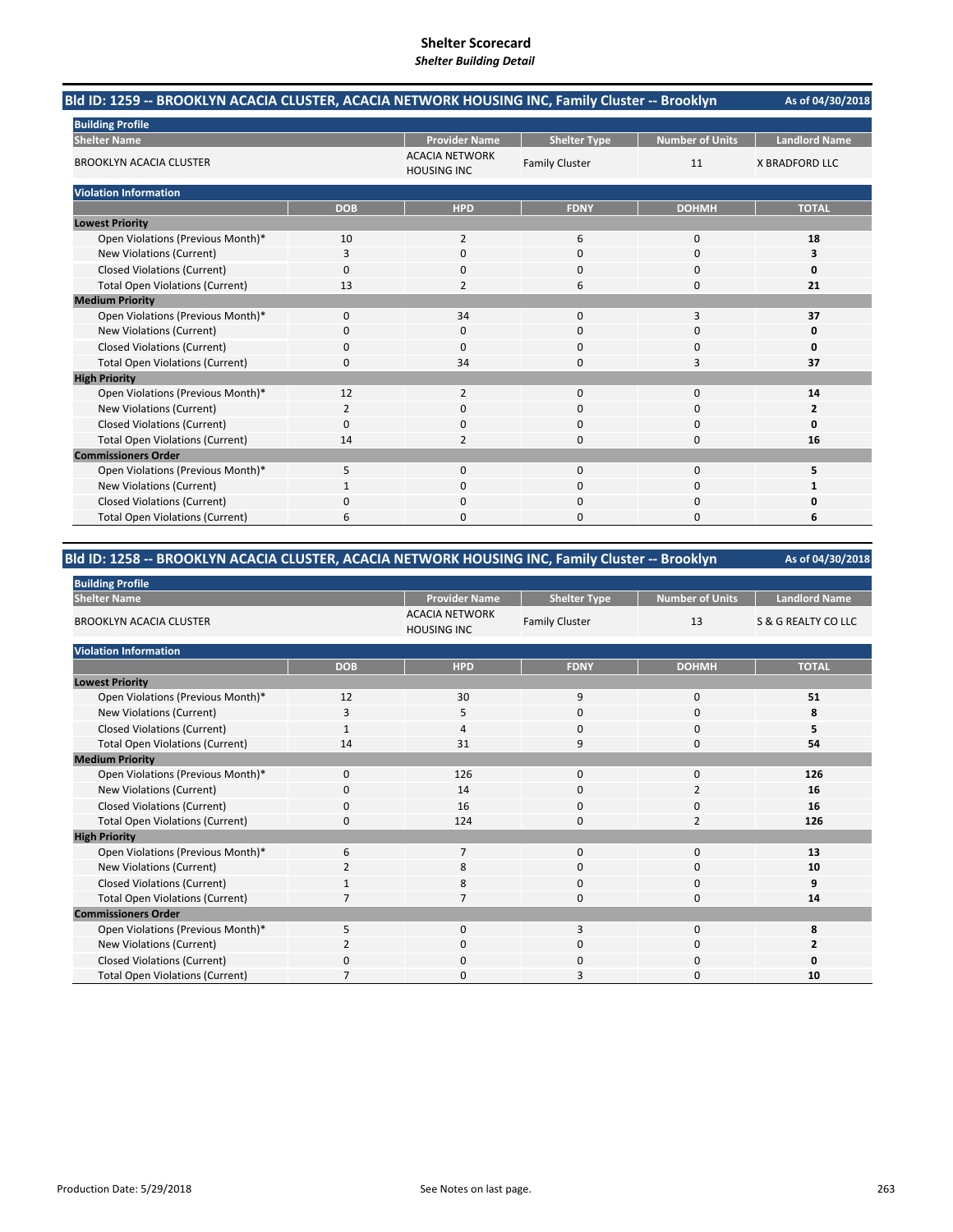| Bld ID: 172300 -- CORE CLUSTER, CORE SERVICES GROUP INC, Family Cluster -- Brooklyn |            |                                          |                       |                        | As of 04/30/2018        |
|-------------------------------------------------------------------------------------|------------|------------------------------------------|-----------------------|------------------------|-------------------------|
| <b>Building Profile</b>                                                             |            |                                          |                       |                        |                         |
| <b>Shelter Name</b>                                                                 |            | <b>Provider Name</b>                     | <b>Shelter Type</b>   | <b>Number of Units</b> | <b>Landlord Name</b>    |
| <b>CORE CLUSTER</b>                                                                 |            | <b>CORE SERVICES GROUP</b><br><b>INC</b> | <b>Family Cluster</b> | 16                     | <b>TBG PUTNAM LLC</b>   |
| <b>Violation Information</b>                                                        |            |                                          |                       |                        |                         |
|                                                                                     | <b>DOB</b> | <b>HPD</b>                               | <b>FDNY</b>           | <b>DOHMH</b>           | <b>TOTAL</b>            |
| <b>Lowest Priority</b>                                                              |            |                                          |                       |                        |                         |
| Open Violations (Previous Month)*                                                   | 4          | 10                                       | $\mathbf 0$           | $\mathbf 0$            | 14                      |
| New Violations (Current)                                                            | 1          | 1                                        | $\Omega$              | $\Omega$               | $\overline{2}$          |
| <b>Closed Violations (Current)</b>                                                  |            | 0                                        | 0                     | 0                      | 1                       |
| <b>Total Open Violations (Current)</b>                                              | 4          | 11                                       | $\Omega$              | 0                      | 15                      |
| <b>Medium Priority</b>                                                              |            |                                          |                       |                        |                         |
| Open Violations (Previous Month)*                                                   | $\Omega$   | 33                                       | $\Omega$              | $\Omega$               | 33                      |
| New Violations (Current)                                                            | 0          | 1                                        | $\Omega$              | $\Omega$               | 1                       |
| <b>Closed Violations (Current)</b>                                                  | 0          |                                          | $\Omega$              | $\Omega$               | 1                       |
| <b>Total Open Violations (Current)</b>                                              | 0          | 33                                       | $\Omega$              | 0                      | 33                      |
| <b>High Priority</b>                                                                |            |                                          |                       |                        |                         |
| Open Violations (Previous Month)*                                                   | 3          | 2                                        | $\mathbf{0}$          | 0                      | 5                       |
| <b>New Violations (Current)</b>                                                     |            | $\Omega$                                 | $\Omega$              | 0                      | 1                       |
| <b>Closed Violations (Current)</b>                                                  |            | 0                                        | $\Omega$              | 0                      | 1                       |
| <b>Total Open Violations (Current)</b>                                              | 3          | 2                                        | $\Omega$              | 0                      | 5                       |
| <b>Commissioners Order</b>                                                          |            |                                          |                       |                        |                         |
| Open Violations (Previous Month)*                                                   | 1          | $\Omega$                                 | $\mathbf{1}$          | $\Omega$               | $\overline{2}$          |
| New Violations (Current)                                                            | 0          | 0                                        | 0                     | 0                      | 0                       |
| <b>Closed Violations (Current)</b>                                                  | 0          | 0                                        | $\Omega$              | 0                      | 0                       |
| <b>Total Open Violations (Current)</b>                                              |            |                                          |                       | $\Omega$               | $\overline{\mathbf{z}}$ |

# **Bld ID: 172298 ‐‐ CORE CLUSTER, CORE SERVICES GROUP INC, Family Cluster ‐‐ Brooklyn**

| <b>Building Profile</b>                |              |                                          |                       |                        |                                        |  |
|----------------------------------------|--------------|------------------------------------------|-----------------------|------------------------|----------------------------------------|--|
| <b>Shelter Name</b>                    |              | <b>Provider Name</b>                     | <b>Shelter Type</b>   | <b>Number of Units</b> | <b>Landlord Name</b>                   |  |
| <b>CORE CLUSTER</b>                    |              | <b>CORE SERVICES GROUP</b><br><b>INC</b> | <b>Family Cluster</b> | 16                     | <b>BAINBRIDGE PALACE</b><br><b>LLC</b> |  |
| <b>Violation Information</b>           |              |                                          |                       |                        |                                        |  |
|                                        | <b>DOB</b>   | <b>HPD</b>                               | <b>FDNY</b>           | <b>DOHMH</b>           | <b>TOTAL</b>                           |  |
| <b>Lowest Priority</b>                 |              |                                          |                       |                        |                                        |  |
| Open Violations (Previous Month)*      | 3            | $\mathbf{1}$                             | $\mathbf{1}$          | $\mathbf 0$            | 5                                      |  |
| New Violations (Current)               | $\Omega$     | $\mathbf{0}$                             | $\Omega$              | $\mathbf{0}$           | 0                                      |  |
| <b>Closed Violations (Current)</b>     | 2            | 0                                        | 0                     | 0                      | 2                                      |  |
| <b>Total Open Violations (Current)</b> | $\mathbf{1}$ | $\mathbf{1}$                             | $\mathbf{1}$          | $\mathbf 0$            | 3                                      |  |
| <b>Medium Priority</b>                 |              |                                          |                       |                        |                                        |  |
| Open Violations (Previous Month)*      | 0            | 30                                       | $\mathbf{0}$          | 0                      | 30                                     |  |
| New Violations (Current)               | $\Omega$     | $\mathbf{0}$                             | 0                     | 1                      |                                        |  |
| <b>Closed Violations (Current)</b>     | 0            | 0                                        | $\mathbf{0}$          | 0                      | O                                      |  |
| <b>Total Open Violations (Current)</b> | $\Omega$     | 30                                       | $\Omega$              | $\mathbf{1}$           | 31                                     |  |
| <b>High Priority</b>                   |              |                                          |                       |                        |                                        |  |
| Open Violations (Previous Month)*      | $\mathbf{1}$ | $\mathbf{0}$                             | $\mathbf{0}$          | $\mathbf 0$            |                                        |  |
| New Violations (Current)               |              | 0                                        | 0                     | 0                      |                                        |  |
| <b>Closed Violations (Current)</b>     |              | 0                                        | 0                     | 0                      |                                        |  |
| <b>Total Open Violations (Current)</b> | 1            | 0                                        | 0                     | 0                      |                                        |  |
| <b>Commissioners Order</b>             |              |                                          |                       |                        |                                        |  |
| Open Violations (Previous Month)*      | 2            | 0                                        | $\mathbf{0}$          | $\mathbf{0}$           |                                        |  |
| New Violations (Current)               | 0            | 0                                        | 0                     | 0                      | 0                                      |  |
| <b>Closed Violations (Current)</b>     | $\Omega$     | 0                                        | 0                     | 0                      | ŋ                                      |  |
| <b>Total Open Violations (Current)</b> |              | $\Omega$                                 | 0                     | 0                      |                                        |  |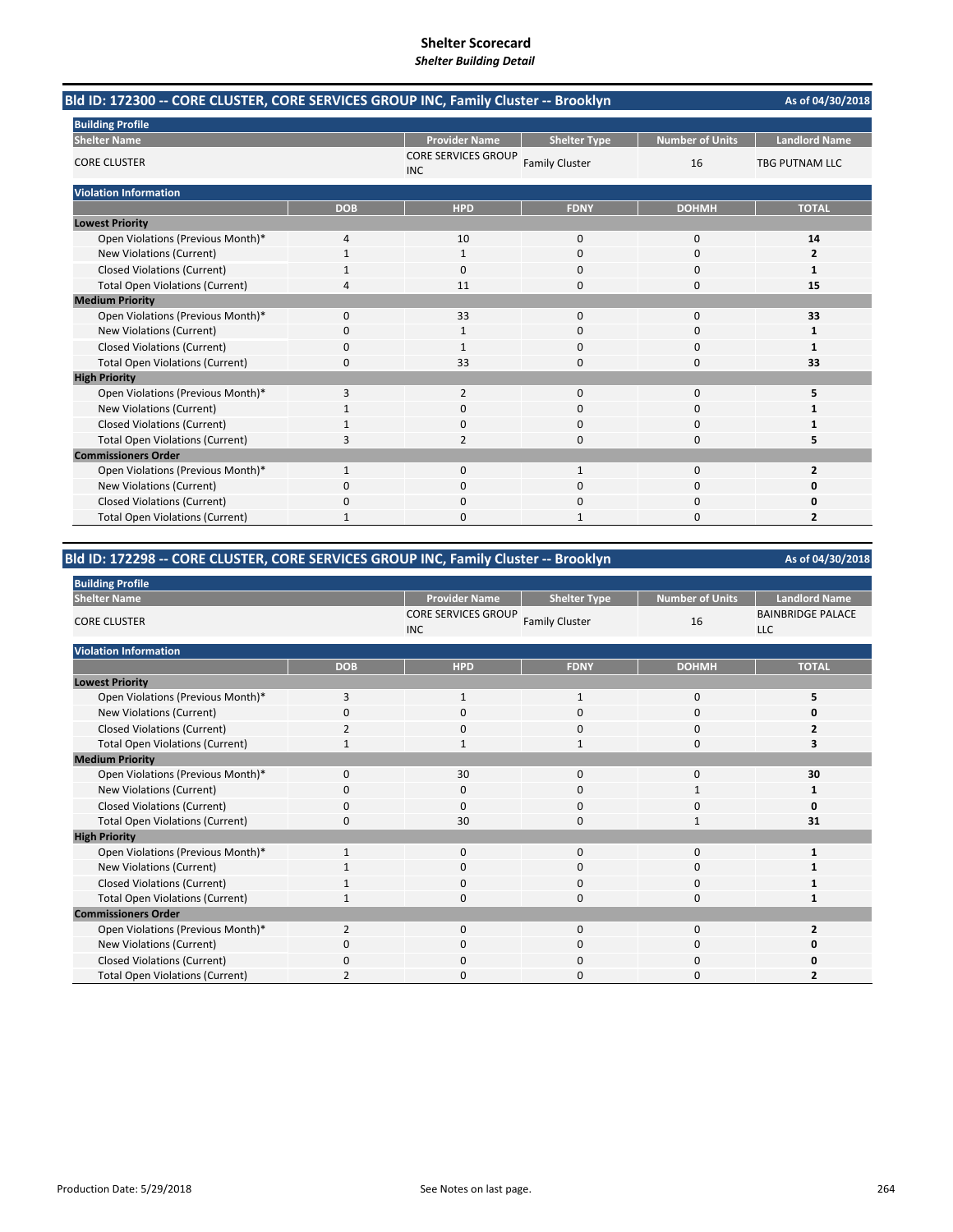|                                        | Bld ID: 172295 -- CORE CLUSTER, CORE SERVICES GROUP INC, Family Cluster -- Brooklyn |                                          |                       |                        |                      |  |  |
|----------------------------------------|-------------------------------------------------------------------------------------|------------------------------------------|-----------------------|------------------------|----------------------|--|--|
| <b>Building Profile</b>                |                                                                                     |                                          |                       |                        |                      |  |  |
| <b>Shelter Name</b>                    |                                                                                     | <b>Provider Name</b>                     | <b>Shelter Type</b>   | <b>Number of Units</b> | <b>Landlord Name</b> |  |  |
| <b>CORE CLUSTER</b>                    |                                                                                     | <b>CORE SERVICES GROUP</b><br><b>INC</b> | <b>Family Cluster</b> | 18                     | X DEVELOPMENT LLC    |  |  |
| <b>Violation Information</b>           |                                                                                     |                                          |                       |                        |                      |  |  |
|                                        | <b>DOB</b>                                                                          | <b>HPD</b>                               | <b>FDNY</b>           | <b>DOHMH</b>           | <b>TOTAL</b>         |  |  |
| <b>Lowest Priority</b>                 |                                                                                     |                                          |                       |                        |                      |  |  |
| Open Violations (Previous Month)*      | $\mathbf{1}$                                                                        | $\overline{4}$                           | $\mathbf 0$           | 0                      | 5                    |  |  |
| New Violations (Current)               | 0                                                                                   | $\Omega$                                 | $\Omega$              | 0                      | 0                    |  |  |
| <b>Closed Violations (Current)</b>     | 0                                                                                   | 0                                        | 0                     | 0                      | 0                    |  |  |
| <b>Total Open Violations (Current)</b> | 1                                                                                   | 4                                        | $\Omega$              | 0                      | 5                    |  |  |
| <b>Medium Priority</b>                 |                                                                                     |                                          |                       |                        |                      |  |  |
| Open Violations (Previous Month)*      | $\Omega$                                                                            | 27                                       | $\Omega$              | $\Omega$               | 27                   |  |  |
| New Violations (Current)               | 0                                                                                   | 0                                        | 0                     | $\Omega$               | 0                    |  |  |
| <b>Closed Violations (Current)</b>     | 0                                                                                   | 0                                        | 0                     | 0                      | 0                    |  |  |
| <b>Total Open Violations (Current)</b> | $\Omega$                                                                            | 27                                       | $\Omega$              | $\Omega$               | 27                   |  |  |
| <b>High Priority</b>                   |                                                                                     |                                          |                       |                        |                      |  |  |
| Open Violations (Previous Month)*      | 7                                                                                   | 4                                        | $\mathbf 0$           | 0                      | 11                   |  |  |
| <b>New Violations (Current)</b>        | 0                                                                                   | 0                                        | $\Omega$              | $\Omega$               | 0                    |  |  |
| <b>Closed Violations (Current)</b>     | 0                                                                                   |                                          | $\Omega$              | 0                      | 1                    |  |  |
| <b>Total Open Violations (Current)</b> | 7                                                                                   | 3                                        | $\Omega$              | 0                      | 10                   |  |  |
| <b>Commissioners Order</b>             |                                                                                     |                                          |                       |                        |                      |  |  |
| Open Violations (Previous Month)*      | $\mathbf{1}$                                                                        | $\Omega$                                 | $\Omega$              | 0                      | $\mathbf{1}$         |  |  |
| New Violations (Current)               | 0                                                                                   | 0                                        | 0                     | 0                      | 0                    |  |  |
| <b>Closed Violations (Current)</b>     | 0                                                                                   | 0                                        | $\Omega$              | 0                      | 0                    |  |  |
| <b>Total Open Violations (Current)</b> |                                                                                     |                                          | n                     | n                      | 1                    |  |  |

# **Bld ID: 172299 ‐‐ CORE CLUSTER, CORE SERVICES GROUP INC, Family Cluster ‐‐ Brooklyn**

| <b>Building Profile</b>                |                |                                          |                       |                 |                      |
|----------------------------------------|----------------|------------------------------------------|-----------------------|-----------------|----------------------|
| <b>Shelter Name</b>                    |                | <b>Provider Name</b>                     | <b>Shelter Type</b>   | Number of Units | <b>Landlord Name</b> |
| <b>CORE CLUSTER</b>                    |                | <b>CORE SERVICES GROUP</b><br><b>INC</b> | <b>Family Cluster</b> | 20              | X HALSEY LLC         |
| <b>Violation Information</b>           |                |                                          |                       |                 |                      |
|                                        | <b>DOB</b>     | <b>HPD</b>                               | <b>FDNY</b>           | <b>DOHMH</b>    | <b>TOTAL</b>         |
| <b>Lowest Priority</b>                 |                |                                          |                       |                 |                      |
| Open Violations (Previous Month)*      | 9              | 11                                       | $\overline{2}$        | 0               | 22                   |
| New Violations (Current)               | $\Omega$       | $\mathbf 0$                              | $\Omega$              | 0               | 0                    |
| <b>Closed Violations (Current)</b>     | 3              | $\Omega$                                 | $\mathbf 0$           | $\mathbf 0$     | 3                    |
| <b>Total Open Violations (Current)</b> | 6              | 11                                       | $\overline{2}$        | $\mathbf 0$     | 19                   |
| <b>Medium Priority</b>                 |                |                                          |                       |                 |                      |
| Open Violations (Previous Month)*      | $\mathbf 0$    | 29                                       | $\mathbf{0}$          | $\mathbf 0$     | 29                   |
| New Violations (Current)               | 0              | $\mathbf 0$                              | $\mathbf 0$           | 2               | $\overline{2}$       |
| <b>Closed Violations (Current)</b>     | $\mathbf 0$    | $\mathbf 0$                              | $\mathbf 0$           | 0               | 0                    |
| <b>Total Open Violations (Current)</b> | $\Omega$       | 29                                       | $\Omega$              | $\overline{2}$  | 31                   |
| <b>High Priority</b>                   |                |                                          |                       |                 |                      |
| Open Violations (Previous Month)*      | $\overline{a}$ | 16                                       | $\mathbf{0}$          | $\mathbf 0$     | 20                   |
| New Violations (Current)               | O              | $\mathbf 0$                              | 0                     | 0               | 0                    |
| <b>Closed Violations (Current)</b>     | 2              | $\mathbf 0$                              | $\mathbf 0$           | 0               | $\overline{2}$       |
| <b>Total Open Violations (Current)</b> | $\overline{2}$ | 16                                       | $\mathbf 0$           | 0               | 18                   |
| <b>Commissioners Order</b>             |                |                                          |                       |                 |                      |
| Open Violations (Previous Month)*      | 3              | $\mathbf 0$                              | $\mathbf{1}$          | 0               | 4                    |
| New Violations (Current)               | 0              | 0                                        | 0                     | 0               | 0                    |
| <b>Closed Violations (Current)</b>     | -1             | $\mathbf 0$                              | 0                     | 0               |                      |
| <b>Total Open Violations (Current)</b> |                | $\Omega$                                 |                       | $\Omega$        |                      |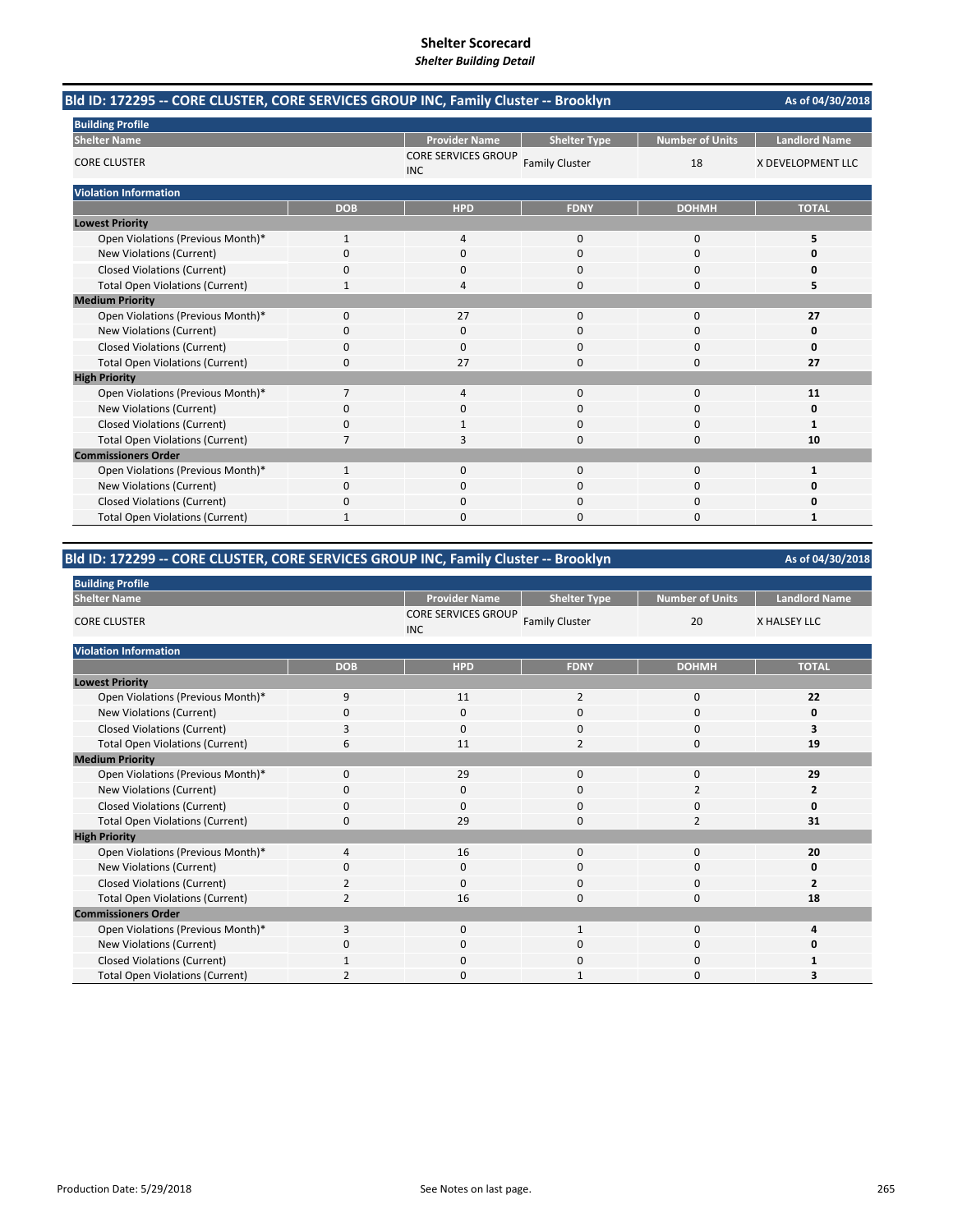| Bld ID: 172297 -- CORE CLUSTER, CORE SERVICES GROUP INC, Family Cluster -- Brooklyn<br>As of 04/30/2018 |                          |                                          |                       |                        |                      |
|---------------------------------------------------------------------------------------------------------|--------------------------|------------------------------------------|-----------------------|------------------------|----------------------|
| <b>Building Profile</b>                                                                                 |                          |                                          |                       |                        |                      |
| <b>Shelter Name</b>                                                                                     |                          | <b>Provider Name</b>                     | <b>Shelter Type</b>   | <b>Number of Units</b> | <b>Landlord Name</b> |
| <b>CORE CLUSTER</b>                                                                                     |                          | <b>CORE SERVICES GROUP</b><br><b>INC</b> | <b>Family Cluster</b> | 11                     | X CHAUNCY LLC        |
| <b>Violation Information</b>                                                                            |                          |                                          |                       |                        |                      |
|                                                                                                         | <b>DOB</b>               | <b>HPD</b>                               | <b>FDNY</b>           | <b>DOHMH</b>           | <b>TOTAL</b>         |
| <b>Lowest Priority</b>                                                                                  |                          |                                          |                       |                        |                      |
| Open Violations (Previous Month)*                                                                       | 0                        | 5                                        | 3                     | 0                      | 8                    |
| New Violations (Current)                                                                                | 0                        | $\Omega$                                 | $\Omega$              | $\Omega$               | 0                    |
| <b>Closed Violations (Current)</b>                                                                      | 0                        | 0                                        | 0                     | 0                      | 0                    |
| <b>Total Open Violations (Current)</b>                                                                  | 0                        | 5                                        | 3                     | 0                      | 8                    |
| <b>Medium Priority</b>                                                                                  |                          |                                          |                       |                        |                      |
| Open Violations (Previous Month)*                                                                       | $\Omega$                 | 12                                       | $\Omega$              | $\Omega$               | 12                   |
| New Violations (Current)                                                                                | 0                        | 1                                        | $\Omega$              | $\Omega$               | 1                    |
| <b>Closed Violations (Current)</b>                                                                      | 0                        |                                          | $\Omega$              | $\Omega$               | 1                    |
| <b>Total Open Violations (Current)</b>                                                                  | $\Omega$                 | 12                                       | $\Omega$              | $\Omega$               | 12                   |
| <b>High Priority</b>                                                                                    |                          |                                          |                       |                        |                      |
| Open Violations (Previous Month)*                                                                       | 0                        | $\mathbf{0}$                             | $\mathbf 0$           | 0                      | 0                    |
| New Violations (Current)                                                                                |                          | $\Omega$                                 | $\Omega$              | 0                      | 1                    |
| <b>Closed Violations (Current)</b>                                                                      | 0                        | 0                                        | 0                     | 0                      | Ω                    |
| <b>Total Open Violations (Current)</b>                                                                  | 1                        | $\Omega$                                 | $\Omega$              | 0                      | 1                    |
| <b>Commissioners Order</b>                                                                              |                          |                                          |                       |                        |                      |
| Open Violations (Previous Month)*                                                                       | $\overline{2}$           | $\Omega$                                 | $\Omega$              | $\Omega$               | $\overline{2}$       |
| New Violations (Current)                                                                                | 0                        | 0                                        | 0                     | 0                      | 0                    |
| <b>Closed Violations (Current)</b>                                                                      | 0                        | $\Omega$                                 | $\Omega$              | 0                      | 0                    |
| <b>Total Open Violations (Current)</b>                                                                  | $\overline{\phantom{a}}$ |                                          | n                     | n                      | 2                    |

# **Bld ID: 172296 ‐‐ CORE CLUSTER, CORE SERVICES GROUP INC, Family Cluster ‐‐ Brooklyn**

| <b>Building Profile</b>                |            |                                          |                       |                 |                         |
|----------------------------------------|------------|------------------------------------------|-----------------------|-----------------|-------------------------|
| <b>Shelter Name</b>                    |            | <b>Provider Name</b>                     | <b>Shelter Type</b>   | Number of Units | <b>Landlord Name</b>    |
| <b>CORE CLUSTER</b>                    |            | <b>CORE SERVICES GROUP</b><br><b>INC</b> | <b>Family Cluster</b> | 16              | <b>COOPER TOWER LLC</b> |
| <b>Violation Information</b>           |            |                                          |                       |                 |                         |
|                                        | <b>DOB</b> | <b>HPD</b>                               | <b>FDNY</b>           | <b>DOHMH</b>    | <b>TOTAL</b>            |
| <b>Lowest Priority</b>                 |            |                                          |                       |                 |                         |
| Open Violations (Previous Month)*      | 1          | 1                                        | 0                     | 0               | 2                       |
| New Violations (Current)               | $\Omega$   | 0                                        | 0                     | 0               | 0                       |
| <b>Closed Violations (Current)</b>     | 1          | 0                                        | $\mathbf{0}$          | 0               |                         |
| <b>Total Open Violations (Current)</b> | $\Omega$   | 1                                        | $\Omega$              | $\mathbf{0}$    |                         |
| <b>Medium Priority</b>                 |            |                                          |                       |                 |                         |
| Open Violations (Previous Month)*      | $\Omega$   | 5                                        | $\mathbf{0}$          | 0               |                         |
| New Violations (Current)               | 0          | 0                                        | 0                     | 0               |                         |
| <b>Closed Violations (Current)</b>     | 0          | 0                                        | 0                     | 0               | U                       |
| <b>Total Open Violations (Current)</b> | 0          | 5                                        | $\Omega$              | $\mathbf{0}$    | 5                       |
| <b>High Priority</b>                   |            |                                          |                       |                 |                         |
| Open Violations (Previous Month)*      | 9          | $\mathbf 0$                              | $\mathbf{0}$          | $\mathbf{0}$    | q                       |
| New Violations (Current)               | C          | 0                                        | 0                     | 0               | Ω                       |
| <b>Closed Violations (Current)</b>     | 6          | 0                                        | $\mathbf{0}$          | 0               | ь                       |
| <b>Total Open Violations (Current)</b> | 3          | 0                                        | 0                     | 0               |                         |
| <b>Commissioners Order</b>             |            |                                          |                       |                 |                         |
| Open Violations (Previous Month)*      | 3          | $\mathbf 0$                              | $\mathbf{0}$          | $\mathbf{0}$    |                         |
| New Violations (Current)               | 0          | 0                                        | 0                     | 0               | 0                       |
| <b>Closed Violations (Current)</b>     |            | 0                                        | 0                     | 0               |                         |
| <b>Total Open Violations (Current)</b> |            | $\Omega$                                 | ი                     | 0               |                         |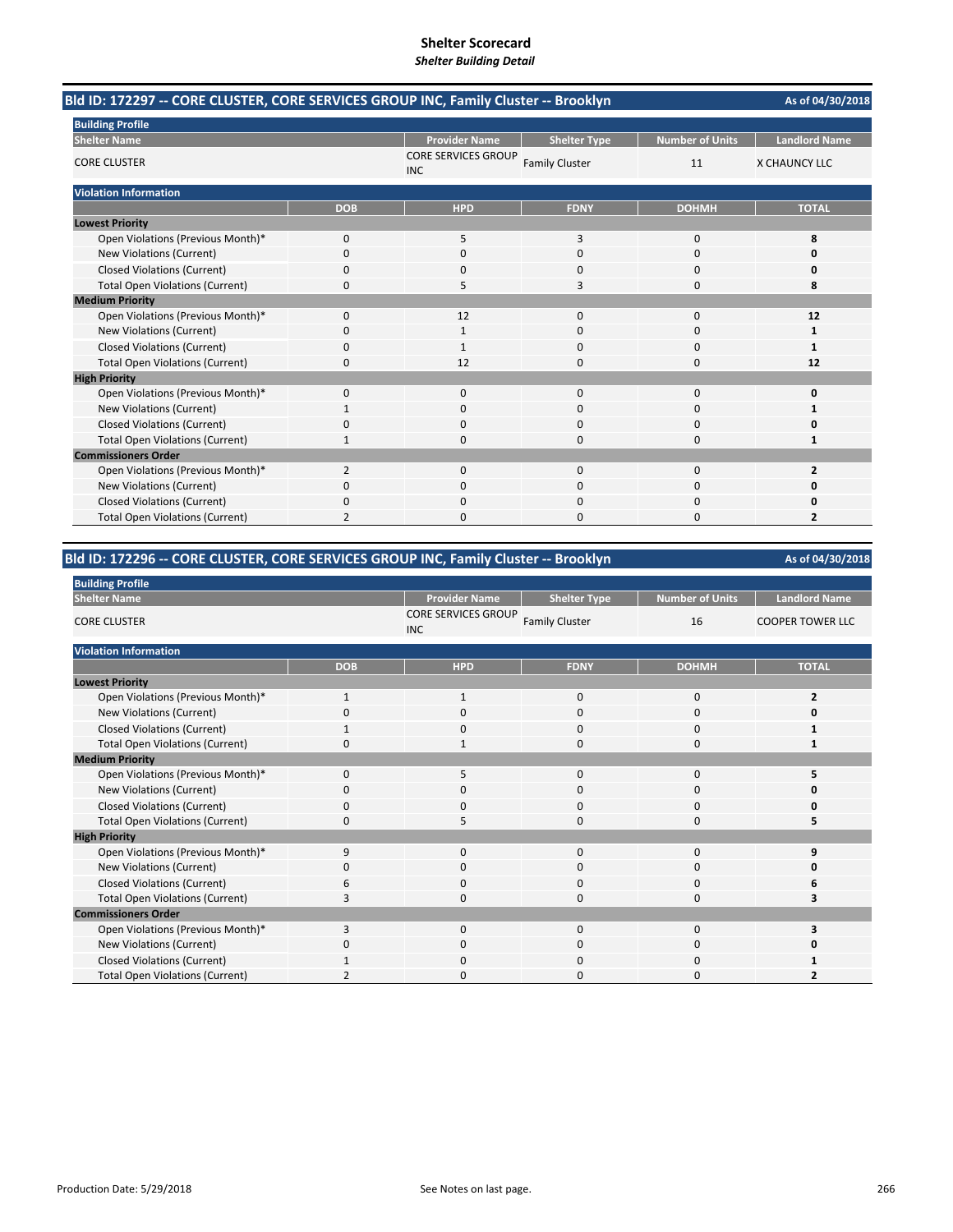| Bld ID: 1569 -- LCG BROOKLYN, LCG COMMUNITY SERVICES, INC, Family Cluster -- Brooklyn |            |                                       |                       |                        |                      |  |
|---------------------------------------------------------------------------------------|------------|---------------------------------------|-----------------------|------------------------|----------------------|--|
| <b>Building Profile</b>                                                               |            |                                       |                       |                        |                      |  |
| <b>Shelter Name</b>                                                                   |            | <b>Provider Name</b>                  | <b>Shelter Type</b>   | <b>Number of Units</b> | <b>Landlord Name</b> |  |
| <b>LCG BROOKLYN</b>                                                                   |            | <b>LCG COMMUNITY</b><br>SERVICES, INC | <b>Family Cluster</b> | 3                      | LOTT EQUITIES LLC    |  |
| <b>Violation Information</b>                                                          |            |                                       |                       |                        |                      |  |
|                                                                                       | <b>DOB</b> | <b>HPD</b>                            | <b>FDNY</b>           | <b>DOHMH</b>           | <b>TOTAL</b>         |  |
| <b>Lowest Priority</b>                                                                |            |                                       |                       |                        |                      |  |
| Open Violations (Previous Month)*                                                     | 19         | $\overline{4}$                        | $\mathbf{1}$          | 0                      | 24                   |  |
| New Violations (Current)                                                              | 0          | $\Omega$                              | $\Omega$              | $\Omega$               | 0                    |  |
| <b>Closed Violations (Current)</b>                                                    | 0          | 0                                     | $\Omega$              | 0                      | 0                    |  |
| <b>Total Open Violations (Current)</b>                                                | 19         | 4                                     | 1                     | 0                      | 24                   |  |
| <b>Medium Priority</b>                                                                |            |                                       |                       |                        |                      |  |
| Open Violations (Previous Month)*                                                     | 0          | 25                                    | $\mathbf{0}$          | 0                      | 25                   |  |
| New Violations (Current)                                                              | 0          |                                       | 0                     | 0                      | 1                    |  |
| <b>Closed Violations (Current)</b>                                                    | 0          | $\mathbf{1}$                          | 0                     | 0                      | 1                    |  |
| <b>Total Open Violations (Current)</b>                                                | 0          | 25                                    | $\Omega$              | 0                      | 25                   |  |
| <b>High Priority</b>                                                                  |            |                                       |                       |                        |                      |  |
| Open Violations (Previous Month)*                                                     | 6          | $\mathbf{1}$                          | $\Omega$              | $\Omega$               | 7                    |  |
| New Violations (Current)                                                              |            | 2                                     | $\Omega$              | 0                      | 3                    |  |
| <b>Closed Violations (Current)</b>                                                    | 0          |                                       | $\Omega$              | $\Omega$               | 1                    |  |
| <b>Total Open Violations (Current)</b>                                                | 7          | 2                                     | $\Omega$              | 0                      | 9                    |  |
| <b>Commissioners Order</b>                                                            |            |                                       |                       |                        |                      |  |
| Open Violations (Previous Month)*                                                     | 13         | $\Omega$                              | $\Omega$              | $\Omega$               | 13                   |  |
| New Violations (Current)                                                              | 0          | 0                                     | 0                     | 0                      | 0                    |  |
| <b>Closed Violations (Current)</b>                                                    | 0          | $\Omega$                              | $\Omega$              | $\Omega$               | 0                    |  |
| <b>Total Open Violations (Current)</b>                                                | 13         | ŋ                                     | $\Omega$              | 0                      | 13                   |  |

# **Bld ID: 1572 ‐‐ LCG BROOKLYN, LCG COMMUNITY SERVICES, INC, Family Cluster ‐‐ Brooklyn**

| <b>Building Profile</b>                |             |                                       |                       |                        |                         |
|----------------------------------------|-------------|---------------------------------------|-----------------------|------------------------|-------------------------|
| <b>Shelter Name</b>                    |             | <b>Provider Name</b>                  | <b>Shelter Type</b>   | <b>Number of Units</b> | <b>Landlord Name</b>    |
| <b>LCG BROOKLYN</b>                    |             | <b>LCG COMMUNITY</b><br>SERVICES, INC | <b>Family Cluster</b> | 1                      | X FOUNTAIN, LLC         |
| <b>Violation Information</b>           |             |                                       |                       |                        |                         |
|                                        | <b>DOB</b>  | <b>HPD</b>                            | <b>FDNY</b>           | <b>DOHMH</b>           | <b>TOTAL</b>            |
| <b>Lowest Priority</b>                 |             |                                       |                       |                        |                         |
| Open Violations (Previous Month)*      | $\mathbf 0$ | 9                                     | $\mathbf{0}$          | $\mathbf 0$            | 9                       |
| New Violations (Current)               | O           | 0                                     | 0                     | 0                      | Ω                       |
| <b>Closed Violations (Current)</b>     | 0           | $\mathbf 0$                           | $\mathbf 0$           | 0                      | 0                       |
| <b>Total Open Violations (Current)</b> | $\Omega$    | 9                                     | 0                     | 0                      | q                       |
| <b>Medium Priority</b>                 |             |                                       |                       |                        |                         |
| Open Violations (Previous Month)*      | $\Omega$    | 37                                    | $\Omega$              | 0                      | 37                      |
| New Violations (Current)               | O           | 0                                     | 0                     | 0                      | 0                       |
| <b>Closed Violations (Current)</b>     | 0           | $\mathbf 0$                           | $\mathbf 0$           | 0                      | 0                       |
| <b>Total Open Violations (Current)</b> | $\Omega$    | 37                                    | $\mathbf 0$           | 0                      | 37                      |
| <b>High Priority</b>                   |             |                                       |                       |                        |                         |
| Open Violations (Previous Month)*      | $\Omega$    | 2                                     | $\mathbf{0}$          | $\mathbf{0}$           | $\overline{\mathbf{z}}$ |
| New Violations (Current)               | 0           | 0                                     | 0                     | 0                      | O                       |
| <b>Closed Violations (Current)</b>     | $\Omega$    | $\mathbf{1}$                          | 0                     | 0                      |                         |
| <b>Total Open Violations (Current)</b> | 0           | $\mathbf{1}$                          | $\mathbf 0$           | 0                      |                         |
| <b>Commissioners Order</b>             |             |                                       |                       |                        |                         |
| Open Violations (Previous Month)*      | $\Omega$    | $\Omega$                              | $\Omega$              | $\Omega$               | 0                       |
| New Violations (Current)               | 0           | $\mathbf 0$                           | 0                     | 0                      | O                       |
| <b>Closed Violations (Current)</b>     | 0           | $\mathbf 0$                           | $\Omega$              | 0                      | n                       |
| <b>Total Open Violations (Current)</b> | Ω           | $\Omega$                              | 0                     | $\Omega$               | 0                       |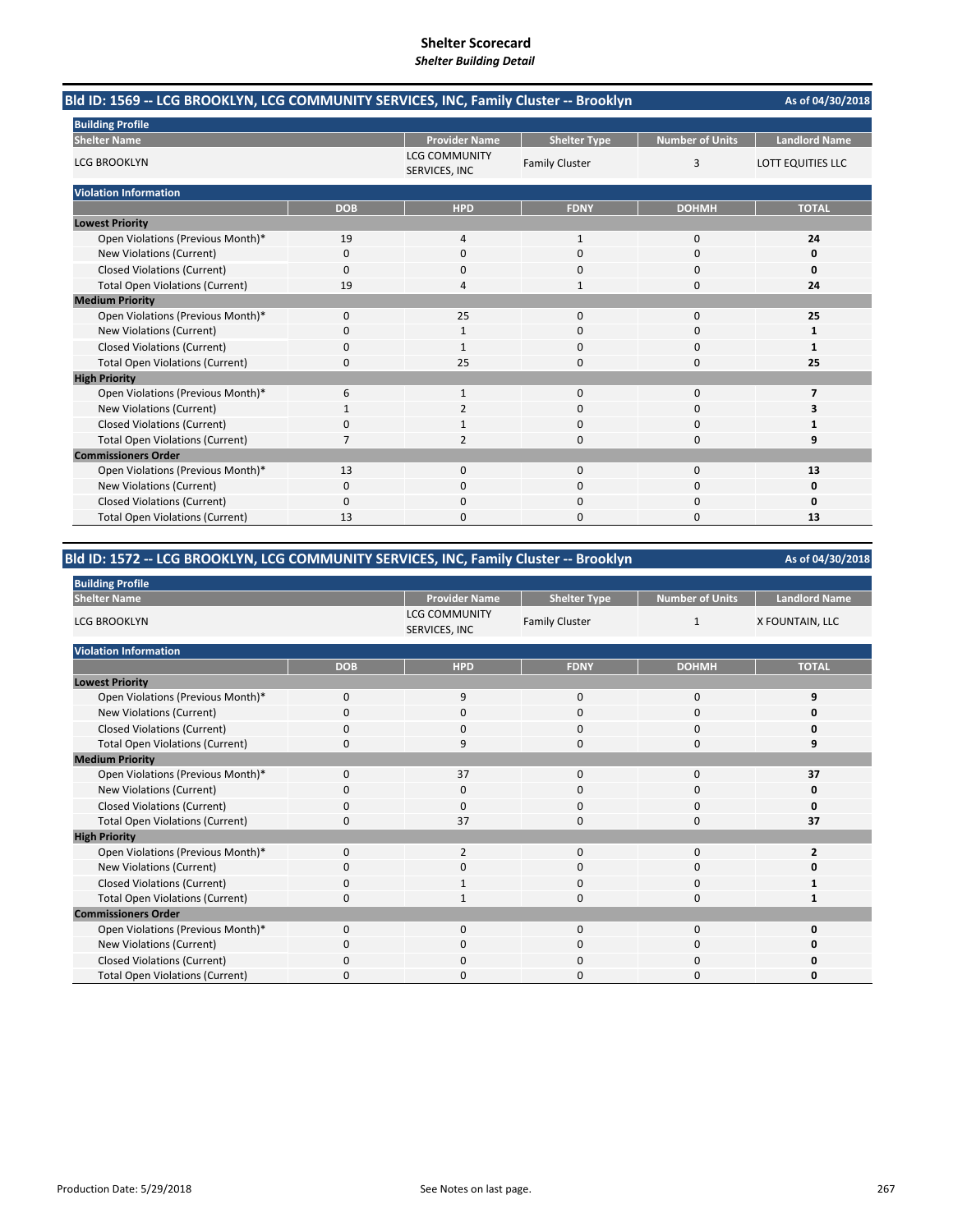| Bld ID: 1570 -- LCG BROOKLYN, LCG COMMUNITY SERVICES, INC, Family Cluster -- Brooklyn |            |                                       |                       |                        | As of 04/30/2018         |
|---------------------------------------------------------------------------------------|------------|---------------------------------------|-----------------------|------------------------|--------------------------|
| <b>Building Profile</b>                                                               |            |                                       |                       |                        |                          |
| <b>Shelter Name</b>                                                                   |            | <b>Provider Name</b>                  | <b>Shelter Type</b>   | <b>Number of Units</b> | <b>Landlord Name</b>     |
| <b>LCG BROOKLYN</b>                                                                   |            | <b>LCG COMMUNITY</b><br>SERVICES, INC | <b>Family Cluster</b> | 3                      | RH X SARATOGA AVE<br>LLC |
| <b>Violation Information</b>                                                          |            |                                       |                       |                        |                          |
|                                                                                       | <b>DOB</b> | <b>HPD</b>                            | <b>FDNY</b>           | <b>DOHMH</b>           | <b>TOTAL</b>             |
| <b>Lowest Priority</b>                                                                |            |                                       |                       |                        |                          |
| Open Violations (Previous Month)*                                                     | 0          | 16                                    | $\mathbf{1}$          | 0                      | 17                       |
| New Violations (Current)                                                              | $\Omega$   | 5                                     | $\Omega$              | $\Omega$               | 5                        |
| <b>Closed Violations (Current)</b>                                                    | 0          | 6                                     | $\Omega$              | $\Omega$               | 6                        |
| <b>Total Open Violations (Current)</b>                                                | 0          | 15                                    | 1                     | 0                      | 16                       |
| <b>Medium Priority</b>                                                                |            |                                       |                       |                        |                          |
| Open Violations (Previous Month)*                                                     | 0          | 35                                    | $\Omega$              | 3                      | 38                       |
| <b>New Violations (Current)</b>                                                       | 0          | 48                                    | 0                     |                        | 49                       |
| <b>Closed Violations (Current)</b>                                                    | 0          | 12                                    | 0                     | 1                      | 13                       |
| <b>Total Open Violations (Current)</b>                                                | $\Omega$   | 71                                    | $\Omega$              | 3                      | 74                       |
| <b>High Priority</b>                                                                  |            |                                       |                       |                        |                          |
| Open Violations (Previous Month)*                                                     | 0          | $\mathbf{1}$                          | $\mathbf 0$           | 0                      | 1                        |
| New Violations (Current)                                                              | 0          | 11                                    | 0                     | 0                      | 11                       |
| <b>Closed Violations (Current)</b>                                                    | 0          | 1                                     | $\Omega$              | 0                      | 1                        |
| <b>Total Open Violations (Current)</b>                                                | 0          | 11                                    | $\Omega$              | 0                      | 11                       |
| <b>Commissioners Order</b>                                                            |            |                                       |                       |                        |                          |
| Open Violations (Previous Month)*                                                     | 0          | $\Omega$                              | $\Omega$              | $\Omega$               | 0                        |
| <b>New Violations (Current)</b>                                                       | 0          | 0                                     | ი                     | 0                      | Ω                        |
| <b>Closed Violations (Current)</b>                                                    | 0          | $\Omega$                              | $\Omega$              | $\Omega$               | Ω                        |
| <b>Total Open Violations (Current)</b>                                                | 0          | n                                     | $\Omega$              | $\Omega$               | 0                        |

# **Bld ID: 1571 ‐‐ LCG BROOKLYN, LCG COMMUNITY SERVICES, INC, Family Cluster ‐‐ Brooklyn**

| <b>Building Profile</b>                |             |                                       |                       |                        |                         |
|----------------------------------------|-------------|---------------------------------------|-----------------------|------------------------|-------------------------|
| <b>Shelter Name</b>                    |             | <b>Provider Name</b>                  | <b>Shelter Type</b>   | <b>Number of Units</b> | <b>Landlord Name</b>    |
| <b>LCG BROOKLYN</b>                    |             | <b>LCG COMMUNITY</b><br>SERVICES, INC | <b>Family Cluster</b> | $\overline{2}$         | LOTT EQUITIES LLC       |
| <b>Violation Information</b>           |             |                                       |                       |                        |                         |
|                                        | <b>DOB</b>  | <b>HPD</b>                            | <b>FDNY</b>           | <b>DOHMH</b>           | <b>TOTAL</b>            |
| <b>Lowest Priority</b>                 |             |                                       |                       |                        |                         |
| Open Violations (Previous Month)*      | $\mathbf 0$ | $\overline{2}$                        | $\mathbf{0}$          | $\mathbf 0$            | $\overline{2}$          |
| New Violations (Current)               | O           | 0                                     | 0                     | 0                      |                         |
| <b>Closed Violations (Current)</b>     | 0           | $\mathbf 0$                           | $\mathbf 0$           | 0                      | n                       |
| <b>Total Open Violations (Current)</b> | $\Omega$    | $\overline{2}$                        | $\Omega$              | 0                      | $\overline{\mathbf{z}}$ |
| <b>Medium Priority</b>                 |             |                                       |                       |                        |                         |
| Open Violations (Previous Month)*      | $\Omega$    | 13                                    | $\Omega$              | 0                      | 13                      |
| New Violations (Current)               | O           | 0                                     | 0                     | 0                      | 0                       |
| <b>Closed Violations (Current)</b>     | 0           | 4                                     | $\mathbf 0$           | 0                      |                         |
| <b>Total Open Violations (Current)</b> | $\Omega$    | 9                                     | $\mathbf 0$           | $\Omega$               | 9                       |
| <b>High Priority</b>                   |             |                                       |                       |                        |                         |
| Open Violations (Previous Month)*      |             | $\mathbf 0$                           | $\mathbf{0}$          | 0                      |                         |
| New Violations (Current)               | O           | $\mathbf 0$                           | 0                     | 0                      | n                       |
| <b>Closed Violations (Current)</b>     | $\Omega$    | $\mathbf 0$                           | 0                     | 0                      | O                       |
| <b>Total Open Violations (Current)</b> |             | $\mathbf 0$                           | $\mathbf 0$           | 0                      |                         |
| <b>Commissioners Order</b>             |             |                                       |                       |                        |                         |
| Open Violations (Previous Month)*      | $\Omega$    | $\Omega$                              | $\Omega$              | $\Omega$               | 0                       |
| New Violations (Current)               | 0           | $\mathbf 0$                           | 0                     | 0                      | O                       |
| <b>Closed Violations (Current)</b>     | 0           | $\mathbf 0$                           | $\Omega$              | 0                      |                         |
| <b>Total Open Violations (Current)</b> | Ω           | $\Omega$                              | 0                     | $\Omega$               | 0                       |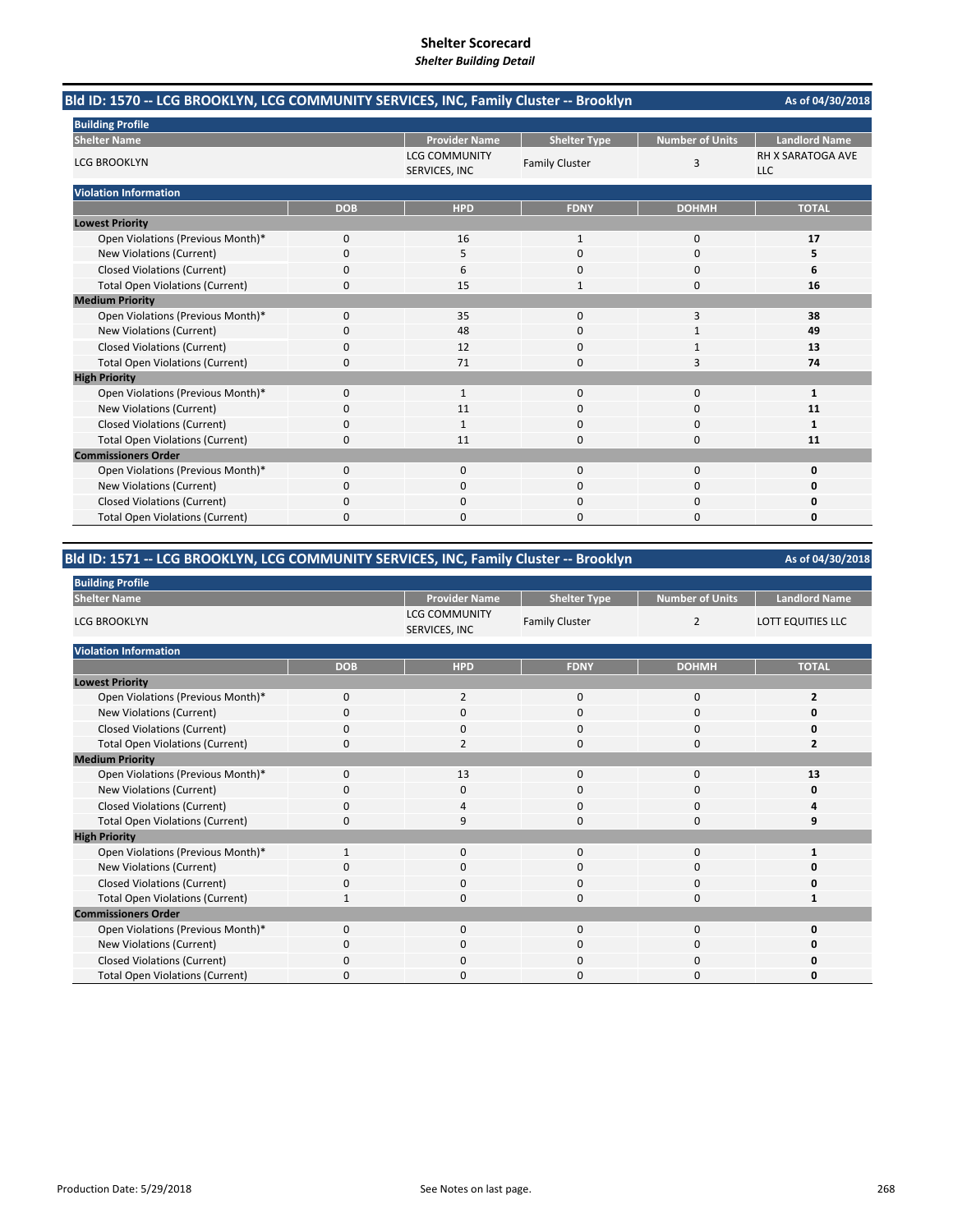| Bld ID: 1568 -- LCG BROOKLYN, LCG COMMUNITY SERVICES, INC, Family Cluster -- Brooklyn | As of 04/30/2018 |                                       |                       |                        |                                                   |
|---------------------------------------------------------------------------------------|------------------|---------------------------------------|-----------------------|------------------------|---------------------------------------------------|
| <b>Building Profile</b>                                                               |                  |                                       |                       |                        |                                                   |
| <b>Shelter Name</b>                                                                   |                  | <b>Provider Name</b>                  | <b>Shelter Type</b>   | <b>Number of Units</b> | <b>Landlord Name</b>                              |
| <b>LCG BROOKLYN</b>                                                                   |                  | <b>LCG COMMUNITY</b><br>SERVICES, INC | <b>Family Cluster</b> | $\overline{2}$         | <b>NEWKIRK REALTY</b><br><b>HOLDINGS 2501 LLC</b> |
| <b>Violation Information</b>                                                          |                  |                                       |                       |                        |                                                   |
|                                                                                       | <b>DOB</b>       | <b>HPD</b>                            | <b>FDNY</b>           | <b>DOHMH</b>           | <b>TOTAL</b>                                      |
| <b>Lowest Priority</b>                                                                |                  |                                       |                       |                        |                                                   |
| Open Violations (Previous Month)*                                                     | 6                | 42                                    | $\mathbf{0}$          | $\mathbf 0$            | 48                                                |
| New Violations (Current)                                                              | 0                | 11                                    | $\Omega$              | $\Omega$               | 11                                                |
| <b>Closed Violations (Current)</b>                                                    | 0                | 3                                     | $\Omega$              | $\Omega$               | 3                                                 |
| <b>Total Open Violations (Current)</b>                                                | 6                | 50                                    | $\Omega$              | 0                      | 56                                                |
| <b>Medium Priority</b>                                                                |                  |                                       |                       |                        |                                                   |
| Open Violations (Previous Month)*                                                     | $\Omega$         | 170                                   | $\Omega$              | 6                      | 176                                               |
| New Violations (Current)                                                              | 0                | 46                                    | $\Omega$              | 2                      | 48                                                |
| <b>Closed Violations (Current)</b>                                                    | 0                | 40                                    | $\Omega$              | 0                      | 40                                                |
| <b>Total Open Violations (Current)</b>                                                | 0                | 176                                   | $\Omega$              | 8                      | 184                                               |
| <b>High Priority</b>                                                                  |                  |                                       |                       |                        |                                                   |
| Open Violations (Previous Month)*                                                     | $\mathbf{1}$     | 28                                    | $\mathbf{0}$          | $\mathbf 0$            | 29                                                |
| New Violations (Current)                                                              | $\overline{2}$   | 23                                    | $\Omega$              | $\Omega$               | 25                                                |
| <b>Closed Violations (Current)</b>                                                    | 0                | 9                                     | 0                     | 0                      | 9                                                 |
| <b>Total Open Violations (Current)</b>                                                | 3                | 42                                    | $\Omega$              | 0                      | 45                                                |
| <b>Commissioners Order</b>                                                            |                  |                                       |                       |                        |                                                   |
| Open Violations (Previous Month)*                                                     | 6                | $\Omega$                              | $\mathbf{1}$          | $\Omega$               | $\overline{7}$                                    |
| New Violations (Current)                                                              | 0                | $\Omega$                              | $\Omega$              | $\Omega$               | 0                                                 |
| <b>Closed Violations (Current)</b>                                                    | 0                | 0                                     | 0                     | 0                      | 0                                                 |
| <b>Total Open Violations (Current)</b>                                                | 6                | $\Omega$                              | 1                     | $\Omega$               | 7                                                 |

# **Bld ID: 1328 ‐‐ MANHATTAN ACACIA CLUSTER, ACACIA NETWORK HOUSING INC, Family Cluster ‐‐ Manhattan**

| <b>Building Profile</b>                |             |                                             |                       |                        |                                   |
|----------------------------------------|-------------|---------------------------------------------|-----------------------|------------------------|-----------------------------------|
| <b>Shelter Name</b>                    |             | <b>Provider Name</b>                        | <b>Shelter Type</b>   | <b>Number of Units</b> | <b>Landlord Name</b>              |
| <b>MANHATTAN ACACIA CLUSTER</b>        |             | <b>ACACIA NETWORK</b><br><b>HOUSING INC</b> | <b>Family Cluster</b> | 12                     | X EAST 131ST STREET<br><b>LLC</b> |
| <b>Violation Information</b>           |             |                                             |                       |                        |                                   |
|                                        | <b>DOB</b>  | <b>HPD</b>                                  | <b>FDNY</b>           | <b>DOHMH</b>           | <b>TOTAL</b>                      |
| <b>Lowest Priority</b>                 |             |                                             |                       |                        |                                   |
| Open Violations (Previous Month)*      | 0           | 9                                           | 0                     | 0                      | 9                                 |
| New Violations (Current)               | $\Omega$    | $\mathbf 0$                                 | 1                     | 0                      |                                   |
| <b>Closed Violations (Current)</b>     | 0           | $\mathbf 0$                                 | $\mathbf 0$           | 0                      | $\Omega$                          |
| <b>Total Open Violations (Current)</b> | $\Omega$    | 9                                           | $\mathbf{1}$          | 0                      | 10                                |
| <b>Medium Priority</b>                 |             |                                             |                       |                        |                                   |
| Open Violations (Previous Month)*      | $\mathbf 0$ | 17                                          | $\mathbf 0$           | $\mathbf 0$            | 17                                |
| New Violations (Current)               | $\Omega$    | $\mathbf 0$                                 | $\mathbf 0$           | 0                      | 0                                 |
| <b>Closed Violations (Current)</b>     | $\mathbf 0$ | $\mathbf 0$                                 | $\mathbf{0}$          | 0                      | 0                                 |
| <b>Total Open Violations (Current)</b> | $\Omega$    | 17                                          | $\Omega$              | 0                      | 17                                |
| <b>High Priority</b>                   |             |                                             |                       |                        |                                   |
| Open Violations (Previous Month)*      | $\Omega$    | 2                                           | $\mathbf{0}$          | 0                      | $\overline{2}$                    |
| New Violations (Current)               | O           | 0                                           | 0                     | 0                      | 0                                 |
| <b>Closed Violations (Current)</b>     | $\mathbf 0$ | $\mathbf 0$                                 | $\mathbf{0}$          | 0                      | 0                                 |
| <b>Total Open Violations (Current)</b> | $\mathbf 0$ | $\overline{2}$                              | $\mathbf{0}$          | 0                      | 2                                 |
| <b>Commissioners Order</b>             |             |                                             |                       |                        |                                   |
| Open Violations (Previous Month)*      | $\Omega$    | $\mathbf 0$                                 | $\mathbf{1}$          | $\mathbf 0$            |                                   |
| New Violations (Current)               | $\Omega$    | $\mathbf 0$                                 | 0                     | 0                      | 0                                 |
| <b>Closed Violations (Current)</b>     | $\Omega$    | $\mathbf 0$                                 | $\mathbf{0}$          | 0                      | ŋ                                 |
| <b>Total Open Violations (Current)</b> | O           | $\Omega$                                    |                       | $\Omega$               |                                   |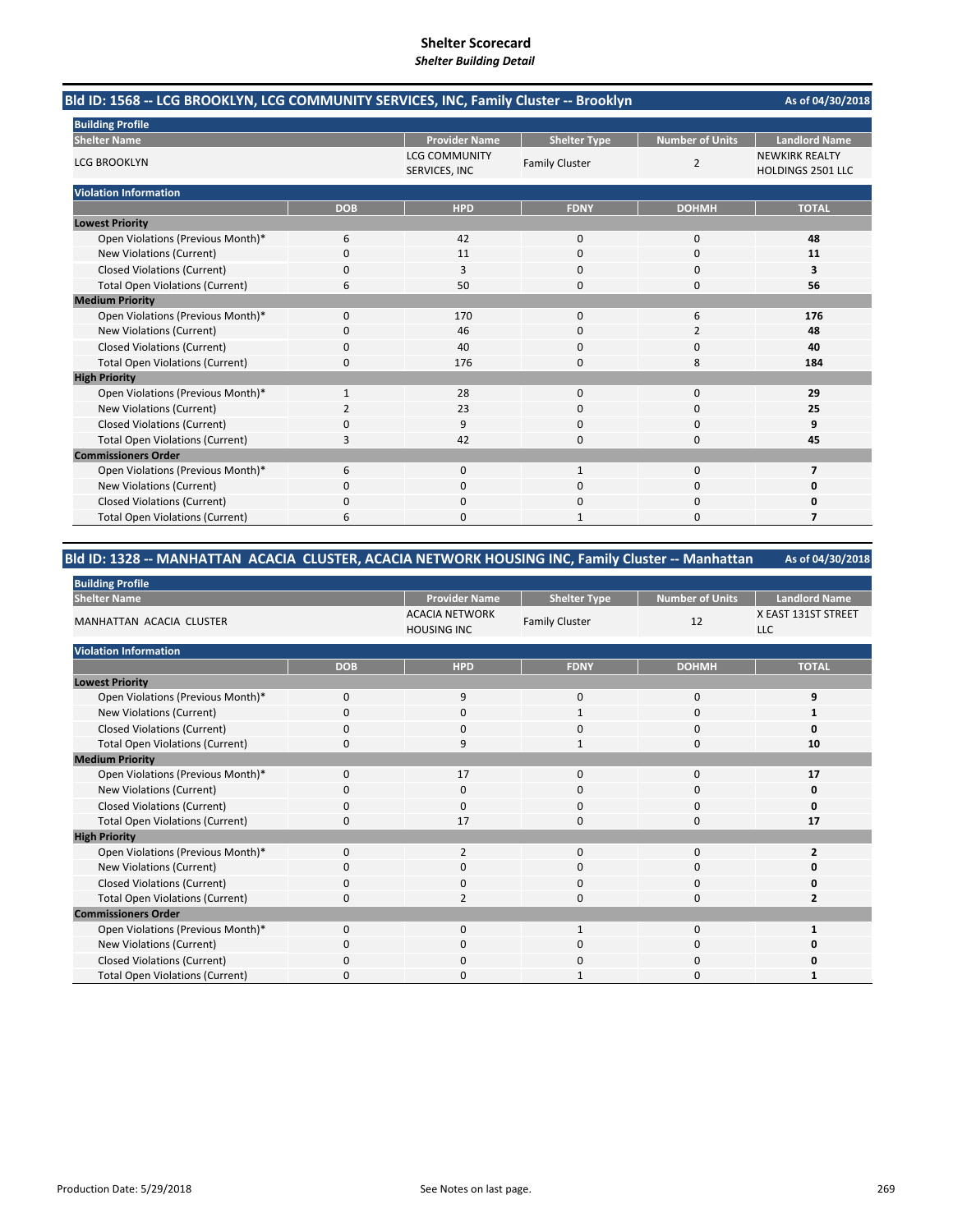#### **As of 04/30/2018 Bld ID: 1326 ‐‐ MANHATTAN ACACIA CLUSTER, ACACIA NETWORK HOUSING INC, Family Cluster ‐‐ Manhattan**

| <b>Building Profile</b>                |                |                                             |                       |                        |                         |
|----------------------------------------|----------------|---------------------------------------------|-----------------------|------------------------|-------------------------|
| <b>Shelter Name</b>                    |                | <b>Provider Name</b>                        | <b>Shelter Type</b>   | <b>Number of Units</b> | <b>Landlord Name</b>    |
| <b>MANHATTAN ACACIA CLUSTER</b>        |                | <b>ACACIA NETWORK</b><br><b>HOUSING INC</b> | <b>Family Cluster</b> | 20                     | <b>X MADISON LLC</b>    |
| <b>Violation Information</b>           |                |                                             |                       |                        |                         |
|                                        | <b>DOB</b>     | <b>HPD</b>                                  | <b>FDNY</b>           | <b>DOHMH</b>           | <b>TOTAL</b>            |
| <b>Lowest Priority</b>                 |                |                                             |                       |                        |                         |
| Open Violations (Previous Month)*      | $\Omega$       | 9                                           | $\overline{2}$        | $\mathbf 0$            | 11                      |
| New Violations (Current)               |                | $\mathbf 0$                                 | $\overline{2}$        | 0                      | з                       |
| <b>Closed Violations (Current)</b>     | $\Omega$       | $\Omega$                                    | 0                     | 0                      |                         |
| <b>Total Open Violations (Current)</b> |                | 9                                           | 4                     | 0                      | 14                      |
| <b>Medium Priority</b>                 |                |                                             |                       |                        |                         |
| Open Violations (Previous Month)*      | $\Omega$       | 26                                          | $\Omega$              | 0                      | 26                      |
| New Violations (Current)               | O              | 0                                           | 0                     | 0                      | O                       |
| <b>Closed Violations (Current)</b>     | $\mathbf 0$    | 0                                           | 0                     | $\mathbf 0$            |                         |
| <b>Total Open Violations (Current)</b> | $\Omega$       | 26                                          | 0                     | $\mathbf 0$            | 26                      |
| <b>High Priority</b>                   |                |                                             |                       |                        |                         |
| Open Violations (Previous Month)*      | $\overline{2}$ | $\Omega$                                    | $\Omega$              | $\mathbf 0$            | $\overline{2}$          |
| <b>New Violations (Current)</b>        | O              | $\Omega$                                    | 0                     | 0                      |                         |
| <b>Closed Violations (Current)</b>     | $\mathbf 0$    | 0                                           | 0                     | $\mathbf 0$            |                         |
| <b>Total Open Violations (Current)</b> | $\mathcal{P}$  | $\Omega$                                    | 0                     | $\Omega$               | $\overline{\mathbf{z}}$ |
| <b>Commissioners Order</b>             |                |                                             |                       |                        |                         |
| Open Violations (Previous Month)*      | $\mathbf 0$    | $\mathbf 0$                                 | $\mathbf{1}$          | $\mathbf 0$            |                         |
| New Violations (Current)               |                | $\Omega$                                    | 0                     | $\Omega$               |                         |
| <b>Closed Violations (Current)</b>     | 0              | $\Omega$                                    | 0                     | $\Omega$               |                         |
| <b>Total Open Violations (Current)</b> |                | $\Omega$                                    | 1                     | $\Omega$               | $\overline{2}$          |

#### **As of 04/30/2018 Bld ID: 1327 ‐‐ MANHATTAN ACACIA CLUSTER, ACACIA NETWORK HOUSING INC, Family Cluster ‐‐ Manhattan**

| <b>Building Profile</b>                |              |                                             |                       |                        |                      |
|----------------------------------------|--------------|---------------------------------------------|-----------------------|------------------------|----------------------|
| <b>Shelter Name</b>                    |              | <b>Provider Name</b>                        | <b>Shelter Type</b>   | <b>Number of Units</b> | <b>Landlord Name</b> |
| <b>MANHATTAN ACACIA CLUSTER</b>        |              | <b>ACACIA NETWORK</b><br><b>HOUSING INC</b> | <b>Family Cluster</b> | 10                     | X 5TH AVENUE, LLC    |
| <b>Violation Information</b>           |              |                                             |                       |                        |                      |
|                                        | <b>DOB</b>   | <b>HPD</b>                                  | <b>FDNY</b>           | <b>DOHMH</b>           | <b>TOTAL</b>         |
| <b>Lowest Priority</b>                 |              |                                             |                       |                        |                      |
| Open Violations (Previous Month)*      | $\mathbf{0}$ | 7                                           | 1                     | $\mathbf{0}$           | 8                    |
| New Violations (Current)               |              | 1                                           | U                     | 0                      |                      |
| <b>Closed Violations (Current)</b>     | 0            | 1                                           | 0                     | $\mathbf 0$            |                      |
| <b>Total Open Violations (Current)</b> |              |                                             | $\mathbf{1}$          | $\mathbf 0$            | 9                    |
| <b>Medium Priority</b>                 |              |                                             |                       |                        |                      |
| Open Violations (Previous Month)*      | $\Omega$     | 51                                          | $\Omega$              | $\mathbf 0$            | 51                   |
| New Violations (Current)               | 0            | 5                                           | 0                     | 0                      | 5                    |
| <b>Closed Violations (Current)</b>     | 0            | 12                                          | 0                     | 0                      | 12                   |
| <b>Total Open Violations (Current)</b> | 0            | 44                                          | 0                     | 0                      | 44                   |
| <b>High Priority</b>                   |              |                                             |                       |                        |                      |
| Open Violations (Previous Month)*      | 5            | 8                                           | $\Omega$              | $\mathbf 0$            | 13                   |
| New Violations (Current)               |              | 0                                           | $\Omega$              | 0                      | 1                    |
| <b>Closed Violations (Current)</b>     | 0            | $\overline{4}$                              | 0                     | $\mathbf 0$            | 4                    |
| <b>Total Open Violations (Current)</b> | 6            | 4                                           | 0                     | 0                      | 10                   |
| <b>Commissioners Order</b>             |              |                                             |                       |                        |                      |
| Open Violations (Previous Month)*      | 3            | $\mathbf{0}$                                | $\mathbf{1}$          | $\mathbf{0}$           | 4                    |
| New Violations (Current)               | 0            | $\mathbf{0}$                                | $\Omega$              | 0                      |                      |
| <b>Closed Violations (Current)</b>     | ŋ            | 0                                           | 0                     | 0                      |                      |
| <b>Total Open Violations (Current)</b> |              | $\Omega$                                    |                       | 0                      |                      |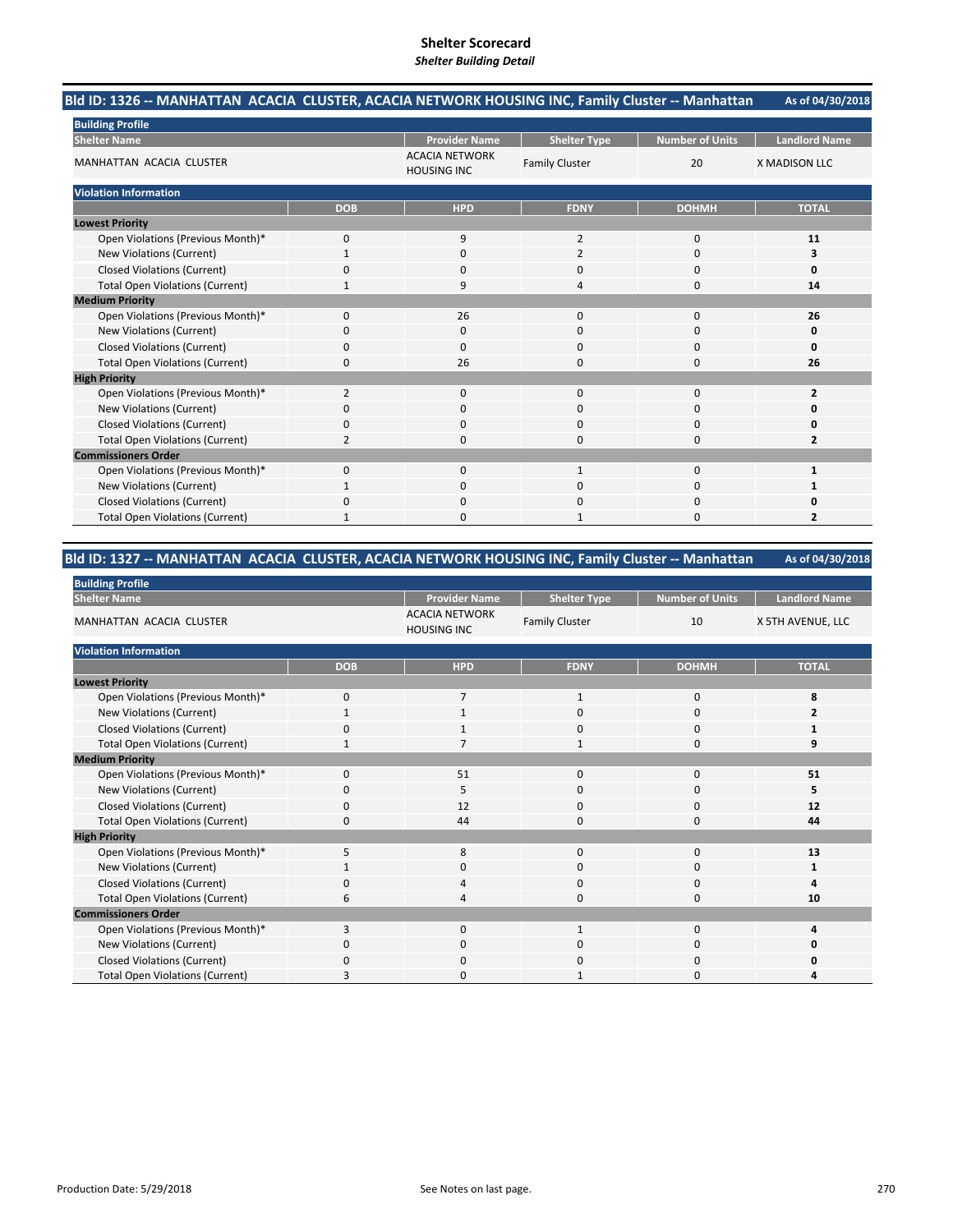#### **As of 04/30/2018 Bld ID: 1325 ‐‐ MANHATTAN ACACIA CLUSTER, ACACIA NETWORK HOUSING INC, Family Cluster ‐‐ Manhattan**

| <b>Building Profile</b>                |              |                                             |                       |                        |                      |
|----------------------------------------|--------------|---------------------------------------------|-----------------------|------------------------|----------------------|
| <b>Shelter Name</b>                    |              | <b>Provider Name</b>                        | <b>Shelter Type</b>   | <b>Number of Units</b> | <b>Landlord Name</b> |
| MANHATTAN ACACIA CLUSTER               |              | <b>ACACIA NETWORK</b><br><b>HOUSING INC</b> | <b>Family Cluster</b> | 20                     | X WEST 124TH ST LLC  |
| <b>Violation Information</b>           |              |                                             |                       |                        |                      |
|                                        | <b>DOB</b>   | <b>HPD</b>                                  | <b>FDNY</b>           | <b>DOHMH</b>           | <b>TOTAL</b>         |
| <b>Lowest Priority</b>                 |              |                                             |                       |                        |                      |
| Open Violations (Previous Month)*      | $\mathbf 0$  | 6                                           | 1                     | $\mathbf 0$            | $\overline{7}$       |
| New Violations (Current)               | $\Omega$     | $\mathbf 0$                                 | 0                     | 0                      |                      |
| <b>Closed Violations (Current)</b>     | $\Omega$     | $\mathbf 0$                                 | $\Omega$              | 0                      |                      |
| <b>Total Open Violations (Current)</b> | O            | 6                                           | 1                     | $\Omega$               |                      |
| <b>Medium Priority</b>                 |              |                                             |                       |                        |                      |
| Open Violations (Previous Month)*      | $\Omega$     | 16                                          | 0                     | $\mathbf 0$            | 16                   |
| New Violations (Current)               | <sup>0</sup> | 0                                           | 0                     | $\Omega$               | o                    |
| <b>Closed Violations (Current)</b>     | $\Omega$     | $\Omega$                                    | $\Omega$              | 0                      |                      |
| <b>Total Open Violations (Current)</b> | $\Omega$     | 16                                          | $\Omega$              | $\Omega$               | 16                   |
| <b>High Priority</b>                   |              |                                             |                       |                        |                      |
| Open Violations (Previous Month)*      | $\Omega$     | 7                                           | $\Omega$              | $\mathbf 0$            |                      |
| New Violations (Current)               | 0            | $\Omega$                                    | 0                     | 0                      |                      |
| <b>Closed Violations (Current)</b>     | 0            | $\mathbf 0$                                 | 0                     | $\mathbf 0$            |                      |
| <b>Total Open Violations (Current)</b> | $\Omega$     | 7                                           | $\Omega$              | $\Omega$               |                      |
| <b>Commissioners Order</b>             |              |                                             |                       |                        |                      |
| Open Violations (Previous Month)*      | $\mathbf 0$  | $\mathbf 0$                                 | $\mathbf 0$           | $\mathbf 0$            |                      |
| New Violations (Current)               | $\Omega$     | $\Omega$                                    | $\Omega$              | $\Omega$               |                      |
| <b>Closed Violations (Current)</b>     | $\Omega$     | $\Omega$                                    | $\Omega$              | $\Omega$               |                      |
| <b>Total Open Violations (Current)</b> | $\Omega$     | $\Omega$                                    | $\Omega$              | $\Omega$               | ŋ                    |

# **Bld ID: 1333 ‐‐ MANHATTAN ACACIA CLUSTER II, ACACIA NETWORK HOUSING INC, Family Cluster ‐‐**

| <b>Building Profile</b>                |                |                                             |                       |                        |                      |
|----------------------------------------|----------------|---------------------------------------------|-----------------------|------------------------|----------------------|
| <b>Shelter Name</b>                    |                | <b>Provider Name</b>                        | <b>Shelter Type</b>   | <b>Number of Units</b> | <b>Landlord Name</b> |
| MANHATTAN ACACIA CLUSTER II            |                | <b>ACACIA NETWORK</b><br><b>HOUSING INC</b> | <b>Family Cluster</b> | 12                     | X E. 116TH ST LLC    |
| <b>Violation Information</b>           |                |                                             |                       |                        |                      |
|                                        | <b>DOB</b>     | <b>HPD</b>                                  | <b>FDNY</b>           | <b>DOHMH</b>           | <b>TOTAL</b>         |
| <b>Lowest Priority</b>                 |                |                                             |                       |                        |                      |
| Open Violations (Previous Month)*      | 1              | 6                                           | 0                     | 0                      |                      |
| New Violations (Current)               |                | 4                                           | 0                     | 0                      |                      |
| <b>Closed Violations (Current)</b>     | 0              | 6                                           | 0                     | 0                      | ь                    |
| <b>Total Open Violations (Current)</b> | $\overline{2}$ | 4                                           | 0                     | 0                      | 6                    |
| <b>Medium Priority</b>                 |                |                                             |                       |                        |                      |
| Open Violations (Previous Month)*      | $\Omega$       | 13                                          | $\mathbf{0}$          | 0                      | 13                   |
| New Violations (Current)               | $\Omega$       | 22                                          | 0                     | 0                      | 22                   |
| <b>Closed Violations (Current)</b>     | $\Omega$       | 8                                           | 0                     | 0                      | 8                    |
| <b>Total Open Violations (Current)</b> | 0              | 27                                          | 0                     | 0                      | 27                   |
| <b>High Priority</b>                   |                |                                             |                       |                        |                      |
| Open Violations (Previous Month)*      | 5              | $\mathbf 0$                                 | $\Omega$              | $\mathbf 0$            | 5                    |
| New Violations (Current)               |                | 1                                           | 0                     | 0                      |                      |
| <b>Closed Violations (Current)</b>     | 5              | 0                                           | $\mathbf 0$           | 0                      |                      |
| <b>Total Open Violations (Current)</b> |                | 1                                           | 0                     | 0                      |                      |
| <b>Commissioners Order</b>             |                |                                             |                       |                        |                      |
| Open Violations (Previous Month)*      | 3              | $\Omega$                                    | $\Omega$              | $\Omega$               | 3                    |
| New Violations (Current)               | 0              | $\mathbf 0$                                 | $\mathbf 0$           | 0                      | 0                    |
| <b>Closed Violations (Current)</b>     |                | 0                                           | $\mathbf 0$           | 0                      |                      |
| <b>Total Open Violations (Current)</b> |                | $\Omega$                                    | 0                     | $\Omega$               | 2                    |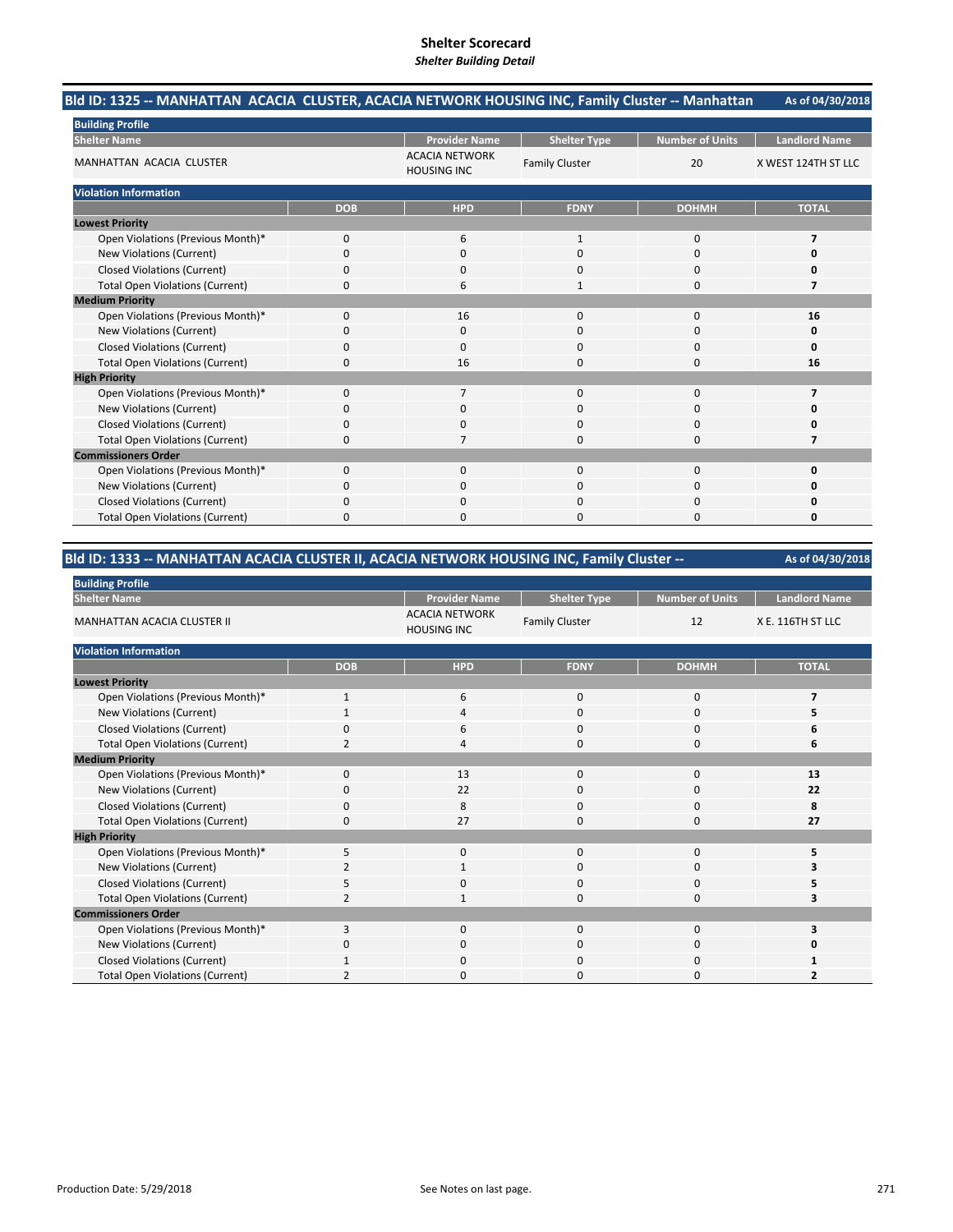| Bld ID: 1332 -- MANHATTAN ACACIA CLUSTER II, ACACIA NETWORK HOUSING INC, Family Cluster -- | As of 04/30/2018 |                                             |                       |                        |                                   |
|--------------------------------------------------------------------------------------------|------------------|---------------------------------------------|-----------------------|------------------------|-----------------------------------|
| <b>Building Profile</b>                                                                    |                  |                                             |                       |                        |                                   |
| <b>Shelter Name</b>                                                                        |                  | <b>Provider Name</b>                        | <b>Shelter Type</b>   | <b>Number of Units</b> | <b>Landlord Name</b>              |
| <b>MANHATTAN ACACIA CLUSTER II</b>                                                         |                  | <b>ACACIA NETWORK</b><br><b>HOUSING INC</b> | <b>Family Cluster</b> | 12                     | X EAST 116TH STREET<br><b>LLC</b> |
| <b>Violation Information</b>                                                               |                  |                                             |                       |                        |                                   |
|                                                                                            | <b>DOB</b>       | <b>HPD</b>                                  | <b>FDNY</b>           | <b>DOHMH</b>           | <b>TOTAL</b>                      |
| <b>Lowest Priority</b>                                                                     |                  |                                             |                       |                        |                                   |
| Open Violations (Previous Month)*                                                          | 0                | $\Omega$                                    | $\mathbf{0}$          | $\Omega$               | 0                                 |
| New Violations (Current)                                                                   | $\mathbf{1}$     | 10                                          | $\mathbf{1}$          | $\Omega$               | 12                                |
| <b>Closed Violations (Current)</b>                                                         | 0                | 0                                           | 0                     | 0                      | 0                                 |
| <b>Total Open Violations (Current)</b>                                                     | 1                | 10                                          | 1                     | $\Omega$               | 12                                |
| <b>Medium Priority</b>                                                                     |                  |                                             |                       |                        |                                   |
| Open Violations (Previous Month)*                                                          | $\Omega$         | 13                                          | $\Omega$              | $\Omega$               | 13                                |
| New Violations (Current)                                                                   | 0                | 5                                           | 0                     | 0                      | 5                                 |
| <b>Closed Violations (Current)</b>                                                         | 0                | 9                                           | $\Omega$              | $\Omega$               | 9                                 |
| <b>Total Open Violations (Current)</b>                                                     | $\Omega$         | 9                                           | O                     | $\Omega$               | 9                                 |
| <b>High Priority</b>                                                                       |                  |                                             |                       |                        |                                   |
| Open Violations (Previous Month)*                                                          | 5                | 10                                          | $\Omega$              | $\Omega$               | 15                                |
| New Violations (Current)                                                                   | 4                | 5                                           | $\Omega$              | $\Omega$               | 9                                 |
| <b>Closed Violations (Current)</b>                                                         | 5                | 1                                           | 0                     | $\Omega$               | 6                                 |
| <b>Total Open Violations (Current)</b>                                                     | 4                | 14                                          | $\Omega$              | $\Omega$               | 18                                |
| <b>Commissioners Order</b>                                                                 |                  |                                             |                       |                        |                                   |
| Open Violations (Previous Month)*                                                          | $\overline{2}$   | 0                                           | 2                     | 0                      | 4                                 |
| New Violations (Current)                                                                   | 0                | 0                                           | 0                     | $\Omega$               | 0                                 |
| <b>Closed Violations (Current)</b>                                                         | $\mathbf{1}$     | $\Omega$                                    | $\Omega$              | $\Omega$               | 1                                 |
| <b>Total Open Violations (Current)</b>                                                     | 1                | <sup>0</sup>                                | $\overline{2}$        | $\Omega$               | 3                                 |

# **Bld ID: 1335 ‐‐ MANHATTAN ACACIA CLUSTER II, ACACIA NETWORK HOUSING INC, Family Cluster ‐‐**

| <b>Building Profile</b>                |                |                                             |                       |                        |                       |
|----------------------------------------|----------------|---------------------------------------------|-----------------------|------------------------|-----------------------|
| <b>Shelter Name</b>                    |                | <b>Provider Name</b>                        | <b>Shelter Type</b>   | <b>Number of Units</b> | <b>Landlord Name</b>  |
| <b>MANHATTAN ACACIA CLUSTER II</b>     |                | <b>ACACIA NETWORK</b><br><b>HOUSING INC</b> | <b>Family Cluster</b> | 6                      | JOHN S. PEREIRA, CH.1 |
| <b>Violation Information</b>           |                |                                             |                       |                        |                       |
|                                        | <b>DOB</b>     | <b>HPD</b>                                  | <b>FDNY</b>           | <b>DOHMH</b>           | <b>TOTAL</b>          |
| <b>Lowest Priority</b>                 |                |                                             |                       |                        |                       |
| Open Violations (Previous Month)*      | $\mathbf 0$    | 1                                           | 3                     | 0                      | Δ                     |
| New Violations (Current)               | $\overline{a}$ | $\overline{\mathbf{c}}$                     | 0                     | 0                      |                       |
| Closed Violations (Current)            | 2              | 1                                           | $\mathbf 0$           | 0                      |                       |
| <b>Total Open Violations (Current)</b> | $\Omega$       | $\mathcal{I}$                               | 3                     | $\Omega$               |                       |
| <b>Medium Priority</b>                 |                |                                             |                       |                        |                       |
| Open Violations (Previous Month)*      | $\Omega$       | $\overline{2}$                              | $\Omega$              | $\Omega$               |                       |
| New Violations (Current)               | 0              | 5                                           | 0                     | 0                      |                       |
| <b>Closed Violations (Current)</b>     | 0              | $\overline{2}$                              | 0                     | 0                      |                       |
| <b>Total Open Violations (Current)</b> | $\Omega$       | 5                                           | $\Omega$              | $\Omega$               |                       |
| <b>High Priority</b>                   |                |                                             |                       |                        |                       |
| Open Violations (Previous Month)*      | $\Omega$       | 3                                           | $\Omega$              | $\Omega$               |                       |
| New Violations (Current)               | 6              | O                                           | 0                     | 0                      |                       |
| <b>Closed Violations (Current)</b>     |                | 2                                           | 0                     | 0                      |                       |
| <b>Total Open Violations (Current)</b> |                | 1                                           | $\Omega$              | $\Omega$               |                       |
| <b>Commissioners Order</b>             |                |                                             |                       |                        |                       |
| Open Violations (Previous Month)*      | $\Omega$       | 0                                           | $\mathbf{0}$          | 0                      | ŋ                     |
| New Violations (Current)               |                | $\mathbf 0$                                 | 0                     | 0                      |                       |
| <b>Closed Violations (Current)</b>     | $\Omega$       | 0                                           | 0                     | 0                      |                       |
| <b>Total Open Violations (Current)</b> |                | $\Omega$                                    | 0                     | $\Omega$               |                       |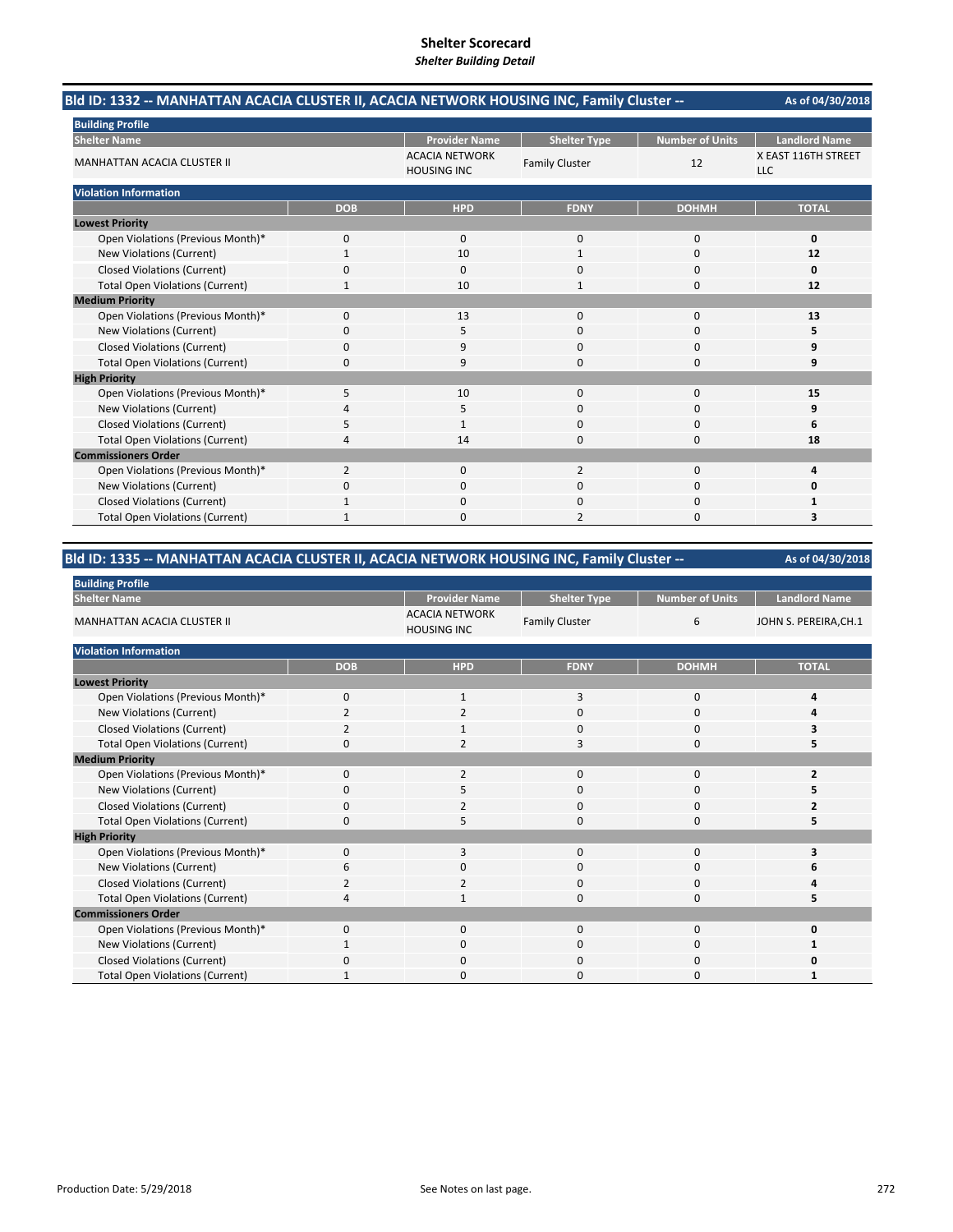| Bld ID: 1336 -- MANHATTAN ACACIA CLUSTER II, ACACIA NETWORK HOUSING INC, Family Cluster -- |                |                                             |                       |                        |                      |
|--------------------------------------------------------------------------------------------|----------------|---------------------------------------------|-----------------------|------------------------|----------------------|
| <b>Building Profile</b>                                                                    |                |                                             |                       |                        |                      |
| <b>Shelter Name</b>                                                                        |                | <b>Provider Name</b>                        | <b>Shelter Type</b>   | <b>Number of Units</b> | <b>Landlord Name</b> |
| <b>MANHATTAN ACACIA CLUSTER II</b>                                                         |                | <b>ACACIA NETWORK</b><br><b>HOUSING INC</b> | <b>Family Cluster</b> | 16                     | X E 125TH LLC        |
| <b>Violation Information</b>                                                               |                |                                             |                       |                        |                      |
|                                                                                            | <b>DOB</b>     | <b>HPD</b>                                  | <b>FDNY</b>           | <b>DOHMH</b>           | <b>TOTAL</b>         |
| <b>Lowest Priority</b>                                                                     |                |                                             |                       |                        |                      |
| Open Violations (Previous Month)*                                                          | 0              | $\mathbf{0}$                                | 9                     | $\mathbf 0$            | 9                    |
| New Violations (Current)                                                                   | $\overline{2}$ |                                             | $\Omega$              | $\Omega$               | 3                    |
| <b>Closed Violations (Current)</b>                                                         | 0              | 0                                           | $\Omega$              | $\Omega$               | 0                    |
| <b>Total Open Violations (Current)</b>                                                     | $\overline{2}$ |                                             | 9                     | $\Omega$               | 12                   |
| <b>Medium Priority</b>                                                                     |                |                                             |                       |                        |                      |
| Open Violations (Previous Month)*                                                          | $\Omega$       | 5                                           | $\Omega$              | $\Omega$               | 5                    |
| New Violations (Current)                                                                   | 0              | 16                                          | 0                     | 0                      | 16                   |
| <b>Closed Violations (Current)</b>                                                         | 0              | $\mathbf{0}$                                | 0                     | 0                      | 0                    |
| <b>Total Open Violations (Current)</b>                                                     | 0              | 21                                          | $\Omega$              | 0                      | 21                   |
| <b>High Priority</b>                                                                       |                |                                             |                       |                        |                      |
| Open Violations (Previous Month)*                                                          | 0              | $\mathbf{0}$                                | $\Omega$              | $\Omega$               | 0                    |
| New Violations (Current)                                                                   |                | 2                                           | $\Omega$              | $\Omega$               | З                    |
| <b>Closed Violations (Current)</b>                                                         | 0              | 0                                           | $\Omega$              | 0                      | Ω                    |
| <b>Total Open Violations (Current)</b>                                                     | 1              | 2                                           | $\Omega$              | $\Omega$               | 3                    |
| <b>Commissioners Order</b>                                                                 |                |                                             |                       |                        |                      |
| Open Violations (Previous Month)*                                                          | 0              | $\mathbf{0}$                                | $\Omega$              | $\Omega$               | $\Omega$             |
| New Violations (Current)                                                                   | 0              | 0                                           | 0                     | 0                      | n                    |
| <b>Closed Violations (Current)</b>                                                         | 0              | $\Omega$                                    | 0                     | 0                      | Ω                    |
| <b>Total Open Violations (Current)</b>                                                     | 0              | 0                                           | $\Omega$              | 0                      | 0                    |

# **Bld ID: 1334 ‐‐ MANHATTAN ACACIA CLUSTER II, ACACIA NETWORK HOUSING INC, Family Cluster ‐‐**

| <b>Building Profile</b>                |              |                                             |                       |                 |                      |
|----------------------------------------|--------------|---------------------------------------------|-----------------------|-----------------|----------------------|
| <b>Shelter Name</b>                    |              | <b>Provider Name</b>                        | <b>Shelter Type</b>   | Number of Units | <b>Landlord Name</b> |
| <b>MANHATTAN ACACIA CLUSTER II</b>     |              | <b>ACACIA NETWORK</b><br><b>HOUSING INC</b> | <b>Family Cluster</b> | 15              | X WEST 145TH ST LLC  |
| <b>Violation Information</b>           |              |                                             |                       |                 |                      |
|                                        | <b>DOB</b>   | <b>HPD</b>                                  | <b>FDNY</b>           | <b>DOHMH</b>    | <b>TOTAL</b>         |
| <b>Lowest Priority</b>                 |              |                                             |                       |                 |                      |
| Open Violations (Previous Month)*      | $\mathbf{0}$ | 9                                           | 1                     | 0               | 10                   |
| New Violations (Current)               |              | 0                                           | 0                     | 0               | 0                    |
| <b>Closed Violations (Current)</b>     | 0            | $\mathbf 0$                                 | 0                     | 0               | O                    |
| <b>Total Open Violations (Current)</b> | <sup>0</sup> | 9                                           | $\mathbf{1}$          | $\Omega$        | 10                   |
| <b>Medium Priority</b>                 |              |                                             |                       |                 |                      |
| Open Violations (Previous Month)*      | $\Omega$     | 6                                           | $\Omega$              | $\Omega$        | 6                    |
| New Violations (Current)               | O            | 0                                           | 0                     | 0               | n                    |
| <b>Closed Violations (Current)</b>     | 0            | $\mathbf 0$                                 | 0                     | 0               | O                    |
| <b>Total Open Violations (Current)</b> | 0            | 6                                           | 0                     | 0               | 6                    |
| <b>High Priority</b>                   |              |                                             |                       |                 |                      |
| Open Violations (Previous Month)*      | $\Omega$     | -1                                          | $\Omega$              | $\Omega$        |                      |
| New Violations (Current)               | O            | 0                                           | 0                     | 0               | n                    |
| <b>Closed Violations (Current)</b>     | 0            | $\Omega$                                    | 0                     | 0               | O                    |
| <b>Total Open Violations (Current)</b> | ŋ            |                                             | 0                     | 0               |                      |
| <b>Commissioners Order</b>             |              |                                             |                       |                 |                      |
| Open Violations (Previous Month)*      | 0            | $\Omega$                                    | 0                     | 0               | ŋ                    |
| New Violations (Current)               | O            | 0                                           | 0                     | 0               | O                    |
| <b>Closed Violations (Current)</b>     | ŋ            | 0                                           | 0                     | 0               | n                    |
| <b>Total Open Violations (Current)</b> | ŋ            | $\Omega$                                    | $\Omega$              | $\Omega$        | 0                    |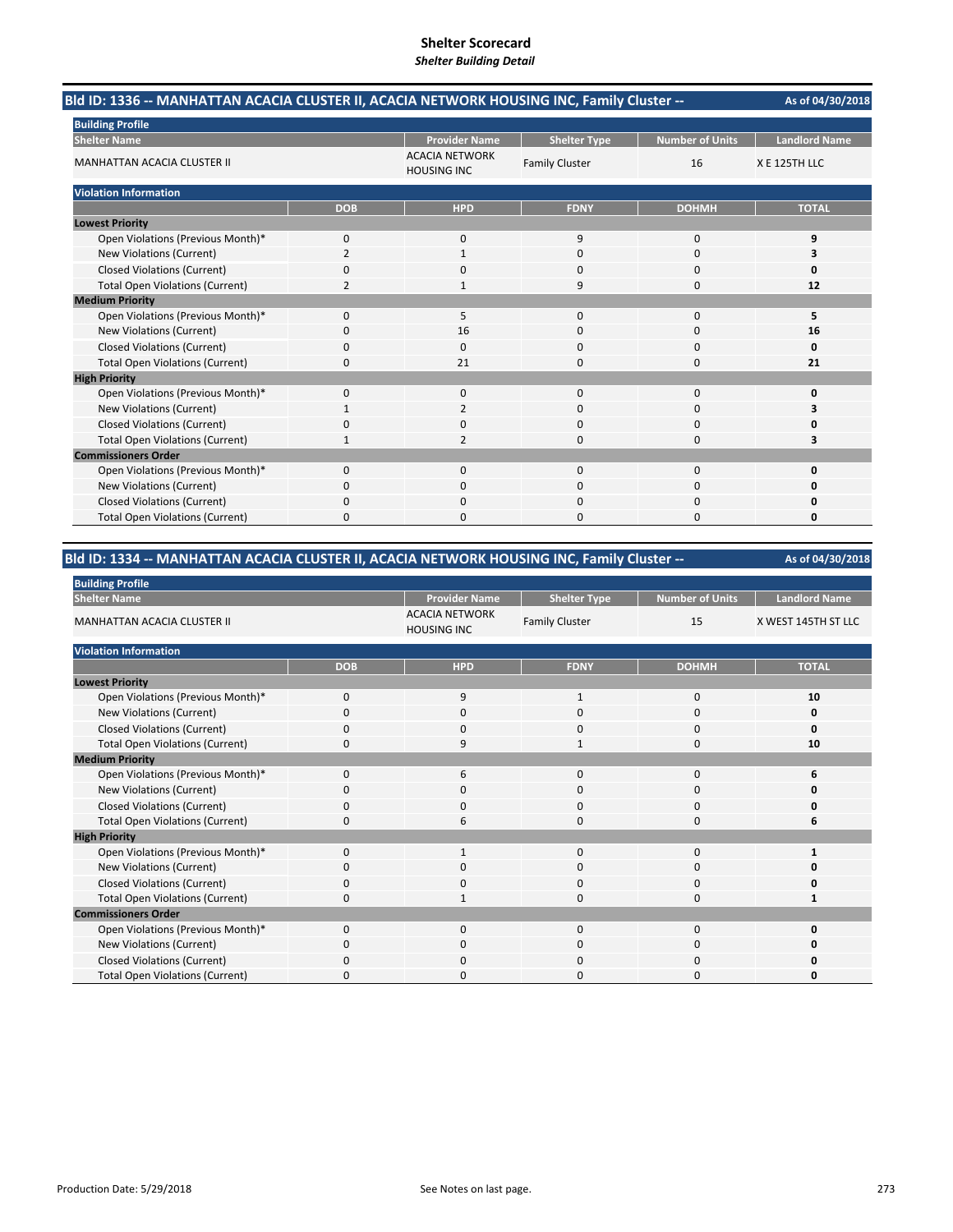**As of 04/30/2018** Provider Name | Shelter Type | Number of Units | Landlord Name Nazareth Housing Family Cluster 1 1 1 4 X AVENUE C HDFC **DOB HPD FDNY DOHMH TOTAL** Open Violations (Previous Month)\* 5 34 3 0 **42 New Violations (Current)** Closed Violations (Current) 0 0 2<br>
2 0 0 2 Total Open Violations (Current) 5 34 3 0 **42** Open Violations (Previous Month)\* 0 33 0 0 **33** New Violations (Current) 0100 **1** Closed Violations (Current) 0000 **0** Total Open Violations (Current) 0 34 0 0 **34** Open Violations (Previous Month)\* 4900 **13** New Violations (Current) 0000 **0** Closed Violations (Current) 0000 **0** Total Open Violations (Current) **4** 13<br>
13 Open Violations (Previous Month)\* 6040 **10** New Violations (Current) 0000 **0 Closed Violations (Current)** Total Open Violations (Current) **6** 10<br>
10<br>
10 **Violation Information Lowest Priority** NAZARETH HOUSE **Medium Priority High Priority Commissioners Order Shelter Name Bld ID: 1311 ‐‐ NAZARETH HOUSE, Nazareth Housing, Family Cluster ‐‐ Manhattan Building Profile**

#### **Bld ID: 1312 ‐‐ NAZARETH HOUSE, Nazareth Housing, Family Cluster ‐‐ Manhattan**

| <b>Building Profile</b>                |                |                         |                       |                        |                                  |
|----------------------------------------|----------------|-------------------------|-----------------------|------------------------|----------------------------------|
| <b>Shelter Name</b>                    |                | <b>Provider Name</b>    | <b>Shelter Type</b>   | <b>Number of Units</b> | <b>Landlord Name</b>             |
| <b>NAZARETH HOUSE</b>                  |                | <b>Nazareth Housing</b> | <b>Family Cluster</b> | 7                      | X EAST 6TH STREET<br><b>HDFC</b> |
| <b>Violation Information</b>           |                |                         |                       |                        |                                  |
|                                        | <b>DOB</b>     | <b>HPD</b>              | <b>FDNY</b>           | <b>DOHMH</b>           | <b>TOTAL</b>                     |
| <b>Lowest Priority</b>                 |                |                         |                       |                        |                                  |
| Open Violations (Previous Month)*      | 0              | 0                       | $\mathbf{1}$          | 0                      |                                  |
| New Violations (Current)               | 0              | 0                       | 0                     | 0                      |                                  |
| <b>Closed Violations (Current)</b>     | 0              | 0                       | $\mathbf 0$           | 0                      | O                                |
| <b>Total Open Violations (Current)</b> | $\Omega$       | $\mathbf{0}$            | 1                     | 0                      |                                  |
| <b>Medium Priority</b>                 |                |                         |                       |                        |                                  |
| Open Violations (Previous Month)*      | $\Omega$       | 2                       | 0                     | 0                      |                                  |
| New Violations (Current)               | O              | 0                       | 0                     | 0                      | o                                |
| <b>Closed Violations (Current)</b>     | 0              | $\mathbf{0}$            | $\mathbf 0$           | 0                      | O                                |
| <b>Total Open Violations (Current)</b> | 0              | $\overline{2}$          | 0                     | 0                      | $\overline{2}$                   |
| <b>High Priority</b>                   |                |                         |                       |                        |                                  |
| Open Violations (Previous Month)*      | $\overline{2}$ | $\mathbf{0}$            | $\Omega$              | 0                      | 2                                |
| New Violations (Current)               | 0              | 0                       | 0                     | 0                      | o                                |
| <b>Closed Violations (Current)</b>     |                | 0                       | $\mathbf 0$           | 0                      |                                  |
| <b>Total Open Violations (Current)</b> | 1              | 0                       | 0                     | 0                      |                                  |
| <b>Commissioners Order</b>             |                |                         |                       |                        |                                  |
| Open Violations (Previous Month)*      | 3              | $\mathbf 0$             | $\mathbf 0$           | 0                      |                                  |
| New Violations (Current)               | 0              | 0                       | 0                     | 0                      |                                  |
| <b>Closed Violations (Current)</b>     |                | 0                       | 0                     | 0                      |                                  |
| <b>Total Open Violations (Current)</b> | 2              | 0                       | 0                     | 0                      |                                  |